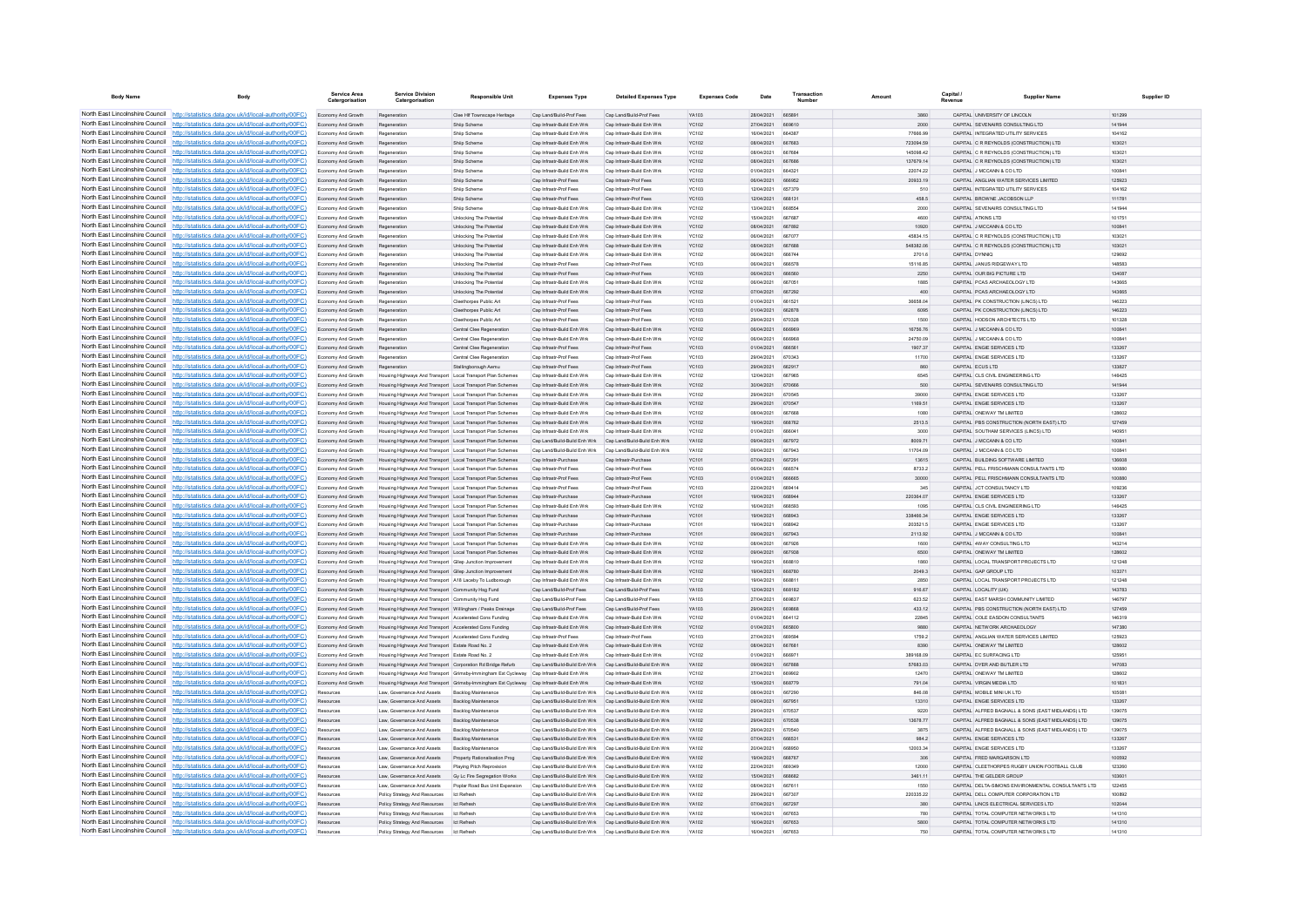| <b>Body Name</b>                |                                                                                                                                                                                    | Service Area<br>Catergorisation               | <b>Service Division</b><br>Catergorisation                                                         | <b>Responsible Unit</b>                                                                | <b>Expenses Type</b>                                                                                                   | <b>Detailed Expenses Type</b> | <b>Expenses Code</b>  | Date                     | Transactio              |                     | Capital /<br>Revenue | Supplier Name                                                                 | Supplier ID      |
|---------------------------------|------------------------------------------------------------------------------------------------------------------------------------------------------------------------------------|-----------------------------------------------|----------------------------------------------------------------------------------------------------|----------------------------------------------------------------------------------------|------------------------------------------------------------------------------------------------------------------------|-------------------------------|-----------------------|--------------------------|-------------------------|---------------------|----------------------|-------------------------------------------------------------------------------|------------------|
|                                 | North East Lincolnshire Council http://statistics.data.gov.uk/id/local-authority/00FC)                                                                                             | Resources                                     | Policy Strategy And Resources Ict Refresh                                                          |                                                                                        | Cap Land/Build-Build Enh Wrk Cap Land/Build-Build Enh Wrk                                                              |                               | YA102                 | 29/04/2021               | 670541                  | 1760                |                      | CAPITAL PROFESSIONAL TELECOM INSTALLATIONS LTD                                | 143057           |
|                                 | North East Lincolnshire Council http://statistics.data.gov.uk/id/local-authority/00FC)                                                                                             |                                               | Policy Strategy And Resources   Ict Refresh                                                        |                                                                                        | Cap Land/Build-Build Enh Wrk Cap Land/Build-Build Enh Wrk                                                              |                               | YA102                 | 07/04/2021               | <b>BRADBE</b>           | $-1402$             |                      | CAPITAL XMA LIMITED                                                           | 100699           |
|                                 | North East Lincolnshire Council   http://statistics.data.gov.uk/id/local-authority/00FC)                                                                                           | Resources                                     | Policy Strategy And Resources Ict Refresh                                                          |                                                                                        | Cap Land/Build-Build Enh Wrk Cap Land/Build-Build Enh Wrk                                                              |                               | <b>YA102</b>          | 07/04/2021               | 667279                  | 1402                |                      | CAPITAL XMA LIMITED                                                           | 100699           |
|                                 | North East Lincolnshire Council http://statistics.data.gov.uk/id/local-authority/00FC)                                                                                             | Resources                                     | Policy Strategy And Resources   Ict Refresh                                                        |                                                                                        | Cap Land/Build-Build Enh Wrk Cap Land/Build-Build Enh Wrk                                                              |                               | <b>YA102</b>          | 07/04/2021               | 667280                  | 1402                |                      | CAPITAL XMA LIMITED                                                           | 100699           |
|                                 | North East Lincolnshire Council http://statistics.data.gov.uk/id/local-authority/00FC)                                                                                             | Resources                                     | Policy Strategy And Resources Ict Refresh                                                          |                                                                                        | Cap Land/Build-Build Enh Wrk Cap Land/Build-Build Enh Wrk                                                              |                               | YA102                 | 29/04/2021               | 669418                  | 450                 |                      | CAPITAL TOTAL COMPUTER NETWORKS LTD                                           | 141310           |
|                                 | North East Lincolnshire Council http://statistics.data.gov.uk/id/local-authority/00FC)<br>North East Lincolnshire Council http://statistics.data.gov.uk/id/local-authority/00FC)   | Resources<br>Resources                        | Policy Strategy And Resources Ict Refresh                                                          |                                                                                        | Cap Land/Build-Build Enh Wrk Cap Land/Build-Build Enh Wrk<br>Cap Veh Plt Egp-Purchase                                  | Cap Veh PIt Ego-Purchase      | YA102<br><b>YR101</b> | 08/04/2021<br>07/04/2021 | 667654<br>667293        | 294<br>5250         |                      | CAPITAL TOTAL COMPUTER NETWORKS LTD<br>CAPITAL MIDLAND SOFTWARE LTD.          | 141310<br>102633 |
| North East Lincolnshire Council | http://statistics.data.gov.uk/id/local-authority/00FC)                                                                                                                             | Resources                                     | Policy Strategy And Resources System Investment<br>Policy Strategy And Resources System Investment |                                                                                        | Cap Veh Pit Egp-Purchase                                                                                               | Cap Veh Plt Ego-Purchase      | <b>YR101</b>          | 22/04/2021               | 669382                  | -344.54             |                      | CAPITAL MIDLAND SOFTWARE LTD                                                  | 102633           |
| North East Lincolnshire Council | http://statistics.data.gov.uk/id/local-authority/00FC)                                                                                                                             | Environment                                   |                                                                                                    | Fleet Replacement Programme                                                            | Cap Veh Plt Ego-Purchase                                                                                               | Cap Veh Plt Egp-Purchase      | YB101                 | 22/04/2021               |                         | 39565.89            |                      | CAPITAL CTRACK UK LTD                                                         | 147152           |
|                                 | North East Lincolnshire Council   http://statistics.data.gov.uk/id/local-authority/00FC)                                                                                           | Fry                                           | Environment                                                                                        | Fleet Replacement Programme                                                            | Cap Veh PIt Ego-Purchase                                                                                               | Can Veh Pit Fon-Purchas       | <b>VR101</b>          | 20/04/2021               | <b>668178</b>           | 13600               |                      | CARITAL CARMSTAR ITO                                                          | 121818           |
|                                 | North East Lincolnshire Council   http://statistics.data.gov.uk/id/local-authority/00FC)                                                                                           | Environment                                   | Environment                                                                                        | Fleet Renlacement Programme                                                            | Can Veh Plt Fon-Purchase                                                                                               | Can Veh Pit Fon-Purchase      | <b>VR101</b>          | 28/04/2021               | <b>667308</b>           | 1348 48             |                      | CAPITAL BAUER RADIO LTD                                                       | 122350           |
|                                 | North East Lincolnshire Council http://statistics.data.gov.uk/id/local-authority/00FC)                                                                                             | Environment                                   | Environment                                                                                        | Smart Energy For Business                                                              | Cap Land/Build-Build Enh Wrk Cap Land/Build-Build Enh Wrk                                                              |                               | YA102                 | 29/04/2021               | 670422                  | 3388.78             |                      | CAPITAL ROOT2 RECRUITMENT LTD                                                 | 147361           |
|                                 | North East Lincolnshire Council http://statistics.data.gov.uk/id/local-authority/00FC)                                                                                             |                                               | Environmen                                                                                         | Smart Energy For Business                                                              | Cap Land/Build-Build Enh Wrk Cap Land/Build-Build Enh Wrk                                                              |                               | YA102                 | 13/04/2021               | 668119                  | 7530                |                      | CAPITAL RYLAND DESIGN SERVICES LIMITED                                        | 130902           |
|                                 | North East Lincolnshire Council   http://statistics.data.gov.uk/id/local-authority/00FC)<br>North East Lincolnshire Council http://statistics.data.gov.uk/id/local-authority/00FC) | Environment                                   | Environment                                                                                        | Smart Energy For Business                                                              | Cap Land/Build-Build Enh Wrk Cap Land/Build-Build Enh Wrk                                                              |                               | YA102<br><b>YA102</b> | 13/04/2021               | 667962<br>667961        | 4523.4              |                      | CAPITAL WELLAND POWER LTD<br>CAPITAL D HATCHER AND SONS LTD                   | 148395<br>147566 |
|                                 | North East Lincolnshire Council http://statistics.data.gov.uk/id/local-authority/00FC)                                                                                             | Environment<br>Environment                    | Environment<br>Environment                                                                         | Smart Energy For Business<br>Smart Energy For Business                                 | Cap Land/Build-Build Enh Wrk Cap Land/Build-Build Enh Wrk<br>Cap Land/Build-Build Enh Wrk Cap Land/Build-Build Enh Wrk |                               | YA102                 | 13/04/2021<br>13/04/2021 | 668120                  | 24210<br>13290.3    |                      | CAPITAL SC4 UK LTD                                                            | 148627           |
|                                 | North East Lincolnshire Council http://statistics.data.gov.uk/id/local-authority/00FC)                                                                                             | Environmen                                    | Environmen                                                                                         | Smart Energy For Business                                                              | Cap Land/Build-Build Enh Wrk Cap Land/Build-Build Enh Wrk                                                              |                               | YA102                 | 13/04/2021               | <b>BRR2AD</b>           | 15768               |                      | CAPITAL D3 OFFICE GROUP LTD                                                   | 139765           |
|                                 | North East Lincolnshire Council   http://statistics.data.gov.uk/id/local-authority/00FC)                                                                                           | Environment                                   | Environment                                                                                        | Smart Energy For Business                                                              | Can Land/Ruild-Ruild Fnh Wrk Can Land/Ruild-Ruild Fnh Wrk                                                              |                               | <b>YA102</b>          | 20/04/2021               | 668814                  | 16619.01            |                      | CAPITAL RIPE NOW LTD.                                                         | 148533           |
|                                 | North East Lincolnshire Council http://statistics.data.gov.uk/id/local-authority/00FC)                                                                                             | Environment                                   | Environment                                                                                        | Smart Energy For Business                                                              | Cap Land/Build-Build Enh Wrk Cap Land/Build-Build Enh Wrk                                                              |                               | <b>YA102</b>          | 22/04/2021               | 668972                  | 24203               |                      | CAPITAL BATTLE HAYWARD & BOWER LTD                                            | 147978           |
|                                 | North East Lincolnshire Council http://statistics.data.gov.uk/id/local-authority/00FC)                                                                                             | Environment                                   | Environment                                                                                        | Smart Energy For Business                                                              | Cap Land/Build-Build Enh Wrk Cap Land/Build-Build Enh Wrk                                                              |                               | YA102                 | 27/04/2021               | 669827                  | 3350                |                      | CAPITAL SAFELINCS LIMITED                                                     | 108273           |
|                                 | North East Lincolnshire Council   http://statistics.data.gov.uk/id/local-authority/00FC)                                                                                           | Environment                                   | Environment                                                                                        | Smart Energy For Business                                                              | Cap Land/Build-Build Enh Wrk Cap Land/Build-Build Enh Wrk                                                              |                               | <b>YA102</b>          | 27/04/2021               | <b>BROB31</b>           | 23420               |                      | CAPITAL EDWARD P WRIGHT                                                       | 148370           |
| North East Lincolnshire Council | North East Lincolnshire Council http://statistics.data.gov.uk/id/local-authority/00FC)                                                                                             | Environment                                   | Environment                                                                                        | Smart Energy For Business                                                              | Can Land/Ruild-Ruild Fnh Wrk Can Land/Ruild-Ruild Fnh Wrk<br>Can Land/Ruild-Ruild Feb Wrk Can Land/Ruild-Ruild Feb Wrk |                               | <b>YA102</b>          | 29/04/2021<br>27/04/2021 | 670423<br>669826        | 500<br>500          |                      | CAPITAL CLEETHORPES GOLF CLUB (1894) LTD.<br>CAPITAL MCARTHUR AGRICULTURE LTD | 105816<br>148369 |
| North East Lincolnshire Council | http://statistics.data.gov.uk/id/local-authority/00FC)<br>http://statistics.data.gov.uk/id/local-authority/00FC)                                                                   | Environment<br>Environment                    | Environment<br>Environmen                                                                          | Smart Energy For Business<br>Litter Bin Upgrade Plan                                   | Cap Land/Build-Build Enh Wrk Cap Land/Build-Build Enh Wrk                                                              |                               | <b>YA102</b><br>YA102 | 29/04/2021               | 667894                  | 7400                |                      | CAPITAL BLACKROW ENGINEERING LTD                                              | 111748           |
|                                 | North East Lincolnshire Council http://statistics.data.gov.uk/id/local-authority/00FC)                                                                                             | Environment                                   | Environment                                                                                        | Litter Bin Upgrade Plan                                                                | Cap Land/Build-Build Enh Wrk Cap Land/Build-Build Enh Wrk                                                              |                               | <b>YA102</b>          | 30/04/2021               | 667890                  | 3375                |                      | CAPITAL LEAFIFLD ENVIRONMENTAL LIMITED                                        | 142860           |
|                                 | North East Lincolnshire Council http://statistics.data.gov.uk/id/local-authority/00FC)                                                                                             | Environment                                   | Environment                                                                                        | Litter Bin Upgrade Plan                                                                | Cap Land/Build-Build Enh Wrk Cap Land/Build-Build Enh Wrk                                                              |                               | <b>YA102</b>          | 30/04/2021               | 668663                  | 344.4               |                      | CAPITAL LEAFIELD ENVIRONMENTAL LIMITED                                        | 142860           |
|                                 | North East Lincolnshire Council http://statistics.data.gov.uk/id/local-authority/00FC)                                                                                             | Environment                                   | Environment                                                                                        | Litter Bin Upgrade Plan                                                                | Cap Land/Build-Build Enh Wrk Cap Land/Build-Build Enh Wrk                                                              |                               | YA102                 | 30/04/2021               | 667890                  | 3375                |                      | CAPITAL LEAFIELD ENVIRONMENTAL LIMITED                                        | 142860           |
|                                 | North East Lincolnshire Council http://statistics.data.gov.uk/id/local-authority/00FC)                                                                                             | Environment                                   | Environmen                                                                                         | Litter Bin Upgrade Plan                                                                | Cap Land/Build-Build Enh Wrk Cap Land/Build-Build Enh Wrk                                                              |                               | YA102                 | 27/04/2021               | 669955                  | 918.7               |                      | CAPITAL OMOS LIMITED                                                          | 125561           |
|                                 | North East Lincolnshire Council http://statistics.data.gov.uk/id/local-authority/00FC)                                                                                             | Environment                                   | Environment                                                                                        | Enhancement Rereavement Serv                                                           | Can Land/Ruild-Ruild Fnh Wrk Can Land/Ruild-Ruild Fnh Wrk                                                              |                               | <b>YA102</b>          | 15/04/2021               | 668681                  | 15585.63            |                      | CAPITAL TOPCON BUILDING LTD.                                                  | 144162           |
|                                 | North East Lincolnshire Council http://statistics.data.gov.uk/id/local-authority/00FC)                                                                                             | Environment                                   | Environment                                                                                        | Enhancement Bereavement Serv                                                           | Cap Land/Build-Build Enh Wrk Cap Land/Build-Build Enh Wrk                                                              |                               | <b>YA102</b>          | 06/04/2021               | 667259                  | 886.26              |                      | CAPITAL LINCS ELECTRICAL SERVICES LTD                                         | 102044           |
|                                 | North East Lincolnshire Council http://statistics.data.gov.uk/id/local-authority/00FC)<br>North East Lincolnshire Council http://statistics.data.gov.uk/id/local-authority/00FC)   | Environment                                   | Environmen<br>Environmen                                                                           | Enhancement Bereavement Serv<br>Enhancement Rereavement Serv                           | Cap Land/Build-Build Enh Wrk<br>Cap Land/Build-Build Enh Wrk Cap Land/Build-Build Enh Wrk                              | Cap Land/Build-Build Enh Wrk  | YA102<br>YA102        | 14/04/2021<br>12/04/2021 | 668209                  | 416.65<br>8761.95   |                      | CAPITAL DAVID BURY LTD<br>CAPITAL VIVEDIA LTD                                 | 103135<br>147281 |
|                                 | North East Lincolnshire Council http://statistics.data.gov.uk/id/local-authority/00FC)                                                                                             | Environment                                   | Environment                                                                                        | Enhancement Rereavement Serv                                                           | Can Land/Ruild-Ruild Fnh Wrk Can Land/Ruild-Ruild Fnh Wrk                                                              |                               | <b>YA102</b>          | 27/04/2021               | 670221                  | 1496.25             |                      | CAPITAL RRIAN TYNAN I TD                                                      | 104834           |
|                                 | North East Lincolnshire Council http://statistics.data.gov.uk/id/local-authority/00FC)                                                                                             | Environment                                   | Environment                                                                                        | Enhancement Rereavement Serv Can Land/Ruild-Ruild Fob Wrk Can Land/Ruild-Ruild Fob Wrk |                                                                                                                        |                               | <b>YA102</b>          | 06/04/2021               | <b>BRROS3</b>           | 2475                |                      | CAPITAL MASON CLARK ASSOCIATES                                                | 100793           |
|                                 | North East Lincolnshire Council http://statistics.data.gov.uk/id/local-authority/00FC)                                                                                             | Environment                                   | Environment                                                                                        | Enhancement Bereavement Serv Cap Land/Build-Build Enh Wrk Cap Land/Build-Build Enh Wrk |                                                                                                                        |                               | YA102                 | 30/04/2021               | 670668                  | 2475                |                      | CAPITAL MASON CLARK ASSOCIATES                                                | 100793           |
|                                 | North East Lincolnshire Council http://statistics.data.gov.uk/id/local-authority/00FC)                                                                                             | Environment                                   | Environment                                                                                        | Enhancement Bereavement Serv Cap Land/Build-Build Enh Wrk Cap Land/Build-Build Enh Wrk |                                                                                                                        |                               | YA102                 | 29/04/2021               | 670341                  | 1202.08             |                      | CAPITAL ENGIE SERVICES LTD                                                    | 133267           |
|                                 | North East Lincolnshire Council http://statistics.data.gov.uk/id/local-authority/00FC)                                                                                             | Environment                                   | Environment                                                                                        | <b>Denot Rationalisation</b>                                                           | Cap Land/Build-Purchase                                                                                                | Cap Land/Build-Purchase       | <b>YA101</b>          | 06/04/2021               | 667061                  | 5000                |                      | CAPITAL ENGIE SERVICES LTD.                                                   | 133267           |
| North East Lincolnshire Council | http://statistics.data.gov.uk/id/local-authority/00FC)                                                                                                                             | Environment                                   | Environment                                                                                        | Resort Management                                                                      | Cap Land/Build-Build Enh Wrk Cap Land/Build-Build Enh Wrk                                                              |                               | YA102                 | 06/04/2021               | 666747                  | 920                 |                      | CAPITAL N-FORCE SECURITY SOLUTIONS LTD                                        | 105280           |
| North East Lincolnshire Council | http://statistics.data.gov.uk/id/local-authority/00FC)<br>North East Lincolnshire Council http://statistics.data.gov.uk/id/local-authority/00FC)                                   | Environment                                   | Environmen                                                                                         | Resort Managemen                                                                       | Cap Land/Build-Build Enh Wrk Cap Land/Build-Build Enh Wrk                                                              |                               | YA102                 | 27/04/2021               |                         | 1625                |                      | CAPITAL LINCS ELECTRICAL SERVICES LTD                                         | 102044           |
|                                 | North East Lincolnshire Council http://statistics.data.gov.uk/id/local-authority/00FC)                                                                                             | Environment                                   | Environmen<br>Environment                                                                          | Resort Managemen<br>Resort Management                                                  | Cap Land/Build-Build Enh Wrk Cap Land/Build-Build Enh Wrk<br>Cap Veh Pit Egp-Purchase                                  | Cap Veh Plt Ego-Purchase      | YA102<br><b>YR101</b> | 27/04/2021<br>16/04/2021 | 669863<br>667650        | 624<br>4348         |                      | CAPITAL FRED MARGARSON LTD<br>CAPITAL ROSS HANDLING LTD                       | 100592<br>148625 |
|                                 | North East Lincolnshire Council http://statistics.data.gov.uk/id/local-authority/00FC)                                                                                             | Environment                                   | Environment                                                                                        | Resort Management                                                                      | Cap Veh Pit Ego-Purchase                                                                                               | Cap Veh PIt Egp-Purchase      | YB101                 | 09/04/2021               | 667086                  | 777.26              |                      | CAPITAL LYRECO UK LIMITED                                                     | 101120           |
|                                 | North East Lincolnshire Council http://statistics.data.gov.uk/id/local-authority/00FC)                                                                                             | Environment                                   | Environmen                                                                                         | Resort Management                                                                      | Cap Infrastr-Purchase                                                                                                  | Cap Infrastr-Purchase         | YC101                 | 06/04/2021               | 66675                   | 1170                |                      | CAPITAL TOTAL COMPUTER NETWORKS LTD                                           | 141310           |
|                                 | North East Lincolnshire Council http://statistics.data.gov.uk/id/local-authority/00FC)                                                                                             | Environment                                   | Environmen                                                                                         | Resort Managemen                                                                       | Cap Infrastr-Purchase                                                                                                  | Cap Infrastr-Purchase         | <b>YC101</b>          | 06/04/2021               | 666751                  | 600                 |                      | CAPITAL TOTAL COMPUTER NETWORKS LTD                                           | 141310           |
| North East Lincolnshire Council | http://statistics.data.gov.uk/id/local-authority/00EC)                                                                                                                             | Environment                                   | Environment                                                                                        | Resort Management                                                                      | Can Infrastr-Purchase                                                                                                  | Can Infrastr-Purchase         | YC101                 | 06/04/2021               | 666751                  | 420                 |                      | CAPITAL TOTAL COMPLITER NETWORKS LTD.                                         | 141310           |
|                                 | North East Lincolnshire Council http://statistics.data.gov.uk/id/local-authority/00FC)                                                                                             | Environment                                   | Environment                                                                                        | Resort Managemen                                                                       | Can Infrastr-Purchase                                                                                                  | Cap Infrastr-Purchase         | YC101                 | 06/04/2021               | 666751                  | 550                 |                      | CAPITAL TOTAL COMPUTER NETWORKS LTD                                           | 141310           |
|                                 | North East Lincolnshire Council http://statistics.data.gov.uk/id/local-authority/00FC)<br>North East Lincolnshire Council http://statistics.data.gov.uk/id/local-authority/00FC)   | Adult Services                                | Adult Services                                                                                     | Hps-Disabled Fac. Grants                                                               | Cap Grants To O/Side Sources Cap Grants To O/Side Sources                                                              |                               | <b>YJ101</b>          | 06/04/2021<br>06/04/2021 | 667112<br>666577        | 15120               |                      | CAPITAL ROBINSON & CO DEVELOPMENTS LTD<br>CAPITAL R G CARTER LINCOLN LTD      | 125647<br>146557 |
|                                 | North East Lincolnshire Council http://statistics.data.gov.uk/id/local-authority/00FC)                                                                                             | <b>Adult Senices</b><br>Adult Services        | Adult Services<br>Adult Services                                                                   | <b>Hos-Disabled Fac. Grants</b><br>Hos-Disabled Fac. Grants                            | Cap Grants To O/Side Sources Cap Grants To O/Side Sources<br>Cap Grants To O/Side Sources Cap Grants To O/Side Sources |                               | YJ101<br>YJ101        | 22/04/2021               | 669402                  | 10165.7<br>4080     |                      | CAPITAL OBAM LIFT SERVICES LTD                                                | 112666           |
|                                 | North East Lincolnshire Council http://statistics.data.gov.uk/id/local-authority/00FC)                                                                                             | Adult Services                                | Adult Services                                                                                     | Hos-Disabled Fac. Grants                                                               | Cap Grants To O/Side Sources Cap Grants To O/Side Sources                                                              |                               | YJ101                 | 26/04/2021               | 669746                  | 2844.21             |                      | CAPITAL DOLPHIN MOBILITY EAST MIDLANDS LTD                                    | 101317           |
|                                 | North East Lincolnshire Council http://statistics.data.gov.uk/id/local-authority/00FC)                                                                                             | <b>Adult Services</b>                         | Adult Services                                                                                     | Hps-Disabled Fac. Grants                                                               | Cap Grants To O/Side Sources Cap Grants To O/Side Sources                                                              |                               | YJ101                 | 06/04/2021               | 667074                  | 4303.42             |                      | CAPITAL E S RUDKIN LTD                                                        | 100632           |
|                                 | North East Lincolnshire Council http://statistics.data.gov.uk/id/local-authority/00FC)                                                                                             | Adult Senices                                 | <b>Adult Services</b>                                                                              | <b>Hos-Disabled Fac Grants</b>                                                         | Cap Grants To O/Side Sources Cap Grants To O/Side Sources                                                              |                               | Y.1101                | 19/04/2021               | 668905                  | 7206.27             |                      | CAPITAL ORAM LIFT SERVICES LTD                                                | 112666           |
| North East Lincolnshire Council | http://statistics.data.gov.uk/id/local-authority/00FC)                                                                                                                             | <b>Adult Services</b>                         | <b>Adult Services</b>                                                                              | Hos-Disabled Fac. Grants                                                               | Cap Grants To O/Side Sources Cap Grants To O/Side Sources                                                              |                               | YJ101                 | 07/04/2021               | 667284                  | 4895                |                      | CAPITAL OBAM LIFT SERVICES LTD                                                | 112666           |
|                                 | North East Lincolnshire Council http://statistics.data.gov.uk/id/local-authority/00FC)                                                                                             | Adult Service                                 | Adult Service                                                                                      | Hos-Disabled Fac. Grants                                                               | Cap Grants To O/Side Sources Cap Grants To O/Side Sources                                                              |                               | YJ101                 | 06/04/2021               |                         | 5065                |                      | CAPITAL OBAM LIFT SERVICES LTD                                                | 112666           |
|                                 | North East Lincolnshire Council   http://statistics.data.gov.uk/id/local-authority/00FC)<br>North East Lincolnshire Council http://statistics.data.gov.uk/id/local-authority/00FC) | <b>Adult Senice</b>                           | Adult Services                                                                                     | Hps-Disabled Fac. Grants                                                               | Cap Grants To O/Side Sources Cap Grants To O/Side Sources                                                              |                               | YJ101                 | 12/04/2021               | 667030<br><b>BRR73R</b> | 5093.64             |                      | CAPITAL ABLE 4 ENTERPRISE LTD                                                 | 120159           |
|                                 | North East Lincolnshire Council http://statistics.data.gov.uk/id/local-authority/00FC)                                                                                             | <b>Adult Services</b><br><b>Adult Senices</b> | <b>Adult Senices</b><br>Adult Services                                                             | Hos-Disabled Fac Grants<br>Hos-Disabled Fac. Grants                                    | Can Grants To O/Side Sources Can Grants To O/Side Sources<br>Cap Grants To O/Side Sources Cap Grants To O/Side Sources |                               | Y.1101<br>YJ101       | 06/04/2021<br>01/04/2021 | 666565                  | 12267.36<br>7315.93 |                      | CAPITAL JC POMERET CONSTRUCTION LTD<br>CAPITAL TOPCON BUILDING LTD            | 136453<br>144162 |
|                                 | North East Lincolnshire Council http://statistics.data.gov.uk/id/local-authority/00FC)                                                                                             | Adult Services                                | Adult Services                                                                                     | Hos-Disabled Fac. Grants                                                               | Cap Grants To O/Side Sources Cap Grants To O/Side Sources                                                              |                               | YJ101                 | 27/04/2021               | 669423                  | 428.59              |                      | CAPITAL YES ENERGY SOLUTIONS                                                  | 138575           |
|                                 | North East Lincolnshire Council http://statistics.data.gov.uk/id/local-authority/00FC)                                                                                             | <b>Adult Services</b>                         | <b>Adult Services</b>                                                                              | Hps-Disabled Fac. Grants                                                               | Cap Grants To O/Side Sources Cap Grants To O/Side Sources                                                              |                               | YJ101                 | 27/04/2021               | 669425                  | 2226.98             |                      | CAPITAL YES ENERGY SOLUTIONS                                                  | 138575           |
| North East Lincolnshire Council | http://statistics.data.gov.uk/id/local-authority/00FC)                                                                                                                             | Adult Services                                | <b>Adult Services</b>                                                                              | Hos-Disabled Fac. Grants                                                               | Cap Grants To O/Side Sources Cap Grants To O/Side Sources                                                              |                               | YJ101                 | 01/04/2021               | <b>BRASS1</b>           | 2722.46             |                      | CAPITAL OBAM LIFT SERVICES LTD                                                | 112666           |
|                                 | North East Lincolnshire Council http://statistics.data.gov.uk/id/local-authority/00FC)                                                                                             | <b>Adult Services</b>                         | <b>Adult Services</b>                                                                              | Hps-Disabled Fac. Grants                                                               | Cap Veh PIt Eqp-Purchase                                                                                               | Cap Veh Plt Eqp-Purchase      | YB101                 | 09/04/2021               | 666763                  | 6678                |                      | CAPITAL ARJO UK LIMITED                                                       | 137759           |
|                                 | North East Lincolnshire Council http://statistics.data.gov.uk/id/local-authority/00FC)                                                                                             | <b>Adult Services</b>                         | Adult Services                                                                                     | Hps-Disabled Fac. Grants                                                               | Cap Veh Plt Egp-Purchase                                                                                               | Cap Veh Plt Eqp-Purchas       | YB101                 | 15/04/2021               | 668611                  | 525                 |                      | CAPITAL NOTTINGHAM REHAB LIMITED                                              | 101715           |
|                                 | North East Lincolnshire Council http://statistics.data.gov.uk/id/local-authority/00FC)                                                                                             | Childrens Services                            | Education And Inclusion                                                                            | Access And Education Services                                                          | Miscellaneous Expenses                                                                                                 | Other Expenses General        | LL119                 | 06/04/2021               | 667046                  | 975                 |                      | REVENUE LEARNING4LIFE-GY-CIC                                                  | 144120           |
|                                 | North East Lincolnshire Council http://statistics.data.gov.uk/id/local-authority/00FC)<br>North East Lincolnshire Council http://statistics.data.gov.uk/id/local-authority/00FC)   | Childrens Services<br>Childrens Services      | Education And Inclusion<br>Education And Inclusion                                                 | Access And Education Services<br>Access And Education Services                         | Miscellaneous Expenses<br>Contract Hire-Operating Leases Vehicles - Contract Hire                                      | Other Expenses General        | LL119<br>JC101        | 06/04/2021<br>06/04/2021 | 667047<br>667006        | 975<br>2667         |                      | REVENUE LEARNING4LIFE-GY-CIC<br>REVENUE LINKS TAXIS                           | 144120<br>100546 |
|                                 | North East Lincolnshire Council http://statistics.data.gov.uk/id/local-authority/00FC)                                                                                             | Childrens Services                            | <b>Education And Inclusion</b>                                                                     | <b>Access And Education Services</b>                                                   | Contract Hire-Operating Leases Vehicles - Contract Hire                                                                |                               | JC101                 | 06/04/2021               | 666563                  | 932.1               |                      | <b>REVENUE LINKS TAXIS</b>                                                    | 100546           |
|                                 | North East Lincolnshire Council http://statistics.data.gov.uk/id/local-authority/00FC)                                                                                             | Childrens Services                            | <b>Education And Inclusion</b>                                                                     | Access And Education Services                                                          | Private Contractors                                                                                                    | Concessionary Fares           | PH104                 | 08/04/2021               | 666754                  | 4294.89             |                      | REVENUE STAGECOACH SERVICES.                                                  | 101404           |
| North East Lincolnshire Council | http://statistics.data.gov.uk/id/local-authority/00EC)                                                                                                                             | Childrens Services                            | Education And Inclusion                                                                            | <b>Access And Education Services</b>                                                   | Contract Hire-Operating Leases Vehicles - Contract Hire                                                                |                               | JC101                 | 29/04/2021               | 670571                  | 1815                |                      | REVENUE AMVALE LIMITED                                                        | 101030           |
|                                 | North East Lincolnshire Council http://statistics.data.gov.uk/id/local-authority/00FC)                                                                                             | Childrens Services                            | Education And Inclusion                                                                            | <b>Access And Education Services</b>                                                   | Contract Hire-Operating Leases Vehicles - Contract Hire                                                                |                               | JC101                 | 29/04/2021               | 670570                  | 1925                |                      | REVENUE AMVALE LIMITED                                                        | 101030           |
|                                 | North East Lincolnshire Council http://statistics.data.gov.uk/id/local-authority/00FC)                                                                                             | Childrens Services                            | Education And Inclusion                                                                            | <b>Access And Education Services</b>                                                   | Contract Hire-Operating Leases Vehicles - Contract Hire                                                                |                               | JC101                 | 29/14/2021               | <b>BZOSBE</b>           | 1815                |                      | <b>PEVENUE AMVALE LIMITED</b>                                                 | 101030           |
|                                 | North East Lincolnshire Council http://statistics.data.gov.uk/id/local-authority/00FC)                                                                                             | Childrens Services                            | Education And Inclusion                                                                            | Access And Education Services                                                          | Contract Hire-Operating Leases Vehicles - Contract Hire                                                                |                               | IC:101                | 29/04/2021               | 670567                  | 1705                |                      | REVENUE AMVALE LIMITED.                                                       | 101030           |
|                                 | North East Lincolnshire Council http://statistics.data.gov.uk/id/local-authority/00FC)<br>North East Lincolnshire Council http://statistics.data.gov.uk/id/local-authority/00FC)   | Childrens Services<br>Childrens Services      | Education And Inclusion<br>Education And Inclusion                                                 | Access And Education Services<br>Access And Education Services Private Contractors     | Contract Hire-Operating Leases Vehicles - Contract Hire                                                                | Concessionary Fares           | JC101<br>PH104        | 29/04/2021<br>06/04/2021 | 670566<br>666754        | 1900<br>400         |                      | REVENUE AMVALE LIMITED<br>REVENUE STAGECOACH SERVICES                         | 101030<br>101404 |
|                                 | North East Lincolnshire Council http://statistics.data.gov.uk/id/local-authority/00FC)                                                                                             | Childrens Services                            | <b>Education And Inclusion</b>                                                                     | <b>Access And Education Services</b>                                                   | Contract Hire-Operating Leases Vehicles - Contract Hire                                                                |                               | JC101                 | 01/04/2021               | 666800                  | 960                 |                      | REVENUE EJ'S CARS ITD                                                         | 147345           |
|                                 | North East Lincolnshire Council http://statistics.data.gov.uk/id/local-authority/00FC)                                                                                             | Childrens Services                            | Education And Inclusion                                                                            | Access And Education Services                                                          | Contract Hire-Operating Leases Vehicles - Contract Hire                                                                |                               | JC101                 | 06/04/2021               | 666798                  | 1187.2              |                      | REVENUE EJ'S CARS LTD                                                         | 147345           |
|                                 | North East Lincolnshire Council http://statistics.data.gov.uk/id/local-authority/00FC)                                                                                             | Childrens Services                            | <b>Education And Inclusion</b>                                                                     | <b>Access And Education Services</b>                                                   | Contract Hire-Operating Leases Vehicles - Contract Hire                                                                |                               | JC101                 | 06/04/2021               |                         | 1713.75             |                      | REVENUE LINKS TAXIS                                                           | 100546           |
|                                 | North East Lincolnshire Council http://statistics.data.gov.uk/id/local-authority/00FC)                                                                                             | Childrens Services                            | Education And Inclusion                                                                            | Access And Education Services                                                          | Contract Hire-Operating Leases Vehicles - Contract Hire                                                                |                               | JC101                 | 06/04/2021               | 666571                  | 890                 |                      | <b>REVENUE LINKS TAXIS</b>                                                    | 100546           |
|                                 | North East Lincolnshire Council http://statistics.data.gov.uk/id/local-authority/00FC)                                                                                             | Childrens Services                            | <b>Education And Inclusion</b>                                                                     | <b>Access And Education Services</b>                                                   | Contract Hire-Operating Leases Vehicles - Contract Hire                                                                |                               | IC:101                | 06/04/2021 667004        |                         | 4721                |                      | <b>REVENUE LINKS TAXIS</b>                                                    | 100546           |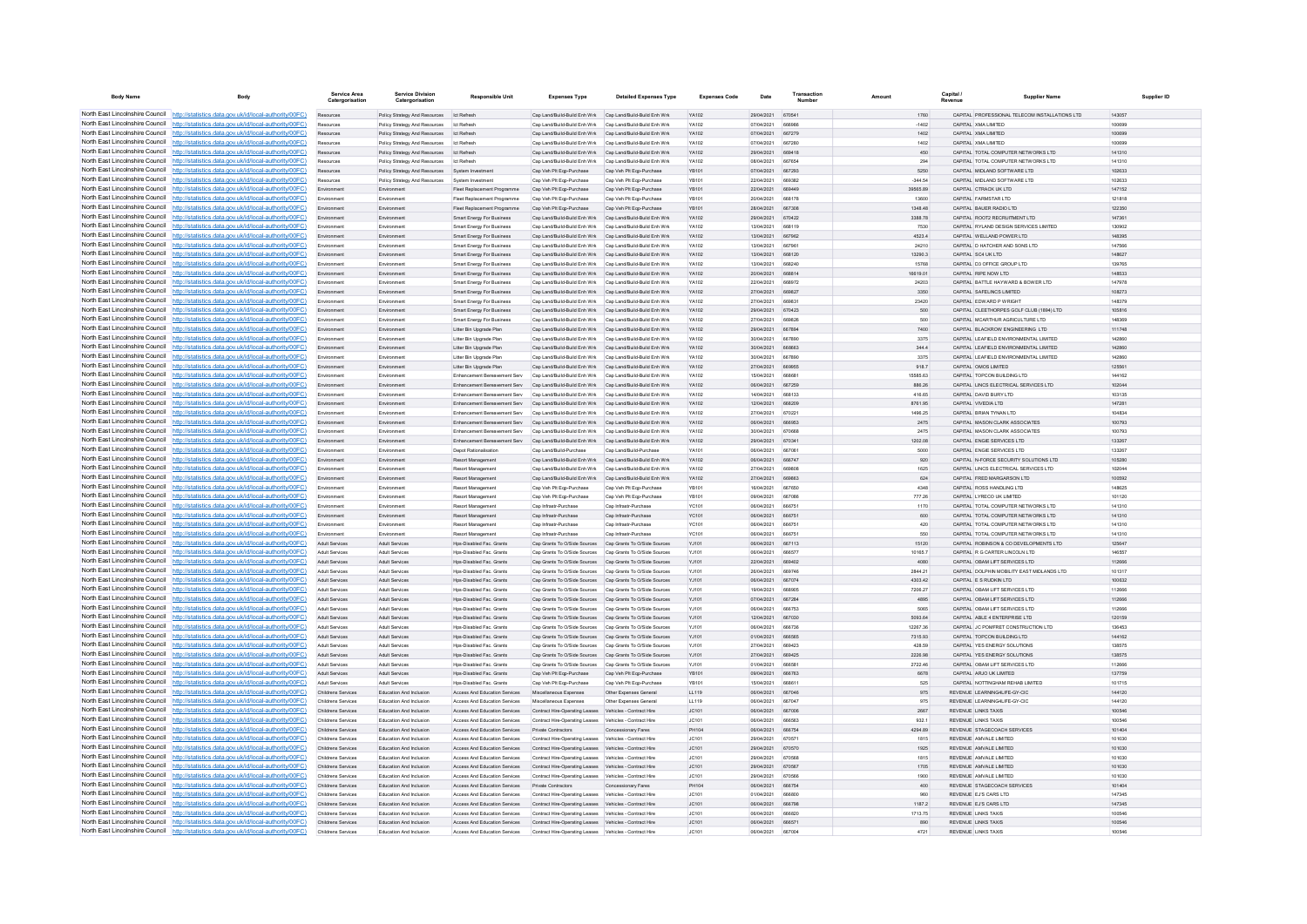| <b>Body Name</b>                                                   | Body                                                                                                                                                                               | Service Area<br>Catergorisatio                  | <b>Service Division</b><br>Catergorisation                | <b>Responsible Unit</b>                                        | <b>Expenses Type</b>                                                                                                                             | <b>Detailed Expenses Type</b>                                | <b>Expenses Code</b>  | Date                            | Transaction             | Amount           | Capital / | <b>Supplier Name</b>                                                           | Supplier ID                                                    |
|--------------------------------------------------------------------|------------------------------------------------------------------------------------------------------------------------------------------------------------------------------------|-------------------------------------------------|-----------------------------------------------------------|----------------------------------------------------------------|--------------------------------------------------------------------------------------------------------------------------------------------------|--------------------------------------------------------------|-----------------------|---------------------------------|-------------------------|------------------|-----------|--------------------------------------------------------------------------------|----------------------------------------------------------------|
|                                                                    | North East Lincolnshire Council http://statistics.data.gov.uk/id/local-authority/00FC)                                                                                             | Childrens Services                              | Education And Inclusion                                   | Access And Education Services                                  | Contract Hire-Operating Leases Vehicles - Contract Hire                                                                                          |                                                              | JC101                 | 01/04/2021 666588               |                         | 2352             |           | REVENUE HANSONS AIRPORT EXPRESS                                                | 111879                                                         |
|                                                                    | North East Lincolnshire Council http://statistics.data.gov.uk/id/local-authority/00FC)                                                                                             | Childrens Services                              | Education And Inclusion                                   | Access And Education Services                                  | Contract Hire-Operating Leases Vehicles - Contract Hire                                                                                          |                                                              | JC101                 | 06/04/2021                      | 667002                  | 3356             |           | REVENUE LINKS TAXIS                                                            | 100546                                                         |
|                                                                    | North East Lincolnshire Council http://statistics.data.gov.uk/id/local-authority/00FC)                                                                                             | Childrens Services                              | Education And Inclusion                                   | <b>Access And Education Services</b>                           | Contract Hire-Operating Leases Vehicles - Contract Hire                                                                                          |                                                              | JC101                 | 06/04/2021                      | 667010                  | 3565             |           | <b>REVENUE LINKS TAXIS</b>                                                     | 100546                                                         |
|                                                                    | North East Lincolnshire Council http://statistics.data.gov.uk/id/local-authority/00FC)<br>North East Lincolnshire Council http://statistics.data.gov.uk/id/local-authority/00FC)   | Childrens Services                              | Education And Inclusion                                   | <b>Access And Education Services</b>                           | Contract Hire-Operating Leases Vehicles - Contract Hire<br>Access And Education Services Contract Hire-Operating Leases Vehicles - Contract Hire |                                                              | 10:101                | 06/04/2021<br>26/04/2021 669772 | 666572                  | 2875             |           | <b>REVENUE LINKS TAXIS</b><br>REVENUE AMVALE LIMITED                           | 100546<br>101030                                               |
|                                                                    | North East Lincolnshire Council http://statistics.data.gov.uk/id/local-authority/00FC)                                                                                             | <b>Childrens Services</b><br>Childrens Services | Education And Inclusion<br>Education And Inclusion        | Access And Education Services                                  | Contract Hire-Operating Leases Vehicles - Contract Hire                                                                                          |                                                              | JC101<br>JC101        | 26/04/2021                      | 669762                  | 820<br>820       |           | REVENUE AMVALE LIMITED                                                         | 101030                                                         |
|                                                                    | North East Lincolnshire Council http://statistics.data.gov.uk/id/local-authority/00FC)                                                                                             | Childrens Services                              | Education And Inclusion                                   |                                                                | Access And Education Services Contract Hire-Operating Leases Vehicles - Contract Hire                                                            |                                                              | JC101                 | 26/04/2021                      | 669773                  | 820              |           | REVENUE AMVALE LIMITED                                                         | 101030                                                         |
|                                                                    | North East Lincolnshire Council http://statistics.data.gov.uk/id/local-authority/00FC)                                                                                             | Childrens Services                              | <b>Education And Inclusion</b>                            | <b>Access And Education Services</b>                           | Contract Hire-Operating Leases Vehicles - Contract Hire                                                                                          |                                                              | IC.101                | 26/04/2021                      | 669786                  | 409.15           |           | REVENUE AMVALE LIMITED.                                                        | 101030                                                         |
| North East Lincolnshire Council                                    | http://statistics.data.gov.uk/id/local-authority/00FC)                                                                                                                             | Childrens Services                              | Education And Inclusion                                   | Access And Education Services                                  | Contract Hire-Operating Leases Vehicles - Contract Hire                                                                                          |                                                              | IC.101                | 19/04/2021                      | 668952                  | 324              |           | REVENUE SMT (LINCS) ENTERPRISES LTD                                            | 141297                                                         |
| North East Lincolnshire Council                                    | http://statistics.data.gov.uk/id/local-authority/00FC)                                                                                                                             | Childrens Services                              | Education And Inclusion                                   | Access And Education Services                                  | Contract Hire-Operating Leases Vehicles - Contract Hire                                                                                          |                                                              | JC101                 | 19/04/2021                      |                         | 1953.9           |           | REVENUE SMT (LINCS) ENTERPRISES LTD                                            | 141297                                                         |
|                                                                    | North East Lincolnshire Council http://statistics.data.gov.uk/id/local-authority/00FC)                                                                                             | Childrens Services                              | <b>Education And Inclusion</b>                            | <b>Access And Education Services</b>                           | Contract Hire-Operating Leases Vehicles - Contract Hire                                                                                          |                                                              | JC101                 | 29/04/2021                      | ARGR77                  | 8616.17          |           | REVENUE DONCASTER METROPOLITAN BOROUGH COUNCIL                                 | 122184                                                         |
|                                                                    | North East Lincolnshire Council http://statistics.data.gov.uk/id/local-authority/00FC)                                                                                             | Childrens Services                              | Education And Inclusion                                   | <b>Access And Education Services</b>                           | Contract Hire-Operation Leases Vehicles - Contract Hire                                                                                          |                                                              | 10:101                | 06/04/2021                      | <b>BR7073</b>           | 5280             |           | REVENUE REST FUTURES COMMUNITY INTEREST COMPANY                                | 128600                                                         |
|                                                                    | North East Lincolnshire Council http://statistics.data.gov.uk/id/local-authority/00FC)<br>North East Lincolnshire Council http://statistics.data.gov.uk/id/local-authority/00FC)   | Childrens Services<br>Childrens Services        | Education And Inclusion<br>Education And Inclusion        | Access And Education Services<br>Access And Education Services | Direct Employee Expenses<br>Direct Employee Expenses                                                                                             | Agency Supply Teachers<br>Agency Supply Teachers             | EA104<br>EA104        | 22/04/2021<br>29/04/2021        | 669370<br>670229        | 810<br>5200      |           | REVENUE ADRIAN CLARKE<br><b>REVENUE MIKE SELLARS</b>                           | 108479<br>102161                                               |
|                                                                    | North East Lincolnshire Council http://statistics.data.gov.uk/id/local-authority/00FC)                                                                                             | Childrens Services                              | Education And Inclusion                                   | Access And Education Services                                  | Miscellaneous Expenses                                                                                                                           | Other Expenses General                                       | LL119                 | 20/04/2021                      | 666815                  | 1319             |           | REVENUE INTERACTIVE EDUCATION SOLUTIONS LTD                                    | 148634                                                         |
| North East Lincolnshire Council                                    | http://statistics.data.gov.uk/id/local-authority/00FC)                                                                                                                             | Childrens Services                              | Education And Inclusion                                   | Access And Education Services                                  | Miscellaneous Expenses                                                                                                                           | Other Expenses General                                       | LL119                 | 06/04/2021                      | 666598                  | 1650             |           | REVENUE NORMANS (BURTON ON TRENT) LTD                                          | 101490                                                         |
| North East Lincolnshire Council                                    | ttp://statistics.data.gov.uk/id/local-authority/00FC)                                                                                                                              | Childrens Services                              | Education And Inclusion                                   | Access And Education Services                                  | Miscellaneous Expenses                                                                                                                           | Other Expenses General                                       | LL119                 | 26/04/2021                      | 669406                  | 427.86           |           | REVENUE GEAR4MUSIC LIMITED                                                     | 133185                                                         |
| North East Lincolnshire Council                                    | http://statistics.data.gov.uk/id/local-authority/00FC)                                                                                                                             | Childrens Services                              | Education And Inclusion                                   | Access And Education Services                                  | Miscellaneous Expenses                                                                                                                           | Other Expenses General                                       | LL119                 | 06/04/2021                      | <b>BRASOD</b>           | 7500             |           | REVENUE NORMANS (BURTON ON TRENT) LTD                                          | 101490                                                         |
|                                                                    | North East Lincolnshire Council http://statistics.data.gov.uk/id/local-authority/00FC)                                                                                             | Childrens Services                              | Education And Inclusion                                   | <b>Access And Education Services</b>                           | Miscellaneous Expenses                                                                                                                           | Other Expenses General                                       | 11119                 | 06/04/2021                      | <b>BRASS</b>            | 677.25           |           | REVENUE NORMANS (BURTON ON TRENT) LTD                                          | 101490                                                         |
|                                                                    | North East Lincolnshire Council http://statistics.data.gov.uk/id/local-authority/00FC)                                                                                             | Childrens Services                              | Education And Inclusion                                   | Access And Education Services                                  | Other Agencies                                                                                                                                   | Performers                                                   | PJ101                 | 06/04/2021                      | 666765                  | 360              |           | REVENUE NOISE ACADEMY LTD                                                      | 148305                                                         |
|                                                                    | North East Lincolnshire Council   http://statistics.data.gov.uk/id/local-authority/00FC)<br>North East Lincolnshire Council http://statistics.data.gov.uk/id/local-authority/00FC) | Childrens Services<br>Childrens Services        | Education And Inclusion<br><b>Education And Inclusion</b> | Access And Education Services<br>Access And Education Services | Other Agencies<br>Other Agencies                                                                                                                 | Performers<br>Tuition                                        | PJ101<br>PJ112        | 06/04/2021<br>21/04/2021        | 666766<br><b>BRO35E</b> | 540<br>450       |           | REVENUE NOISE ACADEMY LTD<br>REVENUE SUE BURNHAM                               | 148305<br>145897                                               |
|                                                                    | North East Lincolnshire Council http://statistics.data.gov.uk/id/local-authority/00FC)                                                                                             | Childrens Services                              | <b>Education And Inclusion</b>                            | <b>Access And Education Services</b>                           | Other Agencies                                                                                                                                   | Tuition                                                      | P.1112                | 20/04/2021                      | 669250                  | 1980             |           | REVENUE RUTH PATTERSON                                                         | 148343                                                         |
| North East Lincolnshire Council                                    | http://statistics.data.gov.uk/id/local-authority/00FC)                                                                                                                             | Childrens Services                              | Education And Inclusion                                   | Access And Education Services                                  | Other Agencies                                                                                                                                   | Tuition                                                      | P.1112                | 20/04/2021                      | 669251                  | 336              |           | REVENUE STAGECOACH THEATRE ARTS SCHOOL                                         | 126791                                                         |
|                                                                    | North East Lincolnshire Council http://statistics.data.gov.uk/id/local-authority/00FC)                                                                                             | Childrens Services                              | Education And Inclusion                                   | <b>Access And Education Services</b>                           | Other Agencies                                                                                                                                   |                                                              | PJ112                 | 20/04/2021                      | 669252                  | 1120.77          |           | REVENUE ST GILES NURSERY SCHOOL                                                | 147468                                                         |
|                                                                    | North East Lincolnshire Council http://statistics.data.gov.uk/id/local-authority/00FC)                                                                                             | Childrens Services                              | <b>Education And Inclusion</b>                            | <b>Access And Education Services</b>                           | Other Agencies                                                                                                                                   | Tuiting                                                      | PJ112                 | 29/04/2021                      | 669931                  | 2541             |           | REVENUE AA RADIO CARS LTD                                                      | 101222                                                         |
|                                                                    | North East Lincolnshire Council http://statistics.data.gov.uk/id/local-authority/00FC)                                                                                             | Childrens Services                              | Education And Inclusion                                   | Access And Education Services                                  | Contract Hire-Operating Leases Vehicles - Contract Hire                                                                                          |                                                              | JC101                 | 12/04/2021                      | <b>BRR145</b>           | 7164             |           | REVENUE STAGECOACH SERVICES                                                    | 101404                                                         |
|                                                                    | North East Lincolnshire Council http://statistics.data.gov.uk/id/local-authority/00FC)                                                                                             | Childrens Services                              | Education And Inclusion                                   | Earning & Learning                                             | <b>Private Contractors</b>                                                                                                                       | Third Party Prov - Private                                   | PH101                 | 29/04/2021                      | 670426                  | 20400            |           | REVENUE LEARNING4LIFE-GY-CIC                                                   | 144120                                                         |
|                                                                    | North East Lincolnshire Council http://statistics.data.gov.uk/id/local-authority/00FC)<br>North East Lincolnshire Council http://statistics.data.gov.uk/id/local-authority/00FC)   | Childrens Services                              | Education And Inclusion<br>Education And Inclusion        | Earning & Learning                                             | Rents                                                                                                                                            |                                                              | GC101                 | 27/04/2021<br>08/04/2021        | 669906<br>662803        | 19500<br>36000   |           | REVENUE FORESIGHT NEL LTD<br>REVENUE IDOX SOFTWARE LTD                         | 102869<br>109848                                               |
| North East Lincolnshire Council                                    | http://statistics.data.gov.uk/id/local-authority/00FC)                                                                                                                             | Childrens Services<br>Childrens Services        | Education And Inclusion                                   | Sen/Inclusion<br>Sen/Inclusion                                 | Communications And Computing Computer S/Ware - Licences<br>Miscellaneous Expenses                                                                | Contingency Reserve                                          | LF103<br>LL123        | 20/04/2021                      | 668910                  | 8550             |           | REVENUE THE CAMBRIDGE PARK ACADEMY                                             | 107472                                                         |
|                                                                    | North East Lincolnshire Council http://statistics.data.gov.uk/id/local-authority/00FC)                                                                                             | Childrens Services                              | Education And Inclusion                                   | Sen/Inclusion                                                  | Miscellaneous Expenses                                                                                                                           | Other Expenses Genera                                        | LL119                 | 06/04/2021                      | 667050                  | 1218.75          |           | REVENUE LEARNING4LIFE-GY-CIC                                                   | 144120                                                         |
|                                                                    | North East Lincolnshire Council http://statistics.data.gov.uk/id/local-authority/00FC)                                                                                             | Childrens Services                              | Education And Inclusion                                   | Sen/Inclusion                                                  | Miscellaneous Expenses                                                                                                                           | Other Expenses Genera                                        | LL119                 | 08/04/2021                      | 667048                  | 1218.75          |           | REVENUE LEARNING4LIFE-GY-CIO                                                   | 144120                                                         |
|                                                                    | North East Lincolnshire Council http://statistics.data.gov.uk/id/local-authority/00FC)                                                                                             | Childrens Services                              | Education And Inclusion                                   | Sen/Inclusion                                                  | Voluntary Associations                                                                                                                           | Third Pp - Third Sector                                      | PF101                 | 26/04/2021                      | <b>BROTRA</b>           | 19625            |           | REVENUE BARNARDO SERVICES LTD                                                  | 101050                                                         |
|                                                                    | North East Lincolnshire Council http://statistics.data.gov.uk/id/local-authority/00FC)                                                                                             | Childrens Services                              | <b>Education And Inclusion</b>                            | Sen/Inclusion                                                  | Car Allowances                                                                                                                                   | Travel - Employees                                           | IF101                 | 13/04/2021                      | 668557                  | 840              |           | REVENUE THE ASSOCIOE EDUCATIONAL PSYCHOLOGISTS.                                | 145963                                                         |
|                                                                    | North East Lincolnshire Council http://statistics.data.gov.uk/id/local-authority/00FC)                                                                                             | Childrens Services                              | Education And Inclusion                                   | Sen/Inclusion                                                  | Communications And Computing Computer S/Ware - Purchases                                                                                         |                                                              | I F101                | 29/04/2021                      | 669841                  | 357.2            |           | REVENUE TRUSTMARQUE SOLUTIONS LTD.                                             | 101275                                                         |
|                                                                    | North East Lincolnshire Council http://statistics.data.gov.uk/id/local-authority/00FC)<br>North East Lincolnshire Council http://statistics.data.gov.uk/id/local-authority/00FC)   | Childrens Services                              | Education And Inclusion                                   | Sen/Inclusion                                                  | Communications And Computing Computer S/Ware - Licences                                                                                          |                                                              | LF103                 | 06/04/2021                      | 665237                  | 461.3            |           | REVENUE TRUSTMARQUE SOLUTIONS LTD                                              | 101275                                                         |
| North East Lincolnshire Council                                    | http://statistics.data.gov.uk/id/local-authority/00EC).                                                                                                                            | Childrens Services<br>Childrens Services        | Education And Inclusion<br><b>Education And Inclusion</b> | Sen/Inclusion<br>Sen/Inclusion                                 | Communications And Computing Computer S/Ware - Licences<br>Other Local Authorities                                                               | Third Pn - Other Local Auth                                  | LF103<br>PC101        | 06/04/2021<br>06/04/2021        | <b>BR5237</b><br>667107 | 891.1<br>2358 6  |           | REVENUE TRUSTMARQUE SOLUTIONS LTD<br>REVENUE CPO MEDIA                         | 101275<br>102186                                               |
| North East Lincolnshire Council                                    | ://statistics.data.gov.uk/id/local-authority/00FC)                                                                                                                                 | Childrens Services                              | Education And Inclusion                                   | Sen/Inclusion                                                  | Other Local Authorities                                                                                                                          | Third Pp - Other Local Auth                                  | PC101                 | 26/04/2021                      | 669775                  | 1640             |           | REVENUE REDACTED PERSONAL INFORMATION                                          | REDACTED PERSONAL INFORMATION                                  |
|                                                                    | North East Lincolnshire Council http://statistics.data.gov.uk/id/local-authority/00FC)                                                                                             | Childrens Services                              | Education And Inclusion                                   | Sen/Inclusion                                                  | Other Local Authorities                                                                                                                          | Third Pp - Other Local Auth                                  | PC101                 | 26/04/2021                      | 669776                  | 1200             |           | REVENUE REDACTED PERSONAL INFORMATION                                          | REDACTED PERSONAL INFORMATION                                  |
|                                                                    | North East Lincolnshire Council http://statistics.data.gov.uk/id/local-authority/00FC)                                                                                             | Childrens Services                              | Education And Inclusion                                   | Sen/Inclusion                                                  | Private Contractors                                                                                                                              | Third Party Prov - Private                                   | PH101                 | 01/04/2021                      | 908030                  | 620.36           |           | REVENUE REDACTED PERSONAL INFORMATION                                          | REDACTED PERSONAL INFORMATION                                  |
|                                                                    | North East Lincolnshire Council   http://statistics.data.gov.uk/id/local-authority/00FC)                                                                                           | Childrens Services                              | Education And Inclusion                                   | Sen/Inclusion                                                  | <b>Private Contractors</b>                                                                                                                       | Third Party Prov - Private                                   | PH101                 | 27/04/2021                      | 918688                  | 620.36           |           | REVENUE REDACTED PERSONAL INFORMATION                                          | REDACTED PERSONAL INFORMATION                                  |
|                                                                    | North East Lincolnshire Council http://statistics.data.gov.uk/id/local-authority/00FC)                                                                                             | Childrens Services                              | Education And Inclusion                                   | Sen/Inclusion                                                  | Private Contractors                                                                                                                              | Third Party Prov - Private                                   | PH101                 | 01/04/2021                      | 666716                  | 3835             |           | REVENUE COMMUNITY PRESS OFFICE LTD                                             | 101728                                                         |
|                                                                    | North East Lincolnshire Council http://statistics.data.gov.uk/id/local-authority/00FC)<br>North East Lincolnshire Council http://statistics.data.gov.uk/id/local-authority/00FC)   | Childrens Services                              | Education And Inclusion                                   | Sen/Inclusion                                                  | Private Contractors                                                                                                                              | Third Party Prov - Private                                   | PH101                 | 19/04/2021                      | 662514                  | 536.76           |           | REVENUE LINKAGE COMMUNITY TRUST                                                | 100343                                                         |
|                                                                    | North East Lincolnshire Council http://statistics.data.gov.uk/id/local-authority/00FC)                                                                                             | Childrens Services<br><b>Childrens Services</b> | Education And Inclusion<br>Education And Inclusion        | Sen/Inclusion<br>Sen/Inclusion                                 | Private Contractors<br>Private Contractors                                                                                                       | Third Party Prov - Private<br>Third Party Prov - Private     | PH101<br>PH101        | 08/04/2021<br>06/04/2021        | 666612<br>666612        | 5124<br>483.33   |           | REVENUE COMMUNITY PRESS OFFICE LTD<br>REVENUE LINKAGE COMMUNITY TRUST          | 101728<br>100343                                               |
|                                                                    | North East Lincolnshire Council http://statistics.data.gov.uk/id/local-authority/00FC)                                                                                             | Childrens Services                              | Education And Inclusion                                   | Sen/Inclusion                                                  | Private Contractors                                                                                                                              | Third Party Prov - Private                                   | PH101                 | 01/04/2021                      | 666609                  | 1835             |           | REVENUE LINKAGE COMMUNITY TRUST                                                | 100343                                                         |
|                                                                    | North East Lincolnshire Council http://statistics.data.gov.uk/id/local-authority/00FC)                                                                                             | Childrens Services                              | <b>Education And Inclusion</b>                            | Sen/Inclusion                                                  | <b>Private Contractors</b>                                                                                                                       | Third Party Prov - Private                                   | PH101                 | 01/04/2021                      | <b>BRARD</b>            | 483.33           |           | REVENUE I INKAGE COMMUNITY TRUST                                               | 100343                                                         |
|                                                                    | North East Lincolnshire Council   http://statistics.data.gov.uk/id/local-authority/00FC)                                                                                           | Childrens Services                              | <b>Education And Inclusion</b>                            | Sen/Inclusion                                                  | Private Contractors                                                                                                                              | Third Party Proy - Private                                   | PH101                 | 01/04/2021                      | 666610                  | 521.67           |           | REVENUE I INKAGE COMMUNITY TRUST                                               | 100343                                                         |
|                                                                    | North East Lincolnshire Council http://statistics.data.gov.uk/id/local-authority/00FC)                                                                                             | Childrens Services                              | Education And Inclusion                                   | Sen/Inclusion                                                  | Private Contractors                                                                                                                              | Third Party Proy - Private                                   | PH101                 | 01/04/2021                      | 666608                  | 2296.67          |           | REVENUE LINKAGE COMMUNITY TRUST                                                | 100343                                                         |
|                                                                    | North East Lincolnshire Council http://statistics.data.gov.uk/id/local-authority/00FC)                                                                                             | Childrens Services                              | Education And Inclusion                                   | Sen/Inclusion                                                  | Private Contractors                                                                                                                              | Third Party Prov - Private                                   | PH101                 | 06/04/2021                      | 666628                  | 5418             |           | REVENUE FRANKLIN COLLEGE                                                       | 101073                                                         |
| North East Lincolnshire Council                                    | North East Lincolnshire Council http://statistics.data.gov.uk/id/local-authority/00FC)                                                                                             | Childrens Services                              | Education And Inclusion                                   | Sen/Inclusion                                                  | <b>Private Contractors</b>                                                                                                                       | Third Party Prov - Private                                   | PH101                 | 08/04/2021                      | <b>BRAR27</b>           | 5418             |           | REVENUE FRANKLIN COLLEGE                                                       | 101073                                                         |
| North East Lincolnshire Council                                    | http://statistics.data.gov.uk/id/local-authority/00EC).<br>http://statistics.data.gov.uk/id/local-authority/00FC)                                                                  | Childrens Services<br>Childrens Services        | <b>Education And Inclusion</b><br>Education And Inclusion | Sen/Inclusion<br>Sen/Inclusion                                 | Private Contractors<br>Private Contractors                                                                                                       | Third Party Prov - Private<br>Third Party Prov - Private     | <b>DH101</b><br>PH101 | 06/04/2021<br>12/04/2021        | <b>BRAROD</b><br>668216 | 5418<br>1822.32  |           | REVENUE FRANKLIN COLLEGE<br>REVENUE LEARNING4LIFE-GY-CIC                       | 101073<br>144120                                               |
|                                                                    | North East Lincolnshire Council   http://statistics.data.gov.uk/id/local-authority/00FC)                                                                                           | Childrens Services                              | Education And Inclusion                                   |                                                                | Private Contractor                                                                                                                               | Third Party Prov - Private                                   |                       | 12/04/2021                      | 668216                  | 4472.42          |           | REVENUE LEARNING4LIFE-GY-CIO                                                   | 144120                                                         |
|                                                                    | North East Lincolnshire Council http://statistics.data.gov.uk/id/local-authority/00FC)                                                                                             | Childrens Services                              | Education And Inclusion                                   | Sen/Inclusion                                                  | Private Contractors                                                                                                                              | Third Party Proy - Private                                   | PH101                 | 12/04/2021                      | 668216                  | 2245.37          |           | REVENUE LEARNING4LIFE-GY-CIC                                                   | 144120                                                         |
|                                                                    | North East Lincolnshire Council   http://statistics.data.gov.uk/id/local-authority/00FC)                                                                                           | Childrens Services                              | Education And Inclusion                                   | Sen/Inclusion                                                  | Private Contractors                                                                                                                              | Third Party Prov - Private                                   | PH101                 | 12/04/2021                      | 668216                  | 1198.66          |           | REVENUE LEARNING4LIFE-GY-CIC                                                   | 144120                                                         |
|                                                                    | North East Lincolnshire Council http://statistics.data.gov.uk/id/local-authority/00FC)                                                                                             | Childrens Services                              | Education And Inclusion                                   | Sen/Inclusion                                                  | Private Contractors                                                                                                                              | Third Party Prov - Private                                   | PH101                 | 12/04/2021                      | 668216                  | 935.5            |           | REVENUE LEARNING4LIFE-GY-CIC                                                   | 144120                                                         |
|                                                                    | North East Lincolnshire Council http://statistics.data.gov.uk/id/local-authority/00FC)                                                                                             | Childrens Services                              | Education And Inclusion                                   | Sen/Inclusion                                                  | Private Contractors                                                                                                                              | Third Party Prov - Private                                   | PH101                 | 12/04/2021                      | 668216                  | 935.5            |           | REVENUE LEARNING4LIFE-GY-CIC                                                   | 144120                                                         |
| North East Lincolnshire Council<br>North East Lincolnshire Council | http://statistics.data.gov.uk/id/local-authority/00EC)                                                                                                                             | Childrens Services                              | Education And Inclusion                                   | Sen/Inclusion                                                  | Private Contractors                                                                                                                              | Third Party Prov - Private                                   | PH101                 | 12/04/2021                      | 668216                  | 935.5            |           | REVENUE LEARNING4LIFE-GY-CIC                                                   | 144120                                                         |
|                                                                    | ://statistics.data.gov.uk/id/local-authority/00FC)<br>North East Lincolnshire Council http://statistics.data.gov.uk/id/local-authority/00FC)                                       | Childrens Services<br>Childrens Services        | Education And Inclusion<br>Education And Inclusion        | Sen/Inclusion<br>Sen/Inclusion                                 | Private Contractors<br><b>Private Contractors</b>                                                                                                | Third Party Prov - Private<br>Third Party Prov - Private     | PH101<br>PH101        | 12/04/2021<br>12/04/2021        | 668216<br>668216        | 1304.61<br>935.5 |           | REVENUE LEARNING4LIFE-GY-CIC<br>REVENUE LEARNING4LIFE-GY-CIC                   | 144120<br>144120                                               |
|                                                                    | North East Lincolnshire Council http://statistics.data.gov.uk/id/local-authority/00FC)                                                                                             | Childrens Services                              | Education And Inclusion                                   | Sen/Inclusion                                                  | Miscellaneous Expenses                                                                                                                           | Contingency Reserve                                          | LL123                 | 20/04/2021                      | 668918                  | 1392             |           | REVENUE PHOENIX PARK ACADEMY                                                   | 126685                                                         |
|                                                                    | North East Lincolnshire Council http://statistics.data.gov.uk/id/local-authority/00FC)                                                                                             | Childrens Services                              | <b>Education And Inclusion</b>                            | Sen/Inclusion                                                  | Miscellaneous Expenses                                                                                                                           | Contingency Reserve                                          | 11 123                | 20/04/2021                      | 668920                  | 16700            |           | REVENUE PHOENIX PARK ACADEMY                                                   | 126685                                                         |
|                                                                    | North East Lincolnshire Council http://statistics.data.gov.uk/id/local-authority/00FC)                                                                                             | Childrens Services                              | Education And Inclusion                                   | Sen/Inclusion                                                  | Miscellaneous Expenses                                                                                                                           | Contingency Reserve                                          | LL123                 | 20/04/2021                      | 668919                  | 47317            |           | REVENUE PHOENIX PARK ACADEMY                                                   | 126685                                                         |
|                                                                    | North East Lincolnshire Council http://statistics.data.gov.uk/id/local-authority/00FC)                                                                                             | Childrens Services                              | Education And Inclusion                                   | Sen/Inclusion                                                  | Miscellaneous Expenses                                                                                                                           | Contingency Reserve                                          | LL123                 | 20/04/2021                      | 668921                  | 27833            |           | REVENUE SEVENHILLS ACADEMY                                                     | 128660                                                         |
|                                                                    | North East Lincolnshire Council http://statistics.data.gov.uk/id/local-authority/00FC)                                                                                             | Childrens Services                              | <b>Education And Inclusion</b>                            | Sen/Inclusion                                                  | Miscellaneous Expenses                                                                                                                           | Contingency Reserve                                          | LL123                 | 20/04/2021                      | <b>BRBD23</b>           | 27833            |           | REVENUE SEVENHILLS ACADEMY                                                     | 129880                                                         |
| North East Lincolnshire Council                                    | http://statistics.data.gov.uk/id/local-authority/00FC)                                                                                                                             | Childrens Services                              | Education And Inclusion                                   | Sen/Inclusion                                                  | Contributions To Provisions                                                                                                                      | Contributions - Other                                        | LK103                 | 20/04/2021                      | 668911                  | 1700             |           | REVENUE THE CAMBRIDGE PARK ACADEMY                                             | 107472                                                         |
|                                                                    | North East Lincolnshire Council http://statistics.data.gov.uk/id/local-authority/00FC)<br>North East Lincolnshire Council   http://statistics.data.gov.uk/id/local-authority/00FC) | Childrens Services                              | Education And Inclusion                                   | Sen/Inclusion                                                  | Contributions To Provisions                                                                                                                      | Contributions - Third Sector                                 | LK102                 | 27/04/2021                      | 917765<br>916023        | 280              |           | REVENUE REDACTED PERSONAL INFORMATION                                          | REDACTED PERSONAL INFORMATION<br>REDACTED PERSONAL INFORMATION |
|                                                                    | North East Lincolnshire Council http://statistics.data.gov.uk/id/local-authority/00FC)                                                                                             | Childrens Services<br>Childrens Services        | Education And Inclusion<br><b>Education And Inclusion</b> | Sen/Inclusion<br>Sen/Inclusion                                 | Contributions To Provisions<br>Contributions To Provisions                                                                                       | Contributions - Third Sector<br>Contributions - Third Sector | LK102<br>I K102       | 20/04/2021<br>27/04/2021        | 917724                  | 408.37<br>935    |           | REVENUE REDACTED PERSONAL INFORMATION<br>REVENUE REDACTED PERSONAL INFORMATION | REDACTED PERSONAL INFORMATION                                  |
|                                                                    | North East Lincolnshire Council http://statistics.data.gov.uk/id/local-authority/00FC)                                                                                             | Childrens Services                              | Education And Inclusion                                   | Sen/Inclusion                                                  | Contributions To Provisions                                                                                                                      | Contributions - Third Sector                                 | LK102                 | 19/04/2021                      | 662515                  | 1488.4           |           | REVENUE TEACHING PERSONNEL LTD                                                 | 101305                                                         |
|                                                                    | North East Lincolnshire Council http://statistics.data.gov.uk/id/local-authority/00FC)                                                                                             | Childrens Services                              | Education And Inclusion                                   | Sen/Inclusion                                                  | Contributions To Provisions                                                                                                                      | Contributions - Third Sector                                 | LK102                 | 19/04/2021                      | 662516                  | 1020             |           | REVENUE CENTRE4 LIMITED                                                        | 126893                                                         |
|                                                                    | North East Lincolnshire Council http://statistics.data.gov.uk/id/local-authority/00FC)                                                                                             | Childrens Services                              | Education And Inclusion                                   | Sen/Inclusion                                                  | Contributions To Provisions                                                                                                                      | Contributions - Third Sector                                 | LK102                 | 06/04/2021                      | 666620                  | 660              |           | REVENUE TARGETED PROVISION LTD                                                 | 146662                                                         |
|                                                                    | North East Lincolnshire Council http://statistics.data.gov.uk/id/local-authority/00FC)                                                                                             | Childrens Services                              | <b>Education And Inclusion</b>                            | Sen/Inclusion                                                  | Contributions To Provisions                                                                                                                      | Contributions - Third Sector                                 | I K102                | 01/04/2021                      | 666618                  | 1110             |           | REVENUE TARGETED PROVISION LTD.                                                | 146662                                                         |
|                                                                    | North East Lincolnshire Council http://statistics.data.gov.uk/id/local-authority/00FC)                                                                                             | Childrens Services                              | Education And Inclusion                                   | Sen/Inclusion                                                  | Contributions To Provisions                                                                                                                      | Contributions - Third Sector                                 | LK102                 | 01/04/2021                      | 666617                  | 2103.75          |           | REVENUE TARGETED PROVISION LTD                                                 | 146662                                                         |
|                                                                    | North East Lincolnshire Council http://statistics.data.gov.uk/id/local-authority/00FC)                                                                                             | Childrens Services                              | Education And Inclusion                                   | Sen/Inclusion                                                  | Contributions To Provisions                                                                                                                      | Contributions - Third Sector                                 | LK102                 | 01/04/2021                      |                         | 275              |           | REVENUE TARGETED PROVISION LTD                                                 | 146662                                                         |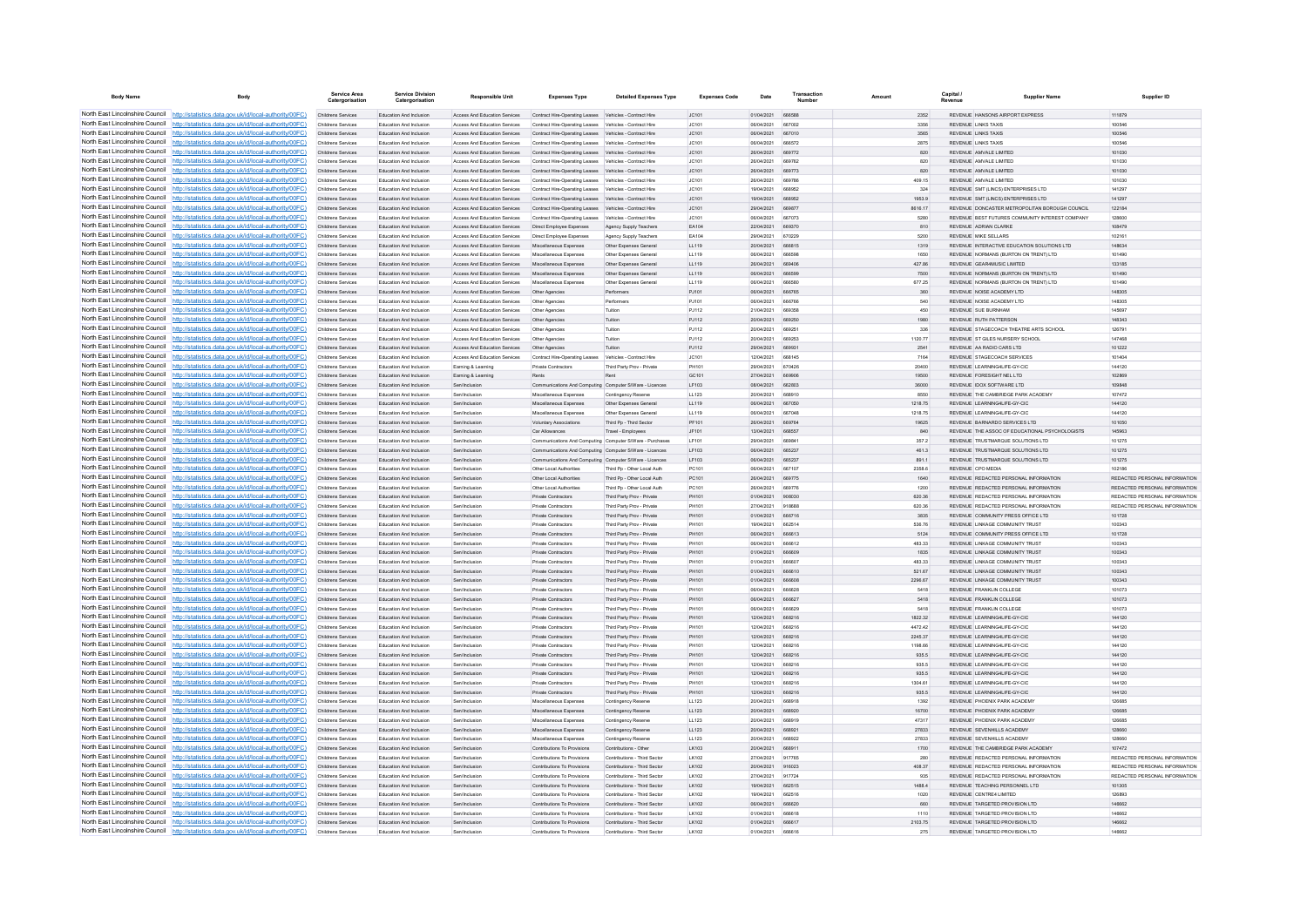| <b>Body Name</b>                | Body                                                                                                                                                                               | Service Area                                    | <b>Service Division</b><br>Catergorisation                | <b>Responsible Unit</b>               | <b>Expenses Type</b>                                       | <b>Detailed Expenses Type</b>                                | <b>Expenses Code</b> | Date                     | Transaction<br><b>Numbor</b> | Amount           | Capital | <b>Supplier Name</b>                                                           | Supplier ID                                                    |
|---------------------------------|------------------------------------------------------------------------------------------------------------------------------------------------------------------------------------|-------------------------------------------------|-----------------------------------------------------------|---------------------------------------|------------------------------------------------------------|--------------------------------------------------------------|----------------------|--------------------------|------------------------------|------------------|---------|--------------------------------------------------------------------------------|----------------------------------------------------------------|
|                                 | North East Lincolnshire Council http://statistics.data.gov.uk/id/local-authority/00FC)                                                                                             | Childrens Services                              | Education And Inclusion                                   | Sen/Inclusion                         | Contributions To Provisions                                | Contributions - Third Sector                                 | LK102                | 12/04/2021 668219        |                              | 675              |         | REVENUE RY FIDLER                                                              | 142906                                                         |
|                                 | North East Lincolnshire Council http://statistics.data.gov.uk/id/local-authority/00FC)                                                                                             | Childrens Services                              | Education And Inclusion                                   | Sen/Inclusion                         | Contributions To Provisions                                | Contributions - Third Sector                                 | LK102                | 12/04/2021               | 668212                       | 1360.5           |         | REVENUE TEACHING PERSONNEL LTD                                                 | 101305                                                         |
|                                 | North East Lincolnshire Council http://statistics.data.gov.uk/id/local-authority/00FC)                                                                                             | Childrens Services                              | Education And Inclusio                                    | Sen/Inclusion                         | Contributions To Provisions                                | Contributions - Third Secto                                  | LK102                | 06/04/2021               | 667110                       | 1173             |         | REVENUE CENTRE4 LIMITED                                                        | 126893                                                         |
|                                 | North East Lincolnshire Council http://statistics.data.gov.uk/id/local-authority/00FC)                                                                                             | <b>Childrens Services</b>                       | <b>Education And Inclusion</b>                            | Sen/Inclusion                         | Contributions To Provisions                                | Contributions - Third Sector                                 | I K102               | 06/04/2021               | 667108                       | 2011             |         | REVENUE TEACHING PERSONNEL LTD.                                                | 101305                                                         |
|                                 | North East Lincolnshire Council http://statistics.data.gov.uk/id/local-authority/00FC)<br>North East Lincolnshire Council   http://statistics.data.gov.uk/id/local-authority/00FC) | Childrens Services<br>Childrens Services        | Education And Inclusion<br>Education And Inclusion        | Sen/Inclusion<br>Sen/Inclusion        | Contributions To Provisions<br>Contributions To Provisions | Contributions - Third Sector<br>Contributions - Third Sector | I K102<br>LK102      | 28/04/2021<br>22/04/2021 | 669401<br>669577             | 1045<br>990      |         | REVENUE TARGETED PROVISION LTD<br>REVENUE TARGETED PROVISION LTD               | 146662<br>146662                                               |
|                                 | North East Lincolnshire Council http://statistics.data.gov.uk/id/local-authority/00FC)                                                                                             | Childrens Services                              | Education And Inclusion                                   | Sen/Inclusion                         | Contributions To Provisions                                | Contributions - Third Sector                                 | LK102                | 22/04/2021               | 669576                       | 1350             |         | REVENUE TARGETED PROVISION LTD                                                 | 146662                                                         |
|                                 | North East Lincolnshire Council http://statistics.data.gov.uk/id/local-authority/00FC)                                                                                             | Childrens Services                              | Education And Inclusion                                   | Sen/Inclusion                         | Contributions To Provisions                                | Contributions - Third Sector                                 | LK102                | 22/04/2021               | 669575                       | 3313.75          |         | REVENUE TARGETED PROVISION LTD                                                 | 146662                                                         |
| North East Lincolnshire Council | http://statistics.data.gov.uk/id/local-authority/00FC)                                                                                                                             | Childrens Services                              | <b>Education And Inclusion</b>                            | Sen/Inclusion                         | Contributions To Provisions                                | Contributions - Third Sector                                 | LK102                | 22/04/2021               | 669579                       | 385              |         | REVENUE TARGETED PROVISION LTD                                                 | 146662                                                         |
| North East Lincolnshire Council | http://statistics.data.gov.uk/id/local-authority/00FC)                                                                                                                             | Childrens Services                              | Education And Inclusion                                   | Sen/Inclusion                         | Contributions To Provisions                                | Contributions - Third Sector                                 | LK102                | 22/04/2021               | 669578                       | 385              |         | REVENUE TARGETED PROVISION LTD                                                 | 146662                                                         |
|                                 | North East Lincolnshire Council http://statistics.data.gov.uk/id/local-authority/00FC)                                                                                             | Childrens Services                              | Education And Inclusion                                   | Sen/Inclusion                         | Contributions To Provisions                                | Contributions - Third Sector                                 | LK102                | 22/04/2021               | 669579                       | 412.5            |         | REVENUE TARGETED PROVISION LTD                                                 | 146662                                                         |
|                                 | North East Lincolnshire Council http://statistics.data.gov.uk/id/local-authority/00FC)                                                                                             | Childrens Services                              | Education And Inclusion                                   | Sen/Inclusion                         | Miscellaneous Expenses                                     | Contingency Reserve                                          | LL123                | 20/04/2021               | 668912                       | 152934           |         | REVENUE THE CAMBRIDGE PARK ACADEMY                                             | 107472                                                         |
|                                 | North East Lincolnshire Council http://statistics.data.gov.uk/id/local-authority/00FC)                                                                                             | Childrens Services                              | Education And Inclusion                                   | Sen/Inclusion                         | Miscellaneous Expenses                                     | Contingency Reserve                                          | LL123                | 20/04/2021               | 668909                       | 9533             |         | REVENUE THE CAMBRIDGE PARK ACADEMY                                             | 107472                                                         |
|                                 | North East Lincolnshire Council http://statistics.data.gov.uk/id/local-authority/00FC)                                                                                             | Childrens Services                              | Education And Inclusion                                   | Sen/Inclusion                         | Miscellaneous Expenses                                     | Contingency Reserve                                          | LL123                | 20/04/2021               | 668913                       | 9533             |         | REVENUE HUMBERSTON PARK SPECIAL SCHOOL                                         | 107911                                                         |
| North East Lincolnshire Council | North East Lincolnshire Council http://statistics.data.gov.uk/id/local-authority/00FC)<br>http://statistics.data.gov.uk/id/local-authority/00FC)                                   | Childrens Services                              | Education And Inclusion<br><b>Education And Inclusion</b> | Sen/Inclusion                         | Miscellaneous Expenses                                     | Contingency Reserve                                          | LL123<br>11119       | 20/04/2021<br>20/04/2021 | 668914<br>668916             | 120667<br>5933   |         | REVENUE HUMBERSTON PARK SPECIAL SCHOOL<br>REVENUE EASTFIELD PRIMARY ACADEMY    | 107911<br>121907                                               |
| North East Lincolnshire Council | ttp://statistics.data.gov.uk/id/local-authority/00FC)                                                                                                                              | <b>Childrens Services</b><br>Childrens Services | Education And Inclusion                                   | Sen/Inclusion<br>Sen/Inclusion        | Miscellaneous Expenses<br>Miscellaneous Expenses           | Other Expenses General<br>Other Expenses General             | LL119                | 20/04/2021               | 668917                       | 1944.92          |         | REVENUE EASTFIELD PRIMARY ACADEMY                                              | 121907                                                         |
| North East Lincolnshire Council | http://statistics.data.gov.uk/id/local-authority/00FC)                                                                                                                             | Childrens Services                              | Education And Inclusion                                   | Senfingburing                         | Miscellaneous Expenses                                     | Other Expenses Genera                                        | 11119                | 20/04/2021               | 668915                       | 8900             |         | <b>PEVENUE EASTEIEI DI PRIMARY ACADEMY</b>                                     | 121907                                                         |
|                                 | North East Lincolnshire Council http://statistics.data.gov.uk/id/local-authority/00FC)                                                                                             | Childrens Services                              | <b>Education And Inclusion</b>                            | Sen/Inclusion                         | Other Local Authorities                                    | Third Po - Other Local Auth                                  | PC101                | 14/04/2021               | 655928                       | 3330             |         | REVENUE REDACTED PERSONAL INFORMATION                                          | REDACTED PERSONAL INFORMATION                                  |
|                                 | North East Lincolnshire Council http://statistics.data.gov.uk/id/local-authority/00FC)                                                                                             | Childrens Services                              | Education And Inclusion                                   | Sen/Inclusion                         | Other Local Authorities                                    | Third Pp - Other Local Auth                                  | PC101                | 19/04/2021               | 662517                       | 3981.44          |         | REVENUE REDACTED PERSONAL INFORMATION                                          | REDACTED PERSONAL INFORMATION                                  |
|                                 | North East Lincolnshire Council http://statistics.data.gov.uk/id/local-authority/00FC)                                                                                             | Childrens Services                              | Education And Inclusion                                   | Sen/Inclusion                         | Other Local Authorities                                    | Third Pp - Other Local Auth                                  | PC101                | 06/04/2021               | 666637                       | 483.43           |         | REVENUE REDACTED PERSONAL INFORMATION                                          | REDACTED PERSONAL INFORMATION                                  |
|                                 | North East Lincolnshire Council   http://statistics.data.gov.uk/id/local-authority/00FC)                                                                                           | Childrens Services                              | Education And Inclusion                                   | Sen/Inclusion                         | Other Local Authorities                                    | Third Po - Other Local Auth                                  | PC101                | 08/04/2021               | 666635                       | 3746.57          |         | REVENUE REDACTED PERSONAL INFORMATION                                          | REDACTED PERSONAL INFORMATION                                  |
|                                 | North East Lincolnshire Council http://statistics.data.gov.uk/id/local-authority/00FC)                                                                                             | Childrens Services                              | Education And Inclusion                                   | Sen/Inclusion                         | Other Local Authorities                                    | Third Pp - Other Local Auth                                  | PC101                | 06/04/2021               | 666636                       | 3746.57          |         | REVENUE REDACTED PERSONAL INFORMATION                                          | REDACTED PERSONAL INFORMATION                                  |
| North East Lincolnshire Council | http://statistics.data.gov.uk/id/local-authority/00FC)                                                                                                                             | Childrens Services                              | Education And Inclusion                                   | Sen/Inclusion                         | Other Local Authorities                                    | Third Pp - Other Local Auth                                  | PC101                | 01/04/2021               | 666633                       | 3625.71          |         | REVENUE REDACTED PERSONAL INFORMATION                                          | REDACTED PERSONAL INFORMATION                                  |
| North East Lincolnshire Council | http://statistics.data.gov.uk/id/local-authority/00FC)                                                                                                                             | Childrens Services                              | Education And Inclusion                                   | Sen/Inclusion                         | Other Local Authorities                                    | Third Pp - Other Local Auth                                  | PC101                | 06/04/2021               | 666634                       | 4164.57          |         | REVENUE REDACTED PERSONAL INFORMATION                                          | REDACTED PERSONAL INFORMATION                                  |
|                                 | North East Lincolnshire Council http://statistics.data.gov.uk/id/local-authority/00FC)                                                                                             | Childrens Services                              | Education And Inclusion                                   | Sen/Inclusion                         | Other Local Authorities                                    | Third Po - Other Local Auth                                  | PC101                | 12/04/2021               | 668211                       | 605              |         | REVENUE REDACTED PERSONAL INFORMATION                                          | REDACTED PERSONAL INFORMATION                                  |
|                                 | North East Lincolnshire Council http://statistics.data.gov.uk/id/local-authority/00FC)                                                                                             | Childrens Services                              | Education And Inclusion                                   | Sen/Inclusion                         | Other Local Authorities                                    | Third Pp - Other Local Auth                                  | PC101                | 06/04/2021               | 667012                       | 269355.69        |         | REVENUE REDACTED PERSONAL INFORMATION                                          | REDACTED PERSONAL INFORMATION                                  |
|                                 | North East Lincolnshire Council http://statistics.data.gov.uk/id/local-authority/00FC)<br>North East Lincolnshire Council http://statistics.data.gov.uk/id/local-authority/00FC)   | Childrens Services                              | Education And Inclusion<br>Education And Inclusion        | Sen/Inclusion<br>Sen/Inclusion        | Other Local Authorities<br>Other Local Authorities         | Third Po - Other Local Auth                                  | PC101<br>PC101       | 22/04/2021<br>27/04/2021 | 66940<br>669569              | 5110.6<br>5169.6 |         | REVENUE REDACTED PERSONAL INFORMATION<br>REVENUE REDACTED PERSONAL INFORMATION | REDACTED PERSONAL INFORMATION<br>REDACTED PERSONAL INFORMATION |
|                                 | North East Lincolnshire Council http://statistics.data.gov.uk/id/local-authority/00FC)                                                                                             | Childrens Services<br>Childrens Services        | <b>Education And Inclusion</b>                            | Sen/Inclusion                         | Other Local Authorities                                    | Third Pp - Other Local Auth<br>Third Po - Other Local Auth   | PC101                | 27/04/2021               | 669564                       | 4000.08          |         | REVENUE REDACTED PERSONAL INFORMATION                                          | REDACTED PERSONAL INFORMATION                                  |
| North East Lincolnshire Council | http://statistics.data.gov.uk/id/local-authority/00FC)                                                                                                                             | Childrens Services                              | Education And Inclusion                                   | Sen/Inclusion                         | Other Local Authorities                                    | Third Pp - Other Local Auth                                  | PC101                | 27/04/2021               | 669565                       | 4000.08          |         | REVENUE REDACTED PERSONAL INFORMATION                                          | REDACTED PERSONAL INFORMATION                                  |
| North East Lincolnshire Council | http://statistics.data.gov.uk/id/local-authority/00FC)                                                                                                                             | Childrens Services                              | Education And Inclusio                                    | Sen/Inclusio                          | Other Local Authorities                                    | Third Pp - Other Local Auth                                  | PC101                | 27/04/2021               | 669563                       | 4800             |         | REVENUE REDACTED PERSONAL INFORMATION                                          | REDACTED PERSONAL INFORMATION                                  |
|                                 | North East Lincolnshire Council http://statistics.data.gov.uk/id/local-authority/00FC)                                                                                             | Childrens Services                              | Education And Inclusion                                   | Sen/Inclusion                         | Other Local Authorities                                    | Third Pp - Other Local Auth                                  | PC101                | 27/04/2021               | 669568                       | 3166.73          |         | REVENUE REDACTED PERSONAL INFORMATION                                          | REDACTED PERSONAL INFORMATION                                  |
|                                 | North East Lincolnshire Council http://statistics.data.gov.uk/id/local-authority/00FC)                                                                                             | Childrens Services                              | Education And Inclusion                                   | Sen/Inclusion                         | Other Local Authorities                                    | Third Po - Other Local Auth                                  | PC101                | 22/04/2021               | 669549                       | 17023            |         | REVENUE REDACTED PERSONAL INFORMATION                                          | REDACTED PERSONAL INFORMATION                                  |
|                                 | North East Lincolnshire Council http://statistics.data.gov.uk/id/local-authority/00FC)                                                                                             | Childrens Services                              | Education And Inclusion                                   | Sen/Inclusion                         | Other Local Authorities                                    | Third Pp - Other Local Auth                                  | PC101                | 22/04/2021               | 669560                       | 17023            |         | REVENUE REDACTED PERSONAL INFORMATION                                          | REDACTED PERSONAL INFORMATION                                  |
|                                 | North East Lincolnshire Council http://statistics.data.gov.uk/id/local-authority/00FC)                                                                                             | Childrens Services                              | Education And Inclusion                                   | Sen/Inclusion                         | Other Local Authorities                                    | Third Pp - Other Local Auth                                  | PC101                | 22/04/2021               | 669559                       | 17023            |         | REVENUE REDACTED PERSONAL INFORMATION                                          | REDACTED PERSONAL INFORMATION                                  |
|                                 | North East Lincolnshire Council http://statistics.data.gov.uk/id/local-authority/00FC)                                                                                             | Childrens Services                              | Education And Inclusion                                   | Sen/Inclusion                         | Other Local Authorities                                    | Third Pp - Other Local Auth                                  | PC101                | 22/04/2021               | 669558                       | 18377            |         | REVENUE REDACTED PERSONAL INFORMATION                                          | REDACTED PERSONAL INFORMATION                                  |
| North East Lincolnshire Council | http://statistics.data.gov.uk/id/local-authority/00EC)                                                                                                                             | Childrens Services                              | Education And Inclusion                                   | Sen/Inclusion                         | Other Local Authorities                                    | Third Po - Other Local Auth                                  | PC101                | 22/04/2021               | 669557                       | 19840            |         | REVENUE REDACTED PERSONAL INFORMATION.                                         | REDACTED PERSONAL INFORMATION                                  |
| North East Lincolnshire Council | http://statistics.data.gov.uk/id/local-authority/00EC)                                                                                                                             | Childrens Services                              | Education And Inclusion                                   | Sen/Inclusion                         | Other Local Authorities                                    | Third Pp - Other Local Auth                                  | PC101                | 22/04/2021               | 669556                       | 19840            |         | REVENUE REDACTED PERSONAL INFORMATION                                          | REDACTED PERSONAL INFORMATION                                  |
|                                 | North East Lincolnshire Council http://statistics.data.gov.uk/id/local-authority/00FC)                                                                                             | Childrens Services                              | Education And Inclusion                                   | Sen/Inclusio                          | Other Local Authorities                                    | Third Pp - Other Local Auth                                  | PC101                | 27/04/2021               | 669563                       | 19840            |         | REVENUE REDACTED PERSONAL INFORMATION                                          | REDACTED PERSONAL INFORMATION                                  |
|                                 | North East Lincolnshire Council http://statistics.data.gov.uk/id/local-authority/00FC)                                                                                             | Childrens Services                              | Education And Inclusion                                   | Sen/Inclusion                         | Other Local Authorities                                    | Third Pp - Other Local Auth                                  | PC101                | 22/04/2021               | 669548                       | 19840            |         | REVENUE REDACTED PERSONAL INFORMATION                                          | REDACTED PERSONAL INFORMATION                                  |
|                                 | North East Lincolnshire Council http://statistics.data.gov.uk/id/local-authority/00FC)<br>North East Lincolnshire Council http://statistics.data.gov.uk/id/local-authority/00FC)   | Childrens Services                              | Education And Inclusion                                   | Sen/Inclusion                         | Other Local Authorities                                    | Third Pp - Other Local Auth                                  | PC101                | 22/04/2021               | 669547                       | 19840            |         | REVENUE REDACTED PERSONAL INFORMATION<br>REVENUE REDACTED PERSONAL INFORMATION | REDACTED PERSONAL INFORMATION<br>REDACTED PERSONAL INFORMATION |
|                                 | North East Lincolnshire Council http://statistics.data.gov.uk/id/local-authority/00FC)                                                                                             | Childrens Services<br>Childrens Services        | Education And Inclusion<br>Education And Inclusion        | Sen/Inclusion<br>Sen/Inclusio         | Other Local Authorities<br>Other Local Authorities         | Third Pp - Other Local Auth<br>Third Pp - Other Local Auth   | PC101<br>PC101       | 22/04/2021<br>22/04/2021 | 669546<br>66954              | 8330<br>8750.96  |         | REVENUE REDACTED PERSONAL INFORMATION                                          | REDACTED PERSONAL INFORMATION                                  |
|                                 | North East Lincolnshire Council http://statistics.data.gov.uk/id/local-authority/00FC)                                                                                             | Childrens Services                              | Education And Inclusion                                   | Sen/Inclusion                         | Other Local Authorities                                    | Third Pp - Other Local Auth                                  | PC101                | 22/04/2021               | 669445                       | 9396.94          |         | REVENUE REDACTED PERSONAL INFORMATION                                          | REDACTED PERSONAL INFORMATION                                  |
|                                 | North East Lincolnshire Council http://statistics.data.gov.uk/id/local-authority/00FC)                                                                                             | <b>Childrens Services</b>                       | Education And Inclusion                                   | Sen/Inclusion                         | Other Local Authorities                                    | Third Po - Other Local Auth                                  | PC101                | 27/04/2021               | 66944                        | 9710.17          |         | REVENUE REDACTED PERSONAL INFORMATION                                          | REDACTED PERSONAL INFORMATION                                  |
|                                 | North East Lincolnshire Council http://statistics.data.gov.uk/id/local-authority/00FC)                                                                                             | Childrens Services                              | Education And Inclusion                                   | Sen/Inclusion                         | Other Local Authorities                                    | Third Pp - Other Local Auth                                  | PC101                | 22/04/2021               | 669448                       | 9042.66          |         | REVENUE REDACTED PERSONAL INFORMATION                                          | REDACTED PERSONAL INFORMATION                                  |
|                                 | North East Lincolnshire Council http://statistics.data.gov.uk/id/local-authority/00FC)                                                                                             | Childrens Services                              | <b>Education And Inclusion</b>                            | Sen/Inclusion                         | Other Local Authorities                                    | Third Pp - Other Local Auth                                  | PC101                | 22/04/2021               | <b>BROS43</b>                | 9710.17          |         | REVENUE REDACTED PERSONAL INFORMATION                                          | REDACTED PERSONAL INFORMATION                                  |
|                                 | North East Lincolnshire Council http://statistics.data.gov.uk/id/local-authority/00FC)                                                                                             | Childrens Services                              | <b>Education And Inclusion</b>                            | Sen/Inclusion                         | Other Local Authorities                                    | Third Pp - Other Local Auth                                  | PC101                | 22/04/2021               | 669447                       | 8167.56          |         | REVENUE REDACTED PERSONAL INFORMATION                                          | REDACTED PERSONAL INFORMATION                                  |
|                                 | North East Lincolnshire Council http://statistics.data.gov.uk/id/local-authority/00FC)                                                                                             | Childrens Services                              | <b>Education And Inclusion</b>                            | Sen/Inclusion                         | Other Local Authorities                                    | Third Po - Other Local Auth                                  | PC101                | 22/04/2021               | 669570                       | 1755.56          |         | REVENUE REDACTED PERSONAL INFORMATION                                          | REDACTED PERSONAL INFORMATION                                  |
|                                 | North East Lincolnshire Council http://statistics.data.gov.uk/id/local-authority/00FC)                                                                                             | Childrens Services                              | Education And Inclusion                                   | Sen/Inclusion                         | Other Local Authorities                                    | Third Pp - Other Local Auth                                  | PC101                | 22/04/2021               | 669572                       | 1755.56          |         | REVENUE REDACTED PERSONAL INFORMATION                                          | REDACTED PERSONAL INFORMATION                                  |
|                                 | North East Lincolnshire Council http://statistics.data.gov.uk/id/local-authority/00FC)                                                                                             | Childrens Services                              | Education And Inclusion                                   | Sen/Inclusion                         | Other Local Authorities                                    | Third Pp - Other Local Auth                                  | PC101                | 22/04/2021               | 669573                       | 11954.01         |         | REVENUE REDACTED PERSONAL INFORMATION                                          | REDACTED PERSONAL INFORMATION                                  |
| North East Lincolnshire Council | http://statistics.data.gov.uk/id/local-authority/00FC)                                                                                                                             | Childrens Services                              | Education And Inclusion                                   | Sen/Inclusion                         | Other Local Authorities                                    | Third Pp - Other Local Auth                                  | PC101                | 22/04/2021               | 669581                       | 11954.01         |         | REVENUE REDACTED PERSONAL INFORMATION                                          | REDACTED PERSONAL INFORMATION                                  |
| North East Lincolnshire Council | http://statistics.data.gov.uk/id/local-authority/00FC)                                                                                                                             | Childrens Services                              | Education And Inclusion                                   | Sen/Inclusion                         | Other Local Authorities                                    | Third Pp - Other Local Auth                                  | PC101                | 26/04/2021               |                              | 20904            |         | REVENUE THE NATIONAL AUTISTIC SOCIETY                                          |                                                                |
|                                 | North East Lincolnshire Council http://statistics.data.gov.uk/id/local-authority/00FC)<br>North East Lincolnshire Council http://statistics.data.gov.uk/id/local-authority/00FC)   | Childrens Services<br>Childrens Services        | Education And Inclusion<br>Education And Inclusion        | Sen/Inclusion<br>Sen/Inclusion        | Other Local Authorities<br>Other Local Authorities         | Third Pp - Other Local Auth<br>Third Pp - Other Local Auth   | PC101<br>PC101       | 19/04/2021<br>19/04/2021 | 662510<br>662520             | 3526.25<br>1350  |         | REVENUE REDACTED PERSONAL INFORMATION<br>REVENUE REDACTED PERSONAL INFORMATION | REDACTED PERSONAL INFORMATION<br>REDACTED PERSONAL INFORMATION |
|                                 | North East Lincolnshire Council http://statistics.data.gov.uk/id/local-authority/00FC)                                                                                             | Childrens Services                              | Education And Inclusion                                   | Sen/Inclusion                         | Other Local Authorities                                    | Third Pp - Other Local Auth                                  | PC101                | 15/04/2021               | 665116                       | 5035.07          |         | REVENUE REDACTED PERSONAL INFORMATION                                          | REDACTED PERSONAL INFORMATION                                  |
|                                 | North East Lincolnshire Council http://statistics.data.gov.uk/id/local-authority/00FC)                                                                                             | Childrens Services                              | Education And Inclusion                                   | Sen/Inclusion                         | Other Local Authorities                                    | Third Pp - Other Local Auth                                  | PC101                | 06/04/2021               | 666639                       | 2070             |         | REVENUE REDACTED PERSONAL INFORMATION                                          | REDACTED PERSONAL INFORMATION                                  |
|                                 | North East Lincolnshire Council http://statistics.data.gov.uk/id/local-authority/00FC)                                                                                             | Childrens Services                              | Education And Inclusion                                   | Sen/Inclusion                         | Other Local Authorities                                    | Third Pp - Other Local Auth                                  | PC101                | 06/04/2021               | 66663                        | 7146             |         | REVENUE REDACTED PERSONAL INFORMATION                                          | REDACTED PERSONAL INFORMATION                                  |
| North East Lincolnshire Council | http://statistics.data.gov.uk/id/local-authority/00EC)                                                                                                                             | Childrens Services                              | <b>Education And Inclusion</b>                            | Sen/Inclusion                         | Other Local Authorities                                    | Third Po - Other Local Auth                                  | PC101                | 01/04/2021               | 666630                       | 21171.66         |         | REVENUE REDACTED PERSONAL INFORMATION                                          | REDACTED PERSONAL INFORMATION                                  |
|                                 | North East Lincolnshire Council http://statistics.data.gov.uk/id/local-authority/00FC)                                                                                             | Childrens Services                              | Education And Inclusion                                   | Sen/Inclusion                         | Other Local Authorities                                    | Third Pp - Other Local Auth                                  | PC101                | 01/04/2021               | 666631                       | 34499.67         |         | REVENUE REDACTED PERSONAL INFORMATION                                          | REDACTED PERSONAL INFORMATION                                  |
|                                 | North East Lincolnshire Council http://statistics.data.gov.uk/id/local-authority/00FC)                                                                                             | Childrens Services                              | Education And Inclusio                                    | Sen/Inclusio                          | Other Local Authorities                                    | Third Pp - Other Local Auth                                  | PC101                | 01/04/2021               | 66662                        | 52559            |         | REVENUE REDACTED PERSONAL INFORMATION                                          | REDACTED PERSONAL INFORMATION                                  |
|                                 | North East Lincolnshire Council http://statistics.data.gov.uk/id/local-authority/00FC)                                                                                             | Childrens Services                              | <b>Education And Inclusion</b>                            | Sen/Inclusion                         | Other Local Authorities                                    | Third Pp - Other Local Auth                                  | PC101                | 12/04/2021               | 668213                       | 10250            |         | REVENUE REDACTED PERSONAL INFORMATION                                          | REDACTED PERSONAL INFORMATION                                  |
|                                 | North East Lincolnshire Council http://statistics.data.gov.uk/id/local-authority/00FC)                                                                                             | Childrens Services                              | Education And Inclusion                                   | Sen/Inclusion                         | Other Local Authorities                                    | Third Pp - Other Local Auth                                  | PC101                | 12/04/2021               | 668216                       | 1462.5           |         | REVENUE REDACTED PERSONAL INFORMATION                                          | REDACTED PERSONAL INFORMATION                                  |
|                                 | North East Lincolnshire Council http://statistics.data.gov.uk/id/local-authority/00FC)                                                                                             | Childrens Services                              | Education And Inclusion                                   | Sen/Inclusion                         | Other Local Authorities                                    | Third Pp - Other Local Auth                                  | PC101                | 12/04/2021               | 668216                       | 1462.5           |         | REVENUE REDACTED PERSONAL INFORMATION                                          | REDACTED PERSONAL INFORMATION                                  |
|                                 | North East Lincolnshire Council http://statistics.data.gov.uk/id/local-authority/00FC)                                                                                             | Childrens Services                              | Education And Inclusion                                   | Sen/Inclusion                         | Other Local Authorities                                    | Third Pp - Other Local Auth                                  | PC101                | 12/04/2021               | 668216                       | 1462.5           |         | REVENUE REDACTED PERSONAL INFORMATION                                          | REDACTED PERSONAL INFORMATION                                  |
| North East Lincolnshire Council | North East Lincolnshire Council http://statistics.data.gov.uk/id/local-authority/00FC)                                                                                             | Childrens Services                              | Education And Inclusion                                   | Sen/Inclusion                         | Other Local Authorities                                    | Third Pp - Other Local Auth                                  | PC101                | 16/04/2021               | 668830                       | 20260            |         | REVENUE REDACTED PERSONAL INFORMATION                                          | REDACTED PERSONAL INFORMATION                                  |
|                                 | http://statistics.data.gov.uk/id/local-authority/00FC)                                                                                                                             | <b>Childrens Services</b>                       | Education And Inclusion                                   | Sen/Inclusion                         | Other Local Authorities                                    | Third Po - Other Local Auth                                  | PC101                | 16/04/2021               | 668831                       | 19232.92         |         | REVENUE REDACTED PERSONAL INFORMATION                                          | REDACTED PERSONAL INFORMATION                                  |
|                                 | North East Lincolnshire Council http://statistics.data.gov.uk/id/local-authority/00FC)<br>North East Lincolnshire Council http://statistics.data.gov.uk/id/local-authority/00FC)   | Childrens Services<br>Childrens Services        | Education And Inclusion<br>Education And Inclusion        | Sen/Inclusion                         | Other Local Authorities<br><b>Private Contractors</b>      | Third Pp - Other Local Auth<br>Third Party Prov - Private    | PC101<br>PH101       | 26/04/2021<br>06/04/2021 | 669777<br><b>BRRR22</b>      | 946<br>381.6     |         | REVENUE REDACTED PERSONAL INFORMATION<br>REVENUE SCARTHO INFANTS SCHOOL        | REDACTED PERSONAL INFORMATION<br>120365                        |
|                                 | North East Lincolnshire Council http://statistics.data.gov.uk/id/local-authority/00FC)                                                                                             | Childrens Services                              | Education And Inclusion                                   | School Improven<br>School Improvement | Other Agencies                                             | Nursery Educ Fund - Standard                                 | P.1139               | 08/04/2021               | 667416                       | 353.97           |         | REVENUE ALISON'S CHILDMINDING SERVICES                                         | 119740                                                         |
|                                 | North East Lincolnshire Council http://statistics.data.gov.uk/id/local-authority/00FC)                                                                                             | Childrens Services                              | Education And Inclusion                                   | School Improvement                    | Other Agencies                                             | Nursery Educ Fund - Standard                                 | P.1139               | 08/04/2021               | 667456                       | 558.9            |         | REVENUE MRS ALISON PARKER                                                      | 132521                                                         |
|                                 | North East Lincolnshire Council http://statistics.data.gov.uk/id/local-authority/00FC)                                                                                             | Childrens Services                              | Education And Inclusion                                   | School Improvement                    | Other Agencies                                             | Nursery Educ Fund - Standard                                 | PJ139                | 08/04/2021               | 667498                       | 1117.8           |         | REVENUE ANGELA ELLIS                                                           | 147302                                                         |
|                                 | North East Lincolnshire Council http://statistics.data.gov.uk/id/local-authority/00FC)                                                                                             | Childrens Services                              | Education And Inclusion                                   | School Improvement                    | Other Agencies                                             | Nursery Educ Fund - Standard                                 | P.1139               | 08/04/2021               | 667432                       | 633.42           |         | REVENUE ANGELA MAYER                                                           | 125119                                                         |
|                                 | North East Lincolnshire Council http://statistics.data.gov.uk/id/local-authority/00FC)                                                                                             | Childrens Services                              | Education And Inclusion                                   | School Improvement                    | Other Agencies                                             | Nursery Educ Fund - Standard                                 | PJ139                | 08/04/2021               | 667471                       | 372.6            |         | REVENUE MS AMY VERNON                                                          | 141558                                                         |
|                                 | North East Lincolnshire Council http://statistics.data.gov.uk/id/local-authority/00FC)                                                                                             | Childrens Services                              | <b>Education And Inclusion</b>                            | School Improvement                    | Other Agencies                                             | Nursery Educ Fund - Standard                                 | PJ139                | 08/04/2021               | 667415                       | 4525.2           |         | REVENUE MISS AMANDA YOUNG                                                      | 119739                                                         |
|                                 | North East Lincolnshire Council http://statistics.data.gov.uk/id/local-authority/00FC)                                                                                             | Childrens Services                              | Education And Inclusion                                   | School Improvement                    | Other Agencies                                             | Nursery Educ Fund - Standard                                 | PJ139                | 08/04/2021               | 667483                       | 2235.6           |         | REVENUE RAYCH'S RUGRATS CHILDMINDER                                            | 143723                                                         |
|                                 | North East Lincolnshire Council http://statistics.data.gov.uk/id/local-authority/00FC)                                                                                             | Childrens Services                              | Education And Inclusion                                   | School Improvement                    | Other Agencies                                             | Nursery Educ Fund - Standard                                 | P.1139               | 08/04/2021               | 667346                       | 271512           |         | REVENUE FOR UNDER EMES LTD.                                                    | 100647                                                         |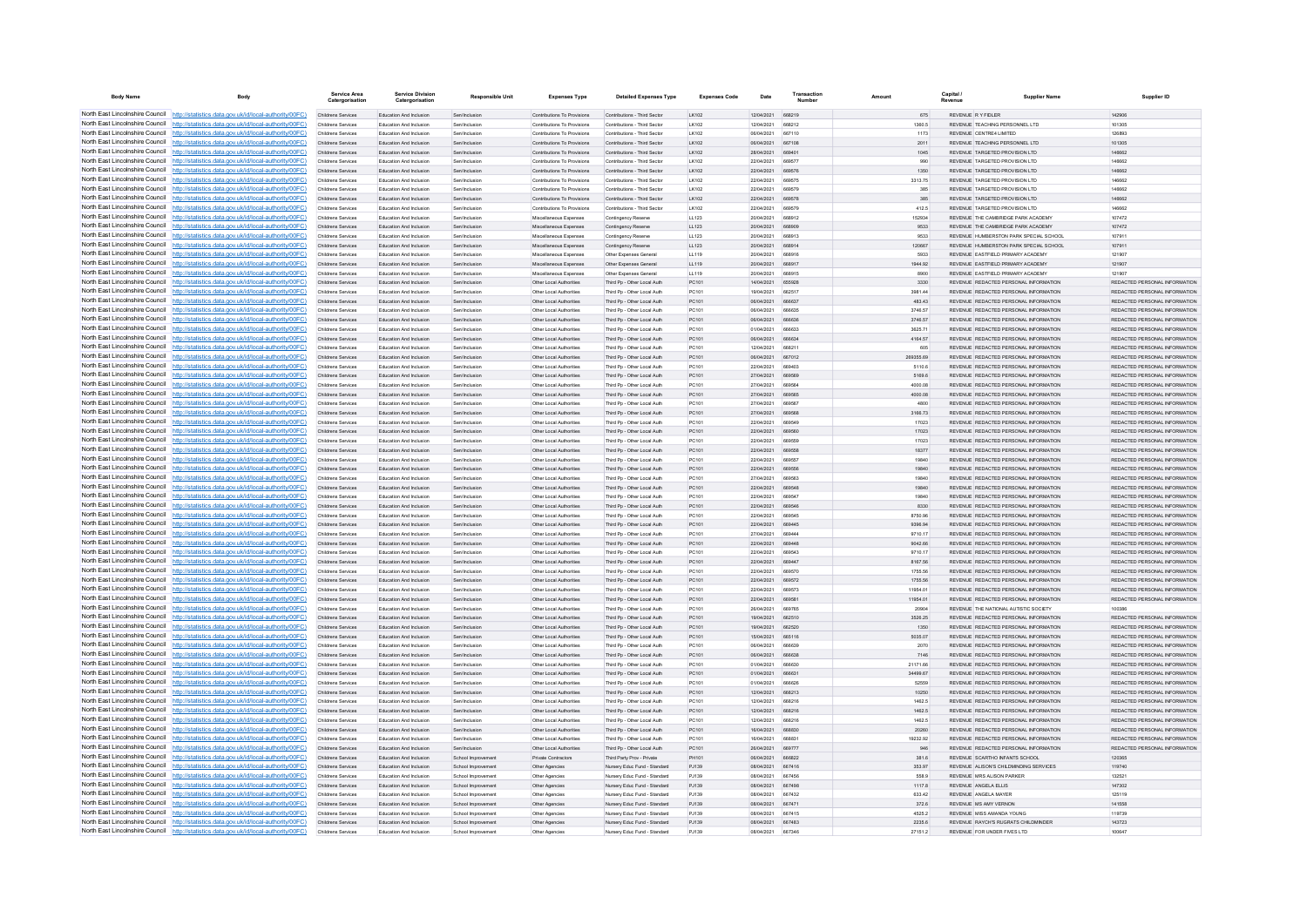| <b>Body Name</b>                                                        | Body                                                                                                                                                                               | Service Area<br>Catergorisati                   | <b>Service Division</b><br>Catergorisation                | <b>Responsible Unit</b>                  | <b>Expenses Type</b>             | <b>Detailed Expenses Type</b>                                | <b>Expenses Code</b> | Date                            | Transaction             | Amount              | Capital / | <b>Supplier Name</b>                                                                             | Supplier ID      |
|-------------------------------------------------------------------------|------------------------------------------------------------------------------------------------------------------------------------------------------------------------------------|-------------------------------------------------|-----------------------------------------------------------|------------------------------------------|----------------------------------|--------------------------------------------------------------|----------------------|---------------------------------|-------------------------|---------------------|-----------|--------------------------------------------------------------------------------------------------|------------------|
|                                                                         | North East Lincolnshire Council http://statistics.data.gov.uk/id/local-authority/00FC)                                                                                             | Childrens Services                              | Education And Inclusion                                   | School Improvement                       | Other Agencies                   | Nursery Educ Fund - Standard                                 | PJ139                | 08/04/2021 667398               |                         | 29192.4             |           | REVENUE BURSAR PRIMARY ACADEMY                                                                   | 111550           |
|                                                                         | North East Lincolnshire Council http://statistics.data.gov.uk/id/local-authority/00FC)                                                                                             | Childrens Services                              | Education And Inclusion                                   | School Improvement                       | Other Agencies                   | Nursery Educ Fund - Standard                                 | PJ139                | 08/04/2021                      | 667376                  | 38923.2             |           | REVENUE BUTTERFLIES DAY NURSERY                                                                  | 101694           |
|                                                                         | North East Lincolnshire Council http://statistics.data.gov.uk/id/local-authority/00FC)                                                                                             | Childrens Services                              | Education And Inclusion                                   | School Improvemen                        | Other Agencies                   | Nursery Educ Fund - Standard                                 | PJ139                | 08/04/2021                      | 667459                  | 21369.6             |           | REVENUE CAMPDEN KIDS I TD                                                                        | 132975           |
|                                                                         | North East Lincolnshire Council http://statistics.data.gov.uk/id/local-authority/00FC)                                                                                             | Childrens Services                              | <b>Education And Inclusion</b>                            | School Improvement                       | Other Agencies                   | Nursery Educ Fund - Standard                                 | P.1139               | 08/04/2021                      | 667433                  | <b>22896</b>        |           | REVENUE, CANON PETER HALL CE PRIMARY ACADEMY                                                     | 126646           |
|                                                                         | North East Lincolnshire Council http://statistics.data.gov.uk/id/local-authority/00FC)<br>North East Lincolnshire Council http://statistics.data.gov.uk/id/local-authority/00FC)   | Childrens Services<br>Childrens Services        | Education And Inclusion<br>Education And Inclusion        | School Improvement<br>School Improvement | Other Agencies<br>Other Agencies | Nursery Educ Fund - Standard<br>Nursery Educ Fund - Standard | P.1139<br>PJ139      | 08/04/2021 667341<br>08/04/2021 | 667359                  | 13165.2<br>43556.94 |           | REVENUE FOR UNDER FIVES LTD<br>REVENUE THE CHILDRENS HOUSE                                       | 100647<br>101141 |
|                                                                         | North East Lincolnshire Council http://statistics.data.gov.uk/id/local-authority/00FC)                                                                                             | Childrens Services                              | Education And Inclusion                                   | School Improvement                       | Other Agencie                    | Nursery Educ Fund - Standard                                 | PJ139                | 08/04/2021                      | 667478                  | 1117.8              |           | REVENUE CHRISTIANNA HOCKNEY                                                                      | 143657           |
|                                                                         | North East Lincolnshire Council http://statistics.data.gov.uk/id/local-authority/00FC)                                                                                             | Childrens Services                              | <b>Education And Inclusion</b>                            | School Improvement                       | Other Agencies                   | Nursery Educ Fund - Standard                                 | P.1139               | 08/04/2021                      | 667469                  | 3912.3              |           | REVENUE CLARE HOLNESS.                                                                           | 140793           |
| North East Lincolnshire Council                                         | http://statistics.data.gov.uk/id/local-authority/00FC)                                                                                                                             | Childrens Services                              | Education And Inclusion                                   | School Improvement                       | Other Agencies                   | Nursery Educ Fund - Standard                                 | PJ139                | 08/04/2021                      | 667385                  | 1117.8              |           | REVENUE CATHERINE WALLACE                                                                        | 103189           |
|                                                                         | North East Lincolnshire Council http://statistics.data.gov.uk/id/local-authority/00FC)                                                                                             | Childrens Services                              | Education And Inclusion                                   | School Improvemer                        | Other Agencies                   | Nursery Educ Fund - Standard                                 | PJ139                | 08/04/2021                      | 667461                  | 447.12              |           | REVENUE DEBBIE SPACEY                                                                            | 133789           |
|                                                                         | North East Lincolnshire Council http://statistics.data.gov.uk/id/local-authority/00FC)<br>North East Lincolnshire Council http://statistics.data.gov.uk/id/local-authority/00FC)   | Childrens Services                              | Education And Inclusion                                   | School Improvement                       | Other Agencies                   | Nursery Educ Fund - Standard                                 | PJ139                | 08/04/2021                      | 667424                  | 28503.9             |           | REVENUE FASTEIELD PRIMARY ACADEMY                                                                | 121907           |
|                                                                         | North East Lincolnshire Council http://statistics.data.gov.uk/id/local-authority/00FC)                                                                                             | Childrens Services<br>Childrens Services        | Education And Inclusion<br>Education And Inclusion        | School Improvement<br>School Improvement | Other Agencies<br>Other Agencies | Nursery Educ Fund - Standard<br>Nursery Educ Fund - Standard | P.1139<br>PJ139      | 08/04/2021<br>08/04/2021 667399 | 667389                  | 6371.46<br>14882.4  |           | REVENUE EAST RAVENDALE C OF E PRIMARY SCHOOL ACADEMY<br>REVENUE EDWARD HENEAGE PRIMARY (ACADEMY) | 109167<br>111742 |
|                                                                         | North East Lincolnshire Council http://statistics.data.gov.uk/id/local-authority/00FC)                                                                                             | Childrens Services                              | Education And Inclusion                                   | School Improvement                       | Other Agencies                   | Nursery Educ Fund - Standard                                 | PJ139                | 08/04/2021                      | 667426                  | 558.9               |           | REVENUE ELAINE JOHNSON                                                                           | 122216           |
|                                                                         | North East Lincolnshire Council http://statistics.data.gov.uk/id/local-authority/00FC)                                                                                             | Childrens Services                              | <b>Education And Inclusion</b>                            | School Improvement                       | Other Agencies                   | Nursery Educ Fund - Standard                                 | P.1139               | 08/04/2021                      | 667453                  | 40068               |           | REVENUE ELLISTON PRIMARY ACADEMY                                                                 | 129629           |
| North East Lincolnshire Council                                         | http://statistics.data.gov.uk/id/local-authority/00FC)                                                                                                                             | Childrens Services                              | Education And Inclusion                                   | School Improvement                       | Other Agencies                   | Nursery Educ Fund - Standard                                 | P.1139               | 08/04/2021                      | 667500                  | 7265.7              |           | REVENUE FMLY MUMBY                                                                               | 147323           |
| North East Lincolnshire Council                                         | http://statistics.data.gov.uk/id/local-authority/00FC)                                                                                                                             | Childrens Services                              | Education And Inclusion                                   | School Improvement                       | Other Agencies                   | Nursery Educ Fund - Standard                                 | PJ139                | 08/04/2021                      | 667494                  | 27047.5             |           | REVENUE EXPLOROSITY EDUCATION LTD                                                                | 145026           |
|                                                                         | North East Lincolnshire Council http://statistics.data.gov.uk/id/local-authority/00FC)<br>North East Lincolnshire Council http://statistics.data.gov.uk/id/local-authority/00FC)   | Childrens Services<br>Childrens Services        | Education And Inclusion<br>Education And Inclusion        | School Improvement<br>School Improvement | Other Agencie                    | Nursery Educ Fund - Standard<br>Nursery Educ Fund - Standard | P.1139<br>P.1139     | COCUMUNIO<br>08/04/2021         | <b>BR7452</b><br>667472 | 26082<br>1639.44    |           | REVENUE FAIRFIELD PRIMARY ACADEMY<br>REVENUE MRS FAY LRENSHAW                                    | 129030<br>141559 |
|                                                                         | North East Lincolnshire Council   http://statistics.data.gov.uk/id/local-authority/00FC)                                                                                           | Childrens Services                              | Education And Inclusion                                   | School Improvement                       | Other Agencies<br>Other Agencies | Nursery Educ Fund - Standard                                 | PJ139                | 08/04/2021                      | 667451                  | 5724                |           | REVENUE FREESTON TOTS PRESCHOOL                                                                  | 128592           |
|                                                                         | North East Lincolnshire Council http://statistics.data.gov.uk/id/local-authority/00FC)                                                                                             | Childrens Services                              | Education And Inclusion                                   | School Improvement                       | Other Agencies                   | Nursery Educ Fund - Standard                                 | PJ139                | 08/04/2021                      | 667364                  | 31482               |           | REVENUE FIRST STEPS GRIMSBY LIMITED                                                              | 101411           |
|                                                                         | North East Lincolnshire Council http://statistics.data.gov.uk/id/local-authority/00FC)                                                                                             | Childrens Services                              | Education And Inclusion                                   | School Improvement                       | Other Agencies                   | Nursery Educ Fund - Standard                                 | P.1139               | 08/04/2021                      | 667435                  | 572.4               |           | REVENUE FIRST STEPS WITH SURE START                                                              | 126658           |
|                                                                         | North East Lincolnshire Council http://statistics.data.gov.uk/id/local-authority/00FC)                                                                                             | Childrens Services                              | Education And Inclusion                                   | School Improvement                       | Other Agencies                   | Nursery Educ Fund - Standard                                 | PJ139                | 08/04/2021                      | 667496                  | 2235.6              |           | REVENUE KEIRA GILBERT                                                                            | 146127           |
| North East Lincolnshire Council                                         | http://statistics.data.gov.uk/id/local-authority/00FC)                                                                                                                             | Childrens Services                              | Education And Inclusion                                   | School Improvement                       | Other Agencies                   | Nursery Educ Fund - Standard                                 | PJ139                | 08/04/2021                      | 667410                  | 26940.96            |           | REVENUE HUMBERSTON PRE SCHOOL                                                                    | 114491           |
|                                                                         | North East Lincolnshire Council http://statistics.data.gov.uk/id/local-authority/00FC)                                                                                             | Childrens Services                              | Education And Inclusion                                   | School Improvemen                        | Other Agencies                   | Nursery Educ Fund - Standard                                 | PJ139                | 08/04/2021                      | 667465                  | 16403.85            |           | REVENUE GREAT COATES PRIMARY ACADEMY                                                             | 134467           |
|                                                                         | North East Lincolnshire Council http://statistics.data.gov.uk/id/local-authority/00FC)<br>North East Lincolnshire Council http://statistics.data.gov.uk/id/local-authority/00FC)   | Childrens Services<br><b>Childrens Services</b> | Education And Inclusion<br>Education And Inclusion        | School Improvement<br>School Improvement | Other Agencies<br>Other Agencies | Nursery Educ Fund - Standard<br>Nursery Educ Fund - Standard | P.1139<br>P.1139     | 08/04/2021<br>08/04/2021 667357 | 667339                  | 25150.5<br>25504.47 |           | REVENUE FOR UNDER EMES LTD.<br>REVENUE HEALING VILLAGE NURSERY                                   | 100647<br>101096 |
|                                                                         | North East Lincolnshire Council http://statistics.data.gov.uk/id/local-authority/00FC)                                                                                             | Childrens Services                              | Education And Inclusion                                   | School Improvement                       | Other Agencies                   | Nursery Educ Fund - Standard                                 | PJ139                | 08/04/2021                      | 667448                  | 2794.5              |           | REVENUE ELLIE TOTS CHILDMINDING SERVICES                                                         | 128251           |
|                                                                         | North East Lincolnshire Council http://statistics.data.gov.uk/id/local-authority/00FC)                                                                                             | Childrens Services                              | Education And Inclusion                                   | School Improvement                       | Other Agencies                   | Nursery Educ Fund - Standard                                 | PJ139                | 08/04/2021                      | 667374                  | 8490.6              |           | REVENUE CLEETHORPES CHILDCARE                                                                    | 101591           |
|                                                                         | North East Lincolnshire Council http://statistics.data.gov.uk/id/local-authority/00FC)                                                                                             | Childrens Services                              | <b>Education And Inclusion</b>                            | School Improvement                       | Other Agencies                   | Nursery Educ Fund - Standard                                 | P.1139               | 08/04/2021                      | 667491                  | 372 B               |           | REVENUE HANNAH SMITH                                                                             | 144932           |
| North East Lincolnshire Council                                         | http://statistics.data.gov.uk/id/local-authority/00FC)                                                                                                                             | Childrens Services                              | Education And Inclusion                                   | School Improvement                       | Other Agencies                   | Nursery Educ Fund - Standard                                 | PJ139                | 08/04/2021                      | 667455                  | 39681.9             |           | REVENUE HUMBERSTON CLOVERFIELDS ACADEMY NURSERY                                                  | 132178           |
|                                                                         | North East Lincolnshire Council http://statistics.data.gov.uk/id/local-authority/00FC)                                                                                             | Childrens Services                              | Education And Inclusio                                    | School Improvemen                        | Other Agencie                    | Nursery Educ Fund - Standard                                 | PJ139                | 08/04/2021                      | 667409                  | 28000.89            |           | REVENUE HUMBERSTON PRE SCHOO                                                                     | 114491           |
|                                                                         | North East Lincolnshire Council http://statistics.data.gov.uk/id/local-authority/00FC)<br>North East Lincolnshire Council http://statistics.data.gov.uk/id/local-authority/00FC)   | Childrens Services<br>Childrens Services        | Education And Inclusion<br>Education And Inclusion        | School Improvement                       | Other Agencies                   | Nursery Educ Fund - Standard                                 | PJ139<br>P.1139      | 08/04/2021<br>08/04/2021        | 667430<br>667355        | 8383.5<br>1117R     |           | REVENUE IMMINGHAM DAY CARE<br>REVENUE IMMINGHAM DAY NURSERY                                      | 122312<br>100998 |
|                                                                         | North East Lincolnshire Council http://statistics.data.gov.uk/id/local-authority/00FC)                                                                                             | Childrens Services                              | Education And Inclusion                                   | School Improvement<br>School Improvement | Other Agencies<br>Other Agencies | Nursery Educ Fund - Standard<br>Nursery Educ Fund - Standard | PJ139                | 08/04/2021 667464               |                         | 1144.8              |           | REVENUE JULIE MOORE CHILDMINDING                                                                 | 134452           |
|                                                                         | North East Lincolnshire Council http://statistics.data.gov.uk/id/local-authority/00FC)                                                                                             | Childrens Services                              | Education And Inclusion                                   | School Improvement                       | Other Agencies                   | Nursery Educ Fund - Standard                                 | PJ139                | 08/04/2021                      | 667349                  | 572.4               |           | REVENUE JUDY CLARK CHILD CARE                                                                    | 100939           |
|                                                                         | North East Lincolnshire Council http://statistics.data.gov.uk/id/local-authority/00FC)                                                                                             | Childrens Services                              | Education And Inclusion                                   | School Improvement                       | Other Agencies                   | Nursery Educ Fund - Standard                                 | PJ139                | 08/04/2021                      | 667493                  | 558.9               |           | REVENUE KELLY FLINN                                                                              | 144957           |
| North East Lincolnshire Council                                         | http://statistics.data.gov.uk/id/local-authority/00EC).                                                                                                                            | Childrens Services                              | <b>Education And Inclusion</b>                            | School Improvement                       | Other Agencies                   | Nursery Educ Fund - Standard                                 | P.1139               | 08/04/2021                      | 667381                  | 5924.34             |           | REVENUE MS KAREN HUDSON                                                                          | 102103           |
| North East Lincolnshire Council                                         | tatistics data gov uk/id/local-authority/00EC)                                                                                                                                     | Childrens Services                              | Education And Inclusion                                   | School Improvement                       | Other Agencies                   | Nursery Educ Fund - Standard                                 | PJ139                | 08/04/2021                      | 667482                  | 4359.42             |           | REVENUE KATIE ROBBINS                                                                            | 143660           |
|                                                                         | North East Lincolnshire Council http://statistics.data.gov.uk/id/local-authority/00FC)<br>North East Lincolnshire Council http://statistics.data.gov.uk/id/local-authority/00FC)   | Childrens Services                              | Education And Inclusion                                   | School Improvemer                        | Other Agencies                   | Nursery Educ Fund - Standard                                 | PJ139                | 08/04/2021                      | 667441                  | 12020.4             |           | REVENUE LEAP AHEAD NURSERY                                                                       | 128017           |
|                                                                         | North East Lincolnshire Council   http://statistics.data.gov.uk/id/local-authority/00FC)                                                                                           | Childrens Services<br>Childrens Services        | Education And Inclusion<br>Education And Inclusion        | School Improvement<br>School Improvement | Other Agencies<br>Other Agencies | Nursery Educ Fund - Standard<br>Nursery Educ Fund - Standard | PJ139<br>PJ139       | 08/04/2021<br>08/04/2021        | 667444<br>667442        | 10303.2<br>7353.45  |           | REVENUE LEAP AHEAD NURSERY<br>REVENUE LEAP AHEAD NURSERY                                         | 128017<br>128017 |
|                                                                         | North East Lincolnshire Council http://statistics.data.gov.uk/id/local-authority/00FC)                                                                                             | Childrens Services                              | Education And Inclusion                                   | School Improvement                       | Other Agencies                   | Nursery Educ Fund - Standard                                 | PJ139                | 08/04/2021                      | 667468                  | 1117.8              |           | REVENUE MRS LYNSEY CONNOLLY                                                                      | 140212           |
|                                                                         | North East Lincolnshire Council http://statistics.data.gov.uk/id/local-authority/00FC)                                                                                             | Childrens Services                              | Education And Inclusion                                   | School Improvemen                        | Other Agencies                   | Nursery Educ Fund - Standard                                 | PJ139                | 08/04/2021                      | 667395                  | 44153.1             |           | REVENUE LITTLE BLOSSOMS DAY NURSERY                                                              | 111058           |
|                                                                         | North East Lincolnshire Council http://statistics.data.gov.uk/id/local-authority/00FC)                                                                                             | Childrens Services                              | Education And Inclusion                                   | School Improvement                       | Other Agencies                   | Nursery Educ Fund - Standard                                 | PJ139                | 08/04/2021                      | 667488                  | 12444.3             |           | REVENUE LITTLE OAKS DAY NURSERY                                                                  | 144718           |
|                                                                         | North East Lincolnshire Council http://statistics.data.gov.uk/id/local-authority/00FC)                                                                                             | <b>Childrens Services</b>                       | Education And Inclusion                                   | School Improvement                       | Other Agencies                   | Nursery Educ Fund - Standard                                 | P.1139               | 08/04/2021                      | 667406                  | 50897.16            |           | REVENUE TEC PARTNERSHIP - LITTLE STARS DAY NURSERY                                               | 114230           |
|                                                                         | North East Lincolnshire Council http://statistics.data.gov.uk/id/local-authority/00FC)<br>North East Lincolnshire Council http://statistics.data.gov.uk/id/local-authority/00FC)   | Childrens Services<br>Childrens Services        | Education And Inclusion<br><b>Education And Inclusion</b> | School Improvement                       | Other Agencies                   | Nursery Educ Fund - Standard                                 | PJ139<br>PJ139       | 08/04/2021<br>160514001         | 667428<br>667392        | 11736.9<br>60034.32 |           | REVENUE LITTLE TWINKLES CHILDCARE LTD<br>REVENUE LISLE MARSDEN CHILDCARE LIMITED                 | 122217<br>110493 |
|                                                                         | North East Lincolnshire Council   http://statistics.data.gov.uk/id/local-authority/00FC)                                                                                           | Childrens Services                              | Education And Inclusion                                   | School Improvement<br>School Improvement | Other Agencie<br>Other Agencies  | Nursery Educ Fund - Standard<br>Nursery Educ Fund - Standard | P.1139               | 08/04/2021                      | 667462                  | 12363.84            |           | REVENUE LITTLECOATES PRIMARY ACADEMY                                                             | 134261           |
|                                                                         | North East Lincolnshire Council http://statistics.data.gov.uk/id/local-authority/00FC)                                                                                             | Childrens Services                              | <b>Education And Inclusion</b>                            | School Improvement                       | Other Agencies                   | Nursery Educ Fund - Standard                                 | P.1139               | 08/04/2021                      | 667404                  | 42930               |           | REVENUE, MACAULAY PRIMARY ACADEMY                                                                | 112680           |
|                                                                         | North East Lincolnshire Council http://statistics.data.gov.uk/id/local-authority/00FC)                                                                                             | Childrens Services                              | Education And Inclusion                                   | School Improvement                       | Other Agencies                   | Nursery Educ Fund - Standard                                 | PJ139                | 08/04/2021                      | 667479                  | 29640.06            |           | REVENUE MIDDLETHORPE NURSERY                                                                     | 143658           |
|                                                                         | North East Lincolnshire Council http://statistics.data.gov.uk/id/local-authority/00FC)                                                                                             | Childrens Services                              | Education And Inclusion                                   | School Improvement                       | Other Agencies                   | Nursery Educ Fund - Standard                                 | PJ139                | 08/04/2021                      | 667502                  | 558.9               |           | REVENUE EMMA FLORES                                                                              | 148270           |
| North East Lincolnshire Council<br>North East Lincolnshire Council      | http://statistics.data.gov.uk/id/local-authority/00FC)                                                                                                                             | Childrens Services                              | Education And Inclusion                                   | School Improvement                       | Other Agencies                   | Nursery Educ Fund - Standard                                 | PJ139                | 08/04/2021                      | 667475                  | 2828.25             |           | REVENUE MS NATASHA DYKE                                                                          | 141560           |
|                                                                         | http://statistics.data.gov.uk/id/local-authority/00FC)<br>North East Lincolnshire Council http://statistics.data.gov.uk/id/local-authority/00FC)                                   | Childrens Services<br>Childrens Services        | Education And Inclusion<br>Education And Inclusion        | School Improvemen<br>School Improvemen   | Other Agencies<br>Other Agencies | Nursery Educ Fund - Standard<br>Nursery Educ Fund - Standard | PJ139<br>PJ139       | 08/04/2021<br>08/04/2021        | 667388<br>667419        | 24219<br>2235.6     |           | REVENUE NEW WALTHAM ACADEMY<br>REVENUE NICKY'S CHILDMINDING                                      | 108556<br>119901 |
|                                                                         | North East Lincolnshire Council http://statistics.data.gov.uk/id/local-authority/00FC)                                                                                             | Childrens Services                              | Education And Inclusion                                   | School Improvement                       | Other Agencies                   | Nursery Educ Fund - Standard                                 | P.1139               | 08/04/2021                      | 667447                  | 22272 17            |           | REVENUE ONLY AROUT KIDS                                                                          | 128121           |
|                                                                         | North East Lincolnshire Council http://statistics.data.gov.uk/id/local-authority/00FC)                                                                                             | Childrens Services                              | Education And Inclusion                                   | School Improvement                       | Other Agencies                   | Nursery Educ Fund - Standard                                 | PJ139                | 08/04/2021                      | 667431                  | 19461.6             |           | REVENUE OASIS ACADEMY SCHOOL (NUNSTHORPE SCHOOL)                                                 | 122861           |
|                                                                         | North East Lincolnshire Council http://statistics.data.gov.uk/id/local-authority/00FC)                                                                                             | Childrens Services                              | Education And Inclusion                                   | School Improvement                       | Other Agencies                   | Nursery Educ Fund - Standard                                 | PJ139                | 08/04/2021                      | 667417                  | 47509.2             |           | REVENUE OLD CLEE PRIMARY ACADEMY                                                                 | 119822           |
|                                                                         | North East Lincolnshire Council http://statistics.data.gov.uk/id/local-authority/00FC)                                                                                             | Childrens Services                              | Education And Inclusion                                   | School Improvement                       | Other Agencies                   | Nursery Educ Fund - Standard                                 | PJ139                | 08/04/2021                      | 667489                  | 875.61              |           | REVENUE LAURA SAVAGE                                                                             | 144810           |
| North East Lincolnshire Council<br>North East Lincolnshire Council http | http://statistics.data.gov.uk/id/local-authority/00EC)<br>//statistics.data.gov.uk/id/local-authority/00EC)                                                                        | Childrens Services                              | <b>Education And Inclusion</b>                            | School Improvement                       | Other Agencies                   | Nursery Educ Fund - Standard                                 | P.1139               | 08/04/2021                      | 667401                  | 64681.2             |           | REVENUE ORMISTON SOUTH PARADE ACADEMY                                                            | 111750           |
|                                                                         | North East Lincolnshire Council http://statistics.data.gov.uk/id/local-authority/00FC)                                                                                             | Childrens Services<br>Childrens Services        | Education And Inclusion<br>Education And Inclusion        | School Improvement<br>School Improvemer  | Other Agencies<br>Other Agencies | Nursery Educ Fund - Standard<br>Nursery Educ Fund - Standard | PJ139<br>PJ139       | 08/04/2021<br>08/04/2021        | 667466<br>667367        | 24591.6<br>27497.88 |           | REVENUE PILGRIM ACADEMY<br>REVENUE PRECIOUS TIMES CHILDCARE SERVICES                             | 136366<br>101420 |
|                                                                         | North East Lincolnshire Council http://statistics.data.gov.uk/id/local-authority/00FC)                                                                                             | Childrens Services                              | Education And Inclusion                                   | School Improvement                       | Other Agencie                    | Nursery Educ Fund - Standard                                 | PJ139                | 08/04/2021                      | 667369                  | 47059.38            |           | REVENUE PRECIOUS TIMES CHILDCARE SERVICES                                                        | 101420           |
|                                                                         | North East Lincolnshire Council   http://statistics.data.gov.uk/id/local-authority/00FC)                                                                                           | Childrens Services                              | Education And Inclusion                                   | School Improvement                       | Other Agencies                   | Nursery Educ Fund - Standard                                 | PJ139                | 08/04/2021                      | 667342                  | 16027.2             |           | REVENUE FOR UNDER FIVES LTD                                                                      | 100647           |
|                                                                         | North East Lincolnshire Council http://statistics.data.gov.uk/id/local-authority/00FC)                                                                                             | Childrens Services                              | Education And Inclusion                                   | School Improvement                       | Other Agencies                   | Nursery Educ Fund - Standard                                 | PJ139                | 08/04/2021                      | 667425                  | 52088.4             |           | REVENUE REYNOLDS PRIMARY ACADEMY                                                                 | 122175           |
|                                                                         | North East Lincolnshire Council http://statistics.data.gov.uk/id/local-authority/00FC)                                                                                             | Childrens Services                              | Education And Inclusion                                   | School Improvement                       | Other Agencies                   | Nursery Educ Fund - Standard                                 | PJ139                | 08/04/2021                      | 667353                  | 30590.46            |           | REVENUE READY TEDDY GO                                                                           | 100973           |
| North East Lincolnshire Council                                         | North East Lincolnshire Council http://statistics.data.gov.uk/id/local-authority/00FC)<br>http://statistics.data.gov.uk/id/local-authority/00EC).                                  | Childrens Services                              | Education And Inclusion                                   | School Improvement                       | Other Agencies                   | Nursery Educ Fund - Standard                                 | PJ139                | 08/04/2021                      | 667476                  | 2235.6              |           | REVENUE SARA BUNCE                                                                               | 142138           |
|                                                                         | North East Lincolnshire Council http://statistics.data.gov.uk/id/local-authority/00FC)                                                                                             | <b>Childrens Services</b><br>Childrens Services | Education And Inclusion<br>Education And Inclusion        | School Improvement<br>School Improvement | Other Agencies<br>Other Agencies | Nursery Educ Fund - Standard<br>Nursery Educ Fund - Standard | P.1139<br>PJ139      | 08/04/2021<br>08/04/2021        | 667439<br>667403        | 2794.5<br>1453.14   |           | REVENUE SARAH FARROW-BROWNE<br>REVENUE SARA HARRISON                                             | 127842<br>112491 |
|                                                                         | North East Lincolnshire Council http://statistics.data.gov.uk/id/local-authority/00FC)                                                                                             | Childrens Services                              | <b>Education And Inclusion</b>                            | School Improvement                       | Other Agencie                    | Nursery Educ Fund - Standard                                 | P.1139               | 160514001                       | <b>667394</b>           | 2289.6              |           | <b>PEVENHE SHARON SPRINGALL</b>                                                                  | 111029           |
|                                                                         | North East Lincolnshire Council http://statistics.data.gov.uk/id/local-authority/00FC)                                                                                             | Childrens Services                              | Education And Inclusion                                   | School Improvement                       | Other Agencies                   | Nursery Educ Fund - Standard                                 | P.1139               | 08/04/2021                      | 667372                  | 26715.42            |           | REVENUE CLEETHORPES CHILDCARE                                                                    | 101591           |
|                                                                         | North East Lincolnshire Council http://statistics.data.gov.uk/id/local-authority/00FC)                                                                                             | Childrens Services                              | Education And Inclusion                                   | School Improvement                       | Other Agencies                   | Nursery Educ Fund - Standard                                 | P.1139               | 08/04/2021                      | 667486                  | 1117 R              |           | REVENUE SARAH NIGHTINGDALE                                                                       | 144424           |
|                                                                         | North East Lincolnshire Council http://statistics.data.gov.uk/id/local-authority/00FC)                                                                                             | Childrens Services                              | Education And Inclusion                                   | School Improvement                       | Other Agencies                   | Nursery Educ Fund - Standard                                 | PJ139                | 08/04/2021                      | 667345                  | 40687.92            |           | REVENUE FOR UNDER FIVES LTD                                                                      | 100647           |
|                                                                         | North East Lincolnshire Council http://statistics.data.gov.uk/id/local-authority/00FC)                                                                                             | Childrens Services                              | Education And Inclusion                                   | School Improvement                       | Other Agencies                   | Nursery Educ Fund - Standard                                 | P.1139               | 08/04/2021                      | 667454                  | 22467.78            |           | REVENUE SPRINGFIELD PRIMARY ACADEMY                                                              | 131306           |
|                                                                         | North East Lincolnshire Council   http://statistics.data.gov.uk/id/local-authority/00FC)<br>North East Lincolnshire Council http://statistics.data.gov.uk/id/local-authority/00FC) | Childrens Services<br>Childrens Services        | Education And Inclusion<br>Education And Inclusion        | School Improvement<br>School Improvement | Other Agencies<br>Other Agencies | Nursery Educ Fund - Standard<br>Nursery Educ Fund - Standard | PJ139<br>PJ139       | 08/04/2021<br>08/04/2021        | 667379<br>667422        | 6147.9<br>13356     |           | REVENUE SARAH SHOTBOLT<br>REVENUE ST CHRISTOPHERS PRE SCHOOL                                     | 101742<br>121589 |
|                                                                         | North East Lincolnshire Council http://statistics.data.gov.uk/id/local-authority/00FC)                                                                                             | Childrens Services                              | Education And Inclusion                                   | School Improvement                       | Other Agencies                   | Nursery Educ Fund - Standard                                 | PJ139                | 08/04/2021                      | 667421                  | 558.9               |           | REVENUE STEPHANIE DURRANT                                                                        | 120541           |
|                                                                         | North East Lincolnshire Council http://statistics.data.gov.uk/id/local-authority/00FC)                                                                                             | Childrens Services                              | Education And Inclusion                                   | School Improvement                       | Other Agencies                   | Nursery Educ Fund - Standard                                 | P.1139               | 08/04/2021 667351               |                         | 14904               |           | REVENUE ST JAMES SCHOOL                                                                          | 100940           |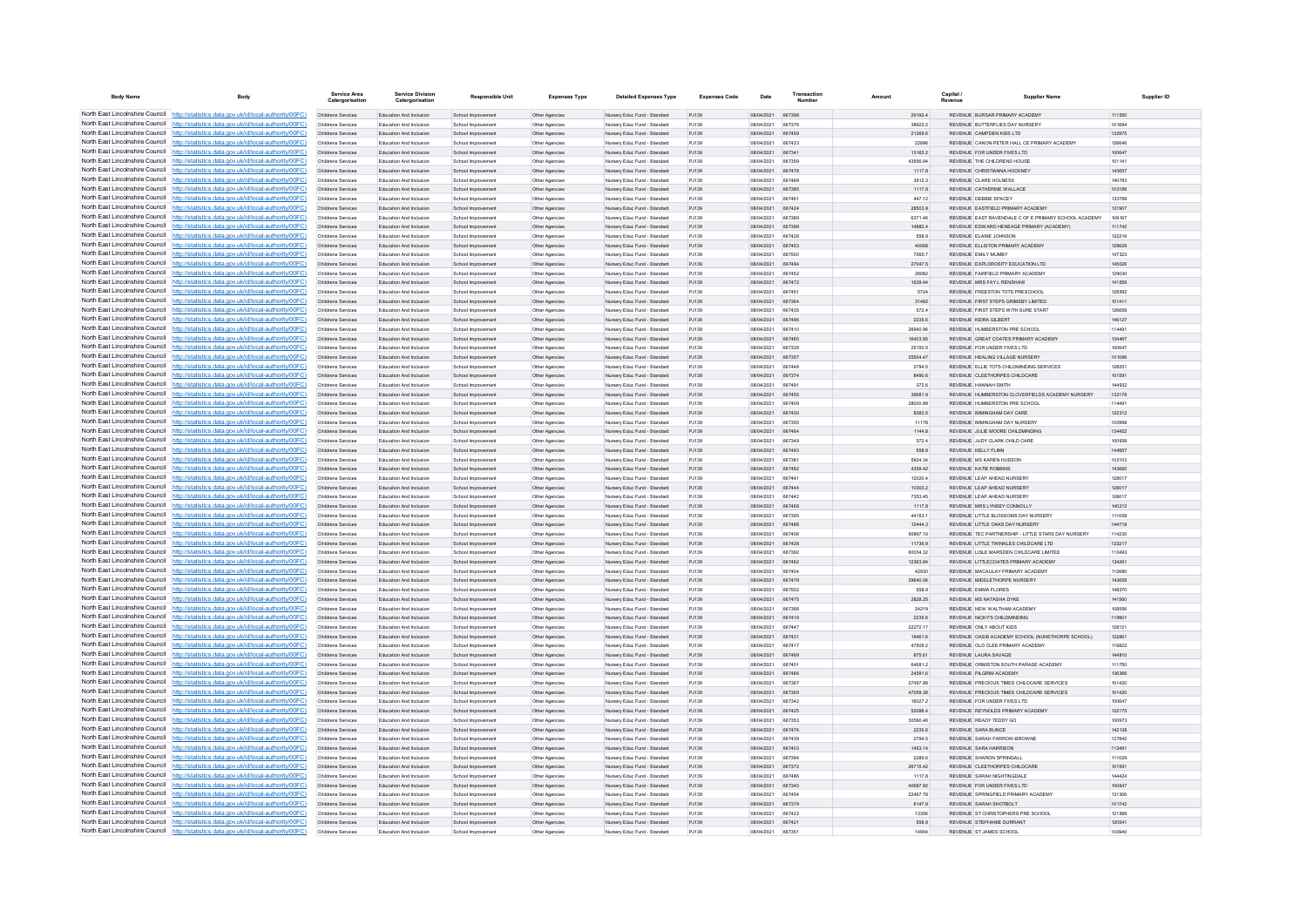| <b>Body Name</b>                | Body                                                                                                                                                                             | Service Area                                    | <b>Service Division</b><br>Catergorisation         | <b>Responsible Unit</b>                  | <b>Expenses Type</b>             | <b>Detailed Expenses Type</b>                                | <b>Expenses Code</b> | Date                                   | Transaction      | Amount             | Capital /        | <b>Supplier Name</b>                                                      | Supplier ID      |
|---------------------------------|----------------------------------------------------------------------------------------------------------------------------------------------------------------------------------|-------------------------------------------------|----------------------------------------------------|------------------------------------------|----------------------------------|--------------------------------------------------------------|----------------------|----------------------------------------|------------------|--------------------|------------------|---------------------------------------------------------------------------|------------------|
|                                 | North East Lincolnshire Council http://statistics.data.gov.uk/id/local-authority/00FC)                                                                                           | Childrens Services                              | Education And Inclusion                            | School Improvement                       | Other Agencies                   | Nursery Educ Fund - Standard                                 | PJ139                | 08/04/2021 667390                      |                  | 14920.56           |                  | REVENUE ST JOSEPH'S RC PRIMARY ACADEMY                                    | 110066           |
|                                 | North East Lincolnshire Council http://statistics.data.gov.uk/id/local-authority/00FC)                                                                                           | Childrens Services                              | Education And Inclusion                            | School Improvement                       | Other Agencies                   | Nursery Educ Fund - Standard                                 | PJ139                | 08/04/2021                             | 66737            | 22803.12           |                  | REVENUE ST MARGARETS PRE-SCHOOL                                           | 101724           |
|                                 | North East Lincolnshire Council http://statistics.data.gov.uk/id/local-authority/00FC)                                                                                           | Childrens Services                              | Education And Inclusion                            | School Improvement                       | Other Agencies                   | Nursery Educ Fund - Standard                                 | PJ139                | 08/04/2021                             | 667412           | 14882.4            |                  | REVENUE ST MARYS CATHOLIC PRIMARY VOLUNTARY ACADEMY                       | 115108           |
|                                 | North East Lincolnshire Council http://statistics.data.gov.uk/id/local-authority/00FC)<br>North East Lincolnshire Council http://statistics.data.gov.uk/id/local-authority/00FC) | Childrens Services                              | <b>Education And Inclusion</b>                     | School Improvement                       | Other Agencies                   | Nursery Educ Fund - Standard<br>Nursery Educ Fund - Standard | P.1139<br>P.1139     | 08/04/2021<br>08/04/2021 667402        | 667360           | 34801.92           |                  | REVENUE ST PETERS CHILDREN CENTRE<br>REVENUE STRAND PRIMARY ACADEMY       | 101322<br>111862 |
|                                 | North East Lincolnshire Council   http://statistics.data.gov.uk/id/local-authority/00FC)                                                                                         | <b>Childrens Services</b><br>Childrens Services | Education And Inclusion<br>Education And Inclusion | School Improvement<br>School Improvement | Other Agencies<br>Other Agencies | Nursery Educ Fund - Standard                                 | PJ139                | 08/04/2021                             | 667384           | 8013.6<br>14310    |                  | REVENUE THE AVENUE PLAYGROUP                                              | 103168           |
|                                 | North East Lincolnshire Council http://statistics.data.gov.uk/id/local-authority/00FC)                                                                                           | Childrens Services                              | Education And Inclusion                            | School Improvement                       | Other Agencies                   | Nursery Educ Fund - Standard                                 | PJ139                | 08/04/2021                             | 667413           | 28047.6            |                  | REVENUE THRUNSCOE PRIMARY AND NURSERY ACADEMY                             | 118749           |
|                                 | North East Lincolnshire Council http://statistics.data.gov.uk/id/local-authority/00FC)                                                                                           | Childrens Services                              | Education And Inclusion                            | School Improvement                       | Other Agencies                   | Nursery Educ Fund - Standard                                 | P.1139               | 08/04/2021                             | 667387           | 91659.6            |                  | REVENUE WALTHAM LEAS PRE-SCHOOL                                           | 108236           |
| North East Lincolnshire Council | http://statistics.data.gov.uk/id/local-authority/00FC)                                                                                                                           | Childrens Services                              | Education And Inclusion                            | School Improvement                       | Other Agencies                   | Nursery Educ Fund - Standard                                 | PJ139                | 08/04/2021                             | 667397           | 14882.4            |                  | REVENUE WEELSBY ACADEMY                                                   | 111161           |
|                                 | North East Lincolnshire Council http://statistics.data.gov.uk/id/local-authority/00FC)                                                                                           | Childrens Services                              | Education And Inclusion                            | School Improvemen                        | Other Agencies                   | Nursery Educ Fund - Standard                                 | PJ139                | 08/04/2021                             | 667436           | 32054.4            |                  | REVENUE WELHOLME ACADEMY                                                  | 127227           |
|                                 | North East Lincolnshire Council http://statistics.data.gov.uk/id/local-authority/00FC)                                                                                           | Childrens Services                              | Education And Inclusion                            | School Improvement                       | Other Agencies                   | Nursery Educ Fund - Standard                                 | PJ139                | 08/04/2021                             | 667362           | 9955 44            |                  | REVENUE WENDOVER PRE-SCHOOL                                               | 101350           |
|                                 | North East Lincolnshire Council http://statistics.data.gov.uk/id/local-authority/00FC)                                                                                           | Childrens Services                              | Education And Inclusion                            | School Improvement                       | Other Agencies                   | Nursery Educ Fund - Standard                                 | P.1139               | 08/04/2021                             | 667420           | 13165.2            |                  | REVENUE WILLOWS PRIMARY ACADEMY                                           | 120478           |
|                                 | North East Lincolnshire Council http://statistics.data.gov.uk/id/local-authority/00FC)                                                                                           | Childrens Services                              | Education And Inclusion<br>Education And Inclusion | School Improvement                       | Other Agencies                   | Nursery Educ Fund - Standard                                 | PJ139<br>PJ139       | 08/04/2021 667383<br>08/04/2021        | 667457           | 16599.6<br>14882.4 | REVENUE WIZ KIDZ | REVENUE WOODLANDS ACADEMY                                                 | 102424<br>132649 |
|                                 | North East Lincolnshire Council http://statistics.data.gov.uk/id/local-authority/00FC)<br>North East Lincolnshire Council http://statistics.data.gov.uk/id/local-authority/00FC) | Childrens Services<br>Childrens Services        | <b>Education And Inclusion</b>                     | School Improvement<br>School Improvement | Other Agencies<br>Other Agencies | Nursery Educ Fund - Standard<br>Nursery Educ Fund - Standard | P.1139               | 08/04/2021                             | 667405           | 28168.56           |                  | REVENUE YARROROUGH ACADEMY                                                | 112852           |
| North East Lincolnshire Council | http://statistics.data.gov.uk/id/local-authority/00FC)                                                                                                                           | Childrens Services                              | Education And Inclusion                            | School Improvement                       | Other Agencies                   | Othe                                                         | P.1121               | 08/04/2021                             | 667499           | 1161               |                  | REVENUE ANGELA ELLIS                                                      | 147302           |
| North East Lincolnshire Council | http://statistics.data.gov.uk/id/local-authority/00FC)                                                                                                                           | Childrens Services                              | Education And Inclusion                            | School Improvement                       | Other Agencies                   | Other                                                        | PJ121                | 08/04/2021                             | 667414           | 1393.2             |                  | REVENUE MISS AMANDA YOUNG                                                 | 119739           |
|                                 | North East Lincolnshire Council http://statistics.data.gov.uk/id/local-authority/00FC)                                                                                           | Childrens Services                              | <b>Education And Inclusion</b>                     | School Improvement                       | Other Agencie                    | Other                                                        | PJ121                | 160514-0021                            | <b>BR7484</b>    | 896.6              |                  | REVENUE, RAYCH'S RUGRATS CHILDMINDER                                      | 143723           |
|                                 | North East Lincolnshire Council http://statistics.data.gov.uk/id/local-authority/00FC)                                                                                           | Childrens Services                              | Education And Inclusion                            | School Improvement                       | Other Agencies                   | Other                                                        | P.1121               | 08/04/2021 667338                      |                  | 11424 24           |                  | REVENUE FOR UNDER EMES LTD.                                               | 100647           |
|                                 | North East Lincolnshire Council   http://statistics.data.gov.uk/id/local-authority/00FC)                                                                                         | Childrens Services                              | Education And Inclusion                            | School Improvement                       | Other Agencies                   | Other                                                        | PJ121                | 08/04/2021                             | 667375           | 27864              |                  | REVENUE BUTTERFLIES DAY NURSERY                                           | 101694           |
|                                 | North East Lincolnshire Council http://statistics.data.gov.uk/id/local-authority/00FC)                                                                                           | Childrens Services                              | Education And Inclusion                            | School Improvement                       | Other Agencies                   | Othe                                                         | PJ121                | 08/04/2021                             | 667460           | 11145.6            |                  | REVENUE CAMPDEN KIDS LTD                                                  | 132975           |
|                                 | North East Lincolnshire Council http://statistics.data.gov.uk/id/local-authority/00FC)                                                                                           | Childrens Services                              | Education And Inclusion                            | School Improvement                       | Other Agencies                   | Other                                                        | P.1121               | 08/04/2021 667347                      |                  | 16021.8            |                  | REVENUE FOR UNDER FIVES LTD                                               | 100647           |
| North East Lincolnshire Council | North East Lincolnshire Council http://statistics.data.gov.uk/id/local-authority/00FC)<br>http://statistics.data.gov.uk/id/local-authority/00FC)                                 | Childrens Services                              | Education And Inclusion                            | School Improvement                       | Other Agencies                   | Other                                                        | PJ121                | 08/04/2021<br>08/04/2021               | 667358           | 2461.32            |                  | REVENUE THE CHILDRENS HOUSE<br>REVENUE CLARE HOLNESS                      | 101141           |
|                                 | North East Lincolnshire Council http://statistics.data.gov.uk/id/local-authority/00FC)                                                                                           | Childrens Services<br>Childrens Services        | Education And Inclusion<br>Education And Inclusion | School Improvement<br>School Improv      | Other Agencies<br>Other Agencies | Othe<br>Othe                                                 | PJ121<br>PJ121       | 08/04/2021                             | 667470<br>667495 | 3483<br>5340.6     |                  | REVENUE EXPLOROSITY EDUCATION LTD                                         | 140793<br>145026 |
|                                 | North East Lincolnshire Council http://statistics.data.gov.uk/id/local-authority/00FC)                                                                                           | Childrens Services                              | Education And Inclusion                            | School Improvement                       | Other Agencies                   | Other                                                        | P.1121               | 08/04/2021                             | 667473           | 464.4              |                  | REVENUE MRS FAY L RENSHAW                                                 | 141559           |
|                                 | North East Lincolnshire Council   http://statistics.data.gov.uk/id/local-authority/00FC)                                                                                         | <b>Childrens Services</b>                       | Education And Inclusion                            | School Improvement                       | Other Agencies                   | Other                                                        | PJ121                | 08/04/2021 667450                      |                  | 12538.8            |                  | REVENUE FREESTON TOTS PRESCHOOL                                           | 128592           |
|                                 | North East Lincolnshire Council http://statistics.data.gov.uk/id/local-authority/00FC)                                                                                           | Childrens Services                              | Education And Inclusion                            | School Improvement                       | Other Agencies                   | Othe                                                         | PJ121                | 08/04/2021                             | 667365           | 19504.8            |                  | REVENUE FIRST STEPS GRIMSBY LIMITED                                       | 101411           |
|                                 | North East Lincolnshire Council http://statistics.data.gov.uk/id/local-authority/00FC)                                                                                           | Childrens Services                              | Education And Inclusion                            | School Improvement                       | Other Agencies                   | Othe                                                         | PJ121                | 08/04/2021 667434                      |                  | 4179.6             |                  | REVENUE FIRST STEPS WITH SURE START                                       | 126658           |
|                                 | North East Lincolnshire Council http://statistics.data.gov.uk/id/local-authority/00FC)                                                                                           | Childrens Services                              | <b>Education And Inclusion</b>                     | School Improvement                       | Other Agencies                   | Other                                                        | P.1121               | 08/04/2021                             | 667497           | 898.8              |                  | REVENUE KEIRA GLRERT                                                      | 146127           |
| North East Lincolnshire Council | http://statistics.data.gov.uk/id/local-authority/00FC)                                                                                                                           | Childrens Services                              | Education And Inclusion                            | School Improvement                       | Other Agencies                   | Other                                                        | PJ121                | 08/04/2021                             | 667408           | 8359.2             |                  | REVENUE HUMBERSTON PRE SCHOOL                                             | 114491           |
|                                 | North East Lincolnshire Council http://statistics.data.gov.uk/id/local-authority/00FC)                                                                                           | Childrens Services                              | Education And Inclusion                            | School Improvemen                        | Other Agencie                    | Othe                                                         | PJ121                | 08/04/2021                             | 667340           | 4876.2             |                  | REVENUE FOR UNDER FIVES LTD                                               | 100647           |
|                                 | North East Lincolnshire Council http://statistics.data.gov.uk/id/local-authority/00FC)                                                                                           | Childrens Services                              | Education And Inclusion                            | School Improvement                       | Other Agencie                    | Othe                                                         | PJ121                | 08/04/2021                             | 667370           | 696.6              |                  | REVENUE HELEN CROOKS                                                      | 101529           |
|                                 | North East Lincolnshire Council http://statistics.data.gov.uk/id/local-authority/00FC)                                                                                           | Childrens Services                              | Education And Inclusion                            | School Improvement                       | Other Agencies                   | Other                                                        | P.1121               | 08/04/2021                             | 667356           | 2159.46            |                  | REVENUE HEALING VILLAGE NURSERY                                           | 101096           |
|                                 | North East Lincolnshire Council http://statistics.data.gov.uk/id/local-authority/00FC)<br>North East Lincolnshire Council http://statistics.data.gov.uk/id/local-authority/00FC) | Childrens Services<br>Childrens Services        | Education And Inclusion<br>Education And Inclusion | School Improvement                       | Other Agencies                   | Other                                                        | PJ121<br>PJ121       | 08/04/2021 667449<br>08/04/2021 667373 |                  | 2786.4<br>3483     |                  | REVENUE ELLIE TOTS CHILDMINDING SERVICES<br>REVENUE CLEETHORPES CHILDCARE | 128251<br>101591 |
|                                 | North East Lincolnshire Council http://statistics.data.gov.uk/id/local-authority/00FC)                                                                                           | Childrens Services                              | Education And Inclusion                            | School Improvement<br>School Improvement | Other Agencies<br>Other Agencies | Other<br>Othe                                                | PJ121                | 08/04/2021                             | 667411           | 696.6              |                  | REVENUE HUMBERSTON PRE SCHOOL                                             | 114491           |
| North East Lincolnshire Council | http://statistics.data.gov.uk/id/local-authority/00EC)                                                                                                                           | Childrens Services                              | <b>Education And Inclusion</b>                     | School Improvement                       | Other Agencies                   | Othe                                                         | P.1121               | 08/04/2021                             | 667429           | 9752 4             |                  | REVENUE IMMINGHAM DAY CARE                                                | 122312           |
| North East Lincolnshire Council | //statistics.data.gov.uk/id/local-authority/00EC)                                                                                                                                | Childrens Services                              | Education And Inclusion                            | School Improvement                       | Other Agencies                   | Other                                                        | PJ121                | 08/04/2021                             | 667354           | 5572.8             |                  | REVENUE IMMINGHAM DAY NURSERY                                             | 100998           |
|                                 | North East Lincolnshire Council http://statistics.data.gov.uk/id/local-authority/00FC)                                                                                           | Childrens Services                              | Education And Inclusion                            | School Improvemen                        | Other Agencies                   | Othe                                                         | PJ121                | 08/04/2021                             | 667348           | 16021.8            |                  | REVENUE JUDY CLARK CHILD CARE                                             | 100939           |
|                                 | North East Lincolnshire Council http://statistics.data.gov.uk/id/local-authority/00FC)                                                                                           | Childrens Services                              | Education And Inclusion                            | School Improvement                       | Other Agencies                   | Othe                                                         | PJ121                | 08/04/2021                             | 667492           | 1393.2             |                  | REVENUE KELLY FLINN                                                       | 144957           |
|                                 | North East Lincolnshire Council http://statistics.data.gov.uk/id/local-authority/00FC)                                                                                           | Childrens Services                              | Education And Inclusion                            | School Improvement                       | Other Agencies                   | Other                                                        | PJ121                | 08/04/2021                             | 667481           | 696.6              |                  | REVENUE KATIE ROBBINS                                                     | 143660           |
|                                 | North East Lincolnshire Council http://statistics.data.gov.uk/id/local-authority/00FC)                                                                                           | Childrens Services                              | Education And Inclusion                            | School Improvement                       | Other Agencies                   | Other                                                        | PJ121                | 08/04/2021 667440                      |                  | 4876.2             |                  | REVENUE LEAP AHEAD NURSERY                                                | 128017           |
|                                 | North East Lincolnshire Council http://statistics.data.gov.uk/id/local-authority/00FC)<br>North East Lincolnshire Council http://statistics.data.gov.uk/id/local-authority/00FC) | Childrens Services                              | Education And Inclusion                            | School Improvemen                        | Other Agencies                   |                                                              | PJ121                | 08/04/2021                             | 667445           | 4876.2             |                  | REVENUE LEAP AHEAD NURSERY                                                | 128017           |
|                                 | North East Lincolnshire Council http://statistics.data.gov.uk/id/local-authority/00FC)                                                                                           | Childrens Services<br><b>Childrens Services</b> | Education And Inclusion<br>Education And Inclusion | School Improvement<br>School Improvement | Other Agencies                   | Other<br>Othe                                                | PJ121<br>PJ121       | 08/04/2021<br>08/04/2021               | 667443<br>667396 | 4179.6<br>4876.2   |                  | REVENUE LEAP AHEAD NURSERY<br>REVENUE LITTLE BLOSSOMS DAY NURSERY         | 128017<br>111058 |
|                                 | North East Lincolnshire Council http://statistics.data.gov.uk/id/local-authority/00FC)                                                                                           | Childrens Services                              | Education And Inclusion                            | School Improvement                       | Other Agencies<br>Other Agencies | Other                                                        | PJ121                | 08/04/2021                             | 667487           | 9752.4             |                  | REVENUE LITTLE OAKS DAY NURSERY                                           | 144718           |
|                                 | North East Lincolnshire Council http://statistics.data.gov.uk/id/local-authority/00FC)                                                                                           | Childrens Services                              | <b>Education And Inclusion</b>                     | School Improvement                       | Other Agencie                    | Othe                                                         | PJ121                | 08/04/2021                             | 667407           | 11145.6            |                  | REVENUE TEC PARTNERSHIP - LITTLE STARS DAY NURSERY                        | 114230           |
|                                 | North East Lincolnshire Council   http://statistics.data.gov.uk/id/local-authority/00FC)                                                                                         | Childrens Services                              | Education And Inclusion                            | School Improvement                       | Other Agencies                   | Other                                                        | P.1121               | 08/04/2021 667427                      |                  | 2089 8             |                  | REVENUE LITTLE TWINKLES CHILDCARE LTD                                     | 122217           |
|                                 | North East Lincolnshire Council http://statistics.data.gov.uk/id/local-authority/00FC)                                                                                           | Childrens Services                              | <b>Education And Inclusion</b>                     | School Improvement                       | Other Agencies                   | Other                                                        | PJ121                | 08/04/2021                             | 667393           | 4736.88            |                  | REVENUE LISLE MARSDEN CHILDCARE LIMITED                                   | 110493           |
|                                 | North East Lincolnshire Council http://statistics.data.gov.uk/id/local-authority/00FC)                                                                                           | Childrens Services                              | Education And Inclusion                            | School Improvement                       | Other Agencies                   | Othe                                                         | PJ121                | 08/04/2021 667463                      |                  | 7662.6             |                  | REVENUE LITTLECOATES PRIMARY ACADEMY                                      | 134261           |
|                                 | North East Lincolnshire Council http://statistics.data.gov.uk/id/local-authority/00FC)                                                                                           | Childrens Services                              | Education And Inclusion                            | School Improvement                       | Other Agencies                   | Other                                                        | PJ121                | 08/04/2021 667480                      |                  | 1393.2             |                  | REVENUE MIDDLETHORPE NURSERY                                              | 143658           |
| North East Lincolnshire Council | http://statistics.data.gov.uk/id/local-authority/00FC)                                                                                                                           | Childrens Services                              | Education And Inclusion                            | School Improvement                       | Other Agencies                   | Other                                                        | PJ121                | 08/04/2021                             | 667474           | 696.6              |                  | REVENUE MS NATASHA DYKE                                                   | 141560           |
|                                 | North East Lincolnshire Council http://statistics.data.gov.uk/id/local-authority/00FC)<br>North East Lincolnshire Council http://statistics.data.gov.uk/id/local-authority/00FC) | Childrens Services                              | Education And Inclusion                            | School Improvement                       | Other Agencies                   | Othe                                                         | PJ121                | 08/04/2021<br>08/04/2021               | 667418<br>667458 | 696.6              |                  | REVENUE NICKY'S CHILDMINDING<br>REVENUE NATALIE MUNDAY                    | 119901           |
|                                 | North East Lincolnshire Council http://statistics.data.gov.uk/id/local-authority/00FC)                                                                                           | Childrens Services<br>Childrens Services        | Education And Inclusion<br>Education And Inclusion | School Improvement<br>School Improvement | Other Agencies<br>Other Agencies | Othe<br>Other                                                | PJ121<br>P.1121      | 08/04/2021                             | 667446           | 696.6<br>898.6     |                  | REVENUE ONLY ABOUT KIDS                                                   | 132728<br>128121 |
|                                 | North East Lincolnshire Council http://statistics.data.gov.uk/id/local-authority/00FC)                                                                                           | Childrens Services                              | Education And Inclusion                            | School Improvement                       | Other Agencies                   | Other                                                        | PJ121                | 08/04/2021                             | 667490           | 696.6              |                  | REVENUE LAURA SAVAGE                                                      | 144810           |
|                                 | North East Lincolnshire Council http://statistics.data.gov.uk/id/local-authority/00FC)                                                                                           | Childrens Services                              | Education And Inclusion                            | School Improvement                       | Other Agencies                   | Othe                                                         | PJ121                | 08/04/2021                             | 667400           | 16718.4            |                  | REVENUE ORMISTON SOUTH PARADE ACADEMY                                     | 111750           |
|                                 | North East Lincolnshire Council http://statistics.data.gov.uk/id/local-authority/00FC)                                                                                           | Childrens Services                              | Education And Inclusion                            | School Improvement                       | Other Agencies                   | Othe                                                         | PJ121                | 08/04/2021                             | 667368           | 696.6              |                  | REVENUE PRECIOUS TIMES CHILDCARE SERVICES                                 | 101420           |
|                                 | North East Lincolnshire Council   http://statistics.data.gov.uk/id/local-authority/00FC)                                                                                         | Childrens Services                              | <b>Education And Inclusion</b>                     | School Improvement                       | Other Agencies                   | Othe                                                         | P.1121               | 08/04/2021                             | 667366           | 12538 B            |                  | REVENUE, PRECIOUS TMES CHILDCARE SERVICES                                 | 101420           |
|                                 | North East Lincolnshire Council   http://statistics.data.gov.uk/id/local-authority/00FC)                                                                                         | Childrens Services                              | Education And Inclusion                            | School Improvement                       | Other Agencies                   | Other                                                        | PJ121                | 08/04/2021                             | 667344           | 10449              |                  | REVENUE FOR UNDER FIVES LTD                                               | 100647           |
|                                 | North East Lincolnshire Council   http://statistics.data.gov.uk/id/local-authority/00FC)                                                                                         | Childrens Services                              | Education And Inclusion                            | School Improvemen                        | Other Agencies                   | Othe                                                         | PJ121                | 08/04/2021                             | 667352           | 696.6              |                  | REVENUE READY TEDDY GO                                                    | 100973           |
|                                 | North East Lincolnshire Council http://statistics.data.gov.uk/id/local-authority/00FC)                                                                                           | Childrens Services                              | Education And Inclusion                            | School Improvement                       | Other Agencie                    | Othe                                                         | PJ121                | 08/04/2021                             | 667477           | 696.6              |                  | REVENUE SARA BUNCE                                                        | 142138           |
|                                 | North East Lincolnshire Council   http://statistics.data.gov.uk/id/local-authority/00FC)                                                                                         | Childrens Services                              | Education And Inclusion                            | School Improvement                       | Other Agencies                   | Other                                                        | PJ121                | 08/04/2021                             | 667438           | 1393.2             |                  | REVENUE SARAH FARROW-BROWNE                                               | 127842           |
|                                 | North East Lincolnshire Council http://statistics.data.gov.uk/id/local-authority/00FC)<br>North East Lincolnshire Council http://statistics.data.gov.uk/id/local-authority/00FC) | Childrens Services<br>Childrens Services        | Education And Inclusion<br>Education And Inclusion | School Improvement<br>School Improvement | Other Agencies<br>Other Agencies | Other                                                        | PJ121<br>PJ121       | 08/04/2021<br>08/04/2021               | 667371<br>667485 | 1253.88<br>696.6   |                  | REVENUE CLEETHORPES CHILDCARE<br>REVENUE SARAH NIGHTINGDALE               | 101591<br>144424 |
|                                 | North East Lincolnshire Council http://statistics.data.gov.uk/id/local-authority/00FC)                                                                                           | Childrens Services                              | Education And Inclusion                            | School Improvement                       | Other Agencies                   | Othe                                                         | PJ121                | 08/04/2021                             | 667343           | 6269.4             |                  | REVENUE FOR UNDER FIVES LTD                                               | 100647           |
|                                 | North East Lincolnshire Council http://statistics.data.gov.uk/id/local-authority/00FC)                                                                                           | Childrens Services                              | Education And Inclusion                            | School Improvement                       | <b>Other Agencies</b>            | Othe                                                         | PJ121                | 08/04/2021                             | 667380           | 2786.4             |                  | REVENUE SARAH SHOTBOLT                                                    | 101742           |
|                                 | North East Lincolnshire Council http://statistics.data.gov.uk/id/local-authority/00FC)                                                                                           | Childrens Services                              | Education And Inclusion                            | School Improvement                       | Other Agencies                   | Other                                                        | PJ121                | 08/04/2021                             | 667423           | 3483               |                  | REVENUE ST CHRISTOPHERS PRE SCHOOL                                        | 121589           |
|                                 | North East Lincolnshire Council http://statistics.data.gov.uk/id/local-authority/00FC)                                                                                           | Childrens Services                              | <b>Education And Inclusion</b>                     | School Improvement                       | Other Agencie                    | Othe                                                         | PJ121                | 08/04/2021                             | <b>BR7350</b>    | 2089.8             |                  | REVENUE ST JAMES SCHOOL                                                   | 100940           |
|                                 | North East Lincolnshire Council http://statistics.data.gov.uk/id/local-authority/00FC)                                                                                           | Childrens Services                              | Education And Inclusion                            | School Improvement                       | Other Agencies                   | Other                                                        | P.1121               | 08/04/2021                             | 667391           | 557 28             |                  | REVENUE ST JOSEPH'S RC PRIMARY ACADEMY                                    | 110066           |
|                                 | North East Lincolnshire Council http://statistics.data.gov.uk/id/local-authority/00FC)                                                                                           | Childrens Services                              | Education And Inclusion                            | School Improvement                       | Other Agencies                   | Other                                                        | P.1121               | 08/04/2021                             | 667378           | 557 28             |                  | REVENUE ST MARGARETS PRE-SCHOOL                                           | 101724           |
|                                 | North East Lincolnshire Council http://statistics.data.gov.uk/id/local-authority/00FC)                                                                                           | Childrens Services                              | Education And Inclusion                            | School Improvement                       | Other Agencies                   | Other                                                        | PJ121                | 08/04/2021 667361                      |                  | 14628.6            |                  | REVENUE ST PETERS CHILDREN CENTRE                                         | 101322           |
|                                 | North East Lincolnshire Council http://statistics.data.gov.uk/id/local-authority/00FC)                                                                                           | Childrens Services                              | Education And Inclusion                            | School Improvement                       | Other Agencies                   | Other                                                        | PJ121                | 08/04/2021                             | 667501           | 898.6              |                  | REVENUE VIDA BINGHAM                                                      | 147466           |
|                                 | North East Lincolnshire Council http://statistics.data.gov.uk/id/local-authority/00FC)<br>North East Lincolnshire Council http://statistics.data.gov.uk/id/local-authority/00FC) | Childrens Services<br>Childrens Services        | Education And Inclusion<br>Education And Inclusion | School Improvement                       | Other Agencies                   | Other<br>Other                                               | PJ121<br>PJ121       | 08/04/2021<br>08/04/2021               | 667467<br>667386 | 1393.2<br>4876.2   |                  | REVENUE MRS VERITY TAYLOR-GREEN<br>REVENUE WALTHAM LEAS PRE-SCHOOL        | 138243<br>108236 |
|                                 | North East Lincolnshire Council http://statistics.data.gov.uk/id/local-authority/00FC)                                                                                           | Childrens Services                              | Education And Inclusion                            | School Improvemen<br>School Improvement  | Other Agencies<br>Other Agencies |                                                              | PJ121                | 08/04/2021                             | 667437           | 5572.8             |                  | REVENUE WELHOLME ACADEMY                                                  | 127227           |
|                                 | North East Lincolnshire Council http://statistics.data.gov.uk/id/local-authority/00FC)                                                                                           | Childrens Services                              | Education And Inclusion                            | School Improvement                       | Other Agencies                   | Othe                                                         | P.1121               | 08/04/2021 667363                      |                  | 48762              |                  | REVENUE WENDOVER PRE-SCHOOL                                               | 101350           |
|                                 |                                                                                                                                                                                  |                                                 |                                                    |                                          |                                  |                                                              |                      |                                        |                  |                    |                  |                                                                           |                  |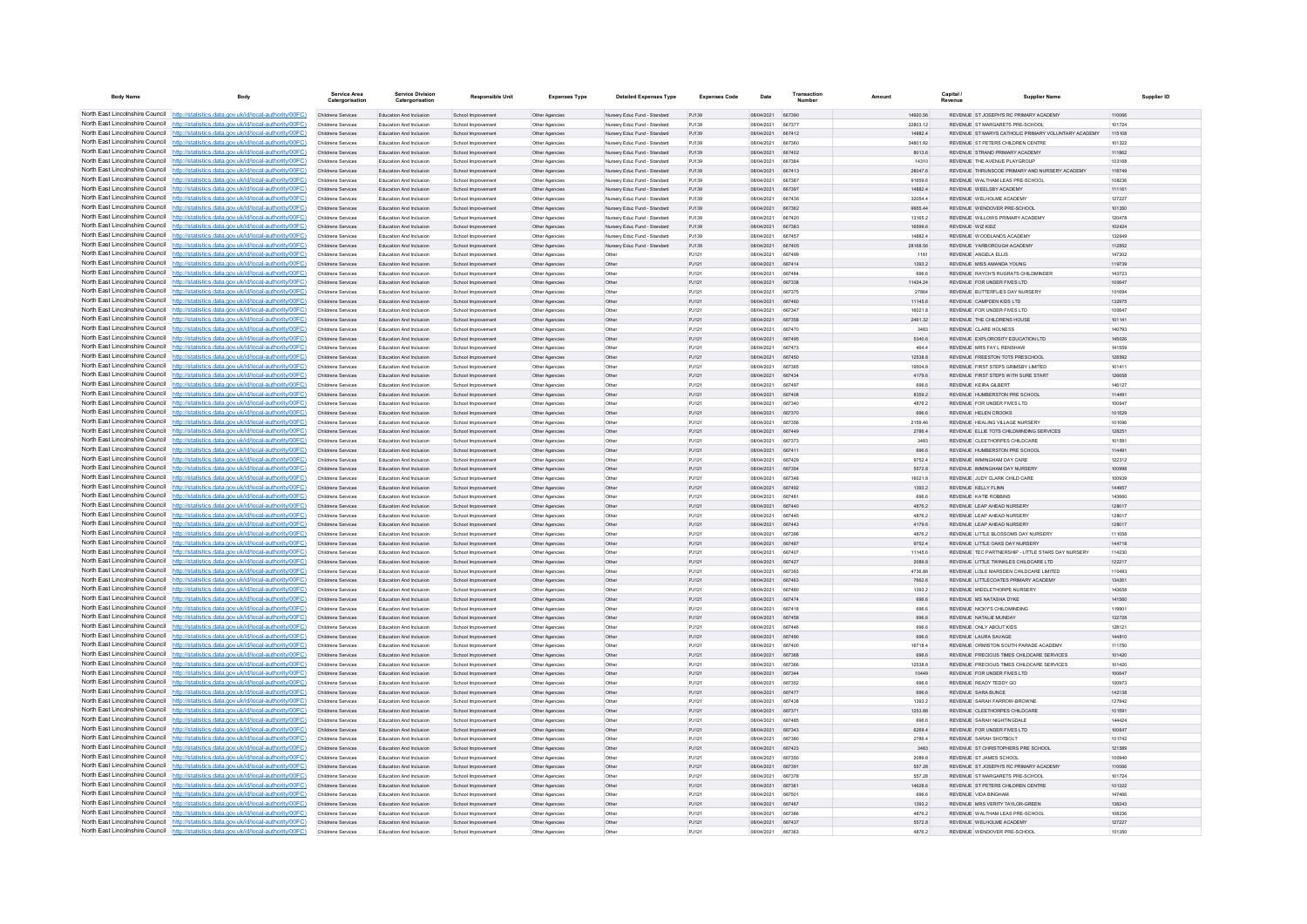| <b>Body Name</b>                                                   | Body                                                                                                                                                                               | Service Area                                   | <b>Service Division</b><br>Catergorisation                       | <b>Responsible Unit</b>                                      | <b>Expenses Type</b>                                       | <b>Detailed Expenses Type</b>                            | <b>Expenses Code</b>         | Date                     | Transaction             |                  | Capital /           | <b>Supplier Name</b>                                                         | Supplier ID                   |
|--------------------------------------------------------------------|------------------------------------------------------------------------------------------------------------------------------------------------------------------------------------|------------------------------------------------|------------------------------------------------------------------|--------------------------------------------------------------|------------------------------------------------------------|----------------------------------------------------------|------------------------------|--------------------------|-------------------------|------------------|---------------------|------------------------------------------------------------------------------|-------------------------------|
|                                                                    | North East Lincolnshire Council http://statistics.data.gov.uk/id/local-authority/00FC)                                                                                             | Childrens Services                             | Education And Inclusion                                          | School Improvement                                           | Other Agencies                                             | Other                                                    | P.1121                       | 08/04/2021 667382        |                         | 13235.4          | REVENUE WIZ KIDZ    |                                                                              | 102424                        |
|                                                                    | North East Lincolnshire Council http://statistics.data.gov.uk/id/local-authority/00FC)                                                                                             | Childrens Services                             | Education And Inclusion                                          | School Improvement                                           | Direct Employee Expenses                                   | Agency Staff                                             | FA105                        | 06/04/2021               | 667072                  | 1000             |                     | <b>REVENUE MARK PERRY</b>                                                    | 138952                        |
|                                                                    | North East Lincolnshire Council http://statistics.data.gov.uk/id/local-authority/00FC)                                                                                             | Childrens Services                             | Education And Inclusion                                          | School Improvement                                           | Direct Employee Expenses                                   | Agency Staff                                             | EA105                        | 06/04/2021               | 667075                  | 1500             |                     | REVENUE HUMBERSTON C OF E PRIMARY SCHOOL                                     | 101566                        |
|                                                                    | North East Lincolnshire Council http://statistics.data.gov.uk/id/local-authority/00FC)<br>North East Lincolnshire Council http://statistics.data.gov.uk/id/local-authority/00FC)   | Childrens Service<br><b>Childrens Services</b> | <b>Education And Inclusion</b><br><b>Education And Inclusion</b> | School Improvement<br>School Improvement                     | Contributions To Provisions<br>Contributions To Provisions | Contributions - Other<br>Contributions - Other           | LK103<br>LK103               | 13/04/2021<br>13/04/2021 | <b>BRRB25</b><br>666821 | 2673<br>2256.64  |                     | <b>PEVENHE CAMPBEN KIDS I TD</b><br>REVENUE ELLISTON PRIMARY ACADEMY         | 132975<br>129829              |
|                                                                    | North East Lincolnshire Council   http://statistics.data.gov.uk/id/local-authority/00FC)                                                                                           | Childrens Services                             | Education And Inclusion                                          | School Improvement                                           | Contributions To Provisions                                | Contributions - Other                                    | LK103                        | 13/04/2021               | 666907                  | 1069.2           |                     | REVENUE LITTLE OAKS DAY NURSERY                                              | 144718                        |
|                                                                    | North East Lincolnshire Council http://statistics.data.gov.uk/id/local-authority/00FC)                                                                                             | Childrens Services                             | Education And Inclusion                                          | School Improvement                                           | Contributions To Provisions                                | Contributions - Other                                    | LK103                        | 13/04/2021               | 666904                  | 3009.3           |                     | REVENUE LISLE MARSDEN CHILDCARE LIMITED                                      | 110493                        |
|                                                                    | North East Lincolnshire Council   http://statistics.data.gov.uk/id/local-authority/00FC)                                                                                           | Childrens Services                             | <b>Education And Inclusion</b>                                   | School Improvement                                           | Contributions To Provisions                                | Contributions - Other                                    | LK103                        | 13/04/2021               | 666905                  | 1069.2           |                     | REVENUE EXPLOROSITY EDUCATION LTD.                                           | 145026                        |
| North East Lincolnshire Council                                    | http://statistics.data.gov.uk/id/local-authority/00FC)                                                                                                                             | Childrens Services                             | Education And Inclusion                                          | School Improvement                                           | Contributions To Provisions                                | Contributions - Other                                    | LK103                        | 13/04/2021               | 666905                  | 1069.2           |                     | REVENUE EXPLOROSITY EDUCATION LTD                                            | 145026                        |
| North East Lincolnshire Council                                    | http://statistics.data.gov.uk/id/local-authority/00FC)                                                                                                                             | Childrens Services                             | Education And Inclusion                                          | School Improvement                                           | Contributions To Provisions                                | Contributions - Other                                    | LK103                        | 13/04/2021               |                         | 1069.2           |                     | REVENUE EXPLOROSITY EDUCATION LTD                                            | 145026                        |
|                                                                    | North East Lincolnshire Council http://statistics.data.gov.uk/id/local-authority/00FC)                                                                                             | Childrens Services                             | Education And Inclusion                                          | School Improv                                                | Contributions To Provisions                                | Contributions - Other                                    | LK103                        | 13/04/2021               | 666905                  | 1603.8           |                     | REVENUE EXPLOROSITY EDUCATION LTD                                            | 145026                        |
|                                                                    | North East Lincolnshire Council http://statistics.data.gov.uk/id/local-authority/00FC)                                                                                             | Childrens Services                             | Education And Inclusion                                          | School Improvement                                           | Contributions To Provisions                                | Contributions - Other                                    | LK103                        | 13/04/2021               | <b>BRROOM</b>           | 1069.2           |                     | REVENUE LISLE MARSDEN CHILDCARE LIMITED.                                     | 110493                        |
|                                                                    | North East Lincolnshire Council http://statistics.data.gov.uk/id/local-authority/00FC)                                                                                             | <b>Childrens Services</b>                      | Education And Inclusion                                          | School Improvement                                           | Contributions To Provisions                                | Contributions - Other                                    | LK103                        | 06/04/2021               | 666918                  | 1069.2           |                     | REVENUE TEC PARTNERSHIP - LITTLE STARS DAY NURSERY                           | 114230                        |
|                                                                    | North East Lincolnshire Council http://statistics.data.gov.uk/id/local-authority/00FC)<br>North East Lincolnshire Council http://statistics.data.gov.uk/id/local-authority/00FC)   | Childrens Services                             | Education And Inclusion                                          | School Improvement                                           | Contributions To Provisions<br>Contributions To Provisions | Contributions - Other                                    | LK103                        | 13/04/2021<br>13/04/2021 | 666821<br><b>BRRB24</b> | 1638.7           |                     | REVENUE ELLISTON PRIMARY ACADEMY<br>REVENUE PRECIOUS TMES CHILDCARE SERVICES | 129629                        |
|                                                                    | North East Lincolnshire Council http://statistics.data.gov.uk/id/local-authority/00FC)                                                                                             | Childrens Services<br>Childrens Services       | Education And Inclusion<br><b>Education And Inclusion</b>        | School Improvement<br>School Improvement                     | Contributions To Provisions                                | Contributions - Other<br>Contributions - Other           | LK103<br>LK103               | 13/04/2021               | 666824                  | 1603.8<br>8.8001 |                     | REVENUE, PRECIOUS TIMES CHILDCARE SERVICES.                                  | 101420<br>101420              |
| North East Lincolnshire Council                                    | http://statistics.data.gov.uk/id/local-authority/00FC)                                                                                                                             | Childrens Services                             | Education And Inclusion                                          | School Improvement                                           | Contributions To Provisions                                | Contributions - Other                                    | LK103                        | 13/04/2021               | 666824                  | 641.52           |                     | REVENUE PRECIOUS TIMES CHILDCARE SERVICES                                    | 101420                        |
|                                                                    | North East Lincolnshire Council http://statistics.data.gov.uk/id/local-authority/00FC)                                                                                             | Childrens Services                             | Education And Inclusion                                          | School Improvement                                           | Contributions To Provisions                                | Contributions - Other                                    | LK103                        | 13/04/2021               | 666907                  | 1603.8           |                     | REVENUE LITTLE OAKS DAY NURSERY                                              | 144718                        |
|                                                                    | North East Lincolnshire Council http://statistics.data.gov.uk/id/local-authority/00FC)                                                                                             | Childrens Services                             | <b>Education And Inclusion</b>                                   | School Improvement                                           | Contributions To Provisions                                | Contributions - Other                                    | LK103                        | 06/04/2021               | 666912                  | 801.9            |                     | REVENUE FAIRFIELD PRIMARY ACADEMY                                            | 129030                        |
|                                                                    | North East Lincolnshire Council http://statistics.data.gov.uk/id/local-authority/00FC)                                                                                             | Childrens Services                             | Education And Inclusion                                          | School Improvement                                           | Contributions To Provisions                                | Contributions - Other                                    | LK103                        | 06/04/2021               | 666910                  | 1603.8           |                     | REVENUE HUMBERSTON PRE SCHOOL                                                | 114491                        |
|                                                                    | North East Lincolnshire Council http://statistics.data.gov.uk/id/local-authority/00FC)                                                                                             | Childrens Services                             | Education And Inclusion                                          | School Improvement                                           | Contributions To Provisions                                | Contributions - Other                                    | LK103                        | 22/04/2021               | 669245                  | 712.8            |                     | REVENUE PRECIOUS TIMES CHILDCARE SERVICES                                    | 101420                        |
|                                                                    | North East Lincolnshire Council http://statistics.data.gov.uk/id/local-authority/00FC)                                                                                             | Childrens Services                             | Education And Inclusion                                          | School Improvement                                           | Contributions To Provisions                                | Contributions - Other                                    | LK103                        | 13/04/2021               | <b>BRROOR</b>           | 2138.4           |                     | REVENUE ST JOSEPH'S RC PRIMARY ACADEMY                                       | 110066                        |
|                                                                    | North East Lincolnshire Council http://statistics.data.gov.uk/id/local-authority/00FC)                                                                                             | Childrens Services                             | <b>Education And Inclusion</b>                                   | School Improvement                                           | Contributions To Provisions                                | Contributions - Other                                    | LK103                        | 13/04/2021               | 666911                  | 1283.04          |                     | REVENUE WENDOVER PRE-SCHOOL                                                  | 101350                        |
| North East Lincolnshire Council<br>North East Lincolnshire Council | http://statistics.data.gov.uk/id/local-authority/00FC)                                                                                                                             | Childrens Services                             | Safer And Partnerships                                           | Young And Safe                                               | <b>Private Contractors</b>                                 | Contract Payments                                        | <b>PH105</b>                 | 07/04/2021               | 667301                  | 42187.5          |                     | REVENUE VOLUNTARY ACTION NORTH EAST LINCOLNSHIRE                             | 103631                        |
|                                                                    | http://statistics.data.gov.uk/id/local-authority/00FC)<br>North East Lincolnshire Council http://statistics.data.gov.uk/id/local-authority/00FC)                                   | Childrens Services<br>Childrens Services       | Safer And Partnerships<br>Safer And Partnerships                 | Young And Safe                                               | <b>Private Contractors</b><br><b>Private Contractors</b>   | Contract Payments<br>Third Party Proy - Private          | <b>PH105</b><br><b>PH101</b> | 07/04/2021<br>15/04/2021 | 667302<br>A68761        | 2500<br>16125    |                     | REVENUE VOLUNTARY ACTION NORTH EAST LINCOLNSHIRE<br>PEVENIJE THE BLUE DOOR   | 10363<br>148428               |
|                                                                    | North East Lincolnshire Council http://statistics.data.gov.uk/id/local-authority/00FC)                                                                                             | Childrens Services                             | Safer And Partnerships                                           | Young And Safe<br>Young And Safe                             | Indirect Employee Expenses                                 | Staff Training                                           | EB122                        | 06/04/2021               | 666799                  | 900              |                     | REVENUE NORTH LINCOLNSHIRE COUNCIL                                           | 101186                        |
|                                                                    | North East Lincolnshire Council http://statistics.data.gov.uk/id/local-authority/00FC)                                                                                             | Childrens Services                             | Safer And Partnerships                                           | Young And Safe                                               | Equip / Furniture / Materials                              | Equipment - Purchase                                     | LA101                        | 12/04/2021               | 663846                  | 256.5            |                     | REVENUE SIGN OF THE TIMES                                                    | 100575                        |
|                                                                    | North East Lincolnshire Council http://statistics.data.gov.uk/id/local-authority/00FC)                                                                                             | Childrens Services                             | Safer And Partnerships                                           | Young And Safe                                               | Communications And Computing Computer S/Ware - Licence     |                                                          | LF103                        | 15/04/2021               | 668599                  | 323.05           |                     | REVENUE PHOENIX SOFTWARE LTD                                                 | 100753                        |
|                                                                    | North East Lincolnshire Council http://statistics.data.gov.uk/id/local-authority/00FC)                                                                                             | Childrens Services                             | Safer And Partnershins                                           | Young And Safe                                               | Miscellaneous Expenses                                     | Other Expenses General                                   | LL119                        | 26/04/2021               | 669856                  | 700              |                     | REVENUE PAM ALLEN ASSOCIATES LTD                                             | 148650                        |
| North East Lincolnshire Council                                    | http://statistics.data.gov.uk/id/local-authority/00FC)                                                                                                                             | <b>Childrens Services</b>                      | Safer And Partnerships                                           | Safeguard Board / Dom Violence                               | Catering                                                   | Catering Costs                                           | LB102                        | 06/04/2021               | 666917                  | 450              |                     | REVENUE YOUTH VOICE NEL                                                      | 138414                        |
|                                                                    | North East Lincolnshire Council http://statistics.data.gov.uk/id/local-authority/00FC)                                                                                             | Childrens Services                             | Safer And Partnerships                                           | Safeguard Board / Dom Violence                               | Private Contractors                                        | Contract Payments                                        | PH105                        | 21/04/2021               | 669347                  | 13250            |                     | REVENUE EMPOWER EMPLOYABILITY MENTORING PROGRAMME                            | 11883                         |
|                                                                    | North East Lincolnshire Council http://statistics.data.gov.uk/id/local-authority/00FC)                                                                                             | Childrens Services                             | Childrens Trus                                                   | Palliative / Complex Care                                    | Equip / Furniture / Materials                              | Equipment - Purchase                                     | LA101                        | 22/04/2021               | <b>BRBBO3</b>           | 310              |                     | <b>PEVENHE RPEAS MEDICAL LTD</b>                                             | 148701                        |
|                                                                    | North East Lincolnshire Council http://statistics.data.gov.uk/id/local-authority/00FC)                                                                                             | Childrens Services                             | Childrens Trust                                                  | Palliative / Complex Care                                    | Private Contractors                                        | Third Party Proy - Private                               | PH101                        | 08/04/2021               | 667100                  | 2975.66          |                     | REVENUE AK PAYROLL SERIVCES LTD                                              | 145106                        |
|                                                                    | North East Lincolnshire Council   http://statistics.data.gov.uk/id/local-authority/00FC)                                                                                           | Childrens Services                             | Childrens Trust                                                  | Palliative / Complex Care                                    | <b>Private Contractors</b>                                 | Third Party Prov - Private                               | PH101                        | 06/04/2021               | 667101                  | 896.62           |                     | REVENUE AK PAYROLL SERIVCES LTD                                              | 145107                        |
|                                                                    | North East Lincolnshire Council http://statistics.data.gov.uk/id/local-authority/00FC)<br>North East Lincolnshire Council http://statistics.data.gov.uk/id/local-authority/00FC)   | Childrens Services                             | Childrens Trust<br>Childrens Trus                                | Palliative / Complex Care                                    | Private Contractors                                        | Third Party Prov - Private                               | PH101<br>PH101               | 06/04/2021 667102        | 667103                  | 3302.7           |                     | REVENUE AK PAYROLL SERNCES LTD                                               | 145114<br>145113              |
|                                                                    | North East Lincolnshire Council http://statistics.data.gov.uk/id/local-authority/00FC)                                                                                             | Childrens Services<br>Childrens Services       | Childrens Trust                                                  | Palliative / Complex Care<br>Palliative / Complex Care       | Private Contractors<br>Private Contractors                 | Third Party Prov - Private<br>Third Party Prov - Private | PH101                        | 06/04/2021<br>06/04/2021 | 667104                  | 966.7<br>1901.1  |                     | REVENUE AK PAYROLL SERIVCES LTD<br>REVENUE AK PAYROLL SERIVCES LTD           | 145112                        |
| North East Lincolnshire Council                                    | ://statistics.data.gov.uk/id/local-authority/00FC)                                                                                                                                 | Childrens Services                             | Childrens Trust                                                  | Palliative / Complex Care                                    | Private Contractors                                        | Third Party Prov - Private                               | PH101                        | 06/04/2021               | 667105                  | 592.94           |                     | REVENUE AK PAYROLL SERIVCES LTD                                              | 145108                        |
|                                                                    | North East Lincolnshire Council http://statistics.data.gov.uk/id/local-authority/00FC)                                                                                             | Childrens Services                             | Childrens Trust                                                  | Palliative / Complex Care                                    | Private Contractors                                        | Third Party Prov - Private                               | PH101                        | 06/04/2021               | 667106                  | 990.06           |                     | REVENUE AK PAYROLL SERNCES LTD                                               | 145109                        |
|                                                                    | North East Lincolnshire Council http://statistics.data.gov.uk/id/local-authority/00FC)                                                                                             | Childrens Services                             | Childrens Trus                                                   | Palliative / Complex Care                                    | Private Contractor                                         | Third Party Prov - Private                               | PH101                        | 26/04/2021               | <b>BROR37</b>           | 990.06           |                     | REVENUE AK PAYROLL SERIVCES LTD                                              | 145109                        |
|                                                                    | North East Lincolnshire Council http://statistics.data.gov.uk/id/local-authority/00FC)                                                                                             | Childrens Services                             | Childrens Trust                                                  | Palliative / Complex Care                                    | <b>Private Contractors</b>                                 | Third Party Prov - Private                               | PH101                        | 26/04/2021               | <b>BROR35</b>           | 592.94           |                     | REVENUE AK PAYROLL SERMCES LTD                                               | 145108                        |
|                                                                    | North East Lincolnshire Council http://statistics.data.gov.uk/id/local-authority/00FC)                                                                                             | Childrens Services                             | Childrens Trust                                                  | Palliative / Complex Care                                    | <b>Private Contractors</b>                                 | Third Party Prov - Private                               | <b>PH101</b>                 | 26/04/2021               | 669640                  | 2975.66          |                     | REVENUE AK PAYROLL SERIVCES LTD                                              | 145106                        |
|                                                                    | North East Lincolnshire Council http://statistics.data.gov.uk/id/local-authority/00FC)                                                                                             | Childrens Services                             | Childrens Trust                                                  | Palliative / Complex Care                                    | Private Contractors                                        | Third Party Prov - Private                               | PH101                        | 26/04/2021               | 669639                  | 896.62           |                     | REVENUE AK PAYROLL SERNCES LTD                                               | 145107                        |
|                                                                    | North East Lincolnshire Council http://statistics.data.gov.uk/id/local-authority/00FC)                                                                                             | Childrens Services                             | Childrens Trus                                                   | Palliative / Complex Care                                    | Private Contractors                                        | Third Party Prov - Private                               | <b>PH101</b>                 | 26/04/2021               | <b>BROR3R</b>           | 3302.7           |                     | REVENUE AK PAYROLL SERIVCES LTD                                              | 145114                        |
| North East Lincolnshire Council                                    | http://statistics.data.gov.uk/id/local-authority/00FC)<br>North East Lincolnshire Council http://statistics.data.gov.uk/id/local-authority/00FC)                                   | Childrens Services                             | Childrens Trust<br>Childrens Trus                                | Palliative / Complex Care                                    | <b>Private Contractors</b>                                 | Third Party Prov - Private                               | PH101<br>PH101               | 26/04/2021<br>26/04/2021 | 669636<br>669634        | 966.7<br>1901.1  |                     | REVENUE AK PAYROLL SERIVCES LTD<br>REVENUE AK PAYROLL SERIVCES LTD           | 145113<br>145112              |
|                                                                    | North East Lincolnshire Council   http://statistics.data.gov.uk/id/local-authority/00FC)                                                                                           | Childrens Services<br>Childrens Services       | Childrens Trus                                                   | Palliative / Complex Care<br>Childrens Mental & Emot Health  | Private Contractors<br><b>Health Authorities</b>           | Third Party Prov - Private<br>Third Pp - Health Auth     | PD101                        | 22/04/2021               | 669360                  | 910.95           |                     | REVENUE ROTHERHAM DONCASTER & SOUTH HUMBER                                   | 119938                        |
|                                                                    | North East Lincolnshire Council http://statistics.data.gov.uk/id/local-authority/00FC)                                                                                             | Childrens Services                             | Childrens Trust                                                  | Childrens Mental & Emot Health                               | <b>Health Authorities</b>                                  | Third Pp - Health Auth                                   | PD101                        | 22/04/2021               | 669360                  | 1214.6           |                     | REVENUE ROTHERHAM DONCASTER & SOUTH HUMBER                                   | 119938                        |
|                                                                    | North East Lincolnshire Council http://statistics.data.gov.uk/id/local-authority/00FC)                                                                                             | <b>Childrens Services</b>                      | Childrens Trust                                                  | Childrens Mental & Emot Health                               | <b>Health Authorities</b>                                  | Third Po - Health Auth                                   | PD101                        | 22/04/2021               | 669360                  | $-402.32$        |                     | REVENUE ROTHERHAM DONCASTER & SOUTH HUMBER                                   | 119938                        |
|                                                                    | North East Lincolnshire Council http://statistics.data.gov.uk/id/local-authority/00FC)                                                                                             | Childrens Services                             | Childrens Trust                                                  | Childrens Mental & Emot Health Health Authorities            |                                                            | Third Pp - Health Auth                                   | PD101                        | 27/04/2021               | 669385                  | 1800             |                     | REVENUE FORTIS THERAPY & TRAINING                                            | 120445                        |
|                                                                    | North East Lincolnshire Council http://statistics.data.gov.uk/id/local-authority/00FC)                                                                                             | Childrens Services                             | Childrens Trust                                                  | Childrens Mental & Emot Health                               | <b>Private Contractors</b>                                 | Contract Payments                                        | <b>PH105</b>                 | 09/04/2021               | <b>BR7047</b>           | 226557.63        |                     | REVENUE LINCOLNSHIRE PARTNERSHIP NHS FOUNDATION TRUST                        | 105021                        |
| North East Lincolnshire Council                                    | http://statistics.data.gov.uk/id/local-authority/00EC)                                                                                                                             | Childrens Services                             | Childrens Trust                                                  | Childrens Mental & Emot Health                               | Other Agencies                                             | Top Up                                                   | P.1123                       | 09/04/2021               | 667954                  | 26352.5          |                     | REVENUE LINCOLNSHIRE PARTNERSHIP NHS FOUNDATION TRUST.                       | 105021                        |
| North East Lincolnshire Council                                    | http://statistics.data.gov.uk/id/local-authority/00FC)                                                                                                                             | Childrens Services                             | Director - Children / Fam Serv                                   | Director Children & Fam Serv                                 | Direct Employee Expenses                                   | Agency Staff                                             | EA105                        | 06/04/2021               | 666954                  | 4200             |                     | REVENUE ATTENTI CONSULTING                                                   | 146503                        |
|                                                                    | North East Lincolnshire Council   http://statistics.data.gov.uk/id/local-authority/00FC)                                                                                           | Childrens Services                             | Director - Children / Fam Serv                                   | Director Children & Fam Serv                                 | Direct Employee Expenses                                   | Agency Staff                                             | EA105                        | 12/04/2021               | 668085                  | 4200             |                     | REVENUE ATTENTI CONSULTING                                                   | 146503                        |
|                                                                    | North East Lincolnshire Council http://statistics.data.gov.uk/id/local-authority/00FC)<br>North East Lincolnshire Council   http://statistics.data.gov.uk/id/local-authority/00FC) | Childrens Services                             | Director - Children / Fam Serv                                   | Director Children & Fam Serv                                 | Contributions To Provisions                                | Contributions - Other                                    | LK103                        | 01/04/2021               | 663843                  | 1791             |                     | REVENUE THE ASSOC OF DIRECTORS OF CHILDREN'S SERV LTD                        | 101800                        |
|                                                                    | North East Lincolnshire Council http://statistics.data.gov.uk/id/local-authority/00FC)                                                                                             | Childrens Services<br>Childrens Services       | Director - Children / Fam Serv<br>Director - Children / Fam Serv | Director Children & Fam Serv<br>Director Children & Fam Serv | Private Contractors<br>Consultancy                         | Contract Payments<br>Consultancy                         | PH105<br>PL101               | 12/04/2021<br>07/04/2021 | 668161<br>667300        | 825<br>500       |                     | REVENUE SIGNIS LTD<br>REVENUE GRAVITAS RECRUITMENT GROUP LTD                 | 145139<br>143484              |
|                                                                    | North East Lincolnshire Council http://statistics.data.gov.uk/id/local-authority/00FC)                                                                                             | Childrens Services                             | Director - Children / Fam Serv Director Children & Fam Serv      |                                                              | Consultancy                                                | Consultancy                                              | PL101                        | 07/04/2021               | 667299                  | 1250             |                     | REVENUE GRAVITAS RECRUITMENT GROUP LTD                                       | 143484                        |
| North East Lincolnshire Council                                    | http://statistics.data.gov.uk/id/local-authority/00EC)                                                                                                                             | Childrens Services                             | Safeguard & Early Help                                           | Childrens Health                                             | <b>Health Authorities</b>                                  | Third Po - Health Auth                                   | PD101                        | 06/04/2021               | 666796                  | 500              |                     | <b>REVENUE TIM COTTINGHAM</b>                                                | 138053                        |
| North East Lincolnshire Council                                    | //statistics.data.gov.uk/id/local-authority/00EC)                                                                                                                                  | <b>Childrens Services</b>                      | Safeguard & Early Help                                           | Childrens Health                                             | <b>Private Contractors</b>                                 | Third Party Prov - Private                               | PH101                        | 01/04/2021               | 666582                  | 12250            |                     | REVENUE LEICESTERSHIRE PARTNERSHIP NHS TRUST                                 | 133208                        |
|                                                                    | North East Lincolnshire Council http://statistics.data.gov.uk/id/local-authority/00FC)                                                                                             | Childrens Services                             | Safeguard & Early Help                                           | Childrens Health                                             | Private Contractors                                        | Third Party Prov - Private                               | PH101                        | 21/04/2021               |                         | 15000            |                     |                                                                              | 146832                        |
|                                                                    | North East Lincolnshire Council http://statistics.data.gov.uk/id/local-authority/00FC)                                                                                             | Childrens Services                             | Safeguard & Early Help                                           | Childrens Health                                             | Other Agencies                                             | Grants Pd Over To Third Party                            | PJ138                        | 08/04/2021               | <b>BR7R48</b>           | 9117.02          |                     | REVENUE IN LINCS & GOOLE HOSPITALS NHS FOUNDATION TRUS                       | 111074                        |
|                                                                    | North East Lincolnshire Council http://statistics.data.gov.uk/id/local-authority/00FC)                                                                                             | Childrens Services                             | Safeguard & Early Help                                           | Childrens Health                                             | <b>Grants And Subscriptions</b>                            | Subscriptions                                            | LJ101                        | 21/04/2021               | 668140                  | 792              |                     | REVENUE SCHOOL & PUBLIC HEALTH NURSES ASSOCIATION                            | 143293                        |
|                                                                    | North East Lincolnshire Council http://statistics.data.gov.uk/id/local-authority/00FC)                                                                                             | Childrens Services                             | Safeguard & Early Help                                           | Childrens Health                                             | Miscellaneous Expenses                                     | Medical Supplies And Services                            | LL109                        | 07/04/2021               | 667288                  | 800              |                     | REVENUE W R CULLUM                                                           | 100811                        |
|                                                                    | North East Lincolnshire Council http://statistics.data.gov.uk/id/local-authority/00FC)                                                                                             | Childrens Services                             | Safeguard & Early Help                                           | Family Hubs                                                  | Other Agencies                                             | Section 17                                               | PJ125                        | 27/04/2021               | 669410                  | 1000             |                     | REVENUE TESCO STORES LIMITED                                                 | 102576                        |
| North East Lincolnshire Council                                    | North East Lincolnshire Council http://statistics.data.gov.uk/id/local-authority/00FC)<br>http://statistics.data.gov.uk/id/local-authority/00EC)                                   | Childrens Services                             | Safeguard & Early Help                                           | Family Hubs                                                  |                                                            | Communications And Computing Computer H/Ware - Purchases | LF105                        | 07/04/2021               | 667276                  | 889.66           |                     | REVENUE XMA LIMITED                                                          | 100699                        |
|                                                                    | North East Lincolnshire Council http://statistics.data.gov.uk/id/local-authority/00FC)                                                                                             | Childrens Services<br>Childrens Services       | Safeguard & Early Help<br>Safeguard & Early Help                 | Head Of Child Resource & Reg<br>Head Of Child Resource & Reg | Private Contractors<br>Miscellaneous Expenses              | Third Party Prov - Private<br>Activities - Service Users | PH101<br>LL114               | 30/04/2021<br>27/04/2021 | 670662<br>669812        | 2247<br>1591     | <b>REVENUE SSCL</b> | REVENUE GOODWIN DEVELOPMENT TRUST                                            | 134915<br>108270              |
|                                                                    | North East Lincolnshire Council http://statistics.data.gov.uk/id/local-authority/00FC)                                                                                             | Childrens Services                             | Safeguard & Early Help                                           | Head Of Child Resource & Reg                                 | Rents                                                      |                                                          | GC101                        | 13/04/2021               | 668170                  | 5329.23          |                     | REVENUE BOURNE LEISURE LTD                                                   | 109336                        |
|                                                                    | North East Lincolnshire Council http://statistics.data.gov.uk/id/local-authority/00FC)                                                                                             | Childrens Services                             | Safeguard & Early Help                                           | Head Of Child Resource & Reg                                 | Other Agencies                                             | Additional Cost                                          | P.1114                       | 13/04/2021               | 913605                  | 312              |                     | REVENUE REDACTED PERSONAL INFORMATION                                        | REDACTED PERSONAL INFORMATION |
|                                                                    | North East Lincolnshire Council http://statistics.data.gov.uk/id/local-authority/00FC)                                                                                             | Childrens Services                             | Safeguard & Early Help                                           | Head Of Child Resource & Reg                                 | Other Agencies                                             | Additional Cost                                          | P.1114                       | 20/04/2021               | 916010                  | 350              |                     | REVENUE REDACTED PERSONAL INFORMATION                                        | REDACTED PERSONAL INFORMATION |
|                                                                    | North East Lincolnshire Council http://statistics.data.gov.uk/id/local-authority/00FC)                                                                                             | Childrens Services                             | Safeguard & Early Help                                           | Head Of Child Resource & Reg                                 | Other Agencies                                             | Additional Cost                                          | PJ114                        | 20/04/2021               | 916174                  | 306              |                     | REVENUE REDACTED PERSONAL INFORMATION                                        | REDACTED PERSONAL INFORMATION |
|                                                                    | North East Lincolnshire Council http://statistics.data.gov.uk/id/local-authority/00FC)                                                                                             | Childrens Services                             | Safeguard & Early Help                                           | Head Of Child Resource & Reg                                 | Other Agencies                                             | Child Care Payments                                      | PJ104                        | 27/04/2021 917827        |                         | 1181.57          |                     | REVENUE REDACTED PERSONAL INFORMATION                                        | REDACTED PERSONAL INFORMATION |
|                                                                    | North East Lincolnshire Council http://statistics.data.gov.uk/id/local-authority/00FC)                                                                                             | Childrens Services                             | Safeguard & Early Help                                           | Head Of Child Resource & Reg                                 | Other Agencies                                             | Child Care Payments                                      | PJ104                        | 13/04/2021               | 913381                  | 364              |                     | REVENUE REDACTED PERSONAL INFORMATION                                        | REDACTED PERSONAL INFORMATION |
|                                                                    | North East Lincolnshire Council http://statistics.data.gov.uk/id/local-authority/00FC)                                                                                             | Childrens Services                             | Safeguard & Early Help                                           | Head Of Child Resource & Reg                                 | Other Agencies                                             | Child Care Payments                                      | PJ104                        | 13/04/2021               | 913527                  | 364              |                     | REVENUE REDACTED PERSONAL INFORMATION                                        | REDACTED PERSONAL INFORMATION |
|                                                                    | North East Lincolnshire Council http://statistics.data.gov.uk/id/local-authority/00FC)                                                                                             | Childrens Services                             | Safeguard & Early Help                                           | Head Of Child Resource & Reg                                 | Other Agencies                                             | Child Care Payment                                       | PJ104                        | 13/04/2021               | 913601                  | 364              |                     | REVENUE REDACTED PERSONAL INFORMATION                                        | REDACTED PERSONAL INFORMATION |
|                                                                    | North East Lincolnshire Council http://statistics.data.gov.uk/id/local-authority/00FC)                                                                                             | Childrens Services                             | Safeguard & Early Help                                           | Head Of Child Resource & Reg                                 | Other Agencies                                             | Child Care Payments                                      | P.1104                       | 13/04/2021 913409        |                         | 364              |                     | REVENUE REDACTED PERSONAL INFORMATION                                        | REDACTED PERSONAL INFORMATION |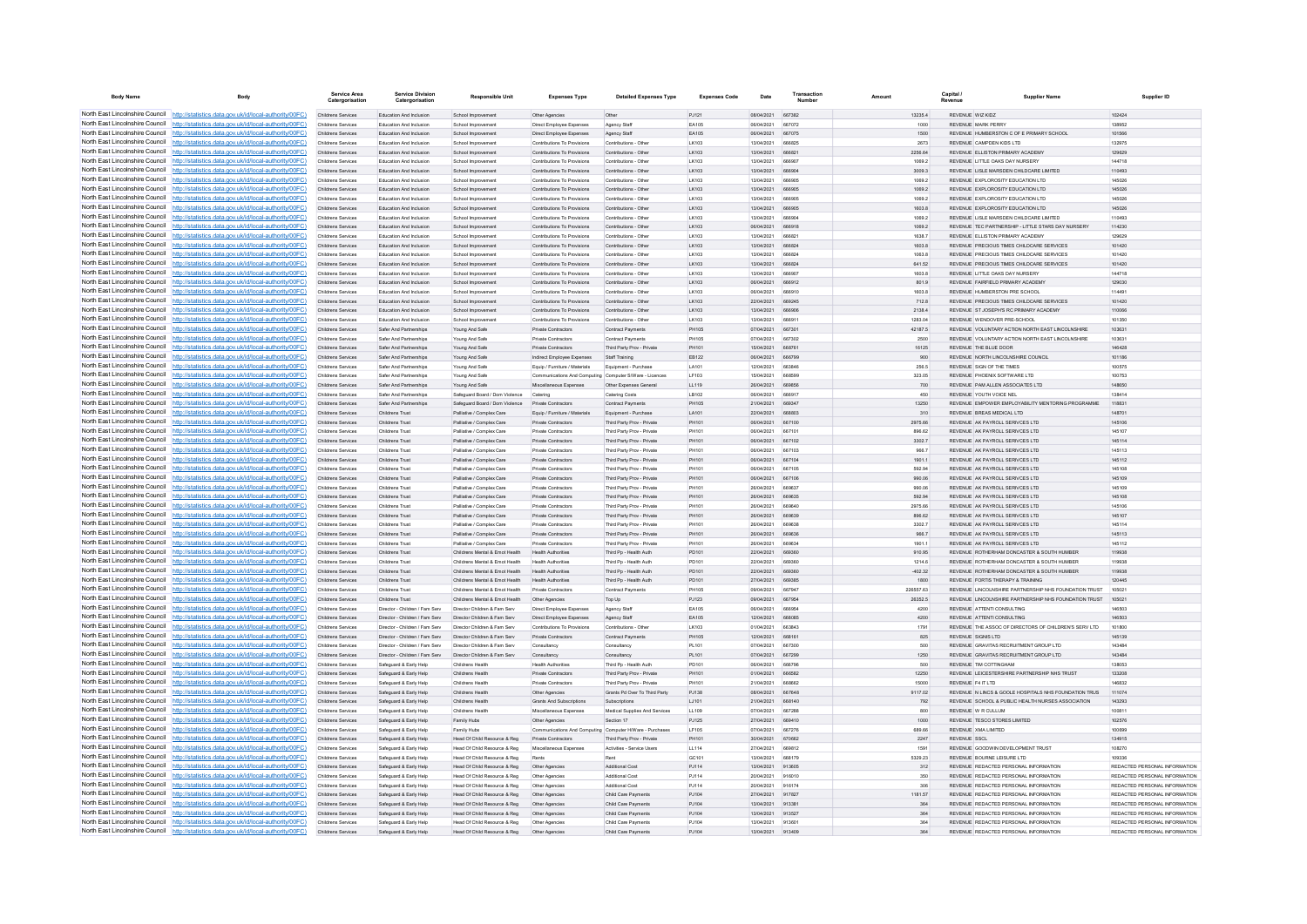| <b>Body Name</b>                                                   | Body                                                                                                                                                                             | Service Area<br>Catergorisatio                  | <b>Service Division</b><br>Catergorisation       | <b>Responsible Unit</b>                                      | <b>Expenses Type</b>             | <b>Detailed Expenses Type</b>              | <b>Expenses Code</b> | Date                            | Transaction      | Amount        | Capital | <b>Supplier Name</b>                                                           | Supplier ID                                                     |
|--------------------------------------------------------------------|----------------------------------------------------------------------------------------------------------------------------------------------------------------------------------|-------------------------------------------------|--------------------------------------------------|--------------------------------------------------------------|----------------------------------|--------------------------------------------|----------------------|---------------------------------|------------------|---------------|---------|--------------------------------------------------------------------------------|-----------------------------------------------------------------|
|                                                                    | North East Lincolnshire Council http://statistics.data.gov.uk/id/local-authority/00FC)                                                                                           | Childrens Services                              | Safeguard & Early Help                           | Head Of Child Resource & Reg                                 | Other Agencies                   | Child Care Payments                        | PJ104                | 20/04/2021 915696               |                  | 364           |         | REVENUE REDACTED PERSONAL INFORMATION                                          | REDACTED PERSONAL INFORMATION                                   |
|                                                                    | North East Lincolnshire Council http://statistics.data.gov.uk/id/local-authority/00FC)                                                                                           | Childrens Services                              | Safeguard & Early Help                           | Head Of Child Resource & Reg                                 | Other Agencies                   | Child Care Payments                        | PJ104                | 20/04/2021                      | 91588            | 364           |         | REVENUE REDACTED PERSONAL INFORMATION                                          | REDACTED PERSONAL INFORMATION                                   |
|                                                                    | North East Lincolnshire Council http://statistics.data.gov.uk/id/local-authority/00FC)<br>North East Lincolnshire Council http://statistics.data.gov.uk/id/local-authority/00FC) | Childrens Services                              | Safeguard & Early Help                           | Head Of Child Resource & Reg                                 | Other Agencies                   | Child Care Payment                         | PJ104                | 20/04/2021                      | 915814           | 364           |         | REVENUE REDACTED PERSONAL INFORMATION                                          | REDACTED PERSONAL INFORMATION                                   |
|                                                                    | North East Lincolnshire Council http://statistics.data.gov.uk/id/local-authority/00FC)                                                                                           | Childrens Services<br><b>Childrens Services</b> | Safeguard & Early Help<br>Safeguard & Early Help | Head Of Child Resource & Reg<br>Head Of Child Resource & Reg | Other Agencies<br>Other Agencies | Child Care Payments<br>Child Care Payments | PJ104<br>PJ104       | 20/04/2021<br>27/04/2021 917372 | 915669           | 364<br>364    |         | REVENUE REDACTED PERSONAL INFORMATION<br>REVENUE REDACTED PERSONAL INFORMATION | REDACTED PERSONAL INFORMATION<br>REDACTED PERSONAL INFORMATION  |
|                                                                    | North East Lincolnshire Council http://statistics.data.gov.uk/id/local-authority/00FC)                                                                                           | Childrens Services                              | Safeguard & Early Help                           | Head Of Child Resource & Reg                                 | Other Agencies                   | Child Care Payments                        | PJ104                | 27/04/2021                      | 917398           | 364           |         | REVENUE REDACTED PERSONAL INFORMATION                                          | REDACTED PERSONAL INFORMATION                                   |
|                                                                    | North East Lincolnshire Council http://statistics.data.gov.uk/id/local-authority/00FC)                                                                                           | Childrens Services                              | Safeguard & Early Help                           | Head Of Child Resource & Reg                                 | Other Agencies                   | Child Care Payments                        | PJ104                | 27/04/2021                      | 917515           | 364           |         | REVENUE REDACTED PERSONAL INFORMATION                                          | REDACTED PERSONAL INFORMATION                                   |
| North East Lincolnshire Council                                    | http://statistics.data.gov.uk/id/local-authority/00EC)                                                                                                                           | Childrens Services                              | Safeguard & Early Help                           | Head Of Child Resource & Reg                                 | Other Agencies                   | Child Care Payments                        | P.1104               | 27/04/2021                      | 917588           | 364           |         | REVENUE REDACTED PERSONAL INFORMATION                                          | REDACTED PERSONAL INFORMATION.                                  |
| North East Lincolnshire Council                                    | http://statistics.data.gov.uk/id/local-authority/00FC)                                                                                                                           | <b>Childrens Services</b>                       | Safeguard & Early Help                           | Head Of Child Resource & Reg                                 | Other Agencies                   | Child Care Payments                        | PJ104                | 06/04/2021                      | 908752           | 364           |         | REVENUE REDACTED PERSONAL INFORMATION                                          | REDACTED PERSONAL INFORMATION                                   |
| North East Lincolnshire Council                                    | http://statistics.data.gov.uk/id/local-authority/00FC)                                                                                                                           | Childrens Services                              | Safeguard & Early Help                           | Head Of Child Resource & Reg                                 | Other Agencies                   | Child Care Payments                        | PJ104                | 06/04/2021                      |                  |               | 364     | REVENUE REDACTED PERSONAL INFORMATION                                          | REDACTED PERSONAL INFORMATION                                   |
| North East Lincolnshire Council                                    | http://statistics.data.gov.uk/id/local-authority/00FC)                                                                                                                           | Childrens Services                              | Safeguard & Early Help                           | Head Of Child Resource & Reg                                 | Other Agencie                    | Child Care Payment                         | PJ104                | 06/04/2021                      | 908529           | 364           |         | REVENUE REDACTED PERSONAL INFORMATION                                          | REDACTED PERSONAL INFORMATION.                                  |
|                                                                    | North East Lincolnshire Council http://statistics.data.gov.uk/id/local-authority/00FC)                                                                                           | Childrens Services                              | Safeguard & Early Help                           | Head Of Child Resource & Reg                                 | Other Agencies                   | Child Care Payments                        | P.1104               | 06/04/2021                      | gnag78           | 364           |         | REVENUE REDACTED PERSONAL INFORMATION                                          | REDACTED PERSONAL INFORMATION.                                  |
|                                                                    | North East Lincolnshire Council http://statistics.data.gov.uk/id/local-authority/00FC)                                                                                           | Childrens Services                              | Safeguard & Early Help                           | Head Of Child Resource & Reg                                 | Other Agencies                   | Child Care Payments                        | PJ104                | 06/04/2021                      | 908870           | 284           |         | REVENUE REDACTED PERSONAL INFORMATION                                          | REDACTED PERSONAL INFORMATION                                   |
|                                                                    | North East Lincolnshire Council http://statistics.data.gov.uk/id/local-authority/00FC)<br>North East Lincolnshire Council http://statistics.data.gov.uk/id/local-authority/00FC) | Childrens Services<br>Childrens Services        | Safeguard & Early Help                           | Head Of Child Resource & Reg                                 | Other Agencies                   | Child Care Payments                        | PJ104                | 06/04/2021<br>06/04/2021        | 908874<br>908981 | 468           |         | REVENUE REDACTED PERSONAL INFORMATION<br>REVENUE REDACTED PERSONAL INFORMATION | REDACTED PERSONAL INFORMATION<br>REDACTED PERSONAL INFORMATION  |
| North East Lincolnshire Council                                    | http://statistics.data.gov.uk/id/local-authority/00FC)                                                                                                                           | Childrens Services                              | Safeguard & Early Help<br>Safeguard & Early Help | Head Of Child Resource & Reg<br>Head Of Child Resource & Reg | Other Agencies<br>Other Agencies | Child Care Payments<br>Child Care Payments | PJ104<br>PJ104       | 13/04/2021                      | 913833           | 298<br>298    |         | REVENUE REDACTED PERSONAL INFORMATION                                          | REDACTED PERSONAL INFORMATION                                   |
| North East Lincolnshire Council                                    | //statistics.data.gov.uk/id/local-authority/00FC)                                                                                                                                | Childrens Services                              | Safeguard & Early Help                           | Head Of Child Resource & Reg                                 | Other Agencies                   | Child Care Payments                        | PJ104                | 13/04/2021                      | 913719           | 284           |         | REVENUE REDACTED PERSONAL INFORMATION                                          | REDACTED PERSONAL INFORMATION                                   |
| North East Lincolnshire Council                                    | /statistics.data.gov.uk/id/local-authority/00FC)                                                                                                                                 | Childrens Services                              | Safeguard & Early Help                           | Head Of Child Resource & Reg                                 | Other Agencie                    | Child Care Payment                         | PJ104                | 20/04/2021                      | 91600            | 288.28        |         | REVENUE REDACTED PERSONAL INFORMATION                                          | REDACTED PERSONAL INFORMATION                                   |
| North East Lincolnshire Council                                    | http://statistics.data.gov.uk/id/local-authority/00FC)                                                                                                                           | Childrens Services                              | Safeguard & Early Help                           | Head Of Child Resource & Reg                                 | Other Agencies                   | Child Care Payments                        | PJ104                | 20/04/2021                      | 916010           | 474.42        |         | REVENUE REDACTED PERSONAL INFORMATION                                          | REDACTED PERSONAL INFORMATION                                   |
| North East Lincolnshire Council                                    | http://statistics.data.gov.uk/id/local-authority/00FC)                                                                                                                           | <b>Childrens Services</b>                       | Safeguard & Early Help                           | Head Of Child Resource & Reg                                 | Other Agencies                   | Child Care Payments                        | PJ104                | 20/04/2021                      | 916120           | 302.28        |         | REVENUE REDACTED PERSONAL INFORMATION                                          | REDACTED PERSONAL INFORMATION                                   |
|                                                                    | North East Lincolnshire Council http://statistics.data.gov.uk/id/local-authority/00FC)                                                                                           | Childrens Services                              | Safeguard & Early Help                           | Head Of Child Resource & Reg                                 | Other Agencies                   | Child Care Payments                        | PJ104                | 27/04/2021                      | 917822           | 304           |         | REVENUE REDACTED PERSONAL INFORMATION                                          | REDACTED PERSONAL INFORMATION                                   |
|                                                                    | North East Lincolnshire Council http://statistics.data.gov.uk/id/local-authority/00FC)                                                                                           | Childrens Services                              | Safeguard & Early Help                           | Head Of Child Resource & Reg                                 | Other Agencies                   | Child Care Payments                        | PJ104                | 27/04/2021                      | 917706           | 290           |         | REVENUE REDACTED PERSONAL INFORMATION                                          | REDACTED PERSONAL INFORMATION                                   |
| North East Lincolnshire Council                                    | http://statistics.data.gov.uk/id/local-authority/00EC)                                                                                                                           | Childrens Services                              | Safeguard & Early Help                           | Head Of Child Resource & Reg                                 | Other Agencies                   | Child Care Payments                        | P.1104               | 27/04/2021                      | 917710           | 477           |         | REVENUE REDACTED PERSONAL INFORMATION                                          | REDACTED PERSONAL INFORMATION.                                  |
| North East Lincolnshire Council<br>North East Lincolnshire Council | http://statistics.data.gov.uk/id/local-authority/00FC)                                                                                                                           | Childrens Services                              | Safeguard & Early Help                           | Head Of Child Resource & Reg                                 | Other Agencies                   | Child Care Payments                        | P.1104               | 06/04/2021                      | 908752           | 284           |         | REVENUE REDACTED PERSONAL INFORMATION                                          | REDACTED PERSONAL INFORMATION                                   |
| North East Lincolnshire Council                                    | http://statistics.data.gov.uk/id/local-authority/00FC)                                                                                                                           | Childrens Services                              | Safeguard & Early Help                           | Head Of Child Resource & Reg                                 | Other Agencies                   | Child Care Payments                        | PJ104                | 06/04/2021<br>08/04/2021        | gnasog           | 340           |         | REVENUE REDACTED PERSONAL INFORMATION<br>REVENUE REDACTED PERSONAL INFORMATION | REDACTED PERSONAL INFORMATION<br>REDACTED PERSONAL INFORMATION. |
|                                                                    | http://statistics.data.gov.uk/id/local-authority/00FC)<br>North East Lincolnshire Council http://statistics.data.gov.uk/id/local-authority/00FC)                                 | Childrens Services<br>Childrens Services        | Safeguard & Early Help<br>Safeguard & Early Help | Head Of Child Resource & Reg<br>Head Of Child Resource & Reg | Other Agencie<br>Other Agencies  | Child Care Payment<br>Child Care Payments  | PJ104<br>PJ104       | 06/04/2021                      | <b>QORS4R</b>    | 284<br>284    |         | REVENUE REDACTED PERSONAL INFORMATION                                          | REDACTED PERSONAL INFORMATION                                   |
|                                                                    | North East Lincolnshire Council http://statistics.data.gov.uk/id/local-authority/00FC)                                                                                           | Childrens Services                              | Safeguard & Early Help                           | Head Of Child Resource & Reg                                 | Other Agencies                   | Child Care Payments                        | PJ104                | 06/04/2021                      | 908678           | 298           |         | REVENUE REDACTED PERSONAL INFORMATION                                          | REDACTED PERSONAL INFORMATION                                   |
|                                                                    | North East Lincolnshire Council http://statistics.data.gov.uk/id/local-authority/00FC)                                                                                           | Childrens Services                              | Safeguard & Early Help                           | Head Of Child Resource & Reg                                 | Other Agencies                   | Child Care Payment                         | PJ104                | 13/04/2021                      | 91338            | 284           |         | REVENUE REDACTED PERSONAL INFORMATION                                          | REDACTED PERSONAL INFORMATION                                   |
|                                                                    | North East Lincolnshire Council http://statistics.data.gov.uk/id/local-authority/00FC)                                                                                           | Childrens Services                              | Safeguard & Early Help                           | Head Of Child Resource & Reg                                 | Other Agencies                   | Child Care Payments                        | PJ104                | 13/04/2021                      | 913527           | 298           |         | REVENUE REDACTED PERSONAL INFORMATION                                          | REDACTED PERSONAL INFORMATION                                   |
| North East Lincolnshire Council                                    | http://statistics.data.gov.uk/id/local-authority/00FC)                                                                                                                           | Childrens Services                              | Safeguard & Early Help                           | Head Of Child Resource & Reg                                 | Other Agencies                   | Child Care Payments                        | PJ104                | 13/04/2021                      | 913601           | 284           |         | REVENUE REDACTED PERSONAL INFORMATION                                          | REDACTED PERSONAL INFORMATION                                   |
| North East Lincolnshire Council                                    | http://statistics.data.gov.uk/id/local-authority/00FC)                                                                                                                           | Childrens Services                              | Safeguard & Early Help                           | Head Of Child Resource & Reg                                 | Other Agencies                   | Child Care Payments                        | PJ104                | 13/04/2021                      | 913396           | 284           |         | REVENUE REDACTED PERSONAL INFORMATION                                          | REDACTED PERSONAL INFORMATION                                   |
| North East Lincolnshire Council                                    | http://statistics.data.gov.uk/id/local-authority/00FC)                                                                                                                           | Childrens Services                              | Safeguard & Early Help                           | Head Of Child Resource & Reg                                 | Other Agencie                    | Child Care Payment                         | PJ104                | 13/04/2021                      | 91340            | 340           |         | REVENUE REDACTED PERSONAL INFORMATION                                          | REDACTED PERSONAL INFORMATION                                   |
|                                                                    | North East Lincolnshire Council http://statistics.data.gov.uk/id/local-authority/00FC)                                                                                           | Childrens Services                              | Safeguard & Early Help                           | Head Of Child Resource & Reg                                 | Other Agencie                    | Child Care Payment                         | PJ104                | 20/04/2021                      | 915683           | 288.28        |         | REVENUE REDACTED PERSONAL INFORMATION                                          | REDACTED PERSONAL INFORMATION                                   |
| North East Lincolnshire Council                                    | http://statistics.data.gov.uk/id/local-authority/00EC)                                                                                                                           | <b>Childrens Services</b>                       | Safeguard & Early Help                           | Head Of Child Resource & Reg                                 | Other Agencies                   | Child Care Payments                        | P.1104               | 20/04/2021                      | 915696           | 344 28        |         | REVENUE REDACTED PERSONAL INFORMATION                                          | REDACTED PERSONAL INFORMATION.                                  |
|                                                                    | North East Lincolnshire Council http://statistics.data.gov.uk/id/local-authority/00FC)                                                                                           | <b>Childrens Services</b>                       | Safeguard & Early Help                           | Head Of Child Resource & Reg                                 | Other Agencies                   | Child Care Payments                        | PJ104                | 20/04/2021                      | 915888           | 288.28        |         | REVENUE REDACTED PERSONAL INFORMATION                                          | REDACTED PERSONAL INFORMATION                                   |
| North East Lincolnshire Council                                    | North East Lincolnshire Council http://statistics.data.gov.uk/id/local-authority/00FC)<br>http://statistics.data.gov.uk/id/local-authority/00FC)                                 | Childrens Services                              | Safeguard & Early Help                           | Head Of Child Resource & Reg                                 | Other Agencies                   | Child Care Payments                        | PJ104<br>PJ104       | 20/04/2021<br>20/04/2021        | 915814<br>915669 | 302.28        |         | REVENUE REDACTED PERSONAL INFORMATION<br>REVENUE REDACTED PERSONAL INFORMATION | REDACTED PERSONAL INFORMATION<br>REDACTED PERSONAL INFORMATION  |
| North East Lincolnshire Council                                    | http://statistics.data.gov.uk/id/local-authority/00EC).                                                                                                                          | Childrens Services<br>Childrens Services        | Safeguard & Early Help<br>Safeguard & Early Help | Head Of Child Resource & Reg<br>Head Of Child Resource & Reg | Other Agencies<br>Other Agencies | Child Care Payments<br>Child Care Payments | P.1104               | 27/04/2021                      | 917372           | 288.28<br>290 |         | REVENUE REDACTED PERSONAL INFORMATION                                          | REDACTED PERSONAL INFORMATION.                                  |
| North East Lincolnshire Council                                    | /statistics.data.gov.uk/id/local-authority/00FC)                                                                                                                                 | Childrens Services                              | Safeguard & Early Help                           | Head Of Child Resource & Reg                                 | Other Agencies                   | Child Care Payments                        | PJ104                | 27/04/2021                      | 917386           | 290           |         | REVENUE REDACTED PERSONAL INFORMATION                                          | REDACTED PERSONAL INFORMATION                                   |
| North East Lincolnshire Council                                    | http://statistics.data.gov.uk/id/local-authority/00FC)                                                                                                                           | Childrens Services                              | Safeguard & Early Help                           | Head Of Child Resource & Reg                                 | Other Agencies                   | Child Care Payments                        | PJ104                | 27/04/2021                      | 91739            | 346           |         | REVENUE REDACTED PERSONAL INFORMATION                                          | REDACTED PERSONAL INFORMATION                                   |
|                                                                    | North East Lincolnshire Council http://statistics.data.gov.uk/id/local-authority/00FC)                                                                                           | Childrens Services                              | Safeguard & Early Help                           | Head Of Child Resource & Reg                                 | Other Agencie                    | Child Care Payments                        | PJ104                | 27/04/2021                      | 917515           | 304           |         | REVENUE REDACTED PERSONAL INFORMATION                                          | REDACTED PERSONAL INFORMATION                                   |
| North East Lincolnshire Council                                    | http://statistics.data.gov.uk/id/local-authority/00FC)                                                                                                                           | Childrens Services                              | Safeguard & Early Help                           | Head Of Child Resource & Reg                                 | Other Agencies                   | Child Care Payments                        | PJ104                | 27/04/2021                      | 917588           | 290           |         | REVENUE REDACTED PERSONAL INFORMATION                                          | REDACTED PERSONAL INFORMATION                                   |
|                                                                    | North East Lincolnshire Council http://statistics.data.gov.uk/id/local-authority/00FC)                                                                                           | Childrens Services                              | Safeguard & Early Help                           | Head Of Child Resource & Reg                                 | Other Agencies                   | Child Care Payments                        | PJ104                | 20/04/2021                      | 915718           | 705.71        |         | REVENUE REDACTED PERSONAL INFORMATION                                          | REDACTED PERSONAL INFORMATION                                   |
|                                                                    | North East Lincolnshire Council http://statistics.data.gov.uk/id/local-authority/00FC)                                                                                           | Childrens Services                              | Safeguard & Early Help                           | Head Of Child Resource & Reg                                 | Other Agencies                   | Child Care Payments                        | PJ104                | 06/04/2021                      | 90858            | $-338$        |         | REVENUE REDACTED PERSONAL INFORMATION                                          | REDACTED PERSONAL INFORMATION                                   |
| North East Lincolnshire Council                                    | http://statistics.data.gov.uk/id/local-authority/00EC)                                                                                                                           | Childrens Services                              | Safeguard & Early Help                           | Head Of Child Resource & Reg                                 | Other Agencies                   | Child Care Payments                        | PJ104                | 06/04/2021                      | 908581           | $-367.71$     |         | REVENUE REDACTED PERSONAL INFORMATION                                          | REDACTED PERSONAL INFORMATION                                   |
| North East Lincolnshire Council                                    | http://statistics.data.gov.uk/id/local-authority/00EC)<br>North East Lincolnshire Council http://statistics.data.gov.uk/id/local-authority/00FC)                                 | <b>Childrens Services</b>                       | Safeguard & Early Help                           | Head Of Child Resource & Reg                                 | Other Agencies                   | Child Care Payments                        | PJ104                | 06/04/2021<br>13/04/2021        | 908783           | 364<br>364    |         | REVENUE REDACTED PERSONAL INFORMATION<br>REVENUE REDACTED PERSONAL INFORMATION | REDACTED PERSONAL INFORMATION<br>REDACTED PERSONAL INFORMATION  |
|                                                                    | North East Lincolnshire Council http://statistics.data.gov.uk/id/local-authority/00FC)                                                                                           | Childrens Services<br>Childrens Service         | Safeguard & Early Help<br>Safeguard & Early Help | Head Of Child Resource & Reg<br>Head Of Child Resource & Reg | Other Agencies<br>Other Agencie  | Child Care Payments<br>Child Care Payment  | PJ104<br>PJ104       | 20/04/2021                      | 913632<br>915919 | 364           |         | REVENUE REDACTED PERSONAL INFORMATION                                          | REDACTED PERSONAL INFORMATION                                   |
|                                                                    | North East Lincolnshire Council http://statistics.data.gov.uk/id/local-authority/00FC)                                                                                           | <b>Childrens Services</b>                       | Safeguard & Early Help                           | Head Of Child Resource & Reg                                 | Other Agencies                   | Child Care Payments                        | P.1104               | 06/04/2021                      | 908783           | 319           |         | REVENUE REDACTED PERSONAL INFORMATION                                          | REDACTED PERSONAL INFORMATION.                                  |
|                                                                    | North East Lincolnshire Council http://statistics.data.gov.uk/id/local-authority/00FC)                                                                                           | Childrens Services                              | Safeguard & Early Help                           | Head Of Child Resource & Reg                                 | Other Agencies                   | Child Care Payments                        | PJ104                | 13/04/2021                      | 913632           | 319           |         | REVENUE REDACTED PERSONAL INFORMATION                                          | REDACTED PERSONAL INFORMATION                                   |
|                                                                    | North East Lincolnshire Council http://statistics.data.gov.uk/id/local-authority/00FC)                                                                                           | Childrens Services                              | Safeguard & Early Help                           | Head Of Child Resource & Reg                                 | Other Agencies                   | Child Care Payments                        | PJ104                | 20/04/2021                      | 915919           | 323.28        |         | REVENUE REDACTED PERSONAL INFORMATION                                          | REDACTED PERSONAL INFORMATION                                   |
| North East Lincolnshire Council                                    | http://statistics.data.gov.uk/id/local-authority/00EC)                                                                                                                           | Childrens Services                              | Safeguard & Early Help                           | Head Of Child Resource & Reg                                 | Other Agencies                   | Child Care Payments                        | PJ104                | 06/04/2021                      | 908696           | 464           |         | REVENUE REDACTED PERSONAL INFORMATION                                          | REDACTED PERSONAL INFORMATION                                   |
| North East Lincolnshire Council                                    | http://statistics.data.gov.uk/id/local-authority/00EC)                                                                                                                           | <b>Childrens Services</b>                       | Safeguard & Early Help                           | Head Of Child Resource & Reg                                 | Other Agencies                   | Child Care Payments                        | P.1104               | 06/04/2021                      | 909109           | 752 14        |         | REVENUE REDACTED PERSONAL INFORMATION                                          | REDACTED PERSONAL INFORMATION.                                  |
| North East Lincolnshire Council                                    | http://statistics.data.gov.uk/id/local-authority/00FC)                                                                                                                           | Childrens Services                              | Safeguard & Early Help                           | Head Of Child Resource & Reg                                 | Other Agencies                   | Child Care Payments                        | PJ104                | 13/04/2021                      | 913959           | 270           |         | REVENUE REDACTED PERSONAL INFORMATION                                          | REDACTED PERSONAL INFORMATION                                   |
| North East Lincolnshire Council                                    | http://statistics.data.gov.uk/id/local-authority/00FC)                                                                                                                           | Childrens Services                              | Safeguard & Early Help                           | Head Of Child Resource & Reg                                 | Other Agencie                    | Child Care Payment                         | PJ104                | 13/04/2021                      | 913545           | 464           |         | REVENUE REDACTED PERSONAL INFORMATION                                          | REDACTED PERSONAL INFORMATION                                   |
|                                                                    | North East Lincolnshire Council http://statistics.data.gov.uk/id/local-authority/00FC)                                                                                           | Childrens Services                              | Safeguard & Early Help                           | Head Of Child Resource & Reg                                 | Other Agencies                   | Child Care Payments                        | PJ104                | 20/04/2021                      | 916079           | 825.71        |         | REVENUE REDACTED PERSONAL INFORMATION                                          | REDACTED PERSONAL INFORMATION                                   |
| North East Lincolnshire Council                                    | http://statistics.data.gov.uk/id/local-authority/00FC)                                                                                                                           | Childrens Services                              | Safeguard & Early Help                           | Head Of Child Resource & Reg                                 | Other Agencies                   | Child Care Payments                        | PJ104                | 27/04/2021                      | 917783           | 346           |         | REVENUE REDACTED PERSONAL INFORMATION                                          | REDACTED PERSONAL INFORMATION                                   |
| North East Lincolnshire Council                                    | North East Lincolnshire Council http://statistics.data.gov.uk/id/local-authority/00FC)                                                                                           | Childrens Services                              | Safeguard & Early Help                           | Head Of Child Resource & Reg                                 | Other Agencies                   | Child Care Payments                        | PJ104                | 27/04/2021 917874               | 90885            | 2885.71       |         | REVENUE REDACTED PERSONAL INFORMATION                                          | REDACTED PERSONAL INFORMATION                                   |
| North East Lincolnshire Council                                    | http://statistics.data.gov.uk/id/local-authority/00FC)<br>http://statistics.data.gov.uk/id/local-authority/00EC)                                                                 | Childrens Services<br>Childrens Services        | Safeguard & Early Help<br>Safeguard & Early Help | Head Of Child Resource & Reg<br>Head Of Child Resource & Reg | Other Agencies<br>Other Agencies | Child Care Payments<br>Child Care Payments | PJ104<br>PJ104       | 06/04/2021<br>13/04/2021        | 913701           | 298<br>298    |         | REVENUE REDACTED PERSONAL INFORMATION<br>REVENUE REDACTED PERSONAL INFORMATION | REDACTED PERSONAL INFORMATION<br>REDACTED PERSONAL INFORMATION  |
| North East Lincolnshire Council                                    | //statistics.data.gov.uk/id/local-authority/00FC)                                                                                                                                | <b>Childrens Services</b>                       | Safeguard & Early Help                           | Head Of Child Resource & Reg                                 | Other Agencies                   | Child Care Payments                        | PJ104                | 20/04/2021                      | 915988           | 302.28        |         | REVENUE REDACTED PERSONAL INFORMATION                                          | REDACTED PERSONAL INFORMATION                                   |
| North East Lincolnshire Council                                    | http://statistics.data.gov.uk/id/local-authority/00FC)                                                                                                                           | Childrens Services                              | Safeguard & Early Help                           | Head Of Child Resource & Reg                                 | Other Agencies                   | Child Care Payments                        | PJ104                | 27/04/2021                      | 917688           | 304           |         | REVENUE REDACTED PERSONAL INFORMATION                                          | REDACTED PERSONAL INFORMATION                                   |
|                                                                    | North East Lincolnshire Council http://statistics.data.gov.uk/id/local-authority/00FC)                                                                                           | Childrens Services                              | Safeguard & Early Help                           | Head Of Child Resource & Reg                                 | Other Agencie                    | Child Care Payment                         | PJ104                | 06/04/2021                      | 908924           | 364           |         | REVENUE REDACTED PERSONAL INFORMATION                                          | REDACTED PERSONAL INFORMATION                                   |
| North East Lincolnshire Council                                    | http://statistics.data.gov.uk/id/local-authority/00EC)                                                                                                                           | Childrens Services                              | Safeguard & Early Help                           | Head Of Child Resource & Reg                                 | Other Agencies                   | Child Care Payments                        | PJ104                | 13/04/2021                      | 913774           | 364           |         | REVENUE REDACTED PERSONAL INFORMATION                                          | REDACTED PERSONAL INFORMATION.                                  |
|                                                                    | North East Lincolnshire Council http://statistics.data.gov.uk/id/local-authority/00FC)                                                                                           | Childrens Services                              | Safeguard & Early Help                           | Head Of Child Resource & Reg                                 | Other Agencies                   | Child Care Payments                        | PJ104                | 20/04/2021                      | 916061           | 364           |         | REVENUE REDACTED PERSONAL INFORMATION                                          | REDACTED PERSONAL INFORMATION                                   |
|                                                                    | North East Lincolnshire Council http://statistics.data.gov.uk/id/local-authority/00FC)                                                                                           | Childrens Services                              | Safeguard & Early Help                           | Head Of Child Resource & Reg                                 | Other Agencies                   | Child Care Payments                        | PJ104                | 27/04/2021                      | 917762           | 364           |         | REVENUE REDACTED PERSONAL INFORMATION                                          | REDACTED PERSONAL INFORMATION                                   |
| North East Lincolnshire Council                                    | http://statistics.data.gov.uk/id/local-authority/00EC)                                                                                                                           | Childrens Services                              | Safeguard & Early Help                           | Head Of Child Resource & Reg                                 | Other Agencies                   | Child Care Payments                        | PJ104                | 06/04/2021                      | 908924           | 284           |         | REVENUE REDACTED PERSONAL INFORMATION                                          | REDACTED PERSONAL INFORMATION                                   |
| North East Lincolnshire Council                                    | http://statistics.data.gov.uk/id/local-authority/00FC)                                                                                                                           | Childrens Services                              | Safeguard & Early Help                           | Head Of Child Resource & Reg                                 | Other Agencies                   | Child Care Payments                        | PJ104                | 13/04/2021                      | 913774           | 284           |         | REVENUE REDACTED PERSONAL INFORMATION                                          | REDACTED PERSONAL INFORMATION                                   |
| North East Lincolnshire Council                                    | //statistics.data.gov.uk/id/local-authority/00FC)<br>North East Lincolnshire Council http://statistics.data.gov.uk/id/local-authority/00FC)                                      | Childrens Services<br>Childrens Services        | Safeguard & Early Help<br>Safeguard & Early Help | Head Of Child Resource & Reg                                 | Other Agencies                   | Child Care Payments<br>Child Care Payments | PJ104<br>PJ104       | 20/04/2021<br>27/04/2021        | 916061<br>917762 | 288.28<br>290 |         | REVENUE REDACTED PERSONAL INFORMATION<br>REVENUE REDACTED PERSONAL INFORMATION | REDACTED PERSONAL INFORMATION<br>REDACTED PERSONAL INFORMATION  |
|                                                                    | North East Lincolnshire Council http://statistics.data.gov.uk/id/local-authority/00FC)                                                                                           | Childrens Services                              | Safeguard & Early Help                           | Head Of Child Resource & Reg<br>Head Of Child Resource & Reg | Other Agencies<br>Other Agencies | Child Care Payments                        | PJ104                | 27/04/2021                      | 917863           | 275.14        |         | REVENUE REDACTED PERSONAL INFORMATION                                          | REDACTED PERSONAL INFORMATION                                   |
|                                                                    | North East Lincolnshire Council http://statistics.data.gov.uk/id/local-authority/00FC)                                                                                           | Childrens Services                              | Safeguard & Early Help                           | Head Of Child Resource & Reg                                 | Other Agencies                   | Child Care Payments                        | PJ104                | 06/04/2021                      | 908964           | 340           |         | REVENUE REDACTED PERSONAL INFORMATION                                          | REDACTED PERSONAL INFORMATION                                   |
|                                                                    | North East Lincolnshire Council http://statistics.data.gov.uk/id/local-authority/00FC)                                                                                           | Childrens Services                              | Safeguard & Early Help                           | Head Of Child Resource & Reg                                 | Other Agencies                   | Child Care Payments                        | PJ104                | 13/04/2021                      | 913813           | 340           |         | REVENUE REDACTED PERSONAL INFORMATION                                          | REDACTED PERSONAL INFORMATION                                   |
|                                                                    | North East Lincolnshire Council http://statistics.data.gov.uk/id/local-authority/00FC)                                                                                           | Childrens Services                              | Safeguard & Early Help                           | Head Of Child Resource & Reg                                 | Other Agencies                   | Child Care Payments                        | PJ104                | 20/04/2021                      | 916100           | 340           |         | REVENUE REDACTED PERSONAL INFORMATION                                          | REDACTED PERSONAL INFORMATION                                   |
|                                                                    | North East Lincolnshire Council http://statistics.data.gov.uk/id/local-authority/00FC)                                                                                           | Childrens Services                              | Safeguard & Early Help                           | Head Of Child Resource & Reg                                 | Other Agencies                   | Child Care Payments                        | P.1104               | 27/04/2021 917804               |                  | 340           |         | REVENUE REDACTED PERSONAL INFORMATION                                          | REDACTED PERSONAL INFORMATION                                   |
|                                                                    | North East Lincolnshire Council http://statistics.data.gov.uk/id/local-authority/00FC)                                                                                           | Childrens Services                              | Safeguard & Early Help                           | Head Of Child Resource & Reg                                 | Other Agencies                   | Child Care Payments                        | PJ104                | 06/04/2021                      | 908964           | 340           |         | REVENUE REDACTED PERSONAL INFORMATION                                          | REDACTED PERSONAL INFORMATION                                   |
|                                                                    | North East Lincolnshire Council http://statistics.data.gov.uk/id/local-authority/00FC)                                                                                           | Childrens Services                              | Safeguard & Early Help                           | Head Of Child Resource & Reg                                 | Other Agencies                   | Child Care Payments                        | PJ104                | 13/04/2021                      | 913813           |               |         | REVENUE REDACTED PERSONAL INFORMATION                                          | REDACTED PERSONAL INFORMATION                                   |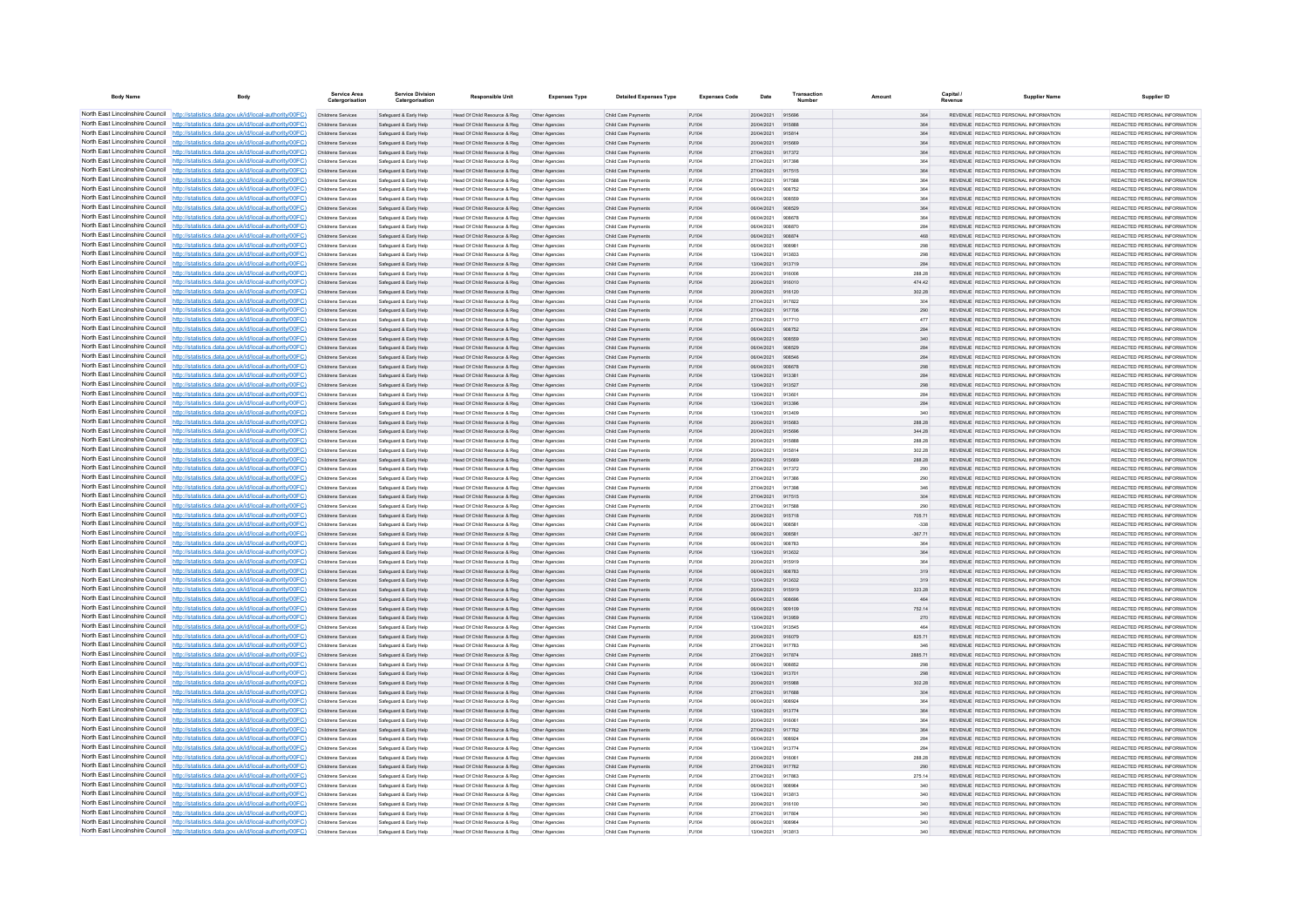| <b>Body Name</b>                                                   | Body                                                                                                                                                                               | <b>Service Area</b><br>Catergorisat             | <b>Service Division</b><br>Catergorisation       | <b>Responsible Unit</b>                                      | <b>Expenses Type</b>             | <b>Detailed Expenses Type</b>             | <b>Expenses Code</b> | Date                     | Transaction      | Amount        | Capital /  | <b>Supplier Name</b>                                                           | Supplier ID                                                     |
|--------------------------------------------------------------------|------------------------------------------------------------------------------------------------------------------------------------------------------------------------------------|-------------------------------------------------|--------------------------------------------------|--------------------------------------------------------------|----------------------------------|-------------------------------------------|----------------------|--------------------------|------------------|---------------|------------|--------------------------------------------------------------------------------|-----------------------------------------------------------------|
|                                                                    | North East Lincolnshire Council http://statistics.data.gov.uk/id/local-authority/00FC)                                                                                             | Childrens Services                              | Safeguard & Early Help                           | Head Of Child Resource & Reg                                 | Other Agencies                   | Child Care Payments                       | PJ104                | 20/04/2021 916100        |                  | 344.28        |            | REVENUE, REDACTED PERSONAL INFORMATION                                         | REDACTED PERSONAL INFORMATION                                   |
|                                                                    | North East Lincolnshire Council http://statistics.data.gov.uk/id/local-authority/00FC)                                                                                             | Childrens Services                              | Safeguard & Early Help                           | Head Of Child Resource & Reg                                 | Other Agencies                   | Child Care Payments                       | PJ104                | 27/04/2021               | 917804           |               | 346        | REVENUE REDACTED PERSONAL INFORMATION                                          | REDACTED PERSONAL INFORMATION                                   |
|                                                                    | North East Lincolnshire Council http://statistics.data.gov.uk/id/local-authority/00FC)<br>North East Lincolnshire Council http://statistics.data.gov.uk/id/local-authority/00FC)   | Childrens Services<br>Childrens Services        | Safeguard & Early Help<br>Safeguard & Early Help | Head Of Child Resource & Reg<br>Head Of Child Resource & Reg | Other Agencies<br>Other Agencie  | Child Care Payments<br>Child Care Payment | PJ104<br>PJ104       | 06/04/2021<br>13/04/2021 | 90890<br>913751  |               | 284<br>284 | REVENUE REDACTED PERSONAL INFORMATION<br>REVENUE REDACTED PERSONAL INFORMATION | REDACTED PERSONAL INFORMATION<br>REDACTED PERSONAL INFORMATION  |
|                                                                    | North East Lincolnshire Council http://statistics.data.gov.uk/id/local-authority/00FC)                                                                                             | Childrens Services                              | Safeguard & Early Help                           | Head Of Child Resource & Reg                                 | Other Agencies                   | Child Care Payments                       | P.1104               | 20/04/2021               | 916039           | <b>288.28</b> |            | REVENUE REDACTED PERSONAL INFORMATION                                          | REDACTED PERSONAL INFORMATION.                                  |
|                                                                    | North East Lincolnshire Council   http://statistics.data.gov.uk/id/local-authority/00FC)                                                                                           | Childrens Services                              | Safeguard & Early Help                           | Head Of Child Resource & Reg                                 | Other Agencies                   | Child Care Payments                       | PJ104                | 27/04/2021               | 917739           |               | 290        | REVENUE REDACTED PERSONAL INFORMATION                                          | REDACTED PERSONAL INFORMATION                                   |
|                                                                    | North East Lincolnshire Council http://statistics.data.gov.uk/id/local-authority/00FC)                                                                                             | Childrens Services                              | Safeguard & Early Help                           | Head Of Child Resource & Reg                                 | Other Agencies                   | Child Care Payment                        | PJ104                | 27/04/2021               | 917863           | 275.14        |            | REVENUE REDACTED PERSONAL INFORMATION                                          | REDACTED PERSONAL INFORMATION                                   |
|                                                                    | North East Lincolnshire Council   http://statistics.data.gov.uk/id/local-authority/00FC)                                                                                           | Childrens Services                              | Safeguard & Early Help                           | Head Of Child Resource & Reg                                 | Other Agencies                   | Child Care Payments                       | PJ104                | 06/04/2021               | 909067           |               | 319        | REVENUE REDACTED PERSONAL INFORMATION                                          | REDACTED PERSONAL INFORMATION                                   |
|                                                                    | North East Lincolnshire Council http://statistics.data.gov.uk/id/local-authority/00FC)                                                                                             | Childrens Services                              | Safernard & Farly Help                           | Head Of Child Resource & Reg                                 | Other Agencies                   | Child Care Payments                       | P.1104               | 13/04/2021               | 913918           |               | 319        | REVENUE REDACTED PERSONAL INFORMATION                                          | REDACTED PERSONAL INFORMATION.                                  |
| North East Lincolnshire Council<br>North East Lincolnshire Council | http://statistics.data.gov.uk/id/local-authority/00FC)<br>http://statistics.data.gov.uk/id/local-authority/00FC)                                                                   | Childrens Services<br>Childrens Services        | Safeguard & Early Help<br>Safeguard & Early Help | Head Of Child Resource & Reg<br>Head Of Child Resource & Reg | Other Agencies<br>Other Agencie  | Child Care Payments<br>Child Care Paymen  | PJ104<br>PJ10        | 20/04/2021<br>27/04/2021 | 916206<br>917910 | 323.28        | 325        | REVENUE REDACTED PERSONAL INFORMATION<br>REVENUE REDACTED PERSONAL INFORMATION | REDACTED PERSONAL INFORMATION<br>REDACTED PERSONAL INFORMATION  |
|                                                                    | North East Lincolnshire Council http://statistics.data.gov.uk/id/local-authority/00FC)                                                                                             | <b>Childrens Services</b>                       | Safeguard & Early Help                           | Head Of Child Resource & Reg                                 | Other Agencies                   | Contract Plus                             | PJ135                | 08/04/2021               | 908723           |               | 315        | REVENUE REDACTED PERSONAL INFORMATION                                          | REDACTED PERSONAL INFORMATION                                   |
|                                                                    | North East Lincolnshire Council http://statistics.data.gov.uk/id/local-authority/00FC)                                                                                             | Childrens Services                              | Safeguard & Early Help                           | Head Of Child Resource & Reg                                 | Other Agencies                   | Contract Plus                             | PJ135                | 06/04/2021               | 908748           |               | 315        | REVENUE REDACTED PERSONAL INFORMATION                                          | REDACTED PERSONAL INFORMATION                                   |
|                                                                    | North East Lincolnshire Council http://statistics.data.gov.uk/id/local-authority/00FC)                                                                                             | Childrens Services                              | Safeguard & Early Help                           | Head Of Child Resource & Reg                                 | Other Agencies                   | Contract Plus                             | PJ135                | 06/04/2021               | 908847           |               | 315        | REVENUE REDACTED PERSONAL INFORMATION                                          | REDACTED PERSONAL INFORMATION                                   |
|                                                                    | North East Lincolnshire Council http://statistics.data.gov.uk/id/local-authority/00FC)                                                                                             | Childrens Services                              | Safeguard & Early Help                           | Head Of Child Resource & Reg                                 | Other Agencie                    | Contract Plus                             | PJ135                | 06/04/2021               | 908560           |               | 315        | REVENUE REDACTED PERSONAL INFORMATION                                          | REDACTED PERSONAL INFORMATION                                   |
|                                                                    | North East Lincolnshire Council http://statistics.data.gov.uk/id/local-authority/00FC)                                                                                             | Childrens Services                              | Safeguard & Early Help                           | Head Of Child Resource & Reg                                 | Other Agencies                   | Contract Plus                             | P.1135               | 06/04/2021               | 908575           |               | 315        | REVENUE REDACTED PERSONAL INFORMATION                                          | REDACTED PERSONAL INFORMATION                                   |
| North East Lincolnshire Council                                    | http://statistics.data.gov.uk/id/local-authority/00FC)                                                                                                                             | Childrens Services                              | Safeguard & Early Help                           | Head Of Child Resource & Reg                                 | Other Agencies                   | Contract Plus                             | PJ135                | 06/04/2021               | 908576           |               | 315        | REVENUE REDACTED PERSONAL INFORMATION                                          | REDACTED PERSONAL INFORMATION                                   |
|                                                                    | North East Lincolnshire Council http://statistics.data.gov.uk/id/local-authority/00FC)<br>North East Lincolnshire Council http://statistics.data.gov.uk/id/local-authority/00FC)   | Childrens Services<br>Childrens Service         | Safeguard & Early Help<br>Safeguard & Early Help | Head Of Child Resource & Reg<br>Head Of Child Resource & Reg | Other Agencies<br>Other Agencie  | Contract Plus<br>Contract Plus            | PJ135<br>PJ135       | 06/04/2021<br>06/04/2021 | 908589<br>gnasop |               | 315<br>315 | REVENUE REDACTED PERSONAL INFORMATION<br>REVENUE REDACTED PERSONAL INFORMATION | REDACTED PERSONAL INFORMATION<br>REDACTED PERSONAL INFORMATION. |
|                                                                    | North East Lincolnshire Council http://statistics.data.gov.uk/id/local-authority/00FC)                                                                                             | Childrens Services                              | Safeguard & Early Help                           | Head Of Child Resource & Reg                                 | Other Agencies                   | Contract Plus                             | P.1135               | 06/04/2021               | 908607           |               | 315        | REVENUE, REDACTED PERSONAL INFORMATION                                         | REDACTED PERSONAL INFORMATION.                                  |
|                                                                    | North East Lincolnshire Council   http://statistics.data.gov.uk/id/local-authority/00FC)                                                                                           | Childrens Services                              | Safeguard & Early Help                           | Head Of Child Resource & Reg                                 | Other Agencies                   | Contract Plus                             | PJ135                | 06/04/2021               | 908528           |               | 315        | REVENUE REDACTED PERSONAL INFORMATION                                          | REDACTED PERSONAL INFORMATION                                   |
|                                                                    | North East Lincolnshire Council http://statistics.data.gov.uk/id/local-authority/00FC)                                                                                             | Childrens Services                              | Safeguard & Early Help                           | Head Of Child Resource & Reg                                 | Other Agencies                   | Contract Plus                             | PJ135                | 06/04/2021               | 908619           |               | 315        | REVENUE REDACTED PERSONAL INFORMATION                                          | REDACTED PERSONAL INFORMATION                                   |
|                                                                    | North East Lincolnshire Council   http://statistics.data.gov.uk/id/local-authority/00FC)                                                                                           | Childrens Services                              | Safeguard & Early Help                           | Head Of Child Resource & Reg                                 | Other Agencies                   | Contract Plus                             | PJ135                | 06/04/2021               | 908623           |               | 315        | REVENUE REDACTED PERSONAL INFORMATION                                          | REDACTED PERSONAL INFORMATION                                   |
|                                                                    | North East Lincolnshire Council http://statistics.data.gov.uk/id/local-authority/00FC)                                                                                             | Childrens Services                              | Safeguard & Early Help                           | Head Of Child Resource & Reg                                 | Other Agencies                   | Contract Plus                             | PJ135                | 06/04/2021               | 908542           |               | 315        | REVENUE REDACTED PERSONAL INFORMATION                                          | REDACTED PERSONAL INFORMATION                                   |
| North East Lincolnshire Council                                    | http://statistics.data.gov.uk/id/local-authority/00FC)                                                                                                                             | Childrens Services                              | Safeguard & Early Help                           | Head Of Child Resource & Reg                                 | Other Agencies                   | Contract Plus                             | PJ135                | 06/04/2021               | 908546           |               | 315        | REVENUE REDACTED PERSONAL INFORMATION                                          | REDACTED PERSONAL INFORMATION                                   |
|                                                                    | North East Lincolnshire Council http://statistics.data.gov.uk/id/local-authority/00FC)<br>North East Lincolnshire Council http://statistics.data.gov.uk/id/local-authority/00FC)   | Childrens Services<br>Childrens Services        | Safeguard & Early Help<br>Safeguard & Early Help | Head Of Child Resource & Reg<br>Head Of Child Resource & Reg | Other Agencies<br>Other Agencie  | Contract Plus<br>Contract Plus            | PJ135<br>P.1135      | 06/04/2021<br>08/04/2021 | 908680<br>908713 |               | 315<br>315 | REVENUE REDACTED PERSONAL INFORMATION<br>REVENUE REDACTED PERSONAL INFORMATION | REDACTED PERSONAL INFORMATION<br>REDACTED PERSONAL INFORMATION  |
|                                                                    | North East Lincolnshire Council http://statistics.data.gov.uk/id/local-authority/00FC)                                                                                             | <b>Childrens Services</b>                       | Safeguard & Early Help                           | Head Of Child Resource & Reg                                 | Other Agencies                   | Contract Plus                             | PJ135                | 13/04/2021               | 913696           |               | 315        | REVENUE REDACTED PERSONAL INFORMATION                                          | REDACTED PERSONAL INFORMATION                                   |
|                                                                    | North East Lincolnshire Council http://statistics.data.gov.uk/id/local-authority/00FC)                                                                                             | Childrens Services                              | Safeguard & Early Help                           | Head Of Child Resource & Reg                                 | Other Agencies                   | Contract Plus                             | PJ135                | 13/04/2021               | 913425           |               | 315        | REVENUE REDACTED PERSONAL INFORMATION                                          | REDACTED PERSONAL INFORMATION                                   |
|                                                                    | North East Lincolnshire Council http://statistics.data.gov.uk/id/local-authority/00FC)                                                                                             | Childrens Services                              | Safeguard & Early Help                           | Head Of Child Resource & Reg                                 | Other Agencies                   | Contract Plus                             | PJ135                | 13/04/2021               | 913426           |               | 315        | REVENUE REDACTED PERSONAL INFORMATION                                          | REDACTED PERSONAL INFORMATION                                   |
|                                                                    | North East Lincolnshire Council http://statistics.data.gov.uk/id/local-authority/00FC)                                                                                             | Childrens Services                              | Safeguard & Early Help                           | Head Of Child Resource & Reg                                 | Other Agencies                   | Contract Plus                             | P.1135               | 13/04/2021               | 913439           |               | 315        | REVENUE REDACTED PERSONAL INFORMATION                                          | REDACTED PERSONAL INFORMATION.                                  |
| North East Lincolnshire Council                                    | http://statistics.data.gov.uk/id/local-authority/00FC)                                                                                                                             | Childrens Services                              | Safeguard & Early Help                           | Head Of Child Resource & Reg                                 | Other Agencies                   | Contract Plus                             | PJ135                | 13/04/2021               | 913448           |               | 315        | REVENUE REDACTED PERSONAL INFORMATION                                          | REDACTED PERSONAL INFORMATION                                   |
| North East Lincolnshire Council                                    | http://statistics.data.gov.uk/id/local-authority/00FC)                                                                                                                             | Childrens Services                              | Safeguard & Early Help                           | Head Of Child Resource & Reg                                 | Other Agencie                    | Contract Plus                             | PJ135                | 13/04/2021               | 913379           |               | 315        | REVENUE REDACTED PERSONAL INFORMATION                                          | REDACTED PERSONAL INFORMATION                                   |
|                                                                    | North East Lincolnshire Council http://statistics.data.gov.uk/id/local-authority/00FC)<br>North East Lincolnshire Council http://statistics.data.gov.uk/id/local-authority/00FC)   | Childrens Services                              | Safeguard & Early Help                           | Head Of Child Resource & Reg                                 | Other Agencies                   | Contract Plus                             | PJ135                | 13/04/2021<br>13/04/2021 | 913393           |               | 315        | REVENUE REDACTED PERSONAL INFORMATION                                          | REDACTED PERSONAL INFORMATION                                   |
|                                                                    | North East Lincolnshire Council http://statistics.data.gov.uk/id/local-authority/00FC)                                                                                             | Childrens Services<br>Childrens Services        | Safeguard & Early Help<br>Safeguard & Early Help | Head Of Child Resource & Reg<br>Head Of Child Resource & Reg | Other Agencie<br>Other Agencies  | Contract Plus<br>Contract Plus            | PJ135<br>PJ135       | 13/04/2021               | 913597<br>913562 |               | 315<br>315 | REVENUE REDACTED PERSONAL INFORMATION<br>REVENUE REDACTED PERSONAL INFORMATION | REDACTED PERSONAL INFORMATION<br>REDACTED PERSONAL INFORMATION  |
|                                                                    | North East Lincolnshire Council http://statistics.data.gov.uk/id/local-authority/00FC)                                                                                             | Childrens Services                              | Safeguard & Early Help                           | Head Of Child Resource & Reg                                 | Other Agencies                   | Contract Plus                             | PJ135                | 13/04/2021               | 913572           |               | 315        | REVENUE REDACTED PERSONAL INFORMATION                                          | REDACTED PERSONAL INFORMATION                                   |
|                                                                    | North East Lincolnshire Council http://statistics.data.gov.uk/id/local-authority/00FC)                                                                                             | Childrens Services                              | Safeguard & Early Help                           | Head Of Child Resource & Reg                                 | Other Agencies                   | Contract Plus                             | PJ135                | 13/04/2021               | 913457           |               | 315        | REVENUE REDACTED PERSONAL INFORMATION                                          | REDACTED PERSONAL INFORMATION                                   |
| North East Lincolnshire Council                                    | http://statistics.data.gov.uk/id/local-authority/00EC)                                                                                                                             | Childrens Services                              | Safeguard & Early Help                           | Head Of Child Resource & Reg                                 | Other Agencies                   | Contract Plus                             | PJ135                | 13/04/2021               | 913469           |               | 315        | REVENUE REDACTED PERSONAL INFORMATION                                          | REDACTED PERSONAL INFORMATION                                   |
| North East Lincolnshire Council                                    | http://statistics.data.gov.uk/id/local-authority/00EC)                                                                                                                             | <b>Childrens Services</b>                       | Safeguard & Early Help                           | Head Of Child Resource & Reg                                 | Other Agencies                   | Contract Plus                             | PJ135                | 13/04/2021               | 913529           |               | 315        | REVENUE REDACTED PERSONAL INFORMATION                                          | REDACTED PERSONAL INFORMATION                                   |
|                                                                    | North East Lincolnshire Council http://statistics.data.gov.uk/id/local-authority/00FC)                                                                                             | Childrens Services                              | Safeguard & Early Help                           | Head Of Child Resource & Reg                                 | Other Agencies                   | Contract Plus                             | PJ135                | 13/04/2021               | 91339            |               | 315        | REVENUE REDACTED PERSONAL INFORMATION                                          | REDACTED PERSONAL INFORMATION                                   |
|                                                                    | North East Lincolnshire Council http://statistics.data.gov.uk/id/local-authority/00FC)<br>North East Lincolnshire Council http://statistics.data.gov.uk/id/local-authority/00FC)   | Childrens Services<br>Childrens Services        | Safeguard & Early Help                           | Head Of Child Resource & Reg                                 | Other Agencies<br>Other Agencies | Contract Plus<br>Contract Plus            | PJ135<br>P.1135      | 13/04/2021<br>20/04/2021 | 913410<br>915680 |               | 315<br>315 | REVENUE REDACTED PERSONAL INFORMATION<br>REVENUE REDACTED PERSONAL INFORMATION | REDACTED PERSONAL INFORMATION<br>REDACTED PERSONAL INFORMATION. |
|                                                                    | North East Lincolnshire Council http://statistics.data.gov.uk/id/local-authority/00FC)                                                                                             | Childrens Services                              | Safeguard & Early Help<br>Safeguard & Early Help | Head Of Child Resource & Reg<br>Head Of Child Resource & Reg | Other Agencies                   | Contract Plus                             | PJ135                | 20/04/2021               | 915683           |               | 315        | REVENUE REDACTED PERSONAL INFORMATION                                          | REDACTED PERSONAL INFORMATION                                   |
|                                                                    | North East Lincolnshire Council http://statistics.data.gov.uk/id/local-authority/00FC)                                                                                             | Childrens Services                              | Safeguard & Early Help                           | Head Of Child Resource & Reg                                 | Other Agencies                   | Contract Plus                             | PJ135                | 20/04/2021               | 915697           |               | 315        | REVENUE REDACTED PERSONAL INFORMATION                                          | REDACTED PERSONAL INFORMATION                                   |
|                                                                    | North East Lincolnshire Council http://statistics.data.gov.uk/id/local-authority/00FC)                                                                                             | Childrens Services                              | Safeguard & Early Help                           | Head Of Child Resource & Reg                                 | Other Agencies                   | Contract Plus                             | PJ135                | 20/04/2021               | 915849           |               | 315        | REVENUE REDACTED PERSONAL INFORMATION                                          | REDACTED PERSONAL INFORMATION                                   |
| North East Lincolnshire Council                                    | http://statistics.data.gov.uk/id/local-authority/00FC)                                                                                                                             | Childrens Services                              | Safeguard & Early Help                           | Head Of Child Resource & Reg                                 | Other Agencies                   | Contract Plus                             | PJ135                | 20/04/2021               | 915859           |               | 315        | REVENUE REDACTED PERSONAL INFORMATION                                          | REDACTED PERSONAL INFORMATION                                   |
|                                                                    | North East Lincolnshire Council http://statistics.data.gov.uk/id/local-authority/00FC)                                                                                             | Childrens Services                              | Safeguard & Early Help                           | Head Of Child Resource & Reg                                 | Other Agencies                   | Contract Plus                             | PJ135                | 20/04/2021               | 915712           |               | 315        | REVENUE REDACTED PERSONAL INFORMATION                                          | REDACTED PERSONAL INFORMATION                                   |
|                                                                    | North East Lincolnshire Council http://statistics.data.gov.uk/id/local-authority/00FC)<br>North East Lincolnshire Council http://statistics.data.gov.uk/id/local-authority/00FC)   | Childrens Services                              | Safeguard & Early Help                           | Head Of Child Resource & Reg                                 | Other Agencie                    | Contract Plu                              | PJ135                | 20/04/2021               | 915713           |               | 315        | REVENUE REDACTED PERSONAL INFORMATION                                          | REDACTED PERSONAL INFORMATION                                   |
|                                                                    | North East Lincolnshire Council http://statistics.data.gov.uk/id/local-authority/00FC)                                                                                             | Childrens Services<br>Childrens Services        | Safeguard & Early Help<br>Safeguard & Early Help | Head Of Child Resource & Reg<br>Head Of Child Resource & Reg | Other Agencies<br>Other Agencies | Contract Plus<br>Contract Plus            | PJ135<br>PJ135       | 20/04/2021<br>20/04/2021 | 915884<br>915983 |               | 315<br>315 | REVENUE REDACTED PERSONAL INFORMATION<br>REVENUE REDACTED PERSONAL INFORMATION | REDACTED PERSONAL INFORMATION<br>REDACTED PERSONAL INFORMATION  |
|                                                                    | North East Lincolnshire Council http://statistics.data.gov.uk/id/local-authority/00FC)                                                                                             | Childrens Services                              | Safeguard & Early Help                           | Head Of Child Resource & Reg                                 | Other Agencies                   | Contract Plus                             | PJ135                | 20/04/2021               | 915726           |               | 315        | REVENUE REDACTED PERSONAL INFORMATION                                          | REDACTED PERSONAL INFORMATION                                   |
|                                                                    | North East Lincolnshire Council http://statistics.data.gov.uk/id/local-authority/00FC)                                                                                             | Childrens Services                              | Safeguard & Early Help                           | Head Of Child Resource & Reg                                 | Other Agencies                   | Contract Plus                             | PJ135                | 20/04/2021               | 915735           |               | 315        | REVENUE REDACTED PERSONAL INFORMATION                                          | REDACTED PERSONAL INFORMATION                                   |
| North East Lincolnshire Council                                    | http://statistics.data.gov.uk/id/local-authority/00EC).                                                                                                                            | Childrens Services                              | Safeguard & Early Help                           | Head Of Child Resource & Reg                                 | Other Agencies                   | Contract Plus                             | P.1135               | 20/04/2021               | 915744           |               | 315        | REVENUE REDACTED PERSONAL INFORMATION                                          | REDACTED PERSONAL INFORMATION.                                  |
| North East Lincolnshire Council                                    | http://statistics.data.gov.uk/id/local-authority/00EC).                                                                                                                            | Childrens Services                              | Safeguard & Early Help                           | Head Of Child Resource & Reg                                 | Other Agencies                   | Contract Plus                             | PJ135                | 20/04/2021               | 915816           |               | 315        | REVENUE REDACTED PERSONAL INFORMATION                                          | REDACTED PERSONAL INFORMATION                                   |
|                                                                    | North East Lincolnshire Council http://statistics.data.gov.uk/id/local-authority/00FC)                                                                                             | Childrens Services                              | Safeguard & Early Help                           | Head Of Child Resource & Reg                                 | Other Agencies                   | Contract Plus                             | PJ135                | 20/04/2021               |                  |               | 315        | REVENUE REDACTED PERSONAL INFORMATION                                          | REDACTED PERSONAL INFORMATION                                   |
|                                                                    | North East Lincolnshire Council http://statistics.data.gov.uk/id/local-authority/00FC)<br>North East Lincolnshire Council   http://statistics.data.gov.uk/id/local-authority/00FC) | Childrens Services                              | Safeguard & Early Help                           | Head Of Child Resource & Reg                                 | Other Agencie                    | Contract Plus                             | PJ135                | 20/04/2021               | <b>915761</b>    |               | 315        | REVENUE REDACTED PERSONAL INFORMATION                                          | REDACTED PERSONAL INFORMATION.                                  |
|                                                                    | North East Lincolnshire Council http://statistics.data.gov.uk/id/local-authority/00FC)                                                                                             | Childrens Services<br>Childrens Services        | Safeguard & Early Help<br>Safeguard & Early Help | Head Of Child Resource & Reg<br>Head Of Child Resource & Reg | Other Agencies<br>Other Agencies | Contract Plus<br>Contract Plus            | PJ135<br>PJ135       | 20/04/2021<br>20/04/2021 | 915832<br>915667 |               | 315<br>315 | REVENUE REDACTED PERSONAL INFORMATION<br>REVENUE REDACTED PERSONAL INFORMATION | REDACTED PERSONAL INFORMATION<br>REDACTED PERSONAL INFORMATION  |
|                                                                    | North East Lincolnshire Council http://statistics.data.gov.uk/id/local-authority/00FC)                                                                                             | Childrens Services                              | Safeguard & Early Help                           | Head Of Child Resource & Reg                                 | Other Agencies                   | Contract Plus                             | PJ135                | 27/04/2021               | 91737            |               | 315        | REVENUE REDACTED PERSONAL INFORMATION                                          | REDACTED PERSONAL INFORMATION                                   |
| North East Lincolnshire Council                                    | http://statistics.data.gov.uk/id/local-authority/00FC)                                                                                                                             | Childrens Services                              | Safeguard & Early Help                           | Head Of Child Resource & Reg                                 | Other Agencies                   | Contract Plus                             | PJ135                | 27/04/2021               | 917382           |               | 315        | REVENUE REDACTED PERSONAL INFORMATION                                          | REDACTED PERSONAL INFORMATION                                   |
| North East Lincolnshire Council                                    | http://statistics.data.gov.uk/id/local-authority/00FC)                                                                                                                             | Childrens Services                              | Safeguard & Early Help                           | Head Of Child Resource & Reg                                 | Other Agencies                   | Contract Plus                             | PJ135                | 27/04/2021               | 917386           |               | 315        | REVENUE REDACTED PERSONAL INFORMATION                                          | REDACTED PERSONAL INFORMATION                                   |
|                                                                    | North East Lincolnshire Council http://statistics.data.gov.uk/id/local-authority/00FC)                                                                                             | Childrens Services                              | Safeguard & Early Help                           | Head Of Child Resource & Reg                                 | Other Agencies                   | Contract Plus                             | PJ135                | 27/04/2021               | 91739            |               | 315        | REVENUE REDACTED PERSONAL INFORMATION                                          | REDACTED PERSONAL INFORMATION                                   |
|                                                                    | North East Lincolnshire Council http://statistics.data.gov.uk/id/local-authority/00FC)                                                                                             | Childrens Services                              | Safeguard & Early Help                           | Head Of Child Resource & Reg                                 | Other Agencies                   | Contract Plus                             | PJ135                | 27/04/2021               | 917414           |               | 315        | REVENUE REDACTED PERSONAL INFORMATION                                          | REDACTED PERSONAL INFORMATION                                   |
|                                                                    | North East Lincolnshire Council http://statistics.data.gov.uk/id/local-authority/00FC)<br>North East Lincolnshire Council http://statistics.data.gov.uk/id/local-authority/00FC)   | Childrens Services                              | Safeguard & Early Help                           | Head Of Child Resource & Reg<br>Head Of Child Resource & Reg | Other Agencies                   | Contract Plus<br>Contract Plus            | P.1135               | 27/04/2021               | 917415           |               | 315        | REVENUE REDACTED PERSONAL INFORMATION<br>REVENUE REDACTED PERSONAL INFORMATION | REDACTED PERSONAL INFORMATION.<br>REDACTED PERSONAL INFORMATION |
|                                                                    | North East Lincolnshire Council http://statistics.data.gov.uk/id/local-authority/00FC)                                                                                             | <b>Childrens Services</b><br>Childrens Services | Safeguard & Early Help<br>Safeguard & Early Help | Head Of Child Resource & Reg                                 | Other Agencies<br>Other Agencies | Contract Plus                             | PJ135<br>PJ135       | 27/04/2021<br>27/04/2021 | 917428<br>917437 |               | 315<br>315 | REVENUE REDACTED PERSONAL INFORMATION                                          | REDACTED PERSONAL INFORMATION                                   |
|                                                                    | North East Lincolnshire Council http://statistics.data.gov.uk/id/local-authority/00FC)                                                                                             | Childrens Services                              | Safeguard & Early Help                           | Head Of Child Resource & Reg                                 | Other Agencies                   | Contract Plus                             | PJ135                | 27/04/2021               | 917446           |               | 315        | REVENUE REDACTED PERSONAL INFORMATION                                          | REDACTED PERSONAL INFORMATION                                   |
| North East Lincolnshire Council                                    | http://statistics.data.gov.uk/id/local-authority/00EC).                                                                                                                            | Childrens Services                              | Safeguard & Early Help                           | Head Of Child Resource & Reg                                 | Other Agencies                   | Contract Plus                             | P.1135               | 27/04/2021               | 917458           |               | 315        | REVENUE REDACTED PERSONAL INFORMATION                                          | REDACTED PERSONAL INFORMATION.                                  |
|                                                                    | North East Lincolnshire Council http://statistics.data.gov.uk/id/local-authority/00FC)                                                                                             | Childrens Services                              | Safeguard & Early Help                           | Head Of Child Resource & Reg                                 | Other Agencies                   | Contract Plus                             | PJ135                | 27/04/2021               | 917461           |               | 315        | REVENUE REDACTED PERSONAL INFORMATION                                          | REDACTED PERSONAL INFORMATION                                   |
|                                                                    | North East Lincolnshire Council   http://statistics.data.gov.uk/id/local-authority/00FC)                                                                                           | Childrens Services                              | Safeguard & Early Help                           | Head Of Child Resource & Reg                                 | Other Agencies                   | Contract Plus                             | PJ135                | 27/04/2021               | 917517           |               | 315        | REVENUE REDACTED PERSONAL INFORMATION                                          | REDACTED PERSONAL INFORMATION                                   |
|                                                                    | North East Lincolnshire Council http://statistics.data.gov.uk/id/local-authority/00FC)<br>North East Lincolnshire Council http://statistics.data.gov.uk/id/local-authority/00FC)   | Childrens Services                              | Safeguard & Early Help                           | Head Of Child Resource & Reg                                 | Other Agencies                   | Contract Plus                             | PJ135                | 27/04/2021               | 917533           |               | 315        | REVENUE REDACTED PERSONAL INFORMATION                                          | REDACTED PERSONAL INFORMATION                                   |
|                                                                    | North East Lincolnshire Council http://statistics.data.gov.uk/id/local-authority/00FC)                                                                                             | Childrens Services<br>Childrens Services        | Safeguard & Early Help<br>Safeguard & Early Help | Head Of Child Resource & Reg<br>Head Of Child Resource & Reg | Other Agencies<br>Other Agencies | Contract Plus<br>Contract Plus            | PJ135<br>PJ135       | 27/04/2021<br>27/04/2021 | 917550<br>917560 |               | 315<br>315 | REVENUE REDACTED PERSONAL INFORMATION<br>REVENUE REDACTED PERSONAL INFORMATION | REDACTED PERSONAL INFORMATION<br>REDACTED PERSONAL INFORMATION  |
|                                                                    | North East Lincolnshire Council http://statistics.data.gov.uk/id/local-authority/00FC)                                                                                             | Childrens Services                              | Safeguard & Early Help                           | Head Of Child Resource & Reg                                 | Other Agencie                    | Contract Plu                              | PJ135                | 27/04/2021               | 917584           |               | 315        | REVENUE REDACTED PERSONAL INFORMATION                                          | REDACTED PERSONAL INFORMATION                                   |
|                                                                    | North East Lincolnshire Council http://statistics.data.gov.uk/id/local-authority/00FC)                                                                                             | Childrens Services                              | Safeguard & Early Help                           | Head Of Child Resource & Reg                                 | Other Agencies                   | Contract Plus                             | PJ135                | 27/04/2021 917682        |                  |               | 315        | REVENUE REDACTED PERSONAL INFORMATION                                          | REDACTED PERSONAL INFORMATION                                   |
|                                                                    | North East Lincolnshire Council http://statistics.data.gov.uk/id/local-authority/00FC)                                                                                             | Childrens Services                              | Safeguard & Early Help                           | Head Of Child Resource & Reg                                 | Other Agencies                   | Holidav                                   | PJ108                | 20/04/2021               | 916010           |               | 304        | REVENUE REDACTED PERSONAL INFORMATION                                          | REDACTED PERSONAL INFORMATION                                   |
|                                                                    | North East Lincolnshire Council http://statistics.data.gov.uk/id/local-authority/00FC)                                                                                             | Childrens Services                              | Safeguard & Early Help                           | Head Of Child Resource & Reg                                 | Other Agencies                   | Holidav                                   | PJ108                | 20/04/2021               |                  |               | 304        | REVENUE REDACTED PERSONAL INFORMATION                                          | REDACTED PERSONAL INFORMATION                                   |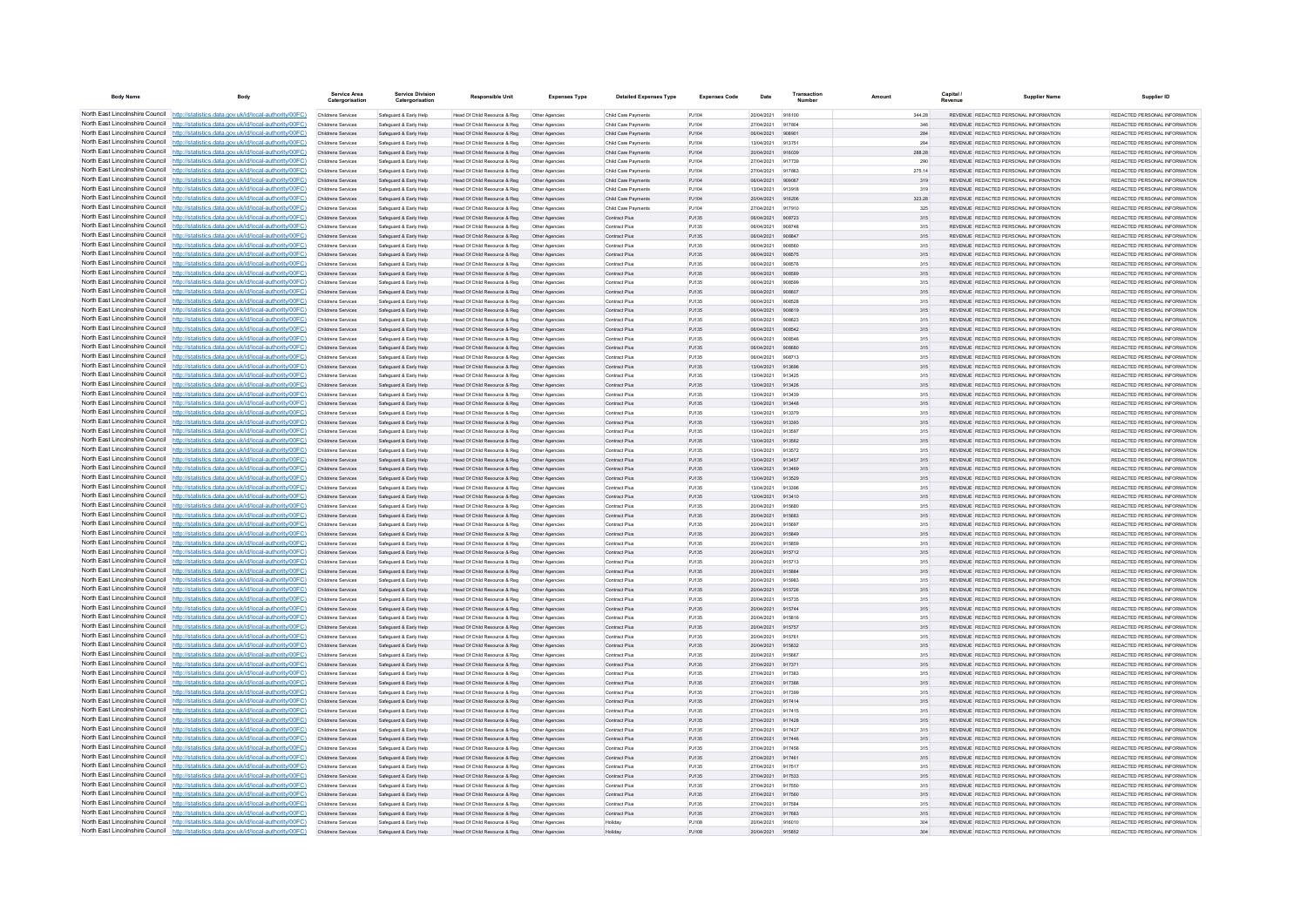| <b>Body Name</b>                                                   | Body                                                                                                                                                                               | Service Area                                    | <b>Service Division</b><br>Catergorisation       | Responsible Unit                                             | <b>Expenses Type</b>             | <b>Detailed Expenses Type</b>                      | <b>Expenses Code</b> | Date                            | Transaction      |                  | Capital / | <b>Supplier Name</b>                                                           | Supplier ID                                                     |
|--------------------------------------------------------------------|------------------------------------------------------------------------------------------------------------------------------------------------------------------------------------|-------------------------------------------------|--------------------------------------------------|--------------------------------------------------------------|----------------------------------|----------------------------------------------------|----------------------|---------------------------------|------------------|------------------|-----------|--------------------------------------------------------------------------------|-----------------------------------------------------------------|
|                                                                    | North East Lincolnshire Council http://statistics.data.gov.uk/id/local-authority/00FC)                                                                                             | Childrens Services                              | Safeguard & Early Help                           | Head Of Child Resource & Reg                                 | Other Agencies                   | Holiday                                            | PJ108                | 20/04/2021 915852               |                  | 404              |           | REVENUE REDACTED PERSONAL INFORMATION                                          | REDACTED PERSONAL INFORMATION                                   |
|                                                                    | North East Lincolnshire Council http://statistics.data.gov.uk/id/local-authority/00FC)<br>North East Lincolnshire Council http://statistics.data.gov.uk/id/local-authority/00FC)   | Childrens Services                              | Safeguard & Early Help                           | Head Of Child Resource & Reg                                 | Other Agencies                   | Holiday                                            | PJ108<br>PJ108       | 20/04/2021<br>20/04/2021        | 915852           | 304<br>276       |           | REVENUE REDACTED PERSONAL INFORMATION<br>REVENUE REDACTED PERSONAL INFORMATION | REDACTED PERSONAL INFORMATION<br>REDACTED PERSONAL INFORMATION  |
|                                                                    | North East Lincolnshire Council http://statistics.data.gov.uk/id/local-authority/00FC)                                                                                             | Childrens Services<br>Childrens Services        | Safeguard & Early Help<br>Safeguard & Early Help | Head Of Child Resource & Reg<br>Head Of Child Resource & Reg | Other Agencies<br>Other Agencies | Holiday<br>Holiday                                 | PJ108                | 20/04/2021                      | 915852<br>916063 | 540              |           | REVENUE REDACTED PERSONAL INFORMATION                                          | REDACTED PERSONAL INFORMATION                                   |
|                                                                    | North East Lincolnshire Council http://statistics.data.gov.uk/id/local-authority/00FC)                                                                                             | Childrens Services                              | Safeguard & Early Help                           | Head Of Child Resource & Reg                                 | Other Agencies                   | Holiday                                            | P.1108               | 20/04/2021                      | 915852           | 304              |           | REVENUE REDACTED PERSONAL INFORMATION                                          | REDACTED PERSONAL INFORMATION.                                  |
|                                                                    | North East Lincolnshire Council   http://statistics.data.gov.uk/id/local-authority/00FC)                                                                                           | Childrens Services                              | Safeguard & Early Help                           | Head Of Child Resource & Reg                                 | Other Agencies                   | Special Carer Payments                             | PJ128                | 06/04/2021                      | 908892           | 711.58           |           | REVENUE REDACTED PERSONAL INFORMATION                                          | REDACTED PERSONAL INFORMATION                                   |
|                                                                    | North East Lincolnshire Council http://statistics.data.gov.uk/id/local-authority/00FC)                                                                                             | Childrens Services                              | Safeguard & Early Help                           | Head Of Child Resource & Reg                                 | Other Agencies                   | Special Carer Payments                             | PJ128                | 06/04/2021                      | 908532           | 711.58           |           | REVENUE REDACTED PERSONAL INFORMATION                                          | REDACTED PERSONAL INFORMATION                                   |
|                                                                    | North East Lincolnshire Council http://statistics.data.gov.uk/id/local-authority/00FC)                                                                                             | Childrens Services                              | Safeguard & Early Help                           | Head Of Child Resource & Reg                                 | Other Agencies                   | Special Carer Payments                             | PJ128                | 06/04/2021                      | 908662           | 711.58           |           | REVENUE REDACTED PERSONAL INFORMATION                                          | REDACTED PERSONAL INFORMATION                                   |
| North East Lincolnshire Council<br>North East Lincolnshire Council | http://statistics.data.gov.uk/id/local-authority/00EC)<br>http://statistics.data.gov.uk/id/local-authority/00FC)                                                                   | Childrens Services<br>Childrens Services        | Safeguard & Early Help<br>Safeguard & Early Help | Head Of Child Resource & Reg<br>Head Of Child Resource & Reg | Other Agencies                   | Special Carer Payments<br>Special Carer Payments   | P.1128<br>PJ128      | 13/04/2021<br>13/04/2021        | 913742<br>913384 | 711.58<br>711.58 |           | REVENUE REDACTED PERSONAL INFORMATION<br>REVENUE REDACTED PERSONAL INFORMATION | REDACTED PERSONAL INFORMATION.<br>REDACTED PERSONAL INFORMATION |
| North East Lincolnshire Council                                    | http://statistics.data.gov.uk/id/local-authority/00FC)                                                                                                                             | Childrens Services                              | Safeguard & Early Help                           | Head Of Child Resource & Reg                                 | Other Agencies<br>Other Agencie  | Special Carer Payments                             | PJ128                | 13/04/2021                      | 91351            | 711.58           |           | REVENUE REDACTED PERSONAL INFORMATION                                          | REDACTED PERSONAL INFORMATION                                   |
| North East Lincolnshire Council                                    | http://statistics.data.gov.uk/id/local-authority/00FC)                                                                                                                             | Childrens Services                              | Safeguard & Early Help                           | Head Of Child Resource & Reg                                 | Other Agencies                   | Special Carer Payments                             | PJ128                | 20/04/2021                      | 915798           | 711.58           |           | REVENUE REDACTED PERSONAL INFORMATION                                          | REDACTED PERSONAL INFORMATION                                   |
| North East Lincolnshire Council                                    | http://statistics.data.gov.uk/id/local-authority/00FC)                                                                                                                             | Childrens Services                              | Safeguard & Early Help                           | Head Of Child Resource & Reg                                 | Other Agencies                   | Special Carer Payments                             | PJ128                | 20/04/2021                      | 916030           | 711.58           |           | REVENUE REDACTED PERSONAL INFORMATION                                          | REDACTED PERSONAL INFORMATION                                   |
|                                                                    | North East Lincolnshire Council http://statistics.data.gov.uk/id/local-authority/00FC)                                                                                             | Childrens Services                              | Safeguard & Early Help                           | Head Of Child Resource & Reg                                 | Other Agencies                   | Special Carer Payments                             | PJ128                | 20/04/2021                      | 915672           | 711.58           |           | REVENUE REDACTED PERSONAL INFORMATION                                          | REDACTED PERSONAL INFORMATION                                   |
| North East Lincolnshire Council                                    | North East Lincolnshire Council http://statistics.data.gov.uk/id/local-authority/00FC)<br>http://statistics.data.gov.uk/id/local-authority/00FC)                                   | Childrens Services<br>Childrens Services        | Safeguard & Early Help                           | Head Of Child Resource & Reg                                 | Other Agencie                    | Special Carer Payments                             | PJ128<br>P.1128      | 27/04/2021<br>27/04/2021        | 917375<br>917499 | 711.58<br>711.58 |           | REVENUE REDACTED PERSONAL INFORMATION<br>REVENUE REDACTED PERSONAL INFORMATION | REDACTED PERSONAL INFORMATION<br>REDACTED PERSONAL INFORMATION  |
| North East Lincolnshire Council                                    | http://statistics.data.gov.uk/id/local-authority/00FC)                                                                                                                             | <b>Childrens Services</b>                       | Safeguard & Early Help<br>Safeguard & Early Help | Head Of Child Resource & Reg<br>Head Of Child Resource & Reg | Other Agencies<br>Other Agencies | Special Carer Payments<br>Special Carer Payments   | PJ128                | 27/04/2021                      | 917730           | 711.58           |           | REVENUE REDACTED PERSONAL INFORMATION                                          | REDACTED PERSONAL INFORMATION                                   |
| North East Lincolnshire Council                                    | http://statistics.data.gov.uk/id/local-authority/00FC)                                                                                                                             | Childrens Services                              | Safeguard & Early Help                           | Head Of Child Resource & Reg                                 | Other Agencies                   | Custodianship/Residency                            | PJ117                | 06/04/2021                      | 908967           | 256.1            |           | REVENUE REDACTED PERSONAL INFORMATION                                          | REDACTED PERSONAL INFORMATION                                   |
|                                                                    | North East Lincolnshire Council   http://statistics.data.gov.uk/id/local-authority/00FC)                                                                                           | Childrens Services                              | Safeguard & Early Help                           | Head Of Child Resource & Reg                                 | Other Agencie                    | Custodianship/Residenc                             | PJ117                | 13/04/2021                      | 913816           | 256.1            |           | REVENUE REDACTED PERSONAL INFORMATION                                          | REDACTED PERSONAL INFORMATION.                                  |
|                                                                    | North East Lincolnshire Council http://statistics.data.gov.uk/id/local-authority/00FC)                                                                                             | <b>Childrens Services</b>                       | Safeguard & Early Help                           | Head Of Child Resource & Reg                                 | Other Agencies                   | Custodianship/Residency                            | P.1117               | 20/04/2021                      | 916103           | 256.1            |           | REVENUE REDACTED PERSONAL INFORMATION                                          | REDACTED PERSONAL INFORMATION.                                  |
|                                                                    | North East Lincolnshire Council   http://statistics.data.gov.uk/id/local-authority/00FC)                                                                                           | Childrens Services                              | Safeguard & Early Help                           | Head Of Child Resource & Reg                                 | Other Agencies                   | Custodianship/Residency                            | PJ117                | 27/04/2021                      | 917807           | 256.1            |           | REVENUE REDACTED PERSONAL INFORMATION                                          | REDACTED PERSONAL INFORMATION                                   |
|                                                                    | North East Lincolnshire Council http://statistics.data.gov.uk/id/local-authority/00FC)<br>North East Lincolnshire Council   http://statistics.data.gov.uk/id/local-authority/00FC) | Childrens Services<br>Childrens Services        | Safeguard & Early Help                           | Head Of Child Resource & Reg                                 | Other Agencies                   | Custodianship/Residency                            | PJ117<br>PJ117       | 06/04/2021<br>06/04/2021        | 90878<br>908624  | 322.39           |           | REVENUE REDACTED PERSONAL INFORMATION<br>REVENUE REDACTED PERSONAL INFORMATION | REDACTED PERSONAL INFORMATION<br>REDACTED PERSONAL INFORMATION  |
| North East Lincolnshire Council                                    | http://statistics.data.gov.uk/id/local-authority/00FC)                                                                                                                             | Childrens Services                              | Safeguard & Early Help<br>Safeguard & Early Help | Head Of Child Resource & Reg<br>Head Of Child Resource & Reg | Other Agencies<br>Other Agencies | Custodianship/Residency<br>Custodianship/Residency | PJ117                | 13/04/2021                      | 913630           | 257.6<br>322.39  |           | REVENUE REDACTED PERSONAL INFORMATION                                          | REDACTED PERSONAL INFORMATION                                   |
| North East Lincolnshire Council                                    | http://statistics.data.gov.uk/id/local-authority/00FC)                                                                                                                             | Childrens Services                              | Safeguard & Early Help                           | Head Of Child Resource & Reg                                 | Other Agencies                   | Custodianship/Residency                            | PJ117                | 13/04/2021                      | 913474           | 257.6            |           | REVENUE REDACTED PERSONAL INFORMATION                                          | REDACTED PERSONAL INFORMATION                                   |
| North East Lincolnshire Council                                    | http://statistics.data.gov.uk/id/local-authority/00FC)                                                                                                                             | Childrens Services                              | Safeguard & Early Help                           | Head Of Child Resource & Reg                                 | Other Agencie                    | Custodianship/Residency                            | PJ117                | 20/04/2021                      | 915762           | 257.6            |           | REVENUE REDACTED PERSONAL INFORMATION                                          | REDACTED PERSONAL INFORMATION                                   |
|                                                                    | North East Lincolnshire Council http://statistics.data.gov.uk/id/local-authority/00FC)                                                                                             | <b>Childrens Services</b>                       | Safeguard & Early Help                           | Head Of Child Resource & Reg                                 | Other Agencie                    | Custodianship/Residency                            | PJ117                | 20/04/2021                      | 915917           | 322.39           |           | REVENUE REDACTED PERSONAL INFORMATION                                          | REDACTED PERSONAL INFORMATION                                   |
|                                                                    | North East Lincolnshire Council http://statistics.data.gov.uk/id/local-authority/00FC)                                                                                             | <b>Childrens Services</b>                       | Safeguard & Early Help                           | Head Of Child Resource & Reg                                 | Other Agencies                   | Custodianship/Residency                            | PJ117                | 27/04/2021                      | 917463           | 257.6            |           | REVENUE REDACTED PERSONAL INFORMATION                                          | REDACTED PERSONAL INFORMATION                                   |
|                                                                    | North East Lincolnshire Council http://statistics.data.gov.uk/id/local-authority/00FC)<br>North East Lincolnshire Council http://statistics.data.gov.uk/id/local-authority/00FC)   | Childrens Services<br>Childrens Services        | Safeguard & Early Help<br>Safeguard & Early Help | Head Of Child Resource & Reg<br>Head Of Child Resource & Reg | Other Agencies<br>Other Agencie  | Custodianship/Residency<br>Custodianship/Residency | PJ117<br>PJ117       | 27/04/2021<br>06/04/2021        | 917617<br>908734 | 322.39<br>270.6  |           | REVENUE REDACTED PERSONAL INFORMATION<br>REVENUE REDACTED PERSONAL INFORMATION | REDACTED PERSONAL INFORMATION<br>REDACTED PERSONAL INFORMATION  |
| North East Lincolnshire Council                                    | http://statistics.data.gov.uk/id/local-authority/00EC)                                                                                                                             | <b>Childrens Services</b>                       | Safeguard & Early Help                           | Head Of Child Resource & Reg                                 | Other Agencies                   | Custodianship/Residency                            | P.1117               | 06/04/2021                      | 908741           | 284              |           | REVENUE REDACTED PERSONAL INFORMATION                                          | REDACTED PERSONAL INFORMATION.                                  |
| North East Lincolnshire Council                                    | http://statistics.data.gov.uk/id/local-authority/00FC)                                                                                                                             | Childrens Services                              | Safeguard & Early Help                           | Head Of Child Resource & Reg                                 | Other Agencies                   | Custodianship/Residency                            | P.1117               | 06/04/2021                      | 908760           | 277.48           |           | REVENUE REDACTED PERSONAL INFORMATION                                          | REDACTED PERSONAL INFORMATION                                   |
| North East Lincolnshire Council                                    | http://statistics.data.gov.uk/id/local-authority/00FC)                                                                                                                             | Childrens Services                              | Safeguard & Early Help                           | Head Of Child Resource & Reg                                 | Other Agencies                   | Custodianship/Residency                            | PJ117                | 13/04/2021                      | 913609           | 277.48           |           | REVENUE REDACTED PERSONAL INFORMATION                                          | REDACTED PERSONAL INFORMATION                                   |
|                                                                    | North East Lincolnshire Council http://statistics.data.gov.uk/id/local-authority/00FC)                                                                                             | Childrens Services                              | Safeguard & Early Help                           | Head Of Child Resource & Reg                                 | Other Agencies                   | Custodianship/Residency                            | PJ117                | 13/04/2021                      | 91359            | 284              |           | REVENUE REDACTED PERSONAL INFORMATION                                          | REDACTED PERSONAL INFORMATION                                   |
| North East Lincolnshire Council                                    | North East Lincolnshire Council http://statistics.data.gov.uk/id/local-authority/00FC)                                                                                             | Childrens Services                              | Safeguard & Early Help                           | Head Of Child Resource & Reg                                 | Other Agencie                    | Custodianship/Residency                            | PJ117                | 13/04/2021                      | 913583           | 270.6            |           | REVENUE REDACTED PERSONAL INFORMATION                                          | REDACTED PERSONAL INFORMATION                                   |
|                                                                    | http://statistics.data.gov.uk/id/local-authority/00FC)<br>North East Lincolnshire Council http://statistics.data.gov.uk/id/local-authority/00FC)                                   | Childrens Services<br>Childrens Services        | Safeguard & Early Help<br>Safeguard & Early Help | Head Of Child Resource & Reg<br>Head Of Child Resource & Reg | Other Agencies<br>Other Agencies | Custodianship/Residency<br>Custodianship/Residency | PJ117<br>PJ117       | 20/04/2021<br>20/04/2021        | 915870<br>915877 | 270.6<br>284     |           | REVENUE REDACTED PERSONAL INFORMATION<br>REVENUE REDACTED PERSONAL INFORMATION | REDACTED PERSONAL INFORMATION<br>REDACTED PERSONAL INFORMATION  |
|                                                                    | North East Lincolnshire Council http://statistics.data.gov.uk/id/local-authority/00FC)                                                                                             | Childrens Services                              | Safeguard & Early Help                           | Head Of Child Resource & Reg                                 | Other Agencies                   | Custodianship/Residency                            | PJ117                | 20/04/2021                      | 915896           | 277.48           |           | REVENUE REDACTED PERSONAL INFORMATION                                          | REDACTED PERSONAL INFORMATION                                   |
| North East Lincolnshire Council                                    | http://statistics.data.gov.uk/id/local-authority/00EC)                                                                                                                             | Childrens Services                              | Safeguard & Early Help                           | Head Of Child Resource & Reg                                 | Other Agencies                   | Custodianship/Residency                            | PJ117                | 27/04/2021                      | 917570           | 270.6            |           | REVENUE REDACTED PERSONAL INFORMATION                                          | REDACTED PERSONAL INFORMATION                                   |
| North East Lincolnshire Council                                    | atistics data gov uk/id/local-authority/00EC)                                                                                                                                      | <b>Childrens Services</b>                       | Safeguard & Early Help                           | Head Of Child Resource & Reg                                 | Other Agencies                   | Custodianship/Residency                            | PJ117                | 27/04/2021                      | 917577           | 284              |           | REVENUE REDACTED PERSONAL INFORMATION                                          | REDACTED PERSONAL INFORMATION                                   |
| North East Lincolnshire Council                                    | http://statistics.data.gov.uk/id/local-authority/00FC)                                                                                                                             | Childrens Services                              | Safeguard & Early Help                           | Head Of Child Resource & Reg                                 | Other Agencies                   | Custodianship/Residency                            | PJ117                | 27/04/2021                      | 917596           | 277.48           |           | REVENUE REDACTED PERSONAL INFORMATION                                          | REDACTED PERSONAL INFORMATION                                   |
|                                                                    | North East Lincolnshire Council http://statistics.data.gov.uk/id/local-authority/00FC)<br>North East Lincolnshire Council http://statistics.data.gov.uk/id/local-authority/00FC)   | Childrens Services<br><b>Childrens Services</b> | Safeguard & Early Help<br>Safeguard & Early Help | Head Of Child Resource & Reg<br>Head Of Child Resource & Reg | Other Agencies                   | Custodianship/Residency<br>Custodianship/Residency | PJ117<br>PJ117       | 06/04/2021<br>13/04/2021        | 908554<br>913404 | 328<br>328       |           | REVENUE REDACTED PERSONAL INFORMATION<br>REVENUE REDACTED PERSONAL INFORMATION | REDACTED PERSONAL INFORMATION<br>REDACTED PERSONAL INFORMATION. |
|                                                                    | North East Lincolnshire Council http://statistics.data.gov.uk/id/local-authority/00FC)                                                                                             | Childrens Services                              | Safeguard & Early Help                           | Head Of Child Resource & Reg                                 | Other Agencies                   | Custodianship/Residency                            | PJ117                | 20/04/2021                      | 915693           | 328              |           | REVENUE REDACTED PERSONAL INFORMATION                                          | REDACTED PERSONAL INFORMATION                                   |
|                                                                    | North East Lincolnshire Council http://statistics.data.gov.uk/id/local-authority/00FC)                                                                                             | Childrens Services                              | Safeguard & Early Help                           | Head Of Child Resource & Reg                                 | Other Agencies                   | Custodianship/Residency                            | PJ117                | 27/04/2021                      | 91739            | 328              |           | REVENUE REDACTED PERSONAL INFORMATION                                          | REDACTED PERSONAL INFORMATION                                   |
| North East Lincolnshire Council                                    | http://statistics.data.gov.uk/id/local-authority/00FC)                                                                                                                             | Childrens Services                              | Safeguard & Early Help                           | Head Of Child Resource & Reg                                 | Other Agencies                   | Custodianship/Residency                            | PJ117                | 06/04/2021                      | gnonns           | 412.15           |           | REVENUE REDACTED PERSONAL INFORMATION                                          | REDACTED PERSONAL INFORMATION                                   |
| North East Lincolnshire Council                                    | http://statistics.data.gov.uk/id/local-authority/00FC)                                                                                                                             | Childrens Services                              | Safeguard & Early Help                           | Head Of Child Resource & Reg                                 | Other Agencies                   | Custodianship/Residency                            | PJ117                | 13/04/2021                      | 913857           | 412.15           |           | REVENUE REDACTED PERSONAL INFORMATION                                          | REDACTED PERSONAL INFORMATION                                   |
|                                                                    | North East Lincolnshire Council http://statistics.data.gov.uk/id/local-authority/00FC)<br>North East Lincolnshire Council http://statistics.data.gov.uk/id/local-authority/00FC)   | Childrens Services                              | Safeguard & Early Help                           | Head Of Child Resource & Reg                                 | Other Agencies                   | Custodianship/Residency                            | PJ117                | 20/04/2021                      | 916145<br>917847 | 412.15           |           | REVENUE REDACTED PERSONAL INFORMATION                                          | REDACTED PERSONAL INFORMATION<br>REDACTED PERSONAL INFORMATION  |
|                                                                    | North East Lincolnshire Council http://statistics.data.gov.uk/id/local-authority/00FC)                                                                                             | Childrens Services<br>Childrens Services        | Safeguard & Early Help<br>Safeguard & Early Help | Head Of Child Resource & Reg<br>Head Of Child Resource & Reg | Other Agencies<br>Other Agencies | Custodianship/Residency<br>Custodianship/Residency | PJ117<br>P.1117      | 27/04/2021<br>06/04/2021        | 908973           | 412.15<br>379.3  |           | REVENUE REDACTED PERSONAL INFORMATION<br>REVENUE REDACTED PERSONAL INFORMATION | REDACTED PERSONAL INFORMATION                                   |
|                                                                    | North East Lincolnshire Council http://statistics.data.gov.uk/id/local-authority/00FC)                                                                                             | Childrens Services                              | Safeguard & Early Help                           | Head Of Child Resource & Reg                                 | Other Agencies                   | Custodianship/Residency                            | PJ117                | 13/04/2021                      | 913823           | 379.3            |           | REVENUE REDACTED PERSONAL INFORMATION                                          | REDACTED PERSONAL INFORMATION                                   |
|                                                                    | North East Lincolnshire Council http://statistics.data.gov.uk/id/local-authority/00FC)                                                                                             | Childrens Services                              | Safeguard & Early Help                           | Head Of Child Resource & Reg                                 | Other Agencies                   | Custodianship/Residency                            | PJ117                | 20/04/2021                      | 916110           | 379.3            |           | REVENUE REDACTED PERSONAL INFORMATION                                          | REDACTED PERSONAL INFORMATION                                   |
|                                                                    | North East Lincolnshire Council http://statistics.data.gov.uk/id/local-authority/00FC)                                                                                             | Childrens Services                              | Safeguard & Early Help                           | Head Of Child Resource & Reg                                 | Other Agencies                   | Custodianship/Residency                            | PJ117                | 27/04/2021                      | 917814           | 379.3            |           | REVENUE REDACTED PERSONAL INFORMATION                                          | REDACTED PERSONAL INFORMATION                                   |
| North East Lincolnshire Council<br>North East Lincolnshire Council | http://statistics.data.gov.uk/id/local-authority/00EC)                                                                                                                             | Childrens Services                              | Safeguard & Early Help                           | Head Of Child Resource & Reg                                 | Other Agencies                   | Custodianship/Residency                            | P.1117               | 06/04/2021                      | 909002           | 284              |           | REVENUE REDACTED PERSONAL INFORMATION                                          | REDACTED PERSONAL INFORMATION.                                  |
| North East Lincolnshire Council                                    | http://statistics.data.gov.uk/id/local-authority/00EC)<br>http://statistics.data.gov.uk/id/local-authority/00FC)                                                                   | <b>Childrens Services</b><br>Childrens Services | Safeguard & Early Help<br>Safeguard & Early Help | Head Of Child Resource & Reg<br>Head Of Child Resource & Reg | Other Agencies<br>Other Agencies | Custodianship/Residency<br>Custodianship/Residency | PJ117<br>PJ117       | 13/04/2021<br>20/04/2021        | 913854<br>916142 | 284<br>284       |           | REVENUE REDACTED PERSONAL INFORMATION<br>REVENUE REDACTED PERSONAL INFORMATION | REDACTED PERSONAL INFORMATION<br>REDACTED PERSONAL INFORMATION  |
|                                                                    | North East Lincolnshire Council http://statistics.data.gov.uk/id/local-authority/00FC)                                                                                             | Childrens Services                              | Safeguard & Early Help                           | Head Of Child Resource & Reg                                 | Other Agencie                    | Custodianship/Residency                            | PJ117                | 27/04/2021                      | 917844           | 284              |           | REVENUE REDACTED PERSONAL INFORMATION                                          | REDACTED PERSONAL INFORMATION.                                  |
| North East Lincolnshire Council                                    | http://statistics.data.gov.uk/id/local-authority/00FC)                                                                                                                             | Childrens Services                              | Safeguard & Early Help                           | Head Of Child Resource & Reg                                 | Other Agencies                   | Custodianship/Residency                            | PJ117                | 06/04/2021                      | 908612           | 312.3            |           | REVENUE REDACTED PERSONAL INFORMATION                                          | REDACTED PERSONAL INFORMATION                                   |
|                                                                    | North East Lincolnshire Council http://statistics.data.gov.uk/id/local-authority/00FC)                                                                                             | Childrens Services                              | Safeguard & Early Help                           | Head Of Child Resource & Reg                                 | Other Agencies                   | Custodianship/Residency                            | PJ117                | 13/04/2021                      | 913462           | 312.3            |           | REVENUE REDACTED PERSONAL INFORMATION                                          | REDACTED PERSONAL INFORMATION                                   |
|                                                                    | North East Lincolnshire Council http://statistics.data.gov.uk/id/local-authority/00FC)                                                                                             | Childrens Services                              | Safeguard & Early Help                           | Head Of Child Resource & Reg                                 | Other Agencies                   | Custodianship/Residency                            | PJ117                | 20/04/2021                      | 91575            | 312.3            |           | REVENUE REDACTED PERSONAL INFORMATION                                          | REDACTED PERSONAL INFORMATION                                   |
| North East Lincolnshire Council<br>North East Lincolnshire Council | http://statistics.data.gov.uk/id/local-authority/00FC)                                                                                                                             | Childrens Services                              | Safeguard & Early Help                           | Head Of Child Resource & Reg                                 | Other Agencies                   | Custodianship/Residency                            | PJ117                | 27/04/2021                      | 917451           | 312.3            |           | REVENUE REDACTED PERSONAL INFORMATION                                          | REDACTED PERSONAL INFORMATION                                   |
| North East Lincolnshire Council                                    | http://statistics.data.gov.uk/id/local-authority/00FC)<br>//statistics.data.gov.uk/id/local-authority/00FC)                                                                        | Childrens Services<br>Childrens Services        | Safeguard & Early Help<br>Safeguard & Early Help | Head Of Child Resource & Reg<br>Head Of Child Resource & Reg | Other Agencies                   | Custodianship/Residency<br>Custodianship/Residency | PJ117<br>PJ117       | 06/04/2021<br>13/04/2021        | 908797<br>913646 | 298<br>298       |           | REVENUE REDACTED PERSONAL INFORMATION<br>REVENUE REDACTED PERSONAL INFORMATION | REDACTED PERSONAL INFORMATION<br>REDACTED PERSONAL INFORMATION  |
|                                                                    | North East Lincolnshire Council http://statistics.data.gov.uk/id/local-authority/00FC)                                                                                             | Childrens Services                              | Safeguard & Early Help                           | Head Of Child Resource & Reg                                 | Other Agencies<br>Other Agencies | Custodianship/Residency                            | PJ117                | 20/04/2021                      | 915933           | 298              |           | REVENUE REDACTED PERSONAL INFORMATION                                          | REDACTED PERSONAL INFORMATION                                   |
| North East Lincolnshire Council                                    | http://statistics.data.gov.uk/id/local-authority/00EC)                                                                                                                             | Childrens Services                              | Safeguard & Early Help                           | Head Of Child Resource & Reg                                 | Other Agencies                   | Custodianship/Residency                            | P.1117               | 27/04/2021                      | 917633           | 298              |           | REVENUE REDACTED PERSONAL INFORMATION                                          | REDACTED PERSONAL INFORMATION.                                  |
|                                                                    | North East Lincolnshire Council http://statistics.data.gov.uk/id/local-authority/00FC)                                                                                             | <b>Childrens Services</b>                       | Safeguard & Early Help                           | Head Of Child Resource & Reg                                 | Other Agencies                   | Custodianship/Residency                            | PJ117                | 06/04/2021                      | 908557           | 655              |           | REVENUE REDACTED PERSONAL INFORMATION                                          | REDACTED PERSONAL INFORMATION                                   |
|                                                                    | North East Lincolnshire Council http://statistics.data.gov.uk/id/local-authority/00FC)                                                                                             | Childrens Services                              | Safeguard & Early Help                           | Head Of Child Resource & Reg                                 | Other Agencies                   | Custodianship/Residency                            | PJ117                | 13/04/2021                      | 913407           | 655              |           | REVENUE REDACTED PERSONAL INFORMATION                                          | REDACTED PERSONAL INFORMATION                                   |
| North East Lincolnshire Council                                    | North East Lincolnshire Council http://statistics.data.gov.uk/id/local-authority/00FC)<br>http://statistics.data.gov.uk/id/local-authority/00EC)                                   | Childrens Services<br>Childrens Services        | Safeguard & Early Help                           | Head Of Child Resource & Reg                                 | Other Agencies                   | Custodianship/Residency                            | PJ117<br>P.1117      | 20/04/2021<br>27/04/2021        | 915694<br>917396 | 655<br>655       |           | REVENUE REDACTED PERSONAL INFORMATION<br>REVENUE REDACTED PERSONAL INFORMATION | REDACTED PERSONAL INFORMATION<br>REDACTED PERSONAL INFORMATION. |
| North East Lincolnshire Council                                    | http://statistics.data.gov.uk/id/local-authority/00FC)                                                                                                                             | Childrens Services                              | Safeguard & Early Help<br>Safeguard & Early Help | Head Of Child Resource & Reg<br>Head Of Child Resource & Reg | Other Agencies<br>Other Agencies | Custodianship/Residency<br>Custodianship/Residency | PJ117                | 06/04/2021                      | 908554           | 328              |           | REVENUE REDACTED PERSONAL INFORMATION                                          | REDACTED PERSONAL INFORMATION                                   |
|                                                                    | North East Lincolnshire Council http://statistics.data.gov.uk/id/local-authority/00FC)                                                                                             | Childrens Services                              | Safeguard & Early Help                           | Head Of Child Resource & Reg                                 | Other Agencie                    | Custodianship/Residency                            | PJ117                | 13/04/2021                      | 91340            | 328              |           | REVENUE REDACTED PERSONAL INFORMATION                                          | REDACTED PERSONAL INFORMATION                                   |
|                                                                    | North East Lincolnshire Council http://statistics.data.gov.uk/id/local-authority/00FC)                                                                                             | Childrens Services                              | Safeguard & Early Help                           | Head Of Child Resource & Reg                                 | Other Agencies                   | Custodianship/Residency                            | PJ117                | 20/04/2021                      | 915693           | 328              |           | REVENUE REDACTED PERSONAL INFORMATION                                          | REDACTED PERSONAL INFORMATION                                   |
|                                                                    | North East Lincolnshire Council http://statistics.data.gov.uk/id/local-authority/00FC)                                                                                             | Childrens Services                              | Safeguard & Early Help                           | Head Of Child Resource & Reg                                 | Other Agencies                   | Custodianship/Residency                            | PJ117                | 27/04/2021                      | 917394           | 328              |           | REVENUE REDACTED PERSONAL INFORMATION                                          | REDACTED PERSONAL INFORMATION                                   |
|                                                                    | North East Lincolnshire Council http://statistics.data.gov.uk/id/local-authority/00FC)                                                                                             | Childrens Services                              | Safeguard & Early Help                           | Head Of Child Resource & Reg                                 | Other Agencies                   | Custodianship/Residency                            | PJ117                | 06/04/2021                      | 908763           | 317              |           | REVENUE REDACTED PERSONAL INFORMATION                                          | REDACTED PERSONAL INFORMATION                                   |
|                                                                    | North East Lincolnshire Council http://statistics.data.gov.uk/id/local-authority/00FC)<br>North East Lincolnshire Council http://statistics.data.gov.uk/id/local-authority/00FC)   | Childrens Services<br>Childrens Services        | Safeguard & Early Help                           | Head Of Child Resource & Reg                                 | Other Agencie                    | Custodianship/Residency<br>Custodianship/Residency | PJ117<br>PJ117       | 13/04/2021<br>20/04/2021 915898 | 913611           | 317<br>317       |           | REVENUE REDACTED PERSONAL INFORMATION<br>REVENUE REDACTED PERSONAL INFORMATION | REDACTED PERSONAL INFORMATION<br>REDACTED PERSONAL INFORMATION  |
|                                                                    | North East Lincolnshire Council http://statistics.data.gov.uk/id/local-authority/00FC)                                                                                             | Childrens Services                              | Safeguard & Early Help<br>Safeguard & Early Help | Head Of Child Resource & Reg<br>Head Of Child Resource & Reg | Other Agencies<br>Other Agencies | Custodianship/Residency                            | PJ117                | 27/04/2021                      | 917598           | 317              |           | REVENUE REDACTED PERSONAL INFORMATION                                          | REDACTED PERSONAL INFORMATION                                   |
|                                                                    | North East Lincolnshire Council http://statistics.data.gov.uk/id/local-authority/00FC)                                                                                             | Childrens Services                              | Safeguard & Early Help                           | Head Of Child Resource & Reg                                 | Other Agencies                   | Custodianship/Residency                            |                      | 06/04/2021                      |                  | 386.3            |           | REVENUE REDACTED PERSONAL INFORMATION                                          | REDACTED PERSONAL INFORMATION                                   |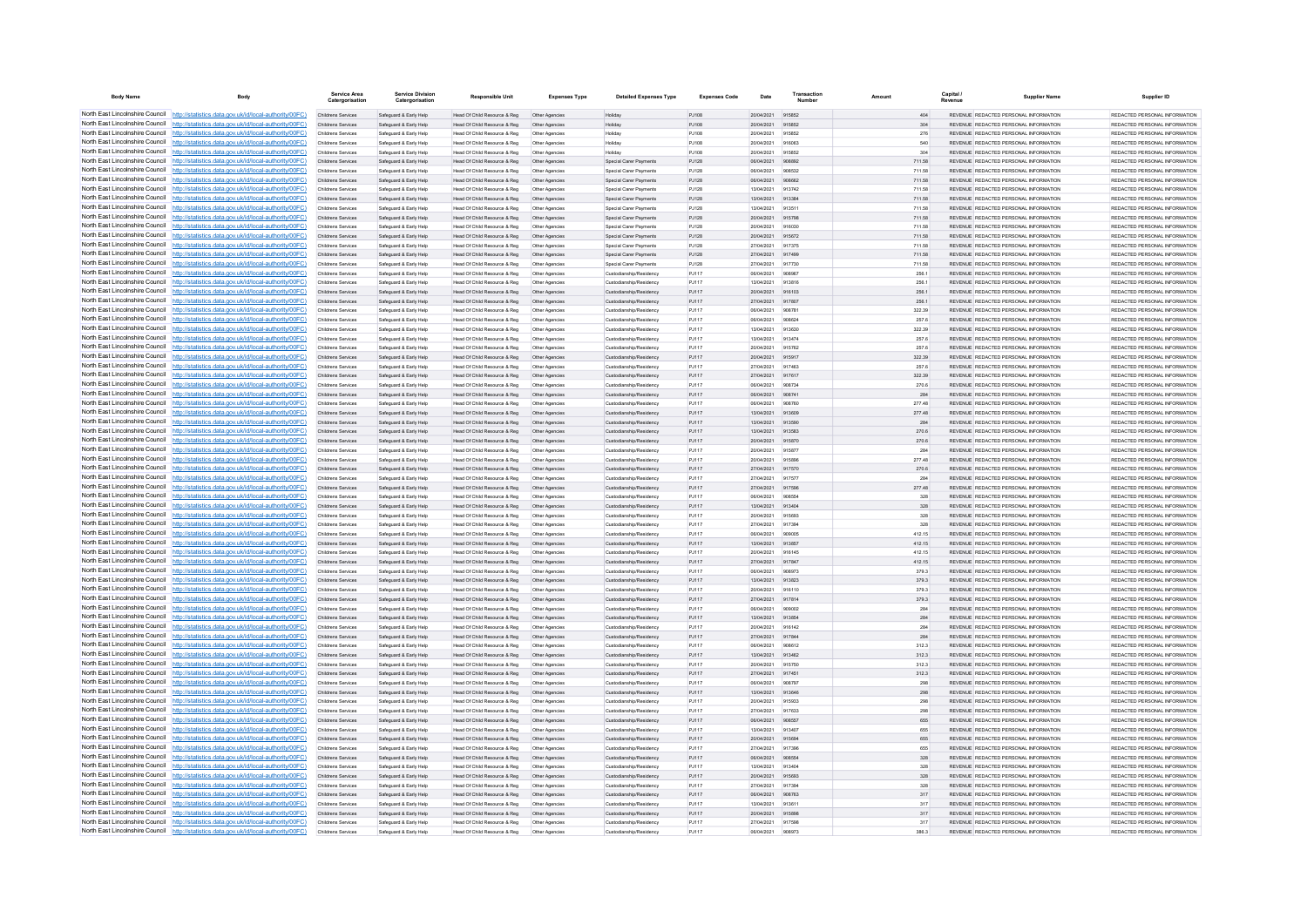| <b>Body Name</b>                | Body                                                                                                                                                                             | Service Area<br>Catergorisatio           | <b>Service Division</b><br>Catergorisation       | <b>Responsible Unit</b>                                      | <b>Expenses Type</b>                                     | <b>Detailed Expenses Type</b>                            | <b>Expenses Code</b>  | Date                     | Transactio                     | Amount             | Capital /       | <b>Supplier Name</b>                                                             | Supplier ID                                                    |
|---------------------------------|----------------------------------------------------------------------------------------------------------------------------------------------------------------------------------|------------------------------------------|--------------------------------------------------|--------------------------------------------------------------|----------------------------------------------------------|----------------------------------------------------------|-----------------------|--------------------------|--------------------------------|--------------------|-----------------|----------------------------------------------------------------------------------|----------------------------------------------------------------|
|                                 | North East Lincolnshire Council http://statistics.data.gov.uk/id/local-authority/00FC)                                                                                           | Childrens Services                       | Safeguard & Early Help                           | Head Of Child Resource & Reg                                 | Other Agencies                                           | Custodianship/Residency                                  | PJ117                 | 13/04/2021 913823        |                                | 386.3              |                 | REVENUE REDACTED PERSONAL INFORMATION                                            | REDACTED PERSONAL INFORMATION                                  |
|                                 | North East Lincolnshire Council http://statistics.data.gov.uk/id/local-authority/00FC)                                                                                           | Childrens Services                       | Safeguard & Early Help                           | Head Of Child Resource & Reg                                 | Other Agencies                                           | Custodianship/Residency                                  | PJ117                 | 20/04/2021               | 916110                         | 386.3              |                 | REVENUE REDACTED PERSONAL INFORMATION                                            | REDACTED PERSONAL INFORMATION                                  |
|                                 | North East Lincolnshire Council http://statistics.data.gov.uk/id/local-authority/00FC)                                                                                           | Childrens Services                       | Safeguard & Early Help                           | Head Of Child Resource & Reg                                 | Other Agencies                                           | Custodianship/Residency                                  | PJ117                 | 27/04/2021               | 917814                         | 386.3              |                 | REVENUE REDACTED PERSONAL INFORMATION                                            | REDACTED PERSONAL INFORMATION                                  |
|                                 | North East Lincolnshire Council http://statistics.data.oov.uk/id/local-authority/00FC)<br>North East Lincolnshire Council http://statistics.data.gov.uk/id/local-authority/00FC) | Childrens Services                       | Safeguard & Early Help                           | Head Of Child Resource & Reg<br>Head Of Child Resource & Reg | <b>Grants And Subscriptions</b>                          | Subscriptions                                            | LJ101                 | 01/04/2021               | 666567<br>915692               | 2059               | REVENUE OFSTED  | REVENUE REDACTED PERSONAL INFORMATION                                            | 101836<br>REDACTED PERSONAL INFORMATION                        |
|                                 | North East Lincolnshire Council http://statistics.data.gov.uk/id/local-authority/00FC)                                                                                           | Childrens Services<br>Childrens Services | Safeguard & Early Help<br>Safeguard & Early Help | Head Of Child Resource & Reg                                 | Other Agencies<br>Other Agencies                         | Adoption Allowance<br>Adoption Allowance                 | PJ118<br>PJ118        | 20/04/2021<br>20/04/2021 | 915854                         | 333<br>668         |                 | REVENUE REDACTED PERSONAL INFORMATION                                            | REDACTED PERSONAL INFORMATION                                  |
|                                 | North East Lincolnshire Council http://statistics.data.gov.uk/id/local-authority/00FC)                                                                                           | Childrens Services                       | Safeguard & Early Help                           | Head Of Child Resource & Reg                                 | Other Agencies                                           | Adoption Allowance                                       | PJ118                 | 20/04/2021               | 915944                         | 504                |                 | REVENUE REDACTED PERSONAL INFORMATION                                            | REDACTED PERSONAL INFORMATION                                  |
|                                 | North East Lincolnshire Council http://statistics.data.gov.uk/id/local-authority/00FC)                                                                                           | Childrens Services                       | Safeguard & Early Help                           | Head Of Child Resource & Reg                                 | Other Agencies                                           | <b>Adoption Allowance</b>                                | P.1118                | 20/04/2021               | 915702                         | 360.42             |                 | REVENUE REDACTED PERSONAL INFORMATION                                            | REDACTED PERSONAL INFORMATION                                  |
| North East Lincolnshire Council | http://statistics.data.gov.uk/id/local-authority/00FC)                                                                                                                           | <b>Childrens Services</b>                | Safeguard & Early Help                           | Head Of Child Resource & Reg                                 | Other Agencies                                           | Adoption Allowance                                       | PJ118                 | 20/04/2021               | 915707                         | 314                |                 | REVENUE REDACTED PERSONAL INFORMATION                                            | REDACTED PERSONAL INFORMATION                                  |
| North East Lincolnshire Council | http://statistics.data.gov.uk/id/local-authority/00FC)                                                                                                                           | Childrens Services                       | Safeguard & Early Help                           | Head Of Child Resource & Reg                                 | Other Agencies                                           | Adoption Allowance                                       | PJ118                 | 20/04/2021               |                                | 333                |                 | REVENUE REDACTED PERSONAL INFORMATION                                            | REDACTED PERSONAL INFORMATION                                  |
|                                 | North East Lincolnshire Council http://statistics.data.gov.uk/id/local-authority/00FC)                                                                                           | Childrens Services                       | Safeguard & Early Help                           | Head Of Child Resource & Reg                                 | Other Agencie                                            | Adoption Allowance                                       | PJ118                 | 20/04/2021               | 915724                         | 319                |                 | REVENUE REDACTED PERSONAL INFORMATION                                            | REDACTED PERSONAL INFORMATION                                  |
|                                 | North East Lincolnshire Council http://statistics.data.gov.uk/id/local-authority/00FC)                                                                                           | Childrens Services                       | Safeguard & Early Help                           | Head Of Child Resource & Reg                                 | Other Agencies                                           | <b>Adoption Allowance</b>                                | P.1118                | 20/04/2021               | 915921                         | 258.36             |                 | REVENUE REDACTED PERSONAL INFORMATION                                            | REDACTED PERSONAL INFORMATION                                  |
|                                 | North East Lincolnshire Council http://statistics.data.gov.uk/id/local-authority/00FC)                                                                                           | Childrens Services                       | Safeguard & Early Help                           | Head Of Child Resource & Reg                                 | Other Agencies                                           | <b>Adoption Allowance</b>                                | P.1118                | 27/04/2021               | 917393                         | 333                |                 | REVENUE REDACTED PERSONAL INFORMATION                                            | REDACTED PERSONAL INFORMATION                                  |
|                                 | North East Lincolnshire Council http://statistics.data.gov.uk/id/local-authority/00FC)<br>North East Lincolnshire Council http://statistics.data.gov.uk/id/local-authority/00FC) | Childrens Services<br>Childrens Services | Safeguard & Early Help                           | Head Of Child Resource & Reg                                 | Other Agencies                                           | Adoption Allowance<br>Adoption Allowance                 | PJ118<br>PJ118        | 27/04/2021<br>27/04/2021 | 917404<br>917409               | 360.42<br>314      |                 | REVENUE REDACTED PERSONAL INFORMATION<br>REVENUE REDACTED PERSONAL INFORMATION   | REDACTED PERSONAL INFORMATION<br>REDACTED PERSONAL INFORMATION |
| North East Lincolnshire Council | http://statistics.data.gov.uk/id/local-authority/00FC)                                                                                                                           | Childrens Services                       | Safeguard & Early Help<br>Safeguard & Early Help | Head Of Child Resource & Reg<br>Head Of Child Resource & Reg | Other Agencies<br>Other Agencies                         | Adoption Allowance                                       | PJ118                 | 27/04/2021               | 917418                         | 333                |                 | REVENUE REDACTED PERSONAL INFORMATION                                            | REDACTED PERSONAL INFORMATION                                  |
| North East Lincolnshire Council | http://statistics.data.gov.uk/id/local-authority/00FC)                                                                                                                           | Childrens Services                       | Safeguard & Early Help                           | Head Of Child Resource & Reg                                 | Other Agencies                                           | Adoption Allowance                                       | PJ118                 | 27/04/2021               | 917426                         | 319                |                 | REVENUE REDACTED PERSONAL INFORMATION                                            | REDACTED PERSONAL INFORMATION                                  |
| North East Lincolnshire Council | http://statistics.data.gov.uk/id/local-authority/00FC)                                                                                                                           | Childrens Services                       | Safeguard & Early Help                           | Head Of Child Resource & Reg                                 | Other Agencies                                           | Adoption Allowand                                        | PJ118                 | 27/04/2021               | 917555                         | 668                |                 | REVENUE REDACTED PERSONAL INFORMATION                                            | REDACTED PERSONAL INFORMATION                                  |
|                                 | North East Lincolnshire Council http://statistics.data.gov.uk/id/local-authority/00FC)                                                                                           | Childrens Services                       | Safeguard & Early Help                           | Head Of Child Resource & Reg                                 | Other Agencies                                           | <b>Adoption Allowance</b>                                | PJ118                 | 27/04/2021               | 917621                         | 258.36             |                 | REVENUE REDACTED PERSONAL INFORMATION                                            | REDACTED PERSONAL INFORMATION                                  |
|                                 | North East Lincolnshire Council http://statistics.data.gov.uk/id/local-authority/00FC)                                                                                           | Childrens Services                       | Safeguard & Early Help                           | Head Of Child Resource & Reg                                 | Other Agencies                                           | Adoption Allowance                                       | PJ118                 | 27/04/2021               | 917644                         | 504                |                 | REVENUE REDACTED PERSONAL INFORMATION                                            | REDACTED PERSONAL INFORMATION                                  |
|                                 | North East Lincolnshire Council http://statistics.data.gov.uk/id/local-authority/00FC)                                                                                           | Childrens Services                       | Safeguard & Early Help                           | Head Of Child Resource & Reg                                 | Other Agencies                                           | Adoption Allowance                                       | PJ118                 | 06/04/2021               | 908718                         | 668                |                 | REVENUE REDACTED PERSONAL INFORMATION                                            | REDACTED PERSONAL INFORMATION                                  |
|                                 | North East Lincolnshire Council http://statistics.data.gov.uk/id/local-authority/00FC)                                                                                           | Childrens Services                       | Safeguard & Early Help                           | Head Of Child Resource & Reg                                 | Other Agencies                                           | Adoption Allowance                                       | PJ118                 | 06/04/2021               | 90880F                         | 504                |                 | REVENUE REDACTED PERSONAL INFORMATION                                            | REDACTED PERSONAL INFORMATION                                  |
| North East Lincolnshire Council | North East Lincolnshire Council http://statistics.data.gov.uk/id/local-authority/00FC)<br>http://statistics.data.gov.uk/id/local-authority/00FC)                                 | Childrens Services<br>Childrens Services | Safeguard & Early Help<br>Safeguard & Early Help | Head Of Child Resource & Reg<br>Head Of Child Resource & Reg | Other Agencies                                           | Adoption Allowance<br>Adoption Allowance                 | P.I118                | 08/04/2021<br>06/04/2021 | 908785<br>908555               | 258.36<br>333      |                 | REVENUE REDACTED PERSONAL INFORMATION<br>REVENUE REDACTED PERSONAL INFORMATION   | REDACTED PERSONAL INFORMATION<br>REDACTED PERSONAL INFORMATION |
| North East Lincolnshire Council | http://statistics.data.gov.uk/id/local-authority/00FC)                                                                                                                           | Childrens Services                       | Safeguard & Early Help                           | Head Of Child Resource & Reg                                 | Other Agencies<br>Other Agencies                         | Adoption Allowance                                       | P.1118<br>PJ118       | 06/04/2021               |                                | 360.42             |                 | REVENUE REDACTED PERSONAL INFORMATION                                            | REDACTED PERSONAL INFORMATION                                  |
| North East Lincolnshire Council | http://statistics.data.gov.uk/id/local-authority/00FC)                                                                                                                           | Childrens Services                       | Safeguard & Early Help                           | Head Of Child Resource & Reg                                 | Other Agencie                                            | <b>Adoption Allowance</b>                                | PJ118                 | 06/04/2021               | 908570                         | 314                |                 | REVENUE REDACTED PERSONAL INFORMATION                                            | REDACTED PERSONAL INFORMATION                                  |
|                                 | North East Lincolnshire Council http://statistics.data.gov.uk/id/local-authority/00EC)                                                                                           | Childrens Services                       | Safeguard & Early Help                           | Head Of Child Resource & Reg.                                | Other Agencies                                           | <b>Adoption Allowance</b>                                | P.1118                | 06/04/2021               | 908579                         | 333                |                 | REVENUE REDACTED PERSONAL INFORMATION                                            | REDACTED PERSONAL INFORMATION                                  |
| North East Lincolnshire Council | http://statistics.data.gov.uk/id/local-authority/00FC)                                                                                                                           | Childrens Services                       | Safeguard & Early Help                           | Head Of Child Resource & Reg                                 | Other Agencies                                           | <b>Adoption Allowance</b>                                | P.I118                | 06/04/2021               | 908587                         | 319                |                 | REVENUE REDACTED PERSONAL INFORMATION                                            | REDACTED PERSONAL INFORMATION                                  |
|                                 | North East Lincolnshire Council http://statistics.data.gov.uk/id/local-authority/00FC)                                                                                           | Childrens Services                       | Safeguard & Early Help                           | Head Of Child Resource & Reg                                 | Other Agencies                                           | Adoption Allowance                                       | PJ118                 | 13/04/2021               | 913634                         | 258.36             |                 | REVENUE REDACTED PERSONAL INFORMATION                                            | REDACTED PERSONAL INFORMATION                                  |
|                                 | North East Lincolnshire Council http://statistics.data.gov.uk/id/local-authority/00FC)                                                                                           | Childrens Services                       | Safeguard & Early Help                           | Head Of Child Resource & Reg                                 | Other Agencies                                           | Adoption Allowance                                       | PJ118                 | 13/04/2021               | 913657                         | 504                |                 | REVENUE REDACTED PERSONAL INFORMATION                                            | REDACTED PERSONAL INFORMATION                                  |
|                                 | North East Lincolnshire Council http://statistics.data.gov.uk/id/local-authority/00FC)                                                                                           | Childrens Services                       | Safeguard & Early Help                           | Head Of Child Resource & Reg                                 | Other Agencies                                           | <b>Adoption Allowance</b>                                | P.I118                | 13/04/2021               | 913419                         | 314                |                 | REVENUE REDACTED PERSONAL INFORMATION                                            | REDACTED PERSONAL INFORMATION                                  |
| North East Lincolnshire Council | http://statistics.data.gov.uk/id/local-authority/00EC)                                                                                                                           | Childrens Services                       | Safeguard & Early Help                           | Head Of Child Resource & Reg                                 | Other Agencies                                           | Adoption Allowance                                       | P.I118                | 13/04/2021               | 913429                         | 333                |                 | REVENUE REDACTED PERSONAL INFORMATION                                            | REDACTED PERSONAL INFORMATION                                  |
|                                 | North East Lincolnshire Council http://statistics.data.gov.uk/id/local-authority/00FC)                                                                                           | Childrens Services                       | Safeguard & Early Help                           | Head Of Child Resource & Reg                                 | Other Agencies                                           | Adoption Allowance                                       | PJ118                 | 13/04/2021               | 913437                         | 319                |                 | REVENUE REDACTED PERSONAL INFORMATION                                            | REDACTED PERSONAL INFORMATION                                  |
|                                 | North East Lincolnshire Council http://statistics.data.gov.uk/id/local-authority/00FC)<br>North East Lincolnshire Council http://statistics.data.gov.uk/id/local-authority/00FC) | Childrens Services                       | Safeguard & Early Help                           | Head Of Child Resource & Reg                                 | Other Agencies                                           | Adoption Allowand<br><b>Adoption Allowance</b>           | PJ118                 | 13/04/2021<br>13/04/2021 | 913567<br>913406               | 668                |                 | REVENUE REDACTED PERSONAL INFORMATION<br>REVENUE, REDACTED PERSONAL INFORMATION  | REDACTED PERSONAL INFORMATION<br>REDACTED PERSONAL INFORMATION |
|                                 | North East Lincolnshire Council http://statistics.data.gov.uk/id/local-authority/00FC)                                                                                           | Childrens Services<br>Childrens Services | Safeguard & Early Help<br>Safeguard & Early Help | Head Of Child Resource & Reg<br>Head Of Child Resource & Reg | Other Agencies<br>Other Agencies                         | Adoption Allowance                                       | PJ118<br>PJ118        | 13/04/2021               | 913415                         | 333<br>360.42      |                 | REVENUE REDACTED PERSONAL INFORMATION                                            | REDACTED PERSONAL INFORMATION                                  |
|                                 | North East Lincolnshire Council http://statistics.data.gov.uk/id/local-authority/00FC)                                                                                           | Childrens Services                       | Safeguard & Early Help                           | Head Of Child Resource & Reg                                 | Other Agencies                                           | Adoption Allowance                                       | PJ118                 | 27/04/2021               | 917426                         | 435.69             |                 | REVENUE REDACTED PERSONAL INFORMATION                                            | REDACTED PERSONAL INFORMATION                                  |
|                                 | North East Lincolnshire Council   http://statistics.data.gov.uk/id/local-authority/00FC)                                                                                         | Childrens Services                       | Safeguard & Early Help                           | Head Of Child Resource & Reg                                 | Direct Employee Expenses                                 | Agency Staff                                             | EA105                 | 06/04/2021               | 666767                         | 1665               |                 | REVENUE EDEN BROWN LTD                                                           | 101356                                                         |
| North East Lincolnshire Council | http://statistics.data.gov.uk/id/local-authority/00EC)                                                                                                                           | Childrens Services                       | Safeguard & Early Help                           | Head Of Child Resource & Reg                                 | Direct Employee Expenses                                 | Agency Staff                                             | FA105                 | 08/04/2021               | 666768                         | 1665               |                 | REVENUE FDEN BROWN LTD                                                           | 101356                                                         |
| North East Lincolnshire Council | http://statistics.data.gov.uk/id/local-authority/00EC)                                                                                                                           | Childrens Services                       | Safeguard & Early Help                           | Head Of Child Resource & Reg                                 | Direct Employee Expenses                                 | Agency Staff                                             | <b>FA105</b>          | 13/04/2021               | 668255                         | 1350               |                 | REVENUE EDEN BROWN LTD                                                           | 101356                                                         |
|                                 | North East Lincolnshire Council http://statistics.data.gov.uk/id/local-authority/00FC)                                                                                           | Childrens Services                       | Safeguard & Early Help                           | Head Of Child Resource & Reg                                 | Direct Employee Expenses                                 | Agency Staff                                             | EA105                 | 13/04/2021               | 668256                         | 1350               |                 | REVENUE EDEN BROWN LTD                                                           | 101356                                                         |
|                                 | North East Lincolnshire Council http://statistics.data.gov.uk/id/local-authority/00FC)                                                                                           | Childrens Services                       | Safeguard & Early Help                           | Head Of Child Resource & Reg                                 | Direct Employee Expenser                                 | Agency Staff                                             | EA105                 | 26/04/2021               | <b>BROROF</b>                  | 1350               |                 | REVENUE FOEN BROWN LTD                                                           | 101356                                                         |
|                                 | North East Lincolnshire Council http://statistics.data.gov.uk/id/local-authority/00FC)                                                                                           | Childrens Services                       | Safeguard & Early Help                           | Head Of Child Resource & Reg                                 | Direct Employee Expenses                                 | Agency Staff                                             | FA105                 | 27/04/2021               | 669622                         | 1350               |                 | REVENUE FOEN BROWN LTD                                                           | 101356                                                         |
|                                 | North East Lincolnshire Council http://statistics.data.gov.uk/id/local-authority/00FC)<br>North East Lincolnshire Council http://statistics.data.gov.uk/id/local-authority/00FC) | Childrens Services<br>Childrens Services | Safeguard & Early Help<br>Safeguard & Early Help | Head Of Child Resource & Reg                                 | Grants And Subscriptions<br>Miscellaneous Expenses       | Subscriptions<br>Other Expenses General                  | 1.1101<br>LL119       | 01/04/2021<br>21/04/2021 | 666568<br>669351               | 3216<br>375        | REVENUE OFSTED. | REVENUE HEATHER WOOD                                                             | 101836<br>128562                                               |
| North East Lincolnshire Council | http://statistics.data.gov.uk/id/local-authority/00FC)                                                                                                                           | Childrens Services                       | Safeguard & Early Help                           | Head Of Child Resource & Reg<br>Head Of Child Resource & Reg | Miscellaneous Expenses                                   | Other Expenses General                                   | LL119                 | 26/04/2021               | <b>BROBBE</b>                  | 1000               |                 | REVENUE PENNY SHEARDOWN                                                          | 137278                                                         |
| North East Lincolnshire Council | http://statistics.data.gov.uk/id/local-authority/00EC)                                                                                                                           | Childrens Services                       | Safeguard & Early Help                           | Head Of Child Resource & Reg                                 | Miscellaneous Expenses                                   | Other Expenses General                                   | 11119                 | 27/04/2021               | 669631                         | 1050               |                 | REVENUE ALISON DEAR                                                              | 115282                                                         |
| North East Lincolnshire Council | tatistics data gov uk/id/local-authority/00EC)                                                                                                                                   | Childrens Services                       | Safeguard & Early Help                           | Head Of Child Resource & Reg                                 | Miscellaneous Expenses                                   | Other Expenses General                                   | 11119                 | 26/04/2021               | 669890                         | 500                |                 | REVENUE HEATHER WOOD                                                             | 128562                                                         |
|                                 | North East Lincolnshire Council http://statistics.data.gov.uk/id/local-authority/00FC)                                                                                           | Childrens Services                       | Safeguard & Early Help                           | Head Of Child Resource & Reg                                 | Miscellaneous Expenses                                   | Other Expenses General                                   | LL119                 | 26/04/2021               |                                | 375                |                 | REVENUE HEATHER WOOD                                                             | 128562                                                         |
|                                 | North East Lincolnshire Council http://statistics.data.gov.uk/id/local-authority/00FC)                                                                                           | Childrens Services                       | Safeguard & Early Help                           | Head Of Child Resource & Reg                                 | <b>Private Contractors</b>                               | Third Party Prov - Private                               | PH101                 | 01/04/2021               | 666727                         | 3350.79            |                 | REVENUE THE NATIONAL FOSTERING AGENCY                                            | 112225                                                         |
| North East Lincolnshire Council | http://statistics.data.gov.uk/id/local-authority/00FC)                                                                                                                           | Childrens Services                       | Safeguard & Early Help                           | Head Of Child Resource & Reg                                 | <b>Private Contractors</b>                               | Third Party Prov - Private                               | PH101                 | 01/04/2021               | 666726                         | 3315.67            |                 | REVENUE THE NATIONAL FOSTERING AGENCY                                            | 112225                                                         |
|                                 | North East Lincolnshire Council http://statistics.data.gov.uk/id/local-authority/00FC)                                                                                           | Childrens Services                       | Safeguard & Early Help                           | Head Of Child Resource & Reg                                 | Private Contractors                                      | Third Party Prov - Private                               | PH101                 | 01/04/2021               | 666725                         | 3117.67            |                 | REVENUE THE NATIONAL FOSTERING AGENCY                                            | 112225                                                         |
| North East Lincolnshire Council | North East Lincolnshire Council http://statistics.data.gov.uk/id/local-authority/00FC)                                                                                           | Childrens Services                       | Safeguard & Early Help                           | Head Of Child Resource & Reg                                 | Private Contractors                                      | Third Party Prov - Private                               | PH101                 | 01/04/2021               | 666724                         | 3432.19            |                 | REVENUE THE NATIONAL FOSTERING AGENCY                                            | 112225                                                         |
| North East Lincolnshire Council | http://statistics.data.gov.uk/id/local-authority/00FC)<br>http://statistics.data.gov.uk/id/local-authority/00FC)                                                                 | Childrens Services<br>Childrens Services | Safeguard & Early Help<br>Safeguard & Early Help | Head Of Child Resource & Reg                                 | <b>Private Contractors</b><br><b>Private Contractors</b> | Third Party Prov - Private<br>Third Party Proy - Private | PH101<br>PH101        | 01/04/2021<br>01/04/2021 | 666723<br>666722               | 3216.29<br>3281.84 |                 | REVENUE THE NATIONAL FOSTERING AGENCY<br>REVENUE THE NATIONAL FOSTERING AGENCY   | 112225<br>112225                                               |
|                                 | North East Lincolnshire Council http://statistics.data.gov.uk/id/local-authority/00FC)                                                                                           | Childrens Services                       | Safeguard & Early Help                           | Head Of Child Resource & Reg<br>Head Of Child Resource & Reg | <b>Private Contractors</b>                               | Third Party Prov - Private                               | PH101                 | 01/04/2021               | 666721                         | 3281.97            |                 | REVENUE THE NATIONAL FOSTERING AGENCY                                            | 112225                                                         |
|                                 | North East Lincolnshire Council http://statistics.data.gov.uk/id/local-authority/00FC)                                                                                           | Childrens Services                       | Safeguard & Early Help                           | Head Of Child Resource & Reg                                 | Private Contractor                                       | Third Party Prov - Private                               | PH101                 | 01/04/2021               | 666720                         | 3432.19            |                 | REVENUE THE NATIONAL FOSTERING AGENCY                                            | 112225                                                         |
|                                 | North East Lincolnshire Council http://statistics.data.gov.uk/id/local-authority/00FC)                                                                                           | Childrens Services                       | Safeguard & Early Help                           | Head Of Child Resource & Reg                                 | <b>Private Contractors</b>                               | Third Party Proy - Private                               | PH101                 | 06/04/2021               | 666453                         | 3363.63            |                 | REVENUE THE NATIONAL FOSTERING AGENCY                                            | 112225                                                         |
|                                 | North East Lincolnshire Council http://statistics.data.gov.uk/id/local-authority/00FC)                                                                                           | Childrens Services                       | Safeguard & Early Help                           | Head Of Child Resource & Reg                                 | Private Contractors                                      | Third Party Prov - Private                               | PH101                 | 06/04/2021               | 666752                         | 3214.17            |                 | REVENUE THE NATIONAL FOSTERING AGENCY                                            | 112225                                                         |
|                                 | North East Lincolnshire Council http://statistics.data.gov.uk/id/local-authority/00FC)                                                                                           | Childrens Services                       | Safeguard & Early Help                           | Head Of Child Resource & Reg                                 | Private Contractors                                      | Third Party Prov - Private                               | PH101                 | 06/04/2021               | 666452                         | 3383.34            |                 | REVENUE THE NATIONAL FOSTERING AGENCY                                            | 112225                                                         |
|                                 | North East Lincolnshire Council http://statistics.data.gov.uk/id/local-authority/00FC)                                                                                           | Childrens Services                       | Safeguard & Early Help                           | Head Of Child Resource & Reg                                 | Private Contractors                                      | Third Party Prov - Private                               | PH101                 | 12/04/2021               | 668136                         | $-2320.36$         |                 | REVENUE FOSTER CARE ASSOCIATES LIMITED                                           | 101455                                                         |
| North East Lincolnshire Council | http://statistics.data.gov.uk/id/local-authority/00EC)                                                                                                                           | Childrens Services                       | Safeguard & Early Help                           | Head Of Child Resource & Reg                                 | <b>Private Contractors</b>                               | Third Party Prov - Private                               | PH101                 | 06/04/2021               | 666600                         | 794 99             |                 | REVENUE SWIIS FOSTER CARE LTD.                                                   | 146857                                                         |
|                                 | North East Lincolnshire Council http://statistics.data.gov.uk/id/local-authority/00FC)                                                                                           | Childrens Services                       | Safeguard & Early Help                           | Head Of Child Resource & Reg                                 | Private Contractors                                      | Third Party Proy - Private                               | PH101                 | 06/04/2021               | 666602                         | 746.97             |                 | REVENUE SWIIS FOSTER CARE LTD                                                    | 146857                                                         |
|                                 | North East Lincolnshire Council http://statistics.data.gov.uk/id/local-authority/00FC)<br>North East Lincolnshire Council http://statistics.data.gov.uk/id/local-authority/00FC) | Childrens Services                       | Safeguard & Early Help                           | Head Of Child Resource & Reg                                 | Private Contractor                                       | Third Party Prov - Private                               | PH101                 | 06/04/202<br>12/04/2021  | 66660                          | 715.47             |                 | REVENUE SWIIS FOSTER CARE LTD<br>REVENUE SWIIS EOSTER CARE ITD                   | 146857<br>146857                                               |
|                                 | North East Lincolnshire Council http://statistics.data.gov.uk/id/local-authority/00FC)                                                                                           | Childrens Services<br>Childrens Services | Safeguard & Early Help                           | Head Of Child Resource & Reg                                 | <b>Private Contractors</b><br>Private Contractors        | Third Party Prov - Private                               | <b>PH101</b><br>PH101 | 12/04/2021               | <b>BRBOBE</b><br><b>BRBORT</b> | 829.99<br>6397.78  |                 | REVENUE TREEHOUSE CARE LTD                                                       | 114511                                                         |
|                                 | North East Lincolnshire Council http://statistics.data.gov.uk/id/local-authority/00FC)                                                                                           | Childrens Services                       | Safeguard & Early Help<br>Safeguard & Early Help | Head Of Child Resource & Reg<br>Head Of Child Resource & Reg | Private Contractors                                      | Third Party Prov - Private<br>Third Party Prov - Private | PH101                 | 12/04/2021               | 668096                         | 3689               |                 | REVENUE YOUNG PEOPLE AT HEART                                                    | 145801                                                         |
|                                 | North East Lincolnshire Council http://statistics.data.gov.uk/id/local-authority/00FC)                                                                                           | Childrens Services                       | Safeguard & Early Help                           | Head Of Child Resource & Reg                                 | Private Contractors                                      | Third Party Prov - Private                               | PH101                 | 12/04/2021               | 668099                         | 3689               |                 | REVENUE YOUNG PEOPLE AT HEART                                                    | 145801                                                         |
| North East Lincolnshire Council | http://statistics.data.gov.uk/id/local-authority/00FC)                                                                                                                           | Childrens Services                       | Safeguard & Early Help                           | Head Of Child Resource & Reg                                 | Private Contractors                                      | Third Party Proy - Private                               | PH101                 | 12/04/2021               | 668100                         | 3689               |                 | REVENUE YOUNG PEOPLE AT HEART                                                    | 145801                                                         |
| North East Lincolnshire Council | http://statistics.data.gov.uk/id/local-authority/00FC)                                                                                                                           | Childrens Services                       | Safeguard & Early Help                           | Head Of Child Resource & Reg                                 | Private Contractors                                      | Third Party Prov - Private                               | PH101                 | 12/04/2021               | 668102                         | 3689               |                 | REVENUE YOUNG PEOPLE AT HEART                                                    | 145801                                                         |
| North East Lincolnshire Council | http://statistics.data.gov.uk/id/local-authority/00FC)                                                                                                                           | Childrens Services                       | Safeguard & Early Help                           | Head Of Child Resource & Reg                                 | <b>Private Contractors</b>                               | Third Party Prov - Private                               | PH101                 | 12/04/2021               | 668143                         | 3689               |                 | REVENUE YOUNG PEOPLE AT HEART                                                    | 145801                                                         |
|                                 | North East Lincolnshire Council http://statistics.data.gov.uk/id/local-authority/00FC)                                                                                           | Childrens Services                       | Safeguard & Early Help                           | Head Of Child Resource & Reg                                 | Private Contractors                                      | Third Party Prov - Private                               | PH101                 | 12/04/2021               | 668148                         | 3241.67            |                 | REVENUE TREE HOUSE CARE FOSTERING SOLUTIONS LTD                                  | 101150                                                         |
|                                 | North East Lincolnshire Council http://statistics.data.gov.uk/id/local-authority/00FC)                                                                                           | Childrens Services                       | Safeguard & Early Help                           | Head Of Child Resource & Reg                                 | Private Contractors                                      | Third Party Prov - Private                               | PH101                 | 12/04/2021               | 668149                         | 3550.12            |                 | REVENUE TREE HOUSE CARE FOSTERING SOLUTIONS LTD.                                 | 101150                                                         |
|                                 | North East Lincolnshire Council http://statistics.data.gov.uk/id/local-authority/00FC)                                                                                           | Childrens Services                       | Safeguard & Early Help                           | Head Of Child Resource & Reg                                 | <b>Private Contractors</b>                               | Third Party Prov - Private                               | PH101                 | 12/04/2021               | 668151                         | 6595.56            |                 | REVENUE TREE HOUSE CARE FOSTERING SOLUTIONS LTD                                  | 101150                                                         |
|                                 | North East Lincolnshire Council http://statistics.data.gov.uk/id/local-authority/00FC)<br>North East Lincolnshire Council http://statistics.data.gov.uk/id/local-authority/00FC) | Childrens Services                       | Safeguard & Early Help                           | Head Of Child Resource & Reg                                 | Private Contractors                                      | Third Party Prov - Private                               | PH101                 | 12/04/2021               | 668150                         | 6616.95            |                 | REVENUE TREE HOUSE CARE FOSTERING SOLUTIONS LTD                                  | 101150                                                         |
|                                 | North East Lincolnshire Council http://statistics.data.gov.uk/id/local-authority/00FC)                                                                                           | Childrens Services<br>Childrens Services | Safeguard & Early Help<br>Safeguard & Early Help | Head Of Child Resource & Reg<br>Head Of Child Resource & Reg | Private Contractors<br>Private Contractors               | Third Party Prov - Private<br>Third Party Proy - Private | PH101<br>PH101        | 12/04/2021<br>14/04/2021 | 668098<br>668162               | 4868.24<br>829.99  |                 | REVENUE TREE HOUSE CARE FOSTERING SOLUTIONS LTD<br>REVENUE SWIIS FOSTER CARE LTD | 101150<br>146857                                               |
|                                 | North East Lincolnshire Council http://statistics.data.gov.uk/id/local-authority/00FC)                                                                                           | <b>Childrens Services</b>                | Safeguard & Early Help                           | Head Of Child Resource & Reg                                 | <b>Private Contractors</b>                               | Third Party Prov - Private                               | PH101                 | 12/04/2021               | 668185                         | 6000               |                 | REVENUE CREATIVE SOCIAL WORK LTD                                                 | 148573                                                         |
|                                 |                                                                                                                                                                                  |                                          |                                                  |                                                              |                                                          |                                                          |                       |                          |                                |                    |                 |                                                                                  |                                                                |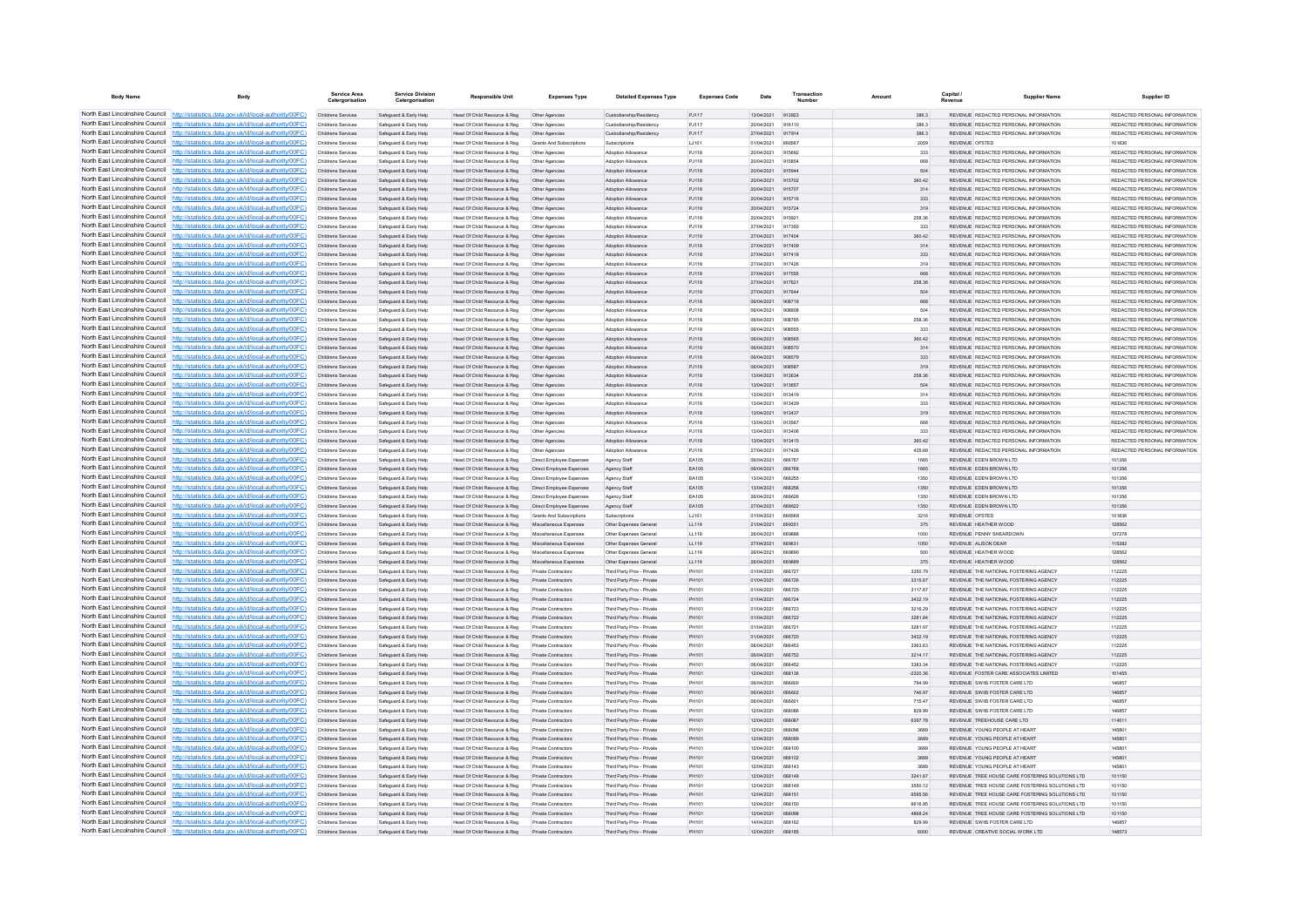| <b>Body Name</b>                                                   | Body                                                                                                                                                                               | Service Area<br>Catergorisati                   | <b>Service Division</b><br>Catergorisation       | <b>Responsible Unit</b>                                      | <b>Expenses Type</b>                                        | <b>Detailed Expenses Type</b>                            | <b>Expenses Code</b>  | Date                     | Transaction             | Amount             | Capital | <b>Supplier Name</b>                                                           | Supplier ID                                                    |
|--------------------------------------------------------------------|------------------------------------------------------------------------------------------------------------------------------------------------------------------------------------|-------------------------------------------------|--------------------------------------------------|--------------------------------------------------------------|-------------------------------------------------------------|----------------------------------------------------------|-----------------------|--------------------------|-------------------------|--------------------|---------|--------------------------------------------------------------------------------|----------------------------------------------------------------|
|                                                                    | North East Lincolnshire Council http://statistics.data.gov.uk/id/local-authority/00FC)                                                                                             | Childrens Services                              | Safeguard & Early Help                           | Head Of Child Resource & Reg                                 | Private Contractors                                         | Third Party Prov - Private                               | PH101                 | 12/04/2021               | 668163                  | 537.3              |         | REVENUE PATRICIA MASKELL                                                       | 148488                                                         |
|                                                                    | North East Lincolnshire Council http://statistics.data.gov.uk/id/local-authority/00FC)                                                                                             | Childrens Services                              | Safeguard & Early Help                           | Head Of Child Resource & Reg                                 | <b>Private Contractors</b>                                  | Third Party Prov - Private                               | PH101                 | 12/04/2021               | 668156                  | 1640.66            |         | REVENUE FOSTER CARE ASSOCIATES LIMITED                                         | 101455                                                         |
|                                                                    | North East Lincolnshire Council http://statistics.data.gov.uk/id/local-authority/00FC)                                                                                             | Childrens Services                              | Safeguard & Early Help                           | Head Of Child Resource & Reg                                 | Private Contractor                                          | Third Party Prov - Private                               | PH101                 | 15/04/2021               | <b>BRARRT</b>           | 3444.72            |         | REVENUE PARALLEL PARENTS                                                       | 145652                                                         |
|                                                                    | North East Lincolnshire Council http://statistics.data.gov.uk/id/local-authority/00FC)                                                                                             | Childrens Services                              | Safeguard & Early Help                           | Head Of Child Resource & Reg                                 | <b>Private Contractors</b>                                  | Third Party Proy - Private                               | PH101                 | 19/04/2021               | 668674                  | 3630.1             |         | REVENUE PARALLEL PARENTS                                                       | 145652                                                         |
|                                                                    | North East Lincolnshire Council http://statistics.data.gov.uk/id/local-authority/00FC)<br>North East Lincolnshire Council http://statistics.data.gov.uk/id/local-authority/00FC)   | <b>Childrens Services</b><br>Childrens Services | Safeguard & Early Help<br>Safeguard & Early Help | Head Of Child Resource & Reg<br>Head Of Child Resource & Reg | Private Contractors<br>Private Contractors                  | Third Party Prov - Private<br>Third Party Prov - Private | <b>PH101</b><br>PH101 | 15/04/2021<br>15/04/2021 | 668647                  | 5754.84<br>3632.49 |         | REVENUE PARALLEL PARENTS<br>REVENUE PARALLEL PARENTS                           | 145652<br>145652                                               |
|                                                                    | North East Lincolnshire Council http://statistics.data.gov.uk/id/local-authority/00FC)                                                                                             | Childrens Services                              | Safeguard & Early Help                           | Head Of Child Resource & Reg                                 | <b>Private Contractors</b>                                  | Third Party Prov - Private                               | PH101                 | 15/04/2021               | <b>BRBRAS</b>           | 3516.42            |         | REVENUE PARALLEL PARENTS                                                       | 145652                                                         |
|                                                                    | North East Lincolnshire Council http://statistics.data.gov.uk/id/local-authority/00FC)                                                                                             | <b>Childrens Services</b>                       | Safeguard & Early Help                           | Head Of Child Resource & Reg                                 | <b>Private Contractors</b>                                  | Third Party Proy - Private                               | PH101                 | 15/04/2021               | 668666                  | 3252.21            |         | REVENUE PARALLEL PARENTS                                                       | 145652                                                         |
| North East Lincolnshire Council                                    | http://statistics.data.gov.uk/id/local-authority/00FC)                                                                                                                             | Childrens Services                              | Safeguard & Early Help                           | Head Of Child Resource & Reg                                 | Private Contractors                                         | Third Party Prov - Private                               | PH101                 | 19/04/2021               | 668659                  | 1633.35            |         | REVENUE FOSTER CARE ASSOCIATES LIMITED                                         | 101455                                                         |
| North East Lincolnshire Council                                    | http://statistics.data.gov.uk/id/local-authority/00FC)                                                                                                                             | Childrens Services                              | Safeguard & Early Help                           | Head Of Child Resource & Reg                                 | Private Contractors                                         | Third Party Prov - Private                               | PH101                 | 16/04/2021               |                         | 1197.79            |         | REVENUE FOSTER CARE ASSOCIATES LIMITED                                         | 101455                                                         |
|                                                                    | North East Lincolnshire Council http://statistics.data.gov.uk/id/local-authority/00FC)                                                                                             | Childrens Services                              | Safeguard & Early Help                           | Head Of Child Resource & Reg                                 | <b>Private Contractors</b>                                  | Third Party Prov - Private                               | <b>PH101</b>          | 16/04/2021               | <b>BRBRAD</b>           | 762.23             |         | REVENUE COSTER CARE ASSOCIATES LIMITED                                         | 101455                                                         |
|                                                                    | North East Lincolnshire Council http://statistics.data.gov.uk/id/local-authority/00FC)                                                                                             | Childrens Services                              | Safeguard & Early Help                           | Head Of Child Resource & Reg                                 | Private Contractors                                         | Third Party Prov - Private                               | <b>PH101</b>          | 19/04/2021               | 668661                  | 762.23             |         | REVENUE FOSTER CARE ASSOCIATES LIMITED                                         | 101455                                                         |
|                                                                    | North East Lincolnshire Council http://statistics.data.gov.uk/id/local-authority/00FC)<br>North East Lincolnshire Council http://statistics.data.gov.uk/id/local-authority/00FC)   | Childrens Services<br>Childrens Services        | Safeguard & Early Help<br>Safeguard & Early Help | Head Of Child Resource & Reg<br>Head Of Child Resource & Reg | Private Contractors<br>Private Contractors                  | Third Party Prov - Private<br>Third Party Prov - Private | PH101<br>PH101        | 27/04/2021<br>26/04/2021 | 669433<br>669824        | 2780.16<br>275.07  |         | REVENUE COMPASS FOSTERING NORTH LIMITED<br>REVENUE BURTON AND DYSON            | 128844<br>111298                                               |
|                                                                    | North East Lincolnshire Council http://statistics.data.gov.uk/id/local-authority/00FC)                                                                                             | Childrens Services                              | Safeguard & Early Help                           | Head Of Child Resource & Reg                                 | Rep Alterations Maint Building                              | Fire Safety                                              | GA106                 | 26/04/2021               | 669876                  | 349.24             |         | REVENUE ADT FIRE AND SECURITY PLC.                                             | 101015                                                         |
| North East Lincolnshire Council                                    | http://statistics.data.gov.uk/id/local-authority/00FC)                                                                                                                             | Childrens Services                              | Safeguard & Early Help                           | Head Of Child Resource & Reg                                 | Equip / Furniture / Materials                               | Equipment - Purchase                                     | LA101                 | 15/04/2021               | 668678                  | 350.85             |         | REVENUE PETTY CASH                                                             | REDACTED                                                       |
| North East Lincolnshire Council                                    | //statistics.data.gov.uk/id/local-authority/00FC)                                                                                                                                  | Childrens Services                              | Safeguard & Early Help                           | Head Of Child Resource & Reg                                 | Catering                                                    | Provisions                                               | LB101                 | 15/04/2021               |                         | 1311.22            |         | REVENUE PETTY CASH                                                             | REDACTED                                                       |
| North East Lincolnshire Council                                    | http://statistics.data.gov.uk/id/local-authority/00FC)                                                                                                                             | Childrens Services                              | Safeguard & Early Help                           | Head Of Child Resource & Reg                                 | Private Contractor                                          | Third Party Prov - Private                               | PH101                 | 19/04/2021               | <b>GRRRRA</b>           | 2395.83            |         | REVENUE A & D CURTAINS LTD                                                     | 147435                                                         |
|                                                                    | North East Lincolnshire Council http://statistics.data.gov.uk/id/local-authority/00FC)                                                                                             | Childrens Services                              | Safeguard & Early Help                           | Head Of Child Resource & Reg                                 | Ren Alterations Maint Ruilding                              | <b>Buildings - Renairs And Maint</b>                     | GA102                 | 15/04/2021               | ARBR77                  | 616.7              |         | REVENUE PETTY CASH                                                             | <b>REDACTED</b>                                                |
|                                                                    | North East Lincolnshire Council   http://statistics.data.gov.uk/id/local-authority/00FC)                                                                                           | Childrens Services                              | Safeguard & Early Help                           | Head Of Child Resource & Reg                                 | Equip / Furniture / Materials                               | Equipment - Purchase                                     | LA101                 | 15/04/2021               | 668677                  | 378.66             |         | REVENUE PETTY CASH                                                             | <b>REDACTED</b>                                                |
|                                                                    | North East Lincolnshire Council http://statistics.data.gov.uk/id/local-authority/00FC)<br>North East Lincolnshire Council http://statistics.data.gov.uk/id/local-authority/00FC)   | Childrens Services                              | Safeguard & Early Help                           | Head Of Child Resource & Reg                                 | Direct Employee Expenses                                    | Agency Staff                                             | EA105<br>FA105        | 01/04/2021<br>01/04/2021 | 666592<br><b>BRASSA</b> | 2360               |         | REVENUE ATTENTI CONSULTING<br>REVENUE ATTENTICONSULTING                        | 146503<br>146503                                               |
|                                                                    | North East Lincolnshire Council http://statistics.data.gov.uk/id/local-authority/00FC)                                                                                             | Childrens Services<br>Childrens Services        | Safeguard & Early Help<br>Safeguard & Early Help | Head Of Child Resource & Reg<br>Head Of Child Resource & Reg | Direct Employee Expenses<br>Direct Employee Expenses        | Agency Staff<br>Agency Staff                             | EA105                 | 01/04/2021               | 666595                  | 2360<br>2360       |         | REVENUE ATTENTI CONSULTING                                                     | 146503                                                         |
| North East Lincolnshire Council                                    | http://statistics.data.gov.uk/id/local-authority/00FC)                                                                                                                             | Childrens Services                              | Safeguard & Early Help                           | Head Of Child Resource & Reg                                 | Direct Employee Expenses                                    | Agency Staff                                             | EA105                 | 06/04/2021               | 666966                  | 2360               |         | REVENUE ATTENTI CONSULTING                                                     | 146503                                                         |
| North East Lincolnshire Council                                    | http://statistics.data.gov.uk/id/local-authority/00FC)                                                                                                                             | Childrens Services                              | Safeguard & Early Help                           | Head Of Child Resource & Reg                                 | Direct Employee Expenses                                    | Agency Stat                                              | EA10                  | 26/04/2021               | 669367                  | 2360               |         | REVENUE ATTENTI CONSULTING                                                     | 146503                                                         |
|                                                                    | North East Lincolnshire Council http://statistics.data.gov.uk/id/local-authority/00FC)                                                                                             | Childrens Services                              | Safeguard & Early Help                           | Head Of Child Resource & Reg                                 | Direct Employee Expenses                                    | Agency Staff                                             | FA105                 | 26/04/2021               | <b>BRBROO</b>           | 2360               |         | REVENUE ATTENTI CONSULTING                                                     | 146503                                                         |
|                                                                    | North East Lincolnshire Council http://statistics.data.gov.uk/id/local-authority/00FC)                                                                                             | Childrens Services                              | Safeguard & Early Help                           | Head Of Child Resource & Reg                                 | Direct Employee Expenses                                    | Agency Staff                                             | EA105                 | 26/04/2021               | 667617                  | 2360               |         | REVENUE ATTENTICONSULTING                                                      | 146503                                                         |
|                                                                    | North East Lincolnshire Council http://statistics.data.gov.uk/id/local-authority/00FC)                                                                                             | Childrens Services                              | Safeguard & Early Help                           | Head Of Child Resource & Reg                                 | Private Contractors                                         | Third Party Prov - Private                               | PH101                 | 22/04/2021               | 669424                  | 2860.2             |         | REVENUE LINCS INSPIRE LTD                                                      | 120610                                                         |
| North East Lincolnshire Council                                    | North East Lincolnshire Council http://statistics.data.gov.uk/id/local-authority/00FC)                                                                                             | Childrens Services                              | Safeguard & Early Help                           | Head Of Child Resource & Reg                                 | Other Agencies                                              | Additional Cost                                          | PJ114                 | 20/04/2021               | 916116                  | 300                |         | REVENUE REDACTED PERSONAL INFORMATION                                          | REDACTED PERSONAL INFORMATION                                  |
| North East Lincolnshire Council                                    | http://statistics.data.gov.uk/id/local-authority/00FC)<br>http://statistics.data.gov.uk/id/local-authority/00FC)                                                                   | Childrens Services<br>Childrens Services        | Safeguard & Early Help<br>Safeguard & Early Help | Head Of Child Resource & Reg<br>Head Of Child Resource & Reg | Other Agencies                                              | Additional Cost<br><b>Housing Benefit</b>                | P.1114<br>P.1134      | 13/04/2021<br>30/04/2021 | 913956<br>670670        | 339.61<br>1328.28  |         | REVENUE REDACTED PERSONAL INFORMATION<br>REVENUE REDACTED PERSONAL INFORMATION | REDACTED PERSONAL INFORMATION<br>REDACTED PERSONAL INFORMATION |
| North East Lincolnshire Council                                    | ://statistics.data.gov.uk/id/local-authority/00FC)                                                                                                                                 | Childrens Services                              | Safeguard & Early Help                           | Head Of Child Resource & Reg                                 | Other Agencies<br>Other Agencies                            | Personal Allowance                                       | PJ122                 | 15/04/2021               |                         | 1243.8             |         | REVENUE 16+ SERVICES                                                           |                                                                |
|                                                                    | North East Lincolnshire Council http://statistics.data.gov.uk/id/local-authority/00FC)                                                                                             | Childrens Services                              | Safeguard & Early Help                           | Head Of Child Resource & Reg                                 | Private Contractor                                          | Third Party Prov - Private                               | PH101                 | 08/04/2021               | <b>QORRAA</b>           | 270                |         | REVENUE REDACTED PERSONAL INFORMATION                                          | REDACTED PERSONAL INFORMATION                                  |
|                                                                    | North East Lincolnshire Council http://statistics.data.gov.uk/id/local-authority/00FC)                                                                                             | Childrens Services                              | Safeguard & Early Help                           | Head Of Child Resource & Reg                                 | Private Contractor                                          | Third Party Prov - Private                               | PH101                 | 13/04/2021               | 913693                  | 270                |         | REVENUE REDACTED PERSONAL INFORMATION                                          | REDACTED PERSONAL INFORMATION                                  |
| North East Lincolnshire Council                                    | http://statistics.data.gov.uk/id/local-authority/00FC)                                                                                                                             | Childrens Services                              | Safeguard & Early Help                           | Head Of Child Resource & Reg                                 | <b>Private Contractors</b>                                  | Third Party Prov - Private                               | PH101                 | 20/04/2021               | 915980                  | 270                |         | REVENUE REDACTED PERSONAL INFORMATION                                          | REDACTED PERSONAL INFORMATION                                  |
|                                                                    | North East Lincolnshire Council http://statistics.data.gov.uk/id/local-authority/00FC)                                                                                             | Childrens Services                              | Safeguard & Early Help                           | Head Of Child Resource & Reg                                 | Private Contractors                                         | Third Party Prov - Private                               | PH101                 | 27/04/2021               | 917680                  | 270                |         | REVENUE REDACTED PERSONAL INFORMATION                                          | REDACTED PERSONAL INFORMATION                                  |
|                                                                    | North East Lincolnshire Council http://statistics.data.gov.uk/id/local-authority/00FC)                                                                                             | Childrens Services                              | Safeguard & Early Help                           | Head Of Child Resource & Reg                                 | Private Contractors                                         | Third Party Prov - Private                               | PH101                 | 27/04/2021               | 917749                  | 294.5              |         | REVENUE REDACTED PERSONAL INFORMATION                                          | REDACTED PERSONAL INFORMATION                                  |
| North East Lincolnshire Council<br>North East Lincolnshire Council | http://statistics.data.gov.uk/id/local-authority/00EC)<br>//statistics.data.gov.uk/id/local-authority/00EC)                                                                        | Childrens Services                              | Safeguard & Early Help                           | Head Of Child Resource & Reg                                 | <b>Private Contractors</b>                                  | Third Party Prov - Private                               | PH101                 | 06/04/2021               | 908985                  | 260.4              |         | REVENUE REDACTED PERSONAL INFORMATION                                          | REDACTED PERSONAL INFORMATION                                  |
| North East Lincolnshire Council Http                               | ://statistics.data.gov.uk/id/local-authority/00FC)                                                                                                                                 | Childrens Services<br>Childrens Services        | Safeguard & Early Help<br>Safeguard & Early Help | Head Of Child Resource & Reg<br>Head Of Child Resource & Reg | Private Contractors                                         | Third Party Proy - Private<br>Third Party Prov - Private | PH101<br>PH101        | 13/04/2021<br>20/04/2021 | 913837<br>916124        | 260.4<br>260.4     |         | REVENUE REDACTED PERSONAL INFORMATION<br>REVENUE REDACTED PERSONAL INFORMATION | REDACTED PERSONAL INFORMATION<br>REDACTED PERSONAL INFORMATION |
|                                                                    | North East Lincolnshire Council http://statistics.data.gov.uk/id/local-authority/00FC)                                                                                             | Childrens Services                              | Safeguard & Early Help                           | Head Of Child Resource & Reg                                 | Private Contractors<br>Private Contractor                   | Third Party Prov - Private                               | PH101                 | 27/04/2021               | 917826                  | 260.4              |         | REVENUE REDACTED PERSONAL INFORMATION                                          | REDACTED PERSONAL INFORMATION                                  |
|                                                                    | North East Lincolnshire Council http://statistics.data.gov.uk/id/local-authority/00FC)                                                                                             | <b>Childrens Services</b>                       | Safeguard & Early Help                           | Head Of Child Resource & Reg                                 | <b>Private Contractors</b>                                  | Third Party Prov - Private                               | PH101                 | 13/04/2021               | 913475                  | 280                |         | REVENUE REDACTED PERSONAL INFORMATION                                          | REDACTED PERSONAL INFORMATION                                  |
|                                                                    | North East Lincolnshire Council http://statistics.data.gov.uk/id/local-authority/00FC)                                                                                             | Childrens Services                              | Safeguard & Early Help                           | Head Of Child Resource & Reg                                 | Private Contractors                                         | Third Party Prov - Private                               | PH101                 | 13/04/2021               | 913958                  | 285 71             |         | REVENUE REDACTED PERSONAL INFORMATION                                          | REDACTED PERSONAL INFORMATION                                  |
|                                                                    | North East Lincolnshire Council http://statistics.data.gov.uk/id/local-authority/00FC)                                                                                             | Childrens Services                              | Safeguard & Early Help                           | Head Of Child Resource & Reg                                 | Private Contractors                                         | Third Party Proy - Private                               | PH101                 | 13/04/2021               | 913738                  | 1390.36            |         | REVENUE REDACTED PERSONAL INFORMATION                                          | REDACTED PERSONAL INFORMATION                                  |
| North East Lincolnshire Council                                    | http://statistics.data.gov.uk/id/local-authority/00EC)                                                                                                                             | Childrens Services                              | Safeguard & Early Help                           | Head Of Child Resource & Reg                                 | Private Contractors                                         | Third Party Prov - Private                               | <b>PH101</b>          | 13/04/2021               | 913475                  | 1339.6             |         | REVENUE REDACTED PERSONAL INFORMATION                                          | REDACTED PERSONAL INFORMATION                                  |
| North East Lincolnshire Council                                    | http://statistics.data.gov.uk/id/local-authority/00EC)                                                                                                                             | Childrens Services                              | Safeguard & Early Help                           | Head Of Child Resource & Reg                                 | Other Agencies                                              | Additional Cost                                          | P.1114                | 12/04/2021               | 667644                  | 264                |         | REVENUE NORTH FAST LINCS CARELINK                                              | 100908                                                         |
|                                                                    | North East Lincolnshire Council http://statistics.data.gov.uk/id/local-authority/00FC)<br>North East Lincolnshire Council http://statistics.data.gov.uk/id/local-authority/00FC)   | Childrens Services<br>Childrens Services        | Safeguard & Early Help<br>Safeguard & Early Help | Head Of Child Resource & Reg<br>Head Of Child Resource & Reg | Other Agencies                                              | Additional Cost<br>Additional Cost                       | PJ114<br>PJ114        | 12/04/2021<br>12/04/2021 | 667646<br>66764         | 406.72<br>489.5    |         | REVENUE THE ROWAN ORGANISATION<br>REVENUE THE ROWAN ORGANISATION               | 105925<br>105925                                               |
|                                                                    | North East Lincolnshire Council http://statistics.data.gov.uk/id/local-authority/00FC)                                                                                             | Childrens Services                              | Safeguard & Early Help                           | Head Of Child Resource & Reg                                 | Other Agencies<br>Other Agencie                             | Additional Cost                                          | PJ114                 | 30/04/2021               | 670550                  | 1625               |         | REVENUE GRAVITY RED LTD                                                        | 122793                                                         |
|                                                                    | North East Lincolnshire Council http://statistics.data.gov.uk/id/local-authority/00FC)                                                                                             | Childrens Services                              | Safeguard & Early Help                           | Head Of Child Resource & Reg                                 | Rents                                                       | Rent                                                     | GC101                 | 27/04/2021               | 669813                  | 5403.76            |         | REVENUE GOODWIN DEVELOPMENT TRUST                                              | 108270                                                         |
|                                                                    | North East Lincolnshire Council http://statistics.data.gov.uk/id/local-authority/00FC)                                                                                             | Childrens Services                              | Safeguard & Early Help                           | Head Of Child Resource & Reg                                 | Rents                                                       | Rent                                                     | GC101                 | 29/04/2021               | 670281                  | 4490.4             |         | REVENUE LINCOLNSHIRE HOUSING PARTNERSHIP                                       | 140117                                                         |
|                                                                    | North East Lincolnshire Council http://statistics.data.gov.uk/id/local-authority/00FC)                                                                                             | Childrens Services                              | Safeguard & Early Help                           | Head Of Child Resource & Reg                                 | Rents                                                       |                                                          | GC101                 | 27/04/2021               | 669961                  | 4490.88            |         | REVENUE LINCOLNSHIRE HOUSING PARTNERSHIP                                       | 140117                                                         |
| North East Lincolnshire Council                                    | http://statistics.data.gov.uk/id/local-authority/00EC).                                                                                                                            | Childrens Services                              | Safeguard & Early Help                           | Head Of Child Resource & Reg                                 | Rents                                                       | Rent                                                     | GC101                 | 27/04/2021               | 669958                  | 4490 88            |         | REVENUE LINCOLNSHIRE HOUSING PARTNERSHIP                                       | 140117                                                         |
| North East Lincolnshire Council<br>North East Lincolnshire Council | //statistics.data.gov.uk/id/local-authority/00EC)                                                                                                                                  | <b>Childrens Services</b>                       | Safeguard & Early Help                           | Head Of Child Resource & Reg                                 | Rents                                                       | Rent                                                     | GC101                 | 27/04/2021               | 669960                  | 1156.89            |         | REVENUE LINCOLNSHIRE HOUSING PARTNERSHIP                                       | 140117                                                         |
|                                                                    | http://statistics.data.gov.uk/id/local-authority/00FC)<br>North East Lincolnshire Council http://statistics.data.gov.uk/id/local-authority/00FC)                                   | Childrens Services<br>Childrens Services        | Safeguard & Early Help                           | Head Of Child Resource & Reg                                 |                                                             |                                                          | GC101<br>LA101        | 27/04/2021<br>29/04/2021 | 670280                  | 4459.18<br>279.17  |         | REVENUE LINCOLNSHIRE HOUSING PARTNERSHI<br>REVENUE CARPETS GALORE              | 140117<br>103262                                               |
|                                                                    | North East Lincolnshire Council   http://statistics.data.gov.uk/id/local-authority/00FC)                                                                                           | <b>Childrens Services</b>                       | Safeguard & Early Help<br>Safeguard & Early Help | Head Of Child Resource & Reg<br>Head Of Child Resource & Reg | Equip / Furniture / Materials<br><b>Private Contractors</b> | Equipment - Purchas<br>Third Party Prov - Private        | PH101                 | 29/04/2021               | 670276                  | 32590.28           |         | REVENUE MOTT MACDONALD LTD.                                                    | 137057                                                         |
|                                                                    | North East Lincolnshire Council http://statistics.data.gov.uk/id/local-authority/00FC)                                                                                             | Childrens Services                              | Safeguard & Early Help                           | Head Of Child Resource & Reg                                 | Private Contractors                                         | Third Party Prov - Private                               | PH101                 | 29/04/2021               | 670277                  | 2512.25            |         | REVENUE MOTT MACDONALD LTD                                                     | 137057                                                         |
|                                                                    | North East Lincolnshire Council http://statistics.data.gov.uk/id/local-authority/00FC)                                                                                             | Childrens Services                              | Safeguard & Early Help                           | Head Of Child Resource & Reg                                 | Private Contractors                                         | Third Party Prov - Private                               | PH101                 | 27/04/2021               | 669829                  | 800                |         | REVENUE MOTT MACDONALD LTD                                                     | 137057                                                         |
|                                                                    | North East Lincolnshire Council http://statistics.data.gov.uk/id/local-authority/00FC)                                                                                             | Childrens Services                              | Safeguard & Early Help                           | Head Of Child Resource & Reg                                 | Energy Costs                                                | Electricity                                              | GB102                 | 06/04/2021               | 666985                  | 520.3              |         | REVENUE STAYING CLOSE PROJECT                                                  | 139584                                                         |
| North East Lincolnshire Council                                    | http://statistics.data.gov.uk/id/local-authority/00FC)                                                                                                                             | Childrens Services                              | Safeguard & Early Help                           | Head Of Child Resource & Reg                                 | Equip / Furniture / Materials                               | Equipment - Purchase                                     | LA101                 | 07/04/2021               | 667318                  | 416.67             |         | REVENUE CARPETS GALORE                                                         | 103262                                                         |
|                                                                    | North East Lincolnshire Council http://statistics.data.gov.uk/id/local-authority/00FC)                                                                                             | Childrens Services                              | Safeguard & Early Help                           | Head Of Child Resource & Reg                                 | Miscellaneous Expenses                                      | Activities - Service Users                               | LL114                 | 06/04/2021               | 666985                  | 300.16             |         | REVENUE STAYING CLOSE PROJECT                                                  | 139584                                                         |
|                                                                    | North East Lincolnshire Council http://statistics.data.gov.uk/id/local-authority/00FC)<br>North East Lincolnshire Council http://statistics.data.gov.uk/id/local-authority/00FC)   | Childrens Services<br>Childrens Services        | Safeguard & Early Help                           | Head Of Child Resource & Reg                                 | Miscellaneous Expense                                       | Activities - Service User                                | LL114<br>PH101        | 27/04/2021<br>26/04/2021 | GROB12<br>669825        | 1591               |         | REVENUE GOODWIN DEVELOPMENT TRUST<br>REVENUE GRAVITY RED LTD                   | 108270<br>122793                                               |
|                                                                    | North East Lincolnshire Council http://statistics.data.gov.uk/id/local-authority/00FC)                                                                                             | <b>Childrens Services</b>                       | Safeguard & Early Help<br>Safeguard & Early Help | Head Of Child Resource & Reg<br>Head Of Child Resource & Reg | <b>Private Contractors</b><br>Miscellaneous Expenses        | Third Party Proy - Private<br>Other Expenses General     | LL119                 | 15/04/2021               | 668637                  | 2976<br>17909.2    |         | REVENUE LINKS TAXIS                                                            | 100546                                                         |
|                                                                    | North East Lincolnshire Council http://statistics.data.gov.uk/id/local-authority/00FC)                                                                                             | Childrens Services                              | Safeguard & Early Help                           | Head Of Child Resource & Reg                                 | Miscellaneous Expenses                                      | Other Expenses General                                   | LL119                 | 15/04/2021               | 668637                  | 806.21             |         | REVENUE LINKS TAXIS                                                            | 100546                                                         |
|                                                                    | North East Lincolnshire Council http://statistics.data.gov.uk/id/local-authority/00FC)                                                                                             | Childrens Services                              | Safeguard & Early Help                           | Head Of Child Resource & Reg                                 | Private Contractors                                         | Third Party Prov - Private                               | PH101                 | 27/04/2021               | 669413                  | 18406.25           |         | REVENUE REDACTED PERSONAL INFORMATION                                          | REDACTED PERSONAL INFORMATION                                  |
| North East Lincolnshire Council                                    | http://statistics.data.gov.uk/id/local-authority/00EC).                                                                                                                            | Childrens Services                              | Safeguard & Early Help                           | Head Of Child Resource & Reg                                 | <b>Private Contractors</b>                                  | Third Party Proy - Private                               | PH101                 | 22/04/2021               | 669552                  | 147000             |         | REVENUE BARNARDOS                                                              | 122809                                                         |
| North East Lincolnshire Council                                    | //statistics.data.gov.uk/id/local-authority/00EC)                                                                                                                                  | Childrens Services                              | Safeguard & Early Help                           | Head Of Safeguarding                                         | Direct Employee Expenses                                    | Agency Staff                                             | FA105                 | 06/04/2021               | 667049                  | 1528.1             |         | REVENUE ATTENTI CONSULTING                                                     | 146503                                                         |
|                                                                    | North East Lincolnshire Council http://statistics.data.gov.uk/id/local-authority/00FC)                                                                                             | Childrens Services                              | Safeguard & Early Help                           | Head Of Safeguarding                                         | Direct Employee Expenses                                    | Agency Staff                                             | EA105                 | 26/04/2021               |                         | 1239               |         | REVENUE ATTENTI CONSULTING                                                     | 146503                                                         |
|                                                                    | North East Lincolnshire Council http://statistics.data.gov.uk/id/local-authority/00FC)                                                                                             | Childrens Services                              | Safeguard & Early Help                           | Head Of Safeguarding                                         | Direct Employee Expenses                                    | Agency Staff                                             | EA105                 | 28/04/2021               | <b>BR7812</b>           | 1239               |         | REVENUE ATTENTI CONSULTING                                                     | 146503                                                         |
|                                                                    | North East Lincolnshire Council   http://statistics.data.gov.uk/id/local-authority/00FC)<br>North East Lincolnshire Council http://statistics.data.gov.uk/id/local-authority/00FC) | Childrens Services<br>Childrens Services        | Safeguard & Early Help<br>Safeguard & Early Help | Head Of Safeguarding<br><b>Head Of Safeguarding</b>          | Direct Employee Expenses<br>Direct Employee Expenses        | Agency Staff                                             | EA105<br>EA105        | 01/04/2021<br>20/04/2021 | 666740<br>668845        | 1600.5<br>1280.4   |         | REVENUE NONSTOP RECRUITMENT<br>REVENUE NONSTOP RECRUITMENT                     | 120715<br>120715                                               |
|                                                                    | North East Lincolnshire Council http://statistics.data.gov.uk/id/local-authority/00FC)                                                                                             | Childrens Services                              | Safeguard & Early Help                           | Head Of Safeguarding                                         | Direct Employee Expenses                                    | Agency Staff<br>Agency Stat                              | EA105                 | 20/04/2021               | 668846                  | 1280.4             |         | REVENUE NONSTOP RECRUITMENT                                                    | 120715                                                         |
|                                                                    | North East Lincolnshire Council http://statistics.data.gov.uk/id/local-authority/00FC)                                                                                             | Childrens Services                              | Safeguard & Early Help                           | Head Of Safeguarding                                         | Direct Employee Expenses                                    | Agency Staff                                             | EA105                 | 27/04/2021               | 670272                  | 1600.5             |         | REVENUE NONSTOP RECRUITMENT                                                    | 120715                                                         |
|                                                                    | North East Lincolnshire Council http://statistics.data.gov.uk/id/local-authority/00FC)                                                                                             | Childrens Services                              | Safeguard & Early Help                           | <b>Head Of Safeguarding</b>                                  | Direct Employee Expenses                                    | Agency Staff                                             | EA105                 | 30/04/2021               | 670674                  | 287                |         | REVENUE PARADIGM PROFESSIONAL CONSULTANCY LTD                                  | 129224                                                         |
|                                                                    | North East Lincolnshire Council http://statistics.data.gov.uk/id/local-authority/00FC)                                                                                             | Childrens Services                              | Safeguard & Early Help                           | Head Of Safeguarding                                         | Direct Employee Expenses                                    | Agency Staff                                             | EA105                 | 30/04/2021               | 670676                  | 1243.8             |         | REVENUE PARADIGM PROFESSIONAL CONSULTANCY LTD                                  | 129224                                                         |
|                                                                    | North East Lincolnshire Council http://statistics.data.gov.uk/id/local-authority/00FC)                                                                                             | Childrens Services                              | Safeguard & Early Help                           | Head Of Safeguarding                                         | Direct Employee Expenser                                    | Agency Stal                                              | FA105                 | 30/04/2021               | 670675                  | 456.06             |         | REVENUE, PARADIGM PROFESSIONAL CONSULTANCY LTD                                 | 129224                                                         |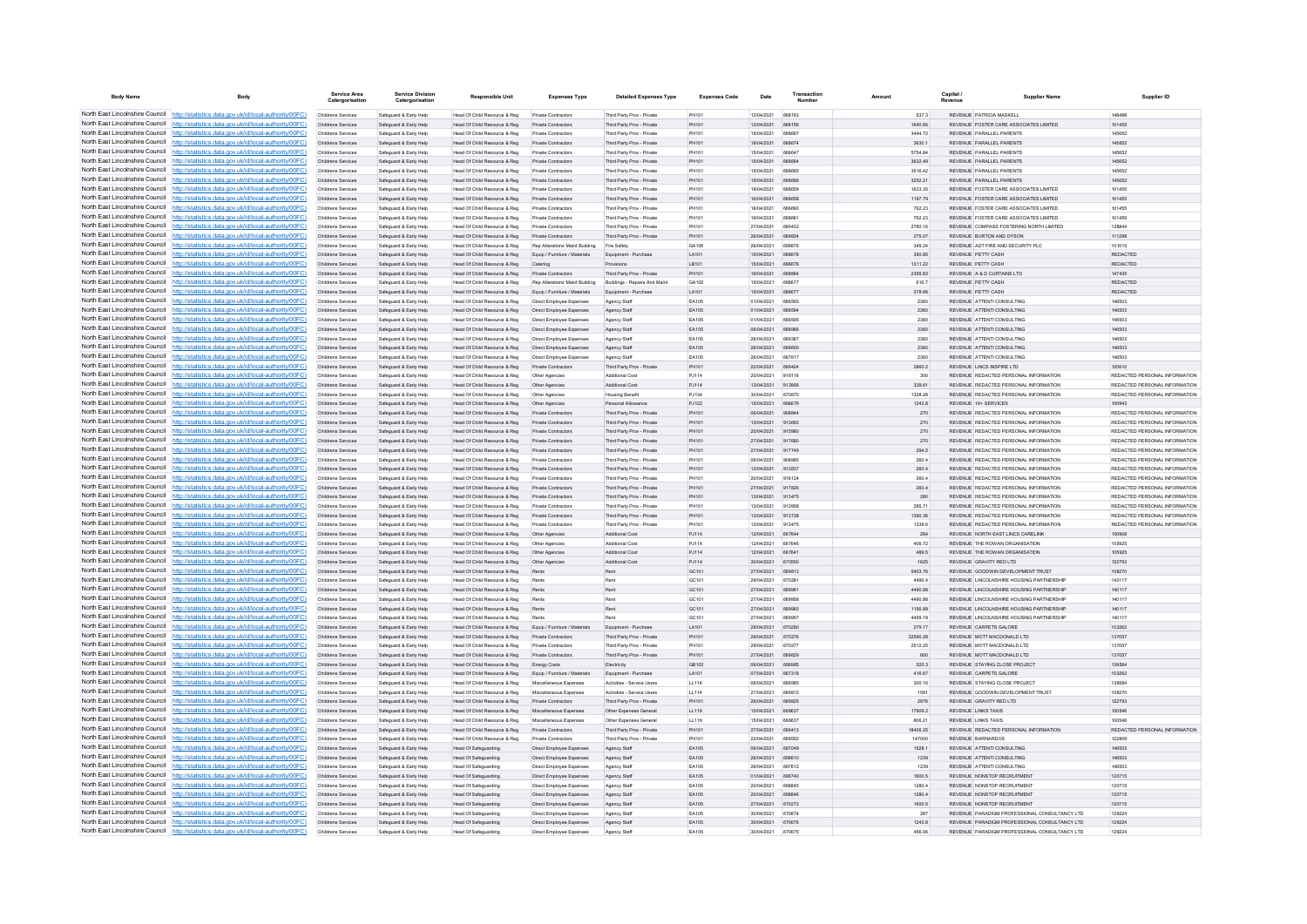| <b>Body Name</b>                | <b>Body</b>                                                                                                                                                                      | Service Area<br>Catergorisation          | <b>Service Division</b><br>Catergorisation       | <b>Responsible Unit</b>                                    | <b>Expenses Type</b>                                        | <b>Detailed Expenses Type</b>                                 | <b>Expenses Code</b>  | Date                     | Transactio<br>Number           | Amount               | Capital /<br>Revenue | <b>Supplier Name</b>                                                | Supplier ID                             |
|---------------------------------|----------------------------------------------------------------------------------------------------------------------------------------------------------------------------------|------------------------------------------|--------------------------------------------------|------------------------------------------------------------|-------------------------------------------------------------|---------------------------------------------------------------|-----------------------|--------------------------|--------------------------------|----------------------|----------------------|---------------------------------------------------------------------|-----------------------------------------|
|                                 | North East Lincolnshire Council http://statistics.data.gov.uk/id/local-authority/00FC)                                                                                           | Childrens Services                       | Safeguard & Early Help                           | Head Of Safeguarding                                       | Direct Employee Expenses                                    | Agency Staff                                                  | EA105                 | 06/04/2021               | 666956                         | 3245                 |                      | REVENUE ATTENTI CONSULTING                                          | 146503                                  |
|                                 | North East Lincolnshire Council http://statistics.data.gov.uk/id/local-authority/00FC)                                                                                           | Childrens Service                        | Safeguard & Early Help                           | Head Of Safeguarding                                       | Direct Employee Expenses                                    | Agency Staff                                                  | EA105                 | 26/04/2021               | <b>BR781/</b>                  | 2596                 |                      | REVENUE ATTENTICONSULTING                                           | 146503                                  |
|                                 | North East Lincolnshire Council http://statistics.data.gov.uk/id/local-authority/00FC)                                                                                           | Childrens Services                       | Safeguard & Early Help                           | <b>Head Of Safeguarding</b>                                | Direct Employee Expenses                                    | Agency Staff                                                  | <b>EA105</b>          | 27/04/2021               | 668609                         | 2598                 |                      | REVENUE ATTENTI CONSULTING                                          | 146503                                  |
|                                 | North East Lincolnshire Council http://statistics.data.gov.uk/id/local-authority/00FC)                                                                                           | Childrens Services                       | Safeguard & Early Help                           | Head Of Safeguarding                                       | Direct Employee Expenses                                    | Agency Staff                                                  | EA105                 | 27/04/2021               | 669372                         | 3245                 |                      | REVENUE ATTENTI CONSULTING                                          | 146503                                  |
|                                 | North East Lincolnshire Council http://statistics.data.gov.uk/id/local-authority/00FC)                                                                                           | Childrens Services                       | Safeguard & Early Help                           | Head Of Safeguarding                                       | Direct Transport Costs                                      | Hired Transport - Employees                                   | <b>JA101</b>          | 12/04/2021               | 667649                         | 261.73               |                      | REVENUE READY RENT A CAR<br>REVENUE CLICK TRAVEL                    | 100557                                  |
|                                 | North East Lincolnshire Council http://statistics.data.gov.uk/id/local-authority/00FC)<br>North East Lincolnshire Council http://statistics.data.gov.uk/id/local-authority/00FC) | Childrens Services<br>Childrens Services | Safeguard & Early Help<br>Safeguard & Early Help | Head Of Safeguarding<br>Head Of Safeguarding               | Public Transport<br>Public Transport                        | Public Transport - Serv User<br>Public Transport - Serv Llser | JD102<br>JD102        | 15/04/2021<br>15/04/2021 | 668574<br>668574               | 267.2<br>267.2       |                      | REVENUE CLICK TRAVEL                                                | 127476<br>127476                        |
| North East Lincolnshire Council | http://statistics.data.gov.uk/id/local-authority/00FC)                                                                                                                           | Childrens Services                       | Safeguard & Early Help                           | <b>Head Of Safeguarding</b>                                | Car Allowances                                              | Travel - Employees                                            | JF101                 | 13/04/2021               | 914499                         | 297.54               |                      | REVENUE REDACTED PERSONAL INFORMATION                               | REDACTED PERSONAL INFORMATION           |
| North East Lincolnshire Council | http://statistics.data.gov.uk/id/local-authority/00FC)                                                                                                                           | Childrens Services                       | Safeguard & Early Help                           | Head Of Safeguarding                                       | Communications And Computing Telephones                     |                                                               | LF112                 | 13/04/2021               | 668154                         | 390                  |                      | REVENUE TOTAL COMPUTER NETWORKS LTD                                 | 141310                                  |
|                                 | North East Lincolnshire Council http://statistics.data.gov.uk/id/local-authority/00FC)                                                                                           | Childrens Services                       | Safeguard & Early Help                           | Head Of Safeguarding                                       | Communications And Computing Telephones                     |                                                               | IF112                 | 22/04/2021               | <b>BR9415</b>                  | 550                  |                      | REVENUE TOTAL COMPLITER NETWORKS LTD.                               | 141310                                  |
|                                 | North East Lincolnshire Council http://statistics.data.gov.uk/id/local-authority/00FC)                                                                                           | Childrens Services                       | Safeguard & Early Help                           | Head Of Safeguarding                                       | Private Contractors                                         | Third Party Prov - Private                                    | PH101                 | 29/04/2021               | 670394                         | 284                  |                      | <b>DEVENIJE NYAS</b>                                                | 128712                                  |
|                                 | North East Lincolnshire Council http://statistics.data.gov.uk/id/local-authority/00FC)                                                                                           | Childrens Services                       | Safeguard & Early Help                           | <b>Head Of Safeguarding</b>                                | <b>Private Contractors</b>                                  | Third Party Prov - Private                                    | PH101                 | 01/04/2021               | 666812                         | 855                  |                      | REVENUE MORGAN ASSESSMENTS LTD                                      | 148355                                  |
|                                 | North East Lincolnshire Council http://statistics.data.gov.uk/id/local-authority/00FC)<br>North East Lincolnshire Council http://statistics.data.gov.uk/id/local-authority/00FC) | Childrens Services<br>Childrens Services | Safeguard & Early Help<br>Safeguard & Early Help | <b>Head Of Safeguarding</b>                                | Private Contractors<br>Private Contractors                  | Third Party Prov - Private<br>Translation & Interpreter Serv  | PH101<br>PH113        | 06/04/2021<br>27/04/2021 | 667114<br>670247               | 585<br>345           |                      | REVENUE HARLEY PSYCHIATRISTS<br>REVENUE HE WORDS                    | 148647<br>122711                        |
|                                 | North East Lincolnshire Council http://statistics.data.gov.uk/id/local-authority/00FC)                                                                                           | Childrens Services                       | Safeguard & Early Help                           | <b>Head Of Safeguarding</b><br>Head Of Safeguarding        | Other Agencies                                              | Childminders/Nurseries/Playard                                | PJ127                 | 06/04/2021               | 667063                         | 1057.75              |                      | REVENUE REDACTED PERSONAL INFORMATION                               | REDACTED PERSONAL INFORMATION           |
|                                 | North East Lincolnshire Council http://statistics.data.gov.uk/id/local-authority/00FC)                                                                                           | Childrens Services                       | Safeguard & Early Help                           | <b>Head Of Safeguarding</b>                                | Other Agencies                                              | Contact                                                       | PJ126                 | 20/04/2021               | 668786                         | 255                  |                      | REVENUE CHILDRENS LINKS GROUP                                       | 148753                                  |
|                                 | North East Lincolnshire Council http://statistics.data.gov.uk/id/local-authority/00FC)                                                                                           | Childrens Services                       | Safeguard & Early Help                           | Head Of Safeguarding                                       | Other Agencie                                               | Section 17                                                    | PJ125                 | 08/04/2021               | 667675                         | 673.64               |                      | REVENUE FAMILY SAFEGUARDING SERVICE                                 | 110640                                  |
|                                 | North East Lincolnshire Council http://statistics.data.gov.uk/id/local-authority/00FC)                                                                                           | Childrens Services                       | Safeguard & Early Help                           | Head Of Safeguarding                                       | Other Agencies                                              | Section 17                                                    | P.1125                | 13/04/2021               | 662996                         | $-357.17$            |                      | REVENUE REDACTED PERSONAL INFORMATION                               | REDACTED PERSONAL INFORMATION.          |
|                                 | North East Lincolnshire Council http://statistics.data.gov.uk/id/local-authority/00FC)                                                                                           | Childrens Services                       | Safeguard & Early Help                           | Head Of Safeguarding                                       | Other Agencies                                              | Section 17                                                    | PJ125                 | 15/04/2021               | 668680                         | 845                  |                      | REVENUE YORKSHIRE PSYCHOLOGY PRACTICE LTD                           | 147416                                  |
|                                 | North East Lincolnshire Council http://statistics.data.gov.uk/id/local-authority/00FC)                                                                                           | Childrens Services                       | Safeguard & Early Help                           | Head Of Safeguarding                                       | Other Agencies                                              | Section 17                                                    | PJ125                 | 13/04/2021               | 668253                         | 630                  |                      | REVENUE REDACTED PERSONAL INFORMATION                               | REDACTED PERSONAL INFORMATION           |
|                                 | North East Lincolnshire Council http://statistics.data.gov.uk/id/local-authority/00FC)<br>North East Lincolnshire Council http://statistics.data.gov.uk/id/local-authority/00FC) | Childrens Services<br>Childrens Services | Safeguard & Early Help<br>Safernard & Farly Help | Head Of Safeguarding<br>Head Of Safeguarding               | Other Agencies<br><b>Direct Employee Expenses</b>           | Section 17<br>Agency Staff                                    | PJ125<br><b>FA105</b> | 13/04/2021<br>06/04/2021 | <b>BRR254</b><br><b>BRROST</b> | 1980<br>3245         |                      | REVENUE REDACTED PERSONAL INFORMATION<br>REVENUE ATTENTI CONSULTING | REDACTED PERSONAL INFORMATION<br>146503 |
| North East Lincolnshire Council | http://statistics.data.gov.uk/id/local-authority/00FC)                                                                                                                           | Childrens Services                       | Safeguard & Early Help                           | <b>Head Of Safeguarding</b>                                | Direct Employee Expenses                                    | Agency Staff                                                  | <b>FA105</b>          | 26/04/2021               | 669376                         | 2596                 |                      | REVENUE ATTENTICONSULTING                                           | 146503                                  |
| North East Lincolnshire Council | http://statistics.data.gov.uk/id/local-authority/00FC)                                                                                                                           | Childrens Services                       | Safeguard & Early Help                           | Head Of Safeguarding                                       | Direct Employee Expenses                                    | Agency Sta                                                    | EA105                 | 26/04/2021               | 000007                         | 3245                 |                      | REVENUE ATTENTI CONSULTING                                          | 146503                                  |
|                                 | North East Lincolnshire Council http://statistics.data.gov.uk/id/local-authority/00FC)                                                                                           | Childrens Services                       | Safeguard & Early Help                           | Head Of Safeguarding                                       | Direct Employee Expenses                                    | Agency Staff                                                  | FA105                 | 26/04/2021               | 667620                         | 3245                 |                      | REVENUE ATTENTI CONSULTING                                          | 146503                                  |
|                                 | North East Lincolnshire Council http://statistics.data.gov.uk/id/local-authority/00FC)                                                                                           | Childrens Services                       | Safeguard & Early Help                           | <b>Head Of Safeguarding</b>                                | <b>Direct Employee Expenses</b>                             | Agency Staff                                                  | EA105                 | 01/04/2021               | 666780                         | 1443                 |                      | REVENUE EDEN BROWN LTD                                              | 101356                                  |
|                                 | North East Lincolnshire Council http://statistics.data.gov.uk/id/local-authority/00FC)                                                                                           | Childrens Services                       | Safeguard & Early Help                           | <b>Head Of Safeguarding</b>                                | Direct Employee Expenses                                    | Agency Staff                                                  | EA105                 | 01/04/2021               | 666781                         | 1443                 |                      | REVENUE EDEN BROWN LTD                                              | 101356                                  |
|                                 | North East Lincolnshire Council http://statistics.data.gov.uk/id/local-authority/00FC)                                                                                           | Childrens Services                       | Safeguard & Early Help                           | <b>Head Of Safeguarding</b>                                | Direct Employee Expenses                                    | Agency Staf                                                   | EA105                 | 06/04/2021               | 666757                         | 1517                 |                      | REVENUE EDEN BROWN LTD                                              | 101356                                  |
| North East Lincolnshire Council | North East Lincolnshire Council http://statistics.data.gov.uk/id/local-authority/00FC)                                                                                           | Childrens Services                       | Safeguard & Early Help                           | Head Of Safeguarding                                       | Direct Employee Expenses                                    | Agency Staff                                                  | <b>FA105</b><br>FA105 | 06/04/2021<br>06/04/2021 | 666769<br>66677                | 1443                 |                      | REVENUE FDEN BROWN LTD.<br>REVENUE EDEN BROWN LTD                   | 101356<br>101356                        |
| North East Lincolnshire Council | http://statistics.data.gov.uk/id/local-authority/00FC)<br>://statistics.data.gov.uk/id/local-authority/00FC)                                                                     | Childrens Services<br>Childrens Services | Safeguard & Early Help<br>Safeguard & Early Help | <b>Head Of Safeguarding</b><br>Head Of Safeguarding        | Direct Employee Expenses<br><b>Direct Employee Expenses</b> | Agency Staff<br>Agency Staff                                  | EA105                 | 06/04/2021               |                                | 1443<br>1443         |                      | REVENUE EDEN BROWN LTD                                              | 101356                                  |
|                                 | North East Lincolnshire Council http://statistics.data.gov.uk/id/local-authority/00FC)                                                                                           | Childrens Services                       | Safeguard & Early Help                           | Head Of Safeguarding                                       | Direct Employee Expenses                                    | Agency Staff                                                  | EA105                 | 06/04/2021               | <b>BRR758</b>                  | 1443                 |                      | REVENUE FDEN BROWN LTD                                              | 101356                                  |
|                                 | North East Lincolnshire Council http://statistics.data.gov.uk/id/local-authority/00FC)                                                                                           | Childrens Services                       | Safeguard & Early Help                           | Head Of Safeguarding                                       | Direct Employee Expenses                                    | Agency Staff                                                  | FA105                 | 06/04/2021               | BRR772                         | 1443                 |                      | REVENUE FDEN BROWN LTD.                                             | 101356                                  |
|                                 | North East Lincolnshire Council   http://statistics.data.gov.uk/id/local-authority/00FC)                                                                                         | Childrens Services                       | Safeguard & Early Help                           | Head Of Safeguarding                                       | Direct Employee Expenses                                    | Agency Staff                                                  | FA105                 | 06/04/2021               | <b>BRAZRE</b>                  | 1443                 |                      | REVENUE FDEN BROWN LTD                                              | 101356                                  |
|                                 | North East Lincolnshire Council http://statistics.data.gov.uk/id/local-authority/00FC)                                                                                           | Childrens Services                       | Safeguard & Early Help                           | Head Of Safeguarding                                       | Direct Employee Expenses                                    | Agency Staff                                                  | EA105                 | 12/04/2021               | 668196                         | 1248                 |                      | REVENUE EDEN BROWN LTD                                              | 101356                                  |
|                                 | North East Lincolnshire Council http://statistics.data.gov.uk/id/local-authority/00FC)                                                                                           | Childrens Services                       | Safeguard & Early Help                           | Head Of Safeguarding                                       | Direct Employee Expenses                                    | Agency Staff                                                  | EA105                 | 12/04/2021               | 668203                         | 1443                 |                      | REVENUE EDEN BROWN LTD                                              | 101356                                  |
| North East Lincolnshire Council | North East Lincolnshire Council http://statistics.data.gov.uk/id/local-authority/00FC)<br>http://statistics.data.gov.uk/id/local-authority/00FC)                                 | Childrens Services                       | Safeguard & Early Help                           | Head Of Safeguarding                                       | Direct Employee Expenses                                    | Agency Staff                                                  | EA105                 | 12/04/2021               | 668204<br>668197               | 1443                 |                      | REVENUE EDEN BROWN LTD<br>REVENUE EDEN BROWN LTD                    | 101356                                  |
|                                 | North East Lincolnshire Council http://statistics.data.gov.uk/id/local-authority/00FC)                                                                                           | Childrens Services<br>Childrens Services | Safeguard & Early Help<br>Safeguard & Early Help | <b>Head Of Safeguarding</b><br><b>Head Of Safeguarding</b> | Direct Employee Expenses<br>Direct Employee Expenses        | Agency Staff<br>Agency Staff                                  | EA105<br>EA105        | 12/04/2021<br>12/04/2021 | 668198                         | 1443<br>1443         |                      | REVENUE EDEN BROWN LTD                                              | 101356<br>101356                        |
|                                 | North East Lincolnshire Council http://statistics.data.gov.uk/id/local-authority/00FC)                                                                                           | Childrens Services                       | Safeguard & Early Help                           | Head Of Safeguarding                                       | Direct Employee Expenses                                    | Agency Staf                                                   | EA105                 | 12/04/2021               | <b>BRR100</b>                  | 1628                 |                      | REVENUE EDEN BROWN LTD                                              | 101356                                  |
|                                 | North East Lincolnshire Council http://statistics.data.gov.uk/id/local-authority/00FC)                                                                                           | Childrens Services                       | Safeguard & Early Help                           | Head Of Safeguarding                                       | Direct Employee Expenses                                    | Agency Staff                                                  | <b>EA105</b>          | 12/04/2021               | 668200                         | 1443                 |                      | REVENUE FDEN BROWN LTD                                              | 101356                                  |
|                                 | North East Lincolnshire Council http://statistics.data.gov.uk/id/local-authority/00FC)                                                                                           | Childrens Services                       | Safeguard & Early Help                           | Head Of Safeguarding                                       | Direct Employee Expenses                                    | Agency Staff                                                  | FA105                 | 12/04/2021               | 668201                         | 1365                 |                      | REVENUE EDEN BROWN LTD                                              | 101356                                  |
|                                 | North East Lincolnshire Council http://statistics.data.gov.uk/id/local-authority/00FC)                                                                                           | Childrens Services                       | Safeguard & Early Help                           | Head Of Safeguarding                                       | Direct Employee Expenses                                    | Agency Staff                                                  | EA105                 | 12/04/2021               | 668202                         | 1628                 |                      | REVENUE EDEN BROWN LTD                                              | 101356                                  |
| North East Lincolnshire Council | North East Lincolnshire Council http://statistics.data.gov.uk/id/local-authority/00FC)                                                                                           | Childrens Services                       | Safeguard & Early Help                           | Head Of Safeguarding                                       | Direct Employee Expenses                                    | Agency Staff                                                  | <b>FA105</b>          | 10/04/2021               | <b>BRBBBF</b>                  | 1443                 |                      | REVENUE FDEN BROWN LTD.                                             | 101356                                  |
|                                 | http://statistics.data.gov.uk/id/local-authority/00EC)<br>North East Lincolnshire Council http://statistics.data.gov.uk/id/local-authority/00FC)                                 | Childrens Services<br>Childrens Services | Safeguard & Early Help<br>Safeguard & Early Help | Head Of Safeguarding<br>Head Of Safeguarding               | Direct Employee Expenses<br>Direct Employee Expenses        | Agency Staff<br>Agency Staff                                  | FA105<br>FA105        | 19/04/2021<br>19/04/2021 | 668853<br>668859               | 1170<br>1517         |                      | REVENUE FDEN BROWN LTD<br>REVENUE EDEN BROWN LTD                    | 101356<br>101356                        |
|                                 | North East Lincolnshire Council http://statistics.data.gov.uk/id/local-authority/00FC)                                                                                           | Childrens Services                       | Safeguard & Early Help                           | <b>Head Of Safeguarding</b>                                | Direct Employee Expenses                                    | Agency Staff                                                  | EA105                 | 19/04/2021               | 668852                         | 1517                 |                      | REVENUE EDEN BROWN LTD                                              | 101356                                  |
|                                 | North East Lincolnshire Council http://statistics.data.gov.uk/id/local-authority/00FC)                                                                                           | Childrens Services                       | Safeguard & Early Help                           | Head Of Safeguarding                                       | Direct Employee Expenses                                    | Agency Staff                                                  | <b>FA105</b>          | 19/04/2021               | <b>BRARSE</b>                  | 1170                 |                      | REVENUE FDEN BROWN LTD                                              | 101356                                  |
|                                 | North East Lincolnshire Council http://statistics.data.gov.uk/id/local-authority/00FC)                                                                                           | Childrens Services                       | Safeguard & Early Help                           | Head Of Safeguarding                                       | Direct Employee Expenses                                    | Agency Staff                                                  | EA105                 | 19/04/2021               | 668857                         | 1170                 |                      | REVENUE EDEN BROWN LTD                                              | 101356                                  |
|                                 | North East Lincolnshire Council http://statistics.data.gov.uk/id/local-authority/00FC)                                                                                           | Childrens Services                       | Safeguard & Early Help                           | <b>Head Of Safeguarding</b>                                | Direct Employee Expenses                                    | Agency Staff                                                  | EA105                 | 19/04/2021               | 668862                         | 936                  |                      | REVENUE EDEN BROWN LTD                                              | 101356                                  |
| North East Lincolnshire Council | North East Lincolnshire Council http://statistics.data.gov.uk/id/local-authority/00FC)                                                                                           | Childrens Services                       | Safeguard & Early Help                           | Head Of Safeguarding                                       | Direct Employee Expenses                                    | Agency Staf                                                   | EA105                 | 08/04/2021               | 667621                         | 3245                 |                      | REVENUE ATTENTI CONSULTING                                          | 146503                                  |
| North East Lincolnshire Council | http://statistics.data.gov.uk/id/local-authority/00EC)<br>://statistics.data.gov.uk/id/local-authority/00FC)                                                                     | Childrens Services<br>Childrens Services | Safeguard & Early Help<br>Safeguard & Early Help | Head Of Safeguarding<br><b>Head Of Safeguarding</b>        | Direct Employee Expenses<br>Direct Employee Expenses        | Agency Staff<br>Agency Staff                                  | FA105<br>EA105        | 27/04/2021<br>27/04/2021 | 668643<br>667898               | 2598<br>2596         |                      | REVENUE ATTENTI CONSULTING<br>REVENUE ATTENTI CONSULTING            | 146503<br>146503                        |
| North East Lincolnshire Council | http://statistics.data.gov.uk/id/local-authority/00FC)                                                                                                                           | Childrens Services                       | Safeguard & Early Help                           | <b>Head Of Safeguarding</b>                                | Direct Employee Expenses                                    | Agency Staf                                                   | EA105                 | 27/04/2021               |                                | 3245                 |                      | REVENUE ATTENTI CONSULTING                                          | 146503                                  |
|                                 | North East Lincolnshire Council http://statistics.data.gov.uk/id/local-authority/00FC)                                                                                           | Childrens Services                       | Safeguard & Early Help                           | <b>Head Of Safeguarding</b>                                | Direct Employee Expenses                                    | Agency Staf                                                   | EA105                 | 08/04/2021               | <b>BRROSC</b>                  | 1416                 |                      | REVENUE ATTENTICONSULTING                                           | 146503                                  |
|                                 | North East Lincolnshire Council http://statistics.data.gov.uk/id/local-authority/00FC)                                                                                           | Childrens Services                       | Safeguard & Early Help                           | Head Of Safeguarding                                       | Direct Employee Expenses                                    | Agency Staff                                                  | FA105                 | 26/04/2021               | 667622                         | 944                  |                      | REVENUE ATTENTICONSULTING                                           | 146503                                  |
|                                 | North East Lincolnshire Council http://statistics.data.gov.uk/id/local-authority/00FC)                                                                                           | Childrens Services                       | Safeguard & Early Help                           | Head Of Safeguarding                                       | Direct Employee Expenses                                    | Agency Staff                                                  | EA105                 | 06/04/2021               | 666958                         | 2360                 |                      | REVENUE ATTENTICONSULTING                                           | 146503                                  |
|                                 | North East Lincolnshire Council http://statistics.data.gov.uk/id/local-authority/00FC)                                                                                           | Childrens Services                       | Safeguard & Early Help                           | Head Of Safeguarding                                       | <b>Direct Employee Expenses</b>                             | Agency Staf                                                   | EA105                 | 08/04/2021               | 667615                         | 2360                 |                      | REVENUE ATTENTI CONSULTING                                          | 146503                                  |
| North East Lincolnshire Council | North East Lincolnshire Council http://statistics.data.gov.uk/id/local-authority/00FC)<br>http://statistics.data.gov.uk/id/local-authority/00FC)                                 | Childrens Services<br>Childrens Services | Safeguard & Early Help<br>Safeguard & Early Help | <b>Head Of Safeguarding</b>                                | Direct Employee Expenses                                    | Agency Staff                                                  | FA105<br>EA105        | 26/04/2021<br>26/04/2021 | <b>BRO3BE</b><br><b>BRBROF</b> | 2950<br>2360         |                      | REVENUE ATTENTI CONSULTING<br>REVENUE ATTENTI CONSULTING            | 146503<br>146503                        |
|                                 | North East Lincolnshire Council http://statistics.data.gov.uk/id/local-authority/00FC)                                                                                           | Childrens Services                       | Safeguard & Early Help                           | <b>Head Of Safeguarding</b><br><b>Head Of Safeguarding</b> | Direct Employee Expenses<br>Direct Employee Expenses        | Agency Staff<br>Agency Staff                                  | EA105                 | 06/04/2021               | 666960                         | 2360                 |                      | REVENUE ATTENTI CONSULTING                                          | 146503                                  |
|                                 | North East Lincolnshire Council http://statistics.data.gov.uk/id/local-authority/00FC)                                                                                           | Childrens Services                       | Safeguard & Early Help                           | Head Of Safeguarding                                       | Direct Employee Expenses                                    | Agency Staf                                                   | EA105                 | 08/04/2021               | 667899                         | 1416                 |                      | REVENUE ATTENTI CONSULTING                                          | 146503                                  |
|                                 | North East Lincolnshire Council http://statistics.data.gov.uk/id/local-authority/00FC)                                                                                           | Childrens Services                       | Safeguard & Early Help                           | Head Of Safeguarding                                       | Direct Employee Expenses                                    | Agency Staff                                                  | FA105                 | 26/04/2021               | 669377                         | 2360                 |                      | REVENUE ATTENTI CONSULTING                                          | 146503                                  |
|                                 | North East Lincolnshire Council http://statistics.data.gov.uk/id/local-authority/00FC)                                                                                           | Childrens Services                       | Safeguard & Early Help                           | Head Of Safeguarding                                       | Direct Employee Expenses                                    | Agency Staff                                                  | EA105                 | 26/04/2021               | 668606                         | 1888                 |                      | REVENUE ATTENTI CONSULTING                                          | 146503                                  |
|                                 | North East Lincolnshire Council http://statistics.data.gov.uk/id/local-authority/00FC)                                                                                           | Childrens Services                       | Safeguard & Early Help                           | Head Of Safeguarding                                       | Direct Employee Expenses                                    | Agency Staff                                                  | EA105                 | 06/04/2021               | 666961                         | 1746.4               |                      | REVENUE ATTENTI CONSULTING                                          | 146503                                  |
| North East Lincolnshire Council | North East Lincolnshire Council http://statistics.data.gov.uk/id/local-authority/00FC)                                                                                           | Childrens Services                       | Safeguard & Early Help                           | <b>Head Of Safeguarding</b>                                | Direct Employee Expenses                                    | Agency Staff                                                  | EA105                 | 26/04/2021               | 669379                         | 1746.4               |                      | REVENUE ATTENTI CONSULTING                                          | 146503                                  |
| North East Lincolnshire Council | http://statistics.data.gov.uk/id/local-authority/00EC).<br>http://statistics.data.gov.uk/id/local-authority/00EC).                                                               | Childrens Services                       | Safeguard & Early Help                           | Head Of Safeguarding                                       | Direct Employee Expenses                                    | Agency Staff                                                  | FA105<br><b>FA105</b> | 26/04/2021<br>26/04/2021 | 668604<br>667616               | 1746.4               |                      | REVENUE ATTENTI CONSULTING<br>REVENUE ATTENTI CONSULTING            | 146503<br>146503                        |
|                                 | North East Lincolnshire Council http://statistics.data.gov.uk/id/local-authority/00FC)                                                                                           | Childrens Services<br>Childrens Services | Safeguard & Early Help<br>Safeguard & Early Help | <b>Head Of Safeguarding</b><br>Head Of Safeguarding        | Direct Employee Expenses<br>Direct Employee Expenses        | Agency Staff<br>Agency Staff                                  | EA105                 | 08/04/2021               | 667623                         | 1746.4<br>2655       |                      | REVENUE ATTENTI CONSULTING                                          | 146503                                  |
|                                 | North East Lincolnshire Council http://statistics.data.gov.uk/id/local-authority/00FC)                                                                                           | Childrens Services                       | Safeguard & Early Help                           | Head Of Safeguarding                                       | Direct Employee Expenses                                    | Agency Staff                                                  | <b>FA105</b>          | 27/04/2021               | 669378                         | 2655                 |                      | <b>PEVENHE ATTENTICONSHI TING</b>                                   | 146503                                  |
|                                 | North East Lincolnshire Council http://statistics.data.gov.uk/id/local-authority/00FC)                                                                                           | Childrens Services                       | Safeguard & Early Help                           | Head Of Safeguarding                                       | Direct Employee Expenses                                    | Agency Staff                                                  | FA105                 | 27/04/2021               | 667900                         | 2124                 |                      | REVENUE ATTENTI CONSULTING                                          | 146503                                  |
|                                 | North East Lincolnshire Council http://statistics.data.gov.uk/id/local-authority/00FC)                                                                                           | Childrens Services                       | Safeguard & Early Help                           | <b>Head Of Safeguarding</b>                                | Direct Employee Expenses                                    | Agency Staff                                                  | EA105                 | 27/04/2021               | 668612                         | 2124                 |                      | REVENUE ATTENTI CONSULTING                                          | 146503                                  |
|                                 | North East Lincolnshire Council http://statistics.data.gov.uk/id/local-authority/00FC)                                                                                           | Childrens Services                       | Safeguard & Early Help                           | Head Of Safeguarding                                       | Direct Employee Expenses                                    | Agency Staff                                                  | EA105                 | 06/04/2021               | 666558                         | 23572.38             |                      | REVENUE ATTENTI CONSULTING                                          | 146503                                  |
|                                 | North East Lincolnshire Council http://statistics.data.gov.uk/id/local-authority/00FC)                                                                                           | Childrens Services                       | Safeguard & Early Help                           | <b>Head Of Safeguarding</b>                                | Direct Employee Expenses                                    | Agency Staff                                                  | FA105                 | 08/04/2021               | 667605                         | 23572.38             |                      | REVENUE ATTENTICONSULTING                                           | 146503                                  |
| North East Lincolnshire Council | http://statistics.data.gov.uk/id/local-authority/00FC)<br>North East Lincolnshire Council http://statistics.data.gov.uk/id/local-authority/00FC)                                 | Childrens Services<br>Childrens Services | Safeguard & Early Help<br>Safeguard & Early Help | Head Of Safeguarding<br>Head Of Safeguarding               | Direct Employee Expenses<br>Direct Employee Expenses        | Agency Staff                                                  | EA105<br>EA105        | 15/04/2021<br>27/04/2021 | 668630                         | 23572.38<br>23572.38 |                      | REVENUE ATTENTI CONSULTING<br>REVENUE ATTENTI CONSULTING            | 146503<br>146503                        |
|                                 | North East Lincolnshire Council http://statistics.data.gov.uk/id/local-authority/00FC)                                                                                           | Childrens Services                       | Safeguard & Early Help                           | Head Of Safeguarding                                       | Direct Employee Expenses                                    | Agency Staf<br>Agency Staff                                   | EA105                 | 29/04/2021               | 670320                         | 23572.38             |                      | REVENUE ATTENTI CONSULTING                                          | 146503                                  |
|                                 | North East Lincolnshire Council http://statistics.data.gov.uk/id/local-authority/00FC)                                                                                           | Childrens Services                       | Safeguard & Early Help                           | <b>Head Of Safeguarding</b>                                | Direct Employee Expenses                                    | Agency Staff                                                  | <b>FA105</b>          | 06/04/2021               | 666962                         | 1790.08              |                      | REVENUE ATTENTI CONSULTING                                          | 146503                                  |
|                                 |                                                                                                                                                                                  |                                          |                                                  |                                                            |                                                             |                                                               |                       |                          |                                |                      |                      |                                                                     |                                         |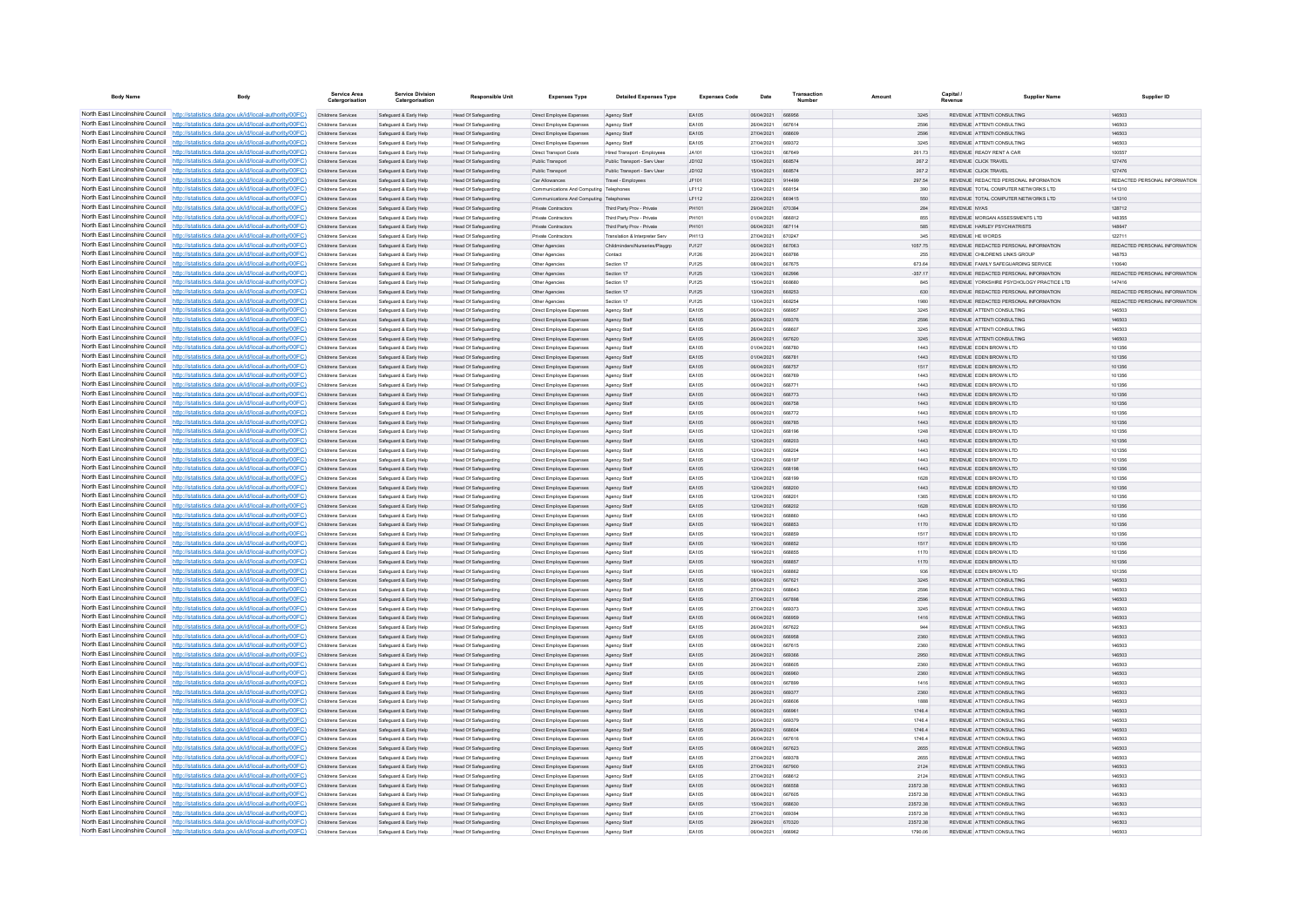| <b>Body Name</b>                                                   | Body                                                                                                                                                                               | Service Area<br>Catergorisatio                  | <b>Service Division</b><br>Catergorisation       | <b>Responsible Unit</b>                                    | <b>Expenses Type</b>                                        | <b>Detailed Expenses Type</b>                                | <b>Expenses Code</b>         | Date                     | Transaction             | Amount        | Capital / | <b>Supplier Name</b>                                                           | Supplier ID                                                    |
|--------------------------------------------------------------------|------------------------------------------------------------------------------------------------------------------------------------------------------------------------------------|-------------------------------------------------|--------------------------------------------------|------------------------------------------------------------|-------------------------------------------------------------|--------------------------------------------------------------|------------------------------|--------------------------|-------------------------|---------------|-----------|--------------------------------------------------------------------------------|----------------------------------------------------------------|
|                                                                    | North East Lincolnshire Council http://statistics.data.gov.uk/id/local-authority/00FC)                                                                                             | Childrens Services                              | Safeguard & Early Help                           | Head Of Safeguarding                                       | Direct Employee Expenses                                    | Agency Staff                                                 | EA105                        | 08/04/2021 667619        |                         | 1257.88       |           | REVENUE ATTENTI CONSULTING                                                     | 146503                                                         |
|                                                                    | North East Lincolnshire Council http://statistics.data.gov.uk/id/local-authority/00FC)                                                                                             | Childrens Services                              | Safeguard & Early Help                           | Head Of Safeguarding                                       | Direct Employee Expenses                                    | Agency Staff                                                 | EA105                        | 27/04/2021               |                         | 1451.4        |           | REVENUE ATTENTI CONSULTING                                                     | 146503                                                         |
|                                                                    | North East Lincolnshire Council http://statistics.data.gov.uk/id/local-authority/00FC)                                                                                             | Childrens Services                              | Safeguard & Early Help                           | <b>Head Of Safeguarding</b>                                | Direct Employee Expenses                                    | Agency Staff                                                 | EA105                        | 27/04/2021               | 669375                  | 1644.92       |           | REVENUE ATTENTI CONSULTING                                                     | 146503                                                         |
|                                                                    | North East Lincolnshire Council http://statistics.data.gov.uk/id/local-authority/00FC)                                                                                             | Childrens Services                              | Safeguard & Early Help                           | Head Of Safeguarding                                       | Direct Employee Expenses                                    | Agency Staff                                                 | FA105                        | 06/04/2021               | 666592                  | 1435          |           | REVENUE ESSENTIAL SAFEGUARDING                                                 | 147739                                                         |
|                                                                    | North East Lincolnshire Council   http://statistics.data.gov.uk/id/local-authority/00FC)<br>North East Lincolnshire Council http://statistics.data.gov.uk/id/local-authority/00FC) | <b>Childrens Services</b><br>Childrens Services | Safeguard & Early Help                           | Head Of Safeguarding<br>Head Of Safeguarding               | Direct Employee Expenses<br><b>Direct Employee Expenses</b> | Agency Staff                                                 | FA105<br>EA105               | 22/04/2021<br>26/04/2021 | 669420<br>669766        | 902<br>902    |           | REVENUE ESSENTIAL SAFEGUARDING<br>REVENUE ESSENTIAL SAFEGUARDING               | 147739<br>147739                                               |
|                                                                    | North East Lincolnshire Council http://statistics.data.gov.uk/id/local-authority/00FC)                                                                                             | Childrens Services                              | Safeguard & Early Help<br>Safeguard & Early Help | Head Of Safeguarding                                       | Direct Employee Expenses                                    | Agency Staff<br>Agency Staff                                 | FA105                        | 06/04/2021               | <b>BRROAT</b>           | 708           |           | REVENUE ATTENTI CONSULTING                                                     | 146503                                                         |
|                                                                    | North East Lincolnshire Council http://statistics.data.gov.uk/id/local-authority/00FC)                                                                                             | Childrens Services                              | Safeguard & Early Help                           | <b>Head Of Safeguarding</b>                                | Direct Employee Expenses                                    | Agency Staff                                                 | FA105                        | 06/04/2021               | <b>BRROBE</b>           | 1637.25       |           | REVENUE ATTENTI CONSULTING                                                     | 146503                                                         |
| North East Lincolnshire Council                                    | http://statistics.data.gov.uk/id/local-authority/00FC)                                                                                                                             | Childrens Services                              | Safeguard & Early Help                           | <b>Head Of Safeguarding</b>                                | Direct Employee Expenses                                    | Agency Staff                                                 | EA105                        | 26/04/2021               | 668601                  | 1327.5        |           | REVENUE ATTENTI CONSULTING                                                     | 146503                                                         |
| North East Lincolnshire Council                                    | http://statistics.data.gov.uk/id/local-authority/00FC)                                                                                                                             | Childrens Services                              | Safeguard & Early Help                           | Head Of Safeguarding                                       | Direct Employee Expenses                                    | Agency Sta                                                   | EA105                        | 26/04/2021               | 669374                  | 1637.25       |           | REVENUE ATTENTI CONSULTING                                                     | 146503                                                         |
|                                                                    | North East Lincolnshire Council http://statistics.data.gov.uk/id/local-authority/00FC)                                                                                             | Childrens Services                              | Safeguard & Early Help                           | Head Of Safeguarding                                       | Direct Employee Expenses                                    | Agency Staff                                                 | FA105                        | 26/04/2021               | 667613                  | 1327.5        |           | REVENUE ATTENTI CONSULTING                                                     | 146503                                                         |
|                                                                    | North East Lincolnshire Council http://statistics.data.gov.uk/id/local-authority/00FC)                                                                                             | Childrens Services                              | Safeguard & Early Help                           | <b>Head Of Safeguarding</b>                                | <b>Direct Employee Expenses</b>                             | Agency Staff                                                 | EA105                        | 06/04/2021               | 667062                  | 20444         |           | REVENUE ICS OPERATIONS LTD                                                     | 141788                                                         |
|                                                                    | North East Lincolnshire Council http://statistics.data.gov.uk/id/local-authority/00FC)                                                                                             | Childrens Services                              | Safeguard & Early Help                           | <b>Head Of Safeguarding</b>                                | Direct Employee Expenses                                    | Agency Staff                                                 | EA105                        | 12/04/2021               | 66817                   | 20444         |           | REVENUE ICS OPERATIONS LTD                                                     | 141788                                                         |
|                                                                    | North East Lincolnshire Council http://statistics.data.gov.uk/id/local-authority/00FC)                                                                                             | Childrens Services                              | Safeguard & Early Help                           | Head Of Safeguarding                                       | Direct Employee Expenses                                    | Agency Staff                                                 | EA105                        | 12/04/2021               | 668176                  | 904.5         |           | REVENUE ICS OPERATIONS LTD                                                     | 141788                                                         |
| North East Lincolnshire Council                                    | North East Lincolnshire Council http://statistics.data.gov.uk/id/local-authority/00FC)<br>http://statistics.data.gov.uk/id/local-authority/00FC)                                   | Childrens Services<br>Childrens Services        | Safeguard & Early Help<br>Safeguard & Early Help | Head Of Safeguarding<br><b>Head Of Safeguarding</b>        | Direct Employee Expenses<br><b>Direct Employee Expenses</b> | Agency Staff                                                 | <b>FA105</b><br><b>EA105</b> | 19/04/2021<br>26/04/2021 | <b>BRARGE</b><br>669874 | 24508<br>693  |           | REVENUE ICS OPERATIONS LTD.<br>REVENUE ICS OPERATIONS LTD                      | 141788<br>141788                                               |
| North East Lincolnshire Council                                    | ://statistics.data.gov.uk/id/local-authority/00FC)                                                                                                                                 | Childrens Services                              | Safeguard & Early Help                           | Head Of Safeguarding                                       | <b>Direct Employee Expenses</b>                             | Agency Staff<br>Agency Staf                                  | EA105                        | 27/04/2021               | 669875                  | 24508         |           | REVENUE ICS OPERATIONS LTD                                                     | 141788                                                         |
| North East Lincolnshire Council                                    | http://statistics.data.gov.uk/id/local-authority/00FC)                                                                                                                             | Childrens Services                              | Safeguard & Early Help                           | Head Of Safeguarding                                       | Direct Employee Expenses                                    | Agency Staff                                                 | <b>EA105</b>                 | 27/04/2021               | <b>BRODO</b>            | 20444         |           | REVENUE JOS ORERATIONS LTD.                                                    | 141788                                                         |
|                                                                    | North East Lincolnshire Council http://statistics.data.gov.uk/id/local-authority/00FC)                                                                                             | Childrens Services                              | Saferward & Farly Help                           | Head Of Safeguarding                                       | Direct Employee Expenses                                    | Agency Staff                                                 | FA105                        | 27/04/2021               | <b>BROON</b>            | 81091.32      |           | REVENUE PARADIGM PROFESSIONAL CONSULTANCY LTD                                  | 129224                                                         |
|                                                                    | North East Lincolnshire Council   http://statistics.data.gov.uk/id/local-authority/00FC)                                                                                           | Childrens Services                              | Safeguard & Early Help                           | <b>Head Of Safeguarding</b>                                | Direct Employee Expenses                                    | Agency Staff                                                 | EA105                        | 27/04/2021               | 669927                  | 61564.41      |           | REVENUE PARADIGM PROFESSIONAL CONSULTANCY LTD                                  | 129224                                                         |
|                                                                    | North East Lincolnshire Council http://statistics.data.gov.uk/id/local-authority/00FC)                                                                                             | Childrens Services                              | Safeguard & Early Help                           | Head Of Safeguarding                                       | Direct Employee Expenses                                    | Agency Staf                                                  | EA105                        | 27/04/2021               | 669908                  | 1521          |           | REVENUE EDEN BROWN LTD                                                         | 101356                                                         |
|                                                                    | North East Lincolnshire Council   http://statistics.data.gov.uk/id/local-authority/00FC)                                                                                           | Childrens Services                              | Safeguard & Early Help                           | Head Of Safeguarding                                       | Direct Employee Expenses                                    | Agency Staff                                                 | FA105                        | 27/04/2021               | 669909                  | 780           |           | REVENUE FDEN BROWN LTD.                                                        | 101356                                                         |
| North East Lincolnshire Council                                    | http://statistics.data.gov.uk/id/local-authority/00FC)                                                                                                                             | Childrens Services                              | Safeguard & Early Help                           | Head Of Safeguarding                                       | Direct Employee Expenses                                    | Agency Staff                                                 | EA105                        | 27/04/2021               | 669910                  | 1443          |           | REVENUE EDEN BROWN LTD                                                         | 101356                                                         |
| North East Lincolnshire Council                                    | http://statistics.data.gov.uk/id/local-authority/00FC)<br>North East Lincolnshire Council http://statistics.data.gov.uk/id/local-authority/00FC)                                   | Childrens Services<br>Childrens Services        | Safeguard & Early Help                           | <b>Head Of Safeguarding</b>                                | Direct Employee Expenses                                    | Agency Staff                                                 | EA105<br>EA105               | 27/04/2021<br>27/04/2021 | 669912                  | 1443<br>1443  |           | REVENUE EDEN BROWN LTD<br>REVENUE EDEN BROWN LTD                               | 101356<br>101356                                               |
|                                                                    | North East Lincolnshire Council http://statistics.data.gov.uk/id/local-authority/00FC)                                                                                             | Childrens Services                              | Safeguard & Early Help<br>Safeguard & Early Help | <b>Head Of Safeguarding</b><br>Head Of Safeguarding        | Direct Employee Expenses<br>Direct Employee Expenses        | Agency Staf<br>Agency Staff                                  | FA105                        | 27/04/2021               | <b>A69917</b>           | 1443          |           | REVENUE FDEN BROWN LTD.                                                        | 101356                                                         |
|                                                                    | North East Lincolnshire Council http://statistics.data.gov.uk/id/local-authority/00FC)                                                                                             | <b>Childrens Services</b>                       | Safeguard & Early Help                           | Head Of Safeguarding                                       | Direct Employee Expenses                                    | Agency Staff                                                 | FA105                        | 27/04/2021               | 669918                  | 1443          |           | REVENUE FDEN BROWN LTD                                                         | 101356                                                         |
|                                                                    | North East Lincolnshire Council http://statistics.data.gov.uk/id/local-authority/00FC)                                                                                             | Childrens Services                              | Safeguard & Early Help                           | Head Of Safeguarding                                       | <b>Direct Employee Expenses</b>                             | Agency Staf                                                  | EA105                        | 27/04/2021               | 669907                  | 1443          |           | REVENUE EDEN BROWN LTD                                                         | 101356                                                         |
|                                                                    | North East Lincolnshire Council   http://statistics.data.gov.uk/id/local-authority/00FC)                                                                                           | Childrens Services                              | Safeguard & Early Help                           | <b>Head Of Safeguarding</b>                                | Direct Employee Expenses                                    | Agency Staff                                                 | EA105                        | 27/04/2021               | 669912                  | 1517          |           | REVENUE FDEN BROWN LTD                                                         | 101356                                                         |
| North East Lincolnshire Council                                    | http://statistics.data.gov.uk/id/local-authority/00EC)                                                                                                                             | Childrens Services                              | Safeguard & Early Help                           | Head Of Safeguarding                                       | Direct Employee Expenses                                    | Agency Staff                                                 | <b>FA105</b>                 | 27/04/2021               | <b>ARQ01/</b>           | 1443          |           | REVENUE FDEN BROWN LTD.                                                        | 101356                                                         |
| North East Lincolnshire Council                                    | ://statistics.data.gov.uk/id/local-authority/00FC)                                                                                                                                 | Childrens Services                              | Safeguard & Early Help                           | Head Of Safeguarding                                       | Direct Employee Expenses                                    | Agency Staff                                                 | EA105                        | 27/04/2021               | 669915                  | 1628          |           | REVENUE EDEN BROWN LTD                                                         | 101356                                                         |
| North East Lincolnshire Council                                    | http://statistics.data.gov.uk/id/local-authority/00FC)                                                                                                                             | Childrens Services                              | Safeguard & Early Help                           | Head Of Safeguarding                                       | Direct Employee Expenses                                    | Agency Staf                                                  | EA105                        | 27/04/2021               | 669916                  | 1443          |           | REVENUE EDEN BROWN LTD                                                         | 101356                                                         |
|                                                                    | North East Lincolnshire Council http://statistics.data.gov.uk/id/local-authority/00FC)                                                                                             | Childrens Services                              | Safeguard & Early Help                           | Head Of Safeguardin                                        | Direct Employee Expenses                                    | Agency Staff                                                 | FA105                        | 29/04/2021               | 670554                  | 1517          |           | REVENUE FDEN BROWN LTD.                                                        | 101356                                                         |
|                                                                    | North East Lincolnshire Council http://statistics.data.gov.uk/id/local-authority/00FC)                                                                                             | Childrens Services                              | Safeguard & Early Help                           | Head Of Safeguarding                                       | Direct Employee Expenses                                    | Agency Staff                                                 | FA105                        | 29/04/2021               | 670555                  | 1443          |           | REVENUE FDEN BROWN LTD                                                         | 101356                                                         |
|                                                                    | North East Lincolnshire Council http://statistics.data.gov.uk/id/local-authority/00FC)<br>North East Lincolnshire Council http://statistics.data.gov.uk/id/local-authority/00FC)   | Childrens Services                              | Safeguard & Early Help                           | Head Of Safeguarding                                       | Direct Employee Expenses                                    | Agency Staff                                                 | EA105<br>PJ127               | 29/04/2021<br>29/04/2021 | 670562                  | 1443<br>23000 |           | REVENUE EDEN BROWN LTD<br>REVENUE REDACTED PERSONAL INFORMATION                | 101356<br>REDACTED PERSONAL INFORMATION                        |
|                                                                    | North East Lincolnshire Council http://statistics.data.gov.uk/id/local-authority/00FC)                                                                                             | Childrens Services<br>Childrens Services        | Safeguard & Early Help<br>Safeguard & Early Help | Head Of Safeguarding<br>Head Of Safeguarding               | Other Agencies<br>Private Contractors                       | Childminders/Nurseries/Playarp<br>Third Party Prov - Private | PH101                        | 27/04/2021               | 918909<br>669411        | 300           |           | REVENUE REDACTED PERSONAL INFORMATION                                          | REDACTED PERSONAL INFORMATION                                  |
| North East Lincolnshire Council                                    | http://statistics.data.gov.uk/id/local-authority/00EC).                                                                                                                            | Childrens Services                              | Safeguard & Early Help                           | Head Of Safeguarding                                       | Other Agencies                                              | Further Ed Emp & Training                                    | P.1130                       | 27/04/2021               | 669845                  | 615           |           | REVENUE REDACTED PERSONAL INFORMATION                                          | REDACTED PERSONAL INFORMATION.                                 |
| North East Lincolnshire Council                                    | atistics data gov uk/id/local-authority/00EC)                                                                                                                                      | Childrens Services                              | Safeguard & Early Help                           | <b>Head Of Safeguarding</b>                                | Other Agencies                                              | Housing Benefit                                              | P.1134                       | 06/04/2021               | 908527                  | 257           |           | REVENUE REDACTED PERSONAL INFORMATION                                          | REDACTED PERSONAL INFORMATION.                                 |
|                                                                    | North East Lincolnshire Council http://statistics.data.gov.uk/id/local-authority/00FC)                                                                                             | Childrens Services                              | Safeguard & Early Help                           | Head Of Safeguarding                                       | Other Agencies                                              | <b>Housing Benefit</b>                                       | PJ134                        | 13/04/2021               | 913380                  | 257           |           | REVENUE REDACTED PERSONAL INFORMATION                                          | REDACTED PERSONAL INFORMATION                                  |
|                                                                    | North East Lincolnshire Council http://statistics.data.gov.uk/id/local-authority/00FC)                                                                                             | Childrens Services                              | Safeguard & Early Help                           | Head Of Safeguarding                                       | Other Agencie                                               | <b>Housing Benefit</b>                                       | PJ134                        | 20/04/2021               | 915668                  | 257           |           | REVENUE REDACTED PERSONAL INFORMATION                                          | REDACTED PERSONAL INFORMATION.                                 |
|                                                                    | North East Lincolnshire Council   http://statistics.data.gov.uk/id/local-authority/00FC)                                                                                           | Childrens Services                              | Safeguard & Early Help                           | Head Of Safeguarding                                       | Other Agencies                                              | <b>Housing Benefit</b>                                       | PJ134                        | 27/04/2021               | 917370                  | 257           |           | REVENUE REDACTED PERSONAL INFORMATION                                          | REDACTED PERSONAL INFORMATION                                  |
|                                                                    | North East Lincolnshire Council http://statistics.data.gov.uk/id/local-authority/00FC)                                                                                             | Childrens Services                              | Safeguard & Early Help                           | Head Of Safeguarding                                       | Other Agencies                                              | <b>Housing Benefit</b>                                       | PJ134                        | 06/04/2021               | 908537                  | 257           |           | REVENUE REDACTED PERSONAL INFORMATION                                          | REDACTED PERSONAL INFORMATION                                  |
|                                                                    | North East Lincolnshire Council http://statistics.data.gov.uk/id/local-authority/00FC)<br>North East Lincolnshire Council http://statistics.data.gov.uk/id/local-authority/00FC)   | Childrens Services                              | Safeguard & Early Help                           | <b>Head Of Safeguarding</b>                                | Other Agencies                                              | <b>Housing Benefi</b>                                        | PJ134                        | 13/04/2021<br>20/04/2021 | 913388<br>915675        | 257           |           | REVENUE REDACTED PERSONAL INFORMATION                                          | REDACTED PERSONAL INFORMATION<br>REDACTED PERSONAL INFORMATION |
|                                                                    | North East Lincolnshire Council http://statistics.data.gov.uk/id/local-authority/00FC)                                                                                             | Childrens Services<br><b>Childrens Services</b> | Safeguard & Early Help<br>Safeguard & Early Help | Head Of Safeguarding<br><b>Head Of Safeguarding</b>        | Other Agencies<br>Other Agencies                            | <b>Housing Benefit</b><br><b>Housing Benefit</b>             | PJ134<br>PJ134               | 27/04/2021               | 917378                  | 257<br>257    |           | REVENUE REDACTED PERSONAL INFORMATION<br>REVENUE REDACTED PERSONAL INFORMATION | REDACTED PERSONAL INFORMATION                                  |
|                                                                    | North East Lincolnshire Council http://statistics.data.gov.uk/id/local-authority/00FC)                                                                                             | Childrens Services                              | Safeguard & Early Help                           | Head Of Safeguarding                                       | Other Agencies                                              | <b>Housing Benefit</b>                                       | PJ134                        | 06/04/2021               | 908580                  | 257           |           | REVENUE REDACTED PERSONAL INFORMATION                                          | REDACTED PERSONAL INFORMATION                                  |
|                                                                    | North East Lincolnshire Council http://statistics.data.gov.uk/id/local-authority/00FC)                                                                                             | Childrens Services                              | Safeguard & Early Help                           | Head Of Safeguardin                                        | Other Agencie                                               | <b>Housing Benefit</b>                                       | PJ134                        | 13/04/2021               | 913430                  | 257           |           | REVENUE REDACTED PERSONAL INFORMATION                                          | REDACTED PERSONAL INFORMATION.                                 |
|                                                                    | North East Lincolnshire Council   http://statistics.data.gov.uk/id/local-authority/00FC)                                                                                           | Childrens Services                              | Safeguard & Early Help                           | Head Of Safeguarding                                       | Other Agencies                                              | <b>Housing Benefit</b>                                       | P.1134                       | 20/04/2021               | 915717                  | 257           |           | REVENUE REDACTED PERSONAL INFORMATION                                          | REDACTED PERSONAL INFORMATION.                                 |
|                                                                    | North East Lincolnshire Council http://statistics.data.gov.uk/id/local-authority/00FC)                                                                                             | Childrens Services                              | Safeguard & Early Help                           | Head Of Safeguarding                                       | Other Agencies                                              | <b>Housing Benefit</b>                                       | PJ134                        | 27/04/2021               | 917419                  | 257           |           | REVENUE REDACTED PERSONAL INFORMATION                                          | REDACTED PERSONAL INFORMATION                                  |
|                                                                    | North East Lincolnshire Council http://statistics.data.gov.uk/id/local-authority/00FC)                                                                                             | Childrens Services                              | Safeguard & Early Help                           | Head Of Safeguarding                                       | Other Agencies                                              | <b>Housing Benefit</b>                                       | PJ134                        | 06/04/2021               | 908646                  | 257           |           | REVENUE REDACTED PERSONAL INFORMATION                                          | REDACTED PERSONAL INFORMATION                                  |
|                                                                    | North East Lincolnshire Council http://statistics.data.gov.uk/id/local-authority/00FC)                                                                                             | Childrens Services                              | Safeguard & Early Help                           | <b>Head Of Safeguarding</b>                                | Other Agencies                                              | <b>Housing Benefit</b>                                       | P.1134                       | 13/04/2021               | 913826                  | 257           |           | REVENUE REDACTED PERSONAL INFORMATION                                          | REDACTED PERSONAL INFORMATION                                  |
| North East Lincolnshire Council<br>North East Lincolnshire Council | http://statistics.data.gov.uk/id/local-authority/00FC)<br>http://statistics.data.gov.uk/id/local-authority/00FC)                                                                   | Childrens Services                              | Safeguard & Early Help                           | <b>Head Of Safeguarding</b>                                | Other Agencies                                              | <b>Housing Benefit</b>                                       | PJ134                        | 20/04/2021               | 916111                  | 257           |           | REVENUE REDACTED PERSONAL INFORMATION<br>REVENUE REDACTED PERSONAL INFORMATION | REDACTED PERSONAL INFORMATION                                  |
|                                                                    | North East Lincolnshire Council http://statistics.data.gov.uk/id/local-authority/00FC)                                                                                             | Childrens Services<br>Childrens Services        | Safeguard & Early Help<br>Safeguard & Early Help | <b>Head Of Safeguarding</b><br><b>Head Of Safeguarding</b> | Other Agencies<br>Other Agencies                            | <b>Housing Benefit</b><br><b>Housing Benefit</b>             | PJ134<br>PJ134               | 27/04/2021<br>07/04/2021 | 917815<br>667330        | 257<br>280    |           | REVENUE REDACTED PERSONAL INFORMATION                                          | REDACTED PERSONAL INFORMATION<br>REDACTED PERSONAL INFORMATION |
|                                                                    | North East Lincolnshire Council http://statistics.data.gov.uk/id/local-authority/00FC)                                                                                             | Childrens Services                              | Safeguard & Early Help                           | Head Of Safeguarding                                       | Other Agencies                                              | <b>Housing Benefit</b>                                       | P.1134                       | 19/04/2021               | 668764                  | 280           |           | REVENUE REDACTED PERSONAL INFORMATION                                          | REDACTED PERSONAL INFORMATION                                  |
|                                                                    | North East Lincolnshire Council http://statistics.data.gov.uk/id/local-authority/00FC)                                                                                             | <b>Childrens Services</b>                       | Safeguard & Early Help                           | Head Of Safeguarding                                       | Other Agencies                                              | Leaving Care Gran                                            | PJ116                        | 08/04/2021               | 667282                  | 604.17        |           | REVENUE FAIR DEAL CARPETS                                                      | 110806                                                         |
|                                                                    | North East Lincolnshire Council http://statistics.data.gov.uk/id/local-authority/00FC)                                                                                             | Childrens Services                              | Safeguard & Early Help                           | Head Of Safeguarding                                       | Other Agencies                                              | Leaving Care Gran                                            | PJ116                        | 12/04/2021               | 667320                  | 500           |           | REVENUE CARPETS GALORE                                                         | 103262                                                         |
|                                                                    | North East Lincolnshire Council http://statistics.data.gov.uk/id/local-authority/00FC)                                                                                             | Childrens Services                              | Safeguard & Early Help                           | Head Of Safeguarding                                       | Other Agencies                                              | Leaving Care Gran                                            | PJ116                        | 12/04/2021               | 667319                  | 416.67        |           | REVENUE CARPETS GALORE                                                         | 103262                                                         |
| North East Lincolnshire Council                                    | http://statistics.data.gov.uk/id/local-authority/00EC)                                                                                                                             | Childrens Services                              | Safeguard & Early Help                           | <b>Head Of Safeguarding</b>                                | Other Agencies                                              | Leaving Care Gran                                            | P.1116                       | 15/04/2021               | 668132                  | 524 93        |           | REVENUE DAVID BURY LTD.                                                        | 103135                                                         |
| North East Lincolnshire Council                                    | tatistics data gov uk/id/local-authority/00EC)                                                                                                                                     | Childrens Services                              | Safeguard & Early Help                           | Head Of Safeguarding                                       | Other Agencies                                              | Leaving Care Gran                                            | PJ116                        | 12/04/2021               | 668174                  | 647.97        |           | REVENUE ARGOS BUSINESS SOLUTIONS LTD                                           | 101032                                                         |
|                                                                    | North East Lincolnshire Council http://statistics.data.gov.uk/id/local-authority/00FC)<br>North East Lincolnshire Council http://statistics.data.gov.uk/id/local-authority/00FC)   | Childrens Services                              | Safeguard & Early Help                           | Head Of Safeguarding                                       | Other Agencies                                              | Leaving Care Gran                                            | PJ116                        | 29/04/2021               | 670260                  | 524.94        |           | REVENUE DAVID BURY LTD                                                         | 103135                                                         |
|                                                                    | North East Lincolnshire Council   http://statistics.data.gov.uk/id/local-authority/00FC)                                                                                           | Childrens Services                              | Safeguard & Early Help                           | Head Of Safeguardin                                        | Other Agencie                                               | Leaving Care Gran                                            | PJ116                        | 27/04/2021               | 669896                  | 255.99        |           | REVENUE ARGOS BUSINESS SOLUTIONS LTD                                           | 101032                                                         |
|                                                                    | North East Lincolnshire Council http://statistics.data.gov.uk/id/local-authority/00FC)                                                                                             | Childrens Services<br>Childrens Services        | Safeguard & Early Help<br>Safeguard & Early Help | Head Of Safeguarding<br><b>Head Of Safeguarding</b>        | Other Agencies<br>Other Agencies                            | Personal Allowance<br>Personal Allowance                     | PJ122<br>PJ122               | 06/04/2021<br>15/04/2021 | 909075<br>668679        | 500<br>1141.5 |           | REVENUE REDACTED PERSONAL INFORMATION<br>REVENUE 16+ SERVICES                  | REDACTED PERSONAL INFORMATION<br>100943                        |
|                                                                    | North East Lincolnshire Council http://statistics.data.gov.uk/id/local-authority/00FC)                                                                                             | Childrens Services                              | Safeguard & Early Help                           | <b>Head Of Safeguarding</b>                                | Other Agencies                                              | University                                                   | PJ129                        | 06/04/2021               | 909033                  | 1509.45       |           | REVENUE REDACTED PERSONAL INFORMATION                                          | REDACTED PERSONAL INFORMATION                                  |
|                                                                    | North East Lincolnshire Council http://statistics.data.gov.uk/id/local-authority/00FC)                                                                                             | Childrens Services                              | Safeguard & Early Help                           | <b>Head Of Safeguarding</b>                                | Direct Employee Expenses                                    | Agency Staff                                                 | FA105                        | 14/04/2021               | 664817                  | 1088.55       |           | REVENUE ATTENTI CONSULTING                                                     | 146503                                                         |
| North East Lincolnshire Council                                    | http://statistics.data.gov.uk/id/local-authority/00EC).                                                                                                                            | <b>Childrens Services</b>                       | Safeguard & Early Help                           | <b>Head Of Safeguarding</b>                                | Direct Employee Expenses                                    | Agency Staff                                                 | EA105                        | 14/04/2021               | <b>BR4818</b>           | 1964.7        |           | REVENUE ATTENTI CONSULTING                                                     | 146503                                                         |
|                                                                    | North East Lincolnshire Council http://statistics.data.gov.uk/id/local-authority/00FC)                                                                                             | Childrens Services                              | Safeguard & Early Help                           | Head Of Safeguarding                                       | Direct Employee Expenses                                    | Agency Staf                                                  | EA105                        | 14/04/2021               |                         | 1964.7        |           | REVENUE ATTENTI CONSULTING                                                     | 146503                                                         |
|                                                                    | North East Lincolnshire Council http://statistics.data.gov.uk/id/local-authority/00FC)                                                                                             | Childrens Services                              | Safeguard & Early Help                           | <b>Head Of Safeguarding</b>                                | Direct Employee Expenses                                    | Agency Staff                                                 | EA105                        | 14/04/2021               | 667119                  | 1964.7        |           | REVENUE ATTENTI CONSULTING                                                     | 146503                                                         |
|                                                                    | North East Lincolnshire Council http://statistics.data.gov.uk/id/local-authority/00FC)                                                                                             | Childrens Services                              | Safeguard & Early Help                           | Head Of Safeguarding                                       | Direct Employee Expenses                                    | Agency Staff                                                 | FA105                        | 14/04/2021               | <b>BRANSA</b>           | 1593          |           | REVENUE ATTENTICONSULTING                                                      | 146503                                                         |
|                                                                    | North East Lincolnshire Council http://statistics.data.gov.uk/id/local-authority/00FC)                                                                                             | Childrens Services                              | Safeguard & Early Help                           | Head Of Safeguarding                                       | Direct Employee Expenses                                    | Agency Staff                                                 | FA105                        | 27/04/2021               | 669380                  | 19647         |           | REVENUE ATTENTICONSULTING                                                      | 146503                                                         |
|                                                                    | North East Lincolnshire Council http://statistics.data.gov.uk/id/local-authority/00FC)<br>North East Lincolnshire Council http://statistics.data.gov.uk/id/local-authority/00FC)   | Childrens Services                              | Safeguard & Early Help                           | <b>Head Of Safeguarding</b>                                | Direct Employee Expenses                                    | Agency Staff                                                 | EA105                        | 27/04/2021               | 66938                   | 1593          |           | REVENUE ATTENTI CONSULTING                                                     | 146503                                                         |
| North East Lincolnshire Council                                    | http://statistics.data.gov.uk/id/local-authority/00FC)                                                                                                                             | Childrens Services<br>Childrens Services        | Safeguard & Early Help<br>Safeguard & Early Help | <b>Head Of Safeguarding</b><br><b>Head Of Safeguarding</b> | <b>Private Contractors</b><br><b>Private Contractors</b>    | Third Party Prov - Private<br>Translation & Interpreter Serv | PH101<br>PH113               | 13/04/2021<br>20/04/2021 | 668157<br>669249        | 600<br>281.75 |           | REVENUE FORTIS THERAPY & TRAINING<br>REVENUE HE WORDS                          | 120445<br>122711                                               |
|                                                                    | North East Lincolnshire Council http://statistics.data.gov.uk/id/local-authority/00FC)                                                                                             | Childrens Services                              | Safeguard & Early Help                           | <b>Head Of Safeguarding</b>                                | Other Agencies                                              | Additional Cost                                              | PJ114                        | 09/04/2021               | 665759                  | 1980          |           | <b>REVENUE LINKS TAXIS</b>                                                     | 100546                                                         |
|                                                                    | North East Lincolnshire Council http://statistics.data.gov.uk/id/local-authority/00FC)                                                                                             | Childrens Services                              | Safeguard & Early Help                           | <b>Head Of Safeguarding</b>                                | Other Agencies                                              | Additional Cos                                               | PJ114                        | 07/04/2021               | 667309                  | 2670          |           | <b>REVENUE LINKS TAXIS</b>                                                     | 100546                                                         |
|                                                                    | North East Lincolnshire Council http://statistics.data.gov.uk/id/local-authority/00FC)                                                                                             | Childrens Services                              | Safeguard & Early Help                           | <b>Head Of Safeguarding</b>                                | Other Agencies                                              | Additional Cost                                              | P.1114                       | 07/04/2021 667310        |                         | 5499.54       |           | REVENUE AA RADIO CARS LTD                                                      | 101222                                                         |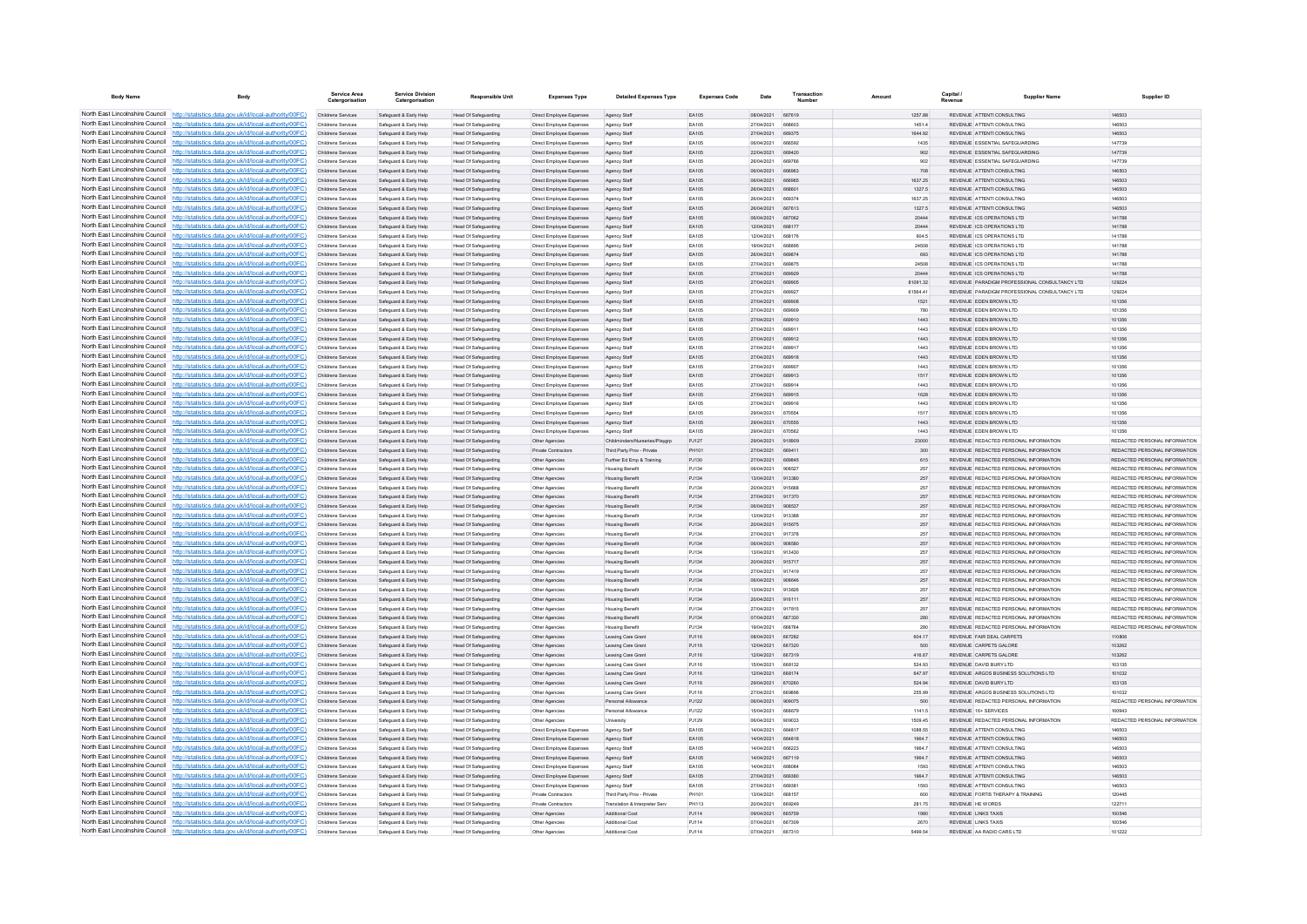| <b>Body Name</b>                | Body                                                                                                                                                                               | Service Area<br>Catergorisat             | <b>Service Division</b><br>Catergorisation               | <b>Responsible Unit</b>                             | <b>Expenses Type</b>                             | <b>Detailed Expenses Type</b>                                    | <b>Expenses Code</b>  | Date                      | Transaction             |                         | Capital / | <b>Supplier Name</b>                                                           | Supplier ID                                                    |
|---------------------------------|------------------------------------------------------------------------------------------------------------------------------------------------------------------------------------|------------------------------------------|----------------------------------------------------------|-----------------------------------------------------|--------------------------------------------------|------------------------------------------------------------------|-----------------------|---------------------------|-------------------------|-------------------------|-----------|--------------------------------------------------------------------------------|----------------------------------------------------------------|
|                                 | North East Lincolnshire Council http://statistics.data.gov.uk/id/local-authority/00FC)                                                                                             | Childrens Services                       | Safeguard & Early Help                                   | Head Of Safeguarding                                | Other Agencies                                   | Additional Cost                                                  | P.1114                | 08/04/2021 667274         |                         | 1975 81                 |           | REVENUE REDACTED PERSONAL INFORMATION                                          | REDACTED PERSONAL INFORMATION                                  |
|                                 | North East Lincolnshire Council http://statistics.data.gov.uk/id/local-authority/00FC)                                                                                             | Childrens Services                       | Safeguard & Early Help                                   | <b>Head Of Safeguarding</b>                         | Other Agencies                                   | Additional Cost                                                  | PJ114                 | 09/04/2021                | 667979                  | 1470                    |           | REVENUE CHILD AND FAMILY PLAY THERAPY LTD                                      | 107832                                                         |
|                                 | North East Lincolnshire Council http://statistics.data.gov.uk/id/local-authority/00FC)                                                                                             | Childrens Services                       | Safeguard & Early Help                                   | Head Of Safeguarding                                | Other Agencies                                   | Additional Cost                                                  | PJ114                 | 09/04/2021                | 667980                  | 1760                    |           | REVENUE CHILD AND FAMILY PLAY THERAPY LTD                                      | 107832                                                         |
|                                 | North East Lincolnshire Council http://statistics.data.gov.uk/id/local-authority/00FC)                                                                                             | Childrens Services                       | Safeguard & Early Help                                   | <b>Head Of Safeguarding</b>                         | Other Agencie                                    | Additional Cost                                                  | PJ114                 | 19/04/2021                | <b>BRR765</b>           | 714                     |           | REVENUE REDACTED PERSONAL INFORMATION                                          | REDACTED PERSONAL INFORMATION                                  |
|                                 | North East Lincolnshire Council http://statistics.data.gov.uk/id/local-authority/00FC)<br>North East Lincolnshire Council   http://statistics.data.gov.uk/id/local-authority/00FC) | Childrens Services<br>Childrens Services | Safeguard & Early Help<br>Safeguard & Early Help         | Head Of Safeguarding<br>Head Of Safeguarding        | Other Agencies<br>Other Agencies                 | Section 17<br>Section 17                                         | P.1125<br>P.1125      | 20/04/2021<br>106/04/2021 | 915745<br>909105        | 1038.84<br>300          |           | REVENUE REDACTED PERSONAL INFORMATION<br>REVENUE REDACTED PERSONAL INFORMATION | REDACTED PERSONAL INFORMATION<br>REDACTED PERSONAL INFORMATION |
|                                 | North East Lincolnshire Council http://statistics.data.gov.uk/id/local-authority/00FC)                                                                                             | Childrens Services                       | Safeguard & Early Help                                   | Head Of Safeguarding                                | Other Agencies                                   | Section 17                                                       | PJ125                 | 20/04/2021                | 669287                  | 403.18                  |           | REVENUE GRIMSBY CARPET WAREHOUSE                                               | 100159                                                         |
|                                 | North East Lincolnshire Council http://statistics.data.gov.uk/id/local-authority/00FC)                                                                                             | Childrens Services                       | Safeguard & Early Help                                   | Head Of Safeguarding                                |                                                  | Communications And Computing Computer H/Ware - Purchases         | LF105                 | 19/04/2021                | 668651                  | 689.66                  |           | REVENUE XMA LIMITED                                                            | 100699                                                         |
| North East Lincolnshire Council | http://statistics.data.gov.uk/id/local-authority/00FC)                                                                                                                             | Childrens Services                       | Safeguard & Early Help                                   | <b>Head Of Safeguarding</b>                         | Direct Employee Expenses                         | Agency Staff                                                     | EA105                 | 06/04/2021                | 666741                  | 1480                    |           | REVENUE PARADIGM PROFESSIONAL CONSULTANCY LTD                                  | 129224                                                         |
| North East Lincolnshire Council | http://statistics.data.gov.uk/id/local-authority/00FC)                                                                                                                             | Childrens Services                       | Safeguard & Early Help                                   | Head Of Safeguarding                                | Direct Employee Expenses                         | Agency Staff                                                     | EA105                 | 27/04/2021                | 669904                  | 1280                    |           | REVENUE PARADIGM PROFESSIONAL CONSULTANCY LTD                                  | 129224                                                         |
| North East Lincolnshire Council | http://statistics.data.gov.uk/id/local-authority/00FC)                                                                                                                             | Childrens Services                       | Safeguard & Early Help                                   | Head Of Safeguarding                                | Direct Employee Expenses                         | Agency Staff                                                     | EA105                 | 29/04/2021                | 670623                  | 1480                    |           | REVENUE PARADIGM PROFESSIONAL CONSULTANCY LTD                                  | 129224                                                         |
|                                 | North East Lincolnshire Council   http://statistics.data.gov.uk/id/local-authority/00FC)                                                                                           | <b>Childrens Services</b>                | Safeguard & Early Help                                   | Head Of Safeguarding                                | Contributions To Provisions                      | Contributions - Other                                            | LK103                 | 19/04/2021                | 668778                  | 300                     |           | REVENUE CUDOX WELLBEING CIC.                                                   | 148254                                                         |
|                                 | North East Lincolnshire Council http://statistics.data.gov.uk/id/local-authority/00FC)                                                                                             | <b>Childrens Services</b>                | Safeguard & Early Help                                   | Head Of Safeguarding                                | Contributions To Provisions                      | Contributions - Other                                            | <b>IK103</b>          | 19/04/2021                | 668778                  | 6930                    |           | REVENUE CUDOX WELLBEING CIC                                                    | 148254                                                         |
|                                 | North East Lincolnshire Council http://statistics.data.gov.uk/id/local-authority/00FC)                                                                                             | Childrens Services                       | Safeguard & Early Help                                   | Head Of Safeguarding                                | Contributions To Provisions                      | Contributions - Other                                            | LK103                 | 19/04/2021                | 668778                  | 540                     |           | REVENUE CUDOX WELLBEING CIC                                                    | 148254                                                         |
|                                 | North East Lincolnshire Council http://statistics.data.gov.uk/id/local-authority/00FC)<br>North East Lincolnshire Council http://statistics.data.gov.uk/id/local-authority/00FC)   | Childrens Services                       | Safeguard & Early Help                                   | <b>Head Of Safeguarding</b>                         | Contributions To Provisions                      | Contributions - Other                                            | LK103                 | 19/04/2021                | 668778<br><b>870825</b> | 840                     |           | REVENUE CUDOX WELLBEING CIC<br>REVENUE MISS JACQUI THOMAS                      | 148254                                                         |
| North East Lincolnshire Council | http://statistics.data.gov.uk/id/local-authority/00FC)                                                                                                                             | Childrens Services<br>Childrens Services | Safeguard & Early Help<br>Safeguard & Early Help         | <b>Head Of Safeguarding</b><br>Head Of Safeguarding | Miscellaneous Expenses<br>Miscellaneous Expenses | Legal Fees - General<br>Other Expenses General                   | 11.103<br>LL119       | 29/04/2021<br>26/04/2021  | 669859                  | 2100<br>400             |           | REVENUE 57 TAXIS LTD                                                           | 129005<br>142264                                               |
|                                 | North East Lincolnshire Council http://statistics.data.gov.uk/id/local-authority/00FC)                                                                                             | Childrens Services                       | Safeguard & Early Help                                   | <b>Head Of Safeguarding</b>                         | Miscellaneous Expenses                           | Other Expenses General                                           | LL119                 | 26/04/2021                | 669887                  | 623.59                  |           | REVENUE AA RADIO CARS LTD                                                      | 101222                                                         |
|                                 | North East Lincolnshire Council http://statistics.data.gov.uk/id/local-authority/00FC)                                                                                             | Childrens Services                       | Safeguard & Early Help                                   | Head Of Safeguarding                                | Private Contractors                              | Third Party Prov - Private                                       | PH101                 | 21/04/2021                | 668137                  | 1950                    |           | REVENUE THE PURPLE HOUSE CUNIC                                                 | 140915                                                         |
|                                 | North East Lincolnshire Council http://statistics.data.gov.uk/id/local-authority/00FC)                                                                                             | Childrens Services                       | Safeguard & Early Help                                   | Head Of Safeguarding                                | Other Agencies                                   | Childminders/Nurseries/Playarp                                   | PJ127                 | 27/04/2021                | 669952                  | 1341.59                 |           | REVENUE REDACTED PERSONAL INFORMATION                                          | REDACTED PERSONAL INFORMATION                                  |
|                                 | North East Lincolnshire Council http://statistics.data.gov.uk/id/local-authority/00FC)                                                                                             | Childrens Services                       | Safeguard & Early Help                                   | Head Of Safeguarding                                | Other Agencies                                   | Childminders/Nurseries/Playgrp                                   | PJ127                 | 27/04/2021                | 669951                  | 1500                    |           | REVENUE REDACTED PERSONAL INFORMATION                                          | REDACTED PERSONAL INFORMATION                                  |
|                                 | North East Lincolnshire Council http://statistics.data.gov.uk/id/local-authority/00FC)                                                                                             | Childrens Services                       | Safeguard & Early Help                                   | Head Of Safeguarding                                | Other Agencies                                   | Childminders/Nurseries/Playgrp                                   | PJ127                 | 26/04/2021                | <b>BRARRS</b>           | 476.72                  |           | REVENUE REDACTED PERSONAL INFORMATION                                          | REDACTED PERSONAL INFORMATION                                  |
|                                 | North East Lincolnshire Council http://statistics.data.gov.uk/id/local-authority/00FC)                                                                                             | <b>Childrens Services</b>                | Safeguard & Early Help                                   | Head Of Safeguarding                                | Other Agencies                                   | Childminders/Nurseries/Playgrp                                   | P.1127                | 26/04/2021                | 669818                  | 356                     |           | REVENUE REDACTED PERSONAL INFORMATION                                          | REDACTED PERSONAL INFORMATION                                  |
| North East Lincolnshire Council | http://statistics.data.gov.uk/id/local-authority/00FC)                                                                                                                             | Childrens Services                       | Safeguard & Early Help                                   | Family Time                                         | Equip / Furniture / Materials                    | Equipment - Purchase                                             | LA101                 | 26/04/2021                | 669751                  | 416.67                  |           | REVENUE B & M RETAIL LIMITED                                                   | 116266                                                         |
| North East Lincolnshire Council | http://statistics.data.gov.uk/id/local-authority/00FC)                                                                                                                             | Childrens Services                       | Safeguard & Early Help                                   | Family Time                                         | Equip / Furniture / Materials                    | Equipment - Purchase                                             | LA101                 | 01/04/2021                | 666755                  | 300                     |           | REVENUE ANGELA MARIE DESIGNS                                                   | 145522                                                         |
|                                 | North East Lincolnshire Council http://statistics.data.gov.uk/id/local-authority/00FC)                                                                                             | Childrens Services                       | Safeguard & Early Help                                   | Family Time                                         | Other Agencies                                   | Contact                                                          | PJ126                 | 11/04/2021                | <b>BRASSA</b>           | 300                     |           | <b>PEVENUE</b> ANCELA MARIE DESIGNS                                            | 145522                                                         |
|                                 | North East Lincolnshire Council http://statistics.data.gov.uk/id/local-authority/00FC)                                                                                             | Childrens Services                       | Safeguard & Early Help                                   | Principal Social Worker                             | Indirect Employee Expenses                       | Staff Training                                                   | EB122                 | 01/04/2021                | 666811                  | 300                     |           | REVENUE DR CHRISTIAN PERRIN                                                    | 148638                                                         |
|                                 | North East Lincolnshire Council http://statistics.data.gov.uk/id/local-authority/00FC)                                                                                             | Childrens Services                       | Safeguard & Early Help                                   | Principal Social Worker                             | Indirect Employee Expenses                       | Staff Training                                                   | EB122                 | 01/04/2021                | 666810                  | 7200                    |           | REVENUE ELIA INTERNATIONAL LTD                                                 | 148645                                                         |
|                                 | North East Lincolnshire Council http://statistics.data.gov.uk/id/local-authority/00FC)<br>North East Lincolnshire Council http://statistics.data.gov.uk/id/local-authority/00FC)   | Childrens Services<br>Childrens Services | Safeguard & Early Help<br>Safeguard & Early Help         | Agency Placements<br>Agency Placements              | Private Contractors<br>Private Contractors       | Third Party Prov - Private<br>Third Party Prov - Private         | PH101<br><b>PH101</b> | 29/04/2021<br>01/04/2021  | 670319<br>666632        | 11185.71<br>16600       |           | REVENUE REDACTED PERSONAL INFORMATION<br>REVENUE REDACTED PERSONAL INFORMATION | REDACTED PERSONAL INFORMATION<br>REDACTED PERSONAL INFORMATION |
| North East Lincolnshire Council | http://statistics.data.gov.uk/id/local-authority/00FC)                                                                                                                             | <b>Childrens Services</b>                | Safeguard & Early Help                                   | Agency Placements                                   | <b>Private Contractors</b>                       | Third Party Prov - Private                                       | PH101                 | 06/04/2021                | 666622                  | 8757.5                  |           | REVENUE REDACTED PERSONAL INFORMATION                                          | REDACTED PERSONAL INFORMATION                                  |
|                                 | North East Lincolnshire Council http://statistics.data.gov.uk/id/local-authority/00FC)                                                                                             | Childrens Services                       | Safeguard & Early Help                                   | Agency Placements                                   | Private Contractors                              | Third Party Prov - Private                                       | PH101                 | 01/04/2021                |                         | 8600                    |           | REVENUE REDACTED PERSONAL INFORMATION                                          | REDACTED PERSONAL INFORMATION                                  |
|                                 | North East Lincolnshire Council http://statistics.data.gov.uk/id/local-authority/00FC)                                                                                             | Childrens Services                       | Safeguard & Early Help                                   | Agency Placements                                   | Private Contractor                               | Third Party Prov - Private                                       | PH101                 | 06/04/2021                | 666623                  | 22906                   |           | REVENUE REDACTED PERSONAL INFORMATION                                          | REDACTED PERSONAL INFORMATION                                  |
|                                 | North East Lincolnshire Council http://statistics.data.gov.uk/id/local-authority/00FC)                                                                                             | Childrens Services                       | Safeguard & Early Help                                   | Agency Placements                                   | Private Contractors                              | Third Party Prov - Private                                       | <b>PH101</b>          | 11/04/2021                | <b>BRAR25</b>           | 1762                    |           | REVENUE REDACTED PERSONAL INFORMATION                                          | REDACTED PERSONAL INFORMATION                                  |
|                                 | North East Lincolnshire Council http://statistics.data.gov.uk/id/local-authority/00FC)                                                                                             | Childrens Services                       | Safeguard & Early Help                                   | Agency Placements                                   | Private Contractors                              | Third Party Prov - Private                                       | PH101                 | 06/04/2021                | 667111                  | 31066.2                 |           | REVENUE REDACTED PERSONAL INFORMATION                                          | REDACTED PERSONAL INFORMATION                                  |
|                                 | North East Lincolnshire Council http://statistics.data.gov.uk/id/local-authority/00FC)                                                                                             | Childrens Services                       | Safeguard & Early Help                                   | Agency Placements                                   | Private Contractors                              | Third Party Prov - Private                                       | PH101                 | 06/04/2021                | 667112                  | 18378.57                |           | REVENUE REDACTED PERSONAL INFORMATION                                          | REDACTED PERSONAL INFORMATION                                  |
|                                 | North East Lincolnshire Council http://statistics.data.gov.uk/id/local-authority/00FC)                                                                                             | Childrens Services                       | Safeguard & Early Help                                   | Agency Placements                                   | Private Contractors                              | Third Party Prov - Private                                       | PH101                 | 12/04/2021                | 668220                  | 20305                   |           | REVENUE REDACTED PERSONAL INFORMATION                                          | REDACTED PERSONAL INFORMATION                                  |
|                                 | North East Lincolnshire Council http://statistics.data.gov.uk/id/local-authority/00FC)                                                                                             | Childrens Services                       | Safeguard & Early Help                                   | Agency Placements                                   | Private Contractors                              | Third Party Prov - Private                                       | PH101                 | 12/04/2021                | 668218                  | 14127.14                |           | REVENUE REDACTED PERSONAL INFORMATION                                          | REDACTED PERSONAL INFORMATION                                  |
| North East Lincolnshire Council | http://statistics.data.gov.uk/id/local-authority/00FC)                                                                                                                             | Childrens Services                       | Safeguard & Early Help                                   | Agency Placements                                   | Private Contractors                              | Third Party Prov - Private                                       | PH101                 | 12/04/2021                | 668215                  | 27311                   |           | REVENUE REDACTED PERSONAL INFORMATION                                          | REDACTED PERSONAL INFORMATION                                  |
|                                 | North East Lincolnshire Council http://statistics.data.gov.uk/id/local-authority/00FC)                                                                                             | Childrens Services                       | Safeguard & Early Help                                   | Agency Placements                                   | Private Contractors                              | Third Party Prov - Private                                       | <b>PH10</b>           | 12/04/2021                | 668214                  | 17957.25                |           | REVENUE REDACTED PERSONAL INFORMATION                                          | REDACTED PERSONAL INFORMATION                                  |
|                                 | North East Lincolnshire Council http://statistics.data.gov.uk/id/local-authority/00FC)                                                                                             | Childrens Services                       | Safeguard & Early Help                                   | Agency Placements                                   | Private Contractor                               | Third Party Prov - Private                                       | PH101                 | 27/04/2021                | 669574                  | 28785.71                |           | REVENUE REDACTED PERSONAL INFORMATION                                          | REDACTED PERSONAL INFORMATION                                  |
|                                 | North East Lincolnshire Council http://statistics.data.gov.uk/id/local-authority/00FC)                                                                                             | Childrens Services                       | Safeguard & Farly Help                                   | Agency Placements                                   | Private Contractors                              | Third Party Proy - Private                                       | PH101                 | 27/04/2021                | 669571                  | 17692.01                |           | REVENUE REDACTED PERSONAL INFORMATION                                          | REDACTED PERSONAL INFORMATION                                  |
|                                 | North East Lincolnshire Council http://statistics.data.gov.uk/id/local-authority/00FC)<br>North East Lincolnshire Council http://statistics.data.gov.uk/id/local-authority/00FC)   | <b>Childrens Services</b>                | Safeguard & Early Help                                   | Agency Placements                                   | Private Contractors                              | Third Party Proy - Private                                       | PH101                 | 27/04/2021                | 669551                  | 15632.68                |           | REVENUE REDACTED PERSONAL INFORMATION                                          | REDACTED PERSONAL INFORMATION                                  |
|                                 | North East Lincolnshire Council http://statistics.data.gov.uk/id/local-authority/00FC)                                                                                             | Childrens Services<br>Childrens Services | Safeguard & Early Help                                   | Agency Placements                                   | Private Contractors<br>Private Contractors       | Third Party Prov - Private<br>Third Party Prov - Private         | PH101<br><b>PH101</b> | 27/04/2021<br>27/04/2021  | 669550<br><b>RRG44R</b> | 15632.68<br>5090        |           | REVENUE REDACTED PERSONAL INFORMATION<br>REVENUE REDACTED PERSONAL INFORMATION | REDACTED PERSONAL INFORMATION<br>REDACTED PERSONAL INFORMATION |
| North East Lincolnshire Council | http://statistics.data.gov.uk/id/local-authority/00FC)                                                                                                                             | Childrens Services                       | Safeguard & Early Help<br>Safeguard & Early Help         | Agency Placements<br>Agency Placements              | Private Contractors                              | Third Party Prov - Private                                       | PH101                 | 22/04/2021                | 669432                  | 828.58                  |           | REVENUE REDACTED PERSONAL INFORMATION                                          | REDACTED PERSONAL INFORMATION                                  |
|                                 | North East Lincolnshire Council http://statistics.data.gov.uk/id/local-authority/00FC)                                                                                             | Childrens Services                       | Safeguard & Early Help                                   | Agency Placements                                   | Private Contractors                              | Third Party Prov - Private                                       | PH101                 | 27/04/2021                | 669437                  | 6000.12                 |           | REVENUE REDACTED PERSONAL INFORMATION                                          | REDACTED PERSONAL INFORMATION                                  |
|                                 | North East Lincolnshire Council http://statistics.data.gov.uk/id/local-authority/00FC)                                                                                             | Childrens Services                       | Safeguard & Early Help                                   | Agency Placements                                   | Private Contractors                              | Third Party Prov - Private                                       | PH101                 | 27/04/2021                | 669438                  | 11842.99                |           | REVENUE REDACTED PERSONAL INFORMATION                                          | REDACTED PERSONAL INFORMATION                                  |
|                                 | North East Lincolnshire Council http://statistics.data.gov.uk/id/local-authority/00FC)                                                                                             | Childrens Services                       | Safeguard & Early Help                                   | Agency Placements                                   | Private Contractors                              | Third Party Prov - Private                                       | PH101                 | 22/04/2021                | 669441                  | 6642.99                 |           | REVENUE REDACTED PERSONAL INFORMATION                                          | REDACTED PERSONAL INFORMATION                                  |
|                                 | North East Lincolnshire Council http://statistics.data.gov.uk/id/local-authority/00FC)                                                                                             | <b>Childrens Services</b>                | Safeguard & Early Help                                   | Agency Placements                                   | <b>Private Contractors</b>                       | Third Party Proy - Private                                       | PH101                 | 27/04/2021                | 669443                  | 6000.12                 |           | REVENUE REDACTED PERSONAL INFORMATION                                          | REDACTED PERSONAL INFORMATION                                  |
|                                 | North East Lincolnshire Council http://statistics.data.gov.uk/id/local-authority/00FC)                                                                                             | Childrens Services                       | Safeguard & Early Help                                   | Agency Placements                                   | Private Contractors                              | Third Party Proy - Private                                       | PH101                 | 26/04/2021                | 669440                  | 6642.99                 |           | REVENUE REDACTED PERSONAL INFORMATION                                          | REDACTED PERSONAL INFORMATION                                  |
|                                 | North East Lincolnshire Council http://statistics.data.gov.uk/id/local-authority/00FC)                                                                                             | Childrens Services                       | Safeguard & Early Help                                   | Agency Placements                                   | Private Contractors                              | Third Party Prov - Private                                       | PH101                 | 27/04/2021                | 669435                  | 6685.71                 |           | REVENUE REDACTED PERSONAL INFORMATION                                          | REDACTED PERSONAL INFORMATION                                  |
| North East Lincolnshire Council | http://statistics.data.gov.uk/id/local-authority/00EC)                                                                                                                             | Childrens Services                       | Safeguard & Early Help                                   | Agency Placements                                   | Private Contractors                              | Third Party Proy - Private                                       | PH101                 | 22/04/2021                | 669604                  | 21432.08                |           | REVENUE REDACTED PERSONAL INFORMATION                                          | REDACTED PERSONAL INFORMATION.                                 |
| North East Lincolnshire Council | http://statistics.data.gov.uk/id/local-authority/00FC)                                                                                                                             | Childrens Services                       | Safeguard & Early Help                                   | Agency Placements                                   | Private Contractors                              | Third Party Prov - Private                                       | PH101                 | 27/04/2021                | 669371                  | $-10716.04$             |           | REVENUE REDACTED PERSONAL INFORMATION                                          | REDACTED PERSONAL INFORMATION                                  |
|                                 | North East Lincolnshire Council   http://statistics.data.gov.uk/id/local-authority/00FC)<br>North East Lincolnshire Council http://statistics.data.gov.uk/id/local-authority/00FC) | Childrens Services                       | Safeguard & Early Help                                   | Agency Placements                                   | Private Contractor                               | Third Party Prov - Private                                       | <b>PH10</b><br>PH101  | 22/04/2021<br>27/04/2021  | 669603<br>669371        | 22146.48<br>$-11073.24$ |           | REVENUE REDACTED PERSONAL INFORMATION<br>REVENUE REDACTED PERSONAL INFORMATION | REDACTED PERSONAL INFORMATION<br>REDACTED PERSONAL INFORMATION |
|                                 | North East Lincolnshire Council   http://statistics.data.gov.uk/id/local-authority/00FC)                                                                                           | Childrens Services<br>Childrens Services | Safeguard & Early Help<br>Safeguard & Early Help         | Agency Placements<br>Agency Placements              | Private Contractors<br>Private Contractors       | Third Party Prov - Private<br>Third Party Prov - Private         | PH101                 | 22/04/2021                | 669602                  | 21432.08                |           | REVENUE REDACTED PERSONAL INFORMATION                                          | REDACTED PERSONAL INFORMATION                                  |
|                                 | North East Lincolnshire Council http://statistics.data.gov.uk/id/local-authority/00FC)                                                                                             | Childrens Services                       | Safeguard & Early Help                                   | Agency Placements                                   | Private Contractors                              | Third Party Prov - Private                                       | PH101                 | 27/04/2021                | 669371                  | $-10716.04$             |           | REVENUE REDACTED PERSONAL INFORMATION                                          | REDACTED PERSONAL INFORMATION                                  |
|                                 | North East Lincolnshire Council http://statistics.data.gov.uk/id/local-authority/00FC)                                                                                             | Childrens Services                       | Safeguard & Early Help                                   | Agency Placements                                   | Private Contractor                               | Third Party Prov - Private                                       | PH101                 | 22/04/2021                | 669601                  | 22146.48                |           | REVENUE REDACTED PERSONAL INFORMATION                                          | REDACTED PERSONAL INFORMATION                                  |
| North East Lincolnshire Council | http://statistics.data.gov.uk/id/local-authority/00EC)                                                                                                                             | Childrens Services                       | Safeguard & Early Help                                   | Agency Placements                                   | Private Contractors                              | Third Party Prov - Private                                       | PH101                 | 27/04/2021                | 669798                  | 22146.48                |           | REVENUE REDACTED PERSONAL INFORMATION                                          | REDACTED PERSONAL INFORMATION                                  |
| North East Lincolnshire Council | //statistics.data.gov.uk/id/local-authority/00EC)                                                                                                                                  | <b>Childrens Services</b>                | Safeguard & Early Help                                   | Agency Placements                                   | <b>Private Contractors</b>                       | Third Party Proy - Private                                       | PH101                 | 27/04/2021                | 669600                  | 21432.08                |           | REVENUE REDACTED PERSONAL INFORMATION                                          | REDACTED PERSONAL INFORMATION                                  |
|                                 | North East Lincolnshire Council http://statistics.data.gov.uk/id/local-authority/00FC)                                                                                             | Childrens Services                       | Safeguard & Early Help                                   | Agency Placements                                   | Private Contractors                              | Third Party Prov - Private                                       | PH101                 | 27/04/2021                | 669599                  | 22146.48                |           | REVENUE REDACTED PERSONAL INFORMATION                                          | REDACTED PERSONAL INFORMATION                                  |
|                                 | North East Lincolnshire Council http://statistics.data.gov.uk/id/local-authority/00FC)                                                                                             | Childrens Services                       | Safeguard & Early Help                                   | Agency Placements                                   | Private Contractor                               | Third Party Prov - Private                                       | PH101                 | 27/04/2021                | <b>ARGSQ7</b>           | 21432.08                |           | REVENUE REDACTED PERSONAL INFORMATION                                          | REDACTED PERSONAL INFORMATION                                  |
|                                 | North East Lincolnshire Council http://statistics.data.gov.uk/id/local-authority/00FC)                                                                                             | Childrens Services                       | Safeguard & Early Help                                   | Agency Placements                                   | <b>Private Contractors</b>                       | Third Party Prov - Private                                       | PH101                 | 27/04/2021                | 669595                  | 22146.48                |           | REVENUE REDACTED PERSONAL INFORMATION                                          | REDACTED PERSONAL INFORMATION                                  |
|                                 | North East Lincolnshire Council http://statistics.data.gov.uk/id/local-authority/00FC)                                                                                             | Childrens Services                       | Safeguard & Early Help                                   | Agency Placements                                   | Private Contractors                              | Third Party Prov - Private                                       | PH101                 | 22/04/2021                | 669588                  | 22146.48                |           | REVENUE REDACTED PERSONAL INFORMATION                                          | REDACTED PERSONAL INFORMATION                                  |
|                                 | North East Lincolnshire Council http://statistics.data.gov.uk/id/local-authority/00FC)                                                                                             | Childrens Services                       | Safeguard & Early Help                                   | Agency Placements                                   | Private Contractors                              | Third Party Prov - Private                                       | PH101                 | 22/04/2021                | 669587                  | 20003.28                |           | REVENUE REDACTED PERSONAL INFORMATION                                          | REDACTED PERSONAL INFORMATION                                  |
|                                 | North East Lincolnshire Council http://statistics.data.gov.uk/id/local-authority/00FC)                                                                                             | Childrens Services                       | Safeguard & Early Help                                   | Agency Placements                                   | Private Contractors                              | Third Party Prov - Private                                       | PH101                 | 22/04/2021                | 669586                  | 22146.48                |           | REVENUE REDACTED PERSONAL INFORMATION                                          | REDACTED PERSONAL INFORMATION                                  |
| North East Lincolnshire Council | http://statistics.data.gov.uk/id/local-authority/00FC)                                                                                                                             | Other Corporate Budgets                  | Other Corp Budgets - Financing                           | Borrowing Costs                                     | Other Agencies                                   | Fees Comm Clf Logotech Charges                                   | PJ142                 | 13/04/2021                | 668195                  | 650                     |           | REVENUE PSLIVE LTD                                                             | 125043                                                         |
|                                 | North East Lincolnshire Council http://statistics.data.gov.uk/id/local-authority/00FC)<br>North East Lincolnshire Council http://statistics.data.gov.uk/id/local-authority/00FC)   | Funding                                  | Corporate Services Funding                               | Funding                                             | Payments To Businesses                           | <b>Business Support Grants</b>                                   | QC108                 | 08/04/2021                | 910654                  | 1438                    |           | REVENUE REDACTED PERSONAL INFORMATION                                          | REDACTED PERSONAL INFORMATION                                  |
|                                 | North East Lincolnshire Council http://statistics.data.gov.uk/id/local-authority/00FC)                                                                                             | Funding                                  | Corporate Services Funding<br>Corporate Services Funding |                                                     | Payments To Businesses<br>Payments To Businesses | <b>Business Support Grants</b><br><b>Business Sunnort Grants</b> | QC108<br>OC108        | 08/04/2021<br>08/04/2021  | 910847<br>911132        | 8000<br>2667            |           | REVENUE REDACTED PERSONAL INFORMATION<br>REVENUE REDACTED PERSONAL INFORMATION | REDACTED PERSONAL INFORMATION<br>REDACTED PERSONAL INFORMATION |
|                                 | North East Lincolnshire Council http://statistics.data.gov.uk/id/local-authority/00FC)                                                                                             | Funding<br>Funding                       | Corporate Services Funding                               | Funding<br>Funding                                  | Payments To Businesses                           | <b>Business Support Grants</b>                                   | OC108                 | 08/04/2021                | 911887                  | 8500                    |           | REVENUE REDACTED PERSONAL INFORMATION                                          | REDACTED PERSONAL INFORMATION                                  |
|                                 | North East Lincolnshire Council http://statistics.data.gov.uk/id/local-authority/00FC)                                                                                             | Funding                                  | Corporate Services Funding                               | Funding                                             | Payments To Businesses                           | <b>Business Support Grants</b>                                   | QC108                 | 08/04/2021 911609         |                         | 18000                   |           | REVENUE REDACTED PERSONAL INFORMATION                                          | REDACTED PERSONAL INFORMATION                                  |
|                                 | North East Lincolnshire Council http://statistics.data.gov.uk/id/local-authority/00FC)                                                                                             | Funding                                  | Corporate Services Funding                               | Funding                                             | Payments To Businesses                           | <b>Business Support Grants</b>                                   | OC108                 | 08/04/2021 911137         |                         | 2667                    |           | REVENUE REDACTED PERSONAL INFORMATION                                          | REDACTED PERSONAL INFORMATION                                  |
| North East Lincolnshire Council | http://statistics.data.gov.uk/id/local-authority/00FC)                                                                                                                             | Funding                                  | Corporate Services Funding                               | Funding                                             | Payments To Businesses                           | <b>Business Support Grants</b>                                   | QC108                 | 08/04/2021                | 911264                  | 8000                    |           | REVENUE REDACTED PERSONAL INFORMATION                                          | REDACTED PERSONAL INFORMATION                                  |
|                                 | North East Lincolnshire Council http://statistics.data.gov.uk/id/local-authority/00FC)                                                                                             | Funding                                  | Corporate Services Funding                               | Funding                                             | Payments To Businesses                           | <b>Business Support Grants</b>                                   | OC108                 | 08/04/2021                | 911072                  | 8000                    |           | REVENUE REDACTED PERSONAL INFORMATION                                          | REDACTED PERSONAL INFORMATION                                  |
|                                 | North East Lincolnshire Council http://statistics.data.gov.uk/id/local-authority/00FC)                                                                                             | Funding                                  | Corporate Services Funding                               | Funding                                             | Payments To Businesses                           | <b>Business Support Grants</b>                                   | QC108                 | 08/04/2021                | 911431                  | 6000                    |           | REVENUE REDACTED PERSONAL INFORMATION                                          | REDACTED PERSONAL INFORMATION                                  |
|                                 | North East Lincolnshire Council http://statistics.data.gov.uk/id/local-authority/00FC)                                                                                             | Funding                                  | Corporate Services Funding                               | Funding                                             | Payments To Businesses                           | <b>Business Sunnort Grants</b>                                   | OC108                 | 08/04/2021 911166         |                         | 2667                    |           | REVENUE REDACTED PERSONAL INFORMATION                                          | REDACTED PERSONAL INFORMATION                                  |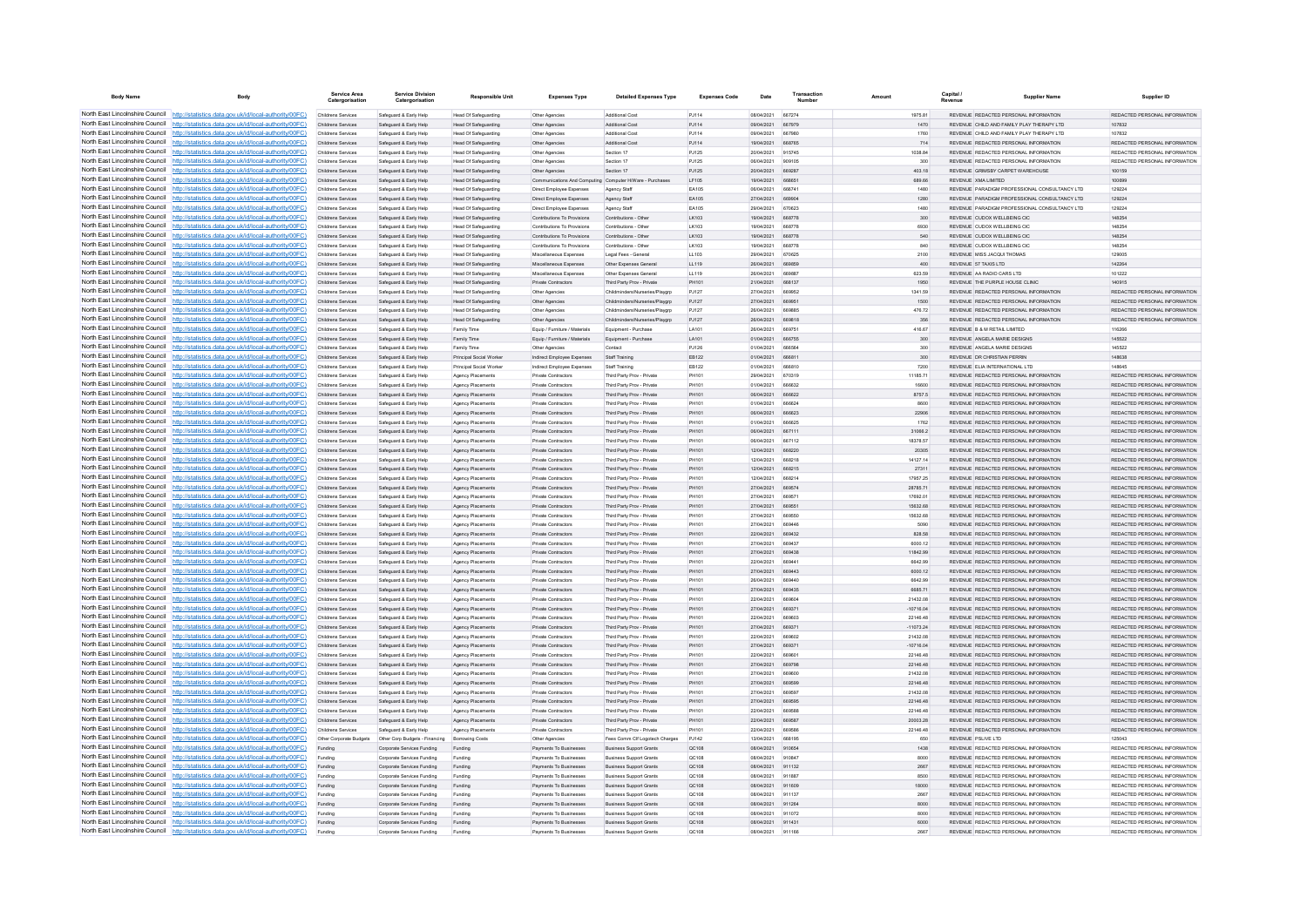| <b>Body Name</b>                | Body                                                                                                                                                                               | Service Area<br>Catergorisation | <b>Service Division</b><br>Catergorisation               | <b>Responsible Unit</b> | <b>Expenses Type</b>                                    | <b>Detailed Expenses Type</b>                                    | <b>Expenses Code</b>  | Date                     | Transactio       | Amount |               | Capital | <b>Supplier Name</b>                                                           | Supplier ID                                                     |
|---------------------------------|------------------------------------------------------------------------------------------------------------------------------------------------------------------------------------|---------------------------------|----------------------------------------------------------|-------------------------|---------------------------------------------------------|------------------------------------------------------------------|-----------------------|--------------------------|------------------|--------|---------------|---------|--------------------------------------------------------------------------------|-----------------------------------------------------------------|
|                                 | North East Lincolnshire Council http://statistics.data.gov.uk/id/local-authority/00FC)                                                                                             | Funding                         | Corporate Services Funding                               | Funding                 | Payments To Businesses                                  | <b>Business Support Grants</b>                                   | QC108                 | 08/04/2021 911397        |                  |        | 12000         |         | REVENUE REDACTED PERSONAL INFORMATION                                          | REDACTED PERSONAL INFORMATION                                   |
|                                 | North East Lincolnshire Council http://statistics.data.gov.uk/id/local-authority/00FC)                                                                                             | Funding                         | Corporate Services Funding                               | Funding                 | <b>Payments To Businesses</b>                           | <b>Business Support Grants</b>                                   | QC108                 | 08/04/2021               | 910909           |        | 4000          |         | REVENUE REDACTED PERSONAL INFORMATION                                          | REDACTED PERSONAL INFORMATION                                   |
|                                 | North East Lincolnshire Council http://statistics.data.gov.uk/id/local-authority/00FC)                                                                                             | Funding                         | Corporate Services Funding                               | Funding                 | Payments To Busi                                        | <b>Business Support Grants</b>                                   | QC108                 | 08/04/2021               | 911506           |        | 8000          |         | REVENUE REDACTED PERSONAL INFORMATION                                          | REDACTED PERSONAL INFORMATION                                   |
|                                 | North East Lincolnshire Council http://statistics.data.gov.uk/id/local-authority/00FC)                                                                                             | Funding                         | Comorate Services Funding                                | Funding                 | <b>Payments To Businesses</b>                           | <b>Business Sunnort Grants</b>                                   | OC108                 | 08/04/2021               | 911769           |        | 2933          |         | REVENUE REDACTED PERSONAL INFORMATION                                          | REDACTED PERSONAL INFORMATION                                   |
|                                 | North East Lincolnshire Council http://statistics.data.gov.uk/id/local-authority/00FC)                                                                                             | Funding                         | Corporate Services Funding                               | Funding                 | Payments To Businesses                                  | <b>Business Support Grants</b>                                   | <b>QC108</b>          | 08/04/2021               | 910918           |        | 2667          |         | REVENUE REDACTED PERSONAL INFORMATION                                          | REDACTED PERSONAL INFORMATION.                                  |
|                                 | North East Lincolnshire Council http://statistics.data.gov.uk/id/local-authority/00FC)                                                                                             | Funding                         | Corporate Services Funding                               | Funding                 | Payments To Businesses                                  | <b>Business Support Grants</b>                                   | OC108                 | 08/04/2021               | 910644           |        | 4436          |         | REVENUE REDACTED PERSONAL INFORMATION                                          | REDACTED PERSONAL INFORMATION                                   |
|                                 | North East Lincolnshire Council http://statistics.data.gov.uk/id/local-authority/00FC)<br>North East Lincolnshire Council http://statistics.data.gov.uk/id/local-authority/00FC)   | Funding                         | Corporate Services Funding                               | Funding                 | Payments To Businesses<br><b>Payments To Businesses</b> | <b>Business Support Grants</b>                                   | QC108                 | 08/04/2021<br>08/04/2021 | 910908<br>910860 |        | 8000<br>8000  |         | REVENUE REDACTED PERSONAL INFORMATION<br>REVENUE REDACTED PERSONAL INFORMATION | REDACTED PERSONAL INFORMATION<br>REDACTED PERSONAL INFORMATION. |
| North East Lincolnshire Council | http://statistics.data.gov.uk/id/local-authority/00FC)                                                                                                                             | Funding<br>Funding              | Corporate Services Funding<br>Corporate Services Funding | Funding<br>Funding      | Payments To Businesses                                  | <b>Business Support Grants</b><br><b>Business Support Grants</b> | OC108<br>OC:108       | 29/04/2021               | 919730           |        | 12000         |         | REVENUE REDACTED PERSONAL INFORMATION                                          | REDACTED PERSONAL INFORMATION                                   |
| North East Lincolnshire Council | http://statistics.data.gov.uk/id/local-authority/00FC)                                                                                                                             | Funding                         | Corporate Services Funding                               | Funding                 | Payments To Businessee                                  | <b>Business Support Grants</b>                                   | QC108                 | 08/04/2021               | 911422           |        | 8000          |         | REVENUE REDACTED PERSONAL INFORMATION                                          | REDACTED PERSONAL INFORMATION                                   |
|                                 | North East Lincolnshire Council http://statistics.data.gov.uk/id/local-authority/00FC)                                                                                             |                                 | Corporate Services Funding                               | Funding                 | Payments To Businesses                                  | <b>Business Support Grants</b>                                   | QC108                 | 08/04/2021               | 911483           |        | 2667          |         | <b>REVENHE REDACTED RERSONAL INFORMATION</b>                                   | <b>PEDACTED PERSONAL INFORMATION</b>                            |
|                                 | North East Lincolnshire Council http://statistics.data.gov.uk/id/local-authority/00FC)                                                                                             | Funding                         | Corporate Services Funding                               | Funding                 | Payments To Businesses                                  | <b>Business Support Grants</b>                                   | OC108                 | 08/04/2021               | 910838           |        | 8000          |         | REVENUE REDACTED PERSONAL INFORMATION                                          | REDACTED PERSONAL INFORMATION                                   |
|                                 | North East Lincolnshire Council http://statistics.data.gov.uk/id/local-authority/00FC)                                                                                             | Funding                         | Corporate Services Funding                               | Funding                 | Payments To Businesses                                  | <b>Business Support Grants</b>                                   | QC108                 | 08/04/2021               | 911588           |        | 18000         |         | REVENUE REDACTED PERSONAL INFORMATION                                          | REDACTED PERSONAL INFORMATION                                   |
|                                 | North East Lincolnshire Council http://statistics.data.gov.uk/id/local-authority/00FC)                                                                                             | Funding                         | Corporate Services Funding                               | Funding                 | Payments To Businessee                                  | <b>Business Support Grants</b>                                   | QC108                 | 08/04/2021               | 911517           |        | 8000          |         | REVENUE REDACTED PERSONAL INFORMATION                                          | REDACTED PERSONAL INFORMATION                                   |
|                                 | North East Lincolnshire Council http://statistics.data.gov.uk/id/local-authority/00FC)                                                                                             | Funding                         | Corporate Services Funding                               | Funding                 | Payments To Businesses                                  | <b>Business Support Grants</b>                                   | QC108                 | 08/04/2021               | 911066           |        | 8000          |         | REVENUE REDACTED PERSONAL INFORMATION                                          | REDACTED PERSONAL INFORMATION                                   |
| North East Lincolnshire Council | http://statistics.data.gov.uk/id/local-authority/00FC)                                                                                                                             | Funding                         | Corporate Services Funding                               | Funding                 | Payments To Businessee                                  | <b>Business Support Grants</b>                                   | QC108                 | 08/04/2021               | 911694           |        | 4000          |         | REVENUE REDACTED PERSONAL INFORMATION                                          | REDACTED PERSONAL INFORMATION                                   |
| North East Lincolnshire Council | http://statistics.data.gov.uk/id/local-authority/00FC)                                                                                                                             | Funding                         | Corporate Services Funding                               | Funding                 | Payments To Businessee                                  | <b>Business Support Grants</b>                                   | QC108                 | 08/04/2021               | 910544           |        | 2000          |         | REVENUE REDACTED PERSONAL INFORMATION                                          | REDACTED PERSONAL INFORMATION                                   |
| North East Lincolnshire Council | http://statistics.data.gov.uk/id/local-authority/00FC)                                                                                                                             | Funding                         | Corporate Services Funding                               | Funding                 | Payments To Businesse                                   | <b>Business Support Grants</b>                                   | QC108                 | 08/04/2021               | 910576           |        | 3000          |         | REVENUE, REDACTED PERSONAL INFORMATION                                         | REDACTED PERSONAL INFORMATION.                                  |
|                                 | North East Lincolnshire Council http://statistics.data.gov.uk/id/local-authority/00FC)                                                                                             | Funding                         | Comorate Services Funding                                | Funding                 | <b>Payments To Businesses</b>                           | <b>Business Sunnort Grants</b>                                   | OC108                 | 08/04/2021               | 910630           |        | 3143          |         | REVENUE REDACTED PERSONAL INFORMATION                                          | REDACTED PERSONAL INFORMATION.                                  |
|                                 | North East Lincolnshire Council   http://statistics.data.gov.uk/id/local-authority/00FC)                                                                                           | Funding                         | Corporate Services Funding                               | Funding                 | Payments To Businesses                                  | <b>Business Support Grants</b>                                   | OC108                 | 08/04/2021               | 910600           |        | 6000          |         | REVENUE REDACTED PERSONAL INFORMATION                                          | REDACTED PERSONAL INFORMATION                                   |
|                                 | North East Lincolnshire Council http://statistics.data.gov.uk/id/local-authority/00FC)                                                                                             | Funding                         | Corporate Services Funding                               | Funding                 | Payments To Businesses                                  | <b>Business Support Grants</b>                                   | QC108                 | 08/04/2021               | 911695           |        | 6000          |         | REVENUE REDACTED PERSONAL INFORMATION                                          | REDACTED PERSONAL INFORMATION                                   |
|                                 | North East Lincolnshire Council   http://statistics.data.gov.uk/id/local-authority/00FC)<br>North East Lincolnshire Council http://statistics.data.gov.uk/id/local-authority/00FC) | Funding                         | Corporate Services Funding                               | Funding                 | Payments To Businesses                                  | <b>Business Support Grants</b>                                   | QC108                 | 08/04/2021               | 910545           |        | 3000          |         | REVENUE REDACTED PERSONAL INFORMATION                                          | REDACTED PERSONAL INFORMATION                                   |
| North East Lincolnshire Council | http://statistics.data.gov.uk/id/local-authority/00FC)                                                                                                                             | Funding                         | Corporate Services Funding<br>Corporate Services Funding | Funding<br>Funding      | <b>Payments To Businesses</b><br>Payments To Businesses | <b>Business Support Grants</b><br><b>Business Support Grants</b> | QC108<br>QC108        | 08/04/2021<br>08/04/2021 | 910577<br>910631 |        | 4500<br>4714  |         | REVENUE REDACTED PERSONAL INFORMATION<br>REVENUE REDACTED PERSONAL INFORMATION | REDACTED PERSONAL INFORMATION<br>REDACTED PERSONAL INFORMATION  |
|                                 | North East Lincolnshire Council http://statistics.data.gov.uk/id/local-authority/00FC)                                                                                             | Funding<br>Funding              | Corporate Services Funding                               | Funding                 | Payments To Businesses                                  | <b>Business Support Grants</b>                                   | QC108                 | 08/04/2021               | 910601           |        | 9000          |         | REVENUE REDACTED PERSONAL INFORMATION                                          | REDACTED PERSONAL INFORMATION                                   |
|                                 | North East Lincolnshire Council http://statistics.data.gov.uk/id/local-authority/00FC)                                                                                             | Funding                         | Corporate Services Funding                               | Funding                 | Payments To Businesses                                  | <b>Business Support Grants</b>                                   | QC108                 | 08/04/2021               | 910891           |        | 8000          |         | REVENUE REDACTED PERSONAL INFORMATION                                          | REDACTED PERSONAL INFORMATION                                   |
|                                 | North East Lincolnshire Council http://statistics.data.gov.uk/id/local-authority/00FC)                                                                                             | Funding                         | Corporate Services Funding                               | Funding                 | Payments To Businesses                                  | <b>Business Support Grants</b>                                   | QC108                 | 08/04/2021               | 911744           |        | 8500          |         | REVENUE REDACTED PERSONAL INFORMATION                                          | REDACTED PERSONAL INFORMATION                                   |
|                                 | North East Lincolnshire Council http://statistics.data.gov.uk/id/local-authority/00FC)                                                                                             | Funding                         | Corporate Services Funding                               | Funding                 | Payments To Businesses                                  | <b>Business Support Grants</b>                                   | OC108                 | 08/04/2021               | 910820           |        | 8000          |         | REVENUE REDACTED PERSONAL INFORMATION                                          | REDACTED PERSONAL INFORMATION                                   |
|                                 | North East Lincolnshire Council http://statistics.data.gov.uk/id/local-authority/00FC)                                                                                             | Funding                         | Corporate Services Funding                               | Funding                 | Payments To Businessee                                  | <b>Business Support Grants</b>                                   | QC108                 | 08/04/2021               | 911239           |        | 2667          |         | REVENUE REDACTED PERSONAL INFORMATION                                          | REDACTED PERSONAL INFORMATION                                   |
|                                 | North East Lincolnshire Council http://statistics.data.gov.uk/id/local-authority/00FC)                                                                                             | Funding                         | Corporate Services Funding                               | Funding                 | Payments To Businessee                                  | <b>Business Support Grants</b>                                   | OC108                 | 08/04/2021               | 910567           |        | 2001          |         | REVENUE REDACTED PERSONAL INFORMATION                                          | REDACTED PERSONAL INFORMATION.                                  |
| North East Lincolnshire Council | http://statistics.data.gov.uk/id/local-authority/00FC)                                                                                                                             | Funding                         | Corporate Services Funding                               | Funding                 | Payments To Businesses                                  | <b>Business Support Grants</b>                                   | QC108                 | 08/04/2021               | 910619           |        | 2096          |         | REVENUE REDACTED PERSONAL INFORMATION                                          | REDACTED PERSONAL INFORMATION                                   |
| North East Lincolnshire Council | http://statistics.data.gov.uk/id/local-authority/00FC)                                                                                                                             | Funding                         | Corporate Services Funding                               | Funding                 | Payments To Businesse                                   | <b>Business Support Grants</b>                                   | QC108                 | 08/04/2021               | 91059            |        | 4000          |         | REVENUE REDACTED PERSONAL INFORMATION                                          | REDACTED PERSONAL INFORMATION                                   |
|                                 | North East Lincolnshire Council http://statistics.data.gov.uk/id/local-authority/00FC)                                                                                             | Funding                         | Corporate Services Funding                               | Funding                 | Payments To Businesses                                  | <b>Business Support Grants</b>                                   | QC108                 | 08/04/2021               | 911847           |        | 8500          |         | REVENUE REDACTED PERSONAL INFORMATION                                          | REDACTED PERSONAL INFORMATION.                                  |
|                                 | North East Lincolnshire Council http://statistics.data.gov.uk/id/local-authority/00FC)                                                                                             | Funding                         | Corporate Services Funding                               | Funding                 | Payments To Businessee                                  | <b>Business Support Grants</b>                                   | QC108                 | 08/04/2021               | 911390           |        | 12000         |         | REVENUE REDACTED PERSONAL INFORMATION                                          | REDACTED PERSONAL INFORMATION                                   |
|                                 | North East Lincolnshire Council http://statistics.data.gov.uk/id/local-authority/00FC)                                                                                             | Funding                         | Corporate Services Funding                               | Funding                 | Payments To Businesses                                  | <b>Business Support Grants</b>                                   | QC108                 | 08/04/2021               | 911455           |        | 8000          |         | REVENUE REDACTED PERSONAL INFORMATION                                          | REDACTED PERSONAL INFORMATION                                   |
|                                 | North East Lincolnshire Council http://statistics.data.gov.uk/id/local-authority/00FC)                                                                                             | Funding                         | Corporate Services Funding                               | Funding                 | Payments To Businesses                                  | <b>Business Support Grants</b>                                   | OC108                 | 08/04/2021               | 911844           |        | 8500          |         | REVENUE REDACTED PERSONAL INFORMATION                                          | REDACTED PERSONAL INFORMATION                                   |
|                                 | North East Lincolnshire Council http://statistics.data.gov.uk/id/local-authority/00FC)                                                                                             | Funding                         | Corporate Services Funding                               | Funding                 | Payments To Businesses                                  | <b>Business Support Grants</b>                                   | QC108                 | 08/04/2021               | 911381           |        | 12000         |         | REVENUE REDACTED PERSONAL INFORMATION                                          | REDACTED PERSONAL INFORMATION                                   |
| North East Lincolnshire Council | North East Lincolnshire Council http://statistics.data.gov.uk/id/local-authority/00FC)                                                                                             | Funding                         | Corporate Services Funding                               | Funding                 | Payments To Businesses                                  | <b>Business Support Grants</b>                                   | QC108                 | 08/04/2021               | 911490           |        | 2667          |         | REVENUE REDACTED PERSONAL INFORMATION                                          | REDACTED PERSONAL INFORMATION                                   |
|                                 | http://statistics.data.gov.uk/id/local-authority/00FC)<br>North East Lincolnshire Council http://statistics.data.gov.uk/id/local-authority/00FC)                                   | Funding                         | Corporate Services Funding                               | Funding                 | Payments To Businesses                                  | <b>Business Support Grants</b>                                   | QC108                 | 08/04/2021               | 910741           |        | 2667          |         | REVENUE REDACTED PERSONAL INFORMATION<br>REVENUE REDACTED PERSONAL INFORMATION | REDACTED PERSONAL INFORMATION<br>REDACTED PERSONAL INFORMATION  |
|                                 | North East Lincolnshire Council http://statistics.data.gov.uk/id/local-authority/00FC)                                                                                             | Funding                         | Corporate Services Funding                               | Funding                 | Payments To Businesses                                  | <b>Business Support Grants</b>                                   | QC108                 | 08/04/2021<br>08/04/2021 | 911501<br>911488 |        | 8000          |         | REVENUE REDACTED PERSONAL INFORMATION                                          | REDACTED PERSONAL INFORMATION                                   |
|                                 | North East Lincolnshire Council http://statistics.data.gov.uk/id/local-authority/00FC)                                                                                             | Funding                         | Corporate Services Funding<br>Comorate Services Funding  | Funding<br>Funding      | Payments To Businesses<br><b>Payments To Businesses</b> | <b>Business Support Grants</b><br><b>Business Sunnort Grants</b> | QC108<br>OCD108       | 08/04/2021               | 911497           |        | 8000<br>8000  |         | REVENUE REDACTED PERSONAL INFORMATION                                          | REDACTED PERSONAL INFORMATION.                                  |
|                                 | North East Lincolnshire Council http://statistics.data.gov.uk/id/local-authority/00FC)                                                                                             | Funding                         | Corporate Services Funding                               | Funding                 | Payments To Businesses                                  | <b>Business Support Grants</b>                                   | <b>QC108</b>          | 08/04/2021               | 911217           |        | 8000          |         | REVENUE REDACTED PERSONAL INFORMATION                                          | REDACTED PERSONAL INFORMATION                                   |
|                                 | North East Lincolnshire Council http://statistics.data.gov.uk/id/local-authority/00FC)                                                                                             | Funding                         | Corporate Services Funding                               | Funding                 | Payments To Businessee                                  | <b>Business Support Grants</b>                                   | QC108                 | 08/04/2021               | 911059           |        | 12000         |         | REVENUE REDACTED PERSONAL INFORMATION                                          | REDACTED PERSONAL INFORMATION                                   |
|                                 | North East Lincolnshire Council http://statistics.data.gov.uk/id/local-authority/00FC)                                                                                             | Funding                         | Corporate Services Funding                               | Funding                 | Payments To Businesses                                  | <b>Business Support Grants</b>                                   | QC108                 | 08/04/2021               | 911423           |        | 8000          |         | REVENUE REDACTED PERSONAL INFORMATION                                          | REDACTED PERSONAL INFORMATION                                   |
| North East Lincolnshire Council | http://statistics.data.gov.uk/id/local-authority/00EC)                                                                                                                             | Funding                         | Comorate Services Funding                                | Funding                 | Payments To Businessee                                  | <b>Business Sunnort Grants</b>                                   | OC108                 | 08/04/2021               | 910803           |        | 8000          |         | REVENUE REDACTED PERSONAL INFORMATION                                          | REDACTED PERSONAL INFORMATION.                                  |
|                                 | North East Lincolnshire Council http://statistics.data.gov.uk/id/local-authority/00FC)                                                                                             | Funding                         | Corporate Services Funding                               | Funding                 | Payments To Businessee                                  | <b>Business Support Grants</b>                                   | QC108                 | 08/04/2021               | 912067           |        | 8500          |         | REVENUE REDACTED PERSONAL INFORMATION                                          | REDACTED PERSONAL INFORMATION                                   |
|                                 | North East Lincolnshire Council http://statistics.data.gov.uk/id/local-authority/00FC)                                                                                             | Funding                         | Corporate Services Funding                               | Funding                 | Payments To Businesse                                   | <b>Business Support Grants</b>                                   | QC108                 | 08/04/2021               | 911717           |        | 18000         |         | REVENUE REDACTED PERSONAL INFORMATION                                          | REDACTED PERSONAL INFORMATION                                   |
|                                 | North East Lincolnshire Council http://statistics.data.gov.uk/id/local-authority/00FC)                                                                                             | Funding                         | Corporate Services Funding                               | Funding                 | Payments To Businesses                                  | <b>Business Support Grants</b>                                   | QC108                 | 08/04/2021               | 911233           |        | 2667          |         | REVENUE REDACTED PERSONAL INFORMATION                                          | REDACTED PERSONAL INFORMATION                                   |
|                                 | North East Lincolnshire Council http://statistics.data.gov.uk/id/local-authority/00FC)                                                                                             | Funding                         | Corporate Services Funding                               | Funding                 | Payments To Businesses                                  | <b>Business Support Grants</b>                                   | OC108                 | 29/04/2021               | 919723           |        | 2667          |         | REVENUE REDACTED PERSONAL INFORMATION                                          | REDACTED PERSONAL INFORMATION                                   |
|                                 | North East Lincolnshire Council http://statistics.data.gov.uk/id/local-authority/00FC)                                                                                             | Funding                         | Corporate Services Funding                               | Funding                 | Payments To Businesses                                  | <b>Business Support Grants</b>                                   | QC108                 | 29/04/2021               | 919623           |        | 2096          |         | REVENUE REDACTED PERSONAL INFORMATION                                          | REDACTED PERSONAL INFORMATION                                   |
|                                 | North East Lincolnshire Council http://statistics.data.gov.uk/id/local-authority/00FC)<br>North East Lincolnshire Council http://statistics.data.gov.uk/id/local-authority/00FC)   | Funding                         | Corporate Services Funding                               | Funding                 | Payments To Businesses                                  | <b>Business Support Grants</b>                                   | QC108                 | 08/04/2021               | 910739           |        | 4000          |         | REVENUE REDACTED PERSONAL INFORMATION                                          | REDACTED PERSONAL INFORMATION                                   |
| North East Lincolnshire Council | http://statistics.data.gov.uk/id/local-authority/00EC)                                                                                                                             | Funding                         | Corporate Services Funding                               | Funding                 | Payments To Businesses                                  | <b>Business Support Grants</b>                                   | <b>QC108</b>          | 08/04/2021               | 911802           |        | 8500          |         | REVENUE REDACTED PERSONAL INFORMATION                                          | REDACTED PERSONAL INFORMATION.                                  |
|                                 | North East Lincolnshire Council http://statistics.data.gov.uk/id/local-authority/00FC)                                                                                             | Funding<br>Funding              | Corporate Services Funding<br>Corporate Services Funding | Funding<br>Funding      | Payments To Businesses<br>Payments To Businesses        | <b>Business Support Grants</b><br><b>Business Support Grants</b> | QC108<br>QC108        | 08/04/2021<br>29/04/2021 | 911129<br>919759 |        | 8000<br>18000 |         | REVENUE REDACTED PERSONAL INFORMATION<br>REVENUE REDACTED PERSONAL INFORMATION | REDACTED PERSONAL INFORMATION<br>REDACTED PERSONAL INFORMATION  |
|                                 | North East Lincolnshire Council http://statistics.data.gov.uk/id/local-authority/00FC)                                                                                             |                                 | Corporate Services Funding                               | Funding                 | Payments To Businessee                                  | <b>Business Support Grants</b>                                   | QC108                 | 08/04/2021               | 910783           |        | 2667          |         | REVENUE REDACTED PERSONAL INFORMATION                                          | REDACTED PERSONAL INFORMATION                                   |
|                                 | North East Lincolnshire Council http://statistics.data.gov.uk/id/local-authority/00FC)                                                                                             | Funding                         | Corporate Services Funding                               | Funding                 | <b>Payments To Businesses</b>                           | <b>Business Support Grants</b>                                   | OC108                 | 29/04/2021               | 919747           |        | 2667          |         | REVENUE REDACTED PERSONAL INFORMATION                                          | REDACTED PERSONAL INFORMATION.                                  |
|                                 | North East Lincolnshire Council http://statistics.data.gov.uk/id/local-authority/00FC)                                                                                             | Funding                         | Corporate Services Funding                               | Funding                 | Payments To Businesses                                  | <b>Business Support Grants</b>                                   | OC108                 | 08/04/2021               | 911693           |        | 6000          |         | REVENUE REDACTED PERSONAL INFORMATION                                          | REDACTED PERSONAL INFORMATION                                   |
|                                 | North East Lincolnshire Council http://statistics.data.gov.uk/id/local-authority/00FC)                                                                                             | Funding                         | Corporate Services Funding                               | Funding                 | Payments To Businesses                                  | <b>Business Support Grants</b>                                   | QC108                 | 08/04/2021               | 910543           |        | 3000          |         | REVENUE REDACTED PERSONAL INFORMATION                                          | REDACTED PERSONAL INFORMATION                                   |
|                                 | North East Lincolnshire Council http://statistics.data.gov.uk/id/local-authority/00FC)                                                                                             | Funding                         | Corporate Services Funding                               | Funding                 | Payments To Businessee                                  | <b>Business Support Grants</b>                                   | QC108                 | 08/04/2021               | 910575           |        | 4500          |         | REVENUE REDACTED PERSONAL INFORMATION                                          | REDACTED PERSONAL INFORMATION                                   |
| North East Lincolnshire Council | http://statistics.data.gov.uk/id/local-authority/00FC)                                                                                                                             | Funding                         | Corporate Services Funding                               | Funding                 | Payments To Businessee                                  | <b>Business Support Grants</b>                                   | QC108                 | 08/04/2021               | 910629           |        | 4714          |         | REVENUE REDACTED PERSONAL INFORMATION                                          | REDACTED PERSONAL INFORMATION                                   |
|                                 | North East Lincolnshire Council http://statistics.data.gov.uk/id/local-authority/00FC)                                                                                             | Funding                         | Corporate Services Funding                               | Funding                 | Payments To Businessee                                  | <b>Business Support Grants</b>                                   | QC108                 | 08/04/2021               | 910599           |        | 9000          |         | REVENUE REDACTED PERSONAL INFORMATION                                          | REDACTED PERSONAL INFORMATION                                   |
|                                 | North East Lincolnshire Council http://statistics.data.gov.uk/id/local-authority/00FC)                                                                                             | Funding                         | Corporate Services Funding                               | Funding                 | Payments To Businessee                                  | <b>Business Support Grants</b>                                   | QC108                 | 08/04/2021               | 911307           |        | 4000          |         | REVENUE REDACTED PERSONAL INFORMATION                                          | REDACTED PERSONAL INFORMATION                                   |
|                                 | North East Lincolnshire Council http://statistics.data.gov.uk/id/local-authority/00FC)                                                                                             | Funding                         | Comorate Services Funding                                | Funding                 | Payments To Businesses                                  | <b>Business Support Grants</b>                                   | 00108                 | 08/04/2021               | 910537           |        | 2000          |         | REVENUE REDACTED PERSONAL INFORMATION                                          | REDACTED PERSONAL INFORMATION                                   |
|                                 | North East Lincolnshire Council http://statistics.data.gov.uk/id/local-authority/00FC)                                                                                             | Funding                         | Corporate Services Funding                               | Funding                 | Payments To Businesses                                  | <b>Business Support Grants</b>                                   | <b>QC108</b>          | 08/04/2021               | 910569           |        | 3000          |         | REVENUE REDACTED PERSONAL INFORMATION                                          | REDACTED PERSONAL INFORMATION                                   |
|                                 | North East Lincolnshire Council http://statistics.data.gov.uk/id/local-authority/00FC)                                                                                             | Funding                         | Corporate Services Funding                               | Funding                 | Payments To Businesses                                  | <b>Business Support Grants</b>                                   | OC108                 | 08/04/2021               | 910621           |        | 3143          |         | REVENUE REDACTED PERSONAL INFORMATION                                          | REDACTED PERSONAL INFORMATION                                   |
|                                 | North East Lincolnshire Council http://statistics.data.gov.uk/id/local-authority/00FC)<br>North East Lincolnshire Council http://statistics.data.gov.uk/id/local-authority/00FC)   | Funding                         | Corporate Services Funding                               | Funding                 | Payments To Businesses                                  | <b>Business Support Grants</b>                                   | QC108                 | 08/04/2021               | 910593           |        | 6000          |         | REVENUE REDACTED PERSONAL INFORMATION                                          | REDACTED PERSONAL INFORMATION                                   |
| North East Lincolnshire Council | http://statistics.data.gov.uk/id/local-authority/00EC)                                                                                                                             | Funding                         | Corporate Services Funding<br>Corporate Services Funding | Funding                 | <b>Payments To Businesses</b><br>Payments To Businesses | <b>Business Support Grants</b><br><b>Business Support Grants</b> | OC108                 | 08/04/2021<br>08/04/2021 | 911208<br>911752 |        | 8000<br>8500  |         | REVENUE REDACTED PERSONAL INFORMATION<br>REVENUE REDACTED PERSONAL INFORMATION | REDACTED PERSONAL INFORMATION.<br>REDACTED PERSONAL INFORMATION |
|                                 | North East Lincolnshire Council http://statistics.data.gov.uk/id/local-authority/00FC)                                                                                             | Funding<br>Funding              | Corporate Services Funding                               | Funding<br>Funding      | Payments To Businesses                                  | <b>Business Support Grants</b>                                   | <b>QC108</b><br>QC108 | 08/04/202                | 910855           |        | 12000         |         | REVENUE REDACTED PERSONAL INFORMATION                                          | REDACTED PERSONAL INFORMATION                                   |
|                                 | North East Lincolnshire Council http://statistics.data.gov.uk/id/local-authority/00FC)                                                                                             |                                 | Corporate Services Funding                               | Funding                 | Payments To Businesses                                  | <b>Business Support Grants</b>                                   | QC108                 | 08/04/2021               | 911635           |        | 12000         |         | REVENUE REDACTED PERSONAL INFORMATION                                          | REDACTED PERSONAL INFORMATION                                   |
|                                 | North East Lincolnshire Council http://statistics.data.gov.uk/id/local-authority/00FC)                                                                                             | Funding                         | Corporate Services Funding                               | Funding                 | Payments To Businesses                                  | <b>Business Support Grants</b>                                   | OC108                 | 29/04/2021               | 919728           |        | 4000          |         | REVENUE REDACTED PERSONAL INFORMATION                                          | REDACTED PERSONAL INFORMATION                                   |
|                                 | North East Lincolnshire Council http://statistics.data.gov.uk/id/local-authority/00FC)                                                                                             | Funding                         | Corporate Services Funding                               | Funding                 | Payments To Businesses                                  | <b>Business Support Grants</b>                                   | QC108                 | 08/04/2021               | 911163           |        | 8000          |         | REVENUE REDACTED PERSONAL INFORMATION                                          | REDACTED PERSONAL INFORMATION                                   |
|                                 | North East Lincolnshire Council http://statistics.data.gov.uk/id/local-authority/00FC)                                                                                             | Funding                         | Corporate Services Funding                               | Funding                 | Payments To Businessee                                  | <b>Business Support Grants</b>                                   | QC108                 | 08/04/2021               | 911273           |        | 2667          |         | REVENUE REDACTED PERSONAL INFORMATION                                          | REDACTED PERSONAL INFORMATION                                   |
|                                 | North East Lincolnshire Council http://statistics.data.gov.uk/id/local-authority/00FC)                                                                                             | Funding                         | Corporate Services Funding                               | Funding                 | Payments To Businesses                                  | <b>Business Support Grants</b>                                   | QC108                 | 08/04/2021               | 910881           |        | 8000          |         | REVENUE REDACTED PERSONAL INFORMATION                                          | REDACTED PERSONAL INFORMATION                                   |
|                                 | North East Lincolnshire Council http://statistics.data.gov.uk/id/local-authority/00FC)                                                                                             | Funding                         | Corporate Services Funding                               | Funding                 | Payments To Businessee                                  | <b>Business Support Grants</b>                                   | QC108                 | 08/04/2021               | 911704           |        | 4000          |         | REVENUE REDACTED PERSONAL INFORMATION                                          | REDACTED PERSONAL INFORMATION                                   |
|                                 | North East Lincolnshire Council http://statistics.data.gov.uk/id/local-authority/00FC)                                                                                             | Funding                         | Corporate Services Funding                               | Funding                 | Payments To Businesses                                  | <b>Business Support Grants</b>                                   | QC108                 | 08/04/2021               | 910554           |        | 2000          |         | REVENUE REDACTED PERSONAL INFORMATION                                          | REDACTED PERSONAL INFORMATION                                   |
|                                 | North East Lincolnshire Council http://statistics.data.gov.uk/id/local-authority/00FC)                                                                                             |                                 | Corporate Services Funding                               | Funding                 | Payments To Businesse                                   | <b>Business Support Grants</b>                                   | QC108                 | 08/04/2021               | 910586           |        | 3000          |         | REVENUE REDACTED PERSONAL INFORMATION                                          | REDACTED PERSONAL INFORMATION                                   |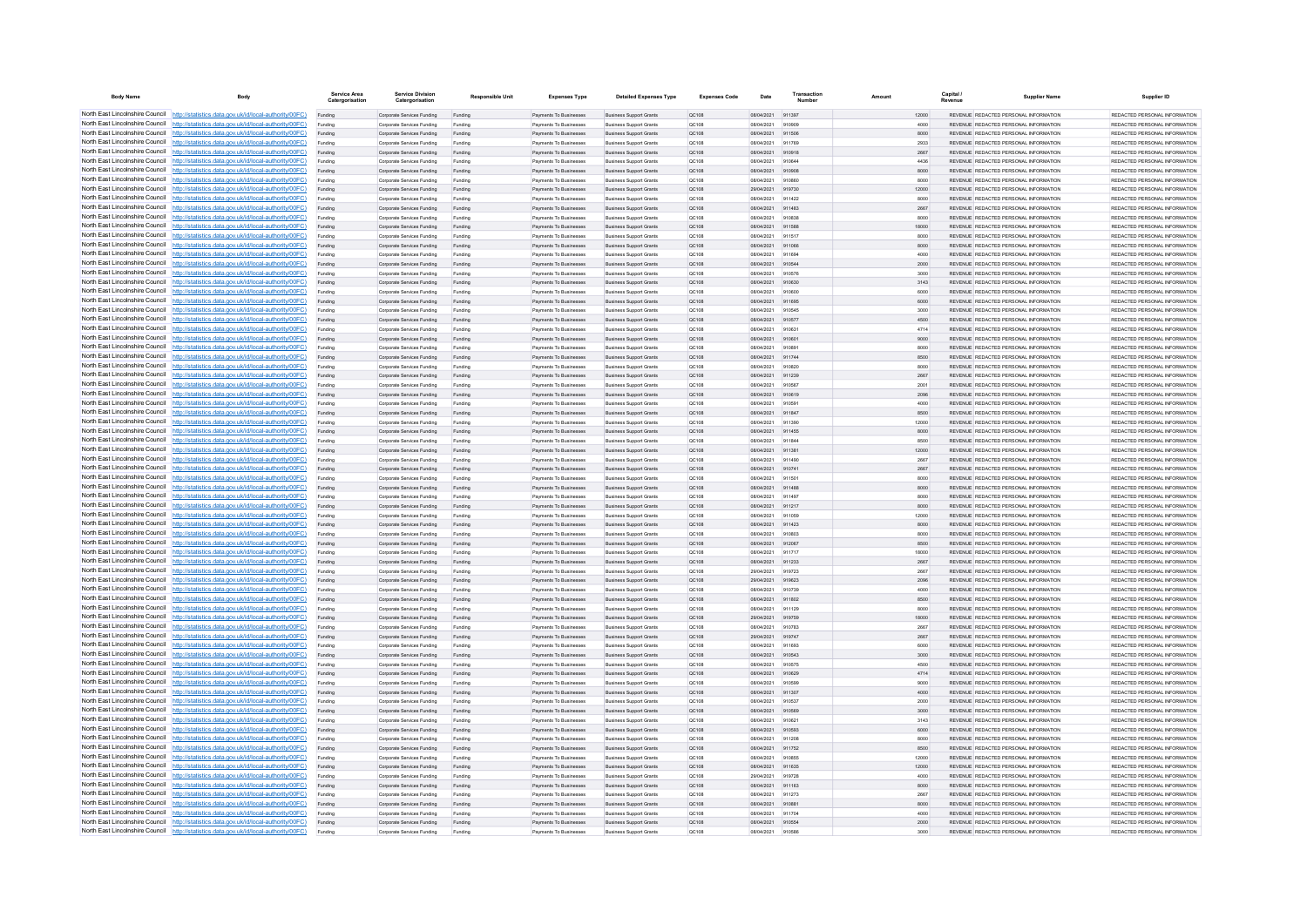| North East Lincolnshire Council http://statistics.data.gov.uk/id/local-authority/00FC)<br>REVENUE REDACTED PERSONAL INFORMATION<br>Payments To Businesses<br><b>Business Support Grants</b><br>QC108<br>08/04/2021<br>910640<br>3143<br>Funding<br>Corporate Services Funding<br>Funding<br>North East Lincolnshire Council http://statistics.data.gov.uk/id/local-authority/00FC)<br>Corporate Services Funding<br>Payments To Businesser<br><b>Business Support Grant</b><br>QC108<br>08/04/2021<br>910610<br>6000<br>REVENUE REDACTED PERSONAL INFORMATION<br>North East Lincolnshire Council http://statistics.data.gov.uk/id/local-authority/00FC)<br>Corporate Services Funding<br>Payments To Businesses<br><b>Business Support Grants</b><br>08/04/2021<br>910758<br>8000<br>REVENUE REDACTED PERSONAL INFORMATION<br>Funding<br>Funding<br>QC108<br>North East Lincolnshire Council http://statistics.data.gov.uk/id/local-authority/00FC)<br>REVENUE REDACTED PERSONAL INFORMATION<br>REDACTED PERSONAL INFORMATION<br>Payments To Businesses<br>Funding<br>Corporate Services Funding<br>Funding<br><b>Business Support Grants</b><br>QC108<br>08/04/2021<br>910950<br>2667<br>North East Lincolnshire Council http://statistics.data.gov.uk/id/local-authority/00FC)<br>Payments To Businesses<br><b>Business Support Grants</b><br>08/04/2021<br>911209<br>REVENUE REDACTED PERSONAL INFORMATION<br>REDACTED PERSONAL INFORMATION<br>Corporate Services Funding<br>QC108<br>2667<br>Funding<br>Funding<br>North East Lincolnshire Council http://statistics.data.gov.uk/id/local-authority/00FC)<br>REVENUE REDACTED PERSONAL INFORMATION<br>REDACTED PERSONAL INFORMATION<br>Funding<br>Corporate Services Funding<br>Funding<br>Payments To Businesses<br><b>Business Support Grants</b><br>QC108<br>29/04/2021<br>919793<br>6000<br>North East Lincolnshire Council http://statistics.data.gov.uk/id/local-authority/00FC)<br>Corporate Services Funding<br>Payments To Businesses<br><b>Business Support Grants</b><br>08/04/2021<br>910732<br>4000<br>REVENUE REDACTED PERSONAL INFORMATION<br>REDACTED PERSONAL INFORMATION<br>Funding<br>Funding<br>OC108<br>North East Lincolnshire Council<br>http://statistics.data.gov.uk/id/local-authority/00FC)<br>REVENUE REDACTED PERSONAL INFORMATION<br>REDACTED PERSONAL INFORMATION<br>Payments To Businesses<br><b>Business Support Grants</b><br>08/04/2021<br>911943<br>8500<br>Funding<br>Corporate Services Funding<br>Funding<br>OC108<br>North East Lincolnshire Council<br>http://statistics.data.gov.uk/id/local-authority/00FC)<br>Corporate Services Funding<br>Payments To Businesses<br><b>Business Support Grants</b><br>QC108<br>08/04/2021<br>911643<br>18000<br>REVENUE REDACTED PERSONAL INFORMATION<br>REDACTED PERSONAL INFORMATION<br>Funding<br>Funding<br>North East Lincolnshire Council   http://statistics.data.gov.uk/id/local-authority/00FC)<br>Corporate Services Funding<br>Funding<br>Payments To Businesses<br><b>Business Support Grants</b><br>QC108<br>29/04/2021<br>01067<br>2667<br><b>PEVENHE PEDACTED PERSONAL INFORMATION</b><br>North East Lincolnshire Council   http://statistics.data.gov.uk/id/local-authority/00FC)<br>Comorate Services Funding<br>Payments To Businesses<br><b>Business Sunnort Grants</b><br>OC108<br>08/04/2021<br>910743<br>8000<br>REVENUE REDACTED PERSONAL INFORMATION<br>Funding<br>Funding<br>North East Lincolnshire Council http://statistics.data.gov.uk/id/local-authority/00FC)<br>REVENUE REDACTED PERSONAL INFORMATION<br>Payments To Businesses<br><b>Business Support Grants</b><br>Corporate Services Funding<br>QC108<br>08/04/2021<br>910869<br>8000<br>Funding<br>Funding<br>North East Lincolnshire Council http://statistics.data.gov.uk/id/local-authority/00FC)<br>Corporate Services Funding<br>Payments To Businesses<br><b>Business Support Grants</b><br>QC108<br>08/04/2021<br>910877<br>8000<br>REVENUE REDACTED PERSONAL INFORMATION<br>Funding<br>Funding<br>North East Lincolnshire Council http://statistics.data.gov.uk/id/local-authority/00FC)<br>Corporate Services Funding<br>Payments To Businesses<br><b>Business Support Grants</b><br>29/04/2021<br>REVENUE REDACTED PERSONAL INFORMATION<br>Funding<br>Funding<br>QC108<br>919696<br>2667<br>North East Lincolnshire Council<br>http://statistics.data.gov.uk/id/local-authority/00FC)<br>911435<br>REVENUE REDACTED PERSONAL INFORMATION<br>REDACTED PERSONAL INFORMATION<br>Funding<br>Corporate Services Funding<br>Funding<br>Payments To Businesses<br><b>Business Support Grants</b><br>QC108<br>08/04/2021<br>8000<br>North East Lincolnshire Council<br>http://statistics.data.gov.uk/id/local-authority/00FC)<br>Payments To Businesses<br>08/04/2021<br>8500<br>REVENUE REDACTED PERSONAL INFORMATION<br>REDACTED PERSONAL INFORMATION<br>Corporate Services Funding<br><b>Business Support Grants</b><br>QC108<br>911846<br>Funding<br>Funding<br>North East Lincolnshire Council http://statistics.data.gov.uk/id/local-authority/00FC)<br>Corporate Services Funding<br>Payments To Businesser<br><b>Business Support Grants</b><br>QC108<br>08/04/2021<br>911389<br>12000<br>REVENUE REDACTED PERSONAL INFORMATION<br>REDACTED PERSONAL INFORMATION<br>Funding<br>Funding<br>North East Lincolnshire Council http://statistics.data.gov.uk/id/local-authority/00FC)<br>Comorate Services Funding<br><b>Payments To Businesses</b><br><b>Business Sunnort Grants</b><br>OC108<br>08/04/2021<br>911850<br>8500<br>REVENUE REDACTED PERSONAL INFORMATION<br>REDACTED PERSONAL INFORMATION<br>Funding<br>Funding<br>North East Lincolnshire Council http://statistics.data.gov.uk/id/local-authority/00FC)<br>REVENUE REDACTED PERSONAL INFORMATION<br>REDACTED PERSONAL INFORMATION<br>Payments To Businesses<br><b>Business Support Grants</b><br>08/04/2021<br>911436<br>12000<br>Funding<br>Corporate Services Funding<br>Funding<br>QC108<br>North East Lincolnshire Council http://statistics.data.gov.uk/id/local-authority/00FC)<br>Corporate Services Funding<br>Payments To Businesses<br><b>Business Support Grants</b><br>QC108<br>08/04/2021<br>911045<br>8000<br>REVENUE REDACTED PERSONAL INFORMATION<br>Funding<br>Funding<br>North East Lincolnshire Council http://statistics.data.gov.uk/id/local-authority/00FC)<br>REVENUE REDACTED PERSONAL INFORMATION<br>Funding<br>Corporate Services Funding<br>Funding<br>Payments To Businesses<br><b>Business Support Grants</b><br>QC108<br>08/04/2021<br>911088<br>8000<br>North East Lincolnshire Council http://statistics.data.gov.uk/id/local-authority/00FC)<br>Comorate Services Funding<br><b>Payments To Businesses</b><br><b>Business Sunnort Grants</b><br>OC108<br>08/04/2021<br>911230<br>8000<br>REVENUE REDACTED PERSONAL INFORMATION<br>Funding<br>Funding<br>North East Lincolnshire Council<br>http://statistics.data.gov.uk/id/local-authority/00FC)<br>Payments To Businesses<br>08/04/2021<br>911020<br>8000<br>REVENUE REDACTED PERSONAL INFORMATION<br>Corporate Services Funding<br><b>Business Support Grants</b><br>OC108<br>Funding<br>Funding<br>North East Lincolnshire Council<br>http://statistics.data.gov.uk/id/local-authority/00FC)<br>Corporate Services Funding<br>Payments To Businesser<br><b>Business Support Grants</b><br>QC108<br>08/04/2021<br>911817<br>8500<br>REVENUE REDACTED PERSONAL INFORMATION<br>Funding<br>Funding<br>North East Lincolnshire Council http://statistics.data.gov.uk/id/local-authority/00FC)<br>Payments To Businesses<br><b>Business Support Grants</b><br>08/04/2021<br>8000<br>REVENUE REDACTED PERSONAL INFORMATION<br>REDACTED PERSONAL INFORMATION<br>Funding<br>Corporate Services Funding<br>Funding<br>QC108<br>911204<br>North East Lincolnshire Council http://statistics.data.gov.uk/id/local-authority/00FC)<br>REDACTED PERSONAL INFORMATION<br>Corporate Services Funding<br>Funding<br>Payments To Businesses<br><b>Business Support Grants</b><br>QC108<br>08/04/2021<br>911485<br>8000<br>REVENUE REDACTED PERSONAL INFORMATION<br>Funding<br>North East Lincolnshire Council http://statistics.data.gov.uk/id/local-authority/00FC)<br>Payments To Businesses<br>REVENUE REDACTED PERSONAL INFORMATION<br>REDACTED PERSONAL INFORMATION<br>Corporate Services Funding<br><b>Business Support Grants</b><br>08/04/2021<br>911992<br>8500<br><b>QC108</b><br>Funding<br>Funding<br>North East Lincolnshire Council http://statistics.data.gov.uk/id/local-authority/00FC)<br>Corporate Services Funding<br>Funding<br>Payments To Businesser<br><b>Business Support Grants</b><br>QC108<br>08/04/2021<br>911670<br>8000<br>REVENUE REDACTED PERSONAL INFORMATION<br>REDACTED PERSONAL INFORMATION<br>Funding<br>North East Lincolnshire Council http://statistics.data.gov.uk/id/local-authority/00FC)<br>Corporate Services Funding<br>Payments To Businesses<br><b>Business Support Grants</b><br>08/04/2021<br>911184<br>8000<br>REVENUE REDACTED PERSONAL INFORMATION<br>REDACTED PERSONAL INFORMATION<br>Funding<br>Funding<br><b>QC108</b><br>North East Lincolnshire Council<br>http://statistics.data.gov.uk/id/local-authority/00FC)<br>911766<br>8500<br>REVENUE REDACTED PERSONAL INFORMATION<br>REDACTED PERSONAL INFORMATION<br>Funding<br>Corporate Services Funding<br>Funding<br>Payments To Businesses<br><b>Business Support Grants</b><br>QC108<br>08/04/2021<br>North East Lincolnshire Council http://statistics.data.gov.uk/id/local-authority/00FC)<br>Payments To Businesses<br><b>Business Support Grants</b><br>08/04/2021<br>91090<br>12000<br>REVENUE REDACTED PERSONAL INFORMATION<br>Corporate Services Funding<br>QC108<br>Funding<br>Funding<br>North East Lincolnshire Council http://statistics.data.gov.uk/id/local-authority/00FC)<br>Funding<br>Corporate Services Funding<br>Funding<br>Payments To Businesse<br><b>Business Support Grants</b><br>QC108<br>08/04/2021<br>910808<br>8000<br>REVENUE REDACTED PERSONAL INFORMATION<br>North East Lincolnshire Council http://statistics.data.gov.uk/id/local-authority/00FC)<br>Comorate Services Funding<br><b>Payments To Businesses</b><br><b>Business Sunnort Grants</b><br>OC108<br>08/04/2021<br>911060<br>8000<br>REVENUE REDACTED PERSONAL INFORMATION<br>Funding<br>Funding<br>North East Lincolnshire Council http://statistics.data.gov.uk/id/local-authority/00FC)<br>Comorate Services Funding<br>Funding<br><b>Payments To Businesses</b><br><b>Business Sunnort Grants</b><br>OC108<br>08/04/2021<br>910996<br>8000<br>REVENUE REDACTED PERSONAL INFORMATION<br>Funding<br>North East Lincolnshire Council http://statistics.data.gov.uk/id/local-authority/00FC)<br>REVENUE REDACTED PERSONAL INFORMATION<br>Payments To Businesses<br>Corporate Services Funding<br><b>Business Support Grants</b><br><b>QC108</b><br>08/04/2021 911310<br>8000<br>Funding<br>Funding<br>North East Lincolnshire Council http://statistics.data.gov.uk/id/local-authority/00FC)<br>Corporate Services Funding<br>Funding<br>Payments To Businesses<br><b>Business Support Grants</b><br>QC108<br>29/04/2021<br>919768<br>8000<br>REVENUE REDACTED PERSONAL INFORMATION<br>Funding<br>North East Lincolnshire Council http://statistics.data.gov.uk/id/local-authority/00FC)<br>Payments To Businesses<br>REVENUE REDACTED PERSONAL INFORMATION<br>REDACTED PERSONAL INFORMATION<br>Funding<br>Corporate Services Funding<br>Funding<br><b>Business Support Grants</b><br>QC108<br>08/04/2021<br>911110<br>8000<br>North East Lincolnshire Council<br>http://statistics.data.gov.uk/id/local-authority/00FC)<br>Funding<br>Corporate Services Funding<br>Payments To Businesses<br><b>Business Support Grants</b><br>QC108<br>29/04/2021<br>919780<br>2000<br>REVENUE REDACTED PERSONAL INFORMATION<br>REDACTED PERSONAL INFORMATION<br>Funding<br>North East Lincolnshire Council<br>http://statistics.data.gov.uk/id/local-authority/00FC)<br>REVENUE REDACTED PERSONAL INFORMATION<br>Corporate Services Funding<br>Payments To Businesses<br><b>Business Support Grants</b><br>08/04/2021<br>911313<br>8000<br>REDACTED PERSONAL INFORMATION<br>QC108<br>Funding<br>Funding<br>North East Lincolnshire Council http://statistics.data.gov.uk/id/local-authority/00FC)<br>Corporate Services Funding<br>Payments To Businesser<br><b>Business Support Grants</b><br>QC108<br>08/04/2021<br>910718<br>2667<br>REVENUE REDACTED PERSONAL INFORMATION<br>REDACTED PERSONAL INFORMATION<br>Funding<br>Funding<br>North East Lincolnshire Council http://statistics.data.gov.uk/id/local-authority/00FC)<br>Corporate Services Funding<br>Payments To Businesses<br><b>Business Support Grants</b><br>08/04/2021<br>REVENUE REDACTED PERSONAL INFORMATION<br>REDACTED PERSONAL INFORMATION<br>Funding<br>Funding<br>OC108<br>911154<br>8000<br>North East Lincolnshire Council http://statistics.data.gov.uk/id/local-authority/00FC)<br>911434<br>REVENUE REDACTED PERSONAL INFORMATION<br>REDACTED PERSONAL INFORMATION<br>Funding<br>Corporate Services Funding<br>Funding<br>Payments To Businesses<br><b>Business Support Grants</b><br>QC108<br>08/04/2021<br>12000<br>North East Lincolnshire Council http://statistics.data.gov.uk/id/local-authority/00FC)<br>Payments To Businesses<br><b>Business Support Grants</b><br>08/04/2021<br>REVENUE REDACTED PERSONAL INFORMATION<br>Corporate Services Funding<br>QC108<br>911853<br>8500<br>Funding<br>Funding<br>North East Lincolnshire Council http://statistics.data.gov.uk/id/local-authority/00FC)<br>REVENUE REDACTED PERSONAL INFORMATION<br>Funding<br>Corporate Services Funding<br>Funding<br>Payments To Businesser<br><b>Business Support Grants</b><br>QC108<br>08/04/2021<br>911471<br>8000<br>North East Lincolnshire Council<br>http://statistics.data.gov.uk/id/local-authority/00EC)<br>Corporate Services Funding<br>Payments To Businesses<br><b>Business Support Grants</b><br>OC108<br>08/04/2021<br>911473<br>8000<br>REVENUE REDACTED PERSONAL INFORMATION<br>Funding<br>Funding<br>North East Lincolnshire Council http://statistics.data.gov.uk/id/local-authority/00FC)<br>REVENUE REDACTED PERSONAL INFORMATION<br>Corporate Services Funding<br>Payments To Businesser<br><b>Business Support Grants</b><br>OC108<br>08/04/2021<br>911193<br>4000<br>Funding<br>Funding<br>North East Lincolnshire Council http://statistics.data.gov.uk/id/local-authority/00FC)<br>Corporate Services Funding<br>Payments To Businesses<br><b>Business Support Grants</b><br>QC108<br>08/04/2021<br>911743<br>8500<br>REVENUE REDACTED PERSONAL INFORMATION<br>Funding<br>Funding<br>North East Lincolnshire Council http://statistics.data.gov.uk/id/local-authority/00FC)<br>Payments To Businesser<br>08/04/2021<br>REVENUE REDACTED PERSONAL INFORMATION<br>REDACTED PERSONAL INFORMATION<br>Funding<br>Corporate Services Funding<br>Funding<br><b>Business Support Grants</b><br>QC108<br>910816<br>8000<br>North East Lincolnshire Council http://statistics.data.gov.uk/id/local-authority/00FC)<br>Corporate Services Funding<br>Funding<br>Payments To Businesses<br><b>Business Support Grants</b><br>QC108<br>08/04/2021<br>911785<br>8500<br>REVENUE REDACTED PERSONAL INFORMATION<br>REDACTED PERSONAL INFORMATION<br>Funding<br>North East Lincolnshire Council http://statistics.data.gov.uk/id/local-authority/00FC)<br>REVENUE REDACTED PERSONAL INFORMATION<br>REDACTED PERSONAL INFORMATION<br>Corporate Services Funding<br>Payments To Businesses<br><b>Business Support Grants</b><br>08/04/2021<br>911056<br>QC108<br>8000<br>Funding<br>Funding<br>North East Lincolnshire Council http://statistics.data.gov.uk/id/local-authority/00FC)<br>Funding<br>Corporate Services Funding<br>Funding<br>Payments To Businesses<br><b>Business Support Grants</b><br>QC108<br>08/04/2021<br>911536<br>8000<br>REVENUE REDACTED PERSONAL INFORMATION<br>REDACTED PERSONAL INFORMATION<br>North East Lincolnshire Council http://statistics.data.gov.uk/id/local-authority/00FC)<br>Corporate Services Funding<br>Payments To Businesses<br><b>Business Support Grants</b><br>08/04/2021<br>8000<br>REVENUE REDACTED PERSONAL INFORMATION<br>REDACTED PERSONAL INFORMATION<br>Funding<br>Funding<br>OC108<br>911560<br>North East Lincolnshire Council<br>http://statistics.data.gov.uk/id/local-authority/00FC)<br>Payments To Businesses<br>REVENUE REDACTED PERSONAL INFORMATION<br>REDACTED PERSONAL INFORMATION<br>Funding<br>Corporate Services Funding<br>Funding<br><b>Business Support Grants</b><br>QC108<br>08/04/2021<br>911147<br>8000<br>North East Lincolnshire Council http://statistics.data.gov.uk/id/local-authority/00FC)<br>Corporate Services Funding<br>Payments To Businesses<br><b>Business Support Grants</b><br>08/04/2021<br>REVENUE REDACTED PERSONAL INFORMATION<br>QC108<br>8000<br>Funding<br>Funding<br>North East Lincolnshire Council http://statistics.data.gov.uk/id/local-authority/00FC)<br>Corporate Services Funding<br>Payments To Businesses<br><b>Business Support Grants</b><br>QC108<br>08/04/2021<br>911242<br>8000<br>REVENUE REDACTED PERSONAL INFORMATION<br>North East Lincolnshire Council http://statistics.data.gov.uk/id/local-authority/00FC)<br>Comorate Services Funding<br><b>Payments To Rusinesses</b><br><b>Business Sunnort Grants</b><br>OC108<br>08/04/2021<br>911034<br>8000<br>REVENUE REDACTED PERSONAL INFORMATION<br>Funding<br>Funding<br>North East Lincolnshire Council http://statistics.data.gov.uk/id/local-authority/00FC)<br>REVENUE REDACTED PERSONAL INFORMATION<br>Payments To Businesses<br><b>Business Support Grants</b><br>911420<br>Funding<br>Corporate Services Funding<br>Funding<br><b>QC108</b><br>08/04/2021<br>8000<br>North East Lincolnshire Council http://statistics.data.gov.uk/id/local-authority/00FC)<br>Corporate Services Funding<br>Payments To Businesses<br><b>Business Support Grants</b><br>08/04/2021<br>911183<br>8000<br>REVENUE REDACTED PERSONAL INFORMATION<br>Funding<br>QC108<br>Funding<br>North East Lincolnshire Council http://statistics.data.gov.uk/id/local-authority/00FC)<br>REVENUE REDACTED PERSONAL INFORMATION<br>REDACTED PERSONAL INFORMATION<br>Funding<br>Corporate Services Funding<br>Funding<br>Payments To Businesses<br><b>Business Support Grants</b><br>QC108<br>08/04/2021<br>912048<br>8500<br>North East Lincolnshire Council<br>http://statistics.data.gov.uk/id/local-authority/00FC)<br>Corporate Services Funding<br>Funding<br>Payments To Businesses<br><b>Business Support Grants</b><br>QC108<br>08/04/2021<br>911706<br>18000<br>REVENUE REDACTED PERSONAL INFORMATION<br>REDACTED PERSONAL INFORMATION<br>Funding<br>North East Lincolnshire Council<br>http://statistics.data.gov.uk/id/local-authority/00FC)<br>Payments To Businesses<br><b>Business Support Grants</b><br>911841<br>REVENUE REDACTED PERSONAL INFORMATION<br>REDACTED PERSONAL INFORMATION<br>Corporate Services Funding<br>QC108<br>08/04/2021<br>8500<br>Funding<br>Funding<br>North East Lincolnshire Council http://statistics.data.gov.uk/id/local-authority/00FC)<br>Corporate Services Funding<br>Payments To Businesser<br><b>Business Support Grants</b><br>QC108<br>08/04/2021<br>911369<br>12000<br>REVENUE REDACTED PERSONAL INFORMATION<br>REDACTED PERSONAL INFORMATION<br>Funding<br>Funding<br>North East Lincolnshire Council http://statistics.data.gov.uk/id/local-authority/00FC)<br>Payments To Businesses<br><b>Business Support Grants</b><br>REVENUE REDACTED PERSONAL INFORMATION<br>REDACTED PERSONAL INFORMATION<br>Funding<br>Corporate Services Funding<br>Funding<br>QC108<br>08/04/2021<br>911482<br>12000<br>North East Lincolnshire Council http://statistics.data.gov.uk/id/local-authority/00FC)<br>REVENUE REDACTED PERSONAL INFORMATION<br>REDACTED PERSONAL INFORMATION<br>Corporate Services Funding<br>Funding<br>Payments To Businesses<br><b>Business Support Grants</b><br>QC108<br>08/04/2021<br>911457<br>8000<br>Funding<br>North East Lincolnshire Council http://statistics.data.gov.uk/id/local-authority/00FC)<br>REVENUE REDACTED PERSONAL INFORMATION<br>Corporate Services Funding<br>Payments To Businesses<br><b>Business Support Grants</b><br>08/04/2021<br>911898<br>8500<br><b>QC108</b><br>Funding<br>Funding<br>North East Lincolnshire Council http://statistics.data.gov.uk/id/local-authority/00FC)<br>Funding<br>Corporate Services Funding<br>Funding<br>Payments To Businesses<br><b>Business Support Grants</b><br>QC108<br>08/04/2021<br>911621<br>18000<br>REVENUE REDACTED PERSONAL INFORMATION<br>North East Lincolnshire Council http://statistics.data.gov.uk/id/local-authority/00FC)<br>Corporate Services Funding<br>Payments To Businesses<br><b>Business Support Grants</b><br>08/04/2021<br>910676<br>2667<br>REVENUE REDACTED PERSONAL INFORMATION<br>Funding<br>Funding<br>QC108<br>North East Lincolnshire Council<br>http://statistics.data.gov.uk/id/local-authority/00EC)<br>REVENUE REDACTED PERSONAL INFORMATION<br>Payments To Businesses<br>Funding<br>Corporate Services Funding<br>Funding<br><b>Business Support Grants</b><br>OC108<br>08/04/2021<br>910823<br>2667<br>North East Lincolnshire Council http://statistics.data.gov.uk/id/local-authority/00FC)<br>Corporate Services Funding<br>Payments To Businesses<br><b>Business Support Grants</b><br>QC108<br>08/04/2021<br>911531<br>2667<br>REVENUE REDACTED PERSONAL INFORMATION<br>Funding<br>Funding<br>North East Lincolnshire Council http://statistics.data.gov.uk/id/local-authority/00FC)<br>REVENUE REDACTED PERSONAL INFORMATION<br>Funding<br>Corporate Services Funding<br>Funding<br>Payments To Businesses<br><b>Business Support Grants</b><br>QC108<br>08/04/2021<br>011401<br>8000<br>North East Lincolnshire Council http://statistics.data.gov.uk/id/local-authority/00FC)<br>Corporate Services Funding<br>Payments To Businesses<br><b>Business Sunnort Grants</b><br>OC108<br>08/04/2021<br>911201<br>2667<br>REVENUE REDACTED PERSONAL INFORMATION<br>Funding<br>Funding<br>North East Lincolnshire Council http://statistics.data.gov.uk/id/local-authority/00FC)<br>REVENUE REDACTED PERSONAL INFORMATION<br>Payments To Businesses<br>911800<br>REDACTED PERSONAL INFORMATION<br>Corporate Services Funding<br><b>Business Support Grants</b><br>QC108<br>08/04/2021<br>2667<br>Funding<br>Funding<br>North East Lincolnshire Council http://statistics.data.gov.uk/id/local-authority/00FC)<br>Corporate Services Funding<br>Payments To Businesses<br><b>Business Support Grants</b><br>QC108<br>08/04/2021<br>911388<br>12000<br>REVENUE REDACTED PERSONAL INFORMATION<br>REDACTED PERSONAL INFORMATION<br>Funding<br>Funding<br>North East Lincolnshire Council http://statistics.data.gov.uk/id/local-authority/00FC)<br>Corporate Services Funding<br>Payments To Businesses<br><b>Business Support Grants</b><br>08/04/2021<br>REVENUE REDACTED PERSONAL INFORMATION<br>REDACTED PERSONAL INFORMATION<br>Funding<br>Funding<br>QC108<br>911145<br>8000<br>North East Lincolnshire Council<br>http://statistics.data.gov.uk/id/local-authority/00FC)<br>911380<br>Funding<br>Corporate Services Funding<br>Funding<br>Payments To Businesses<br><b>Business Support Grants</b><br>QC108<br>08/04/2021<br>8000<br>REVENUE REDACTED PERSONAL INFORMATION<br>REDACTED PERSONAL INFORMATION<br>North East Lincolnshire Council http://statistics.data.gov.uk/id/local-authority/00FC)<br>08/04/2021<br>REVENUE REDACTED PERSONAL INFORMATION<br>Corporate Services Funding<br>Payments To Businesser<br><b>Business Support Grants</b><br>QC108<br>910945<br>2667<br>Funding<br>Funding<br>North East Lincolnshire Council http://statistics.data.gov.uk/id/local-authority/00FC)<br>Corporate Services Funding<br>Payments To Businesses<br><b>Business Support Grants</b><br>QC108<br>08/04/2021<br>911561<br>8000<br>REVENUE REDACTED PERSONAL INFORMATION<br>Funding<br>Funding<br>North East Lincolnshire Council http://statistics.data.gov.uk/id/local-authority/00FC)<br>Corporate Services Funding<br>Payments To Businesses<br><b>Business Sunnort Grants</b><br>08/04/2021 911153<br>REVENUE REDACTED PERSONAL INFORMATION<br>Funding<br>Funding<br>OC108<br>2667 | <b>Body Name</b> | Body | Service Area<br>Catergorisation | Service Division<br>Catergorisation | <b>Responsible Unit</b> | <b>Expenses Type</b> | <b>Detailed Expenses Type</b> | <b>Expenses Code</b> | Date | Transactio<br>Numbe | Capital / | <b>Supplier Name</b> | Supplier ID                   |
|--------------------------------------------------------------------------------------------------------------------------------------------------------------------------------------------------------------------------------------------------------------------------------------------------------------------------------------------------------------------------------------------------------------------------------------------------------------------------------------------------------------------------------------------------------------------------------------------------------------------------------------------------------------------------------------------------------------------------------------------------------------------------------------------------------------------------------------------------------------------------------------------------------------------------------------------------------------------------------------------------------------------------------------------------------------------------------------------------------------------------------------------------------------------------------------------------------------------------------------------------------------------------------------------------------------------------------------------------------------------------------------------------------------------------------------------------------------------------------------------------------------------------------------------------------------------------------------------------------------------------------------------------------------------------------------------------------------------------------------------------------------------------------------------------------------------------------------------------------------------------------------------------------------------------------------------------------------------------------------------------------------------------------------------------------------------------------------------------------------------------------------------------------------------------------------------------------------------------------------------------------------------------------------------------------------------------------------------------------------------------------------------------------------------------------------------------------------------------------------------------------------------------------------------------------------------------------------------------------------------------------------------------------------------------------------------------------------------------------------------------------------------------------------------------------------------------------------------------------------------------------------------------------------------------------------------------------------------------------------------------------------------------------------------------------------------------------------------------------------------------------------------------------------------------------------------------------------------------------------------------------------------------------------------------------------------------------------------------------------------------------------------------------------------------------------------------------------------------------------------------------------------------------------------------------------------------------------------------------------------------------------------------------------------------------------------------------------------------------------------------------------------------------------------------------------------------------------------------------------------------------------------------------------------------------------------------------------------------------------------------------------------------------------------------------------------------------------------------------------------------------------------------------------------------------------------------------------------------------------------------------------------------------------------------------------------------------------------------------------------------------------------------------------------------------------------------------------------------------------------------------------------------------------------------------------------------------------------------------------------------------------------------------------------------------------------------------------------------------------------------------------------------------------------------------------------------------------------------------------------------------------------------------------------------------------------------------------------------------------------------------------------------------------------------------------------------------------------------------------------------------------------------------------------------------------------------------------------------------------------------------------------------------------------------------------------------------------------------------------------------------------------------------------------------------------------------------------------------------------------------------------------------------------------------------------------------------------------------------------------------------------------------------------------------------------------------------------------------------------------------------------------------------------------------------------------------------------------------------------------------------------------------------------------------------------------------------------------------------------------------------------------------------------------------------------------------------------------------------------------------------------------------------------------------------------------------------------------------------------------------------------------------------------------------------------------------------------------------------------------------------------------------------------------------------------------------------------------------------------------------------------------------------------------------------------------------------------------------------------------------------------------------------------------------------------------------------------------------------------------------------------------------------------------------------------------------------------------------------------------------------------------------------------------------------------------------------------------------------------------------------------------------------------------------------------------------------------------------------------------------------------------------------------------------------------------------------------------------------------------------------------------------------------------------------------------------------------------------------------------------------------------------------------------------------------------------------------------------------------------------------------------------------------------------------------------------------------------------------------------------------------------------------------------------------------------------------------------------------------------------------------------------------------------------------------------------------------------------------------------------------------------------------------------------------------------------------------------------------------------------------------------------------------------------------------------------------------------------------------------------------------------------------------------------------------------------------------------------------------------------------------------------------------------------------------------------------------------------------------------------------------------------------------------------------------------------------------------------------------------------------------------------------------------------------------------------------------------------------------------------------------------------------------------------------------------------------------------------------------------------------------------------------------------------------------------------------------------------------------------------------------------------------------------------------------------------------------------------------------------------------------------------------------------------------------------------------------------------------------------------------------------------------------------------------------------------------------------------------------------------------------------------------------------------------------------------------------------------------------------------------------------------------------------------------------------------------------------------------------------------------------------------------------------------------------------------------------------------------------------------------------------------------------------------------------------------------------------------------------------------------------------------------------------------------------------------------------------------------------------------------------------------------------------------------------------------------------------------------------------------------------------------------------------------------------------------------------------------------------------------------------------------------------------------------------------------------------------------------------------------------------------------------------------------------------------------------------------------------------------------------------------------------------------------------------------------------------------------------------------------------------------------------------------------------------------------------------------------------------------------------------------------------------------------------------------------------------------------------------------------------------------------------------------------------------------------------------------------------------------------------------------------------------------------------------------------------------------------------------------------------------------------------------------------------------------------------------------------------------------------------------------------------------------------------------------------------------------------------------------------------------------------------------------------------------------------------------------------------------------------------------------------------------------------------------------------------------------------------------------------------------------------------------------------------------------------------------------------------------------------------------------------------------------------------------------------------------------------------------------------------------------------------------------------------------------------------------------------------------------------------------------------------------------------------------------------------------------------------------------------------------------------------------------------------------------------------------------------------------------------------------------------------------------------------------------------------------------------------------------------------------------------------------------------------------------------------------------------------------------------------------------------------------------------------------------------------------------------------------------------------------------------------------------------------------------------------------------------------------------------------------------------------------------------------------------------------------------------------------------------------------------------------------------------------------------------------------------------------------------------------------------------------------------------------------------------------------------------------------------------------------------------------------------------------------------------------------------------------------------------------------------------------------------------------------------------------------------------------------------------------------------------------------------------------------------------------------------------------------------------------------------------------------------------------------------------------------------------------------------------------------------------------------------------------------------------------------------------------------------------------------------------------------------------------------------------------------------------------------------------------------------------------------------------------------------------------------------------------------------------------------------------------------------------------------------------------------------------------------------------------------------------------------------------------------------------------------------------------------------------------------------------------------------------------------------------------------------------------------------------------------------------------------------------------------------------------------------------------------------------------------------------------------------------------------------------------------------------------------------------------------------------------------------------------------------------------------------------------------------------------------------------------------------------------------------------------------------------------------------------------------------------------------------------------------------------------------------------------------------------------------------------------------------------------------------------------------------------------------------------------------------------------------------------------------------------------------------------------------------------------------------------------------------------------------------------------------------------------------------------------------------------------------------------------------------------------------------------------------------------------------------------------------------------------------------------------------------------------------------------------------------------------------------------------------------------------------------------------------------------------------------------------------------------------------------------------------------------------------------------------------------------------------------------------------------------------------------------------------------------------------------------------------------------------------------------------------------------------------------------------------------------------------------------------------------------------------------------------------------------------------------------------------------------------------------------------------------------------------------------------------------------------------------------------------------------------------------------------------------------------------------------------------------------------------------------------------------------------------------------------------------------------------------------------------------------------------------------------------------------------------------------------------------------------------------------------------------------------------------------------------------------------------------------------------------------------------------------------------------------------------------------------------------------------------------------------------------------------------------------------------------------------------------------------------------------------------------------------------------------------------------------------------------------------------------------------------------------------------------------------------------------------------------------------------------------------------------------------------------------------------------------------------------------------------------------------------------------------------------------------------------------------------------------------------------------------------------------------------------------------------------------------------------------------------------------------------------------------------------------------------------------------------------------------------------------------------------------------------------------------------------------------------------------------------------------------------------------------------------------------------------------------------------------------------------------------------------------------------------------------------------------------------------------------------------------------------------------------------------------------------------------------------------------------------------------------------------------------------------------------------------------------------------------------------------------------------------------------------------------------------------------------------------------------------------------------------------------------------------------------------------------------------------------------------------------------------------------------------------------------------------------------------------------------------------------------------------------------------------------------------------------------------------------------------------------------------------------------------------------------------------------------------------------------------------------------------------------------------------------------------------------------------------------------------------------------------------------------------------------------------------------------------------------------------------------------------------------------------------------------------------------------------------------------------------------------------------------------------------------------------------------------------------------------------------------------------------------------------------------------------------------------------------------------------------------------------------------------------------------------------------------------------------------------------------------------------------------------------------------------------------------------------------------------------------------------------------------------------------------------------------------------------------------------------------------------------------------------------------------------------------------------------------------------------------------------------------------------------------------------------------------------------------------------------------------------------------------------------------------------------------------------------------------------------------------------------------------------------------------------------------------------------------------------------------------------------------------------------------------------------------------------------------------------------------------------------------------------------------------------------------------------------------------------------------------------------------------------------------------------------------------------------------------------------------------------------------------------------------------------------------------------------------------------------------------------------------------------------------------------------------------------------------------------------------------------------------------------------------------------------------------------------------------------------------------------------------------------------------------------------------------------------------------------------------------------------------------------------------------------------------------------------------------------------------------------------------------------------------------------------------------------------------------------------------------------------------------------------------------------------------------------------------------------------------------------------------------------------------------------------------------------------------------------------------------------------------------------------------------------------------------------------------------------------------------------------------------------------------------------------------------------------------------------------------------------------------------------------------------------------------------------------------------------------------------------------------------------------------------------------------------------------------------------------------------------------------------------------------------------------------------------------------------------------------------------------------------------------------------------------------------------------------------------------------------------------------------------------------------------------------------------------------------------------------------------------------------------------------------------------------------------------------------------------------------------------------------------------------------------------------------------------------------------------------------------------------------------------------------------------------------------------------------------------------------------------------------------------------------------------------------------------------------------------------------------------------------------------------------------------------------------------------------------------------------------------------------------------------------------------------------------------------------------------------------------------------------------------------------------------------------------------------------------------------------------------------------------------------------------------------------------------------------------------------------------------------------------------------------------------------------------------------------------------------------------------------------------------------------------------------------------------------------------------------------------------------------------------------------------------------------------------------------------------------------------------------------------------------------------------------------------------------------------------------------------------------------------------------------------------------------------------------------------------------------------------------|------------------|------|---------------------------------|-------------------------------------|-------------------------|----------------------|-------------------------------|----------------------|------|---------------------|-----------|----------------------|-------------------------------|
|                                                                                                                                                                                                                                                                                                                                                                                                                                                                                                                                                                                                                                                                                                                                                                                                                                                                                                                                                                                                                                                                                                                                                                                                                                                                                                                                                                                                                                                                                                                                                                                                                                                                                                                                                                                                                                                                                                                                                                                                                                                                                                                                                                                                                                                                                                                                                                                                                                                                                                                                                                                                                                                                                                                                                                                                                                                                                                                                                                                                                                                                                                                                                                                                                                                                                                                                                                                                                                                                                                                                                                                                                                                                                                                                                                                                                                                                                                                                                                                                                                                                                                                                                                                                                                                                                                                                                                                                                                                                                                                                                                                                                                                                                                                                                                                                                                                                                                                                                                                                                                                                                                                                                                                                                                                                                                                                                                                                                                                                                                                                                                                                                                                                                                                                                                                                                                                                                                                                                                                                                                                                                                                                                                                                                                                                                                                                                                                                                                                                                                                                                                                                                                                                                                                                                                                                                                                                                                                                                                                                                                                                                                                                                                                                                                                                                                                                                                                                                                                                                                                                                                                                                                                                                                                                                                                                                                                                                                                                                                                                                                                                                                                                                                                                                                                                                                                                                                                                                                                                                                                                                                                                                                                                                                                                                                                                                                                                                                                                                                                                                                                                                                                                                                                                                                                                                                                                                                                                                                                                                                                                                                                                                                                                                                                                                                                                                                                                                                                                                                                                                                                                                                                                                                                                                                                                                                                                                                                                                                                                                                                                                                                                                                                                                                                                                                                                                                                                                                                                                                                                                                                                                                                                                                                                                                                                                                                                                                                                                                                                                                                                                                                                                                                                                                                                                                                                                                                                                                                                                                                                                                                                                                                                                                                                                                                                                                                                                                                                                                                                                                                                                                                                                                                                                                                                                                                                                                                                                                                                                                                                                                                                                                                                                                                                                                                                                                                                                                                                                                                                                                                                                                                                                                                                                                                                                                                                                                                                                                                                                                                                                                                                                                                                                                                                                                                                                                                                                                                                                                                                                                                                                                                                                                                                                                                                                                                                                                                                                                                                                                                                                                                                                                                                                                                                                                                                                                                                                                                                                                                                                                                                                                                                                                                                                                                                                                                                                                                                                                                                                                                                                                                                                                                                                                                                                                                                                                                                                                                                                                                                                                                                                                                                                                                                                                                                                                                                                                                                                                                                                                                                                                                                                                                                                                                                                                                                                                                                                                                                                                                                                                                                                                                                                                                                                                                                                                                                                                                                                                                                                                                                                                                                                                                                                                                                                                                                                                                                                                                                                                                                                                                                                                                                                                                                                                                                                                                                                                                                                                                                                                                                                                                                                                                                                                                                                                                                                                                                                                                                                                                                                                                                                                                                                                                                                                                                                                                                                                                                                                                                                                                                                                                                                                                                                                                                                                                                                                                                                                                                                                                                                                                                                                                                                                                                                                                                                                                                                                                                                                                                                                                                                                                                                                                                                                                                                                                                                                                                                                                                                                                                                                                                                                                                                                                                                                                                                                                                                                                                                                                                                                                                                                                                                                                                                                                                                                                                                                                                                                                                                                                                                                                                                                                                                                                                                                                                                                                                                                                                                                                                                                                                                                                                                                                                                                                                                                                                                                                                                                                                                                                                                                                                                                                                                                                                                                                                                                                                                                                                                                                                                                                                                                                                                                                                                                                                                                                                                                                                                                                                                                                                    |                  |      |                                 |                                     |                         |                      |                               |                      |      |                     |           |                      | REDACTED PERSONAL INFORMATION |
|                                                                                                                                                                                                                                                                                                                                                                                                                                                                                                                                                                                                                                                                                                                                                                                                                                                                                                                                                                                                                                                                                                                                                                                                                                                                                                                                                                                                                                                                                                                                                                                                                                                                                                                                                                                                                                                                                                                                                                                                                                                                                                                                                                                                                                                                                                                                                                                                                                                                                                                                                                                                                                                                                                                                                                                                                                                                                                                                                                                                                                                                                                                                                                                                                                                                                                                                                                                                                                                                                                                                                                                                                                                                                                                                                                                                                                                                                                                                                                                                                                                                                                                                                                                                                                                                                                                                                                                                                                                                                                                                                                                                                                                                                                                                                                                                                                                                                                                                                                                                                                                                                                                                                                                                                                                                                                                                                                                                                                                                                                                                                                                                                                                                                                                                                                                                                                                                                                                                                                                                                                                                                                                                                                                                                                                                                                                                                                                                                                                                                                                                                                                                                                                                                                                                                                                                                                                                                                                                                                                                                                                                                                                                                                                                                                                                                                                                                                                                                                                                                                                                                                                                                                                                                                                                                                                                                                                                                                                                                                                                                                                                                                                                                                                                                                                                                                                                                                                                                                                                                                                                                                                                                                                                                                                                                                                                                                                                                                                                                                                                                                                                                                                                                                                                                                                                                                                                                                                                                                                                                                                                                                                                                                                                                                                                                                                                                                                                                                                                                                                                                                                                                                                                                                                                                                                                                                                                                                                                                                                                                                                                                                                                                                                                                                                                                                                                                                                                                                                                                                                                                                                                                                                                                                                                                                                                                                                                                                                                                                                                                                                                                                                                                                                                                                                                                                                                                                                                                                                                                                                                                                                                                                                                                                                                                                                                                                                                                                                                                                                                                                                                                                                                                                                                                                                                                                                                                                                                                                                                                                                                                                                                                                                                                                                                                                                                                                                                                                                                                                                                                                                                                                                                                                                                                                                                                                                                                                                                                                                                                                                                                                                                                                                                                                                                                                                                                                                                                                                                                                                                                                                                                                                                                                                                                                                                                                                                                                                                                                                                                                                                                                                                                                                                                                                                                                                                                                                                                                                                                                                                                                                                                                                                                                                                                                                                                                                                                                                                                                                                                                                                                                                                                                                                                                                                                                                                                                                                                                                                                                                                                                                                                                                                                                                                                                                                                                                                                                                                                                                                                                                                                                                                                                                                                                                                                                                                                                                                                                                                                                                                                                                                                                                                                                                                                                                                                                                                                                                                                                                                                                                                                                                                                                                                                                                                                                                                                                                                                                                                                                                                                                                                                                                                                                                                                                                                                                                                                                                                                                                                                                                                                                                                                                                                                                                                                                                                                                                                                                                                                                                                                                                                                                                                                                                                                                                                                                                                                                                                                                                                                                                                                                                                                                                                                                                                                                                                                                                                                                                                                                                                                                                                                                                                                                                                                                                                                                                                                                                                                                                                                                                                                                                                                                                                                                                                                                                                                                                                                                                                                                                                                                                                                                                                                                                                                                                                                                                                                                                                                                                                                                                                                                                                                                                                                                                                                                                                                                                                                                                                                                                                                                                                                                                                                                                                                                                                                                                                                                                                                                                                                                                                                                                                                                                                                                                                                                                                                                                                                                                                                                                                                                                                                                                                                                                                                                                                                                                                                                                                                                                                                                                                                                                                                                                                                                                                                                                                                                                                                                                                                                                                    |                  |      |                                 |                                     |                         |                      |                               |                      |      |                     |           |                      | REDACTED PERSONAL INFORMATION |
|                                                                                                                                                                                                                                                                                                                                                                                                                                                                                                                                                                                                                                                                                                                                                                                                                                                                                                                                                                                                                                                                                                                                                                                                                                                                                                                                                                                                                                                                                                                                                                                                                                                                                                                                                                                                                                                                                                                                                                                                                                                                                                                                                                                                                                                                                                                                                                                                                                                                                                                                                                                                                                                                                                                                                                                                                                                                                                                                                                                                                                                                                                                                                                                                                                                                                                                                                                                                                                                                                                                                                                                                                                                                                                                                                                                                                                                                                                                                                                                                                                                                                                                                                                                                                                                                                                                                                                                                                                                                                                                                                                                                                                                                                                                                                                                                                                                                                                                                                                                                                                                                                                                                                                                                                                                                                                                                                                                                                                                                                                                                                                                                                                                                                                                                                                                                                                                                                                                                                                                                                                                                                                                                                                                                                                                                                                                                                                                                                                                                                                                                                                                                                                                                                                                                                                                                                                                                                                                                                                                                                                                                                                                                                                                                                                                                                                                                                                                                                                                                                                                                                                                                                                                                                                                                                                                                                                                                                                                                                                                                                                                                                                                                                                                                                                                                                                                                                                                                                                                                                                                                                                                                                                                                                                                                                                                                                                                                                                                                                                                                                                                                                                                                                                                                                                                                                                                                                                                                                                                                                                                                                                                                                                                                                                                                                                                                                                                                                                                                                                                                                                                                                                                                                                                                                                                                                                                                                                                                                                                                                                                                                                                                                                                                                                                                                                                                                                                                                                                                                                                                                                                                                                                                                                                                                                                                                                                                                                                                                                                                                                                                                                                                                                                                                                                                                                                                                                                                                                                                                                                                                                                                                                                                                                                                                                                                                                                                                                                                                                                                                                                                                                                                                                                                                                                                                                                                                                                                                                                                                                                                                                                                                                                                                                                                                                                                                                                                                                                                                                                                                                                                                                                                                                                                                                                                                                                                                                                                                                                                                                                                                                                                                                                                                                                                                                                                                                                                                                                                                                                                                                                                                                                                                                                                                                                                                                                                                                                                                                                                                                                                                                                                                                                                                                                                                                                                                                                                                                                                                                                                                                                                                                                                                                                                                                                                                                                                                                                                                                                                                                                                                                                                                                                                                                                                                                                                                                                                                                                                                                                                                                                                                                                                                                                                                                                                                                                                                                                                                                                                                                                                                                                                                                                                                                                                                                                                                                                                                                                                                                                                                                                                                                                                                                                                                                                                                                                                                                                                                                                                                                                                                                                                                                                                                                                                                                                                                                                                                                                                                                                                                                                                                                                                                                                                                                                                                                                                                                                                                                                                                                                                                                                                                                                                                                                                                                                                                                                                                                                                                                                                                                                                                                                                                                                                                                                                                                                                                                                                                                                                                                                                                                                                                                                                                                                                                                                                                                                                                                                                                                                                                                                                                                                                                                                                                                                                                                                                                                                                                                                                                                                                                                                                                                                                                                                                                                                                                                                                                                                                                                                                                                                                                                                                                                                                                                                                                                                                                                                                                                                                                                                                                                                                                                                                                                                                                                                                                                                                                                                                                                                                                                                                                                                                                                                                                                                                                                                                                                                                                                                                                                                                                                                                                                                                                                                                                                                                                                                                                                                                                                                                                                                                                                                                                                                                                                                                                                                                                                                                                                                                                                                                                                                                                                                                                                                                                                                                                                                                                                                                                                                                    |                  |      |                                 |                                     |                         |                      |                               |                      |      |                     |           |                      | REDACTED PERSONAL INFORMATION |
|                                                                                                                                                                                                                                                                                                                                                                                                                                                                                                                                                                                                                                                                                                                                                                                                                                                                                                                                                                                                                                                                                                                                                                                                                                                                                                                                                                                                                                                                                                                                                                                                                                                                                                                                                                                                                                                                                                                                                                                                                                                                                                                                                                                                                                                                                                                                                                                                                                                                                                                                                                                                                                                                                                                                                                                                                                                                                                                                                                                                                                                                                                                                                                                                                                                                                                                                                                                                                                                                                                                                                                                                                                                                                                                                                                                                                                                                                                                                                                                                                                                                                                                                                                                                                                                                                                                                                                                                                                                                                                                                                                                                                                                                                                                                                                                                                                                                                                                                                                                                                                                                                                                                                                                                                                                                                                                                                                                                                                                                                                                                                                                                                                                                                                                                                                                                                                                                                                                                                                                                                                                                                                                                                                                                                                                                                                                                                                                                                                                                                                                                                                                                                                                                                                                                                                                                                                                                                                                                                                                                                                                                                                                                                                                                                                                                                                                                                                                                                                                                                                                                                                                                                                                                                                                                                                                                                                                                                                                                                                                                                                                                                                                                                                                                                                                                                                                                                                                                                                                                                                                                                                                                                                                                                                                                                                                                                                                                                                                                                                                                                                                                                                                                                                                                                                                                                                                                                                                                                                                                                                                                                                                                                                                                                                                                                                                                                                                                                                                                                                                                                                                                                                                                                                                                                                                                                                                                                                                                                                                                                                                                                                                                                                                                                                                                                                                                                                                                                                                                                                                                                                                                                                                                                                                                                                                                                                                                                                                                                                                                                                                                                                                                                                                                                                                                                                                                                                                                                                                                                                                                                                                                                                                                                                                                                                                                                                                                                                                                                                                                                                                                                                                                                                                                                                                                                                                                                                                                                                                                                                                                                                                                                                                                                                                                                                                                                                                                                                                                                                                                                                                                                                                                                                                                                                                                                                                                                                                                                                                                                                                                                                                                                                                                                                                                                                                                                                                                                                                                                                                                                                                                                                                                                                                                                                                                                                                                                                                                                                                                                                                                                                                                                                                                                                                                                                                                                                                                                                                                                                                                                                                                                                                                                                                                                                                                                                                                                                                                                                                                                                                                                                                                                                                                                                                                                                                                                                                                                                                                                                                                                                                                                                                                                                                                                                                                                                                                                                                                                                                                                                                                                                                                                                                                                                                                                                                                                                                                                                                                                                                                                                                                                                                                                                                                                                                                                                                                                                                                                                                                                                                                                                                                                                                                                                                                                                                                                                                                                                                                                                                                                                                                                                                                                                                                                                                                                                                                                                                                                                                                                                                                                                                                                                                                                                                                                                                                                                                                                                                                                                                                                                                                                                                                                                                                                                                                                                                                                                                                                                                                                                                                                                                                                                                                                                                                                                                                                                                                                                                                                                                                                                                                                                                                                                                                                                                                                                                                                                                                                                                                                                                                                                                                                                                                                                                                                                                                                                                                                                                                                                                                                                                                                                                                                                                                                                                                                                                                                                                                                                                                                                                                                                                                                                                                                                                                                                                                                                                                                                                                                                                                                                                                                                                                                                                                                                                                                                                                                                                                                                                                                                                                                                                                                                                                                                                                                                                                                                                                                                                                                                                                                                                                                                                                                                                                                                                                                                                                                                                                                                                                                                                                                                                                                                                                                                                                                                                                                                                                                                                                                                                                    |                  |      |                                 |                                     |                         |                      |                               |                      |      |                     |           |                      |                               |
|                                                                                                                                                                                                                                                                                                                                                                                                                                                                                                                                                                                                                                                                                                                                                                                                                                                                                                                                                                                                                                                                                                                                                                                                                                                                                                                                                                                                                                                                                                                                                                                                                                                                                                                                                                                                                                                                                                                                                                                                                                                                                                                                                                                                                                                                                                                                                                                                                                                                                                                                                                                                                                                                                                                                                                                                                                                                                                                                                                                                                                                                                                                                                                                                                                                                                                                                                                                                                                                                                                                                                                                                                                                                                                                                                                                                                                                                                                                                                                                                                                                                                                                                                                                                                                                                                                                                                                                                                                                                                                                                                                                                                                                                                                                                                                                                                                                                                                                                                                                                                                                                                                                                                                                                                                                                                                                                                                                                                                                                                                                                                                                                                                                                                                                                                                                                                                                                                                                                                                                                                                                                                                                                                                                                                                                                                                                                                                                                                                                                                                                                                                                                                                                                                                                                                                                                                                                                                                                                                                                                                                                                                                                                                                                                                                                                                                                                                                                                                                                                                                                                                                                                                                                                                                                                                                                                                                                                                                                                                                                                                                                                                                                                                                                                                                                                                                                                                                                                                                                                                                                                                                                                                                                                                                                                                                                                                                                                                                                                                                                                                                                                                                                                                                                                                                                                                                                                                                                                                                                                                                                                                                                                                                                                                                                                                                                                                                                                                                                                                                                                                                                                                                                                                                                                                                                                                                                                                                                                                                                                                                                                                                                                                                                                                                                                                                                                                                                                                                                                                                                                                                                                                                                                                                                                                                                                                                                                                                                                                                                                                                                                                                                                                                                                                                                                                                                                                                                                                                                                                                                                                                                                                                                                                                                                                                                                                                                                                                                                                                                                                                                                                                                                                                                                                                                                                                                                                                                                                                                                                                                                                                                                                                                                                                                                                                                                                                                                                                                                                                                                                                                                                                                                                                                                                                                                                                                                                                                                                                                                                                                                                                                                                                                                                                                                                                                                                                                                                                                                                                                                                                                                                                                                                                                                                                                                                                                                                                                                                                                                                                                                                                                                                                                                                                                                                                                                                                                                                                                                                                                                                                                                                                                                                                                                                                                                                                                                                                                                                                                                                                                                                                                                                                                                                                                                                                                                                                                                                                                                                                                                                                                                                                                                                                                                                                                                                                                                                                                                                                                                                                                                                                                                                                                                                                                                                                                                                                                                                                                                                                                                                                                                                                                                                                                                                                                                                                                                                                                                                                                                                                                                                                                                                                                                                                                                                                                                                                                                                                                                                                                                                                                                                                                                                                                                                                                                                                                                                                                                                                                                                                                                                                                                                                                                                                                                                                                                                                                                                                                                                                                                                                                                                                                                                                                                                                                                                                                                                                                                                                                                                                                                                                                                                                                                                                                                                                                                                                                                                                                                                                                                                                                                                                                                                                                                                                                                                                                                                                                                                                                                                                                                                                                                                                                                                                                                                                                                                                                                                                                                                                                                                                                                                                                                                                                                                                                                                                                                                                                                                                                                                                                                                                                                                                                                                                                                                                                                                                                                                                                                                                                                                                                                                                                                                                                                                                                                                                                                                                                                                                                                                                                                                                                                                                                                                                                                                                                                                                                                                                                                                                                                                                                                                                                                                                                                                                                                                                                                                                                                                                                                                                                                                                                                                                                                                                                                                                                                                                                                                                                                                                                                    |                  |      |                                 |                                     |                         |                      |                               |                      |      |                     |           |                      |                               |
|                                                                                                                                                                                                                                                                                                                                                                                                                                                                                                                                                                                                                                                                                                                                                                                                                                                                                                                                                                                                                                                                                                                                                                                                                                                                                                                                                                                                                                                                                                                                                                                                                                                                                                                                                                                                                                                                                                                                                                                                                                                                                                                                                                                                                                                                                                                                                                                                                                                                                                                                                                                                                                                                                                                                                                                                                                                                                                                                                                                                                                                                                                                                                                                                                                                                                                                                                                                                                                                                                                                                                                                                                                                                                                                                                                                                                                                                                                                                                                                                                                                                                                                                                                                                                                                                                                                                                                                                                                                                                                                                                                                                                                                                                                                                                                                                                                                                                                                                                                                                                                                                                                                                                                                                                                                                                                                                                                                                                                                                                                                                                                                                                                                                                                                                                                                                                                                                                                                                                                                                                                                                                                                                                                                                                                                                                                                                                                                                                                                                                                                                                                                                                                                                                                                                                                                                                                                                                                                                                                                                                                                                                                                                                                                                                                                                                                                                                                                                                                                                                                                                                                                                                                                                                                                                                                                                                                                                                                                                                                                                                                                                                                                                                                                                                                                                                                                                                                                                                                                                                                                                                                                                                                                                                                                                                                                                                                                                                                                                                                                                                                                                                                                                                                                                                                                                                                                                                                                                                                                                                                                                                                                                                                                                                                                                                                                                                                                                                                                                                                                                                                                                                                                                                                                                                                                                                                                                                                                                                                                                                                                                                                                                                                                                                                                                                                                                                                                                                                                                                                                                                                                                                                                                                                                                                                                                                                                                                                                                                                                                                                                                                                                                                                                                                                                                                                                                                                                                                                                                                                                                                                                                                                                                                                                                                                                                                                                                                                                                                                                                                                                                                                                                                                                                                                                                                                                                                                                                                                                                                                                                                                                                                                                                                                                                                                                                                                                                                                                                                                                                                                                                                                                                                                                                                                                                                                                                                                                                                                                                                                                                                                                                                                                                                                                                                                                                                                                                                                                                                                                                                                                                                                                                                                                                                                                                                                                                                                                                                                                                                                                                                                                                                                                                                                                                                                                                                                                                                                                                                                                                                                                                                                                                                                                                                                                                                                                                                                                                                                                                                                                                                                                                                                                                                                                                                                                                                                                                                                                                                                                                                                                                                                                                                                                                                                                                                                                                                                                                                                                                                                                                                                                                                                                                                                                                                                                                                                                                                                                                                                                                                                                                                                                                                                                                                                                                                                                                                                                                                                                                                                                                                                                                                                                                                                                                                                                                                                                                                                                                                                                                                                                                                                                                                                                                                                                                                                                                                                                                                                                                                                                                                                                                                                                                                                                                                                                                                                                                                                                                                                                                                                                                                                                                                                                                                                                                                                                                                                                                                                                                                                                                                                                                                                                                                                                                                                                                                                                                                                                                                                                                                                                                                                                                                                                                                                                                                                                                                                                                                                                                                                                                                                                                                                                                                                                                                                                                                                                                                                                                                                                                                                                                                                                                                                                                                                                                                                                                                                                                                                                                                                                                                                                                                                                                                                                                                                                                                                                                                                                                                                                                                                                                                                                                                                                                                                                                                                                                                                                                                                                                                                                                                                                                                                                                                                                                                                                                                                                                                                                                                                                                                                                                                                                                                                                                                                                                                                                                                                                                                                                                                                                                                                                                                                                                                                                                                                                                                                                                                                                                                                                                    |                  |      |                                 |                                     |                         |                      |                               |                      |      |                     |           |                      |                               |
|                                                                                                                                                                                                                                                                                                                                                                                                                                                                                                                                                                                                                                                                                                                                                                                                                                                                                                                                                                                                                                                                                                                                                                                                                                                                                                                                                                                                                                                                                                                                                                                                                                                                                                                                                                                                                                                                                                                                                                                                                                                                                                                                                                                                                                                                                                                                                                                                                                                                                                                                                                                                                                                                                                                                                                                                                                                                                                                                                                                                                                                                                                                                                                                                                                                                                                                                                                                                                                                                                                                                                                                                                                                                                                                                                                                                                                                                                                                                                                                                                                                                                                                                                                                                                                                                                                                                                                                                                                                                                                                                                                                                                                                                                                                                                                                                                                                                                                                                                                                                                                                                                                                                                                                                                                                                                                                                                                                                                                                                                                                                                                                                                                                                                                                                                                                                                                                                                                                                                                                                                                                                                                                                                                                                                                                                                                                                                                                                                                                                                                                                                                                                                                                                                                                                                                                                                                                                                                                                                                                                                                                                                                                                                                                                                                                                                                                                                                                                                                                                                                                                                                                                                                                                                                                                                                                                                                                                                                                                                                                                                                                                                                                                                                                                                                                                                                                                                                                                                                                                                                                                                                                                                                                                                                                                                                                                                                                                                                                                                                                                                                                                                                                                                                                                                                                                                                                                                                                                                                                                                                                                                                                                                                                                                                                                                                                                                                                                                                                                                                                                                                                                                                                                                                                                                                                                                                                                                                                                                                                                                                                                                                                                                                                                                                                                                                                                                                                                                                                                                                                                                                                                                                                                                                                                                                                                                                                                                                                                                                                                                                                                                                                                                                                                                                                                                                                                                                                                                                                                                                                                                                                                                                                                                                                                                                                                                                                                                                                                                                                                                                                                                                                                                                                                                                                                                                                                                                                                                                                                                                                                                                                                                                                                                                                                                                                                                                                                                                                                                                                                                                                                                                                                                                                                                                                                                                                                                                                                                                                                                                                                                                                                                                                                                                                                                                                                                                                                                                                                                                                                                                                                                                                                                                                                                                                                                                                                                                                                                                                                                                                                                                                                                                                                                                                                                                                                                                                                                                                                                                                                                                                                                                                                                                                                                                                                                                                                                                                                                                                                                                                                                                                                                                                                                                                                                                                                                                                                                                                                                                                                                                                                                                                                                                                                                                                                                                                                                                                                                                                                                                                                                                                                                                                                                                                                                                                                                                                                                                                                                                                                                                                                                                                                                                                                                                                                                                                                                                                                                                                                                                                                                                                                                                                                                                                                                                                                                                                                                                                                                                                                                                                                                                                                                                                                                                                                                                                                                                                                                                                                                                                                                                                                                                                                                                                                                                                                                                                                                                                                                                                                                                                                                                                                                                                                                                                                                                                                                                                                                                                                                                                                                                                                                                                                                                                                                                                                                                                                                                                                                                                                                                                                                                                                                                                                                                                                                                                                                                                                                                                                                                                                                                                                                                                                                                                                                                                                                                                                                                                                                                                                                                                                                                                                                                                                                                                                                                                                                                                                                                                                                                                                                                                                                                                                                                                                                                                                                                                                                                                                                                                                                                                                                                                                                                                                                                                                                                                                                                                                                                                                                                                                                                                                                                                                                                                                                                                                                                                                                                                                                                                                                                                                                                                                                                                                                                                                                                                                                                                                                                                                                                                                                                                                                                                                                                                                                                                                                                                                                                                                                                                                    |                  |      |                                 |                                     |                         |                      |                               |                      |      |                     |           |                      |                               |
|                                                                                                                                                                                                                                                                                                                                                                                                                                                                                                                                                                                                                                                                                                                                                                                                                                                                                                                                                                                                                                                                                                                                                                                                                                                                                                                                                                                                                                                                                                                                                                                                                                                                                                                                                                                                                                                                                                                                                                                                                                                                                                                                                                                                                                                                                                                                                                                                                                                                                                                                                                                                                                                                                                                                                                                                                                                                                                                                                                                                                                                                                                                                                                                                                                                                                                                                                                                                                                                                                                                                                                                                                                                                                                                                                                                                                                                                                                                                                                                                                                                                                                                                                                                                                                                                                                                                                                                                                                                                                                                                                                                                                                                                                                                                                                                                                                                                                                                                                                                                                                                                                                                                                                                                                                                                                                                                                                                                                                                                                                                                                                                                                                                                                                                                                                                                                                                                                                                                                                                                                                                                                                                                                                                                                                                                                                                                                                                                                                                                                                                                                                                                                                                                                                                                                                                                                                                                                                                                                                                                                                                                                                                                                                                                                                                                                                                                                                                                                                                                                                                                                                                                                                                                                                                                                                                                                                                                                                                                                                                                                                                                                                                                                                                                                                                                                                                                                                                                                                                                                                                                                                                                                                                                                                                                                                                                                                                                                                                                                                                                                                                                                                                                                                                                                                                                                                                                                                                                                                                                                                                                                                                                                                                                                                                                                                                                                                                                                                                                                                                                                                                                                                                                                                                                                                                                                                                                                                                                                                                                                                                                                                                                                                                                                                                                                                                                                                                                                                                                                                                                                                                                                                                                                                                                                                                                                                                                                                                                                                                                                                                                                                                                                                                                                                                                                                                                                                                                                                                                                                                                                                                                                                                                                                                                                                                                                                                                                                                                                                                                                                                                                                                                                                                                                                                                                                                                                                                                                                                                                                                                                                                                                                                                                                                                                                                                                                                                                                                                                                                                                                                                                                                                                                                                                                                                                                                                                                                                                                                                                                                                                                                                                                                                                                                                                                                                                                                                                                                                                                                                                                                                                                                                                                                                                                                                                                                                                                                                                                                                                                                                                                                                                                                                                                                                                                                                                                                                                                                                                                                                                                                                                                                                                                                                                                                                                                                                                                                                                                                                                                                                                                                                                                                                                                                                                                                                                                                                                                                                                                                                                                                                                                                                                                                                                                                                                                                                                                                                                                                                                                                                                                                                                                                                                                                                                                                                                                                                                                                                                                                                                                                                                                                                                                                                                                                                                                                                                                                                                                                                                                                                                                                                                                                                                                                                                                                                                                                                                                                                                                                                                                                                                                                                                                                                                                                                                                                                                                                                                                                                                                                                                                                                                                                                                                                                                                                                                                                                                                                                                                                                                                                                                                                                                                                                                                                                                                                                                                                                                                                                                                                                                                                                                                                                                                                                                                                                                                                                                                                                                                                                                                                                                                                                                                                                                                                                                                                                                                                                                                                                                                                                                                                                                                                                                                                                                                                                                                                                                                                                                                                                                                                                                                                                                                                                                                                                                                                                                                                                                                                                                                                                                                                                                                                                                                                                                                                                                                                                                                                                                                                                                                                                                                                                                                                                                                                                                                                                                                                                                                                                                                                                                                                                                                                                                                                                                                                                                                                                                                                                                                                                                                                                                                                                                                                                                                                                                                                                                                                                                                                                                                                                                                                                                                                                                                                                                                                                                                                                                                                                                                                                    |                  |      |                                 |                                     |                         |                      |                               |                      |      |                     |           |                      |                               |
|                                                                                                                                                                                                                                                                                                                                                                                                                                                                                                                                                                                                                                                                                                                                                                                                                                                                                                                                                                                                                                                                                                                                                                                                                                                                                                                                                                                                                                                                                                                                                                                                                                                                                                                                                                                                                                                                                                                                                                                                                                                                                                                                                                                                                                                                                                                                                                                                                                                                                                                                                                                                                                                                                                                                                                                                                                                                                                                                                                                                                                                                                                                                                                                                                                                                                                                                                                                                                                                                                                                                                                                                                                                                                                                                                                                                                                                                                                                                                                                                                                                                                                                                                                                                                                                                                                                                                                                                                                                                                                                                                                                                                                                                                                                                                                                                                                                                                                                                                                                                                                                                                                                                                                                                                                                                                                                                                                                                                                                                                                                                                                                                                                                                                                                                                                                                                                                                                                                                                                                                                                                                                                                                                                                                                                                                                                                                                                                                                                                                                                                                                                                                                                                                                                                                                                                                                                                                                                                                                                                                                                                                                                                                                                                                                                                                                                                                                                                                                                                                                                                                                                                                                                                                                                                                                                                                                                                                                                                                                                                                                                                                                                                                                                                                                                                                                                                                                                                                                                                                                                                                                                                                                                                                                                                                                                                                                                                                                                                                                                                                                                                                                                                                                                                                                                                                                                                                                                                                                                                                                                                                                                                                                                                                                                                                                                                                                                                                                                                                                                                                                                                                                                                                                                                                                                                                                                                                                                                                                                                                                                                                                                                                                                                                                                                                                                                                                                                                                                                                                                                                                                                                                                                                                                                                                                                                                                                                                                                                                                                                                                                                                                                                                                                                                                                                                                                                                                                                                                                                                                                                                                                                                                                                                                                                                                                                                                                                                                                                                                                                                                                                                                                                                                                                                                                                                                                                                                                                                                                                                                                                                                                                                                                                                                                                                                                                                                                                                                                                                                                                                                                                                                                                                                                                                                                                                                                                                                                                                                                                                                                                                                                                                                                                                                                                                                                                                                                                                                                                                                                                                                                                                                                                                                                                                                                                                                                                                                                                                                                                                                                                                                                                                                                                                                                                                                                                                                                                                                                                                                                                                                                                                                                                                                                                                                                                                                                                                                                                                                                                                                                                                                                                                                                                                                                                                                                                                                                                                                                                                                                                                                                                                                                                                                                                                                                                                                                                                                                                                                                                                                                                                                                                                                                                                                                                                                                                                                                                                                                                                                                                                                                                                                                                                                                                                                                                                                                                                                                                                                                                                                                                                                                                                                                                                                                                                                                                                                                                                                                                                                                                                                                                                                                                                                                                                                                                                                                                                                                                                                                                                                                                                                                                                                                                                                                                                                                                                                                                                                                                                                                                                                                                                                                                                                                                                                                                                                                                                                                                                                                                                                                                                                                                                                                                                                                                                                                                                                                                                                                                                                                                                                                                                                                                                                                                                                                                                                                                                                                                                                                                                                                                                                                                                                                                                                                                                                                                                                                                                                                                                                                                                                                                                                                                                                                                                                                                                                                                                                                                                                                                                                                                                                                                                                                                                                                                                                                                                                                                                                                                                                                                                                                                                                                                                                                                                                                                                                                                                                                                                                                                                                                                                                                                                                                                                                                                                                                                                                                                                                                                                                                                                                                                                                                                                                                                                                                                                                                                                                                                                                                                                                                                                                                                                                                                                                                                                                                                                                                                                                                                                                                                    |                  |      |                                 |                                     |                         |                      |                               |                      |      |                     |           |                      | REDACTED PERSONAL INFORMATION |
|                                                                                                                                                                                                                                                                                                                                                                                                                                                                                                                                                                                                                                                                                                                                                                                                                                                                                                                                                                                                                                                                                                                                                                                                                                                                                                                                                                                                                                                                                                                                                                                                                                                                                                                                                                                                                                                                                                                                                                                                                                                                                                                                                                                                                                                                                                                                                                                                                                                                                                                                                                                                                                                                                                                                                                                                                                                                                                                                                                                                                                                                                                                                                                                                                                                                                                                                                                                                                                                                                                                                                                                                                                                                                                                                                                                                                                                                                                                                                                                                                                                                                                                                                                                                                                                                                                                                                                                                                                                                                                                                                                                                                                                                                                                                                                                                                                                                                                                                                                                                                                                                                                                                                                                                                                                                                                                                                                                                                                                                                                                                                                                                                                                                                                                                                                                                                                                                                                                                                                                                                                                                                                                                                                                                                                                                                                                                                                                                                                                                                                                                                                                                                                                                                                                                                                                                                                                                                                                                                                                                                                                                                                                                                                                                                                                                                                                                                                                                                                                                                                                                                                                                                                                                                                                                                                                                                                                                                                                                                                                                                                                                                                                                                                                                                                                                                                                                                                                                                                                                                                                                                                                                                                                                                                                                                                                                                                                                                                                                                                                                                                                                                                                                                                                                                                                                                                                                                                                                                                                                                                                                                                                                                                                                                                                                                                                                                                                                                                                                                                                                                                                                                                                                                                                                                                                                                                                                                                                                                                                                                                                                                                                                                                                                                                                                                                                                                                                                                                                                                                                                                                                                                                                                                                                                                                                                                                                                                                                                                                                                                                                                                                                                                                                                                                                                                                                                                                                                                                                                                                                                                                                                                                                                                                                                                                                                                                                                                                                                                                                                                                                                                                                                                                                                                                                                                                                                                                                                                                                                                                                                                                                                                                                                                                                                                                                                                                                                                                                                                                                                                                                                                                                                                                                                                                                                                                                                                                                                                                                                                                                                                                                                                                                                                                                                                                                                                                                                                                                                                                                                                                                                                                                                                                                                                                                                                                                                                                                                                                                                                                                                                                                                                                                                                                                                                                                                                                                                                                                                                                                                                                                                                                                                                                                                                                                                                                                                                                                                                                                                                                                                                                                                                                                                                                                                                                                                                                                                                                                                                                                                                                                                                                                                                                                                                                                                                                                                                                                                                                                                                                                                                                                                                                                                                                                                                                                                                                                                                                                                                                                                                                                                                                                                                                                                                                                                                                                                                                                                                                                                                                                                                                                                                                                                                                                                                                                                                                                                                                                                                                                                                                                                                                                                                                                                                                                                                                                                                                                                                                                                                                                                                                                                                                                                                                                                                                                                                                                                                                                                                                                                                                                                                                                                                                                                                                                                                                                                                                                                                                                                                                                                                                                                                                                                                                                                                                                                                                                                                                                                                                                                                                                                                                                                                                                                                                                                                                                                                                                                                                                                                                                                                                                                                                                                                                                                                                                                                                                                                                                                                                                                                                                                                                                                                                                                                                                                                                                                                                                                                                                                                                                                                                                                                                                                                                                                                                                                                                                                                                                                                                                                                                                                                                                                                                                                                                                                                                                                                                                                                                                                                                                                                                                                                                                                                                                                                                                                                                                                                                                                                                                                                                                                                                                                                                                                                                                                                                                                                                                                                                                                                                                                                                                                                                                                                                                                                                                                                                                                                                                                                                                                    |                  |      |                                 |                                     |                         |                      |                               |                      |      |                     |           |                      | REDACTED PERSONAL INFORMATION |
|                                                                                                                                                                                                                                                                                                                                                                                                                                                                                                                                                                                                                                                                                                                                                                                                                                                                                                                                                                                                                                                                                                                                                                                                                                                                                                                                                                                                                                                                                                                                                                                                                                                                                                                                                                                                                                                                                                                                                                                                                                                                                                                                                                                                                                                                                                                                                                                                                                                                                                                                                                                                                                                                                                                                                                                                                                                                                                                                                                                                                                                                                                                                                                                                                                                                                                                                                                                                                                                                                                                                                                                                                                                                                                                                                                                                                                                                                                                                                                                                                                                                                                                                                                                                                                                                                                                                                                                                                                                                                                                                                                                                                                                                                                                                                                                                                                                                                                                                                                                                                                                                                                                                                                                                                                                                                                                                                                                                                                                                                                                                                                                                                                                                                                                                                                                                                                                                                                                                                                                                                                                                                                                                                                                                                                                                                                                                                                                                                                                                                                                                                                                                                                                                                                                                                                                                                                                                                                                                                                                                                                                                                                                                                                                                                                                                                                                                                                                                                                                                                                                                                                                                                                                                                                                                                                                                                                                                                                                                                                                                                                                                                                                                                                                                                                                                                                                                                                                                                                                                                                                                                                                                                                                                                                                                                                                                                                                                                                                                                                                                                                                                                                                                                                                                                                                                                                                                                                                                                                                                                                                                                                                                                                                                                                                                                                                                                                                                                                                                                                                                                                                                                                                                                                                                                                                                                                                                                                                                                                                                                                                                                                                                                                                                                                                                                                                                                                                                                                                                                                                                                                                                                                                                                                                                                                                                                                                                                                                                                                                                                                                                                                                                                                                                                                                                                                                                                                                                                                                                                                                                                                                                                                                                                                                                                                                                                                                                                                                                                                                                                                                                                                                                                                                                                                                                                                                                                                                                                                                                                                                                                                                                                                                                                                                                                                                                                                                                                                                                                                                                                                                                                                                                                                                                                                                                                                                                                                                                                                                                                                                                                                                                                                                                                                                                                                                                                                                                                                                                                                                                                                                                                                                                                                                                                                                                                                                                                                                                                                                                                                                                                                                                                                                                                                                                                                                                                                                                                                                                                                                                                                                                                                                                                                                                                                                                                                                                                                                                                                                                                                                                                                                                                                                                                                                                                                                                                                                                                                                                                                                                                                                                                                                                                                                                                                                                                                                                                                                                                                                                                                                                                                                                                                                                                                                                                                                                                                                                                                                                                                                                                                                                                                                                                                                                                                                                                                                                                                                                                                                                                                                                                                                                                                                                                                                                                                                                                                                                                                                                                                                                                                                                                                                                                                                                                                                                                                                                                                                                                                                                                                                                                                                                                                                                                                                                                                                                                                                                                                                                                                                                                                                                                                                                                                                                                                                                                                                                                                                                                                                                                                                                                                                                                                                                                                                                                                                                                                                                                                                                                                                                                                                                                                                                                                                                                                                                                                                                                                                                                                                                                                                                                                                                                                                                                                                                                                                                                                                                                                                                                                                                                                                                                                                                                                                                                                                                                                                                                                                                                                                                                                                                                                                                                                                                                                                                                                                                                                                                                                                                                                                                                                                                                                                                                                                                                                                                                                                                                                                                                                                                                                                                                                                                                                                                                                                                                                                                                                                                                                                                                                                                                                                                                                                                                                                                                                                                                                                                                                                                                                                                                                                                                                                                                                                                                                                                                                                                                                                                                                                                                                                                    |                  |      |                                 |                                     |                         |                      |                               |                      |      |                     |           |                      | REDACTED PERSONAL INFORMATION |
|                                                                                                                                                                                                                                                                                                                                                                                                                                                                                                                                                                                                                                                                                                                                                                                                                                                                                                                                                                                                                                                                                                                                                                                                                                                                                                                                                                                                                                                                                                                                                                                                                                                                                                                                                                                                                                                                                                                                                                                                                                                                                                                                                                                                                                                                                                                                                                                                                                                                                                                                                                                                                                                                                                                                                                                                                                                                                                                                                                                                                                                                                                                                                                                                                                                                                                                                                                                                                                                                                                                                                                                                                                                                                                                                                                                                                                                                                                                                                                                                                                                                                                                                                                                                                                                                                                                                                                                                                                                                                                                                                                                                                                                                                                                                                                                                                                                                                                                                                                                                                                                                                                                                                                                                                                                                                                                                                                                                                                                                                                                                                                                                                                                                                                                                                                                                                                                                                                                                                                                                                                                                                                                                                                                                                                                                                                                                                                                                                                                                                                                                                                                                                                                                                                                                                                                                                                                                                                                                                                                                                                                                                                                                                                                                                                                                                                                                                                                                                                                                                                                                                                                                                                                                                                                                                                                                                                                                                                                                                                                                                                                                                                                                                                                                                                                                                                                                                                                                                                                                                                                                                                                                                                                                                                                                                                                                                                                                                                                                                                                                                                                                                                                                                                                                                                                                                                                                                                                                                                                                                                                                                                                                                                                                                                                                                                                                                                                                                                                                                                                                                                                                                                                                                                                                                                                                                                                                                                                                                                                                                                                                                                                                                                                                                                                                                                                                                                                                                                                                                                                                                                                                                                                                                                                                                                                                                                                                                                                                                                                                                                                                                                                                                                                                                                                                                                                                                                                                                                                                                                                                                                                                                                                                                                                                                                                                                                                                                                                                                                                                                                                                                                                                                                                                                                                                                                                                                                                                                                                                                                                                                                                                                                                                                                                                                                                                                                                                                                                                                                                                                                                                                                                                                                                                                                                                                                                                                                                                                                                                                                                                                                                                                                                                                                                                                                                                                                                                                                                                                                                                                                                                                                                                                                                                                                                                                                                                                                                                                                                                                                                                                                                                                                                                                                                                                                                                                                                                                                                                                                                                                                                                                                                                                                                                                                                                                                                                                                                                                                                                                                                                                                                                                                                                                                                                                                                                                                                                                                                                                                                                                                                                                                                                                                                                                                                                                                                                                                                                                                                                                                                                                                                                                                                                                                                                                                                                                                                                                                                                                                                                                                                                                                                                                                                                                                                                                                                                                                                                                                                                                                                                                                                                                                                                                                                                                                                                                                                                                                                                                                                                                                                                                                                                                                                                                                                                                                                                                                                                                                                                                                                                                                                                                                                                                                                                                                                                                                                                                                                                                                                                                                                                                                                                                                                                                                                                                                                                                                                                                                                                                                                                                                                                                                                                                                                                                                                                                                                                                                                                                                                                                                                                                                                                                                                                                                                                                                                                                                                                                                                                                                                                                                                                                                                                                                                                                                                                                                                                                                                                                                                                                                                                                                                                                                                                                                                                                                                                                                                                                                                                                                                                                                                                                                                                                                                                                                                                                                                                                                                                                                                                                                                                                                                                                                                                                                                                                                                                                                                                                                                                                                                                                                                                                                                                                                                                                                                                                                                                                                                                                                                                                                                                                                                                                                                                                                                                                                                                                                                                                                                                                                                                                                                                                                                                                                                                                                                                                                                                                                                                                                                                    |                  |      |                                 |                                     |                         |                      |                               |                      |      |                     |           |                      | REDACTED PERSONAL INFORMATION |
|                                                                                                                                                                                                                                                                                                                                                                                                                                                                                                                                                                                                                                                                                                                                                                                                                                                                                                                                                                                                                                                                                                                                                                                                                                                                                                                                                                                                                                                                                                                                                                                                                                                                                                                                                                                                                                                                                                                                                                                                                                                                                                                                                                                                                                                                                                                                                                                                                                                                                                                                                                                                                                                                                                                                                                                                                                                                                                                                                                                                                                                                                                                                                                                                                                                                                                                                                                                                                                                                                                                                                                                                                                                                                                                                                                                                                                                                                                                                                                                                                                                                                                                                                                                                                                                                                                                                                                                                                                                                                                                                                                                                                                                                                                                                                                                                                                                                                                                                                                                                                                                                                                                                                                                                                                                                                                                                                                                                                                                                                                                                                                                                                                                                                                                                                                                                                                                                                                                                                                                                                                                                                                                                                                                                                                                                                                                                                                                                                                                                                                                                                                                                                                                                                                                                                                                                                                                                                                                                                                                                                                                                                                                                                                                                                                                                                                                                                                                                                                                                                                                                                                                                                                                                                                                                                                                                                                                                                                                                                                                                                                                                                                                                                                                                                                                                                                                                                                                                                                                                                                                                                                                                                                                                                                                                                                                                                                                                                                                                                                                                                                                                                                                                                                                                                                                                                                                                                                                                                                                                                                                                                                                                                                                                                                                                                                                                                                                                                                                                                                                                                                                                                                                                                                                                                                                                                                                                                                                                                                                                                                                                                                                                                                                                                                                                                                                                                                                                                                                                                                                                                                                                                                                                                                                                                                                                                                                                                                                                                                                                                                                                                                                                                                                                                                                                                                                                                                                                                                                                                                                                                                                                                                                                                                                                                                                                                                                                                                                                                                                                                                                                                                                                                                                                                                                                                                                                                                                                                                                                                                                                                                                                                                                                                                                                                                                                                                                                                                                                                                                                                                                                                                                                                                                                                                                                                                                                                                                                                                                                                                                                                                                                                                                                                                                                                                                                                                                                                                                                                                                                                                                                                                                                                                                                                                                                                                                                                                                                                                                                                                                                                                                                                                                                                                                                                                                                                                                                                                                                                                                                                                                                                                                                                                                                                                                                                                                                                                                                                                                                                                                                                                                                                                                                                                                                                                                                                                                                                                                                                                                                                                                                                                                                                                                                                                                                                                                                                                                                                                                                                                                                                                                                                                                                                                                                                                                                                                                                                                                                                                                                                                                                                                                                                                                                                                                                                                                                                                                                                                                                                                                                                                                                                                                                                                                                                                                                                                                                                                                                                                                                                                                                                                                                                                                                                                                                                                                                                                                                                                                                                                                                                                                                                                                                                                                                                                                                                                                                                                                                                                                                                                                                                                                                                                                                                                                                                                                                                                                                                                                                                                                                                                                                                                                                                                                                                                                                                                                                                                                                                                                                                                                                                                                                                                                                                                                                                                                                                                                                                                                                                                                                                                                                                                                                                                                                                                                                                                                                                                                                                                                                                                                                                                                                                                                                                                                                                                                                                                                                                                                                                                                                                                                                                                                                                                                                                                                                                                                                                                                                                                                                                                                                                                                                                                                                                                                                                                                                                                                                                                                                                                                                                                                                                                                                                                                                                                                                                                                                                                                                                                                                                                                                                                                                                                                                                                                                                                                                                                                                                                                                                                                                                                                                                                                                                                                                                                                                                                                                                                                                                                                                    |                  |      |                                 |                                     |                         |                      |                               |                      |      |                     |           |                      | REDACTED PERSONAL INFORMATION |
|                                                                                                                                                                                                                                                                                                                                                                                                                                                                                                                                                                                                                                                                                                                                                                                                                                                                                                                                                                                                                                                                                                                                                                                                                                                                                                                                                                                                                                                                                                                                                                                                                                                                                                                                                                                                                                                                                                                                                                                                                                                                                                                                                                                                                                                                                                                                                                                                                                                                                                                                                                                                                                                                                                                                                                                                                                                                                                                                                                                                                                                                                                                                                                                                                                                                                                                                                                                                                                                                                                                                                                                                                                                                                                                                                                                                                                                                                                                                                                                                                                                                                                                                                                                                                                                                                                                                                                                                                                                                                                                                                                                                                                                                                                                                                                                                                                                                                                                                                                                                                                                                                                                                                                                                                                                                                                                                                                                                                                                                                                                                                                                                                                                                                                                                                                                                                                                                                                                                                                                                                                                                                                                                                                                                                                                                                                                                                                                                                                                                                                                                                                                                                                                                                                                                                                                                                                                                                                                                                                                                                                                                                                                                                                                                                                                                                                                                                                                                                                                                                                                                                                                                                                                                                                                                                                                                                                                                                                                                                                                                                                                                                                                                                                                                                                                                                                                                                                                                                                                                                                                                                                                                                                                                                                                                                                                                                                                                                                                                                                                                                                                                                                                                                                                                                                                                                                                                                                                                                                                                                                                                                                                                                                                                                                                                                                                                                                                                                                                                                                                                                                                                                                                                                                                                                                                                                                                                                                                                                                                                                                                                                                                                                                                                                                                                                                                                                                                                                                                                                                                                                                                                                                                                                                                                                                                                                                                                                                                                                                                                                                                                                                                                                                                                                                                                                                                                                                                                                                                                                                                                                                                                                                                                                                                                                                                                                                                                                                                                                                                                                                                                                                                                                                                                                                                                                                                                                                                                                                                                                                                                                                                                                                                                                                                                                                                                                                                                                                                                                                                                                                                                                                                                                                                                                                                                                                                                                                                                                                                                                                                                                                                                                                                                                                                                                                                                                                                                                                                                                                                                                                                                                                                                                                                                                                                                                                                                                                                                                                                                                                                                                                                                                                                                                                                                                                                                                                                                                                                                                                                                                                                                                                                                                                                                                                                                                                                                                                                                                                                                                                                                                                                                                                                                                                                                                                                                                                                                                                                                                                                                                                                                                                                                                                                                                                                                                                                                                                                                                                                                                                                                                                                                                                                                                                                                                                                                                                                                                                                                                                                                                                                                                                                                                                                                                                                                                                                                                                                                                                                                                                                                                                                                                                                                                                                                                                                                                                                                                                                                                                                                                                                                                                                                                                                                                                                                                                                                                                                                                                                                                                                                                                                                                                                                                                                                                                                                                                                                                                                                                                                                                                                                                                                                                                                                                                                                                                                                                                                                                                                                                                                                                                                                                                                                                                                                                                                                                                                                                                                                                                                                                                                                                                                                                                                                                                                                                                                                                                                                                                                                                                                                                                                                                                                                                                                                                                                                                                                                                                                                                                                                                                                                                                                                                                                                                                                                                                                                                                                                                                                                                                                                                                                                                                                                                                                                                                                                                                                                                                                                                                                                                                                                                                                                                                                                                                                                                                                                                                                                                                                                                                                                                                                                                                                                                                                                                                                                                                                                                                                                                                                                                                                                                                                                                                                                                                                                                                                                                                                                                                                                                                                                                                                                                                                                                                                                                                                                                                                                                                                                                                                                    |                  |      |                                 |                                     |                         |                      |                               |                      |      |                     |           |                      |                               |
|                                                                                                                                                                                                                                                                                                                                                                                                                                                                                                                                                                                                                                                                                                                                                                                                                                                                                                                                                                                                                                                                                                                                                                                                                                                                                                                                                                                                                                                                                                                                                                                                                                                                                                                                                                                                                                                                                                                                                                                                                                                                                                                                                                                                                                                                                                                                                                                                                                                                                                                                                                                                                                                                                                                                                                                                                                                                                                                                                                                                                                                                                                                                                                                                                                                                                                                                                                                                                                                                                                                                                                                                                                                                                                                                                                                                                                                                                                                                                                                                                                                                                                                                                                                                                                                                                                                                                                                                                                                                                                                                                                                                                                                                                                                                                                                                                                                                                                                                                                                                                                                                                                                                                                                                                                                                                                                                                                                                                                                                                                                                                                                                                                                                                                                                                                                                                                                                                                                                                                                                                                                                                                                                                                                                                                                                                                                                                                                                                                                                                                                                                                                                                                                                                                                                                                                                                                                                                                                                                                                                                                                                                                                                                                                                                                                                                                                                                                                                                                                                                                                                                                                                                                                                                                                                                                                                                                                                                                                                                                                                                                                                                                                                                                                                                                                                                                                                                                                                                                                                                                                                                                                                                                                                                                                                                                                                                                                                                                                                                                                                                                                                                                                                                                                                                                                                                                                                                                                                                                                                                                                                                                                                                                                                                                                                                                                                                                                                                                                                                                                                                                                                                                                                                                                                                                                                                                                                                                                                                                                                                                                                                                                                                                                                                                                                                                                                                                                                                                                                                                                                                                                                                                                                                                                                                                                                                                                                                                                                                                                                                                                                                                                                                                                                                                                                                                                                                                                                                                                                                                                                                                                                                                                                                                                                                                                                                                                                                                                                                                                                                                                                                                                                                                                                                                                                                                                                                                                                                                                                                                                                                                                                                                                                                                                                                                                                                                                                                                                                                                                                                                                                                                                                                                                                                                                                                                                                                                                                                                                                                                                                                                                                                                                                                                                                                                                                                                                                                                                                                                                                                                                                                                                                                                                                                                                                                                                                                                                                                                                                                                                                                                                                                                                                                                                                                                                                                                                                                                                                                                                                                                                                                                                                                                                                                                                                                                                                                                                                                                                                                                                                                                                                                                                                                                                                                                                                                                                                                                                                                                                                                                                                                                                                                                                                                                                                                                                                                                                                                                                                                                                                                                                                                                                                                                                                                                                                                                                                                                                                                                                                                                                                                                                                                                                                                                                                                                                                                                                                                                                                                                                                                                                                                                                                                                                                                                                                                                                                                                                                                                                                                                                                                                                                                                                                                                                                                                                                                                                                                                                                                                                                                                                                                                                                                                                                                                                                                                                                                                                                                                                                                                                                                                                                                                                                                                                                                                                                                                                                                                                                                                                                                                                                                                                                                                                                                                                                                                                                                                                                                                                                                                                                                                                                                                                                                                                                                                                                                                                                                                                                                                                                                                                                                                                                                                                                                                                                                                                                                                                                                                                                                                                                                                                                                                                                                                                                                                                                                                                                                                                                                                                                                                                                                                                                                                                                                                                                                                                                                                                                                                                                                                                                                                                                                                                                                                                                                                                                                                                                                                                                                                                                                                                                                                                                                                                                                                                                                                                                                                                                                                                                                                                                                                                                                                                                                                                                                                                                                                                                                                                                                                                                                                                                                                                                                                                                                                                                                                                                                                                                                                                                    |                  |      |                                 |                                     |                         |                      |                               |                      |      |                     |           |                      |                               |
|                                                                                                                                                                                                                                                                                                                                                                                                                                                                                                                                                                                                                                                                                                                                                                                                                                                                                                                                                                                                                                                                                                                                                                                                                                                                                                                                                                                                                                                                                                                                                                                                                                                                                                                                                                                                                                                                                                                                                                                                                                                                                                                                                                                                                                                                                                                                                                                                                                                                                                                                                                                                                                                                                                                                                                                                                                                                                                                                                                                                                                                                                                                                                                                                                                                                                                                                                                                                                                                                                                                                                                                                                                                                                                                                                                                                                                                                                                                                                                                                                                                                                                                                                                                                                                                                                                                                                                                                                                                                                                                                                                                                                                                                                                                                                                                                                                                                                                                                                                                                                                                                                                                                                                                                                                                                                                                                                                                                                                                                                                                                                                                                                                                                                                                                                                                                                                                                                                                                                                                                                                                                                                                                                                                                                                                                                                                                                                                                                                                                                                                                                                                                                                                                                                                                                                                                                                                                                                                                                                                                                                                                                                                                                                                                                                                                                                                                                                                                                                                                                                                                                                                                                                                                                                                                                                                                                                                                                                                                                                                                                                                                                                                                                                                                                                                                                                                                                                                                                                                                                                                                                                                                                                                                                                                                                                                                                                                                                                                                                                                                                                                                                                                                                                                                                                                                                                                                                                                                                                                                                                                                                                                                                                                                                                                                                                                                                                                                                                                                                                                                                                                                                                                                                                                                                                                                                                                                                                                                                                                                                                                                                                                                                                                                                                                                                                                                                                                                                                                                                                                                                                                                                                                                                                                                                                                                                                                                                                                                                                                                                                                                                                                                                                                                                                                                                                                                                                                                                                                                                                                                                                                                                                                                                                                                                                                                                                                                                                                                                                                                                                                                                                                                                                                                                                                                                                                                                                                                                                                                                                                                                                                                                                                                                                                                                                                                                                                                                                                                                                                                                                                                                                                                                                                                                                                                                                                                                                                                                                                                                                                                                                                                                                                                                                                                                                                                                                                                                                                                                                                                                                                                                                                                                                                                                                                                                                                                                                                                                                                                                                                                                                                                                                                                                                                                                                                                                                                                                                                                                                                                                                                                                                                                                                                                                                                                                                                                                                                                                                                                                                                                                                                                                                                                                                                                                                                                                                                                                                                                                                                                                                                                                                                                                                                                                                                                                                                                                                                                                                                                                                                                                                                                                                                                                                                                                                                                                                                                                                                                                                                                                                                                                                                                                                                                                                                                                                                                                                                                                                                                                                                                                                                                                                                                                                                                                                                                                                                                                                                                                                                                                                                                                                                                                                                                                                                                                                                                                                                                                                                                                                                                                                                                                                                                                                                                                                                                                                                                                                                                                                                                                                                                                                                                                                                                                                                                                                                                                                                                                                                                                                                                                                                                                                                                                                                                                                                                                                                                                                                                                                                                                                                                                                                                                                                                                                                                                                                                                                                                                                                                                                                                                                                                                                                                                                                                                                                                                                                                                                                                                                                                                                                                                                                                                                                                                                                                                                                                                                                                                                                                                                                                                                                                                                                                                                                                                                                                                                                                                                                                                                                                                                                                                                                                                                                                                                                                                                                                                                                                                                                                                                                                                                                                                                                                                                                                                                                                                                                                                                                                                                                                                                                                                                                                                                                                                                                                                                                                                                                                                                                                                                                                                                                                                                                                                                                                                                                                                                                                                                                                                                                                    |                  |      |                                 |                                     |                         |                      |                               |                      |      |                     |           |                      |                               |
|                                                                                                                                                                                                                                                                                                                                                                                                                                                                                                                                                                                                                                                                                                                                                                                                                                                                                                                                                                                                                                                                                                                                                                                                                                                                                                                                                                                                                                                                                                                                                                                                                                                                                                                                                                                                                                                                                                                                                                                                                                                                                                                                                                                                                                                                                                                                                                                                                                                                                                                                                                                                                                                                                                                                                                                                                                                                                                                                                                                                                                                                                                                                                                                                                                                                                                                                                                                                                                                                                                                                                                                                                                                                                                                                                                                                                                                                                                                                                                                                                                                                                                                                                                                                                                                                                                                                                                                                                                                                                                                                                                                                                                                                                                                                                                                                                                                                                                                                                                                                                                                                                                                                                                                                                                                                                                                                                                                                                                                                                                                                                                                                                                                                                                                                                                                                                                                                                                                                                                                                                                                                                                                                                                                                                                                                                                                                                                                                                                                                                                                                                                                                                                                                                                                                                                                                                                                                                                                                                                                                                                                                                                                                                                                                                                                                                                                                                                                                                                                                                                                                                                                                                                                                                                                                                                                                                                                                                                                                                                                                                                                                                                                                                                                                                                                                                                                                                                                                                                                                                                                                                                                                                                                                                                                                                                                                                                                                                                                                                                                                                                                                                                                                                                                                                                                                                                                                                                                                                                                                                                                                                                                                                                                                                                                                                                                                                                                                                                                                                                                                                                                                                                                                                                                                                                                                                                                                                                                                                                                                                                                                                                                                                                                                                                                                                                                                                                                                                                                                                                                                                                                                                                                                                                                                                                                                                                                                                                                                                                                                                                                                                                                                                                                                                                                                                                                                                                                                                                                                                                                                                                                                                                                                                                                                                                                                                                                                                                                                                                                                                                                                                                                                                                                                                                                                                                                                                                                                                                                                                                                                                                                                                                                                                                                                                                                                                                                                                                                                                                                                                                                                                                                                                                                                                                                                                                                                                                                                                                                                                                                                                                                                                                                                                                                                                                                                                                                                                                                                                                                                                                                                                                                                                                                                                                                                                                                                                                                                                                                                                                                                                                                                                                                                                                                                                                                                                                                                                                                                                                                                                                                                                                                                                                                                                                                                                                                                                                                                                                                                                                                                                                                                                                                                                                                                                                                                                                                                                                                                                                                                                                                                                                                                                                                                                                                                                                                                                                                                                                                                                                                                                                                                                                                                                                                                                                                                                                                                                                                                                                                                                                                                                                                                                                                                                                                                                                                                                                                                                                                                                                                                                                                                                                                                                                                                                                                                                                                                                                                                                                                                                                                                                                                                                                                                                                                                                                                                                                                                                                                                                                                                                                                                                                                                                                                                                                                                                                                                                                                                                                                                                                                                                                                                                                                                                                                                                                                                                                                                                                                                                                                                                                                                                                                                                                                                                                                                                                                                                                                                                                                                                                                                                                                                                                                                                                                                                                                                                                                                                                                                                                                                                                                                                                                                                                                                                                                                                                                                                                                                                                                                                                                                                                                                                                                                                                                                                                                                                                                                                                                                                                                                                                                                                                                                                                                                                                                                                                                                                                                                                                                                                                                                                                                                                                                                                                                                                                                                                                                                                                                                                                                                                                                                                                                                                                                                                                                                                                                                                                                                                                                                                                                                                                                                                                                                                                                                                                                                                                                                                                                                                                                                                                                                                                                                                                                                                                                                                                                                                                                                                                                                    |                  |      |                                 |                                     |                         |                      |                               |                      |      |                     |           |                      |                               |
|                                                                                                                                                                                                                                                                                                                                                                                                                                                                                                                                                                                                                                                                                                                                                                                                                                                                                                                                                                                                                                                                                                                                                                                                                                                                                                                                                                                                                                                                                                                                                                                                                                                                                                                                                                                                                                                                                                                                                                                                                                                                                                                                                                                                                                                                                                                                                                                                                                                                                                                                                                                                                                                                                                                                                                                                                                                                                                                                                                                                                                                                                                                                                                                                                                                                                                                                                                                                                                                                                                                                                                                                                                                                                                                                                                                                                                                                                                                                                                                                                                                                                                                                                                                                                                                                                                                                                                                                                                                                                                                                                                                                                                                                                                                                                                                                                                                                                                                                                                                                                                                                                                                                                                                                                                                                                                                                                                                                                                                                                                                                                                                                                                                                                                                                                                                                                                                                                                                                                                                                                                                                                                                                                                                                                                                                                                                                                                                                                                                                                                                                                                                                                                                                                                                                                                                                                                                                                                                                                                                                                                                                                                                                                                                                                                                                                                                                                                                                                                                                                                                                                                                                                                                                                                                                                                                                                                                                                                                                                                                                                                                                                                                                                                                                                                                                                                                                                                                                                                                                                                                                                                                                                                                                                                                                                                                                                                                                                                                                                                                                                                                                                                                                                                                                                                                                                                                                                                                                                                                                                                                                                                                                                                                                                                                                                                                                                                                                                                                                                                                                                                                                                                                                                                                                                                                                                                                                                                                                                                                                                                                                                                                                                                                                                                                                                                                                                                                                                                                                                                                                                                                                                                                                                                                                                                                                                                                                                                                                                                                                                                                                                                                                                                                                                                                                                                                                                                                                                                                                                                                                                                                                                                                                                                                                                                                                                                                                                                                                                                                                                                                                                                                                                                                                                                                                                                                                                                                                                                                                                                                                                                                                                                                                                                                                                                                                                                                                                                                                                                                                                                                                                                                                                                                                                                                                                                                                                                                                                                                                                                                                                                                                                                                                                                                                                                                                                                                                                                                                                                                                                                                                                                                                                                                                                                                                                                                                                                                                                                                                                                                                                                                                                                                                                                                                                                                                                                                                                                                                                                                                                                                                                                                                                                                                                                                                                                                                                                                                                                                                                                                                                                                                                                                                                                                                                                                                                                                                                                                                                                                                                                                                                                                                                                                                                                                                                                                                                                                                                                                                                                                                                                                                                                                                                                                                                                                                                                                                                                                                                                                                                                                                                                                                                                                                                                                                                                                                                                                                                                                                                                                                                                                                                                                                                                                                                                                                                                                                                                                                                                                                                                                                                                                                                                                                                                                                                                                                                                                                                                                                                                                                                                                                                                                                                                                                                                                                                                                                                                                                                                                                                                                                                                                                                                                                                                                                                                                                                                                                                                                                                                                                                                                                                                                                                                                                                                                                                                                                                                                                                                                                                                                                                                                                                                                                                                                                                                                                                                                                                                                                                                                                                                                                                                                                                                                                                                                                                                                                                                                                                                                                                                                                                                                                                                                                                                                                                                                                                                                                                                                                                                                                                                                                                                                                                                                                                                                                                                                                                                                                                                                                                                                                                                                                                                                                                                                                                                                                                                                                                                                                                                                                                                                                                                                                                                                                                                                                                                                                                                                                                                                                                                                                                                                                                                                                                                                                                                                                                                                                                                                                                                                                                                                                                                                                                                                                                                                                                                                                                                                                                                                                    |                  |      |                                 |                                     |                         |                      |                               |                      |      |                     |           |                      | REDACTED PERSONAL INFORMATION |
|                                                                                                                                                                                                                                                                                                                                                                                                                                                                                                                                                                                                                                                                                                                                                                                                                                                                                                                                                                                                                                                                                                                                                                                                                                                                                                                                                                                                                                                                                                                                                                                                                                                                                                                                                                                                                                                                                                                                                                                                                                                                                                                                                                                                                                                                                                                                                                                                                                                                                                                                                                                                                                                                                                                                                                                                                                                                                                                                                                                                                                                                                                                                                                                                                                                                                                                                                                                                                                                                                                                                                                                                                                                                                                                                                                                                                                                                                                                                                                                                                                                                                                                                                                                                                                                                                                                                                                                                                                                                                                                                                                                                                                                                                                                                                                                                                                                                                                                                                                                                                                                                                                                                                                                                                                                                                                                                                                                                                                                                                                                                                                                                                                                                                                                                                                                                                                                                                                                                                                                                                                                                                                                                                                                                                                                                                                                                                                                                                                                                                                                                                                                                                                                                                                                                                                                                                                                                                                                                                                                                                                                                                                                                                                                                                                                                                                                                                                                                                                                                                                                                                                                                                                                                                                                                                                                                                                                                                                                                                                                                                                                                                                                                                                                                                                                                                                                                                                                                                                                                                                                                                                                                                                                                                                                                                                                                                                                                                                                                                                                                                                                                                                                                                                                                                                                                                                                                                                                                                                                                                                                                                                                                                                                                                                                                                                                                                                                                                                                                                                                                                                                                                                                                                                                                                                                                                                                                                                                                                                                                                                                                                                                                                                                                                                                                                                                                                                                                                                                                                                                                                                                                                                                                                                                                                                                                                                                                                                                                                                                                                                                                                                                                                                                                                                                                                                                                                                                                                                                                                                                                                                                                                                                                                                                                                                                                                                                                                                                                                                                                                                                                                                                                                                                                                                                                                                                                                                                                                                                                                                                                                                                                                                                                                                                                                                                                                                                                                                                                                                                                                                                                                                                                                                                                                                                                                                                                                                                                                                                                                                                                                                                                                                                                                                                                                                                                                                                                                                                                                                                                                                                                                                                                                                                                                                                                                                                                                                                                                                                                                                                                                                                                                                                                                                                                                                                                                                                                                                                                                                                                                                                                                                                                                                                                                                                                                                                                                                                                                                                                                                                                                                                                                                                                                                                                                                                                                                                                                                                                                                                                                                                                                                                                                                                                                                                                                                                                                                                                                                                                                                                                                                                                                                                                                                                                                                                                                                                                                                                                                                                                                                                                                                                                                                                                                                                                                                                                                                                                                                                                                                                                                                                                                                                                                                                                                                                                                                                                                                                                                                                                                                                                                                                                                                                                                                                                                                                                                                                                                                                                                                                                                                                                                                                                                                                                                                                                                                                                                                                                                                                                                                                                                                                                                                                                                                                                                                                                                                                                                                                                                                                                                                                                                                                                                                                                                                                                                                                                                                                                                                                                                                                                                                                                                                                                                                                                                                                                                                                                                                                                                                                                                                                                                                                                                                                                                                                                                                                                                                                                                                                                                                                                                                                                                                                                                                                                                                                                                                                                                                                                                                                                                                                                                                                                                                                                                                                                                                                                                                                                                                                                                                                                                                                                                                                                                                                                                                                                                                                                                                                                                                                                                                                                                                                                                                                                                                                                                                                                                                                                                                                                                                                                                                                                                                                                                                                                                                                                                                                                                                                                                                                                                                                                                                                                                                                                                                                                                                                                                                                                                                                                    |                  |      |                                 |                                     |                         |                      |                               |                      |      |                     |           |                      | REDACTED PERSONAL INFORMATION |
|                                                                                                                                                                                                                                                                                                                                                                                                                                                                                                                                                                                                                                                                                                                                                                                                                                                                                                                                                                                                                                                                                                                                                                                                                                                                                                                                                                                                                                                                                                                                                                                                                                                                                                                                                                                                                                                                                                                                                                                                                                                                                                                                                                                                                                                                                                                                                                                                                                                                                                                                                                                                                                                                                                                                                                                                                                                                                                                                                                                                                                                                                                                                                                                                                                                                                                                                                                                                                                                                                                                                                                                                                                                                                                                                                                                                                                                                                                                                                                                                                                                                                                                                                                                                                                                                                                                                                                                                                                                                                                                                                                                                                                                                                                                                                                                                                                                                                                                                                                                                                                                                                                                                                                                                                                                                                                                                                                                                                                                                                                                                                                                                                                                                                                                                                                                                                                                                                                                                                                                                                                                                                                                                                                                                                                                                                                                                                                                                                                                                                                                                                                                                                                                                                                                                                                                                                                                                                                                                                                                                                                                                                                                                                                                                                                                                                                                                                                                                                                                                                                                                                                                                                                                                                                                                                                                                                                                                                                                                                                                                                                                                                                                                                                                                                                                                                                                                                                                                                                                                                                                                                                                                                                                                                                                                                                                                                                                                                                                                                                                                                                                                                                                                                                                                                                                                                                                                                                                                                                                                                                                                                                                                                                                                                                                                                                                                                                                                                                                                                                                                                                                                                                                                                                                                                                                                                                                                                                                                                                                                                                                                                                                                                                                                                                                                                                                                                                                                                                                                                                                                                                                                                                                                                                                                                                                                                                                                                                                                                                                                                                                                                                                                                                                                                                                                                                                                                                                                                                                                                                                                                                                                                                                                                                                                                                                                                                                                                                                                                                                                                                                                                                                                                                                                                                                                                                                                                                                                                                                                                                                                                                                                                                                                                                                                                                                                                                                                                                                                                                                                                                                                                                                                                                                                                                                                                                                                                                                                                                                                                                                                                                                                                                                                                                                                                                                                                                                                                                                                                                                                                                                                                                                                                                                                                                                                                                                                                                                                                                                                                                                                                                                                                                                                                                                                                                                                                                                                                                                                                                                                                                                                                                                                                                                                                                                                                                                                                                                                                                                                                                                                                                                                                                                                                                                                                                                                                                                                                                                                                                                                                                                                                                                                                                                                                                                                                                                                                                                                                                                                                                                                                                                                                                                                                                                                                                                                                                                                                                                                                                                                                                                                                                                                                                                                                                                                                                                                                                                                                                                                                                                                                                                                                                                                                                                                                                                                                                                                                                                                                                                                                                                                                                                                                                                                                                                                                                                                                                                                                                                                                                                                                                                                                                                                                                                                                                                                                                                                                                                                                                                                                                                                                                                                                                                                                                                                                                                                                                                                                                                                                                                                                                                                                                                                                                                                                                                                                                                                                                                                                                                                                                                                                                                                                                                                                                                                                                                                                                                                                                                                                                                                                                                                                                                                                                                                                                                                                                                                                                                                                                                                                                                                                                                                                                                                                                                                                                                                                                                                                                                                                                                                                                                                                                                                                                                                                                                                                                                                                                                                                                                                                                                                                                                                                                                                                                                                                                                                                                                                                                                                                                                                                                                                                                                                                                                                                                                                                                                                                                                                                                                                                                                                                                                                                                                                                                                                                                                                                                                                                                                                                                                                                                                                                                                                                                                                                                                                                                                                                                                                                                                                    |                  |      |                                 |                                     |                         |                      |                               |                      |      |                     |           |                      | REDACTED PERSONAL INFORMATION |
|                                                                                                                                                                                                                                                                                                                                                                                                                                                                                                                                                                                                                                                                                                                                                                                                                                                                                                                                                                                                                                                                                                                                                                                                                                                                                                                                                                                                                                                                                                                                                                                                                                                                                                                                                                                                                                                                                                                                                                                                                                                                                                                                                                                                                                                                                                                                                                                                                                                                                                                                                                                                                                                                                                                                                                                                                                                                                                                                                                                                                                                                                                                                                                                                                                                                                                                                                                                                                                                                                                                                                                                                                                                                                                                                                                                                                                                                                                                                                                                                                                                                                                                                                                                                                                                                                                                                                                                                                                                                                                                                                                                                                                                                                                                                                                                                                                                                                                                                                                                                                                                                                                                                                                                                                                                                                                                                                                                                                                                                                                                                                                                                                                                                                                                                                                                                                                                                                                                                                                                                                                                                                                                                                                                                                                                                                                                                                                                                                                                                                                                                                                                                                                                                                                                                                                                                                                                                                                                                                                                                                                                                                                                                                                                                                                                                                                                                                                                                                                                                                                                                                                                                                                                                                                                                                                                                                                                                                                                                                                                                                                                                                                                                                                                                                                                                                                                                                                                                                                                                                                                                                                                                                                                                                                                                                                                                                                                                                                                                                                                                                                                                                                                                                                                                                                                                                                                                                                                                                                                                                                                                                                                                                                                                                                                                                                                                                                                                                                                                                                                                                                                                                                                                                                                                                                                                                                                                                                                                                                                                                                                                                                                                                                                                                                                                                                                                                                                                                                                                                                                                                                                                                                                                                                                                                                                                                                                                                                                                                                                                                                                                                                                                                                                                                                                                                                                                                                                                                                                                                                                                                                                                                                                                                                                                                                                                                                                                                                                                                                                                                                                                                                                                                                                                                                                                                                                                                                                                                                                                                                                                                                                                                                                                                                                                                                                                                                                                                                                                                                                                                                                                                                                                                                                                                                                                                                                                                                                                                                                                                                                                                                                                                                                                                                                                                                                                                                                                                                                                                                                                                                                                                                                                                                                                                                                                                                                                                                                                                                                                                                                                                                                                                                                                                                                                                                                                                                                                                                                                                                                                                                                                                                                                                                                                                                                                                                                                                                                                                                                                                                                                                                                                                                                                                                                                                                                                                                                                                                                                                                                                                                                                                                                                                                                                                                                                                                                                                                                                                                                                                                                                                                                                                                                                                                                                                                                                                                                                                                                                                                                                                                                                                                                                                                                                                                                                                                                                                                                                                                                                                                                                                                                                                                                                                                                                                                                                                                                                                                                                                                                                                                                                                                                                                                                                                                                                                                                                                                                                                                                                                                                                                                                                                                                                                                                                                                                                                                                                                                                                                                                                                                                                                                                                                                                                                                                                                                                                                                                                                                                                                                                                                                                                                                                                                                                                                                                                                                                                                                                                                                                                                                                                                                                                                                                                                                                                                                                                                                                                                                                                                                                                                                                                                                                                                                                                                                                                                                                                                                                                                                                                                                                                                                                                                                                                                                                                                                                                                                                                                                                                                                                                                                                                                                                                                                                                                                                                                                                                                                                                                                                                                                                                                                                                                                                                                                                                                                                                                                                                                                                                                                                                                                                                                                                                                                                                                                                                                                                                                                                                                                                                                                                                                                                                                                                                                                                                                                                                                                                                                                                                                                                                                                                                                                                                                                                                                                                                                                                                                                                                                                                                    |                  |      |                                 |                                     |                         |                      |                               |                      |      |                     |           |                      | REDACTED PERSONAL INFORMATION |
|                                                                                                                                                                                                                                                                                                                                                                                                                                                                                                                                                                                                                                                                                                                                                                                                                                                                                                                                                                                                                                                                                                                                                                                                                                                                                                                                                                                                                                                                                                                                                                                                                                                                                                                                                                                                                                                                                                                                                                                                                                                                                                                                                                                                                                                                                                                                                                                                                                                                                                                                                                                                                                                                                                                                                                                                                                                                                                                                                                                                                                                                                                                                                                                                                                                                                                                                                                                                                                                                                                                                                                                                                                                                                                                                                                                                                                                                                                                                                                                                                                                                                                                                                                                                                                                                                                                                                                                                                                                                                                                                                                                                                                                                                                                                                                                                                                                                                                                                                                                                                                                                                                                                                                                                                                                                                                                                                                                                                                                                                                                                                                                                                                                                                                                                                                                                                                                                                                                                                                                                                                                                                                                                                                                                                                                                                                                                                                                                                                                                                                                                                                                                                                                                                                                                                                                                                                                                                                                                                                                                                                                                                                                                                                                                                                                                                                                                                                                                                                                                                                                                                                                                                                                                                                                                                                                                                                                                                                                                                                                                                                                                                                                                                                                                                                                                                                                                                                                                                                                                                                                                                                                                                                                                                                                                                                                                                                                                                                                                                                                                                                                                                                                                                                                                                                                                                                                                                                                                                                                                                                                                                                                                                                                                                                                                                                                                                                                                                                                                                                                                                                                                                                                                                                                                                                                                                                                                                                                                                                                                                                                                                                                                                                                                                                                                                                                                                                                                                                                                                                                                                                                                                                                                                                                                                                                                                                                                                                                                                                                                                                                                                                                                                                                                                                                                                                                                                                                                                                                                                                                                                                                                                                                                                                                                                                                                                                                                                                                                                                                                                                                                                                                                                                                                                                                                                                                                                                                                                                                                                                                                                                                                                                                                                                                                                                                                                                                                                                                                                                                                                                                                                                                                                                                                                                                                                                                                                                                                                                                                                                                                                                                                                                                                                                                                                                                                                                                                                                                                                                                                                                                                                                                                                                                                                                                                                                                                                                                                                                                                                                                                                                                                                                                                                                                                                                                                                                                                                                                                                                                                                                                                                                                                                                                                                                                                                                                                                                                                                                                                                                                                                                                                                                                                                                                                                                                                                                                                                                                                                                                                                                                                                                                                                                                                                                                                                                                                                                                                                                                                                                                                                                                                                                                                                                                                                                                                                                                                                                                                                                                                                                                                                                                                                                                                                                                                                                                                                                                                                                                                                                                                                                                                                                                                                                                                                                                                                                                                                                                                                                                                                                                                                                                                                                                                                                                                                                                                                                                                                                                                                                                                                                                                                                                                                                                                                                                                                                                                                                                                                                                                                                                                                                                                                                                                                                                                                                                                                                                                                                                                                                                                                                                                                                                                                                                                                                                                                                                                                                                                                                                                                                                                                                                                                                                                                                                                                                                                                                                                                                                                                                                                                                                                                                                                                                                                                                                                                                                                                                                                                                                                                                                                                                                                                                                                                                                                                                                                                                                                                                                                                                                                                                                                                                                                                                                                                                                                                                                                                                                                                                                                                                                                                                                                                                                                                                                                                                                                                                                                                                                                                                                                                                                                                                                                                                                                                                                                                                                                                                                                                                                                                                                                                                                                                                                                                                                                                                                                                                                                                                                                                                                                                                                                                                                                                                                                                                                                                                                                                                                                                                                                    |                  |      |                                 |                                     |                         |                      |                               |                      |      |                     |           |                      | REDACTED PERSONAL INFORMATION |
|                                                                                                                                                                                                                                                                                                                                                                                                                                                                                                                                                                                                                                                                                                                                                                                                                                                                                                                                                                                                                                                                                                                                                                                                                                                                                                                                                                                                                                                                                                                                                                                                                                                                                                                                                                                                                                                                                                                                                                                                                                                                                                                                                                                                                                                                                                                                                                                                                                                                                                                                                                                                                                                                                                                                                                                                                                                                                                                                                                                                                                                                                                                                                                                                                                                                                                                                                                                                                                                                                                                                                                                                                                                                                                                                                                                                                                                                                                                                                                                                                                                                                                                                                                                                                                                                                                                                                                                                                                                                                                                                                                                                                                                                                                                                                                                                                                                                                                                                                                                                                                                                                                                                                                                                                                                                                                                                                                                                                                                                                                                                                                                                                                                                                                                                                                                                                                                                                                                                                                                                                                                                                                                                                                                                                                                                                                                                                                                                                                                                                                                                                                                                                                                                                                                                                                                                                                                                                                                                                                                                                                                                                                                                                                                                                                                                                                                                                                                                                                                                                                                                                                                                                                                                                                                                                                                                                                                                                                                                                                                                                                                                                                                                                                                                                                                                                                                                                                                                                                                                                                                                                                                                                                                                                                                                                                                                                                                                                                                                                                                                                                                                                                                                                                                                                                                                                                                                                                                                                                                                                                                                                                                                                                                                                                                                                                                                                                                                                                                                                                                                                                                                                                                                                                                                                                                                                                                                                                                                                                                                                                                                                                                                                                                                                                                                                                                                                                                                                                                                                                                                                                                                                                                                                                                                                                                                                                                                                                                                                                                                                                                                                                                                                                                                                                                                                                                                                                                                                                                                                                                                                                                                                                                                                                                                                                                                                                                                                                                                                                                                                                                                                                                                                                                                                                                                                                                                                                                                                                                                                                                                                                                                                                                                                                                                                                                                                                                                                                                                                                                                                                                                                                                                                                                                                                                                                                                                                                                                                                                                                                                                                                                                                                                                                                                                                                                                                                                                                                                                                                                                                                                                                                                                                                                                                                                                                                                                                                                                                                                                                                                                                                                                                                                                                                                                                                                                                                                                                                                                                                                                                                                                                                                                                                                                                                                                                                                                                                                                                                                                                                                                                                                                                                                                                                                                                                                                                                                                                                                                                                                                                                                                                                                                                                                                                                                                                                                                                                                                                                                                                                                                                                                                                                                                                                                                                                                                                                                                                                                                                                                                                                                                                                                                                                                                                                                                                                                                                                                                                                                                                                                                                                                                                                                                                                                                                                                                                                                                                                                                                                                                                                                                                                                                                                                                                                                                                                                                                                                                                                                                                                                                                                                                                                                                                                                                                                                                                                                                                                                                                                                                                                                                                                                                                                                                                                                                                                                                                                                                                                                                                                                                                                                                                                                                                                                                                                                                                                                                                                                                                                                                                                                                                                                                                                                                                                                                                                                                                                                                                                                                                                                                                                                                                                                                                                                                                                                                                                                                                                                                                                                                                                                                                                                                                                                                                                                                                                                                                                                                                                                                                                                                                                                                                                                                                                                                                                                                                                                                                                                                                                                                                                                                                                                                                                                                                                                                                                                                                                                                                                                                                                                                                                                                                                                                                                                                                                                                                                                                                                                                                                                                                                                                                                                                                                                                                                                                                                                                                                                                                                                                                                                                                                                                                                                                                                                                                                                                                                                                                                                                                                                                    |                  |      |                                 |                                     |                         |                      |                               |                      |      |                     |           |                      |                               |
|                                                                                                                                                                                                                                                                                                                                                                                                                                                                                                                                                                                                                                                                                                                                                                                                                                                                                                                                                                                                                                                                                                                                                                                                                                                                                                                                                                                                                                                                                                                                                                                                                                                                                                                                                                                                                                                                                                                                                                                                                                                                                                                                                                                                                                                                                                                                                                                                                                                                                                                                                                                                                                                                                                                                                                                                                                                                                                                                                                                                                                                                                                                                                                                                                                                                                                                                                                                                                                                                                                                                                                                                                                                                                                                                                                                                                                                                                                                                                                                                                                                                                                                                                                                                                                                                                                                                                                                                                                                                                                                                                                                                                                                                                                                                                                                                                                                                                                                                                                                                                                                                                                                                                                                                                                                                                                                                                                                                                                                                                                                                                                                                                                                                                                                                                                                                                                                                                                                                                                                                                                                                                                                                                                                                                                                                                                                                                                                                                                                                                                                                                                                                                                                                                                                                                                                                                                                                                                                                                                                                                                                                                                                                                                                                                                                                                                                                                                                                                                                                                                                                                                                                                                                                                                                                                                                                                                                                                                                                                                                                                                                                                                                                                                                                                                                                                                                                                                                                                                                                                                                                                                                                                                                                                                                                                                                                                                                                                                                                                                                                                                                                                                                                                                                                                                                                                                                                                                                                                                                                                                                                                                                                                                                                                                                                                                                                                                                                                                                                                                                                                                                                                                                                                                                                                                                                                                                                                                                                                                                                                                                                                                                                                                                                                                                                                                                                                                                                                                                                                                                                                                                                                                                                                                                                                                                                                                                                                                                                                                                                                                                                                                                                                                                                                                                                                                                                                                                                                                                                                                                                                                                                                                                                                                                                                                                                                                                                                                                                                                                                                                                                                                                                                                                                                                                                                                                                                                                                                                                                                                                                                                                                                                                                                                                                                                                                                                                                                                                                                                                                                                                                                                                                                                                                                                                                                                                                                                                                                                                                                                                                                                                                                                                                                                                                                                                                                                                                                                                                                                                                                                                                                                                                                                                                                                                                                                                                                                                                                                                                                                                                                                                                                                                                                                                                                                                                                                                                                                                                                                                                                                                                                                                                                                                                                                                                                                                                                                                                                                                                                                                                                                                                                                                                                                                                                                                                                                                                                                                                                                                                                                                                                                                                                                                                                                                                                                                                                                                                                                                                                                                                                                                                                                                                                                                                                                                                                                                                                                                                                                                                                                                                                                                                                                                                                                                                                                                                                                                                                                                                                                                                                                                                                                                                                                                                                                                                                                                                                                                                                                                                                                                                                                                                                                                                                                                                                                                                                                                                                                                                                                                                                                                                                                                                                                                                                                                                                                                                                                                                                                                                                                                                                                                                                                                                                                                                                                                                                                                                                                                                                                                                                                                                                                                                                                                                                                                                                                                                                                                                                                                                                                                                                                                                                                                                                                                                                                                                                                                                                                                                                                                                                                                                                                                                                                                                                                                                                                                                                                                                                                                                                                                                                                                                                                                                                                                                                                                                                                                                                                                                                                                                                                                                                                                                                                                                                                                                                                                                                                                                                                                                                                                                                                                                                                                                                                                                                                                                                                                                                                                                                                                                                                                                                                                                                                                                                                                                                                                                                                                                                                                                                                                                                                                                                                                                                                                                                                                                                                                                                                                                                                                                                                                                                                                                                                                                                                                                                                                                                                                                                                                                    |                  |      |                                 |                                     |                         |                      |                               |                      |      |                     |           |                      |                               |
|                                                                                                                                                                                                                                                                                                                                                                                                                                                                                                                                                                                                                                                                                                                                                                                                                                                                                                                                                                                                                                                                                                                                                                                                                                                                                                                                                                                                                                                                                                                                                                                                                                                                                                                                                                                                                                                                                                                                                                                                                                                                                                                                                                                                                                                                                                                                                                                                                                                                                                                                                                                                                                                                                                                                                                                                                                                                                                                                                                                                                                                                                                                                                                                                                                                                                                                                                                                                                                                                                                                                                                                                                                                                                                                                                                                                                                                                                                                                                                                                                                                                                                                                                                                                                                                                                                                                                                                                                                                                                                                                                                                                                                                                                                                                                                                                                                                                                                                                                                                                                                                                                                                                                                                                                                                                                                                                                                                                                                                                                                                                                                                                                                                                                                                                                                                                                                                                                                                                                                                                                                                                                                                                                                                                                                                                                                                                                                                                                                                                                                                                                                                                                                                                                                                                                                                                                                                                                                                                                                                                                                                                                                                                                                                                                                                                                                                                                                                                                                                                                                                                                                                                                                                                                                                                                                                                                                                                                                                                                                                                                                                                                                                                                                                                                                                                                                                                                                                                                                                                                                                                                                                                                                                                                                                                                                                                                                                                                                                                                                                                                                                                                                                                                                                                                                                                                                                                                                                                                                                                                                                                                                                                                                                                                                                                                                                                                                                                                                                                                                                                                                                                                                                                                                                                                                                                                                                                                                                                                                                                                                                                                                                                                                                                                                                                                                                                                                                                                                                                                                                                                                                                                                                                                                                                                                                                                                                                                                                                                                                                                                                                                                                                                                                                                                                                                                                                                                                                                                                                                                                                                                                                                                                                                                                                                                                                                                                                                                                                                                                                                                                                                                                                                                                                                                                                                                                                                                                                                                                                                                                                                                                                                                                                                                                                                                                                                                                                                                                                                                                                                                                                                                                                                                                                                                                                                                                                                                                                                                                                                                                                                                                                                                                                                                                                                                                                                                                                                                                                                                                                                                                                                                                                                                                                                                                                                                                                                                                                                                                                                                                                                                                                                                                                                                                                                                                                                                                                                                                                                                                                                                                                                                                                                                                                                                                                                                                                                                                                                                                                                                                                                                                                                                                                                                                                                                                                                                                                                                                                                                                                                                                                                                                                                                                                                                                                                                                                                                                                                                                                                                                                                                                                                                                                                                                                                                                                                                                                                                                                                                                                                                                                                                                                                                                                                                                                                                                                                                                                                                                                                                                                                                                                                                                                                                                                                                                                                                                                                                                                                                                                                                                                                                                                                                                                                                                                                                                                                                                                                                                                                                                                                                                                                                                                                                                                                                                                                                                                                                                                                                                                                                                                                                                                                                                                                                                                                                                                                                                                                                                                                                                                                                                                                                                                                                                                                                                                                                                                                                                                                                                                                                                                                                                                                                                                                                                                                                                                                                                                                                                                                                                                                                                                                                                                                                                                                                                                                                                                                                                                                                                                                                                                                                                                                                                                                                                                                                                                                                                                                                                                                                                                                                                                                                                                                                                                                                                                                                                                                                                                                                                                                                                                                                                                                                                                                                                                                                                                                                                                                                                                                                                                                                                                                                                                                                                                                                                                                                                                                                                                                                                                                                                                                                                                                                                                                                                                                                                                                                                                                                                                                                                                                                                                                                                                                                                                                                                                                                                                                                                                                                                                    |                  |      |                                 |                                     |                         |                      |                               |                      |      |                     |           |                      |                               |
|                                                                                                                                                                                                                                                                                                                                                                                                                                                                                                                                                                                                                                                                                                                                                                                                                                                                                                                                                                                                                                                                                                                                                                                                                                                                                                                                                                                                                                                                                                                                                                                                                                                                                                                                                                                                                                                                                                                                                                                                                                                                                                                                                                                                                                                                                                                                                                                                                                                                                                                                                                                                                                                                                                                                                                                                                                                                                                                                                                                                                                                                                                                                                                                                                                                                                                                                                                                                                                                                                                                                                                                                                                                                                                                                                                                                                                                                                                                                                                                                                                                                                                                                                                                                                                                                                                                                                                                                                                                                                                                                                                                                                                                                                                                                                                                                                                                                                                                                                                                                                                                                                                                                                                                                                                                                                                                                                                                                                                                                                                                                                                                                                                                                                                                                                                                                                                                                                                                                                                                                                                                                                                                                                                                                                                                                                                                                                                                                                                                                                                                                                                                                                                                                                                                                                                                                                                                                                                                                                                                                                                                                                                                                                                                                                                                                                                                                                                                                                                                                                                                                                                                                                                                                                                                                                                                                                                                                                                                                                                                                                                                                                                                                                                                                                                                                                                                                                                                                                                                                                                                                                                                                                                                                                                                                                                                                                                                                                                                                                                                                                                                                                                                                                                                                                                                                                                                                                                                                                                                                                                                                                                                                                                                                                                                                                                                                                                                                                                                                                                                                                                                                                                                                                                                                                                                                                                                                                                                                                                                                                                                                                                                                                                                                                                                                                                                                                                                                                                                                                                                                                                                                                                                                                                                                                                                                                                                                                                                                                                                                                                                                                                                                                                                                                                                                                                                                                                                                                                                                                                                                                                                                                                                                                                                                                                                                                                                                                                                                                                                                                                                                                                                                                                                                                                                                                                                                                                                                                                                                                                                                                                                                                                                                                                                                                                                                                                                                                                                                                                                                                                                                                                                                                                                                                                                                                                                                                                                                                                                                                                                                                                                                                                                                                                                                                                                                                                                                                                                                                                                                                                                                                                                                                                                                                                                                                                                                                                                                                                                                                                                                                                                                                                                                                                                                                                                                                                                                                                                                                                                                                                                                                                                                                                                                                                                                                                                                                                                                                                                                                                                                                                                                                                                                                                                                                                                                                                                                                                                                                                                                                                                                                                                                                                                                                                                                                                                                                                                                                                                                                                                                                                                                                                                                                                                                                                                                                                                                                                                                                                                                                                                                                                                                                                                                                                                                                                                                                                                                                                                                                                                                                                                                                                                                                                                                                                                                                                                                                                                                                                                                                                                                                                                                                                                                                                                                                                                                                                                                                                                                                                                                                                                                                                                                                                                                                                                                                                                                                                                                                                                                                                                                                                                                                                                                                                                                                                                                                                                                                                                                                                                                                                                                                                                                                                                                                                                                                                                                                                                                                                                                                                                                                                                                                                                                                                                                                                                                                                                                                                                                                                                                                                                                                                                                                                                                                                                                                                                                                                                                                                                                                                                                                                                                                                                                                                                                                                                                                                                                                                                                                                                                                                                                                                                                                                                                                                                                                                                                                                                                                                                                                                                                                                                                                                                                                                                                                                                                                                                                                                                                                                                                                                                                                                                                                                                                                                                                                                                                                                                                                                                                                                                                                                                                                                                                                                                                                                                                                                                                                                                                                                                                                                                                                                                                                                                                                                                                                                                                                                                                                                                                    |                  |      |                                 |                                     |                         |                      |                               |                      |      |                     |           |                      |                               |
|                                                                                                                                                                                                                                                                                                                                                                                                                                                                                                                                                                                                                                                                                                                                                                                                                                                                                                                                                                                                                                                                                                                                                                                                                                                                                                                                                                                                                                                                                                                                                                                                                                                                                                                                                                                                                                                                                                                                                                                                                                                                                                                                                                                                                                                                                                                                                                                                                                                                                                                                                                                                                                                                                                                                                                                                                                                                                                                                                                                                                                                                                                                                                                                                                                                                                                                                                                                                                                                                                                                                                                                                                                                                                                                                                                                                                                                                                                                                                                                                                                                                                                                                                                                                                                                                                                                                                                                                                                                                                                                                                                                                                                                                                                                                                                                                                                                                                                                                                                                                                                                                                                                                                                                                                                                                                                                                                                                                                                                                                                                                                                                                                                                                                                                                                                                                                                                                                                                                                                                                                                                                                                                                                                                                                                                                                                                                                                                                                                                                                                                                                                                                                                                                                                                                                                                                                                                                                                                                                                                                                                                                                                                                                                                                                                                                                                                                                                                                                                                                                                                                                                                                                                                                                                                                                                                                                                                                                                                                                                                                                                                                                                                                                                                                                                                                                                                                                                                                                                                                                                                                                                                                                                                                                                                                                                                                                                                                                                                                                                                                                                                                                                                                                                                                                                                                                                                                                                                                                                                                                                                                                                                                                                                                                                                                                                                                                                                                                                                                                                                                                                                                                                                                                                                                                                                                                                                                                                                                                                                                                                                                                                                                                                                                                                                                                                                                                                                                                                                                                                                                                                                                                                                                                                                                                                                                                                                                                                                                                                                                                                                                                                                                                                                                                                                                                                                                                                                                                                                                                                                                                                                                                                                                                                                                                                                                                                                                                                                                                                                                                                                                                                                                                                                                                                                                                                                                                                                                                                                                                                                                                                                                                                                                                                                                                                                                                                                                                                                                                                                                                                                                                                                                                                                                                                                                                                                                                                                                                                                                                                                                                                                                                                                                                                                                                                                                                                                                                                                                                                                                                                                                                                                                                                                                                                                                                                                                                                                                                                                                                                                                                                                                                                                                                                                                                                                                                                                                                                                                                                                                                                                                                                                                                                                                                                                                                                                                                                                                                                                                                                                                                                                                                                                                                                                                                                                                                                                                                                                                                                                                                                                                                                                                                                                                                                                                                                                                                                                                                                                                                                                                                                                                                                                                                                                                                                                                                                                                                                                                                                                                                                                                                                                                                                                                                                                                                                                                                                                                                                                                                                                                                                                                                                                                                                                                                                                                                                                                                                                                                                                                                                                                                                                                                                                                                                                                                                                                                                                                                                                                                                                                                                                                                                                                                                                                                                                                                                                                                                                                                                                                                                                                                                                                                                                                                                                                                                                                                                                                                                                                                                                                                                                                                                                                                                                                                                                                                                                                                                                                                                                                                                                                                                                                                                                                                                                                                                                                                                                                                                                                                                                                                                                                                                                                                                                                                                                                                                                                                                                                                                                                                                                                                                                                                                                                                                                                                                                                                                                                                                                                                                                                                                                                                                                                                                                                                                                                                                                                                                                                                                                                                                                                                                                                                                                                                                                                                                                                                                                                                                                                                                                                                                                                                                                                                                                                                                                                                                                                                                                                                                                                                                                                                                                                                                                                                                                                                                                                                                                                                                                                                                                                                                                                                                                                                                                                                                                                                                                                                                                                                                                                    |                  |      |                                 |                                     |                         |                      |                               |                      |      |                     |           |                      |                               |
|                                                                                                                                                                                                                                                                                                                                                                                                                                                                                                                                                                                                                                                                                                                                                                                                                                                                                                                                                                                                                                                                                                                                                                                                                                                                                                                                                                                                                                                                                                                                                                                                                                                                                                                                                                                                                                                                                                                                                                                                                                                                                                                                                                                                                                                                                                                                                                                                                                                                                                                                                                                                                                                                                                                                                                                                                                                                                                                                                                                                                                                                                                                                                                                                                                                                                                                                                                                                                                                                                                                                                                                                                                                                                                                                                                                                                                                                                                                                                                                                                                                                                                                                                                                                                                                                                                                                                                                                                                                                                                                                                                                                                                                                                                                                                                                                                                                                                                                                                                                                                                                                                                                                                                                                                                                                                                                                                                                                                                                                                                                                                                                                                                                                                                                                                                                                                                                                                                                                                                                                                                                                                                                                                                                                                                                                                                                                                                                                                                                                                                                                                                                                                                                                                                                                                                                                                                                                                                                                                                                                                                                                                                                                                                                                                                                                                                                                                                                                                                                                                                                                                                                                                                                                                                                                                                                                                                                                                                                                                                                                                                                                                                                                                                                                                                                                                                                                                                                                                                                                                                                                                                                                                                                                                                                                                                                                                                                                                                                                                                                                                                                                                                                                                                                                                                                                                                                                                                                                                                                                                                                                                                                                                                                                                                                                                                                                                                                                                                                                                                                                                                                                                                                                                                                                                                                                                                                                                                                                                                                                                                                                                                                                                                                                                                                                                                                                                                                                                                                                                                                                                                                                                                                                                                                                                                                                                                                                                                                                                                                                                                                                                                                                                                                                                                                                                                                                                                                                                                                                                                                                                                                                                                                                                                                                                                                                                                                                                                                                                                                                                                                                                                                                                                                                                                                                                                                                                                                                                                                                                                                                                                                                                                                                                                                                                                                                                                                                                                                                                                                                                                                                                                                                                                                                                                                                                                                                                                                                                                                                                                                                                                                                                                                                                                                                                                                                                                                                                                                                                                                                                                                                                                                                                                                                                                                                                                                                                                                                                                                                                                                                                                                                                                                                                                                                                                                                                                                                                                                                                                                                                                                                                                                                                                                                                                                                                                                                                                                                                                                                                                                                                                                                                                                                                                                                                                                                                                                                                                                                                                                                                                                                                                                                                                                                                                                                                                                                                                                                                                                                                                                                                                                                                                                                                                                                                                                                                                                                                                                                                                                                                                                                                                                                                                                                                                                                                                                                                                                                                                                                                                                                                                                                                                                                                                                                                                                                                                                                                                                                                                                                                                                                                                                                                                                                                                                                                                                                                                                                                                                                                                                                                                                                                                                                                                                                                                                                                                                                                                                                                                                                                                                                                                                                                                                                                                                                                                                                                                                                                                                                                                                                                                                                                                                                                                                                                                                                                                                                                                                                                                                                                                                                                                                                                                                                                                                                                                                                                                                                                                                                                                                                                                                                                                                                                                                                                                                                                                                                                                                                                                                                                                                                                                                                                                                                                                                                                                                                                                                                                                                                                                                                                                                                                                                                                                                                                                                                                                                                                                                                                                                                                                                                                                                                                                                                                                                                                                                                                                                                                                                                                                                                                                                                                                                                                                                                                                                                                                                                                                                                                                                                                                                                                                                                                                                                                                                                                                                                                                                                                                                                                                                                                                                                                                                                                                                                                                                                                                                                                                                                                                                                    |                  |      |                                 |                                     |                         |                      |                               |                      |      |                     |           |                      | REDACTED PERSONAL INFORMATION |
|                                                                                                                                                                                                                                                                                                                                                                                                                                                                                                                                                                                                                                                                                                                                                                                                                                                                                                                                                                                                                                                                                                                                                                                                                                                                                                                                                                                                                                                                                                                                                                                                                                                                                                                                                                                                                                                                                                                                                                                                                                                                                                                                                                                                                                                                                                                                                                                                                                                                                                                                                                                                                                                                                                                                                                                                                                                                                                                                                                                                                                                                                                                                                                                                                                                                                                                                                                                                                                                                                                                                                                                                                                                                                                                                                                                                                                                                                                                                                                                                                                                                                                                                                                                                                                                                                                                                                                                                                                                                                                                                                                                                                                                                                                                                                                                                                                                                                                                                                                                                                                                                                                                                                                                                                                                                                                                                                                                                                                                                                                                                                                                                                                                                                                                                                                                                                                                                                                                                                                                                                                                                                                                                                                                                                                                                                                                                                                                                                                                                                                                                                                                                                                                                                                                                                                                                                                                                                                                                                                                                                                                                                                                                                                                                                                                                                                                                                                                                                                                                                                                                                                                                                                                                                                                                                                                                                                                                                                                                                                                                                                                                                                                                                                                                                                                                                                                                                                                                                                                                                                                                                                                                                                                                                                                                                                                                                                                                                                                                                                                                                                                                                                                                                                                                                                                                                                                                                                                                                                                                                                                                                                                                                                                                                                                                                                                                                                                                                                                                                                                                                                                                                                                                                                                                                                                                                                                                                                                                                                                                                                                                                                                                                                                                                                                                                                                                                                                                                                                                                                                                                                                                                                                                                                                                                                                                                                                                                                                                                                                                                                                                                                                                                                                                                                                                                                                                                                                                                                                                                                                                                                                                                                                                                                                                                                                                                                                                                                                                                                                                                                                                                                                                                                                                                                                                                                                                                                                                                                                                                                                                                                                                                                                                                                                                                                                                                                                                                                                                                                                                                                                                                                                                                                                                                                                                                                                                                                                                                                                                                                                                                                                                                                                                                                                                                                                                                                                                                                                                                                                                                                                                                                                                                                                                                                                                                                                                                                                                                                                                                                                                                                                                                                                                                                                                                                                                                                                                                                                                                                                                                                                                                                                                                                                                                                                                                                                                                                                                                                                                                                                                                                                                                                                                                                                                                                                                                                                                                                                                                                                                                                                                                                                                                                                                                                                                                                                                                                                                                                                                                                                                                                                                                                                                                                                                                                                                                                                                                                                                                                                                                                                                                                                                                                                                                                                                                                                                                                                                                                                                                                                                                                                                                                                                                                                                                                                                                                                                                                                                                                                                                                                                                                                                                                                                                                                                                                                                                                                                                                                                                                                                                                                                                                                                                                                                                                                                                                                                                                                                                                                                                                                                                                                                                                                                                                                                                                                                                                                                                                                                                                                                                                                                                                                                                                                                                                                                                                                                                                                                                                                                                                                                                                                                                                                                                                                                                                                                                                                                                                                                                                                                                                                                                                                                                                                                                                                                                                                                                                                                                                                                                                                                                                                                                                                                                                                                                                                                                                                                                                                                                                                                                                                                                                                                                                                                                                                                                                                                                                                                                                                                                                                                                                                                                                                                                                                                                                                                                                                                                                                                                                                                                                                                                                                                                                                                                                                                                                                                                                                                                                                                                                                                                                                                                                                                                                                                                                                                                                                                                                                                                                                                                                                                                                                                                                                                                                                                                                                                                                                                                                                                    |                  |      |                                 |                                     |                         |                      |                               |                      |      |                     |           |                      | REDACTED PERSONAL INFORMATION |
|                                                                                                                                                                                                                                                                                                                                                                                                                                                                                                                                                                                                                                                                                                                                                                                                                                                                                                                                                                                                                                                                                                                                                                                                                                                                                                                                                                                                                                                                                                                                                                                                                                                                                                                                                                                                                                                                                                                                                                                                                                                                                                                                                                                                                                                                                                                                                                                                                                                                                                                                                                                                                                                                                                                                                                                                                                                                                                                                                                                                                                                                                                                                                                                                                                                                                                                                                                                                                                                                                                                                                                                                                                                                                                                                                                                                                                                                                                                                                                                                                                                                                                                                                                                                                                                                                                                                                                                                                                                                                                                                                                                                                                                                                                                                                                                                                                                                                                                                                                                                                                                                                                                                                                                                                                                                                                                                                                                                                                                                                                                                                                                                                                                                                                                                                                                                                                                                                                                                                                                                                                                                                                                                                                                                                                                                                                                                                                                                                                                                                                                                                                                                                                                                                                                                                                                                                                                                                                                                                                                                                                                                                                                                                                                                                                                                                                                                                                                                                                                                                                                                                                                                                                                                                                                                                                                                                                                                                                                                                                                                                                                                                                                                                                                                                                                                                                                                                                                                                                                                                                                                                                                                                                                                                                                                                                                                                                                                                                                                                                                                                                                                                                                                                                                                                                                                                                                                                                                                                                                                                                                                                                                                                                                                                                                                                                                                                                                                                                                                                                                                                                                                                                                                                                                                                                                                                                                                                                                                                                                                                                                                                                                                                                                                                                                                                                                                                                                                                                                                                                                                                                                                                                                                                                                                                                                                                                                                                                                                                                                                                                                                                                                                                                                                                                                                                                                                                                                                                                                                                                                                                                                                                                                                                                                                                                                                                                                                                                                                                                                                                                                                                                                                                                                                                                                                                                                                                                                                                                                                                                                                                                                                                                                                                                                                                                                                                                                                                                                                                                                                                                                                                                                                                                                                                                                                                                                                                                                                                                                                                                                                                                                                                                                                                                                                                                                                                                                                                                                                                                                                                                                                                                                                                                                                                                                                                                                                                                                                                                                                                                                                                                                                                                                                                                                                                                                                                                                                                                                                                                                                                                                                                                                                                                                                                                                                                                                                                                                                                                                                                                                                                                                                                                                                                                                                                                                                                                                                                                                                                                                                                                                                                                                                                                                                                                                                                                                                                                                                                                                                                                                                                                                                                                                                                                                                                                                                                                                                                                                                                                                                                                                                                                                                                                                                                                                                                                                                                                                                                                                                                                                                                                                                                                                                                                                                                                                                                                                                                                                                                                                                                                                                                                                                                                                                                                                                                                                                                                                                                                                                                                                                                                                                                                                                                                                                                                                                                                                                                                                                                                                                                                                                                                                                                                                                                                                                                                                                                                                                                                                                                                                                                                                                                                                                                                                                                                                                                                                                                                                                                                                                                                                                                                                                                                                                                                                                                                                                                                                                                                                                                                                                                                                                                                                                                                                                                                                                                                                                                                                                                                                                                                                                                                                                                                                                                                                                                                                                                                                                                                                                                                                                                                                                                                                                                                                                                                                                                                                                                                                                                                                                                                                                                                                                                                                                                                                                                                                                                                                                                                                                                                                                                                                                                                                                                                                                                                                                                                                                                                                                                                                                                                                                                                                                                                                                                                                                                                                                                                                                                                                                                                                                                                                                                                                                                                                                                                                                                                                                                                                                                                                                    |                  |      |                                 |                                     |                         |                      |                               |                      |      |                     |           |                      | REDACTED PERSONAL INFORMATION |
|                                                                                                                                                                                                                                                                                                                                                                                                                                                                                                                                                                                                                                                                                                                                                                                                                                                                                                                                                                                                                                                                                                                                                                                                                                                                                                                                                                                                                                                                                                                                                                                                                                                                                                                                                                                                                                                                                                                                                                                                                                                                                                                                                                                                                                                                                                                                                                                                                                                                                                                                                                                                                                                                                                                                                                                                                                                                                                                                                                                                                                                                                                                                                                                                                                                                                                                                                                                                                                                                                                                                                                                                                                                                                                                                                                                                                                                                                                                                                                                                                                                                                                                                                                                                                                                                                                                                                                                                                                                                                                                                                                                                                                                                                                                                                                                                                                                                                                                                                                                                                                                                                                                                                                                                                                                                                                                                                                                                                                                                                                                                                                                                                                                                                                                                                                                                                                                                                                                                                                                                                                                                                                                                                                                                                                                                                                                                                                                                                                                                                                                                                                                                                                                                                                                                                                                                                                                                                                                                                                                                                                                                                                                                                                                                                                                                                                                                                                                                                                                                                                                                                                                                                                                                                                                                                                                                                                                                                                                                                                                                                                                                                                                                                                                                                                                                                                                                                                                                                                                                                                                                                                                                                                                                                                                                                                                                                                                                                                                                                                                                                                                                                                                                                                                                                                                                                                                                                                                                                                                                                                                                                                                                                                                                                                                                                                                                                                                                                                                                                                                                                                                                                                                                                                                                                                                                                                                                                                                                                                                                                                                                                                                                                                                                                                                                                                                                                                                                                                                                                                                                                                                                                                                                                                                                                                                                                                                                                                                                                                                                                                                                                                                                                                                                                                                                                                                                                                                                                                                                                                                                                                                                                                                                                                                                                                                                                                                                                                                                                                                                                                                                                                                                                                                                                                                                                                                                                                                                                                                                                                                                                                                                                                                                                                                                                                                                                                                                                                                                                                                                                                                                                                                                                                                                                                                                                                                                                                                                                                                                                                                                                                                                                                                                                                                                                                                                                                                                                                                                                                                                                                                                                                                                                                                                                                                                                                                                                                                                                                                                                                                                                                                                                                                                                                                                                                                                                                                                                                                                                                                                                                                                                                                                                                                                                                                                                                                                                                                                                                                                                                                                                                                                                                                                                                                                                                                                                                                                                                                                                                                                                                                                                                                                                                                                                                                                                                                                                                                                                                                                                                                                                                                                                                                                                                                                                                                                                                                                                                                                                                                                                                                                                                                                                                                                                                                                                                                                                                                                                                                                                                                                                                                                                                                                                                                                                                                                                                                                                                                                                                                                                                                                                                                                                                                                                                                                                                                                                                                                                                                                                                                                                                                                                                                                                                                                                                                                                                                                                                                                                                                                                                                                                                                                                                                                                                                                                                                                                                                                                                                                                                                                                                                                                                                                                                                                                                                                                                                                                                                                                                                                                                                                                                                                                                                                                                                                                                                                                                                                                                                                                                                                                                                                                                                                                                                                                                                                                                                                                                                                                                                                                                                                                                                                                                                                                                                                                                                                                                                                                                                                                                                                                                                                                                                                                                                                                                                                                                                                                                                                                                                                                                                                                                                                                                                                                                                                                                                                                                                                                                                                                                                                                                                                                                                                                                                                                                                                                                                                                                                                                                                                                                                                                                                                                                                                                                                                                                                                                                                                                                                                                                                                                                                                                                                                                                                                                                                                                                                                                                                                                                                                    |                  |      |                                 |                                     |                         |                      |                               |                      |      |                     |           |                      | REDACTED PERSONAL INFORMATION |
|                                                                                                                                                                                                                                                                                                                                                                                                                                                                                                                                                                                                                                                                                                                                                                                                                                                                                                                                                                                                                                                                                                                                                                                                                                                                                                                                                                                                                                                                                                                                                                                                                                                                                                                                                                                                                                                                                                                                                                                                                                                                                                                                                                                                                                                                                                                                                                                                                                                                                                                                                                                                                                                                                                                                                                                                                                                                                                                                                                                                                                                                                                                                                                                                                                                                                                                                                                                                                                                                                                                                                                                                                                                                                                                                                                                                                                                                                                                                                                                                                                                                                                                                                                                                                                                                                                                                                                                                                                                                                                                                                                                                                                                                                                                                                                                                                                                                                                                                                                                                                                                                                                                                                                                                                                                                                                                                                                                                                                                                                                                                                                                                                                                                                                                                                                                                                                                                                                                                                                                                                                                                                                                                                                                                                                                                                                                                                                                                                                                                                                                                                                                                                                                                                                                                                                                                                                                                                                                                                                                                                                                                                                                                                                                                                                                                                                                                                                                                                                                                                                                                                                                                                                                                                                                                                                                                                                                                                                                                                                                                                                                                                                                                                                                                                                                                                                                                                                                                                                                                                                                                                                                                                                                                                                                                                                                                                                                                                                                                                                                                                                                                                                                                                                                                                                                                                                                                                                                                                                                                                                                                                                                                                                                                                                                                                                                                                                                                                                                                                                                                                                                                                                                                                                                                                                                                                                                                                                                                                                                                                                                                                                                                                                                                                                                                                                                                                                                                                                                                                                                                                                                                                                                                                                                                                                                                                                                                                                                                                                                                                                                                                                                                                                                                                                                                                                                                                                                                                                                                                                                                                                                                                                                                                                                                                                                                                                                                                                                                                                                                                                                                                                                                                                                                                                                                                                                                                                                                                                                                                                                                                                                                                                                                                                                                                                                                                                                                                                                                                                                                                                                                                                                                                                                                                                                                                                                                                                                                                                                                                                                                                                                                                                                                                                                                                                                                                                                                                                                                                                                                                                                                                                                                                                                                                                                                                                                                                                                                                                                                                                                                                                                                                                                                                                                                                                                                                                                                                                                                                                                                                                                                                                                                                                                                                                                                                                                                                                                                                                                                                                                                                                                                                                                                                                                                                                                                                                                                                                                                                                                                                                                                                                                                                                                                                                                                                                                                                                                                                                                                                                                                                                                                                                                                                                                                                                                                                                                                                                                                                                                                                                                                                                                                                                                                                                                                                                                                                                                                                                                                                                                                                                                                                                                                                                                                                                                                                                                                                                                                                                                                                                                                                                                                                                                                                                                                                                                                                                                                                                                                                                                                                                                                                                                                                                                                                                                                                                                                                                                                                                                                                                                                                                                                                                                                                                                                                                                                                                                                                                                                                                                                                                                                                                                                                                                                                                                                                                                                                                                                                                                                                                                                                                                                                                                                                                                                                                                                                                                                                                                                                                                                                                                                                                                                                                                                                                                                                                                                                                                                                                                                                                                                                                                                                                                                                                                                                                                                                                                                                                                                                                                                                                                                                                                                                                                                                                                                                                                                                                                                                                                                                                                                                                                                                                                                                                                                                                                                                                                                                                                                                                                                                                                                                                                                                                                                                                                                                                                                                                                                                                                                                                                                                                                                                                                                                                                                                                                                                                                                                                                                                                                                                                                                                                                                                                                                                                                                                                                                                                                                                                                                    |                  |      |                                 |                                     |                         |                      |                               |                      |      |                     |           |                      | REDACTED PERSONAL INFORMATION |
|                                                                                                                                                                                                                                                                                                                                                                                                                                                                                                                                                                                                                                                                                                                                                                                                                                                                                                                                                                                                                                                                                                                                                                                                                                                                                                                                                                                                                                                                                                                                                                                                                                                                                                                                                                                                                                                                                                                                                                                                                                                                                                                                                                                                                                                                                                                                                                                                                                                                                                                                                                                                                                                                                                                                                                                                                                                                                                                                                                                                                                                                                                                                                                                                                                                                                                                                                                                                                                                                                                                                                                                                                                                                                                                                                                                                                                                                                                                                                                                                                                                                                                                                                                                                                                                                                                                                                                                                                                                                                                                                                                                                                                                                                                                                                                                                                                                                                                                                                                                                                                                                                                                                                                                                                                                                                                                                                                                                                                                                                                                                                                                                                                                                                                                                                                                                                                                                                                                                                                                                                                                                                                                                                                                                                                                                                                                                                                                                                                                                                                                                                                                                                                                                                                                                                                                                                                                                                                                                                                                                                                                                                                                                                                                                                                                                                                                                                                                                                                                                                                                                                                                                                                                                                                                                                                                                                                                                                                                                                                                                                                                                                                                                                                                                                                                                                                                                                                                                                                                                                                                                                                                                                                                                                                                                                                                                                                                                                                                                                                                                                                                                                                                                                                                                                                                                                                                                                                                                                                                                                                                                                                                                                                                                                                                                                                                                                                                                                                                                                                                                                                                                                                                                                                                                                                                                                                                                                                                                                                                                                                                                                                                                                                                                                                                                                                                                                                                                                                                                                                                                                                                                                                                                                                                                                                                                                                                                                                                                                                                                                                                                                                                                                                                                                                                                                                                                                                                                                                                                                                                                                                                                                                                                                                                                                                                                                                                                                                                                                                                                                                                                                                                                                                                                                                                                                                                                                                                                                                                                                                                                                                                                                                                                                                                                                                                                                                                                                                                                                                                                                                                                                                                                                                                                                                                                                                                                                                                                                                                                                                                                                                                                                                                                                                                                                                                                                                                                                                                                                                                                                                                                                                                                                                                                                                                                                                                                                                                                                                                                                                                                                                                                                                                                                                                                                                                                                                                                                                                                                                                                                                                                                                                                                                                                                                                                                                                                                                                                                                                                                                                                                                                                                                                                                                                                                                                                                                                                                                                                                                                                                                                                                                                                                                                                                                                                                                                                                                                                                                                                                                                                                                                                                                                                                                                                                                                                                                                                                                                                                                                                                                                                                                                                                                                                                                                                                                                                                                                                                                                                                                                                                                                                                                                                                                                                                                                                                                                                                                                                                                                                                                                                                                                                                                                                                                                                                                                                                                                                                                                                                                                                                                                                                                                                                                                                                                                                                                                                                                                                                                                                                                                                                                                                                                                                                                                                                                                                                                                                                                                                                                                                                                                                                                                                                                                                                                                                                                                                                                                                                                                                                                                                                                                                                                                                                                                                                                                                                                                                                                                                                                                                                                                                                                                                                                                                                                                                                                                                                                                                                                                                                                                                                                                                                                                                                                                                                                                                                                                                                                                                                                                                                                                                                                                                                                                                                                                                                                                                                                                                                                                                                                                                                                                                                                                                                                                                                                                                                                                                                                                                                                                                                                                                                                                                                                                                                                                                                                                                                                                                                                                                                                                                                                                                                                                                                                                                                                                                                                                                                                                                                                                                                                                                                                                                                                                                                                                                                                                                                                                                                                                                    |                  |      |                                 |                                     |                         |                      |                               |                      |      |                     |           |                      | REDACTED PERSONAL INFORMATION |
|                                                                                                                                                                                                                                                                                                                                                                                                                                                                                                                                                                                                                                                                                                                                                                                                                                                                                                                                                                                                                                                                                                                                                                                                                                                                                                                                                                                                                                                                                                                                                                                                                                                                                                                                                                                                                                                                                                                                                                                                                                                                                                                                                                                                                                                                                                                                                                                                                                                                                                                                                                                                                                                                                                                                                                                                                                                                                                                                                                                                                                                                                                                                                                                                                                                                                                                                                                                                                                                                                                                                                                                                                                                                                                                                                                                                                                                                                                                                                                                                                                                                                                                                                                                                                                                                                                                                                                                                                                                                                                                                                                                                                                                                                                                                                                                                                                                                                                                                                                                                                                                                                                                                                                                                                                                                                                                                                                                                                                                                                                                                                                                                                                                                                                                                                                                                                                                                                                                                                                                                                                                                                                                                                                                                                                                                                                                                                                                                                                                                                                                                                                                                                                                                                                                                                                                                                                                                                                                                                                                                                                                                                                                                                                                                                                                                                                                                                                                                                                                                                                                                                                                                                                                                                                                                                                                                                                                                                                                                                                                                                                                                                                                                                                                                                                                                                                                                                                                                                                                                                                                                                                                                                                                                                                                                                                                                                                                                                                                                                                                                                                                                                                                                                                                                                                                                                                                                                                                                                                                                                                                                                                                                                                                                                                                                                                                                                                                                                                                                                                                                                                                                                                                                                                                                                                                                                                                                                                                                                                                                                                                                                                                                                                                                                                                                                                                                                                                                                                                                                                                                                                                                                                                                                                                                                                                                                                                                                                                                                                                                                                                                                                                                                                                                                                                                                                                                                                                                                                                                                                                                                                                                                                                                                                                                                                                                                                                                                                                                                                                                                                                                                                                                                                                                                                                                                                                                                                                                                                                                                                                                                                                                                                                                                                                                                                                                                                                                                                                                                                                                                                                                                                                                                                                                                                                                                                                                                                                                                                                                                                                                                                                                                                                                                                                                                                                                                                                                                                                                                                                                                                                                                                                                                                                                                                                                                                                                                                                                                                                                                                                                                                                                                                                                                                                                                                                                                                                                                                                                                                                                                                                                                                                                                                                                                                                                                                                                                                                                                                                                                                                                                                                                                                                                                                                                                                                                                                                                                                                                                                                                                                                                                                                                                                                                                                                                                                                                                                                                                                                                                                                                                                                                                                                                                                                                                                                                                                                                                                                                                                                                                                                                                                                                                                                                                                                                                                                                                                                                                                                                                                                                                                                                                                                                                                                                                                                                                                                                                                                                                                                                                                                                                                                                                                                                                                                                                                                                                                                                                                                                                                                                                                                                                                                                                                                                                                                                                                                                                                                                                                                                                                                                                                                                                                                                                                                                                                                                                                                                                                                                                                                                                                                                                                                                                                                                                                                                                                                                                                                                                                                                                                                                                                                                                                                                                                                                                                                                                                                                                                                                                                                                                                                                                                                                                                                                                                                                                                                                                                                                                                                                                                                                                                                                                                                                                                                                                                                                                                                                                                                                                                                                                                                                                                                                                                                                                                                                                                                                                                                                                                                                                                                                                                                                                                                                                                                                                                                                                                                                                                                                                                                                                                                                                                                                                                                                                                                                                                                                                                                                                                                                                                                                                                                                                                                                                                                                                                                                                                                                                                                                                                                                                                                                                                                                                                                                                                                                                                                                                                                                                                                                    |                  |      |                                 |                                     |                         |                      |                               |                      |      |                     |           |                      |                               |
|                                                                                                                                                                                                                                                                                                                                                                                                                                                                                                                                                                                                                                                                                                                                                                                                                                                                                                                                                                                                                                                                                                                                                                                                                                                                                                                                                                                                                                                                                                                                                                                                                                                                                                                                                                                                                                                                                                                                                                                                                                                                                                                                                                                                                                                                                                                                                                                                                                                                                                                                                                                                                                                                                                                                                                                                                                                                                                                                                                                                                                                                                                                                                                                                                                                                                                                                                                                                                                                                                                                                                                                                                                                                                                                                                                                                                                                                                                                                                                                                                                                                                                                                                                                                                                                                                                                                                                                                                                                                                                                                                                                                                                                                                                                                                                                                                                                                                                                                                                                                                                                                                                                                                                                                                                                                                                                                                                                                                                                                                                                                                                                                                                                                                                                                                                                                                                                                                                                                                                                                                                                                                                                                                                                                                                                                                                                                                                                                                                                                                                                                                                                                                                                                                                                                                                                                                                                                                                                                                                                                                                                                                                                                                                                                                                                                                                                                                                                                                                                                                                                                                                                                                                                                                                                                                                                                                                                                                                                                                                                                                                                                                                                                                                                                                                                                                                                                                                                                                                                                                                                                                                                                                                                                                                                                                                                                                                                                                                                                                                                                                                                                                                                                                                                                                                                                                                                                                                                                                                                                                                                                                                                                                                                                                                                                                                                                                                                                                                                                                                                                                                                                                                                                                                                                                                                                                                                                                                                                                                                                                                                                                                                                                                                                                                                                                                                                                                                                                                                                                                                                                                                                                                                                                                                                                                                                                                                                                                                                                                                                                                                                                                                                                                                                                                                                                                                                                                                                                                                                                                                                                                                                                                                                                                                                                                                                                                                                                                                                                                                                                                                                                                                                                                                                                                                                                                                                                                                                                                                                                                                                                                                                                                                                                                                                                                                                                                                                                                                                                                                                                                                                                                                                                                                                                                                                                                                                                                                                                                                                                                                                                                                                                                                                                                                                                                                                                                                                                                                                                                                                                                                                                                                                                                                                                                                                                                                                                                                                                                                                                                                                                                                                                                                                                                                                                                                                                                                                                                                                                                                                                                                                                                                                                                                                                                                                                                                                                                                                                                                                                                                                                                                                                                                                                                                                                                                                                                                                                                                                                                                                                                                                                                                                                                                                                                                                                                                                                                                                                                                                                                                                                                                                                                                                                                                                                                                                                                                                                                                                                                                                                                                                                                                                                                                                                                                                                                                                                                                                                                                                                                                                                                                                                                                                                                                                                                                                                                                                                                                                                                                                                                                                                                                                                                                                                                                                                                                                                                                                                                                                                                                                                                                                                                                                                                                                                                                                                                                                                                                                                                                                                                                                                                                                                                                                                                                                                                                                                                                                                                                                                                                                                                                                                                                                                                                                                                                                                                                                                                                                                                                                                                                                                                                                                                                                                                                                                                                                                                                                                                                                                                                                                                                                                                                                                                                                                                                                                                                                                                                                                                                                                                                                                                                                                                                                                                                                                                                                                                                                                                                                                                                                                                                                                                                                                                                                                                                                                                                                                                                                                                                                                                                                                                                                                                                                                                                                                                                                                                                                                                                                                                                                                                                                                                                                                                                                                                                                                                                                                                                                                                                                                                                                                                                                                                                                                                                                                                                                                                                                                                                                                                                                                                                                                                                                                                                                                                                                                                                                                                                                                                                                    |                  |      |                                 |                                     |                         |                      |                               |                      |      |                     |           |                      |                               |
|                                                                                                                                                                                                                                                                                                                                                                                                                                                                                                                                                                                                                                                                                                                                                                                                                                                                                                                                                                                                                                                                                                                                                                                                                                                                                                                                                                                                                                                                                                                                                                                                                                                                                                                                                                                                                                                                                                                                                                                                                                                                                                                                                                                                                                                                                                                                                                                                                                                                                                                                                                                                                                                                                                                                                                                                                                                                                                                                                                                                                                                                                                                                                                                                                                                                                                                                                                                                                                                                                                                                                                                                                                                                                                                                                                                                                                                                                                                                                                                                                                                                                                                                                                                                                                                                                                                                                                                                                                                                                                                                                                                                                                                                                                                                                                                                                                                                                                                                                                                                                                                                                                                                                                                                                                                                                                                                                                                                                                                                                                                                                                                                                                                                                                                                                                                                                                                                                                                                                                                                                                                                                                                                                                                                                                                                                                                                                                                                                                                                                                                                                                                                                                                                                                                                                                                                                                                                                                                                                                                                                                                                                                                                                                                                                                                                                                                                                                                                                                                                                                                                                                                                                                                                                                                                                                                                                                                                                                                                                                                                                                                                                                                                                                                                                                                                                                                                                                                                                                                                                                                                                                                                                                                                                                                                                                                                                                                                                                                                                                                                                                                                                                                                                                                                                                                                                                                                                                                                                                                                                                                                                                                                                                                                                                                                                                                                                                                                                                                                                                                                                                                                                                                                                                                                                                                                                                                                                                                                                                                                                                                                                                                                                                                                                                                                                                                                                                                                                                                                                                                                                                                                                                                                                                                                                                                                                                                                                                                                                                                                                                                                                                                                                                                                                                                                                                                                                                                                                                                                                                                                                                                                                                                                                                                                                                                                                                                                                                                                                                                                                                                                                                                                                                                                                                                                                                                                                                                                                                                                                                                                                                                                                                                                                                                                                                                                                                                                                                                                                                                                                                                                                                                                                                                                                                                                                                                                                                                                                                                                                                                                                                                                                                                                                                                                                                                                                                                                                                                                                                                                                                                                                                                                                                                                                                                                                                                                                                                                                                                                                                                                                                                                                                                                                                                                                                                                                                                                                                                                                                                                                                                                                                                                                                                                                                                                                                                                                                                                                                                                                                                                                                                                                                                                                                                                                                                                                                                                                                                                                                                                                                                                                                                                                                                                                                                                                                                                                                                                                                                                                                                                                                                                                                                                                                                                                                                                                                                                                                                                                                                                                                                                                                                                                                                                                                                                                                                                                                                                                                                                                                                                                                                                                                                                                                                                                                                                                                                                                                                                                                                                                                                                                                                                                                                                                                                                                                                                                                                                                                                                                                                                                                                                                                                                                                                                                                                                                                                                                                                                                                                                                                                                                                                                                                                                                                                                                                                                                                                                                                                                                                                                                                                                                                                                                                                                                                                                                                                                                                                                                                                                                                                                                                                                                                                                                                                                                                                                                                                                                                                                                                                                                                                                                                                                                                                                                                                                                                                                                                                                                                                                                                                                                                                                                                                                                                                                                                                                                                                                                                                                                                                                                                                                                                                                                                                                                                                                                                                                                                                                                                                                                                                                                                                                                                                                                                                                                                                                                                                                                                                                                                                                                                                                                                                                                                                                                                                                                                                                                                                                                                                                                                                                                                                                                                                                                                                                                                                                                                                                                                                                                                                                                                                                                                                                                                                                                                                                                                                                                                                                                                                                    |                  |      |                                 |                                     |                         |                      |                               |                      |      |                     |           |                      |                               |
|                                                                                                                                                                                                                                                                                                                                                                                                                                                                                                                                                                                                                                                                                                                                                                                                                                                                                                                                                                                                                                                                                                                                                                                                                                                                                                                                                                                                                                                                                                                                                                                                                                                                                                                                                                                                                                                                                                                                                                                                                                                                                                                                                                                                                                                                                                                                                                                                                                                                                                                                                                                                                                                                                                                                                                                                                                                                                                                                                                                                                                                                                                                                                                                                                                                                                                                                                                                                                                                                                                                                                                                                                                                                                                                                                                                                                                                                                                                                                                                                                                                                                                                                                                                                                                                                                                                                                                                                                                                                                                                                                                                                                                                                                                                                                                                                                                                                                                                                                                                                                                                                                                                                                                                                                                                                                                                                                                                                                                                                                                                                                                                                                                                                                                                                                                                                                                                                                                                                                                                                                                                                                                                                                                                                                                                                                                                                                                                                                                                                                                                                                                                                                                                                                                                                                                                                                                                                                                                                                                                                                                                                                                                                                                                                                                                                                                                                                                                                                                                                                                                                                                                                                                                                                                                                                                                                                                                                                                                                                                                                                                                                                                                                                                                                                                                                                                                                                                                                                                                                                                                                                                                                                                                                                                                                                                                                                                                                                                                                                                                                                                                                                                                                                                                                                                                                                                                                                                                                                                                                                                                                                                                                                                                                                                                                                                                                                                                                                                                                                                                                                                                                                                                                                                                                                                                                                                                                                                                                                                                                                                                                                                                                                                                                                                                                                                                                                                                                                                                                                                                                                                                                                                                                                                                                                                                                                                                                                                                                                                                                                                                                                                                                                                                                                                                                                                                                                                                                                                                                                                                                                                                                                                                                                                                                                                                                                                                                                                                                                                                                                                                                                                                                                                                                                                                                                                                                                                                                                                                                                                                                                                                                                                                                                                                                                                                                                                                                                                                                                                                                                                                                                                                                                                                                                                                                                                                                                                                                                                                                                                                                                                                                                                                                                                                                                                                                                                                                                                                                                                                                                                                                                                                                                                                                                                                                                                                                                                                                                                                                                                                                                                                                                                                                                                                                                                                                                                                                                                                                                                                                                                                                                                                                                                                                                                                                                                                                                                                                                                                                                                                                                                                                                                                                                                                                                                                                                                                                                                                                                                                                                                                                                                                                                                                                                                                                                                                                                                                                                                                                                                                                                                                                                                                                                                                                                                                                                                                                                                                                                                                                                                                                                                                                                                                                                                                                                                                                                                                                                                                                                                                                                                                                                                                                                                                                                                                                                                                                                                                                                                                                                                                                                                                                                                                                                                                                                                                                                                                                                                                                                                                                                                                                                                                                                                                                                                                                                                                                                                                                                                                                                                                                                                                                                                                                                                                                                                                                                                                                                                                                                                                                                                                                                                                                                                                                                                                                                                                                                                                                                                                                                                                                                                                                                                                                                                                                                                                                                                                                                                                                                                                                                                                                                                                                                                                                                                                                                                                                                                                                                                                                                                                                                                                                                                                                                                                                                                                                                                                                                                                                                                                                                                                                                                                                                                                                                                                                                                                                                                                                                                                                                                                                                                                                                                                                                                                                                                                                                                                                                                                                                                                                                                                                                                                                                                                                                                                                                                                                                                                                                                                                                                                                                                                                                                                                                                                                                                                                                                                                                                                                                                                                                                                                                                                                                                                                                                                                                                                                                                                                                                                                    |                  |      |                                 |                                     |                         |                      |                               |                      |      |                     |           |                      |                               |
|                                                                                                                                                                                                                                                                                                                                                                                                                                                                                                                                                                                                                                                                                                                                                                                                                                                                                                                                                                                                                                                                                                                                                                                                                                                                                                                                                                                                                                                                                                                                                                                                                                                                                                                                                                                                                                                                                                                                                                                                                                                                                                                                                                                                                                                                                                                                                                                                                                                                                                                                                                                                                                                                                                                                                                                                                                                                                                                                                                                                                                                                                                                                                                                                                                                                                                                                                                                                                                                                                                                                                                                                                                                                                                                                                                                                                                                                                                                                                                                                                                                                                                                                                                                                                                                                                                                                                                                                                                                                                                                                                                                                                                                                                                                                                                                                                                                                                                                                                                                                                                                                                                                                                                                                                                                                                                                                                                                                                                                                                                                                                                                                                                                                                                                                                                                                                                                                                                                                                                                                                                                                                                                                                                                                                                                                                                                                                                                                                                                                                                                                                                                                                                                                                                                                                                                                                                                                                                                                                                                                                                                                                                                                                                                                                                                                                                                                                                                                                                                                                                                                                                                                                                                                                                                                                                                                                                                                                                                                                                                                                                                                                                                                                                                                                                                                                                                                                                                                                                                                                                                                                                                                                                                                                                                                                                                                                                                                                                                                                                                                                                                                                                                                                                                                                                                                                                                                                                                                                                                                                                                                                                                                                                                                                                                                                                                                                                                                                                                                                                                                                                                                                                                                                                                                                                                                                                                                                                                                                                                                                                                                                                                                                                                                                                                                                                                                                                                                                                                                                                                                                                                                                                                                                                                                                                                                                                                                                                                                                                                                                                                                                                                                                                                                                                                                                                                                                                                                                                                                                                                                                                                                                                                                                                                                                                                                                                                                                                                                                                                                                                                                                                                                                                                                                                                                                                                                                                                                                                                                                                                                                                                                                                                                                                                                                                                                                                                                                                                                                                                                                                                                                                                                                                                                                                                                                                                                                                                                                                                                                                                                                                                                                                                                                                                                                                                                                                                                                                                                                                                                                                                                                                                                                                                                                                                                                                                                                                                                                                                                                                                                                                                                                                                                                                                                                                                                                                                                                                                                                                                                                                                                                                                                                                                                                                                                                                                                                                                                                                                                                                                                                                                                                                                                                                                                                                                                                                                                                                                                                                                                                                                                                                                                                                                                                                                                                                                                                                                                                                                                                                                                                                                                                                                                                                                                                                                                                                                                                                                                                                                                                                                                                                                                                                                                                                                                                                                                                                                                                                                                                                                                                                                                                                                                                                                                                                                                                                                                                                                                                                                                                                                                                                                                                                                                                                                                                                                                                                                                                                                                                                                                                                                                                                                                                                                                                                                                                                                                                                                                                                                                                                                                                                                                                                                                                                                                                                                                                                                                                                                                                                                                                                                                                                                                                                                                                                                                                                                                                                                                                                                                                                                                                                                                                                                                                                                                                                                                                                                                                                                                                                                                                                                                                                                                                                                                                                                                                                                                                                                                                                                                                                                                                                                                                                                                                                                                                                                                                                                                                                                                                                                                                                                                                                                                                                                                                                                                                                                                                                                                                                                                                                                                                                                                                                                                                                                                                                                                                                                                                                                                                                                                                                                                                                                                                                                                                                                                                                                                                                                                                                                                                                                                                                                                                                                                                                                                                                                                                                                                                                                                                                                                                                                                                                                                                                                                                                                                                                                                                                                                                                                                    |                  |      |                                 |                                     |                         |                      |                               |                      |      |                     |           |                      |                               |
|                                                                                                                                                                                                                                                                                                                                                                                                                                                                                                                                                                                                                                                                                                                                                                                                                                                                                                                                                                                                                                                                                                                                                                                                                                                                                                                                                                                                                                                                                                                                                                                                                                                                                                                                                                                                                                                                                                                                                                                                                                                                                                                                                                                                                                                                                                                                                                                                                                                                                                                                                                                                                                                                                                                                                                                                                                                                                                                                                                                                                                                                                                                                                                                                                                                                                                                                                                                                                                                                                                                                                                                                                                                                                                                                                                                                                                                                                                                                                                                                                                                                                                                                                                                                                                                                                                                                                                                                                                                                                                                                                                                                                                                                                                                                                                                                                                                                                                                                                                                                                                                                                                                                                                                                                                                                                                                                                                                                                                                                                                                                                                                                                                                                                                                                                                                                                                                                                                                                                                                                                                                                                                                                                                                                                                                                                                                                                                                                                                                                                                                                                                                                                                                                                                                                                                                                                                                                                                                                                                                                                                                                                                                                                                                                                                                                                                                                                                                                                                                                                                                                                                                                                                                                                                                                                                                                                                                                                                                                                                                                                                                                                                                                                                                                                                                                                                                                                                                                                                                                                                                                                                                                                                                                                                                                                                                                                                                                                                                                                                                                                                                                                                                                                                                                                                                                                                                                                                                                                                                                                                                                                                                                                                                                                                                                                                                                                                                                                                                                                                                                                                                                                                                                                                                                                                                                                                                                                                                                                                                                                                                                                                                                                                                                                                                                                                                                                                                                                                                                                                                                                                                                                                                                                                                                                                                                                                                                                                                                                                                                                                                                                                                                                                                                                                                                                                                                                                                                                                                                                                                                                                                                                                                                                                                                                                                                                                                                                                                                                                                                                                                                                                                                                                                                                                                                                                                                                                                                                                                                                                                                                                                                                                                                                                                                                                                                                                                                                                                                                                                                                                                                                                                                                                                                                                                                                                                                                                                                                                                                                                                                                                                                                                                                                                                                                                                                                                                                                                                                                                                                                                                                                                                                                                                                                                                                                                                                                                                                                                                                                                                                                                                                                                                                                                                                                                                                                                                                                                                                                                                                                                                                                                                                                                                                                                                                                                                                                                                                                                                                                                                                                                                                                                                                                                                                                                                                                                                                                                                                                                                                                                                                                                                                                                                                                                                                                                                                                                                                                                                                                                                                                                                                                                                                                                                                                                                                                                                                                                                                                                                                                                                                                                                                                                                                                                                                                                                                                                                                                                                                                                                                                                                                                                                                                                                                                                                                                                                                                                                                                                                                                                                                                                                                                                                                                                                                                                                                                                                                                                                                                                                                                                                                                                                                                                                                                                                                                                                                                                                                                                                                                                                                                                                                                                                                                                                                                                                                                                                                                                                                                                                                                                                                                                                                                                                                                                                                                                                                                                                                                                                                                                                                                                                                                                                                                                                                                                                                                                                                                                                                                                                                                                                                                                                                                                                                                                                                                                                                                                                                                                                                                                                                                                                                                                                                                                                                                                                                                                                                                                                                                                                                                                                                                                                                                                                                                                                                                                                                                                                                                                                                                                                                                                                                                                                                                                                                                                                                                                                                                                                                                                                                                                                                                                                                                                                                                                                                                                                                                                                                                                                                                                                                                                                                                                                                                                                                                                                                                                                                                                                                                                                                                                                                                                                                                                                                                                                                                                                                                                                                                                                                    |                  |      |                                 |                                     |                         |                      |                               |                      |      |                     |           |                      | REDACTED PERSONAL INFORMATION |
|                                                                                                                                                                                                                                                                                                                                                                                                                                                                                                                                                                                                                                                                                                                                                                                                                                                                                                                                                                                                                                                                                                                                                                                                                                                                                                                                                                                                                                                                                                                                                                                                                                                                                                                                                                                                                                                                                                                                                                                                                                                                                                                                                                                                                                                                                                                                                                                                                                                                                                                                                                                                                                                                                                                                                                                                                                                                                                                                                                                                                                                                                                                                                                                                                                                                                                                                                                                                                                                                                                                                                                                                                                                                                                                                                                                                                                                                                                                                                                                                                                                                                                                                                                                                                                                                                                                                                                                                                                                                                                                                                                                                                                                                                                                                                                                                                                                                                                                                                                                                                                                                                                                                                                                                                                                                                                                                                                                                                                                                                                                                                                                                                                                                                                                                                                                                                                                                                                                                                                                                                                                                                                                                                                                                                                                                                                                                                                                                                                                                                                                                                                                                                                                                                                                                                                                                                                                                                                                                                                                                                                                                                                                                                                                                                                                                                                                                                                                                                                                                                                                                                                                                                                                                                                                                                                                                                                                                                                                                                                                                                                                                                                                                                                                                                                                                                                                                                                                                                                                                                                                                                                                                                                                                                                                                                                                                                                                                                                                                                                                                                                                                                                                                                                                                                                                                                                                                                                                                                                                                                                                                                                                                                                                                                                                                                                                                                                                                                                                                                                                                                                                                                                                                                                                                                                                                                                                                                                                                                                                                                                                                                                                                                                                                                                                                                                                                                                                                                                                                                                                                                                                                                                                                                                                                                                                                                                                                                                                                                                                                                                                                                                                                                                                                                                                                                                                                                                                                                                                                                                                                                                                                                                                                                                                                                                                                                                                                                                                                                                                                                                                                                                                                                                                                                                                                                                                                                                                                                                                                                                                                                                                                                                                                                                                                                                                                                                                                                                                                                                                                                                                                                                                                                                                                                                                                                                                                                                                                                                                                                                                                                                                                                                                                                                                                                                                                                                                                                                                                                                                                                                                                                                                                                                                                                                                                                                                                                                                                                                                                                                                                                                                                                                                                                                                                                                                                                                                                                                                                                                                                                                                                                                                                                                                                                                                                                                                                                                                                                                                                                                                                                                                                                                                                                                                                                                                                                                                                                                                                                                                                                                                                                                                                                                                                                                                                                                                                                                                                                                                                                                                                                                                                                                                                                                                                                                                                                                                                                                                                                                                                                                                                                                                                                                                                                                                                                                                                                                                                                                                                                                                                                                                                                                                                                                                                                                                                                                                                                                                                                                                                                                                                                                                                                                                                                                                                                                                                                                                                                                                                                                                                                                                                                                                                                                                                                                                                                                                                                                                                                                                                                                                                                                                                                                                                                                                                                                                                                                                                                                                                                                                                                                                                                                                                                                                                                                                                                                                                                                                                                                                                                                                                                                                                                                                                                                                                                                                                                                                                                                                                                                                                                                                                                                                                                                                                                                                                                                                                                                                                                                                                                                                                                                                                                                                                                                                                                                                                                                                                                                                                                                                                                                                                                                                                                                                                                                                                                                                                                                                                                                                                                                                                                                                                                                                                                                                                                                                                                                                                                                                                                                                                                                                                                                                                                                                                                                                                                                                                                                                                                                                                                                                                                                                                                                                                                                                                                                                                                                                                                                                                                                                                                                                                                                                                                                                                                                                                                                                                                                                                                                                                    |                  |      |                                 |                                     |                         |                      |                               |                      |      |                     |           |                      | REDACTED PERSONAL INFORMATION |
|                                                                                                                                                                                                                                                                                                                                                                                                                                                                                                                                                                                                                                                                                                                                                                                                                                                                                                                                                                                                                                                                                                                                                                                                                                                                                                                                                                                                                                                                                                                                                                                                                                                                                                                                                                                                                                                                                                                                                                                                                                                                                                                                                                                                                                                                                                                                                                                                                                                                                                                                                                                                                                                                                                                                                                                                                                                                                                                                                                                                                                                                                                                                                                                                                                                                                                                                                                                                                                                                                                                                                                                                                                                                                                                                                                                                                                                                                                                                                                                                                                                                                                                                                                                                                                                                                                                                                                                                                                                                                                                                                                                                                                                                                                                                                                                                                                                                                                                                                                                                                                                                                                                                                                                                                                                                                                                                                                                                                                                                                                                                                                                                                                                                                                                                                                                                                                                                                                                                                                                                                                                                                                                                                                                                                                                                                                                                                                                                                                                                                                                                                                                                                                                                                                                                                                                                                                                                                                                                                                                                                                                                                                                                                                                                                                                                                                                                                                                                                                                                                                                                                                                                                                                                                                                                                                                                                                                                                                                                                                                                                                                                                                                                                                                                                                                                                                                                                                                                                                                                                                                                                                                                                                                                                                                                                                                                                                                                                                                                                                                                                                                                                                                                                                                                                                                                                                                                                                                                                                                                                                                                                                                                                                                                                                                                                                                                                                                                                                                                                                                                                                                                                                                                                                                                                                                                                                                                                                                                                                                                                                                                                                                                                                                                                                                                                                                                                                                                                                                                                                                                                                                                                                                                                                                                                                                                                                                                                                                                                                                                                                                                                                                                                                                                                                                                                                                                                                                                                                                                                                                                                                                                                                                                                                                                                                                                                                                                                                                                                                                                                                                                                                                                                                                                                                                                                                                                                                                                                                                                                                                                                                                                                                                                                                                                                                                                                                                                                                                                                                                                                                                                                                                                                                                                                                                                                                                                                                                                                                                                                                                                                                                                                                                                                                                                                                                                                                                                                                                                                                                                                                                                                                                                                                                                                                                                                                                                                                                                                                                                                                                                                                                                                                                                                                                                                                                                                                                                                                                                                                                                                                                                                                                                                                                                                                                                                                                                                                                                                                                                                                                                                                                                                                                                                                                                                                                                                                                                                                                                                                                                                                                                                                                                                                                                                                                                                                                                                                                                                                                                                                                                                                                                                                                                                                                                                                                                                                                                                                                                                                                                                                                                                                                                                                                                                                                                                                                                                                                                                                                                                                                                                                                                                                                                                                                                                                                                                                                                                                                                                                                                                                                                                                                                                                                                                                                                                                                                                                                                                                                                                                                                                                                                                                                                                                                                                                                                                                                                                                                                                                                                                                                                                                                                                                                                                                                                                                                                                                                                                                                                                                                                                                                                                                                                                                                                                                                                                                                                                                                                                                                                                                                                                                                                                                                                                                                                                                                                                                                                                                                                                                                                                                                                                                                                                                                                                                                                                                                                                                                                                                                                                                                                                                                                                                                                                                                                                                                                                                                                                                                                                                                                                                                                                                                                                                                                                                                                                                                                                                                                                                                                                                                                                                                                                                                                                                                                                                                                                                                                                                                                                                                                                                                                                                                                                                                                                                                                                                                                                                                                                                                                                                                                                                                                                                                                                                                                                                                                                                                                                                                                                                                                                                                                                                                                                                                                                                                                                                                                                                                                                                                                    |                  |      |                                 |                                     |                         |                      |                               |                      |      |                     |           |                      | REDACTED PERSONAL INFORMATION |
|                                                                                                                                                                                                                                                                                                                                                                                                                                                                                                                                                                                                                                                                                                                                                                                                                                                                                                                                                                                                                                                                                                                                                                                                                                                                                                                                                                                                                                                                                                                                                                                                                                                                                                                                                                                                                                                                                                                                                                                                                                                                                                                                                                                                                                                                                                                                                                                                                                                                                                                                                                                                                                                                                                                                                                                                                                                                                                                                                                                                                                                                                                                                                                                                                                                                                                                                                                                                                                                                                                                                                                                                                                                                                                                                                                                                                                                                                                                                                                                                                                                                                                                                                                                                                                                                                                                                                                                                                                                                                                                                                                                                                                                                                                                                                                                                                                                                                                                                                                                                                                                                                                                                                                                                                                                                                                                                                                                                                                                                                                                                                                                                                                                                                                                                                                                                                                                                                                                                                                                                                                                                                                                                                                                                                                                                                                                                                                                                                                                                                                                                                                                                                                                                                                                                                                                                                                                                                                                                                                                                                                                                                                                                                                                                                                                                                                                                                                                                                                                                                                                                                                                                                                                                                                                                                                                                                                                                                                                                                                                                                                                                                                                                                                                                                                                                                                                                                                                                                                                                                                                                                                                                                                                                                                                                                                                                                                                                                                                                                                                                                                                                                                                                                                                                                                                                                                                                                                                                                                                                                                                                                                                                                                                                                                                                                                                                                                                                                                                                                                                                                                                                                                                                                                                                                                                                                                                                                                                                                                                                                                                                                                                                                                                                                                                                                                                                                                                                                                                                                                                                                                                                                                                                                                                                                                                                                                                                                                                                                                                                                                                                                                                                                                                                                                                                                                                                                                                                                                                                                                                                                                                                                                                                                                                                                                                                                                                                                                                                                                                                                                                                                                                                                                                                                                                                                                                                                                                                                                                                                                                                                                                                                                                                                                                                                                                                                                                                                                                                                                                                                                                                                                                                                                                                                                                                                                                                                                                                                                                                                                                                                                                                                                                                                                                                                                                                                                                                                                                                                                                                                                                                                                                                                                                                                                                                                                                                                                                                                                                                                                                                                                                                                                                                                                                                                                                                                                                                                                                                                                                                                                                                                                                                                                                                                                                                                                                                                                                                                                                                                                                                                                                                                                                                                                                                                                                                                                                                                                                                                                                                                                                                                                                                                                                                                                                                                                                                                                                                                                                                                                                                                                                                                                                                                                                                                                                                                                                                                                                                                                                                                                                                                                                                                                                                                                                                                                                                                                                                                                                                                                                                                                                                                                                                                                                                                                                                                                                                                                                                                                                                                                                                                                                                                                                                                                                                                                                                                                                                                                                                                                                                                                                                                                                                                                                                                                                                                                                                                                                                                                                                                                                                                                                                                                                                                                                                                                                                                                                                                                                                                                                                                                                                                                                                                                                                                                                                                                                                                                                                                                                                                                                                                                                                                                                                                                                                                                                                                                                                                                                                                                                                                                                                                                                                                                                                                                                                                                                                                                                                                                                                                                                                                                                                                                                                                                                                                                                                                                                                                                                                                                                                                                                                                                                                                                                                                                                                                                                                                                                                                                                                                                                                                                                                                                                                                                                                                                                                                                                                                                                                                                                                                                                                                                                                                                                                                                                                                                                                                                                                                                                                                                                                                                                                                                                                                                                                                                                                                                                                                                                                                                                                                                                                                                                                                                                                                                                                                                                                                                                                                                                                    |                  |      |                                 |                                     |                         |                      |                               |                      |      |                     |           |                      | REDACTED PERSONAL INFORMATION |
|                                                                                                                                                                                                                                                                                                                                                                                                                                                                                                                                                                                                                                                                                                                                                                                                                                                                                                                                                                                                                                                                                                                                                                                                                                                                                                                                                                                                                                                                                                                                                                                                                                                                                                                                                                                                                                                                                                                                                                                                                                                                                                                                                                                                                                                                                                                                                                                                                                                                                                                                                                                                                                                                                                                                                                                                                                                                                                                                                                                                                                                                                                                                                                                                                                                                                                                                                                                                                                                                                                                                                                                                                                                                                                                                                                                                                                                                                                                                                                                                                                                                                                                                                                                                                                                                                                                                                                                                                                                                                                                                                                                                                                                                                                                                                                                                                                                                                                                                                                                                                                                                                                                                                                                                                                                                                                                                                                                                                                                                                                                                                                                                                                                                                                                                                                                                                                                                                                                                                                                                                                                                                                                                                                                                                                                                                                                                                                                                                                                                                                                                                                                                                                                                                                                                                                                                                                                                                                                                                                                                                                                                                                                                                                                                                                                                                                                                                                                                                                                                                                                                                                                                                                                                                                                                                                                                                                                                                                                                                                                                                                                                                                                                                                                                                                                                                                                                                                                                                                                                                                                                                                                                                                                                                                                                                                                                                                                                                                                                                                                                                                                                                                                                                                                                                                                                                                                                                                                                                                                                                                                                                                                                                                                                                                                                                                                                                                                                                                                                                                                                                                                                                                                                                                                                                                                                                                                                                                                                                                                                                                                                                                                                                                                                                                                                                                                                                                                                                                                                                                                                                                                                                                                                                                                                                                                                                                                                                                                                                                                                                                                                                                                                                                                                                                                                                                                                                                                                                                                                                                                                                                                                                                                                                                                                                                                                                                                                                                                                                                                                                                                                                                                                                                                                                                                                                                                                                                                                                                                                                                                                                                                                                                                                                                                                                                                                                                                                                                                                                                                                                                                                                                                                                                                                                                                                                                                                                                                                                                                                                                                                                                                                                                                                                                                                                                                                                                                                                                                                                                                                                                                                                                                                                                                                                                                                                                                                                                                                                                                                                                                                                                                                                                                                                                                                                                                                                                                                                                                                                                                                                                                                                                                                                                                                                                                                                                                                                                                                                                                                                                                                                                                                                                                                                                                                                                                                                                                                                                                                                                                                                                                                                                                                                                                                                                                                                                                                                                                                                                                                                                                                                                                                                                                                                                                                                                                                                                                                                                                                                                                                                                                                                                                                                                                                                                                                                                                                                                                                                                                                                                                                                                                                                                                                                                                                                                                                                                                                                                                                                                                                                                                                                                                                                                                                                                                                                                                                                                                                                                                                                                                                                                                                                                                                                                                                                                                                                                                                                                                                                                                                                                                                                                                                                                                                                                                                                                                                                                                                                                                                                                                                                                                                                                                                                                                                                                                                                                                                                                                                                                                                                                                                                                                                                                                                                                                                                                                                                                                                                                                                                                                                                                                                                                                                                                                                                                                                                                                                                                                                                                                                                                                                                                                                                                                                                                                                                                                                                                                                                                                                                                                                                                                                                                                                                                                                                                                                                                                                                                                                                                                                                                                                                                                                                                                                                                                                                                                                                                                                                                                                                                                                                                                                                                                                                                                                                                                                                                                                                                                                                                                                                                                                                                                                                                                                                                                                                                                                                                                                                                                                                                                                                                                                                                                                                                                                                                                                                                                                                                                                                                                                    |                  |      |                                 |                                     |                         |                      |                               |                      |      |                     |           |                      | REDACTED PERSONAL INFORMATION |
|                                                                                                                                                                                                                                                                                                                                                                                                                                                                                                                                                                                                                                                                                                                                                                                                                                                                                                                                                                                                                                                                                                                                                                                                                                                                                                                                                                                                                                                                                                                                                                                                                                                                                                                                                                                                                                                                                                                                                                                                                                                                                                                                                                                                                                                                                                                                                                                                                                                                                                                                                                                                                                                                                                                                                                                                                                                                                                                                                                                                                                                                                                                                                                                                                                                                                                                                                                                                                                                                                                                                                                                                                                                                                                                                                                                                                                                                                                                                                                                                                                                                                                                                                                                                                                                                                                                                                                                                                                                                                                                                                                                                                                                                                                                                                                                                                                                                                                                                                                                                                                                                                                                                                                                                                                                                                                                                                                                                                                                                                                                                                                                                                                                                                                                                                                                                                                                                                                                                                                                                                                                                                                                                                                                                                                                                                                                                                                                                                                                                                                                                                                                                                                                                                                                                                                                                                                                                                                                                                                                                                                                                                                                                                                                                                                                                                                                                                                                                                                                                                                                                                                                                                                                                                                                                                                                                                                                                                                                                                                                                                                                                                                                                                                                                                                                                                                                                                                                                                                                                                                                                                                                                                                                                                                                                                                                                                                                                                                                                                                                                                                                                                                                                                                                                                                                                                                                                                                                                                                                                                                                                                                                                                                                                                                                                                                                                                                                                                                                                                                                                                                                                                                                                                                                                                                                                                                                                                                                                                                                                                                                                                                                                                                                                                                                                                                                                                                                                                                                                                                                                                                                                                                                                                                                                                                                                                                                                                                                                                                                                                                                                                                                                                                                                                                                                                                                                                                                                                                                                                                                                                                                                                                                                                                                                                                                                                                                                                                                                                                                                                                                                                                                                                                                                                                                                                                                                                                                                                                                                                                                                                                                                                                                                                                                                                                                                                                                                                                                                                                                                                                                                                                                                                                                                                                                                                                                                                                                                                                                                                                                                                                                                                                                                                                                                                                                                                                                                                                                                                                                                                                                                                                                                                                                                                                                                                                                                                                                                                                                                                                                                                                                                                                                                                                                                                                                                                                                                                                                                                                                                                                                                                                                                                                                                                                                                                                                                                                                                                                                                                                                                                                                                                                                                                                                                                                                                                                                                                                                                                                                                                                                                                                                                                                                                                                                                                                                                                                                                                                                                                                                                                                                                                                                                                                                                                                                                                                                                                                                                                                                                                                                                                                                                                                                                                                                                                                                                                                                                                                                                                                                                                                                                                                                                                                                                                                                                                                                                                                                                                                                                                                                                                                                                                                                                                                                                                                                                                                                                                                                                                                                                                                                                                                                                                                                                                                                                                                                                                                                                                                                                                                                                                                                                                                                                                                                                                                                                                                                                                                                                                                                                                                                                                                                                                                                                                                                                                                                                                                                                                                                                                                                                                                                                                                                                                                                                                                                                                                                                                                                                                                                                                                                                                                                                                                                                                                                                                                                                                                                                                                                                                                                                                                                                                                                                                                                                                                                                                                                                                                                                                                                                                                                                                                                                                                                                                                                                                                                                                                                                                                                                                                                                                                                                                                                                                                                                                                                                                                                                                                                                                                                                                                                                                                                                                                                                                                                                                                                                                                                                                                                                                                                                                                                                                                                                                                                                                                                                                                                                                                                                                                                                                                                                                                                                                                                                                                                                                                                                                                                                                                                                    |                  |      |                                 |                                     |                         |                      |                               |                      |      |                     |           |                      |                               |
|                                                                                                                                                                                                                                                                                                                                                                                                                                                                                                                                                                                                                                                                                                                                                                                                                                                                                                                                                                                                                                                                                                                                                                                                                                                                                                                                                                                                                                                                                                                                                                                                                                                                                                                                                                                                                                                                                                                                                                                                                                                                                                                                                                                                                                                                                                                                                                                                                                                                                                                                                                                                                                                                                                                                                                                                                                                                                                                                                                                                                                                                                                                                                                                                                                                                                                                                                                                                                                                                                                                                                                                                                                                                                                                                                                                                                                                                                                                                                                                                                                                                                                                                                                                                                                                                                                                                                                                                                                                                                                                                                                                                                                                                                                                                                                                                                                                                                                                                                                                                                                                                                                                                                                                                                                                                                                                                                                                                                                                                                                                                                                                                                                                                                                                                                                                                                                                                                                                                                                                                                                                                                                                                                                                                                                                                                                                                                                                                                                                                                                                                                                                                                                                                                                                                                                                                                                                                                                                                                                                                                                                                                                                                                                                                                                                                                                                                                                                                                                                                                                                                                                                                                                                                                                                                                                                                                                                                                                                                                                                                                                                                                                                                                                                                                                                                                                                                                                                                                                                                                                                                                                                                                                                                                                                                                                                                                                                                                                                                                                                                                                                                                                                                                                                                                                                                                                                                                                                                                                                                                                                                                                                                                                                                                                                                                                                                                                                                                                                                                                                                                                                                                                                                                                                                                                                                                                                                                                                                                                                                                                                                                                                                                                                                                                                                                                                                                                                                                                                                                                                                                                                                                                                                                                                                                                                                                                                                                                                                                                                                                                                                                                                                                                                                                                                                                                                                                                                                                                                                                                                                                                                                                                                                                                                                                                                                                                                                                                                                                                                                                                                                                                                                                                                                                                                                                                                                                                                                                                                                                                                                                                                                                                                                                                                                                                                                                                                                                                                                                                                                                                                                                                                                                                                                                                                                                                                                                                                                                                                                                                                                                                                                                                                                                                                                                                                                                                                                                                                                                                                                                                                                                                                                                                                                                                                                                                                                                                                                                                                                                                                                                                                                                                                                                                                                                                                                                                                                                                                                                                                                                                                                                                                                                                                                                                                                                                                                                                                                                                                                                                                                                                                                                                                                                                                                                                                                                                                                                                                                                                                                                                                                                                                                                                                                                                                                                                                                                                                                                                                                                                                                                                                                                                                                                                                                                                                                                                                                                                                                                                                                                                                                                                                                                                                                                                                                                                                                                                                                                                                                                                                                                                                                                                                                                                                                                                                                                                                                                                                                                                                                                                                                                                                                                                                                                                                                                                                                                                                                                                                                                                                                                                                                                                                                                                                                                                                                                                                                                                                                                                                                                                                                                                                                                                                                                                                                                                                                                                                                                                                                                                                                                                                                                                                                                                                                                                                                                                                                                                                                                                                                                                                                                                                                                                                                                                                                                                                                                                                                                                                                                                                                                                                                                                                                                                                                                                                                                                                                                                                                                                                                                                                                                                                                                                                                                                                                                                                                                                                                                                                                                                                                                                                                                                                                                                                                                                                                                                                                                                                                                                                                                                                                                                                                                                                                                                                                                                                                                                                                                                                                                                                                                                                                                                                                                                                                                                                                                                                                                                                                                                                                                                                                                                                                                                                                                                                                                                                                                                                                                                                                                                                                                                                                                                                                                                                                                                                                                                                                                                                                                                                                    |                  |      |                                 |                                     |                         |                      |                               |                      |      |                     |           |                      |                               |
|                                                                                                                                                                                                                                                                                                                                                                                                                                                                                                                                                                                                                                                                                                                                                                                                                                                                                                                                                                                                                                                                                                                                                                                                                                                                                                                                                                                                                                                                                                                                                                                                                                                                                                                                                                                                                                                                                                                                                                                                                                                                                                                                                                                                                                                                                                                                                                                                                                                                                                                                                                                                                                                                                                                                                                                                                                                                                                                                                                                                                                                                                                                                                                                                                                                                                                                                                                                                                                                                                                                                                                                                                                                                                                                                                                                                                                                                                                                                                                                                                                                                                                                                                                                                                                                                                                                                                                                                                                                                                                                                                                                                                                                                                                                                                                                                                                                                                                                                                                                                                                                                                                                                                                                                                                                                                                                                                                                                                                                                                                                                                                                                                                                                                                                                                                                                                                                                                                                                                                                                                                                                                                                                                                                                                                                                                                                                                                                                                                                                                                                                                                                                                                                                                                                                                                                                                                                                                                                                                                                                                                                                                                                                                                                                                                                                                                                                                                                                                                                                                                                                                                                                                                                                                                                                                                                                                                                                                                                                                                                                                                                                                                                                                                                                                                                                                                                                                                                                                                                                                                                                                                                                                                                                                                                                                                                                                                                                                                                                                                                                                                                                                                                                                                                                                                                                                                                                                                                                                                                                                                                                                                                                                                                                                                                                                                                                                                                                                                                                                                                                                                                                                                                                                                                                                                                                                                                                                                                                                                                                                                                                                                                                                                                                                                                                                                                                                                                                                                                                                                                                                                                                                                                                                                                                                                                                                                                                                                                                                                                                                                                                                                                                                                                                                                                                                                                                                                                                                                                                                                                                                                                                                                                                                                                                                                                                                                                                                                                                                                                                                                                                                                                                                                                                                                                                                                                                                                                                                                                                                                                                                                                                                                                                                                                                                                                                                                                                                                                                                                                                                                                                                                                                                                                                                                                                                                                                                                                                                                                                                                                                                                                                                                                                                                                                                                                                                                                                                                                                                                                                                                                                                                                                                                                                                                                                                                                                                                                                                                                                                                                                                                                                                                                                                                                                                                                                                                                                                                                                                                                                                                                                                                                                                                                                                                                                                                                                                                                                                                                                                                                                                                                                                                                                                                                                                                                                                                                                                                                                                                                                                                                                                                                                                                                                                                                                                                                                                                                                                                                                                                                                                                                                                                                                                                                                                                                                                                                                                                                                                                                                                                                                                                                                                                                                                                                                                                                                                                                                                                                                                                                                                                                                                                                                                                                                                                                                                                                                                                                                                                                                                                                                                                                                                                                                                                                                                                                                                                                                                                                                                                                                                                                                                                                                                                                                                                                                                                                                                                                                                                                                                                                                                                                                                                                                                                                                                                                                                                                                                                                                                                                                                                                                                                                                                                                                                                                                                                                                                                                                                                                                                                                                                                                                                                                                                                                                                                                                                                                                                                                                                                                                                                                                                                                                                                                                                                                                                                                                                                                                                                                                                                                                                                                                                                                                                                                                                                                                                                                                                                                                                                                                                                                                                                                                                                                                                                                                                                                                                                                                                                                                                                                                                                                                                                                                                                                                                                                                                                                                                                                                                                                                                                                                                                                                                                                                                                                                                                                                                                                                                                                                                                                                                                                                                                                                                                                                                                                                                                                                                                                                                                                                                                                                                                                                                                                                                                                                                                                                                                                                                                                                    |                  |      |                                 |                                     |                         |                      |                               |                      |      |                     |           |                      |                               |
|                                                                                                                                                                                                                                                                                                                                                                                                                                                                                                                                                                                                                                                                                                                                                                                                                                                                                                                                                                                                                                                                                                                                                                                                                                                                                                                                                                                                                                                                                                                                                                                                                                                                                                                                                                                                                                                                                                                                                                                                                                                                                                                                                                                                                                                                                                                                                                                                                                                                                                                                                                                                                                                                                                                                                                                                                                                                                                                                                                                                                                                                                                                                                                                                                                                                                                                                                                                                                                                                                                                                                                                                                                                                                                                                                                                                                                                                                                                                                                                                                                                                                                                                                                                                                                                                                                                                                                                                                                                                                                                                                                                                                                                                                                                                                                                                                                                                                                                                                                                                                                                                                                                                                                                                                                                                                                                                                                                                                                                                                                                                                                                                                                                                                                                                                                                                                                                                                                                                                                                                                                                                                                                                                                                                                                                                                                                                                                                                                                                                                                                                                                                                                                                                                                                                                                                                                                                                                                                                                                                                                                                                                                                                                                                                                                                                                                                                                                                                                                                                                                                                                                                                                                                                                                                                                                                                                                                                                                                                                                                                                                                                                                                                                                                                                                                                                                                                                                                                                                                                                                                                                                                                                                                                                                                                                                                                                                                                                                                                                                                                                                                                                                                                                                                                                                                                                                                                                                                                                                                                                                                                                                                                                                                                                                                                                                                                                                                                                                                                                                                                                                                                                                                                                                                                                                                                                                                                                                                                                                                                                                                                                                                                                                                                                                                                                                                                                                                                                                                                                                                                                                                                                                                                                                                                                                                                                                                                                                                                                                                                                                                                                                                                                                                                                                                                                                                                                                                                                                                                                                                                                                                                                                                                                                                                                                                                                                                                                                                                                                                                                                                                                                                                                                                                                                                                                                                                                                                                                                                                                                                                                                                                                                                                                                                                                                                                                                                                                                                                                                                                                                                                                                                                                                                                                                                                                                                                                                                                                                                                                                                                                                                                                                                                                                                                                                                                                                                                                                                                                                                                                                                                                                                                                                                                                                                                                                                                                                                                                                                                                                                                                                                                                                                                                                                                                                                                                                                                                                                                                                                                                                                                                                                                                                                                                                                                                                                                                                                                                                                                                                                                                                                                                                                                                                                                                                                                                                                                                                                                                                                                                                                                                                                                                                                                                                                                                                                                                                                                                                                                                                                                                                                                                                                                                                                                                                                                                                                                                                                                                                                                                                                                                                                                                                                                                                                                                                                                                                                                                                                                                                                                                                                                                                                                                                                                                                                                                                                                                                                                                                                                                                                                                                                                                                                                                                                                                                                                                                                                                                                                                                                                                                                                                                                                                                                                                                                                                                                                                                                                                                                                                                                                                                                                                                                                                                                                                                                                                                                                                                                                                                                                                                                                                                                                                                                                                                                                                                                                                                                                                                                                                                                                                                                                                                                                                                                                                                                                                                                                                                                                                                                                                                                                                                                                                                                                                                                                                                                                                                                                                                                                                                                                                                                                                                                                                                                                                                                                                                                                                                                                                                                                                                                                                                                                                                                                                                                                                                                                                                                                                                                                                                                                                                                                                                                                                                                                                                                                                                                                                                                                                                                                                                                                                                                                                                                                                                                                                                                                                                                                                                                                                                                                                                                                                                                                                                                                                                                                                                                                                                                                                                                                                                                                                                                                                                                                                                                                                                                                                                                                                                                                    |                  |      |                                 |                                     |                         |                      |                               |                      |      |                     |           |                      |                               |
|                                                                                                                                                                                                                                                                                                                                                                                                                                                                                                                                                                                                                                                                                                                                                                                                                                                                                                                                                                                                                                                                                                                                                                                                                                                                                                                                                                                                                                                                                                                                                                                                                                                                                                                                                                                                                                                                                                                                                                                                                                                                                                                                                                                                                                                                                                                                                                                                                                                                                                                                                                                                                                                                                                                                                                                                                                                                                                                                                                                                                                                                                                                                                                                                                                                                                                                                                                                                                                                                                                                                                                                                                                                                                                                                                                                                                                                                                                                                                                                                                                                                                                                                                                                                                                                                                                                                                                                                                                                                                                                                                                                                                                                                                                                                                                                                                                                                                                                                                                                                                                                                                                                                                                                                                                                                                                                                                                                                                                                                                                                                                                                                                                                                                                                                                                                                                                                                                                                                                                                                                                                                                                                                                                                                                                                                                                                                                                                                                                                                                                                                                                                                                                                                                                                                                                                                                                                                                                                                                                                                                                                                                                                                                                                                                                                                                                                                                                                                                                                                                                                                                                                                                                                                                                                                                                                                                                                                                                                                                                                                                                                                                                                                                                                                                                                                                                                                                                                                                                                                                                                                                                                                                                                                                                                                                                                                                                                                                                                                                                                                                                                                                                                                                                                                                                                                                                                                                                                                                                                                                                                                                                                                                                                                                                                                                                                                                                                                                                                                                                                                                                                                                                                                                                                                                                                                                                                                                                                                                                                                                                                                                                                                                                                                                                                                                                                                                                                                                                                                                                                                                                                                                                                                                                                                                                                                                                                                                                                                                                                                                                                                                                                                                                                                                                                                                                                                                                                                                                                                                                                                                                                                                                                                                                                                                                                                                                                                                                                                                                                                                                                                                                                                                                                                                                                                                                                                                                                                                                                                                                                                                                                                                                                                                                                                                                                                                                                                                                                                                                                                                                                                                                                                                                                                                                                                                                                                                                                                                                                                                                                                                                                                                                                                                                                                                                                                                                                                                                                                                                                                                                                                                                                                                                                                                                                                                                                                                                                                                                                                                                                                                                                                                                                                                                                                                                                                                                                                                                                                                                                                                                                                                                                                                                                                                                                                                                                                                                                                                                                                                                                                                                                                                                                                                                                                                                                                                                                                                                                                                                                                                                                                                                                                                                                                                                                                                                                                                                                                                                                                                                                                                                                                                                                                                                                                                                                                                                                                                                                                                                                                                                                                                                                                                                                                                                                                                                                                                                                                                                                                                                                                                                                                                                                                                                                                                                                                                                                                                                                                                                                                                                                                                                                                                                                                                                                                                                                                                                                                                                                                                                                                                                                                                                                                                                                                                                                                                                                                                                                                                                                                                                                                                                                                                                                                                                                                                                                                                                                                                                                                                                                                                                                                                                                                                                                                                                                                                                                                                                                                                                                                                                                                                                                                                                                                                                                                                                                                                                                                                                                                                                                                                                                                                                                                                                                                                                                                                                                                                                                                                                                                                                                                                                                                                                                                                                                                                                                                                                                                                                                                                                                                                                                                                                                                                                                                                                                                                                                                                                                                                                                                                                                                                                                                                                                                                                                                                                                                                                                                                                                                                                                                                                                                                                                                                                                                                                                                                                                                                                                                                                                                                                                                                                                                                                                                                                                                                                                                                                                                                                                                                                                                                                                                                                                                                                                                                                                                                                                                                                                                                                                                    |                  |      |                                 |                                     |                         |                      |                               |                      |      |                     |           |                      |                               |
|                                                                                                                                                                                                                                                                                                                                                                                                                                                                                                                                                                                                                                                                                                                                                                                                                                                                                                                                                                                                                                                                                                                                                                                                                                                                                                                                                                                                                                                                                                                                                                                                                                                                                                                                                                                                                                                                                                                                                                                                                                                                                                                                                                                                                                                                                                                                                                                                                                                                                                                                                                                                                                                                                                                                                                                                                                                                                                                                                                                                                                                                                                                                                                                                                                                                                                                                                                                                                                                                                                                                                                                                                                                                                                                                                                                                                                                                                                                                                                                                                                                                                                                                                                                                                                                                                                                                                                                                                                                                                                                                                                                                                                                                                                                                                                                                                                                                                                                                                                                                                                                                                                                                                                                                                                                                                                                                                                                                                                                                                                                                                                                                                                                                                                                                                                                                                                                                                                                                                                                                                                                                                                                                                                                                                                                                                                                                                                                                                                                                                                                                                                                                                                                                                                                                                                                                                                                                                                                                                                                                                                                                                                                                                                                                                                                                                                                                                                                                                                                                                                                                                                                                                                                                                                                                                                                                                                                                                                                                                                                                                                                                                                                                                                                                                                                                                                                                                                                                                                                                                                                                                                                                                                                                                                                                                                                                                                                                                                                                                                                                                                                                                                                                                                                                                                                                                                                                                                                                                                                                                                                                                                                                                                                                                                                                                                                                                                                                                                                                                                                                                                                                                                                                                                                                                                                                                                                                                                                                                                                                                                                                                                                                                                                                                                                                                                                                                                                                                                                                                                                                                                                                                                                                                                                                                                                                                                                                                                                                                                                                                                                                                                                                                                                                                                                                                                                                                                                                                                                                                                                                                                                                                                                                                                                                                                                                                                                                                                                                                                                                                                                                                                                                                                                                                                                                                                                                                                                                                                                                                                                                                                                                                                                                                                                                                                                                                                                                                                                                                                                                                                                                                                                                                                                                                                                                                                                                                                                                                                                                                                                                                                                                                                                                                                                                                                                                                                                                                                                                                                                                                                                                                                                                                                                                                                                                                                                                                                                                                                                                                                                                                                                                                                                                                                                                                                                                                                                                                                                                                                                                                                                                                                                                                                                                                                                                                                                                                                                                                                                                                                                                                                                                                                                                                                                                                                                                                                                                                                                                                                                                                                                                                                                                                                                                                                                                                                                                                                                                                                                                                                                                                                                                                                                                                                                                                                                                                                                                                                                                                                                                                                                                                                                                                                                                                                                                                                                                                                                                                                                                                                                                                                                                                                                                                                                                                                                                                                                                                                                                                                                                                                                                                                                                                                                                                                                                                                                                                                                                                                                                                                                                                                                                                                                                                                                                                                                                                                                                                                                                                                                                                                                                                                                                                                                                                                                                                                                                                                                                                                                                                                                                                                                                                                                                                                                                                                                                                                                                                                                                                                                                                                                                                                                                                                                                                                                                                                                                                                                                                                                                                                                                                                                                                                                                                                                                                                                                                                                                                                                                                                                                                                                                                                                                                                                                                                                                                                                                                                                                                                                                                                                                                                                                                                                                                                                                                                                                                                                                                                                                                                                                                                                                                                                                                                                                                                                                                                                                                                                                                                                                                                                                                                                                                                                                                                                                                                                                                                                                                                                                                                                                                                                                                                                                                                                                                                                                                                                                                                                                                                                                                                                                                                                                                                                                                                                                                                                                                                                                                                                                                                                                    |                  |      |                                 |                                     |                         |                      |                               |                      |      |                     |           |                      | REDACTED PERSONAL INFORMATION |
|                                                                                                                                                                                                                                                                                                                                                                                                                                                                                                                                                                                                                                                                                                                                                                                                                                                                                                                                                                                                                                                                                                                                                                                                                                                                                                                                                                                                                                                                                                                                                                                                                                                                                                                                                                                                                                                                                                                                                                                                                                                                                                                                                                                                                                                                                                                                                                                                                                                                                                                                                                                                                                                                                                                                                                                                                                                                                                                                                                                                                                                                                                                                                                                                                                                                                                                                                                                                                                                                                                                                                                                                                                                                                                                                                                                                                                                                                                                                                                                                                                                                                                                                                                                                                                                                                                                                                                                                                                                                                                                                                                                                                                                                                                                                                                                                                                                                                                                                                                                                                                                                                                                                                                                                                                                                                                                                                                                                                                                                                                                                                                                                                                                                                                                                                                                                                                                                                                                                                                                                                                                                                                                                                                                                                                                                                                                                                                                                                                                                                                                                                                                                                                                                                                                                                                                                                                                                                                                                                                                                                                                                                                                                                                                                                                                                                                                                                                                                                                                                                                                                                                                                                                                                                                                                                                                                                                                                                                                                                                                                                                                                                                                                                                                                                                                                                                                                                                                                                                                                                                                                                                                                                                                                                                                                                                                                                                                                                                                                                                                                                                                                                                                                                                                                                                                                                                                                                                                                                                                                                                                                                                                                                                                                                                                                                                                                                                                                                                                                                                                                                                                                                                                                                                                                                                                                                                                                                                                                                                                                                                                                                                                                                                                                                                                                                                                                                                                                                                                                                                                                                                                                                                                                                                                                                                                                                                                                                                                                                                                                                                                                                                                                                                                                                                                                                                                                                                                                                                                                                                                                                                                                                                                                                                                                                                                                                                                                                                                                                                                                                                                                                                                                                                                                                                                                                                                                                                                                                                                                                                                                                                                                                                                                                                                                                                                                                                                                                                                                                                                                                                                                                                                                                                                                                                                                                                                                                                                                                                                                                                                                                                                                                                                                                                                                                                                                                                                                                                                                                                                                                                                                                                                                                                                                                                                                                                                                                                                                                                                                                                                                                                                                                                                                                                                                                                                                                                                                                                                                                                                                                                                                                                                                                                                                                                                                                                                                                                                                                                                                                                                                                                                                                                                                                                                                                                                                                                                                                                                                                                                                                                                                                                                                                                                                                                                                                                                                                                                                                                                                                                                                                                                                                                                                                                                                                                                                                                                                                                                                                                                                                                                                                                                                                                                                                                                                                                                                                                                                                                                                                                                                                                                                                                                                                                                                                                                                                                                                                                                                                                                                                                                                                                                                                                                                                                                                                                                                                                                                                                                                                                                                                                                                                                                                                                                                                                                                                                                                                                                                                                                                                                                                                                                                                                                                                                                                                                                                                                                                                                                                                                                                                                                                                                                                                                                                                                                                                                                                                                                                                                                                                                                                                                                                                                                                                                                                                                                                                                                                                                                                                                                                                                                                                                                                                                                                                                                                                                                                                                                                                                                                                                                                                                                                                                                                                                                                                                                                                                                                                                                                                                                                                                                                                                                                                                                                                                                                                                                                                                                                                                                                                                                                                                                                                                                                                                                                                                                                                                                                                                                                                                                                                                                                                                                                                                                                                                                                                                                                                                                                                                                                                                                                                                                                                                                                                                                                                                                                                                                                                                                                                                                                                                                                                                                                                                                                                                                                                                                                                                                                                                                                    |                  |      |                                 |                                     |                         |                      |                               |                      |      |                     |           |                      | REDACTED PERSONAL INFORMATION |
|                                                                                                                                                                                                                                                                                                                                                                                                                                                                                                                                                                                                                                                                                                                                                                                                                                                                                                                                                                                                                                                                                                                                                                                                                                                                                                                                                                                                                                                                                                                                                                                                                                                                                                                                                                                                                                                                                                                                                                                                                                                                                                                                                                                                                                                                                                                                                                                                                                                                                                                                                                                                                                                                                                                                                                                                                                                                                                                                                                                                                                                                                                                                                                                                                                                                                                                                                                                                                                                                                                                                                                                                                                                                                                                                                                                                                                                                                                                                                                                                                                                                                                                                                                                                                                                                                                                                                                                                                                                                                                                                                                                                                                                                                                                                                                                                                                                                                                                                                                                                                                                                                                                                                                                                                                                                                                                                                                                                                                                                                                                                                                                                                                                                                                                                                                                                                                                                                                                                                                                                                                                                                                                                                                                                                                                                                                                                                                                                                                                                                                                                                                                                                                                                                                                                                                                                                                                                                                                                                                                                                                                                                                                                                                                                                                                                                                                                                                                                                                                                                                                                                                                                                                                                                                                                                                                                                                                                                                                                                                                                                                                                                                                                                                                                                                                                                                                                                                                                                                                                                                                                                                                                                                                                                                                                                                                                                                                                                                                                                                                                                                                                                                                                                                                                                                                                                                                                                                                                                                                                                                                                                                                                                                                                                                                                                                                                                                                                                                                                                                                                                                                                                                                                                                                                                                                                                                                                                                                                                                                                                                                                                                                                                                                                                                                                                                                                                                                                                                                                                                                                                                                                                                                                                                                                                                                                                                                                                                                                                                                                                                                                                                                                                                                                                                                                                                                                                                                                                                                                                                                                                                                                                                                                                                                                                                                                                                                                                                                                                                                                                                                                                                                                                                                                                                                                                                                                                                                                                                                                                                                                                                                                                                                                                                                                                                                                                                                                                                                                                                                                                                                                                                                                                                                                                                                                                                                                                                                                                                                                                                                                                                                                                                                                                                                                                                                                                                                                                                                                                                                                                                                                                                                                                                                                                                                                                                                                                                                                                                                                                                                                                                                                                                                                                                                                                                                                                                                                                                                                                                                                                                                                                                                                                                                                                                                                                                                                                                                                                                                                                                                                                                                                                                                                                                                                                                                                                                                                                                                                                                                                                                                                                                                                                                                                                                                                                                                                                                                                                                                                                                                                                                                                                                                                                                                                                                                                                                                                                                                                                                                                                                                                                                                                                                                                                                                                                                                                                                                                                                                                                                                                                                                                                                                                                                                                                                                                                                                                                                                                                                                                                                                                                                                                                                                                                                                                                                                                                                                                                                                                                                                                                                                                                                                                                                                                                                                                                                                                                                                                                                                                                                                                                                                                                                                                                                                                                                                                                                                                                                                                                                                                                                                                                                                                                                                                                                                                                                                                                                                                                                                                                                                                                                                                                                                                                                                                                                                                                                                                                                                                                                                                                                                                                                                                                                                                                                                                                                                                                                                                                                                                                                                                                                                                                                                                                                                                                                                                                                                                                                                                                                                                                                                                                                                                                                                                                                                                                                                                                                                                                                                                                                                                                                                                                                                                                                                                                                                                                                                                                                                                                                                                                                                                                                                                                                                                                                                                                                                                                                                                                                                                                                                                                                                                                                                                                                                                                                                                                                                                                                                                                                                                                                                                                                                                                                                                                                                                                                                                                                                                                                                                    |                  |      |                                 |                                     |                         |                      |                               |                      |      |                     |           |                      | REDACTED PERSONAL INFORMATION |
|                                                                                                                                                                                                                                                                                                                                                                                                                                                                                                                                                                                                                                                                                                                                                                                                                                                                                                                                                                                                                                                                                                                                                                                                                                                                                                                                                                                                                                                                                                                                                                                                                                                                                                                                                                                                                                                                                                                                                                                                                                                                                                                                                                                                                                                                                                                                                                                                                                                                                                                                                                                                                                                                                                                                                                                                                                                                                                                                                                                                                                                                                                                                                                                                                                                                                                                                                                                                                                                                                                                                                                                                                                                                                                                                                                                                                                                                                                                                                                                                                                                                                                                                                                                                                                                                                                                                                                                                                                                                                                                                                                                                                                                                                                                                                                                                                                                                                                                                                                                                                                                                                                                                                                                                                                                                                                                                                                                                                                                                                                                                                                                                                                                                                                                                                                                                                                                                                                                                                                                                                                                                                                                                                                                                                                                                                                                                                                                                                                                                                                                                                                                                                                                                                                                                                                                                                                                                                                                                                                                                                                                                                                                                                                                                                                                                                                                                                                                                                                                                                                                                                                                                                                                                                                                                                                                                                                                                                                                                                                                                                                                                                                                                                                                                                                                                                                                                                                                                                                                                                                                                                                                                                                                                                                                                                                                                                                                                                                                                                                                                                                                                                                                                                                                                                                                                                                                                                                                                                                                                                                                                                                                                                                                                                                                                                                                                                                                                                                                                                                                                                                                                                                                                                                                                                                                                                                                                                                                                                                                                                                                                                                                                                                                                                                                                                                                                                                                                                                                                                                                                                                                                                                                                                                                                                                                                                                                                                                                                                                                                                                                                                                                                                                                                                                                                                                                                                                                                                                                                                                                                                                                                                                                                                                                                                                                                                                                                                                                                                                                                                                                                                                                                                                                                                                                                                                                                                                                                                                                                                                                                                                                                                                                                                                                                                                                                                                                                                                                                                                                                                                                                                                                                                                                                                                                                                                                                                                                                                                                                                                                                                                                                                                                                                                                                                                                                                                                                                                                                                                                                                                                                                                                                                                                                                                                                                                                                                                                                                                                                                                                                                                                                                                                                                                                                                                                                                                                                                                                                                                                                                                                                                                                                                                                                                                                                                                                                                                                                                                                                                                                                                                                                                                                                                                                                                                                                                                                                                                                                                                                                                                                                                                                                                                                                                                                                                                                                                                                                                                                                                                                                                                                                                                                                                                                                                                                                                                                                                                                                                                                                                                                                                                                                                                                                                                                                                                                                                                                                                                                                                                                                                                                                                                                                                                                                                                                                                                                                                                                                                                                                                                                                                                                                                                                                                                                                                                                                                                                                                                                                                                                                                                                                                                                                                                                                                                                                                                                                                                                                                                                                                                                                                                                                                                                                                                                                                                                                                                                                                                                                                                                                                                                                                                                                                                                                                                                                                                                                                                                                                                                                                                                                                                                                                                                                                                                                                                                                                                                                                                                                                                                                                                                                                                                                                                                                                                                                                                                                                                                                                                                                                                                                                                                                                                                                                                                                                                                                                                                                                                                                                                                                                                                                                                                                                                                                                                                                                                                                                                                                                                                                                                                                                                                                                                                                                                                                                                                                                                                                                                                                                                                                                                                                                                                                                                                                                                                                                                                                                                                                                                                                                                                                                                                                                                                                                                                                                                                                                                                                                                                                                                                                                                                                                                                                                                                                                                                                                                                                                                                                                                                                    |                  |      |                                 |                                     |                         |                      |                               |                      |      |                     |           |                      | REDACTED PERSONAL INFORMATION |
|                                                                                                                                                                                                                                                                                                                                                                                                                                                                                                                                                                                                                                                                                                                                                                                                                                                                                                                                                                                                                                                                                                                                                                                                                                                                                                                                                                                                                                                                                                                                                                                                                                                                                                                                                                                                                                                                                                                                                                                                                                                                                                                                                                                                                                                                                                                                                                                                                                                                                                                                                                                                                                                                                                                                                                                                                                                                                                                                                                                                                                                                                                                                                                                                                                                                                                                                                                                                                                                                                                                                                                                                                                                                                                                                                                                                                                                                                                                                                                                                                                                                                                                                                                                                                                                                                                                                                                                                                                                                                                                                                                                                                                                                                                                                                                                                                                                                                                                                                                                                                                                                                                                                                                                                                                                                                                                                                                                                                                                                                                                                                                                                                                                                                                                                                                                                                                                                                                                                                                                                                                                                                                                                                                                                                                                                                                                                                                                                                                                                                                                                                                                                                                                                                                                                                                                                                                                                                                                                                                                                                                                                                                                                                                                                                                                                                                                                                                                                                                                                                                                                                                                                                                                                                                                                                                                                                                                                                                                                                                                                                                                                                                                                                                                                                                                                                                                                                                                                                                                                                                                                                                                                                                                                                                                                                                                                                                                                                                                                                                                                                                                                                                                                                                                                                                                                                                                                                                                                                                                                                                                                                                                                                                                                                                                                                                                                                                                                                                                                                                                                                                                                                                                                                                                                                                                                                                                                                                                                                                                                                                                                                                                                                                                                                                                                                                                                                                                                                                                                                                                                                                                                                                                                                                                                                                                                                                                                                                                                                                                                                                                                                                                                                                                                                                                                                                                                                                                                                                                                                                                                                                                                                                                                                                                                                                                                                                                                                                                                                                                                                                                                                                                                                                                                                                                                                                                                                                                                                                                                                                                                                                                                                                                                                                                                                                                                                                                                                                                                                                                                                                                                                                                                                                                                                                                                                                                                                                                                                                                                                                                                                                                                                                                                                                                                                                                                                                                                                                                                                                                                                                                                                                                                                                                                                                                                                                                                                                                                                                                                                                                                                                                                                                                                                                                                                                                                                                                                                                                                                                                                                                                                                                                                                                                                                                                                                                                                                                                                                                                                                                                                                                                                                                                                                                                                                                                                                                                                                                                                                                                                                                                                                                                                                                                                                                                                                                                                                                                                                                                                                                                                                                                                                                                                                                                                                                                                                                                                                                                                                                                                                                                                                                                                                                                                                                                                                                                                                                                                                                                                                                                                                                                                                                                                                                                                                                                                                                                                                                                                                                                                                                                                                                                                                                                                                                                                                                                                                                                                                                                                                                                                                                                                                                                                                                                                                                                                                                                                                                                                                                                                                                                                                                                                                                                                                                                                                                                                                                                                                                                                                                                                                                                                                                                                                                                                                                                                                                                                                                                                                                                                                                                                                                                                                                                                                                                                                                                                                                                                                                                                                                                                                                                                                                                                                                                                                                                                                                                                                                                                                                                                                                                                                                                                                                                                                                                                                                                                                                                                                                                                                                                                                                                                                                                                                                                                                                                                                                                                                                                                                                                                                                                                                                                                                                                                                                                                                                                                                                                                                                                                                                                                                                                                                                                                                                                                                                                                                                                                                                                                                                                                                                                                                                                                                                                                                                                                                                                                                                                                                                                                                                                                                                                                                                                                                                                                                                                                                                                                                                                                                                                                    |                  |      |                                 |                                     |                         |                      |                               |                      |      |                     |           |                      | REDACTED PERSONAL INFORMATION |
|                                                                                                                                                                                                                                                                                                                                                                                                                                                                                                                                                                                                                                                                                                                                                                                                                                                                                                                                                                                                                                                                                                                                                                                                                                                                                                                                                                                                                                                                                                                                                                                                                                                                                                                                                                                                                                                                                                                                                                                                                                                                                                                                                                                                                                                                                                                                                                                                                                                                                                                                                                                                                                                                                                                                                                                                                                                                                                                                                                                                                                                                                                                                                                                                                                                                                                                                                                                                                                                                                                                                                                                                                                                                                                                                                                                                                                                                                                                                                                                                                                                                                                                                                                                                                                                                                                                                                                                                                                                                                                                                                                                                                                                                                                                                                                                                                                                                                                                                                                                                                                                                                                                                                                                                                                                                                                                                                                                                                                                                                                                                                                                                                                                                                                                                                                                                                                                                                                                                                                                                                                                                                                                                                                                                                                                                                                                                                                                                                                                                                                                                                                                                                                                                                                                                                                                                                                                                                                                                                                                                                                                                                                                                                                                                                                                                                                                                                                                                                                                                                                                                                                                                                                                                                                                                                                                                                                                                                                                                                                                                                                                                                                                                                                                                                                                                                                                                                                                                                                                                                                                                                                                                                                                                                                                                                                                                                                                                                                                                                                                                                                                                                                                                                                                                                                                                                                                                                                                                                                                                                                                                                                                                                                                                                                                                                                                                                                                                                                                                                                                                                                                                                                                                                                                                                                                                                                                                                                                                                                                                                                                                                                                                                                                                                                                                                                                                                                                                                                                                                                                                                                                                                                                                                                                                                                                                                                                                                                                                                                                                                                                                                                                                                                                                                                                                                                                                                                                                                                                                                                                                                                                                                                                                                                                                                                                                                                                                                                                                                                                                                                                                                                                                                                                                                                                                                                                                                                                                                                                                                                                                                                                                                                                                                                                                                                                                                                                                                                                                                                                                                                                                                                                                                                                                                                                                                                                                                                                                                                                                                                                                                                                                                                                                                                                                                                                                                                                                                                                                                                                                                                                                                                                                                                                                                                                                                                                                                                                                                                                                                                                                                                                                                                                                                                                                                                                                                                                                                                                                                                                                                                                                                                                                                                                                                                                                                                                                                                                                                                                                                                                                                                                                                                                                                                                                                                                                                                                                                                                                                                                                                                                                                                                                                                                                                                                                                                                                                                                                                                                                                                                                                                                                                                                                                                                                                                                                                                                                                                                                                                                                                                                                                                                                                                                                                                                                                                                                                                                                                                                                                                                                                                                                                                                                                                                                                                                                                                                                                                                                                                                                                                                                                                                                                                                                                                                                                                                                                                                                                                                                                                                                                                                                                                                                                                                                                                                                                                                                                                                                                                                                                                                                                                                                                                                                                                                                                                                                                                                                                                                                                                                                                                                                                                                                                                                                                                                                                                                                                                                                                                                                                                                                                                                                                                                                                                                                                                                                                                                                                                                                                                                                                                                                                                                                                                                                                                                                                                                                                                                                                                                                                                                                                                                                                                                                                                                                                                                                                                                                                                                                                                                                                                                                                                                                                                                                                                                                                                                                                                                                                                                                                                                                                                                                                                                                                                                                                                                                                                                                                                                                                                                                                                                                                                                                                                                                                                                                                                                                                                                                                                                                                                                                                                                                                                                                                                                                                                                                                                                                                                                                                                                                                                                                                                                                                                                                                                                                                                                                                                                                                                                                    |                  |      |                                 |                                     |                         |                      |                               |                      |      |                     |           |                      |                               |
|                                                                                                                                                                                                                                                                                                                                                                                                                                                                                                                                                                                                                                                                                                                                                                                                                                                                                                                                                                                                                                                                                                                                                                                                                                                                                                                                                                                                                                                                                                                                                                                                                                                                                                                                                                                                                                                                                                                                                                                                                                                                                                                                                                                                                                                                                                                                                                                                                                                                                                                                                                                                                                                                                                                                                                                                                                                                                                                                                                                                                                                                                                                                                                                                                                                                                                                                                                                                                                                                                                                                                                                                                                                                                                                                                                                                                                                                                                                                                                                                                                                                                                                                                                                                                                                                                                                                                                                                                                                                                                                                                                                                                                                                                                                                                                                                                                                                                                                                                                                                                                                                                                                                                                                                                                                                                                                                                                                                                                                                                                                                                                                                                                                                                                                                                                                                                                                                                                                                                                                                                                                                                                                                                                                                                                                                                                                                                                                                                                                                                                                                                                                                                                                                                                                                                                                                                                                                                                                                                                                                                                                                                                                                                                                                                                                                                                                                                                                                                                                                                                                                                                                                                                                                                                                                                                                                                                                                                                                                                                                                                                                                                                                                                                                                                                                                                                                                                                                                                                                                                                                                                                                                                                                                                                                                                                                                                                                                                                                                                                                                                                                                                                                                                                                                                                                                                                                                                                                                                                                                                                                                                                                                                                                                                                                                                                                                                                                                                                                                                                                                                                                                                                                                                                                                                                                                                                                                                                                                                                                                                                                                                                                                                                                                                                                                                                                                                                                                                                                                                                                                                                                                                                                                                                                                                                                                                                                                                                                                                                                                                                                                                                                                                                                                                                                                                                                                                                                                                                                                                                                                                                                                                                                                                                                                                                                                                                                                                                                                                                                                                                                                                                                                                                                                                                                                                                                                                                                                                                                                                                                                                                                                                                                                                                                                                                                                                                                                                                                                                                                                                                                                                                                                                                                                                                                                                                                                                                                                                                                                                                                                                                                                                                                                                                                                                                                                                                                                                                                                                                                                                                                                                                                                                                                                                                                                                                                                                                                                                                                                                                                                                                                                                                                                                                                                                                                                                                                                                                                                                                                                                                                                                                                                                                                                                                                                                                                                                                                                                                                                                                                                                                                                                                                                                                                                                                                                                                                                                                                                                                                                                                                                                                                                                                                                                                                                                                                                                                                                                                                                                                                                                                                                                                                                                                                                                                                                                                                                                                                                                                                                                                                                                                                                                                                                                                                                                                                                                                                                                                                                                                                                                                                                                                                                                                                                                                                                                                                                                                                                                                                                                                                                                                                                                                                                                                                                                                                                                                                                                                                                                                                                                                                                                                                                                                                                                                                                                                                                                                                                                                                                                                                                                                                                                                                                                                                                                                                                                                                                                                                                                                                                                                                                                                                                                                                                                                                                                                                                                                                                                                                                                                                                                                                                                                                                                                                                                                                                                                                                                                                                                                                                                                                                                                                                                                                                                                                                                                                                                                                                                                                                                                                                                                                                                                                                                                                                                                                                                                                                                                                                                                                                                                                                                                                                                                                                                                                                                                                                                                                                                                                                                                                                                                                                                                                                                                                                                                                                                                                                                                                                                                                                                                                                                                                                                                                                                                                                                                                                                                                                                                                                                                                                                                                                                                                                                                                                                                                                                                                                                                                                                                                                                                                                                                                                                                                                                                                                                                                                                                                                                                                                    |                  |      |                                 |                                     |                         |                      |                               |                      |      |                     |           |                      |                               |
|                                                                                                                                                                                                                                                                                                                                                                                                                                                                                                                                                                                                                                                                                                                                                                                                                                                                                                                                                                                                                                                                                                                                                                                                                                                                                                                                                                                                                                                                                                                                                                                                                                                                                                                                                                                                                                                                                                                                                                                                                                                                                                                                                                                                                                                                                                                                                                                                                                                                                                                                                                                                                                                                                                                                                                                                                                                                                                                                                                                                                                                                                                                                                                                                                                                                                                                                                                                                                                                                                                                                                                                                                                                                                                                                                                                                                                                                                                                                                                                                                                                                                                                                                                                                                                                                                                                                                                                                                                                                                                                                                                                                                                                                                                                                                                                                                                                                                                                                                                                                                                                                                                                                                                                                                                                                                                                                                                                                                                                                                                                                                                                                                                                                                                                                                                                                                                                                                                                                                                                                                                                                                                                                                                                                                                                                                                                                                                                                                                                                                                                                                                                                                                                                                                                                                                                                                                                                                                                                                                                                                                                                                                                                                                                                                                                                                                                                                                                                                                                                                                                                                                                                                                                                                                                                                                                                                                                                                                                                                                                                                                                                                                                                                                                                                                                                                                                                                                                                                                                                                                                                                                                                                                                                                                                                                                                                                                                                                                                                                                                                                                                                                                                                                                                                                                                                                                                                                                                                                                                                                                                                                                                                                                                                                                                                                                                                                                                                                                                                                                                                                                                                                                                                                                                                                                                                                                                                                                                                                                                                                                                                                                                                                                                                                                                                                                                                                                                                                                                                                                                                                                                                                                                                                                                                                                                                                                                                                                                                                                                                                                                                                                                                                                                                                                                                                                                                                                                                                                                                                                                                                                                                                                                                                                                                                                                                                                                                                                                                                                                                                                                                                                                                                                                                                                                                                                                                                                                                                                                                                                                                                                                                                                                                                                                                                                                                                                                                                                                                                                                                                                                                                                                                                                                                                                                                                                                                                                                                                                                                                                                                                                                                                                                                                                                                                                                                                                                                                                                                                                                                                                                                                                                                                                                                                                                                                                                                                                                                                                                                                                                                                                                                                                                                                                                                                                                                                                                                                                                                                                                                                                                                                                                                                                                                                                                                                                                                                                                                                                                                                                                                                                                                                                                                                                                                                                                                                                                                                                                                                                                                                                                                                                                                                                                                                                                                                                                                                                                                                                                                                                                                                                                                                                                                                                                                                                                                                                                                                                                                                                                                                                                                                                                                                                                                                                                                                                                                                                                                                                                                                                                                                                                                                                                                                                                                                                                                                                                                                                                                                                                                                                                                                                                                                                                                                                                                                                                                                                                                                                                                                                                                                                                                                                                                                                                                                                                                                                                                                                                                                                                                                                                                                                                                                                                                                                                                                                                                                                                                                                                                                                                                                                                                                                                                                                                                                                                                                                                                                                                                                                                                                                                                                                                                                                                                                                                                                                                                                                                                                                                                                                                                                                                                                                                                                                                                                                                                                                                                                                                                                                                                                                                                                                                                                                                                                                                                                                                                                                                                                                                                                                                                                                                                                                                                                                                                                                                                                                                                                                                                                                                                                                                                                                                                                                                                                                                                                                                                                                                                                                                                                                                                                                                                                                                                                                                                                                                                                                                                                                                                                                                                                                                                                                                                                                                                                                                                                                                                                                                                                                                                                                                                                                                                                                                                                                                                                                                                                                                                                                                                                                                                    |                  |      |                                 |                                     |                         |                      |                               |                      |      |                     |           |                      |                               |
|                                                                                                                                                                                                                                                                                                                                                                                                                                                                                                                                                                                                                                                                                                                                                                                                                                                                                                                                                                                                                                                                                                                                                                                                                                                                                                                                                                                                                                                                                                                                                                                                                                                                                                                                                                                                                                                                                                                                                                                                                                                                                                                                                                                                                                                                                                                                                                                                                                                                                                                                                                                                                                                                                                                                                                                                                                                                                                                                                                                                                                                                                                                                                                                                                                                                                                                                                                                                                                                                                                                                                                                                                                                                                                                                                                                                                                                                                                                                                                                                                                                                                                                                                                                                                                                                                                                                                                                                                                                                                                                                                                                                                                                                                                                                                                                                                                                                                                                                                                                                                                                                                                                                                                                                                                                                                                                                                                                                                                                                                                                                                                                                                                                                                                                                                                                                                                                                                                                                                                                                                                                                                                                                                                                                                                                                                                                                                                                                                                                                                                                                                                                                                                                                                                                                                                                                                                                                                                                                                                                                                                                                                                                                                                                                                                                                                                                                                                                                                                                                                                                                                                                                                                                                                                                                                                                                                                                                                                                                                                                                                                                                                                                                                                                                                                                                                                                                                                                                                                                                                                                                                                                                                                                                                                                                                                                                                                                                                                                                                                                                                                                                                                                                                                                                                                                                                                                                                                                                                                                                                                                                                                                                                                                                                                                                                                                                                                                                                                                                                                                                                                                                                                                                                                                                                                                                                                                                                                                                                                                                                                                                                                                                                                                                                                                                                                                                                                                                                                                                                                                                                                                                                                                                                                                                                                                                                                                                                                                                                                                                                                                                                                                                                                                                                                                                                                                                                                                                                                                                                                                                                                                                                                                                                                                                                                                                                                                                                                                                                                                                                                                                                                                                                                                                                                                                                                                                                                                                                                                                                                                                                                                                                                                                                                                                                                                                                                                                                                                                                                                                                                                                                                                                                                                                                                                                                                                                                                                                                                                                                                                                                                                                                                                                                                                                                                                                                                                                                                                                                                                                                                                                                                                                                                                                                                                                                                                                                                                                                                                                                                                                                                                                                                                                                                                                                                                                                                                                                                                                                                                                                                                                                                                                                                                                                                                                                                                                                                                                                                                                                                                                                                                                                                                                                                                                                                                                                                                                                                                                                                                                                                                                                                                                                                                                                                                                                                                                                                                                                                                                                                                                                                                                                                                                                                                                                                                                                                                                                                                                                                                                                                                                                                                                                                                                                                                                                                                                                                                                                                                                                                                                                                                                                                                                                                                                                                                                                                                                                                                                                                                                                                                                                                                                                                                                                                                                                                                                                                                                                                                                                                                                                                                                                                                                                                                                                                                                                                                                                                                                                                                                                                                                                                                                                                                                                                                                                                                                                                                                                                                                                                                                                                                                                                                                                                                                                                                                                                                                                                                                                                                                                                                                                                                                                                                                                                                                                                                                                                                                                                                                                                                                                                                                                                                                                                                                                                                                                                                                                                                                                                                                                                                                                                                                                                                                                                                                                                                                                                                                                                                                                                                                                                                                                                                                                                                                                                                                                                                                                                                                                                                                                                                                                                                                                                                                                                                                                                                                                                                                                                                                                                                                                                                                                                                                                                                                                                                                                                                                                                                                                                                                                                                                                                                                                                                                                                                                                                                                                                                                                                                                                                                                                                                                                                                                                                                                                                                                                                                                                                                                                                                                    |                  |      |                                 |                                     |                         |                      |                               |                      |      |                     |           |                      |                               |
|                                                                                                                                                                                                                                                                                                                                                                                                                                                                                                                                                                                                                                                                                                                                                                                                                                                                                                                                                                                                                                                                                                                                                                                                                                                                                                                                                                                                                                                                                                                                                                                                                                                                                                                                                                                                                                                                                                                                                                                                                                                                                                                                                                                                                                                                                                                                                                                                                                                                                                                                                                                                                                                                                                                                                                                                                                                                                                                                                                                                                                                                                                                                                                                                                                                                                                                                                                                                                                                                                                                                                                                                                                                                                                                                                                                                                                                                                                                                                                                                                                                                                                                                                                                                                                                                                                                                                                                                                                                                                                                                                                                                                                                                                                                                                                                                                                                                                                                                                                                                                                                                                                                                                                                                                                                                                                                                                                                                                                                                                                                                                                                                                                                                                                                                                                                                                                                                                                                                                                                                                                                                                                                                                                                                                                                                                                                                                                                                                                                                                                                                                                                                                                                                                                                                                                                                                                                                                                                                                                                                                                                                                                                                                                                                                                                                                                                                                                                                                                                                                                                                                                                                                                                                                                                                                                                                                                                                                                                                                                                                                                                                                                                                                                                                                                                                                                                                                                                                                                                                                                                                                                                                                                                                                                                                                                                                                                                                                                                                                                                                                                                                                                                                                                                                                                                                                                                                                                                                                                                                                                                                                                                                                                                                                                                                                                                                                                                                                                                                                                                                                                                                                                                                                                                                                                                                                                                                                                                                                                                                                                                                                                                                                                                                                                                                                                                                                                                                                                                                                                                                                                                                                                                                                                                                                                                                                                                                                                                                                                                                                                                                                                                                                                                                                                                                                                                                                                                                                                                                                                                                                                                                                                                                                                                                                                                                                                                                                                                                                                                                                                                                                                                                                                                                                                                                                                                                                                                                                                                                                                                                                                                                                                                                                                                                                                                                                                                                                                                                                                                                                                                                                                                                                                                                                                                                                                                                                                                                                                                                                                                                                                                                                                                                                                                                                                                                                                                                                                                                                                                                                                                                                                                                                                                                                                                                                                                                                                                                                                                                                                                                                                                                                                                                                                                                                                                                                                                                                                                                                                                                                                                                                                                                                                                                                                                                                                                                                                                                                                                                                                                                                                                                                                                                                                                                                                                                                                                                                                                                                                                                                                                                                                                                                                                                                                                                                                                                                                                                                                                                                                                                                                                                                                                                                                                                                                                                                                                                                                                                                                                                                                                                                                                                                                                                                                                                                                                                                                                                                                                                                                                                                                                                                                                                                                                                                                                                                                                                                                                                                                                                                                                                                                                                                                                                                                                                                                                                                                                                                                                                                                                                                                                                                                                                                                                                                                                                                                                                                                                                                                                                                                                                                                                                                                                                                                                                                                                                                                                                                                                                                                                                                                                                                                                                                                                                                                                                                                                                                                                                                                                                                                                                                                                                                                                                                                                                                                                                                                                                                                                                                                                                                                                                                                                                                                                                                                                                                                                                                                                                                                                                                                                                                                                                                                                                                                                                                                                                                                                                                                                                                                                                                                                                                                                                                                                                                                                                                                                                                                                                                                                                                                                                                                                                                                                                                                                                                                                                                                                                                                                                                                                                                                                                                                                                                                                                                                                                                                                                                                                                                                                                                                                                                                                                                                                                                                                                                                                                                                                                                                                                                                                                                                                                                                                                                                                                                                                                                                                                                                                                                                                                    |                  |      |                                 |                                     |                         |                      |                               |                      |      |                     |           |                      |                               |
|                                                                                                                                                                                                                                                                                                                                                                                                                                                                                                                                                                                                                                                                                                                                                                                                                                                                                                                                                                                                                                                                                                                                                                                                                                                                                                                                                                                                                                                                                                                                                                                                                                                                                                                                                                                                                                                                                                                                                                                                                                                                                                                                                                                                                                                                                                                                                                                                                                                                                                                                                                                                                                                                                                                                                                                                                                                                                                                                                                                                                                                                                                                                                                                                                                                                                                                                                                                                                                                                                                                                                                                                                                                                                                                                                                                                                                                                                                                                                                                                                                                                                                                                                                                                                                                                                                                                                                                                                                                                                                                                                                                                                                                                                                                                                                                                                                                                                                                                                                                                                                                                                                                                                                                                                                                                                                                                                                                                                                                                                                                                                                                                                                                                                                                                                                                                                                                                                                                                                                                                                                                                                                                                                                                                                                                                                                                                                                                                                                                                                                                                                                                                                                                                                                                                                                                                                                                                                                                                                                                                                                                                                                                                                                                                                                                                                                                                                                                                                                                                                                                                                                                                                                                                                                                                                                                                                                                                                                                                                                                                                                                                                                                                                                                                                                                                                                                                                                                                                                                                                                                                                                                                                                                                                                                                                                                                                                                                                                                                                                                                                                                                                                                                                                                                                                                                                                                                                                                                                                                                                                                                                                                                                                                                                                                                                                                                                                                                                                                                                                                                                                                                                                                                                                                                                                                                                                                                                                                                                                                                                                                                                                                                                                                                                                                                                                                                                                                                                                                                                                                                                                                                                                                                                                                                                                                                                                                                                                                                                                                                                                                                                                                                                                                                                                                                                                                                                                                                                                                                                                                                                                                                                                                                                                                                                                                                                                                                                                                                                                                                                                                                                                                                                                                                                                                                                                                                                                                                                                                                                                                                                                                                                                                                                                                                                                                                                                                                                                                                                                                                                                                                                                                                                                                                                                                                                                                                                                                                                                                                                                                                                                                                                                                                                                                                                                                                                                                                                                                                                                                                                                                                                                                                                                                                                                                                                                                                                                                                                                                                                                                                                                                                                                                                                                                                                                                                                                                                                                                                                                                                                                                                                                                                                                                                                                                                                                                                                                                                                                                                                                                                                                                                                                                                                                                                                                                                                                                                                                                                                                                                                                                                                                                                                                                                                                                                                                                                                                                                                                                                                                                                                                                                                                                                                                                                                                                                                                                                                                                                                                                                                                                                                                                                                                                                                                                                                                                                                                                                                                                                                                                                                                                                                                                                                                                                                                                                                                                                                                                                                                                                                                                                                                                                                                                                                                                                                                                                                                                                                                                                                                                                                                                                                                                                                                                                                                                                                                                                                                                                                                                                                                                                                                                                                                                                                                                                                                                                                                                                                                                                                                                                                                                                                                                                                                                                                                                                                                                                                                                                                                                                                                                                                                                                                                                                                                                                                                                                                                                                                                                                                                                                                                                                                                                                                                                                                                                                                                                                                                                                                                                                                                                                                                                                                                                                                                                                                                                                                                                                                                                                                                                                                                                                                                                                                                                                                                                                                                                                                                                                                                                                                                                                                                                                                                                                                                                                                                                                                                                                                                                                                                                                                                                                                                                                                                                                                                                                                                                                                                                                                                                                                                                                                                                                                                                                                                                                                                                                                                                                                                                                                                                                                                                                                                                                                                                                                                                                                                                                                                                                                                                                    |                  |      |                                 |                                     |                         |                      |                               |                      |      |                     |           |                      | REDACTED PERSONAL INFORMATION |
|                                                                                                                                                                                                                                                                                                                                                                                                                                                                                                                                                                                                                                                                                                                                                                                                                                                                                                                                                                                                                                                                                                                                                                                                                                                                                                                                                                                                                                                                                                                                                                                                                                                                                                                                                                                                                                                                                                                                                                                                                                                                                                                                                                                                                                                                                                                                                                                                                                                                                                                                                                                                                                                                                                                                                                                                                                                                                                                                                                                                                                                                                                                                                                                                                                                                                                                                                                                                                                                                                                                                                                                                                                                                                                                                                                                                                                                                                                                                                                                                                                                                                                                                                                                                                                                                                                                                                                                                                                                                                                                                                                                                                                                                                                                                                                                                                                                                                                                                                                                                                                                                                                                                                                                                                                                                                                                                                                                                                                                                                                                                                                                                                                                                                                                                                                                                                                                                                                                                                                                                                                                                                                                                                                                                                                                                                                                                                                                                                                                                                                                                                                                                                                                                                                                                                                                                                                                                                                                                                                                                                                                                                                                                                                                                                                                                                                                                                                                                                                                                                                                                                                                                                                                                                                                                                                                                                                                                                                                                                                                                                                                                                                                                                                                                                                                                                                                                                                                                                                                                                                                                                                                                                                                                                                                                                                                                                                                                                                                                                                                                                                                                                                                                                                                                                                                                                                                                                                                                                                                                                                                                                                                                                                                                                                                                                                                                                                                                                                                                                                                                                                                                                                                                                                                                                                                                                                                                                                                                                                                                                                                                                                                                                                                                                                                                                                                                                                                                                                                                                                                                                                                                                                                                                                                                                                                                                                                                                                                                                                                                                                                                                                                                                                                                                                                                                                                                                                                                                                                                                                                                                                                                                                                                                                                                                                                                                                                                                                                                                                                                                                                                                                                                                                                                                                                                                                                                                                                                                                                                                                                                                                                                                                                                                                                                                                                                                                                                                                                                                                                                                                                                                                                                                                                                                                                                                                                                                                                                                                                                                                                                                                                                                                                                                                                                                                                                                                                                                                                                                                                                                                                                                                                                                                                                                                                                                                                                                                                                                                                                                                                                                                                                                                                                                                                                                                                                                                                                                                                                                                                                                                                                                                                                                                                                                                                                                                                                                                                                                                                                                                                                                                                                                                                                                                                                                                                                                                                                                                                                                                                                                                                                                                                                                                                                                                                                                                                                                                                                                                                                                                                                                                                                                                                                                                                                                                                                                                                                                                                                                                                                                                                                                                                                                                                                                                                                                                                                                                                                                                                                                                                                                                                                                                                                                                                                                                                                                                                                                                                                                                                                                                                                                                                                                                                                                                                                                                                                                                                                                                                                                                                                                                                                                                                                                                                                                                                                                                                                                                                                                                                                                                                                                                                                                                                                                                                                                                                                                                                                                                                                                                                                                                                                                                                                                                                                                                                                                                                                                                                                                                                                                                                                                                                                                                                                                                                                                                                                                                                                                                                                                                                                                                                                                                                                                                                                                                                                                                                                                                                                                                                                                                                                                                                                                                                                                                                                                                                                                                                                                                                                                                                                                                                                                                                                                                                                                                                                                                                                                                                                                                                                                                                                                                                                                                                                                                                                                                                                                                                                                                                                                                                                                                                                                                                                                                                                                                                                                                                                                                                                                                                                                                                                                                                                                                                                                                                                                                                                                                                                                                                                                                                                                                                                                                                                                                                                                                                                                                                                                                                                                                                                    |                  |      |                                 |                                     |                         |                      |                               |                      |      |                     |           |                      | REDACTED PERSONAL INFORMATION |
|                                                                                                                                                                                                                                                                                                                                                                                                                                                                                                                                                                                                                                                                                                                                                                                                                                                                                                                                                                                                                                                                                                                                                                                                                                                                                                                                                                                                                                                                                                                                                                                                                                                                                                                                                                                                                                                                                                                                                                                                                                                                                                                                                                                                                                                                                                                                                                                                                                                                                                                                                                                                                                                                                                                                                                                                                                                                                                                                                                                                                                                                                                                                                                                                                                                                                                                                                                                                                                                                                                                                                                                                                                                                                                                                                                                                                                                                                                                                                                                                                                                                                                                                                                                                                                                                                                                                                                                                                                                                                                                                                                                                                                                                                                                                                                                                                                                                                                                                                                                                                                                                                                                                                                                                                                                                                                                                                                                                                                                                                                                                                                                                                                                                                                                                                                                                                                                                                                                                                                                                                                                                                                                                                                                                                                                                                                                                                                                                                                                                                                                                                                                                                                                                                                                                                                                                                                                                                                                                                                                                                                                                                                                                                                                                                                                                                                                                                                                                                                                                                                                                                                                                                                                                                                                                                                                                                                                                                                                                                                                                                                                                                                                                                                                                                                                                                                                                                                                                                                                                                                                                                                                                                                                                                                                                                                                                                                                                                                                                                                                                                                                                                                                                                                                                                                                                                                                                                                                                                                                                                                                                                                                                                                                                                                                                                                                                                                                                                                                                                                                                                                                                                                                                                                                                                                                                                                                                                                                                                                                                                                                                                                                                                                                                                                                                                                                                                                                                                                                                                                                                                                                                                                                                                                                                                                                                                                                                                                                                                                                                                                                                                                                                                                                                                                                                                                                                                                                                                                                                                                                                                                                                                                                                                                                                                                                                                                                                                                                                                                                                                                                                                                                                                                                                                                                                                                                                                                                                                                                                                                                                                                                                                                                                                                                                                                                                                                                                                                                                                                                                                                                                                                                                                                                                                                                                                                                                                                                                                                                                                                                                                                                                                                                                                                                                                                                                                                                                                                                                                                                                                                                                                                                                                                                                                                                                                                                                                                                                                                                                                                                                                                                                                                                                                                                                                                                                                                                                                                                                                                                                                                                                                                                                                                                                                                                                                                                                                                                                                                                                                                                                                                                                                                                                                                                                                                                                                                                                                                                                                                                                                                                                                                                                                                                                                                                                                                                                                                                                                                                                                                                                                                                                                                                                                                                                                                                                                                                                                                                                                                                                                                                                                                                                                                                                                                                                                                                                                                                                                                                                                                                                                                                                                                                                                                                                                                                                                                                                                                                                                                                                                                                                                                                                                                                                                                                                                                                                                                                                                                                                                                                                                                                                                                                                                                                                                                                                                                                                                                                                                                                                                                                                                                                                                                                                                                                                                                                                                                                                                                                                                                                                                                                                                                                                                                                                                                                                                                                                                                                                                                                                                                                                                                                                                                                                                                                                                                                                                                                                                                                                                                                                                                                                                                                                                                                                                                                                                                                                                                                                                                                                                                                                                                                                                                                                                                                                                                                                                                                                                                                                                                                                                                                                                                                                                                                                                                                                                                                                                                                                                                                                                                                                                                                                                                                                                                                                                                                                                                                                                                                                                                                                                                                                                                                                                                                                                                                                                                                                                                                                                                                                                                                                                                                                                                                                                                                                                                                                                                                                                                                                                                                                                                                                                                                                                                                                                                                                                                                                                                                                                                                                    |                  |      |                                 |                                     |                         |                      |                               |                      |      |                     |           |                      | REDACTED PERSONAL INFORMATION |
|                                                                                                                                                                                                                                                                                                                                                                                                                                                                                                                                                                                                                                                                                                                                                                                                                                                                                                                                                                                                                                                                                                                                                                                                                                                                                                                                                                                                                                                                                                                                                                                                                                                                                                                                                                                                                                                                                                                                                                                                                                                                                                                                                                                                                                                                                                                                                                                                                                                                                                                                                                                                                                                                                                                                                                                                                                                                                                                                                                                                                                                                                                                                                                                                                                                                                                                                                                                                                                                                                                                                                                                                                                                                                                                                                                                                                                                                                                                                                                                                                                                                                                                                                                                                                                                                                                                                                                                                                                                                                                                                                                                                                                                                                                                                                                                                                                                                                                                                                                                                                                                                                                                                                                                                                                                                                                                                                                                                                                                                                                                                                                                                                                                                                                                                                                                                                                                                                                                                                                                                                                                                                                                                                                                                                                                                                                                                                                                                                                                                                                                                                                                                                                                                                                                                                                                                                                                                                                                                                                                                                                                                                                                                                                                                                                                                                                                                                                                                                                                                                                                                                                                                                                                                                                                                                                                                                                                                                                                                                                                                                                                                                                                                                                                                                                                                                                                                                                                                                                                                                                                                                                                                                                                                                                                                                                                                                                                                                                                                                                                                                                                                                                                                                                                                                                                                                                                                                                                                                                                                                                                                                                                                                                                                                                                                                                                                                                                                                                                                                                                                                                                                                                                                                                                                                                                                                                                                                                                                                                                                                                                                                                                                                                                                                                                                                                                                                                                                                                                                                                                                                                                                                                                                                                                                                                                                                                                                                                                                                                                                                                                                                                                                                                                                                                                                                                                                                                                                                                                                                                                                                                                                                                                                                                                                                                                                                                                                                                                                                                                                                                                                                                                                                                                                                                                                                                                                                                                                                                                                                                                                                                                                                                                                                                                                                                                                                                                                                                                                                                                                                                                                                                                                                                                                                                                                                                                                                                                                                                                                                                                                                                                                                                                                                                                                                                                                                                                                                                                                                                                                                                                                                                                                                                                                                                                                                                                                                                                                                                                                                                                                                                                                                                                                                                                                                                                                                                                                                                                                                                                                                                                                                                                                                                                                                                                                                                                                                                                                                                                                                                                                                                                                                                                                                                                                                                                                                                                                                                                                                                                                                                                                                                                                                                                                                                                                                                                                                                                                                                                                                                                                                                                                                                                                                                                                                                                                                                                                                                                                                                                                                                                                                                                                                                                                                                                                                                                                                                                                                                                                                                                                                                                                                                                                                                                                                                                                                                                                                                                                                                                                                                                                                                                                                                                                                                                                                                                                                                                                                                                                                                                                                                                                                                                                                                                                                                                                                                                                                                                                                                                                                                                                                                                                                                                                                                                                                                                                                                                                                                                                                                                                                                                                                                                                                                                                                                                                                                                                                                                                                                                                                                                                                                                                                                                                                                                                                                                                                                                                                                                                                                                                                                                                                                                                                                                                                                                                                                                                                                                                                                                                                                                                                                                                                                                                                                                                                                                                                                                                                                                                                                                                                                                                                                                                                                                                                                                                                                                                                                                                                                                                                                                                                                                                                                                                                                                                                                                                                                                                                                                                                                                                                                                                                                                                                                                                                                                                                                                                                                                                                                                                                                                                                                                                                                                                                                                                                                                                                                                                                                                                                                                                                                                                                                                                                                                                                                                                                                                                                                                                                                                                    |                  |      |                                 |                                     |                         |                      |                               |                      |      |                     |           |                      | REDACTED PERSONAL INFORMATION |
|                                                                                                                                                                                                                                                                                                                                                                                                                                                                                                                                                                                                                                                                                                                                                                                                                                                                                                                                                                                                                                                                                                                                                                                                                                                                                                                                                                                                                                                                                                                                                                                                                                                                                                                                                                                                                                                                                                                                                                                                                                                                                                                                                                                                                                                                                                                                                                                                                                                                                                                                                                                                                                                                                                                                                                                                                                                                                                                                                                                                                                                                                                                                                                                                                                                                                                                                                                                                                                                                                                                                                                                                                                                                                                                                                                                                                                                                                                                                                                                                                                                                                                                                                                                                                                                                                                                                                                                                                                                                                                                                                                                                                                                                                                                                                                                                                                                                                                                                                                                                                                                                                                                                                                                                                                                                                                                                                                                                                                                                                                                                                                                                                                                                                                                                                                                                                                                                                                                                                                                                                                                                                                                                                                                                                                                                                                                                                                                                                                                                                                                                                                                                                                                                                                                                                                                                                                                                                                                                                                                                                                                                                                                                                                                                                                                                                                                                                                                                                                                                                                                                                                                                                                                                                                                                                                                                                                                                                                                                                                                                                                                                                                                                                                                                                                                                                                                                                                                                                                                                                                                                                                                                                                                                                                                                                                                                                                                                                                                                                                                                                                                                                                                                                                                                                                                                                                                                                                                                                                                                                                                                                                                                                                                                                                                                                                                                                                                                                                                                                                                                                                                                                                                                                                                                                                                                                                                                                                                                                                                                                                                                                                                                                                                                                                                                                                                                                                                                                                                                                                                                                                                                                                                                                                                                                                                                                                                                                                                                                                                                                                                                                                                                                                                                                                                                                                                                                                                                                                                                                                                                                                                                                                                                                                                                                                                                                                                                                                                                                                                                                                                                                                                                                                                                                                                                                                                                                                                                                                                                                                                                                                                                                                                                                                                                                                                                                                                                                                                                                                                                                                                                                                                                                                                                                                                                                                                                                                                                                                                                                                                                                                                                                                                                                                                                                                                                                                                                                                                                                                                                                                                                                                                                                                                                                                                                                                                                                                                                                                                                                                                                                                                                                                                                                                                                                                                                                                                                                                                                                                                                                                                                                                                                                                                                                                                                                                                                                                                                                                                                                                                                                                                                                                                                                                                                                                                                                                                                                                                                                                                                                                                                                                                                                                                                                                                                                                                                                                                                                                                                                                                                                                                                                                                                                                                                                                                                                                                                                                                                                                                                                                                                                                                                                                                                                                                                                                                                                                                                                                                                                                                                                                                                                                                                                                                                                                                                                                                                                                                                                                                                                                                                                                                                                                                                                                                                                                                                                                                                                                                                                                                                                                                                                                                                                                                                                                                                                                                                                                                                                                                                                                                                                                                                                                                                                                                                                                                                                                                                                                                                                                                                                                                                                                                                                                                                                                                                                                                                                                                                                                                                                                                                                                                                                                                                                                                                                                                                                                                                                                                                                                                                                                                                                                                                                                                                                                                                                                                                                                                                                                                                                                                                                                                                                                                                                                                                                                                                                                                                                                                                                                                                                                                                                                                                                                                                                                                                                                                                                                                                                                                                                                                                                                                                                                                                                                                                                                                                                                                                                                                                                                                                                                                                                                                                                                                                                                                                                                                                                                                                                                                                                                                                                                                                                                                                                                                                                                                                                                                                                                                                                                                                                                                                                                                                                                                                                                                                                                                                                                                                                                                                    |                  |      |                                 |                                     |                         |                      |                               |                      |      |                     |           |                      | REDACTED PERSONAL INFORMATION |
|                                                                                                                                                                                                                                                                                                                                                                                                                                                                                                                                                                                                                                                                                                                                                                                                                                                                                                                                                                                                                                                                                                                                                                                                                                                                                                                                                                                                                                                                                                                                                                                                                                                                                                                                                                                                                                                                                                                                                                                                                                                                                                                                                                                                                                                                                                                                                                                                                                                                                                                                                                                                                                                                                                                                                                                                                                                                                                                                                                                                                                                                                                                                                                                                                                                                                                                                                                                                                                                                                                                                                                                                                                                                                                                                                                                                                                                                                                                                                                                                                                                                                                                                                                                                                                                                                                                                                                                                                                                                                                                                                                                                                                                                                                                                                                                                                                                                                                                                                                                                                                                                                                                                                                                                                                                                                                                                                                                                                                                                                                                                                                                                                                                                                                                                                                                                                                                                                                                                                                                                                                                                                                                                                                                                                                                                                                                                                                                                                                                                                                                                                                                                                                                                                                                                                                                                                                                                                                                                                                                                                                                                                                                                                                                                                                                                                                                                                                                                                                                                                                                                                                                                                                                                                                                                                                                                                                                                                                                                                                                                                                                                                                                                                                                                                                                                                                                                                                                                                                                                                                                                                                                                                                                                                                                                                                                                                                                                                                                                                                                                                                                                                                                                                                                                                                                                                                                                                                                                                                                                                                                                                                                                                                                                                                                                                                                                                                                                                                                                                                                                                                                                                                                                                                                                                                                                                                                                                                                                                                                                                                                                                                                                                                                                                                                                                                                                                                                                                                                                                                                                                                                                                                                                                                                                                                                                                                                                                                                                                                                                                                                                                                                                                                                                                                                                                                                                                                                                                                                                                                                                                                                                                                                                                                                                                                                                                                                                                                                                                                                                                                                                                                                                                                                                                                                                                                                                                                                                                                                                                                                                                                                                                                                                                                                                                                                                                                                                                                                                                                                                                                                                                                                                                                                                                                                                                                                                                                                                                                                                                                                                                                                                                                                                                                                                                                                                                                                                                                                                                                                                                                                                                                                                                                                                                                                                                                                                                                                                                                                                                                                                                                                                                                                                                                                                                                                                                                                                                                                                                                                                                                                                                                                                                                                                                                                                                                                                                                                                                                                                                                                                                                                                                                                                                                                                                                                                                                                                                                                                                                                                                                                                                                                                                                                                                                                                                                                                                                                                                                                                                                                                                                                                                                                                                                                                                                                                                                                                                                                                                                                                                                                                                                                                                                                                                                                                                                                                                                                                                                                                                                                                                                                                                                                                                                                                                                                                                                                                                                                                                                                                                                                                                                                                                                                                                                                                                                                                                                                                                                                                                                                                                                                                                                                                                                                                                                                                                                                                                                                                                                                                                                                                                                                                                                                                                                                                                                                                                                                                                                                                                                                                                                                                                                                                                                                                                                                                                                                                                                                                                                                                                                                                                                                                                                                                                                                                                                                                                                                                                                                                                                                                                                                                                                                                                                                                                                                                                                                                                                                                                                                                                                                                                                                                                                                                                                                                                                                                                                                                                                                                                                                                                                                                                                                                                                                                                                                                                                                                                                                                                                                                                                                                                                                                                                                                                                                                                                                                                                                                                                                                                                                                                                                                                                                                                                                                                                                                                                                                                                                                                                                                                                                                                                                                                                                                                                                                                                                                                                                                                                                                                                                                                                                                                                                                                                                                                                                                                                                                                                                                                                                                    |                  |      |                                 |                                     |                         |                      |                               |                      |      |                     |           |                      | REDACTED PERSONAL INFORMATION |
|                                                                                                                                                                                                                                                                                                                                                                                                                                                                                                                                                                                                                                                                                                                                                                                                                                                                                                                                                                                                                                                                                                                                                                                                                                                                                                                                                                                                                                                                                                                                                                                                                                                                                                                                                                                                                                                                                                                                                                                                                                                                                                                                                                                                                                                                                                                                                                                                                                                                                                                                                                                                                                                                                                                                                                                                                                                                                                                                                                                                                                                                                                                                                                                                                                                                                                                                                                                                                                                                                                                                                                                                                                                                                                                                                                                                                                                                                                                                                                                                                                                                                                                                                                                                                                                                                                                                                                                                                                                                                                                                                                                                                                                                                                                                                                                                                                                                                                                                                                                                                                                                                                                                                                                                                                                                                                                                                                                                                                                                                                                                                                                                                                                                                                                                                                                                                                                                                                                                                                                                                                                                                                                                                                                                                                                                                                                                                                                                                                                                                                                                                                                                                                                                                                                                                                                                                                                                                                                                                                                                                                                                                                                                                                                                                                                                                                                                                                                                                                                                                                                                                                                                                                                                                                                                                                                                                                                                                                                                                                                                                                                                                                                                                                                                                                                                                                                                                                                                                                                                                                                                                                                                                                                                                                                                                                                                                                                                                                                                                                                                                                                                                                                                                                                                                                                                                                                                                                                                                                                                                                                                                                                                                                                                                                                                                                                                                                                                                                                                                                                                                                                                                                                                                                                                                                                                                                                                                                                                                                                                                                                                                                                                                                                                                                                                                                                                                                                                                                                                                                                                                                                                                                                                                                                                                                                                                                                                                                                                                                                                                                                                                                                                                                                                                                                                                                                                                                                                                                                                                                                                                                                                                                                                                                                                                                                                                                                                                                                                                                                                                                                                                                                                                                                                                                                                                                                                                                                                                                                                                                                                                                                                                                                                                                                                                                                                                                                                                                                                                                                                                                                                                                                                                                                                                                                                                                                                                                                                                                                                                                                                                                                                                                                                                                                                                                                                                                                                                                                                                                                                                                                                                                                                                                                                                                                                                                                                                                                                                                                                                                                                                                                                                                                                                                                                                                                                                                                                                                                                                                                                                                                                                                                                                                                                                                                                                                                                                                                                                                                                                                                                                                                                                                                                                                                                                                                                                                                                                                                                                                                                                                                                                                                                                                                                                                                                                                                                                                                                                                                                                                                                                                                                                                                                                                                                                                                                                                                                                                                                                                                                                                                                                                                                                                                                                                                                                                                                                                                                                                                                                                                                                                                                                                                                                                                                                                                                                                                                                                                                                                                                                                                                                                                                                                                                                                                                                                                                                                                                                                                                                                                                                                                                                                                                                                                                                                                                                                                                                                                                                                                                                                                                                                                                                                                                                                                                                                                                                                                                                                                                                                                                                                                                                                                                                                                                                                                                                                                                                                                                                                                                                                                                                                                                                                                                                                                                                                                                                                                                                                                                                                                                                                                                                                                                                                                                                                                                                                                                                                                                                                                                                                                                                                                                                                                                                                                                                                                                                                                                                                                                                                                                                                                                                                                                                                                                                                                                                                                                                                                                                                                                                                                                                                                                                                                                                                                                                                                                                                                                                                                                                                                                                                                                                                                                                                                                                                                                                                                                                                                                                                                                                                                                                                                                                                                                                                                                                                                                                                                                                                                                                                                                                                                                                                                                                                                                                                                                                                                                                                                                                                                                    |                  |      |                                 |                                     |                         |                      |                               |                      |      |                     |           |                      | REDACTED PERSONAL INFORMATION |
|                                                                                                                                                                                                                                                                                                                                                                                                                                                                                                                                                                                                                                                                                                                                                                                                                                                                                                                                                                                                                                                                                                                                                                                                                                                                                                                                                                                                                                                                                                                                                                                                                                                                                                                                                                                                                                                                                                                                                                                                                                                                                                                                                                                                                                                                                                                                                                                                                                                                                                                                                                                                                                                                                                                                                                                                                                                                                                                                                                                                                                                                                                                                                                                                                                                                                                                                                                                                                                                                                                                                                                                                                                                                                                                                                                                                                                                                                                                                                                                                                                                                                                                                                                                                                                                                                                                                                                                                                                                                                                                                                                                                                                                                                                                                                                                                                                                                                                                                                                                                                                                                                                                                                                                                                                                                                                                                                                                                                                                                                                                                                                                                                                                                                                                                                                                                                                                                                                                                                                                                                                                                                                                                                                                                                                                                                                                                                                                                                                                                                                                                                                                                                                                                                                                                                                                                                                                                                                                                                                                                                                                                                                                                                                                                                                                                                                                                                                                                                                                                                                                                                                                                                                                                                                                                                                                                                                                                                                                                                                                                                                                                                                                                                                                                                                                                                                                                                                                                                                                                                                                                                                                                                                                                                                                                                                                                                                                                                                                                                                                                                                                                                                                                                                                                                                                                                                                                                                                                                                                                                                                                                                                                                                                                                                                                                                                                                                                                                                                                                                                                                                                                                                                                                                                                                                                                                                                                                                                                                                                                                                                                                                                                                                                                                                                                                                                                                                                                                                                                                                                                                                                                                                                                                                                                                                                                                                                                                                                                                                                                                                                                                                                                                                                                                                                                                                                                                                                                                                                                                                                                                                                                                                                                                                                                                                                                                                                                                                                                                                                                                                                                                                                                                                                                                                                                                                                                                                                                                                                                                                                                                                                                                                                                                                                                                                                                                                                                                                                                                                                                                                                                                                                                                                                                                                                                                                                                                                                                                                                                                                                                                                                                                                                                                                                                                                                                                                                                                                                                                                                                                                                                                                                                                                                                                                                                                                                                                                                                                                                                                                                                                                                                                                                                                                                                                                                                                                                                                                                                                                                                                                                                                                                                                                                                                                                                                                                                                                                                                                                                                                                                                                                                                                                                                                                                                                                                                                                                                                                                                                                                                                                                                                                                                                                                                                                                                                                                                                                                                                                                                                                                                                                                                                                                                                                                                                                                                                                                                                                                                                                                                                                                                                                                                                                                                                                                                                                                                                                                                                                                                                                                                                                                                                                                                                                                                                                                                                                                                                                                                                                                                                                                                                                                                                                                                                                                                                                                                                                                                                                                                                                                                                                                                                                                                                                                                                                                                                                                                                                                                                                                                                                                                                                                                                                                                                                                                                                                                                                                                                                                                                                                                                                                                                                                                                                                                                                                                                                                                                                                                                                                                                                                                                                                                                                                                                                                                                                                                                                                                                                                                                                                                                                                                                                                                                                                                                                                                                                                                                                                                                                                                                                                                                                                                                                                                                                                                                                                                                                                                                                                                                                                                                                                                                                                                                                                                                                                                                                                                                                                                                                                                                                                                                                                                                                                                                                                                                                                                                                                                                                                                                                                                                                                                                                                                                                                                                                                                                                                                                                                                                                                                                                                                                                                                                                                                                                                                                                                                                                                                                                                                                                                                                                                                                                                                                                                                                                                                                                                                                                                                                                                    |                  |      |                                 |                                     |                         |                      |                               |                      |      |                     |           |                      |                               |
|                                                                                                                                                                                                                                                                                                                                                                                                                                                                                                                                                                                                                                                                                                                                                                                                                                                                                                                                                                                                                                                                                                                                                                                                                                                                                                                                                                                                                                                                                                                                                                                                                                                                                                                                                                                                                                                                                                                                                                                                                                                                                                                                                                                                                                                                                                                                                                                                                                                                                                                                                                                                                                                                                                                                                                                                                                                                                                                                                                                                                                                                                                                                                                                                                                                                                                                                                                                                                                                                                                                                                                                                                                                                                                                                                                                                                                                                                                                                                                                                                                                                                                                                                                                                                                                                                                                                                                                                                                                                                                                                                                                                                                                                                                                                                                                                                                                                                                                                                                                                                                                                                                                                                                                                                                                                                                                                                                                                                                                                                                                                                                                                                                                                                                                                                                                                                                                                                                                                                                                                                                                                                                                                                                                                                                                                                                                                                                                                                                                                                                                                                                                                                                                                                                                                                                                                                                                                                                                                                                                                                                                                                                                                                                                                                                                                                                                                                                                                                                                                                                                                                                                                                                                                                                                                                                                                                                                                                                                                                                                                                                                                                                                                                                                                                                                                                                                                                                                                                                                                                                                                                                                                                                                                                                                                                                                                                                                                                                                                                                                                                                                                                                                                                                                                                                                                                                                                                                                                                                                                                                                                                                                                                                                                                                                                                                                                                                                                                                                                                                                                                                                                                                                                                                                                                                                                                                                                                                                                                                                                                                                                                                                                                                                                                                                                                                                                                                                                                                                                                                                                                                                                                                                                                                                                                                                                                                                                                                                                                                                                                                                                                                                                                                                                                                                                                                                                                                                                                                                                                                                                                                                                                                                                                                                                                                                                                                                                                                                                                                                                                                                                                                                                                                                                                                                                                                                                                                                                                                                                                                                                                                                                                                                                                                                                                                                                                                                                                                                                                                                                                                                                                                                                                                                                                                                                                                                                                                                                                                                                                                                                                                                                                                                                                                                                                                                                                                                                                                                                                                                                                                                                                                                                                                                                                                                                                                                                                                                                                                                                                                                                                                                                                                                                                                                                                                                                                                                                                                                                                                                                                                                                                                                                                                                                                                                                                                                                                                                                                                                                                                                                                                                                                                                                                                                                                                                                                                                                                                                                                                                                                                                                                                                                                                                                                                                                                                                                                                                                                                                                                                                                                                                                                                                                                                                                                                                                                                                                                                                                                                                                                                                                                                                                                                                                                                                                                                                                                                                                                                                                                                                                                                                                                                                                                                                                                                                                                                                                                                                                                                                                                                                                                                                                                                                                                                                                                                                                                                                                                                                                                                                                                                                                                                                                                                                                                                                                                                                                                                                                                                                                                                                                                                                                                                                                                                                                                                                                                                                                                                                                                                                                                                                                                                                                                                                                                                                                                                                                                                                                                                                                                                                                                                                                                                                                                                                                                                                                                                                                                                                                                                                                                                                                                                                                                                                                                                                                                                                                                                                                                                                                                                                                                                                                                                                                                                                                                                                                                                                                                                                                                                                                                                                                                                                                                                                                                                                                                                                                                                                                                                                                                                                                                                                                                                                                                                                                                                                                                                                                                                                                                                                                                                                                                                                                                                                                                                                                                                                                                                                                                                                                                                                                                                                                                                                                                                                                                                                                                                                                                                                                                                                                                                                                                                                                                                                                                                                                                                                                                                                                                                                                    |                  |      |                                 |                                     |                         |                      |                               |                      |      |                     |           |                      |                               |
|                                                                                                                                                                                                                                                                                                                                                                                                                                                                                                                                                                                                                                                                                                                                                                                                                                                                                                                                                                                                                                                                                                                                                                                                                                                                                                                                                                                                                                                                                                                                                                                                                                                                                                                                                                                                                                                                                                                                                                                                                                                                                                                                                                                                                                                                                                                                                                                                                                                                                                                                                                                                                                                                                                                                                                                                                                                                                                                                                                                                                                                                                                                                                                                                                                                                                                                                                                                                                                                                                                                                                                                                                                                                                                                                                                                                                                                                                                                                                                                                                                                                                                                                                                                                                                                                                                                                                                                                                                                                                                                                                                                                                                                                                                                                                                                                                                                                                                                                                                                                                                                                                                                                                                                                                                                                                                                                                                                                                                                                                                                                                                                                                                                                                                                                                                                                                                                                                                                                                                                                                                                                                                                                                                                                                                                                                                                                                                                                                                                                                                                                                                                                                                                                                                                                                                                                                                                                                                                                                                                                                                                                                                                                                                                                                                                                                                                                                                                                                                                                                                                                                                                                                                                                                                                                                                                                                                                                                                                                                                                                                                                                                                                                                                                                                                                                                                                                                                                                                                                                                                                                                                                                                                                                                                                                                                                                                                                                                                                                                                                                                                                                                                                                                                                                                                                                                                                                                                                                                                                                                                                                                                                                                                                                                                                                                                                                                                                                                                                                                                                                                                                                                                                                                                                                                                                                                                                                                                                                                                                                                                                                                                                                                                                                                                                                                                                                                                                                                                                                                                                                                                                                                                                                                                                                                                                                                                                                                                                                                                                                                                                                                                                                                                                                                                                                                                                                                                                                                                                                                                                                                                                                                                                                                                                                                                                                                                                                                                                                                                                                                                                                                                                                                                                                                                                                                                                                                                                                                                                                                                                                                                                                                                                                                                                                                                                                                                                                                                                                                                                                                                                                                                                                                                                                                                                                                                                                                                                                                                                                                                                                                                                                                                                                                                                                                                                                                                                                                                                                                                                                                                                                                                                                                                                                                                                                                                                                                                                                                                                                                                                                                                                                                                                                                                                                                                                                                                                                                                                                                                                                                                                                                                                                                                                                                                                                                                                                                                                                                                                                                                                                                                                                                                                                                                                                                                                                                                                                                                                                                                                                                                                                                                                                                                                                                                                                                                                                                                                                                                                                                                                                                                                                                                                                                                                                                                                                                                                                                                                                                                                                                                                                                                                                                                                                                                                                                                                                                                                                                                                                                                                                                                                                                                                                                                                                                                                                                                                                                                                                                                                                                                                                                                                                                                                                                                                                                                                                                                                                                                                                                                                                                                                                                                                                                                                                                                                                                                                                                                                                                                                                                                                                                                                                                                                                                                                                                                                                                                                                                                                                                                                                                                                                                                                                                                                                                                                                                                                                                                                                                                                                                                                                                                                                                                                                                                                                                                                                                                                                                                                                                                                                                                                                                                                                                                                                                                                                                                                                                                                                                                                                                                                                                                                                                                                                                                                                                                                                                                                                                                                                                                                                                                                                                                                                                                                                                                                                                                                                                                                                                                                                                                                                                                                                                                                                                                                                                                                                                                                                                                                                                                                                                                                                                                                                                                                                                                                                                                                                                                                                                                                                                                                                                                                                                                                                                                                                                                                                                                                                                                                                                                                                                                                                                                                                                                                                                                                                                                                                                                                                                                                                    |                  |      |                                 |                                     |                         |                      |                               |                      |      |                     |           |                      |                               |
|                                                                                                                                                                                                                                                                                                                                                                                                                                                                                                                                                                                                                                                                                                                                                                                                                                                                                                                                                                                                                                                                                                                                                                                                                                                                                                                                                                                                                                                                                                                                                                                                                                                                                                                                                                                                                                                                                                                                                                                                                                                                                                                                                                                                                                                                                                                                                                                                                                                                                                                                                                                                                                                                                                                                                                                                                                                                                                                                                                                                                                                                                                                                                                                                                                                                                                                                                                                                                                                                                                                                                                                                                                                                                                                                                                                                                                                                                                                                                                                                                                                                                                                                                                                                                                                                                                                                                                                                                                                                                                                                                                                                                                                                                                                                                                                                                                                                                                                                                                                                                                                                                                                                                                                                                                                                                                                                                                                                                                                                                                                                                                                                                                                                                                                                                                                                                                                                                                                                                                                                                                                                                                                                                                                                                                                                                                                                                                                                                                                                                                                                                                                                                                                                                                                                                                                                                                                                                                                                                                                                                                                                                                                                                                                                                                                                                                                                                                                                                                                                                                                                                                                                                                                                                                                                                                                                                                                                                                                                                                                                                                                                                                                                                                                                                                                                                                                                                                                                                                                                                                                                                                                                                                                                                                                                                                                                                                                                                                                                                                                                                                                                                                                                                                                                                                                                                                                                                                                                                                                                                                                                                                                                                                                                                                                                                                                                                                                                                                                                                                                                                                                                                                                                                                                                                                                                                                                                                                                                                                                                                                                                                                                                                                                                                                                                                                                                                                                                                                                                                                                                                                                                                                                                                                                                                                                                                                                                                                                                                                                                                                                                                                                                                                                                                                                                                                                                                                                                                                                                                                                                                                                                                                                                                                                                                                                                                                                                                                                                                                                                                                                                                                                                                                                                                                                                                                                                                                                                                                                                                                                                                                                                                                                                                                                                                                                                                                                                                                                                                                                                                                                                                                                                                                                                                                                                                                                                                                                                                                                                                                                                                                                                                                                                                                                                                                                                                                                                                                                                                                                                                                                                                                                                                                                                                                                                                                                                                                                                                                                                                                                                                                                                                                                                                                                                                                                                                                                                                                                                                                                                                                                                                                                                                                                                                                                                                                                                                                                                                                                                                                                                                                                                                                                                                                                                                                                                                                                                                                                                                                                                                                                                                                                                                                                                                                                                                                                                                                                                                                                                                                                                                                                                                                                                                                                                                                                                                                                                                                                                                                                                                                                                                                                                                                                                                                                                                                                                                                                                                                                                                                                                                                                                                                                                                                                                                                                                                                                                                                                                                                                                                                                                                                                                                                                                                                                                                                                                                                                                                                                                                                                                                                                                                                                                                                                                                                                                                                                                                                                                                                                                                                                                                                                                                                                                                                                                                                                                                                                                                                                                                                                                                                                                                                                                                                                                                                                                                                                                                                                                                                                                                                                                                                                                                                                                                                                                                                                                                                                                                                                                                                                                                                                                                                                                                                                                                                                                                                                                                                                                                                                                                                                                                                                                                                                                                                                                                                                                                                                                                                                                                                                                                                                                                                                                                                                                                                                                                                                                                                                                                                                                                                                                                                                                                                                                                                                                                                                                                                                                                                                                                                                                                                                                                                                                                                                                                                                                                                                                                                                                                                                                                                                                                                                                                                                                                                                                                                                                                                                                                                                                                                                                                                                                                                                                                                                                                                                                                                                                                                                                                                                                    |                  |      |                                 |                                     |                         |                      |                               |                      |      |                     |           |                      | REDACTED PERSONAL INFORMATION |
|                                                                                                                                                                                                                                                                                                                                                                                                                                                                                                                                                                                                                                                                                                                                                                                                                                                                                                                                                                                                                                                                                                                                                                                                                                                                                                                                                                                                                                                                                                                                                                                                                                                                                                                                                                                                                                                                                                                                                                                                                                                                                                                                                                                                                                                                                                                                                                                                                                                                                                                                                                                                                                                                                                                                                                                                                                                                                                                                                                                                                                                                                                                                                                                                                                                                                                                                                                                                                                                                                                                                                                                                                                                                                                                                                                                                                                                                                                                                                                                                                                                                                                                                                                                                                                                                                                                                                                                                                                                                                                                                                                                                                                                                                                                                                                                                                                                                                                                                                                                                                                                                                                                                                                                                                                                                                                                                                                                                                                                                                                                                                                                                                                                                                                                                                                                                                                                                                                                                                                                                                                                                                                                                                                                                                                                                                                                                                                                                                                                                                                                                                                                                                                                                                                                                                                                                                                                                                                                                                                                                                                                                                                                                                                                                                                                                                                                                                                                                                                                                                                                                                                                                                                                                                                                                                                                                                                                                                                                                                                                                                                                                                                                                                                                                                                                                                                                                                                                                                                                                                                                                                                                                                                                                                                                                                                                                                                                                                                                                                                                                                                                                                                                                                                                                                                                                                                                                                                                                                                                                                                                                                                                                                                                                                                                                                                                                                                                                                                                                                                                                                                                                                                                                                                                                                                                                                                                                                                                                                                                                                                                                                                                                                                                                                                                                                                                                                                                                                                                                                                                                                                                                                                                                                                                                                                                                                                                                                                                                                                                                                                                                                                                                                                                                                                                                                                                                                                                                                                                                                                                                                                                                                                                                                                                                                                                                                                                                                                                                                                                                                                                                                                                                                                                                                                                                                                                                                                                                                                                                                                                                                                                                                                                                                                                                                                                                                                                                                                                                                                                                                                                                                                                                                                                                                                                                                                                                                                                                                                                                                                                                                                                                                                                                                                                                                                                                                                                                                                                                                                                                                                                                                                                                                                                                                                                                                                                                                                                                                                                                                                                                                                                                                                                                                                                                                                                                                                                                                                                                                                                                                                                                                                                                                                                                                                                                                                                                                                                                                                                                                                                                                                                                                                                                                                                                                                                                                                                                                                                                                                                                                                                                                                                                                                                                                                                                                                                                                                                                                                                                                                                                                                                                                                                                                                                                                                                                                                                                                                                                                                                                                                                                                                                                                                                                                                                                                                                                                                                                                                                                                                                                                                                                                                                                                                                                                                                                                                                                                                                                                                                                                                                                                                                                                                                                                                                                                                                                                                                                                                                                                                                                                                                                                                                                                                                                                                                                                                                                                                                                                                                                                                                                                                                                                                                                                                                                                                                                                                                                                                                                                                                                                                                                                                                                                                                                                                                                                                                                                                                                                                                                                                                                                                                                                                                                                                                                                                                                                                                                                                                                                                                                                                                                                                                                                                                                                                                                                                                                                                                                                                                                                                                                                                                                                                                                                                                                                                                                                                                                                                                                                                                                                                                                                                                                                                                                                                                                                                                                                                                                                                                                                                                                                                                                                                                                                                                                                                                                                                                                                                                                                                                                                                                                                                                                                                                                                                                                                                                                                                                                                                                                                                                                                                                                                                                                                                                                                                                                                                                                                                                                                                                                                                                                                                                                                                                                                                                                                                                                                                                                                                                                    |                  |      |                                 |                                     |                         |                      |                               |                      |      |                     |           |                      | REDACTED PERSONAL INFORMATION |
|                                                                                                                                                                                                                                                                                                                                                                                                                                                                                                                                                                                                                                                                                                                                                                                                                                                                                                                                                                                                                                                                                                                                                                                                                                                                                                                                                                                                                                                                                                                                                                                                                                                                                                                                                                                                                                                                                                                                                                                                                                                                                                                                                                                                                                                                                                                                                                                                                                                                                                                                                                                                                                                                                                                                                                                                                                                                                                                                                                                                                                                                                                                                                                                                                                                                                                                                                                                                                                                                                                                                                                                                                                                                                                                                                                                                                                                                                                                                                                                                                                                                                                                                                                                                                                                                                                                                                                                                                                                                                                                                                                                                                                                                                                                                                                                                                                                                                                                                                                                                                                                                                                                                                                                                                                                                                                                                                                                                                                                                                                                                                                                                                                                                                                                                                                                                                                                                                                                                                                                                                                                                                                                                                                                                                                                                                                                                                                                                                                                                                                                                                                                                                                                                                                                                                                                                                                                                                                                                                                                                                                                                                                                                                                                                                                                                                                                                                                                                                                                                                                                                                                                                                                                                                                                                                                                                                                                                                                                                                                                                                                                                                                                                                                                                                                                                                                                                                                                                                                                                                                                                                                                                                                                                                                                                                                                                                                                                                                                                                                                                                                                                                                                                                                                                                                                                                                                                                                                                                                                                                                                                                                                                                                                                                                                                                                                                                                                                                                                                                                                                                                                                                                                                                                                                                                                                                                                                                                                                                                                                                                                                                                                                                                                                                                                                                                                                                                                                                                                                                                                                                                                                                                                                                                                                                                                                                                                                                                                                                                                                                                                                                                                                                                                                                                                                                                                                                                                                                                                                                                                                                                                                                                                                                                                                                                                                                                                                                                                                                                                                                                                                                                                                                                                                                                                                                                                                                                                                                                                                                                                                                                                                                                                                                                                                                                                                                                                                                                                                                                                                                                                                                                                                                                                                                                                                                                                                                                                                                                                                                                                                                                                                                                                                                                                                                                                                                                                                                                                                                                                                                                                                                                                                                                                                                                                                                                                                                                                                                                                                                                                                                                                                                                                                                                                                                                                                                                                                                                                                                                                                                                                                                                                                                                                                                                                                                                                                                                                                                                                                                                                                                                                                                                                                                                                                                                                                                                                                                                                                                                                                                                                                                                                                                                                                                                                                                                                                                                                                                                                                                                                                                                                                                                                                                                                                                                                                                                                                                                                                                                                                                                                                                                                                                                                                                                                                                                                                                                                                                                                                                                                                                                                                                                                                                                                                                                                                                                                                                                                                                                                                                                                                                                                                                                                                                                                                                                                                                                                                                                                                                                                                                                                                                                                                                                                                                                                                                                                                                                                                                                                                                                                                                                                                                                                                                                                                                                                                                                                                                                                                                                                                                                                                                                                                                                                                                                                                                                                                                                                                                                                                                                                                                                                                                                                                                                                                                                                                                                                                                                                                                                                                                                                                                                                                                                                                                                                                                                                                                                                                                                                                                                                                                                                                                                                                                                                                                                                                                                                                                                                                                                                                                                                                                                                                                                                                                                                                                                                                                                                                                                                                                                                                                                                                                                                                                                                                                                                                                                                                                                                                                                                                                                                                                                                                                                                                                                                                                                                                                                                                                                                                                                                                                                                                                                                                                                                                                                                                                                                                                                                                                                                                                                                                                                                                                                                                                                                                                                                                                                                                                                                                    |                  |      |                                 |                                     |                         |                      |                               |                      |      |                     |           |                      | REDACTED PERSONAL INFORMATION |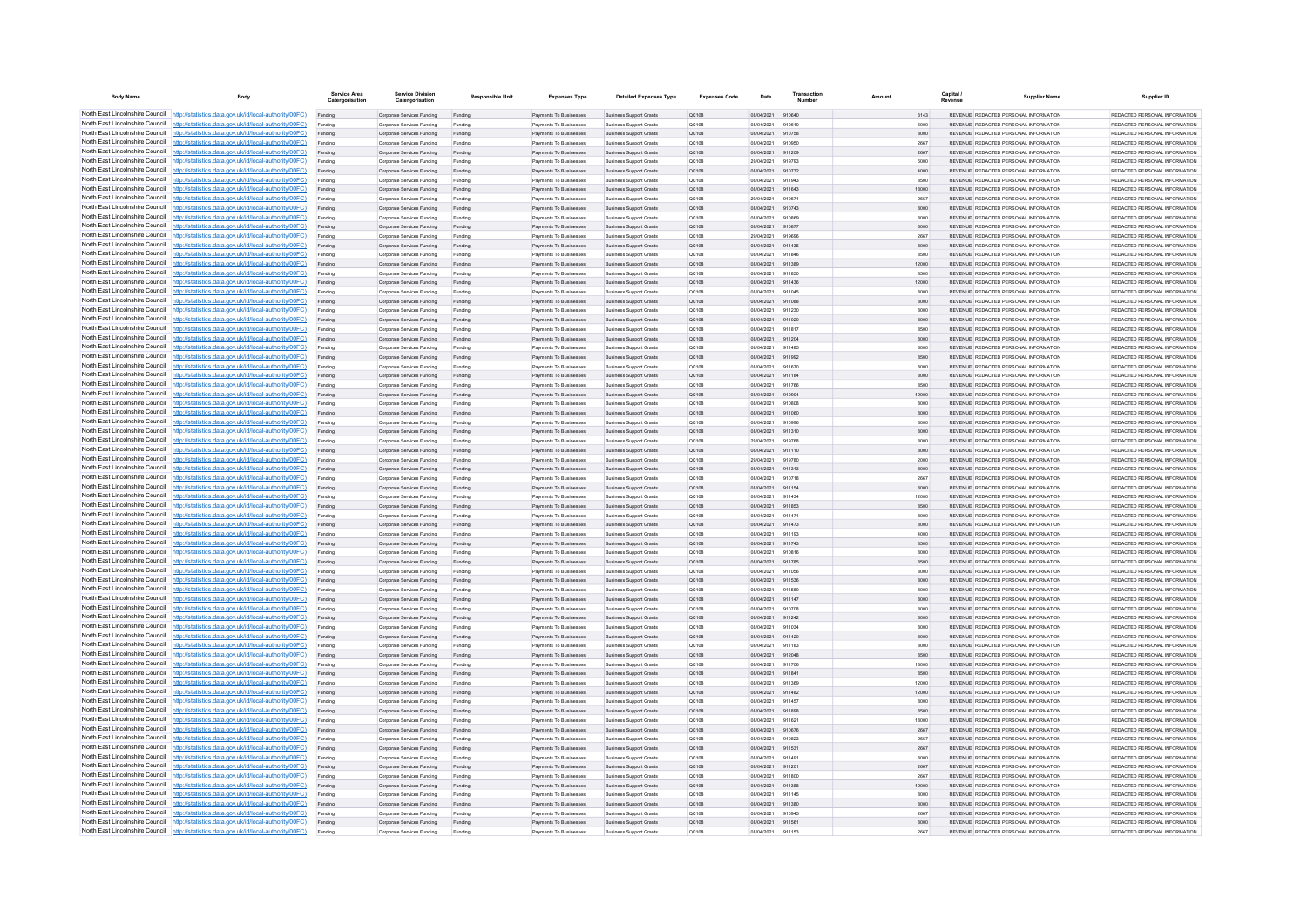| <b>Body Name</b>                                                   | Body                                                                                                                                                                             | Service Area<br>Catergorisation | <b>Service Division</b><br>Catergorisation               | <b>Responsible Unit</b> | <b>Expenses Type</b>                                    | <b>Detailed Expenses Type</b>                                    | <b>Expenses Code</b>  | Date                     | Transactio       | Amount |               | Capital | <b>Supplier Name</b>                                                             | Supplier ID                                                      |
|--------------------------------------------------------------------|----------------------------------------------------------------------------------------------------------------------------------------------------------------------------------|---------------------------------|----------------------------------------------------------|-------------------------|---------------------------------------------------------|------------------------------------------------------------------|-----------------------|--------------------------|------------------|--------|---------------|---------|----------------------------------------------------------------------------------|------------------------------------------------------------------|
|                                                                    | North East Lincolnshire Council http://statistics.data.gov.uk/id/local-authority/00FC)                                                                                           | Funding                         | Corporate Services Funding                               | Funding                 | Payments To Businesses                                  | <b>Business Support Grants</b>                                   | QC108                 | 08/04/2021 911622        |                  |        | 6000          |         | REVENUE REDACTED PERSONAL INFORMATION                                            | REDACTED PERSONAL INFORMATION                                    |
|                                                                    | North East Lincolnshire Council http://statistics.data.gov.uk/id/local-authority/00FC)                                                                                           | Funding                         | Corporate Services Funding                               | Funding                 | <b>Payments To Businesses</b>                           | <b>Business Support Grants</b>                                   | QC108                 | 08/04/2021               | 910978           |        | 2667          |         | REVENUE REDACTED PERSONAL INFORMATION                                            | REDACTED PERSONAL INFORMATION                                    |
|                                                                    | North East Lincolnshire Council http://statistics.data.gov.uk/id/local-authority/00FC)                                                                                           | Funding                         | Corporate Services Funding                               | Funding                 | Payments To Busi                                        | <b>Business Support Grants</b>                                   | QC108                 | 08/04/2021               | 911673           |        | 2667          |         | REVENUE REDACTED PERSONAL INFORMATION                                            | REDACTED PERSONAL INFORMATION                                    |
|                                                                    | North East Lincolnshire Council http://statistics.data.gov.uk/id/local-authority/00FC)<br>North East Lincolnshire Council http://statistics.data.gov.uk/id/local-authority/00FC) | Funding                         | Comorate Services Funding                                | Funding                 | <b>Payments To Businesses</b>                           | <b>Business Sunnort Grants</b>                                   | OC108                 | 08/04/2021               | 911675           |        | 2667          |         | REVENUE REDACTED PERSONAL INFORMATION<br>REVENUE REDACTED PERSONAL INFORMATION   | REDACTED PERSONAL INFORMATION                                    |
|                                                                    | North East Lincolnshire Council http://statistics.data.gov.uk/id/local-authority/00FC)                                                                                           | Funding                         | Corporate Services Funding<br>Corporate Services Funding | Funding<br>Funding      | Payments To Businesses<br>Payments To Businesses        | <b>Business Support Grants</b><br><b>Business Support Grants</b> | <b>QC108</b><br>OC108 | 08/04/2021<br>08/04/2021 | 911677<br>911672 |        | 2667<br>2667  |         | REVENUE REDACTED PERSONAL INFORMATION                                            | REDACTED PERSONAL INFORMATION.<br>REDACTED PERSONAL INFORMATION  |
|                                                                    | North East Lincolnshire Council http://statistics.data.gov.uk/id/local-authority/00FC)                                                                                           | Funding<br>Funding              | Corporate Services Funding                               | Funding                 | Payments To Businesses                                  | <b>Business Support Grants</b>                                   | QC108                 | 08/04/2021               | 911671           |        | 2667          |         | REVENUE REDACTED PERSONAL INFORMATION                                            | REDACTED PERSONAL INFORMATION                                    |
|                                                                    | North East Lincolnshire Council http://statistics.data.gov.uk/id/local-authority/00FC)                                                                                           | Funding                         | Corporate Services Funding                               | Funding                 | <b>Payments To Businesses</b>                           | <b>Business Support Grants</b>                                   | OC108                 | 08/04/2021               | 911487           |        | 8000          |         | REVENUE REDACTED PERSONAL INFORMATION                                            | REDACTED PERSONAL INFORMATION.                                   |
| North East Lincolnshire Council                                    | http://statistics.data.gov.uk/id/local-authority/00FC)                                                                                                                           | Funding                         | Corporate Services Funding                               | Funding                 | Payments To Businesses                                  | <b>Business Support Grants</b>                                   | OC:108                | 08/04/2021               | 910965           |        | 8000          |         | REVENUE REDACTED PERSONAL INFORMATION                                            | REDACTED PERSONAL INFORMATION                                    |
| North East Lincolnshire Council                                    | http://statistics.data.gov.uk/id/local-authority/00FC)                                                                                                                           | Funding                         | Corporate Services Funding                               | Funding                 | Payments To Businessee                                  | <b>Business Support Grants</b>                                   | QC108                 | 08/04/2021               | 911705           |        | 4000          |         | REVENUE REDACTED PERSONAL INFORMATION                                            | REDACTED PERSONAL INFORMATION                                    |
|                                                                    | North East Lincolnshire Council http://statistics.data.gov.uk/id/local-authority/00FC)                                                                                           | Funding                         | Corporate Services Funding                               | Funding                 | Payments To Businesses                                  | <b>Business Support Grants</b>                                   | QC108                 | 08/04/2021               | 910555           |        | 2000          |         | <b>REVENHE REDACTED REPSONAL INFORMATION</b>                                     | <b>PEDACTED PERSONAL INFORMATION</b>                             |
|                                                                    | North East Lincolnshire Council http://statistics.data.gov.uk/id/local-authority/00FC)                                                                                           | Funding                         | Corporate Services Funding                               | Funding                 | Payments To Businesses                                  | <b>Business Support Grants</b>                                   | OC108                 | 08/04/2021               | 910587           |        | 3000          |         | REVENUE REDACTED PERSONAL INFORMATION                                            | REDACTED PERSONAL INFORMATION                                    |
|                                                                    | North East Lincolnshire Council http://statistics.data.gov.uk/id/local-authority/00FC)                                                                                           | Funding                         | Corporate Services Funding                               | Funding                 | Payments To Businesses                                  | <b>Business Support Grants</b>                                   | QC108                 | 08/04/2021               | 910641           |        | 3143          |         | REVENUE REDACTED PERSONAL INFORMATION                                            | REDACTED PERSONAL INFORMATION                                    |
|                                                                    | North East Lincolnshire Council http://statistics.data.gov.uk/id/local-authority/00FC)                                                                                           | Funding                         | Corporate Services Funding                               | Funding                 | Payments To Businessee                                  | <b>Business Support Grants</b>                                   | QC108                 | 08/04/2021               | 910611           |        | 6000          |         | REVENUE REDACTED PERSONAL INFORMATION                                            | REDACTED PERSONAL INFORMATION                                    |
|                                                                    | North East Lincolnshire Council http://statistics.data.gov.uk/id/local-authority/00FC)                                                                                           | Funding                         | Corporate Services Funding                               | Funding                 | Payments To Businesses                                  | <b>Business Support Grants</b>                                   | QC108                 | 08/04/2021               | 911681           |        | 2667          |         | REVENUE REDACTED PERSONAL INFORMATION                                            | REDACTED PERSONAL INFORMATION                                    |
| North East Lincolnshire Council                                    | http://statistics.data.gov.uk/id/local-authority/00FC)                                                                                                                           | Funding                         | Corporate Services Funding                               | Funding                 | Payments To Businessee                                  | <b>Business Support Grants</b>                                   | QC108                 | 08/04/2021               | 911489           |        | 2667          |         | REVENUE REDACTED PERSONAL INFORMATION                                            | REDACTED PERSONAL INFORMATION                                    |
| North East Lincolnshire Council<br>North East Lincolnshire Council | http://statistics.data.gov.uk/id/local-authority/00FC)                                                                                                                           | Funding                         | Corporate Services Funding                               | Funding                 | Payments To Businessee                                  | <b>Business Support Grants</b>                                   | QC108                 | 08/04/2021               | 911071<br>911077 |        | 2667          |         | REVENUE REDACTED PERSONAL INFORMATION                                            | REDACTED PERSONAL INFORMATION                                    |
|                                                                    | http://statistics.data.gov.uk/id/local-authority/00FC)<br>North East Lincolnshire Council http://statistics.data.gov.uk/id/local-authority/00FC)                                 | Funding                         | Corporate Services Funding<br>Comorate Services Funding  | Funding<br>Funding      | Payments To Businessee<br><b>Payments To Businesses</b> | <b>Business Support Grants</b><br><b>Business Sunnort Grants</b> | QC108<br>OC108        | 08/04/2021<br>08/04/2021 | 911241           |        | 8000<br>8000  |         | REVENUE, REDACTED PERSONAL INFORMATION<br>REVENUE, REDACTED PERSONAL INFORMATION | REDACTED PERSONAL INFORMATION.<br>REDACTED PERSONAL INFORMATION. |
|                                                                    | North East Lincolnshire Council   http://statistics.data.gov.uk/id/local-authority/00FC)                                                                                         | Funding<br>Funding              | Corporate Services Funding                               | Funding                 | Payments To Businesses                                  | <b>Business Support Grants</b>                                   | OC108                 | 08/04/2021               | 911073           |        | 8000          |         | REVENUE REDACTED PERSONAL INFORMATION                                            | REDACTED PERSONAL INFORMATION                                    |
|                                                                    | North East Lincolnshire Council http://statistics.data.gov.uk/id/local-authority/00FC)                                                                                           | Funding                         | Corporate Services Funding                               | Funding                 | Payments To Businesses                                  | <b>Business Support Grants</b>                                   | QC108                 | 08/04/2021               | 911051           |        | 2667          |         | REVENUE REDACTED PERSONAL INFORMATION                                            | REDACTED PERSONAL INFORMATION                                    |
|                                                                    | North East Lincolnshire Council   http://statistics.data.gov.uk/id/local-authority/00FC)                                                                                         | Funding                         | Corporate Services Funding                               | Funding                 | Payments To Businesses                                  | <b>Business Support Grants</b>                                   | QC108                 | 08/04/2021               | 911054           |        | 8000          |         | REVENUE REDACTED PERSONAL INFORMATION                                            | REDACTED PERSONAL INFORMATION                                    |
|                                                                    | North East Lincolnshire Council http://statistics.data.gov.uk/id/local-authority/00FC)                                                                                           | Funding                         | Corporate Services Funding                               | Funding                 | <b>Payments To Businesses</b>                           | <b>Business Support Grants</b>                                   | QC108                 | 08/04/2021               | 911702           |        | 6000          |         | REVENUE REDACTED PERSONAL INFORMATION                                            | REDACTED PERSONAL INFORMATION                                    |
| North East Lincolnshire Council                                    | http://statistics.data.gov.uk/id/local-authority/00FC)                                                                                                                           | Funding                         | Corporate Services Funding                               | Funding                 | Payments To Businesses                                  | <b>Business Support Grants</b>                                   | QC108                 | 08/04/2021               | 910552           |        | 3000          |         | REVENUE REDACTED PERSONAL INFORMATION                                            | REDACTED PERSONAL INFORMATION                                    |
|                                                                    | North East Lincolnshire Council http://statistics.data.gov.uk/id/local-authority/00FC)                                                                                           | Funding                         | Corporate Services Funding                               | Funding                 | Payments To Businesses                                  | <b>Business Support Grants</b>                                   | QC108                 | 08/04/2021               | 910584           |        | 4500          |         | REVENUE REDACTED PERSONAL INFORMATION                                            | REDACTED PERSONAL INFORMATION                                    |
|                                                                    | North East Lincolnshire Council http://statistics.data.gov.uk/id/local-authority/00FC)                                                                                           | Funding                         | Corporate Services Funding                               | Funding                 | Payments To Businesses                                  | <b>Business Support Grants</b>                                   | QC108                 | 08/04/2021               | 910638           |        | 4714          |         | REVENUE REDACTED PERSONAL INFORMATION                                            | REDACTED PERSONAL INFORMATION                                    |
|                                                                    | North East Lincolnshire Council http://statistics.data.gov.uk/id/local-authority/00FC)                                                                                           | Funding                         | Corporate Services Funding                               | Funding                 | Payments To Businesses                                  | <b>Business Support Grants</b>                                   | QC108                 | 08/04/2021               | 910608           |        | 9000          |         | REVENUE REDACTED PERSONAL INFORMATION                                            | REDACTED PERSONAL INFORMATION                                    |
|                                                                    | North East Lincolnshire Council http://statistics.data.gov.uk/id/local-authority/00FC)                                                                                           | Funding                         | Corporate Services Funding                               | Funding                 | Payments To Businesses                                  | <b>Business Support Grants</b>                                   | OC108                 | 08/04/2021               | 911114           |        | 2667          |         | REVENUE REDACTED PERSONAL INFORMATION                                            | REDACTED PERSONAL INFORMATION                                    |
|                                                                    | North East Lincolnshire Council http://statistics.data.gov.uk/id/local-authority/00FC)                                                                                           | Funding                         | Corporate Services Funding                               | Funding                 | Payments To Businessee                                  | <b>Business Support Grants</b>                                   | QC108                 | 08/04/2021               | 911537           |        | 8000          |         | REVENUE REDACTED PERSONAL INFORMATION                                            | REDACTED PERSONAL INFORMATION                                    |
|                                                                    | North East Lincolnshire Council http://statistics.data.gov.uk/id/local-authority/00FC)                                                                                           | Funding                         | Corporate Services Funding                               | Funding                 | Payments To Businessee                                  | <b>Business Support Grants</b>                                   | OC108                 | 08/04/2021               | 911665           |        | 4000          |         | REVENUE REDACTED PERSONAL INFORMATION                                            | REDACTED PERSONAL INFORMATION.                                   |
| North East Lincolnshire Council                                    | http://statistics.data.gov.uk/id/local-authority/00FC)                                                                                                                           | Funding                         | Corporate Services Funding                               | Funding                 | Payments To Businesses                                  | <b>Business Support Grants</b>                                   | QC108                 | 08/04/2021               | 911329           |        | 12000         |         | REVENUE REDACTED PERSONAL INFORMATION                                            | REDACTED PERSONAL INFORMATION                                    |
| North East Lincolnshire Council                                    | http://statistics.data.gov.uk/id/local-authority/00FC)                                                                                                                           | Funding                         | Corporate Services Funding                               | Funding                 | Payments To Businesse                                   | <b>Business Support Grants</b>                                   | QC108                 | 08/04/2021               | 910832           |        | 8000          |         | REVENUE REDACTED PERSONAL INFORMATION                                            | REDACTED PERSONAL INFORMATION                                    |
|                                                                    | North East Lincolnshire Council http://statistics.data.gov.uk/id/local-authority/00FC)                                                                                           | Funding                         | Corporate Services Funding                               | Funding                 | Payments To Businesses                                  | <b>Business Support Grants</b>                                   | QC108                 | 08/04/2021               | 911218           |        | 4000          |         | REVENUE REDACTED PERSONAL INFORMATION                                            | REDACTED PERSONAL INFORMATION.                                   |
|                                                                    | North East Lincolnshire Council http://statistics.data.gov.uk/id/local-authority/00FC)<br>North East Lincolnshire Council http://statistics.data.gov.uk/id/local-authority/00FC) | Funding                         | Corporate Services Funding                               | Funding                 | Payments To Businessee                                  | <b>Business Support Grants</b>                                   | QC108                 | 08/04/2021               | 011188           |        | 2667          |         | REVENUE REDACTED PERSONAL INFORMATION                                            | REDACTED PERSONAL INFORMATION                                    |
|                                                                    | North East Lincolnshire Council http://statistics.data.gov.uk/id/local-authority/00FC)                                                                                           | Funding                         | Corporate Services Funding<br>Corporate Services Funding | Funding                 | Payments To Businesses<br>Payments To Businesses        | <b>Business Support Grants</b><br><b>Business Support Grants</b> | QC108<br>OC108        | 08/04/2021<br>08/04/2021 | 911024<br>911691 |        | 8000<br>18000 |         | REVENUE REDACTED PERSONAL INFORMATION<br>REVENUE REDACTED PERSONAL INFORMATION   | REDACTED PERSONAL INFORMATION<br>REDACTED PERSONAL INFORMATION   |
|                                                                    | North East Lincolnshire Council http://statistics.data.gov.uk/id/local-authority/00FC)                                                                                           | Funding<br>Funding              | Corporate Services Funding                               | Funding<br>Funding      | Payments To Businesses                                  | <b>Business Support Grants</b>                                   | QC108                 | 08/04/2021               | 910541           |        | 3000          |         | REVENUE REDACTED PERSONAL INFORMATION                                            | REDACTED PERSONAL INFORMATION                                    |
|                                                                    | North East Lincolnshire Council http://statistics.data.gov.uk/id/local-authority/00FC)                                                                                           | Funding                         | Corporate Services Funding                               | Funding                 | Payments To Businesses                                  | <b>Business Support Grants</b>                                   | QC108                 | 08/04/2021               | 910573           |        | 4500          |         | REVENUE REDACTED PERSONAL INFORMATION                                            | REDACTED PERSONAL INFORMATION                                    |
| North East Lincolnshire Council                                    | http://statistics.data.gov.uk/id/local-authority/00FC)                                                                                                                           | Funding                         | Corporate Services Funding                               | Funding                 | Payments To Businesses                                  | <b>Business Support Grants</b>                                   | QC108                 | 08/04/2021               | 910627           |        | 4714          |         | REVENUE REDACTED PERSONAL INFORMATION                                            | REDACTED PERSONAL INFORMATION                                    |
|                                                                    | North East Lincolnshire Council http://statistics.data.gov.uk/id/local-authority/00FC)                                                                                           | Funding                         | Corporate Services Funding                               | Funding                 | Payments To Businesses                                  | <b>Business Support Grants</b>                                   | QC108                 | 08/04/2021               | 910597           |        | 9000          |         | REVENUE REDACTED PERSONAL INFORMATION                                            | REDACTED PERSONAL INFORMATION                                    |
|                                                                    | North East Lincolnshire Council http://statistics.data.gov.uk/id/local-authority/00FC)                                                                                           |                                 | Corporate Services Funding                               | Funding                 | Payments To Businesses                                  | <b>Business Support Grants</b>                                   | QC108                 | 08/04/2021               | 910561           |        | 3000          |         | REVENUE REDACTED PERSONAL INFORMATION                                            | REDACTED PERSONAL INFORMATION                                    |
|                                                                    | North East Lincolnshire Council http://statistics.data.gov.uk/id/local-authority/00FC)                                                                                           | Funding                         | Comorate Services Funding                                | Funding                 | <b>Payments To Businesses</b>                           | <b>Business Sunnort Grants</b>                                   | OCD108                | 08/04/2021               | 911851           |        | 8500          |         | REVENUE REDACTED PERSONAL INFORMATION                                            | REDACTED PERSONAL INFORMATION.                                   |
|                                                                    | North East Lincolnshire Council http://statistics.data.gov.uk/id/local-authority/00FC)                                                                                           | Funding                         | Corporate Services Funding                               | Funding                 | Payments To Businesses                                  | <b>Business Support Grants</b>                                   | <b>QC108</b>          | 08/04/2021               | 911437           |        | 12000         |         | REVENUE REDACTED PERSONAL INFORMATION                                            | REDACTED PERSONAL INFORMATION                                    |
|                                                                    | North East Lincolnshire Council http://statistics.data.gov.uk/id/local-authority/00FC)                                                                                           | Funding                         | Corporate Services Funding                               | Funding                 | Payments To Businessee                                  | <b>Business Support Grants</b>                                   | QC108                 | 08/04/2021               | 910942           |        | 8000          |         | REVENUE REDACTED PERSONAL INFORMATION                                            | REDACTED PERSONAL INFORMATION                                    |
|                                                                    | North East Lincolnshire Council http://statistics.data.gov.uk/id/local-authority/00FC)                                                                                           | Funding                         | Corporate Services Funding                               | Funding                 | Payments To Businesses                                  | <b>Business Support Grants</b>                                   | QC108                 | 08/04/2021               | 911355           |        | 8000          |         | REVENUE REDACTED PERSONAL INFORMATION                                            | REDACTED PERSONAL INFORMATION                                    |
| North East Lincolnshire Council                                    | http://statistics.data.gov.uk/id/local-authority/00EC)                                                                                                                           | Funding                         | Comorate Services Funding                                | Funding                 | <b>Payments To Businessee</b>                           | <b>Business Sunnort Grants</b>                                   | OC108                 | 08/04/2021               | 911404           |        | 2667          |         | REVENUE REDACTED PERSONAL INFORMATION                                            | REDACTED PERSONAL INFORMATION.                                   |
|                                                                    | North East Lincolnshire Council http://statistics.data.gov.uk/id/local-authority/00FC)                                                                                           | Funding                         | Corporate Services Funding                               | Funding                 | Payments To Businessee                                  | <b>Business Support Grants</b>                                   | QC108                 | 08/04/2021               | 910935           |        | 2667          |         | REVENUE REDACTED PERSONAL INFORMATION                                            | REDACTED PERSONAL INFORMATION                                    |
|                                                                    | North East Lincolnshire Council http://statistics.data.gov.uk/id/local-authority/00FC)<br>North East Lincolnshire Council http://statistics.data.gov.uk/id/local-authority/00FC) | Funding                         | Corporate Services Funding                               | Funding                 | Payments To Businesse                                   | <b>Business Support Grants</b>                                   | QC108                 | 08/04/2021               | 910755           |        | 2667          |         | REVENUE REDACTED PERSONAL INFORMATION                                            | REDACTED PERSONAL INFORMATION                                    |
|                                                                    | North East Lincolnshire Council http://statistics.data.gov.uk/id/local-authority/00FC)                                                                                           | Funding                         | Corporate Services Funding                               | Funding                 | Payments To Businesses                                  | <b>Business Support Grants</b>                                   | QC108                 | 08/04/2021               | 911101           |        | 8000          |         | REVENUE REDACTED PERSONAL INFORMATION                                            | REDACTED PERSONAL INFORMATION<br>REDACTED PERSONAL INFORMATION   |
|                                                                    | North East Lincolnshire Council http://statistics.data.gov.uk/id/local-authority/00FC)                                                                                           | Funding<br>Funding              | Corporate Services Funding<br>Corporate Services Funding | Funding<br>Funding      | Payments To Businesses<br>Payments To Businesses        | <b>Business Support Grants</b><br><b>Business Support Grants</b> | OC108<br>QC108        | 08/04/2021<br>08/04/2021 | 911131<br>910831 |        | 2667<br>8000  |         | REVENUE REDACTED PERSONAL INFORMATION<br>REVENUE REDACTED PERSONAL INFORMATION   | REDACTED PERSONAL INFORMATION                                    |
|                                                                    | North East Lincolnshire Council http://statistics.data.gov.uk/id/local-authority/00FC)                                                                                           | Funding                         | Corporate Services Funding                               | Funding                 | Payments To Businesses                                  | <b>Business Support Grants</b>                                   | QC108                 | 29/04/2021               | 919672           |        | 2667          |         | REVENUE REDACTED PERSONAL INFORMATION                                            | REDACTED PERSONAL INFORMATION                                    |
|                                                                    | North East Lincolnshire Council http://statistics.data.gov.uk/id/local-authority/00FC)                                                                                           | Funding                         | Corporate Services Funding                               | Funding                 | Payments To Businesses                                  | <b>Business Support Grants</b>                                   | QC108                 | 08/04/2021               | 910995           |        | 8000          |         | REVENUE REDACTED PERSONAL INFORMATION                                            | REDACTED PERSONAL INFORMATION.                                   |
| North East Lincolnshire Council                                    | http://statistics.data.gov.uk/id/local-authority/00EC)                                                                                                                           | Funding                         | Corporate Services Funding                               | Funding                 | Payments To Businesses                                  | <b>Business Support Grants</b>                                   | QC108                 | 08/04/2021               | 911750           |        | 8500          |         | REVENUE REDACTED PERSONAL INFORMATION                                            | REDACTED PERSONAL INFORMATION                                    |
|                                                                    | North East Lincolnshire Council http://statistics.data.gov.uk/id/local-authority/00FC)                                                                                           | Funding                         | Corporate Services Funding                               | Funding                 | Payments To Businesses                                  | <b>Business Support Grants</b>                                   | QC108                 | 08/04/2021               | 910848           |        | 12000         |         | REVENUE REDACTED PERSONAL INFORMATION                                            | REDACTED PERSONAL INFORMATION                                    |
|                                                                    | North East Lincolnshire Council http://statistics.data.gov.uk/id/local-authority/00FC)                                                                                           |                                 | Corporate Services Funding                               | Funding                 | Payments To Businessee                                  | <b>Business Support Grants</b>                                   | QC108                 | 08/04/2021               | 011048           |        | 2667          |         | REVENUE REDACTED PERSONAL INFORMATION                                            | REDACTED PERSONAL INFORMATION                                    |
|                                                                    | North East Lincolnshire Council http://statistics.data.gov.uk/id/local-authority/00FC)                                                                                           | Funding                         | Corporate Services Funding                               | Funding                 | <b>Payments To Businesses</b>                           | <b>Business Support Grants</b>                                   | OC108                 | 08/04/2021               | 910764           |        | 8000          |         | REVENUE REDACTED PERSONAL INFORMATION                                            | REDACTED PERSONAL INFORMATION.                                   |
|                                                                    | North East Lincolnshire Council http://statistics.data.gov.uk/id/local-authority/00FC)                                                                                           | Funding                         | Corporate Services Funding                               | Funding                 | Payments To Businesses                                  | <b>Business Support Grants</b>                                   | OC108                 | 08/04/2021               | 910984           |        | 8000          |         | REVENUE REDACTED PERSONAL INFORMATION                                            | REDACTED PERSONAL INFORMATION                                    |
|                                                                    | North East Lincolnshire Council http://statistics.data.gov.uk/id/local-authority/00FC)                                                                                           | Funding                         | Corporate Services Funding                               | Funding                 | Payments To Businesses                                  | <b>Business Support Grants</b>                                   | QC108                 | 08/04/2021               | 911836           |        | 8500          |         | REVENUE REDACTED PERSONAL INFORMATION                                            | REDACTED PERSONAL INFORMATION                                    |
|                                                                    | North East Lincolnshire Council http://statistics.data.gov.uk/id/local-authority/00FC)                                                                                           | Funding                         | Corporate Services Funding                               | Funding                 | Payments To Businessee                                  | <b>Business Support Grants</b>                                   | QC108                 | 08/04/2021               | 911335           |        | 12000         |         | REVENUE REDACTED PERSONAL INFORMATION                                            | REDACTED PERSONAL INFORMATION                                    |
| North East Lincolnshire Council                                    | http://statistics.data.gov.uk/id/local-authority/00FC)                                                                                                                           | Funding                         | Corporate Services Funding                               | Funding                 | Payments To Businessee                                  | <b>Business Support Grants</b>                                   | QC108                 | 08/04/2021               | 910888           |        | 8000          |         | REVENUE REDACTED PERSONAL INFORMATION                                            | REDACTED PERSONAL INFORMATION                                    |
|                                                                    | North East Lincolnshire Council http://statistics.data.gov.uk/id/local-authority/00FC)<br>North East Lincolnshire Council http://statistics.data.gov.uk/id/local-authority/00FC) | Funding                         | Corporate Services Funding                               | Funding                 | Payments To Businessee                                  | <b>Business Support Grants</b>                                   | QC108                 | 08/04/2021               | 911764           |        | 8500          |         | REVENUE REDACTED PERSONAL INFORMATION                                            | REDACTED PERSONAL INFORMATION                                    |
|                                                                    | North East Lincolnshire Council http://statistics.data.gov.uk/id/local-authority/00FC)                                                                                           | Funding                         | Corporate Services Funding<br>Comorate Services Funding  | Funding                 | Payments To Businessee<br>Payments To Businesses        | <b>Business Support Grants</b>                                   | QC108<br>00108        | 08/04/2021<br>08/04/2021 | 910899<br>911748 |        | 8000<br>8500  |         | REVENUE REDACTED PERSONAL INFORMATION<br>REVENUE REDACTED PERSONAL INFORMATION   | REDACTED PERSONAL INFORMATION<br>REDACTED PERSONAL INFORMATION   |
|                                                                    | North East Lincolnshire Council http://statistics.data.gov.uk/id/local-authority/00FC)                                                                                           | Funding<br>Funding              | Corporate Services Funding                               | Funding<br>Funding      | Payments To Businesses                                  | <b>Business Support Grants</b><br><b>Business Support Grants</b> | QC108                 | 08/04/2021               | 910834           |        | 8000          |         | REVENUE REDACTED PERSONAL INFORMATION                                            | REDACTED PERSONAL INFORMATION                                    |
|                                                                    | North East Lincolnshire Council http://statistics.data.gov.uk/id/local-authority/00FC)                                                                                           | Funding                         | Corporate Services Funding                               | Funding                 | Payments To Businesses                                  | <b>Business Support Grants</b>                                   | OC108                 | 08/04/2021               | 911825           |        | 8500          |         | REVENUE REDACTED PERSONAL INFORMATION                                            | REDACTED PERSONAL INFORMATION                                    |
|                                                                    | North East Lincolnshire Council http://statistics.data.gov.uk/id/local-authority/00FC)                                                                                           | Funding                         | Corporate Services Funding                               | Funding                 | Payments To Businesses                                  | <b>Business Support Grants</b>                                   | QC108                 | 08/04/2021               | 911259           |        | 12000         |         | REVENUE REDACTED PERSONAL INFORMATION                                            | REDACTED PERSONAL INFORMATION                                    |
|                                                                    | North East Lincolnshire Council http://statistics.data.gov.uk/id/local-authority/00FC)                                                                                           | Funding                         | Corporate Services Funding                               | Funding                 | <b>Payments To Businesses</b>                           | <b>Business Support Grants</b>                                   | OC108                 | 08/04/2021               | 910925           |        | 8000          |         | REVENUE REDACTED PERSONAL INFORMATION                                            | REDACTED PERSONAL INFORMATION.                                   |
| North East Lincolnshire Council                                    | http://statistics.data.gov.uk/id/local-authority/00EC)                                                                                                                           | Funding                         | Corporate Services Funding                               | Funding                 | Payments To Businesses                                  | <b>Business Support Grants</b>                                   | <b>QC108</b>          | 08/04/2021               | 910911           |        | 8000          |         | REVENUE REDACTED PERSONAL INFORMATION                                            | REDACTED PERSONAL INFORMATION                                    |
|                                                                    | North East Lincolnshire Council http://statistics.data.gov.uk/id/local-authority/00FC)                                                                                           | Funding                         | Corporate Services Funding                               | Funding                 | Payments To Businesses                                  | <b>Business Support Grants</b>                                   | QC108                 | 08/04/2021               | 911788           |        | 8500          |         | REVENUE REDACTED PERSONAL INFORMATION                                            | REDACTED PERSONAL INFORMATION                                    |
|                                                                    | North East Lincolnshire Council http://statistics.data.gov.uk/id/local-authority/00FC)                                                                                           |                                 | Corporate Services Funding                               | Funding                 | Payments To Businesses                                  | <b>Business Support Grants</b>                                   | QC108                 | 08/04/2021               | 911062           |        | 12000         |         | REVENUE REDACTED PERSONAL INFORMATION                                            | REDACTED PERSONAL INFORMATION                                    |
|                                                                    | North East Lincolnshire Council http://statistics.data.gov.uk/id/local-authority/00FC)                                                                                           | Funding                         | Corporate Services Funding                               | Funding                 | Payments To Businesses                                  | <b>Business Support Grants</b>                                   | OC108                 | 29/04/2021               | 919749           |        | 8000          |         | REVENUE REDACTED PERSONAL INFORMATION                                            | REDACTED PERSONAL INFORMATION                                    |
|                                                                    | North East Lincolnshire Council http://statistics.data.gov.uk/id/local-authority/00FC)                                                                                           | Funding                         | Corporate Services Funding                               | Funding                 | Payments To Businesses                                  | <b>Business Support Grants</b>                                   | QC108                 | 29/04/2021               | 919779           |        | 2667          |         | REVENUE REDACTED PERSONAL INFORMATION                                            | REDACTED PERSONAL INFORMATION                                    |
|                                                                    | North East Lincolnshire Council http://statistics.data.gov.uk/id/local-authority/00FC)                                                                                           | Funding                         | Corporate Services Funding                               | Funding                 | Payments To Businessee                                  | <b>Business Support Grants</b>                                   | QC108                 | 08/04/2021               | 911878           |        | 8500          |         | REVENUE REDACTED PERSONAL INFORMATION                                            | REDACTED PERSONAL INFORMATION                                    |
|                                                                    | North East Lincolnshire Council http://statistics.data.gov.uk/id/local-authority/00FC)                                                                                           | Funding                         | Corporate Services Funding                               | Funding                 | Payments To Businesses                                  | <b>Business Support Grants</b>                                   | QC108                 | 08/04/2021               | 911602           |        | 12000         |         | REVENUE REDACTED PERSONAL INFORMATION                                            | REDACTED PERSONAL INFORMATION                                    |
|                                                                    | North East Lincolnshire Council http://statistics.data.gov.uk/id/local-authority/00FC)                                                                                           | Funding                         | Corporate Services Funding                               | Funding                 | Payments To Businessee                                  | <b>Business Support Grants</b>                                   | QC108                 | 08/04/2021               | 910623           |        | 1047          |         | REVENUE REDACTED PERSONAL INFORMATION                                            | REDACTED PERSONAL INFORMATION                                    |
|                                                                    | North East Lincolnshire Council http://statistics.data.gov.uk/id/local-authority/00FC)                                                                                           | Funding                         | Corporate Services Funding                               | Funding                 | Payments To Businesses                                  | <b>Business Support Grants</b>                                   | QC108                 | 08/04/2021               | 911692           |        | 6000          |         | REVENUE REDACTED PERSONAL INFORMATION                                            | REDACTED PERSONAL INFORMATION                                    |
|                                                                    | North East Lincolnshire Council http://statistics.data.gov.uk/id/local-authority/00FC)                                                                                           |                                 | Corporate Services Funding                               | Funding                 | Payments To Businesse                                   | <b>Business Support Grants</b>                                   | QC108                 | 08/04/2021               | 910542           |        | 3000          |         | REVENUE REDACTED PERSONAL INFORMATION                                            | REDACTED PERSONAL INFORMATION                                    |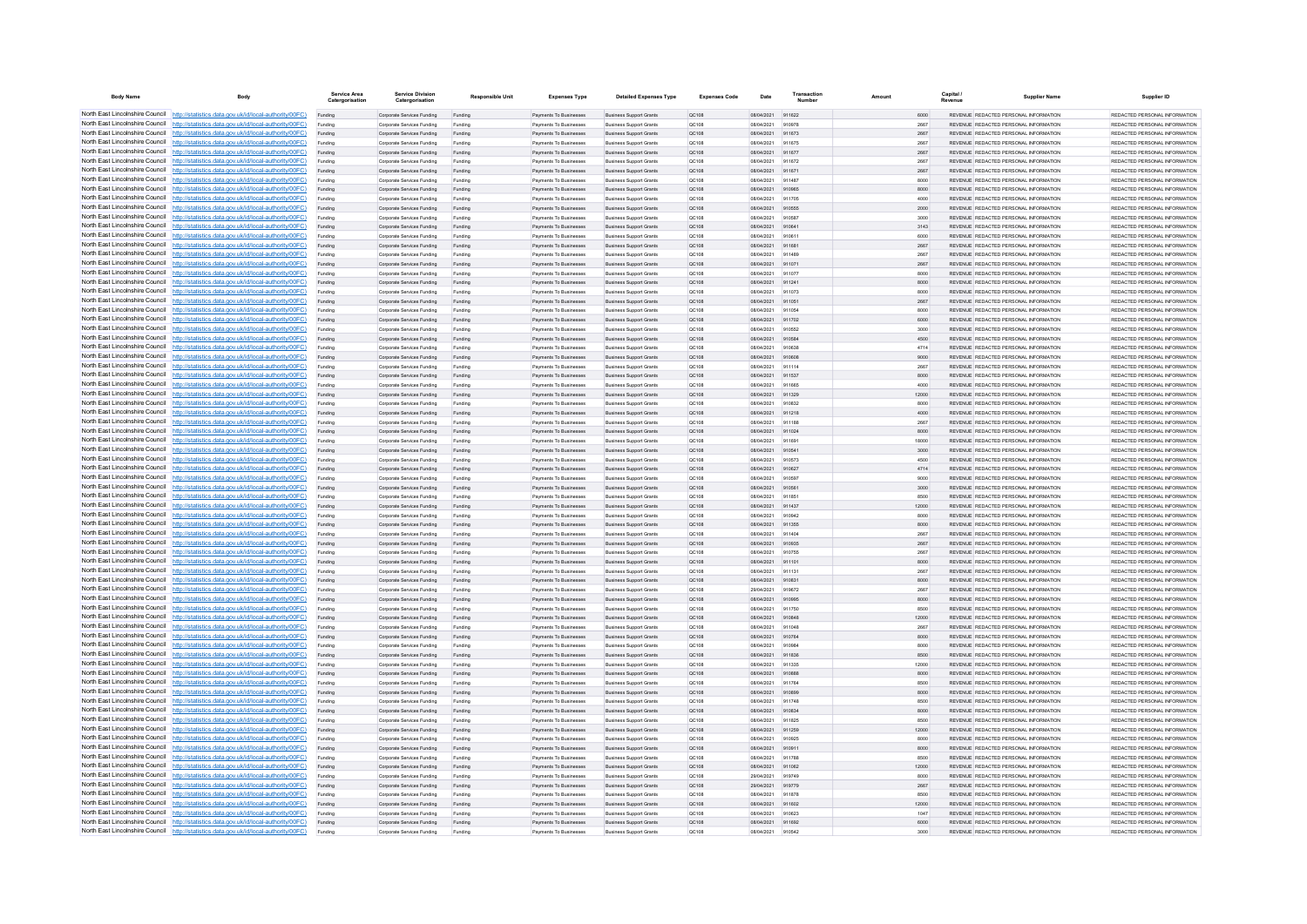| <b>Body Name</b>                | Body                                                                                                                                                                             | Service Area<br>Catergorisation | <b>Service Division</b><br>Catergorisation               | <b>Responsible Unit</b> | <b>Expenses Type</b>                                    | <b>Detailed Expenses Type</b>                                    | <b>Expenses Code</b>  | Date                     | Transactio       | Amount |              | Capital | <b>Supplier Name</b>                                                           | Supplier ID                                                     |
|---------------------------------|----------------------------------------------------------------------------------------------------------------------------------------------------------------------------------|---------------------------------|----------------------------------------------------------|-------------------------|---------------------------------------------------------|------------------------------------------------------------------|-----------------------|--------------------------|------------------|--------|--------------|---------|--------------------------------------------------------------------------------|-----------------------------------------------------------------|
|                                 | North East Lincolnshire Council http://statistics.data.gov.uk/id/local-authority/00FC)                                                                                           | Funding                         | Corporate Services Funding                               | Funding                 | Payments To Businesses                                  | <b>Business Support Grants</b>                                   | QC108                 | 08/04/2021 910574        |                  |        | 4500         |         | REVENUE REDACTED PERSONAL INFORMATION                                          | REDACTED PERSONAL INFORMATION                                   |
|                                 | North East Lincolnshire Council http://statistics.data.gov.uk/id/local-authority/00FC)                                                                                           | Funding                         | Corporate Services Funding                               | Funding                 | <b>Payments To Businesses</b>                           | <b>Business Support Grants</b>                                   | QC108                 | 08/04/2021               | 910628           |        | 4714         |         | REVENUE REDACTED PERSONAL INFORMATION                                          | REDACTED PERSONAL INFORMATION                                   |
|                                 | North East Lincolnshire Council http://statistics.data.gov.uk/id/local-authority/00FC)                                                                                           | Funding                         | Corporate Services Funding                               | Funding                 | Payments To Busi                                        | <b>Business Support Grants</b>                                   | QC108                 | 08/04/2021               | 910598           |        | 9000         |         | REVENUE REDACTED PERSONAL INFORMATION                                          | REDACTED PERSONAL INFORMATION                                   |
|                                 | North East Lincolnshire Council http://statistics.data.gov.uk/id/local-authority/00FC)<br>North East Lincolnshire Council http://statistics.data.gov.uk/id/local-authority/00FC) | Funding                         | Comorate Services Funding                                | Funding                 | <b>Payments To Businesses</b>                           | <b>Business Sunnort Grants</b>                                   | OC108                 | 08/04/2021               | 911152<br>911822 |        | 2667         |         | REVENUE REDACTED PERSONAL INFORMATION<br>REVENUE REDACTED PERSONAL INFORMATION | REDACTED PERSONAL INFORMATION<br>REDACTED PERSONAL INFORMATION. |
|                                 | North East Lincolnshire Council http://statistics.data.gov.uk/id/local-authority/00FC)                                                                                           | Funding<br>Funding              | Corporate Services Funding<br>Corporate Services Funding | Funding<br>Funding      | Payments To Businesses<br>Payments To Businesses        | <b>Business Support Grants</b><br><b>Business Support Grants</b> | <b>QC108</b><br>OC108 | 08/04/2021<br>08/04/2021 | 911240           |        | 8500<br>8000 |         | REVENUE REDACTED PERSONAL INFORMATION                                          | REDACTED PERSONAL INFORMATION                                   |
|                                 | North East Lincolnshire Council http://statistics.data.gov.uk/id/local-authority/00FC)                                                                                           | Funding                         | Corporate Services Funding                               | Funding                 | Payments To Businesses                                  | <b>Business Support Grants</b>                                   | QC108                 | 08/04/2021               | 911386           |        | 8000         |         | REVENUE REDACTED PERSONAL INFORMATION                                          | REDACTED PERSONAL INFORMATION                                   |
|                                 | North East Lincolnshire Council http://statistics.data.gov.uk/id/local-authority/00FC)                                                                                           | Funding                         | Corporate Services Funding                               | Funding                 | <b>Payments To Businesses</b>                           | <b>Business Support Grants</b>                                   | OC108                 | 29/04/2021               | 919764           |        | 6000         |         | REVENUE, REDACTED PERSONAL INFORMATION                                         | REDACTED PERSONAL INFORMATION.                                  |
| North East Lincolnshire Council | http://statistics.data.gov.uk/id/local-authority/00FC)                                                                                                                           | Funding                         | Corporate Services Funding                               | Funding                 | Payments To Businesses                                  | <b>Business Support Grants</b>                                   | OC:108                | 29/04/2021               | 919628           |        | 4714         |         | REVENUE REDACTED PERSONAL INFORMATION                                          | REDACTED PERSONAL INFORMATION                                   |
| North East Lincolnshire Council | http://statistics.data.gov.uk/id/local-authority/00FC)                                                                                                                           | Funding                         | Corporate Services Funding                               | Funding                 | Payments To Businessee                                  | <b>Business Support Grants</b>                                   | QC108                 | 29/04/2021               | 919672           |        | 2667         |         | REVENUE REDACTED PERSONAL INFORMATION                                          | REDACTED PERSONAL INFORMATION                                   |
|                                 | North East Lincolnshire Council http://statistics.data.gov.uk/id/local-authority/00FC)                                                                                           |                                 | Corporate Services Funding                               | Funding                 | Payments To Businesses                                  | <b>Business Support Grants</b>                                   | QC108                 | 08/04/2021               | 910795           |        | 2667         |         | <b>REVENHE REDACTED REPSONAL INFORMATION</b>                                   | <b>PEDACTED PERSONAL INFORMATION</b>                            |
|                                 | North East Lincolnshire Council http://statistics.data.gov.uk/id/local-authority/00FC)                                                                                           | Funding                         | Corporate Services Funding                               | Funding                 | Payments To Businesses                                  | <b>Business Support Grants</b>                                   | OC108                 | 08/04/2021               | 911669           |        | 2667         |         | REVENUE REDACTED PERSONAL INFORMATION                                          | REDACTED PERSONAL INFORMATION                                   |
|                                 | North East Lincolnshire Council http://statistics.data.gov.uk/id/local-authority/00FC)                                                                                           | Funding                         | Corporate Services Funding                               | Funding                 | Payments To Businesses                                  | <b>Business Support Grants</b>                                   | QC108                 | 08/04/2021               | 911113           |        | 8000         |         | REVENUE REDACTED PERSONAL INFORMATION                                          | REDACTED PERSONAL INFORMATION                                   |
|                                 | North East Lincolnshire Council http://statistics.data.gov.uk/id/local-authority/00FC)                                                                                           | Funding                         | Corporate Services Funding                               | Funding                 | Payments To Businessee                                  | <b>Business Support Grants</b>                                   | QC108                 | 08/04/2021               | 911505           |        | 6000         |         | REVENUE REDACTED PERSONAL INFORMATION                                          | REDACTED PERSONAL INFORMATION                                   |
| North East Lincolnshire Council | North East Lincolnshire Council http://statistics.data.gov.uk/id/local-authority/00FC)<br>http://statistics.data.gov.uk/id/local-authority/00FC)                                 | Funding<br>Funding              | Corporate Services Funding<br>Corporate Services Funding | Funding<br>Funding      | Payments To Businesses<br>Payments To Businessee        | <b>Business Support Grants</b><br><b>Business Support Grants</b> | QC108<br>QC108        | 08/04/2021<br>08/04/2021 | 911411<br>910974 |        | 8000<br>8000 |         | REVENUE REDACTED PERSONAL INFORMATION<br>REVENUE REDACTED PERSONAL INFORMATION | REDACTED PERSONAL INFORMATION<br>REDACTED PERSONAL INFORMATION  |
| North East Lincolnshire Council | http://statistics.data.gov.uk/id/local-authority/00FC)                                                                                                                           | Funding                         | Corporate Services Funding                               | Funding                 | Payments To Businessee                                  | <b>Business Support Grants</b>                                   | QC108                 | 08/04/2021               | 911075           |        | 8000         |         | REVENUE REDACTED PERSONAL INFORMATION                                          | REDACTED PERSONAL INFORMATION                                   |
| North East Lincolnshire Council | http://statistics.data.gov.uk/id/local-authority/00FC)                                                                                                                           | Funding                         | Corporate Services Funding                               | Funding                 | Payments To Businessee                                  | <b>Business Support Grants</b>                                   | QC108                 | 08/04/2021               | 910709           |        | 8000         |         | REVENUE, REDACTED PERSONAL INFORMATION                                         | REDACTED PERSONAL INFORMATION.                                  |
|                                 | North East Lincolnshire Council http://statistics.data.gov.uk/id/local-authority/00FC)                                                                                           | Funding                         | Comorate Services Funding                                | Funding                 | <b>Payments To Businesses</b>                           | <b>Business Sunnort Grants</b>                                   | OC108                 | 08/04/2021               | 911804           |        | 8500         |         | REVENUE, REDACTED PERSONAL INFORMATION                                         | REDACTED PERSONAL INFORMATION.                                  |
|                                 | North East Lincolnshire Council   http://statistics.data.gov.uk/id/local-authority/00FC)                                                                                         | Funding                         | Corporate Services Funding                               | Funding                 | Payments To Businesses                                  | <b>Business Support Grants</b>                                   | OC108                 | 08/04/2021               | 911130           |        | 12000        |         | REVENUE REDACTED PERSONAL INFORMATION                                          | REDACTED PERSONAL INFORMATION                                   |
|                                 | North East Lincolnshire Council http://statistics.data.gov.uk/id/local-authority/00FC)                                                                                           | Funding                         | Corporate Services Funding                               | Funding                 | Payments To Businesses                                  | <b>Business Support Grants</b>                                   | QC108                 | 08/04/2021               | 911607           |        | 8000         |         | REVENUE REDACTED PERSONAL INFORMATION                                          | REDACTED PERSONAL INFORMATION                                   |
|                                 | North East Lincolnshire Council   http://statistics.data.gov.uk/id/local-authority/00FC)                                                                                         | Funding                         | Corporate Services Funding                               | Funding                 | Payments To Businesses                                  | <b>Business Support Grants</b>                                   | QC108                 | 08/04/2021               | 911631           |        | 8000         |         | REVENUE REDACTED PERSONAL INFORMATION                                          | REDACTED PERSONAL INFORMATION                                   |
|                                 | North East Lincolnshire Council http://statistics.data.gov.uk/id/local-authority/00FC)                                                                                           | Funding                         | Corporate Services Funding                               | Funding                 | <b>Payments To Businesses</b>                           | <b>Business Support Grants</b>                                   | QC108                 | 08/04/2021               | 911015           |        | 12000        |         | REVENUE REDACTED PERSONAL INFORMATION                                          | REDACTED PERSONAL INFORMATION                                   |
| North East Lincolnshire Council | http://statistics.data.gov.uk/id/local-authority/00FC)                                                                                                                           | Funding                         | Corporate Services Funding                               | Funding                 | Payments To Businesses                                  | <b>Business Support Grants</b>                                   | QC108                 | 08/04/2021               | 911965           |        | 6000         |         | REVENUE REDACTED PERSONAL INFORMATION                                          | REDACTED PERSONAL INFORMATION                                   |
|                                 | North East Lincolnshire Council http://statistics.data.gov.uk/id/local-authority/00FC)                                                                                           | Funding                         | Corporate Services Funding                               | Funding                 | Payments To Businesses                                  | <b>Business Support Grants</b>                                   | QC108                 | 08/04/2021               | 911782           |        | 8500         |         | REVENUE REDACTED PERSONAL INFORMATION                                          | REDACTED PERSONAL INFORMATION                                   |
|                                 | North East Lincolnshire Council http://statistics.data.gov.uk/id/local-authority/00FC)<br>North East Lincolnshire Council http://statistics.data.gov.uk/id/local-authority/00FC) | Funding                         | Corporate Services Funding                               | Funding                 | Payments To Businesses                                  | <b>Business Support Grants</b>                                   | QC108                 | 08/04/2021               | 911030           |        | 8000         |         | REVENUE REDACTED PERSONAL INFORMATION                                          | REDACTED PERSONAL INFORMATION<br>REDACTED PERSONAL INFORMATION  |
|                                 | North East Lincolnshire Council http://statistics.data.gov.uk/id/local-authority/00FC)                                                                                           | Funding<br>Funding              | Corporate Services Funding<br>Corporate Services Funding | Funding<br>Funding      | Payments To Businesses<br>Payments To Businesses        | <b>Business Support Grants</b><br><b>Business Support Grants</b> | QC108<br>OC108        | 08/04/2021<br>08/04/2021 | 911177<br>911500 |        | 2667<br>8000 |         | REVENUE REDACTED PERSONAL INFORMATION<br>REVENUE REDACTED PERSONAL INFORMATION | REDACTED PERSONAL INFORMATION                                   |
|                                 | North East Lincolnshire Council http://statistics.data.gov.uk/id/local-authority/00FC)                                                                                           | Funding                         | Corporate Services Funding                               | Funding                 | Payments To Businessee                                  | <b>Business Support Grants</b>                                   | QC108                 | 29/04/2021               | 919685           |        | 8000         |         | REVENUE REDACTED PERSONAL INFORMATION                                          | REDACTED PERSONAL INFORMATION                                   |
|                                 | North East Lincolnshire Council http://statistics.data.gov.uk/id/local-authority/00FC)                                                                                           | Funding                         | Corporate Services Funding                               | Funding                 | Payments To Businessee                                  | <b>Business Support Grants</b>                                   | OC108                 | 08/04/2021               | 910790           |        | 2667         |         | REVENUE REDACTED PERSONAL INFORMATION                                          | REDACTED PERSONAL INFORMATION.                                  |
| North East Lincolnshire Council | http://statistics.data.gov.uk/id/local-authority/00FC)                                                                                                                           | Funding                         | Corporate Services Funding                               | Funding                 | Payments To Businesses                                  | <b>Business Support Grants</b>                                   | QC108                 | 08/04/2021               | 911007           |        | 8000         |         | REVENUE REDACTED PERSONAL INFORMATION                                          | REDACTED PERSONAL INFORMATION                                   |
| North East Lincolnshire Council | http://statistics.data.gov.uk/id/local-authority/00FC)                                                                                                                           | Funding                         | Corporate Services Funding                               | Funding                 | Payments To Businesse                                   | <b>Business Support Grants</b>                                   | QC108                 | 08/04/2021               | 91068            |        | 2667         |         | REVENUE REDACTED PERSONAL INFORMATION                                          | REDACTED PERSONAL INFORMATION                                   |
|                                 | North East Lincolnshire Council http://statistics.data.gov.uk/id/local-authority/00FC)                                                                                           | Funding                         | Corporate Services Funding                               | Funding                 | Payments To Businesses                                  | <b>Business Support Grants</b>                                   | QC108                 | 08/04/2021               | 911466           |        | 8000         |         | REVENUE REDACTED PERSONAL INFORMATION                                          | REDACTED PERSONAL INFORMATION.                                  |
|                                 | North East Lincolnshire Council http://statistics.data.gov.uk/id/local-authority/00FC)                                                                                           | Funding                         | Corporate Services Funding                               | Funding                 | Payments To Businessee                                  | <b>Business Support Grants</b>                                   | QC108                 | 08/04/2021               | 911289           |        | 2667         |         | REVENUE REDACTED PERSONAL INFORMATION                                          | REDACTED PERSONAL INFORMATION                                   |
|                                 | North East Lincolnshire Council http://statistics.data.gov.uk/id/local-authority/00FC)                                                                                           | Funding                         | Corporate Services Funding                               | Funding                 | Payments To Businesses                                  | <b>Business Support Grants</b>                                   | QC108                 | 08/04/2021               | 911556           |        | 8000         |         | REVENUE REDACTED PERSONAL INFORMATION                                          | REDACTED PERSONAL INFORMATION                                   |
|                                 | North East Lincolnshire Council http://statistics.data.gov.uk/id/local-authority/00FC)                                                                                           | Funding                         | Corporate Services Funding                               | Funding                 | Payments To Businesses                                  | <b>Business Support Grants</b>                                   | OC108                 | 08/04/2021               | 911412           |        | 8000         |         | REVENUE REDACTED PERSONAL INFORMATION                                          | REDACTED PERSONAL INFORMATION                                   |
|                                 | North East Lincolnshire Council http://statistics.data.gov.uk/id/local-authority/00FC)<br>North East Lincolnshire Council http://statistics.data.gov.uk/id/local-authority/00FC) | Funding                         | Corporate Services Funding                               | Funding                 | Payments To Businesses                                  | <b>Business Support Grants</b>                                   | QC108                 | 08/04/2021               | 910774           |        | 2667         |         | REVENUE REDACTED PERSONAL INFORMATION                                          | REDACTED PERSONAL INFORMATION                                   |
| North East Lincolnshire Council | http://statistics.data.gov.uk/id/local-authority/00FC)                                                                                                                           | Funding                         | Corporate Services Funding                               | Funding<br>Funding      | Payments To Businesses<br>Payments To Businesses        | <b>Business Support Grants</b><br><b>Business Support Grants</b> | QC108<br>QC108        | 08/04/2021<br>08/04/2021 | 911499<br>911636 |        | 6000<br>6000 |         | REVENUE REDACTED PERSONAL INFORMATION<br>REVENUE REDACTED PERSONAL INFORMATION | REDACTED PERSONAL INFORMATION<br>REDACTED PERSONAL INFORMATION  |
|                                 | North East Lincolnshire Council http://statistics.data.gov.uk/id/local-authority/00FC)                                                                                           | Funding<br>Funding              | Corporate Services Funding<br>Corporate Services Funding | Funding                 | Payments To Businesses                                  | <b>Business Support Grants</b>                                   | QC108                 | 08/04/2021               | 911427           |        | 4000         |         | REVENUE REDACTED PERSONAL INFORMATION                                          | REDACTED PERSONAL INFORMATION                                   |
|                                 | North East Lincolnshire Council http://statistics.data.gov.uk/id/local-authority/00FC)                                                                                           |                                 | Corporate Services Funding                               | Funding                 | Payments To Businesses                                  | <b>Business Support Grants</b>                                   | QC108                 | 08/04/2021               | 911206           |        | 8000         |         | REVENUE REDACTED PERSONAL INFORMATION                                          | REDACTED PERSONAL INFORMATION                                   |
|                                 | North East Lincolnshire Council http://statistics.data.gov.uk/id/local-authority/00FC)                                                                                           | Funding                         | Comorate Services Funding                                | Funding                 | <b>Payments To Businesses</b>                           | <b>Business Sunnort Grants</b>                                   | OCD108                | 08/04/2021               | 911731           |        | 4000         |         | REVENUE REDACTED PERSONAL INFORMATION                                          | REDACTED PERSONAL INFORMATION.                                  |
|                                 | North East Lincolnshire Council http://statistics.data.gov.uk/id/local-authority/00FC)                                                                                           | Funding                         | Corporate Services Funding                               | Funding                 | Payments To Businesses                                  | <b>Business Support Grants</b>                                   | <b>QC108</b>          | 08/04/2021               | 911363           |        | 2667         |         | REVENUE REDACTED PERSONAL INFORMATION                                          | REDACTED PERSONAL INFORMATION                                   |
|                                 | North East Lincolnshire Council http://statistics.data.gov.uk/id/local-authority/00FC)                                                                                           | Funding                         | Corporate Services Funding                               | Funding                 | Payments To Businessee                                  | <b>Business Support Grants</b>                                   | QC108                 | 08/04/2021               | 911374           |        | 2667         |         | REVENUE REDACTED PERSONAL INFORMATION                                          | REDACTED PERSONAL INFORMATION                                   |
|                                 | North East Lincolnshire Council http://statistics.data.gov.uk/id/local-authority/00FC)                                                                                           | Funding                         | Corporate Services Funding                               | Funding                 | Payments To Businesses                                  | <b>Business Support Grants</b>                                   | QC108                 | 08/04/2021               | 911092           |        | 8000         |         | REVENUE REDACTED PERSONAL INFORMATION                                          | REDACTED PERSONAL INFORMATION                                   |
| North East Lincolnshire Council | http://statistics.data.gov.uk/id/local-authority/00EC)                                                                                                                           | Funding                         | Comorate Services Funding                                | Funding                 | Payments To Businessee                                  | <b>Business Sunnort Grants</b>                                   | OC108                 | 08/04/2021               | 911400           |        | 12000        |         | REVENUE REDACTED PERSONAL INFORMATION                                          | REDACTED PERSONAL INFORMATION.                                  |
|                                 | North East Lincolnshire Council http://statistics.data.gov.uk/id/local-authority/00FC)                                                                                           | Funding                         | Corporate Services Funding                               | Funding                 | Payments To Businessee                                  | <b>Business Support Grants</b>                                   | QC108                 | 08/04/2021               | 910840           |        | 8000         |         | REVENUE REDACTED PERSONAL INFORMATION                                          | REDACTED PERSONAL INFORMATION                                   |
|                                 | North East Lincolnshire Council http://statistics.data.gov.uk/id/local-authority/00FC)<br>North East Lincolnshire Council http://statistics.data.gov.uk/id/local-authority/00FC) | Funding                         | Corporate Services Funding                               | Funding                 | Payments To Businesse                                   | <b>Business Support Grants</b>                                   | QC108                 | 08/04/2021               | 911003           |        | 2667         |         | REVENUE REDACTED PERSONAL INFORMATION                                          | REDACTED PERSONAL INFORMATION                                   |
|                                 | North East Lincolnshire Council http://statistics.data.gov.uk/id/local-authority/00FC)                                                                                           | Funding                         | Corporate Services Funding<br>Corporate Services Funding | Funding<br>Funding      | Payments To Businesses<br>Payments To Businesses        | <b>Business Support Grants</b><br><b>Business Support Grants</b> | QC108<br>OC108        | 29/04/2021<br>29/04/2021 | 919778<br>919667 |        | 8500<br>8000 |         | REVENUE REDACTED PERSONAL INFORMATION<br>REVENUE REDACTED PERSONAL INFORMATION | REDACTED PERSONAL INFORMATION<br>REDACTED PERSONAL INFORMATION  |
|                                 | North East Lincolnshire Council http://statistics.data.gov.uk/id/local-authority/00FC)                                                                                           | Funding<br>Funding              | Corporate Services Funding                               | Funding                 | Payments To Businesses                                  | <b>Business Support Grants</b>                                   | QC108                 | 08/04/2021               | 910733           |        | 2667         |         | REVENUE REDACTED PERSONAL INFORMATION                                          | REDACTED PERSONAL INFORMATION                                   |
|                                 | North East Lincolnshire Council http://statistics.data.gov.uk/id/local-authority/00FC)                                                                                           | Funding                         | Corporate Services Funding                               | Funding                 | Payments To Businesses                                  | <b>Business Support Grants</b>                                   | QC108                 | 08/04/2021               | 910736           |        | 2667         |         | REVENUE REDACTED PERSONAL INFORMATION                                          | REDACTED PERSONAL INFORMATION                                   |
|                                 | North East Lincolnshire Council http://statistics.data.gov.uk/id/local-authority/00FC)                                                                                           | Funding                         | Corporate Services Funding                               | Funding                 | Payments To Businesses                                  | <b>Business Support Grants</b>                                   | <b>QC108</b>          | 08/04/2021               | 911296           |        | 4000         |         | REVENUE REDACTED PERSONAL INFORMATION                                          | REDACTED PERSONAL INFORMATION.                                  |
| North East Lincolnshire Council | http://statistics.data.gov.uk/id/local-authority/00EC)                                                                                                                           | Funding                         | Corporate Services Funding                               | Funding                 | Payments To Businesses                                  | <b>Business Support Grants</b>                                   | QC108                 | 08/04/2021               | 910750           |        | 8000         |         | REVENUE REDACTED PERSONAL INFORMATION                                          | REDACTED PERSONAL INFORMATION                                   |
|                                 | North East Lincolnshire Council http://statistics.data.gov.uk/id/local-authority/00FC)                                                                                           | Funding                         | Corporate Services Funding                               | Funding                 | Payments To Businesses                                  | <b>Business Support Grants</b>                                   | QC108                 | 29/04/2021               | 919619           |        | 7236         |         | REVENUE REDACTED PERSONAL INFORMATION                                          | REDACTED PERSONAL INFORMATION                                   |
|                                 | North East Lincolnshire Council http://statistics.data.gov.uk/id/local-authority/00FC)                                                                                           |                                 | Corporate Services Funding                               | Funding                 | Payments To Businessee                                  | <b>Business Support Grants</b>                                   | QC108                 | 08/04/2021               | 910780           |        | 2667         |         | REVENUE REDACTED PERSONAL INFORMATION                                          | REDACTED PERSONAL INFORMATION                                   |
|                                 | North East Lincolnshire Council http://statistics.data.gov.uk/id/local-authority/00FC)                                                                                           | Funding                         | Corporate Services Funding                               | Funding                 | <b>Payments To Businesses</b>                           | <b>Business Support Grants</b>                                   | OC108                 | 29/04/2021               | 919647           |        | 8000         |         | REVENUE REDACTED PERSONAL INFORMATION                                          | REDACTED PERSONAL INFORMATION.                                  |
|                                 | North East Lincolnshire Council http://statistics.data.gov.uk/id/local-authority/00FC)                                                                                           | Funding                         | Corporate Services Funding                               | Funding                 | Payments To Businesses                                  | <b>Business Support Grants</b>                                   | OC108                 | 08/04/2021               | 910906           |        | 8000         |         | REVENUE REDACTED PERSONAL INFORMATION                                          | REDACTED PERSONAL INFORMATION                                   |
|                                 | North East Lincolnshire Council http://statistics.data.gov.uk/id/local-authority/00FC)                                                                                           | Funding                         | Corporate Services Funding                               | Funding                 | Payments To Businesses                                  | <b>Business Support Grants</b>                                   | QC108                 | 08/04/2021               | 911345           |        | 8000         |         | REVENUE REDACTED PERSONAL INFORMATION                                          | REDACTED PERSONAL INFORMATION                                   |
| North East Lincolnshire Council | North East Lincolnshire Council http://statistics.data.gov.uk/id/local-authority/00FC)<br>http://statistics.data.gov.uk/id/local-authority/00FC)                                 | Funding<br>Funding              | Corporate Services Funding                               | Funding<br>Funding      | Payments To Businessee                                  | <b>Business Support Grants</b>                                   | QC108<br>QC108        | 08/04/2021<br>08/04/2021 | 911197<br>910992 |        | 8000<br>8000 |         | REVENUE REDACTED PERSONAL INFORMATION<br>REVENUE REDACTED PERSONAL INFORMATION | REDACTED PERSONAL INFORMATION<br>REDACTED PERSONAL INFORMATION  |
|                                 | North East Lincolnshire Council http://statistics.data.gov.uk/id/local-authority/00FC)                                                                                           | Funding                         | Corporate Services Funding<br>Corporate Services Funding | Funding                 | Payments To Businessee<br>Payments To Businessee        | <b>Business Support Grants</b><br><b>Business Support Grants</b> | QC108                 | 08/04/2021               | 911222           |        | 8000         |         | REVENUE REDACTED PERSONAL INFORMATION                                          | REDACTED PERSONAL INFORMATION                                   |
|                                 | North East Lincolnshire Council http://statistics.data.gov.uk/id/local-authority/00FC)                                                                                           | Funding                         | Corporate Services Funding                               | Funding                 | Payments To Businessee                                  | <b>Business Support Grants</b>                                   | QC108                 | 29/04/2021               | 919664           |        | 8000         |         | REVENUE REDACTED PERSONAL INFORMATION                                          | REDACTED PERSONAL INFORMATION                                   |
|                                 | North East Lincolnshire Council http://statistics.data.gov.uk/id/local-authority/00FC)                                                                                           | Funding                         | Comorate Services Funding                                | Funding                 | Payments To Businesses                                  | <b>Business Support Grants</b>                                   | 00108                 | 08/04/2021               | 911076           |        | 2667         |         | REVENUE REDACTED PERSONAL INFORMATION                                          | REDACTED PERSONAL INFORMATION                                   |
|                                 | North East Lincolnshire Council http://statistics.data.gov.uk/id/local-authority/00FC)                                                                                           | Funding                         | Corporate Services Funding                               | Funding                 | Payments To Businesses                                  | <b>Business Support Grants</b>                                   | QC108                 | 08/04/2021               | 911807           |        | 8500         |         | REVENUE REDACTED PERSONAL INFORMATION                                          | REDACTED PERSONAL INFORMATION                                   |
|                                 | North East Lincolnshire Council http://statistics.data.gov.uk/id/local-authority/00FC)                                                                                           | Funding                         | Corporate Services Funding                               | Funding                 | Payments To Businesses                                  | <b>Business Support Grants</b>                                   | OC108                 | 08/04/2021               | 911144           |        | 8000         |         | REVENUE REDACTED PERSONAL INFORMATION                                          | REDACTED PERSONAL INFORMATION                                   |
|                                 | North East Lincolnshire Council http://statistics.data.gov.uk/id/local-authority/00FC)                                                                                           | Funding                         | Corporate Services Funding                               | Funding                 | Payments To Businesses                                  | <b>Business Support Grants</b>                                   | QC108                 | 08/04/2021               | 911266           |        | 2667         |         | REVENUE REDACTED PERSONAL INFORMATION                                          | REDACTED PERSONAL INFORMATION                                   |
|                                 | North East Lincolnshire Council http://statistics.data.gov.uk/id/local-authority/00FC)                                                                                           | Funding                         | Corporate Services Funding                               | Funding                 | <b>Payments To Businesses</b>                           | <b>Business Support Grants</b>                                   | OC108                 | 08/04/2021               | 910989           |        | 2667         |         | REVENUE REDACTED PERSONAL INFORMATION                                          | REDACTED PERSONAL INFORMATION.                                  |
| North East Lincolnshire Council | http://statistics.data.gov.uk/id/local-authority/00EC)                                                                                                                           | Funding                         | Corporate Services Funding                               | Funding                 | Payments To Businesses                                  | <b>Business Support Grants</b>                                   | QC108                 | 08/04/2021               | 911317           |        | 2667         |         | REVENUE REDACTED PERSONAL INFORMATION                                          | REDACTED PERSONAL INFORMATION                                   |
|                                 | North East Lincolnshire Council http://statistics.data.gov.uk/id/local-authority/00FC)                                                                                           | Funding                         | Corporate Services Funding                               | Funding                 | Payments To Businesses                                  | <b>Business Support Grants</b>                                   | QC108                 | 08/04/2021               | 911012           |        | 8000         |         | REVENUE REDACTED PERSONAL INFORMATION                                          | REDACTED PERSONAL INFORMATION                                   |
|                                 | North East Lincolnshire Council http://statistics.data.gov.uk/id/local-authority/00FC)<br>North East Lincolnshire Council http://statistics.data.gov.uk/id/local-authority/00FC) |                                 | Corporate Services Funding                               | Funding                 | Payments To Businesses                                  | <b>Business Support Grants</b>                                   | QC108                 | 08/04/2021               | 911801           |        | 2667         |         | REVENUE REDACTED PERSONAL INFORMATION                                          | REDACTED PERSONAL INFORMATION                                   |
|                                 | North East Lincolnshire Council http://statistics.data.gov.uk/id/local-authority/00FC)                                                                                           | Funding                         | Corporate Services Funding<br>Corporate Services Funding | Funding<br>Funding      | <b>Payments To Businesses</b><br>Payments To Businesses | <b>Business Support Grants</b><br><b>Business Support Grants</b> | OC108<br>QC108        | 08/04/2021<br>08/04/2021 | 911176<br>911686 |        | 8000<br>6000 |         | REVENUE REDACTED PERSONAL INFORMATION<br>REVENUE REDACTED PERSONAL INFORMATION | REDACTED PERSONAL INFORMATION<br>REDACTED PERSONAL INFORMATION  |
|                                 | North East Lincolnshire Council http://statistics.data.gov.uk/id/local-authority/00FC)                                                                                           | Funding<br>Funding              | Corporate Services Funding                               | Funding                 | Payments To Businessee                                  | <b>Business Support Grants</b>                                   | QC108                 | 08/04/2021               | 910953           |        | 8000         |         | REVENUE REDACTED PERSONAL INFORMATION                                          | REDACTED PERSONAL INFORMATION                                   |
|                                 | North East Lincolnshire Council http://statistics.data.gov.uk/id/local-authority/00FC)                                                                                           | Funding                         | Corporate Services Funding                               | Funding                 | Payments To Businesses                                  | <b>Business Support Grants</b>                                   | QC108                 | 08/04/2021               | 911661           |        | 8000         |         | REVENUE REDACTED PERSONAL INFORMATION                                          | REDACTED PERSONAL INFORMATION                                   |
|                                 | North East Lincolnshire Council http://statistics.data.gov.uk/id/local-authority/00FC)                                                                                           | Funding                         | Corporate Services Funding                               | Funding                 | Payments To Businessee                                  | <b>Business Support Grants</b>                                   | QC108                 | 08/04/2021               | 911535           |        | 8000         |         | REVENUE REDACTED PERSONAL INFORMATION                                          | REDACTED PERSONAL INFORMATION                                   |
|                                 | North East Lincolnshire Council http://statistics.data.gov.uk/id/local-authority/00FC)                                                                                           | Funding                         | Corporate Services Funding                               | Funding                 | Payments To Businesses                                  | <b>Business Support Grants</b>                                   | QC108                 | 08/04/2021               | 911859           |        | 8500         |         | REVENUE REDACTED PERSONAL INFORMATION                                          | REDACTED PERSONAL INFORMATION                                   |
|                                 | North East Lincolnshire Council http://statistics.data.gov.uk/id/local-authority/00FC)                                                                                           |                                 | Corporate Services Funding                               | Funding                 | Payments To Businesse                                   | <b>Business Support Grants</b>                                   | QC108                 | 08/04/2021               | 911532           |        | 18000        |         | REVENUE REDACTED PERSONAL INFORMATION                                          | REDACTED PERSONAL INFORMATION                                   |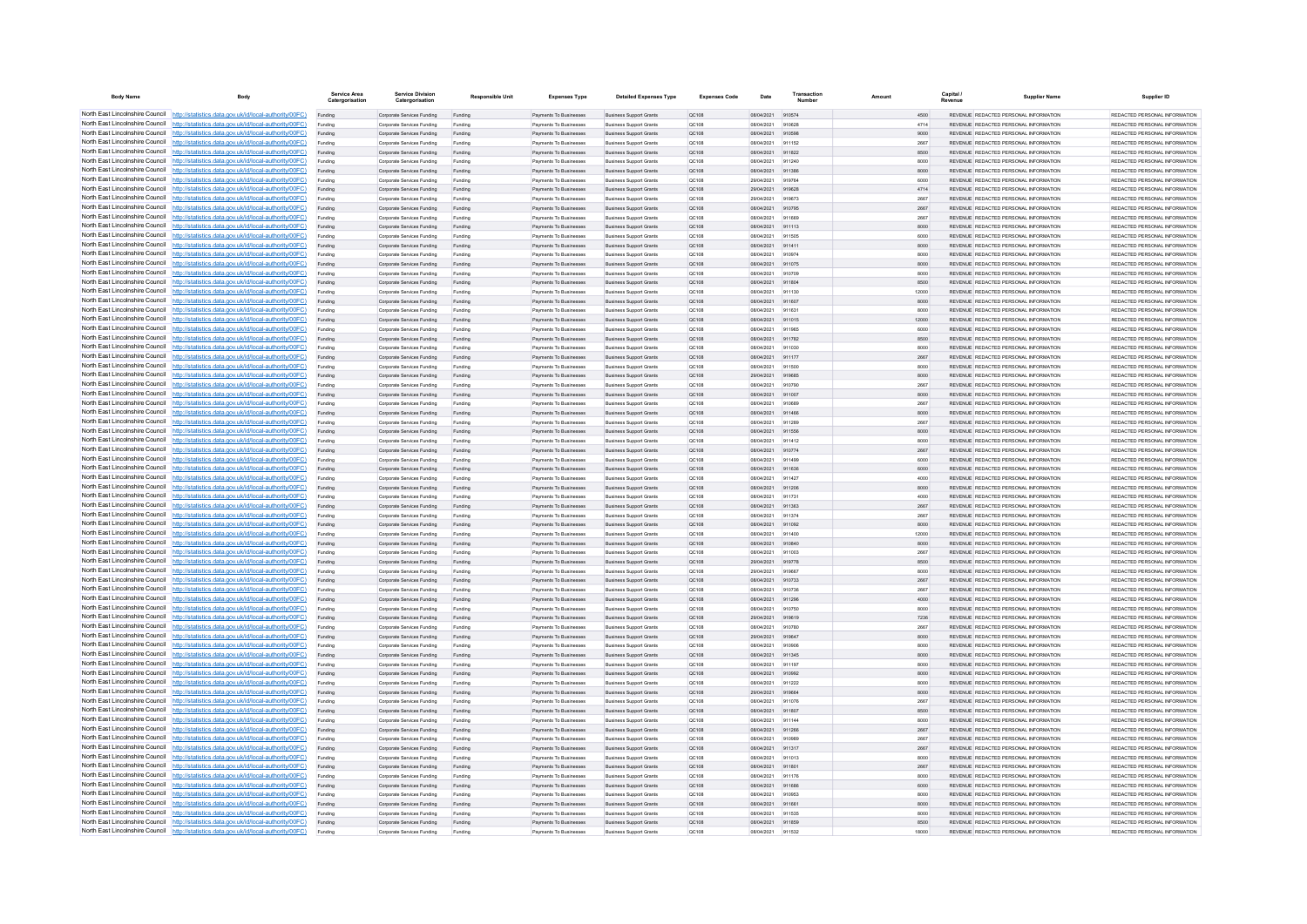| <b>Body Name</b>                | Body                                                                                                                                                                             | Service Area<br>Catergorisation | <b>Service Division</b><br>Catergorisation               | <b>Responsible Unit</b> | <b>Expenses Type</b>                             | <b>Detailed Expenses Type</b>                                    | <b>Expenses Code</b>  | Date                     | Transactio       | Amount        | Capital | <b>Supplier Name</b>                                                           | Supplier ID                                                     |
|---------------------------------|----------------------------------------------------------------------------------------------------------------------------------------------------------------------------------|---------------------------------|----------------------------------------------------------|-------------------------|--------------------------------------------------|------------------------------------------------------------------|-----------------------|--------------------------|------------------|---------------|---------|--------------------------------------------------------------------------------|-----------------------------------------------------------------|
|                                 | North East Lincolnshire Council http://statistics.data.gov.uk/id/local-authority/00FC)                                                                                           | Funding                         | Corporate Services Funding                               | Funding                 | Payments To Businesses                           | <b>Business Support Grants</b>                                   | QC108                 | 08/04/2021 911008        |                  | 8000          |         | REVENUE REDACTED PERSONAL INFORMATION                                          | REDACTED PERSONAL INFORMATION                                   |
|                                 | North East Lincolnshire Council http://statistics.data.gov.uk/id/local-authority/00FC)                                                                                           | Funding                         | Corporate Services Funding                               | Funding                 | <b>Payments To Businesses</b>                    | <b>Business Support Grants</b>                                   | QC108                 | 08/04/2021               | 911170           | 2667          |         | REVENUE REDACTED PERSONAL INFORMATION                                          | REDACTED PERSONAL INFORMATION                                   |
|                                 | North East Lincolnshire Council http://statistics.data.gov.uk/id/local-authority/00FC)                                                                                           | Funding                         | Corporate Services Funding                               | Funding                 | Payments To Busi                                 | <b>Business Support Grants</b>                                   | QC108                 | 08/04/2021               | 911074           | 2667          |         | REVENUE REDACTED PERSONAL INFORMATION                                          | REDACTED PERSONAL INFORMATION                                   |
|                                 | North East Lincolnshire Council http://statistics.data.gov.uk/id/local-authority/00FC)<br>North East Lincolnshire Council http://statistics.data.gov.uk/id/local-authority/00FC) | Funding                         | Comorate Services Funding                                | Funding                 | <b>Payments To Businesses</b>                    | <b>Business Sunnort Grants</b>                                   | OC108                 | 08/04/2021               | 911415           | 8000          |         | REVENUE REDACTED PERSONAL INFORMATION<br>REVENUE REDACTED PERSONAL INFORMATION | REDACTED PERSONAL INFORMATION                                   |
|                                 | North East Lincolnshire Council http://statistics.data.gov.uk/id/local-authority/00FC)                                                                                           | Funding<br>Funding              | Corporate Services Funding<br>Corporate Services Funding | Funding<br>Funding      | Payments To Businesses<br>Payments To Businesses | <b>Business Support Grants</b><br><b>Business Support Grants</b> | <b>QC108</b><br>OC108 | 08/04/2021<br>08/04/2021 | 911808<br>911146 | 8500<br>12000 |         | REVENUE REDACTED PERSONAL INFORMATION                                          | REDACTED PERSONAL INFORMATION.<br>REDACTED PERSONAL INFORMATION |
|                                 | North East Lincolnshire Council http://statistics.data.gov.uk/id/local-authority/00FC)                                                                                           | Funding                         | Corporate Services Funding                               | Funding                 | Payments To Businesses                           | <b>Business Support Grants</b>                                   | QC108                 | 08/04/2021               | 910998           | 2667          |         | REVENUE REDACTED PERSONAL INFORMATION                                          | REDACTED PERSONAL INFORMATION                                   |
|                                 | North East Lincolnshire Council http://statistics.data.gov.uk/id/local-authority/00FC)                                                                                           | Funding                         | Corporate Services Funding                               | Funding                 | <b>Payments To Businesses</b>                    | <b>Business Support Grants</b>                                   | OC108                 | 08/04/2021               | 911046           | 8000          |         | REVENUE, REDACTED PERSONAL INFORMATION                                         | REDACTED PERSONAL INFORMATION.                                  |
| North East Lincolnshire Council | http://statistics.data.gov.uk/id/local-authority/00FC)                                                                                                                           | Funding                         | Corporate Services Funding                               | Funding                 | Payments To Businesses                           | <b>Business Support Grants</b>                                   | OC:108                | 08/04/2021               | 911091           | 2667          |         | REVENUE REDACTED PERSONAL INFORMATION                                          | REDACTED PERSONAL INFORMATION                                   |
| North East Lincolnshire Council | http://statistics.data.gov.uk/id/local-authority/00FC)                                                                                                                           | Funding                         | Corporate Services Funding                               | Funding                 | Payments To Businessee                           | <b>Business Support Grants</b>                                   | QC108                 | 29/04/2021               | 919657           | 8000          |         | REVENUE REDACTED PERSONAL INFORMATION                                          | REDACTED PERSONAL INFORMATION                                   |
|                                 | North East Lincolnshire Council http://statistics.data.gov.uk/id/local-authority/00FC)                                                                                           |                                 | Corporate Services Funding                               | Funding                 | Payments To Businesses                           | <b>Business Support Grants</b>                                   | QC108                 | 08/04/2021               | 911625           | 8000          |         | <b>REVENHE REDACTED RERSONAL INFORMATION</b>                                   | <b>PEDACTED PERSONAL INFORMATION</b>                            |
|                                 | North East Lincolnshire Council http://statistics.data.gov.uk/id/local-authority/00FC)                                                                                           | Funding                         | Corporate Services Funding                               | Funding                 | Payments To Businesses                           | <b>Business Support Grants</b>                                   | OC108                 | 08/04/2021               | 911148           | 2667          |         | REVENUE REDACTED PERSONAL INFORMATION                                          | REDACTED PERSONAL INFORMATION                                   |
|                                 | North East Lincolnshire Council http://statistics.data.gov.uk/id/local-authority/00FC)                                                                                           | Funding                         | Corporate Services Funding                               | Funding                 | Payments To Businesses                           | <b>Business Support Grants</b>                                   | QC108                 | 08/04/2021               | 911158           | 2667          |         | REVENUE REDACTED PERSONAL INFORMATION                                          | REDACTED PERSONAL INFORMATION                                   |
|                                 | North East Lincolnshire Council http://statistics.data.gov.uk/id/local-authority/00FC)                                                                                           | Funding                         | Corporate Services Funding                               | Funding                 | Payments To Businessee                           | <b>Business Support Grants</b>                                   | QC108                 | 08/04/2021               | 910977           | 2667          |         | REVENUE REDACTED PERSONAL INFORMATION                                          | REDACTED PERSONAL INFORMATION                                   |
| North East Lincolnshire Council | North East Lincolnshire Council http://statistics.data.gov.uk/id/local-authority/00FC)<br>http://statistics.data.gov.uk/id/local-authority/00FC)                                 | Funding<br>Funding              | Corporate Services Funding<br>Corporate Services Funding | Funding<br>Funding      | Payments To Businesses<br>Payments To Businessee | <b>Business Support Grants</b><br><b>Business Support Grants</b> | QC108<br>QC108        | 08/04/2021<br>08/04/2021 | 911016<br>912069 | 2667<br>8500  |         | REVENUE REDACTED PERSONAL INFORMATION<br>REVENUE REDACTED PERSONAL INFORMATION | REDACTED PERSONAL INFORMATION<br>REDACTED PERSONAL INFORMATION  |
| North East Lincolnshire Council | http://statistics.data.gov.uk/id/local-authority/00FC)                                                                                                                           | Funding                         | Corporate Services Funding                               | Funding                 | Payments To Businessee                           | <b>Business Support Grants</b>                                   | QC108                 | 08/04/2021               | 911719           | 18000         |         | REVENUE REDACTED PERSONAL INFORMATION                                          | REDACTED PERSONAL INFORMATION                                   |
| North East Lincolnshire Council | http://statistics.data.gov.uk/id/local-authority/00FC)                                                                                                                           | Funding                         | Corporate Services Funding                               | Funding                 | Payments To Businessee                           | <b>Business Support Grants</b>                                   | QC108                 | 08/04/2021               | 910879           | 12000         |         | REVENUE, REDACTED PERSONAL INFORMATION                                         | REDACTED PERSONAL INFORMATION.                                  |
|                                 | North East Lincolnshire Council http://statistics.data.gov.uk/id/local-authority/00FC)                                                                                           | Funding                         | Comorate Services Funding                                | Funding                 | <b>Payments To Businesses</b>                    | <b>Business Sunnort Grants</b>                                   | OC108                 | 29/04/2021               | 919646           | 8000          |         | REVENUE, REDACTED PERSONAL INFORMATION                                         | REDACTED PERSONAL INFORMATION.                                  |
|                                 | North East Lincolnshire Council   http://statistics.data.gov.uk/id/local-authority/00FC)                                                                                         | Funding                         | Corporate Services Funding                               | Funding                 | Payments To Businesses                           | <b>Business Support Grants</b>                                   | OC108                 | 08/04/2021               | 911768           | 8500          |         | REVENUE REDACTED PERSONAL INFORMATION                                          | REDACTED PERSONAL INFORMATION                                   |
|                                 | North East Lincolnshire Council http://statistics.data.gov.uk/id/local-authority/00FC)                                                                                           | Funding                         | Corporate Services Funding                               | Funding                 | Payments To Businesses                           | <b>Business Support Grants</b>                                   | QC108                 | 08/04/2021               | 910917           | 8000          |         | REVENUE REDACTED PERSONAL INFORMATION                                          | REDACTED PERSONAL INFORMATION                                   |
|                                 | North East Lincolnshire Council   http://statistics.data.gov.uk/id/local-authority/00FC)                                                                                         | Funding                         | Corporate Services Funding                               | Funding                 | Payments To Businesses                           | <b>Business Support Grants</b>                                   | QC108                 | 08/04/2021               | 911679           | 4000          |         | REVENUE REDACTED PERSONAL INFORMATION                                          | REDACTED PERSONAL INFORMATION                                   |
|                                 | North East Lincolnshire Council http://statistics.data.gov.uk/id/local-authority/00FC)                                                                                           | Funding                         | Corporate Services Funding                               | Funding                 | <b>Payments To Businesses</b>                    | <b>Business Support Grants</b>                                   | QC108                 | 08/04/2021               | 911037           | 2667          |         | REVENUE REDACTED PERSONAL INFORMATION                                          | REDACTED PERSONAL INFORMATION                                   |
| North East Lincolnshire Council | http://statistics.data.gov.uk/id/local-authority/00FC)                                                                                                                           | Funding                         | Corporate Services Funding                               | Funding                 | Payments To Businesses                           | <b>Business Support Grants</b>                                   | QC108                 | 08/04/2021               | 911042           | 8000          |         | REVENUE REDACTED PERSONAL INFORMATION                                          | REDACTED PERSONAL INFORMATION                                   |
|                                 | North East Lincolnshire Council http://statistics.data.gov.uk/id/local-authority/00FC)                                                                                           | Funding                         | Corporate Services Funding                               | Funding                 | Payments To Businesses                           | <b>Business Support Grants</b>                                   | QC108                 | 08/04/2021               | 910905           | 2667          |         | REVENUE REDACTED PERSONAL INFORMATION                                          | REDACTED PERSONAL INFORMATION                                   |
|                                 | North East Lincolnshire Council http://statistics.data.gov.uk/id/local-authority/00FC)<br>North East Lincolnshire Council http://statistics.data.gov.uk/id/local-authority/00FC) | Funding                         | Corporate Services Funding                               | Funding                 | Payments To Businesses                           | <b>Business Support Grants</b>                                   | QC108                 | 08/04/2021               | 911133           | 2667          |         | REVENUE REDACTED PERSONAL INFORMATION                                          | REDACTED PERSONAL INFORMATION<br>REDACTED PERSONAL INFORMATION  |
|                                 | North East Lincolnshire Council http://statistics.data.gov.uk/id/local-authority/00FC)                                                                                           | Funding<br>Funding              | Corporate Services Funding<br>Corporate Services Funding | Funding<br>Funding      | Payments To Businesses<br>Payments To Businesses | <b>Business Support Grants</b><br><b>Business Support Grants</b> | QC108<br>OC108        | 08/04/2021<br>08/04/2021 | 911084<br>911539 | 8000<br>8000  |         | REVENUE REDACTED PERSONAL INFORMATION<br>REVENUE REDACTED PERSONAL INFORMATION | REDACTED PERSONAL INFORMATION                                   |
|                                 | North East Lincolnshire Council http://statistics.data.gov.uk/id/local-authority/00FC)                                                                                           | Funding                         | Corporate Services Funding                               | Funding                 | Payments To Businessee                           | <b>Business Support Grants</b>                                   | QC108                 | 08/04/2021               | 911196           | 8000          |         | REVENUE REDACTED PERSONAL INFORMATION                                          | REDACTED PERSONAL INFORMATION                                   |
|                                 | North East Lincolnshire Council http://statistics.data.gov.uk/id/local-authority/00FC)                                                                                           | Funding                         | Corporate Services Funding                               | Funding                 | Payments To Businessee                           | <b>Business Support Grants</b>                                   | OC108                 | 08/04/2021               | 911666           | 4000          |         | REVENUE REDACTED PERSONAL INFORMATION                                          | REDACTED PERSONAL INFORMATION.                                  |
| North East Lincolnshire Council | http://statistics.data.gov.uk/id/local-authority/00FC)                                                                                                                           | Funding                         | Corporate Services Funding                               | Funding                 | Payments To Businesses                           | <b>Business Support Grants</b>                                   | QC108                 | 29/04/2021               | 919654           | 2667          |         | REVENUE REDACTED PERSONAL INFORMATION                                          | REDACTED PERSONAL INFORMATION                                   |
| North East Lincolnshire Council | http://statistics.data.gov.uk/id/local-authority/00FC)                                                                                                                           | Funding                         | Corporate Services Funding                               | Funding                 | Payments To Businesse                            | <b>Business Support Grants</b>                                   | QC108                 | 08/04/2021               | 911038           | 2667          |         | REVENUE REDACTED PERSONAL INFORMATION                                          | REDACTED PERSONAL INFORMATION                                   |
|                                 | North East Lincolnshire Council http://statistics.data.gov.uk/id/local-authority/00FC)                                                                                           | Funding                         | Corporate Services Funding                               | Funding                 | Payments To Businesses                           | <b>Business Support Grants</b>                                   | QC108                 | 08/04/2021               | 910533           | 1334          |         | REVENUE REDACTED PERSONAL INFORMATION                                          | REDACTED PERSONAL INFORMATION.                                  |
|                                 | North East Lincolnshire Council http://statistics.data.gov.uk/id/local-authority/00FC)                                                                                           | Funding                         | Corporate Services Funding                               | Funding                 | Payments To Businessee                           | <b>Business Support Grants</b>                                   | QC108                 | 08/04/2021               | 910584           | 2001          |         | REVENUE REDACTED PERSONAL INFORMATION                                          | REDACTED PERSONAL INFORMATION                                   |
|                                 | North East Lincolnshire Council http://statistics.data.gov.uk/id/local-authority/00FC)                                                                                           | Funding                         | Corporate Services Funding                               | Funding                 | Payments To Businesses                           | <b>Business Support Grants</b>                                   | QC108                 | 08/04/2021               | 910616           | 2096          |         | REVENUE REDACTED PERSONAL INFORMATION                                          | REDACTED PERSONAL INFORMATION                                   |
|                                 | North East Lincolnshire Council http://statistics.data.gov.uk/id/local-authority/00FC)                                                                                           | Funding                         | Corporate Services Funding                               | Funding                 | Payments To Businesses                           | <b>Business Support Grants</b>                                   | OC108                 | 08/04/2021               | 910588           | 4000          |         | REVENUE REDACTED PERSONAL INFORMATION                                          | REDACTED PERSONAL INFORMATION                                   |
|                                 | North East Lincolnshire Council http://statistics.data.gov.uk/id/local-authority/00FC)<br>North East Lincolnshire Council http://statistics.data.gov.uk/id/local-authority/00FC) | Funding                         | Corporate Services Funding                               | Funding                 | Payments To Businesses                           | <b>Business Support Grants</b>                                   | QC108                 | 08/04/2021               | 910874           | 2667          |         | REVENUE REDACTED PERSONAL INFORMATION                                          | REDACTED PERSONAL INFORMATION                                   |
| North East Lincolnshire Council | http://statistics.data.gov.uk/id/local-authority/00FC)                                                                                                                           | Funding                         | Corporate Services Funding                               | Funding<br>Funding      | Payments To Businesses<br>Payments To Businesses | <b>Business Support Grants</b><br><b>Business Support Grants</b> | QC108<br>QC108        | 08/04/2021<br>08/04/2021 | 910772<br>910999 | 8000<br>8000  |         | REVENUE REDACTED PERSONAL INFORMATION<br>REVENUE REDACTED PERSONAL INFORMATION | REDACTED PERSONAL INFORMATION<br>REDACTED PERSONAL INFORMATION  |
|                                 | North East Lincolnshire Council http://statistics.data.gov.uk/id/local-authority/00FC)                                                                                           | Funding<br>Funding              | Corporate Services Funding<br>Corporate Services Funding | Funding                 | Payments To Businesses                           | <b>Business Support Grants</b>                                   | QC108                 | 08/04/2021               | 911857           | 8500          |         | REVENUE REDACTED PERSONAL INFORMATION                                          | REDACTED PERSONAL INFORMATION                                   |
|                                 | North East Lincolnshire Council http://statistics.data.gov.uk/id/local-authority/00FC)                                                                                           | Funding                         | Corporate Services Funding                               | Funding                 | Payments To Businessee                           | <b>Business Support Grants</b>                                   | QC108                 | 08/04/2021               | 911492           | 8000          |         | REVENUE REDACTED PERSONAL INFORMATION                                          | REDACTED PERSONAL INFORMATION                                   |
|                                 | North East Lincolnshire Council http://statistics.data.gov.uk/id/local-authority/00FC)                                                                                           | Funding                         | Corporate Services Funding                               | Funding                 | Payments To Businesses                           | <b>Business Support Grants</b>                                   | OC108                 | 08/04/2021               | 910815           | 8000          |         | REVENUE REDACTED PERSONAL INFORMATION                                          | REDACTED PERSONAL INFORMATION.                                  |
|                                 | North East Lincolnshire Council http://statistics.data.gov.uk/id/local-authority/00FC)                                                                                           | Funding                         | Corporate Services Funding                               | Funding                 | Payments To Businesses                           | <b>Business Support Grants</b>                                   | <b>QC108</b>          | 08/04/2021               | 910729           | 12000         |         | REVENUE REDACTED PERSONAL INFORMATION                                          | REDACTED PERSONAL INFORMATION                                   |
|                                 | North East Lincolnshire Council http://statistics.data.gov.uk/id/local-authority/00FC)                                                                                           | Funding                         | Corporate Services Funding                               | Funding                 | Payments To Businesses                           | <b>Business Support Grants</b>                                   | QC108                 | 08/04/2021               | 911261           | 2667          |         | REVENUE REDACTED PERSONAL INFORMATION                                          | REDACTED PERSONAL INFORMATION                                   |
|                                 | North East Lincolnshire Council http://statistics.data.gov.uk/id/local-authority/00FC)                                                                                           | Funding                         | Corporate Services Funding                               | Funding                 | Payments To Businessee                           | <b>Business Support Grants</b>                                   | QC108                 | 29/04/2021               | 919693           | 5333          |         | REVENUE REDACTED PERSONAL INFORMATION                                          | REDACTED PERSONAL INFORMATION                                   |
| North East Lincolnshire Council | http://statistics.data.gov.uk/id/local-authority/00EC)                                                                                                                           | Funding                         | Corporate Services Funding                               | Funding                 | Payments To Businessee                           | <b>Business Support Grants</b>                                   | OC108                 | 08/04/2021               | 910941           | 2667          |         | REVENUE REDACTED PERSONAL INFORMATION                                          | REDACTED PERSONAL INFORMATION.                                  |
|                                 | North East Lincolnshire Council http://statistics.data.gov.uk/id/local-authority/00FC)                                                                                           | Funding                         | Corporate Services Funding                               | Funding                 | Payments To Businessee                           | <b>Business Support Grants</b>                                   | QC108                 | 08/04/2021               | 910674           | 8000          |         | REVENUE REDACTED PERSONAL INFORMATION                                          | REDACTED PERSONAL INFORMATION                                   |
|                                 | North East Lincolnshire Council http://statistics.data.gov.uk/id/local-authority/00FC)<br>North East Lincolnshire Council http://statistics.data.gov.uk/id/local-authority/00FC) | Funding                         | Corporate Services Funding                               | Funding                 | Payments To Businessee                           | <b>Business Support Grants</b>                                   | QC108                 | 08/04/2021               | 910693           | 2667          |         | REVENUE REDACTED PERSONAL INFORMATION                                          | REDACTED PERSONAL INFORMATION                                   |
|                                 | North East Lincolnshire Council http://statistics.data.gov.uk/id/local-authority/00FC)                                                                                           | Funding                         | Corporate Services Funding<br>Corporate Services Funding | Funding<br>Funding      | Payments To Businesses<br>Payments To Businesses | <b>Business Support Grants</b><br><b>Business Support Grants</b> | OC108<br>QC108        | 08/04/2021<br>08/04/2021 | 911767<br>910910 | 8500<br>8000  |         | REVENUE REDACTED PERSONAL INFORMATION<br>REVENUE REDACTED PERSONAL INFORMATION | REDACTED PERSONAL INFORMATION<br>REDACTED PERSONAL INFORMATION  |
|                                 | North East Lincolnshire Council http://statistics.data.gov.uk/id/local-authority/00FC)                                                                                           | Funding<br>Funding              | Corporate Services Funding                               | Funding                 | Payments To Businesses                           | <b>Business Support Grants</b>                                   | OC108                 | 08/04/2021               | 911292           | 2667          |         | REVENUE REDACTED PERSONAL INFORMATION                                          | REDACTED PERSONAL INFORMATION                                   |
|                                 | North East Lincolnshire Council http://statistics.data.gov.uk/id/local-authority/00FC)                                                                                           | Funding                         | Corporate Services Funding                               | Funding                 | Payments To Businesses                           | <b>Business Support Grants</b>                                   | QC108                 | 08/04/2021               | 910730           | 8000          |         | REVENUE REDACTED PERSONAL INFORMATION                                          | REDACTED PERSONAL INFORMATION                                   |
|                                 | North East Lincolnshire Council http://statistics.data.gov.uk/id/local-authority/00FC)                                                                                           | Funding                         | Corporate Services Funding                               | Funding                 | Payments To Businesses                           | <b>Business Support Grants</b>                                   | <b>QC108</b>          | 08/04/2021               | 911533           | 2667          |         | REVENUE REDACTED PERSONAL INFORMATION                                          | REDACTED PERSONAL INFORMATION.                                  |
| North East Lincolnshire Council | http://statistics.data.gov.uk/id/local-authority/00EC)                                                                                                                           | Funding                         | Corporate Services Funding                               | Funding                 | Payments To Businesses                           | <b>Business Support Grants</b>                                   | <b>QC108</b>          | 08/04/2021               | 911668           | 4000          |         | REVENUE REDACTED PERSONAL INFORMATION                                          | REDACTED PERSONAL INFORMATION                                   |
|                                 | North East Lincolnshire Council http://statistics.data.gov.uk/id/local-authority/00FC)                                                                                           | Funding                         | Corporate Services Funding                               | Funding                 | <b>Payments To Businesses</b>                    | <b>Business Support Grants</b>                                   | QC108                 | 08/04/2021               |                  | 8000          |         | <b>REVENUE REDACTED PERSONAL INFORMATION</b>                                   | REDACTED PERSONAL INFORMATION                                   |
|                                 | North East Lincolnshire Council http://statistics.data.gov.uk/id/local-authority/00FC)                                                                                           |                                 | Corporate Services Funding                               | Funding                 | Payments To Businesses                           | <b>Business Support Grants</b>                                   | QC108                 | 29/04/2021               | 919643           | 8000          |         | REVENUE REDACTED PERSONAL INFORMATION                                          | REDACTED PERSONAL INFORMATION                                   |
|                                 | North East Lincolnshire Council http://statistics.data.gov.uk/id/local-authority/00FC)                                                                                           | Funding                         | Comorate Services Funding                                | Funding                 | <b>Payments To Businesses</b>                    | <b>Business Sunnort Grants</b>                                   | OCD108                | 08/04/2021               | 911821           | 8500          |         | REVENUE REDACTED PERSONAL INFORMATION                                          | REDACTED PERSONAL INFORMATION.                                  |
|                                 | North East Lincolnshire Council http://statistics.data.gov.uk/id/local-authority/00FC)                                                                                           | Funding                         | Corporate Services Funding                               | Funding                 | Payments To Businesses                           | <b>Business Support Grants</b>                                   | QC108                 | 08/04/2021               | 911238           | 8000          |         | REVENUE REDACTED PERSONAL INFORMATION                                          | REDACTED PERSONAL INFORMATION                                   |
|                                 | North East Lincolnshire Council http://statistics.data.gov.uk/id/local-authority/00FC)                                                                                           | Funding                         | Corporate Services Funding                               | Funding                 | Payments To Businessee                           | <b>Business Support Grants</b>                                   | QC108                 | 08/04/2021               | 911203           | 8000          |         | REVENUE REDACTED PERSONAL INFORMATION                                          | REDACTED PERSONAL INFORMATION                                   |
| North East Lincolnshire Council | North East Lincolnshire Council http://statistics.data.gov.uk/id/local-authority/00FC)<br>http://statistics.data.gov.uk/id/local-authority/00FC)                                 | Funding<br>Funding              | Corporate Services Funding<br>Corporate Services Funding | Funding<br>Funding      | Payments To Businesses<br>Payments To Businessee | <b>Business Support Grants</b><br><b>Business Support Grants</b> | QC108<br>QC108        | 08/04/2021<br>08/04/2021 | 911444<br>911315 | 8000<br>8000  |         | REVENUE REDACTED PERSONAL INFORMATION<br>REVENUE REDACTED PERSONAL INFORMATION | REDACTED PERSONAL INFORMATION<br>REDACTED PERSONAL INFORMATION  |
|                                 | North East Lincolnshire Council http://statistics.data.gov.uk/id/local-authority/00FC)                                                                                           | Funding                         | Corporate Services Funding                               | Funding                 | Payments To Businesses                           | <b>Business Support Grants</b>                                   | QC108                 | 08/04/2021               | 911614           | 18000         |         | REVENUE REDACTED PERSONAL INFORMATION                                          | REDACTED PERSONAL INFORMATION                                   |
|                                 | North East Lincolnshire Council http://statistics.data.gov.uk/id/local-authority/00FC)                                                                                           | Funding                         | Corporate Services Funding                               | Funding                 | Payments To Businesse                            | <b>Business Support Grants</b>                                   | QC108                 | 08/04/2021               | 911615           | 18000         |         | REVENUE REDACTED PERSONAL INFORMATION                                          | REDACTED PERSONAL INFORMATION                                   |
|                                 | North East Lincolnshire Council http://statistics.data.gov.uk/id/local-authority/00FC)                                                                                           | Funding                         | Corporate Services Funding                               | Funding                 | Payments To Businesses                           | <b>Business Support Grants</b>                                   | OC108                 | 08/04/2021               | 911613           | 18000         |         | REVENUE REDACTED PERSONAL INFORMATION                                          | REDACTED PERSONAL INFORMATION                                   |
|                                 | North East Lincolnshire Council http://statistics.data.gov.uk/id/local-authority/00FC)                                                                                           | Funding                         | Corporate Services Funding                               | Funding                 | Payments To Businesses                           | <b>Business Support Grants</b>                                   | <b>QC108</b>          | 08/04/2021               | 911616           | 18000         |         | REVENUE REDACTED PERSONAL INFORMATION                                          | REDACTED PERSONAL INFORMATION                                   |
|                                 | North East Lincolnshire Council http://statistics.data.gov.uk/id/local-authority/00FC)                                                                                           | Funding                         | Corporate Services Funding                               | Funding                 | Payments To Businesses                           | <b>Business Support Grants</b>                                   | QC108                 | 08/04/2021               | 911794           | 8500          |         | REVENUE REDACTED PERSONAL INFORMATION                                          | REDACTED PERSONAL INFORMATION                                   |
|                                 | North East Lincolnshire Council http://statistics.data.gov.uk/id/local-authority/00FC)                                                                                           | Funding                         | Corporate Services Funding                               | Funding                 | Payments To Businesses                           | <b>Business Support Grants</b>                                   | OC108                 | 08/04/2021               | 911098           | 12000         |         | REVENUE REDACTED PERSONAL INFORMATION                                          | REDACTED PERSONAL INFORMATION                                   |
|                                 | North East Lincolnshire Council http://statistics.data.gov.uk/id/local-authority/00FC)                                                                                           | Funding                         | Corporate Services Funding                               | Funding                 | <b>Payments To Businesses</b>                    | <b>Business Support Grants</b>                                   | OC108                 | 08/04/2021               | 911025           | 8000          |         | REVENUE, REDACTED PERSONAL INFORMATION                                         | REDACTED PERSONAL INFORMATION.                                  |
| North East Lincolnshire Council | http://statistics.data.gov.uk/id/local-authority/00EC)                                                                                                                           | Funding                         | Corporate Services Funding                               | Funding                 | Payments To Businesses                           | <b>Business Support Grants</b>                                   | OC108                 | 08/04/2021               | 910856           | 8000          |         | REVENUE REDACTED PERSONAL INFORMATION                                          | REDACTED PERSONAL INFORMATION                                   |
|                                 | North East Lincolnshire Council http://statistics.data.gov.uk/id/local-authority/00FC)                                                                                           | Funding                         | Corporate Services Funding                               | Funding                 | Payments To Businesses                           | <b>Business Support Grants</b>                                   | QC108                 | 08/04/2021               | 910714           | 8000          |         | REVENUE REDACTED PERSONAL INFORMATION                                          | REDACTED PERSONAL INFORMATION                                   |
|                                 | North East Lincolnshire Council http://statistics.data.gov.uk/id/local-authority/00FC)<br>North East Lincolnshire Council http://statistics.data.gov.uk/id/local-authority/00FC) | Funding                         | Corporate Services Funding                               | Funding                 | Payments To Businessee                           | <b>Business Support Grants</b>                                   | QC108                 | 08/04/2021               | 011301           | 8000          |         | REVENUE REDACTED PERSONAL INFORMATION                                          | REDACTED PERSONAL INFORMATION                                   |
|                                 | North East Lincolnshire Council http://statistics.data.gov.uk/id/local-authority/00FC)                                                                                           | Funding<br>Funding              | Corporate Services Funding<br>Corporate Services Funding | Funding<br>Funding      | Payments To Businesses<br>Payments To Businesses | <b>Business Support Grants</b><br><b>Business Support Grants</b> | QC108<br>OC108        | 08/04/2021<br>08/04/2021 | 911226<br>911323 | 2667<br>2667  |         | REVENUE REDACTED PERSONAL INFORMATION<br>REVENUE REDACTED PERSONAL INFORMATION | REDACTED PERSONAL INFORMATION<br>REDACTED PERSONAL INFORMATION  |
|                                 | North East Lincolnshire Council http://statistics.data.gov.uk/id/local-authority/00FC)                                                                                           | Funding                         | Corporate Services Funding                               | Funding                 | Payments To Businesses                           | <b>Business Support Grants</b>                                   | QC108                 | 08/04/2021               | 910912           | 2667          |         | REVENUE REDACTED PERSONAL INFORMATION                                          | REDACTED PERSONAL INFORMATION                                   |
|                                 | North East Lincolnshire Council http://statistics.data.gov.uk/id/local-authority/00FC)                                                                                           | Funding                         | Corporate Services Funding                               | Funding                 | Payments To Businessee                           | <b>Business Support Grants</b>                                   | OC108                 | 08/04/2021               | 911401           | 8000          |         | REVENUE REDACTED PERSONAL INFORMATION                                          | REDACTED PERSONAL INFORMATION                                   |
|                                 | North East Lincolnshire Council http://statistics.data.gov.uk/id/local-authority/00FC)                                                                                           | Funding                         | Corporate Services Funding                               | Funding                 | Payments To Businesses                           | <b>Business Support Grants</b>                                   | QC108                 | 08/04/2021               | 911697           | 6000          |         | REVENUE REDACTED PERSONAL INFORMATION                                          | REDACTED PERSONAL INFORMATION                                   |
|                                 | North East Lincolnshire Council http://statistics.data.gov.uk/id/local-authority/00FC)                                                                                           | Funding                         | Corporate Services Funding                               | Funding                 | Payments To Businessee                           | <b>Business Support Grants</b>                                   | QC108                 | 08/04/2021               |                  | 3000          |         | REVENUE REDACTED PERSONAL INFORMATION                                          | REDACTED PERSONAL INFORMATION                                   |
|                                 | North East Lincolnshire Council http://statistics.data.gov.uk/id/local-authority/00FC)                                                                                           |                                 | Corporate Services Funding                               |                         | Payments To Businesse                            | <b>Business Support Grants</b>                                   | OC:108                | 08/04/2021               | 910579           | 4500          |         | REVENUE REDACTED PERSONAL INFORMATION                                          | REDACTED PERSONAL INFORMATION                                   |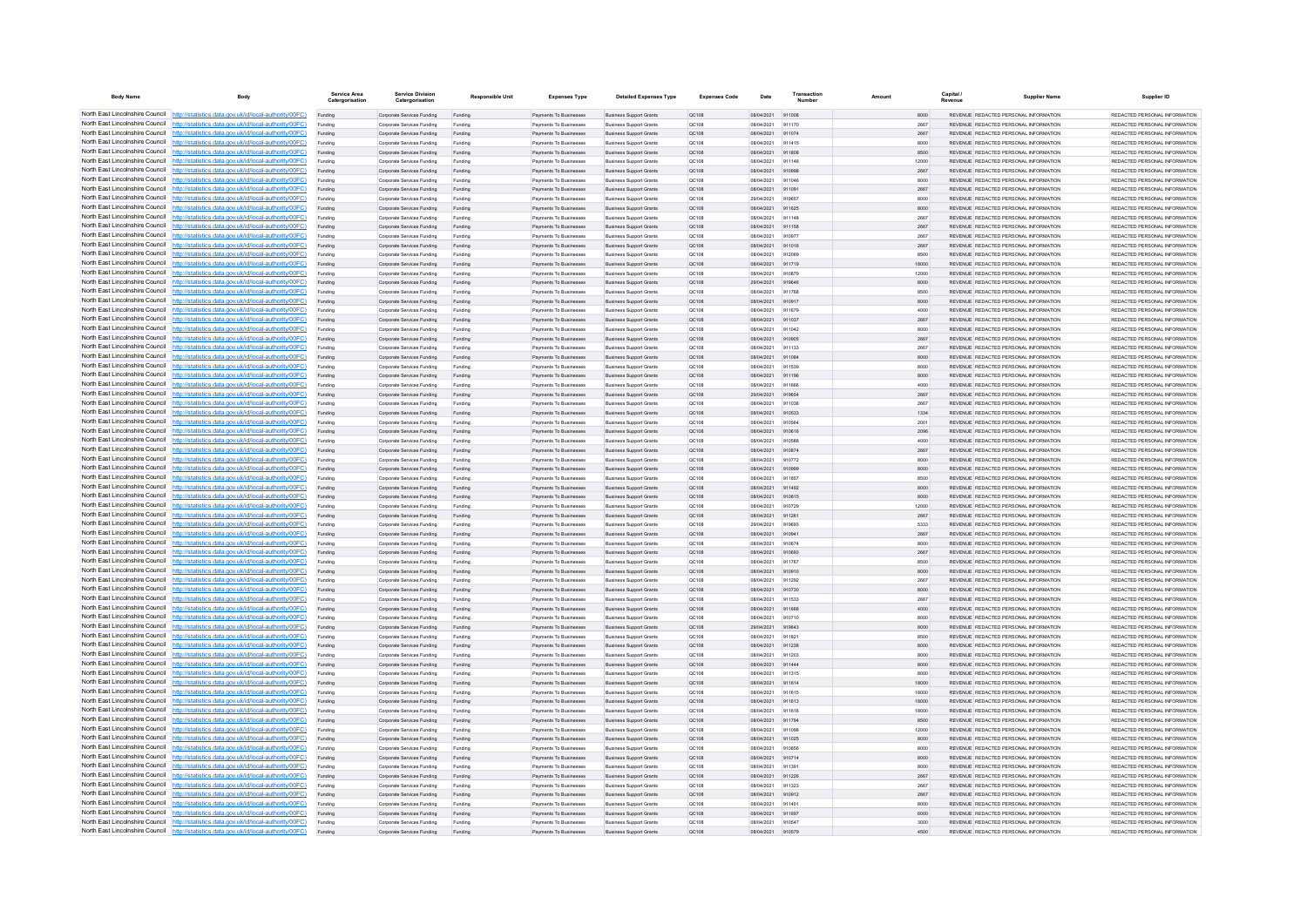| <b>Body Name</b>                | Body                                                                                                                                                                             | Service Area<br>Catergorisatio | <b>Service Division</b><br>Catergorisation               | <b>Responsible Unit</b> | <b>Expenses Type</b>                             | <b>Detailed Expenses Type</b>                                    | <b>Expenses Code</b>  | Date                     | Transactio       | Amount | Capital       | <b>Supplier Name</b>                                                           | Supplier ID                                                     |
|---------------------------------|----------------------------------------------------------------------------------------------------------------------------------------------------------------------------------|--------------------------------|----------------------------------------------------------|-------------------------|--------------------------------------------------|------------------------------------------------------------------|-----------------------|--------------------------|------------------|--------|---------------|--------------------------------------------------------------------------------|-----------------------------------------------------------------|
|                                 | North East Lincolnshire Council http://statistics.data.gov.uk/id/local-authority/00FC)                                                                                           | Funding                        | Corporate Services Funding                               | Funding                 | Payments To Businesses                           | <b>Business Support Grants</b>                                   | OC108                 | 08/04/2021               | 910633           |        | 4714          | REVENUE REDACTED PERSONAL INFORMATION                                          | REDACTED PERSONAL INFORMATION                                   |
|                                 | North East Lincolnshire Council http://statistics.data.gov.uk/id/local-authority/00FC)                                                                                           | Funding                        | Corporate Services Funding                               | Funding                 | Payments To Businesses                           | <b>Business Support Grants</b>                                   | QC108                 | 08/04/2021               | 910603           |        | 9000          | REVENUE REDACTED PERSONAL INFORMATION                                          | REDACTED PERSONAL INFORMATION                                   |
|                                 | North East Lincolnshire Council http://statistics.data.gov.uk/id/local-authority/00FC)                                                                                           | Funding                        | Corporate Services Funding                               | Funding                 | Payments To Busin                                | <b>Business Support Grant</b>                                    | QC108                 | 08/04/2021               | 911082           |        | 2667          | REVENUE REDACTED PERSONAL INFORMATION                                          | REDACTED PERSONAL INFORMATION                                   |
|                                 | North East Lincolnshire Council http://statistics.data.gov.uk/id/local-authority/00FC)<br>North East Lincolnshire Council http://statistics.data.gov.uk/id/local-authority/00FC) | Funding                        | Corporate Services Funding                               | Funding                 | Payments To Businesses                           | <b>Business Support Grants</b>                                   | OC108                 | 29/04/2021               | 919688<br>919618 |        | 8000          | REVENUE REDACTED PERSONAL INFORMATION<br>REVENUE REDACTED PERSONAL INFORMATION | REDACTED PERSONAL INFORMATION<br>REDACTED PERSONAL INFORMATION. |
|                                 | North East Lincolnshire Council http://statistics.data.gov.uk/id/local-authority/00FC)                                                                                           | Funding<br>Funding             | Corporate Services Funding<br>Corporate Services Funding | Funding<br>Funding      | Payments To Businesses<br>Payments To Businesses | <b>Business Support Grants</b><br><b>Business Support Grants</b> | <b>QC108</b><br>QC108 | 29/04/2021<br>08/04/2021 | 910722           |        | 2096<br>8000  | REVENUE REDACTED PERSONAL INFORMATION                                          | REDACTED PERSONAL INFORMATION                                   |
|                                 | North East Lincolnshire Council http://statistics.data.gov.uk/id/local-authority/00FC)                                                                                           | Funding                        | Corporate Services Funding                               | Funding                 | Payments To Businesses                           | <b>Business Support Grants</b>                                   | QC108                 | 08/04/2021               | 911010           |        | 8000          | REVENUE REDACTED PERSONAL INFORMATION                                          | REDACTED PERSONAL INFORMATION                                   |
|                                 | North East Lincolnshire Council http://statistics.data.gov.uk/id/local-authority/00FC)                                                                                           | Funding                        | Corporate Services Funding                               | Funding                 | <b>Payments To Businesses</b>                    | <b>Business Support Grants</b>                                   | OC108                 | 08/04/2021               | 910885           |        | 2667          | REVENUE REDACTED PERSONAL INFORMATION                                          | REDACTED PERSONAL INFORMATION.                                  |
| North East Lincolnshire Council | http://statistics.data.gov.uk/id/local-authority/00FC)                                                                                                                           | Funding                        | Corporate Services Funding                               | Funding                 | <b>Payments To Businesses</b>                    | <b>Business Support Grants</b>                                   | OC108                 | 29/04/2021               | 919760           |        | 6000          | REVENUE REDACTED PERSONAL INFORMATION                                          | REDACTED PERSONAL INFORMATION                                   |
| North East Lincolnshire Council | http://statistics.data.gov.uk/id/local-authority/00FC)                                                                                                                           | Funding                        | Corporate Services Funding                               | Funding                 | Payments To Businesses                           | <b>Business Support Grants</b>                                   | QC108                 | 29/04/2021               | 919606           |        | 3000          | REVENUE REDACTED PERSONAL INFORMATION                                          | REDACTED PERSONAL INFORMATION                                   |
|                                 | North East Lincolnshire Council http://statistics.data.gov.uk/id/local-authority/00FC)                                                                                           | Funding                        | Corporate Services Funding                               | Funding                 | Payments To Businesses                           | <b>Business Support Grants</b>                                   | QC108                 | 20/04/2021               | 919810           |        | 4500          | <b>REVENHE REDACTED RERSONAL INFORMATION</b>                                   | <b>PEDACTED PERSONAL INFORMATION</b>                            |
|                                 | North East Lincolnshire Council http://statistics.data.gov.uk/id/local-authority/00FC)                                                                                           | Funding                        | Corporate Services Funding                               | Funding                 | Payments To Businesses                           | <b>Business Support Grants</b>                                   | QC108                 | 29/04/2021               | 919626           |        | 4714          | REVENUE REDACTED PERSONAL INFORMATION                                          | REDACTED PERSONAL INFORMATION                                   |
|                                 | North East Lincolnshire Council http://statistics.data.gov.uk/id/local-authority/00FC)                                                                                           | Funding                        | Corporate Services Funding                               | Funding                 | Payments To Businesses                           | <b>Business Support Grants</b>                                   | OC108                 | 29/04/2021               | 919612           |        | 9000          | REVENUE REDACTED PERSONAL INFORMATION                                          | REDACTED PERSONAL INFORMATION                                   |
|                                 | North East Lincolnshire Council http://statistics.data.gov.uk/id/local-authority/00FC)                                                                                           | Funding                        | Corporate Services Funding                               | Funding                 | Payments To Businesses                           | <b>Business Support Grants</b>                                   | QC108                 | 08/04/2021               | 911112           |        | 2667          | REVENUE REDACTED PERSONAL INFORMATION                                          | REDACTED PERSONAL INFORMATION                                   |
| North East Lincolnshire Council | North East Lincolnshire Council http://statistics.data.gov.uk/id/local-authority/00FC)<br>http://statistics.data.gov.uk/id/local-authority/00FC)                                 | Funding                        | Corporate Services Funding                               | Funding                 | Payments To Businessee<br>Payments To Businesses | <b>Business Support Grants</b><br><b>Business Support Grants</b> | OC108                 | 08/04/2021<br>08/04/2021 | 911667<br>911885 |        | 4000<br>8500  | REVENUE REDACTED PERSONAL INFORMATION<br>REVENUE REDACTED PERSONAL INFORMATION | REDACTED PERSONAL INFORMATION<br>REDACTED PERSONAL INFORMATION  |
| North East Lincolnshire Council | http://statistics.data.gov.uk/id/local-authority/00FC)                                                                                                                           | Funding<br>Funding             | Corporate Services Funding<br>Corporate Services Funding | Funding<br>Funding      | Payments To Businessee                           | <b>Business Support Grants</b>                                   | QC108<br>QC108        | 08/04/2021               | 911606           |        | 18000         | REVENUE REDACTED PERSONAL INFORMATION                                          | REDACTED PERSONAL INFORMATION                                   |
| North East Lincolnshire Council | http://statistics.data.gov.uk/id/local-authority/00FC)                                                                                                                           | Funding                        | Corporate Services Funding                               | Funding                 | Payments To Businessee                           | <b>Business Support Grants</b>                                   | QC108                 | 08/04/2021               | 910928           |        | 8000          | REVENUE, REDACTED PERSONAL INFORMATION                                         | REDACTED PERSONAL INFORMATION.                                  |
|                                 | North East Lincolnshire Council http://statistics.data.gov.uk/id/local-authority/00FC)                                                                                           | Funding                        | Comorate Services Funding                                | Funding                 | <b>Payments To Businesses</b>                    | <b>Business Sunnort Grants</b>                                   | OC108                 | 08/04/2021               | 911340           |        | 8000          | REVENUE, REDACTED PERSONAL INFORMATION                                         | REDACTED PERSONAL INFORMATION.                                  |
|                                 | North East Lincolnshire Council   http://statistics.data.gov.uk/id/local-authority/00FC)                                                                                         | Funding                        | Corporate Services Funding                               | Funding                 | Payments To Businesses                           | <b>Business Support Grants</b>                                   | OC108                 | 08/04/2021               | 911070           |        | 2667          | REVENUE REDACTED PERSONAL INFORMATION                                          | REDACTED PERSONAL INFORMATION                                   |
|                                 | North East Lincolnshire Council http://statistics.data.gov.uk/id/local-authority/00FC)                                                                                           | Funding                        | Corporate Services Funding                               | Funding                 | Payments To Businesses                           | <b>Business Support Grants</b>                                   | OC108                 | 08/04/2021               | 910898           |        | 8000          | REVENUE REDACTED PERSONAL INFORMATION                                          | REDACTED PERSONAL INFORMATION                                   |
|                                 | North East Lincolnshire Council   http://statistics.data.gov.uk/id/local-authority/00FC)                                                                                         | Funding                        | Corporate Services Funding                               | Funding                 | Payments To Businesses                           | <b>Business Support Grants</b>                                   | QC108                 | 08/04/2021               | 911083           |        | 8000          | REVENUE REDACTED PERSONAL INFORMATION                                          | REDACTED PERSONAL INFORMATION                                   |
|                                 | North East Lincolnshire Council http://statistics.data.gov.uk/id/local-authority/00FC)                                                                                           | Funding                        | Corporate Services Funding                               | Funding                 | Payments To Businesses                           | <b>Business Support Grants</b>                                   | QC108                 | 08/04/2021               | 910922           |        | 8000          | REVENUE REDACTED PERSONAL INFORMATION                                          | REDACTED PERSONAL INFORMATION                                   |
| North East Lincolnshire Council | http://statistics.data.gov.uk/id/local-authority/00FC)                                                                                                                           | Funding                        | Corporate Services Funding                               | Funding                 | Payments To Businesses                           | <b>Business Support Grants</b>                                   | QC108                 | 08/04/2021               | 911503           |        | 2667          | REVENUE REDACTED PERSONAL INFORMATION                                          | REDACTED PERSONAL INFORMATION                                   |
|                                 | North East Lincolnshire Council http://statistics.data.gov.uk/id/local-authority/00FC)                                                                                           | Funding                        | Corporate Services Funding                               | Funding                 | Payments To Businessee                           | <b>Business Support Grants</b>                                   | QC108                 | 08/04/2021               | 911353           |        | 8000          | REVENUE REDACTED PERSONAL INFORMATION                                          | REDACTED PERSONAL INFORMATION                                   |
|                                 | North East Lincolnshire Council http://statistics.data.gov.uk/id/local-authority/00FC)<br>North East Lincolnshire Council http://statistics.data.gov.uk/id/local-authority/00FC) | Funding                        | Corporate Services Funding                               | Funding                 | Payments To Businesses                           | <b>Business Support Grants</b>                                   | QC108                 | 29/04/2021               | 919691           |        | 2667          | REVENUE REDACTED PERSONAL INFORMATION                                          | REDACTED PERSONAL INFORMATION<br>REDACTED PERSONAL INFORMATION  |
|                                 | North East Lincolnshire Council http://statistics.data.gov.uk/id/local-authority/00FC)                                                                                           | Funding<br>Funding             | Corporate Services Funding<br>Corporate Services Funding | Funding<br>Funding      | Payments To Businesses<br>Payments To Businesses | <b>Business Support Grants</b><br><b>Business Support Grants</b> | OC108<br>QC108        | 29/04/2021<br>08/04/2021 | 919748<br>910844 |        | 4000<br>2667  | REVENUE REDACTED PERSONAL INFORMATION<br>REVENUE REDACTED PERSONAL INFORMATION | REDACTED PERSONAL INFORMATION                                   |
|                                 | North East Lincolnshire Council http://statistics.data.gov.uk/id/local-authority/00FC)                                                                                           | Funding                        | Corporate Services Funding                               | Funding                 | Payments To Businessee                           | <b>Business Support Grants</b>                                   | QC108                 | 08/04/2021               | 911403           |        | 2667          | REVENUE REDACTED PERSONAL INFORMATION                                          | REDACTED PERSONAL INFORMATION                                   |
|                                 | North East Lincolnshire Council http://statistics.data.gov.uk/id/local-authority/00FC)                                                                                           | Funding                        | Corporate Services Funding                               | Funding                 | Payments To Businessee                           | <b>Business Support Grants</b>                                   | QC108                 | 08/04/2021               | 911274           |        | 2667          | REVENUE REDACTED PERSONAL INFORMATION                                          | REDACTED PERSONAL INFORMATION.                                  |
| North East Lincolnshire Council | http://statistics.data.gov.uk/id/local-authority/00FC)                                                                                                                           | Funding                        | Corporate Services Funding                               | Funding                 | Payments To Businessee                           | <b>Business Support Grants</b>                                   | OCD108                | 08/04/2021               | 910782           |        | 8000          | REVENUE REDACTED PERSONAL INFORMATION                                          | REDACTED PERSONAL INFORMATION                                   |
| North East Lincolnshire Council | http://statistics.data.gov.uk/id/local-authority/00FC)                                                                                                                           | Funding                        | Corporate Services Funding                               | Funding                 | Payments To Businessee                           | <b>Business Support Grants</b>                                   | QC108                 | 08/04/2021               | 910769           |        | 8000          | REVENUE REDACTED PERSONAL INFORMATION                                          | REDACTED PERSONAL INFORMATION                                   |
|                                 | North East Lincolnshire Council http://statistics.data.gov.uk/id/local-authority/00FC)                                                                                           | Funding                        | Corporate Services Funding                               | Funding                 | Payments To Businessee                           | <b>Business Support Grants</b>                                   | OC108                 | 08/04/2021               | 911033           |        | 2667          | REVENUE REDACTED PERSONAL INFORMATION                                          | REDACTED PERSONAL INFORMATION.                                  |
|                                 | North East Lincolnshire Council http://statistics.data.gov.uk/id/local-authority/00FC)                                                                                           |                                | Corporate Services Funding                               | Funding                 | Payments To Businessee                           | <b>Business Support Grants</b>                                   | QC108                 | 08/04/2021               | 911371           |        | 2667          | REVENUE REDACTED PERSONAL INFORMATION                                          | REDACTED PERSONAL INFORMATION                                   |
|                                 | North East Lincolnshire Council http://statistics.data.gov.uk/id/local-authority/00FC)                                                                                           | Funding                        | Corporate Services Funding                               | Funding                 | Payments To Businesses                           | <b>Business Support Grants</b>                                   | OC108                 | 08/04/2021               | 911683           |        | 4000          | REVENUE REDACTED PERSONAL INFORMATION                                          | REDACTED PERSONAL INFORMATION                                   |
|                                 | North East Lincolnshire Council http://statistics.data.gov.uk/id/local-authority/00FC)                                                                                           | Funding                        | Corporate Services Funding                               | Funding                 | Payments To Businesses                           | <b>Business Support Grants</b>                                   | QC108                 | 08/04/2021               | 911855           |        | 6000          | REVENUE REDACTED PERSONAL INFORMATION                                          | REDACTED PERSONAL INFORMATION                                   |
|                                 | North East Lincolnshire Council http://statistics.data.gov.uk/id/local-authority/00FC)<br>North East Lincolnshire Council http://statistics.data.gov.uk/id/local-authority/00FC) | Funding                        | Corporate Services Funding                               | Funding                 | Payments To Businesses                           | <b>Business Support Grants</b>                                   | QC108                 | 08/04/2021               | 911304           |        | 4000          | REVENUE REDACTED PERSONAL INFORMATION                                          | REDACTED PERSONAL INFORMATION                                   |
| North East Lincolnshire Council | http://statistics.data.gov.uk/id/local-authority/00FC)                                                                                                                           | Funding                        | Corporate Services Funding<br>Corporate Services Funding | Funding                 | Payments To Businesses<br>Payments To Businesses | <b>Business Support Grants</b><br><b>Business Support Grants</b> | QC108<br>QC108        | 08/04/2021<br>08/04/2021 | 910744<br>910721 |        | 2667<br>8000  | REVENUE REDACTED PERSONAL INFORMATION<br>REVENUE REDACTED PERSONAL INFORMATION | REDACTED PERSONAL INFORMATION<br>REDACTED PERSONAL INFORMATION  |
|                                 | North East Lincolnshire Council http://statistics.data.gov.uk/id/local-authority/00FC)                                                                                           | Funding<br>Funding             | Corporate Services Funding                               | Funding<br>Funding      | Payments To Businesses                           | <b>Business Support Grants</b>                                   | QC108                 | 08/04/2021               | 910698           |        | 8000          | REVENUE REDACTED PERSONAL INFORMATION                                          | REDACTED PERSONAL INFORMATION                                   |
|                                 | North East Lincolnshire Council http://statistics.data.gov.uk/id/local-authority/00FC)                                                                                           |                                | Corporate Services Funding                               |                         | Payments To Businessee                           | <b>Business Support Grants</b>                                   | QC108                 | 08/04/2021               | 911220           |        | 8000          | REVENUE REDACTED PERSONAL INFORMATION                                          | REDACTED PERSONAL INFORMATION                                   |
|                                 | North East Lincolnshire Council http://statistics.data.gov.uk/id/local-authority/00FC)                                                                                           | Funding                        | Corporate Services Funding                               | Funding                 | Payments To Businesses                           | <b>Business Support Grants</b>                                   | OC108                 | 08/04/2021               | 911356           |        | 12000         | REVENUE REDACTED PERSONAL INFORMATION                                          | REDACTED PERSONAL INFORMATION.                                  |
|                                 | North East Lincolnshire Council http://statistics.data.gov.uk/id/local-authority/00FC)                                                                                           | Funding                        | Corporate Services Funding                               | Funding                 | Payments To Businesses                           | <b>Business Support Grants</b>                                   | <b>QC108</b>          | 29/04/2021               | 919663           |        | 8000          | REVENUE REDACTED PERSONAL INFORMATION                                          | REDACTED PERSONAL INFORMATION                                   |
|                                 | North East Lincolnshire Council http://statistics.data.gov.uk/id/local-authority/00FC)                                                                                           | Funding                        | Corporate Services Funding                               | Funding                 | Payments To Businesses                           | <b>Business Support Grants</b>                                   | QC108                 | 08/04/2021               | 910845           |        | 2667          | REVENUE REDACTED PERSONAL INFORMATION                                          | REDACTED PERSONAL INFORMATION                                   |
|                                 | North East Lincolnshire Council http://statistics.data.gov.uk/id/local-authority/00FC)                                                                                           | Funding                        | Corporate Services Funding                               | Funding                 | Payments To Businessee                           | <b>Business Support Grants</b>                                   | QC108                 | 08/04/2021               | 910799           |        | 2667          | REVENUE REDACTED PERSONAL INFORMATION                                          | REDACTED PERSONAL INFORMATION                                   |
| North East Lincolnshire Council | http://statistics.data.gov.uk/id/local-authority/00EC)                                                                                                                           | Funding                        | Corporate Services Funding                               | Funding                 | Payments To Businessee                           | <b>Business Support Grants</b>                                   | OC108                 | 08/04/2021               | 910765           |        | 2667          | REVENUE REDACTED PERSONAL INFORMATION                                          | REDACTED PERSONAL INFORMATION.                                  |
|                                 | North East Lincolnshire Council http://statistics.data.gov.uk/id/local-authority/00FC)                                                                                           | Funding                        | Corporate Services Funding                               | Funding                 | Payments To Businessee                           | <b>Business Support Grants</b>                                   | QC108                 | 08/04/2021               | 91098            |        | 2667          | REVENUE REDACTED PERSONAL INFORMATION                                          | REDACTED PERSONAL INFORMATION                                   |
|                                 | North East Lincolnshire Council http://statistics.data.gov.uk/id/local-authority/00FC)<br>North East Lincolnshire Council http://statistics.data.gov.uk/id/local-authority/00FC) | Funding                        | Corporate Services Funding                               | Funding                 | Payments To Businessee                           | <b>Business Support Grants</b>                                   | QC108                 | 08/04/2021               | 911004           |        | 2667          | REVENUE REDACTED PERSONAL INFORMATION                                          | REDACTED PERSONAL INFORMATION                                   |
|                                 | North East Lincolnshire Council http://statistics.data.gov.uk/id/local-authority/00FC)                                                                                           | Funding                        | Corporate Services Funding<br>Corporate Services Funding | Funding<br>Funding      | Payments To Businesses<br>Payments To Businesses | <b>Business Support Grants</b><br><b>Business Support Grants</b> | OC108<br>QC108        | 29/04/2021<br>08/04/2021 | 919649<br>910876 |        | 2667<br>8000  | REVENUE REDACTED PERSONAL INFORMATION<br>REVENUE REDACTED PERSONAL INFORMATION | REDACTED PERSONAL INFORMATION<br>REDACTED PERSONAL INFORMATION  |
|                                 | North East Lincolnshire Council http://statistics.data.gov.uk/id/local-authority/00FC)                                                                                           | Funding<br>Funding             | Corporate Services Funding                               | Funding                 | Payments To Businesses                           | <b>Business Support Grants</b>                                   | OC108                 | 08/04/2021               | 911515           |        | 2667          | REVENUE REDACTED PERSONAL INFORMATION                                          | REDACTED PERSONAL INFORMATION                                   |
|                                 | North East Lincolnshire Council http://statistics.data.gov.uk/id/local-authority/00FC)                                                                                           | Funding                        | Corporate Services Funding                               | Funding                 | Payments To Businesses                           | <b>Business Support Grants</b>                                   | QC108                 | 08/04/2021               | 910916           |        | 8000          | REVENUE REDACTED PERSONAL INFORMATION                                          | REDACTED PERSONAL INFORMATION                                   |
| North East Lincolnshire Council | http://statistics.data.gov.uk/id/local-authority/00FC)                                                                                                                           | Funding                        | Corporate Services Funding                               | Funding                 | Payments To Businesses                           | <b>Business Support Grants</b>                                   | <b>QC108</b>          | 29/04/2021               | 919758           |        | 4000          | REVENUE REDACTED PERSONAL INFORMATION                                          | REDACTED PERSONAL INFORMATION.                                  |
| North East Lincolnshire Council | http://statistics.data.gov.uk/id/local-authority/00EC)                                                                                                                           | Funding                        | Corporate Services Funding                               | Funding                 | Payments To Businesses                           | <b>Business Support Grants</b>                                   | <b>QC108</b>          | 08/04/2021               | 910773           |        | 8000          | REVENUE REDACTED PERSONAL INFORMATION                                          | REDACTED PERSONAL INFORMATION                                   |
|                                 | North East Lincolnshire Council http://statistics.data.gov.uk/id/local-authority/00FC)                                                                                           | Funding                        | Corporate Services Funding                               | Funding                 | <b>Payments To Businesses</b>                    | <b>Business Support Grants</b>                                   | QC108                 | 08/04/2021               | 911252           |        | 4000          | <b>REVENUE REDACTED PERSONAL INFORMATION</b>                                   | REDACTED PERSONAL INFORMATION                                   |
|                                 | North East Lincolnshire Council http://statistics.data.gov.uk/id/local-authority/00FC)                                                                                           |                                | Corporate Services Funding                               | Funding                 | Payments To Businesses                           | <b>Business Support Grants</b>                                   | QC108                 | 29/04/2021               | 919787           |        | 8500          | REVENUE REDACTED PERSONAL INFORMATION                                          | REDACTED PERSONAL INFORMATION                                   |
|                                 | North East Lincolnshire Council http://statistics.data.gov.uk/id/local-authority/00FC)                                                                                           | Funding                        | Comorate Services Funding                                | Funding                 | <b>Payments To Businesses</b>                    | <b>Business Sunnort Grants</b>                                   | OCD108                | 29/04/2021               | 919741           |        | 18000         | REVENUE REDACTED PERSONAL INFORMATION                                          | REDACTED PERSONAL INFORMATION.                                  |
|                                 | North East Lincolnshire Council http://statistics.data.gov.uk/id/local-authority/00FC)                                                                                           | Funding                        | Corporate Services Funding                               | Funding                 | Payments To Businesses                           | <b>Business Support Grants</b>                                   | QC108                 | 08/04/2021               | 911419           |        | 8000          | REVENUE REDACTED PERSONAL INFORMATION                                          | REDACTED PERSONAL INFORMATION                                   |
|                                 | North East Lincolnshire Council http://statistics.data.gov.uk/id/local-authority/00FC)                                                                                           | Funding                        | Corporate Services Funding                               | Funding                 | Payments To Businessee                           | <b>Business Support Grants</b>                                   | QC108                 | 08/04/2021               | 911080           |        | 8000          | REVENUE REDACTED PERSONAL INFORMATION                                          | REDACTED PERSONAL INFORMATION                                   |
| North East Lincolnshire Council | North East Lincolnshire Council http://statistics.data.gov.uk/id/local-authority/00FC)<br>http://statistics.data.gov.uk/id/local-authority/00FC)                                 | Funding                        | Corporate Services Funding                               | Funding                 | Payments To Businesses                           | <b>Business Support Grants</b>                                   | QC108                 | 08/04/2021               | 911838           |        | 8500          | REVENUE REDACTED PERSONAL INFORMATION<br>REVENUE REDACTED PERSONAL INFORMATION | REDACTED PERSONAL INFORMATION<br>REDACTED PERSONAL INFORMATION  |
|                                 | North East Lincolnshire Council http://statistics.data.gov.uk/id/local-authority/00FC)                                                                                           | Funding<br>Funding             | Corporate Services Funding<br>Corporate Services Funding | Funding<br>Funding      | Payments To Businessee<br>Payments To Businesses | <b>Business Support Grants</b><br><b>Business Support Grants</b> | QC108<br>QC108        | 08/04/2021<br>08/04/2021 | 911341<br>911027 |        | 12000<br>8000 | REVENUE REDACTED PERSONAL INFORMATION                                          | REDACTED PERSONAL INFORMATION                                   |
|                                 | North East Lincolnshire Council http://statistics.data.gov.uk/id/local-authority/00FC)                                                                                           | Funding                        | Corporate Services Funding                               | Funding                 | Payments To Businesse                            | <b>Business Support Grants</b>                                   | QC108                 | 08/04/2021               | 911216           |        | 2667          | REVENUE REDACTED PERSONAL INFORMATION                                          | REDACTED PERSONAL INFORMATION                                   |
|                                 | North East Lincolnshire Council http://statistics.data.gov.uk/id/local-authority/00FC)                                                                                           | Funding                        | Corporate Services Funding                               | Funding                 | Payments To Businesses                           | <b>Business Support Grants</b>                                   | OC108                 | 29/04/2021               | 919659           |        | 12000         | REVENUE REDACTED PERSONAL INFORMATION                                          | REDACTED PERSONAL INFORMATION                                   |
|                                 | North East Lincolnshire Council http://statistics.data.gov.uk/id/local-authority/00FC)                                                                                           | Funding                        | Corporate Services Funding                               | Funding                 | Payments To Businesses                           | <b>Business Support Grants</b>                                   | <b>QC108</b>          | 08/04/2021               | 911014           |        | 2667          | REVENUE REDACTED PERSONAL INFORMATION                                          | REDACTED PERSONAL INFORMATION                                   |
|                                 | North East Lincolnshire Council http://statistics.data.gov.uk/id/local-authority/00FC)                                                                                           | Funding                        | Corporate Services Funding                               | Funding                 | Payments To Businesses                           | <b>Business Support Grants</b>                                   | QC108                 | 29/04/2021               | 919726           |        | 2667          | REVENUE REDACTED PERSONAL INFORMATION                                          | REDACTED PERSONAL INFORMATION                                   |
|                                 | North East Lincolnshire Council http://statistics.data.gov.uk/id/local-authority/00FC)                                                                                           | Funding                        | Corporate Services Funding                               | Funding                 | Payments To Businesses                           | <b>Business Support Grants</b>                                   | QC108                 | 08/04/2021               | 911475           |        | 8000          | REVENUE REDACTED PERSONAL INFORMATION                                          | REDACTED PERSONAL INFORMATION                                   |
|                                 | North East Lincolnshire Council http://statistics.data.gov.uk/id/local-authority/00FC)                                                                                           | Funding                        | Corporate Services Funding                               | Funding                 | <b>Payments To Businesses</b>                    | <b>Business Support Grants</b>                                   | OC108                 | 08/04/2021               | 910737           |        | 8000          | REVENUE REDACTED PERSONAL INFORMATION                                          | REDACTED PERSONAL INFORMATION.                                  |
| North East Lincolnshire Council | http://statistics.data.gov.uk/id/local-authority/00EC)                                                                                                                           | Funding                        | Corporate Services Funding                               | Funding                 | Payments To Businesses                           | <b>Business Support Grants</b>                                   | OC108                 | 08/04/2021               | 911337           |        | 4000          | REVENUE REDACTED PERSONAL INFORMATION                                          | REDACTED PERSONAL INFORMATION                                   |
|                                 | North East Lincolnshire Council http://statistics.data.gov.uk/id/local-authority/00FC)                                                                                           | Funding                        | Corporate Services Funding                               | Funding                 | Payments To Businesses                           | <b>Business Support Grants</b>                                   | QC108                 | 08/04/2021               | 910692           |        | 2667          | REVENUE REDACTED PERSONAL INFORMATION                                          | REDACTED PERSONAL INFORMATION                                   |
|                                 | North East Lincolnshire Council http://statistics.data.gov.uk/id/local-authority/00FC)<br>North East Lincolnshire Council http://statistics.data.gov.uk/id/local-authority/00FC) | Funding                        | Corporate Services Funding                               | Funding                 | Payments To Businessee                           | <b>Business Support Grants</b>                                   | QC108                 | 29/04/2021               | 919752           |        | 6000          | REVENUE REDACTED PERSONAL INFORMATION                                          | REDACTED PERSONAL INFORMATION                                   |
|                                 | North East Lincolnshire Council http://statistics.data.gov.uk/id/local-authority/00FC)                                                                                           | Funding<br>Funding             | Corporate Services Funding<br>Corporate Services Funding | Funding<br>Funding      | Payments To Businesses<br>Payments To Businesses | <b>Business Support Grants</b><br><b>Business Support Grants</b> | QC108<br>OC108        | 08/04/2021<br>29/04/2021 | 911402<br>919694 |        | 8000<br>2667  | REVENUE REDACTED PERSONAL INFORMATION<br>REVENUE REDACTED PERSONAL INFORMATION | REDACTED PERSONAL INFORMATION<br>REDACTED PERSONAL INFORMATION  |
|                                 | North East Lincolnshire Council http://statistics.data.gov.uk/id/local-authority/00FC)                                                                                           | Funding                        | Corporate Services Funding                               | Funding                 | Payments To Businesses                           | <b>Business Support Grants</b>                                   | QC108                 | 29/04/2021               | 919620           |        | 2096          | REVENUE REDACTED PERSONAL INFORMATION                                          | REDACTED PERSONAL INFORMATION                                   |
|                                 | North East Lincolnshire Council http://statistics.data.gov.uk/id/local-authority/00FC)                                                                                           | Funding                        | Corporate Services Funding                               | Funding                 | Payments To Businessee                           | <b>Business Support Grants</b>                                   | OC108                 | 08/04/2021               | 910827           |        | 8000          | REVENUE REDACTED PERSONAL INFORMATION                                          | REDACTED PERSONAL INFORMATION                                   |
|                                 | North East Lincolnshire Council http://statistics.data.gov.uk/id/local-authority/00FC)                                                                                           | Funding                        | Corporate Services Funding                               | Funding                 | Payments To Businesses                           | <b>Business Support Grants</b>                                   | QC108                 | 08/04/2021               | 911210           |        | 8000          | REVENUE REDACTED PERSONAL INFORMATION                                          | REDACTED PERSONAL INFORMATION                                   |
|                                 | North East Lincolnshire Council http://statistics.data.gov.uk/id/local-authority/00FC)                                                                                           | Funding                        | Corporate Services Funding                               | Funding                 | Payments To Businessee                           | <b>Business Support Grants</b>                                   | QC108                 | 08/04/2021               | 911290           |        | 8000          | REVENUE REDACTED PERSONAL INFORMATION                                          | REDACTED PERSONAL INFORMATION                                   |
|                                 | North East Lincolnshire Council http://statistics.data.gov.uk/id/local-authority/00FC)                                                                                           |                                | Corporate Services Funding                               |                         | Payments To Businesse                            | <b>Business Support Grants</b>                                   | OC:108                | 08/04/2021               | 911284           |        | 8000          | REVENUE REDACTED PERSONAL INFORMATION                                          | REDACTED PERSONAL INFORMATION                                   |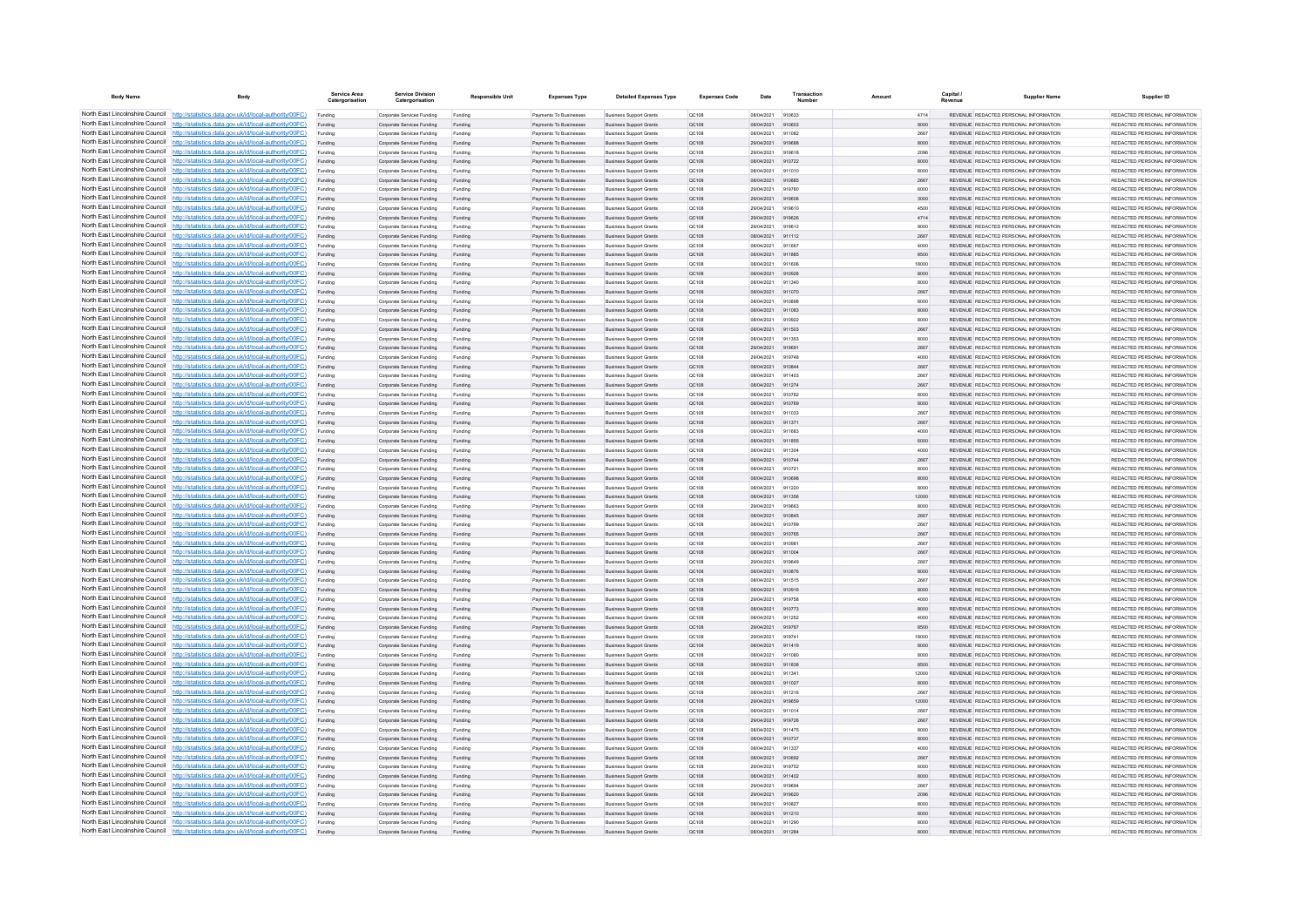| <b>Body Name</b>                                                   | Body                                                                                                                                                                             | Service Area<br>Catergorisatio | <b>Service Division</b><br>Catergorisation               | <b>Responsible Unit</b> | <b>Expenses Type</b>                             | <b>Detailed Expenses Type</b>                                    | <b>Expenses Code</b>  | Date                     | Transactio       | Amount | Capital      | <b>Supplier Name</b>                                                           | Supplier ID                                                     |
|--------------------------------------------------------------------|----------------------------------------------------------------------------------------------------------------------------------------------------------------------------------|--------------------------------|----------------------------------------------------------|-------------------------|--------------------------------------------------|------------------------------------------------------------------|-----------------------|--------------------------|------------------|--------|--------------|--------------------------------------------------------------------------------|-----------------------------------------------------------------|
|                                                                    | North East Lincolnshire Council http://statistics.data.gov.uk/id/local-authority/00FC)                                                                                           | Funding                        | Corporate Services Funding                               | Funding                 | Payments To Businesses                           | <b>Business Support Grants</b>                                   | OC108                 | 08/04/2021               | 910754           |        | 8000         | REVENUE REDACTED PERSONAL INFORMATION                                          | REDACTED PERSONAL INFORMATION                                   |
|                                                                    | North East Lincolnshire Council http://statistics.data.gov.uk/id/local-authority/00FC)                                                                                           | Funding                        | Corporate Services Funding                               | Funding                 | Payments To Businesses                           | <b>Business Support Grants</b>                                   | QC108                 | 08/04/2021               | 911771           |        | 8500         | REVENUE REDACTED PERSONAL INFORMATION                                          | REDACTED PERSONAL INFORMATION                                   |
|                                                                    | North East Lincolnshire Council http://statistics.data.gov.uk/id/local-authority/00FC)                                                                                           | Funding                        | Corporate Services Funding                               | Funding                 | Payments To Busin                                | <b>Business Support Grant</b>                                    | QC108                 | 08/04/2021               | 910930           |        | 12000        | REVENUE REDACTED PERSONAL INFORMATION                                          | REDACTED PERSONAL INFORMATION                                   |
|                                                                    | North East Lincolnshire Council http://statistics.data.gov.uk/id/local-authority/00FC)<br>North East Lincolnshire Council http://statistics.data.gov.uk/id/local-authority/00FC) | Funding                        | Corporate Services Funding                               | Funding                 | Payments To Businesses                           | <b>Business Support Grants</b>                                   | QC108                 | 08/04/2021               | 910858<br>911141 |        | 8000         | REVENUE REDACTED PERSONAL INFORMATION                                          | REDACTED PERSONAL INFORMATION<br>REDACTED PERSONAL INFORMATION  |
|                                                                    | North East Lincolnshire Council http://statistics.data.gov.uk/id/local-authority/00FC)                                                                                           | Funding<br>Funding             | Corporate Services Funding<br>Corporate Services Funding | Funding<br>Funding      | Payments To Businesses<br>Payments To Businesses | <b>Business Support Grants</b><br>Business Support Grants        | <b>QC108</b><br>QC108 | 08/04/2021<br>08/04/2021 | 910843           |        | 2667<br>8000 | REVENUE REDACTED PERSONAL INFORMATION<br>REVENUE REDACTED PERSONAL INFORMATION | REDACTED PERSONAL INFORMATION                                   |
|                                                                    | North East Lincolnshire Council http://statistics.data.gov.uk/id/local-authority/00FC)                                                                                           | Funding                        | Corporate Services Funding                               | Funding                 | Payments To Businesses                           | <b>Business Support Grants</b>                                   | QC108                 | 08/04/2021               | 910793           |        | 2667         | REVENUE REDACTED PERSONAL INFORMATION                                          | REDACTED PERSONAL INFORMATION                                   |
|                                                                    | North East Lincolnshire Council http://statistics.data.gov.uk/id/local-authority/00FC)                                                                                           | Funding                        | Corporate Services Funding                               | Funding                 | <b>Payments To Businesses</b>                    | <b>Business Support Grants</b>                                   | OC108                 | 08/04/2021               | 910871           |        | 8000         | REVENUE, REDACTED PERSONAL INFORMATION                                         | REDACTED PERSONAL INFORMATION.                                  |
| North East Lincolnshire Council                                    | http://statistics.data.gov.uk/id/local-authority/00FC)                                                                                                                           | Funding                        | Corporate Services Funding                               | Funding                 | <b>Payments To Businesses</b>                    | <b>Business Support Grants</b>                                   | OC108                 | 08/04/2021               | 910759           |        | 2667         | REVENUE REDACTED PERSONAL INFORMATION                                          | REDACTED PERSONAL INFORMATION                                   |
| North East Lincolnshire Council                                    | http://statistics.data.gov.uk/id/local-authority/00FC)                                                                                                                           | Funding                        | Corporate Services Funding                               | Funding                 | Payments To Businesses                           | <b>Business Support Grants</b>                                   | QC108                 | 08/04/2021               | 911118           |        | 2667         | REVENUE REDACTED PERSONAL INFORMATION                                          | REDACTED PERSONAL INFORMATION                                   |
|                                                                    | North East Lincolnshire Council http://statistics.data.gov.uk/id/local-authority/00FC)                                                                                           | Funding                        | Corporate Services Funding                               | Funding                 | Payments To Businesses                           | <b>Business Support Grants</b>                                   | OCD108                | 08/04/2021               | 911364           |        | 4000         | <b>REVENHE REDACTED RERSONAL INFORMATION</b>                                   | PEDACTED PERSONAL INFORMATION                                   |
|                                                                    | North East Lincolnshire Council http://statistics.data.gov.uk/id/local-authority/00FC)                                                                                           | Funding                        | Comorate Services Funding                                | Funding                 | <b>Payments To Businesses</b>                    | <b>Business Sunnort Grants</b>                                   | OC108                 | 29/04/2021               | 919689           |        | 2667         | REVENUE, REDACTED PERSONAL INFORMATION                                         | <b>PEDACTED PERSONAL INFORMATION</b>                            |
|                                                                    | North East Lincolnshire Council http://statistics.data.gov.uk/id/local-authority/00FC)                                                                                           | Funding                        | Corporate Services Funding                               | Funding                 | Payments To Businesses                           | <b>Business Support Grants</b>                                   | OC108                 | 08/04/2021               | 911111           |        | 2667         | REVENUE REDACTED PERSONAL INFORMATION                                          | REDACTED PERSONAL INFORMATION                                   |
|                                                                    | North East Lincolnshire Council http://statistics.data.gov.uk/id/local-authority/00FC)<br>North East Lincolnshire Council http://statistics.data.gov.uk/id/local-authority/00FC) | Funding                        | Corporate Services Funding                               | Funding                 | Payments To Businesses<br>Payments To Businessee | <b>Business Support Grants</b><br><b>Business Support Grants</b> | QC108                 | 08/04/2021<br>08/04/2021 | 911149<br>910894 |        | 2667<br>2667 | REVENUE REDACTED PERSONAL INFORMATION<br>REVENUE REDACTED PERSONAL INFORMATION | REDACTED PERSONAL INFORMATION<br>REDACTED PERSONAL INFORMATION  |
| North East Lincolnshire Council                                    | http://statistics.data.gov.uk/id/local-authority/00FC)                                                                                                                           | Funding<br>Funding             | Corporate Services Funding<br>Corporate Services Funding | Funding<br>Funding      | Payments To Businesses                           | <b>Business Support Grants</b>                                   | OC108<br>QC108        | 29/04/2021               | 919796           |        | 8500         | REVENUE REDACTED PERSONAL INFORMATION                                          | REDACTED PERSONAL INFORMATION                                   |
| North East Lincolnshire Council                                    | http://statistics.data.gov.uk/id/local-authority/00FC)                                                                                                                           | Funding                        | Corporate Services Funding                               | Funding                 | Payments To Businesser                           | <b>Business Support Grants</b>                                   | QC108                 | 29/04/2021               | 919773           |        | 18000        | REVENUE REDACTED PERSONAL INFORMATION                                          | REDACTED PERSONAL INFORMATION                                   |
|                                                                    | North East Lincolnshire Council http://statistics.data.gov.uk/id/local-authority/00FC)                                                                                           | Funding                        | Corporate Services Funding                               | Funding                 | Payments To Businesse                            | <b>Business Support Grants</b>                                   | QC108                 | 29/04/2021               | 919631           |        | 4714         | REVENUE REDACTED PERSONAL INFORMATION                                          | REDACTED PERSONAL INFORMATION                                   |
|                                                                    | North East Lincolnshire Council http://statistics.data.gov.uk/id/local-authority/00FC)                                                                                           | Funding                        | Comorate Services Funding                                | Funding                 | <b>Payments To Businesses</b>                    | <b>Business Sunnort Grants</b>                                   | 00108                 | 08/04/2021               | 910777           |        | 8000         | REVENUE REDACTED PERSONAL INFORMATION                                          | REDACTED PERSONAL INFORMATION                                   |
|                                                                    | North East Lincolnshire Council http://statistics.data.gov.uk/id/local-authority/00FC)                                                                                           | Funding                        | Corporate Services Funding                               | Funding                 | Payments To Businesses                           | <b>Business Support Grants</b>                                   | QC108                 | 08/04/2021               | 911447           |        | 2667         | REVENUE REDACTED PERSONAL INFORMATION                                          | REDACTED PERSONAL INFORMATION.                                  |
|                                                                    | North East Lincolnshire Council   http://statistics.data.gov.uk/id/local-authority/00FC)                                                                                         | Funding                        | Corporate Services Funding                               | Funding                 | Payments To Businesses                           | <b>Business Support Grants</b>                                   | OC108                 | 08/04/2021               | 910819           |        | 8000         | REVENUE REDACTED PERSONAL INFORMATION                                          | REDACTED PERSONAL INFORMATION                                   |
|                                                                    | North East Lincolnshire Council http://statistics.data.gov.uk/id/local-authority/00FC)                                                                                           | Funding                        | Corporate Services Funding                               | Funding                 | Payments To Businesses                           | <b>Business Support Grants</b>                                   | QC108                 | 08/04/2021               | 911823           |        | 8500         | REVENUE REDACTED PERSONAL INFORMATION                                          | REDACTED PERSONAL INFORMATION                                   |
| North East Lincolnshire Council                                    | North East Lincolnshire Council http://statistics.data.gov.uk/id/local-authority/00FC)                                                                                           | Funding                        | Corporate Services Funding                               | Funding                 | <b>Payments To Businesses</b>                    | <b>Business Support Grants</b>                                   | OC108                 | 08/04/2021               | 911249           |        | 8000         | REVENUE, REDACTED PERSONAL INFORMATION                                         | REDACTED PERSONAL INFORMATION.                                  |
| North East Lincolnshire Council                                    | http://statistics.data.gov.uk/id/local-authority/00FC)<br>http://statistics.data.gov.uk/id/local-authority/00FC)                                                                 | Funding                        | Corporate Services Funding<br>Corporate Services Funding | Funding                 | Payments To Businesses<br>Payments To Businesser | <b>Business Support Grants</b><br><b>Business Support Grants</b> | OC108<br>QC108        | 08/04/2021<br>08/04/2021 | 911086<br>911770 |        | 8000<br>8500 | REVENUE REDACTED PERSONAL INFORMATION<br>REVENUE REDACTED PERSONAL INFORMATION | REDACTED PERSONAL INFORMATION<br>REDACTED PERSONAL INFORMATION  |
|                                                                    | North East Lincolnshire Council http://statistics.data.gov.uk/id/local-authority/00FC)                                                                                           | Funding                        | Corporate Services Funding                               | Funding<br>Funding      | Payments To Businesses                           | <b>Business Support Grants</b>                                   | QC108                 | 08/04/2021               | 910919           |        | 8000         | <b>REVENHE REDACTED RERSONAL INFORMATION</b>                                   | PEDACTED PERSONAL INFORMATION                                   |
|                                                                    | North East Lincolnshire Council http://statistics.data.gov.uk/id/local-authority/00FC)                                                                                           | Funding                        | Corporate Services Funding                               | Funding                 | Payments To Businesses                           | <b>Business Support Grants</b>                                   | OC108                 | 08/04/2021               | 910766           |        | 2667         | REVENUE REDACTED PERSONAL INFORMATION                                          | REDACTED PERSONAL INFORMATION                                   |
|                                                                    | North East Lincolnshire Council http://statistics.data.gov.uk/id/local-authority/00FC)                                                                                           | Funding                        | Corporate Services Funding                               | Funding                 | Payments To Businesses                           | <b>Business Support Grants</b>                                   | QC108                 | 08/04/2021               | 910680           |        | 2667         | REVENUE REDACTED PERSONAL INFORMATION                                          | REDACTED PERSONAL INFORMATION                                   |
|                                                                    | North East Lincolnshire Council http://statistics.data.gov.uk/id/local-authority/00FC)                                                                                           | Funding                        | Corporate Services Funding                               | Funding                 | Payments To Businessee                           | <b>Business Support Grants</b>                                   | QC108                 | 08/04/2021               | 911041           |        | 4000         | REVENUE REDACTED PERSONAL INFORMATION                                          | REDACTED PERSONAL INFORMATION                                   |
|                                                                    | North East Lincolnshire Council http://statistics.data.gov.uk/id/local-authority/00FC)                                                                                           | Funding                        | Corporate Services Funding                               | Funding                 | Payments To Businesses                           | <b>Business Support Grants</b>                                   | QC108                 | 29/04/2021               | 919774           |        | 8500         | REVENUE REDACTED PERSONAL INFORMATION                                          | REDACTED PERSONAL INFORMATION                                   |
| North East Lincolnshire Council                                    | http://statistics.data.gov.uk/id/local-authority/00FC)                                                                                                                           | Funding                        | Corporate Services Funding                               | Funding                 | Payments To Businessee                           | <b>Business Support Grants</b>                                   | QC108                 | 29/04/2021               | 919636           |        | 12000        | REVENUE REDACTED PERSONAL INFORMATION                                          | REDACTED PERSONAL INFORMATION                                   |
| North East Lincolnshire Council                                    | to://statistics.data.gov.uk/id/local-authority/00FC)                                                                                                                             | Funding                        | Corporate Services Funding                               | Funding                 | Payments To Businesses                           | <b>Business Support Grants</b>                                   | QC108                 | 08/04/2021               | 910751           |        | 2667         | REVENUE REDACTED PERSONAL INFORMATION                                          | REDACTED PERSONAL INFORMATION                                   |
| North East Lincolnshire Council                                    | http://statistics.data.gov.uk/id/local-authority/00FC)                                                                                                                           | Funding                        | Corporate Services Funding                               | Funding                 | Payments To Businesse                            | <b>Business Support Grants</b>                                   | QC108                 | 08/04/2021               | 911524           |        | 2667         | REVENUE REDACTED PERSONAL INFORMATION                                          | REDACTED PERSONAL INFORMATION                                   |
|                                                                    | North East Lincolnshire Council http://statistics.data.gov.uk/id/local-authority/00FC)                                                                                           | Funding                        | Corporate Services Funding                               | Funding                 | Payments To Businessee                           | <b>Business Support Grants</b>                                   | QC108                 | 08/04/2021               | 911916           |        | 8500         | REVENUE REDACTED PERSONAL INFORMATION                                          | REDACTED PERSONAL INFORMATION                                   |
|                                                                    | North East Lincolnshire Council http://statistics.data.gov.uk/id/local-authority/00FC)<br>North East Lincolnshire Council http://statistics.data.gov.uk/id/local-authority/00FC) | Funding                        | Comorate Services Funding                                | Funding                 | Payments To Businesses                           | <b>Business Support Grants</b>                                   | OC108                 | 08/04/2021               | 911629           |        | 18000        | REVENUE, REDACTED PERSONAL INFORMATION                                         | REDACTED PERSONAL INFORMATION.<br>REDACTED PERSONAL INFORMATION |
|                                                                    | North East Lincolnshire Council http://statistics.data.gov.uk/id/local-authority/00FC)                                                                                           | Funding<br>Funding             | Corporate Services Funding<br>Corporate Services Funding | Funding<br>Funding      | Payments To Businesses<br>Payments To Businesses | <b>Business Support Grants</b><br><b>Business Support Grants</b> | QC108<br>OC108        | 08/04/2021<br>08/04/2021 | 911493<br>911165 |        | 8000<br>8000 | REVENUE REDACTED PERSONAL INFORMATION<br>REVENUE REDACTED PERSONAL INFORMATION | REDACTED PERSONAL INFORMATION                                   |
|                                                                    | North East Lincolnshire Council http://statistics.data.gov.uk/id/local-authority/00FC)                                                                                           | Funding                        | Corporate Services Funding                               | Funding                 | Payments To Businesses                           | <b>Business Support Grants</b>                                   | QC108                 | 08/04/2021               | 910784           |        | 8000         | REVENUE REDACTED PERSONAL INFORMATION                                          | REDACTED PERSONAL INFORMATION                                   |
| North East Lincolnshire Council                                    | http://statistics.data.gov.uk/id/local-authority/00EC)                                                                                                                           | Funding                        | Corporate Services Funding                               | Funding                 | <b>Payments To Businesses</b>                    | <b>Business Support Grants</b>                                   | OCD108                | 08/04/2021               | 911309           |        | 8000         | REVENUE REDACTED PERSONAL INFORMATION                                          | REDACTED PERSONAL INFORMATION                                   |
| North East Lincolnshire Council                                    | http://statistics.data.gov.uk/id/local-authority/00FC)                                                                                                                           | Funding                        | Corporate Services Funding                               | Funding                 | Payments To Businesses                           | <b>Business Support Grants</b>                                   | QC108                 | 08/04/2021               | 910880           |        | 2667         | REVENUE REDACTED PERSONAL INFORMATION                                          | REDACTED PERSONAL INFORMATION                                   |
|                                                                    | North East Lincolnshire Council http://statistics.data.gov.uk/id/local-authority/00FC)                                                                                           | Funding                        | Corporate Services Funding                               | Funding                 | Payments To Businessee                           | <b>Business Support Grants</b>                                   | QC108                 | 08/04/2021               | 911696           |        | 6000         | REVENUE REDACTED PERSONAL INFORMATION                                          | REDACTED PERSONAL INFORMATION                                   |
|                                                                    | North East Lincolnshire Council http://statistics.data.gov.uk/id/local-authority/00FC)                                                                                           | Funding                        | Corporate Services Funding                               | Funding                 | Payments To Businesses                           | <b>Business Support Grants</b>                                   | QC108                 | 08/04/2021               | 910546           |        | 3000         | REVENUE REDACTED PERSONAL INFORMATION                                          | REDACTED PERSONAL INFORMATION                                   |
|                                                                    | North East Lincolnshire Council http://statistics.data.gov.uk/id/local-authority/00FC)                                                                                           | Funding                        | Corporate Services Funding                               | Funding                 | Payments To Businesses                           | <b>Business Support Grants</b>                                   | OC108                 | 08/04/2021               | 910578           |        | 4500         | REVENUE REDACTED PERSONAL INFORMATION                                          | REDACTED PERSONAL INFORMATION                                   |
|                                                                    | North East Lincolnshire Council http://statistics.data.gov.uk/id/local-authority/00FC)                                                                                           | Funding                        | Corporate Services Funding                               | Funding                 | Payments To Businesses                           | <b>Business Support Grants</b>                                   | QC108                 | 08/04/2021               | 910632           |        | 4714         | REVENUE REDACTED PERSONAL INFORMATION                                          | REDACTED PERSONAL INFORMATION                                   |
|                                                                    | North East Lincolnshire Council http://statistics.data.gov.uk/id/local-authority/00FC)<br>North East Lincolnshire Council http://statistics.data.gov.uk/id/local-authority/00FC) | Funding                        | Corporate Services Funding                               | Funding                 | Payments To Businessee                           | <b>Business Support Grants</b>                                   | QC108                 | 08/04/2021<br>08/04/2021 | 910602<br>911043 |        | 9000         | REVENUE REDACTED PERSONAL INFORMATION<br>REVENUE REDACTED PERSONAL INFORMATION | REDACTED PERSONAL INFORMATION<br>REDACTED PERSONAL INFORMATION  |
| North East Lincolnshire Council                                    | ://statistics.data.gov.uk/id/local-authority/00FC)                                                                                                                               | Funding<br>Funding             | Corporate Services Funding<br>Corporate Services Funding | Funding<br>Funding      | Payments To Businesses<br>Payments To Businessee | <b>Business Support Grants</b><br><b>Business Support Grants</b> | QC108<br>QC108        | 08/04/2021               | 911751           |        | 2667<br>2000 | REVENUE REDACTED PERSONAL INFORMATION                                          | REDACTED PERSONAL INFORMATION                                   |
|                                                                    | North East Lincolnshire Council http://statistics.data.gov.uk/id/local-authority/00FC)                                                                                           | Funding                        | Corporate Services Funding                               | Funding                 | Payments To Businesses                           | <b>Business Support Grants</b>                                   | QC108                 | 08/04/2021               | 910643           |        | 5836         | REVENUE REDACTED PERSONAL INFORMATION                                          | REDACTED PERSONAL INFORMATION                                   |
|                                                                    | North East Lincolnshire Council http://statistics.data.gov.uk/id/local-authority/00FC)                                                                                           | Funding                        | Corporate Services Funding                               | Funding                 | Payments To Businesse                            | <b>Business Support Grants</b>                                   | QC108                 | 08/04/2021               | 911698           |        | 6000         | REVENUE REDACTED PERSONAL INFORMATION                                          | REDACTED PERSONAL INFORMATION                                   |
|                                                                    | North East Lincolnshire Council http://statistics.data.gov.uk/id/local-authority/00FC)                                                                                           | Funding                        | Corporate Services Funding                               | Funding                 | Payments To Businesses                           | <b>Business Support Grants</b>                                   | OC108                 | 08/04/2021               | 910548           |        | 3000         | REVENUE, REDACTED PERSONAL INFORMATION                                         | REDACTED PERSONAL INFORMATION.                                  |
|                                                                    | North East Lincolnshire Council http://statistics.data.gov.uk/id/local-authority/00FC)                                                                                           | Funding                        | Corporate Services Funding                               | Funding                 | Payments To Businesses                           | <b>Business Support Grants</b>                                   | <b>QC108</b>          | 08/04/2021               | 910580           |        | 4500         | REVENUE REDACTED PERSONAL INFORMATION                                          | REDACTED PERSONAL INFORMATION                                   |
|                                                                    | North East Lincolnshire Council http://statistics.data.gov.uk/id/local-authority/00FC)                                                                                           | Funding                        | Corporate Services Funding                               | Funding                 | Payments To Businesses                           | <b>Business Support Grants</b>                                   | QC108                 | 08/04/2021               | 910634           |        | 4714         | REVENUE REDACTED PERSONAL INFORMATION                                          | REDACTED PERSONAL INFORMATION                                   |
|                                                                    | North East Lincolnshire Council http://statistics.data.gov.uk/id/local-authority/00FC)                                                                                           | Funding                        | Corporate Services Funding                               | Funding                 | Payments To Businesses                           | <b>Business Support Grants</b>                                   | QC108                 | 08/04/2021               | 910604           |        | 9000         | REVENUE REDACTED PERSONAL INFORMATION                                          | REDACTED PERSONAL INFORMATION                                   |
| North East Lincolnshire Council<br>North East Lincolnshire Council | http://statistics.data.gov.uk/id/local-authority/00EC)                                                                                                                           | Funding                        | Corporate Services Funding                               | Funding                 | Payments To Businesses                           | <b>Business Support Grants</b>                                   | OC108                 | 29/04/2021               | 919658           |        | 8000         | REVENUE REDACTED PERSONAL INFORMATION                                          | REDACTED PERSONAL INFORMATION                                   |
|                                                                    | http://statistics.data.gov.uk/id/local-authority/00FC)<br>North East Lincolnshire Council http://statistics.data.gov.uk/id/local-authority/00FC)                                 | Funding                        | Corporate Services Funding                               | Funding                 | Payments To Businesses                           | <b>Business Support Grants</b>                                   | QC108                 | 29/04/2021               | 919721<br>910735 |        | 8000         | REVENUE REDACTED PERSONAL INFORMATION                                          | REDACTED PERSONAL INFORMATION<br>REDACTED PERSONAL INFORMATION  |
|                                                                    | North East Lincolnshire Council http://statistics.data.gov.uk/id/local-authority/00FC)                                                                                           | Funding<br>Funding             | Corporate Services Funding<br>Corporate Services Funding | Funding<br>Fundin       | Payments To Businesses<br>Payments To Businesses | <b>Business Support Grants</b><br><b>Business Support Grants</b> | QC108<br>QC108        | 08/04/202<br>08/04/2021  | 911253           |        | 8000<br>2667 | REVENUE REDACTED PERSONAL INFORMATION<br>REVENUE REDACTED PERSONAL INFORMATION | REDACTED PERSONAL INFORMATION                                   |
|                                                                    | North East Lincolnshire Council http://statistics.data.gov.uk/id/local-authority/00FC)                                                                                           | Funding                        | Corporate Services Funding                               | Funding                 | Payments To Businesses                           | <b>Business Support Grants</b>                                   | QC108                 | 08/04/2021               | 911298           |        | 2667         | REVENUE REDACTED PERSONAL INFORMATION                                          | REDACTED PERSONAL INFORMATION                                   |
|                                                                    | North East Lincolnshire Council http://statistics.data.gov.uk/id/local-authority/00FC)                                                                                           | Funding                        | Corporate Services Funding                               | Funding                 | Payments To Businesses                           | <b>Business Support Grants</b>                                   | OC108                 | 08/04/2021               | 911235           |        | 8000         | REVENUE REDACTED PERSONAL INFORMATION                                          | REDACTED PERSONAL INFORMATION                                   |
|                                                                    | North East Lincolnshire Council http://statistics.data.gov.uk/id/local-authority/00FC)                                                                                           | Funding                        | Corporate Services Funding                               | Funding                 | Payments To Businesses                           | <b>Business Support Grants</b>                                   | QC108                 | 08/04/2021               | 911701           |        | 6000         | REVENUE REDACTED PERSONAL INFORMATION                                          | REDACTED PERSONAL INFORMATION                                   |
|                                                                    | North East Lincolnshire Council http://statistics.data.gov.uk/id/local-authority/00FC)                                                                                           | Funding                        | Corporate Services Funding                               | Funding                 | Payments To Businessee                           | <b>Business Support Grants</b>                                   | OC108                 | 08/04/2021               | 910551           |        | 3000         | REVENUE REDACTED PERSONAL INFORMATION                                          | REDACTED PERSONAL INFORMATION                                   |
| North East Lincolnshire Council                                    | http://statistics.data.gov.uk/id/local-authority/00FC)                                                                                                                           | Funding                        | Corporate Services Funding                               | Funding                 | Payments To Businesses                           | <b>Business Support Grants</b>                                   | QC108                 | 08/04/2021               | 910583           |        | 4500         | REVENUE REDACTED PERSONAL INFORMATION                                          | REDACTED PERSONAL INFORMATION                                   |
|                                                                    | North East Lincolnshire Council http://statistics.data.gov.uk/id/local-authority/00FC)                                                                                           | Funding                        | Corporate Services Funding                               | Funding                 | Payments To Businessee                           | <b>Business Support Grants</b>                                   | QC108                 | 08/04/2021               | 910637           |        | 4714         | REVENUE REDACTED PERSONAL INFORMATION                                          | REDACTED PERSONAL INFORMATION                                   |
|                                                                    | North East Lincolnshire Council http://statistics.data.gov.uk/id/local-authority/00FC)                                                                                           | Funding                        | Corporate Services Funding                               | Funding                 | Payments To Businessee                           | <b>Business Support Grants</b>                                   | QC108                 | 08/04/2021               | 910607           |        | 9000         | REVENUE REDACTED PERSONAL INFORMATION                                          | REDACTED PERSONAL INFORMATION                                   |
|                                                                    | North East Lincolnshire Council http://statistics.data.gov.uk/id/local-authority/00FC)                                                                                           | Funding                        | Comorate Services Funding                                | Funding                 | <b>Payments To Businesses</b>                    | <b>Business Sunnort Grants</b>                                   | OC108                 | 08/04/2021               | 910778           |        | 2667         | REVENUE, REDACTED PERSONAL INFORMATION                                         | REDACTED PERSONAL INFORMATION.                                  |
|                                                                    | North East Lincolnshire Council http://statistics.data.gov.uk/id/local-authority/00FC)<br>North East Lincolnshire Council http://statistics.data.gov.uk/id/local-authority/00FC) | Funding                        | Corporate Services Funding<br>Corporate Services Funding | Funding                 | Payments To Businesses<br>Payments To Businesses | <b>Business Support Grants</b><br><b>Business Support Grants</b> | QC108<br>OC108        | 08/04/2021<br>08/04/2021 | 910726<br>911498 |        | 4000<br>4000 | REVENUE REDACTED PERSONAL INFORMATION<br>REVENUE REDACTED PERSONAL INFORMATION | REDACTED PERSONAL INFORMATION<br>REDACTED PERSONAL INFORMATION  |
|                                                                    | North East Lincolnshire Council http://statistics.data.gov.uk/id/local-authority/00FC)                                                                                           | Funding<br>Funding             | Corporate Services Funding                               | Funding<br>Funding      | Payments To Businesses                           | <b>Business Support Grants</b>                                   | QC108                 | 08/04/2021               | 911659           |        | 4000         | REVENUE REDACTED PERSONAL INFORMATION                                          | REDACTED PERSONAL INFORMATION                                   |
| North East Lincolnshire Council                                    | http://statistics.data.gov.uk/id/local-authority/00FC)                                                                                                                           | Funding                        | Corporate Services Funding                               | Funding                 | Payments To Businesses                           | <b>Business Support Grants</b>                                   | QC108                 | 08/04/2021               | 911348           |        | 8000         | REVENUE REDACTED PERSONAL INFORMATION                                          | REDACTED PERSONAL INFORMATION                                   |
|                                                                    | North East Lincolnshire Council http://statistics.data.gov.uk/id/local-authority/00FC)                                                                                           | Funding                        | Corporate Services Funding                               | Funding                 | Payments To Businesses                           | <b>Business Support Grants</b>                                   | QC108                 | 08/04/2021               | 910811           |        | 2667         | REVENUE REDACTED PERSONAL INFORMATION                                          | REDACTED PERSONAL INFORMATION                                   |
|                                                                    | North East Lincolnshire Council http://statistics.data.gov.uk/id/local-authority/00FC)                                                                                           | Funding                        | Corporate Services Funding                               | Funding                 | Payments To Businessee                           | <b>Business Support Grants</b>                                   | QC108                 | 08/04/2021               | 911653           |        | 18000        | REVENUE REDACTED PERSONAL INFORMATION                                          | REDACTED PERSONAL INFORMATION                                   |
|                                                                    | North East Lincolnshire Council http://statistics.data.gov.uk/id/local-authority/00FC)                                                                                           | Funding                        | Corporate Services Funding                               | Funding                 | Payments To Businesses                           | <b>Business Support Grants</b>                                   | QC108                 | 08/04/2021               | 911081           |        | 8000         | REVENUE REDACTED PERSONAL INFORMATION                                          | REDACTED PERSONAL INFORMATION                                   |
|                                                                    | North East Lincolnshire Council http://statistics.data.gov.uk/id/local-authority/00FC)                                                                                           | Funding                        | Corporate Services Funding                               | Funding                 | Payments To Businesses                           | <b>Business Support Grants</b>                                   | OC108                 | 08/04/2021               | 911192           |        | 8000         | REVENUE REDACTED PERSONAL INFORMATION                                          | REDACTED PERSONAL INFORMATION                                   |
|                                                                    | North East Lincolnshire Council http://statistics.data.gov.uk/id/local-authority/00FC)                                                                                           | Funding                        | Corporate Services Funding                               | Funding                 | Payments To Businesses                           | <b>Business Support Grants</b>                                   | QC108                 | 08/04/2021               | 911366           |        | 8000         | REVENUE REDACTED PERSONAL INFORMATION                                          | REDACTED PERSONAL INFORMATION                                   |
|                                                                    | North East Lincolnshire Council http://statistics.data.gov.uk/id/local-authority/00FC)                                                                                           |                                | Corporate Services Funding                               | Funding                 | Payments To Businessee                           | <b>Business Support Grants</b>                                   | QC108                 | 08/04/2021               | 911810           |        | 8500         | REVENUE REDACTED PERSONAL INFORMATION                                          | REDACTED PERSONAL INFORMATION                                   |
|                                                                    | North East Lincolnshire Council http://statistics.data.gov.uk/id/local-authority/00FC)<br>North East Lincolnshire Council http://statistics.data.gov.uk/id/local-authority/00FC) | Funding                        | Corporate Services Funding                               | Funding                 | Payments To Businesses                           | <b>Business Support Grants</b>                                   | QC108                 | 08/04/2021 911168        |                  |        | 8000         | REVENUE REDACTED PERSONAL INFORMATION                                          | REDACTED PERSONAL INFORMATION                                   |
|                                                                    | North East Lincolnshire Council http://statistics.data.gov.uk/id/local-authority/00FC)                                                                                           | Funding                        | Corporate Services Funding<br>Corporate Services Funding | Funding                 | Payments To Businesses<br>Payments To Businessee | <b>Business Support Grants</b><br><b>Business Support Grants</b> | OC108                 | 08/04/2021<br>08/04/2021 | 912059           |        | 8500         | REVENUE REDACTED PERSONAL INFORMATION<br>REVENUE REDACTED PERSONAL INFORMATION | REDACTED PERSONAL INFORMATION<br>REDACTED PERSONAL INFORMATION  |
|                                                                    |                                                                                                                                                                                  | Funding                        |                                                          | Funding                 |                                                  |                                                                  |                       |                          |                  |        | 18000        |                                                                                |                                                                 |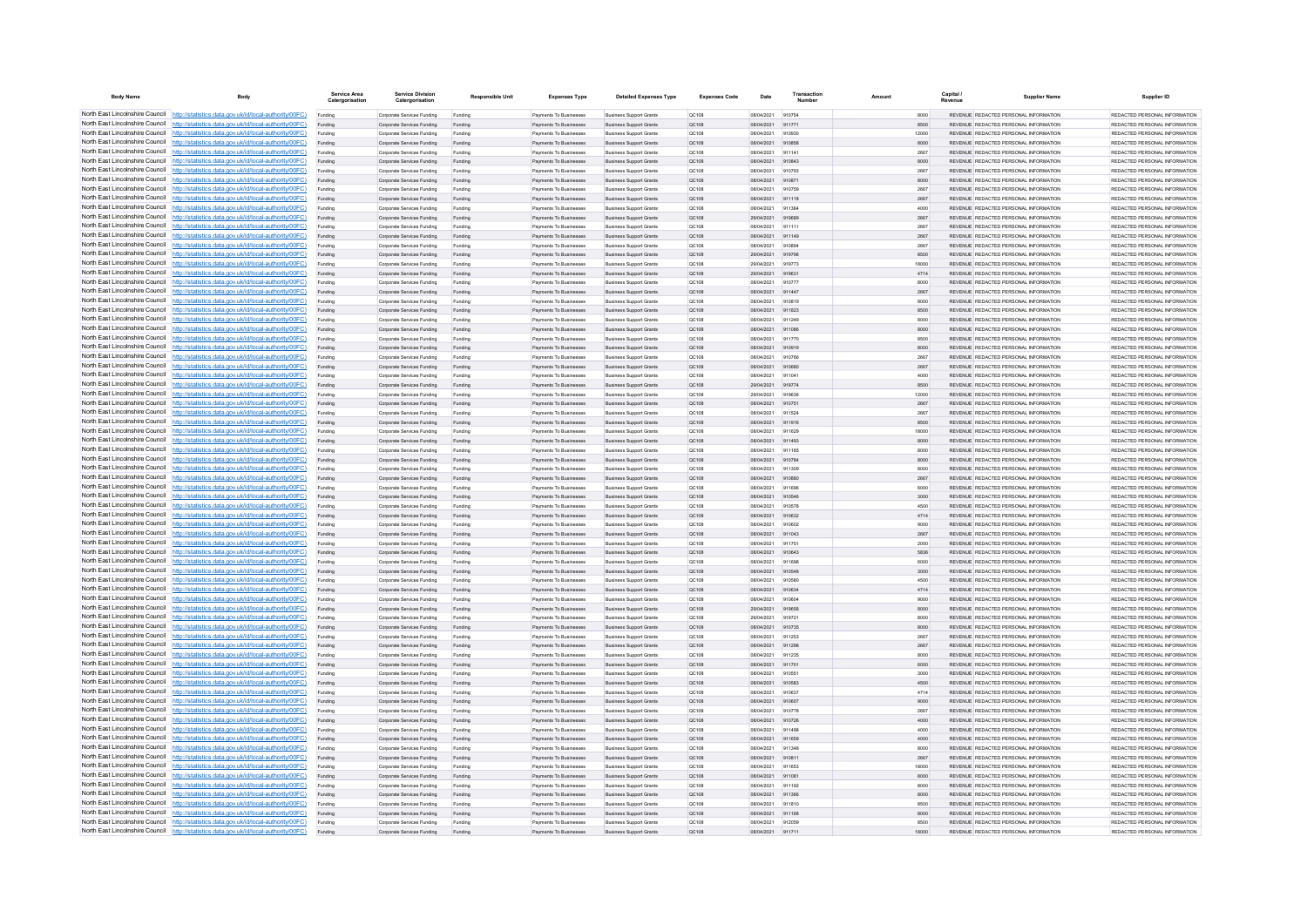| <b>Body Name</b>                | Body                                                                                                                                                                             | Service Area<br>Catergorisatio | <b>Service Division</b><br>Catergorisation               | <b>Responsible Unit</b> | <b>Expenses Type</b>                                           | <b>Detailed Expenses Type</b>                                    | <b>Expenses Code</b> | Date                     | Transactio       | Amount |              | Capital | <b>Supplier Name</b>                                                                  | Supplier ID                                                     |
|---------------------------------|----------------------------------------------------------------------------------------------------------------------------------------------------------------------------------|--------------------------------|----------------------------------------------------------|-------------------------|----------------------------------------------------------------|------------------------------------------------------------------|----------------------|--------------------------|------------------|--------|--------------|---------|---------------------------------------------------------------------------------------|-----------------------------------------------------------------|
|                                 | North East Lincolnshire Council http://statistics.data.gov.uk/id/local-authority/00FC)                                                                                           | Funding                        | Corporate Services Funding                               | Funding                 | Payments To Businesses                                         | <b>Business Support Grants</b>                                   | OC108                | 08/04/2021               | 911330           |        | 12000        |         | REVENUE REDACTED PERSONAL INFORMATION                                                 | REDACTED PERSONAL INFORMATION                                   |
|                                 | North East Lincolnshire Council http://statistics.data.gov.uk/id/local-authority/00FC)                                                                                           | Funding                        | Corporate Services Funding                               | Funding                 | Payments To Businesses                                         | <b>Business Support Grants</b>                                   | QC108                | 08/04/2021               | 910952           |        | 8000         |         | REVENUE REDACTED PERSONAL INFORMATION                                                 | REDACTED PERSONAL INFORMATION                                   |
|                                 | North East Lincolnshire Council http://statistics.data.gov.uk/id/local-authority/00FC)                                                                                           | Funding                        | Corporate Services Funding                               | Funding                 | Payments To Busin                                              | <b>Business Support Grant</b>                                    | QC108                | 08/04/2021               | 911263           |        | 8000         |         | REVENUE REDACTED PERSONAL INFORMATION                                                 | REDACTED PERSONAL INFORMATION                                   |
|                                 | North East Lincolnshire Council http://statistics.data.gov.uk/id/local-authority/00FC)                                                                                           | Funding                        | Corporate Services Funding                               | Funding                 | Payments To Businesses                                         | <b>Business Support Grants</b>                                   | OC108                | 08/04/2021               | 910868           |        | 8000         |         | REVENUE REDACTED PERSONAL INFORMATION                                                 | REDACTED PERSONAL INFORMATION                                   |
|                                 | North East Lincolnshire Council http://statistics.data.gov.uk/id/local-authority/00FC)                                                                                           | Funding                        | Corporate Services Funding                               | Funding                 | Payments To Businesses                                         | <b>Business Support Grants</b>                                   | <b>QC108</b>         | 08/04/2021               | 911780           |        | 4000         |         | REVENUE REDACTED PERSONAL INFORMATION                                                 | REDACTED PERSONAL INFORMATION.                                  |
|                                 | North East Lincolnshire Council http://statistics.data.gov.uk/id/local-authority/00FC)                                                                                           | Funding                        | Corporate Services Funding                               | Funding                 | Payments To Businesses                                         | <b>Business Support Grants</b>                                   | QC108                | 08/04/2021               | 911511           |        | 8000         |         | REVENUE REDACTED PERSONAL INFORMATION                                                 | REDACTED PERSONAL INFORMATION                                   |
|                                 | North East Lincolnshire Council http://statistics.data.gov.uk/id/local-authority/00FC)<br>North East Lincolnshire Council http://statistics.data.gov.uk/id/local-authority/00FC) | Funding                        | Corporate Services Funding                               | Funding                 | Payments To Businesses                                         | <b>Business Support Grants</b>                                   | QC108<br>OC108       | 08/04/2021<br>08/04/2021 | 910724<br>911223 |        | 4000<br>8000 |         | REVENUE REDACTED PERSONAL INFORMATION<br>REVENUE, REDACTED PERSONAL INFORMATION       | REDACTED PERSONAL INFORMATION<br>REDACTED PERSONAL INFORMATION. |
| North East Lincolnshire Council | http://statistics.data.gov.uk/id/local-authority/00FC)                                                                                                                           | Funding                        | Corporate Services Funding<br>Corporate Services Funding | Funding                 | <b>Payments To Businesses</b><br><b>Payments To Businesses</b> | <b>Business Support Grants</b><br><b>Business Support Grants</b> | OC108                | 08/04/2021               | 911547           |        | 8000         |         | REVENUE REDACTED PERSONAL INFORMATION                                                 | REDACTED PERSONAL INFORMATION                                   |
| North East Lincolnshire Council | http://statistics.data.gov.uk/id/local-authority/00FC)                                                                                                                           | Funding<br>Funding             | Corporate Services Funding                               | Funding<br>Funding      | Payments To Businesses                                         | <b>Business Support Grants</b>                                   | QC108                | 08/04/2021               | 911398           |        | 2667         |         | REVENUE REDACTED PERSONAL INFORMATION                                                 | REDACTED PERSONAL INFORMATION                                   |
|                                 | North East Lincolnshire Council http://statistics.data.gov.uk/id/local-authority/00FC)                                                                                           | Funding                        | Corporate Services Funding                               | Funding                 | Payments To Businesses                                         | <b>Business Support Grants</b>                                   | QC108                | 08/04/2021               | 011811           |        | 8500         |         | <b>REVENHE REDACTED RERSONAL INFORMATION</b>                                          | <b>PEDACTED PERSONAL INFORMATION</b>                            |
|                                 | North East Lincolnshire Council http://statistics.data.gov.uk/id/local-authority/00FC)                                                                                           | Funding                        | Corporate Services Funding                               | Funding                 | Payments To Businesses                                         | <b>Business Support Grants</b>                                   | QC108                | 08/04/2021               | 911171           |        | 8000         |         | REVENUE REDACTED PERSONAL INFORMATION                                                 | REDACTED PERSONAL INFORMATION                                   |
|                                 | North East Lincolnshire Council http://statistics.data.gov.uk/id/local-authority/00FC)                                                                                           | Funding                        | Corporate Services Funding                               | Funding                 | Payments To Businesses                                         | <b>Business Support Grants</b>                                   | OC108                | 08/04/2021               | 911198           |        | 8000         |         | REVENUE REDACTED PERSONAL INFORMATION                                                 | REDACTED PERSONAL INFORMATION                                   |
|                                 | North East Lincolnshire Council http://statistics.data.gov.uk/id/local-authority/00FC)                                                                                           | Funding                        | Corporate Services Funding                               | Funding                 | Payments To Businesses                                         | <b>Business Support Grants</b>                                   | QC108                | 29/04/2021               | 919776           |        | 8500         |         | REVENUE REDACTED PERSONAL INFORMATION                                                 | REDACTED PERSONAL INFORMATION                                   |
|                                 | North East Lincolnshire Council http://statistics.data.gov.uk/id/local-authority/00FC)                                                                                           | Funding                        | Corporate Services Funding                               | Funding                 | Payments To Businessee                                         | <b>Business Support Grants</b>                                   | OC108                | 29/04/2021               | 919651           |        | 8000         |         | REVENUE REDACTED PERSONAL INFORMATION                                                 | REDACTED PERSONAL INFORMATION                                   |
| North East Lincolnshire Council | http://statistics.data.gov.uk/id/local-authority/00FC)                                                                                                                           | Funding                        | Corporate Services Funding                               | Funding                 | Payments To Businesses                                         | <b>Business Support Grants</b>                                   | QC108                | 08/04/2021               | 911342           |        | 8000         |         | REVENUE REDACTED PERSONAL INFORMATION                                                 | REDACTED PERSONAL INFORMATION                                   |
| North East Lincolnshire Council | http://statistics.data.gov.uk/id/local-authority/00FC)                                                                                                                           | Funding                        | Corporate Services Funding                               | Funding                 | Payments To Businessee                                         | <b>Business Support Grants</b>                                   | QC108                | 08/04/2021               | 910824           |        | 8000         |         | REVENUE REDACTED PERSONAL INFORMATION                                                 | REDACTED PERSONAL INFORMATION                                   |
| North East Lincolnshire Council | http://statistics.data.gov.uk/id/local-authority/00FC)                                                                                                                           | Funding                        | Corporate Services Funding                               | Funding                 | Payments To Businessee                                         | <b>Business Support Grants</b>                                   | QC108                | 08/04/2021               | 911097           |        | 2667         |         | REVENUE, REDACTED PERSONAL INFORMATION                                                | REDACTED PERSONAL INFORMATION.                                  |
|                                 | North East Lincolnshire Council http://statistics.data.gov.uk/id/local-authority/00FC)                                                                                           | Funding                        | Comorate Services Funding                                | Funding                 | <b>Payments To Businesses</b>                                  | <b>Business Sunnort Grants</b>                                   | OC108                | 08/04/2021               | 911029           |        | 4000         |         | REVENUE, REDACTED PERSONAL INFORMATION                                                | REDACTED PERSONAL INFORMATION.                                  |
|                                 | North East Lincolnshire Council   http://statistics.data.gov.uk/id/local-authority/00FC)                                                                                         | Funding                        | Corporate Services Funding                               | Funding                 | Payments To Businesses                                         | <b>Business Support Grants</b>                                   | OC108                | 08/04/2021               | 911126           |        | 8000         |         | REVENUE REDACTED PERSONAL INFORMATION                                                 | REDACTED PERSONAL INFORMATION                                   |
|                                 | North East Lincolnshire Council http://statistics.data.gov.uk/id/local-authority/00FC)                                                                                           | Funding                        | Corporate Services Funding                               | Funding                 | Payments To Businesses                                         | <b>Business Support Grants</b>                                   | OC108                | 08/04/2021               | 911251           |        | 2667         |         | REVENUE REDACTED PERSONAL INFORMATION                                                 | REDACTED PERSONAL INFORMATION                                   |
|                                 | North East Lincolnshire Council   http://statistics.data.gov.uk/id/local-authority/00FC)                                                                                         | Funding                        | Corporate Services Funding                               | Funding                 | Payments To Businesses                                         | <b>Business Support Grants</b>                                   | QC108                | 08/04/2021               | 911805           |        | 2933         |         | REVENUE REDACTED PERSONAL INFORMATION                                                 | REDACTED PERSONAL INFORMATION                                   |
| North East Lincolnshire Council | North East Lincolnshire Council http://statistics.data.gov.uk/id/local-authority/00FC)<br>http://statistics.data.gov.uk/id/local-authority/00FC)                                 | Funding                        | Corporate Services Funding                               | Funding                 | Payments To Businesses                                         | <b>Business Support Grants</b>                                   | QC108                | 08/04/2021<br>08/04/2021 | 911135<br>910645 |        | 2667         |         | REVENUE REDACTED PERSONAL INFORMATION<br>REVENUE REDACTED PERSONAL INFORMATION        | REDACTED PERSONAL INFORMATION<br>REDACTED PERSONAL INFORMATION  |
|                                 | North East Lincolnshire Council http://statistics.data.gov.uk/id/local-authority/00FC)                                                                                           | Funding<br>Funding             | Corporate Services Funding<br>Corporate Services Funding | Funding<br>Funding      | Payments To Businesses<br>Payments To Businessee               | <b>Business Support Grants</b><br><b>Business Support Grants</b> | QC108<br>QC108       | 08/04/2021               | 911018           |        | 7236<br>4000 |         | REVENUE REDACTED PERSONAL INFORMATION                                                 | REDACTED PERSONAL INFORMATION                                   |
|                                 | North East Lincolnshire Council http://statistics.data.gov.uk/id/local-authority/00FC)                                                                                           | Funding                        | Corporate Services Funding                               | Funding                 | Payments To Businesses                                         | <b>Business Support Grants</b>                                   | QC108                | 08/04/2021               | 910767           |        | 8000         |         | REVENUE REDACTED PERSONAL INFORMATION                                                 | REDACTED PERSONAL INFORMATION                                   |
|                                 | North East Lincolnshire Council http://statistics.data.gov.uk/id/local-authority/00FC)                                                                                           | Funding                        | Corporate Services Funding                               | Funding                 | Payments To Businesses                                         | <b>Business Support Grants</b>                                   | OC108                | 08/04/2021               | 911090           |        | 8000         |         | REVENUE REDACTED PERSONAL INFORMATION                                                 | REDACTED PERSONAL INFORMATION                                   |
|                                 | North East Lincolnshire Council http://statistics.data.gov.uk/id/local-authority/00FC)                                                                                           | Funding                        | Corporate Services Funding                               | Funding                 | Payments To Businesses                                         | <b>Business Support Grants</b>                                   | QC108                | 08/04/2021               | 910745           |        | 2667         |         | REVENUE REDACTED PERSONAL INFORMATION                                                 | REDACTED PERSONAL INFORMATION                                   |
|                                 | North East Lincolnshire Council http://statistics.data.gov.uk/id/local-authority/00FC)                                                                                           | Funding                        | Corporate Services Funding                               | Funding                 | Payments To Businessee                                         | <b>Business Support Grants</b>                                   | QC108                | 08/04/2021               | 911352           |        | 18000        |         | REVENUE REDACTED PERSONAL INFORMATION                                                 | REDACTED PERSONAL INFORMATION                                   |
|                                 | North East Lincolnshire Council http://statistics.data.gov.uk/id/local-authority/00FC)                                                                                           | Funding                        | Corporate Services Funding                               | Funding                 | Payments To Businessee                                         | <b>Business Support Grants</b>                                   | QC108                | 08/04/2021               | 911461           |        | 18000        |         | REVENUE REDACTED PERSONAL INFORMATION                                                 | REDACTED PERSONAL INFORMATION.                                  |
| North East Lincolnshire Council | http://statistics.data.gov.uk/id/local-authority/00FC)                                                                                                                           | Funding                        | Corporate Services Funding                               | Funding                 | Payments To Businessee                                         | <b>Business Support Grants</b>                                   | OCD108               | 08/04/2021               | 911459           |        | 12000        |         | REVENUE REDACTED PERSONAL INFORMATION                                                 | REDACTED PERSONAL INFORMATION                                   |
| North East Lincolnshire Council | http://statistics.data.gov.uk/id/local-authority/00FC)                                                                                                                           | Funding                        | Corporate Services Funding                               | Funding                 | Payments To Businessee                                         | <b>Business Support Grants</b>                                   | QC108                | 08/04/2021               | 911417           |        | 8000         |         | REVENUE REDACTED PERSONAL INFORMATION                                                 | REDACTED PERSONAL INFORMATION                                   |
|                                 | North East Lincolnshire Council http://statistics.data.gov.uk/id/local-authority/00FC)                                                                                           | Funding                        | Corporate Services Funding                               | Funding                 | Payments To Businessee                                         | <b>Business Support Grants</b>                                   | OC108                | 29/04/2021               | 919757           |        | 18000        |         | REVENUE REDACTED PERSONAL INFORMATION                                                 | REDACTED PERSONAL INFORMATION.                                  |
|                                 | North East Lincolnshire Council http://statistics.data.gov.uk/id/local-authority/00FC)                                                                                           |                                | Corporate Services Funding                               | Funding                 | Payments To Businessee                                         | <b>Business Support Grants</b>                                   | QC108                | 29/04/2021               | 919701           |        | 8000         |         | REVENUE REDACTED PERSONAL INFORMATION                                                 | REDACTED PERSONAL INFORMATION                                   |
|                                 | North East Lincolnshire Council http://statistics.data.gov.uk/id/local-authority/00FC)                                                                                           | Funding                        | Corporate Services Funding                               | Funding                 | Payments To Businesses                                         | <b>Business Support Grants</b>                                   | OC108                | 08/04/2021               | 911214           |        | 4000         |         | REVENUE REDACTED PERSONAL INFORMATION                                                 | REDACTED PERSONAL INFORMATION                                   |
|                                 | North East Lincolnshire Council http://statistics.data.gov.uk/id/local-authority/00FC)                                                                                           | Funding                        | Corporate Services Funding                               | Funding                 | Payments To Businesses                                         | <b>Business Support Grants</b>                                   | QC108                | 08/04/2021               | 912022           |        | 6000         |         | REVENUE REDACTED PERSONAL INFORMATION                                                 | REDACTED PERSONAL INFORMATION                                   |
|                                 | North East Lincolnshire Council http://statistics.data.gov.uk/id/local-authority/00FC)                                                                                           | Funding                        | Corporate Services Funding                               | Funding                 | Payments To Businesses                                         | <b>Business Support Grants</b>                                   | QC108                | 29/04/2021               | 919697           |        | 2667         |         | REVENUE REDACTED PERSONAL INFORMATION                                                 | REDACTED PERSONAL INFORMATION                                   |
|                                 | North East Lincolnshire Council http://statistics.data.gov.uk/id/local-authority/00FC)                                                                                           | Funding                        | Corporate Services Funding                               | Funding                 | Payments To Businesses                                         | <b>Business Support Grants</b>                                   | QC108                | 08/04/2021               | 911826           |        | 8500         |         | REVENUE REDACTED PERSONAL INFORMATION                                                 | REDACTED PERSONAL INFORMATION                                   |
| North East Lincolnshire Council | http://statistics.data.gov.uk/id/local-authority/00FC)                                                                                                                           | Funding                        | Corporate Services Funding                               | Funding                 | Payments To Businesses                                         | <b>Business Support Grants</b>                                   | QC108                | 08/04/2021               | 911262           |        | 8000         |         | REVENUE REDACTED PERSONAL INFORMATION                                                 | REDACTED PERSONAL INFORMATION                                   |
|                                 | North East Lincolnshire Council http://statistics.data.gov.uk/id/local-authority/00FC)<br>North East Lincolnshire Council http://statistics.data.gov.uk/id/local-authority/00FC) | Funding                        | Corporate Services Funding                               | Funding                 | Payments To Businesses                                         | <b>Business Support Grants</b>                                   | QC108                | 08/04/2021               | 910929           |        | 4000         |         | REVENUE REDACTED PERSONAL INFORMATION                                                 | REDACTED PERSONAL INFORMATION                                   |
|                                 | North East Lincolnshire Council http://statistics.data.gov.uk/id/local-authority/00FC)                                                                                           | Funding                        | Corporate Services Funding<br>Corporate Services Funding | Funding                 | Payments To Businessee<br>Payments To Businesses               | <b>Business Support Grants</b><br><b>Business Support Grants</b> | QC108<br>OC108       | 08/04/2021<br>08/04/2021 | 910684<br>910926 |        | 8000<br>8000 |         | REVENUE REDACTED PERSONAL INFORMATION<br>REVENUE REDACTED PERSONAL INFORMATION        | REDACTED PERSONAL INFORMATION<br>REDACTED PERSONAL INFORMATION. |
|                                 | North East Lincolnshire Council http://statistics.data.gov.uk/id/local-authority/00FC)                                                                                           | Funding                        | Corporate Services Funding                               | Funding                 | Payments To Businesses                                         | <b>Business Support Grants</b>                                   | <b>QC108</b>         | 08/04/2021               | 910892           |        | 4000         |         | REVENUE REDACTED PERSONAL INFORMATION                                                 | REDACTED PERSONAL INFORMATION                                   |
|                                 | North East Lincolnshire Council http://statistics.data.gov.uk/id/local-authority/00FC)                                                                                           | Funding                        | Corporate Services Funding                               | Funding                 | Payments To Businesses                                         | <b>Business Support Grants</b>                                   | QC108                | 08/04/2021               | 911574           |        | 8000         |         | REVENUE REDACTED PERSONAL INFORMATION                                                 | REDACTED PERSONAL INFORMATION                                   |
|                                 | North East Lincolnshire Council http://statistics.data.gov.uk/id/local-authority/00FC)                                                                                           | Funding                        | Corporate Services Funding                               | Funding                 | Payments To Businessee                                         | <b>Business Support Grants</b>                                   | QC108                | 08/04/2021               | 911486           |        | 2667         |         | REVENUE REDACTED PERSONAL INFORMATION                                                 | REDACTED PERSONAL INFORMATION                                   |
| North East Lincolnshire Council | http://statistics.data.gov.uk/id/local-authority/00EC)                                                                                                                           | Funding                        | Corporate Services Funding                               | Funding                 | Payments To Businessee                                         | <b>Business Support Grants</b>                                   | OC108                | 08/04/2021               | 911278           |        | 8000         |         | REVENUE REDACTED PERSONAL INFORMATION                                                 | REDACTED PERSONAL INFORMATION.                                  |
|                                 | North East Lincolnshire Council http://statistics.data.gov.uk/id/local-authority/00FC)                                                                                           | Funding                        | Corporate Services Funding                               | Funding                 | Payments To Businessee                                         | <b>Business Support Grants</b>                                   | QC108                | 08/04/2021               | 911476           |        | 4000         |         | REVENUE REDACTED PERSONAL INFORMATION                                                 | REDACTED PERSONAL INFORMATION                                   |
|                                 | North East Lincolnshire Council http://statistics.data.gov.uk/id/local-authority/00FC)                                                                                           | Funding                        | Corporate Services Funding                               | Funding                 | Payments To Businessee                                         | <b>Business Support Grants</b>                                   | QC108                | 29/04/2021               | 919655           |        | 2667         |         | REVENUE REDACTED PERSONAL INFORMATION                                                 | REDACTED PERSONAL INFORMATION                                   |
|                                 | North East Lincolnshire Council http://statistics.data.gov.uk/id/local-authority/00FC)                                                                                           | Funding                        | Corporate Services Funding                               | Funding                 | Payments To Businesses                                         | <b>Business Support Grants</b>                                   | OC108                | 29/04/2021               | 919722           |        | 2667         |         | REVENUE REDACTED PERSONAL INFORMATION                                                 | REDACTED PERSONAL INFORMATION                                   |
|                                 | North East Lincolnshire Council http://statistics.data.gov.uk/id/local-authority/00FC)                                                                                           | Funding                        | Corporate Services Funding                               | Funding                 | Payments To Businesses                                         | <b>Business Support Grants</b>                                   | QC108                | 08/04/2021               | 910865           |        | 8000         |         | REVENUE REDACTED PERSONAL INFORMATION                                                 | REDACTED PERSONAL INFORMATION                                   |
|                                 | North East Lincolnshire Council http://statistics.data.gov.uk/id/local-authority/00FC)                                                                                           | Funding                        | Corporate Services Funding                               | Funding                 | Payments To Businesses                                         | <b>Business Support Grants</b>                                   | OC108                | 08/04/2021               | 911749           |        | 8500         |         | REVENUE REDACTED PERSONAL INFORMATION                                                 | REDACTED PERSONAL INFORMATION                                   |
|                                 | North East Lincolnshire Council http://statistics.data.gov.uk/id/local-authority/00FC)                                                                                           | Funding                        | Corporate Services Funding                               | Funding                 | Payments To Businesses                                         | <b>Business Support Grants</b>                                   | QC108                | 08/04/2021               | 910841           |        | 8000         |         | REVENUE REDACTED PERSONAL INFORMATION                                                 | REDACTED PERSONAL INFORMATION                                   |
| North East Lincolnshire Council | http://statistics.data.gov.uk/id/local-authority/00FC)                                                                                                                           | Funding                        | Corporate Services Funding                               | Funding                 | Payments To Businesses                                         | <b>Business Support Grants</b>                                   | <b>QC108</b>         | 29/04/2021               | 919743           |        | 2667         |         | REVENUE REDACTED PERSONAL INFORMATION                                                 | REDACTED PERSONAL INFORMATION.                                  |
| North East Lincolnshire Council | http://statistics.data.gov.uk/id/local-authority/00EC)                                                                                                                           | Funding                        | Corporate Services Funding                               | Funding                 | Payments To Businesses                                         | <b>Business Support Grants</b>                                   | <b>QC108</b>         | 08/04/2021               | 911373           |        | 2667         |         | REVENUE REDACTED PERSONAL INFORMATION                                                 | REDACTED PERSONAL INFORMATION                                   |
|                                 | North East Lincolnshire Council http://statistics.data.gov.uk/id/local-authority/00FC)<br>North East Lincolnshire Council http://statistics.data.gov.uk/id/local-authority/00FC) | Funding                        | Corporate Services Funding                               | Funding                 | <b>Payments To Businesses</b>                                  | <b>Business Support Grants</b>                                   | QC108                | 08/04/2021<br>08/04/2021 | 911302<br>910920 |        | 8000         |         | <b>REVENUE REDACTED PERSONAL INFORMATION</b><br>REVENUE REDACTED PERSONAL INFORMATION | REDACTED PERSONAL INFORMATION<br>REDACTED PERSONAL INFORMATION  |
|                                 | North East Lincolnshire Council http://statistics.data.gov.uk/id/local-authority/00FC)                                                                                           | Funding                        | Corporate Services Funding<br>Comorate Services Funding  | Funding<br>Funding      | Payments To Businesses<br><b>Payments To Businesses</b>        | <b>Business Support Grants</b><br><b>Business Sunnort Grants</b> | QC108<br>OCD108      | 29/04/2021               | 919783           |        | 2667<br>8500 |         | REVENUE REDACTED PERSONAL INFORMATION                                                 | REDACTED PERSONAL INFORMATION.                                  |
|                                 | North East Lincolnshire Council http://statistics.data.gov.uk/id/local-authority/00FC)                                                                                           | Funding                        | Corporate Services Funding                               | Funding                 | Payments To Businesses                                         | <b>Business Support Grants</b>                                   | QC108                | 29/04/2021               | 919710           |        | 12000        |         | REVENUE REDACTED PERSONAL INFORMATION                                                 | REDACTED PERSONAL INFORMATION                                   |
|                                 | North East Lincolnshire Council http://statistics.data.gov.uk/id/local-authority/00FC)                                                                                           | Funding                        | Corporate Services Funding                               | Funding                 | Payments To Businessee                                         | <b>Business Support Grants</b>                                   | QC108                | 08/04/2021               | 911685           |        | 2667         |         | REVENUE REDACTED PERSONAL INFORMATION                                                 | REDACTED PERSONAL INFORMATION                                   |
|                                 | North East Lincolnshire Council http://statistics.data.gov.uk/id/local-authority/00FC)                                                                                           | Funding                        | Corporate Services Funding                               | Funding                 | Payments To Businesses                                         | <b>Business Support Grants</b>                                   | QC108                | 29/04/2021               | 919674           |        | 2667         |         | REVENUE REDACTED PERSONAL INFORMATION                                                 | REDACTED PERSONAL INFORMATION                                   |
| North East Lincolnshire Council | http://statistics.data.gov.uk/id/local-authority/00FC)                                                                                                                           | Funding                        | Corporate Services Funding                               | Funding                 | Payments To Businessee                                         | <b>Business Support Grants</b>                                   | QC108                | 08/04/2021               | 911452           |        | 2667         |         | REVENUE REDACTED PERSONAL INFORMATION                                                 | REDACTED PERSONAL INFORMATION                                   |
|                                 | North East Lincolnshire Council http://statistics.data.gov.uk/id/local-authority/00FC)                                                                                           | Funding                        | Corporate Services Funding                               | Funding                 | Payments To Businesses                                         | <b>Business Support Grants</b>                                   | QC108                | 08/04/2021               | 911142           |        | 2667         |         | REVENUE REDACTED PERSONAL INFORMATION                                                 | REDACTED PERSONAL INFORMATION                                   |
|                                 | North East Lincolnshire Council http://statistics.data.gov.uk/id/local-authority/00FC)                                                                                           | Funding                        | Corporate Services Funding                               | Funding                 | Payments To Businesse                                          | <b>Business Support Grants</b>                                   | QC108                | 29/04/2021               | 919661           |        | 8000         |         | REVENUE REDACTED PERSONAL INFORMATION                                                 | REDACTED PERSONAL INFORMATION                                   |
|                                 | North East Lincolnshire Council http://statistics.data.gov.uk/id/local-authority/00FC)                                                                                           | Funding                        | Corporate Services Funding                               | Funding                 | Payments To Businesses                                         | <b>Business Support Grants</b>                                   | OC108                | 29/04/2021               | 919605           |        | 1334         |         | REVENUE REDACTED PERSONAL INFORMATION                                                 | REDACTED PERSONAL INFORMATION                                   |
|                                 | North East Lincolnshire Council http://statistics.data.gov.uk/id/local-authority/00FC)                                                                                           | Funding                        | Corporate Services Funding                               | Funding                 | Payments To Businesses                                         | <b>Business Support Grants</b>                                   | <b>QC108</b>         | 29/04/2021               | 919609           |        | 2001         |         | REVENUE REDACTED PERSONAL INFORMATION                                                 | REDACTED PERSONAL INFORMATION                                   |
|                                 | North East Lincolnshire Council http://statistics.data.gov.uk/id/local-authority/00FC)                                                                                           | Funding                        | Corporate Services Funding                               | Funding                 | Payments To Businesses                                         | <b>Business Support Grants</b>                                   | QC108                | 29/04/2021               | 919616           |        | 2096         |         | REVENUE REDACTED PERSONAL INFORMATION                                                 | REDACTED PERSONAL INFORMATION                                   |
|                                 | North East Lincolnshire Council http://statistics.data.gov.uk/id/local-authority/00FC)                                                                                           | Funding                        | Corporate Services Funding                               | Funding                 | Payments To Businesses                                         | <b>Business Support Grants</b>                                   | QC108                | 29/04/2021               | 919611           |        | 4000         |         | REVENUE REDACTED PERSONAL INFORMATION                                                 | REDACTED PERSONAL INFORMATION                                   |
|                                 | North East Lincolnshire Council http://statistics.data.gov.uk/id/local-authority/00FC)                                                                                           | Funding                        | Corporate Services Funding                               | Funding                 | <b>Payments To Businesses</b>                                  | <b>Business Support Grants</b>                                   | OC108                | 08/04/2021               | 911012           |        | 4000         |         | REVENUE REDACTED PERSONAL INFORMATION                                                 | REDACTED PERSONAL INFORMATION.                                  |
| North East Lincolnshire Council | http://statistics.data.gov.uk/id/local-authority/00EC)                                                                                                                           | Funding                        | Corporate Services Funding                               | Funding                 | Payments To Businesses                                         | <b>Business Support Grants</b>                                   | OC108                | 08/04/2021               | 911758           |        | 4000         |         | REVENUE REDACTED PERSONAL INFORMATION                                                 | REDACTED PERSONAL INFORMATION                                   |
|                                 | North East Lincolnshire Council http://statistics.data.gov.uk/id/local-authority/00FC)                                                                                           | Funding                        | Corporate Services Funding                               | Funding                 | Payments To Businesses                                         | <b>Business Support Grants</b>                                   | QC108                | 08/04/2021               | 910700           |        | 2667         |         | REVENUE REDACTED PERSONAL INFORMATION                                                 | REDACTED PERSONAL INFORMATION                                   |
|                                 | North East Lincolnshire Council http://statistics.data.gov.uk/id/local-authority/00FC)<br>North East Lincolnshire Council http://statistics.data.gov.uk/id/local-authority/00FC) | Funding                        | Corporate Services Funding                               | Funding                 | Payments To Businessee                                         | <b>Business Support Grants</b>                                   | QC108                | 08/04/2021               | 910707           |        | 2667         |         | REVENUE REDACTED PERSONAL INFORMATION                                                 | REDACTED PERSONAL INFORMATION                                   |
|                                 | North East Lincolnshire Council http://statistics.data.gov.uk/id/local-authority/00FC)                                                                                           | Funding<br>Funding             | Corporate Services Funding<br>Corporate Services Funding | Funding<br>Funding      | Payments To Businesses<br>Payments To Businesses               | <b>Business Support Grants</b><br><b>Business Support Grants</b> | QC108<br>OC108       | 08/04/2021<br>08/04/2021 | 911089<br>911260 |        | 8000<br>2667 |         | REVENUE REDACTED PERSONAL INFORMATION<br>REVENUE REDACTED PERSONAL INFORMATION        | REDACTED PERSONAL INFORMATION<br>REDACTED PERSONAL INFORMATION  |
|                                 | North East Lincolnshire Council http://statistics.data.gov.uk/id/local-authority/00FC)                                                                                           | Funding                        | Corporate Services Funding                               | Funding                 | Payments To Businesses                                         | <b>Business Support Grants</b>                                   | QC108                | 08/04/2021               | 911231           |        | 2667         |         | REVENUE REDACTED PERSONAL INFORMATION                                                 | REDACTED PERSONAL INFORMATION                                   |
|                                 | North East Lincolnshire Council http://statistics.data.gov.uk/id/local-authority/00FC)                                                                                           | Funding                        | Corporate Services Funding                               | Funding                 | Payments To Businessee                                         | <b>Business Support Grants</b>                                   | OC108                | 08/04/2021               | 910801           |        | 8000         |         | REVENUE REDACTED PERSONAL INFORMATION                                                 | REDACTED PERSONAL INFORMATION                                   |
|                                 | North East Lincolnshire Council http://statistics.data.gov.uk/id/local-authority/00FC)                                                                                           | Funding                        | Corporate Services Funding                               | Funding                 | Payments To Businesses                                         | <b>Business Support Grants</b>                                   | QC108                | 08/04/2021               | 910957           |        | 8000         |         | REVENUE REDACTED PERSONAL INFORMATION                                                 | REDACTED PERSONAL INFORMATION                                   |
|                                 | North East Lincolnshire Council http://statistics.data.gov.uk/id/local-authority/00FC)                                                                                           | Funding                        | Corporate Services Funding                               | Funding                 | Payments To Businessee                                         | <b>Business Support Grants</b>                                   | QC108                | 29/04/2021               |                  |        | 12000        |         | REVENUE REDACTED PERSONAL INFORMATION                                                 | REDACTED PERSONAL INFORMATION                                   |
|                                 | North East Lincolnshire Council http://statistics.data.gov.uk/id/local-authority/00FC)                                                                                           |                                | Corporate Services Funding                               |                         | Payments To Businesse                                          | <b>Business Support Grants</b>                                   | OC:108               | 08/04/2021               | 910983           |        | 8000         |         | REVENUE REDACTED PERSONAL INFORMATION                                                 | REDACTED PERSONAL INFORMATION                                   |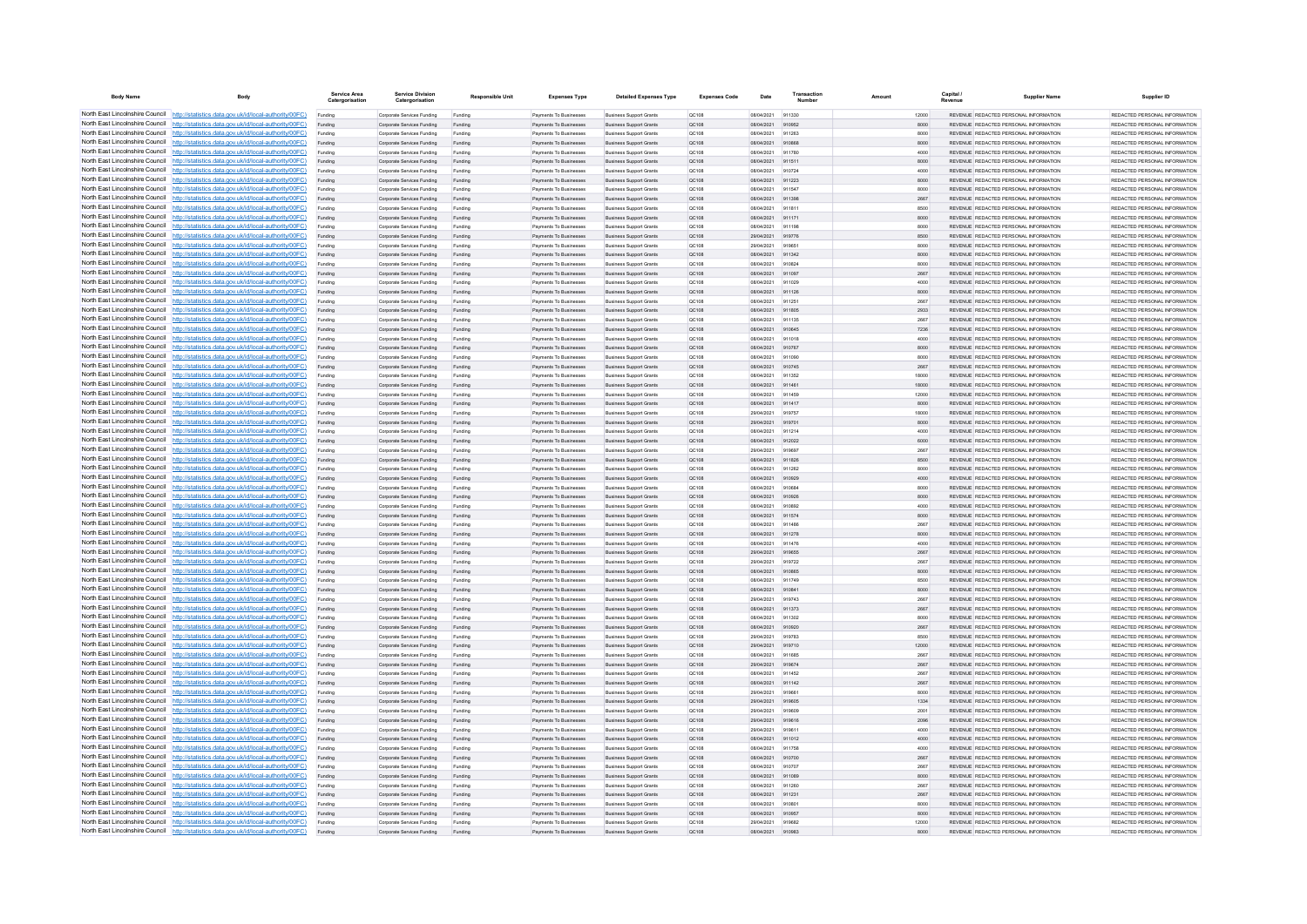| <b>Body Name</b>                                                   | Body                                                                                                                                                                             | Service Area<br>Catergorisatio | <b>Service Division</b><br>Catergorisation               | <b>Responsible Unit</b> | <b>Expenses Type</b>                                   | <b>Detailed Expenses Type</b>                                    | <b>Expenses Code</b>  | Date                     | Transactio       | Amount | Capital      | <b>Supplier Name</b>                                                           | Supplier ID                                                    |
|--------------------------------------------------------------------|----------------------------------------------------------------------------------------------------------------------------------------------------------------------------------|--------------------------------|----------------------------------------------------------|-------------------------|--------------------------------------------------------|------------------------------------------------------------------|-----------------------|--------------------------|------------------|--------|--------------|--------------------------------------------------------------------------------|----------------------------------------------------------------|
|                                                                    | North East Lincolnshire Council http://statistics.data.gov.uk/id/local-authority/00FC)                                                                                           | Funding                        | Corporate Services Funding                               | Funding                 | Payments To Businesses                                 | <b>Business Support Grants</b>                                   | OC108                 | 08/04/2021               | 911346           |        | 2667         | REVENUE REDACTED PERSONAL INFORMATION                                          | REDACTED PERSONAL INFORMATION                                  |
|                                                                    | North East Lincolnshire Council http://statistics.data.gov.uk/id/local-authority/00FC)                                                                                           | Funding                        | Corporate Services Funding                               | Funding                 | Payments To Businesses                                 | <b>Business Support Grants</b>                                   | QC108                 | 08/04/2021               | 910924           |        | 8000         | REVENUE REDACTED PERSONAL INFORMATION                                          | REDACTED PERSONAL INFORMATION                                  |
|                                                                    | North East Lincolnshire Council http://statistics.data.gov.uk/id/local-authority/00FC)                                                                                           | Funding                        | Corporate Services Funding                               | Funding                 | Payments To Busin                                      | <b>Business Support Grant</b>                                    | QC108                 | 08/04/2021               | 911213           |        | 8000         | REVENUE REDACTED PERSONAL INFORMATION                                          | REDACTED PERSONAL INFORMATION                                  |
|                                                                    | North East Lincolnshire Council http://statistics.data.gov.uk/id/local-authority/00FC)<br>North East Lincolnshire Council http://statistics.data.gov.uk/id/local-authority/00FC) | Funding                        | Corporate Services Funding                               | Funding                 | Payments To Businesses                                 | <b>Business Support Grants</b>                                   | QC108                 | 08/04/2021               | 911305<br>911789 |        | 8000         | REVENUE REDACTED PERSONAL INFORMATION                                          | REDACTED PERSONAL INFORMATION<br>REDACTED PERSONAL INFORMATION |
|                                                                    | North East Lincolnshire Council http://statistics.data.gov.uk/id/local-authority/00FC)                                                                                           | Funding                        | Corporate Services Funding<br>Corporate Services Funding | Funding<br>Funding      | Payments To Businesses<br>Payments To Businesses       | <b>Business Support Grants</b><br><b>Business Support Grants</b> | <b>QC108</b><br>QC108 | 08/04/2021<br>08/04/2021 | 911063           |        | 8500<br>8000 | REVENUE REDACTED PERSONAL INFORMATION<br>REVENUE REDACTED PERSONAL INFORMATION | REDACTED PERSONAL INFORMATION                                  |
|                                                                    | North East Lincolnshire Council http://statistics.data.gov.uk/id/local-authority/00FC)                                                                                           | Funding<br>Funding             | Corporate Services Funding                               | Funding                 | Payments To Businesses                                 | <b>Business Support Grants</b>                                   | QC108                 | 08/04/2021               | 911552           |        | 8000         | REVENUE REDACTED PERSONAL INFORMATION                                          | REDACTED PERSONAL INFORMATION                                  |
|                                                                    | North East Lincolnshire Council http://statistics.data.gov.uk/id/local-authority/00FC)                                                                                           | Funding                        | Corporate Services Funding                               | Funding                 | <b>Payments To Businesses</b>                          | <b>Business Support Grants</b>                                   | OC108                 | 08/04/2021               | 911178           |        | 8000         | REVENUE, REDACTED PERSONAL INFORMATION                                         | REDACTED PERSONAL INFORMATION.                                 |
| North East Lincolnshire Council                                    | http://statistics.data.gov.uk/id/local-authority/00FC)                                                                                                                           | Funding                        | Corporate Services Funding                               | Funding                 | <b>Payments To Businesses</b>                          | <b>Business Support Grants</b>                                   | OC108                 | 08/04/2021               | 910902           |        | 2667         | REVENUE REDACTED PERSONAL INFORMATION                                          | REDACTED PERSONAL INFORMATION                                  |
| North East Lincolnshire Council                                    | http://statistics.data.gov.uk/id/local-authority/00FC)                                                                                                                           | Funding                        | Corporate Services Funding                               | Funding                 | Payments To Businesses                                 | <b>Business Support Grants</b>                                   | QC108                 | 08/04/2021               | 910796           |        | 2667         | REVENUE REDACTED PERSONAL INFORMATION                                          | REDACTED PERSONAL INFORMATION                                  |
|                                                                    | North East Lincolnshire Council http://statistics.data.gov.uk/id/local-authority/00FC)                                                                                           | Funding                        | Corporate Services Funding                               | Funding                 | Payments To Businesses                                 | <b>Business Support Grants</b>                                   | OCD108                | 08/04/2021               | 910701           |        | 2667         | <b>REVENHE REDACTED RERSONAL INFORMATION</b>                                   | PEDACTED PERSONAL INFORMATION                                  |
|                                                                    | North East Lincolnshire Council http://statistics.data.gov.uk/id/local-authority/00FC)                                                                                           | Funding                        | Comorate Services Funding                                | Funding                 | <b>Payments To Businesses</b>                          | <b>Business Sunnort Grants</b>                                   | OC108                 | 08/04/2021               | 911257           |        | 8000         | REVENUE, REDACTED PERSONAL INFORMATION                                         | PEDACTED PERSONAL INFORMATION                                  |
|                                                                    | North East Lincolnshire Council http://statistics.data.gov.uk/id/local-authority/00FC)                                                                                           | Funding                        | Corporate Services Funding                               | Funding                 | Payments To Businesses                                 | <b>Business Support Grants</b>                                   | OC108                 | 29/04/2021               | 919719           |        | 2667         | REVENUE REDACTED PERSONAL INFORMATION                                          | REDACTED PERSONAL INFORMATION                                  |
|                                                                    | North East Lincolnshire Council http://statistics.data.gov.uk/id/local-authority/00FC)                                                                                           | Funding                        | Corporate Services Funding                               | Funding                 | Payments To Businesses                                 | <b>Business Support Grants</b>                                   | QC108                 | 08/04/2021               | 911454           |        | 2667         | REVENUE REDACTED PERSONAL INFORMATION                                          | REDACTED PERSONAL INFORMATION                                  |
|                                                                    | North East Lincolnshire Council http://statistics.data.gov.uk/id/local-authority/00FC)                                                                                           | Funding                        | Corporate Services Funding                               | Funding                 | Payments To Businessee                                 | <b>Business Support Grants</b>                                   | OC108                 | 08/04/2021               | 910846           |        | 2667         | REVENUE REDACTED PERSONAL INFORMATION                                          | REDACTED PERSONAL INFORMATION                                  |
| North East Lincolnshire Council                                    | http://statistics.data.gov.uk/id/local-authority/00FC)                                                                                                                           | Funding                        | Corporate Services Funding                               | Funding                 | Payments To Businesses                                 | <b>Business Support Grants</b>                                   | QC108                 | 08/04/2021               | 911845           |        | 8500         | REVENUE REDACTED PERSONAL INFORMATION                                          | REDACTED PERSONAL INFORMATION                                  |
| North East Lincolnshire Council                                    | http://statistics.data.gov.uk/id/local-authority/00FC)                                                                                                                           | Funding                        | Corporate Services Funding                               | Funding                 | Payments To Businesser                                 | <b>Business Support Grants</b>                                   | QC108                 | 08/04/2021<br>08/04/2021 | 911382<br>910954 |        | 8000         | REVENUE REDACTED PERSONAL INFORMATION<br>REVENUE REDACTED PERSONAL INFORMATION | REDACTED PERSONAL INFORMATION<br>REDACTED PERSONAL INFORMATION |
|                                                                    | North East Lincolnshire Council http://statistics.data.gov.uk/id/local-authority/00FC)<br>North East Lincolnshire Council http://statistics.data.gov.uk/id/local-authority/00FC) | Funding<br>Funding             | Corporate Services Funding<br>Comorate Services Funding  | Funding<br>Funding      | Payments To Businesse<br><b>Payments To Businesses</b> | <b>Business Support Grants</b><br><b>Business Sunnort Grants</b> | QC108<br>00108        | 08/04/2021               | 910775           |        | 8000<br>2667 | REVENUE REDACTED PERSONAL INFORMATION                                          | REDACTED PERSONAL INFORMATION                                  |
|                                                                    | North East Lincolnshire Council http://statistics.data.gov.uk/id/local-authority/00FC)                                                                                           | Funding                        | Corporate Services Funding                               | Funding                 | Payments To Businesses                                 | <b>Business Support Grants</b>                                   | QC108                 | 29/04/2021               | 919670           |        | 2667         | REVENUE REDACTED PERSONAL INFORMATION                                          | REDACTED PERSONAL INFORMATION.                                 |
|                                                                    | North East Lincolnshire Council   http://statistics.data.gov.uk/id/local-authority/00FC)                                                                                         | Funding                        | Corporate Services Funding                               | Funding                 | Payments To Businesses                                 | <b>Business Support Grants</b>                                   | OC108                 | 08/04/2021               | 911349           | 12000  |              | REVENUE REDACTED PERSONAL INFORMATION                                          | REDACTED PERSONAL INFORMATION                                  |
|                                                                    | North East Lincolnshire Council http://statistics.data.gov.uk/id/local-authority/00FC)                                                                                           | Funding                        | Corporate Services Funding                               | Funding                 | Payments To Businesses                                 | <b>Business Support Grants</b>                                   | QC108                 | 08/04/2021               | 911202           |        | 2667         | REVENUE REDACTED PERSONAL INFORMATION                                          | REDACTED PERSONAL INFORMATION                                  |
|                                                                    | North East Lincolnshire Council http://statistics.data.gov.uk/id/local-authority/00FC)                                                                                           | Funding                        | Corporate Services Funding                               | Funding                 | <b>Payments To Businesses</b>                          | <b>Business Support Grants</b>                                   | OC108                 | 08/04/2021               | 911138           |        | 2667         | REVENUE REDACTED PERSONAL INFORMATION                                          | REDACTED PERSONAL INFORMATION.                                 |
| North East Lincolnshire Council                                    | http://statistics.data.gov.uk/id/local-authority/00FC)                                                                                                                           | Funding                        | Corporate Services Funding                               | Funding                 | Payments To Businesses                                 | <b>Business Support Grants</b>                                   | OC108                 | 08/04/2021               | 911370           | 12000  |              | REVENUE REDACTED PERSONAL INFORMATION                                          | REDACTED PERSONAL INFORMATION                                  |
| North East Lincolnshire Council                                    | http://statistics.data.gov.uk/id/local-authority/00FC)                                                                                                                           | Funding                        | Corporate Services Funding                               | Funding                 | Payments To Businesser                                 | <b>Business Support Grants</b>                                   | QC108                 | 08/04/2021               | 910942           |        | 8000         | REVENUE REDACTED PERSONAL INFORMATION                                          | REDACTED PERSONAL INFORMATION                                  |
|                                                                    | North East Lincolnshire Council http://statistics.data.gov.uk/id/local-authority/00FC)                                                                                           |                                | Corporate Services Funding                               | Funding                 | Payments To Businesses                                 | <b>Business Support Grants</b>                                   | QC108                 | 08/04/2021               | 911540           |        | 2667         | <b>REVENHE REDACTED RERSONAL INFORMATION</b>                                   | PEDACTED PERSONAL INFORMATION                                  |
|                                                                    | North East Lincolnshire Council http://statistics.data.gov.uk/id/local-authority/00FC)                                                                                           | Funding                        | Corporate Services Funding                               | Funding                 | Payments To Businesses                                 | <b>Business Support Grants</b>                                   | OC108                 | 08/04/2021               | 011221           |        | 8000         | REVENUE REDACTED PERSONAL INFORMATION                                          | REDACTED PERSONAL INFORMATION                                  |
|                                                                    | North East Lincolnshire Council http://statistics.data.gov.uk/id/local-authority/00FC)                                                                                           | Funding                        | Corporate Services Funding                               | Funding                 | Payments To Businesses                                 | <b>Business Support Grants</b>                                   | QC108                 | 08/04/2021               | 911674           |        | 8000         | REVENUE REDACTED PERSONAL INFORMATION                                          | REDACTED PERSONAL INFORMATION                                  |
|                                                                    | North East Lincolnshire Council http://statistics.data.gov.uk/id/local-authority/00FC)                                                                                           | Funding                        | Corporate Services Funding                               | Funding                 | Payments To Businessee                                 | <b>Business Support Grants</b>                                   | QC108                 | 29/04/2021               | 919727           |        | 4000         | REVENUE REDACTED PERSONAL INFORMATION                                          | REDACTED PERSONAL INFORMATION                                  |
|                                                                    | North East Lincolnshire Council http://statistics.data.gov.uk/id/local-authority/00FC)                                                                                           | Funding                        | Corporate Services Funding                               | Funding                 | Payments To Businesses                                 | <b>Business Support Grants</b>                                   | QC108                 | 08/04/2021               | 911451           |        | 8000         | REVENUE REDACTED PERSONAL INFORMATION                                          | REDACTED PERSONAL INFORMATION                                  |
| North East Lincolnshire Council                                    | http://statistics.data.gov.uk/id/local-authority/00FC)                                                                                                                           | Funding                        | Corporate Services Funding                               | Funding                 | Payments To Businessee                                 | <b>Business Support Grants</b>                                   | QC108                 | 08/04/2021               | 911297           |        | 2667         | REVENUE REDACTED PERSONAL INFORMATION                                          | REDACTED PERSONAL INFORMATION                                  |
| North East Lincolnshire Council<br>North East Lincolnshire Council | to://statistics.data.gov.uk/id/local-authority/00FC)<br>http://statistics.data.gov.uk/id/local-authority/00FC)                                                                   | Funding                        | Corporate Services Funding                               | Funding                 | Payments To Businesses                                 | <b>Business Support Grants</b>                                   | QC108                 | 08/04/2021<br>08/04/2021 | 910938<br>911662 |        | 8000<br>6000 | REVENUE REDACTED PERSONAL INFORMATION<br>REVENUE REDACTED PERSONAL INFORMATION | REDACTED PERSONAL INFORMATION<br>REDACTED PERSONAL INFORMATION |
|                                                                    | North East Lincolnshire Council http://statistics.data.gov.uk/id/local-authority/00FC)                                                                                           | Funding                        | Corporate Services Funding                               | Funding                 | Payments To Businesse                                  | <b>Business Support Grants</b>                                   | QC108                 | 08/04/2021               | 911068           |        |              | REVENUE REDACTED PERSONAL INFORMATION                                          | REDACTED PERSONAL INFORMATION                                  |
|                                                                    | North East Lincolnshire Council http://statistics.data.gov.uk/id/local-authority/00FC)                                                                                           | Funding<br>Funding             | Corporate Services Funding<br>Comorate Services Funding  | Funding<br>Funding      | Payments To Businessee<br>Payments To Businesses       | <b>Business Support Grants</b><br><b>Business Support Grants</b> | QC108<br>OC108        | 08/04/2021               | 911378           |        | 2667<br>8000 | REVENUE, REDACTED PERSONAL INFORMATION                                         | REDACTED PERSONAL INFORMATION.                                 |
|                                                                    | North East Lincolnshire Council http://statistics.data.gov.uk/id/local-authority/00FC)                                                                                           | Funding                        | Corporate Services Funding                               | Funding                 | Payments To Businesses                                 | <b>Business Support Grants</b>                                   | QC108                 | 08/04/2021               | 911733           |        | 8500         | REVENUE REDACTED PERSONAL INFORMATION                                          | REDACTED PERSONAL INFORMATION                                  |
|                                                                    | North East Lincolnshire Council http://statistics.data.gov.uk/id/local-authority/00FC)                                                                                           | Funding                        | Corporate Services Funding                               | Funding                 | Payments To Businesses                                 | <b>Business Support Grants</b>                                   | OC108                 | 08/04/2021               | 910734           | 12000  |              | REVENUE REDACTED PERSONAL INFORMATION                                          | REDACTED PERSONAL INFORMATION                                  |
|                                                                    | North East Lincolnshire Council http://statistics.data.gov.uk/id/local-authority/00FC)                                                                                           | Funding                        | Corporate Services Funding                               | Funding                 | Payments To Businesses                                 | <b>Business Support Grants</b>                                   | QC108                 | 08/04/2021               | 911762           |        | 8500         | REVENUE REDACTED PERSONAL INFORMATION                                          | REDACTED PERSONAL INFORMATION                                  |
| North East Lincolnshire Council                                    | http://statistics.data.gov.uk/id/local-authority/00EC)                                                                                                                           | Funding                        | Corporate Services Funding                               | Funding                 | <b>Payments To Businesses</b>                          | <b>Business Support Grants</b>                                   | OCD108                | 08/04/2021               | 910889           | 12000  |              | REVENUE REDACTED PERSONAL INFORMATION                                          | REDACTED PERSONAL INFORMATION.                                 |
| North East Lincolnshire Council                                    | http://statistics.data.gov.uk/id/local-authority/00FC)                                                                                                                           | Funding                        | Corporate Services Funding                               | Funding                 | Payments To Businesses                                 | <b>Business Support Grants</b>                                   | QC108                 | 08/04/2021               | 911852           |        | 8500         | REVENUE REDACTED PERSONAL INFORMATION                                          | REDACTED PERSONAL INFORMATION                                  |
|                                                                    | North East Lincolnshire Council http://statistics.data.gov.uk/id/local-authority/00FC)                                                                                           | Funding                        | Corporate Services Funding                               | Funding                 | Payments To Businessee                                 | <b>Business Support Grants</b>                                   | QC108                 | 08/04/2021               | 911458           |        | 12000        | REVENUE REDACTED PERSONAL INFORMATION                                          | REDACTED PERSONAL INFORMATION                                  |
|                                                                    | North East Lincolnshire Council http://statistics.data.gov.uk/id/local-authority/00FC)                                                                                           | Funding                        | Corporate Services Funding                               | Funding                 | Payments To Businesses                                 | <b>Business Support Grants</b>                                   | QC108                 | 08/04/2021               | 911234           |        | 2667         | REVENUE REDACTED PERSONAL INFORMATION                                          | REDACTED PERSONAL INFORMATION                                  |
|                                                                    | North East Lincolnshire Council http://statistics.data.gov.uk/id/local-authority/00FC)                                                                                           | Funding                        | Corporate Services Funding                               | Funding                 | Payments To Businesses                                 | <b>Business Support Grants</b>                                   | OC108                 | 08/04/2021               | 911136           |        | 2667         | REVENUE REDACTED PERSONAL INFORMATION                                          | REDACTED PERSONAL INFORMATION                                  |
|                                                                    | North East Lincolnshire Council http://statistics.data.gov.uk/id/local-authority/00FC)                                                                                           | Funding                        | Corporate Services Funding                               | Funding                 | Payments To Businesses                                 | <b>Business Support Grants</b>                                   | QC108                 | 08/04/2021               | 910956           |        | 8000         | REVENUE REDACTED PERSONAL INFORMATION                                          | REDACTED PERSONAL INFORMATION                                  |
|                                                                    | North East Lincolnshire Council http://statistics.data.gov.uk/id/local-authority/00FC)                                                                                           | Funding                        | Corporate Services Funding                               | Funding                 | Payments To Businessee                                 | <b>Business Support Grants</b>                                   | QC108                 | 08/04/2021               | 911211           |        | 8000         | REVENUE REDACTED PERSONAL INFORMATION                                          | REDACTED PERSONAL INFORMATION                                  |
| North East Lincolnshire Council                                    | North East Lincolnshire Council http://statistics.data.gov.uk/id/local-authority/00FC)<br>://statistics.data.gov.uk/id/local-authority/00FC)                                     | Funding                        | Corporate Services Funding                               | Funding                 | Payments To Businesses                                 | <b>Business Support Grants</b>                                   | QC108                 | 08/04/2021               | 911160           |        | 8000         | REVENUE REDACTED PERSONAL INFORMATION                                          | REDACTED PERSONAL INFORMATION                                  |
|                                                                    | North East Lincolnshire Council http://statistics.data.gov.uk/id/local-authority/00FC)                                                                                           | Funding                        | Corporate Services Funding<br>Corporate Services Funding | Funding                 | Payments To Businessee<br>Payments To Businesses       | <b>Business Support Grants</b><br><b>Business Support Grants</b> | QC108<br>QC108        | 08/04/2021<br>08/04/2021 | 911700<br>910550 |        | 6000<br>3000 | REVENUE REDACTED PERSONAL INFORMATION<br>REVENUE REDACTED PERSONAL INFORMATION | REDACTED PERSONAL INFORMATION<br>REDACTED PERSONAL INFORMATION |
|                                                                    | North East Lincolnshire Council http://statistics.data.gov.uk/id/local-authority/00FC)                                                                                           | Funding<br>Funding             | Corporate Services Funding                               | Funding<br>Funding      | Payments To Businesse                                  | <b>Business Support Grants</b>                                   | QC108                 | 08/04/2021               | 910582           |        | 4500         | REVENUE REDACTED PERSONAL INFORMATION                                          | REDACTED PERSONAL INFORMATION                                  |
|                                                                    | North East Lincolnshire Council http://statistics.data.gov.uk/id/local-authority/00FC)                                                                                           | Funding                        | Corporate Services Funding                               | Funding                 | Payments To Businesses                                 | <b>Business Support Grants</b>                                   | OC108                 | 08/04/2021               | 910636           |        | 4714         | REVENUE, REDACTED PERSONAL INFORMATION                                         | REDACTED PERSONAL INFORMATION.                                 |
|                                                                    | North East Lincolnshire Council http://statistics.data.gov.uk/id/local-authority/00FC)                                                                                           | Funding                        | Corporate Services Funding                               | Funding                 | Payments To Businesses                                 | <b>Business Support Grants</b>                                   | <b>QC108</b>          | 08/04/2021               | 910606           |        | 9000         | REVENUE REDACTED PERSONAL INFORMATION                                          | REDACTED PERSONAL INFORMATION                                  |
|                                                                    | North East Lincolnshire Council http://statistics.data.gov.uk/id/local-authority/00FC)                                                                                           | Funding                        | Corporate Services Funding                               | Funding                 | Payments To Businesses                                 | <b>Business Support Grants</b>                                   | QC108                 | 08/04/2021               | 911265           |        | 8000         | REVENUE REDACTED PERSONAL INFORMATION                                          | REDACTED PERSONAL INFORMATION                                  |
|                                                                    | North East Lincolnshire Council http://statistics.data.gov.uk/id/local-authority/00FC)                                                                                           | Funding                        | Corporate Services Funding                               | Funding                 | Payments To Businesses                                 | <b>Business Support Grants</b>                                   | QC108                 | 08/04/2021               | 911001           |        | 2667         | REVENUE REDACTED PERSONAL INFORMATION                                          | REDACTED PERSONAL INFORMATION                                  |
| North East Lincolnshire Council                                    | http://statistics.data.gov.uk/id/local-authority/00EC)                                                                                                                           | Funding                        | Corporate Services Funding                               | Funding                 | Payments To Businesses                                 | <b>Business Support Grants</b>                                   | OC108                 | 08/04/2021               | 911351           | 18000  |              | REVENUE REDACTED PERSONAL INFORMATION                                          | REDACTED PERSONAL INFORMATION                                  |
| North East Lincolnshire Council                                    | http://statistics.data.gov.uk/id/local-authority/00FC)                                                                                                                           | Funding                        | Corporate Services Funding                               | Funding                 | Payments To Businessee                                 | <b>Business Support Grants</b>                                   | QC108                 | 08/04/2021               | 911463           |        | 8000         | REVENUE REDACTED PERSONAL INFORMATION                                          | REDACTED PERSONAL INFORMATION                                  |
|                                                                    | North East Lincolnshire Council http://statistics.data.gov.uk/id/local-authority/00FC)                                                                                           | Funding                        | Corporate Services Funding                               | Funding                 | Payments To Businesses                                 | <b>Business Support Grants</b>                                   | QC108                 | 08/04/202                | 911462           |        | 12000        | REVENUE REDACTED PERSONAL INFORMATION                                          | REDACTED PERSONAL INFORMATION                                  |
|                                                                    | North East Lincolnshire Council http://statistics.data.gov.uk/id/local-authority/00FC)                                                                                           | Funding                        | Corporate Services Funding                               | Fundin                  | Payments To Businesses                                 | <b>Business Support Grants</b>                                   | QC108                 | 08/04/2021               | 911460           |        | 8000         | REVENUE REDACTED PERSONAL INFORMATION                                          | REDACTED PERSONAL INFORMATION                                  |
|                                                                    | North East Lincolnshire Council http://statistics.data.gov.uk/id/local-authority/00FC)                                                                                           | Funding                        | Corporate Services Funding                               | Funding                 | Payments To Businesses                                 | <b>Business Support Grants</b>                                   | QC108                 | 08/04/2021               | 910972           |        | 2667         | REVENUE REDACTED PERSONAL INFORMATION                                          | REDACTED PERSONAL INFORMATION                                  |
|                                                                    | North East Lincolnshire Council http://statistics.data.gov.uk/id/local-authority/00FC)<br>North East Lincolnshire Council http://statistics.data.gov.uk/id/local-authority/00FC) | Funding                        | Corporate Services Funding                               | Funding                 | Payments To Businesses                                 | <b>Business Support Grants</b>                                   | OC108                 | 08/04/2021               | 910973           |        | 2667         | REVENUE REDACTED PERSONAL INFORMATION                                          | REDACTED PERSONAL INFORMATION                                  |
|                                                                    | North East Lincolnshire Council http://statistics.data.gov.uk/id/local-authority/00FC)                                                                                           | Funding                        | Corporate Services Funding<br>Corporate Services Funding | Funding                 | Payments To Businesses<br>Payments To Businessee       | <b>Business Support Grants</b><br><b>Business Support Grants</b> | QC108<br>OC108        | 29/04/2021<br>08/04/2021 | 919737<br>911639 |        | 6000<br>8000 | REVENUE REDACTED PERSONAL INFORMATION<br>REVENUE REDACTED PERSONAL INFORMATION | REDACTED PERSONAL INFORMATION<br>REDACTED PERSONAL INFORMATION |
| North East Lincolnshire Council                                    | http://statistics.data.gov.uk/id/local-authority/00FC)                                                                                                                           | Funding<br>Funding             | Corporate Services Funding                               | Funding<br>Funding      | Payments To Businesses                                 | <b>Business Support Grants</b>                                   | <b>QC108</b>          | 08/04/2021               | 911009           |        | 2667         | REVENUE REDACTED PERSONAL INFORMATION                                          | REDACTED PERSONAL INFORMATION                                  |
|                                                                    | North East Lincolnshire Council http://statistics.data.gov.uk/id/local-authority/00FC)                                                                                           | Funding                        | Corporate Services Funding                               | Funding                 | Payments To Businessee                                 | <b>Business Support Grants</b>                                   | QC108                 | 08/04/2021               | 91068            |        | 8000         | REVENUE REDACTED PERSONAL INFORMATION                                          | REDACTED PERSONAL INFORMATION                                  |
|                                                                    | North East Lincolnshire Council http://statistics.data.gov.uk/id/local-authority/00FC)                                                                                           | Funding                        | Corporate Services Funding                               | Funding                 | Payments To Businessee                                 | <b>Business Support Grants</b>                                   | QC108                 | 08/04/2021               | 910976           |        | 2667         | REVENUE REDACTED PERSONAL INFORMATION                                          | REDACTED PERSONAL INFORMATION.                                 |
|                                                                    | North East Lincolnshire Council http://statistics.data.gov.uk/id/local-authority/00FC)                                                                                           | Funding                        | Comorate Services Funding                                | Funding                 | <b>Payments To Businesses</b>                          | <b>Business Sunnort Grants</b>                                   | OC108                 | 08/04/2021               | 911293           |        | 2667         | REVENUE, REDACTED PERSONAL INFORMATION                                         | REDACTED PERSONAL INFORMATION.                                 |
|                                                                    | North East Lincolnshire Council http://statistics.data.gov.uk/id/local-authority/00FC)                                                                                           | Funding                        | Corporate Services Funding                               | Funding                 | Payments To Businesses                                 | <b>Business Support Grants</b>                                   | <b>QC108</b>          | 08/04/2021               | 911448           |        | 8000         | REVENUE REDACTED PERSONAL INFORMATION                                          | REDACTED PERSONAL INFORMATION                                  |
|                                                                    | North East Lincolnshire Council http://statistics.data.gov.uk/id/local-authority/00FC)                                                                                           | Funding                        | Corporate Services Funding                               | Funding                 | Payments To Businesses                                 | <b>Business Support Grants</b>                                   | OC108                 | 08/04/2021               | 911023           |        | 2667         | REVENUE REDACTED PERSONAL INFORMATION                                          | REDACTED PERSONAL INFORMATION                                  |
|                                                                    | North East Lincolnshire Council http://statistics.data.gov.uk/id/local-authority/00FC)                                                                                           | Funding                        | Corporate Services Funding                               | Funding                 | Payments To Businesses                                 | <b>Business Support Grants</b>                                   | QC108                 | 08/04/2021               | 911300           |        | 8000         | REVENUE REDACTED PERSONAL INFORMATION                                          | REDACTED PERSONAL INFORMATION                                  |
| North East Lincolnshire Council                                    | http://statistics.data.gov.uk/id/local-authority/00FC)                                                                                                                           | Funding                        | Corporate Services Funding                               | Funding                 | Payments To Businesses                                 | <b>Business Support Grants</b>                                   | QC108                 | 08/04/2021               | 910864           |        | 8000         | REVENUE REDACTED PERSONAL INFORMATION                                          | REDACTED PERSONAL INFORMATION                                  |
|                                                                    | North East Lincolnshire Council http://statistics.data.gov.uk/id/local-authority/00FC)                                                                                           | Funding                        | Corporate Services Funding                               | Funding                 | Payments To Businesses                                 | <b>Business Support Grants</b>                                   | QC108                 | 08/04/2021               | 911255           |        | 8000         | REVENUE REDACTED PERSONAL INFORMATION                                          | REDACTED PERSONAL INFORMATION                                  |
|                                                                    | North East Lincolnshire Council http://statistics.data.gov.uk/id/local-authority/00FC)                                                                                           | Funding                        | Corporate Services Funding                               | Funding                 | Payments To Businessee                                 | <b>Business Support Grants</b>                                   | QC108                 | 08/04/2021               | 911050           |        | 2667         | REVENUE REDACTED PERSONAL INFORMATION                                          | REDACTED PERSONAL INFORMATION                                  |
|                                                                    | North East Lincolnshire Council http://statistics.data.gov.uk/id/local-authority/00FC)<br>North East Lincolnshire Council http://statistics.data.gov.uk/id/local-authority/00FC) | Funding                        | Corporate Services Funding                               | Funding                 | Payments To Businesses                                 | <b>Business Support Grants</b>                                   | QC108                 | 29/04/2021               | 919650           |        | 8000         | REVENUE REDACTED PERSONAL INFORMATION                                          | REDACTED PERSONAL INFORMATION                                  |
|                                                                    | North East Lincolnshire Council http://statistics.data.gov.uk/id/local-authority/00FC)                                                                                           | Funding                        | Corporate Services Funding                               | Funding                 | Payments To Businesses                                 | <b>Business Support Grants</b>                                   | OC108                 | 29/04/2021<br>29/04/2021 | 919615<br>919637 |        | 2096<br>4000 | REVENUE REDACTED PERSONAL INFORMATION<br>REVENUE REDACTED PERSONAL INFORMATION | REDACTED PERSONAL INFORMATION<br>REDACTED PERSONAL INFORMATION |
|                                                                    | North East Lincolnshire Council http://statistics.data.gov.uk/id/local-authority/00FC)                                                                                           | Funding                        | Corporate Services Funding<br>Corporate Services Funding | Funding<br>Funding      | Payments To Businesses<br>Payments To Businessee       | <b>Business Support Grants</b><br><b>Business Support Grants</b> | QC108<br>QC108        | 08/04/2021               | 911395           |        | 8000         | REVENUE REDACTED PERSONAL INFORMATION                                          | REDACTED PERSONAL INFORMATION                                  |
|                                                                    | North East Lincolnshire Council http://statistics.data.gov.uk/id/local-authority/00FC)                                                                                           | Funding                        | Corporate Services Funding                               | Funding                 | Payments To Businesses                                 | <b>Business Support Grants</b>                                   | <b>QC108</b>          | 29/04/2021               | 919639           |        | 8000         | REVENUE REDACTED PERSONAL INFORMATION                                          | REDACTED PERSONAL INFORMATION                                  |
|                                                                    | North East Lincolnshire Council http://statistics.data.gov.uk/id/local-authority/00FC)                                                                                           | Funding                        | Corporate Services Funding                               | Funding                 | Payments To Businesses                                 | <b>Business Support Grants</b>                                   | OC108                 | 08/04/2021               | 910668           |        | 8000         | REVENUE REDACTED PERSONAL INFORMATION                                          | REDACTED PERSONAL INFORMATION                                  |
|                                                                    | North East Lincolnshire Council http://statistics.data.gov.uk/id/local-authority/00FC)                                                                                           | Funding                        | Corporate Services Funding                               | Funding                 | Payments To Businessee                                 | <b>Business Support Grants</b>                                   |                       | 08/04/2021               |                  |        | 2667         | REVENUE REDACTED PERSONAL INFORMATION                                          | REDACTED PERSONAL INFORMATION                                  |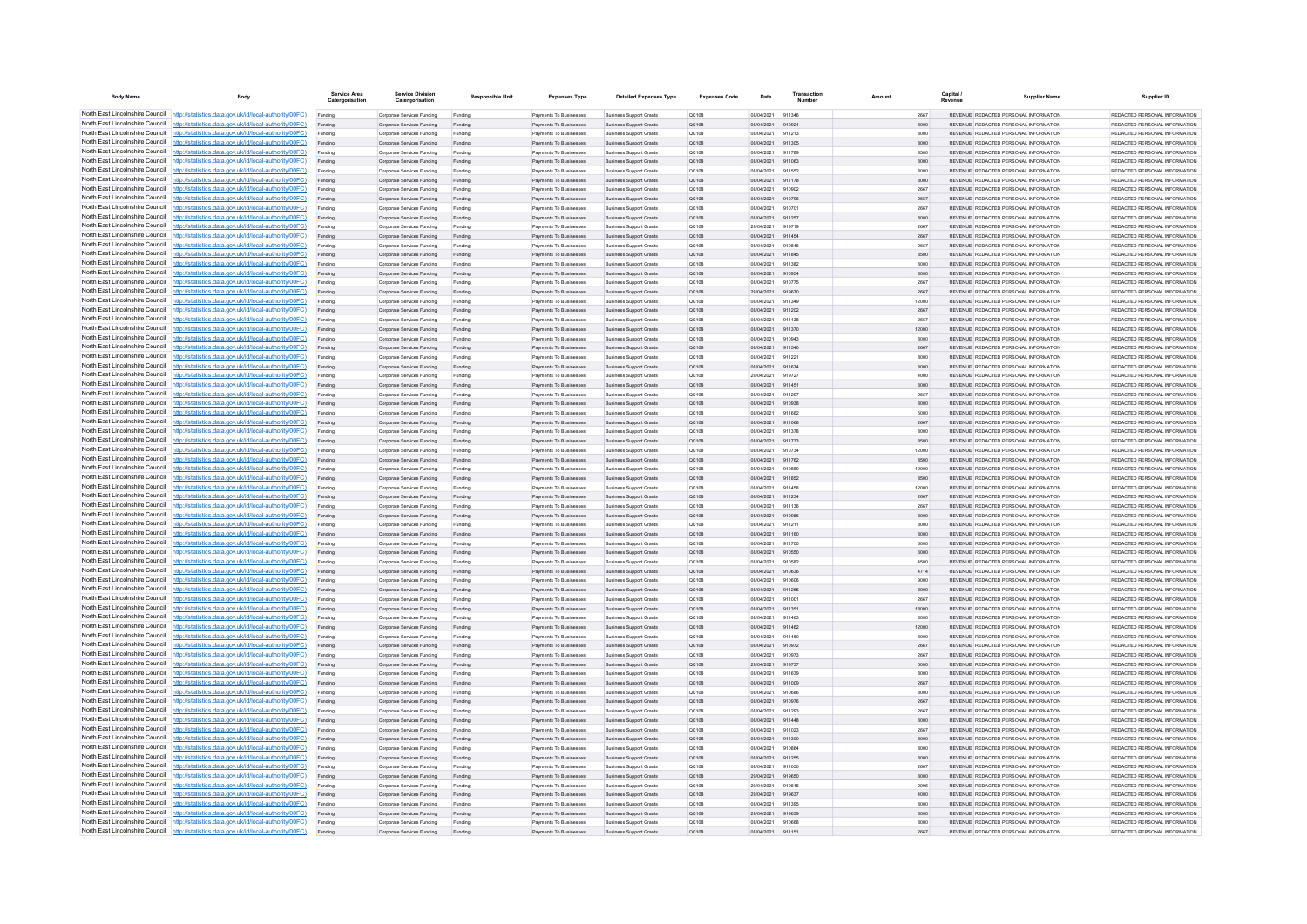| <b>Body Name</b>                                                   | Body                                                                                                                                                                             | Service Area<br>Catergorisatio | <b>Service Division</b><br>Catergorisation               | <b>Responsible Unit</b> | <b>Expenses Type</b>                                   | <b>Detailed Expenses Type</b>                                    | <b>Expenses Code</b>  | Date                     | Transactio       | Amount | Capital       | <b>Supplier Name</b>                                                           | Supplier ID                                                    |
|--------------------------------------------------------------------|----------------------------------------------------------------------------------------------------------------------------------------------------------------------------------|--------------------------------|----------------------------------------------------------|-------------------------|--------------------------------------------------------|------------------------------------------------------------------|-----------------------|--------------------------|------------------|--------|---------------|--------------------------------------------------------------------------------|----------------------------------------------------------------|
|                                                                    | North East Lincolnshire Council http://statistics.data.gov.uk/id/local-authority/00FC)                                                                                           | Funding                        | Corporate Services Funding                               | Funding                 | Payments To Businesses                                 | <b>Business Support Grants</b>                                   | OC108                 | 08/04/2021               | 910878           |        | 8000          | REVENUE REDACTED PERSONAL INFORMATION                                          | REDACTED PERSONAL INFORMATION                                  |
|                                                                    | North East Lincolnshire Council http://statistics.data.gov.uk/id/local-authority/00FC)                                                                                           | Funding                        | Corporate Services Funding                               | Funding                 | Payments To Businesses                                 | <b>Business Support Grants</b>                                   | QC108                 | 29/04/2021               | 919668           |        | 8000          | REVENUE REDACTED PERSONAL INFORMATION                                          | REDACTED PERSONAL INFORMATION                                  |
|                                                                    | North East Lincolnshire Council http://statistics.data.gov.uk/id/local-authority/00FC)                                                                                           | Funding                        | Corporate Services Funding                               | Funding                 | Payments To Busin                                      | <b>Business Support Grant</b>                                    | QC108                 | 08/04/2021               | 911228           |        | 2667          | REVENUE REDACTED PERSONAL INFORMATION                                          | REDACTED PERSONAL INFORMATION                                  |
|                                                                    | North East Lincolnshire Council http://statistics.data.gov.uk/id/local-authority/00FC)<br>North East Lincolnshire Council http://statistics.data.gov.uk/id/local-authority/00FC) | Funding                        | Corporate Services Funding                               | Funding                 | Payments To Businesses                                 | <b>Business Support Grants</b>                                   | QC108                 | 08/04/2021               | 911061<br>911189 |        | 4000          | REVENUE REDACTED PERSONAL INFORMATION                                          | REDACTED PERSONAL INFORMATION<br>REDACTED PERSONAL INFORMATION |
|                                                                    | North East Lincolnshire Council http://statistics.data.gov.uk/id/local-authority/00FC)                                                                                           | Funding                        | Corporate Services Funding<br>Corporate Services Funding | Funding<br>Funding      | Payments To Businesses<br>Payments To Businesses       | <b>Business Support Grants</b><br><b>Business Support Grants</b> | <b>QC108</b><br>QC108 | 08/04/2021<br>08/04/2021 | 911093           |        | 8000<br>8000  | REVENUE REDACTED PERSONAL INFORMATION<br>REVENUE REDACTED PERSONAL INFORMATION | REDACTED PERSONAL INFORMATION                                  |
|                                                                    | North East Lincolnshire Council http://statistics.data.gov.uk/id/local-authority/00FC)                                                                                           | Funding<br>Funding             | Corporate Services Funding                               | Funding                 | Payments To Businesses                                 | <b>Business Support Grants</b>                                   | QC108                 | 29/04/2021               | 919775           |        | 8500          | REVENUE REDACTED PERSONAL INFORMATION                                          | REDACTED PERSONAL INFORMATION                                  |
|                                                                    | North East Lincolnshire Council http://statistics.data.gov.uk/id/local-authority/00FC)                                                                                           | Funding                        | Corporate Services Funding                               | Funding                 | <b>Payments To Businesses</b>                          | <b>Business Support Grants</b>                                   | OC108                 | 29/04/2021               | 919648           |        | 8000          | REVENUE, REDACTED PERSONAL INFORMATION                                         | REDACTED PERSONAL INFORMATION.                                 |
| North East Lincolnshire Council                                    | http://statistics.data.gov.uk/id/local-authority/00FC)                                                                                                                           | Funding                        | Corporate Services Funding                               | Funding                 | <b>Payments To Businesses</b>                          | <b>Business Support Grants</b>                                   | OC108                 | 08/04/2021               | 911236           |        | 8000          | REVENUE REDACTED PERSONAL INFORMATION                                          | REDACTED PERSONAL INFORMATION                                  |
| North East Lincolnshire Council                                    | http://statistics.data.gov.uk/id/local-authority/00FC)                                                                                                                           | Funding                        | Corporate Services Funding                               | Funding                 | Payments To Businesses                                 | <b>Business Support Grants</b>                                   | QC108                 | 08/04/2021               | 911343           |        | 8000          | REVENUE REDACTED PERSONAL INFORMATION                                          | REDACTED PERSONAL INFORMATION                                  |
|                                                                    | North East Lincolnshire Council http://statistics.data.gov.uk/id/local-authority/00FC)                                                                                           | Funding                        | Corporate Services Funding                               | Funding                 | Payments To Businesses                                 | <b>Business Support Grants</b>                                   | OCD108                | 08/04/2021               | 011122           |        | 2667          | <b>REVENHE REDACTED RERSONAL INFORMATION</b>                                   | PEDACTED PERSONAL INFORMATION                                  |
|                                                                    | North East Lincolnshire Council http://statistics.data.gov.uk/id/local-authority/00FC)                                                                                           | Funding                        | Comorate Services Funding                                | Funding                 | <b>Payments To Businesses</b>                          | <b>Business Sunnort Grants</b>                                   | OC108                 | 08/04/2021               | 911180           |        | 2667          | REVENUE, REDACTED PERSONAL INFORMATION                                         | <b>PEDACTED PERSONAL INFORMATION</b>                           |
|                                                                    | North East Lincolnshire Council http://statistics.data.gov.uk/id/local-authority/00FC)                                                                                           | Funding                        | Corporate Services Funding                               | Funding                 | Payments To Businesses                                 | <b>Business Support Grants</b>                                   | OC108                 | 08/04/2021               | 911360           |        | 8000          | REVENUE REDACTED PERSONAL INFORMATION                                          | REDACTED PERSONAL INFORMATION                                  |
|                                                                    | North East Lincolnshire Council http://statistics.data.gov.uk/id/local-authority/00FC)                                                                                           | Funding                        | Corporate Services Funding                               | Funding                 | Payments To Businesses                                 | <b>Business Support Grants</b>                                   | QC108                 | 08/04/2021               | 911566           |        | 8000          | REVENUE REDACTED PERSONAL INFORMATION                                          | REDACTED PERSONAL INFORMATION                                  |
|                                                                    | North East Lincolnshire Council http://statistics.data.gov.uk/id/local-authority/00FC)                                                                                           | Funding                        | Corporate Services Funding                               | Funding                 | Payments To Businessee                                 | <b>Business Support Grants</b>                                   | OC108                 | 08/04/2021               | 911344           |        | 8000          | REVENUE REDACTED PERSONAL INFORMATION                                          | REDACTED PERSONAL INFORMATION                                  |
| North East Lincolnshire Council                                    | http://statistics.data.gov.uk/id/local-authority/00FC)                                                                                                                           | Funding                        | Corporate Services Funding                               | Funding                 | Payments To Businesses                                 | <b>Business Support Grants</b>                                   | QC108                 | 08/04/2021               | 910963           |        | 2667          | REVENUE REDACTED PERSONAL INFORMATION                                          | REDACTED PERSONAL INFORMATION                                  |
| North East Lincolnshire Council                                    | http://statistics.data.gov.uk/id/local-authority/00FC)                                                                                                                           | Funding                        | Corporate Services Funding                               | Funding                 | Payments To Businesser                                 | <b>Business Support Grants</b>                                   | QC108                 | 08/04/2021<br>08/04/2021 | 911729<br>910696 |        | 8500<br>12000 | REVENUE REDACTED PERSONAL INFORMATION<br>REVENUE REDACTED PERSONAL INFORMATION | REDACTED PERSONAL INFORMATION<br>REDACTED PERSONAL INFORMATION |
|                                                                    | North East Lincolnshire Council http://statistics.data.gov.uk/id/local-authority/00FC)<br>North East Lincolnshire Council http://statistics.data.gov.uk/id/local-authority/00FC) | Funding<br>Funding             | Corporate Services Funding<br>Comorate Services Funding  | Funding<br>Funding      | Payments To Businesse<br><b>Payments To Businesses</b> | <b>Business Support Grants</b><br><b>Business Sunnort Grants</b> | QC108<br>00108        | 08/04/2021               | 910752           |        | 2667          | REVENUE REDACTED PERSONAL INFORMATION                                          | REDACTED PERSONAL INFORMATION                                  |
|                                                                    | North East Lincolnshire Council http://statistics.data.gov.uk/id/local-authority/00FC)                                                                                           | Funding                        | Corporate Services Funding                               | Funding                 | Payments To Businesses                                 | <b>Business Support Grants</b>                                   | <b>QC108</b>          | 08/04/2021               | 910991           |        | 2667          | REVENUE REDACTED PERSONAL INFORMATION                                          | REDACTED PERSONAL INFORMATION.                                 |
|                                                                    | North East Lincolnshire Council   http://statistics.data.gov.uk/id/local-authority/00FC)                                                                                         | Funding                        | Corporate Services Funding                               | Funding                 | Payments To Businesses                                 | <b>Business Support Grants</b>                                   | OC108                 | 08/04/2021               | 910667           |        | 2667          | REVENUE REDACTED PERSONAL INFORMATION                                          | REDACTED PERSONAL INFORMATION                                  |
|                                                                    | North East Lincolnshire Council http://statistics.data.gov.uk/id/local-authority/00FC)                                                                                           | Funding                        | Corporate Services Funding                               | Funding                 | Payments To Businesses                                 | <b>Business Support Grants</b>                                   | QC108                 | 08/04/2021               | 910990           |        | 2667          | REVENUE REDACTED PERSONAL INFORMATION                                          | REDACTED PERSONAL INFORMATION                                  |
|                                                                    | North East Lincolnshire Council http://statistics.data.gov.uk/id/local-authority/00FC)                                                                                           | Funding                        | Corporate Services Funding                               | Funding                 | <b>Payments To Businesses</b>                          | <b>Business Support Grants</b>                                   | OC108                 | 08/04/2021               | 910706           |        | 8000          | REVENUE, REDACTED PERSONAL INFORMATION                                         | REDACTED PERSONAL INFORMATION.                                 |
| North East Lincolnshire Council                                    | http://statistics.data.gov.uk/id/local-authority/00FC)                                                                                                                           | Funding                        | Corporate Services Funding                               | Funding                 | Payments To Businesses                                 | <b>Business Support Grants</b>                                   | OC108                 | 08/04/2021               | 910934           |        | 2667          | REVENUE REDACTED PERSONAL INFORMATION                                          | REDACTED PERSONAL INFORMATION                                  |
| North East Lincolnshire Council                                    | http://statistics.data.gov.uk/id/local-authority/00FC)                                                                                                                           | Funding                        | Corporate Services Funding                               | Funding                 | Payments To Businesser                                 | <b>Business Support Grants</b>                                   | QC108                 | 08/04/2021               | 911215           |        | 8000          | REVENUE REDACTED PERSONAL INFORMATION                                          | REDACTED PERSONAL INFORMATION                                  |
|                                                                    | North East Lincolnshire Council http://statistics.data.gov.uk/id/local-authority/00FC)                                                                                           |                                | Corporate Services Funding                               | Funding                 | Payments To Businesses                                 | <b>Business Support Grants</b>                                   | QC108                 | 08/04/2021               | 910979           |        | 8000          | <b>REVENHE REDACTED RERSONAL INFORMATION</b>                                   | PEDACTED PERSONAL INFORMATION                                  |
|                                                                    | North East Lincolnshire Council http://statistics.data.gov.uk/id/local-authority/00FC)                                                                                           | Funding                        | Corporate Services Funding                               | Funding                 | Payments To Businesses                                 | <b>Business Support Grants</b>                                   | OC108                 | 08/04/2021               | 911301           |        | 2667          | REVENUE REDACTED PERSONAL INFORMATION                                          | REDACTED PERSONAL INFORMATION                                  |
|                                                                    | North East Lincolnshire Council http://statistics.data.gov.uk/id/local-authority/00FC)                                                                                           | Funding                        | Corporate Services Funding                               | Funding                 | Payments To Businesses                                 | <b>Business Support Grants</b>                                   | QC108                 | 29/04/2021               | 919777           |        | 2667          | REVENUE REDACTED PERSONAL INFORMATION                                          | REDACTED PERSONAL INFORMATION                                  |
|                                                                    | North East Lincolnshire Council http://statistics.data.gov.uk/id/local-authority/00FC)                                                                                           | Funding                        | Corporate Services Funding                               | Funding                 | Payments To Businessee                                 | <b>Business Support Grants</b>                                   | QC108                 | 08/04/2021               | 911375           |        | 2667          | REVENUE REDACTED PERSONAL INFORMATION                                          | REDACTED PERSONAL INFORMATION                                  |
|                                                                    | North East Lincolnshire Council http://statistics.data.gov.uk/id/local-authority/00FC)                                                                                           | Funding                        | Corporate Services Funding                               | Funding                 | Payments To Businesses                                 | <b>Business Support Grants</b>                                   | QC108                 | 08/04/2021               | 910776           |        | 2667          | REVENUE REDACTED PERSONAL INFORMATION                                          | REDACTED PERSONAL INFORMATION                                  |
| North East Lincolnshire Council<br>North East Lincolnshire Council | http://statistics.data.gov.uk/id/local-authority/00FC)<br>to://statistics.data.gov.uk/id/local-authority/00FC)                                                                   | Funding                        | Corporate Services Funding                               | Funding                 | Payments To Businessee                                 | <b>Business Support Grants</b>                                   | QC108                 | 29/04/2021<br>08/04/2021 | 919662<br>911162 |        | 8000          | REVENUE REDACTED PERSONAL INFORMATION<br>REVENUE REDACTED PERSONAL INFORMATION | REDACTED PERSONAL INFORMATION<br>REDACTED PERSONAL INFORMATION |
| North East Lincolnshire Council                                    | http://statistics.data.gov.uk/id/local-authority/00FC)                                                                                                                           | Funding<br>Funding             | Corporate Services Funding<br>Corporate Services Funding | Funding<br>Funding      | Payments To Businesses<br>Payments To Businesse        | <b>Business Support Grants</b><br><b>Business Support Grants</b> | QC108<br>QC108        | 08/04/2021               | 911122           |        | 8000<br>8000  | REVENUE REDACTED PERSONAL INFORMATION                                          | REDACTED PERSONAL INFORMATION                                  |
|                                                                    | North East Lincolnshire Council http://statistics.data.gov.uk/id/local-authority/00FC)                                                                                           |                                | Corporate Services Funding                               | Funding                 | Payments To Businessee                                 | <b>Business Support Grants</b>                                   | QC108                 | 08/04/2021               | 911416           |        | 2667          | REVENUE REDACTED PERSONAL INFORMATION                                          | REDACTED PERSONAL INFORMATION                                  |
|                                                                    | North East Lincolnshire Council http://statistics.data.gov.uk/id/local-authority/00FC)                                                                                           | Funding<br>Funding             | Comorate Services Funding                                | Funding                 | Payments To Businesses                                 | <b>Business Support Grants</b>                                   | OC108                 | 08/04/2021               | 910711           |        | 8000          | REVENUE, REDACTED PERSONAL INFORMATION                                         | REDACTED PERSONAL INFORMATION.                                 |
|                                                                    | North East Lincolnshire Council http://statistics.data.gov.uk/id/local-authority/00FC)                                                                                           | Funding                        | Corporate Services Funding                               | Funding                 | Payments To Businesses                                 | <b>Business Support Grants</b>                                   | QC108                 | 08/04/2021               | 911558           |        | 2667          | REVENUE REDACTED PERSONAL INFORMATION                                          | REDACTED PERSONAL INFORMATION                                  |
|                                                                    | North East Lincolnshire Council http://statistics.data.gov.uk/id/local-authority/00FC)                                                                                           | Funding                        | Corporate Services Funding                               | Funding                 | Payments To Businesses                                 | <b>Business Support Grants</b>                                   | OC108                 | 08/04/2021               | 911658           |        | 18000         | REVENUE REDACTED PERSONAL INFORMATION                                          | REDACTED PERSONAL INFORMATION                                  |
|                                                                    | North East Lincolnshire Council http://statistics.data.gov.uk/id/local-authority/00FC)                                                                                           | Funding                        | Corporate Services Funding                               | Funding                 | Payments To Businesses                                 | <b>Business Support Grants</b>                                   | QC108                 | 08/04/2021               | 910997           |        | 4000          | REVENUE REDACTED PERSONAL INFORMATION                                          | REDACTED PERSONAL INFORMATION                                  |
| North East Lincolnshire Council                                    | http://statistics.data.gov.uk/id/local-authority/00EC)                                                                                                                           | Funding                        | Corporate Services Funding                               | Funding                 | <b>Payments To Businesses</b>                          | <b>Business Support Grants</b>                                   | OCD108                | 29/04/2021               | 919666           |        | 8000          | REVENUE REDACTED PERSONAL INFORMATION                                          | REDACTED PERSONAL INFORMATION                                  |
| North East Lincolnshire Council                                    | http://statistics.data.gov.uk/id/local-authority/00FC)                                                                                                                           | Funding                        | Corporate Services Funding                               | Funding                 | Payments To Businesses                                 | <b>Business Support Grants</b>                                   | QC108                 | 08/04/2021               | 910822           |        | 8000          | REVENUE REDACTED PERSONAL INFORMATION                                          | REDACTED PERSONAL INFORMATION                                  |
|                                                                    | North East Lincolnshire Council http://statistics.data.gov.uk/id/local-authority/00FC)                                                                                           | Funding                        | Corporate Services Funding                               | Funding                 | Payments To Businessee                                 | <b>Business Support Grants</b>                                   | QC108                 | 08/04/2021               | 910806           |        | 2667          | REVENUE REDACTED PERSONAL INFORMATION                                          | REDACTED PERSONAL INFORMATION                                  |
|                                                                    | North East Lincolnshire Council http://statistics.data.gov.uk/id/local-authority/00FC)                                                                                           | Funding                        | Corporate Services Funding                               | Funding                 | Payments To Businesses                                 | <b>Business Support Grants</b>                                   | QC108                 | 08/04/2021               | 911246           |        | 8000          | REVENUE REDACTED PERSONAL INFORMATION                                          | REDACTED PERSONAL INFORMATION                                  |
|                                                                    | North East Lincolnshire Council http://statistics.data.gov.uk/id/local-authority/00FC)                                                                                           | Funding                        | Corporate Services Funding                               | Funding                 | <b>Payments To Businesses</b>                          | <b>Business Support Grants</b>                                   | OC108                 | 08/04/2021               | 910986           |        | 2667          | REVENUE REDACTED PERSONAL INFORMATION                                          | REDACTED PERSONAL INFORMATION                                  |
|                                                                    | North East Lincolnshire Council http://statistics.data.gov.uk/id/local-authority/00FC)<br>North East Lincolnshire Council http://statistics.data.gov.uk/id/local-authority/00FC) | Funding                        | Corporate Services Funding                               | Funding                 | Payments To Businesses                                 | <b>Business Support Grants</b>                                   | QC108                 | 08/04/2021               | 911723           |        | 8500          | REVENUE REDACTED PERSONAL INFORMATION                                          | REDACTED PERSONAL INFORMATION                                  |
|                                                                    | North East Lincolnshire Council http://statistics.data.gov.uk/id/local-authority/00FC)                                                                                           | Funding                        | Corporate Services Funding<br>Corporate Services Funding | Funding                 | Payments To Businessee<br>Payments To Businesses       | <b>Business Support Grants</b><br><b>Business Support Grants</b> | QC108                 | 08/04/2021<br>08/04/2021 | 910672<br>911247 |        | 8000<br>8000  | REVENUE REDACTED PERSONAL INFORMATION<br>REVENUE REDACTED PERSONAL INFORMATION | REDACTED PERSONAL INFORMATION<br>REDACTED PERSONAL INFORMATION |
| North East Lincolnshire Council                                    | ://statistics.data.gov.uk/id/local-authority/00FC)                                                                                                                               | Funding<br>Funding             | Corporate Services Funding                               | Funding<br>Funding      | Payments To Businessee                                 | <b>Business Support Grants</b>                                   | QC108<br>QC108        | 08/04/2021               | 911245           |        | 8000          | REVENUE REDACTED PERSONAL INFORMATION                                          | REDACTED PERSONAL INFORMATION                                  |
|                                                                    | North East Lincolnshire Council http://statistics.data.gov.uk/id/local-authority/00FC)                                                                                           | Funding                        | Corporate Services Funding                               | Funding                 | Payments To Businesses                                 | <b>Business Support Grants</b>                                   | QC108                 | 29/04/2021               | 919635           |        | 4000          | REVENUE REDACTED PERSONAL INFORMATION                                          | REDACTED PERSONAL INFORMATION                                  |
|                                                                    | North East Lincolnshire Council http://statistics.data.gov.uk/id/local-authority/00FC)                                                                                           | Funding                        | Corporate Services Funding                               | Funding                 | Payments To Businesse                                  | <b>Business Support Grants</b>                                   | QC108                 | 08/04/2021               | 910785           |        | 8000          | REVENUE REDACTED PERSONAL INFORMATION                                          | REDACTED PERSONAL INFORMATION                                  |
|                                                                    | North East Lincolnshire Council http://statistics.data.gov.uk/id/local-authority/00FC)                                                                                           | Funding                        | Corporate Services Funding                               | Funding                 | Payments To Businesses                                 | <b>Business Support Grants</b>                                   | OC108                 | 08/04/2021               | 911064           |        | 2667          | REVENUE, REDACTED PERSONAL INFORMATION                                         | REDACTED PERSONAL INFORMATION.                                 |
|                                                                    | North East Lincolnshire Council http://statistics.data.gov.uk/id/local-authority/00FC)                                                                                           | Funding                        | Corporate Services Funding                               | Funding                 | Payments To Businesses                                 | <b>Business Support Grants</b>                                   | <b>QC108</b>          | 29/04/2021               | 919702           |        | 4000          | REVENUE REDACTED PERSONAL INFORMATION                                          | REDACTED PERSONAL INFORMATION                                  |
|                                                                    | North East Lincolnshire Council http://statistics.data.gov.uk/id/local-authority/00FC)                                                                                           | Funding                        | Corporate Services Funding                               | Funding                 | Payments To Businesses                                 | <b>Business Support Grants</b>                                   | QC108                 | 08/04/2021               | 911646           |        | 18000         | REVENUE REDACTED PERSONAL INFORMATION                                          | REDACTED PERSONAL INFORMATION                                  |
|                                                                    | North East Lincolnshire Council http://statistics.data.gov.uk/id/local-authority/00FC)                                                                                           | Funding                        | Corporate Services Funding                               | Funding                 | Payments To Businesses                                 | <b>Business Support Grants</b>                                   | QC108                 | 08/04/2021               | 911392           |        | 8000          | REVENUE REDACTED PERSONAL INFORMATION                                          | REDACTED PERSONAL INFORMATION                                  |
| North East Lincolnshire Council                                    | http://statistics.data.gov.uk/id/local-authority/00EC)                                                                                                                           | Funding                        | Corporate Services Funding                               | Funding                 | Payments To Businesses                                 | <b>Business Support Grants</b>                                   | OC108                 | 08/04/2021               | 911314           |        | 8000          | REVENUE REDACTED PERSONAL INFORMATION                                          | REDACTED PERSONAL INFORMATION                                  |
| North East Lincolnshire Council                                    | http://statistics.data.gov.uk/id/local-authority/00FC)                                                                                                                           | Funding                        | Corporate Services Funding                               | Funding                 | Payments To Businesses                                 | <b>Business Support Grants</b>                                   | QC108                 | 08/04/2021               | 911504           |        | 2667          | REVENUE REDACTED PERSONAL INFORMATION                                          | REDACTED PERSONAL INFORMATION                                  |
|                                                                    | North East Lincolnshire Council http://statistics.data.gov.uk/id/local-authority/00FC)<br>North East Lincolnshire Council http://statistics.data.gov.uk/id/local-authority/00FC) | Funding                        | Corporate Services Funding                               | Funding                 | Payments To Businesses                                 | <b>Business Support Grants</b>                                   | QC108                 | 29/04/202                | 919678           |        | 2667          | REVENUE REDACTED PERSONAL INFORMATION                                          | REDACTED PERSONAL INFORMATION                                  |
|                                                                    | North East Lincolnshire Council http://statistics.data.gov.uk/id/local-authority/00FC)                                                                                           | Funding                        | Corporate Services Funding<br>Corporate Services Funding | Fundin<br>Funding       | Payments To Businesses<br>Payments To Businesses       | <b>Business Support Grants</b><br><b>Business Support Grants</b> | QC108<br>QC108        | 08/04/2021<br>08/04/2021 | 910740<br>910715 |        | 8000<br>8000  | REVENUE REDACTED PERSONAL INFORMATION<br>REVENUE REDACTED PERSONAL INFORMATION | REDACTED PERSONAL INFORMATION<br>REDACTED PERSONAL INFORMATION |
|                                                                    | North East Lincolnshire Council http://statistics.data.gov.uk/id/local-authority/00FC)                                                                                           | Funding<br>Funding             | Corporate Services Funding                               | Funding                 | Payments To Businesses                                 | <b>Business Support Grants</b>                                   | OC108                 | 08/04/2021               | 910836           |        | 2667          | REVENUE REDACTED PERSONAL INFORMATION                                          | REDACTED PERSONAL INFORMATION                                  |
|                                                                    | North East Lincolnshire Council http://statistics.data.gov.uk/id/local-authority/00FC)                                                                                           | Funding                        | Corporate Services Funding                               | Funding                 | Payments To Businesses                                 | <b>Business Support Grants</b>                                   | QC108                 | 08/04/2021               | 911002           |        | 8000          | REVENUE REDACTED PERSONAL INFORMATION                                          | REDACTED PERSONAL INFORMATION                                  |
|                                                                    | North East Lincolnshire Council http://statistics.data.gov.uk/id/local-authority/00FC)                                                                                           | Funding                        | Corporate Services Funding                               | Funding                 | Payments To Businessee                                 | <b>Business Support Grants</b>                                   | OC108                 | 08/04/2021               | 910761           |        | 2667          | REVENUE REDACTED PERSONAL INFORMATION                                          | REDACTED PERSONAL INFORMATION                                  |
| North East Lincolnshire Council                                    | http://statistics.data.gov.uk/id/local-authority/00FC)                                                                                                                           | Funding                        | Corporate Services Funding                               | Funding                 | Payments To Businesses                                 | <b>Business Support Grants</b>                                   | <b>QC108</b>          | 08/04/2021               | 911155           |        | 8000          | REVENUE REDACTED PERSONAL INFORMATION                                          | REDACTED PERSONAL INFORMATION                                  |
|                                                                    | North East Lincolnshire Council http://statistics.data.gov.uk/id/local-authority/00FC)                                                                                           | Funding                        | Corporate Services Funding                               | Funding                 | Payments To Businessee                                 | <b>Business Support Grants</b>                                   | QC108                 | 08/04/2021               | 910703           |        | 8000          | REVENUE REDACTED PERSONAL INFORMATION                                          | REDACTED PERSONAL INFORMATION                                  |
|                                                                    | North East Lincolnshire Council http://statistics.data.gov.uk/id/local-authority/00FC)                                                                                           | Funding                        | Corporate Services Funding                               | Funding                 | Payments To Businessee                                 | <b>Business Support Grants</b>                                   | QC108                 | 08/04/2021               | 910748           |        | 8000          | REVENUE REDACTED PERSONAL INFORMATION                                          | REDACTED PERSONAL INFORMATION                                  |
|                                                                    | North East Lincolnshire Council http://statistics.data.gov.uk/id/local-authority/00FC)                                                                                           | Funding                        | Comorate Services Funding                                | Funding                 | <b>Payments To Businesses</b>                          | <b>Business Sunnort Grants</b>                                   | OC108                 | 08/04/2021               | 911516           |        | 2667          | REVENUE, REDACTED PERSONAL INFORMATION                                         | REDACTED PERSONAL INFORMATION.                                 |
|                                                                    | North East Lincolnshire Council http://statistics.data.gov.uk/id/local-authority/00FC)                                                                                           | Funding                        | Corporate Services Funding                               | Funding                 | Payments To Businesses                                 | <b>Business Support Grants</b>                                   | <b>QC108</b>          | 08/04/2021               | 911106           |        | 8000          | REVENUE REDACTED PERSONAL INFORMATION                                          | REDACTED PERSONAL INFORMATION                                  |
|                                                                    | North East Lincolnshire Council http://statistics.data.gov.uk/id/local-authority/00FC)                                                                                           | Funding                        | Corporate Services Funding                               | Funding                 | Payments To Businesses                                 | <b>Business Support Grants</b>                                   | OC108                 | 08/04/2021               | 911657           |        | 8000          | REVENUE REDACTED PERSONAL INFORMATION                                          | REDACTED PERSONAL INFORMATION                                  |
|                                                                    | North East Lincolnshire Council http://statistics.data.gov.uk/id/local-authority/00FC)                                                                                           | Funding                        | Corporate Services Funding                               | Funding                 | Payments To Businesses                                 | <b>Business Support Grants</b>                                   | QC108                 | 08/04/2021               | 911439           |        | 8000          | REVENUE REDACTED PERSONAL INFORMATION                                          | REDACTED PERSONAL INFORMATION                                  |
| North East Lincolnshire Council                                    | http://statistics.data.gov.uk/id/local-authority/00FC)                                                                                                                           | Funding                        | Corporate Services Funding                               | Funding                 | Payments To Businesses                                 | <b>Business Support Grants</b>                                   | QC108                 | 08/04/2021               | 911120           |        | 2667          | REVENUE REDACTED PERSONAL INFORMATION                                          | REDACTED PERSONAL INFORMATION                                  |
|                                                                    | North East Lincolnshire Council http://statistics.data.gov.uk/id/local-authority/00FC)<br>North East Lincolnshire Council http://statistics.data.gov.uk/id/local-authority/00FC) | Funding                        | Corporate Services Funding                               | Funding                 | Payments To Businesses                                 | <b>Business Support Grants</b>                                   | QC108                 | 08/04/2021               | 910900<br>911775 |        | 2667          | REVENUE REDACTED PERSONAL INFORMATION                                          | REDACTED PERSONAL INFORMATION                                  |
|                                                                    | North East Lincolnshire Council http://statistics.data.gov.uk/id/local-authority/00FC)                                                                                           | Funding<br>Funding             | Corporate Services Funding<br>Corporate Services Funding | Funding<br>Funding      | Payments To Businessee<br>Payments To Businesses       | <b>Business Support Grants</b><br><b>Business Support Grants</b> | QC108<br>QC108        | 08/04/2021<br>08/04/2021 | 910959           |        | 8500<br>8000  | REVENUE REDACTED PERSONAL INFORMATION<br>REVENUE REDACTED PERSONAL INFORMATION | REDACTED PERSONAL INFORMATION<br>REDACTED PERSONAL INFORMATION |
|                                                                    | North East Lincolnshire Council http://statistics.data.gov.uk/id/local-authority/00FC)                                                                                           | Funding                        | Corporate Services Funding                               | Funding                 | Payments To Businesses                                 | <b>Business Support Grants</b>                                   | OC108                 | 29/04/2021               | 919660           |        | 8000          | REVENUE REDACTED PERSONAL INFORMATION                                          | REDACTED PERSONAL INFORMATION                                  |
|                                                                    | North East Lincolnshire Council http://statistics.data.gov.uk/id/local-authority/00FC)                                                                                           | Funding                        | Corporate Services Funding                               | Funding                 | Payments To Businesses                                 | <b>Business Support Grants</b>                                   | QC108                 | 08/04/2021               | 911103           |        | 2667          | REVENUE REDACTED PERSONAL INFORMATION                                          | REDACTED PERSONAL INFORMATION                                  |
|                                                                    | North East Lincolnshire Council http://statistics.data.gov.uk/id/local-authority/00FC)                                                                                           |                                | Corporate Services Funding                               | Funding                 | Payments To Businessee                                 | <b>Business Support Grants</b>                                   | QC108                 | 08/04/2021               | 910988           |        | 4000          | REVENUE REDACTED PERSONAL INFORMATION                                          | REDACTED PERSONAL INFORMATION                                  |
|                                                                    | North East Lincolnshire Council http://statistics.data.gov.uk/id/local-authority/00FC)                                                                                           | Funding                        | Corporate Services Funding                               | Funding                 | Payments To Businesses                                 | <b>Business Support Grants</b>                                   | <b>QC108</b>          | 29/04/2021               | 919755           |        | 6000          | REVENUE REDACTED PERSONAL INFORMATION                                          | REDACTED PERSONAL INFORMATION                                  |
|                                                                    | North East Lincolnshire Council http://statistics.data.gov.uk/id/local-authority/00FC)                                                                                           | Funding                        | Corporate Services Funding                               | Funding                 | Payments To Businesses                                 | <b>Business Support Grants</b>                                   | OC108                 | 08/04/2021               | 910890           |        | 12000         | REVENUE REDACTED PERSONAL INFORMATION                                          | REDACTED PERSONAL INFORMATION                                  |
|                                                                    | North East Lincolnshire Council http://statistics.data.gov.uk/id/local-authority/00FC)                                                                                           | Funding                        | Corporate Services Funding                               | Funding                 | Payments To Businessee                                 | <b>Business Support Grants</b>                                   |                       | 08/04/2021               |                  |        | 2667          | REVENUE REDACTED PERSONAL INFORMATION                                          | REDACTED PERSONAL INFORMATION                                  |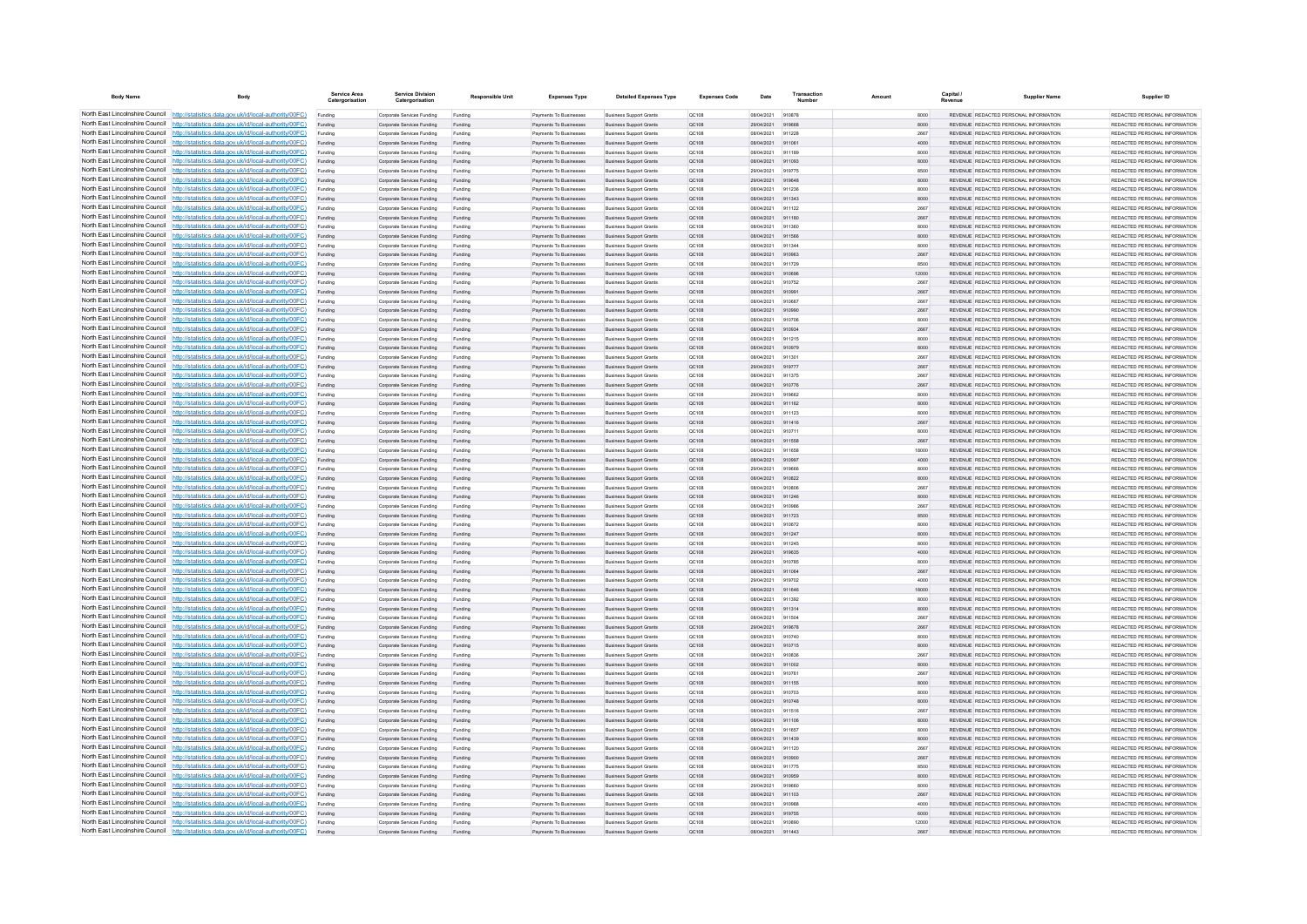| <b>Body Name</b>                | Body                                                                                                                                                                             | Service Area<br>Catergorisatio | <b>Service Division</b><br>Catergorisation               | <b>Responsible Unit</b> | <b>Expenses Type</b>                                    | <b>Detailed Expenses Type</b>                                    | <b>Expenses Code</b>  | Date                     | Transactio       | Amount | Capital       | <b>Supplier Name</b>                                                           | Supplier ID                                                     |
|---------------------------------|----------------------------------------------------------------------------------------------------------------------------------------------------------------------------------|--------------------------------|----------------------------------------------------------|-------------------------|---------------------------------------------------------|------------------------------------------------------------------|-----------------------|--------------------------|------------------|--------|---------------|--------------------------------------------------------------------------------|-----------------------------------------------------------------|
|                                 | North East Lincolnshire Council http://statistics.data.gov.uk/id/local-authority/00FC)                                                                                           | Funding                        | Corporate Services Funding                               | Funding                 | Payments To Businesses                                  | <b>Business Support Grants</b>                                   | OC108                 | 08/04/2021               | 911100           |        | 12000         | REVENUE REDACTED PERSONAL INFORMATION                                          | REDACTED PERSONAL INFORMATION                                   |
|                                 | North East Lincolnshire Council http://statistics.data.gov.uk/id/local-authority/00FC)                                                                                           | Funding                        | Corporate Services Funding                               | Funding                 | Payments To Businesses                                  | <b>Business Support Grants</b>                                   | QC108                 | 08/04/2021               | 910534           |        | 1334          | REVENUE REDACTED PERSONAL INFORMATION                                          | REDACTED PERSONAL INFORMATION                                   |
|                                 | North East Lincolnshire Council http://statistics.data.gov.uk/id/local-authority/00FC)                                                                                           | Funding                        | Corporate Services Funding                               | Funding                 | Payments To Busin                                       | <b>Business Support Grant</b>                                    | QC108                 | 08/04/2021               | 910565           |        | 2001          | REVENUE REDACTED PERSONAL INFORMATION                                          | REDACTED PERSONAL INFORMATION                                   |
|                                 | North East Lincolnshire Council http://statistics.data.gov.uk/id/local-authority/00FC)<br>North East Lincolnshire Council http://statistics.data.gov.uk/id/local-authority/00FC) | Funding                        | Corporate Services Funding                               | Funding                 | Payments To Businesses                                  | <b>Business Support Grants</b>                                   | OC108                 | 08/04/2021               | 910617           |        | 2096          | REVENUE REDACTED PERSONAL INFORMATION<br>REVENUE REDACTED PERSONAL INFORMATION | REDACTED PERSONAL INFORMATION<br>REDACTED PERSONAL INFORMATION. |
|                                 | North East Lincolnshire Council http://statistics.data.gov.uk/id/local-authority/00FC)                                                                                           | Funding<br>Funding             | Corporate Services Funding<br>Corporate Services Funding | Funding<br>Funding      | Payments To Businesses<br>Payments To Businesses        | <b>Business Support Grants</b><br><b>Business Support Grants</b> | <b>QC108</b><br>QC108 | 08/04/2021<br>08/04/2021 | 910589<br>910560 |        | 4000<br>1334  | REVENUE REDACTED PERSONAL INFORMATION                                          | REDACTED PERSONAL INFORMATION                                   |
|                                 | North East Lincolnshire Council http://statistics.data.gov.uk/id/local-authority/00FC)                                                                                           | Funding                        | Corporate Services Funding                               | Funding                 | Payments To Businesses                                  | <b>Business Support Grants</b>                                   | QC108                 | 08/04/2021               | 910563           |        | 535           | REVENUE REDACTED PERSONAL INFORMATION                                          | REDACTED PERSONAL INFORMATION                                   |
|                                 | North East Lincolnshire Council http://statistics.data.gov.uk/id/local-authority/00FC)                                                                                           | Funding                        | Corporate Services Funding                               | Funding                 | <b>Payments To Businesses</b>                           | <b>Business Support Grants</b>                                   | OC108                 | 08/04/2021               | 910958           |        | 8000          | REVENUE REDACTED PERSONAL INFORMATION                                          | REDACTED PERSONAL INFORMATION.                                  |
| North East Lincolnshire Council | http://statistics.data.gov.uk/id/local-authority/00FC)                                                                                                                           | Funding                        | Corporate Services Funding                               | Funding                 | Payments To Businesses                                  | <b>Business Support Grants</b>                                   | OC108                 | 08/04/2021               | 911734           |        | 8500          | REVENUE REDACTED PERSONAL INFORMATION                                          | REDACTED PERSONAL INFORMATION                                   |
| North East Lincolnshire Council | http://statistics.data.gov.uk/id/local-authority/00FC)                                                                                                                           | Funding                        | Corporate Services Funding                               | Funding                 | Payments To Businessee                                  | <b>Business Support Grants</b>                                   | QC108                 | 08/04/2021               | 910762           |        | 8000          | REVENUE REDACTED PERSONAL INFORMATION                                          | REDACTED PERSONAL INFORMATION                                   |
|                                 | North East Lincolnshire Council http://statistics.data.gov.uk/id/local-authority/00FC)                                                                                           | Funding                        | Corporate Services Funding                               | Funding                 | Payments To Businesses                                  | <b>Business Support Grants</b>                                   | QC108                 | 08/04/2021               | 910812           |        | 2667          | <b>REVENHE REDACTED RERSONAL INFORMATION</b>                                   | <b>PEDACTED PERSONAL INFORMATION</b>                            |
|                                 | North East Lincolnshire Council http://statistics.data.gov.uk/id/local-authority/00FC)                                                                                           | Funding                        | Corporate Services Funding                               | Funding                 | Payments To Businesses                                  | <b>Business Support Grants</b>                                   | OC108                 | 08/04/2021               | 911442           |        | 4000          | REVENUE REDACTED PERSONAL INFORMATION                                          | REDACTED PERSONAL INFORMATION                                   |
|                                 | North East Lincolnshire Council http://statistics.data.gov.uk/id/local-authority/00FC)                                                                                           | Funding                        | Corporate Services Funding                               | Funding                 | Payments To Businesses                                  | <b>Business Support Grants</b>                                   | QC108                 | 08/04/2021               | 910720           |        | 8000          | REVENUE REDACTED PERSONAL INFORMATION                                          | REDACTED PERSONAL INFORMATION                                   |
|                                 | North East Lincolnshire Council http://statistics.data.gov.uk/id/local-authority/00FC)                                                                                           | Funding                        | Corporate Services Funding                               | Funding                 | Payments To Businessee                                  | <b>Business Support Grants</b>                                   | QC108                 | 29/04/2021               | 919640           |        | 8000          | REVENUE REDACTED PERSONAL INFORMATION                                          | REDACTED PERSONAL INFORMATION                                   |
| North East Lincolnshire Council | North East Lincolnshire Council http://statistics.data.gov.uk/id/local-authority/00FC)<br>http://statistics.data.gov.uk/id/local-authority/00FC)                                 | Funding<br>Funding             | Corporate Services Funding<br>Corporate Services Funding | Funding<br>Funding      | Payments To Businesses<br>Payments To Businessee        | <b>Business Support Grants</b><br><b>Business Support Grants</b> | QC108<br>QC108        | 08/04/2021<br>08/04/2021 | 911035<br>911232 |        | 8000<br>2667  | REVENUE REDACTED PERSONAL INFORMATION<br>REVENUE REDACTED PERSONAL INFORMATION | REDACTED PERSONAL INFORMATION<br>REDACTED PERSONAL INFORMATION  |
| North East Lincolnshire Council | http://statistics.data.gov.uk/id/local-authority/00FC)                                                                                                                           | Funding                        | Corporate Services Funding                               | Funding                 | Payments To Businessee                                  | <b>Business Support Grants</b>                                   | QC108                 | 08/04/2021               | 910786           |        | 8000          | REVENUE REDACTED PERSONAL INFORMATION                                          | REDACTED PERSONAL INFORMATION                                   |
| North East Lincolnshire Council | http://statistics.data.gov.uk/id/local-authority/00FC)                                                                                                                           | Funding                        | Corporate Services Funding                               | Funding                 | Payments To Businessee                                  | <b>Business Support Grants</b>                                   | QC108                 | 08/04/2021               | 911287           |        | 2667          | REVENUE, REDACTED PERSONAL INFORMATION                                         | REDACTED PERSONAL INFORMATION.                                  |
|                                 | North East Lincolnshire Council http://statistics.data.gov.uk/id/local-authority/00FC)                                                                                           | Funding                        | Comorate Services Funding                                | Funding                 | <b>Payments To Businesses</b>                           | <b>Business Sunnort Grants</b>                                   | OC108                 | 29/04/2021               | 919656           |        | 2667          | REVENUE, REDACTED PERSONAL INFORMATION                                         | REDACTED PERSONAL INFORMATION.                                  |
|                                 | North East Lincolnshire Council   http://statistics.data.gov.uk/id/local-authority/00FC)                                                                                         | Funding                        | Corporate Services Funding                               | Funding                 | Payments To Businesses                                  | <b>Business Support Grants</b>                                   | OC108                 | 08/04/2021               | 911125           |        | 8000          | REVENUE REDACTED PERSONAL INFORMATION                                          | REDACTED PERSONAL INFORMATION                                   |
|                                 | North East Lincolnshire Council http://statistics.data.gov.uk/id/local-authority/00FC)                                                                                           | Funding                        | Corporate Services Funding                               | Funding                 | Payments To Businesses                                  | <b>Business Support Grants</b>                                   | QC108                 | 08/04/2021               | 911367           |        | 8000          | REVENUE REDACTED PERSONAL INFORMATION                                          | REDACTED PERSONAL INFORMATION                                   |
|                                 | North East Lincolnshire Council   http://statistics.data.gov.uk/id/local-authority/00FC)                                                                                         | Funding                        | Corporate Services Funding                               | Funding                 | Payments To Businesses                                  | <b>Business Support Grants</b>                                   | QC108                 | 08/04/2021               | 911306           |        | 8000          | REVENUE REDACTED PERSONAL INFORMATION                                          | REDACTED PERSONAL INFORMATION                                   |
|                                 | North East Lincolnshire Council http://statistics.data.gov.uk/id/local-authority/00FC)                                                                                           | Funding                        | Corporate Services Funding                               | Funding                 | <b>Payments To Businesses</b>                           | <b>Business Support Grants</b>                                   | QC108                 | 08/04/2021               | 911254           |        | 8000          | REVENUE REDACTED PERSONAL INFORMATION                                          | REDACTED PERSONAL INFORMATION                                   |
| North East Lincolnshire Council | http://statistics.data.gov.uk/id/local-authority/00FC)                                                                                                                           | Funding                        | Corporate Services Funding                               | Funding                 | Payments To Businesses                                  | <b>Business Support Grants</b>                                   | QC108                 | 08/04/2021               | 911116           |        | 8000          | REVENUE REDACTED PERSONAL INFORMATION                                          | REDACTED PERSONAL INFORMATION                                   |
|                                 | North East Lincolnshire Council http://statistics.data.gov.uk/id/local-authority/00FC)                                                                                           | Funding                        | Corporate Services Funding                               | Funding                 | Payments To Businesses                                  | <b>Business Support Grants</b>                                   | QC108                 | 08/04/2021               | 911526           |        | 8000          | REVENUE REDACTED PERSONAL INFORMATION                                          | REDACTED PERSONAL INFORMATION                                   |
|                                 | North East Lincolnshire Council http://statistics.data.gov.uk/id/local-authority/00FC)<br>North East Lincolnshire Council http://statistics.data.gov.uk/id/local-authority/00FC) | Funding                        | Corporate Services Funding                               | Funding                 | Payments To Businesses                                  | <b>Business Support Grants</b>                                   | QC108                 | 08/04/2021               | 911212           |        | 12000         | REVENUE REDACTED PERSONAL INFORMATION                                          | REDACTED PERSONAL INFORMATION<br>REDACTED PERSONAL INFORMATION  |
|                                 | North East Lincolnshire Council http://statistics.data.gov.uk/id/local-authority/00FC)                                                                                           | Funding                        | Corporate Services Funding<br>Corporate Services Funding | Funding<br>Funding      | Payments To Businesses<br>Payments To Businesses        | <b>Business Support Grants</b><br><b>Business Support Grants</b> | QC108<br>OC108        | 08/04/2021<br>08/04/2021 | 911047<br>911484 |        | 8000<br>4000  | REVENUE REDACTED PERSONAL INFORMATION<br>REVENUE REDACTED PERSONAL INFORMATION | REDACTED PERSONAL INFORMATION                                   |
|                                 | North East Lincolnshire Council http://statistics.data.gov.uk/id/local-authority/00FC)                                                                                           | Funding<br>Funding             | Corporate Services Funding                               | Funding                 | Payments To Businessee                                  | <b>Business Support Grants</b>                                   | QC108                 | 08/04/2021               | 911128           |        | 8000          | REVENUE REDACTED PERSONAL INFORMATION                                          | REDACTED PERSONAL INFORMATION                                   |
|                                 | North East Lincolnshire Council http://statistics.data.gov.uk/id/local-authority/00FC)                                                                                           | Funding                        | Corporate Services Funding                               | Funding                 | Payments To Businessee                                  | <b>Business Support Grants</b>                                   | OC108                 | 08/04/2021               | 911049           |        | 8000          | REVENUE REDACTED PERSONAL INFORMATION                                          | REDACTED PERSONAL INFORMATION.                                  |
| North East Lincolnshire Council | http://statistics.data.gov.uk/id/local-authority/00FC)                                                                                                                           | Funding                        | Corporate Services Funding                               | Funding                 | Payments To Businesses                                  | <b>Business Support Grants</b>                                   | QC108                 | 29/04/2021               | 919642           |        | 2667          | REVENUE REDACTED PERSONAL INFORMATION                                          | REDACTED PERSONAL INFORMATION                                   |
| North East Lincolnshire Council | http://statistics.data.gov.uk/id/local-authority/00FC)                                                                                                                           | Funding                        | Corporate Services Funding                               | Funding                 | Payments To Businesse                                   | <b>Business Support Grants</b>                                   | QC108                 | 08/04/2021               | 911052           |        | 8000          | REVENUE REDACTED PERSONAL INFORMATION                                          | REDACTED PERSONAL INFORMATION                                   |
|                                 | North East Lincolnshire Council http://statistics.data.gov.uk/id/local-authority/00FC)                                                                                           | Funding                        | Corporate Services Funding                               | Funding                 | Payments To Businesses                                  | <b>Business Support Grants</b>                                   | QC108                 | 08/04/2021               | 911557           |        | 8000          | REVENUE REDACTED PERSONAL INFORMATION                                          | REDACTED PERSONAL INFORMATION.                                  |
|                                 | North East Lincolnshire Council http://statistics.data.gov.uk/id/local-authority/00FC)                                                                                           | Funding                        | Corporate Services Funding                               | Funding                 | Payments To Businessee                                  | <b>Business Support Grants</b>                                   | QC108                 | 08/04/2021               | 910870           |        | 8000          | REVENUE REDACTED PERSONAL INFORMATION                                          | REDACTED PERSONAL INFORMATION                                   |
|                                 | North East Lincolnshire Council http://statistics.data.gov.uk/id/local-authority/00FC)                                                                                           | Funding                        | Corporate Services Funding                               | Funding                 | Payments To Businesses                                  | <b>Business Support Grants</b>                                   | QC108                 | 08/04/2021               | 911562           |        | 8000          | REVENUE REDACTED PERSONAL INFORMATION                                          | REDACTED PERSONAL INFORMATION                                   |
|                                 | North East Lincolnshire Council http://statistics.data.gov.uk/id/local-authority/00FC)                                                                                           | Funding                        | Corporate Services Funding                               | Funding                 | Payments To Businesses                                  | <b>Business Support Grants</b>                                   | OC108                 | 08/04/2021               | 910746           |        | 8000          | REVENUE REDACTED PERSONAL INFORMATION                                          | REDACTED PERSONAL INFORMATION                                   |
|                                 | North East Lincolnshire Council http://statistics.data.gov.uk/id/local-authority/00FC)<br>North East Lincolnshire Council http://statistics.data.gov.uk/id/local-authority/00FC) | Funding                        | Corporate Services Funding                               | Funding                 | Payments To Businesses                                  | <b>Business Support Grants</b>                                   | QC108                 | 08/04/2021               | 911759           |        | 8500          | REVENUE REDACTED PERSONAL INFORMATION                                          | REDACTED PERSONAL INFORMATION                                   |
| North East Lincolnshire Council | http://statistics.data.gov.uk/id/local-authority/00FC)                                                                                                                           | Funding                        | Corporate Services Funding                               | Funding<br>Funding      | Payments To Businesses<br>Payments To Businesses        | <b>Business Support Grants</b><br><b>Business Support Grants</b> | QC108<br>QC108        | 08/04/2021<br>08/04/2021 | 910883<br>911633 |        | 12000<br>8000 | REVENUE REDACTED PERSONAL INFORMATION<br>REVENUE REDACTED PERSONAL INFORMATION | REDACTED PERSONAL INFORMATION<br>REDACTED PERSONAL INFORMATION  |
|                                 | North East Lincolnshire Council http://statistics.data.gov.uk/id/local-authority/00FC)                                                                                           | Funding<br>Funding             | Corporate Services Funding<br>Corporate Services Funding | Funding                 | Payments To Businesses                                  | <b>Business Support Grants</b>                                   | QC108                 | 08/04/2021               | 910624           |        | 2096          | REVENUE REDACTED PERSONAL INFORMATION                                          | REDACTED PERSONAL INFORMATION                                   |
|                                 | North East Lincolnshire Council http://statistics.data.gov.uk/id/local-authority/00FC)                                                                                           |                                | Corporate Services Funding                               | Funding                 | Payments To Businesses                                  | <b>Business Support Grants</b>                                   | QC108                 | 08/04/2021               | 910933           |        | 2667          | REVENUE REDACTED PERSONAL INFORMATION                                          | REDACTED PERSONAL INFORMATION                                   |
|                                 | North East Lincolnshire Council http://statistics.data.gov.uk/id/local-authority/00FC)                                                                                           | Funding                        | Comorate Services Funding                                | Funding                 | <b>Payments To Businesses</b>                           | <b>Business Sunnort Grants</b>                                   | OCD108                | 08/04/2021               | 910768           |        | 2667          | REVENUE REDACTED PERSONAL INFORMATION                                          | REDACTED PERSONAL INFORMATION.                                  |
|                                 | North East Lincolnshire Council http://statistics.data.gov.uk/id/local-authority/00FC)                                                                                           | Funding                        | Corporate Services Funding                               | Funding                 | Payments To Businesses                                  | <b>Business Support Grants</b>                                   | QC108                 | 08/04/2021               | 911055           |        | 8000          | REVENUE REDACTED PERSONAL INFORMATION                                          | REDACTED PERSONAL INFORMATION                                   |
|                                 | North East Lincolnshire Council http://statistics.data.gov.uk/id/local-authority/00FC)                                                                                           | Funding                        | Corporate Services Funding                               | Funding                 | Payments To Businessee                                  | <b>Business Support Grants</b>                                   | QC108                 | 08/04/2021               | 910863           |        | 8000          | REVENUE REDACTED PERSONAL INFORMATION                                          | REDACTED PERSONAL INFORMATION                                   |
|                                 | North East Lincolnshire Council http://statistics.data.gov.uk/id/local-authority/00FC)                                                                                           | Funding                        | Corporate Services Funding                               | Funding                 | Payments To Businesses                                  | <b>Business Support Grants</b>                                   | QC108                 | 08/04/2021               | 911765           |        | 8500          | REVENUE REDACTED PERSONAL INFORMATION                                          | REDACTED PERSONAL INFORMATION                                   |
| North East Lincolnshire Council | http://statistics.data.gov.uk/id/local-authority/00EC)                                                                                                                           | Funding                        | Comorate Services Funding                                | Funding                 | Payments To Businessee                                  | <b>Business Sunnort Grants</b>                                   | OC108                 | 08/04/2021               | 910903           |        | 12000         | REVENUE REDACTED PERSONAL INFORMATION                                          | REDACTED PERSONAL INFORMATION.                                  |
|                                 | North East Lincolnshire Council http://statistics.data.gov.uk/id/local-authority/00FC)                                                                                           | Funding                        | Corporate Services Funding                               | Funding                 | Payments To Businessee                                  | <b>Business Support Grants</b>                                   | QC108                 | 08/04/2021               | 910936           |        | 8000          | REVENUE REDACTED PERSONAL INFORMATION                                          | REDACTED PERSONAL INFORMATION                                   |
|                                 | North East Lincolnshire Council http://statistics.data.gov.uk/id/local-authority/00FC)<br>North East Lincolnshire Council http://statistics.data.gov.uk/id/local-authority/00FC) | Funding                        | Corporate Services Funding                               | Funding                 | Payments To Businesse                                   | <b>Business Support Grants</b>                                   | QC108                 | 08/04/2021               | 911164           |        | 2667          | REVENUE REDACTED PERSONAL INFORMATION                                          | REDACTED PERSONAL INFORMATION                                   |
|                                 | North East Lincolnshire Council http://statistics.data.gov.uk/id/local-authority/00FC)                                                                                           | Funding                        | Corporate Services Funding<br>Corporate Services Funding | Funding<br>Funding      | Payments To Businesses<br>Payments To Businesses        | <b>Business Support Grants</b><br><b>Business Support Grants</b> | QC108<br>OC108        | 08/04/2021<br>08/04/2021 | 911868<br>911591 |        | 8500<br>8000  | REVENUE REDACTED PERSONAL INFORMATION<br>REVENUE REDACTED PERSONAL INFORMATION | REDACTED PERSONAL INFORMATION<br>REDACTED PERSONAL INFORMATION  |
|                                 | North East Lincolnshire Council http://statistics.data.gov.uk/id/local-authority/00FC)                                                                                           | Funding<br>Funding             | Corporate Services Funding                               | Funding                 | Payments To Businesses                                  | <b>Business Support Grants</b>                                   | QC108                 | 08/04/2021               | 911809           |        | 8500          | REVENUE REDACTED PERSONAL INFORMATION                                          | REDACTED PERSONAL INFORMATION                                   |
|                                 | North East Lincolnshire Council http://statistics.data.gov.uk/id/local-authority/00FC)                                                                                           | Funding                        | Corporate Services Funding                               | Funding                 | Payments To Businesses                                  | <b>Business Support Grants</b>                                   | QC108                 | 08/04/2021               | 911161           |        | 8000          | REVENUE REDACTED PERSONAL INFORMATION                                          | REDACTED PERSONAL INFORMATION                                   |
| North East Lincolnshire Council | http://statistics.data.gov.uk/id/local-authority/00EC)                                                                                                                           | Funding                        | Corporate Services Funding                               | Funding                 | Payments To Businesses                                  | <b>Business Support Grants</b>                                   | QC108                 | 08/04/2021               | 911000           |        | 12000         | REVENUE REDACTED PERSONAL INFORMATION                                          | REDACTED PERSONAL INFORMATION.                                  |
| North East Lincolnshire Council | http://statistics.data.gov.uk/id/local-authority/00EC)                                                                                                                           | Funding                        | Corporate Services Funding                               | Funding                 | Payments To Businesses                                  | <b>Business Support Grants</b>                                   | QC108                 | 08/04/2021               | 910969           |        | 2667          | REVENUE REDACTED PERSONAL INFORMATION                                          | REDACTED PERSONAL INFORMATION                                   |
|                                 | North East Lincolnshire Council http://statistics.data.gov.uk/id/local-authority/00FC)                                                                                           | Funding                        | Corporate Services Funding                               | Funding                 | Payments To Businesses                                  | <b>Business Support Grants</b>                                   | QC108                 | 29/04/2021               | 919653           |        | 2667          | <b>REVENUE REDACTED PERSONAL INFORMATION</b>                                   | REDACTED PERSONAL INFORMATION                                   |
|                                 | North East Lincolnshire Council http://statistics.data.gov.uk/id/local-authority/00FC)                                                                                           |                                | Corporate Services Funding                               | Funding                 | Payments To Businessee                                  | <b>Business Support Grants</b>                                   | QC108                 | 08/04/2021               | 910914           |        | 8000          | REVENUE REDACTED PERSONAL INFORMATION                                          | REDACTED PERSONAL INFORMATION                                   |
|                                 | North East Lincolnshire Council http://statistics.data.gov.uk/id/local-authority/00FC)                                                                                           | Funding                        | Corporate Services Funding                               | Funding                 | <b>Payments To Businesses</b>                           | <b>Business Support Grants</b>                                   | OC108                 | 08/04/2021               | 910669           |        | 2667          | REVENUE REDACTED PERSONAL INFORMATION                                          | REDACTED PERSONAL INFORMATION.                                  |
|                                 | North East Lincolnshire Council http://statistics.data.gov.uk/id/local-authority/00FC)                                                                                           | Funding                        | Corporate Services Funding                               | Funding                 | Payments To Businesses                                  | <b>Business Support Grants</b>                                   | OC108                 | 08/04/2021               | 910915           |        | 2667          | REVENUE REDACTED PERSONAL INFORMATION                                          | REDACTED PERSONAL INFORMATION                                   |
|                                 | North East Lincolnshire Council http://statistics.data.gov.uk/id/local-authority/00FC)                                                                                           | Funding                        | Corporate Services Funding                               | Funding                 | Payments To Businesses                                  | <b>Business Support Grants</b>                                   | QC108                 | 08/04/2021               | 911394           |        | 8000          | REVENUE REDACTED PERSONAL INFORMATION                                          | REDACTED PERSONAL INFORMATION                                   |
| North East Lincolnshire Council | North East Lincolnshire Council http://statistics.data.gov.uk/id/local-authority/00FC)<br>http://statistics.data.gov.uk/id/local-authority/00FC)                                 | Funding                        | Corporate Services Funding                               | Funding                 | Payments To Businessee                                  | <b>Business Support Grants</b>                                   | QC108                 | 08/04/2021               | 910982           |        | 8000          | REVENUE REDACTED PERSONAL INFORMATION<br>REVENUE REDACTED PERSONAL INFORMATION | REDACTED PERSONAL INFORMATION<br>REDACTED PERSONAL INFORMATION  |
|                                 | North East Lincolnshire Council http://statistics.data.gov.uk/id/local-authority/00FC)                                                                                           | Funding<br>Funding             | Corporate Services Funding<br>Corporate Services Funding | Funding<br>Funding      | Payments To Businessee<br>Payments To Businessee        | <b>Business Support Grants</b><br><b>Business Support Grants</b> | QC108<br>QC108        | 08/04/2021<br>08/04/2021 | 911102<br>911108 |        | 8000<br>2667  | REVENUE REDACTED PERSONAL INFORMATION                                          | REDACTED PERSONAL INFORMATION                                   |
|                                 | North East Lincolnshire Council http://statistics.data.gov.uk/id/local-authority/00FC)                                                                                           | Funding                        | Corporate Services Funding                               | Funding                 | Payments To Businessee                                  | <b>Business Support Grants</b>                                   | QC108                 | 08/04/2021               | 910685           |        | 8000          | REVENUE REDACTED PERSONAL INFORMATION                                          | REDACTED PERSONAL INFORMATION                                   |
|                                 | North East Lincolnshire Council http://statistics.data.gov.uk/id/local-authority/00FC)                                                                                           | Funding                        | Comorate Services Funding                                | Funding                 | Payments To Businesses                                  | <b>Business Support Grants</b>                                   | 00108                 | 08/04/2021               | 911159           |        | 8000          | REVENUE REDACTED PERSONAL INFORMATION                                          | REDACTED PERSONAL INFORMATION                                   |
|                                 | North East Lincolnshire Council http://statistics.data.gov.uk/id/local-authority/00FC)                                                                                           | Funding                        | Corporate Services Funding                               | Funding                 | Payments To Businesses                                  | <b>Business Support Grants</b>                                   | <b>QC108</b>          | 08/04/2021               | 910688           |        | 2667          | REVENUE REDACTED PERSONAL INFORMATION                                          | REDACTED PERSONAL INFORMATION                                   |
|                                 | North East Lincolnshire Council http://statistics.data.gov.uk/id/local-authority/00FC)                                                                                           | Funding                        | Corporate Services Funding                               | Funding                 | Payments To Businesses                                  | <b>Business Support Grants</b>                                   | OC108                 | 08/04/2021               | 911182           |        | 8000          | REVENUE REDACTED PERSONAL INFORMATION                                          | REDACTED PERSONAL INFORMATION                                   |
|                                 | North East Lincolnshire Council http://statistics.data.gov.uk/id/local-authority/00FC)                                                                                           | Funding                        | Corporate Services Funding                               | Funding                 | Payments To Businesses                                  | <b>Business Support Grants</b>                                   | QC108                 | 08/04/2021               | 911480           |        | 4000          | REVENUE REDACTED PERSONAL INFORMATION                                          | REDACTED PERSONAL INFORMATION                                   |
|                                 | North East Lincolnshire Council http://statistics.data.gov.uk/id/local-authority/00FC)                                                                                           | Funding                        | Corporate Services Funding                               | Funding                 | <b>Payments To Businesses</b>                           | <b>Business Support Grants</b>                                   | OC108                 | 08/04/2021               | 911140           |        | 2667          | REVENUE REDACTED PERSONAL INFORMATION                                          | REDACTED PERSONAL INFORMATION.                                  |
| North East Lincolnshire Council | http://statistics.data.gov.uk/id/local-authority/00EC)                                                                                                                           | Funding                        | Corporate Services Funding                               | Funding                 | Payments To Businesses                                  | <b>Business Support Grants</b>                                   | <b>QC108</b>          | 08/04/2021               | 911312           |        | 2667          | REVENUE REDACTED PERSONAL INFORMATION                                          | REDACTED PERSONAL INFORMATION                                   |
|                                 | North East Lincolnshire Council http://statistics.data.gov.uk/id/local-authority/00FC)                                                                                           | Funding                        | Corporate Services Funding                               | Funding                 | Payments To Businesses                                  | <b>Business Support Grants</b>                                   | QC108                 | 08/04/2021               | 911150           |        | 8000          | REVENUE REDACTED PERSONAL INFORMATION                                          | REDACTED PERSONAL INFORMATION                                   |
|                                 | North East Lincolnshire Council http://statistics.data.gov.uk/id/local-authority/00FC)<br>North East Lincolnshire Council http://statistics.data.gov.uk/id/local-authority/00FC) |                                | Corporate Services Funding                               | Funding                 | Payments To Businesses                                  | <b>Business Support Grants</b>                                   | QC108                 | 08/04/2021               | 911565           |        | 8000          | REVENUE REDACTED PERSONAL INFORMATION                                          | REDACTED PERSONAL INFORMATION                                   |
|                                 | North East Lincolnshire Council http://statistics.data.gov.uk/id/local-authority/00FC)                                                                                           | Funding                        | Corporate Services Funding<br>Corporate Services Funding | Funding<br>Funding      | <b>Payments To Businesses</b><br>Payments To Businesses | <b>Business Support Grants</b><br><b>Business Support Grants</b> | OC108<br>QC108        | 08/04/2021<br>08/04/2021 | 910814<br>911109 |        | 8000<br>2667  | REVENUE REDACTED PERSONAL INFORMATION<br>REVENUE REDACTED PERSONAL INFORMATION | REDACTED PERSONAL INFORMATION<br>REDACTED PERSONAL INFORMATION  |
|                                 | North East Lincolnshire Council http://statistics.data.gov.uk/id/local-authority/00FC)                                                                                           | Funding<br>Funding             | Corporate Services Funding                               | Funding                 | Payments To Businessee                                  | <b>Business Support Grants</b>                                   | QC108                 | 08/04/2021               | 910694           |        | 8000          | REVENUE REDACTED PERSONAL INFORMATION                                          | REDACTED PERSONAL INFORMATION                                   |
|                                 | North East Lincolnshire Council http://statistics.data.gov.uk/id/local-authority/00FC)                                                                                           | Funding                        | Corporate Services Funding                               | Funding                 | Payments To Businesses                                  | <b>Business Support Grants</b>                                   | QC108                 | 29/04/2021               | 919756           |        | 4000          | REVENUE REDACTED PERSONAL INFORMATION                                          | REDACTED PERSONAL INFORMATION                                   |
|                                 | North East Lincolnshire Council http://statistics.data.gov.uk/id/local-authority/00FC)                                                                                           | Funding                        | Corporate Services Funding                               | Funding                 | Payments To Businessee                                  | <b>Business Support Grants</b>                                   | QC108                 | 29/04/2021               | 919725           |        | 8000          | REVENUE REDACTED PERSONAL INFORMATION                                          | REDACTED PERSONAL INFORMATION                                   |
|                                 | North East Lincolnshire Council http://statistics.data.gov.uk/id/local-authority/00FC)                                                                                           | Funding                        | Corporate Services Funding                               | Funding                 | Payments To Businesses                                  | <b>Business Support Grants</b>                                   | QC108                 | 29/04/2021               | 919684           |        | 8000          | REVENUE REDACTED PERSONAL INFORMATION                                          | REDACTED PERSONAL INFORMATION                                   |
|                                 | North East Lincolnshire Council http://statistics.data.gov.uk/id/local-authority/00FC)                                                                                           |                                | Corporate Services Funding                               | Funding                 | Payments To Businesse                                   | <b>Business Support Grants</b>                                   | QC108                 | 08/04/2021               | 910850           |        | 8000          | REVENUE REDACTED PERSONAL INFORMATION                                          | REDACTED PERSONAL INFORMATION                                   |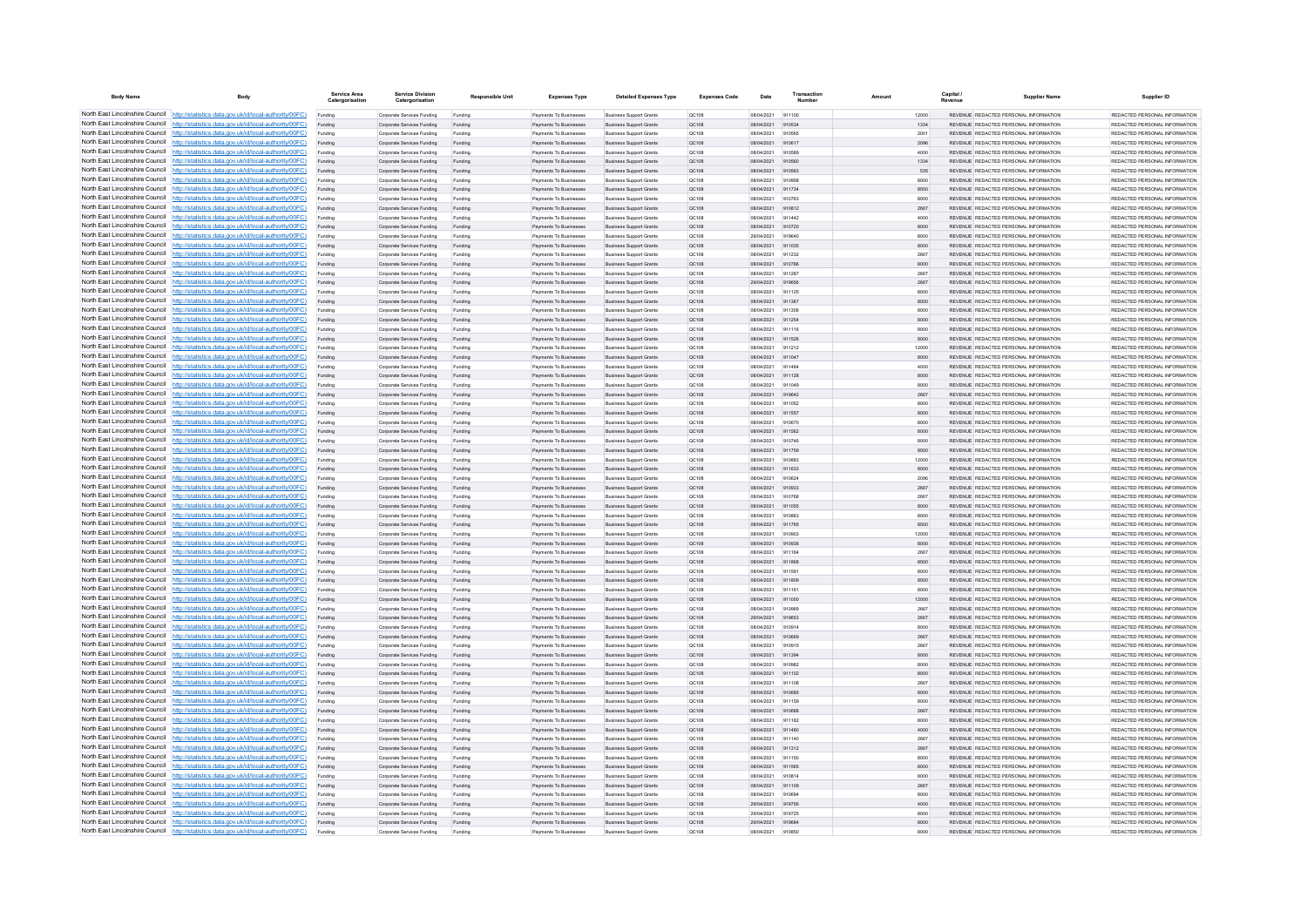| <b>Body Name</b>                                                   | Body                                                                                                                                                                             | Service Area<br>Catergorisation | <b>Service Division</b><br>Catergorisation               | <b>Responsible Unit</b> | <b>Expenses Type</b>                             | <b>Detailed Expenses Type</b>                                    | <b>Expenses Code</b>  | Date                     | Transactic       | Amount | Capital<br>Revenue | <b>Supplier Name</b>                                                            | Supplier ID                                                     |
|--------------------------------------------------------------------|----------------------------------------------------------------------------------------------------------------------------------------------------------------------------------|---------------------------------|----------------------------------------------------------|-------------------------|--------------------------------------------------|------------------------------------------------------------------|-----------------------|--------------------------|------------------|--------|--------------------|---------------------------------------------------------------------------------|-----------------------------------------------------------------|
|                                                                    | North East Lincolnshire Council http://statistics.data.gov.uk/id/local-authority/00FC)                                                                                           | Funding                         | Corporate Services Funding                               | Funding                 | Payments To Businesses                           | <b>Business Support Grants</b>                                   | QC108                 | 08/04/2021               | 911095           |        | 8000               | REVENUE REDACTED PERSONAL INFORMATION                                           | REDACTED PERSONAL INFORMATION                                   |
|                                                                    | North East Lincolnshire Council http://statistics.data.gov.uk/id/local-authority/00FC)                                                                                           |                                 | Corporate Services Funding                               |                         | Payments To Businessee                           | <b>Business Support Grant</b>                                    | QC108                 | 08/04/2021               | 911032           |        | 2667               | REVENUE REDACTED PERSONAL INFORMATION                                           | REDACTED PERSONAL INFORMATION                                   |
|                                                                    | North East Lincolnshire Council http://statistics.data.gov.uk/id/local-authority/00FC)                                                                                           | Funding                         | Corporate Services Funding                               | Funding                 | Payments To Businesses                           | <b>Business Support Grants</b>                                   | QC108                 | 08/04/2021               | 910760           |        | 8000               | REVENUE REDACTED PERSONAL INFORMATION                                           | REDACTED PERSONAL INFORMATION                                   |
|                                                                    | North East Lincolnshire Council http://statistics.data.gov.uk/id/local-authority/00FC)                                                                                           | Funding                         | Corporate Services Funding                               | Funding                 | Payments To Businesses                           | <b>Business Support Grants</b>                                   | OC108                 | 08/04/2021               | 911756           |        | 4400               | REVENUE REDACTED PERSONAL INFORMATION                                           | REDACTED PERSONAL INFORMATION                                   |
|                                                                    | North East Lincolnshire Council http://statistics.data.gov.uk/id/local-authority/00FC)                                                                                           | Funding                         | Corporate Services Funding                               | Funding                 | Payments To Businesses                           | <b>Business Support Grants</b>                                   | QC108                 | 08/04/2021               | 910873           |        | 4000               | REVENUE REDACTED PERSONAL INFORMATION                                           | REDACTED PERSONAL INFORMATION                                   |
|                                                                    | North East Lincolnshire Council http://statistics.data.gov.uk/id/local-authority/00FC)                                                                                           | Funding                         | Corporate Services Funding                               | Funding                 | Payments To Businesses                           | <b>Business Support Grants</b>                                   | QC108                 | 08/04/2021               | 911099           |        | 8000               | REVENUE REDACTED PERSONAL INFORMATION                                           | REDACTED PERSONAL INFORMATION                                   |
| North East Lincolnshire Council                                    | North East Lincolnshire Council http://statistics.data.gov.uk/id/local-authority/00FC)<br>http://statistics.data.gov.uk/id/local-authority/00FC)                                 | Funding<br>Funding              | Corporate Services Funding<br>Corporate Services Funding | Funding<br>Funding      | Payments To Businesses<br>Payments To Businesses | <b>Business Support Grants</b><br><b>Business Support Grants</b> | OC108<br>OC108        | 08/04/2021<br>08/04/2021 | 911761<br>910886 |        | 8500<br>12000      | REVENUE, REDACTED PERSONAL INFORMATION<br>REVENUE REDACTED PERSONAL INFORMATION | REDACTED PERSONAL INFORMATION.<br>REDACTED PERSONAL INFORMATION |
| North East Lincolnshire Council                                    | http://statistics.data.gov.uk/id/local-authority/00FC)                                                                                                                           | Funding                         | Corporate Services Funding                               | Funding                 | Payments To Businesses                           | <b>Business Support Grants</b>                                   | QC108                 | 08/04/2021               | 911760           |        | 8500               | REVENUE REDACTED PERSONAL INFORMATION                                           | REDACTED PERSONAL INFORMATION                                   |
|                                                                    | North East Lincolnshire Council http://statistics.data.gov.uk/id/local-authority/00FC)                                                                                           |                                 | Corporate Services Funding                               | Funding                 | Payments To Businessee                           | <b>Business Support Grants</b>                                   | QC108                 | 08/04/2021               | 910887           |        | 8000               | REVENUE REDACTED PERSONAL INFORMATION                                           | REDACTED PERSONAL INFORMATION.                                  |
|                                                                    | North East Lincolnshire Council   http://statistics.data.gov.uk/id/local-authority/00FC)                                                                                         | Funding                         | Comorate Services Funding                                | Funding                 | <b>Payments To Businesses</b>                    | <b>Business Sunnort Grants</b>                                   | OC108                 | 08/04/2021               | 910947           |        | 2667               | REVENUE, REDACTED PERSONAL INFORMATION                                          | REDACTED PERSONAL INFORMATION.                                  |
|                                                                    | North East Lincolnshire Council http://statistics.data.gov.uk/id/local-authority/00FC)                                                                                           | Funding                         | Corporate Services Funding                               | Funding                 | Payments To Businesses                           | <b>Business Support Grants</b>                                   | OC108                 | 08/04/2021               | 911303           |        | 2667               | REVENUE REDACTED PERSONAL INFORMATION                                           | REDACTED PERSONAL INFORMATION                                   |
|                                                                    | North East Lincolnshire Council http://statistics.data.gov.uk/id/local-authority/00FC)                                                                                           | Funding                         | Corporate Services Funding                               | Funding                 | Payments To Businesses                           | <b>Business Support Grants</b>                                   | QC108                 | 29/04/2021               | 919708           |        | 4000               | REVENUE REDACTED PERSONAL INFORMATION                                           | REDACTED PERSONAL INFORMATION                                   |
|                                                                    | North East Lincolnshire Council http://statistics.data.gov.uk/id/local-authority/00FC)                                                                                           | Funding                         | Corporate Services Funding                               | Funding                 | Payments To Businessee                           | <b>Business Support Grants</b>                                   | QC108                 | 08/04/2021               | 911399           |        | 8000               | REVENUE REDACTED PERSONAL INFORMATION                                           | REDACTED PERSONAL INFORMATION                                   |
| North East Lincolnshire Council                                    | http://statistics.data.gov.uk/id/local-authority/00FC)                                                                                                                           | Funding                         | Corporate Services Funding                               | Funding                 | Payments To Businesses                           | <b>Business Support Grants</b>                                   | QC108                 | 08/04/2021               | 910940           |        | 2667               | REVENUE REDACTED PERSONAL INFORMATION                                           | REDACTED PERSONAL INFORMATION                                   |
| North East Lincolnshire Council                                    | http://statistics.data.gov.uk/id/local-authority/00FC)                                                                                                                           | Funding                         | Corporate Services Funding                               | Funding                 | Payments To Businessee                           | Business Support Grants                                          | QC108                 | 08/04/2021               | 910716           |        | 8000               | REVENUE REDACTED PERSONAL INFORMATION                                           | REDACTED PERSONAL INFORMATION                                   |
|                                                                    | North East Lincolnshire Council http://statistics.data.gov.uk/id/local-authority/00FC)<br>North East Lincolnshire Council http://statistics.data.gov.uk/id/local-authority/00FC) | Funding                         | Corporate Services Funding                               | Funding                 | Payments To Businessee                           | <b>Business Support Grants</b>                                   | QC108                 | 08/04/2021               | 911446           |        | 2667               | REVENUE REDACTED PERSONAL INFORMATION                                           | REDACTED PERSONAL INFORMATION                                   |
|                                                                    | North East Lincolnshire Council http://statistics.data.gov.uk/id/local-authority/00FC)                                                                                           | Funding<br>Funding              | Comorate Services Funding<br>Corporate Services Funding  | Funding<br>Funding      | Payments To Businesses<br>Payments To Businesses | <b>Business Sunnort Grants</b><br><b>Business Support Grants</b> | OC108<br><b>QC108</b> | 08/04/2021<br>08/04/2021 | 911903<br>911624 |        | 8500<br>18000      | REVENUE, REDACTED PERSONAL INFORMATION<br>REVENUE REDACTED PERSONAL INFORMATION | REDACTED PERSONAL INFORMATION.<br>REDACTED PERSONAL INFORMATION |
|                                                                    | North East Lincolnshire Council http://statistics.data.gov.uk/id/local-authority/00FC)                                                                                           | Funding                         | Corporate Services Funding                               | Funding                 | Payments To Businesses                           | <b>Business Support Grants</b>                                   | OC108                 | 08/04/2021               | 911470           |        | 8000               | REVENUE REDACTED PERSONAL INFORMATION                                           | REDACTED PERSONAL INFORMATION                                   |
|                                                                    | North East Lincolnshire Council http://statistics.data.gov.uk/id/local-authority/00FC)                                                                                           | Funding                         | Corporate Services Funding                               | Funding                 | Payments To Businesses                           | <b>Business Support Grants</b>                                   | QC108                 | 08/04/2021               | 910962           |        | 8000               | REVENUE REDACTED PERSONAL INFORMATION                                           | REDACTED PERSONAL INFORMATION                                   |
| North East Lincolnshire Council                                    | http://statistics.data.gov.uk/id/local-authority/00FC)                                                                                                                           | Funding                         | Comorate Services Funding                                | Funding                 | <b>Payments To Businesses</b>                    | <b>Business Sunnort Grants</b>                                   | OC108                 | 08/04/2021               | 910671           |        | 2667               | REVENUE REDACTED PERSONAL INFORMATION                                           | REDACTED PERSONAL INFORMATION.                                  |
| North East Lincolnshire Council                                    | http://statistics.data.gov.uk/id/local-authority/00FC)                                                                                                                           | Funding                         | Corporate Services Funding                               | Funding                 | Payments To Businesses                           | <b>Business Support Grants</b>                                   | OC108                 | 29/04/2021               | 919675           |        | 2667               | REVENUE REDACTED PERSONAL INFORMATION                                           | REDACTED PERSONAL INFORMATION                                   |
| North East Lincolnshire Council                                    | http://statistics.data.gov.uk/id/local-authority/00FC)                                                                                                                           | Funding                         | Corporate Services Funding                               | Funding                 | Payments To Businessee                           | <b>Business Support Grants</b>                                   | QC108                 | 29/04/2021               | 919634           |        | 8000               | REVENUE REDACTED PERSONAL INFORMATION                                           | REDACTED PERSONAL INFORMATION                                   |
|                                                                    | North East Lincolnshire Council http://statistics.data.gov.uk/id/local-authority/00FC)                                                                                           | Funding                         | Corporate Services Funding                               | Funding                 | Payments To Businesses                           | <b>Business Support Grants</b>                                   | QC108                 | 08/04/2021               | 911288           |        | 8000               | REVENUE REDACTED PERSONAL INFORMATION                                           | REDACTED PERSONAL INFORMATION                                   |
|                                                                    | North East Lincolnshire Council http://statistics.data.gov.uk/id/local-authority/00FC)                                                                                           | Funding                         | Corporate Services Funding                               | Funding                 | Payments To Businesses                           | <b>Business Support Grants</b>                                   | OC108                 | 29/04/2021               | 919679           |        | 2667               | REVENUE REDACTED PERSONAL INFORMATION                                           | REDACTED PERSONAL INFORMATION                                   |
|                                                                    | North East Lincolnshire Council http://statistics.data.gov.uk/id/local-authority/00FC)                                                                                           | Funding                         | Corporate Services Funding                               | Funding                 | Payments To Businesses                           | <b>Business Support Grants</b>                                   | QC108                 | 08/04/2021               | 911507           |        | 8000               | REVENUE REDACTED PERSONAL INFORMATION                                           | REDACTED PERSONAL INFORMATION                                   |
|                                                                    | North East Lincolnshire Council http://statistics.data.gov.uk/id/local-authority/00FC)                                                                                           | Funding                         | Corporate Services Funding                               | Funding                 | Payments To Businessee                           | <b>Business Support Grants</b>                                   | QC108                 | 08/04/2021               | 911732           |        | 8500               | REVENUE REDACTED PERSONAL INFORMATION                                           | REDACTED PERSONAL INFORMATION                                   |
| North East Lincolnshire Council                                    | North East Lincolnshire Council http://statistics.data.gov.uk/id/local-authority/00FC)<br>http://statistics.data.gov.uk/id/local-authority/00FC)                                 | Funding                         | Corporate Services Funding                               | Funding                 | Payments To Businesses<br>Payments To Businessee | <b>Business Support Grants</b>                                   | QC108                 | 08/04/2021               | 910728<br>911582 |        | 8000<br>8000       | REVENUE REDACTED PERSONAL INFORMATION<br>REVENUE REDACTED PERSONAL INFORMATION  | REDACTED PERSONAL INFORMATION<br>REDACTED PERSONAL INFORMATION  |
|                                                                    | North East Lincolnshire Council http://statistics.data.gov.uk/id/local-authority/00FC)                                                                                           | Funding<br>Funding              | Corporate Services Funding<br>Corporate Services Funding | Funding<br>Funding      | Payments To Businessee                           | <b>Business Support Grants</b><br><b>Business Support Grants</b> | QC108<br>QC108        | 08/04/2021<br>08/04/2021 | 910913           |        | 2667               | REVENUE REDACTED PERSONAL INFORMATION                                           | REDACTED PERSONAL INFORMATION                                   |
|                                                                    | North East Lincolnshire Council http://statistics.data.gov.uk/id/local-authority/00FC)                                                                                           | Funding                         | Corporate Services Funding                               | Funding                 | Payments To Businesse                            | <b>Business Support Grants</b>                                   | QC108                 | 08/04/2021               | 910742           |        | 8000               | REVENUE, REDACTED PERSONAL INFORMATION                                          | REDACTED PERSONAL INFORMATION.                                  |
|                                                                    | North East Lincolnshire Council http://statistics.data.gov.uk/id/local-authority/00FC)                                                                                           | Funding                         | Comorate Services Funding                                | Funding                 | <b>Payments To Businesses</b>                    | <b>Business Sunnort Grants</b>                                   | OC108                 | 29/04/2021               | 919718           |        | 8000               | REVENUE, REDACTED PERSONAL INFORMATION                                          | REDACTED PERSONAL INFORMATION.                                  |
|                                                                    | North East Lincolnshire Council http://statistics.data.gov.uk/id/local-authority/00FC)                                                                                           | Funding                         | Comorate Services Funding                                | Funding                 | Payments To Businesses                           | <b>Business Sunnort Grants</b>                                   | OC108                 | 08/04/2021               | 911699           |        | 4000               | REVENUE, REDACTED PERSONAL INFORMATION                                          | REDACTED PERSONAL INFORMATION.                                  |
|                                                                    | North East Lincolnshire Council http://statistics.data.gov.uk/id/local-authority/00FC)                                                                                           | Funding                         | Corporate Services Funding                               | Funding                 | Payments To Businesses                           | <b>Business Support Grants</b>                                   | QC108                 | 08/04/2021               | 910549           |        | 2000               | REVENUE REDACTED PERSONAL INFORMATION                                           | REDACTED PERSONAL INFORMATION                                   |
|                                                                    | North East Lincolnshire Council http://statistics.data.gov.uk/id/local-authority/00FC)                                                                                           | Funding                         | Corporate Services Funding                               | Funding                 | Payments To Businesses                           | <b>Business Support Grants</b>                                   | QC108                 | 08/04/2021               | 910581           |        | 3000               | REVENUE REDACTED PERSONAL INFORMATION                                           | REDACTED PERSONAL INFORMATION                                   |
|                                                                    | North East Lincolnshire Council http://statistics.data.gov.uk/id/local-authority/00FC)                                                                                           | Funding                         | Corporate Services Funding                               | Funding                 | Payments To Businesses                           | <b>Business Support Grants</b>                                   | QC108                 | 08/04/2021               | 910635           |        | 3143               | REVENUE REDACTED PERSONAL INFORMATION                                           | REDACTED PERSONAL INFORMATION                                   |
| North East Lincolnshire Council                                    | http://statistics.data.gov.uk/id/local-authority/00FC)                                                                                                                           | Funding                         | Corporate Services Funding                               | Funding                 | Payments To Businesses                           | <b>Business Support Grants</b>                                   | QC108                 | 08/04/2021               | 910605           |        | 6000               | REVENUE REDACTED PERSONAL INFORMATION                                           | REDACTED PERSONAL INFORMATION                                   |
| North East Lincolnshire Council                                    | http://statistics.data.gov.uk/id/local-authority/00FC)                                                                                                                           | Funding                         | Corporate Services Funding                               | Funding                 | Payments To Businesses                           | <b>Business Support Grants</b>                                   | QC108                 | 29/04/2021               | 919738           |        | 18000              | REVENUE REDACTED PERSONAL INFORMATION                                           | REDACTED PERSONAL INFORMATION                                   |
|                                                                    | North East Lincolnshire Council http://statistics.data.gov.uk/id/local-authority/00FC)<br>North East Lincolnshire Council http://statistics.data.gov.uk/id/local-authority/00FC) | Funding                         | Corporate Services Funding<br>Corporate Services Funding |                         | Payments To Businessee<br>Payments To Businesses | <b>Business Support Grants</b><br><b>Business Support Grants</b> | QC108                 | 08/04/2021<br>08/04/2021 | 910828           |        | 8000<br>8000       | REVENUE REDACTED PERSONAL INFORMATION<br>REVENUE REDACTED PERSONAL INFORMATION  | REDACTED PERSONAL INFORMATION<br>REDACTED PERSONAL INFORMATION  |
|                                                                    | North East Lincolnshire Council http://statistics.data.gov.uk/id/local-authority/00FC)                                                                                           | Funding<br>Funding              | Corporate Services Funding                               | Funding<br>Funding      | Payments To Businesses                           | <b>Business Support Grants</b>                                   | OC108<br><b>QC108</b> | 08/04/2021               | 911283<br>911384 |        | 2667               | REVENUE REDACTED PERSONAL INFORMATION                                           | REDACTED PERSONAL INFORMATION.                                  |
|                                                                    | North East Lincolnshire Council http://statistics.data.gov.uk/id/local-authority/00FC)                                                                                           | Funding                         | Corporate Services Funding                               | Funding                 | Payments To Businesses                           | <b>Business Support Grants</b>                                   | QC108                 | 08/04/2021               | 911053           |        | 8000               | REVENUE REDACTED PERSONAL INFORMATION                                           | REDACTED PERSONAL INFORMATION                                   |
|                                                                    | North East Lincolnshire Council http://statistics.data.gov.uk/id/local-authority/00FC)                                                                                           | Funding                         | Corporate Services Funding                               | Funding                 | Payments To Businessee                           | <b>Business Support Grants</b>                                   | QC108                 | 08/04/2021               | 911502           |        | 8000               | REVENUE REDACTED PERSONAL INFORMATION                                           | REDACTED PERSONAL INFORMATION                                   |
| North East Lincolnshire Council                                    | http://statistics.data.gov.uk/id/local-authority/00EC)                                                                                                                           | Funding                         | Corporate Services Funding                               | Funding                 | Payments To Businessee                           | <b>Business Support Grants</b>                                   | OC108                 | 08/04/2021               | 910987           |        | 2667               | REVENUE REDACTED PERSONAL INFORMATION                                           | REDACTED PERSONAL INFORMATION.                                  |
|                                                                    | North East Lincolnshire Council http://statistics.data.gov.uk/id/local-authority/00FC)                                                                                           | Funding                         | Corporate Services Funding                               | Funding                 | Payments To Businessee                           | <b>Business Support Grants</b>                                   | QC108                 | 08/04/2021               | 910872           |        | 2667               | REVENUE REDACTED PERSONAL INFORMATION                                           | REDACTED PERSONAL INFORMATION                                   |
|                                                                    | North East Lincolnshire Council http://statistics.data.gov.uk/id/local-authority/00FC)                                                                                           | Funding                         | Corporate Services Funding                               | Funding                 | Payments To Businesses                           | <b>Business Support Grants</b>                                   | QC108                 | 08/04/2021               | 911286           |        | 2667               | REVENUE REDACTED PERSONAL INFORMATION                                           | REDACTED PERSONAL INFORMATION                                   |
|                                                                    | North East Lincolnshire Council http://statistics.data.gov.uk/id/local-authority/00FC)                                                                                           | Funding                         | Corporate Services Funding                               | Funding                 | Payments To Businessee                           | <b>Business Support Grants</b>                                   | QC108                 | 08/04/2021               | 910757           |        | 2667               | REVENUE REDACTED PERSONAL INFORMATION                                           | REDACTED PERSONAL INFORMATION                                   |
|                                                                    | North East Lincolnshire Council http://statistics.data.gov.uk/id/local-authority/00FC)                                                                                           | Funding                         | Corporate Services Funding                               | Funding                 | Payments To Businesses                           | <b>Business Support Grants</b>                                   | QC108                 | 08/04/2021               | 911079           |        | 12000              | REVENUE REDACTED PERSONAL INFORMATION                                           | REDACTED PERSONAL INFORMATION                                   |
|                                                                    | North East Lincolnshire Council http://statistics.data.gov.uk/id/local-authority/00FC)<br>North East Lincolnshire Council http://statistics.data.gov.uk/id/local-authority/00FC) | Funding                         | Corporate Services Funding                               | Funding                 | Payments To Businesses                           | <b>Business Support Grants</b>                                   | OC108                 | 08/04/2021               | 911379           |        | 12000              | REVENUE REDACTED PERSONAL INFORMATION                                           | REDACTED PERSONAL INFORMATION                                   |
|                                                                    | North East Lincolnshire Council http://statistics.data.gov.uk/id/local-authority/00FC)                                                                                           | Funding<br>Funding              | Corporate Services Funding<br>Corporate Services Funding | Funding<br>Funding      | Payments To Businesses<br>Payments To Businesses | <b>Business Support Grants</b><br><b>Business Support Grants</b> | QC108<br>OC108        | 08/04/2021<br>08/04/2021 | 910839<br>911031 |        | 8000<br>8000       | REVENUE REDACTED PERSONAL INFORMATION<br>REVENUE REDACTED PERSONAL INFORMATION  | REDACTED PERSONAL INFORMATION<br>REDACTED PERSONAL INFORMATION  |
| North East Lincolnshire Council                                    | http://statistics.data.gov.uk/id/local-authority/00FC)                                                                                                                           | Funding                         | Corporate Services Funding                               | Funding                 | Payments To Businesses                           | <b>Business Support Grants</b>                                   | <b>QC108</b>          | 08/04/2021               | 911421           |        | 8000               | REVENUE REDACTED PERSONAL INFORMATION                                           | REDACTED PERSONAL INFORMATION                                   |
|                                                                    | North East Lincolnshire Council http://statistics.data.gov.uk/id/local-authority/00FC)                                                                                           | Funding                         | Corporate Services Funding                               | Funding                 | Payments To Businessee                           | <b>Business Support Grants</b>                                   | QC108                 | 08/04/2021               | 911528           |        | 2667               | REVENUE REDACTED PERSONAL INFORMATION                                           | REDACTED PERSONAL INFORMATION                                   |
|                                                                    | North East Lincolnshire Council http://statistics.data.gov.uk/id/local-authority/00FC)                                                                                           |                                 | Corporate Services Funding                               |                         | Payments To Businesses                           | <b>Business Support Grants</b>                                   | QC108                 | 08/04/2021               | 910849           |        | 2667               | REVENUE REDACTED PERSONAL INFORMATION                                           | REDACTED PERSONAL INFORMATION.                                  |
|                                                                    | North East Lincolnshire Council http://statistics.data.gov.uk/id/local-authority/00FC)                                                                                           | Funding                         | Comorate Services Funding                                | Funding                 | <b>Payments To Businesses</b>                    | <b>Business Sunnort Grants</b>                                   | OC108                 | 08/04/2021               | 910747           |        | 8000               | REVENUE REDACTED PERSONAL INFORMATION                                           | REDACTED PERSONAL INFORMATION.                                  |
|                                                                    | North East Lincolnshire Council http://statistics.data.gov.uk/id/local-authority/00FC)                                                                                           | Funding                         | Corporate Services Funding                               | Funding                 | Payments To Businesses                           | <b>Business Support Grants</b>                                   | <b>QC108</b>          | 08/04/2021               | 910964           |        | 8000               | REVENUE REDACTED PERSONAL INFORMATION                                           | REDACTED PERSONAL INFORMATION                                   |
|                                                                    | North East Lincolnshire Council http://statistics.data.gov.uk/id/local-authority/00FC)                                                                                           | Funding                         | Corporate Services Funding                               | Funding                 | Payments To Businesses                           | <b>Business Support Grants</b>                                   | OC108                 | 08/04/2021               | 910725           |        | 8000               | REVENUE REDACTED PERSONAL INFORMATION                                           | REDACTED PERSONAL INFORMATION                                   |
|                                                                    | North East Lincolnshire Council http://statistics.data.gov.uk/id/local-authority/00FC)                                                                                           | Funding                         | Corporate Services Funding                               | Funding                 | Payments To Businesses                           | <b>Business Support Grants</b>                                   | QC108                 | 08/04/2021               | 911022           |        | 8000               | REVENUE REDACTED PERSONAL INFORMATION                                           | REDACTED PERSONAL INFORMATION                                   |
| North East Lincolnshire Council<br>North East Lincolnshire Council | http://statistics.data.gov.uk/id/local-authority/00FC)                                                                                                                           | Funding                         | Corporate Services Funding                               | Funding                 | Payments To Businessee                           | <b>Business Support Grants</b>                                   | OC108                 | 29/04/2021               | 919681           |        | 8000               | REVENUE REDACTED PERSONAL INFORMATION                                           | REDACTED PERSONAL INFORMATION                                   |
|                                                                    | http://statistics.data.gov.uk/id/local-authority/00FC)<br>North East Lincolnshire Council http://statistics.data.gov.uk/id/local-authority/00FC)                                 | Funding                         | Corporate Services Funding<br>Corporate Services Funding | Funding                 | Payments To Businesses<br>Payments To Businesse  | <b>Business Support Grants</b><br><b>Business Support Grants</b> | QC108<br>QC108        | 08/04/2021<br>08/04/2021 | 910655<br>911774 |        | 7236<br>4000       | REVENUE REDACTED PERSONAL INFORMATION<br>REVENUE REDACTED PERSONAL INFORMATION  | REDACTED PERSONAL INFORMATION<br>REDACTED PERSONAL INFORMATION  |
|                                                                    | North East Lincolnshire Council http://statistics.data.gov.uk/id/local-authority/00FC)                                                                                           | Funding<br>Funding              | Corporate Services Funding                               | Funding<br>Funding      | Payments To Businesses                           | <b>Business Support Grants</b>                                   | QC108                 | 08/04/2021               | 910937           |        | 2667               | REVENUE REDACTED PERSONAL INFORMATION                                           | REDACTED PERSONAL INFORMATION                                   |
|                                                                    | North East Lincolnshire Council http://statistics.data.gov.uk/id/local-authority/00FC)                                                                                           | Funding                         | Corporate Services Funding                               | Funding                 | Payments To Businesses                           | <b>Business Support Grants</b>                                   | OC108                 | 08/04/2021               | 911740           |        | 8500               | REVENUE REDACTED PERSONAL INFORMATION                                           | REDACTED PERSONAL INFORMATION                                   |
|                                                                    | North East Lincolnshire Council http://statistics.data.gov.uk/id/local-authority/00FC)                                                                                           | Funding                         | Corporate Services Funding                               | Funding                 | Payments To Businesses                           | <b>Business Support Grants</b>                                   | QC108                 | 08/04/2021               | 910804           |        | 8000               | REVENUE REDACTED PERSONAL INFORMATION                                           | REDACTED PERSONAL INFORMATION                                   |
|                                                                    | North East Lincolnshire Council http://statistics.data.gov.uk/id/local-authority/00FC)                                                                                           | Funding                         | Corporate Services Funding                               | Funding                 | Payments To Businessee                           | <b>Business Support Grants</b>                                   | QC108                 | 08/04/2021               | 911445           |        | 8000               | REVENUE REDACTED PERSONAL INFORMATION                                           | REDACTED PERSONAL INFORMATION                                   |
|                                                                    | North East Lincolnshire Council http://statistics.data.gov.uk/id/local-authority/00FC)                                                                                           | Funding                         | Corporate Services Funding                               | Funding                 | Payments To Businesses                           | <b>Business Support Grants</b>                                   | QC108                 | 08/04/2021               | 911227           |        | 8000               | REVENUE REDACTED PERSONAL INFORMATION                                           | REDACTED PERSONAL INFORMATION.                                  |
| North East Lincolnshire Council                                    | http://statistics.data.gov.uk/id/local-authority/00EC)                                                                                                                           | Funding                         | Corporate Services Funding                               | Funding                 | Payments To Businesses                           | <b>Business Support Grants</b>                                   | QC108                 | 08/04/2021               | 911169           |        | 8000               | REVENUE REDACTED PERSONAL INFORMATION                                           | REDACTED PERSONAL INFORMATION                                   |
|                                                                    | North East Lincolnshire Council http://statistics.data.gov.uk/id/local-authority/00FC)                                                                                           | Funding                         | Corporate Services Funding                               | Funding                 | Payments To Businesses                           | <b>Business Support Grants</b>                                   | QC108                 | 08/04/2021               | 911185           |        | 8000               | REVENUE REDACTED PERSONAL INFORMATION                                           | REDACTED PERSONAL INFORMATION                                   |
|                                                                    | North East Lincolnshire Council http://statistics.data.gov.uk/id/local-authority/00FC)                                                                                           | Funding                         | Corporate Services Funding                               | Funding                 | Payments To Businesses                           | <b>Business Support Grants</b>                                   | QC108                 | 08/04/2021               | 911028           |        | 4000               | REVENUE REDACTED PERSONAL INFORMATION                                           | PEDACTED PERSONAL INFORMATION.                                  |
|                                                                    | North East Lincolnshire Council http://statistics.data.gov.uk/id/local-authority/00FC)                                                                                           | Funding                         | Corporate Services Funding                               | Funding                 | Payments To Rusinesses                           | <b>Business Sunnort Grants</b>                                   | OC108                 | 08/04/2021               | 911737           |        | 2933               | REVENUE, REDACTED PERSONAL INFORMATION                                          | REDACTED PERSONAL INFORMATION.                                  |
|                                                                    | North East Lincolnshire Council http://statistics.data.gov.uk/id/local-authority/00FC)<br>North East Lincolnshire Council http://statistics.data.gov.uk/id/local-authority/00FC) | Funding                         | Corporate Services Funding<br>Corporate Services Funding | Funding                 | Payments To Businesses<br>Payments To Businesses | <b>Business Support Grants</b><br><b>Business Support Grants</b> | OC108<br>QC108        | 08/04/2021<br>29/04/2021 | 910791<br>919711 |        | 2667<br>8000       | REVENUE REDACTED PERSONAL INFORMATION<br>REVENUE REDACTED PERSONAL INFORMATION  | REDACTED PERSONAL INFORMATION<br>REDACTED PERSONAL INFORMATION  |
|                                                                    | North East Lincolnshire Council http://statistics.data.gov.uk/id/local-authority/00FC)                                                                                           | Funding<br>Funding              | Corporate Services Funding                               | Funding<br>Funding      | Payments To Businesses                           | <b>Business Support Grants</b>                                   | OC108                 | 08/04/2021               | 911553           |        | 4000               | REVENUE REDACTED PERSONAL INFORMATION                                           | REDACTED PERSONAL INFORMATION                                   |
| North East Lincolnshire Council                                    | http://statistics.data.gov.uk/id/local-authority/00FC)                                                                                                                           | Funding                         | Corporate Services Funding                               | Funding                 | Payments To Businesses                           | <b>Business Support Grants</b>                                   | QC108                 | 29/04/2021               | 919690           |        | 8000               | REVENUE REDACTED PERSONAL INFORMATION                                           | REDACTED PERSONAL INFORMATION                                   |
|                                                                    | North East Lincolnshire Council http://statistics.data.gov.uk/id/local-authority/00FC)                                                                                           | Funding                         | Corporate Services Funding                               | Funding                 | Payments To Businessee                           | <b>Business Support Grants</b>                                   | QC108                 | 08/04/2021               | 911781           |        | 8500               | REVENUE REDACTED PERSONAL INFORMATION                                           | REDACTED PERSONAL INFORMATION                                   |
|                                                                    | North East Lincolnshire Council http://statistics.data.gov.uk/id/local-authority/00FC)                                                                                           | Funding                         | Corporate Services Funding                               | Funding                 | Payments To Businesses                           | <b>Business Support Grants</b>                                   | QC108                 | 08/04/2021               | 911026           |        | 12000              | REVENUE REDACTED PERSONAL INFORMATION                                           | REDACTED PERSONAL INFORMATION                                   |
|                                                                    | North East Lincolnshire Council http://statistics.data.gov.uk/id/local-authority/00FC)                                                                                           | Funding                         | Comorate Services Funding                                | Funding                 | Payments To Businesses                           | <b>Business Sunnort Grants</b>                                   | OC108                 | 29/04/2021 919677        |                  |        | 2667               | REVENUE REDACTED PERSONAL INFORMATION                                           | REDACTED PERSONAL INFORMATION                                   |
|                                                                    |                                                                                                                                                                                  |                                 |                                                          |                         |                                                  |                                                                  |                       |                          |                  |        |                    |                                                                                 |                                                                 |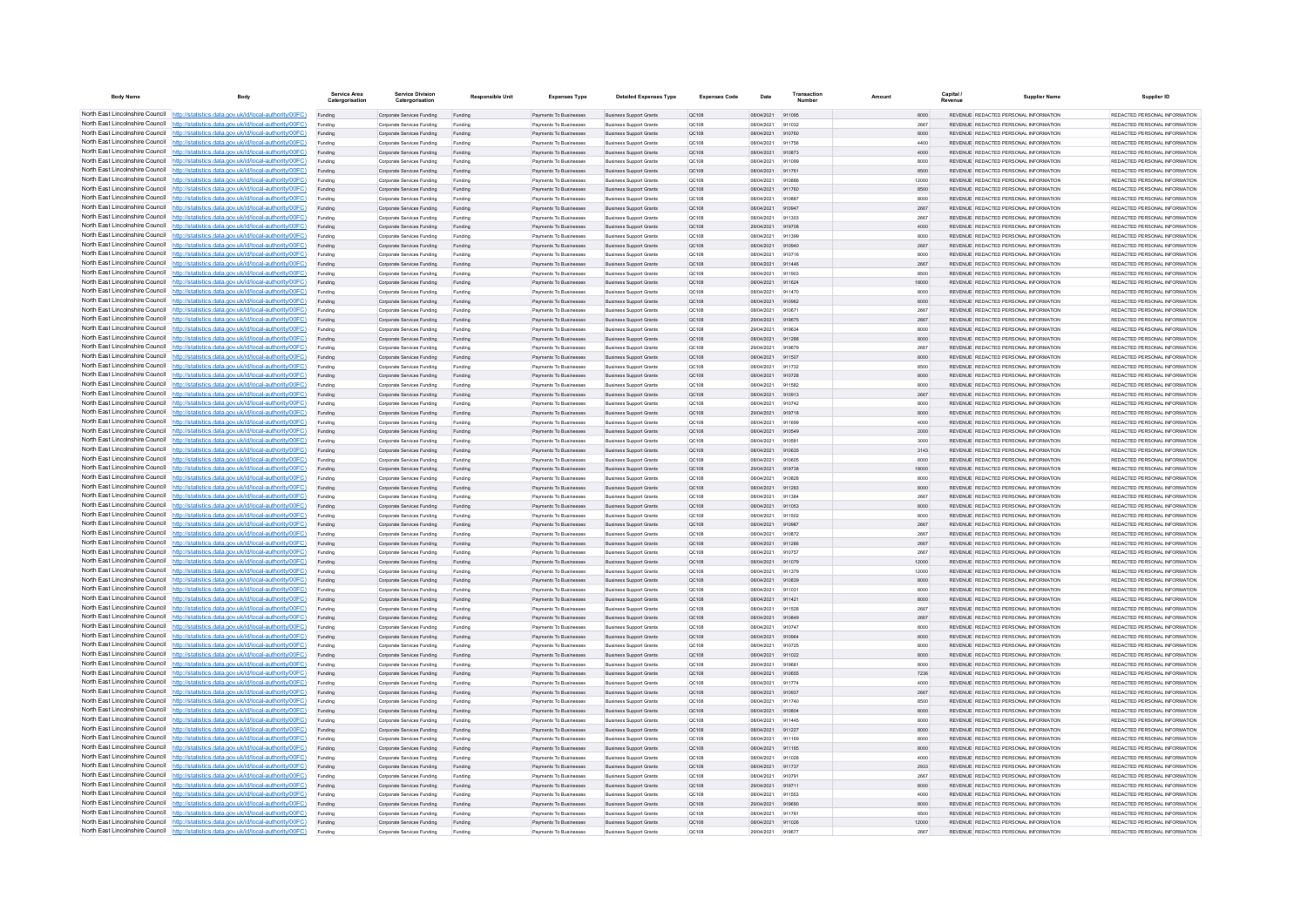| <b>Body Name</b>                | Body                                                                                                                                                                             | Service Area<br>Catergorisatio | <b>Service Division</b><br>Catergorisation               | <b>Responsible Unit</b> | <b>Expenses Type</b>                                    | <b>Detailed Expenses Type</b>                                    | <b>Expenses Code</b>  | Date                     | Transaction      | Amoun         | Capital / | <b>Supplier Name</b>                                                           | Supplier ID                                                    |
|---------------------------------|----------------------------------------------------------------------------------------------------------------------------------------------------------------------------------|--------------------------------|----------------------------------------------------------|-------------------------|---------------------------------------------------------|------------------------------------------------------------------|-----------------------|--------------------------|------------------|---------------|-----------|--------------------------------------------------------------------------------|----------------------------------------------------------------|
|                                 | North East Lincolnshire Council http://statistics.data.gov.uk/id/local-authority/00FC)                                                                                           | Funding                        | Corporate Services Funding                               | Funding                 | Payments To Businesses                                  | <b>Business Support Grants</b>                                   | <b>QC108</b>          | 08/04/2021 911858        |                  | 8500          |           | REVENUE REDACTED PERSONAL INFORMATION                                          | REDACTED PERSONAL INFORMATION                                  |
|                                 | North East Lincolnshire Council http://statistics.data.gov.uk/id/local-authority/00FC)                                                                                           | Funding                        | Corporate Services Funding                               | Funding                 | Payments To Businesses                                  | <b>Business Support Grants</b>                                   | QC108                 | 08/04/2021               | 911512           | 12000         |           | REVENUE REDACTED PERSONAL INFORMATION                                          | REDACTED PERSONAL INFORMATION                                  |
|                                 | North East Lincolnshire Council http://statistics.data.gov.uk/id/local-authority/00FC)                                                                                           | Funding                        | Corporate Services Funding                               | Funding                 | Payments To Businesser                                  | <b>Business Support Grants</b>                                   | QC108                 | 08/04/2021               | 911174           | 8000          |           | REVENUE REDACTED PERSONAL INFORMATION                                          | REDACTED PERSONAL INFORMATION                                  |
|                                 | North East Lincolnshire Council http://statistics.data.gov.uk/id/local-authority/00FC)<br>North East Lincolnshire Council http://statistics.data.gov.uk/id/local-authority/00FC) | Funding<br>Funding             | Comorate Services Funding<br>Corporate Services Funding  | Funding<br>Funding      | <b>Payments To Businesses</b><br>Payments To Businesses | <b>Business Sunnort Grants</b><br><b>Business Support Grants</b> | 00108<br>QC108        | 08/04/2021<br>08/04/2021 | 910535<br>910566 | 1334<br>2001  |           | REVENUE REDACTED PERSONAL INFORMATION<br>REVENUE REDACTED PERSONAL INFORMATION | REDACTED PERSONAL INFORMATION<br>REDACTED PERSONAL INFORMATION |
|                                 | North East Lincolnshire Council http://statistics.data.gov.uk/id/local-authority/00FC)                                                                                           | Funding                        | Corporate Services Funding                               | Funding                 | Payments To Businesses                                  | <b>Business Support Grants</b>                                   | QC108                 | 08/04/2021               | 910618           | 2096          |           | REVENUE REDACTED PERSONAL INFORMATION                                          | REDACTED PERSONAL INFORMATION                                  |
|                                 | North East Lincolnshire Council http://statistics.data.gov.uk/id/local-authority/00FC)                                                                                           | Funding                        | Corporate Services Funding                               | Funding                 | Payments To Businesses                                  | <b>Business Support Grants</b>                                   | QC108                 | 08/04/2021               | 910590           | 4000          |           | REVENUE REDACTED PERSONAL INFORMATION                                          | REDACTED PERSONAL INFORMATION                                  |
|                                 | North East Lincolnshire Council http://statistics.data.gov.uk/id/local-authority/00FC)                                                                                           | Funding                        | Corporate Services Funding                               | Funding                 | <b>Payments To Businesses</b>                           | <b>Business Support Grants</b>                                   | OC108                 | 08/04/2021               | 911316           | 8000          |           | REVENUE REDACTED PERSONAL INFORMATION                                          | REDACTED PERSONAL INFORMATION                                  |
| North East Lincolnshire Council | http://statistics.data.gov.uk/id/local-authority/00FC)                                                                                                                           | Funding                        | Corporate Services Funding                               | Funding                 | Payments To Businesses                                  | <b>Business Support Grants</b>                                   | OC108                 | 08/04/2021               | 910837           | 2667          |           | REVENUE REDACTED PERSONAL INFORMATION                                          | REDACTED PERSONAL INFORMATION                                  |
| North East Lincolnshire Council | http://statistics.data.gov.uk/id/local-authority/00FC)                                                                                                                           | Funding                        | Corporate Services Funding                               | Funding                 | Payments To Businesser                                  | <b>Business Support Grants</b>                                   | QC108                 | 08/04/2021               | 911757           | 8500          |           | REVENUE REDACTED PERSONAL INFORMATION                                          | REDACTED PERSONAL INFORMATION                                  |
|                                 | North East Lincolnshire Council http://statistics.data.gov.uk/id/local-authority/00FC)                                                                                           | Funding                        | Corporate Services Funding                               | Funding                 | Payments To Businesses                                  | <b>Business Support Grants</b>                                   | QC108                 | 08/04/2021               | 910875           | 8000          |           | <b>PEVENHE PEDACTED PERSONAL INFORMATION</b>                                   | <b>PEDACTED PERSONAL INFORMATION</b>                           |
|                                 | North East Lincolnshire Council http://statistics.data.gov.uk/id/local-authority/00FC)                                                                                           | Funding                        | Corporate Services Funding                               | Funding                 | <b>Payments To Businesses</b>                           | <b>Business Support Grants</b>                                   | QC108                 | 08/04/2021               | 910842           | 2667          |           | REVENUE REDACTED PERSONAL INFORMATION                                          | REDACTED PERSONAL INFORMATION                                  |
|                                 | North East Lincolnshire Council http://statistics.data.gov.uk/id/local-authority/00FC)                                                                                           | Funding                        | Corporate Services Funding                               | Funding                 | Payments To Businesses                                  | <b>Business Support Grants</b>                                   | <b>QC108</b>          | 08/04/2021               | 911772           | 8500          |           | REVENUE REDACTED PERSONAL INFORMATION                                          | REDACTED PERSONAL INFORMATION                                  |
|                                 | North East Lincolnshire Council http://statistics.data.gov.uk/id/local-authority/00FC)                                                                                           | Funding                        | Corporate Services Funding                               | Funding                 | Payments To Businesser                                  | <b>Business Support Grants</b>                                   | QC108                 | 08/04/2021               | 910939           | 12000         |           | REVENUE REDACTED PERSONAL INFORMATION                                          | REDACTED PERSONAL INFORMATION                                  |
| North East Lincolnshire Council | North East Lincolnshire Council http://statistics.data.gov.uk/id/local-authority/00FC)                                                                                           | Funding                        | Corporate Services Funding                               | Funding                 | Payments To Businesses                                  | <b>Business Support Grants</b>                                   | QC108                 | 08/04/2021               | 911513           | 2667          |           | REVENUE REDACTED PERSONAL INFORMATION                                          | REDACTED PERSONAL INFORMATION                                  |
| North East Lincolnshire Council | http://statistics.data.gov.uk/id/local-authority/00FC)<br>http://statistics.data.gov.uk/id/local-authority/00FC)                                                                 | Funding                        | Corporate Services Funding                               | Funding                 | Payments To Businesses<br>Payments To Businesses        | <b>Business Support Grants</b><br><b>Business Support Grants</b> | QC108                 | 08/04/2021<br>08/04/2021 | 912062<br>911713 | 8500<br>18000 |           | REVENUE REDACTED PERSONAL INFORMATION<br>REVENUE REDACTED PERSONAL INFORMATION | REDACTED PERSONAL INFORMATION<br>REDACTED PERSONAL INFORMATION |
|                                 | North East Lincolnshire Council http://statistics.data.gov.uk/id/local-authority/00FC)                                                                                           | Funding<br>Funding             | Corporate Services Funding<br>Corporate Services Funding | Funding<br>Funding      | Payments To Businesser                                  | <b>Business Support Grants</b>                                   | QC108<br>QC108        | 08/04/2021               | 911040           | 8000          |           | REVENUE REDACTED PERSONAL INFORMATION                                          | REDACTED PERSONAL INFORMATION                                  |
|                                 | North East Lincolnshire Council http://statistics.data.gov.uk/id/local-authority/00FC)                                                                                           | Funding                        | Cornorate Services Funding                               | Funding                 | <b>Payments To Businesses</b>                           | <b>Business Sunnort Grants</b>                                   | OC108                 | 08/04/2021               | 911840           | 8500          |           | REVENUE, REDACTED PERSONAL INFORMATION                                         | REDACTED PERSONAL INFORMATION                                  |
|                                 | North East Lincolnshire Council   http://statistics.data.gov.uk/id/local-authority/00FC)                                                                                         | Funding                        | Corporate Services Funding                               | Funding                 | Payments To Businesses                                  | <b>Business Support Grants</b>                                   | OC108                 | 08/04/2021               | 911368           | 12000         |           | REVENUE REDACTED PERSONAL INFORMATION                                          | REDACTED PERSONAL INFORMATION                                  |
|                                 | North East Lincolnshire Council http://statistics.data.gov.uk/id/local-authority/00FC)                                                                                           | Funding                        | Corporate Services Funding                               | Funding                 | Payments To Businesses                                  | <b>Business Support Grants</b>                                   | QC108                 | 08/04/2021               | 911087           | 4000          |           | REVENUE REDACTED PERSONAL INFORMATION                                          | REDACTED PERSONAL INFORMATION                                  |
|                                 | North East Lincolnshire Council   http://statistics.data.gov.uk/id/local-authority/00FC)                                                                                         | Funding                        | Corporate Services Funding                               | Funding                 | Payments To Businesses                                  | <b>Business Support Grants</b>                                   | QC108                 | 08/04/2021               | 912052           | 8500          |           | REVENUE REDACTED PERSONAL INFORMATION                                          | REDACTED PERSONAL INFORMATION                                  |
|                                 | North East Lincolnshire Council http://statistics.data.gov.uk/id/local-authority/00FC)                                                                                           | Funding                        | Corporate Services Funding                               | Funding                 | Payments To Businesses                                  | <b>Business Support Grants</b>                                   | QC108                 | 08/04/2021               | 911708           | 18000         |           | REVENUE REDACTED PERSONAL INFORMATION                                          | REDACTED PERSONAL INFORMATION                                  |
| North East Lincolnshire Council | http://statistics.data.gov.uk/id/local-authority/00FC)                                                                                                                           | Funding                        | Corporate Services Funding                               | Funding                 | Payments To Businesses                                  | <b>Business Support Grants</b>                                   | QC108                 | 08/04/2021               | 91154            | 8000          |           | REVENUE REDACTED PERSONAL INFORMATION                                          | REDACTED PERSONAL INFORMATION                                  |
|                                 | North East Lincolnshire Council http://statistics.data.gov.uk/id/local-authority/00FC)                                                                                           | Funding                        | Corporate Services Funding                               | Funding                 | Payments To Businesses                                  | <b>Business Support Grants</b>                                   | QC108                 | 08/04/2021               | 911347           | 2667          |           | REVENUE REDACTED PERSONAL INFORMATION                                          | REDACTED PERSONAL INFORMATION                                  |
|                                 | North East Lincolnshire Council http://statistics.data.gov.uk/id/local-authority/00FC)                                                                                           | Funding                        | Corporate Services Funding                               | Funding                 | Payments To Businesses                                  | <b>Business Support Grants</b>                                   | QC108                 | 29/04/2021               | 919676           | 4000          |           | REVENUE REDACTED PERSONAL INFORMATION                                          | REDACTED PERSONAL INFORMATION                                  |
|                                 | North East Lincolnshire Council http://statistics.data.gov.uk/id/local-authority/00FC)                                                                                           | Funding                        | Corporate Services Funding                               | Funding                 | Payments To Businesses                                  | <b>Business Support Grants</b>                                   | QC108                 | 08/04/2021               | 910787           | 8000          |           | REVENUE REDACTED PERSONAL INFORMATION                                          | REDACTED PERSONAL INFORMATION                                  |
|                                 | North East Lincolnshire Council http://statistics.data.gov.uk/id/local-authority/00FC)                                                                                           | Funding                        | Corporate Services Funding                               | Funding                 | Payments To Businesses                                  | <b>Business Support Grants</b>                                   | QC108                 | 08/04/2021               | 911563           | 8000          |           | REVENUE REDACTED PERSONAL INFORMATION                                          | REDACTED PERSONAL INFORMATION                                  |
|                                 | North East Lincolnshire Council http://statistics.data.gov.uk/id/local-authority/00FC)                                                                                           | Funding                        | Corporate Services Funding                               | Funding                 | Payments To Businesses                                  | <b>Business Support Grants</b>                                   | QC108                 | 08/04/2021               | 91096            | 2667          |           | REVENUE REDACTED PERSONAL INFORMATION                                          | REDACTED PERSONAL INFORMATION                                  |
|                                 | North East Lincolnshire Council http://statistics.data.gov.uk/id/local-authority/00FC)                                                                                           | Funding                        | Corporate Services Funding                               | Funding                 | Payments To Businesses                                  | <b>Business Support Grants</b>                                   | OC108                 | 08/04/2021               | 911094           | 8000          |           | REVENUE REDACTED PERSONAL INFORMATION                                          | REDACTED PERSONAL INFORMATION                                  |
| North East Lincolnshire Council | http://statistics.data.gov.uk/id/local-authority/00FC)                                                                                                                           | Funding                        | Corporate Services Funding                               | Funding                 | Payments To Businesses                                  | <b>Business Support Grants</b>                                   | QC108                 | 29/04/2021               | 919753           | 2667          |           | REVENUE REDACTED PERSONAL INFORMATION                                          | REDACTED PERSONAL INFORMATION                                  |
| North East Lincolnshire Council | http://statistics.data.gov.uk/id/local-authority/00FC)<br>North East Lincolnshire Council http://statistics.data.gov.uk/id/local-authority/00FC)                                 | Funding                        | Corporate Services Funding                               | Funding                 | Payments To Businesser                                  | <b>Business Support Grants</b>                                   | QC108                 | 29/04/2021               | 91969<br>911655  | 8000          |           | REVENUE REDACTED PERSONAL INFORMATION<br>REVENUE REDACTED PERSONAL INFORMATION | REDACTED PERSONAL INFORMATION<br>REDACTED PERSONAL INFORMATION |
|                                 | North East Lincolnshire Council http://statistics.data.gov.uk/id/local-authority/00FC)                                                                                           | Funding                        | Corporate Services Funding                               | Funding                 | Payments To Businesser                                  | <b>Business Support Grants</b>                                   | QC108                 | 08/04/2021<br>08/04/2021 | 910897           | 2667          |           | <b>PEVENHE PEDACTED PERSONAL INFORMATION</b>                                   | REDACTED PERSONAL INFORMATION                                  |
|                                 | North East Lincolnshire Council http://statistics.data.gov.uk/id/local-authority/00FC)                                                                                           | Funding<br>Funding             | Corporate Services Funding<br>Corporate Services Funding | Funding<br>Funding      | Payments To Businesser<br>Payments To Businesses        | <b>Business Support Grants</b><br><b>Business Support Grants</b> | QC108<br><b>QC108</b> | 08/04/2021               | 911350           | 8000<br>18000 |           | REVENUE REDACTED PERSONAL INFORMATION                                          | REDACTED PERSONAL INFORMATION                                  |
|                                 | North East Lincolnshire Council http://statistics.data.gov.uk/id/local-authority/00FC)                                                                                           | Funding                        | Corporate Services Funding                               | Funding                 | Payments To Businesses                                  | <b>Business Support Grants</b>                                   | <b>QC108</b>          | 08/04/2021               | 911179           | 8000          |           | REVENUE REDACTED PERSONAL INFORMATION                                          | REDACTED PERSONAL INFORMATION                                  |
|                                 | North East Lincolnshire Council http://statistics.data.gov.uk/id/local-authority/00FC)                                                                                           | Funding                        | Corporate Services Funding                               | Funding                 | Payments To Businesses                                  | <b>Business Support Grants</b>                                   | QC108                 | 29/04/2021               | 919724           | 2667          |           | REVENUE REDACTED PERSONAL INFORMATION                                          | REDACTED PERSONAL INFORMATION                                  |
|                                 | North East Lincolnshire Council http://statistics.data.gov.uk/id/local-authority/00FC)                                                                                           | Funding                        | Corporate Services Funding                               | Funding                 | Payments To Businesses                                  | <b>Business Support Grants</b>                                   | QC108                 | 08/04/2021               | 911525           | 8000          |           | REVENUE REDACTED PERSONAL INFORMATION                                          | REDACTED PERSONAL INFORMATION                                  |
| North East Lincolnshire Council | http://statistics.data.gov.uk/id/local-authority/00FC)                                                                                                                           | Funding                        | Corporate Services Funding                               | Funding                 | Payments To Businesses                                  | <b>Business Support Grants</b>                                   | QC108                 | 08/04/2021               | 910852           | 8000          |           | REVENUE REDACTED PERSONAL INFORMATION                                          | REDACTED PERSONAL INFORMATION                                  |
|                                 | North East Lincolnshire Council http://statistics.data.gov.uk/id/local-authority/00FC)                                                                                           | Funding                        | Corporate Services Funding                               | Funding                 | Payments To Businesses                                  | <b>Business Support Grants</b>                                   | QC108                 | 08/04/2021               | 91069            | 8000          |           | REVENUE REDACTED PERSONAL INFORMATION                                          | REDACTED PERSONAL INFORMATION                                  |
|                                 | North East Lincolnshire Council http://statistics.data.gov.uk/id/local-authority/00FC)                                                                                           |                                | Corporate Services Funding                               | Funding                 | Payments To Businesses                                  | <b>Business Support Grants</b>                                   | QC108                 | 29/04/2021               | 919754           | 2667          |           | REVENUE REDACTED PERSONAL INFORMATION                                          | REDACTED PERSONAL INFORMATION                                  |
|                                 | North East Lincolnshire Council http://statistics.data.gov.uk/id/local-authority/00FC)                                                                                           | Funding                        | Comorate Services Funding                                | Funding                 | <b>Payments To Businesses</b>                           | <b>Business Support Grants</b>                                   | OC108                 | 08/04/2021               | 910895           | 4000          |           | REVENUE REDACTED PERSONAL INFORMATION                                          | REDACTED PERSONAL INFORMATION                                  |
|                                 | North East Lincolnshire Council http://statistics.data.gov.uk/id/local-authority/00FC)                                                                                           | Funding                        | Corporate Services Funding                               | Funding                 | Payments To Businesses                                  | <b>Business Support Grants</b>                                   | <b>QC108</b>          | 08/04/2021               | 911117           | 4000          |           | REVENUE REDACTED PERSONAL INFORMATION                                          | REDACTED PERSONAL INFORMATION                                  |
|                                 | North East Lincolnshire Council http://statistics.data.gov.uk/id/local-authority/00FC)                                                                                           | Funding                        | Corporate Services Funding                               | Funding                 | Payments To Businesses                                  | <b>Business Support Grants</b>                                   | QC108                 | 08/04/2021               | 911175           | 8000          |           | REVENUE REDACTED PERSONAL INFORMATION                                          | REDACTED PERSONAL INFORMATION                                  |
|                                 | North East Lincolnshire Council http://statistics.data.gov.uk/id/local-authority/00FC)                                                                                           | Funding                        | Corporate Services Funding                               | Funding                 | Payments To Businesses                                  | <b>Business Support Grants</b>                                   | QC108                 | 08/04/2021               | 910949           | 2667          |           | REVENUE REDACTED PERSONAL INFORMATION                                          | REDACTED PERSONAL INFORMATION                                  |
| North East Lincolnshire Council | http://statistics.data.gov.uk/id/local-authority/00EC)                                                                                                                           | Funding                        | Corporate Services Funding                               | Funding                 | Payments To Businesse                                   | <b>Business Support Grants</b>                                   | OC108                 | 08/04/2021               | 911191           | 8000          |           | REVENUE REDACTED PERSONAL INFORMATION                                          | REDACTED PERSONAL INFORMATION                                  |
|                                 | North East Lincolnshire Council http://statistics.data.gov.uk/id/local-authority/00FC)<br>North East Lincolnshire Council http://statistics.data.gov.uk/id/local-authority/00FC) | Funding                        | Corporate Services Funding                               | Funding                 | Payments To Businesses                                  | <b>Business Support Grants</b>                                   | QC108                 | 08/04/2021               | 911328           | 8000          |           | REVENUE REDACTED PERSONAL INFORMATION                                          | REDACTED PERSONAL INFORMATION                                  |
|                                 | North East Lincolnshire Council http://statistics.data.gov.uk/id/local-authority/00FC)                                                                                           | Funding                        | Corporate Services Funding                               | Funding                 | Payments To Businesse<br>Payments To Businesses         | <b>Business Support Grants</b>                                   | QC108                 | 08/04/2021<br>08/04/2021 | 911078<br>910946 | 2667          |           | REVENUE REDACTED PERSONAL INFORMATION<br>REVENUE REDACTED PERSONAL INFORMATION | REDACTED PERSONAL INFORMATION<br>REDACTED PERSONAL INFORMATION |
|                                 | North East Lincolnshire Council http://statistics.data.gov.uk/id/local-authority/00FC)                                                                                           | Funding<br>Funding             | Corporate Services Funding<br>Corporate Services Funding | Funding<br>Funding      | Payments To Businesses                                  | <b>Business Support Grants</b><br><b>Business Support Grants</b> | QC108<br><b>QC108</b> | 08/04/2021               | 910683           | 2667<br>2667  |           | REVENUE REDACTED PERSONAL INFORMATION                                          | REDACTED PERSONAL INFORMATION                                  |
|                                 | North East Lincolnshire Council http://statistics.data.gov.uk/id/local-authority/00FC)                                                                                           | Funding                        | Corporate Services Funding                               | Funding                 | Payments To Businesses                                  | <b>Business Support Grants</b>                                   | <b>QC108</b>          | 08/04/2021 911104        |                  | 8000          |           | REVENUE REDACTED PERSONAL INFORMATION                                          | REDACTED PERSONAL INFORMATION                                  |
|                                 | North East Lincolnshire Council http://statistics.data.gov.uk/id/local-authority/00FC)                                                                                           | Funding                        | Corporate Services Funding                               | Funding                 | Payments To Businesses                                  | <b>Business Support Grants</b>                                   | QC108                 | 08/04/2021               | 911542           | 8000          |           | REVENUE REDACTED PERSONAL INFORMATION                                          | REDACTED PERSONAL INFORMATION                                  |
|                                 | North East Lincolnshire Council http://statistics.data.gov.uk/id/local-authority/00FC)                                                                                           | Funding                        | Corporate Services Funding                               | Funding                 | Payments To Businesses                                  | <b>Business Support Grants</b>                                   | QC108                 | 08/04/2021               | 910967           | 2667          |           | REVENUE REDACTED PERSONAL INFORMATION                                          | REDACTED PERSONAL INFORMATION                                  |
| North East Lincolnshire Council | http://statistics.data.gov.uk/id/local-authority/00EC)                                                                                                                           | Funding                        | Corporate Services Funding                               | Funding                 | Payments To Businesses                                  | <b>Business Support Grants</b>                                   | QC108                 | 08/04/2021               | 911377           | 4000          |           | REVENUE REDACTED PERSONAL INFORMATION                                          | REDACTED PERSONAL INFORMATION                                  |
|                                 | North East Lincolnshire Council http://statistics.data.gov.uk/id/local-authority/00FC)                                                                                           | Funding                        | Corporate Services Funding                               | Funding                 | Payments To Businesses                                  | <b>Business Support Grants</b>                                   | QC108                 | 29/04/2021               | 919750           | 4000          |           | REVENUE REDACTED PERSONAL INFORMATION                                          | REDACTED PERSONAL INFORMATION                                  |
|                                 | North East Lincolnshire Council http://statistics.data.gov.uk/id/local-authority/00FC)                                                                                           |                                | Corporate Services Funding                               | Funding                 | Payments To Businesser                                  | <b>Business Support Grants</b>                                   | QC108                 | 08/04/2021               | 910781           | 2667          |           | REVENUE REDACTED PERSONAL INFORMATION                                          | REDACTED PERSONAL INFORMATION                                  |
|                                 | North East Lincolnshire Council http://statistics.data.gov.uk/id/local-authority/00FC)                                                                                           | Funding                        | Corporate Services Funding                               | Funding                 | Payments To Businesses                                  | <b>Business Support Grants</b>                                   | OC108                 | 08/04/2021               | 911115           | 8000          |           | REVENUE REDACTED PERSONAL INFORMATION                                          | REDACTED PERSONAL INFORMATION                                  |
|                                 | North East Lincolnshire Council http://statistics.data.gov.uk/id/local-authority/00FC)                                                                                           | Funding                        | Corporate Services Funding                               | Funding                 | Payments To Businesses                                  | <b>Business Support Grants</b>                                   | OC108                 | 08/04/2021               | 911270           | 2667          |           | REVENUE REDACTED PERSONAL INFORMATION                                          | REDACTED PERSONAL INFORMATION                                  |
|                                 | North East Lincolnshire Council http://statistics.data.gov.uk/id/local-authority/00FC)                                                                                           | Funding                        | Corporate Services Funding                               | Funding                 | Payments To Businesses                                  | <b>Business Support Grants</b>                                   | QC108                 | 08/04/2021               | 91093            | 8000          |           | REVENUE REDACTED PERSONAL INFORMATION                                          | REDACTED PERSONAL INFORMATION                                  |
|                                 | North East Lincolnshire Council http://statistics.data.gov.uk/id/local-authority/00FC)                                                                                           | Funding                        | Corporate Services Funding                               | Funding                 | Payments To Businesser                                  | <b>Business Support Grants</b>                                   | QC108                 | 08/04/2021               | 910756           | 12000         |           | REVENUE REDACTED PERSONAL INFORMATION                                          | REDACTED PERSONAL INFORMATION                                  |
| North East Lincolnshire Council | http://statistics.data.gov.uk/id/local-authority/00FC)                                                                                                                           | Funding                        | Corporate Services Funding                               | Funding                 | Payments To Businesses                                  | <b>Business Support Grants</b>                                   | QC108                 | 08/04/2021               | 911587           | 12000         |           | REVENUE REDACTED PERSONAL INFORMATION                                          | REDACTED PERSONAL INFORMATION                                  |
|                                 | North East Lincolnshire Council http://statistics.data.gov.uk/id/local-authority/00FC)<br>North East Lincolnshire Council http://statistics.data.gov.uk/id/local-authority/00FC) | Funding                        | Corporate Services Funding                               | Funding                 | Payments To Businesser                                  | <b>Business Support Grants</b>                                   | QC108                 | 08/04/2021               | 910923           | 2667          |           | REVENUE REDACTED PERSONAL INFORMATION                                          | REDACTED PERSONAL INFORMATION                                  |
|                                 | North East Lincolnshire Council http://statistics.data.gov.uk/id/local-authority/00FC)                                                                                           | Funding                        | Corporate Services Funding<br>Comorate Services Funding  | Funding                 | Payments To Businesser<br>Payments To Businessee        | <b>Business Support Grants</b>                                   | QC108<br>00108        | 08/04/2021<br>08/04/2021 | 910702<br>910901 | 2667<br>2667  |           | REVENUE REDACTED PERSONAL INFORMATION<br>REVENUE REDACTED PERSONAL INFORMATION | REDACTED PERSONAL INFORMATION<br>REDACTED PERSONAL INFORMATION |
|                                 | North East Lincolnshire Council http://statistics.data.gov.uk/id/local-authority/00FC)                                                                                           | Funding                        |                                                          | Funding                 |                                                         | <b>Business Support Grants</b>                                   |                       |                          |                  |               |           | REVENUE REDACTED PERSONAL INFORMATION                                          | REDACTED PERSONAL INFORMATION                                  |
|                                 | North East Lincolnshire Council http://statistics.data.gov.uk/id/local-authority/00FC)                                                                                           | Funding<br>Funding             | Corporate Services Funding<br>Corporate Services Funding | Funding<br>Funding      | Payments To Businesses<br>Payments To Businesses        | <b>Business Support Grants</b><br><b>Business Support Grants</b> | <b>QC108</b><br>QC108 | 08/04/2021<br>08/04/2021 | 911816<br>911199 | 8500<br>12000 |           | REVENUE REDACTED PERSONAL INFORMATION                                          | REDACTED PERSONAL INFORMATION                                  |
|                                 | North East Lincolnshire Council http://statistics.data.gov.uk/id/local-authority/00FC)                                                                                           | Funding                        | Corporate Services Funding                               | Funding                 | Payments To Businesses                                  | <b>Business Support Grants</b>                                   | QC108                 | 08/04/2021               | 910723           | 2667          |           | REVENUE REDACTED PERSONAL INFORMATION                                          | REDACTED PERSONAL INFORMATION                                  |
|                                 | North East Lincolnshire Council http://statistics.data.gov.uk/id/local-authority/00FC)                                                                                           | Funding                        | Corporate Services Funding                               | Funding                 | Payments To Businesses                                  | <b>Business Support Grants</b>                                   | OC108                 | 08/04/2021               | 911275           | 8000          |           | REVENUE REDACTED PERSONAL INFORMATION                                          | REDACTED PERSONAL INFORMATION                                  |
| North East Lincolnshire Council | http://statistics.data.gov.uk/id/local-authority/00EC)                                                                                                                           | Funding                        | Corporate Services Funding                               | Funding                 | Payments To Businesses                                  | <b>Business Support Grants</b>                                   | QC108                 | 08/04/2021               | 911127           | 2667          |           | REVENUE REDACTED PERSONAL INFORMATION                                          | REDACTED PERSONAL INFORMATION                                  |
|                                 | North East Lincolnshire Council http://statistics.data.gov.uk/id/local-authority/00FC)                                                                                           | Funding                        | Corporate Services Funding                               | Funding                 | Payments To Businesses                                  | <b>Business Support Grants</b>                                   | QC108                 | 08/04/2021               | 91082            | 8000          |           | REVENUE REDACTED PERSONAL INFORMATION                                          | REDACTED PERSONAL INFORMATION                                  |
|                                 | North East Lincolnshire Council http://statistics.data.gov.uk/id/local-authority/00FC)                                                                                           | Funding                        | Corporate Services Funding                               | Funding                 | Payments To Businesses                                  | <b>Business Support Grants</b>                                   | QC108                 | 08/04/2021               | 911167           | 8000          |           | REVENUE REDACTED PERSONAL INFORMATION                                          | REDACTED PERSONAL INFORMATION                                  |
|                                 | North East Lincolnshire Council http://statistics.data.gov.uk/id/local-authority/00FC)                                                                                           | Funding                        | Corporate Services Funding                               | Funding                 | Payments To Businesses                                  | <b>Business Support Grants</b>                                   | QC108                 | 08/04/2021               | 911783           | 8500          |           | REVENUE REDACTED PERSONAL INFORMATION                                          | REDACTED PERSONAL INFORMATION                                  |
|                                 | North East Lincolnshire Council http://statistics.data.gov.uk/id/local-authority/00FC)                                                                                           | Funding                        | Corporate Services Funding                               | Funding                 | Payments To Businesses                                  | <b>Business Support Grants</b>                                   | QC108                 | 08/04/2021               | 911039           | 12000         |           | REVENUE REDACTED PERSONAL INFORMATION                                          | REDACTED PERSONAL INFORMATION                                  |
|                                 | North East Lincolnshire Council http://statistics.data.gov.uk/id/local-authority/00FC)                                                                                           | Funding                        | Corporate Services Funding                               | Funding                 | Payments To Businesses                                  | <b>Business Support Grants</b>                                   | QC108                 | 08/04/2021               | 91085            | 8000          |           | REVENUE REDACTED PERSONAL INFORMATION                                          | REDACTED PERSONAL INFORMATION                                  |
|                                 | North East Lincolnshire Council http://statistics.data.gov.uk/id/local-authority/00FC)                                                                                           | Funding                        | Corporate Services Funding                               | Funding                 | Payments To Businesses                                  | <b>Business Support Grants</b>                                   | QC108                 | 29/04/2021               | 919665           | 2667          |           | REVENUE REDACTED PERSONAL INFORMATION                                          | REDACTED PERSONAL INFORMATION                                  |
|                                 | North East Lincolnshire Council http://statistics.data.gov.uk/id/local-authority/00FC)                                                                                           | Funding                        | Corporate Services Funding                               | Funding                 | Payments To Businesses                                  | <b>Business Support Grants</b>                                   | QC108                 | 08/04/2021               | 910829           | 8000          |           | REVENUE REDACTED PERSONAL INFORMATION                                          | REDACTED PERSONAL INFORMATION                                  |
|                                 | North East Lincolnshire Council http://statistics.data.gov.uk/id/local-authority/00FC)                                                                                           | Funding                        | Corporate Services Funding                               | Funding                 | Payments To Businesses                                  | <b>Business Support Grants</b>                                   | QC108                 | 08/04/2021               | 910713           | 2667          |           | REVENUE REDACTED PERSONAL INFORMATION                                          | REDACTED PERSONAL INFORMATION                                  |
|                                 | North East Lincolnshire Council http://statistics.data.gov.uk/id/local-authority/00FC)                                                                                           |                                | Corporate Services Funding                               | Funding                 | Payments To Businesser                                  | <b>Business Support Grants</b>                                   | QC108                 | 08/04/2021               | 911338           | 2667          |           | REVENUE REDACTED PERSONAL INFORMATION                                          | REDACTED PERSONAL INFORMATION                                  |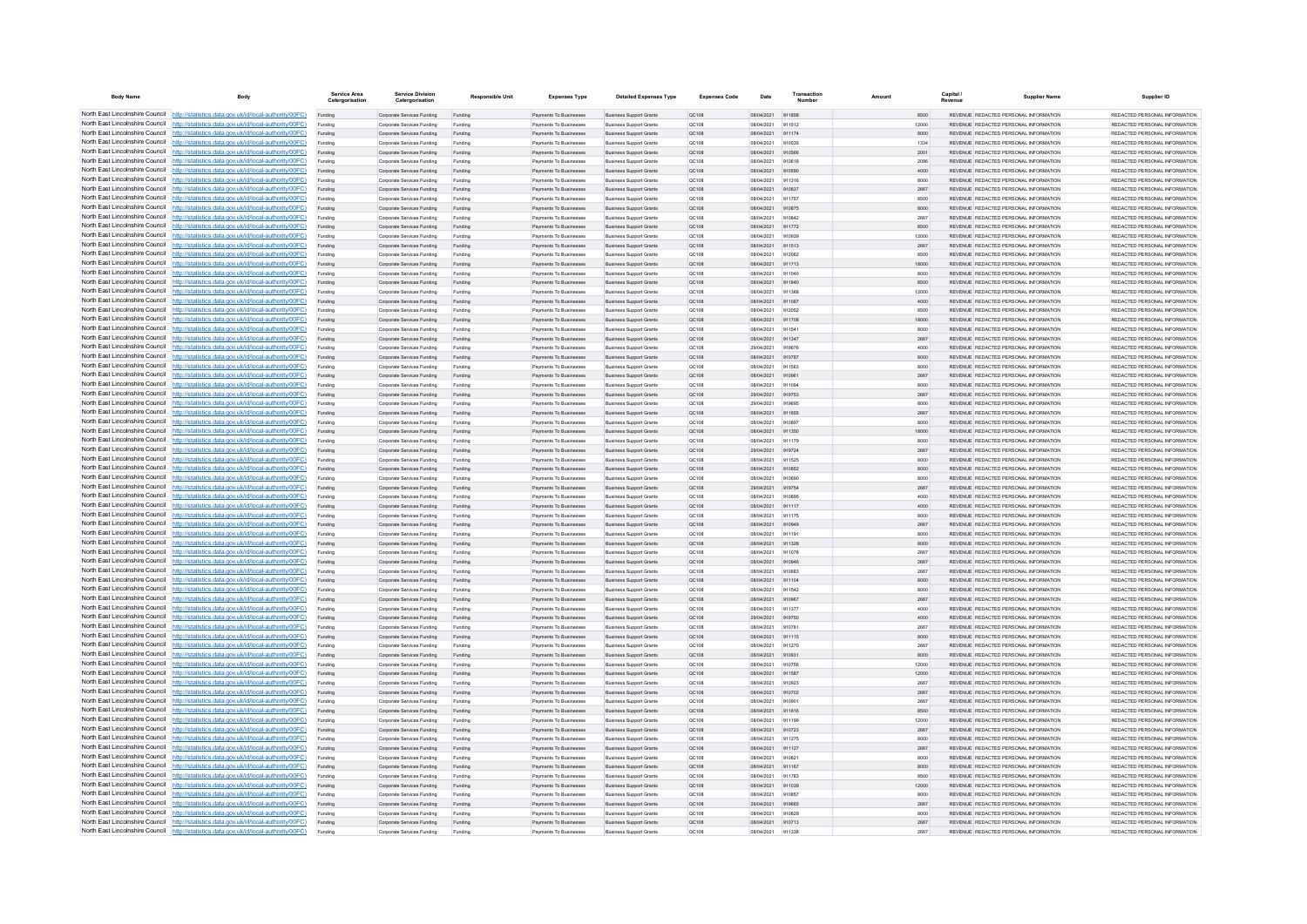| <b>Body Name</b>                                                   | Body                                                                                                                                                                             | Service Area<br>Catergorisation | <b>Service Division</b><br>Catergorisation               | <b>Responsible Unit</b> | <b>Expenses Type</b>                             | <b>Detailed Expenses Type</b>                                    | <b>Expenses Code</b> | Date                     | Transactic       | Amount | Capital<br>Revenue | <b>Supplier Name</b>                                                            | Supplier ID                                                      |
|--------------------------------------------------------------------|----------------------------------------------------------------------------------------------------------------------------------------------------------------------------------|---------------------------------|----------------------------------------------------------|-------------------------|--------------------------------------------------|------------------------------------------------------------------|----------------------|--------------------------|------------------|--------|--------------------|---------------------------------------------------------------------------------|------------------------------------------------------------------|
|                                                                    | North East Lincolnshire Council http://statistics.data.gov.uk/id/local-authority/00FC)                                                                                           | Funding                         | Corporate Services Funding                               | Funding                 | Payments To Businesses                           | <b>Business Support Grants</b>                                   | QC108                | 08/04/2021               | 910870           |        | 8000               | REVENUE REDACTED PERSONAL INFORMATION                                           | REDACTED PERSONAL INFORMATION                                    |
|                                                                    | North East Lincolnshire Council http://statistics.data.gov.uk/id/local-authority/00FC)                                                                                           |                                 | Corporate Services Funding                               |                         | Payments To Businessee                           | <b>Business Support Grant</b>                                    | QC108                | 08/04/2021               | 911745           |        | 8500               | REVENUE REDACTED PERSONAL INFORMATION                                           | REDACTED PERSONAL INFORMATION                                    |
|                                                                    | North East Lincolnshire Council http://statistics.data.gov.uk/id/local-authority/00FC)                                                                                           | Funding                         | Corporate Services Funding                               | Funding                 | Payments To Businesses                           | <b>Business Support Grants</b>                                   | QC108                | 08/04/2021               | 910825           |        | 12000              | REVENUE REDACTED PERSONAL INFORMATION                                           | REDACTED PERSONAL INFORMATION                                    |
|                                                                    | North East Lincolnshire Council http://statistics.data.gov.uk/id/local-authority/00FC)                                                                                           | Funding                         | Corporate Services Funding                               | Funding                 | Payments To Businesses                           | <b>Business Support Grants</b>                                   | OC108                | 08/04/2021               | 911739           |        | 8500               | REVENUE REDACTED PERSONAL INFORMATION                                           | REDACTED PERSONAL INFORMATION                                    |
|                                                                    | North East Lincolnshire Council http://statistics.data.gov.uk/id/local-authority/00FC)                                                                                           | Funding                         | Corporate Services Funding                               | Funding                 | Payments To Businesses                           | <b>Business Support Grants</b>                                   | QC108                | 08/04/2021               | 910800           |        | 12000              | REVENUE REDACTED PERSONAL INFORMATION<br>REVENUE REDACTED PERSONAL INFORMATION  | REDACTED PERSONAL INFORMATION                                    |
|                                                                    | North East Lincolnshire Council http://statistics.data.gov.uk/id/local-authority/00FC)<br>North East Lincolnshire Council http://statistics.data.gov.uk/id/local-authority/00FC) | Funding                         | Corporate Services Funding<br>Corporate Services Funding | Funding                 | Payments To Businesses<br>Payments To Businesses | <b>Business Support Grants</b><br><b>Business Support Grants</b> | QC108<br>OC108       | 08/04/2021<br>08/04/2021 | 911894<br>911618 |        | 8500<br>18000      | REVENUE, REDACTED PERSONAL INFORMATION                                          | REDACTED PERSONAL INFORMATION<br>REDACTED PERSONAL INFORMATION.  |
| North East Lincolnshire Council                                    | http://statistics.data.gov.uk/id/local-authority/00FC)                                                                                                                           | Funding<br>Funding              | Corporate Services Funding                               | Funding<br>Funding      | Payments To Businesses                           | <b>Business Support Grants</b>                                   | OC108                | 08/04/2021               | 911742           |        | 8500               | REVENUE REDACTED PERSONAL INFORMATION                                           | REDACTED PERSONAL INFORMATION                                    |
| North East Lincolnshire Council                                    | http://statistics.data.gov.uk/id/local-authority/00FC)                                                                                                                           | Funding                         | Corporate Services Funding                               | Funding                 | Payments To Businesses                           | <b>Business Support Grants</b>                                   | QC108                | 08/04/2021               |                  |        | 8000               | REVENUE REDACTED PERSONAL INFORMATION                                           | REDACTED PERSONAL INFORMATION                                    |
|                                                                    | North East Lincolnshire Council http://statistics.data.gov.uk/id/local-authority/00FC)                                                                                           |                                 | Corporate Services Funding                               | Funding                 | Payments To Businessee                           | <b>Business Support Grants</b>                                   | QC108                | 08/04/2021               | 911860           |        | 8500               | REVENUE REDACTED PERSONAL INFORMATION                                           | REDACTED PERSONAL INFORMATION.                                   |
|                                                                    | North East Lincolnshire Council http://statistics.data.gov.uk/id/local-authority/00FC)                                                                                           | Funding                         | Comorate Services Funding                                | Funding                 | <b>Payments To Businesses</b>                    | <b>Business Sunnort Grants</b>                                   | OC108                | 08/04/2021               | 911581           |        | 18000              | REVENUE, REDACTED PERSONAL INFORMATION                                          | REDACTED PERSONAL INFORMATION.                                   |
|                                                                    | North East Lincolnshire Council http://statistics.data.gov.uk/id/local-authority/00FC)                                                                                           | Funding                         | Corporate Services Funding                               | Funding                 | Payments To Businesses                           | <b>Business Support Grants</b>                                   | OC108                | 08/04/2021               | 911895           |        | 8500               | REVENUE REDACTED PERSONAL INFORMATION                                           | REDACTED PERSONAL INFORMATION                                    |
|                                                                    | North East Lincolnshire Council http://statistics.data.gov.uk/id/local-authority/00FC)                                                                                           | Funding                         | Corporate Services Funding                               | Funding                 | Payments To Businesses                           | <b>Business Support Grants</b>                                   | QC108                | 08/04/2021               | 911619           |        | 18000              | REVENUE REDACTED PERSONAL INFORMATION                                           | REDACTED PERSONAL INFORMATION                                    |
|                                                                    | North East Lincolnshire Council http://statistics.data.gov.uk/id/local-authority/00FC)                                                                                           | Funding                         | Corporate Services Funding                               | Funding                 | Payments To Businessee                           | <b>Business Support Grants</b>                                   | QC108                | 08/04/2021               | 911747           |        | 8500               | REVENUE REDACTED PERSONAL INFORMATION                                           | REDACTED PERSONAL INFORMATION                                    |
| North East Lincolnshire Council                                    | http://statistics.data.gov.uk/id/local-authority/00FC)                                                                                                                           | Funding                         | Corporate Services Funding                               | Funding                 | Payments To Businesses                           | <b>Business Support Grants</b>                                   | QC108                | 08/04/2021               | 910833           |        | 12000              | REVENUE REDACTED PERSONAL INFORMATION                                           | REDACTED PERSONAL INFORMATION                                    |
| North East Lincolnshire Council                                    | http://statistics.data.gov.uk/id/local-authority/00FC)                                                                                                                           | Funding                         | Corporate Services Funding                               | Funding                 | Payments To Businessee                           | Business Support Grants                                          | QC108                | 08/04/2021<br>08/04/2021 | 911746<br>910826 |        | 8500               | REVENUE REDACTED PERSONAL INFORMATION<br>REVENUE REDACTED PERSONAL INFORMATION  | REDACTED PERSONAL INFORMATION<br>REDACTED PERSONAL INFORMATION   |
|                                                                    | North East Lincolnshire Council http://statistics.data.gov.uk/id/local-authority/00FC)<br>North East Lincolnshire Council http://statistics.data.gov.uk/id/local-authority/00FC) | Funding<br>Funding              | Corporate Services Funding<br>Comorate Services Funding  | Funding<br>Funding      | Payments To Businessee<br>Payments To Businesses | <b>Business Support Grants</b><br><b>Business Sunnort Grants</b> | QC108<br>OC108       | 08/04/2021               | 911738           |        | 12000<br>8500      | REVENUE, REDACTED PERSONAL INFORMATION                                          | REDACTED PERSONAL INFORMATION.                                   |
|                                                                    | North East Lincolnshire Council http://statistics.data.gov.uk/id/local-authority/00FC)                                                                                           | Funding                         | Corporate Services Funding                               | Funding                 | Payments To Businesses                           | <b>Business Support Grants</b>                                   | QC108                | 08/04/2021               | 910794           |        | 12000              | REVENUE REDACTED PERSONAL INFORMATION                                           | REDACTED PERSONAL INFORMATION                                    |
|                                                                    | North East Lincolnshire Council http://statistics.data.gov.uk/id/local-authority/00FC)                                                                                           | Funding                         | Corporate Services Funding                               | Funding                 | Payments To Businesses                           | <b>Business Support Grants</b>                                   | OC108                | 08/04/2021               | 911291           |        | 2667               | REVENUE REDACTED PERSONAL INFORMATION                                           | REDACTED PERSONAL INFORMATION                                    |
|                                                                    | North East Lincolnshire Council http://statistics.data.gov.uk/id/local-authority/00FC)                                                                                           | Funding                         | Corporate Services Funding                               | Funding                 | Payments To Businesses                           | <b>Business Support Grants</b>                                   | QC108                | 08/04/2021               | 911157           |        | 8000               | REVENUE REDACTED PERSONAL INFORMATION                                           | REDACTED PERSONAL INFORMATION                                    |
| North East Lincolnshire Council                                    | http://statistics.data.gov.uk/id/local-authority/00FC)                                                                                                                           | Funding                         | Comorate Services Funding                                | Funding                 | <b>Payments To Businesses</b>                    | <b>Business Sunnort Grants</b>                                   | OC108                | 29/04/2021               | 919632           |        | 1401               | REVENUE REDACTED PERSONAL INFORMATION                                           | REDACTED PERSONAL INFORMATION.                                   |
| North East Lincolnshire Council                                    | http://statistics.data.gov.uk/id/local-authority/00FC)                                                                                                                           | Funding                         | Corporate Services Funding                               | Funding                 | Payments To Businesses                           | <b>Business Support Grants</b>                                   | OC108                | 08/04/2021               | 911529           |        | 2667               | REVENUE REDACTED PERSONAL INFORMATION                                           | REDACTED PERSONAL INFORMATION                                    |
| North East Lincolnshire Council                                    | http://statistics.data.gov.uk/id/local-authority/00FC)                                                                                                                           | Funding                         | Corporate Services Funding                               | Funding                 | Payments To Businessee                           | <b>Business Support Grants</b>                                   | QC108                | 08/04/2021               | 911362           |        | 4000               | REVENUE REDACTED PERSONAL INFORMATION                                           | REDACTED PERSONAL INFORMATION                                    |
|                                                                    | North East Lincolnshire Council http://statistics.data.gov.uk/id/local-authority/00FC)                                                                                           | Funding                         | Corporate Services Funding                               | Funding                 | Payments To Businesses                           | <b>Business Support Grants</b>                                   | QC108                | 08/04/2021               | 910807           |        | 8000               | REVENUE REDACTED PERSONAL INFORMATION                                           | REDACTED PERSONAL INFORMATION                                    |
|                                                                    | North East Lincolnshire Council http://statistics.data.gov.uk/id/local-authority/00FC)                                                                                           | Funding                         | Corporate Services Funding                               | Funding                 | Payments To Businesses                           | <b>Business Support Grants</b>                                   | OC108                | 08/04/2021               | 911334           |        | 12000              | REVENUE REDACTED PERSONAL INFORMATION                                           | REDACTED PERSONAL INFORMATION                                    |
|                                                                    | North East Lincolnshire Council http://statistics.data.gov.uk/id/local-authority/00FC)                                                                                           | Funding                         | Corporate Services Funding                               | Funding                 | Payments To Businesses                           | <b>Business Support Grants</b>                                   | QC108                | 08/04/2021<br>08/04/2021 | 910966<br>911564 |        | 2667<br>8000       | REVENUE REDACTED PERSONAL INFORMATION<br>REVENUE REDACTED PERSONAL INFORMATION  | REDACTED PERSONAL INFORMATION<br>REDACTED PERSONAL INFORMATION   |
|                                                                    | North East Lincolnshire Council http://statistics.data.gov.uk/id/local-authority/00FC)<br>North East Lincolnshire Council http://statistics.data.gov.uk/id/local-authority/00FC) | Funding<br>Funding              | Corporate Services Funding<br>Corporate Services Funding | Funding<br>Funding      | Payments To Businessee<br>Payments To Businesses | <b>Business Support Grants</b><br><b>Business Support Grants</b> | QC108<br>QC108       | 08/04/2021               | 911295           |        | 8000               | REVENUE REDACTED PERSONAL INFORMATION                                           | REDACTED PERSONAL INFORMATION                                    |
| North East Lincolnshire Council                                    | http://statistics.data.gov.uk/id/local-authority/00FC)                                                                                                                           | Funding                         | Corporate Services Funding                               | Funding                 | Payments To Businessee                           | <b>Business Support Grants</b>                                   | QC108                | 29/04/2021               | 919692           |        | 8000               | REVENUE REDACTED PERSONAL INFORMATION                                           | REDACTED PERSONAL INFORMATION                                    |
|                                                                    | North East Lincolnshire Council http://statistics.data.gov.uk/id/local-authority/00FC)                                                                                           | Funding                         | Corporate Services Funding                               | Funding                 | Payments To Businessee                           | <b>Business Support Grants</b>                                   | QC108                | 08/04/2021               | 911830           |        | 6000               | REVENUE REDACTED PERSONAL INFORMATION                                           | REDACTED PERSONAL INFORMATION                                    |
|                                                                    | North East Lincolnshire Council http://statistics.data.gov.uk/id/local-authority/00FC)                                                                                           | Funding                         | Corporate Services Funding                               | Funding                 | Payments To Businesse                            | <b>Business Support Grants</b>                                   | QC108                | 08/04/2021               | 911690           |        | 6000               | REVENUE, REDACTED PERSONAL INFORMATION                                          | REDACTED PERSONAL INFORMATION.                                   |
|                                                                    | North East Lincolnshire Council http://statistics.data.gov.uk/id/local-authority/00FC)                                                                                           | Funding                         | Comorate Services Funding                                | Funding                 | <b>Payments To Businesses</b>                    | <b>Business Sunnort Grants</b>                                   | OC108                | 08/04/2021               | 910540           |        | 3000               | REVENUE, REDACTED PERSONAL INFORMATION                                          | REDACTED PERSONAL INFORMATION.                                   |
|                                                                    | North East Lincolnshire Council http://statistics.data.gov.uk/id/local-authority/00FC)                                                                                           | Funding                         | Comorate Services Funding                                | Funding                 | Payments To Businesses                           | <b>Business Sunnort Grants</b>                                   | OC108                | 08/04/2021               | 910572           |        | 4500               | REVENUE, REDACTED PERSONAL INFORMATION                                          | REDACTED PERSONAL INFORMATION.                                   |
|                                                                    | North East Lincolnshire Council http://statistics.data.gov.uk/id/local-authority/00FC)                                                                                           | Funding                         | Corporate Services Funding                               | Funding                 | Payments To Businesses                           | <b>Business Support Grants</b>                                   | QC108                | 08/04/2021               | 910626           |        | 4714               | REVENUE REDACTED PERSONAL INFORMATION                                           | REDACTED PERSONAL INFORMATION                                    |
|                                                                    | North East Lincolnshire Council http://statistics.data.gov.uk/id/local-authority/00FC)                                                                                           | Funding                         | Corporate Services Funding                               | Funding                 | Payments To Businesses                           | <b>Business Support Grants</b>                                   | QC108                | 08/04/2021               | 910596           |        | 9000               | REVENUE REDACTED PERSONAL INFORMATION                                           | REDACTED PERSONAL INFORMATION                                    |
|                                                                    | North East Lincolnshire Council http://statistics.data.gov.uk/id/local-authority/00FC)                                                                                           | Funding                         | Corporate Services Funding                               | Funding                 | Payments To Businesses                           | <b>Business Support Grants</b>                                   | QC108                | 08/04/2021               | 910927           |        | 2667               | REVENUE REDACTED PERSONAL INFORMATION                                           | REDACTED PERSONAL INFORMATION                                    |
| North East Lincolnshire Council<br>North East Lincolnshire Council | http://statistics.data.gov.uk/id/local-authority/00FC)<br>http://statistics.data.gov.uk/id/local-authority/00FC)                                                                 | Funding                         | Corporate Services Funding                               | Funding                 | Payments To Businesses                           | <b>Business Support Grants</b>                                   | QC108                | 08/04/2021               | 911472           |        | 4000               | REVENUE REDACTED PERSONAL INFORMATION<br>REVENUE REDACTED PERSONAL INFORMATION  | REDACTED PERSONAL INFORMATION                                    |
|                                                                    | North East Lincolnshire Council http://statistics.data.gov.uk/id/local-authority/00FC)                                                                                           | Funding<br>Funding              | Corporate Services Funding<br>Corporate Services Funding | Funding                 | Payments To Businesses<br>Payments To Businessee | <b>Business Support Grants</b><br><b>Business Support Grants</b> | QC108<br>QC108       | 08/04/2021<br>08/04/2021 | 910717<br>911814 |        | 2667<br>8500       | REVENUE REDACTED PERSONAL INFORMATION                                           | REDACTED PERSONAL INFORMATION<br>REDACTED PERSONAL INFORMATION   |
|                                                                    | North East Lincolnshire Council http://statistics.data.gov.uk/id/local-authority/00FC)                                                                                           | Funding                         | Corporate Services Funding                               | Funding                 | Payments To Businesses                           | <b>Business Support Grants</b>                                   | OC108                | 08/04/2021               | 911186           |        | 8000               | REVENUE REDACTED PERSONAL INFORMATION                                           | REDACTED PERSONAL INFORMATION                                    |
|                                                                    | North East Lincolnshire Council http://statistics.data.gov.uk/id/local-authority/00FC)                                                                                           | Funding                         | Corporate Services Funding                               | Funding                 | Payments To Businesses                           | <b>Business Support Grants</b>                                   | <b>QC108</b>         | 29/04/2021               | 919700           |        | 8000               | REVENUE REDACTED PERSONAL INFORMATION                                           | REDACTED PERSONAL INFORMATION.                                   |
|                                                                    | North East Lincolnshire Council http://statistics.data.gov.uk/id/local-authority/00FC)                                                                                           | Funding                         | Corporate Services Funding                               | Funding                 | Payments To Businesses                           | <b>Business Support Grants</b>                                   | QC108                | 08/04/2021               | 910907           |        | 8000               | REVENUE REDACTED PERSONAL INFORMATION                                           | REDACTED PERSONAL INFORMATION                                    |
|                                                                    | North East Lincolnshire Council http://statistics.data.gov.uk/id/local-authority/00FC)                                                                                           | Funding                         | Corporate Services Funding                               | Funding                 | Payments To Businessee                           | <b>Business Support Grants</b>                                   | QC108                | 08/04/2021               | 911359           |        | 2667               | REVENUE REDACTED PERSONAL INFORMATION                                           | REDACTED PERSONAL INFORMATION                                    |
| North East Lincolnshire Council                                    | http://statistics.data.gov.uk/id/local-authority/00EC)                                                                                                                           | Funding                         | Corporate Services Funding                               | Funding                 | Payments To Businessee                           | <b>Business Support Grants</b>                                   | OC108                | 08/04/2021               | 911786           |        | 8500               | REVENUE REDACTED PERSONAL INFORMATION                                           | REDACTED PERSONAL INFORMATION.                                   |
|                                                                    | North East Lincolnshire Council http://statistics.data.gov.uk/id/local-authority/00FC)                                                                                           | Funding                         | Corporate Services Funding                               | Funding                 | Payments To Businessee                           | <b>Business Support Grants</b>                                   | QC108                | 08/04/2021               | 911057           |        | 8000               | REVENUE REDACTED PERSONAL INFORMATION                                           | REDACTED PERSONAL INFORMATION                                    |
|                                                                    | North East Lincolnshire Council http://statistics.data.gov.uk/id/local-authority/00FC)                                                                                           | Funding                         | Corporate Services Funding                               | Funding                 | Payments To Businesses                           | <b>Business Support Grants</b>                                   | QC108                | 29/04/202                | 919703           |        | 2667               | REVENUE REDACTED PERSONAL INFORMATION                                           | REDACTED PERSONAL INFORMATION                                    |
|                                                                    | North East Lincolnshire Council http://statistics.data.gov.uk/id/local-authority/00FC)                                                                                           | Funding                         | Corporate Services Funding                               | Funding                 | Payments To Businessee                           | <b>Business Support Grants</b>                                   | QC108                | 08/04/2021               | 911787           |        | 8500               | REVENUE REDACTED PERSONAL INFORMATION                                           | REDACTED PERSONAL INFORMATION                                    |
|                                                                    | North East Lincolnshire Council http://statistics.data.gov.uk/id/local-authority/00FC)<br>North East Lincolnshire Council http://statistics.data.gov.uk/id/local-authority/00FC) | Funding                         | Corporate Services Funding<br>Corporate Services Funding | Funding<br>Funding      | Payments To Businesses<br>Payments To Businesses | <b>Business Support Grants</b><br><b>Business Support Grants</b> | QC108<br>OC108       | 08/04/2021<br>08/04/2021 | 911058<br>911121 |        | 8000<br>8000       | REVENUE REDACTED PERSONAL INFORMATION<br>REVENUE REDACTED PERSONAL INFORMATION  | REDACTED PERSONAL INFORMATION<br>REDACTED PERSONAL INFORMATION   |
|                                                                    | North East Lincolnshire Council http://statistics.data.gov.uk/id/local-authority/00FC)                                                                                           | Funding<br>Funding              | Corporate Services Funding                               | Funding                 | Payments To Businesses                           | <b>Business Support Grants</b>                                   | QC108                | 08/04/2021               | 911294           |        | 8000               | REVENUE REDACTED PERSONAL INFORMATION                                           | REDACTED PERSONAL INFORMATION                                    |
|                                                                    | North East Lincolnshire Council http://statistics.data.gov.uk/id/local-authority/00FC)                                                                                           | Funding                         | Corporate Services Funding                               | Funding                 | Payments To Businesses                           | <b>Business Support Grants</b>                                   | OC108                | 08/04/2021               | 910921           |        | 2667               | REVENUE REDACTED PERSONAL INFORMATION                                           | REDACTED PERSONAL INFORMATION                                    |
| North East Lincolnshire Council                                    | http://statistics.data.gov.uk/id/local-authority/00FC)                                                                                                                           | Funding                         | Corporate Services Funding                               | Funding                 | Payments To Businesses                           | <b>Business Support Grants</b>                                   | <b>QC108</b>         | 08/04/2021               | 911594           |        | 8000               | REVENUE REDACTED PERSONAL INFORMATION                                           | REDACTED PERSONAL INFORMATION                                    |
|                                                                    | North East Lincolnshire Council http://statistics.data.gov.uk/id/local-authority/00FC)                                                                                           | Funding                         | Corporate Services Funding                               | Funding                 | Payments To Businessee                           | <b>Business Support Grants</b>                                   | QC108                | 08/04/2021               |                  |        | 8000               | REVENUE REDACTED PERSONAL INFORMATION                                           | REDACTED PERSONAL INFORMATION                                    |
|                                                                    | North East Lincolnshire Council http://statistics.data.gov.uk/id/local-authority/00FC)                                                                                           |                                 | Corporate Services Funding                               |                         | Payments To Businesses                           | <b>Business Support Grants</b>                                   | QC108                | 29/04/2021               | 919680           |        | 4000               | REVENUE REDACTED PERSONAL INFORMATION                                           | REDACTED PERSONAL INFORMATION.                                   |
|                                                                    | North East Lincolnshire Council http://statistics.data.gov.uk/id/local-authority/00FC)                                                                                           | Funding                         | Comorate Services Funding                                | Funding                 | <b>Payments To Businesses</b>                    | <b>Business Sunnort Grants</b>                                   | OC108                | 08/04/2021               | 911339           |        | 8000               | REVENUE REDACTED PERSONAL INFORMATION                                           | REDACTED PERSONAL INFORMATION.                                   |
|                                                                    | North East Lincolnshire Council http://statistics.data.gov.uk/id/local-authority/00FC)                                                                                           | Funding                         | Corporate Services Funding                               | Funding                 | Payments To Businesses                           | <b>Business Support Grants</b>                                   | <b>QC108</b>         | 08/04/2021               | 910993           |        | 8000               | REVENUE REDACTED PERSONAL INFORMATION                                           | REDACTED PERSONAL INFORMATION                                    |
|                                                                    | North East Lincolnshire Council http://statistics.data.gov.uk/id/local-authority/00FC)                                                                                           | Funding                         | Corporate Services Funding                               | Funding                 | Payments To Businesses                           | <b>Business Support Grants</b>                                   | OC108                | 08/04/2021               | 911237           |        | 2667               | REVENUE REDACTED PERSONAL INFORMATION                                           | REDACTED PERSONAL INFORMATION                                    |
| North East Lincolnshire Council                                    | North East Lincolnshire Council http://statistics.data.gov.uk/id/local-authority/00FC)<br>http://statistics.data.gov.uk/id/local-authority/00FC)                                 | Funding                         | Corporate Services Funding                               | Funding                 | Payments To Businesses                           | <b>Business Support Grants</b>                                   | QC108                | 08/04/2021               | 911219           |        | 8000               | REVENUE REDACTED PERSONAL INFORMATION                                           | REDACTED PERSONAL INFORMATION                                    |
| North East Lincolnshire Council                                    | http://statistics.data.gov.uk/id/local-authority/00FC)                                                                                                                           | Funding<br>Funding              | Corporate Services Funding<br>Corporate Services Funding | Funding<br>Funding      | Payments To Businessee<br>Payments To Businesses | <b>Business Support Grants</b><br><b>Business Support Grants</b> | OC108<br>QC108       | 08/04/2021<br>08/04/2021 | 911358<br>911172 |        | 8000<br>8000       | REVENUE REDACTED PERSONAL INFORMATION<br>REVENUE REDACTED PERSONAL INFORMATION  | REDACTED PERSONAL INFORMATION<br>REDACTED PERSONAL INFORMATION   |
|                                                                    | North East Lincolnshire Council http://statistics.data.gov.uk/id/local-authority/00FC)                                                                                           | Funding                         | Corporate Services Funding                               | Funding                 | Payments To Businesse                            | <b>Business Support Grants</b>                                   | QC108                | 08/04/2021               | 910835           |        | 2667               | REVENUE REDACTED PERSONAL INFORMATION                                           | REDACTED PERSONAL INFORMATION                                    |
|                                                                    | North East Lincolnshire Council http://statistics.data.gov.uk/id/local-authority/00FC)                                                                                           | Funding                         | Corporate Services Funding                               | Funding                 | Payments To Businesses                           | <b>Business Support Grants</b>                                   | QC108                | 08/04/2021               | 911195           |        | 2667               | REVENUE REDACTED PERSONAL INFORMATION                                           | REDACTED PERSONAL INFORMATION                                    |
|                                                                    | North East Lincolnshire Council http://statistics.data.gov.uk/id/local-authority/00FC)                                                                                           | Funding                         | Corporate Services Funding                               | Funding                 | Payments To Businesses                           | <b>Business Support Grants</b>                                   | OC108                | 08/04/2021               | 910818           |        | 2667               | REVENUE REDACTED PERSONAL INFORMATION                                           | REDACTED PERSONAL INFORMATION                                    |
|                                                                    | North East Lincolnshire Council http://statistics.data.gov.uk/id/local-authority/00FC)                                                                                           | Funding                         | Corporate Services Funding                               | Funding                 | Payments To Businesses                           | <b>Business Support Grants</b>                                   | QC108                | 08/04/2021               | 911753           |        | 8500               | REVENUE REDACTED PERSONAL INFORMATION                                           | REDACTED PERSONAL INFORMATION                                    |
|                                                                    | North East Lincolnshire Council http://statistics.data.gov.uk/id/local-authority/00FC)                                                                                           | Funding                         | Corporate Services Funding                               | Funding                 | Payments To Businessee                           | <b>Business Support Grants</b>                                   | QC108                | 08/04/2021               | 910862           |        | 12000              | REVENUE REDACTED PERSONAL INFORMATION                                           | REDACTED PERSONAL INFORMATION                                    |
|                                                                    | North East Lincolnshire Council http://statistics.data.gov.uk/id/local-authority/00FC)                                                                                           | Funding                         | Corporate Services Funding                               | Funding                 | Payments To Businesses                           | <b>Business Support Grants</b>                                   | QC108                | 08/04/2021               | 911843           |        | 8500               | REVENUE REDACTED PERSONAL INFORMATION                                           | REDACTED PERSONAL INFORMATION.                                   |
| North East Lincolnshire Council                                    | http://statistics.data.gov.uk/id/local-authority/00EC)                                                                                                                           | Funding                         | Corporate Services Funding                               | Funding                 | Payments To Businesses                           | <b>Business Support Grants</b>                                   | QC108                | 08/04/2021               | 911376           |        | 12000              | REVENUE REDACTED PERSONAL INFORMATION                                           | REDACTED PERSONAL INFORMATION                                    |
|                                                                    | North East Lincolnshire Council http://statistics.data.gov.uk/id/local-authority/00FC)                                                                                           | Funding                         | Corporate Services Funding                               | Funding                 | Payments To Businesses                           | <b>Business Support Grants</b>                                   | QC108                | 08/04/2021               | 911791           |        | 8500               | REVENUE REDACTED PERSONAL INFORMATION                                           | REDACTED PERSONAL INFORMATION                                    |
|                                                                    | North East Lincolnshire Council http://statistics.data.gov.uk/id/local-authority/00FC)<br>North East Lincolnshire Council http://statistics.data.gov.uk/id/local-authority/00FC) | Funding                         | Corporate Services Funding                               | Funding                 | Payments To Businesses<br>Payments To Rusinesses | <b>Business Support Grants</b><br><b>Business Sunnort Grants</b> | QC108<br>OC108       | 08/04/2021<br>08/04/2021 | 911069<br>910727 |        | 8000<br>2667       | REVENUE REDACTED PERSONAL INFORMATION<br>REVENUE, REDACTED PERSONAL INFORMATION | REDACTED PERSONAL INFORMATION.<br>REDACTED PERSONAL INFORMATION. |
|                                                                    | North East Lincolnshire Council http://statistics.data.gov.uk/id/local-authority/00FC)                                                                                           | Funding<br>Funding              | Corporate Services Funding<br>Corporate Services Funding | Funding<br>Funding      | Payments To Businesses                           | <b>Business Support Grants</b>                                   | OC108                | 08/04/2021               | 911190           |        | 2667               | REVENUE REDACTED PERSONAL INFORMATION                                           | REDACTED PERSONAL INFORMATION                                    |
|                                                                    | North East Lincolnshire Council http://statistics.data.gov.uk/id/local-authority/00FC)                                                                                           | Funding                         | Corporate Services Funding                               | Funding                 | Payments To Businesses                           | <b>Business Support Grants</b>                                   | QC108                | 08/04/2021               | 910980           |        | 2667               | REVENUE REDACTED PERSONAL INFORMATION                                           | REDACTED PERSONAL INFORMATION                                    |
|                                                                    | North East Lincolnshire Council http://statistics.data.gov.uk/id/local-authority/00FC)                                                                                           | Funding                         | Corporate Services Funding                               | Funding                 | Payments To Businesses                           | <b>Business Support Grants</b>                                   | OC108                | 08/04/2021               | 910687           |        | 2667               | REVENUE REDACTED PERSONAL INFORMATION                                           | REDACTED PERSONAL INFORMATION                                    |
| North East Lincolnshire Council                                    | http://statistics.data.gov.uk/id/local-authority/00FC)                                                                                                                           | Funding                         | Corporate Services Funding                               | Funding                 | Payments To Businesses                           | <b>Business Support Grants</b>                                   | QC108                | 08/04/2021               | 911741           |        | 8500               | REVENUE REDACTED PERSONAL INFORMATION                                           | REDACTED PERSONAL INFORMATION                                    |
|                                                                    | North East Lincolnshire Council http://statistics.data.gov.uk/id/local-authority/00FC)                                                                                           | Funding                         | Corporate Services Funding                               | Funding                 | Payments To Businessee                           | <b>Business Support Grants</b>                                   | QC108                | 08/04/2021               | 910805           |        | 8000               | REVENUE REDACTED PERSONAL INFORMATION                                           | REDACTED PERSONAL INFORMATION                                    |
|                                                                    | North East Lincolnshire Council http://statistics.data.gov.uk/id/local-authority/00FC)                                                                                           | Funding                         | Corporate Services Funding                               | Funding                 | Payments To Businesses                           | <b>Business Support Grants</b>                                   | QC108                | 08/04/2021               | 911754           |        | 8500               | REVENUE REDACTED PERSONAL INFORMATION                                           | REDACTED PERSONAL INFORMATION                                    |
|                                                                    | North East Lincolnshire Council http://statistics.data.gov.uk/id/local-authority/00FC)                                                                                           | Funding                         | Comorate Services Funding                                | Funding                 | Payments To Businesses                           | <b>Business Sunnort Grants</b>                                   | OC108                | 08/04/2021               | 910867           |        | 8000               | REVENUE REDACTED PERSONAL INFORMATION                                           | REDACTED PERSONAL INFORMATION                                    |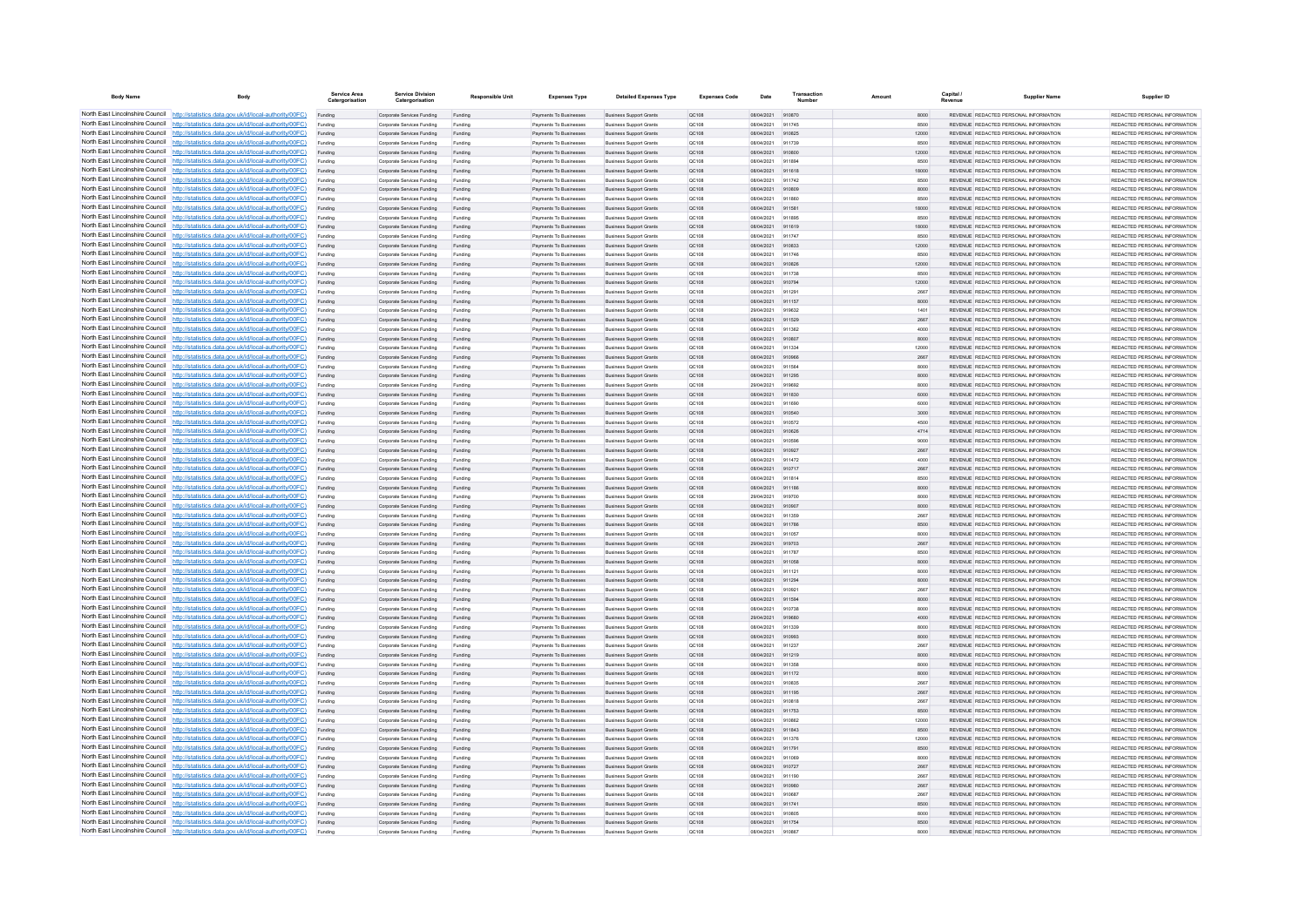| <b>Body Name</b>                | Body                                                                                                                                                                             | Service Area<br>Catergorisation | <b>Service Division</b><br>Catergorisation               | <b>Responsible Unit</b> | <b>Expenses Type</b>                             | <b>Detailed Expenses Type</b>                                    | <b>Expenses Code</b> | Date                     | Transactic       | Amount | Capital<br>Revenue | <b>Supplier Name</b>                                                           | Supplier ID                                                     |
|---------------------------------|----------------------------------------------------------------------------------------------------------------------------------------------------------------------------------|---------------------------------|----------------------------------------------------------|-------------------------|--------------------------------------------------|------------------------------------------------------------------|----------------------|--------------------------|------------------|--------|--------------------|--------------------------------------------------------------------------------|-----------------------------------------------------------------|
|                                 | North East Lincolnshire Council http://statistics.data.gov.uk/id/local-authority/00FC)                                                                                           | Funding                         | Corporate Services Funding                               | Funding                 | Payments To Businesses                           | <b>Business Support Grants</b>                                   | QC108                | 08/04/2021               | 911019           |        | 2667               | REVENUE REDACTED PERSONAL INFORMATION                                          | REDACTED PERSONAL INFORMATION                                   |
|                                 | North East Lincolnshire Council http://statistics.data.gov.uk/id/local-authority/00FC)                                                                                           |                                 | Corporate Services Funding                               |                         | Payments To Businessee                           | <b>Business Support Grant</b>                                    | QC108                | 08/04/2021               | 911795           |        | 8500               | REVENUE REDACTED PERSONAL INFORMATION                                          | REDACTED PERSONAL INFORMATION                                   |
|                                 | North East Lincolnshire Council http://statistics.data.gov.uk/id/local-authority/00FC)                                                                                           | Funding                         | Corporate Services Funding                               | Funding                 | Payments To Businesses                           | <b>Business Support Grants</b>                                   | QC108                | 08/04/2021               | 911105           |        | 8000               | REVENUE REDACTED PERSONAL INFORMATION                                          | REDACTED PERSONAL INFORMATION                                   |
|                                 | North East Lincolnshire Council http://statistics.data.gov.uk/id/local-authority/00FC)                                                                                           | Funding                         | Corporate Services Funding                               | Funding                 | Payments To Businesses                           | <b>Business Support Grants</b>                                   | OC108                | 08/04/2021               | 911724           |        | 8500               | REVENUE REDACTED PERSONAL INFORMATION                                          | REDACTED PERSONAL INFORMATION                                   |
|                                 | North East Lincolnshire Council http://statistics.data.gov.uk/id/local-authority/00FC)                                                                                           | Funding                         | Corporate Services Funding                               | Funding                 | Payments To Businesses                           | <b>Business Support Grants</b>                                   | QC108                | 08/04/2021               | 910673           | 12000  |                    | REVENUE REDACTED PERSONAL INFORMATION<br>REVENUE REDACTED PERSONAL INFORMATION | REDACTED PERSONAL INFORMATION                                   |
|                                 | North East Lincolnshire Council http://statistics.data.gov.uk/id/local-authority/00FC)<br>North East Lincolnshire Council http://statistics.data.gov.uk/id/local-authority/00FC) | Funding<br>Funding              | Corporate Services Funding<br>Corporate Services Funding | Funding<br>Funding      | Payments To Businesses<br>Payments To Businesses | <b>Business Support Grants</b><br><b>Business Support Grants</b> | QC108<br>OC108       | 08/04/2021<br>08/04/2021 | 911763<br>911831 |        | 4000<br>8500       | REVENUE, REDACTED PERSONAL INFORMATION                                         | REDACTED PERSONAL INFORMATION<br>REDACTED PERSONAL INFORMATION. |
| North East Lincolnshire Council | http://statistics.data.gov.uk/id/local-authority/00FC)                                                                                                                           | Funding                         | Corporate Services Funding                               | Funding                 | Payments To Businesses                           | <b>Business Support Grants</b>                                   | OC108                | 08/04/2021               | 911318           | 12000  |                    | REVENUE REDACTED PERSONAL INFORMATION                                          | REDACTED PERSONAL INFORMATION                                   |
| North East Lincolnshire Council | http://statistics.data.gov.uk/id/local-authority/00FC)                                                                                                                           | Funding                         | Corporate Services Funding                               | Funding                 | Payments To Businesses                           | <b>Business Support Grants</b>                                   | QC108                | 08/04/2021               | 911277           |        | 8000               | REVENUE REDACTED PERSONAL INFORMATION                                          | REDACTED PERSONAL INFORMATION                                   |
|                                 | North East Lincolnshire Council http://statistics.data.gov.uk/id/local-authority/00FC)                                                                                           |                                 | Corporate Services Funding                               | Funding                 | Payments To Businessee                           | <b>Business Support Grants</b>                                   | QC108                | 08/04/2021               | 911271           |        | 2667               | REVENUE REDACTED PERSONAL INFORMATION                                          | REDACTED PERSONAL INFORMATION.                                  |
|                                 | North East Lincolnshire Council http://statistics.data.gov.uk/id/local-authority/00FC)                                                                                           | Funding                         | Comorate Services Funding                                | Funding                 | <b>Payments To Businesses</b>                    | <b>Business Sunnort Grants</b>                                   | OC108                | 08/04/2021               | 911812           |        | 8500               | REVENUE, REDACTED PERSONAL INFORMATION                                         | REDACTED PERSONAL INFORMATION.                                  |
|                                 | North East Lincolnshire Council http://statistics.data.gov.uk/id/local-authority/00FC)                                                                                           | Funding                         | Corporate Services Funding                               | Funding                 | Payments To Businesses                           | <b>Business Support Grants</b>                                   | OC108                | 08/04/2021               | 911173           | 12000  |                    | REVENUE REDACTED PERSONAL INFORMATION                                          | REDACTED PERSONAL INFORMATION                                   |
|                                 | North East Lincolnshire Council http://statistics.data.gov.uk/id/local-authority/00FC)                                                                                           | Funding                         | Corporate Services Funding                               | Funding                 | Payments To Businesses                           | <b>Business Support Grants</b>                                   | QC108                | 08/04/2021               | 910960           |        | 2667               | REVENUE REDACTED PERSONAL INFORMATION                                          | REDACTED PERSONAL INFORMATION                                   |
| North East Lincolnshire Council | North East Lincolnshire Council http://statistics.data.gov.uk/id/local-authority/00FC)<br>http://statistics.data.gov.uk/id/local-authority/00FC)                                 | Funding                         | Corporate Services Funding                               | Funding                 | Payments To Businessee                           | <b>Business Support Grants</b>                                   | QC108                | 08/04/2021               | 911279           |        | 2667               | REVENUE REDACTED PERSONAL INFORMATION<br>REVENUE REDACTED PERSONAL INFORMATION | REDACTED PERSONAL INFORMATION<br>REDACTED PERSONAL INFORMATION  |
| North East Lincolnshire Council | http://statistics.data.gov.uk/id/local-authority/00FC)                                                                                                                           | Funding<br>Funding              | Corporate Services Funding<br>Corporate Services Funding | Funding<br>Funding      | Payments To Businesses<br>Payments To Businessee | <b>Business Support Grants</b><br>Business Support Grants        | QC108<br>QC108       | 29/04/2021<br>08/04/2021 | 919698<br>910853 |        | 5333<br>8000       | REVENUE REDACTED PERSONAL INFORMATION                                          | REDACTED PERSONAL INFORMATION                                   |
|                                 | North East Lincolnshire Council http://statistics.data.gov.uk/id/local-authority/00FC)                                                                                           | Funding                         | Corporate Services Funding                               | Funding                 | Payments To Businessee                           | <b>Business Support Grants</b>                                   | QC108                | 08/04/2021               | 911790           |        | 8500               | REVENUE REDACTED PERSONAL INFORMATION                                          | REDACTED PERSONAL INFORMATION                                   |
|                                 | North East Lincolnshire Council http://statistics.data.gov.uk/id/local-authority/00FC)                                                                                           | Funding                         | Comorate Services Funding                                | Funding                 | Payments To Businesses                           | <b>Business Sunnort Grants</b>                                   | OC108                | 08/04/2021               | 911065           |        | 8000               | REVENUE, REDACTED PERSONAL INFORMATION                                         | REDACTED PERSONAL INFORMATION.                                  |
|                                 | North East Lincolnshire Council http://statistics.data.gov.uk/id/local-authority/00FC)                                                                                           | Funding                         | Corporate Services Funding                               | Funding                 | Payments To Businesses                           | <b>Business Support Grants</b>                                   | QC108                | 08/04/2021               | 911886           |        | 8500               | REVENUE REDACTED PERSONAL INFORMATION                                          | REDACTED PERSONAL INFORMATION                                   |
|                                 | North East Lincolnshire Council http://statistics.data.gov.uk/id/local-authority/00FC)                                                                                           | Funding                         | Corporate Services Funding                               | Funding                 | Payments To Businesses                           | <b>Business Support Grants</b>                                   | OC108                | 08/04/2021               | 911608           | 18000  |                    | REVENUE REDACTED PERSONAL INFORMATION                                          | REDACTED PERSONAL INFORMATION                                   |
|                                 | North East Lincolnshire Council http://statistics.data.gov.uk/id/local-authority/00FC)                                                                                           | Funding                         | Corporate Services Funding                               | Funding                 | Payments To Businesses                           | <b>Business Support Grants</b>                                   | QC108                | 08/04/2021               | 911119           |        | 2667               | REVENUE REDACTED PERSONAL INFORMATION                                          | REDACTED PERSONAL INFORMATION                                   |
| North East Lincolnshire Council | http://statistics.data.gov.uk/id/local-authority/00FC)                                                                                                                           | Funding                         | Comorate Services Funding                                | Funding                 | <b>Payments To Businesses</b>                    | <b>Business Sunnort Grants</b>                                   | OC108                | 08/04/2021               | 911833           |        | 8500               | REVENUE REDACTED PERSONAL INFORMATION                                          | REDACTED PERSONAL INFORMATION.                                  |
| North East Lincolnshire Council | http://statistics.data.gov.uk/id/local-authority/00FC)                                                                                                                           | Funding                         | Corporate Services Funding                               | Funding                 | Payments To Businesses                           | <b>Business Support Grants</b>                                   | OC108                | 08/04/2021               | 911322           | 12000  |                    | REVENUE REDACTED PERSONAL INFORMATION                                          | REDACTED PERSONAL INFORMATION                                   |
| North East Lincolnshire Council | http://statistics.data.gov.uk/id/local-authority/00FC)<br>North East Lincolnshire Council http://statistics.data.gov.uk/id/local-authority/00FC)                                 | Funding                         | Corporate Services Funding                               | Funding                 | Payments To Businessee<br>Payments To Businesses | <b>Business Support Grants</b><br><b>Business Support Grants</b> | QC108<br>QC108       | 08/04/2021<br>08/04/2021 | 911285<br>911813 |        | 8000<br>8500       | REVENUE REDACTED PERSONAL INFORMATION<br>REVENUE REDACTED PERSONAL INFORMATION | REDACTED PERSONAL INFORMATION<br>REDACTED PERSONAL INFORMATION  |
|                                 | North East Lincolnshire Council http://statistics.data.gov.uk/id/local-authority/00FC)                                                                                           | Funding<br>Funding              | Corporate Services Funding<br>Corporate Services Funding | Funding<br>Funding      | Payments To Businesses                           | <b>Business Support Grants</b>                                   | OC108                | 08/04/2021               | 911181           | 12000  |                    | REVENUE REDACTED PERSONAL INFORMATION                                          | REDACTED PERSONAL INFORMATION                                   |
|                                 | North East Lincolnshire Council http://statistics.data.gov.uk/id/local-authority/00FC)                                                                                           | Funding                         | Corporate Services Funding                               | Funding                 | Payments To Businesses                           | <b>Business Support Grants</b>                                   | QC108                | 08/04/2021               | 911200           |        | 8000               | REVENUE REDACTED PERSONAL INFORMATION                                          | REDACTED PERSONAL INFORMATION                                   |
|                                 | North East Lincolnshire Council http://statistics.data.gov.uk/id/local-authority/00FC)                                                                                           | Funding                         | Corporate Services Funding                               | Funding                 | Payments To Businessee                           | <b>Business Support Grants</b>                                   | QC108                | 08/04/2021               | 911139           |        | 8000               | REVENUE REDACTED PERSONAL INFORMATION                                          | REDACTED PERSONAL INFORMATION                                   |
|                                 | North East Lincolnshire Council http://statistics.data.gov.uk/id/local-authority/00FC)                                                                                           | Funding                         | Corporate Services Funding                               | Funding                 | Payments To Businesses                           | <b>Business Support Grants</b>                                   | QC108                | 08/04/2021               | 910975           |        | 2667               | REVENUE REDACTED PERSONAL INFORMATION                                          | REDACTED PERSONAL INFORMATION                                   |
| North East Lincolnshire Council | http://statistics.data.gov.uk/id/local-authority/00FC)                                                                                                                           | Funding                         | Corporate Services Funding                               | Funding                 | Payments To Businessee                           | <b>Business Support Grants</b>                                   | QC108                | 08/04/2021               | 911913           |        | 8500               | REVENUE REDACTED PERSONAL INFORMATION                                          | REDACTED PERSONAL INFORMATION                                   |
|                                 | North East Lincolnshire Council http://statistics.data.gov.uk/id/local-authority/00FC)                                                                                           | Funding                         | Corporate Services Funding                               | Funding                 | Payments To Businessee                           | <b>Business Support Grants</b>                                   | QC108                | 08/04/2021               | 911628           | 18000  |                    | REVENUE REDACTED PERSONAL INFORMATION                                          | REDACTED PERSONAL INFORMATION                                   |
|                                 | North East Lincolnshire Council http://statistics.data.gov.uk/id/local-authority/00FC)                                                                                           | Funding                         | Corporate Services Funding                               | Funding                 | Payments To Businesse                            | <b>Business Support Grants</b>                                   | QC108                | 08/04/2021               | 011438           |        | 8000               | REVENUE, REDACTED PERSONAL INFORMATION                                         | REDACTED PERSONAL INFORMATION.                                  |
|                                 | North East Lincolnshire Council http://statistics.data.gov.uk/id/local-authority/00FC)                                                                                           | Funding                         | Comorate Services Funding                                | Funding                 | <b>Payments To Businesses</b>                    | <b>Business Sunnort Grants</b>                                   | OC108                | 08/04/2021               | 910779           |        | 2667               | REVENUE, REDACTED PERSONAL INFORMATION                                         | REDACTED PERSONAL INFORMATION.                                  |
|                                 | North East Lincolnshire Council http://statistics.data.gov.uk/id/local-authority/00FC)                                                                                           | Funding                         | Comorate Services Funding                                | Funding                 | Payments To Businesses                           | <b>Business Sunnort Grants</b>                                   | OC108                | 08/04/2021               | 911299           |        | 2667               | REVENUE, REDACTED PERSONAL INFORMATION                                         | REDACTED PERSONAL INFORMATION.                                  |
|                                 | North East Lincolnshire Council http://statistics.data.gov.uk/id/local-authority/00FC)<br>North East Lincolnshire Council http://statistics.data.gov.uk/id/local-authority/00FC) | Funding<br>Funding              | Corporate Services Funding<br>Corporate Services Funding | Funding<br>Funding      | Payments To Businesses<br>Payments To Businesses | <b>Business Support Grants</b><br><b>Business Support Grants</b> | QC108<br>QC108       | 08/04/2021<br>08/04/2021 | 910802<br>911006 |        | 2667<br>2667       | REVENUE REDACTED PERSONAL INFORMATION<br>REVENUE REDACTED PERSONAL INFORMATION | REDACTED PERSONAL INFORMATION<br>REDACTED PERSONAL INFORMATION  |
|                                 | North East Lincolnshire Council http://statistics.data.gov.uk/id/local-authority/00FC)                                                                                           | Funding                         | Corporate Services Funding                               | Funding                 | Payments To Businesses                           | <b>Business Support Grants</b>                                   | QC108                | 29/04/2021               | 919781           |        | 4000               | REVENUE REDACTED PERSONAL INFORMATION                                          | REDACTED PERSONAL INFORMATION                                   |
| North East Lincolnshire Council | http://statistics.data.gov.uk/id/local-authority/00FC)                                                                                                                           | Funding                         | Corporate Services Funding                               | Funding                 | Payments To Businesses                           | <b>Business Support Grants</b>                                   | QC108                | 08/04/2021               | 911796           |        | 4000               | REVENUE REDACTED PERSONAL INFORMATION                                          | REDACTED PERSONAL INFORMATION                                   |
| North East Lincolnshire Council | http://statistics.data.gov.uk/id/local-authority/00FC)                                                                                                                           | Funding                         | Corporate Services Funding                               | Funding                 | Payments To Businesses                           | <b>Business Support Grants</b>                                   | QC108                | 08/04/2021               | 911467           |        | 2667               | REVENUE REDACTED PERSONAL INFORMATION                                          | REDACTED PERSONAL INFORMATION                                   |
|                                 | North East Lincolnshire Council http://statistics.data.gov.uk/id/local-authority/00FC)                                                                                           | Funding                         | Corporate Services Funding                               |                         | Payments To Businessee                           | <b>Business Support Grants</b>                                   | QC108                | 08/04/2021               | 911595           |        | 8000               | REVENUE REDACTED PERSONAL INFORMATION                                          | REDACTED PERSONAL INFORMATION                                   |
|                                 | North East Lincolnshire Council http://statistics.data.gov.uk/id/local-authority/00FC)                                                                                           | Funding                         | Corporate Services Funding                               | Funding                 | Payments To Businesses                           | <b>Business Support Grants</b>                                   | OC108                | 08/04/2021               | 911449           |        | 8000               | REVENUE REDACTED PERSONAL INFORMATION                                          | REDACTED PERSONAL INFORMATION                                   |
|                                 | North East Lincolnshire Council http://statistics.data.gov.uk/id/local-authority/00FC)                                                                                           | Funding                         | Corporate Services Funding                               | Funding                 | Payments To Businesses                           | <b>Business Support Grants</b>                                   | <b>QC108</b>         | 08/04/2021               | 910762           |        | 8000               | REVENUE REDACTED PERSONAL INFORMATION                                          | REDACTED PERSONAL INFORMATION.                                  |
|                                 | North East Lincolnshire Council http://statistics.data.gov.uk/id/local-authority/00FC)                                                                                           | Funding                         | Corporate Services Funding                               | Funding                 | Payments To Businesses                           | <b>Business Support Grants</b>                                   | QC108                | 29/04/2021               | 919683           |        | 2667               | REVENUE REDACTED PERSONAL INFORMATION                                          | REDACTED PERSONAL INFORMATION                                   |
| North East Lincolnshire Council | North East Lincolnshire Council http://statistics.data.gov.uk/id/local-authority/00FC)<br>http://statistics.data.gov.uk/id/local-authority/00EC)                                 | Funding                         | Corporate Services Funding                               | Funding                 | Payments To Businessee                           | <b>Business Support Grants</b>                                   | QC108<br>OC108       | 08/04/2021<br>29/04/2021 | 911224<br>919686 |        | 2667<br>5333       | REVENUE REDACTED PERSONAL INFORMATION<br>REVENUE REDACTED PERSONAL INFORMATION | REDACTED PERSONAL INFORMATION<br>REDACTED PERSONAL INFORMATION. |
|                                 | North East Lincolnshire Council http://statistics.data.gov.uk/id/local-authority/00FC)                                                                                           | Funding<br>Funding              | Corporate Services Funding<br>Corporate Services Funding | Funding<br>Funding      | Payments To Businessee<br>Payments To Businessee | <b>Business Support Grants</b><br><b>Business Support Grants</b> | QC108                | 08/04/2021               | 910951           |        | 8000               | REVENUE REDACTED PERSONAL INFORMATION                                          | REDACTED PERSONAL INFORMATION                                   |
|                                 | North East Lincolnshire Council http://statistics.data.gov.uk/id/local-authority/00FC)                                                                                           | Funding                         | Corporate Services Funding                               | Funding                 | Payments To Businesses                           | <b>Business Support Grants</b>                                   | QC108                | 08/04/2021               | 911005           |        | 8000               | REVENUE REDACTED PERSONAL INFORMATION                                          | REDACTED PERSONAL INFORMATION                                   |
|                                 | North East Lincolnshire Council http://statistics.data.gov.uk/id/local-authority/00FC)                                                                                           | Funding                         | Corporate Services Funding                               | Funding                 | Payments To Businessee                           | <b>Business Support Grants</b>                                   | QC108                | 08/04/2021               | 911837           |        | 8500               | REVENUE REDACTED PERSONAL INFORMATION                                          | REDACTED PERSONAL INFORMATION                                   |
|                                 | North East Lincolnshire Council http://statistics.data.gov.uk/id/local-authority/00FC)                                                                                           | Funding                         | Corporate Services Funding                               | Funding                 | Payments To Businesses                           | <b>Business Support Grants</b>                                   | QC108                | 08/04/2021               | 911336           | 12000  |                    | REVENUE REDACTED PERSONAL INFORMATION                                          | REDACTED PERSONAL INFORMATION                                   |
|                                 | North East Lincolnshire Council http://statistics.data.gov.uk/id/local-authority/00FC)                                                                                           | Funding                         | Corporate Services Funding                               | Funding                 | Payments To Businesses                           | <b>Business Support Grants</b>                                   | OC108                | 29/04/2021               | 919699           |        | 2667               | REVENUE REDACTED PERSONAL INFORMATION                                          | REDACTED PERSONAL INFORMATION                                   |
|                                 | North East Lincolnshire Council http://statistics.data.gov.uk/id/local-authority/00FC)                                                                                           | Funding                         | Corporate Services Funding                               | Funding                 | Payments To Businesses                           | <b>Business Support Grants</b>                                   | QC108                | 29/04/2021               | 919621           |        | 2096               | REVENUE REDACTED PERSONAL INFORMATION                                          | REDACTED PERSONAL INFORMATION                                   |
|                                 | North East Lincolnshire Council http://statistics.data.gov.uk/id/local-authority/00FC)                                                                                           | Funding                         | Corporate Services Funding                               | Funding                 | Payments To Businesses                           | <b>Business Support Grants</b>                                   | OC108                | 29/04/2021               | 919687           |        | 8000               | REVENUE REDACTED PERSONAL INFORMATION                                          | REDACTED PERSONAL INFORMATION                                   |
| North East Lincolnshire Council | http://statistics.data.gov.uk/id/local-authority/00FC)<br>North East Lincolnshire Council http://statistics.data.gov.uk/id/local-authority/00FC)                                 | Funding                         | Corporate Services Funding                               | Funding                 | Payments To Businesses<br>Payments To Businessee | <b>Business Support Grants</b>                                   | <b>QC108</b>         | 08/04/2021<br>08/04/2021 | 911521           |        | 8000<br>4000       | REVENUE REDACTED PERSONAL INFORMATION<br>REVENUE REDACTED PERSONAL INFORMATION | REDACTED PERSONAL INFORMATION<br>REDACTED PERSONAL INFORMATION  |
|                                 | North East Lincolnshire Council http://statistics.data.gov.uk/id/local-authority/00FC)                                                                                           | Funding                         | Corporate Services Funding<br>Corporate Services Funding | Funding                 | Payments To Businesses                           | <b>Business Support Grants</b><br><b>Business Support Grants</b> | QC108<br>QC108       | 08/04/2021               | 911107           |        | 2667               | REVENUE REDACTED PERSONAL INFORMATION                                          | REDACTED PERSONAL INFORMATION.                                  |
|                                 | North East Lincolnshire Council http://statistics.data.gov.uk/id/local-authority/00FC)                                                                                           | Funding                         | Comorate Services Funding                                | Funding                 | <b>Payments To Businesses</b>                    | <b>Business Sunnort Grants</b>                                   | OC108                | 29/04/2021               | 919729           |        | 2667               | REVENUE REDACTED PERSONAL INFORMATION                                          | REDACTED PERSONAL INFORMATION.                                  |
|                                 | North East Lincolnshire Council http://statistics.data.gov.uk/id/local-authority/00FC)                                                                                           | Funding                         | Corporate Services Funding                               | Funding                 | Payments To Businesses                           | <b>Business Support Grants</b>                                   | <b>QC108</b>         | 08/04/2021               | 910797           |        | 2667               | REVENUE REDACTED PERSONAL INFORMATION                                          | REDACTED PERSONAL INFORMATION                                   |
|                                 | North East Lincolnshire Council http://statistics.data.gov.uk/id/local-authority/00FC)                                                                                           | Funding                         | Corporate Services Funding                               | Funding                 | Payments To Businesses                           | <b>Business Support Grants</b>                                   | OC108                | 29/04/2021               | 919652           |        | 2667               | REVENUE REDACTED PERSONAL INFORMATION                                          | REDACTED PERSONAL INFORMATION                                   |
|                                 | North East Lincolnshire Council http://statistics.data.gov.uk/id/local-authority/00FC)                                                                                           | Funding                         | Corporate Services Funding                               | Funding                 | Payments To Businesses                           | <b>Business Support Grants</b>                                   | QC108                | 08/04/2021               | 911124           |        | 2667               | REVENUE REDACTED PERSONAL INFORMATION                                          | REDACTED PERSONAL INFORMATION                                   |
| North East Lincolnshire Council | http://statistics.data.gov.uk/id/local-authority/00FC)                                                                                                                           | Funding                         | Corporate Services Funding                               | Funding                 | Payments To Businessee                           | <b>Business Support Grants</b>                                   | OC108                | 08/04/2021               | 911276           |        | 2667               | REVENUE REDACTED PERSONAL INFORMATION                                          | REDACTED PERSONAL INFORMATION                                   |
| North East Lincolnshire Council | http://statistics.data.gov.uk/id/local-authority/00FC)                                                                                                                           | Funding                         | Corporate Services Funding                               | Funding                 | Payments To Businesses                           | <b>Business Support Grants</b>                                   | QC108                | 08/04/2021               | 910536           |        | 1334               | REVENUE REDACTED PERSONAL INFORMATION                                          | REDACTED PERSONAL INFORMATION                                   |
|                                 | North East Lincolnshire Council http://statistics.data.gov.uk/id/local-authority/00FC)<br>North East Lincolnshire Council http://statistics.data.gov.uk/id/local-authority/00FC) | Funding                         | Corporate Services Funding                               | Funding                 | Payments To Businesse                            | <b>Business Support Grants</b>                                   | QC108                | 08/04/2021               | 910568           |        | 2001               | REVENUE REDACTED PERSONAL INFORMATION<br>REVENUE REDACTED PERSONAL INFORMATION | REDACTED PERSONAL INFORMATION<br>REDACTED PERSONAL INFORMATION  |
|                                 | North East Lincolnshire Council http://statistics.data.gov.uk/id/local-authority/00FC)                                                                                           | Funding<br>Funding              | Corporate Services Funding<br>Corporate Services Funding | Funding<br>Funding      | Payments To Businesses<br>Payments To Businesses | <b>Business Support Grants</b><br><b>Business Support Grants</b> | QC108<br>OC108       | 08/04/2021<br>08/04/2021 | 910620<br>910592 |        | 2096<br>4000       | REVENUE REDACTED PERSONAL INFORMATION                                          | REDACTED PERSONAL INFORMATION                                   |
|                                 | North East Lincolnshire Council http://statistics.data.gov.uk/id/local-authority/00FC)                                                                                           | Funding                         | Corporate Services Funding                               | Funding                 | Payments To Businesses                           | <b>Business Support Grants</b>                                   | QC108                | 08/04/2021               | 910985           |        | 8000               | REVENUE REDACTED PERSONAL INFORMATION                                          | REDACTED PERSONAL INFORMATION                                   |
|                                 | North East Lincolnshire Council http://statistics.data.gov.uk/id/local-authority/00FC)                                                                                           | Funding                         | Corporate Services Funding                               | Funding                 | Payments To Businessee                           | <b>Business Support Grants</b>                                   | QC108                | 08/04/2021               | 911017           |        | 2667               | REVENUE REDACTED PERSONAL INFORMATION                                          | REDACTED PERSONAL INFORMATION                                   |
|                                 | North East Lincolnshire Council http://statistics.data.gov.uk/id/local-authority/00FC)                                                                                           | Funding                         | Corporate Services Funding                               | Funding                 | Payments To Businesses                           | <b>Business Support Grants</b>                                   | <b>QC108</b>         | 08/04/2021               | 910866           |        | 8000               | REVENUE REDACTED PERSONAL INFORMATION                                          | REDACTED PERSONAL INFORMATION.                                  |
| North East Lincolnshire Council | http://statistics.data.gov.uk/id/local-authority/00EC)                                                                                                                           | Funding                         | Corporate Services Funding                               | Funding                 | Payments To Businesses                           | <b>Business Support Grants</b>                                   | QC108                | 08/04/2021               | 911819           |        | 8500               | REVENUE REDACTED PERSONAL INFORMATION                                          | REDACTED PERSONAL INFORMATION                                   |
|                                 | North East Lincolnshire Council http://statistics.data.gov.uk/id/local-authority/00FC)                                                                                           | Funding                         | Corporate Services Funding                               | Funding                 | Payments To Businesses                           | <b>Business Support Grants</b>                                   | QC108                | 08/04/2021               | 911207           |        | 8000               | REVENUE REDACTED PERSONAL INFORMATION                                          | REDACTED PERSONAL INFORMATION                                   |
|                                 | North East Lincolnshire Council http://statistics.data.gov.uk/id/local-authority/00FC)                                                                                           | Funding                         | Corporate Services Funding                               | Funding                 | Payments To Businesses                           | <b>Business Support Grants</b>                                   | QC108                | 08/04/2021               | 910681           |        | 4000               | REVENUE REDACTED PERSONAL INFORMATION                                          | REDACTED PERSONAL INFORMATION.                                  |
|                                 | North East Lincolnshire Council http://statistics.data.gov.uk/id/local-authority/00FC)                                                                                           | Funding                         | Corporate Services Funding                               | Funding                 | Payments To Rusinesses                           | <b>Business Sunnort Grants</b>                                   | OC108                | 08/04/2021               | 910817           |        | 2667               | REVENUE, REDACTED PERSONAL INFORMATION                                         | REDACTED PERSONAL INFORMATION.                                  |
|                                 | North East Lincolnshire Council http://statistics.data.gov.uk/id/local-authority/00FC)<br>North East Lincolnshire Council http://statistics.data.gov.uk/id/local-authority/00FC) | Funding                         | Corporate Services Funding                               | Funding                 | Payments To Businesses                           | <b>Business Support Grants</b>                                   | OC108                | 08/04/2021               | 910854           |        | 8000               | REVENUE REDACTED PERSONAL INFORMATION                                          | REDACTED PERSONAL INFORMATION                                   |
|                                 | North East Lincolnshire Council http://statistics.data.gov.uk/id/local-authority/00FC)                                                                                           | Funding<br>Funding              | Corporate Services Funding<br>Corporate Services Funding | Funding<br>Funding      | Payments To Businesses<br>Payments To Businesses | <b>Business Support Grants</b><br><b>Business Support Grants</b> | QC108<br>OC108       | 08/04/2021<br>08/04/2021 | 911387<br>911848 | 12000  | 8500               | REVENUE REDACTED PERSONAL INFORMATION<br>REVENUE REDACTED PERSONAL INFORMATION | REDACTED PERSONAL INFORMATION<br>REDACTED PERSONAL INFORMATION  |
| North East Lincolnshire Council | http://statistics.data.gov.uk/id/local-authority/00FC)                                                                                                                           | Funding                         | Corporate Services Funding                               | Funding                 | Payments To Businesses                           | <b>Business Support Grants</b>                                   | QC108                | 08/04/2021               | 911396           | 12000  |                    | REVENUE REDACTED PERSONAL INFORMATION                                          | REDACTED PERSONAL INFORMATION                                   |
|                                 | North East Lincolnshire Council http://statistics.data.gov.uk/id/local-authority/00FC)                                                                                           | Funding                         | Corporate Services Funding                               | Funding                 | Payments To Businessee                           | <b>Business Support Grants</b>                                   | QC108                | 08/04/2021               | 911797           |        | 4000               | REVENUE REDACTED PERSONAL INFORMATION                                          | REDACTED PERSONAL INFORMATION                                   |
|                                 | North East Lincolnshire Council http://statistics.data.gov.uk/id/local-authority/00FC)                                                                                           | Funding                         | Corporate Services Funding                               | Funding                 | Payments To Businesses                           | <b>Business Support Grants</b>                                   | QC108                | 08/04/2021               | 911250           |        | 8000               | REVENUE REDACTED PERSONAL INFORMATION                                          | REDACTED PERSONAL INFORMATION                                   |
|                                 | North East Lincolnshire Council http://statistics.data.gov.uk/id/local-authority/00FC)                                                                                           | Funding                         | Comorate Services Funding                                | Funding                 | Payments To Businesses                           | <b>Business Sunnort Grants</b>                                   | OC108                | 08/04/2021 911267        |                  |        | 2667               | REVENUE REDACTED PERSONAL INFORMATION                                          | REDACTED PERSONAL INFORMATION                                   |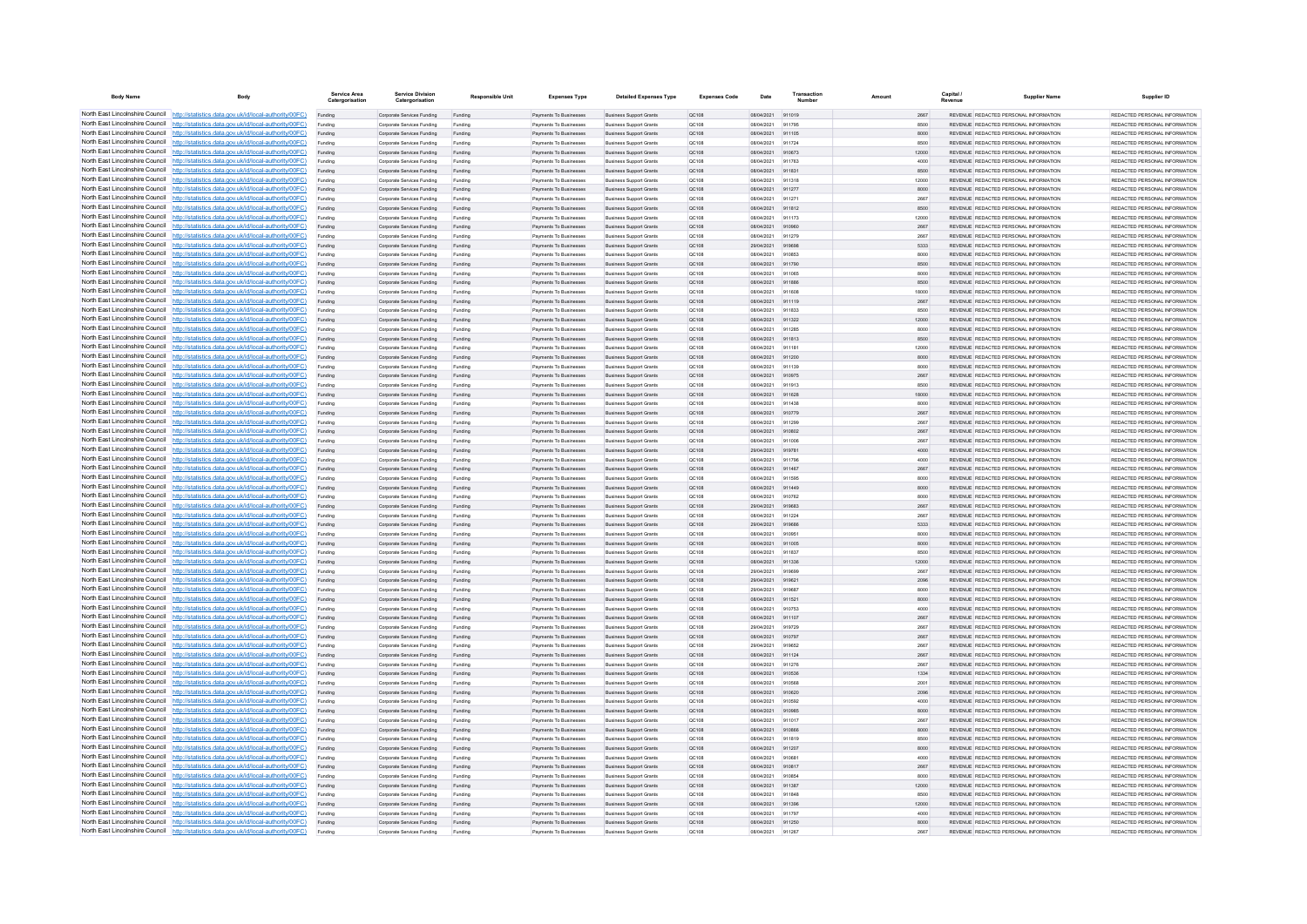| <b>Body Name</b>                | Body                                                                                                                                                                             | Service Area<br>Catergorisation | <b>Service Division</b><br>Catergorisation               | <b>Responsible Unit</b> | <b>Expenses Type</b>                             | <b>Detailed Expenses Type</b>                                    | <b>Expenses Code</b>  | Date                     | Transactio       | Amount |               | Capital | <b>Supplier Name</b>                                                           | Supplier ID                                                     |
|---------------------------------|----------------------------------------------------------------------------------------------------------------------------------------------------------------------------------|---------------------------------|----------------------------------------------------------|-------------------------|--------------------------------------------------|------------------------------------------------------------------|-----------------------|--------------------------|------------------|--------|---------------|---------|--------------------------------------------------------------------------------|-----------------------------------------------------------------|
|                                 | North East Lincolnshire Council http://statistics.data.gov.uk/id/local-authority/00FC)                                                                                           | Funding                         | Corporate Services Funding                               | Funding                 | Payments To Businesses                           | <b>Business Support Grants</b>                                   | QC108                 | 08/04/2021 910749        |                  |        | 4000          |         | REVENUE REDACTED PERSONAL INFORMATION                                          | REDACTED PERSONAL INFORMATION                                   |
|                                 | North East Lincolnshire Council http://statistics.data.gov.uk/id/local-authority/00FC)                                                                                           | Funding                         | Corporate Services Funding                               | Funding                 | <b>Payments To Businesses</b>                    | <b>Business Support Grants</b>                                   | QC108                 | 08/04/2021               |                  |        | 8000          |         | REVENUE REDACTED PERSONAL INFORMATION                                          | REDACTED PERSONAL INFORMATION                                   |
|                                 | North East Lincolnshire Council http://statistics.data.gov.uk/id/local-authority/00FC)                                                                                           | Funding                         | Corporate Services Funding                               | Funding                 | Payments To Busi                                 | <b>Business Support Grants</b>                                   | QC108                 | 29/04/2021               | 919669           |        | 8000          |         | REVENUE REDACTED PERSONAL INFORMATION                                          | REDACTED PERSONAL INFORMATION                                   |
|                                 | North East Lincolnshire Council http://statistics.data.gov.uk/id/local-authority/00FC)<br>North East Lincolnshire Council http://statistics.data.gov.uk/id/local-authority/00FC) | Funding                         | Comorate Services Funding                                | Funding                 | <b>Payments To Businesses</b>                    | <b>Business Sunnort Grants</b>                                   | OC108                 | 29/04/2021               | 919617           |        | 2096          |         | REVENUE REDACTED PERSONAL INFORMATION<br>REVENUE REDACTED PERSONAL INFORMATION | REDACTED PERSONAL INFORMATION<br>REDACTED PERSONAL INFORMATION. |
|                                 | North East Lincolnshire Council http://statistics.data.gov.uk/id/local-authority/00FC)                                                                                           | Funding<br>Funding              | Corporate Services Funding<br>Corporate Services Funding | Funding<br>Funding      | Payments To Businesses<br>Payments To Businesses | <b>Business Support Grants</b><br><b>Business Support Grants</b> | <b>QC108</b><br>OC108 | 08/04/2021<br>08/04/2021 | 911598<br>910830 |        | 2667<br>2667  |         | REVENUE REDACTED PERSONAL INFORMATION                                          | REDACTED PERSONAL INFORMATION                                   |
|                                 | North East Lincolnshire Council http://statistics.data.gov.uk/id/local-authority/00FC)                                                                                           | Funding                         | Corporate Services Funding                               | Funding                 | Payments To Businesses                           | <b>Business Support Grants</b>                                   | QC108                 | 29/04/2021               | 919641           |        | 8000          |         | REVENUE REDACTED PERSONAL INFORMATION                                          | REDACTED PERSONAL INFORMATION                                   |
|                                 | North East Lincolnshire Council http://statistics.data.gov.uk/id/local-authority/00FC)                                                                                           | Funding                         | Corporate Services Funding                               | Funding                 | <b>Payments To Businesses</b>                    | <b>Business Support Grants</b>                                   | OC108                 | 08/04/2021               | 911281           |        | 8000          |         | REVENUE REDACTED PERSONAL INFORMATION                                          | REDACTED PERSONAL INFORMATION.                                  |
| North East Lincolnshire Council | http://statistics.data.gov.uk/id/local-authority/00FC)                                                                                                                           | Funding                         | Corporate Services Funding                               | Funding                 | Payments To Businesses                           | <b>Business Support Grants</b>                                   | OC:108                | 08/04/2021               | 910770           |        | 2667          |         | REVENUE REDACTED PERSONAL INFORMATION                                          | REDACTED PERSONAL INFORMATION                                   |
| North East Lincolnshire Council | http://statistics.data.gov.uk/id/local-authority/00FC)                                                                                                                           | Funding                         | Corporate Services Funding                               | Funding                 | Payments To Businessee                           | <b>Business Support Grants</b>                                   | QC108                 | 08/04/2021               | 911258           |        | 8000          |         | REVENUE REDACTED PERSONAL INFORMATION                                          | REDACTED PERSONAL INFORMATION                                   |
|                                 | North East Lincolnshire Council http://statistics.data.gov.uk/id/local-authority/00FC)                                                                                           |                                 | Corporate Services Funding                               | Funding                 | Payments To Businesses                           | <b>Business Support Grants</b>                                   | QC108                 | 29/04/2021               | 919844           |        | 2667          |         | <b>REVENHE REDACTED REPSONAL INFORMATION</b>                                   | <b>PEDACTED PERSONAL INFORMATION</b>                            |
|                                 | North East Lincolnshire Council http://statistics.data.gov.uk/id/local-authority/00FC)                                                                                           | Funding                         | Corporate Services Funding                               | Funding                 | Payments To Businesses                           | <b>Business Support Grants</b>                                   | OC108                 | 08/04/2021               | 910682           |        | 2667          |         | REVENUE REDACTED PERSONAL INFORMATION                                          | REDACTED PERSONAL INFORMATION                                   |
|                                 | North East Lincolnshire Council http://statistics.data.gov.uk/id/local-authority/00FC)                                                                                           | Funding                         | Corporate Services Funding                               | Funding                 | Payments To Businesses                           | <b>Business Support Grants</b>                                   | QC108                 | 29/04/2021               | 919622           |        | 7236          |         | REVENUE REDACTED PERSONAL INFORMATION                                          | REDACTED PERSONAL INFORMATION                                   |
|                                 | North East Lincolnshire Council http://statistics.data.gov.uk/id/local-authority/00FC)                                                                                           | Funding                         | Corporate Services Funding                               | Funding                 | Payments To Businessee                           | <b>Business Support Grants</b>                                   | QC108                 | 29/04/2021               | 919645           |        | 8000          |         | REVENUE REDACTED PERSONAL INFORMATION                                          | REDACTED PERSONAL INFORMATION                                   |
| North East Lincolnshire Council | North East Lincolnshire Council http://statistics.data.gov.uk/id/local-authority/00FC)<br>http://statistics.data.gov.uk/id/local-authority/00FC)                                 | Funding<br>Funding              | Corporate Services Funding<br>Corporate Services Funding | Funding<br>Funding      | Payments To Businesses<br>Payments To Businessee | <b>Business Support Grants</b><br><b>Business Support Grants</b> | QC108<br>QC108        | 08/04/2021<br>08/04/2021 | 911248<br>911269 |        | 8000<br>8000  |         | REVENUE REDACTED PERSONAL INFORMATION<br>REVENUE REDACTED PERSONAL INFORMATION | REDACTED PERSONAL INFORMATION<br>REDACTED PERSONAL INFORMATION  |
| North East Lincolnshire Council | http://statistics.data.gov.uk/id/local-authority/00FC)                                                                                                                           | Funding                         | Corporate Services Funding                               | Funding                 | Payments To Businessee                           | <b>Business Support Grants</b>                                   | QC108                 | 08/04/2021               | 911268           |        | 8000          |         | REVENUE REDACTED PERSONAL INFORMATION                                          | REDACTED PERSONAL INFORMATION                                   |
| North East Lincolnshire Council | http://statistics.data.gov.uk/id/local-authority/00FC)                                                                                                                           | Funding                         | Corporate Services Funding                               | Funding                 | Payments To Businessee                           | <b>Business Support Grants</b>                                   | QC108                 | 29/04/2021               | 919745           |        | 2667          |         | REVENUE, REDACTED PERSONAL INFORMATION                                         | REDACTED PERSONAL INFORMATION.                                  |
|                                 | North East Lincolnshire Council http://statistics.data.gov.uk/id/local-authority/00FC)                                                                                           | Funding                         | Comorate Services Funding                                | Funding                 | <b>Payments To Businesses</b>                    | <b>Business Sunnort Grants</b>                                   | OC108                 | 08/04/2021               | 910798           |        | 2667          |         | REVENUE, REDACTED PERSONAL INFORMATION                                         | REDACTED PERSONAL INFORMATION.                                  |
|                                 | North East Lincolnshire Council   http://statistics.data.gov.uk/id/local-authority/00FC)                                                                                         | Funding                         | Corporate Services Funding                               | Funding                 | Payments To Businesses                           | <b>Business Support Grants</b>                                   | OC108                 | 08/04/2021               | 910771           |        | 8000          |         | REVENUE REDACTED PERSONAL INFORMATION                                          | REDACTED PERSONAL INFORMATION                                   |
|                                 | North East Lincolnshire Council http://statistics.data.gov.uk/id/local-authority/00FC)                                                                                           | Funding                         | Corporate Services Funding                               | Funding                 | Payments To Businesses                           | <b>Business Support Grants</b>                                   | QC108                 | 08/04/2021               | 910788           |        | 4000          |         | REVENUE REDACTED PERSONAL INFORMATION                                          | REDACTED PERSONAL INFORMATION                                   |
|                                 | North East Lincolnshire Council   http://statistics.data.gov.uk/id/local-authority/00FC)                                                                                         | Funding                         | Corporate Services Funding                               | Funding                 | Payments To Businesses                           | <b>Business Support Grants</b>                                   | QC108                 | 08/04/2021               | 911546           |        | 2667          |         | REVENUE REDACTED PERSONAL INFORMATION                                          | REDACTED PERSONAL INFORMATION                                   |
|                                 | North East Lincolnshire Council http://statistics.data.gov.uk/id/local-authority/00FC)                                                                                           | Funding                         | Corporate Services Funding                               | Funding                 | <b>Payments To Businesses</b>                    | <b>Business Support Grants</b>                                   | QC108                 | 08/04/2021               | 910968           |        | 8000          |         | REVENUE REDACTED PERSONAL INFORMATION                                          | REDACTED PERSONAL INFORMATION                                   |
| North East Lincolnshire Council | http://statistics.data.gov.uk/id/local-authority/00FC)                                                                                                                           | Funding                         | Corporate Services Funding                               | Funding                 | Payments To Businesses                           | <b>Business Support Grants</b>                                   | QC108                 | 08/04/2021               | 910944           |        | 2667          |         | REVENUE REDACTED PERSONAL INFORMATION                                          | REDACTED PERSONAL INFORMATION                                   |
|                                 | North East Lincolnshire Council http://statistics.data.gov.uk/id/local-authority/00FC)                                                                                           | Funding                         | Corporate Services Funding                               | Funding                 | Payments To Businesses                           | <b>Business Support Grants</b>                                   | QC108                 | 29/04/2021               | 919713           |        | 8000          |         | REVENUE REDACTED PERSONAL INFORMATION                                          | REDACTED PERSONAL INFORMATION                                   |
|                                 | North East Lincolnshire Council http://statistics.data.gov.uk/id/local-authority/00FC)<br>North East Lincolnshire Council http://statistics.data.gov.uk/id/local-authority/00FC) | Funding                         | Corporate Services Funding                               | Funding                 | Payments To Businesses                           | <b>Business Support Grants</b>                                   | QC108                 | 08/04/2021               | 911735           |        | 2000          |         | REVENUE REDACTED PERSONAL INFORMATION                                          | REDACTED PERSONAL INFORMATION<br>REDACTED PERSONAL INFORMATION  |
|                                 | North East Lincolnshire Council http://statistics.data.gov.uk/id/local-authority/00FC)                                                                                           | Funding                         | Corporate Services Funding<br>Corporate Services Funding | Funding<br>Funding      | Payments To Businesses<br>Payments To Businesses | <b>Business Support Grants</b><br><b>Business Support Grants</b> | QC108<br>OC108        | 08/04/2021<br>08/04/2021 | 910813<br>911156 |        | 12000<br>2667 |         | REVENUE REDACTED PERSONAL INFORMATION<br>REVENUE REDACTED PERSONAL INFORMATION | REDACTED PERSONAL INFORMATION                                   |
|                                 | North East Lincolnshire Council http://statistics.data.gov.uk/id/local-authority/00FC)                                                                                           | Funding<br>Funding              | Corporate Services Funding                               | Funding                 | Payments To Businessee                           | <b>Business Support Grants</b>                                   | QC108                 | 29/04/2021               | 919709           |        | 8000          |         | REVENUE REDACTED PERSONAL INFORMATION                                          | REDACTED PERSONAL INFORMATION                                   |
|                                 | North East Lincolnshire Council http://statistics.data.gov.uk/id/local-authority/00FC)                                                                                           | Funding                         | Corporate Services Funding                               | Funding                 | Payments To Businessee                           | <b>Business Support Grants</b>                                   | OC108                 | 08/04/2021               | 911361           |        | 2667          |         | REVENUE REDACTED PERSONAL INFORMATION                                          | REDACTED PERSONAL INFORMATION.                                  |
| North East Lincolnshire Council | http://statistics.data.gov.uk/id/local-authority/00FC)                                                                                                                           | Funding                         | Corporate Services Funding                               | Funding                 | Payments To Businesses                           | <b>Business Support Grants</b>                                   | QC108                 | 08/04/2021               | 910704           |        | 2667          |         | REVENUE REDACTED PERSONAL INFORMATION                                          | REDACTED PERSONAL INFORMATION                                   |
| North East Lincolnshire Council | http://statistics.data.gov.uk/id/local-authority/00FC)                                                                                                                           | Funding                         | Corporate Services Funding                               | Funding                 | Payments To Businesse                            | <b>Business Support Grants</b>                                   | QC108                 | 08/04/2021               | 91089            |        | 8000          |         | REVENUE REDACTED PERSONAL INFORMATION                                          | REDACTED PERSONAL INFORMATION                                   |
|                                 | North East Lincolnshire Council http://statistics.data.gov.uk/id/local-authority/00FC)                                                                                           | Funding                         | Corporate Services Funding                               | Funding                 | Payments To Businesses                           | <b>Business Support Grants</b>                                   | QC108                 | 08/04/2021               | 911418           |        | 2667          |         | REVENUE REDACTED PERSONAL INFORMATION                                          | REDACTED PERSONAL INFORMATION.                                  |
|                                 | North East Lincolnshire Council http://statistics.data.gov.uk/id/local-authority/00FC)                                                                                           | Funding                         | Corporate Services Funding                               | Funding                 | Payments To Businessee                           | <b>Business Support Grants</b>                                   | QC108                 | 08/04/2021               | 011011           |        | 8000          |         | REVENUE REDACTED PERSONAL INFORMATION                                          | REDACTED PERSONAL INFORMATION                                   |
|                                 | North East Lincolnshire Council http://statistics.data.gov.uk/id/local-authority/00FC)                                                                                           | Funding                         | Corporate Services Funding                               | Funding                 | Payments To Businesses                           | <b>Business Support Grants</b>                                   | QC108                 | 08/04/2021               | 911776           |        | 8500          |         | REVENUE REDACTED PERSONAL INFORMATION                                          | REDACTED PERSONAL INFORMATION                                   |
|                                 | North East Lincolnshire Council http://statistics.data.gov.uk/id/local-authority/00FC)                                                                                           | Funding                         | Corporate Services Funding                               | Funding                 | Payments To Businesses                           | <b>Business Support Grants</b>                                   | OC108                 | 08/04/2021               | 910970           |        | 8000          |         | REVENUE REDACTED PERSONAL INFORMATION                                          | REDACTED PERSONAL INFORMATION                                   |
|                                 | North East Lincolnshire Council http://statistics.data.gov.uk/id/local-authority/00FC)<br>North East Lincolnshire Council http://statistics.data.gov.uk/id/local-authority/00FC) | Funding                         | Corporate Services Funding                               | Funding                 | Payments To Businesses                           | <b>Business Support Grants</b>                                   | QC108                 | 08/04/2021               | 911481           |        | 2667          |         | REVENUE REDACTED PERSONAL INFORMATION                                          | REDACTED PERSONAL INFORMATION                                   |
| North East Lincolnshire Council | http://statistics.data.gov.uk/id/local-authority/00FC)                                                                                                                           | Funding                         | Corporate Services Funding                               | Funding<br>Funding      | Payments To Businesses<br>Payments To Businesses | <b>Business Support Grants</b><br><b>Business Support Grants</b> | QC108<br>QC108        | 08/04/2021<br>08/04/2021 | 911405<br>910884 |        | 2667<br>2667  |         | REVENUE REDACTED PERSONAL INFORMATION<br>REVENUE REDACTED PERSONAL INFORMATION | REDACTED PERSONAL INFORMATION<br>REDACTED PERSONAL INFORMATION  |
|                                 | North East Lincolnshire Council http://statistics.data.gov.uk/id/local-authority/00FC)                                                                                           | Funding<br>Funding              | Corporate Services Funding<br>Corporate Services Funding | Funding                 | Payments To Businesses                           | <b>Business Support Grants</b>                                   | QC108                 | 08/04/2021               | 911496           |        | 2667          |         | REVENUE REDACTED PERSONAL INFORMATION                                          | REDACTED PERSONAL INFORMATION                                   |
|                                 | North East Lincolnshire Council http://statistics.data.gov.uk/id/local-authority/00FC)                                                                                           |                                 | Corporate Services Funding                               | Funding                 | Payments To Businesses                           | <b>Business Support Grants</b>                                   | QC108                 | 08/04/2021               | 911520           |        | 2667          |         | REVENUE REDACTED PERSONAL INFORMATION                                          | REDACTED PERSONAL INFORMATION                                   |
|                                 | North East Lincolnshire Council http://statistics.data.gov.uk/id/local-authority/00FC)                                                                                           | Funding                         | Comorate Services Funding                                | Funding                 | <b>Payments To Businesses</b>                    | <b>Business Sunnort Grants</b>                                   | OCD108                | 08/04/2021               | 910851           |        | 2667          |         | REVENUE REDACTED PERSONAL INFORMATION                                          | REDACTED PERSONAL INFORMATION.                                  |
|                                 | North East Lincolnshire Council http://statistics.data.gov.uk/id/local-authority/00FC)                                                                                           | Funding                         | Corporate Services Funding                               | Funding                 | Payments To Businesses                           | <b>Business Support Grants</b>                                   | <b>QC108</b>          | 08/04/2021               | 911727           |        | 8500          |         | REVENUE REDACTED PERSONAL INFORMATION                                          | REDACTED PERSONAL INFORMATION                                   |
|                                 | North East Lincolnshire Council http://statistics.data.gov.uk/id/local-authority/00FC)                                                                                           | Funding                         | Corporate Services Funding                               | Funding                 | Payments To Businessee                           | <b>Business Support Grants</b>                                   | QC108                 | 08/04/2021               | 910679           |        | 8000          |         | REVENUE REDACTED PERSONAL INFORMATION                                          | REDACTED PERSONAL INFORMATION                                   |
|                                 | North East Lincolnshire Council http://statistics.data.gov.uk/id/local-authority/00FC)                                                                                           | Funding                         | Corporate Services Funding                               | Funding                 | Payments To Businesses                           | <b>Business Support Grants</b>                                   | QC108                 | 08/04/2021               | 911726           |        | 8500          |         | REVENUE REDACTED PERSONAL INFORMATION                                          | REDACTED PERSONAL INFORMATION                                   |
| North East Lincolnshire Council | http://statistics.data.gov.uk/id/local-authority/00EC)                                                                                                                           | Funding                         | Comorate Services Funding                                | Funding                 | Payments To Businessee                           | <b>Business Sunnort Grants</b>                                   | OC108                 | 08/04/2021               | 910678           |        | 12000         |         | REVENUE REDACTED PERSONAL INFORMATION                                          | REDACTED PERSONAL INFORMATION.                                  |
|                                 | North East Lincolnshire Council http://statistics.data.gov.uk/id/local-authority/00FC)                                                                                           | Funding                         | Corporate Services Funding                               | Funding                 | Payments To Businessee                           | <b>Business Support Grants</b>                                   | QC108                 | 08/04/2021               | 911725           |        | 8500          |         | REVENUE REDACTED PERSONAL INFORMATION                                          | REDACTED PERSONAL INFORMATION                                   |
|                                 | North East Lincolnshire Council http://statistics.data.gov.uk/id/local-authority/00FC)<br>North East Lincolnshire Council http://statistics.data.gov.uk/id/local-authority/00FC) | Funding                         | Corporate Services Funding                               | Funding                 | Payments To Businesse                            | <b>Business Support Grants</b>                                   | QC108                 | 08/04/2021               | 910677           |        | 8000          |         | REVENUE REDACTED PERSONAL INFORMATION                                          | REDACTED PERSONAL INFORMATION                                   |
|                                 | North East Lincolnshire Council http://statistics.data.gov.uk/id/local-authority/00FC)                                                                                           | Funding                         | Corporate Services Funding<br>Corporate Services Funding | Funding<br>Funding      | Payments To Businesses<br>Payments To Businesses | <b>Business Support Grants</b><br><b>Business Support Grants</b> | QC108<br>OC108        | 08/04/2021<br>08/04/2021 | 911194<br>911225 |        | 2667<br>8000  |         | REVENUE REDACTED PERSONAL INFORMATION<br>REVENUE REDACTED PERSONAL INFORMATION | REDACTED PERSONAL INFORMATION<br>REDACTED PERSONAL INFORMATION  |
|                                 | North East Lincolnshire Council http://statistics.data.gov.uk/id/local-authority/00FC)                                                                                           | Funding<br>Funding              | Corporate Services Funding                               | Funding                 | Payments To Businesses                           | <b>Business Support Grants</b>                                   | QC108                 | 08/04/2021               | 911067           |        | 2667          |         | REVENUE REDACTED PERSONAL INFORMATION                                          | REDACTED PERSONAL INFORMATION                                   |
|                                 | North East Lincolnshire Council http://statistics.data.gov.uk/id/local-authority/00FC)                                                                                           | Funding                         | Corporate Services Funding                               | Funding                 | Payments To Businesses                           | <b>Business Support Grants</b>                                   | QC108                 | 08/04/2021               | 910675           |        | 12000         |         | REVENUE REDACTED PERSONAL INFORMATION                                          | REDACTED PERSONAL INFORMATION                                   |
|                                 | North East Lincolnshire Council http://statistics.data.gov.uk/id/local-authority/00FC)                                                                                           | Funding                         | Corporate Services Funding                               | Funding                 | Payments To Businesses                           | <b>Business Support Grants</b>                                   | <b>QC108</b>          | 08/04/2021               | 911793           |        | 8500          |         | REVENUE REDACTED PERSONAL INFORMATION                                          | REDACTED PERSONAL INFORMATION.                                  |
| North East Lincolnshire Council | http://statistics.data.gov.uk/id/local-authority/00EC)                                                                                                                           | Funding                         | Corporate Services Funding                               | Funding                 | Payments To Businesses                           | <b>Business Support Grants</b>                                   | QC108                 | 08/04/2021               | 911096           |        | 8000          |         | REVENUE REDACTED PERSONAL INFORMATION                                          | REDACTED PERSONAL INFORMATION                                   |
|                                 | North East Lincolnshire Council http://statistics.data.gov.uk/id/local-authority/00FC)                                                                                           | Funding                         | Corporate Services Funding                               | Funding                 | Payments To Businesses                           | <b>Business Support Grants</b>                                   | QC108                 | 08/04/2021               | 911450           |        | 2667          |         | <b>REVENUE REDACTED PERSONAL INFORMATION</b>                                   | REDACTED PERSONAL INFORMATION                                   |
|                                 | North East Lincolnshire Council http://statistics.data.gov.uk/id/local-authority/00FC)                                                                                           |                                 | Corporate Services Funding                               | Funding                 | Payments To Businessee                           | <b>Business Support Grants</b>                                   | QC108                 | 08/04/2021               | 911784           |        | 8500          |         | REVENUE REDACTED PERSONAL INFORMATION                                          | REDACTED PERSONAL INFORMATION                                   |
|                                 | North East Lincolnshire Council http://statistics.data.gov.uk/id/local-authority/00FC)                                                                                           | Funding                         | Corporate Services Funding                               | Funding                 | <b>Payments To Businesses</b>                    | <b>Business Support Grants</b>                                   | OC108                 | 08/04/2021               | 911044           |        | 12000         |         | REVENUE REDACTED PERSONAL INFORMATION                                          | REDACTED PERSONAL INFORMATION.                                  |
|                                 | North East Lincolnshire Council http://statistics.data.gov.uk/id/local-authority/00FC)                                                                                           | Funding                         | Corporate Services Funding                               | Funding                 | Payments To Businesses                           | <b>Business Support Grants</b>                                   | OC108                 | 08/04/2021               | 911777           |        | 8500          |         | REVENUE REDACTED PERSONAL INFORMATION                                          | REDACTED PERSONAL INFORMATION                                   |
|                                 | North East Lincolnshire Council http://statistics.data.gov.uk/id/local-authority/00FC)                                                                                           | Funding                         | Corporate Services Funding                               | Funding                 | Payments To Businesses                           | <b>Business Support Grants</b>                                   | QC108                 | 08/04/2021               | 910971           |        | 8000          |         | REVENUE REDACTED PERSONAL INFORMATION                                          | REDACTED PERSONAL INFORMATION                                   |
| North East Lincolnshire Council | North East Lincolnshire Council http://statistics.data.gov.uk/id/local-authority/00FC)<br>http://statistics.data.gov.uk/id/local-authority/00FC)                                 | Funding                         | Corporate Services Funding                               | Funding                 | Payments To Businessee                           | <b>Business Support Grants</b>                                   | QC108                 | 08/04/2021               | 911818           |        | 8500          |         | REVENUE REDACTED PERSONAL INFORMATION<br>REVENUE REDACTED PERSONAL INFORMATION | REDACTED PERSONAL INFORMATION<br>REDACTED PERSONAL INFORMATION  |
|                                 | North East Lincolnshire Council http://statistics.data.gov.uk/id/local-authority/00FC)                                                                                           | Funding<br>Funding              | Corporate Services Funding<br>Corporate Services Funding | Funding<br>Funding      | Payments To Businessee<br>Payments To Businessee | <b>Business Support Grants</b><br><b>Business Support Grants</b> | QC108<br>QC108        | 08/04/2021<br>08/04/2021 | 911205<br>911689 |        | 8000<br>6000  |         | REVENUE REDACTED PERSONAL INFORMATION                                          | REDACTED PERSONAL INFORMATION                                   |
|                                 | North East Lincolnshire Council http://statistics.data.gov.uk/id/local-authority/00FC)                                                                                           | Funding                         | Corporate Services Funding                               | Funding                 | Payments To Businessee                           | <b>Business Support Grants</b>                                   | QC108                 | 08/04/2021               | 910539           |        | 3000          |         | REVENUE REDACTED PERSONAL INFORMATION                                          | REDACTED PERSONAL INFORMATION                                   |
|                                 | North East Lincolnshire Council http://statistics.data.gov.uk/id/local-authority/00FC)                                                                                           | Funding                         | Comorate Services Funding                                | Funding                 | Payments To Businesses                           | <b>Business Support Grants</b>                                   | 00108                 | 08/04/2021               | 910571           |        | 4500          |         | REVENUE REDACTED PERSONAL INFORMATION                                          | REDACTED PERSONAL INFORMATION                                   |
|                                 | North East Lincolnshire Council http://statistics.data.gov.uk/id/local-authority/00FC)                                                                                           | Funding                         | Corporate Services Funding                               | Funding                 | Payments To Businesses                           | <b>Business Support Grants</b>                                   | <b>QC108</b>          | 08/04/2021               | 910625           |        | 4714          |         | REVENUE REDACTED PERSONAL INFORMATION                                          | REDACTED PERSONAL INFORMATION                                   |
|                                 | North East Lincolnshire Council http://statistics.data.gov.uk/id/local-authority/00FC)                                                                                           | Funding                         | Corporate Services Funding                               | Funding                 | Payments To Businesses                           | <b>Business Support Grants</b>                                   | OC108                 | 08/04/2021               | 910595           |        | 9000          |         | REVENUE REDACTED PERSONAL INFORMATION                                          | REDACTED PERSONAL INFORMATION                                   |
|                                 | North East Lincolnshire Council http://statistics.data.gov.uk/id/local-authority/00FC)                                                                                           | Funding                         | Corporate Services Funding                               | Funding                 | Payments To Businesses                           | <b>Business Support Grants</b>                                   | QC108                 | 08/04/2021               | 910810           |        | 8000          |         | REVENUE REDACTED PERSONAL INFORMATION                                          | REDACTED PERSONAL INFORMATION                                   |
|                                 | North East Lincolnshire Council http://statistics.data.gov.uk/id/local-authority/00FC)                                                                                           | Funding                         | Corporate Services Funding                               | Funding                 | <b>Payments To Businesses</b>                    | <b>Business Support Grants</b>                                   | OC108                 | 08/04/2021               | 910699           |        | 8000          |         | REVENUE REDACTED PERSONAL INFORMATION                                          | REDACTED PERSONAL INFORMATION.                                  |
| North East Lincolnshire Council | http://statistics.data.gov.uk/id/local-authority/00EC)                                                                                                                           | Funding                         | Corporate Services Funding                               | Funding                 | Payments To Businesses                           | <b>Business Support Grants</b>                                   | <b>QC108</b>          | 08/04/2021               | 911407           |        | 8000          |         | REVENUE REDACTED PERSONAL INFORMATION                                          | REDACTED PERSONAL INFORMATION                                   |
|                                 | North East Lincolnshire Council http://statistics.data.gov.uk/id/local-authority/00FC)                                                                                           | Funding                         | Corporate Services Funding                               | Funding                 | Payments To Businesses                           | <b>Business Support Grants</b>                                   | QC108                 | 08/04/202                |                  |        | 8000          |         | REVENUE REDACTED PERSONAL INFORMATION                                          | REDACTED PERSONAL INFORMATION                                   |
|                                 | North East Lincolnshire Council http://statistics.data.gov.uk/id/local-authority/00FC)<br>North East Lincolnshire Council http://statistics.data.gov.uk/id/local-authority/00FC) |                                 | Corporate Services Funding                               | Funding                 | Payments To Businesses                           | <b>Business Support Grants</b>                                   | QC108                 | 08/04/2021               | 911321           |        | 8000          |         | REVENUE REDACTED PERSONAL INFORMATION                                          | REDACTED PERSONAL INFORMATION                                   |
|                                 | North East Lincolnshire Council http://statistics.data.gov.uk/id/local-authority/00FC)                                                                                           | Funding<br>Funding              | Corporate Services Funding<br>Corporate Services Funding | Funding<br>Funding      | Payments To Businesses<br>Payments To Businesses | <b>Business Support Grants</b><br><b>Business Support Grants</b> | OC108<br>QC108        | 08/04/2021<br>08/04/2021 | 911327<br>910731 |        | 2667<br>2667  |         | REVENUE REDACTED PERSONAL INFORMATION<br>REVENUE REDACTED PERSONAL INFORMATION | REDACTED PERSONAL INFORMATION<br>REDACTED PERSONAL INFORMATION  |
|                                 | North East Lincolnshire Council http://statistics.data.gov.uk/id/local-authority/00FC)                                                                                           | Funding                         | Corporate Services Funding                               | Funding                 | Payments To Businessee                           | <b>Business Support Grants</b>                                   | QC108                 | 08/04/2021               | 911440           |        | 2667          |         | REVENUE REDACTED PERSONAL INFORMATION                                          | REDACTED PERSONAL INFORMATION                                   |
|                                 | North East Lincolnshire Council http://statistics.data.gov.uk/id/local-authority/00FC)                                                                                           | Funding                         | Corporate Services Funding                               | Funding                 | Payments To Businesses                           | <b>Business Support Grants</b>                                   | QC108                 | 08/04/2021               | 910719           |        | 2667          |         | REVENUE REDACTED PERSONAL INFORMATION                                          | REDACTED PERSONAL INFORMATION                                   |
|                                 | North East Lincolnshire Council http://statistics.data.gov.uk/id/local-authority/00FC)                                                                                           | Funding                         | Corporate Services Funding                               | Funding                 | Payments To Businessee                           | <b>Business Support Grants</b>                                   | QC108                 | 29/04/2021               | 919638           |        | 5333          |         | REVENUE REDACTED PERSONAL INFORMATION                                          | REDACTED PERSONAL INFORMATION                                   |
|                                 | North East Lincolnshire Council http://statistics.data.gov.uk/id/local-authority/00FC)                                                                                           | Funding                         | Corporate Services Funding                               | Funding                 | Payments To Businesses                           | <b>Business Support Grants</b>                                   | QC108                 | 08/04/2021               | 910859           |        | 8000          |         | REVENUE REDACTED PERSONAL INFORMATION                                          | REDACTED PERSONAL INFORMATION                                   |
|                                 | North East Lincolnshire Council http://statistics.data.gov.uk/id/local-authority/00FC)                                                                                           |                                 | Corporate Services Funding                               | Funding                 | Payments To Businesse                            | <b>Business Support Grants</b>                                   | QC108                 | 08/04/2021               | 911792           |        | 8500          |         | REVENUE REDACTED PERSONAL INFORMATION                                          | REDACTED PERSONAL INFORMATION                                   |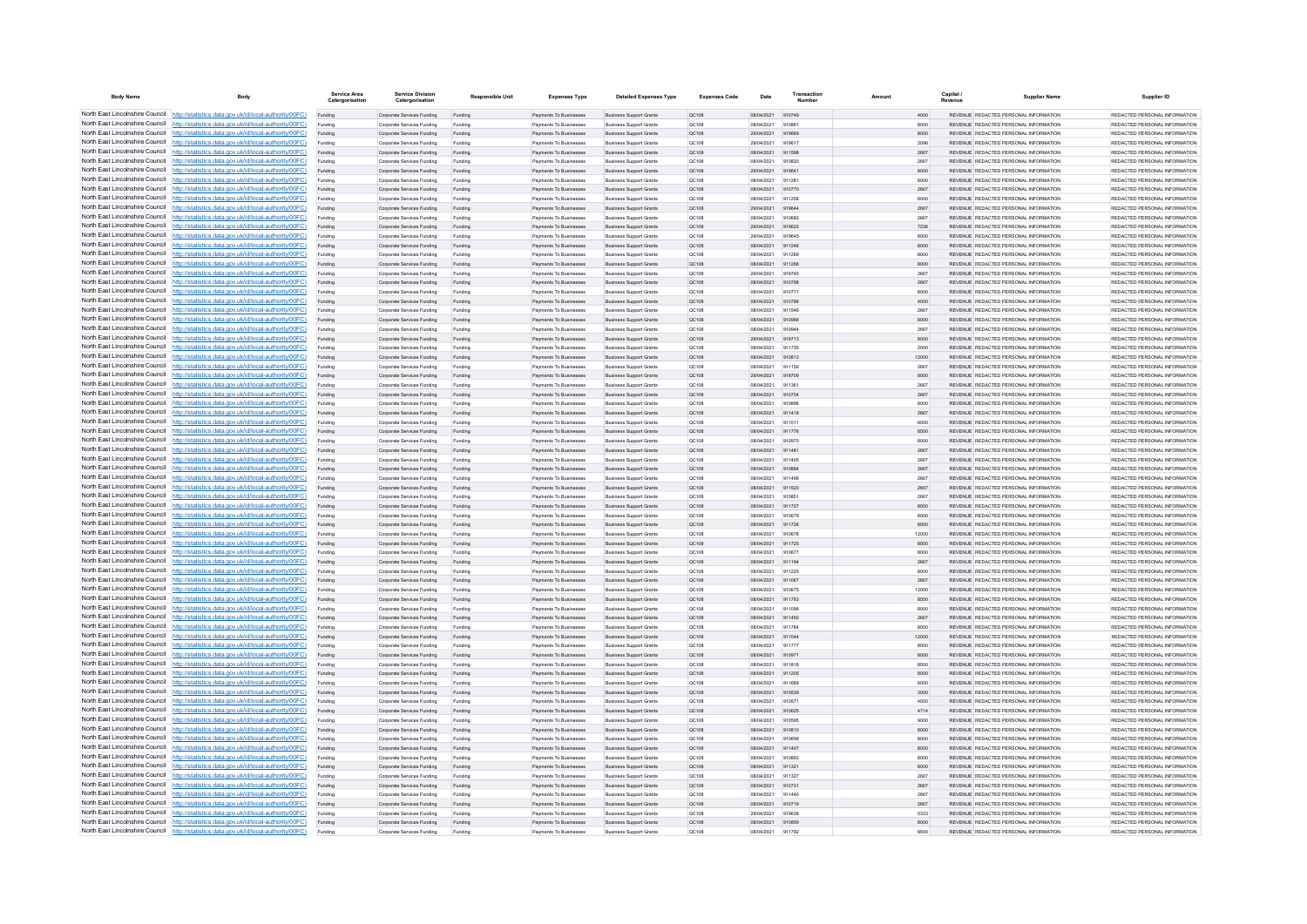| <b>Body Name</b>                | Body                                                                                                                                                                               | Service Area<br>Catergorisatio | <b>Service Division</b><br>Catergorisation               | <b>Responsible Unit</b> | <b>Expenses Type</b>                                    | <b>Detailed Expenses Type</b>                                    | <b>Expenses Code</b>  | Date                     | Transaction      | Amoun        | Capital / | <b>Supplier Name</b>                                                           | Supplier ID                                                    |
|---------------------------------|------------------------------------------------------------------------------------------------------------------------------------------------------------------------------------|--------------------------------|----------------------------------------------------------|-------------------------|---------------------------------------------------------|------------------------------------------------------------------|-----------------------|--------------------------|------------------|--------------|-----------|--------------------------------------------------------------------------------|----------------------------------------------------------------|
|                                 | North East Lincolnshire Council http://statistics.data.gov.uk/id/local-authority/00FC)                                                                                             | Funding                        | Corporate Services Funding                               | Funding                 | Payments To Businesses                                  | <b>Business Support Grants</b>                                   | <b>QC108</b>          | 08/04/2021 911085        |                  | 12000        |           | REVENUE REDACTED PERSONAL INFORMATION                                          | REDACTED PERSONAL INFORMATION                                  |
|                                 | North East Lincolnshire Council http://statistics.data.gov.uk/id/local-authority/00FC)                                                                                             | Funding                        | Corporate Services Funding                               | Funding                 | Payments To Businesses                                  | <b>Business Support Grants</b>                                   | QC108                 | 08/04/2021               | 911728           | 8500         |           | REVENUE REDACTED PERSONAL INFORMATION                                          | REDACTED PERSONAL INFORMATION                                  |
|                                 | North East Lincolnshire Council http://statistics.data.gov.uk/id/local-authority/00FC)                                                                                             | Funding                        | Corporate Services Funding                               | Funding                 | Payments To Businesser                                  | <b>Business Support Grants</b>                                   | QC108                 | 08/04/2021               | 910691           | 12000        |           | REVENUE REDACTED PERSONAL INFORMATION                                          | REDACTED PERSONAL INFORMATION                                  |
|                                 | North East Lincolnshire Council http://statistics.data.gov.uk/id/local-authority/00FC)<br>North East Lincolnshire Council http://statistics.data.gov.uk/id/local-authority/00FC)   | Funding                        | Comorate Services Funding                                | Funding                 | <b>Payments To Businesses</b><br>Payments To Businesses | <b>Business Sunnort Grants</b>                                   | 00108                 | 08/04/2021               | 911429<br>911311 | 8000         |           | REVENUE REDACTED PERSONAL INFORMATION<br>REVENUE REDACTED PERSONAL INFORMATION | REDACTED PERSONAL INFORMATION<br>REDACTED PERSONAL INFORMATION |
|                                 | North East Lincolnshire Council http://statistics.data.gov.uk/id/local-authority/00FC)                                                                                             | Funding<br>Funding             | Corporate Services Funding<br>Corporate Services Funding | Funding<br>Funding      | Payments To Businesses                                  | <b>Business Support Grants</b><br><b>Business Support Grants</b> | <b>QC108</b><br>QC108 | 08/04/2021<br>08/04/2021 | 910932           | 8000<br>8000 |           | REVENUE REDACTED PERSONAL INFORMATION                                          | REDACTED PERSONAL INFORMATION                                  |
|                                 | North East Lincolnshire Council http://statistics.data.gov.uk/id/local-authority/00FC)                                                                                             | Funding                        | Corporate Services Funding                               | Funding                 | Payments To Businesses                                  | <b>Business Support Grants</b>                                   | QC108                 | 08/04/2021               | 911229           | 8000         |           | REVENUE REDACTED PERSONAL INFORMATION                                          | REDACTED PERSONAL INFORMATION                                  |
|                                 | North East Lincolnshire Council http://statistics.data.gov.uk/id/local-authority/00FC)                                                                                             | Funding                        | Corporate Services Funding                               | Funding                 | <b>Payments To Businesses</b>                           | <b>Business Support Grants</b>                                   | OC108                 | 08/04/2021               | 911623           | 2667         |           | REVENUE REDACTED PERSONAL INFORMATION                                          | REDACTED PERSONAL INFORMATION                                  |
| North East Lincolnshire Council | http://statistics.data.gov.uk/id/local-authority/00FC)                                                                                                                             | Funding                        | Corporate Services Funding                               | Funding                 | Payments To Businesses                                  | <b>Business Support Grants</b>                                   | QC108                 | 08/04/2021               | 911331           | 8000         |           | REVENUE REDACTED PERSONAL INFORMATION                                          | REDACTED PERSONAL INFORMATION                                  |
| North East Lincolnshire Council | http://statistics.data.gov.uk/id/local-authority/00FC)                                                                                                                             | Funding                        | Corporate Services Funding                               | Funding                 | Payments To Businesser                                  | <b>Business Support Grants</b>                                   | QC108                 | 29/04/2021               | 919714           | 2667         |           | REVENUE REDACTED PERSONAL INFORMATION                                          | REDACTED PERSONAL INFORMATION                                  |
|                                 | North East Lincolnshire Council http://statistics.data.gov.uk/id/local-authority/00FC)                                                                                             |                                | Corporate Services Funding                               | Funding                 | Payments To Businesses                                  | <b>Business Support Grants</b>                                   | QC108                 | 29/04/2021               | 919707           | 8000         |           | <b>PEVENHE PEDACTED PERSONAL INFORMATION</b>                                   | REDACTED PERSONAL INFORMATION                                  |
|                                 | North East Lincolnshire Council http://statistics.data.gov.uk/id/local-authority/00FC)                                                                                             | Funding                        | Comorate Services Funding                                | Funding                 | <b>Payments To Businesses</b>                           | <b>Business Sunnort Grants</b>                                   | OC108                 | 08/04/2021               | 911282           | 2667         |           | REVENUE REDACTED PERSONAL INFORMATION                                          | REDACTED PERSONAL INFORMATION                                  |
|                                 | North East Lincolnshire Council http://statistics.data.gov.uk/id/local-authority/00FC)                                                                                             | Funding                        | Corporate Services Funding                               | Funding                 | Payments To Businesses                                  | <b>Business Support Grants</b>                                   | <b>QC108</b>          | 08/04/2021               | 911326           | 8000         |           | REVENUE REDACTED PERSONAL INFORMATION                                          | REDACTED PERSONAL INFORMATION                                  |
|                                 | North East Lincolnshire Council http://statistics.data.gov.uk/id/local-authority/00FC)                                                                                             | Funding                        | Corporate Services Funding                               | Funding                 | Payments To Businesser                                  | <b>Business Support Grants</b>                                   | QC108                 | 08/04/2021               | 911134           | 8000         |           | REVENUE REDACTED PERSONAL INFORMATION                                          | REDACTED PERSONAL INFORMATION                                  |
| North East Lincolnshire Council | North East Lincolnshire Council http://statistics.data.gov.uk/id/local-authority/00FC)<br>http://statistics.data.gov.uk/id/local-authority/00FC)                                   | Funding                        | Corporate Services Funding                               | Funding                 | Payments To Businesses                                  | <b>Business Support Grants</b>                                   | QC108                 | 29/04/2021               | 919782<br>919704 | 8500         |           | REVENUE REDACTED PERSONAL INFORMATION<br>REVENUE REDACTED PERSONAL INFORMATION | REDACTED PERSONAL INFORMATION<br>REDACTED PERSONAL INFORMATION |
| North East Lincolnshire Council | p://statistics.data.gov.uk/id/local-authority/00FC)                                                                                                                                | Funding<br>Funding             | Corporate Services Funding<br>Corporate Services Funding | Funding<br>Funding      | Payments To Businesses<br>Payments To Businesses        | <b>Business Support Grants</b><br><b>Business Support Grants</b> | QC108<br>QC108        | 29/04/2021<br>08/04/2021 | 911474           | 8000<br>8000 |           | REVENUE REDACTED PERSONAL INFORMATION                                          | REDACTED PERSONAL INFORMATION                                  |
| North East Lincolnshire Council | http://statistics.data.gov.uk/id/local-authority/00FC)                                                                                                                             | Funding                        | Corporate Services Funding                               | Funding                 | Payments To Businesser                                  | <b>Business Support Grants</b>                                   | QC108                 | 08/04/2021               | 91138            | 8000         |           | REVENUE REDACTED PERSONAL INFORMATION                                          | REDACTED PERSONAL INFORMATION                                  |
|                                 | North East Lincolnshire Council http://statistics.data.gov.uk/id/local-authority/00FC)                                                                                             | Funding                        | Corporate Services Funding                               | Funding                 | <b>Payments To Businesses</b>                           | <b>Business Sunnort Grants</b>                                   | QC108                 | 08/04/2021               | 911815           | 8500         |           | REVENUE REDACTED PERSONAL INFORMATION                                          | REDACTED PERSONAL INFORMATION                                  |
|                                 | North East Lincolnshire Council http://statistics.data.gov.uk/id/local-authority/00FC)                                                                                             | Funding                        | Corporate Services Funding                               | Funding                 | Payments To Businesses                                  | <b>Business Support Grants</b>                                   | OC108                 | 08/04/2021               | 911187           | 8000         |           | REVENUE REDACTED PERSONAL INFORMATION                                          | REDACTED PERSONAL INFORMATION                                  |
|                                 | North East Lincolnshire Council http://statistics.data.gov.uk/id/local-authority/00FC)                                                                                             | Funding                        | Corporate Services Funding                               | Funding                 | Payments To Businesses                                  | <b>Business Support Grants</b>                                   | QC108                 | 08/04/2021               | 911409           | 12000        |           | REVENUE REDACTED PERSONAL INFORMATION                                          | REDACTED PERSONAL INFORMATION                                  |
|                                 | North East Lincolnshire Council http://statistics.data.gov.uk/id/local-authority/00FC)                                                                                             | Funding                        | Corporate Services Funding                               | Funding                 | Payments To Businesses                                  | <b>Business Support Grants</b>                                   | QC108                 | 08/04/2021               | 910647           | 5519         |           | REVENUE REDACTED PERSONAL INFORMATION                                          | REDACTED PERSONAL INFORMATION                                  |
|                                 | North East Lincolnshire Council http://statistics.data.gov.uk/id/local-authority/00FC)                                                                                             | Funding                        | Corporate Services Funding                               | Funding                 | <b>Payments To Businesses</b>                           | <b>Business Support Grants</b>                                   | OC108                 | 29/04/2021               | 919706           | 8000         |           | REVENUE REDACTED PERSONAL INFORMATION                                          | REDACTED PERSONAL INFORMATION                                  |
| North East Lincolnshire Council | http://statistics.data.gov.uk/id/local-authority/00FC)                                                                                                                             | Funding                        | Corporate Services Funding                               | Funding                 | Payments To Businesses                                  | <b>Business Support Grants</b>                                   | OC108                 | 08/04/2021               | 910705           | 8000         |           | REVENUE REDACTED PERSONAL INFORMATION                                          | REDACTED PERSONAL INFORMATION                                  |
| North East Lincolnshire Council | http://statistics.data.gov.uk/id/local-authority/00FC)                                                                                                                             | Funding                        | Corporate Services Funding                               | Funding                 | Payments To Businesses                                  | <b>Business Support Grants</b>                                   | QC108                 | 08/04/2021               | 911410           | 2667         |           | REVENUE REDACTED PERSONAL INFORMATION                                          | REDACTED PERSONAL INFORMATION                                  |
|                                 | North East Lincolnshire Council   http://statistics.data.gov.uk/id/local-authority/00FC)<br>North East Lincolnshire Council http://statistics.data.gov.uk/id/local-authority/00FC) | Funding                        | Corporate Services Funding                               | Funding                 | Payments To Businesses                                  | <b>Business Support Grants</b>                                   | QC108                 | 08/04/2021               | 911584<br>911365 | 2667         |           | <b>PEVENHE PEDACTED PERSONAL INFORMATION</b>                                   | REDACTED PERSONAL INFORMATION                                  |
|                                 | North East Lincolnshire Council http://statistics.data.gov.uk/id/local-authority/00FC)                                                                                             | Funding<br>Funding             | Corporate Services Funding<br>Corporate Services Funding | Funding<br>Funding      | Payments To Businesses<br>Payments To Businesses        | <b>Business Support Grants</b><br><b>Business Support Grants</b> | QC108<br><b>QC108</b> | 08/04/2021<br>08/04/2021 | 911272           | 8000<br>2667 |           | REVENUE REDACTED PERSONAL INFORMATION<br>REVENUE REDACTED PERSONAL INFORMATION | REDACTED PERSONAL INFORMATION<br>REDACTED PERSONAL INFORMATION |
|                                 | North East Lincolnshire Council http://statistics.data.gov.uk/id/local-authority/00FC)                                                                                             | Funding                        | Corporate Services Funding                               | Funding                 | Payments To Businesses                                  | <b>Business Support Grants</b>                                   | QC108                 | 08/04/2021               | 910789           | 2667         |           | REVENUE REDACTED PERSONAL INFORMATION                                          | REDACTED PERSONAL INFORMATION                                  |
|                                 | North East Lincolnshire Council http://statistics.data.gov.uk/id/local-authority/00FC)                                                                                             | Funding                        | Corporate Services Funding                               | Funding                 | Payments To Businesses                                  | <b>Business Support Grants</b>                                   | QC108                 | 08/04/2021               | 910882           | 2667         |           | REVENUE REDACTED PERSONAL INFORMATION                                          | REDACTED PERSONAL INFORMATION                                  |
| North East Lincolnshire Council | http://statistics.data.gov.uk/id/local-authority/00FC)                                                                                                                             | Funding                        | Corporate Services Funding                               | Funding                 | Payments To Businesser                                  | <b>Business Support Grants</b>                                   | QC108                 | 08/04/2021               | 911408           | 8000         |           | REVENUE REDACTED PERSONAL INFORMATION                                          | REDACTED PERSONAL INFORMATION                                  |
|                                 | North East Lincolnshire Council http://statistics.data.gov.uk/id/local-authority/00FC)                                                                                             | Funding                        | Corporate Services Funding                               | Funding                 | Payments To Businesses                                  | <b>Business Support Grants</b>                                   | QC108                 | 08/04/2021               | 911477           | 8000         |           | REVENUE REDACTED PERSONAL INFORMATION                                          | REDACTED PERSONAL INFORMATION                                  |
|                                 | North East Lincolnshire Council http://statistics.data.gov.uk/id/local-authority/00FC)                                                                                             | Funding                        | Corporate Services Funding                               | Funding                 | Payments To Businesse                                   | <b>Business Support Grant</b>                                    | QC108                 | 08/04/2021               | 910948           | 8000         |           | REVENUE REDACTED PERSONAL INFORMATION                                          | REDACTED PERSONAL INFORMATION                                  |
|                                 | North East Lincolnshire Council http://statistics.data.gov.uk/id/local-authority/00FC)                                                                                             |                                | Corporate Services Funding                               | Funding                 | Payments To Businesser                                  | <b>Business Support Grants</b>                                   | QC108                 | 08/04/2021               | 911319           | 2667         |           | REVENUE REDACTED PERSONAL INFORMATION                                          | REDACTED PERSONAL INFORMATION                                  |
|                                 | North East Lincolnshire Council http://statistics.data.gov.uk/id/local-authority/00FC)                                                                                             | Funding                        | Comorate Services Funding                                | Funding                 | <b>Payments To Businesses</b>                           | <b>Business Sunnort Grants</b>                                   | OC108                 | 08/04/2021               | 910538           | 1334         |           | REVENUE REDACTED PERSONAL INFORMATION                                          | REDACTED PERSONAL INFORMATION                                  |
|                                 | North East Lincolnshire Council http://statistics.data.gov.uk/id/local-authority/00FC)                                                                                             | Funding                        | Corporate Services Funding                               | Funding                 | Payments To Businesses                                  | <b>Business Support Grants</b>                                   | <b>QC108</b>          | 08/04/2021               | 910570           | 2001         |           | REVENUE REDACTED PERSONAL INFORMATION                                          | REDACTED PERSONAL INFORMATION                                  |
|                                 | North East Lincolnshire Council http://statistics.data.gov.uk/id/local-authority/00FC)                                                                                             | Funding                        | Corporate Services Funding                               | Funding                 | Payments To Businesses                                  | <b>Business Support Grants</b>                                   | QC108                 | 08/04/2021               | 910622           | 2096         |           | REVENUE REDACTED PERSONAL INFORMATION                                          | REDACTED PERSONAL INFORMATION                                  |
| North East Lincolnshire Council | North East Lincolnshire Council http://statistics.data.gov.uk/id/local-authority/00FC)<br>http://statistics.data.gov.uk/id/local-authority/00EC)                                   | Funding                        | Corporate Services Funding                               | Funding                 | Payments To Businesses<br><b>Payments To Businesses</b> | <b>Business Support Grants</b>                                   | QC108                 | 08/04/2021<br>08/04/2021 | 910594<br>911842 | 4000<br>8500 |           | REVENUE REDACTED PERSONAL INFORMATION<br>REVENUE REDACTED PERSONAL INFORMATION | REDACTED PERSONAL INFORMATION<br>REDACTED PERSONAL INFORMATION |
| North East Lincolnshire Council | http://statistics.data.gov.uk/id/local-authority/00FC)                                                                                                                             | Funding<br>Funding             | Corporate Services Funding<br>Corporate Services Funding | Funding<br>Funding      | Payments To Businesses                                  | <b>Business Support Grants</b><br><b>Business Support Grants</b> | OC108<br>QC108        | 08/04/2021               | 911372           | 8000         |           | REVENUE REDACTED PERSONAL INFORMATION                                          | REDACTED PERSONAL INFORMATION                                  |
|                                 | North East Lincolnshire Council http://statistics.data.gov.uk/id/local-authority/00FC)                                                                                             | Funding                        | Corporate Services Funding                               | Funding                 | Payments To Businesser                                  | <b>Business Support Grants</b>                                   | QC108                 | 29/04/2021               | 91970            | 8000         |           | REVENUE REDACTED PERSONAL INFORMATION                                          | REDACTED PERSONAL INFORMATION                                  |
|                                 | North East Lincolnshire Council http://statistics.data.gov.uk/id/local-authority/00FC)                                                                                             | Funding                        | Corporate Services Funding                               | Funding                 | Payments To Businesses                                  | <b>Business Support Grants</b>                                   | QC108                 | 08/04/2021               | 911333           | 2667         |           | REVENUE REDACTED PERSONAL INFORMATION                                          | REDACTED PERSONAL INFORMATION                                  |
|                                 | North East Lincolnshire Council http://statistics.data.gov.uk/id/local-authority/00FC)                                                                                             | Funding                        | Corporate Services Funding                               | Funding                 | <b>Payments To Businesses</b>                           | <b>Business Support Grants</b>                                   | QC108                 | 29/04/2021               | 919712           | 2667         |           | REVENUE REDACTED PERSONAL INFORMATION                                          | REDACTED PERSONAL INFORMATION                                  |
|                                 | North East Lincolnshire Council http://statistics.data.gov.uk/id/local-authority/00FC)                                                                                             | Funding                        | Corporate Services Funding                               | Funding                 | Payments To Businesses                                  | <b>Business Support Grants</b>                                   | <b>QC108</b>          | 29/04/2021               | 919720           | 8000         |           | REVENUE REDACTED PERSONAL INFORMATION                                          | REDACTED PERSONAL INFORMATION                                  |
|                                 | North East Lincolnshire Council http://statistics.data.gov.uk/id/local-authority/00FC)                                                                                             | Funding                        | Corporate Services Funding                               | Funding                 | Payments To Businesser                                  | <b>Business Support Grants</b>                                   | QC108                 | 08/04/2021               | 91069            | 2667         |           | REVENUE REDACTED PERSONAL INFORMATION                                          | REDACTED PERSONAL INFORMATION                                  |
|                                 | North East Lincolnshire Council http://statistics.data.gov.uk/id/local-authority/00FC)                                                                                             | Funding                        | Corporate Services Funding                               | Funding                 | Payments To Businesses                                  | <b>Business Support Grants</b>                                   | QC108                 | 08/04/2021               | 911433           | 2667         |           | REVENUE REDACTED PERSONAL INFORMATION                                          | REDACTED PERSONAL INFORMATION                                  |
|                                 | North East Lincolnshire Council http://statistics.data.gov.uk/id/local-authority/00FC)                                                                                             | Funding                        | Corporate Services Funding                               | Funding                 | Payments To Businesser                                  | <b>Business Support Grants</b>                                   | QC108                 | 08/04/2021               | 911393           | 2667         |           | REVENUE REDACTED PERSONAL INFORMATION                                          | REDACTED PERSONAL INFORMATION                                  |
|                                 | North East Lincolnshire Council http://statistics.data.gov.uk/id/local-authority/00FC)<br>North East Lincolnshire Council http://statistics.data.gov.uk/id/local-authority/00FC)   | Funding                        | Corporate Services Funding                               | Funding                 | Payments To Businesses                                  | <b>Business Support Grants</b>                                   | QC108                 | 08/04/2021               | 911414           | 8000         |           | REVENUE REDACTED PERSONAL INFORMATION                                          | REDACTED PERSONAL INFORMATION                                  |
|                                 | North East Lincolnshire Council http://statistics.data.gov.uk/id/local-authority/00FC)                                                                                             | Funding                        | Corporate Services Funding                               | Funding                 | Payments To Businesser                                  | <b>Business Support Grants</b>                                   | QC108<br>OC108        | 08/04/2021<br>08/04/2021 | 911413<br>911832 | 2667<br>2933 |           | REVENUE REDACTED PERSONAL INFORMATION<br>REVENUE REDACTED PERSONAL INFORMATION | REDACTED PERSONAL INFORMATION<br>REDACTED PERSONAL INFORMATION |
|                                 | North East Lincolnshire Council http://statistics.data.gov.uk/id/local-authority/00FC)                                                                                             | Funding<br>Funding             | Corporate Services Funding<br>Corporate Services Funding | Funding<br>Funding      | Payments To Businesses<br>Payments To Businesses        | <b>Business Support Grants</b><br><b>Business Support Grants</b> | QC108                 | 08/04/2021               | 911320           | 2667         |           | REVENUE REDACTED PERSONAL INFORMATION                                          | REDACTED PERSONAL INFORMATION                                  |
|                                 | North East Lincolnshire Council http://statistics.data.gov.uk/id/local-authority/00FC)                                                                                             | Funding                        | Corporate Services Funding                               | Funding                 | Payments To Businesses                                  | <b>Business Support Grants</b>                                   | QC108                 | 08/04/2021               | 911425           | 2667         |           | REVENUE REDACTED PERSONAL INFORMATION                                          | REDACTED PERSONAL INFORMATION                                  |
|                                 | North East Lincolnshire Council http://statistics.data.gov.uk/id/local-authority/00FC)                                                                                             | Funding                        | Corporate Services Funding                               | Funding                 | Payments To Businesses                                  | <b>Business Support Grants</b>                                   | QC108                 | 08/04/2021               | 911357           | 2667         |           | REVENUE REDACTED PERSONAL INFORMATION                                          | REDACTED PERSONAL INFORMATION                                  |
| North East Lincolnshire Council | http://statistics.data.gov.uk/id/local-authority/00EC)                                                                                                                             | Funding                        | Corporate Services Funding                               | Funding                 | Payments To Businesses                                  | <b>Business Support Grants</b>                                   | OC108                 | 08/04/2021               | 911426           | 8000         |           | REVENUE REDACTED PERSONAL INFORMATION                                          | REDACTED PERSONAL INFORMATION                                  |
| North East Lincolnshire Council | http://statistics.data.gov.uk/id/local-authority/00FC)                                                                                                                             | Funding                        | Corporate Services Funding                               | Funding                 | Payments To Businesses                                  | <b>Business Support Grants</b>                                   | QC108                 | 08/04/2021               | 911354           | 4000         |           | REVENUE REDACTED PERSONAL INFORMATION                                          | REDACTED PERSONAL INFORMATION                                  |
|                                 | North East Lincolnshire Council http://statistics.data.gov.uk/id/local-authority/00FC)                                                                                             | Funding                        | Corporate Services Funding                               | Funding                 | Payments To Businesses                                  | <b>Business Support Grants</b>                                   | QC108                 | 08/04/2021               | 911383           | 2667         |           | REVENUE REDACTED PERSONAL INFORMATION                                          | REDACTED PERSONAL INFORMATION                                  |
|                                 | North East Lincolnshire Council http://statistics.data.gov.uk/id/local-authority/00FC)                                                                                             | Funding                        | Corporate Services Funding                               | Funding                 | <b>Payments To Businesses</b>                           | <b>Business Support Grants</b>                                   | QC108                 | 08/04/2021               | 911325           | 8000         |           | REVENUE REDACTED PERSONAL INFORMATION                                          | REDACTED PERSONAL INFORMATION                                  |
|                                 | North East Lincolnshire Council http://statistics.data.gov.uk/id/local-authority/00FC)                                                                                             | Funding                        | Corporate Services Funding                               | Funding                 | Payments To Businesses                                  | <b>Business Support Grants</b>                                   | <b>QC108</b>          | 08/04/2021               | 911332           | 2667         |           | REVENUE REDACTED PERSONAL INFORMATION                                          | REDACTED PERSONAL INFORMATION                                  |
|                                 | North East Lincolnshire Council http://statistics.data.gov.uk/id/local-authority/00FC)                                                                                             | Funding                        | Corporate Services Funding                               | Funding                 | Payments To Businesses                                  | <b>Business Support Grants</b>                                   | QC108                 | 29/04/2021               | 919715           | 2667         |           | REVENUE REDACTED PERSONAL INFORMATION                                          | REDACTED PERSONAL INFORMATION                                  |
| North East Lincolnshire Council | North East Lincolnshire Council http://statistics.data.gov.uk/id/local-authority/00FC)<br>http://statistics.data.gov.uk/id/local-authority/00FC)                                   | Funding                        | Corporate Services Funding<br>Corporate Services Funding | Funding                 | Payments To Businesses                                  | <b>Business Support Grants</b><br><b>Business Support Grants</b> | QC108                 | 08/04/2021<br>08/04/2021 | 911432<br>911408 | 8000<br>2667 |           | REVENUE REDACTED PERSONAL INFORMATION<br>REVENUE REDACTED PERSONAL INFORMATION | REDACTED PERSONAL INFORMATION<br>REDACTED PERSONAL INFORMATION |
| North East Lincolnshire Council | http://statistics.data.gov.uk/id/local-authority/00FC)                                                                                                                             | Funding<br>Funding             | Corporate Services Funding                               | Funding<br>Funding      | Payments To Businesses<br>Payments To Businesses        | <b>Business Support Grants</b>                                   | OC108<br>QC108        | 08/04/2021               | 911256           | 2667         |           | REVENUE REDACTED PERSONAL INFORMATION                                          | REDACTED PERSONAL INFORMATION                                  |
|                                 | North East Lincolnshire Council http://statistics.data.gov.uk/id/local-authority/00FC)                                                                                             | Funding                        | Corporate Services Funding                               | Funding                 | Payments To Businesser                                  | <b>Business Support Grants</b>                                   | QC108                 | 08/04/2021               | 91142            | 8000         |           | REVENUE REDACTED PERSONAL INFORMATION                                          | REDACTED PERSONAL INFORMATION                                  |
|                                 | North East Lincolnshire Council http://statistics.data.gov.uk/id/local-authority/00FC)                                                                                             | Funding                        | Corporate Services Funding                               | Funding                 | Payments To Businesser                                  | <b>Business Support Grants</b>                                   | QC108                 | 29/04/2021               | 919716           | 2667         |           | REVENUE REDACTED PERSONAL INFORMATION                                          | REDACTED PERSONAL INFORMATION                                  |
|                                 | North East Lincolnshire Council http://statistics.data.gov.uk/id/local-authority/00FC)                                                                                             | Funding                        | Comorate Services Funding                                | Funding                 | <b>Payments To Businesses</b>                           | <b>Business Sunnort Grants</b>                                   | OC108                 | 08/04/2021               | 911456           | 8000         |           | REVENUE REDACTED PERSONAL INFORMATION                                          | REDACTED PERSONAL INFORMATION                                  |
|                                 | North East Lincolnshire Council http://statistics.data.gov.uk/id/local-authority/00FC)                                                                                             | Funding                        | Corporate Services Funding                               | Funding                 | Payments To Businesses                                  | <b>Business Support Grants</b>                                   | <b>QC108</b>          | 08/04/2021               | 911464           | 2667         |           | REVENUE REDACTED PERSONAL INFORMATION                                          | REDACTED PERSONAL INFORMATION                                  |
|                                 | North East Lincolnshire Council http://statistics.data.gov.uk/id/local-authority/00FC)                                                                                             | Funding                        | Corporate Services Funding                               | Funding                 | Payments To Businesses                                  | <b>Business Support Grants</b>                                   | QC108                 | 08/04/2021               | 91185            | 8500         |           | REVENUE REDACTED PERSONAL INFORMATION                                          | REDACTED PERSONAL INFORMATION                                  |
|                                 | North East Lincolnshire Council http://statistics.data.gov.uk/id/local-authority/00FC)                                                                                             | Funding                        | Corporate Services Funding                               | Funding                 | Payments To Businesses                                  | <b>Business Support Grants</b>                                   | QC108                 | 08/04/2021               | 911479           | 8000         |           | REVENUE REDACTED PERSONAL INFORMATION                                          | REDACTED PERSONAL INFORMATION                                  |
| North East Lincolnshire Council | http://statistics.data.gov.uk/id/local-authority/00FC)                                                                                                                             | Funding                        | Corporate Services Funding                               | Funding                 | Payments To Businesses                                  | <b>Business Support Grants</b>                                   | QC108                 | 08/04/2021               | 911714           | 2667         |           | REVENUE REDACTED PERSONAL INFORMATION                                          | REDACTED PERSONAL INFORMATION                                  |
|                                 | North East Lincolnshire Council http://statistics.data.gov.uk/id/local-authority/00FC)                                                                                             | Funding                        | Corporate Services Funding                               | Funding                 | Payments To Businesses                                  | <b>Business Support Grants</b>                                   | QC108                 | 08/04/2021               | 911469           | 2667         |           | REVENUE REDACTED PERSONAL INFORMATION                                          | REDACTED PERSONAL INFORMATION                                  |
|                                 | North East Lincolnshire Council http://statistics.data.gov.uk/id/local-authority/00FC)<br>North East Lincolnshire Council http://statistics.data.gov.uk/id/local-authority/00FC)   | Funding                        | Corporate Services Funding                               | Funding                 | Payments To Businesser                                  | <b>Business Support Grants</b>                                   | QC108                 | 08/04/2021               | 911518           | 8000         |           | REVENUE REDACTED PERSONAL INFORMATION                                          | REDACTED PERSONAL INFORMATION                                  |
|                                 | North East Lincolnshire Council http://statistics.data.gov.uk/id/local-authority/00FC)                                                                                             | Funding<br>Funding             | Corporate Services Funding<br>Corporate Services Funding | Funding<br>Funding      | Payments To Businesses<br>Payments To Businesses        | <b>Business Support Grants</b><br><b>Business Support Grants</b> | QC108<br>QC108        | 08/04/2021<br>29/04/2021 | 911441<br>919784 | 8000<br>8500 |           | REVENUE REDACTED PERSONAL INFORMATION<br>REVENUE REDACTED PERSONAL INFORMATION | REDACTED PERSONAL INFORMATION<br>REDACTED PERSONAL INFORMATION |
|                                 | North East Lincolnshire Council http://statistics.data.gov.uk/id/local-authority/00FC)                                                                                             | Funding                        | Corporate Services Funding                               | Funding                 | Payments To Businesses                                  | <b>Business Support Grants</b>                                   | <b>QC108</b>          | 29/04/2021               | 919717           | 8000         |           | REVENUE REDACTED PERSONAL INFORMATION                                          | REDACTED PERSONAL INFORMATION                                  |
|                                 | North East Lincolnshire Council http://statistics.data.gov.uk/id/local-authority/00FC)                                                                                             |                                | Corporate Services Funding                               | Funding                 | Payments To Businesser                                  | <b>Business Support Grants</b>                                   | QC108                 | 08/04/2021               | 911906           | 8500         |           | REVENUE REDACTED PERSONAL INFORMATION                                          | REDACTED PERSONAL INFORMATION                                  |
|                                 | North East Lincolnshire Council http://statistics.data.gov.uk/id/local-authority/00FC)                                                                                             | Funding                        | Corporate Services Funding                               | Funding                 | Payments To Businesses                                  | <b>Business Support Grants</b>                                   | QC108                 | 08/04/2021 911626        |                  | 8000         |           | REVENUE REDACTED PERSONAL INFORMATION                                          | REDACTED PERSONAL INFORMATION                                  |
|                                 | North East Lincolnshire Council http://statistics.data.gov.uk/id/local-authority/00FC)                                                                                             | Funding                        | Corporate Services Funding                               | Funding                 | Payments To Businesses                                  | <b>Business Support Grants</b>                                   | OC108                 | 08/04/2021               | 911523           | 8000         |           | REVENUE REDACTED PERSONAL INFORMATION                                          | REDACTED PERSONAL INFORMATION                                  |
|                                 | North East Lincolnshire Council http://statistics.data.gov.uk/id/local-authority/00FC)                                                                                             |                                | Corporate Services Funding                               | Funding                 | Payments To Businesses                                  | <b>Business Support Grants</b>                                   |                       | 08/04/2021               |                  | 8000         |           | REVENUE REDACTED PERSONAL INFORMATION                                          | REDACTED PERSONAL INFORMATION                                  |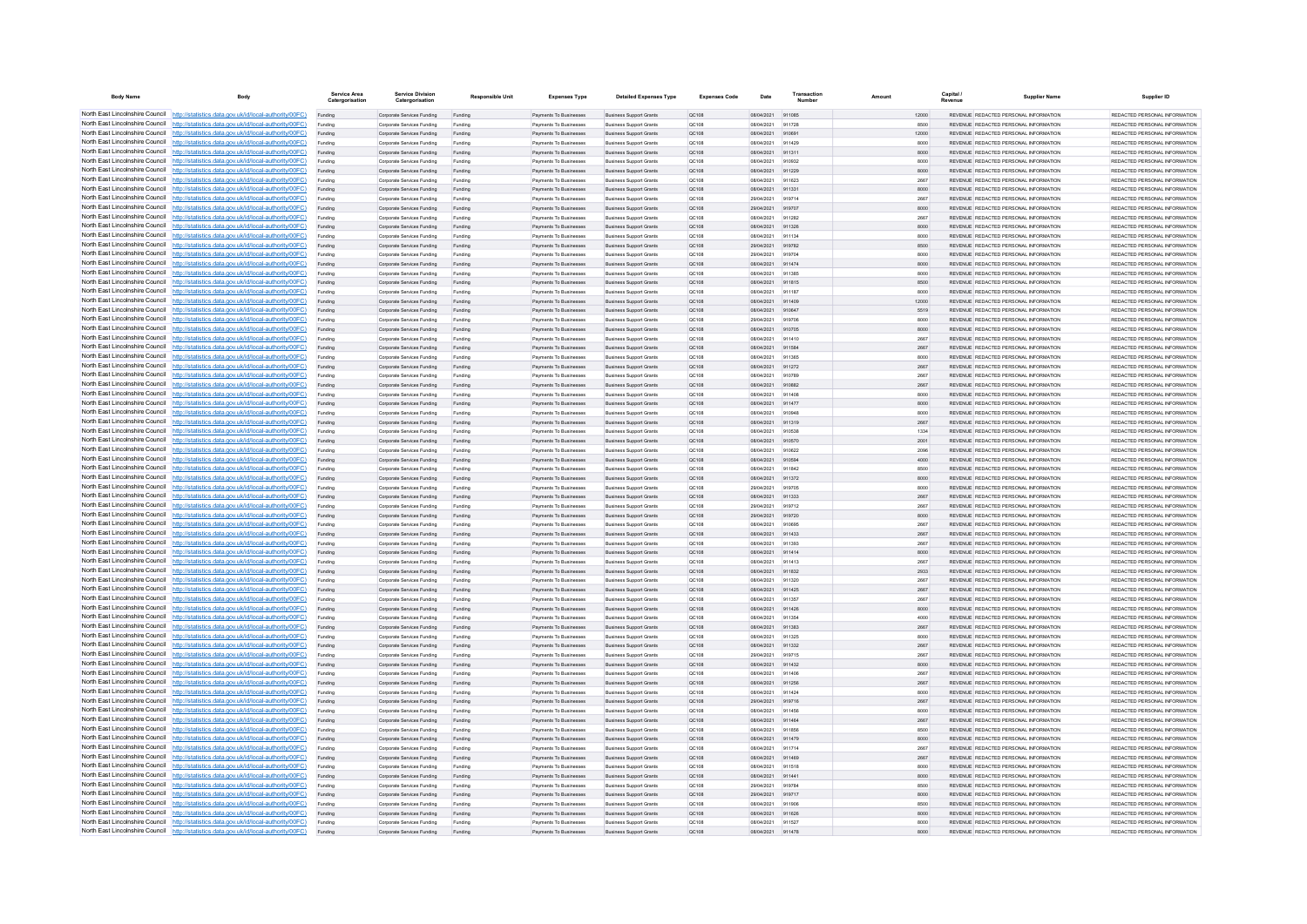| <b>Body Name</b>                | Body                                                                                                                                                                             | Service Area<br>Catergorisatio | <b>Service Division</b><br>Catergorisation               | <b>Responsible Unit</b> | <b>Expenses Type</b>                             | <b>Detailed Expenses Type</b>                                    | <b>Expenses Code</b>  | Date                     | Transactio       | Amount |               | Capital | <b>Supplier Name</b>                                                           | Supplier ID                                                     |
|---------------------------------|----------------------------------------------------------------------------------------------------------------------------------------------------------------------------------|--------------------------------|----------------------------------------------------------|-------------------------|--------------------------------------------------|------------------------------------------------------------------|-----------------------|--------------------------|------------------|--------|---------------|---------|--------------------------------------------------------------------------------|-----------------------------------------------------------------|
|                                 | North East Lincolnshire Council http://statistics.data.gov.uk/id/local-authority/00FC)                                                                                           | Funding                        | Corporate Services Funding                               | Funding                 | Payments To Businesses                           | <b>Business Support Grants</b>                                   | OC108                 | 08/04/2021               | 911519           |        | 8000          |         | REVENUE REDACTED PERSONAL INFORMATION                                          | REDACTED PERSONAL INFORMATION                                   |
|                                 | North East Lincolnshire Council http://statistics.data.gov.uk/id/local-authority/00FC)                                                                                           | Funding                        | Corporate Services Funding                               | Funding                 | Payments To Businesses                           | <b>Business Support Grants</b>                                   | QC108                 | 29/04/2021               | 919786           |        | 8500          |         | REVENUE REDACTED PERSONAL INFORMATION                                          | REDACTED PERSONAL INFORMATION                                   |
|                                 | North East Lincolnshire Council http://statistics.data.gov.uk/id/local-authority/00FC)                                                                                           | Funding                        | Corporate Services Funding                               | Funding                 | Payments To Busin                                | <b>Business Support Grant</b>                                    | QC108                 | 29/04/2021               | 919731           |        | 8000          |         | REVENUE REDACTED PERSONAL INFORMATION                                          | REDACTED PERSONAL INFORMATION                                   |
|                                 | North East Lincolnshire Council http://statistics.data.gov.uk/id/local-authority/00FC)<br>North East Lincolnshire Council http://statistics.data.gov.uk/id/local-authority/00FC) | Funding                        | Corporate Services Funding                               | Funding                 | Payments To Businesses                           | <b>Business Support Grants</b>                                   | OC108                 | 08/04/2021               | 911530<br>911523 |        | 8000          |         | REVENUE REDACTED PERSONAL INFORMATION<br>REVENUE REDACTED PERSONAL INFORMATION | REDACTED PERSONAL INFORMATION<br>REDACTED PERSONAL INFORMATION. |
|                                 | North East Lincolnshire Council http://statistics.data.gov.uk/id/local-authority/00FC)                                                                                           | Funding<br>Funding             | Corporate Services Funding<br>Corporate Services Funding | Funding<br>Funding      | Payments To Businesses<br>Payments To Businesses | <b>Business Support Grants</b><br><b>Business Support Grants</b> | <b>QC108</b><br>QC108 | 08/04/2021<br>29/04/2021 | 919785           |        | 2667<br>2667  |         | REVENUE REDACTED PERSONAL INFORMATION                                          | REDACTED PERSONAL INFORMATION                                   |
|                                 | North East Lincolnshire Council http://statistics.data.gov.uk/id/local-authority/00FC)                                                                                           | Funding                        | Corporate Services Funding                               | Funding                 | Payments To Businesses                           | <b>Business Support Grants</b>                                   | QC108                 | 08/04/2021               | 911559           |        | 8000          |         | REVENUE REDACTED PERSONAL INFORMATION                                          | REDACTED PERSONAL INFORMATION                                   |
|                                 | North East Lincolnshire Council http://statistics.data.gov.uk/id/local-authority/00FC)                                                                                           | Funding                        | Corporate Services Funding                               | Funding                 | <b>Payments To Businesses</b>                    | <b>Business Support Grants</b>                                   | OC108                 | 08/04/2021               | 911538           |        | 8000          |         | REVENUE, REDACTED PERSONAL INFORMATION                                         | REDACTED PERSONAL INFORMATION.                                  |
| North East Lincolnshire Council | http://statistics.data.gov.uk/id/local-authority/00FC)                                                                                                                           | Funding                        | Corporate Services Funding                               | Funding                 | <b>Payments To Businesses</b>                    | <b>Business Support Grants</b>                                   | OC108                 | 08/04/2021               | 911550           |        | 12000         |         | REVENUE REDACTED PERSONAL INFORMATION                                          | REDACTED PERSONAL INFORMATION                                   |
| North East Lincolnshire Council | http://statistics.data.gov.uk/id/local-authority/00FC)                                                                                                                           | Funding                        | Corporate Services Funding                               | Funding                 | Payments To Businesses                           | <b>Business Support Grants</b>                                   | QC108                 | 08/04/2021               | 911534           |        | 8000          |         | REVENUE REDACTED PERSONAL INFORMATION                                          | REDACTED PERSONAL INFORMATION                                   |
|                                 | North East Lincolnshire Council http://statistics.data.gov.uk/id/local-authority/00FC)                                                                                           | Funding                        | Corporate Services Funding                               | Funding                 | Payments To Businesses                           | <b>Business Support Grants</b>                                   | QC108                 | 08/04/2021               | 011540           |        | 2667          |         | <b>REVENHE REDACTED RERSONAL INFORMATION</b>                                   | <b>PEDACTED PERSONAL INFORMATION</b>                            |
|                                 | North East Lincolnshire Council http://statistics.data.gov.uk/id/local-authority/00FC)                                                                                           | Funding                        | Corporate Services Funding                               | Funding                 | Payments To Businesses                           | <b>Business Support Grants</b>                                   | QC108                 | 08/04/2021               | 911835           |        | 8500          |         | REVENUE REDACTED PERSONAL INFORMATION                                          | REDACTED PERSONAL INFORMATION                                   |
|                                 | North East Lincolnshire Council http://statistics.data.gov.uk/id/local-authority/00FC)                                                                                           | Funding                        | Corporate Services Funding                               | Funding                 | Payments To Businesses                           | <b>Business Support Grants</b>                                   | OC108                 | 08/04/2021               | 911324           |        | 8000          |         | REVENUE REDACTED PERSONAL INFORMATION                                          | REDACTED PERSONAL INFORMATION                                   |
|                                 | North East Lincolnshire Council http://statistics.data.gov.uk/id/local-authority/00FC)                                                                                           | Funding                        | Corporate Services Funding                               | Funding                 | Payments To Businesses                           | <b>Business Support Grants</b>                                   | QC108                 | 08/04/2021               | 911555           |        | 8000          |         | REVENUE REDACTED PERSONAL INFORMATION                                          | REDACTED PERSONAL INFORMATION                                   |
| North East Lincolnshire Council | North East Lincolnshire Council http://statistics.data.gov.uk/id/local-authority/00FC)<br>http://statistics.data.gov.uk/id/local-authority/00FC)                                 | Funding                        | Corporate Services Funding                               | Funding                 | Payments To Businessee<br>Payments To Businesses | <b>Business Support Grants</b><br><b>Business Support Grants</b> | OC108                 | 08/04/2021<br>08/04/2021 | 911543<br>911637 |        | 8000<br>8000  |         | REVENUE REDACTED PERSONAL INFORMATION<br>REVENUE REDACTED PERSONAL INFORMATION | REDACTED PERSONAL INFORMATION<br>REDACTED PERSONAL INFORMATION  |
| North East Lincolnshire Council | http://statistics.data.gov.uk/id/local-authority/00FC)                                                                                                                           | Funding<br>Funding             | Corporate Services Funding<br>Corporate Services Funding | Funding<br>Funding      | Payments To Businessee                           | <b>Business Support Grants</b>                                   | QC108<br>QC108        | 08/04/2021               | 911896           |        | 8500          |         | REVENUE REDACTED PERSONAL INFORMATION                                          | REDACTED PERSONAL INFORMATION                                   |
| North East Lincolnshire Council | http://statistics.data.gov.uk/id/local-authority/00FC)                                                                                                                           | Funding                        | Corporate Services Funding                               | Funding                 | Payments To Businessee                           | <b>Business Support Grants</b>                                   | QC108                 | 08/04/2021               | 911617           |        | 18000         |         | REVENUE, REDACTED PERSONAL INFORMATION                                         | REDACTED PERSONAL INFORMATION.                                  |
|                                 | North East Lincolnshire Council http://statistics.data.gov.uk/id/local-authority/00FC)                                                                                           | Funding                        | Comorate Services Funding                                | Funding                 | <b>Payments To Businesses</b>                    | <b>Business Sunnort Grants</b>                                   | OC108                 | 08/04/2021               | 911610           |        | 8000          |         | REVENUE, REDACTED PERSONAL INFORMATION                                         | REDACTED PERSONAL INFORMATION.                                  |
|                                 | North East Lincolnshire Council   http://statistics.data.gov.uk/id/local-authority/00FC)                                                                                         | Funding                        | Corporate Services Funding                               | Funding                 | Payments To Businesses                           | <b>Business Support Grants</b>                                   | OC108                 | 08/04/2021               | 911548           |        | 8000          |         | REVENUE REDACTED PERSONAL INFORMATION                                          | REDACTED PERSONAL INFORMATION                                   |
|                                 | North East Lincolnshire Council http://statistics.data.gov.uk/id/local-authority/00FC)                                                                                           | Funding                        | Corporate Services Funding                               | Funding                 | Payments To Businesses                           | <b>Business Support Grants</b>                                   | OC108                 | 08/04/2021               | 911545           |        | 8000          |         | REVENUE REDACTED PERSONAL INFORMATION                                          | REDACTED PERSONAL INFORMATION                                   |
|                                 | North East Lincolnshire Council   http://statistics.data.gov.uk/id/local-authority/00FC)                                                                                         | Funding                        | Corporate Services Funding                               | Funding                 | Payments To Businesses                           | <b>Business Support Grants</b>                                   | QC108                 | 08/04/2021               | 911567           |        | 2667          |         | REVENUE REDACTED PERSONAL INFORMATION                                          | REDACTED PERSONAL INFORMATION                                   |
|                                 | North East Lincolnshire Council http://statistics.data.gov.uk/id/local-authority/00FC)                                                                                           | Funding                        | Corporate Services Funding                               | Funding                 | Payments To Businesses                           | <b>Business Support Grants</b>                                   | QC108                 | 08/04/2021               | 911589           |        | 18000         |         | REVENUE REDACTED PERSONAL INFORMATION                                          | REDACTED PERSONAL INFORMATION                                   |
| North East Lincolnshire Council | http://statistics.data.gov.uk/id/local-authority/00FC)                                                                                                                           | Funding                        | Corporate Services Funding                               | Funding                 | Payments To Businesses                           | <b>Business Support Grants</b>                                   | QC108                 | 08/04/2021               | 911638           |        | 8000          |         | REVENUE REDACTED PERSONAL INFORMATION                                          | REDACTED PERSONAL INFORMATION                                   |
|                                 | North East Lincolnshire Council http://statistics.data.gov.uk/id/local-authority/00FC)                                                                                           | Funding                        | Corporate Services Funding                               | Funding                 | Payments To Businessee                           | <b>Business Support Grants</b>                                   | QC108                 | 08/04/2021               | 911544           |        | 8000          |         | REVENUE REDACTED PERSONAL INFORMATION                                          | REDACTED PERSONAL INFORMATION                                   |
|                                 | North East Lincolnshire Council http://statistics.data.gov.uk/id/local-authority/00FC)<br>North East Lincolnshire Council http://statistics.data.gov.uk/id/local-authority/00FC) | Funding                        | Corporate Services Funding                               | Funding                 | Payments To Businesses                           | <b>Business Support Grants</b>                                   | QC108                 | 29/04/2021               | 919732           |        | 2667          |         | REVENUE REDACTED PERSONAL INFORMATION                                          | REDACTED PERSONAL INFORMATION<br>REDACTED PERSONAL INFORMATION  |
|                                 | North East Lincolnshire Council http://statistics.data.gov.uk/id/local-authority/00FC)                                                                                           | Funding                        | Corporate Services Funding<br>Corporate Services Funding | Funding<br>Funding      | Payments To Businesses<br>Payments To Businesses | <b>Business Support Grants</b><br><b>Business Support Grants</b> | OC108<br>QC108        | 08/04/2021<br>08/04/2021 | 911715<br>911720 |        | 18000<br>8000 |         | REVENUE REDACTED PERSONAL INFORMATION<br>REVENUE REDACTED PERSONAL INFORMATION | REDACTED PERSONAL INFORMATION                                   |
|                                 | North East Lincolnshire Council http://statistics.data.gov.uk/id/local-authority/00FC)                                                                                           | Funding<br>Funding             | Corporate Services Funding                               | Funding                 | Payments To Businessee                           | <b>Business Support Grants</b>                                   | QC108                 | 08/04/2021               | 911568           |        | 8000          |         | REVENUE REDACTED PERSONAL INFORMATION                                          | REDACTED PERSONAL INFORMATION                                   |
|                                 | North East Lincolnshire Council http://statistics.data.gov.uk/id/local-authority/00FC)                                                                                           | Funding                        | Corporate Services Funding                               | Funding                 | Payments To Businessee                           | <b>Business Support Grants</b>                                   | QC108                 | 08/04/2021               | 911143           |        | 2667          |         | REVENUE REDACTED PERSONAL INFORMATION                                          | REDACTED PERSONAL INFORMATION.                                  |
| North East Lincolnshire Council | http://statistics.data.gov.uk/id/local-authority/00FC)                                                                                                                           | Funding                        | Corporate Services Funding                               | Funding                 | Payments To Businesses                           | <b>Business Support Grants</b>                                   | <b>QC108</b>          | 08/04/2021               | 911570           |        | 8000          |         | REVENUE REDACTED PERSONAL INFORMATION                                          | REDACTED PERSONAL INFORMATION                                   |
| North East Lincolnshire Council | http://statistics.data.gov.uk/id/local-authority/00FC)                                                                                                                           | Funding                        | Corporate Services Funding                               | Funding                 | Payments To Businesse                            | <b>Business Support Grants</b>                                   | QC108                 | 08/04/2021               | 911707           |        | 8000          |         | REVENUE REDACTED PERSONAL INFORMATION                                          | REDACTED PERSONAL INFORMATION                                   |
|                                 | North East Lincolnshire Council http://statistics.data.gov.uk/id/local-authority/00FC)                                                                                           | Funding                        | Corporate Services Funding                               | Funding                 | Payments To Businesses                           | <b>Business Support Grants</b>                                   | QC108                 | 08/04/2021               | 911712           |        | 8000          |         | REVENUE REDACTED PERSONAL INFORMATION                                          | REDACTED PERSONAL INFORMATION.                                  |
|                                 | North East Lincolnshire Council http://statistics.data.gov.uk/id/local-authority/00FC)                                                                                           | Funding                        | Corporate Services Funding                               | Funding                 | Payments To Businessee                           | <b>Business Support Grants</b>                                   | QC108                 | 08/04/2021               | 011649           |        | 8000          |         | REVENUE REDACTED PERSONAL INFORMATION                                          | REDACTED PERSONAL INFORMATION                                   |
|                                 | North East Lincolnshire Council http://statistics.data.gov.uk/id/local-authority/00FC)                                                                                           | Funding                        | Corporate Services Funding                               | Funding                 | Payments To Businesses                           | <b>Business Support Grants</b>                                   | QC108                 | 08/04/2021               | 911021           |        | 8000          |         | REVENUE REDACTED PERSONAL INFORMATION                                          | REDACTED PERSONAL INFORMATION                                   |
|                                 | North East Lincolnshire Council http://statistics.data.gov.uk/id/local-authority/00FC)                                                                                           | Funding                        | Corporate Services Funding                               | Funding                 | Payments To Businesses                           | <b>Business Support Grants</b>                                   | OC108                 | 29/04/2021               | 919733           |        | 8000          |         | REVENUE REDACTED PERSONAL INFORMATION                                          | REDACTED PERSONAL INFORMATION                                   |
|                                 | North East Lincolnshire Council http://statistics.data.gov.uk/id/local-authority/00FC)<br>North East Lincolnshire Council http://statistics.data.gov.uk/id/local-authority/00FC) | Funding                        | Corporate Services Funding                               | Funding                 | Payments To Businesses                           | <b>Business Support Grants</b>                                   | QC108                 | 08/04/2021               | 911569           |        | 8000          |         | REVENUE REDACTED PERSONAL INFORMATION                                          | REDACTED PERSONAL INFORMATION                                   |
| North East Lincolnshire Council | http://statistics.data.gov.uk/id/local-authority/00FC)                                                                                                                           | Funding                        | Corporate Services Funding                               | Funding<br>Funding      | Payments To Businesses<br>Payments To Businesses | <b>Business Support Grants</b><br><b>Business Support Grants</b> | QC108<br>QC108        | 08/04/2021<br>08/04/2021 | 910994<br>911572 |        | 8000<br>8000  |         | REVENUE REDACTED PERSONAL INFORMATION<br>REVENUE REDACTED PERSONAL INFORMATION | REDACTED PERSONAL INFORMATION<br>REDACTED PERSONAL INFORMATION  |
|                                 | North East Lincolnshire Council http://statistics.data.gov.uk/id/local-authority/00FC)                                                                                           | Funding<br>Funding             | Corporate Services Funding<br>Corporate Services Funding | Funding                 | Payments To Businesses                           | <b>Business Support Grants</b>                                   | QC108                 | 08/04/2021               | 911571           |        | 8000          |         | REVENUE REDACTED PERSONAL INFORMATION                                          | REDACTED PERSONAL INFORMATION                                   |
|                                 | North East Lincolnshire Council http://statistics.data.gov.uk/id/local-authority/00FC)                                                                                           |                                | Corporate Services Funding                               | Funding                 | Payments To Businesses                           | <b>Business Support Grants</b>                                   | QC108                 | 08/04/2021               | 911590           |        | 8000          |         | REVENUE REDACTED PERSONAL INFORMATION                                          | REDACTED PERSONAL INFORMATION                                   |
|                                 | North East Lincolnshire Council http://statistics.data.gov.uk/id/local-authority/00FC)                                                                                           | Funding                        | Comorate Services Funding                                | Funding                 | <b>Payments To Businesses</b>                    | <b>Business Sunnort Grants</b>                                   | OCD108                | 08/04/2021               | 911494           |        | 8000          |         | REVENUE REDACTED PERSONAL INFORMATION                                          | REDACTED PERSONAL INFORMATION.                                  |
|                                 | North East Lincolnshire Council http://statistics.data.gov.uk/id/local-authority/00FC)                                                                                           | Funding                        | Corporate Services Funding                               | Funding                 | Payments To Businesses                           | <b>Business Support Grants</b>                                   | QC108                 | 08/04/2021               | 911495           |        | 2667          |         | REVENUE REDACTED PERSONAL INFORMATION                                          | REDACTED PERSONAL INFORMATION                                   |
|                                 | North East Lincolnshire Council http://statistics.data.gov.uk/id/local-authority/00FC)                                                                                           | Funding                        | Corporate Services Funding                               | Funding                 | Payments To Businessee                           | <b>Business Support Grants</b>                                   | QC108                 | 08/04/2021               | 911243           |        | 8000          |         | REVENUE REDACTED PERSONAL INFORMATION                                          | REDACTED PERSONAL INFORMATION                                   |
|                                 | North East Lincolnshire Council http://statistics.data.gov.uk/id/local-authority/00FC)                                                                                           | Funding                        | Corporate Services Funding                               | Funding                 | Payments To Businesses                           | <b>Business Support Grants</b>                                   | QC108                 | 08/04/2021               | 911575           |        | 8000          |         | REVENUE REDACTED PERSONAL INFORMATION                                          | REDACTED PERSONAL INFORMATION                                   |
| North East Lincolnshire Council | http://statistics.data.gov.uk/id/local-authority/00EC)                                                                                                                           | Funding                        | Comorate Services Funding                                | Funding                 | <b>Payments To Businessee</b>                    | <b>Business Sunnort Grants</b>                                   | OC108                 | 08/04/2021               | 911718           |        | 8000          |         | REVENUE REDACTED PERSONAL INFORMATION                                          | REDACTED PERSONAL INFORMATION.                                  |
|                                 | North East Lincolnshire Council http://statistics.data.gov.uk/id/local-authority/00FC)                                                                                           | Funding                        | Corporate Services Funding                               | Funding                 | Payments To Businessee                           | <b>Business Support Grants</b>                                   | QC108                 | 08/04/2021               | 911597           |        | 2667          |         | REVENUE REDACTED PERSONAL INFORMATION                                          | REDACTED PERSONAL INFORMATION                                   |
|                                 | North East Lincolnshire Council http://statistics.data.gov.uk/id/local-authority/00FC)<br>North East Lincolnshire Council http://statistics.data.gov.uk/id/local-authority/00FC) | Funding                        | Corporate Services Funding                               | Funding                 | Payments To Businesse                            | <b>Business Support Grants</b>                                   | QC108                 | 08/04/2021               | 911647           |        | 8000          |         | REVENUE REDACTED PERSONAL INFORMATION                                          | REDACTED PERSONAL INFORMATION                                   |
|                                 | North East Lincolnshire Council http://statistics.data.gov.uk/id/local-authority/00FC)                                                                                           | Funding                        | Corporate Services Funding<br>Corporate Services Funding | Funding<br>Funding      | Payments To Businesses<br>Payments To Businesses | <b>Business Support Grants</b><br><b>Business Support Grants</b> | QC108<br>OC108        | 29/04/2021<br>08/04/2021 | 919740<br>911736 |        | 4000<br>4400  |         | REVENUE REDACTED PERSONAL INFORMATION<br>REVENUE REDACTED PERSONAL INFORMATION | REDACTED PERSONAL INFORMATION<br>REDACTED PERSONAL INFORMATION  |
|                                 | North East Lincolnshire Council http://statistics.data.gov.uk/id/local-authority/00FC)                                                                                           | Funding<br>Funding             | Corporate Services Funding                               | Funding                 | Payments To Businesses                           | <b>Business Support Grants</b>                                   | QC108                 | 08/04/2021               | 910792           |        | 4000          |         | REVENUE REDACTED PERSONAL INFORMATION                                          | REDACTED PERSONAL INFORMATION                                   |
|                                 | North East Lincolnshire Council http://statistics.data.gov.uk/id/local-authority/00FC)                                                                                           | Funding                        | Corporate Services Funding                               | Funding                 | Payments To Businesses                           | <b>Business Support Grants</b>                                   | QC108                 | 08/04/2021               | 911551           |        | 8000          |         | REVENUE REDACTED PERSONAL INFORMATION                                          | REDACTED PERSONAL INFORMATION                                   |
| North East Lincolnshire Council | http://statistics.data.gov.uk/id/local-authority/00EC)                                                                                                                           | Funding                        | Corporate Services Funding                               | Funding                 | Payments To Businesses                           | <b>Business Support Grants</b>                                   | QC108                 | 08/04/2021               | 911244           |        | 8000          |         | REVENUE REDACTED PERSONAL INFORMATION                                          | REDACTED PERSONAL INFORMATION.                                  |
| North East Lincolnshire Council | http://statistics.data.gov.uk/id/local-authority/00EC)                                                                                                                           | Funding                        | Corporate Services Funding                               | Funding                 | Payments To Businesses                           | <b>Business Support Grants</b>                                   | QC108                 | 08/04/2021               | 911576           |        | 2667          |         | REVENUE REDACTED PERSONAL INFORMATION                                          | REDACTED PERSONAL INFORMATION                                   |
|                                 | North East Lincolnshire Council http://statistics.data.gov.uk/id/local-authority/00FC)                                                                                           | Funding                        | Corporate Services Funding                               | Funding                 | Payments To Businesses                           | <b>Business Support Grants</b>                                   | QC108                 | 08/04/2021               | 911522           |        | 8000          |         | REVENUE REDACTED PERSONAL INFORMATION                                          | REDACTED PERSONAL INFORMATION                                   |
|                                 | North East Lincolnshire Council http://statistics.data.gov.uk/id/local-authority/00FC)                                                                                           |                                | Corporate Services Funding                               | Funding                 | Payments To Businessee                           | <b>Business Support Grants</b>                                   | QC108                 | 08/04/2021               | 911577           |        | 2667          |         | REVENUE REDACTED PERSONAL INFORMATION                                          | REDACTED PERSONAL INFORMATION                                   |
|                                 | North East Lincolnshire Council http://statistics.data.gov.uk/id/local-authority/00FC)                                                                                           | Funding                        | Corporate Services Funding                               | Funding                 | <b>Payments To Businesses</b>                    | <b>Business Support Grants</b>                                   | OC108                 | 08/04/2021               | 910697           |        | 8000          |         | REVENUE REDACTED PERSONAL INFORMATION                                          | REDACTED PERSONAL INFORMATION.                                  |
|                                 | North East Lincolnshire Council http://statistics.data.gov.uk/id/local-authority/00FC)                                                                                           | Funding                        | Corporate Services Funding                               | Funding                 | Payments To Businesses                           | <b>Business Support Grants</b>                                   | OC108                 | 08/04/2021               | 911578           |        | 8000          |         | REVENUE REDACTED PERSONAL INFORMATION                                          | REDACTED PERSONAL INFORMATION                                   |
|                                 | North East Lincolnshire Council http://statistics.data.gov.uk/id/local-authority/00FC)                                                                                           | Funding                        | Corporate Services Funding                               | Funding                 | Payments To Businesses                           | <b>Business Support Grants</b>                                   | QC108                 | 08/04/2021               | 911579           |        | 8000          |         | REVENUE REDACTED PERSONAL INFORMATION                                          | REDACTED PERSONAL INFORMATION                                   |
| North East Lincolnshire Council | North East Lincolnshire Council http://statistics.data.gov.uk/id/local-authority/00FC)<br>http://statistics.data.gov.uk/id/local-authority/00FC)                                 | Funding                        | Corporate Services Funding                               | Funding                 | Payments To Businessee                           | <b>Business Support Grants</b>                                   | QC108                 | 08/04/2021               | 911580           |        | 8000          |         | REVENUE REDACTED PERSONAL INFORMATION<br>REVENUE REDACTED PERSONAL INFORMATION | REDACTED PERSONAL INFORMATION<br>REDACTED PERSONAL INFORMATION  |
|                                 | North East Lincolnshire Council http://statistics.data.gov.uk/id/local-authority/00FC)                                                                                           | Funding<br>Funding             | Corporate Services Funding<br>Corporate Services Funding | Funding<br>Funding      | Payments To Businessee<br>Payments To Businessee | <b>Business Support Grants</b><br><b>Business Support Grants</b> | QC108<br>QC108        | 08/04/2021<br>08/04/2021 | 911604<br>911611 |        | 8000<br>2667  |         | REVENUE REDACTED PERSONAL INFORMATION                                          | REDACTED PERSONAL INFORMATION                                   |
|                                 | North East Lincolnshire Council http://statistics.data.gov.uk/id/local-authority/00FC)                                                                                           | Funding                        | Corporate Services Funding                               | Funding                 | Payments To Businessee                           | <b>Business Support Grants</b>                                   | QC108                 | 08/04/2021               | 911600           |        | 2667          |         | REVENUE REDACTED PERSONAL INFORMATION                                          | REDACTED PERSONAL INFORMATION                                   |
|                                 | North East Lincolnshire Council http://statistics.data.gov.uk/id/local-authority/00FC)                                                                                           | Funding                        | Comorate Services Funding                                | Funding                 | Payments To Businesses                           | <b>Business Support Grants</b>                                   | 00108                 | 08/04/2021               | 911603           |        | 8000          |         | REVENUE REDACTED PERSONAL INFORMATION                                          | REDACTED PERSONAL INFORMATION                                   |
|                                 | North East Lincolnshire Council http://statistics.data.gov.uk/id/local-authority/00FC)                                                                                           | Funding                        | Corporate Services Funding                               | Funding                 | Payments To Businesses                           | <b>Business Support Grants</b>                                   | QC108                 | 08/04/2021               | 911453           |        | 8000          |         | REVENUE REDACTED PERSONAL INFORMATION                                          | REDACTED PERSONAL INFORMATION                                   |
|                                 | North East Lincolnshire Council http://statistics.data.gov.uk/id/local-authority/00FC)                                                                                           | Funding                        | Corporate Services Funding                               | Funding                 | Payments To Businesses                           | <b>Business Support Grants</b>                                   | OC108                 | 08/04/2021               | 911583           |        | 8000          |         | REVENUE REDACTED PERSONAL INFORMATION                                          | REDACTED PERSONAL INFORMATION                                   |
|                                 | North East Lincolnshire Council http://statistics.data.gov.uk/id/local-authority/00FC)                                                                                           | Funding                        | Corporate Services Funding                               | Funding                 | Payments To Businesses                           | <b>Business Support Grants</b>                                   | QC108                 | 29/04/2021               | 919735           |        | 4000          |         | REVENUE REDACTED PERSONAL INFORMATION                                          | REDACTED PERSONAL INFORMATION                                   |
|                                 | North East Lincolnshire Council http://statistics.data.gov.uk/id/local-authority/00FC)                                                                                           | Funding                        | Corporate Services Funding                               | Funding                 | <b>Payments To Businesses</b>                    | <b>Business Support Grants</b>                                   | OC108                 | 08/04/2021               | 911721           |        | 8000          |         | REVENUE REDACTED PERSONAL INFORMATION                                          | REDACTED PERSONAL INFORMATION.                                  |
| North East Lincolnshire Council | http://statistics.data.gov.uk/id/local-authority/00EC)                                                                                                                           | Funding                        | Corporate Services Funding                               | Funding                 | Payments To Businesses                           | <b>Business Support Grants</b>                                   | QC108                 | 08/04/2021               | 911585           |        | 8000          |         | REVENUE REDACTED PERSONAL INFORMATION                                          | REDACTED PERSONAL INFORMATION                                   |
|                                 | North East Lincolnshire Council http://statistics.data.gov.uk/id/local-authority/00FC)<br>North East Lincolnshire Council http://statistics.data.gov.uk/id/local-authority/00FC) | Funding                        | Corporate Services Funding                               | Funding                 | Payments To Businesses                           | <b>Business Support Grants</b>                                   | QC108                 | 08/04/202                | 911654           |        | 2667          |         | REVENUE REDACTED PERSONAL INFORMATION                                          | REDACTED PERSONAL INFORMATION                                   |
|                                 | North East Lincolnshire Council http://statistics.data.gov.uk/id/local-authority/00FC)                                                                                           |                                | Corporate Services Funding<br>Corporate Services Funding | Funding                 | Payments To Businesses<br>Payments To Businesses | <b>Business Support Grants</b><br><b>Business Support Grants</b> | QC108<br>OC108        | 08/04/2021<br>08/04/2021 | 911642<br>911465 |        | 8000<br>2667  |         | REVENUE REDACTED PERSONAL INFORMATION<br>REVENUE REDACTED PERSONAL INFORMATION | REDACTED PERSONAL INFORMATION<br>REDACTED PERSONAL INFORMATION  |
|                                 | North East Lincolnshire Council http://statistics.data.gov.uk/id/local-authority/00FC)                                                                                           | Funding<br>Funding             | Corporate Services Funding                               | Funding<br>Funding      | Payments To Businesses                           | <b>Business Support Grants</b>                                   | QC108                 | 08/04/2021               | 911554           |        | 8000          |         | REVENUE REDACTED PERSONAL INFORMATION                                          | REDACTED PERSONAL INFORMATION                                   |
|                                 | North East Lincolnshire Council http://statistics.data.gov.uk/id/local-authority/00FC)                                                                                           | Funding                        | Corporate Services Funding                               | Funding                 | Payments To Businessee                           | <b>Business Support Grants</b>                                   | QC108                 | 29/04/2021               | 919766           |        | 8000          |         | REVENUE REDACTED PERSONAL INFORMATION                                          | REDACTED PERSONAL INFORMATION                                   |
|                                 | North East Lincolnshire Council http://statistics.data.gov.uk/id/local-authority/00FC)                                                                                           | Funding                        | Corporate Services Funding                               | Funding                 | Payments To Businesses                           | <b>Business Support Grants</b>                                   | QC108                 | 29/04/2021               | 919629           |        | 2096          |         | REVENUE REDACTED PERSONAL INFORMATION                                          | REDACTED PERSONAL INFORMATION                                   |
|                                 | North East Lincolnshire Council http://statistics.data.gov.uk/id/local-authority/00FC)                                                                                           | Funding                        | Corporate Services Funding                               | Funding                 | Payments To Businessee                           | <b>Business Support Grants</b>                                   | QC108                 | 29/04/2021               | 919736           |        | 2667          |         | REVENUE REDACTED PERSONAL INFORMATION                                          | REDACTED PERSONAL INFORMATION                                   |
|                                 | North East Lincolnshire Council http://statistics.data.gov.uk/id/local-authority/00FC)                                                                                           | Funding                        | Corporate Services Funding                               | Funding                 | Payments To Businesses                           | <b>Business Support Grants</b>                                   | QC108                 | 08/04/2021               | 911703           |        | 8000          |         | REVENUE REDACTED PERSONAL INFORMATION                                          | REDACTED PERSONAL INFORMATION                                   |
|                                 | North East Lincolnshire Council http://statistics.data.gov.uk/id/local-authority/00FC)                                                                                           |                                | Corporate Services Funding                               | Funding                 | Payments To Businesse                            | <b>Business Support Grants</b>                                   | QC108                 | 08/04/2021               | 910553           |        | 1334          |         | REVENUE REDACTED PERSONAL INFORMATION                                          | REDACTED PERSONAL INFORMATION                                   |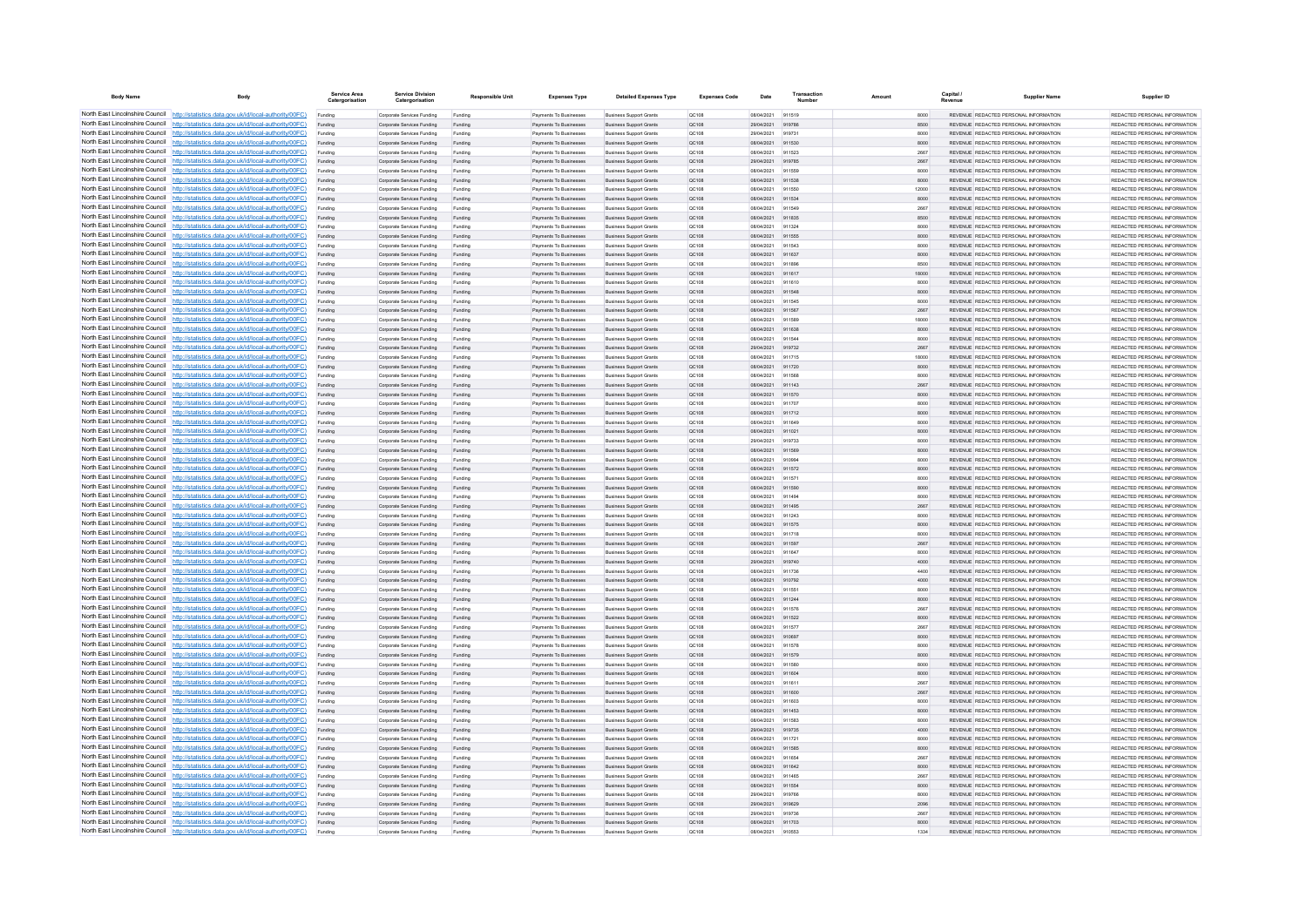| <b>Body Name</b>                                                   | Body                                                                                                                                                                             | <b>Service Area</b> | <b>Service Division</b><br>Catergorisation               | <b>Responsible Unit</b> | <b>Expenses Type</b>                                    | <b>Detailed Expenses Type</b>                                    | <b>Expenses Code</b>  | Date                     | Transaction      |               | <b>Capital</b> | <b>Supplier Name</b>                                                           | Supplier ID                                                    |
|--------------------------------------------------------------------|----------------------------------------------------------------------------------------------------------------------------------------------------------------------------------|---------------------|----------------------------------------------------------|-------------------------|---------------------------------------------------------|------------------------------------------------------------------|-----------------------|--------------------------|------------------|---------------|----------------|--------------------------------------------------------------------------------|----------------------------------------------------------------|
|                                                                    | North East Lincolnshire Council http://statistics.data.gov.uk/id/local-authority/00FC)                                                                                           | Funding             | Corporate Services Funding                               | Funding                 | Payments To Businesses                                  | <b>Business Support Grants</b>                                   | QC108                 | 08/04/2021 910585        |                  | 2001          |                | REVENUE, REDACTED PERSONAL INFORMATION                                         | REDACTED PERSONAL INFORMATION                                  |
|                                                                    | North East Lincolnshire Council http://statistics.data.gov.uk/id/local-authority/00FC)                                                                                           | Funding             | Corporate Services Funding                               | Funding                 | Payments To Businesses                                  | <b>Business Support Grants</b>                                   | QC108                 | 08/04/2021               | 910639           | 2096          |                | REVENUE REDACTED PERSONAL INFORMATION                                          | REDACTED PERSONAL INFORMATION                                  |
|                                                                    | North East Lincolnshire Council http://statistics.data.gov.uk/id/local-authority/00FC)                                                                                           | Funding             | Corporate Services Funding                               | Funding                 | Payments To Businessee                                  | <b>Business Support Grants</b>                                   | QC108                 | 08/04/2021               | 910609<br>011897 | 4000          |                | REVENUE REDACTED PERSONAL INFORMATION<br>REVENUE REDACTED PERSONAL INFORMATION | REDACTED PERSONAL INFORMATION<br>REDACTED PERSONAL INFORMATION |
|                                                                    | North East Lincolnshire Council http://statistics.data.gov.uk/id/local-authority/00FC)<br>North East Lincolnshire Council http://statistics.data.gov.uk/id/local-authority/00FC) | Funding<br>Funding  | Corporate Services Funding<br>Comorate Services Funding  | Funding<br>Funding      | Payments To Businessee<br><b>Payments To Businesses</b> | <b>Business Support Grants</b><br><b>Business Sunnort Grants</b> | QC108<br>OC108        | 08/04/2021<br>08/04/2021 | 911620           | 8500<br>8000  |                | REVENUE, REDACTED PERSONAL INFORMATION                                         | REDACTED PERSONAL INFORMATION.                                 |
|                                                                    | North East Lincolnshire Council http://statistics.data.gov.uk/id/local-authority/00FC)                                                                                           | Funding             | Corporate Services Funding                               | Funding                 | Payments To Businesses                                  | <b>Business Support Grants</b>                                   | OC108                 | 08/04/2021               | 911605           | 2667          |                | REVENUE REDACTED PERSONAL INFORMATION                                          | REDACTED PERSONAL INFORMATION                                  |
|                                                                    | North East Lincolnshire Council http://statistics.data.gov.uk/id/local-authority/00FC)                                                                                           | Funding             | Corporate Services Funding                               | Funding                 | Payments To Businesses                                  | <b>Business Support Grants</b>                                   | QC108                 | 08/04/2021               | 911960           | 8500          |                | REVENUE REDACTED PERSONAL INFORMATION                                          | REDACTED PERSONAL INFORMATION                                  |
|                                                                    | North East Lincolnshire Council http://statistics.data.gov.uk/id/local-authority/00FC)                                                                                           | Funding             | Corporate Services Funding                               | Funding                 | Payments To Businesses                                  | <b>Business Support Grants</b>                                   | QC108                 | 08/04/2021               | 911652           | 8000          |                | REVENUE REDACTED PERSONAL INFORMATION                                          | REDACTED PERSONAL INFORMATION                                  |
| North East Lincolnshire Council                                    | http://statistics.data.gov.uk/id/local-authority/00FC)                                                                                                                           | Funding             | Corporate Services Funding                               | Funding                 | <b>Payments To Businesses</b>                           | <b>Business Support Grants</b>                                   | QC108                 | 08/04/2021               | 911634           | 2667          |                | REVENUE REDACTED PERSONAL INFORMATION                                          | REDACTED PERSONAL INFORMATION                                  |
| North East Lincolnshire Council                                    | http://statistics.data.gov.uk/id/local-authority/00FC)                                                                                                                           | Funding             | Corporate Services Funding                               | Funding                 | Payments To Businesses                                  | <b>Business Support Grants</b>                                   | QC108                 | 08/04/2021               | 911036           | 8000          |                | REVENUE REDACTED PERSONAL INFORMATION                                          | REDACTED PERSONAL INFORMATION                                  |
| North East Lincolnshire Council                                    | http://statistics.data.gov.uk/id/local-authority/00FC)                                                                                                                           | Funding             | Corporate Services Funding                               | Funding                 | Payments To Businesses                                  | <b>Business Support Grants</b>                                   | QC108                 | 08/04/2021               | 911612           | 2667          |                | REVENUE REDACTED PERSONAL INFORMATION                                          | REDACTED PERSONAL INFORMATION                                  |
|                                                                    | North East Lincolnshire Council http://statistics.data.gov.uk/id/local-authority/00FC)                                                                                           | Funding             | Comorate Services Funding                                | Funding                 | <b>Payments To Businesses</b>                           | <b>Business Sunnort Grants</b>                                   | OC108                 | 08/04/2021               | 911599           | 2667          |                | REVENUE REDACTED PERSONAL INFORMATION                                          | REDACTED PERSONAL INFORMATION                                  |
|                                                                    | North East Lincolnshire Council http://statistics.data.gov.uk/id/local-authority/00FC)<br>North East Lincolnshire Council http://statistics.data.gov.uk/id/local-authority/00FC) | Funding             | Corporate Services Funding<br>Corporate Services Funding | Funding<br>Funding      | Payments To Businesses<br>Payments To Businesses        | <b>Business Support Grants</b><br><b>Business Support Grants</b> | <b>QC108</b><br>QC108 | 08/04/2021<br>08/04/2021 | 911641<br>911869 | 8000<br>8500  |                | REVENUE REDACTED PERSONAL INFORMATION<br>REVENUE REDACTED PERSONAL INFORMATION | REDACTED PERSONAL INFORMATION<br>REDACTED PERSONAL INFORMATION |
|                                                                    | North East Lincolnshire Council   http://statistics.data.gov.uk/id/local-authority/00FC)                                                                                         | Funding<br>Funding  | Corporate Services Funding                               | Funding                 | Payments To Businesses                                  | <b>Business Support Grants</b>                                   | QC108                 | 08/04/2021               | 911592           | 8000          |                | REVENUE REDACTED PERSONAL INFORMATION                                          | REDACTED PERSONAL INFORMATION                                  |
|                                                                    | North East Lincolnshire Council http://statistics.data.gov.uk/id/local-authority/00FC)                                                                                           | Funding             | Comorate Services Funding                                | Funding                 | Payments To Businessee                                  | <b>Business Sunnort Grants</b>                                   | OC108                 | 08/04/2021               | 911680           | 2667          |                | REVENUE REDACTED PERSONAL INFORMATION                                          | REDACTED PERSONAL INFORMATION.                                 |
| North East Lincolnshire Council                                    | http://statistics.data.gov.uk/id/local-authority/00FC)                                                                                                                           | Funding             | Corporate Services Funding                               | Funding                 | Payments To Businessee                                  | <b>Business Support Grants</b>                                   | QC108                 | 29/04/2021               | 919739           | 2667          |                | REVENUE REDACTED PERSONAL INFORMATION                                          | REDACTED PERSONAL INFORMATION                                  |
|                                                                    | North East Lincolnshire Council http://statistics.data.gov.uk/id/local-authority/00FC)                                                                                           | Funding             | Corporate Services Funding                               | Funding                 | Payments To Businesse                                   | <b>Business Support Grants</b>                                   | QC108                 | 08/04/2021               | 911710           | 2667          |                | REVENUE REDACTED PERSONAL INFORMATION                                          | REDACTED PERSONAL INFORMATION                                  |
|                                                                    | North East Lincolnshire Council http://statistics.data.gov.uk/id/local-authority/00FC)                                                                                           | Funding             | Corporate Services Funding                               | Funding                 | Payments To Businessee                                  | <b>Business Support Grants</b>                                   | QC108                 | 08/04/2021               | 911598           | 8000          |                | REVENUE REDACTED PERSONAL INFORMATION                                          | REDACTED PERSONAL INFORMATION                                  |
|                                                                    | North East Lincolnshire Council http://statistics.data.gov.uk/id/local-authority/00FC)                                                                                           | Funding             | Corporate Services Funding                               | Funding                 | Payments To Businesses                                  | <b>Business Support Grants</b>                                   | OC108                 | 08/04/2021               | 911648           | 8000          |                | REVENUE REDACTED PERSONAL INFORMATION                                          | REDACTED PERSONAL INFORMATION                                  |
|                                                                    | North East Lincolnshire Council http://statistics.data.gov.uk/id/local-authority/00FC)                                                                                           | Funding             | Corporate Services Funding                               | Funding                 | Payments To Businesses                                  | <b>Business Support Grants</b>                                   | QC108                 | 08/04/2021               | 911514           | 2667          |                | REVENUE REDACTED PERSONAL INFORMATION                                          | REDACTED PERSONAL INFORMATION                                  |
|                                                                    | North East Lincolnshire Council http://statistics.data.gov.uk/id/local-authority/00FC)                                                                                           | Funding             | Corporate Services Funding                               | Funding                 | Payments To Businesses                                  | <b>Business Support Grants</b>                                   | QC108                 | 08/04/2021               | 911308           | 4000          |                | REVENUE REDACTED PERSONAL INFORMATION                                          | REDACTED PERSONAL INFORMATION                                  |
|                                                                    | North East Lincolnshire Council http://statistics.data.gov.uk/id/local-authority/00FC)                                                                                           | Funding             | Corporate Services Funding                               | Funding                 | Payments To Businesses                                  | <b>Business Support Grants</b>                                   | OC108                 | 08/04/2021               | 911627           | 8000          |                | REVENUE, REDACTED PERSONAL INFORMATION                                         | REDACTED PERSONAL INFORMATION.                                 |
| North East Lincolnshire Council<br>North East Lincolnshire Council | http://statistics.data.gov.uk/id/local-authority/00FC)<br>http://statistics.data.gov.uk/id/local-authority/00FC)                                                                 | Funding             | Corporate Services Funding<br>Corporate Services Funding | Funding                 | <b>Payments To Businesses</b><br>Payments To Businesses | <b>Business Support Grants</b><br><b>Business Support Grants</b> | OC108<br>QC108        | 08/04/2021<br>29/04/2021 | 911630<br>919751 | 2667<br>2667  |                | REVENUE REDACTED PERSONAL INFORMATION<br>REVENUE REDACTED PERSONAL INFORMATION | REDACTED PERSONAL INFORMATION<br>REDACTED PERSONAL INFORMATION |
|                                                                    | North East Lincolnshire Council http://statistics.data.gov.uk/id/local-authority/00FC)                                                                                           | Funding<br>Funding  | Corporate Services Funding                               | Funding<br>Funding      | Payments To Businesses                                  | <b>Business Support Grants</b>                                   | QC108                 | 08/04/2021               | 911632           | 8000          |                | <b>PEVENHE PEDACTED PERSONAL INFORMATION</b>                                   | <b>PEDACTED PERSONAL INFORMATION</b>                           |
|                                                                    | North East Lincolnshire Council http://statistics.data.gov.uk/id/local-authority/00FC)                                                                                           | Funding             | Corporate Services Funding                               | Funding                 | Payments To Businesses                                  | <b>Business Support Grants</b>                                   | QC108                 | 08/04/2021               | 911828           | 8500          |                | REVENUE REDACTED PERSONAL INFORMATION                                          | REDACTED PERSONAL INFORMATION.                                 |
|                                                                    | North East Lincolnshire Council http://statistics.data.gov.uk/id/local-authority/00FC)                                                                                           | Funding             | Corporate Services Funding                               | Funding                 | Payments To Businesses                                  | <b>Business Support Grants</b>                                   | OC108                 | 08/04/2021               | 911280           | 8000          |                | REVENUE REDACTED PERSONAL INFORMATION                                          | REDACTED PERSONAL INFORMATION                                  |
|                                                                    | North East Lincolnshire Council http://statistics.data.gov.uk/id/local-authority/00FC)                                                                                           | Funding             | Corporate Services Funding                               | Funding                 | Payments To Businesses                                  | <b>Business Support Grants</b>                                   | QC108                 | 08/04/2021               | 911510           | 8000          |                | REVENUE REDACTED PERSONAL INFORMATION                                          | REDACTED PERSONAL INFORMATION                                  |
|                                                                    | North East Lincolnshire Council http://statistics.data.gov.uk/id/local-authority/00FC)                                                                                           | Funding             | Corporate Services Funding                               | Funding                 | Payments To Businesses                                  | <b>Business Support Grants</b>                                   | OC108                 | 08/04/2021               | 911934           | 8500          |                | REVENUE REDACTED PERSONAL INFORMATION                                          | REDACTED PERSONAL INFORMATION                                  |
| North East Lincolnshire Council                                    | http://statistics.data.gov.uk/id/local-authority/00FC)                                                                                                                           | Funding             | Corporate Services Funding                               | Funding                 | Payments To Businesses                                  | <b>Business Support Grants</b>                                   | <b>QC108</b>          | 08/04/2021               | 911640           | 18000         |                | REVENUE REDACTED PERSONAL INFORMATION                                          | REDACTED PERSONAL INFORMATION                                  |
|                                                                    | North East Lincolnshire Council http://statistics.data.gov.uk/id/local-authority/00FC)                                                                                           | Funding             | Corporate Services Funding                               | Funding                 | Payments To Businesser                                  | <b>Business Support Grants</b>                                   | QC108                 | 08/04/2021               | 911509           | 8000          |                | REVENUE REDACTED PERSONAL INFORMATION                                          | REDACTED PERSONAL INFORMATION                                  |
|                                                                    | North East Lincolnshire Council http://statistics.data.gov.uk/id/local-authority/00FC)                                                                                           | Funding             | Corporate Services Funding                               |                         | Payments To Businesse                                   | <b>Business Support Grants</b>                                   | QC108                 | 29/04/2021               | 919742           | 2667          |                | REVENUE REDACTED PERSONAL INFORMATION                                          | REDACTED PERSONAL INFORMATION                                  |
|                                                                    | North East Lincolnshire Council http://statistics.data.gov.uk/id/local-authority/00FC)                                                                                           | Funding             | Corporate Services Funding                               | Funding                 | Payments To Businessee                                  | <b>Business Support Grants</b>                                   | QC108                 | 08/04/2021               | 911676           | 8000          |                | <b>PEVENHE PEDACTED PERSONAL INFORMATION</b>                                   | REDACTED PERSONAL INFORMATION                                  |
|                                                                    | North East Lincolnshire Council http://statistics.data.gov.uk/id/local-authority/00FC)<br>North East Lincolnshire Council http://statistics.data.gov.uk/id/local-authority/00FC) | Funding             | Corporate Services Funding                               | Funding                 | Payments To Businesses                                  | <b>Business Support Grants</b>                                   | QC108                 | 08/04/2021               | 911664           | 2667          |                | REVENUE REDACTED PERSONAL INFORMATION<br>REVENUE REDACTED PERSONAL INFORMATION | REDACTED PERSONAL INFORMATION<br>REDACTED PERSONAL INFORMATION |
|                                                                    | North East Lincolnshire Council http://statistics.data.gov.uk/id/local-authority/00FC)                                                                                           | Funding<br>Funding  | Corporate Services Funding<br>Corporate Services Funding | Funding<br>Funding      | Payments To Businesses<br>Payments To Businesses        | <b>Business Support Grants</b><br><b>Business Support Grants</b> | OC108<br>QC108        | 08/04/2021<br>08/04/2021 | 911959<br>911650 | 8500<br>12000 |                | REVENUE REDACTED PERSONAL INFORMATION                                          | REDACTED PERSONAL INFORMATION                                  |
|                                                                    | North East Lincolnshire Council http://statistics.data.gov.uk/id/local-authority/00FC)                                                                                           | Funding             | Corporate Services Funding                               | Funding                 | Payments To Businesses                                  | <b>Business Support Grants</b>                                   | OC108                 | 29/04/2021               | 919767           | 8000          |                | REVENUE REDACTED PERSONAL INFORMATION                                          | REDACTED PERSONAL INFORMATION                                  |
| North East Lincolnshire Council                                    | http://statistics.data.gov.uk/id/local-authority/00FC)                                                                                                                           | Funding             | Corporate Services Funding                               | Funding                 | Payments To Businesses                                  | <b>Business Support Grants</b>                                   | QC108                 | 08/04/2021               | 911709           | 8000          |                | REVENUE REDACTED PERSONAL INFORMATION                                          | REDACTED PERSONAL INFORMATION                                  |
|                                                                    | North East Lincolnshire Council http://statistics.data.gov.uk/id/local-authority/00FC)                                                                                           | Funding             | Corporate Services Funding                               | Funding                 | Payments To Businesses                                  | <b>Business Support Grants</b>                                   | QC108                 | 08/04/2021               |                  | 8000          |                | REVENUE REDACTED PERSONAL INFORMATION                                          | REDACTED PERSONAL INFORMATION                                  |
|                                                                    | North East Lincolnshire Council http://statistics.data.gov.uk/id/local-authority/00FC)                                                                                           |                     | Corporate Services Funding                               | Funding                 | Payments To Businesses                                  | <b>Business Support Grants</b>                                   | QC108                 | 08/04/2021               | 911861           | 2933          |                | REVENUE REDACTED PERSONAL INFORMATION                                          | REDACTED PERSONAL INFORMATION.                                 |
|                                                                    | North East Lincolnshire Council http://statistics.data.gov.uk/id/local-authority/00FC)                                                                                           | Funding             | Comorate Services Funding                                | Funding                 | <b>Payments To Businesses</b>                           | <b>Business Sunnort Grants</b>                                   | OC108                 | 08/04/2021               | 911588           | 2667          |                | REVENUE REDACTED PERSONAL INFORMATION                                          | REDACTED PERSONAL INFORMATION.                                 |
|                                                                    | North East Lincolnshire Council http://statistics.data.gov.uk/id/local-authority/00FC)                                                                                           | Funding             | Corporate Services Funding                               | Funding                 | Payments To Businesses                                  | <b>Business Support Grants</b>                                   | QC108                 | 08/04/2021               | 911651           | 8000          |                | REVENUE REDACTED PERSONAL INFORMATION                                          | REDACTED PERSONAL INFORMATION                                  |
|                                                                    | North East Lincolnshire Council http://statistics.data.gov.uk/id/local-authority/00FC)                                                                                           | Funding             | Corporate Services Funding                               | Funding                 | Payments To Businesses                                  | <b>Business Support Grants</b>                                   | QC108                 | 08/04/2021               | 911663           | 8000          |                | REVENUE REDACTED PERSONAL INFORMATION                                          | REDACTED PERSONAL INFORMATION                                  |
|                                                                    | North East Lincolnshire Council http://statistics.data.gov.uk/id/local-authority/00FC)                                                                                           | Funding             | Corporate Services Funding                               | Funding                 | Payments To Businesses                                  | <b>Business Support Grants</b>                                   | QC108                 | 08/04/2021               | 911645           | 8000          |                | REVENUE REDACTED PERSONAL INFORMATION                                          | REDACTED PERSONAL INFORMATION                                  |
| North East Lincolnshire Council                                    | http://statistics.data.gov.uk/id/local-authority/00FC)<br>North East Lincolnshire Council http://statistics.data.gov.uk/id/local-authority/00FC)                                 | Funding             | Corporate Services Funding                               | Funding                 | Payments To Businessee                                  | <b>Business Support Grants</b>                                   | OC108                 | 08/04/2021<br>08/04/2021 | 912005<br>911678 | 8500          |                | REVENUE REDACTED PERSONAL INFORMATION                                          | REDACTED PERSONAL INFORMATION<br>REDACTED PERSONAL INFORMATION |
|                                                                    | North East Lincolnshire Council http://statistics.data.gov.uk/id/local-authority/00FC)                                                                                           | Funding<br>Funding  | Corporate Services Funding<br>Corporate Services Funding | Funding<br>Funding      | Payments To Businesses<br>Payments To Businesse         | <b>Business Support Grants</b><br><b>Business Support Grants</b> | QC108<br>QC108        | 08/04/2021               | 910712           | 12000<br>8000 |                | REVENUE REDACTED PERSONAL INFORMATION<br>REVENUE REDACTED PERSONAL INFORMATION | REDACTED PERSONAL INFORMATION                                  |
|                                                                    | North East Lincolnshire Council http://statistics.data.gov.uk/id/local-authority/00FC)                                                                                           | Funding             | Corporate Services Funding                               | Funding                 | Payments To Businesses                                  | <b>Business Support Grants</b>                                   | QC108                 | 29/04/2021               | 919746           | 8000          |                | REVENUE REDACTED PERSONAL INFORMATION                                          | REDACTED PERSONAL INFORMATION                                  |
|                                                                    | North East Lincolnshire Council http://statistics.data.gov.uk/id/local-authority/00FC)                                                                                           | Funding             | Corporate Services Funding                               | Funding                 | Payments To Businesses                                  | <b>Business Support Grants</b>                                   | <b>QC108</b>          | 08/04/2021               | 911974           | 8500          |                | REVENUE REDACTED PERSONAL INFORMATION                                          | REDACTED PERSONAL INFORMATION                                  |
|                                                                    | North East Lincolnshire Council http://statistics.data.gov.uk/id/local-authority/00FC)                                                                                           | Funding             | Corporate Services Funding                               | Funding                 | Payments To Businesses                                  | <b>Business Support Grants</b>                                   | QC108                 | 08/04/2021               | 911660           | 18000         |                | REVENUE REDACTED PERSONAL INFORMATION                                          | REDACTED PERSONAL INFORMATION                                  |
|                                                                    | North East Lincolnshire Council http://statistics.data.gov.uk/id/local-authority/00FC)                                                                                           | Funding             | Corporate Services Funding                               | Funding                 | Payments To Businesses                                  | <b>Business Support Grants</b>                                   | QC108                 | 08/04/2021               | 911468           | 8000          |                | REVENUE REDACTED PERSONAL INFORMATION                                          | REDACTED PERSONAL INFORMATION                                  |
| North East Lincolnshire Council                                    | http://statistics.data.gov.uk/id/local-authority/00EC)                                                                                                                           | Funding             | Corporate Services Funding                               | Funding                 | Payments To Businesses                                  | <b>Business Support Grants</b>                                   | OC108                 | 29/04/2021               | 919789           | 2667          |                | REVENUE REDACTED PERSONAL INFORMATION                                          | REDACTED PERSONAL INFORMATION.                                 |
| North East Lincolnshire Council                                    | http://statistics.data.gov.uk/id/local-authority/00FC)                                                                                                                           | Funding             | Corporate Services Funding                               | Funding                 | Payments To Businesses                                  | <b>Business Support Grants</b>                                   | QC108                 | 08/04/2021               | 910955           | 8000          |                | REVENUE REDACTED PERSONAL INFORMATION                                          | REDACTED PERSONAL INFORMATION                                  |
|                                                                    | North East Lincolnshire Council http://statistics.data.gov.uk/id/local-authority/00FC)                                                                                           | Funding             | Corporate Services Funding                               | Funding                 | Payments To Businesses                                  | <b>Business Support Grants</b>                                   | QC108                 | 08/04/2021               | 911682           | 8000          |                | REVENUE REDACTED PERSONAL INFORMATION                                          | REDACTED PERSONAL INFORMATION                                  |
|                                                                    | North East Lincolnshire Council http://statistics.data.gov.uk/id/local-authority/00FC)<br>North East Lincolnshire Council http://statistics.data.gov.uk/id/local-authority/00FC) | Funding             | Corporate Services Funding                               | Funding                 | Payments To Businesses                                  | <b>Business Support Grants</b>                                   | QC108                 | 29/04/2021               | 919761           | 8000          |                | REVENUE REDACTED PERSONAL INFORMATION                                          | REDACTED PERSONAL INFORMATION<br>REDACTED PERSONAL INFORMATION |
|                                                                    | North East Lincolnshire Council http://statistics.data.gov.uk/id/local-authority/00FC)                                                                                           | Funding<br>Funding  | Corporate Services Funding<br>Corporate Services Funding | Funding<br>Funding      | Payments To Businesses<br>Payments To Businesses        | <b>Business Support Grants</b><br><b>Business Support Grants</b> | QC108<br>OC108        | 08/04/2021<br>08/04/2021 | 911508<br>912040 | 8000<br>8500  |                | REVENUE REDACTED PERSONAL INFORMATION<br>REVENUE REDACTED PERSONAL INFORMATION | REDACTED PERSONAL INFORMATION                                  |
|                                                                    | North East Lincolnshire Council http://statistics.data.gov.uk/id/local-authority/00FC)                                                                                           | Funding             | Corporate Services Funding                               | Funding                 | Payments To Businesses                                  | <b>Business Support Grants</b>                                   | QC108                 | 08/04/2021               | 911688           | 8000          |                | REVENUE REDACTED PERSONAL INFORMATION                                          | REDACTED PERSONAL INFORMATION                                  |
| North East Lincolnshire Council                                    | http://statistics.data.gov.uk/id/local-authority/00FC)                                                                                                                           | Funding             | Corporate Services Funding                               | Funding                 | Payments To Businessee                                  | <b>Business Support Grants</b>                                   | OC108                 | 29/04/2021               | 919762           | 8000          |                | REVENUE REDACTED PERSONAL INFORMATION                                          | REDACTED PERSONAL INFORMATION.                                 |
| North East Lincolnshire Council                                    | //statistics.data.gov.uk/id/local-authority/00EC)                                                                                                                                | Funding             | Corporate Services Funding                               | Funding                 | Payments To Businesses                                  | <b>Business Support Grants</b>                                   | QC108                 | 29/04/2021               | 919771           | 8000          |                | REVENUE REDACTED PERSONAL INFORMATION                                          | REDACTED PERSONAL INFORMATION                                  |
|                                                                    | North East Lincolnshire Council http://statistics.data.gov.uk/id/local-authority/00FC)                                                                                           | Funding             | Corporate Services Funding                               | Funding                 | Payments To Businesser                                  | <b>Business Support Grants</b>                                   | QC108                 | 08/04/2021               | 911644           | 8000          |                | REVENUE REDACTED PERSONAL INFORMATION                                          | REDACTED PERSONAL INFORMATION                                  |
|                                                                    | North East Lincolnshire Council http://statistics.data.gov.uk/id/local-authority/00FC)                                                                                           |                     | Corporate Services Funding                               | Funding                 | Payments To Businessee                                  | <b>Business Support Grants</b>                                   | QC108                 | 08/04/2021               | 911684           | 8000          |                | REVENUE, REDACTED PERSONAL INFORMATION                                         | REDACTED PERSONAL INFORMATION.                                 |
|                                                                    | North East Lincolnshire Council http://statistics.data.gov.uk/id/local-authority/00FC)                                                                                           | Funding             | Corporate Services Funding                               | Funding                 | Payments To Businesses                                  | <b>Business Support Grants</b>                                   | OC108                 | 08/04/2021               | 911716           | 2667          |                | REVENUE REDACTED PERSONAL INFORMATION                                          | REDACTED PERSONAL INFORMATION                                  |
|                                                                    | North East Lincolnshire Council http://statistics.data.gov.uk/id/local-authority/00FC)                                                                                           | Funding             | Corporate Services Funding                               | Funding                 | Payments To Businesses                                  | <b>Business Support Grants</b>                                   | QC108                 | 08/04/2021               | 911428           | 8000          |                | REVENUE REDACTED PERSONAL INFORMATION                                          | REDACTED PERSONAL INFORMATION                                  |
|                                                                    | North East Lincolnshire Council http://statistics.data.gov.uk/id/local-authority/00FC)                                                                                           | Funding             | Corporate Services Funding                               | Funding                 | Payments To Businesses                                  | <b>Business Support Grants</b>                                   | QC108                 | 08/04/2021               | 911573           | 8000          |                | REVENUE REDACTED PERSONAL INFORMATION                                          | REDACTED PERSONAL INFORMATION                                  |
| North East Lincolnshire Council                                    | North East Lincolnshire Council http://statistics.data.gov.uk/id/local-authority/00FC)<br>http://statistics.data.gov.uk/id/local-authority/00FC)                                 | Funding             | Corporate Services Funding                               | Funding                 | Payments To Businesses                                  | <b>Business Support Grants</b>                                   | QC108                 | 29/04/2021               | 919770           | 8000          |                | REVENUE REDACTED PERSONAL INFORMATION                                          | REDACTED PERSONAL INFORMATION                                  |
|                                                                    | North East Lincolnshire Council http://statistics.data.gov.uk/id/local-authority/00FC)                                                                                           | Funding             | Corporate Services Funding<br>Corporate Services Funding | Funding<br>Funding      | Payments To Businesses<br>Payments To Businesses        | <b>Business Support Grants</b><br><b>Business Support Grants</b> | QC108<br>QC108        | 29/04/2021<br>29/04/2021 | 919772<br>919630 | 8000<br>2096  |                | REVENUE REDACTED PERSONAL INFORMATION<br>REVENUE REDACTED PERSONAL INFORMATION | REDACTED PERSONAL INFORMATION<br>REDACTED PERSONAL INFORMATION |
|                                                                    | North East Lincolnshire Council http://statistics.data.gov.uk/id/local-authority/00FC)                                                                                           | Funding             | Corporate Services Funding                               | Funding                 | Payments To Businesses                                  | <b>Business Support Grants</b>                                   | QC108                 | 08/04/2021               | 911593           | 8000          |                | REVENUE REDACTED PERSONAL INFORMATION                                          | REDACTED PERSONAL INFORMATION.                                 |
|                                                                    | North East Lincolnshire Council http://statistics.data.gov.uk/id/local-authority/00FC)                                                                                           | Funding             | Corporate Services Funding                               | Funding                 | <b>Payments To Businesses</b>                           | <b>Business Sunnort Grants</b>                                   | OC108                 | 08/04/2021               | 911430           | 8000          |                | REVENUE, REDACTED PERSONAL INFORMATION                                         | REDACTED PERSONAL INFORMATION.                                 |
|                                                                    | North East Lincolnshire Council http://statistics.data.gov.uk/id/local-authority/00FC)                                                                                           | Funding             | Corporate Services Funding                               | Funding                 | Payments To Businesses                                  | <b>Business Support Grants</b>                                   | OC108                 | 29/04/2021               | 919765           | 8000          |                | REVENUE REDACTED PERSONAL INFORMATION                                          | REDACTED PERSONAL INFORMATION                                  |
|                                                                    | North East Lincolnshire Council http://statistics.data.gov.uk/id/local-authority/00FC)                                                                                           | Funding             | Corporate Services Funding                               | Funding                 | Payments To Businesses                                  | <b>Business Support Grants</b>                                   | QC108                 | 29/04/2021               | 919790           | 8500          |                | REVENUE REDACTED PERSONAL INFORMATION                                          | REDACTED PERSONAL INFORMATION                                  |
|                                                                    | North East Lincolnshire Council http://statistics.data.gov.uk/id/local-authority/00FC)                                                                                           | Funding             | Corporate Services Funding                               | Funding                 | Payments To Businessee                                  | <b>Business Support Grants</b>                                   | QC108                 | 29/04/2021               | 919769           | 12000         |                | REVENUE REDACTED PERSONAL INFORMATION                                          | REDACTED PERSONAL INFORMATION                                  |
| North East Lincolnshire Council                                    | http://statistics.data.gov.uk/id/local-authority/00FC)                                                                                                                           | Funding             | Corporate Services Funding                               | Funding                 | Payments To Businesses                                  | <b>Business Support Grants</b>                                   | QC108                 | 29/04/2021               | 919763           | 8000          |                | REVENUE REDACTED PERSONAL INFORMATION                                          | REDACTED PERSONAL INFORMATION                                  |
|                                                                    | North East Lincolnshire Council http://statistics.data.gov.uk/id/local-authority/00FC)                                                                                           | Funding             | Corporate Services Funding                               | Funding                 | Payments To Businessee                                  | <b>Business Support Grants</b>                                   | QC108                 | 29/04/2021               | 919627           | 2096          |                | REVENUE REDACTED PERSONAL INFORMATION                                          | REDACTED PERSONAL INFORMATION                                  |
|                                                                    | North East Lincolnshire Council http://statistics.data.gov.uk/id/local-authority/00FC)                                                                                           | Funding             | Corporate Services Funding                               | Funding                 | Payments To Businesses                                  | <b>Business Support Grants</b>                                   | QC108                 | 29/04/2021               | 919744           | 6000          |                | REVENUE REDACTED PERSONAL INFORMATION                                          | REDACTED PERSONAL INFORMATION                                  |
|                                                                    | North East Lincolnshire Council http://statistics.data.gov.uk/id/local-authority/00FC)                                                                                           | Funding             | Comorate Services Funding                                | Funding                 | Payments To Businesses                                  | <b>Business Sunnort Grants</b>                                   | OC108                 | 08/04/2021 911601        |                  | 2667          |                | REVENUE REDACTED PERSONAL INFORMATION                                          | REDACTED PERSONAL INFORMATION                                  |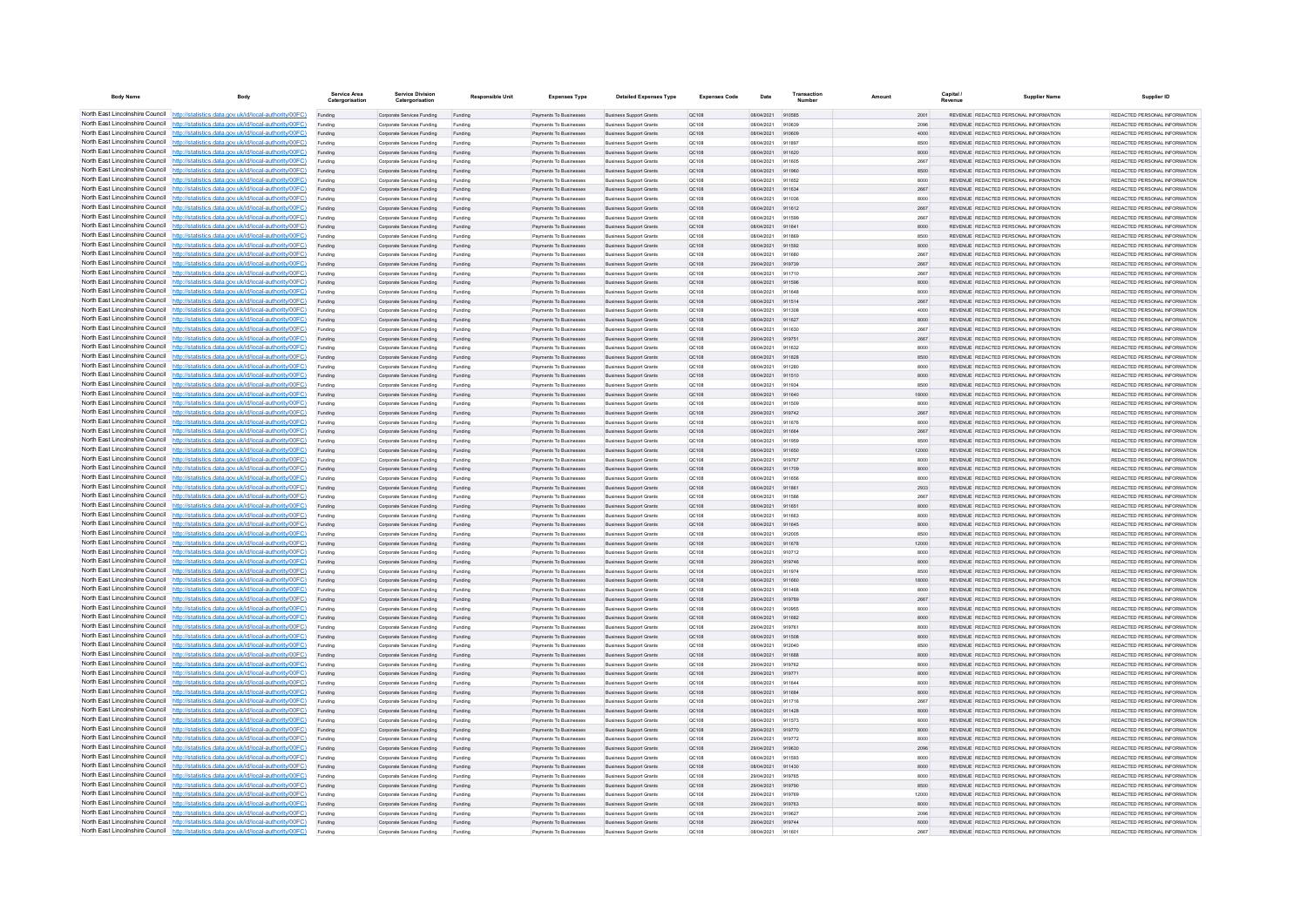| <b>Body Name</b>                                                   | Body                                                                                                                                                                             | Service Area<br>Catergorisatio | <b>Service Division</b><br>Catergorisation               | <b>Responsible Unit</b> | <b>Expenses Type</b>                                    | <b>Detailed Expenses Type</b>                                    | <b>Expenses Code</b>  | Date                     | Transactio       | Amount | <b>Capital</b> | <b>Supplier Name</b>                                                            | Supplier ID                                                     |
|--------------------------------------------------------------------|----------------------------------------------------------------------------------------------------------------------------------------------------------------------------------|--------------------------------|----------------------------------------------------------|-------------------------|---------------------------------------------------------|------------------------------------------------------------------|-----------------------|--------------------------|------------------|--------|----------------|---------------------------------------------------------------------------------|-----------------------------------------------------------------|
|                                                                    | North East Lincolnshire Council http://statistics.data.gov.uk/id/local-authority/00FC)                                                                                           | Funding                        | Corporate Services Funding                               | Funding                 | Payments To Businesses                                  | <b>Business Support Grants</b>                                   | OC108                 | 08/04/2021               | 911755           |        | 2000           | REVENUE REDACTED PERSONAL INFORMATION                                           | REDACTED PERSONAL INFORMATION                                   |
|                                                                    | North East Lincolnshire Council http://statistics.data.gov.uk/id/local-authority/00FC)                                                                                           | Funding                        | Corporate Services Funding                               | Funding                 | Payments To Businesses                                  | <b>Business Support Grants</b>                                   | QC108                 | 08/04/2021               | 911798           |        | 2000           | REVENUE REDACTED PERSONAL INFORMATION                                           | REDACTED PERSONAL INFORMATION                                   |
|                                                                    | North East Lincolnshire Council http://statistics.data.gov.uk/id/local-authority/00FC)                                                                                           | Funding                        | Corporate Services Funding                               | Funding                 | Payments To Busin                                       | <b>Business Support Grant</b>                                    | QC108                 | 08/04/2021               | 911799           |        | 2000           | REVENUE REDACTED PERSONAL INFORMATION                                           | REDACTED PERSONAL INFORMATION                                   |
|                                                                    | North East Lincolnshire Council http://statistics.data.gov.uk/id/local-authority/00FC)                                                                                           | Funding                        | Corporate Services Funding                               | Funding                 | <b>Payments To Businessee</b>                           | <b>Business Support Grants</b>                                   | OC108                 | 08/04/2021               | 911803           |        | 2000           | REVENUE REDACTED PERSONAL INFORMATION                                           | REDACTED PERSONAL INFORMATION                                   |
|                                                                    | North East Lincolnshire Council http://statistics.data.gov.uk/id/local-authority/00FC)<br>North East Lincolnshire Council http://statistics.data.gov.uk/id/local-authority/00FC) | Funding                        | Corporate Services Funding<br>Corporate Services Funding | Funding<br>Funding      | Payments To Businesses<br>Payments To Businesses        | <b>Business Support Grants</b><br>Business Support Grants        | <b>QC108</b><br>QC108 | 08/04/2021<br>08/04/2021 | 911806<br>912058 |        | 2000<br>2000   | REVENUE REDACTED PERSONAL INFORMATION<br>REVENUE REDACTED PERSONAL INFORMATION  | REDACTED PERSONAL INFORMATION<br>REDACTED PERSONAL INFORMATION  |
|                                                                    | North East Lincolnshire Council http://statistics.data.gov.uk/id/local-authority/00FC)                                                                                           | Funding<br>Funding             | Corporate Services Funding                               | Funding                 | Payments To Businesses                                  | <b>Business Support Grants</b>                                   | QC108                 | 08/04/2021               | 912060           |        | 2000           | REVENUE REDACTED PERSONAL INFORMATION                                           | REDACTED PERSONAL INFORMATION                                   |
|                                                                    | North East Lincolnshire Council http://statistics.data.gov.uk/id/local-authority/00FC)                                                                                           | Funding                        | Corporate Services Funding                               | Funding                 | <b>Payments To Businesses</b>                           | <b>Business Support Grants</b>                                   | OC108                 | 08/04/2021               | 912063           |        | 2000           | REVENUE, REDACTED PERSONAL INFORMATION                                          | REDACTED PERSONAL INFORMATION.                                  |
| North East Lincolnshire Council                                    | http://statistics.data.gov.uk/id/local-authority/00FC)                                                                                                                           | Funding                        | Corporate Services Funding                               | Funding                 | Payments To Businesses                                  | <b>Business Support Grants</b>                                   | OC108                 | 08/04/2021               | 912066           |        | 2000           | REVENUE REDACTED PERSONAL INFORMATION                                           | REDACTED PERSONAL INFORMATION                                   |
| North East Lincolnshire Council                                    | http://statistics.data.gov.uk/id/local-authority/00FC)                                                                                                                           | Funding                        | Corporate Services Funding                               | Funding                 | Payments To Businesser                                  | <b>Business Support Grants</b>                                   | QC108                 | 08/04/2021               | 912068           |        | 2000           | REVENUE REDACTED PERSONAL INFORMATION                                           | REDACTED PERSONAL INFORMATION                                   |
| North East Lincolnshire Council                                    | http://statistics.data.gov.uk/id/local-authority/00FC)                                                                                                                           |                                | Corporate Services Funding                               | Funding                 | Payments To Businesses                                  | <b>Business Support Grants</b>                                   | QC108                 | 08/04/2021               | 912070           |        | 2000           | <b>REVENHE REDACTED RERSONAL INFORMATION</b>                                    | REDACTED PERSONAL INFORMATION.                                  |
|                                                                    | North East Lincolnshire Council http://statistics.data.gov.uk/id/local-authority/00FC)                                                                                           | Funding                        | Comorate Services Funding                                | Funding                 | <b>Payments To Businesses</b>                           | <b>Business Sunnort Grants</b>                                   | OC108                 | 08/04/2021               | 912071           |        | 2000           | REVENUE REDACTED PERSONAL INFORMATION                                           | REDACTED PERSONAL INFORMATION.                                  |
|                                                                    | North East Lincolnshire Council http://statistics.data.gov.uk/id/local-authority/00FC)                                                                                           | Funding                        | Corporate Services Funding                               | Funding                 | Payments To Businesses                                  | <b>Business Support Grants</b>                                   | QC108                 | 08/04/2021               | 912072           |        | 2000           | REVENUE REDACTED PERSONAL INFORMATION                                           | REDACTED PERSONAL INFORMATION                                   |
|                                                                    | North East Lincolnshire Council http://statistics.data.gov.uk/id/local-authority/00FC)                                                                                           | Funding                        | Corporate Services Funding                               | Funding                 | Payments To Businessee                                  | <b>Business Support Grants</b>                                   | QC108                 | 08/04/2021               | 911824           |        | 2000           | REVENUE REDACTED PERSONAL INFORMATION                                           | REDACTED PERSONAL INFORMATION                                   |
| North East Lincolnshire Council<br>North East Lincolnshire Council | http://statistics.data.gov.uk/id/local-authority/00FC)                                                                                                                           | Funding                        | Corporate Services Funding                               | Funding                 | Payments To Businessee                                  | <b>Business Support Grants</b>                                   | QC108                 | 08/04/2021               | 911834           |        | 2000           | REVENUE REDACTED PERSONAL INFORMATION                                           | REDACTED PERSONAL INFORMATION                                   |
| North East Lincolnshire Council                                    | http://statistics.data.gov.uk/id/local-authority/00FC)<br>ttp://statistics.data.gov.uk/id/local-authority/00FC)                                                                  | Funding                        | Corporate Services Funding<br>Corporate Services Funding | Funding<br>Funding      | Payments To Businesses<br>Payments To Businessee        | <b>Business Support Grants</b><br><b>Business Support Grants</b> | QC108<br>QC108        | 08/04/2021<br>08/04/2021 | 911854<br>911862 |        | 2000<br>2000   | REVENUE REDACTED PERSONAL INFORMATION<br>REVENUE REDACTED PERSONAL INFORMATION  | REDACTED PERSONAL INFORMATION<br>REDACTED PERSONAL INFORMATION  |
| North East Lincolnshire Council                                    | tatistics.data.gov.uk/id/local-authority/00FC)                                                                                                                                   | Funding<br>Funding             | Corporate Services Funding                               |                         | Payments To Businesser                                  | <b>Business Support Grant</b>                                    | OC108                 | 08/04/2021               | 911864           |        | 2000           | REVENUE REDACTED PERSONAL INFORMATION                                           | REDACTED PERSONAL INFORMATION                                   |
| North East Lincolnshire Council                                    | http://statistics.data.gov.uk/id/local-authority/00FC)                                                                                                                           | Funding                        | Corporate Services Funding                               | Funding                 | Payments To Businesses                                  | <b>Business Support Grants</b>                                   | OC108                 | 08/04/2021               | 911865           |        | 2000           | REVENUE REDACTED PERSONAL INFORMATION                                           | REDACTED PERSONAL INFORMATION                                   |
|                                                                    | North East Lincolnshire Council http://statistics.data.gov.uk/id/local-authority/00FC)                                                                                           | Funding                        | Corporate Services Funding                               | Funding                 | Payments To Businesses                                  | <b>Business Support Grants</b>                                   | <b>QC108</b>          | 08/04/2021               | 911866           |        | 2000           | REVENUE REDACTED PERSONAL INFORMATION                                           | REDACTED PERSONAL INFORMATION                                   |
|                                                                    | North East Lincolnshire Council http://statistics.data.gov.uk/id/local-authority/00FC)                                                                                           | Funding                        | Corporate Services Funding                               | Funding                 | Payments To Businesses                                  | <b>Business Support Grants</b>                                   | QC108                 | 08/04/2021               | 911867           |        | 2000           | REVENUE REDACTED PERSONAL INFORMATION                                           | REDACTED PERSONAL INFORMATION                                   |
|                                                                    | North East Lincolnshire Council http://statistics.data.gov.uk/id/local-authority/00FC)                                                                                           | Funding                        | Corporate Services Funding                               | Funding                 | Payments To Businesses                                  | <b>Business Support Grants</b>                                   | OC108                 | 08/04/2021               | 911883           |        | 2000           | REVENUE REDACTED PERSONAL INFORMATION                                           | REDACTED PERSONAL INFORMATION                                   |
|                                                                    | North East Lincolnshire Council http://statistics.data.gov.uk/id/local-authority/00FC)                                                                                           | Funding                        | Corporate Services Funding                               | Funding                 | <b>Payments To Businesses</b>                           | <b>Business Sunnort Grants</b>                                   | OC108                 | 08/04/2021               | 911899           |        | 2000           | REVENUE, REDACTED PERSONAL INFORMATION                                          | REDACTED PERSONAL INFORMATION.                                  |
| North East Lincolnshire Council                                    | http://statistics.data.gov.uk/id/local-authority/00FC)                                                                                                                           | Funding                        | Corporate Services Funding                               | Funding                 | Payments To Businesses                                  | <b>Business Support Grants</b>                                   | OC108                 | 08/04/2021               | 911905           |        | 2000           | REVENUE REDACTED PERSONAL INFORMATION                                           | REDACTED PERSONAL INFORMATION                                   |
| North East Lincolnshire Council                                    | http://statistics.data.gov.uk/id/local-authority/00FC)                                                                                                                           | Funding                        | Corporate Services Funding                               | Funding                 | Payments To Businesses                                  | <b>Business Support Grants</b>                                   | QC108                 | 08/04/2021               |                  |        | 2000           | REVENUE REDACTED PERSONAL INFORMATION                                           | REDACTED PERSONAL INFORMATION                                   |
| North East Lincolnshire Council                                    | http://statistics.data.gov.uk/id/local-authority/00FC)<br>North East Lincolnshire Council http://statistics.data.gov.uk/id/local-authority/00FC)                                 |                                | Corporate Services Funding                               | Funding                 | Payments To Businesses                                  | <b>Business Support Grants</b>                                   | QC108                 | 08/04/2021               | 911906<br>011011 |        | 2000           | <b>PEVENHE PEDACTED PERSONAL INFORMATION</b>                                    | PEDACTED PERSONAL INFORMATION.                                  |
|                                                                    | North East Lincolnshire Council http://statistics.data.gov.uk/id/local-authority/00FC)                                                                                           | Funding<br>Funding             | Corporate Services Funding<br>Corporate Services Funding | Funding<br>Funding      | Payments To Businesses<br>Payments To Businesses        | <b>Business Support Grants</b><br><b>Business Support Grants</b> | OC108<br>QC108        | 08/04/2021<br>08/04/2021 | 911912           |        | 2000<br>2000   | REVENUE REDACTED PERSONAL INFORMATION<br>REVENUE REDACTED PERSONAL INFORMATION  | REDACTED PERSONAL INFORMATION<br>REDACTED PERSONAL INFORMATION  |
|                                                                    | North East Lincolnshire Council http://statistics.data.gov.uk/id/local-authority/00FC)                                                                                           | Funding                        | Corporate Services Funding                               | Funding                 | Payments To Businesses                                  | <b>Business Support Grants</b>                                   | QC108                 | 08/04/2021               | 911914           |        | 2000           | REVENUE REDACTED PERSONAL INFORMATION                                           | REDACTED PERSONAL INFORMATION                                   |
|                                                                    | North East Lincolnshire Council   http://statistics.data.gov.uk/id/local-authority/00FC)                                                                                         | Funding                        | Corporate Services Funding                               | Funding                 | Payments To Businessee                                  | <b>Business Support Grants</b>                                   | QC108                 | 08/04/2021               | 911917           |        | 2000           | REVENUE REDACTED PERSONAL INFORMATION                                           | REDACTED PERSONAL INFORMATION                                   |
|                                                                    | North East Lincolnshire Council http://statistics.data.gov.uk/id/local-authority/00FC)                                                                                           | Funding                        | Corporate Services Funding                               | Funding                 | Payments To Businessee                                  | <b>Business Support Grants</b>                                   | OC108                 | 08/04/2021               | 911921           |        | 2000           | REVENUE REDACTED PERSONAL INFORMATION                                           | REDACTED PERSONAL INFORMATION                                   |
| North East Lincolnshire Council                                    | http://statistics.data.gov.uk/id/local-authority/00FC)                                                                                                                           | Funding                        | Corporate Services Funding                               | Funding                 | Payments To Businesses                                  | <b>Business Support Grants</b>                                   | QC108                 | 08/04/2021               | 911922           |        | 2000           | REVENUE REDACTED PERSONAL INFORMATION                                           | REDACTED PERSONAL INFORMATION                                   |
|                                                                    | North East Lincolnshire Council http://statistics.data.gov.uk/id/local-authority/00FC)                                                                                           | Funding                        | Corporate Services Funding                               |                         | Payments To Businesser                                  | <b>Business Support Grant</b>                                    | QC108                 | 08/04/2021               | 911923           |        | 2000           | REVENUE REDACTED PERSONAL INFORMATION                                           | REDACTED PERSONAL INFORMATION                                   |
|                                                                    | North East Lincolnshire Council http://statistics.data.gov.uk/id/local-authority/00FC)                                                                                           |                                | Corporate Services Funding                               | Funding                 | Payments To Businessee                                  | <b>Business Support Grants</b>                                   | QC108                 | 08/04/2021               | 911924           |        | 2000           | REVENUE, REDACTED PERSONAL INFORMATION                                          | REDACTED PERSONAL INFORMATION                                   |
|                                                                    | North East Lincolnshire Council http://statistics.data.gov.uk/id/local-authority/00FC)                                                                                           | Funding                        | Comorate Services Funding                                | Funding                 | <b>Payments To Businesses</b>                           | <b>Business Sunnort Grants</b>                                   | OC108                 | 08/04/2021               | 911925           |        | 2000           | REVENUE, REDACTED PERSONAL INFORMATION                                          | REDACTED PERSONAL INFORMATION.                                  |
|                                                                    | North East Lincolnshire Council http://statistics.data.gov.uk/id/local-authority/00FC)                                                                                           | Funding                        | Corporate Services Funding                               | Funding                 | Payments To Businesses                                  | <b>Business Support Grants</b>                                   | <b>QC108</b>          | 08/04/2021               | 911926           |        | 2000           | REVENUE REDACTED PERSONAL INFORMATION                                           | REDACTED PERSONAL INFORMATION.                                  |
|                                                                    | North East Lincolnshire Council http://statistics.data.gov.uk/id/local-authority/00FC)                                                                                           | Funding                        | Corporate Services Funding                               | Funding                 | Payments To Businesses                                  | <b>Business Support Grants</b>                                   | QC108                 | 08/04/2021               | 911930           |        | 2000           | REVENUE REDACTED PERSONAL INFORMATION                                           | REDACTED PERSONAL INFORMATION                                   |
| North East Lincolnshire Council                                    | North East Lincolnshire Council http://statistics.data.gov.uk/id/local-authority/00FC)<br>http://statistics.data.gov.uk/id/local-authority/00EC)                                 | Funding                        | Corporate Services Funding                               | Funding                 | Payments To Businesses<br><b>Payments To Businesses</b> | <b>Business Support Grants</b>                                   | OC108<br>OC108        | 08/04/2021<br>08/04/2021 | 911933<br>911935 |        | 2000<br>2000   | REVENUE REDACTED PERSONAL INFORMATION<br>REVENUE REDACTED PERSONAL INFORMATION  | REDACTED PERSONAL INFORMATION<br>REDACTED PERSONAL INFORMATION. |
| North East Lincolnshire Council                                    | http://statistics.data.gov.uk/id/local-authority/00FC)                                                                                                                           | Funding<br>Funding             | Corporate Services Funding<br>Corporate Services Funding | Funding<br>Funding      | Payments To Businesses                                  | <b>Business Support Grants</b><br><b>Business Support Grants</b> | <b>QC108</b>          | 08/04/2021               | 911944           |        | 2000           | REVENUE REDACTED PERSONAL INFORMATION                                           | REDACTED PERSONAL INFORMATION                                   |
|                                                                    | North East Lincolnshire Council http://statistics.data.gov.uk/id/local-authority/00FC)                                                                                           | Funding                        | Corporate Services Funding                               | Funding                 | Payments To Businesses                                  | <b>Business Support Grants</b>                                   | QC108                 | 08/04/2021               | 911946           |        | 2000           | REVENUE REDACTED PERSONAL INFORMATION                                           | REDACTED PERSONAL INFORMATION                                   |
|                                                                    | North East Lincolnshire Council http://statistics.data.gov.uk/id/local-authority/00FC)                                                                                           | Funding                        | Corporate Services Funding                               | Funding                 | Payments To Businessee                                  | <b>Business Support Grants</b>                                   | QC108                 | 08/04/2021               | 911947           |        | 2000           | REVENUE REDACTED PERSONAL INFORMATION                                           | REDACTED PERSONAL INFORMATION                                   |
|                                                                    | North East Lincolnshire Council http://statistics.data.gov.uk/id/local-authority/00FC)                                                                                           | Funding                        | Corporate Services Funding                               | Funding                 | Payments To Businesses                                  | <b>Business Support Grants</b>                                   | QC108                 | 08/04/2021               | 911951           |        | 2000           | REVENUE REDACTED PERSONAL INFORMATION                                           | REDACTED PERSONAL INFORMATION                                   |
|                                                                    | North East Lincolnshire Council http://statistics.data.gov.uk/id/local-authority/00FC)                                                                                           | Funding                        | Corporate Services Funding                               | Funding                 | Payments To Businesses                                  | <b>Business Support Grants</b>                                   | OC108                 | 08/04/2021               | 911952           |        | 2000           | REVENUE REDACTED PERSONAL INFORMATION                                           | REDACTED PERSONAL INFORMATION                                   |
|                                                                    | North East Lincolnshire Council http://statistics.data.gov.uk/id/local-authority/00FC)                                                                                           | Funding                        | Corporate Services Funding                               | Funding                 | Payments To Businesses                                  | <b>Business Support Grants</b>                                   | QC108                 | 08/04/2021               | 911953           |        | 2000           | REVENUE REDACTED PERSONAL INFORMATION                                           | REDACTED PERSONAL INFORMATION                                   |
|                                                                    | North East Lincolnshire Council http://statistics.data.gov.uk/id/local-authority/00FC)                                                                                           | Funding                        | Corporate Services Funding                               | Funding                 | Payments To Businessee                                  | <b>Business Support Grants</b>                                   | OC108                 | 08/04/2021               | 911954           |        | 2000           | REVENUE REDACTED PERSONAL INFORMATION                                           | REDACTED PERSONAL INFORMATION                                   |
|                                                                    | North East Lincolnshire Council http://statistics.data.gov.uk/id/local-authority/00FC)                                                                                           | Funding                        | Corporate Services Funding                               | Funding                 | Payments To Businessee                                  | <b>Business Support Grants</b>                                   | <b>QC108</b>          | 08/04/2021               | 911962           |        | 2000           | REVENUE REDACTED PERSONAL INFORMATION                                           | REDACTED PERSONAL INFORMATION                                   |
|                                                                    | North East Lincolnshire Council http://statistics.data.gov.uk/id/local-authority/00FC)                                                                                           | Funding                        | Corporate Services Funding                               | Funding                 | Payments To Businesses                                  | <b>Business Support Grants</b>                                   | QC108                 | 08/04/2021               | 911966           |        | 2000           | REVENUE REDACTED PERSONAL INFORMATION                                           | REDACTED PERSONAL INFORMATION                                   |
|                                                                    | North East Lincolnshire Council http://statistics.data.gov.uk/id/local-authority/00FC)<br>North East Lincolnshire Council http://statistics.data.gov.uk/id/local-authority/00FC) | Funding                        | Corporate Services Funding<br>Comorate Services Funding  | Funding                 | Payments To Businessee<br><b>Payments To Businesses</b> | <b>Business Support Grants</b>                                   | OC108<br>OC108        | 08/04/2021<br>08/04/2021 | 911967<br>911968 |        | 2000<br>2000   | REVENUE REDACTED PERSONAL INFORMATION<br>REVENUE, REDACTED PERSONAL INFORMATION | REDACTED PERSONAL INFORMATION<br>REDACTED PERSONAL INFORMATION. |
|                                                                    | North East Lincolnshire Council http://statistics.data.gov.uk/id/local-authority/00FC)                                                                                           | Funding<br>Funding             | Corporate Services Funding                               | Funding<br>Funding      | Payments To Businesses                                  | <b>Business Support Grants</b><br><b>Business Support Grants</b> | <b>QC108</b>          | 08/04/2021               | 911975           |        | 2000           | REVENUE REDACTED PERSONAL INFORMATION                                           | REDACTED PERSONAL INFORMATION                                   |
|                                                                    | North East Lincolnshire Council http://statistics.data.gov.uk/id/local-authority/00FC)                                                                                           | Funding                        | Corporate Services Funding                               | Funding                 | Payments To Businesses                                  | <b>Business Support Grants</b>                                   | OC108                 | 08/04/2021               | 911976           |        | 2000           | REVENUE REDACTED PERSONAL INFORMATION                                           | REDACTED PERSONAL INFORMATION                                   |
|                                                                    | North East Lincolnshire Council http://statistics.data.gov.uk/id/local-authority/00FC)                                                                                           | Funding                        | Corporate Services Funding                               | Funding                 | Payments To Businesses                                  | <b>Business Support Grants</b>                                   | QC108                 | 08/04/2021               | 911981           |        | 2000           | REVENUE REDACTED PERSONAL INFORMATION                                           | REDACTED PERSONAL INFORMATION                                   |
| North East Lincolnshire Council                                    | http://statistics.data.gov.uk/id/local-authority/00EC)                                                                                                                           | Funding                        | Corporate Services Funding                               | Funding                 | Payments To Businesses                                  | <b>Business Support Grants</b>                                   | OC108                 | 08/04/2021               | 911987           |        | 2000           | REVENUE REDACTED PERSONAL INFORMATION                                           | REDACTED PERSONAL INFORMATION.                                  |
| North East Lincolnshire Council                                    | http://statistics.data.gov.uk/id/local-authority/00FC)                                                                                                                           | Funding                        | Corporate Services Funding                               | Funding                 | Payments To Businesses                                  | <b>Business Support Grants</b>                                   | QC108                 | 08/04/2021               | 911988           |        | 2000           | REVENUE REDACTED PERSONAL INFORMATION                                           | REDACTED PERSONAL INFORMATION                                   |
|                                                                    | North East Lincolnshire Council http://statistics.data.gov.uk/id/local-authority/00FC)                                                                                           |                                | Corporate Services Funding                               | Funding                 | Payments To Businesses                                  | <b>Business Support Grants</b>                                   | QC108                 | 08/04/2021               | 911989           |        | 2000           | REVENUE REDACTED PERSONAL INFORMATION                                           | REDACTED PERSONAL INFORMATION                                   |
|                                                                    | North East Lincolnshire Council http://statistics.data.gov.uk/id/local-authority/00FC)                                                                                           | Funding                        | Corporate Services Funding                               | Funding                 | <b>Payments To Businesses</b>                           | <b>Business Support Grants</b>                                   | OC108                 | 08/04/2021               | 911993           |        | 2000           | REVENUE REDACTED PERSONAL INFORMATION                                           | REDACTED PERSONAL INFORMATION                                   |
|                                                                    | North East Lincolnshire Council http://statistics.data.gov.uk/id/local-authority/00FC)                                                                                           | Funding                        | Corporate Services Funding                               | Funding                 | Payments To Businesses                                  | <b>Business Support Grants</b>                                   | QC108                 | 08/04/2021               | 911998           |        | 2000           | REVENUE REDACTED PERSONAL INFORMATION                                           | REDACTED PERSONAL INFORMATION                                   |
|                                                                    | North East Lincolnshire Council http://statistics.data.gov.uk/id/local-authority/00FC)                                                                                           | Funding                        | Corporate Services Funding                               | Funding                 | Payments To Businesses                                  | <b>Business Support Grants</b>                                   | OC108                 | 08/04/2021               | 911999           |        | 2000           | REVENUE REDACTED PERSONAL INFORMATION                                           | REDACTED PERSONAL INFORMATION                                   |
| North East Lincolnshire Council                                    | North East Lincolnshire Council http://statistics.data.gov.uk/id/local-authority/00FC)<br>http://statistics.data.gov.uk/id/local-authority/00FC)                                 | Funding                        | Corporate Services Funding                               | Funding                 | Payments To Businessee                                  | <b>Business Support Grants</b>                                   | QC108                 | 08/04/2021<br>08/04/2021 | 912002<br>912011 |        | 2000<br>2000   | REVENUE REDACTED PERSONAL INFORMATION<br>REVENUE REDACTED PERSONAL INFORMATION  | REDACTED PERSONAL INFORMATION<br>REDACTED PERSONAL INFORMATION  |
| North East Lincolnshire Council                                    | http://statistics.data.gov.uk/id/local-authority/00FC)                                                                                                                           | Funding<br>Funding             | Corporate Services Funding<br>Corporate Services Funding | Funding<br>Funding      | Payments To Businessee<br>Payments To Businessee        | <b>Business Support Grants</b><br><b>Business Support Grants</b> | QC108<br><b>QC108</b> | 08/04/2021               | 912012           |        | 2000           | REVENUE REDACTED PERSONAL INFORMATION                                           | REDACTED PERSONAL INFORMATION                                   |
| North East Lincolnshire Council                                    | http://statistics.data.gov.uk/id/local-authority/00FC)                                                                                                                           | Funding                        | Corporate Services Funding                               | Funding                 | Payments To Businessee                                  | <b>Business Support Grants</b>                                   | QC108                 | 08/04/2021               | 912013           |        | 2000           | REVENUE REDACTED PERSONAL INFORMATION                                           | REDACTED PERSONAL INFORMATION                                   |
|                                                                    | North East Lincolnshire Council http://statistics.data.gov.uk/id/local-authority/00FC)                                                                                           |                                | Corporate Services Funding                               | Funding                 | Payments To Businessee                                  | <b>Business Support Grants</b>                                   | QC108                 | 08/04/2021               | 912014           |        | 2000           | REVENUE REDACTED PERSONAL INFORMATION                                           | REDACTED PERSONAL INFORMATION                                   |
|                                                                    | North East Lincolnshire Council http://statistics.data.gov.uk/id/local-authority/00FC)                                                                                           | Funding                        | Comorate Services Funding                                | Funding                 | <b>Payments To Businesses</b>                           | <b>Business Support Grants</b>                                   | OC108                 | 08/04/2021               | 912016           |        | 2000           | REVENUE, REDACTED PERSONAL INFORMATION                                          | REDACTED PERSONAL INFORMATION.                                  |
|                                                                    | North East Lincolnshire Council http://statistics.data.gov.uk/id/local-authority/00FC)                                                                                           | Funding                        | Corporate Services Funding                               | Funding                 | Payments To Businesses                                  | <b>Business Support Grants</b>                                   | <b>QC108</b>          | 08/04/2021               | 912020           |        | 2000           | REVENUE REDACTED PERSONAL INFORMATION                                           | REDACTED PERSONAL INFORMATION                                   |
|                                                                    | North East Lincolnshire Council http://statistics.data.gov.uk/id/local-authority/00FC)                                                                                           | Funding                        | Corporate Services Funding                               | Funding                 | Payments To Businesses                                  | <b>Business Support Grants</b>                                   | <b>QC108</b>          | 08/04/2021               | 912021           |        | 2000           | REVENUE REDACTED PERSONAL INFORMATION                                           | REDACTED PERSONAL INFORMATION                                   |
|                                                                    | North East Lincolnshire Council http://statistics.data.gov.uk/id/local-authority/00FC)                                                                                           | Funding                        | Corporate Services Funding                               | Funding                 | Payments To Businesses                                  | <b>Business Support Grants</b>                                   | QC108                 | 08/04/2021               | 912024           |        | 2000           | REVENUE REDACTED PERSONAL INFORMATION                                           | REDACTED PERSONAL INFORMATION                                   |
| North East Lincolnshire Council                                    | http://statistics.data.gov.uk/id/local-authority/00FC)                                                                                                                           | Funding                        | Corporate Services Funding                               | Funding                 | Payments To Businesses                                  | <b>Business Support Grants</b>                                   | QC108                 | 08/04/2021               | 912034           |        | 2000           | REVENUE REDACTED PERSONAL INFORMATION                                           | REDACTED PERSONAL INFORMATION                                   |
| North East Lincolnshire Council                                    | http://statistics.data.gov.uk/id/local-authority/00FC)                                                                                                                           | Funding                        | Corporate Services Funding                               | Funding                 | Payments To Businesses                                  | <b>Business Support Grants</b>                                   | QC108                 | 08/04/2021               | 912036           |        | 2000           | REVENUE REDACTED PERSONAL INFORMATION                                           | REDACTED PERSONAL INFORMATION                                   |
|                                                                    | North East Lincolnshire Council http://statistics.data.gov.uk/id/local-authority/00FC)<br>North East Lincolnshire Council http://statistics.data.gov.uk/id/local-authority/00FC) | Funding                        | Corporate Services Funding                               | Funding                 | Payments To Businesses                                  | <b>Business Support Grants</b>                                   | QC108                 | 08/04/2021               | 912038           |        | 2000           | REVENUE REDACTED PERSONAL INFORMATION                                           | REDACTED PERSONAL INFORMATION                                   |
|                                                                    | North East Lincolnshire Council http://statistics.data.gov.uk/id/local-authority/00FC)                                                                                           | Funding                        | Corporate Services Funding<br>Corporate Services Funding | Funding                 | Payments To Businesses<br>Payments To Businesses        | <b>Business Support Grants</b><br><b>Business Support Grants</b> | QC108<br>QC108        | 08/04/2021<br>08/04/2021 | 912041<br>912043 |        | 2000<br>2000   | REVENUE REDACTED PERSONAL INFORMATION<br>REVENUE REDACTED PERSONAL INFORMATION  | REDACTED PERSONAL INFORMATION<br>REDACTED PERSONAL INFORMATION  |
|                                                                    | North East Lincolnshire Council http://statistics.data.gov.uk/id/local-authority/00FC)                                                                                           | Funding<br>Funding             | Corporate Services Funding                               | Funding<br>Funding      | Payments To Businesses                                  | <b>Business Support Grants</b>                                   | OC108                 | 08/04/2021               | 912049           |        | 2000           | REVENUE REDACTED PERSONAL INFORMATION                                           | REDACTED PERSONAL INFORMATION                                   |
|                                                                    | North East Lincolnshire Council http://statistics.data.gov.uk/id/local-authority/00FC)                                                                                           |                                | Corporate Services Funding                               | Funding                 | Payments To Businessee                                  | <b>Business Support Grants</b>                                   | QC108                 | 08/04/2021               | 912050           |        | 2000           | REVENUE REDACTED PERSONAL INFORMATION                                           | REDACTED PERSONAL INFORMATION                                   |
|                                                                    | North East Lincolnshire Council http://statistics.data.gov.uk/id/local-authority/00FC)                                                                                           | Funding                        | Corporate Services Funding                               | Funding                 | Payments To Businessee                                  | <b>Business Support Grants</b>                                   | OC108                 | 08/04/2021               | 912056           |        | 2000           | REVENUE REDACTED PERSONAL INFORMATION                                           | REDACTED PERSONAL INFORMATION                                   |
|                                                                    | North East Lincolnshire Council http://statistics.data.gov.uk/id/local-authority/00FC)                                                                                           | Funding                        | Corporate Services Funding                               | Funding                 | Payments To Businessee                                  | <b>Business Support Grants</b>                                   | OC108                 | 29/04/2021               | 919788           |        | 2000           | REVENUE REDACTED PERSONAL INFORMATION                                           | REDACTED PERSONAL INFORMATION                                   |
|                                                                    | North East Lincolnshire Council http://statistics.data.gov.uk/id/local-authority/00FC)                                                                                           | Funding                        | Corporate Services Funding                               | Funding                 | Payments To Businessee                                  | <b>Business Support Grants</b>                                   |                       | 29/04/2021               |                  |        | 2000           | REVENUE REDACTED PERSONAL INFORMATION                                           | REDACTED PERSONAL INFORMATION                                   |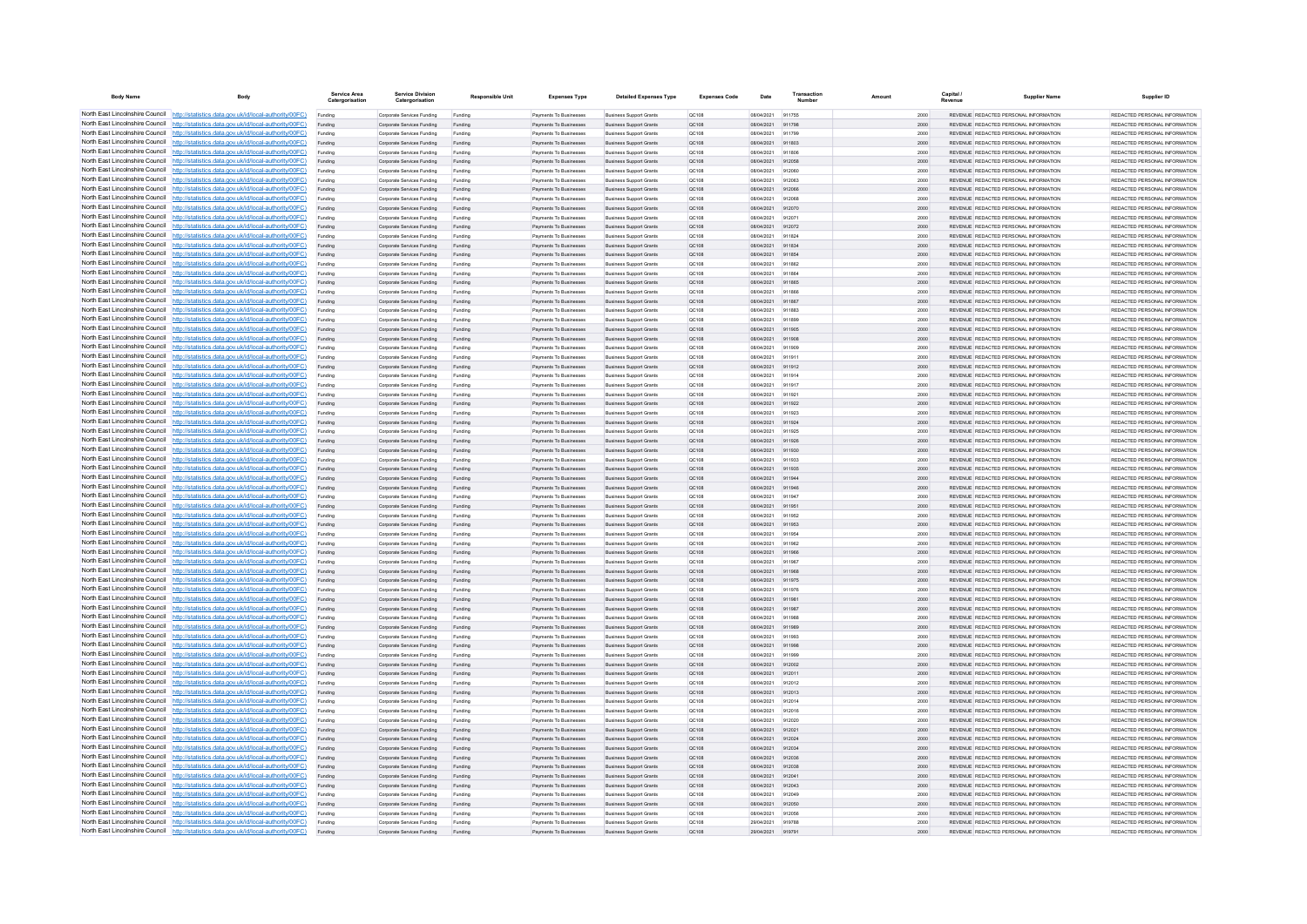| <b>Body Name</b>                | Body                                                                                                                                                                             | Service Area<br>Catergorisation | <b>Service Division</b><br>Catergorisation               | <b>Responsible Unit</b>                                                                   | <b>Expenses Type</b>                                           | <b>Detailed Expenses Type</b>                                     | <b>Expenses Code</b>         | Date                     | Transactio<br>Number | Amount               | Capital<br>Revenue | <b>Supplier Name</b>                                                           | Supplier ID                                                    |
|---------------------------------|----------------------------------------------------------------------------------------------------------------------------------------------------------------------------------|---------------------------------|----------------------------------------------------------|-------------------------------------------------------------------------------------------|----------------------------------------------------------------|-------------------------------------------------------------------|------------------------------|--------------------------|----------------------|----------------------|--------------------|--------------------------------------------------------------------------------|----------------------------------------------------------------|
|                                 | North East Lincolnshire Council http://statistics.data.gov.uk/id/local-authority/00FC)                                                                                           | Funding                         | Corporate Services Funding                               | Funding                                                                                   | Payments To Businesses                                         | <b>Business Support Grants</b>                                    | QC108                        | 29/04/2021               | 919792               | 2000                 |                    | REVENUE REDACTED PERSONAL INFORMATION                                          | REDACTED PERSONAL INFORMATION                                  |
|                                 | North East Lincolnshire Council http://statistics.data.gov.uk/id/local-authority/00FC)                                                                                           | Funding                         | Corporate Services Funding                               | Funding                                                                                   | Payments To Businesses                                         | <b>Business Support Grants</b>                                    | QC108                        | 29/04/2021               | 919794               | 2000                 |                    | REVENUE REDACTED PERSONAL INFORMATION                                          | REDACTED PERSONAL INFORMATION                                  |
|                                 | North East Lincolnshire Council http://statistics.data.gov.uk/id/local-authority/00FC)                                                                                           | Funding                         | Comorate Services Funding                                | Funding                                                                                   | <b>Payments To Businesses</b>                                  | <b>Business Sunnort Grants</b>                                    | OC108                        | 29/04/2021               | 919795               | 2000                 |                    | REVENUE REDACTED PERSONAL INFORMATION                                          | REDACTED PERSONAL INFORMATION                                  |
|                                 | North East Lincolnshire Council http://statistics.data.gov.uk/id/local-authority/00FC)                                                                                           | Funding                         | Corporate Services Funding                               | Funding                                                                                   | Payments To Businesses                                         | <b>Business Support Grants</b>                                    | QC108                        | 08/04/2021               | 911687               | 8000                 |                    | REVENUE REDACTED PERSONAL INFORMATION                                          | REDACTED PERSONAL INFORMATION                                  |
|                                 | North East Lincolnshire Council http://statistics.data.gov.uk/id/local-authority/00FC)                                                                                           | Funding                         | Corporate Services Funding                               | Funding                                                                                   | Payments To Businesses                                         | <b>Business Support Grants</b>                                    | OC108                        | 29/04/2021               | 919734               | 8000                 |                    | REVENUE REDACTED PERSONAL INFORMATION                                          | REDACTED PERSONAL INFORMATION                                  |
|                                 | North East Lincolnshire Council http://statistics.data.gov.uk/id/local-authority/00FC)<br>North East Lincolnshire Council http://statistics.data.gov.uk/id/local-authority/00FC) | Funding                         | Corporate Services Funding<br>Corporate Services Funding | Funding                                                                                   | Payments To Businesses<br><b>Payments To Businesses</b>        | <b>Business Support Grants</b><br><b>Business Support Grants</b>  | QC108<br>OC108               | 08/04/2021<br>08/04/2021 | 910557<br>910558     | 667<br>667           |                    | REVENUE REDACTED PERSONAL INFORMATION<br>REVENUE REDACTED PERSONAL INFORMATION | REDACTED PERSONAL INFORMATION<br>REDACTED PERSONAL INFORMATION |
| North East Lincolnshire Council | http://statistics.data.gov.uk/id/local-authority/00FC)                                                                                                                           | Funding<br>Funding              | Corporate Services Funding                               | Funding<br>Funding                                                                        | Payments To Businesses                                         | <b>Business Support Grants</b>                                    | <b>QC108</b>                 | 08/04/2021               | 910559               | 667                  |                    | REVENUE REDACTED PERSONAL INFORMATION                                          | REDACTED PERSONAL INFORMATION                                  |
| North East Lincolnshire Council | http://statistics.data.gov.uk/id/local-authority/00FC)                                                                                                                           | Funding                         | Corporate Services Funding                               | Funding                                                                                   | Payments To Businesses                                         | <b>Business Support Grants</b>                                    | QC108                        | 29/04/2021               |                      | 700                  |                    | REVENUE REDACTED PERSONAL INFORMATION                                          | REDACTED PERSONAL INFORMATION                                  |
|                                 | North East Lincolnshire Council http://statistics.data.gov.uk/id/local-authority/00FC)                                                                                           | Funding                         | Corporate Services Funding                               | Funding                                                                                   | Payments To Businesses                                         | <b>Business Support Grants</b>                                    | QC108                        | 08/04/2021               | 910558               | 667                  |                    | REVENUE REDACTED PERSONAL INFORMATION                                          | REDACTED PERSONAL INFORMATION                                  |
|                                 | North East Lincolnshire Council http://statistics.data.gov.uk/id/local-authority/00FC)                                                                                           | Funding                         | Comorate Services Funding                                | Funding                                                                                   | <b>Payments To Businesses</b>                                  | <b>Business Sunnort Grants</b>                                    | OC108                        | 29/04/2021               | 919607               | 667                  |                    | REVENUE, REDACTED PERSONAL INFORMATION                                         | REDACTED PERSONAL INFORMATION.                                 |
|                                 | North East Lincolnshire Council http://statistics.data.gov.uk/id/local-authority/00FC)                                                                                           | Funding                         | Corporate Services Funding                               | Funding                                                                                   | Payments To Businesses                                         | <b>Business Support Grants</b>                                    | <b>QC108</b>                 | 08/04/2021               | 910612               | 1500                 |                    | REVENUE REDACTED PERSONAL INFORMATION                                          | REDACTED PERSONAL INFORMATION                                  |
|                                 | North East Lincolnshire Council http://statistics.data.gov.uk/id/local-authority/00FC)                                                                                           | Funding                         | Corporate Services Funding                               | Funding                                                                                   | Payments To Businesses                                         | <b>Business Support Grants</b>                                    | QC108                        | 08/04/2021               | 910613               | 1500                 |                    | REVENUE REDACTED PERSONAL INFORMATION                                          | REDACTED PERSONAL INFORMATION                                  |
|                                 | North East Lincolnshire Council   http://statistics.data.gov.uk/id/local-authority/00FC)                                                                                         | Funding                         | Corporate Services Funding                               | Funding                                                                                   | Payments To Businesses                                         | <b>Business Support Grants</b>                                    | QC108                        | 08/04/2021               | 910614               | 1500                 |                    | REVENUE REDACTED PERSONAL INFORMATION                                          | REDACTED PERSONAL INFORMATION                                  |
| North East Lincolnshire Council | North East Lincolnshire Council http://statistics.data.gov.uk/id/local-authority/00FC)                                                                                           | Funding                         | Comorate Services Funding                                | Funding                                                                                   | <b>Payments To Businesses</b>                                  | <b>Business Sunnort Grants</b>                                    | OC108                        | 08/04/2021               | 910615               | 1500                 |                    | REVENUE REDACTED PERSONAL INFORMATION                                          | REDACTED PERSONAL INFORMATION.                                 |
| North East Lincolnshire Council | http://statistics.data.gov.uk/id/local-authority/00FC)<br>http://statistics.data.gov.uk/id/local-authority/00FC)                                                                 | Funding                         | Corporate Services Funding<br>Corporate Services Funding | Funding                                                                                   | Payments To Businesses<br>Payments To Businesse                | <b>Business Support Grants</b><br><b>Business Support Grants</b>  | OC108<br>QC108               | 29/04/2021<br>29/04/2021 | 919613<br>919614     | 1050<br>3307         |                    | REVENUE REDACTED PERSONAL INFORMATION<br>REVENUE REDACTED PERSONAL INFORMATION | REDACTED PERSONAL INFORMATION<br>REDACTED PERSONAL INFORMATION |
|                                 | North East Lincolnshire Council http://statistics.data.gov.uk/id/local-authority/00FC)                                                                                           | Funding<br>Funding              | Corporate Services Funding                               | Funding<br>Funding                                                                        | Payments To Businessee                                         | <b>Business Support Grants</b>                                    | QC108                        | 08/04/2021               | 910642               | 3850                 |                    | REVENUE REDACTED PERSONAL INFORMATION                                          | REDACTED PERSONAL INFORMATION                                  |
|                                 | North East Lincolnshire Council http://statistics.data.gov.uk/id/local-authority/00FC)                                                                                           | Funding                         | Corporate Services Funding                               | Funding                                                                                   | Payments To Businesses                                         | <b>Business Support Grants</b>                                    | OC108                        | 08/04/2021               | 910646               | 3322                 |                    | REVENUE REDACTED PERSONAL INFORMATION                                          | REDACTED PERSONAL INFORMATION                                  |
|                                 | North East Lincolnshire Council http://statistics.data.gov.uk/id/local-authority/00FC)                                                                                           | Funding                         | Corporate Services Funding                               | Funding                                                                                   | Payments To Businesses                                         | <b>Business Support Grants</b>                                    | QC108                        | 08/04/2021               | 910648               | 3232                 |                    | REVENUE REDACTED PERSONAL INFORMATION                                          | REDACTED PERSONAL INFORMATION                                  |
|                                 | North East Lincolnshire Council http://statistics.data.gov.uk/id/local-authority/00FC)                                                                                           | Funding                         | Corporate Services Funding                               | Funding                                                                                   | Payments To Businesses                                         | <b>Business Support Grants</b>                                    | QC108                        | 08/04/2021               | 910649               | 1500                 |                    | REVENUE REDACTED PERSONAL INFORMATION                                          | REDACTED PERSONAL INFORMATION                                  |
|                                 | North East Lincolnshire Council http://statistics.data.gov.uk/id/local-authority/00FC)                                                                                           | Funding                         | Corporate Services Funding                               | Funding                                                                                   | Payments To Businesses                                         | <b>Business Support Grants</b>                                    | QC108                        | 08/04/2021               | 910650               | 1500                 |                    | REVENUE REDACTED PERSONAL INFORMATION                                          | REDACTED PERSONAL INFORMATION                                  |
| North East Lincolnshire Council | http://statistics.data.gov.uk/id/local-authority/00FC)                                                                                                                           | Funding                         | Corporate Services Funding                               | Funding                                                                                   | Payments To Businesses                                         | <b>Business Support Grants</b>                                    | QC108                        | 08/04/2021               | 910651               | 2548                 |                    | REVENUE REDACTED PERSONAL INFORMATION                                          | REDACTED PERSONAL INFORMATION                                  |
| North East Lincolnshire Council | ttp://statistics.data.gov.uk/id/local-authority/00FC)                                                                                                                            | Funding                         | Corporate Services Funding                               | Funding                                                                                   | Payments To Businesses                                         | Business Support Grants                                           | QC108                        | 08/04/2021               | 910652               | 3467                 |                    | REVENUE REDACTED PERSONAL INFORMATION                                          | REDACTED PERSONAL INFORMATION                                  |
| North East Lincolnshire Council | http://statistics.data.gov.uk/id/local-authority/00FC)                                                                                                                           | Funding                         | Corporate Services Funding                               | Funding                                                                                   | Payments To Businesses                                         | <b>Business Support Grants</b>                                    | QC108                        | 08/04/2021               | 910853               | 2134                 |                    | REVENUE REDACTED PERSONAL INFORMATION                                          | REDACTED PERSONAL INFORMATION                                  |
|                                 | North East Lincolnshire Council http://statistics.data.gov.uk/id/local-authority/00FC)                                                                                           | Funding                         | Corporate Services Funding                               | Funding                                                                                   | <b>Payments To Businesses</b>                                  | <b>Business Sunnort Grants</b>                                    | OC108                        | 08/04/2021               | 910656               | 1500                 |                    | REVENUE, REDACTED PERSONAL INFORMATION                                         | REDACTED PERSONAL INFORMATION.                                 |
|                                 | North East Lincolnshire Council http://statistics.data.gov.uk/id/local-authority/00FC)<br>North East Lincolnshire Council http://statistics.data.gov.uk/id/local-authority/00FC) | Funding                         | Corporate Services Funding<br>Corporate Services Funding | Funding                                                                                   | Payments To Businesses<br>Payments To Businesses               | <b>Business Support Grants</b><br><b>Business Support Grants</b>  | OC108<br>QC108               | 08/04/2021<br>08/04/2021 | 910657<br>910658     | 1500<br>1002         |                    | REVENUE REDACTED PERSONAL INFORMATION<br>REVENUE REDACTED PERSONAL INFORMATION | REDACTED PERSONAL INFORMATION<br>REDACTED PERSONAL INFORMATION |
|                                 | North East Lincolnshire Council http://statistics.data.gov.uk/id/local-authority/00FC)                                                                                           | Funding<br>Funding              | Corporate Services Funding                               | Funding<br>Funding                                                                        | Payments To Businesses                                         | <b>Business Support Grants</b>                                    | OC108                        | 08/04/2021               | 910659               | 997                  |                    | REVENUE REDACTED PERSONAL INFORMATION                                          | REDACTED PERSONAL INFORMATION.                                 |
|                                 | North East Lincolnshire Council http://statistics.data.gov.uk/id/local-authority/00FC)                                                                                           | Funding                         | Corporate Services Funding                               | Funding                                                                                   | Payments To Businesses                                         | <b>Business Support Grants</b>                                    | OC108                        | 08/04/2021               | 910660               | 2497                 |                    | REVENUE, REDACTED PERSONAL INFORMATION                                         | REDACTED PERSONAL INFORMATION.                                 |
| North East Lincolnshire Council | http://statistics.data.gov.uk/id/local-authority/00FC)                                                                                                                           | Funding                         | Corporate Services Funding                               | Funding                                                                                   | Payments To Businesses                                         | <b>Business Support Grants</b>                                    | OCD108                       | 08/04/2021               | 910661               | 3667                 |                    | REVENUE REDACTED PERSONAL INFORMATION                                          | REDACTED PERSONAL INFORMATION                                  |
|                                 | North East Lincolnshire Council http://statistics.data.gov.uk/id/local-authority/00FC)                                                                                           | Funding                         | Corporate Services Funding                               | Funding                                                                                   | Payments To Businesses                                         | <b>Business Support Grants</b>                                    | QC108                        | 29/04/2021               | 919632               | 1050                 |                    | REVENUE REDACTED PERSONAL INFORMATION                                          | REDACTED PERSONAL INFORMATION                                  |
|                                 | North East Lincolnshire Council   http://statistics.data.gov.uk/id/local-authority/00FC)                                                                                         | Funding                         | Comorate Services Funding                                | Funding                                                                                   | Payments To Businessee                                         | <b>Business Support Grants</b>                                    | QC108                        | 29/04/2021               | 919824               | 6267                 |                    | REVENUE REDACTED PERSONAL INFORMATION                                          | REDACTED PERSONAL INFORMATION.                                 |
|                                 | North East Lincolnshire Council http://statistics.data.gov.uk/id/local-authority/00FC)                                                                                           | Funding                         | Corporate Services Funding                               | Funding                                                                                   | Payments To Businesses                                         | <b>Business Support Grants</b>                                    | QC108                        | 29/04/2021               | 919625               | 3467                 |                    | REVENUE REDACTED PERSONAL INFORMATION                                          | REDACTED PERSONAL INFORMATION                                  |
|                                 | North East Lincolnshire Council http://statistics.data.gov.uk/id/local-authority/00FC)                                                                                           | Environment                     | Environment                                              | Grounds Bereavement & Resort                                                              | Direct Employee Expenses                                       | Agency Staff                                                      | EA105                        | 29/04/2021               | 670223               | 1487.5               |                    | REVENUE ETHICAL RECRUITMENT AGENCY (GRIMSBY) LTD                               | 147051                                                         |
|                                 | North East Lincolnshire Council http://statistics.data.gov.uk/id/local-authority/00FC)                                                                                           | Environment                     | Environment                                              | Grounds Bereavement & Resort Rep Alterations Maint Building Buildings - Repairs And Maint |                                                                |                                                                   | GA102                        | 08/04/2021               | 667904               | 9798.81              |                    | REVENUE ENGIE SERVICES LTD                                                     | 133267                                                         |
|                                 | North East Lincolnshire Council http://statistics.data.gov.uk/id/local-authority/00FC)                                                                                           | Environment                     | Environment                                              | Grounds Bereavement & Resort Cleaning And Domestic Supplies Refuse Collection             |                                                                |                                                                   | GH104                        | 09/04/2021               | 667968               | 447                  |                    | REVENUE ELLGIA LIMITED                                                         | 101433                                                         |
| North East Lincolnshire Council | North East Lincolnshire Council http://statistics.data.gov.uk/id/local-authority/00FC)<br>http://statistics.data.gov.uk/id/local-authority/00FC)                                 | Environment                     | Environment                                              | Grounds Reseavement & Resort                                                              | Grounds Maintenance Costs                                      | Grounds Maintenance                                               | G1101                        | 08/04/2021               | 667076               | 1760                 |                    | REVENUE J MELTON TREE SERVICES LTD                                             | 101809                                                         |
| North East Lincolnshire Council | http://statistics.data.gov.uk/id/local-authority/00FC)                                                                                                                           | Environment<br>Environment      | Environment                                              | Grounds Bereavement & Resort<br>Grounds Bereavement & Resort                              | <b>Direct Transport Costs</b><br><b>Direct Transport Costs</b> | Hired Transport - Employees<br><b>Hired Transport - Employees</b> | JA101<br><b>JA101</b>        | 15/04/2021<br>15/04/2021 | 667914<br>667918     | 480<br>480           |                    | REVENUE READY RENT A CAR<br>REVENUE READY RENT A CAR                           | 100557<br>100557                                               |
|                                 | North East Lincolnshire Council http://statistics.data.gov.uk/id/local-authority/00FC)                                                                                           | Em                              | Environment<br>Environmen                                | Grounds Bereavement & Resort                                                              | Equip / Furniture / Materials                                  | Equipment - Purchase                                              | LA101                        | 08/04/2021               | <b>667027</b>        | 327                  |                    | REVENUE ASHDOWN SUPPLIES                                                       | 100651                                                         |
|                                 | North East Lincolnshire Council http://statistics.data.gov.uk/id/local-authority/00FC)                                                                                           | Fry                             | Environment                                              | Grounds Bereavement & Resort                                                              | Fouin / Furniture / Materials                                  | Faujoment - Purchase                                              | LA101                        | 07/04/2021               | 667040               | 645.5                |                    | REVENUE THE COLUMBARIA COMPANY                                                 | 100621                                                         |
|                                 | North East Lincolnshire Council http://statistics.data.gov.uk/id/local-authority/00FC)                                                                                           | Environment                     | Environment                                              | Grounds Bereavement & Resort                                                              | Equip / Furniture / Materials                                  | Equipment - Purchase                                              | LA101                        | 26/04/2021               | 669779               | 554.5                |                    | REVENUE THE COLUMBARIA COMPANY                                                 | 100621                                                         |
|                                 | North East Lincolnshire Council http://statistics.data.gov.uk/id/local-authority/00FC)                                                                                           | Environment                     | Environment                                              | Grounds Bereavement & Resort                                                              | Equip / Furniture / Materials                                  | Equipment - Purchase                                              | LA101                        | 29/04/2021               | 670400               | 552                  |                    | REVENUE THE COLUMBARIA COMPANY                                                 | 100621                                                         |
|                                 | North East Lincolnshire Council http://statistics.data.gov.uk/id/local-authority/00FC)                                                                                           | Environment                     | Environmen                                               | Grounds Bereavement & Resort                                                              | Equip / Furniture / Materials                                  | Equipment - Purchase                                              | LA101                        | 09/04/2021               | 667956               | 258.76               |                    | REVENUE E G MARSHALL LTD                                                       | 100549                                                         |
| North East Lincolnshire Council | http://statistics.data.gov.uk/id/local-authority/00EC)                                                                                                                           | Environment                     | Environment                                              | Grounds Bereavement & Resort                                                              | Fouin / Furniture / Materials                                  | Equipment - Purchase                                              | LA101                        | 14/04/2021               | 668187               | 3380                 |                    | REVENUE CROSSKILLS                                                             | 102383                                                         |
| North East Lincolnshire Council | //statistics.data.gov.uk/id/local-authority/00EC)                                                                                                                                | Environment                     | Environment                                              | Grounds Bereavement & Resort                                                              | Private Contractors                                            | Third Party Prov - Private                                        | PH101                        | 08/04/2021               | 667889               | 3318                 |                    | REVENUE VIVEDIA LTD                                                            | 147281                                                         |
|                                 | North East Lincolnshire Council http://statistics.data.gov.uk/id/local-authority/00FC)<br>North East Lincolnshire Council http://statistics.data.gov.uk/id/local-authority/00FC) | Environmen                      | Environmen                                               | Grounds Bereavement & Resor                                                               | Grounds Maintenance Costs                                      | Grounds Maintenance                                               | GJ101                        | 06/04/202                | 666742               | 900                  |                    | <b>REVENUE BSB SERVICES</b>                                                    | 102305                                                         |
|                                 | North East Lincolnshire Council http://statistics.data.gov.uk/id/local-authority/00FC)                                                                                           | Envi                            | Environmen<br>Environment                                | Grounds Bereavement & Resort<br>Grounds Bereavement & Resort                              | Grounds Maintenance Costs<br>Grounds Maintenance Costs         | Grounds Maintenance<br>Grounds Maintenance                        | GJ101<br>GJ101               | 08/04/2021<br>27/04/2021 | 667093<br>669616     | 31575.72<br>13720.15 |                    | REVENUE SPECIALIST SURFACING LIMITED<br>REVENUE SPECIALIST SURFACING LIMITED   | 100579<br>100579                                               |
|                                 | North East Lincolnshire Council http://statistics.data.gov.uk/id/local-authority/00FC)                                                                                           | Environment<br>Environment      | Environment                                              | Grounds Bereavement & Resort                                                              | Direct Transport Costs                                         | <b>Hired Transport - Employees</b>                                | JA101                        | 08/04/2021               | 667916               | 360                  |                    | REVENUE READY RENT A CAR                                                       | 100557                                                         |
|                                 | North East Lincolnshire Council http://statistics.data.gov.uk/id/local-authority/00FC)                                                                                           | Environment                     | Environmen                                               | Grounds Bereavement & Resort                                                              | <b>Direct Transport Costs</b>                                  | Vehicles - Running Costs                                          | <b>JA104</b>                 | 08/04/2021               | 667689               | 872.78               |                    | REVENUE ALLSTAR BUSINESS SOLUTIONS LTD                                         | 108278                                                         |
|                                 | North East Lincolnshire Council http://statistics.data.gov.uk/id/local-authority/00FC)                                                                                           | Environment                     | Environment                                              | Grounds Bereavement & Resort                                                              | Equip / Furniture / Materials                                  | Equipment - Purchase                                              | LA101                        | 28/04/2021               | 668794               | 415.5                |                    | REVENUE TUDOR (UK) LTD T/A TUDOR ENVIRONMENT                                   | 138362                                                         |
| North East Lincolnshire Council | http://statistics.data.gov.uk/id/local-authority/00FC)                                                                                                                           | Environment                     | Environment                                              | Grounds Bereavement & Resort                                                              | Equip / Furniture / Materials                                  | Equipment - Purchase                                              | LA101                        | 28/04/2021               | 668794               | 748.5                |                    | REVENUE TUDOR (UK) LTD T/A TUDOR ENVIRONMENT                                   | 138362                                                         |
|                                 | North East Lincolnshire Council http://statistics.data.gov.uk/id/local-authority/00FC)                                                                                           | Environment                     | Environment                                              | Grounds Bereavement & Resort                                                              | Equip / Furniture / Materials                                  | Equipment - Purchase                                              | LA101                        | 29/04/2021               | 669644               | 1035                 |                    | REVENUE F G ADAMSON & SON                                                      | 100752                                                         |
|                                 | North East Lincolnshire Council http://statistics.data.gov.uk/id/local-authority/00FC)                                                                                           | En                              | Environmen                                               | Grounds Bereavement & Resort                                                              | Private Contractors                                            | Contract Payments                                                 | <b>PH105</b>                 | 29/04/2021               | 670620               | 6308                 |                    | REVENUE HEALING PARISH COUNCIL                                                 | 100658                                                         |
|                                 | North East Lincolnshire Council http://statistics.data.gov.uk/id/local-authority/00FC)                                                                                           | Environment                     | Environment                                              | Grounds Receasement & Resort                                                              | Private Contractors                                            | Third Party Prov - Private                                        | PH101                        | 27/04/2021               | 669804               | 3780                 |                    | REVENUE TOWN & COUNTRY GROUNDS                                                 | 103976                                                         |
|                                 | North East Lincolnshire Council http://statistics.data.gov.uk/id/local-authority/00FC)                                                                                           | Environment                     | Environment                                              | Grounds Bereavement & Resort                                                              | Private Contractors                                            | Third Party Prov - Private                                        | PH101                        | 26/04/2021               | <b>BRAR46</b>        | 1284.57              |                    | REVENUE GRIMSBY OPERATIONS LTD                                                 | 101116                                                         |
|                                 | North East Lincolnshire Council http://statistics.data.gov.uk/id/local-authority/00FC)<br>North East Lincolnshire Council http://statistics.data.gov.uk/id/local-authority/00FC) | Environment                     | Environment                                              | Grounds Bereavement & Resort                                                              | Rep Alterations Maint Building Buildings - Repairs And Maint   |                                                                   | GA102                        | 01/04/2021               | 666813               | 880                  |                    | REVENUE BSB SERVICES                                                           | 102305                                                         |
| North East Lincolnshire Council | http://statistics.data.gov.uk/id/local-authority/00EC)                                                                                                                           | Environment<br>Environment      | Environmen<br>Environment                                | Grounds Bereavement & Resort<br>Garage & Fleet Strategy                                   | Rents<br><b>Direct Transport Costs</b>                         | Vehicles - Repairs And Maint                                      | GC101<br>JA105               | 27/04/2021<br>06/04/2021 | 669900<br>667246     | 920<br>284 9         |                    | REVENUE CROWN ESTATE RE CARTER JONAS RENTAL AC<br>REVENUE B A BUSH & SON LTD   | 103817<br>101828                                               |
| North East Lincolnshire Council | //statistics.data.gov.uk/id/local-authority/00EC)                                                                                                                                | Environment                     | Environment                                              | Garage & Fleet Strategy                                                                   | <b>Direct Transport Costs</b>                                  | Vehicles - Repairs And Maint                                      | JA105                        | 13/04/2021               | 668566               | 1976.01              |                    | REVENUE NORTHSIDE TRUCK AND VAN LTD                                            | 108065                                                         |
|                                 | North East Lincolnshire Council http://statistics.data.gov.uk/id/local-authority/00FC)                                                                                           | Environment                     | Environmen                                               | Garage & Fleet Strategy                                                                   | <b>Direct Transport Costs</b>                                  | Vehicles - Repairs And Maint                                      | <b>JA105</b>                 | 13/04/2021               | 668570               | 5289.88              |                    | REVENUE TC HARRISON JC B                                                       | 100537                                                         |
|                                 | North East Lincolnshire Council http://statistics.data.gov.uk/id/local-authority/00FC)                                                                                           |                                 | Environmen                                               | Garage & Fleet Strategy                                                                   | <b>Direct Transport Costs</b>                                  | Vehicles - Repairs And Maint                                      | <b>JA105</b>                 | 22/04/2021               | <b>BROOFR</b>        | 444                  |                    | REVENUE B A BUSH & SON LTD                                                     | 101828                                                         |
|                                 | North East Lincolnshire Council http://statistics.data.gov.uk/id/local-authority/00FC)                                                                                           | Environment                     | Environment                                              | Garage & Fleet Strategy                                                                   | <b>Direct Transport Costs</b>                                  | Vehicles - Renairs And Maint                                      | JA105                        | 22/04/2021               | BR9257               | 860                  |                    | REVENUE B A BUSH & SON LTD                                                     | 101828                                                         |
|                                 | North East Lincolnshire Council http://statistics.data.gov.uk/id/local-authority/00FC)                                                                                           | Environment                     | Environment                                              | Garage & Fleet Strategy                                                                   | Direct Transport Costs                                         | Vehicles - Repairs And Maint                                      | JA105                        | 22/04/2021               | 669258               | 457.69               |                    | REVENUE B A BUSH & SON LTD                                                     | 101828                                                         |
|                                 | North East Lincolnshire Council http://statistics.data.gov.uk/id/local-authority/00FC)                                                                                           | Environment                     | Environment                                              | Garage & Fleet Strategy                                                                   | Direct Transport Costs                                         | Vehicles - Repairs And Maint                                      | JA105                        | 22/04/2021               | 669273               | 258                  |                    | REVENUE B A BUSH & SON LTD                                                     | 101828                                                         |
|                                 | North East Lincolnshire Council http://statistics.data.gov.uk/id/local-authority/00FC)                                                                                           | Environment                     | Environment                                              | Garage & Fleet Strategy                                                                   | Direct Transport Costs                                         | Vehicles - Repairs And Maint                                      | JA105                        | 26/04/2021               | 669284               | 1720                 |                    | REVENUE B A BUSH & SON LTD                                                     | 101828                                                         |
| North East Lincolnshire Council | http://statistics.data.gov.uk/id/local-authority/00FC)                                                                                                                           | Environment                     | Environment                                              | Garage & Fleet Strategy                                                                   | <b>Direct Transport Costs</b>                                  | Vehicles - Repairs And Maint                                      | <b>JA105</b>                 | 20/04/2021               | 669262               | 448.95               |                    | REVENUE B A BUSH & SON LTD                                                     | 101828                                                         |
|                                 | North East Lincolnshire Council http://statistics.data.gov.uk/id/local-authority/00FC)<br>North East Lincolnshire Council http://statistics.data.gov.uk/id/local-authority/00FC) | Environment                     | Environment                                              | Garage & Fleet Strategy                                                                   | Direct Transport Costs                                         | Vehicles - Repairs And Maint                                      | JA105                        | 27/04/2021               | 669947               | 373.33               |                    | REVENUE FLEET FACTORS LTD                                                      | 100886                                                         |
|                                 | North East Lincolnshire Council http://statistics.data.gov.uk/id/local-authority/00FC)                                                                                           | Environment                     | Environmen<br>Environment                                | Garage & Fleet Strategy<br>Garage & Fleet Strategy                                        | Direct Transport Costs<br>Direct Transport Costs               | Vehicles - Repairs And Main<br>Vehicles - Repairs And Maint       | <b>JA105</b><br><b>JA105</b> | 27/04/2021<br>27/04/2021 | 669902<br>669934     | 324.5<br>504.12      |                    | REVENUE FLEET FACTORS LTD<br>REVENUE FLEET FACTORS LTD                         | 100886<br>100886                                               |
|                                 | North East Lincolnshire Council http://statistics.data.gov.uk/id/local-authority/00FC)                                                                                           | Environment                     | Environment                                              | Garage & Fleet Strategy                                                                   | <b>Direct Transport Costs</b>                                  | Vehicles - Repairs And Maint                                      | JA105                        | 27/04/2021               | 669949               | 2473.4               |                    | REVENUE FLEET FACTORS LTD                                                      | 100886                                                         |
|                                 | North East Lincolnshire Council http://statistics.data.gov.uk/id/local-authority/00FC)                                                                                           | Environment                     | Environment                                              | Garage & Fleet Strategy                                                                   | Direct Transport Costs                                         | Vehicles - Repairs And Maint                                      | JA105                        | 27/04/2021               | 66993                | 335.27               |                    | REVENUE TREKA BUS LIMITED                                                      | 104832                                                         |
|                                 | North East Lincolnshire Council http://statistics.data.gov.uk/id/local-authority/00FC)                                                                                           |                                 | Environmen                                               | Garage & Fleet Strategy                                                                   | Direct Transport Costs                                         | Vehicles - Repairs And Maint                                      | <b>JA105</b>                 | 27/04/2021               | 669942               | 840.66               | REVENUE AT AUTO    |                                                                                | 148165                                                         |
|                                 | North East Lincolnshire Council http://statistics.data.gov.uk/id/local-authority/00FC)                                                                                           | Environment                     | Environment                                              | Garage & Fleet Strategy                                                                   | <b>Direct Transport Costs</b>                                  | Vehicles - Renairs And Maint                                      | JA105                        | 27/04/2021               | 669930               | <b>544 86</b>        |                    | REVENUE BUCHER MUNICIPAL LTD                                                   | 101463                                                         |
|                                 | North East Lincolnshire Council http://statistics.data.gov.uk/id/local-authority/00FC)                                                                                           | Environment                     | Environment                                              | Garage & Fleet Strategy                                                                   | <b>Direct Transport Costs</b>                                  | Vehicles - Repairs And Maint                                      | JA105                        | 27/04/2021               | 669933               | 266                  |                    | REVENUE HARRIS & GARROD LTD                                                    | 100604                                                         |
|                                 | North East Lincolnshire Council http://statistics.data.gov.uk/id/local-authority/00FC)                                                                                           |                                 | Environmen                                               | Garage & Fleet Strategy                                                                   | Clothes Uniforms And Laundry                                   | Laundry                                                           |                              | 20/04/2021               |                      | 320.88               |                    | REVENUE JOHNSONS APPARELMASTEI                                                 | 100810                                                         |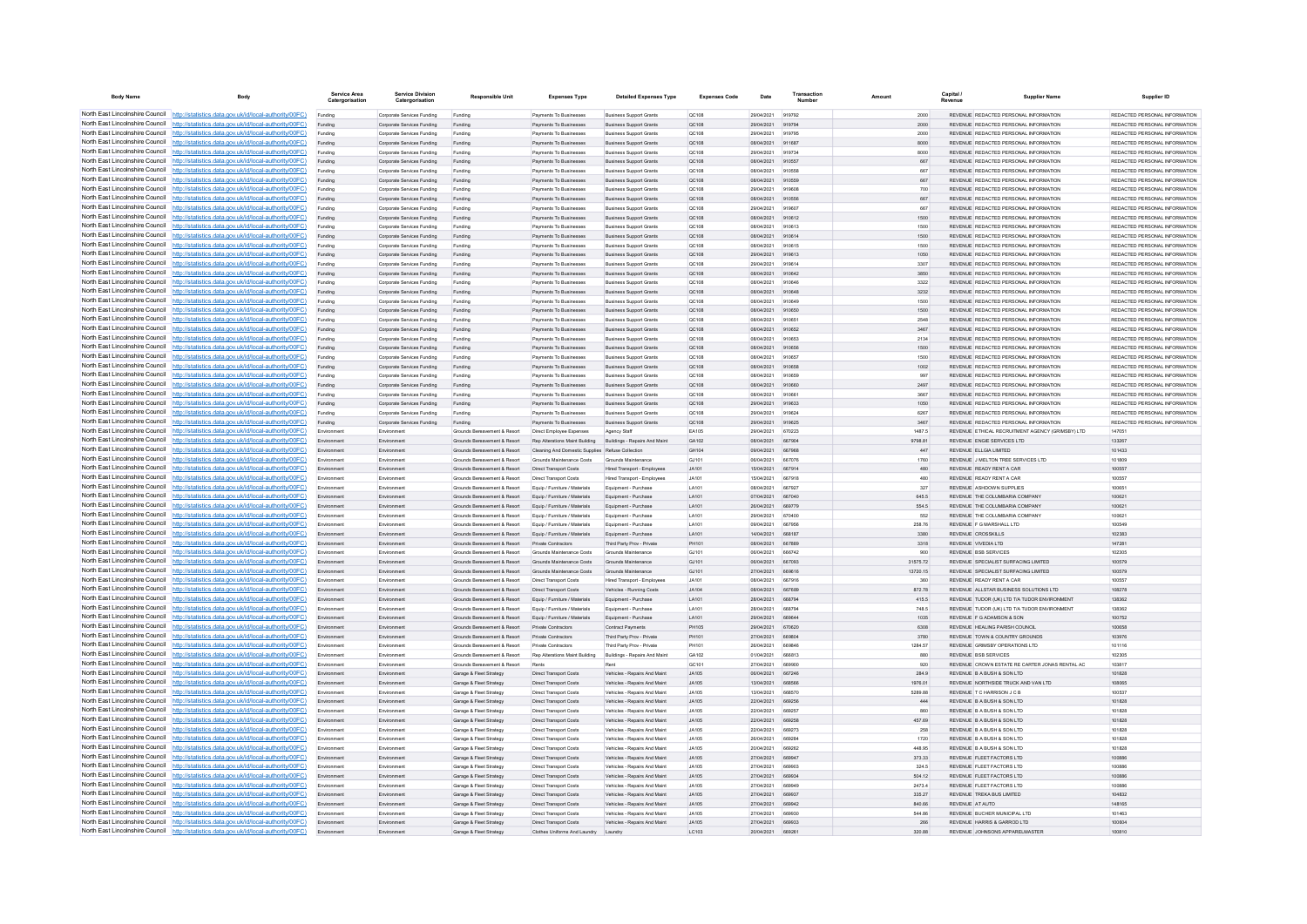| <b>Body Name</b>                                                   |                                                                                                                                                                                  | Service Area<br>Catergorisation | <b>Service Division</b><br>Catergorisation                                                               | <b>Responsible Unit</b>                       | <b>Expenses Type</b>                                                                                          | <b>Detailed Expenses Type</b>                              | <b>Expenses Code</b>  | Date                     | Transactio<br>Number    | Amoun                                     | Capital /              | <b>Supplier Name</b>                                                               | Supplier ID                   |
|--------------------------------------------------------------------|----------------------------------------------------------------------------------------------------------------------------------------------------------------------------------|---------------------------------|----------------------------------------------------------------------------------------------------------|-----------------------------------------------|---------------------------------------------------------------------------------------------------------------|------------------------------------------------------------|-----------------------|--------------------------|-------------------------|-------------------------------------------|------------------------|------------------------------------------------------------------------------------|-------------------------------|
|                                                                    | North East Lincolnshire Council http://statistics.data.gov.uk/id/local-authority/00FC)                                                                                           | Environment                     | Environment                                                                                              | <b>Street Cleansing</b>                       | Equip / Furniture / Materials                                                                                 | Equipment - Purchase                                       | LA101                 | 27/04/2021               | 669962                  | 1135.55                                   |                        | REVENUE NORTHERN MUNICIPAL SPARES LTD                                              | 103102                        |
|                                                                    | North East Lincolnshire Council http://statistics.data.gov.uk/id/local-authority/00FC)                                                                                           |                                 | Environment                                                                                              | <b>Street Cleansing</b>                       | Equip / Furniture / Materials                                                                                 | Equipment - Purchas                                        | LA101                 | 27/04/2021               | <b>BROORS</b>           | 1801.8                                    |                        | REVENUE NORTHERN MUNICIPAL SPARES LTD                                              | 103102                        |
|                                                                    | North East Lincolnshire Council http://statistics.data.gov.uk/id/local-authority/00FC)                                                                                           | Environment                     | Environment                                                                                              | Street Cleansing                              | Miscellaneous Expenses                                                                                        | Licences                                                   | LL116                 | 26/04/2021               | <b>BRARRA</b>           | 4599.9                                    |                        | REVENUE ENVIRONMENT AGENCY                                                         | 101076                        |
|                                                                    | North East Lincolnshire Council http://statistics.data.gov.uk/id/local-authority/00FC)                                                                                           | Environment                     | Environment                                                                                              | Street Cleansing                              | Private Contractors                                                                                           | Third Party Prov - Private                                 | PH101                 | 26/04/2021               | <b>BRARAR</b>           | 1111.83                                   | REVENUE SRCLLTD        |                                                                                    | 102009                        |
|                                                                    | North East Lincolnshire Council http://statistics.data.gov.uk/id/local-authority/00FC)                                                                                           | Environment                     | Environment                                                                                              | Waste Services                                | Rep Alterations Maint Building Buildings - Repairs And Maint                                                  |                                                            | GA102                 | 01/04/2021               | 666908                  | 620                                       |                        | <b>REVENUE BSB SERVICES</b>                                                        | 102305                        |
|                                                                    | North East Lincolnshire Council http://statistics.data.gov.uk/id/local-authority/00FC)                                                                                           | Environment                     | Environment                                                                                              | Waste Services                                | Equip / Furniture / Materials                                                                                 | Equipment - Purchase                                       | LA101                 | 27/04/2021               | <b>BRBB33</b>           | 504                                       |                        | REVENUE PWS (PROTECTIVE WEAR SUPPLIES) LTD                                         | 14794                         |
| North East Lincolnshire Council                                    | North East Lincolnshire Council http://statistics.data.gov.uk/id/local-authority/00FC)<br>http://statistics.data.gov.uk/id/local-authority/00FC)                                 | Environment<br>Environment      | Environment<br>Environment                                                                               | Waste Senioes<br><b>Waste Services</b>        | <b>Private Contractors</b><br><b>Private Contractors</b>                                                      | Third Party Proy - Private<br>Third Party Prov - Private   | PH101<br>PH101        | 26/04/2021<br>12/04/2021 | <b>BROBBO</b><br>668217 | 1156.35<br>2006                           |                        | REVENUE ALLPAY LIMITED<br>REVENUE UKPRINTING.COM                                   | 112919<br>148715              |
| North East Lincolnshire Council                                    | http://statistics.data.gov.uk/id/local-authority/00FC)                                                                                                                           | Environmen                      |                                                                                                          | Waste Services                                | Private Contractors                                                                                           | hird Party Prov - Private                                  | PH101                 | 12/04/2021               |                         | 401.2                                     |                        | REVENUE UKPRINTING.COM                                                             | 148715                        |
| North East Lincolnshire Council                                    | http://statistics.data.gov.uk/id/local-authority/00FC)                                                                                                                           |                                 | Environment                                                                                              | Waste Service                                 | Private Contractors                                                                                           | Third Party Proy - Private                                 | PH101                 | 16/04/2021               | <b>BRBR73</b>           | 718.41                                    |                        | REVENUE SYSTEMATIC PRINT MANAGEMENT I TD                                           | 101147                        |
|                                                                    | North East Lincolnshire Council http://statistics.data.gov.uk/id/local-authority/00FC)                                                                                           | Environment                     | Environment                                                                                              | Waste Senioes                                 | Private Contractors                                                                                           | Third Party Prov - Private                                 | <b>PH101</b>          | 27/04/2021               | 669243                  | 261.96                                    |                        | REVENUE SYSTEMATIC PRINT MANAGEMENT LTD                                            | 101147                        |
|                                                                    | North East Lincolnshire Council http://statistics.data.gov.uk/id/local-authority/00FC)                                                                                           | Environment                     | Environment                                                                                              | Waste Services                                | Private Contractors                                                                                           | Third Party Prov - Private                                 | PH101                 | 27/04/2021               | 669242                  | 526.35                                    |                        | REVENUE SYSTEMATIC PRINT MANAGEMENT LTD                                            | 101147                        |
|                                                                    | North East Lincolnshire Council http://statistics.data.gov.uk/id/local-authority/00FC)                                                                                           |                                 | Environment                                                                                              | Waste Services                                | Private Contractors                                                                                           | Third Party Prov - Private                                 | PH101                 | 29/04/2021               | 670284                  | 645.57                                    |                        | REVENUE SYSTEMATIC PRINT MANAGEMENT LTD                                            | 101147                        |
|                                                                    | North East Lincolnshire Council http://statistics.data.gov.uk/id/local-authority/00FC)                                                                                           | Environment                     | Environment                                                                                              | Waste Services                                | Private Contractors                                                                                           | Third Party Prov - Private                                 | PH101                 | 29/04/2021               | 670285                  | 402.62                                    |                        | REVENUE SYSTEMATIC PRINT MANAGEMENT LTD                                            | 101147                        |
| North East Lincolnshire Council                                    | http://statistics.data.gov.uk/id/local-authority/00FC)                                                                                                                           | Environment                     | Environment                                                                                              | Waste Services                                | <b>Private Contractors</b>                                                                                    | Third Party Proy - Private                                 | PH101                 | 29/04/2021               | 670286                  | 388.85                                    |                        | REVENUE SYSTEMATIC PRINT MANAGEMENT LTD                                            | 101147                        |
| North East Lincolnshire Council<br>North East Lincolnshire Council | to://statistics.data.gov.uk/id/local-authority/00FC)<br>statistics.data.gov.uk/id/local-authority/00FC)                                                                          | Environment                     | Environment<br>Environment                                                                               | Waste Services<br>Waste Disposal And Strategy | <b>Private Contractors</b><br>Private Contractors                                                             | Third Party Prov - Private<br>Contract Payments            | PH101<br><b>PH105</b> | 29/04/2021<br>22/04/2021 | 670287<br>669246        | 552.27<br>REDACTED COMMERCIALLY SENSITIVE |                        | REVENUE SYSTEMATIC PRINT MANAGEMENT LTD<br>REVENUE NEWLINCS DEVELOPMENT LTD        | 101147<br>101125              |
| North East Lincolnshire Council                                    | http://statistics.data.gov.uk/id/local-authority/00FC)                                                                                                                           | Environment                     | Environment                                                                                              | Waste Disposal And Strategy                   | Private Contractors                                                                                           | Contract Payments Landfill Tax                             | PH106                 | 22/04/2021               | 669246                  | REDACTED COMMERCIALLY SENSITIVE           |                        | REVENUE NEWLINGS DEVELOPMENT LTD                                                   | 101125                        |
|                                                                    | North East Lincolnshire Council http://statistics.data.gov.uk/id/local-authority/00FC)                                                                                           | Environment                     | Environment                                                                                              | Waste Disposal And Strategy                   | Customer And Client Receipts Sales - Std Vat 7                                                                |                                                            | VC101                 | 22/04/2021               | 669246                  | REDACTED COMMERCIALLY SENSITIVE           |                        | REVENUE NEWLINCS DEVELOPMENT LTD                                                   | 101125                        |
|                                                                    | North East Lincolnshire Council http://statistics.data.gov.uk/id/local-authority/00FC)                                                                                           | Environment                     | Environment                                                                                              | Waste Disposal And Strategy                   | Private Contractors                                                                                           | Contract Payments                                          | <b>PH105</b>          | 22/04/2021               | 669244                  | REDACTED COMMERCIALLY SENSITIVE           |                        | REVENUE NEWLINCS DEVELOPMENT LTD                                                   | 101125                        |
|                                                                    | North East Lincolnshire Council http://statistics.data.gov.uk/id/local-authority/00FC)                                                                                           | Environment                     | Environment                                                                                              | Waste Disposal And Strategy                   | Private Contractors                                                                                           | Contract Payments Landfill Tax                             | PH106                 | 22/04/2021               | <b>BROOM</b>            | REDACTED COMMERCIALLY SENSITIVE           |                        | REVENUE NEWLINCS DEVELOPMENT LTD                                                   | 101125                        |
| North East Lincolnshire Council                                    | http://statistics.data.gov.uk/id/local-authority/00EC).                                                                                                                          | Environment                     | Environment                                                                                              | Regulatory Services                           | <b>Direct Employee Expenses</b>                                                                               | Agency Staff                                               | FA105                 | 26/04/2021               | 669821                  | 273.06                                    |                        | REVENUE THE REST CONNECTION                                                        | 143357                        |
| North East Lincolnshire Council                                    | http://statistics.data.gov.uk/id/local-authority/00EC)                                                                                                                           | Environment                     | Environment                                                                                              | Regulatory Services                           | Direct Employee Expenses                                                                                      | Agency Staff                                               | FA105                 | 29/04/2021               | 670279                  | 392.94                                    |                        | REVENUE THE REST CONNECTION                                                        | 143357                        |
| North East Lincolnshire Council                                    | http://statistics.data.gov.uk/id/local-authority/00FC)                                                                                                                           |                                 |                                                                                                          | Regulatory Services                           | Direct Employee Expenses                                                                                      | Agency Staf                                                | EA105                 | 26/04/2021               | 669823                  | 390.72                                    |                        | REVENUE THE BEST CONNECTION                                                        | 143357                        |
|                                                                    | North East Lincolnshire Council http://statistics.data.gov.uk/id/local-authority/00FC)                                                                                           | Envir                           | Environment                                                                                              | Regulatory Services                           | Cleaning And Domestic Supplies Cleaning - Services                                                            |                                                            | GH102                 | 06/04/2021               | 667121                  | 450.42                                    |                        | REVENUE KINGDOM SERVICES GROUP LTD                                                 | 138536                        |
|                                                                    | North East Lincolnshire Council http://statistics.data.gov.uk/id/local-authority/00FC)<br>North East Lincolnshire Council http://statistics.data.gov.uk/id/local-authority/00FC) | Environment                     | Environment<br>Environment                                                                               | Regulatory Services                           | Equip / Furniture / Materials<br>Equip / Furniture / Materials                                                | Equipment - Purchase<br>Equipment - Purchase               | LA101<br>LA101        | 07/04/2021<br>16/04/2021 | 666775<br>667907        | 422.38<br>366.01                          | REVENUE ARCO LTD       | REVENUE ARCO LTD                                                                   | 100509<br>100509              |
|                                                                    | North East Lincolnshire Council http://statistics.data.gov.uk/id/local-authority/00FC)                                                                                           | Environment                     | Environment                                                                                              | Regulatory Services<br>Regulatory Services    | Miscellaneous Expenses                                                                                        | Environmental/Health Analysis                              | LL120                 | 06/04/2021               | 666913                  | 421.99                                    |                        | REVENUE EUROFINS WATER HYGIENE TESTING UK LTD                                      | 139602                        |
| North East Lincolnshire Council                                    | http://statistics.data.gov.uk/id/local-authority/00FC)                                                                                                                           | Environment                     | Environment                                                                                              | Regulatory Services                           | Other Local Authorities                                                                                       | Third Po - Other Local Auth                                | PC101                 | 26/04/2021               | 669882                  | 1720                                      |                        | REVENUE FAST RIDING OF YORKSHIRE COUNCIL                                           | 100377                        |
| North East Lincolnshire Council                                    | http://statistics.data.gov.uk/id/local-authority/00FC)                                                                                                                           | Environment                     | Environment                                                                                              | Regulatory Services                           | Miscellaneous Expenses                                                                                        | Environmental/Health Analysis                              | 11 120                | 27/04/2021               | 669814                  | 265                                       |                        | <b>REVENUE ERESH PHARMA</b>                                                        | 14307                         |
| North East Lincolnshire Council                                    | to://statistics.data.gov.uk/id/local-authority/00FC)                                                                                                                             | Environment                     | Environment                                                                                              | Regulatory Services                           | Miscellaneous Expenses                                                                                        | Environmental/Health Analysis                              | LL120                 | 27/04/2021               | 670225                  | 476.15                                    |                        | REVENUE ALS ENVIRONMENTAL LIMITED                                                  | 139898                        |
| North East Lincolnshire Council                                    | http://statistics.data.gov.uk/id/local-authority/00FC)                                                                                                                           | Environment                     | Environment                                                                                              | Regulatory Services                           | Miscellaneous Expenses                                                                                        | Environmental/Health Analysi                               | LL120                 | 28/04/2021               | <b>BROB35</b>           | 1473.91                                   |                        | REVENUE ALS ENVIRONMENTAL LIMITED                                                  | 139898                        |
|                                                                    | North East Lincolnshire Council http://statistics.data.gov.uk/id/local-authority/00FC)                                                                                           | Environment                     | Environment                                                                                              | Regulatory Services                           | Miscellaneous Expenses                                                                                        | Environmental/Health Analysis                              | 11120                 | 26/04/2021               | <b>BROB3R</b>           | 469.85                                    |                        | REVENUE ALS ENVIRONMENTAL LIMITED.                                                 | 139898                        |
|                                                                    | North East Lincolnshire Council http://statistics.data.gov.uk/id/local-authority/00FC)                                                                                           | Environment                     | Environment                                                                                              | <b>Regulatory Services</b>                    | Miscellaneous Expenses                                                                                        | Environmental/Health Analysis                              | 11120                 | 27/04/2021               | ARGR15                  | 265                                       |                        | <b>REVENUE ERESH PHARMA</b>                                                        | 143071                        |
|                                                                    | North East Lincolnshire Council http://statistics.data.gov.uk/id/local-authority/00FC)                                                                                           | Environment                     | Environment                                                                                              | Regulatory Services                           | Private Contractors                                                                                           | Contract Payments                                          | PH105                 | 27/04/2021               | 669959                  | 3500                                      |                        | REVENUE BENTON CONSULTANCY SERVICES                                                | 143810                        |
| North East Lincolnshire Council                                    | North East Lincolnshire Council http://statistics.data.gov.uk/id/local-authority/00FC)<br>http://statistics.data.gov.uk/id/local-authority/00FC)                                 | Environmen                      | Environment                                                                                              | Regulatory Services                           | Private Contractors                                                                                           | Third Party Prov - Private                                 | PH101                 | 08/04/2021<br>19/04/2021 | 667529<br><b>BRARAR</b> | 2878                                      |                        | REVENUE SANGREAT KENNELS                                                           | 103270<br>141310              |
| North East Lincolnshire Council                                    | http://statistics.data.gov.uk/id/local-authority/00FC)                                                                                                                           | Environment<br>Environment      | Environment<br>Environment                                                                               | Regulatory Services<br>Regulatory Services    | Communications And Computing Computer Consumables<br>Communications And Computing Computer H/Ware - Purchases |                                                            | LF109<br>LF105        | 15/04/2021               | 668747                  | 288.9<br>$-689.66$                        |                        | REVENUE TOTAL COMPUTER NETWORKS LTD<br>REVENUE XMA LIMITED                         | 100699                        |
| North East Lincolnshire Council                                    | http://statistics.data.gov.uk/id/local-authority/00FC)                                                                                                                           | Environmen                      | Environment                                                                                              | Regulatory Services                           | Communications And Computing Telephones                                                                       |                                                            | LF112                 | 26/04/2021               | 669862                  | 420                                       |                        | REVENUE TOTAL COMPUTER NETWORKS LTD                                                | 141310                        |
|                                                                    | North East Lincolnshire Council http://statistics.data.gov.uk/id/local-authority/00FC)                                                                                           |                                 | Environment                                                                                              | <b>Energy Project</b>                         | Energy Costs                                                                                                  | Electricity                                                | GB102                 | 20/04/2021               | 668736                  | 357.59                                    |                        | REVENUE ENGIE SERVICES LTD                                                         | 133267                        |
|                                                                    | North East Lincolnshire Council http://statistics.data.gov.uk/id/local-authority/00FC)                                                                                           | Environment                     | Environment                                                                                              | <b>Energy Project</b>                         | <b>Energy Costs</b>                                                                                           | Flectricity                                                | GR102                 | 20/04/2021               | 668736                  | 301.47                                    |                        | REVENUE ENGIE SERVICES LTD                                                         | 133267                        |
|                                                                    | North East Lincolnshire Council http://statistics.data.gov.uk/id/local-authority/00FC)                                                                                           | Environment                     | Environment                                                                                              | <b>Energy Project</b>                         | Communications And Computing Computer S/Ware - Licences                                                       |                                                            | LF103                 | 12/04/2021               | 668210                  | 792                                       |                        | REVENUE OPENCRM                                                                    | 139996                        |
|                                                                    | North East Lincolnshire Council http://statistics.data.gov.uk/id/local-authority/00FC)                                                                                           |                                 | Environment                                                                                              | <b>Energy Project</b>                         | Miscellaneous Expenses                                                                                        | Other Supplies & Services                                  | LL110                 | 15/04/2021               | 668675                  | 540                                       |                        | REVENUE NORFOLK & WAVENEY ENTERPRISE SERVICES LTD                                  | 145349                        |
|                                                                    | North East Lincolnshire Council http://statistics.data.gov.uk/id/local-authority/00FC)                                                                                           | Resources                       | Policy Strategy And Resources                                                                            | Chief Finance Office                          | Consultancy                                                                                                   | Consultancy                                                | PL101                 | 16/04/2021               | 668829                  | 2500                                      | REVENUE WNC LTD        |                                                                                    | 138884                        |
| North East Lincolnshire Council<br>North East Lincolnshire Council | http://statistics.data.gov.uk/id/local-authority/00EC).<br>http://statistics.data.gov.uk/id/local-authority/00EC).                                                               | Resources                       | Policy Strategy And Resources   I.T Shared Service                                                       |                                               | Communications And Computing Telephones                                                                       |                                                            | IF112<br>IF112        | 06/04/2021<br>01/04/2021 | 666645                  | 6194.55                                   |                        | REVENUE VODAEONE LIMITED                                                           | 101324<br>107612              |
|                                                                    | North East Lincolnshire Council http://statistics.data.gov.uk/id/local-authority/00FC)                                                                                           | Resources<br>Resources          | Policy Strategy And Resources<br>Policy Strategy And Resources                                           | I.T Shared Service<br>I.T Shared Service      | Communications And Computing Telephones<br>Communications And Computing Computer H/Ware - Purchases           |                                                            | LF105                 | 01/04/2021               | 666778<br>666778        | 1697.67<br>1433.79                        |                        | REVENUE VIRGIN MEDIA<br>REVENUE VIRGIN MEDIA                                       | 107612                        |
|                                                                    | North East Lincolnshire Council http://statistics.data.gov.uk/id/local-authority/00FC)                                                                                           | Resources                       | Policy Strategy And Resources   I.T Shared Service                                                       |                                               | Communications And Computing Computer H/Ware - Purchase                                                       |                                                            | LF105                 | 30/04/2021               | 670657                  | 904.93                                    |                        | REVENUE XMA LIMITED                                                                | 100699                        |
|                                                                    | North East Lincolnshire Council   http://statistics.data.gov.uk/id/local-authority/00FC)                                                                                         | Resources                       | Policy Strategy And Resources   I.T Shared Service                                                       |                                               | Communications And Computing Computer S/Ware - Licences                                                       |                                                            | LF103                 | 19/04/2021               | 663480                  | 13576.08                                  |                        | REVENUE PHOENIX SOFTWARE LTD                                                       | 100753                        |
|                                                                    | North East Lincolnshire Council http://statistics.data.gov.uk/id/local-authority/00FC)                                                                                           | Resources                       | Policy Strategy And Resources   I.T Shared Service                                                       |                                               | Communications And Computing Computer S/Ware - Licences                                                       |                                                            | LF103                 | 19/04/2021               | 663481                  | 1138.82                                   |                        | REVENUE PHOENIX SOFTWARE LTD                                                       | 100753                        |
|                                                                    | North East Lincolnshire Council http://statistics.data.gov.uk/id/local-authority/00FC)                                                                                           | Resources                       | Policy Strategy And Resources   I.T Shared Service                                                       |                                               | Communications And Computing Computer S/Ware - Licences                                                       |                                                            | LF103                 | 06/04/2021               | 667117                  | 12423.08                                  | REVENUE CACILTD        |                                                                                    | 110598                        |
| North East Lincolnshire Council                                    | http://statistics.data.gov.uk/id/local-authority/00EC).                                                                                                                          | Resources                       | Policy Strategy And Resources   I.T Shared Service                                                       |                                               | Communications And Computing Computer S/Ware - Licences                                                       |                                                            | LE103                 | 19/04/2021               | 668653                  | 27828                                     |                        | REVENUE SOFTWAREONE UK LTD                                                         | 146137                        |
| North East Lincolnshire Council                                    | http://statistics.data.gov.uk/id/local-authority/00EC)                                                                                                                           | Resources                       | Policy Strategy And Resources   I.T Shared Service                                                       |                                               | Communications And Computing Computer S/Ware - Licences                                                       |                                                            | LF103                 | 16/04/2021               | 668186                  | 2125                                      |                        | REVENUE IMPROVEMENT & DEVELOPMENT AGENCY FOR                                       | 106838                        |
| North East Lincolnshire Council                                    | http://statistics.data.gov.uk/id/local-authority/00FC)<br>North East Lincolnshire Council   http://statistics.data.gov.uk/id/local-authority/00FC)                               | Resources                       | Policy Strategy And Resources                                                                            | LT Shared Service                             |                                                                                                               | Communications And Computing Computer S/Ware - Maintenance | LF102                 | 27/04/2021               | 663120                  | 8250                                      |                        | REVENUE DOTTED EYES LTD                                                            | 102296                        |
|                                                                    | North East Lincolnshire Council http://statistics.data.gov.uk/id/local-authority/00FC)                                                                                           | Resources                       | Policy Strategy And Resources<br>Policy Strategy And Resources   I.T Shared Service                      | <b>I.T Shared Service</b>                     | Communications And Computing Computer S/Ware - Maintenance                                                    | Communications And Computing Computer S/Ware - Maintenance | LE102<br><b>IF102</b> | 27/04/2021<br>27/04/2021 | 663120<br>663120        | 1732.5<br>550                             |                        | REVENUE DOTTED EYES LTD.<br>REVENUE DOTTED EYES LTD.                               | 102298<br>102296              |
|                                                                    | North East Lincolnshire Council http://statistics.data.gov.uk/id/local-authority/00FC)                                                                                           | Resources                       | Policy Strategy And Resources   IT Shared Service                                                        |                                               |                                                                                                               | Communications And Computing Computer S/Ware - Maintenance | LE102                 | 08/04/2021               | 667116                  | 22413.87                                  |                        | REVENUE CAPITA BUSINESS SERVICES LTD                                               | 102314                        |
|                                                                    | North East Lincolnshire Council http://statistics.data.gov.uk/id/local-authority/00FC)                                                                                           | Resources                       | Policy Strategy And Resources   I.T Shared Service                                                       |                                               |                                                                                                               | Communications And Computing Computer S/Ware - Maintenance | LF102                 | 16/04/2021               | 667983                  | 9080                                      |                        | REVENUE LEARNING POOL LIMITED                                                      | 101834                        |
| North East Lincolnshire Council                                    | http://statistics.data.gov.uk/id/local-authority/00EC)                                                                                                                           | Resources                       | Policy Strategy And Resources   I.T Shared Service                                                       |                                               |                                                                                                               | Communications And Computing Computer S/Ware - Maintenance | LE102                 | 20/04/2021               | <b>BRBD53</b>           | 926.1                                     |                        | REVENUE YOTTA LIMITED                                                              | 101670                        |
| North East Lincolnshire Council                                    | http://statistics.data.gov.uk/id/local-authority/00FC)                                                                                                                           | Resources                       | Policy Strategy And Resources   I.T Shared Service                                                       |                                               | Communications And Computing Computer S/Ware - Maintenance                                                    |                                                            | LF102                 | 20/04/2021               | 668953                  | 2951.95                                   |                        | REVENUE YOTTA LIMITED                                                              | 101670                        |
|                                                                    | North East Lincolnshire Council   http://statistics.data.gov.uk/id/local-authority/00FC)                                                                                         | Resources                       | Policy Strategy And Resources                                                                            | I.T Shared Service                            |                                                                                                               | Communications And Computing Computer S/Ware - Maintenance | LF102                 | 20/04/2021               | 668953                  | 1041.86                                   |                        | REVENUE YOTTA LIMITED                                                              | 101670                        |
|                                                                    | North East Lincolnshire Council http://statistics.data.gov.uk/id/local-authority/00FC)                                                                                           | Resources                       | Policy Strategy And Resources   I.T Shared Service                                                       |                                               |                                                                                                               | Communications And Computing Computer S/Ware - Maintenance | LF102                 | 16/04/2021               | 667311                  | 5614                                      |                        | REVENUE JCAD APPLICATIONS DEVELOPMENT LTD                                          | 106178                        |
|                                                                    | North East Lincolnshire Council http://statistics.data.gov.uk/id/local-authority/00FC)                                                                                           | Resources                       | Policy Strategy And Resources   I.T Shared Service                                                       |                                               |                                                                                                               | Communications And Computing Computer S/Ware - Maintenance | LE102                 | 19/04/2021               | 668777                  | 120767-61                                 |                        | REVENUE CAPITA BUSINESS SERVICES LTD                                               | 102314                        |
|                                                                    | North East Lincolnshire Council http://statistics.data.gov.uk/id/local-authority/00FC)<br>North East Lincolnshire Council http://statistics.data.gov.uk/id/local-authority/00FC) | Resources                       | Policy Strategy And Resources   I.T Shared Service<br>Policy Strategy And Resources   I.T Shared Service |                                               | Communications And Computing Internet Connection<br>Communications And Computing Internet Connection          |                                                            | LF110<br>LF110        | 01/04/2021<br>26/04/2021 | 666783<br>669780        | 3157.34<br>4619.65                        |                        | REVENUE REDCENTRIC SOLUTIONS LTD<br>REVENUE CDW LIMITED                            | 144852<br>148656              |
|                                                                    | North East Lincolnshire Council http://statistics.data.gov.uk/id/local-authority/00FC)                                                                                           | Resources<br>Resources          | Policy Strategy And Resources Chief Exec & Suppor                                                        |                                               | Contributions To Provisions                                                                                   | Contributions - Communities                                | LK101                 | 16/04/2021               | 668799                  | 1000                                      |                        | REVENUE CARE PLUS GROUP                                                            | 106467                        |
| North East Lincolnshire Council                                    | http://statistics.data.gov.uk/id/local-authority/00EC).                                                                                                                          | Resources                       | Policy Strategy And Resources People And Culture                                                         |                                               | Miscellaneous Expenses                                                                                        | Other Supplies & Services                                  | 11110                 | 21/04/2021               | 669357                  | 1751.76                                   |                        | REVENUE REDACTED PERSONAL INFORMATION                                              | REDACTED PERSONAL INFORMATION |
| North East Lincolnshire Council                                    | http://statistics.data.gov.uk/id/local-authority/00EC).                                                                                                                          | Resources                       | Policy Strategy And Resources People And Culture                                                         |                                               | Direct Employee Expenses                                                                                      | Agency Staff                                               | EA105                 | 15/04/2021               | 668595                  | 34230.33                                  |                        | REVENUE COMENSURA LTD                                                              | 145197                        |
| North East Lincolnshire Council                                    | http://statistics.data.gov.uk/id/local-authority/00EC)                                                                                                                           | Resource:                       | Policy Strategy And Resources                                                                            | People And Culture                            | Direct Employee Expenses                                                                                      | Agency Staff                                               | EA105                 | 27/04/2021               | 670262                  | 21937.8                                   |                        | REVENUE COMENSURA LTD                                                              | 145197                        |
|                                                                    | North East Lincolnshire Council http://statistics.data.gov.uk/id/local-authority/00FC)                                                                                           |                                 | Policy Strategy And Resources                                                                            | People And Culture                            | Direct Employee Expenses                                                                                      | Agency Staff                                               | EA105                 | 29/04/2021               | 670289                  | 23986.92                                  |                        | REVENUE COMENSURA LTD                                                              | 145197                        |
|                                                                    | North East Lincolnshire Council http://statistics.data.gov.uk/id/local-authority/00FC)                                                                                           | Resources                       | Policy Strategy And Resources People And Culture                                                         |                                               | Direct Employee Expenses                                                                                      | Agency Staff                                               | FA105                 | 08/04/2021               | <b>667670</b>           | 27118.68                                  |                        | REVENUE COMENSURA LTD                                                              | 145197                        |
|                                                                    | North East Lincolnshire Council http://statistics.data.gov.uk/id/local-authority/00FC)                                                                                           | Resources                       | Policy Strategy And Resources People And Culture                                                         |                                               | Direct Employee Expenses                                                                                      | Agency Staff                                               | EA105                 | 19/04/2021               | 667923                  | 11884.67                                  |                        | REVENUE COMENSURA LTD                                                              | 145197                        |
|                                                                    | North East Lincolnshire Council http://statistics.data.gov.uk/id/local-authority/00FC)                                                                                           | Resources                       | Policy Strategy And Resources People And Culture                                                         |                                               | Indirect Employee Expenses                                                                                    | Disclosure Checks                                          | EB124                 | 19/04/2021               | 668874                  | 600                                       | REVENUE UCHECK         |                                                                                    | 148286                        |
| North East Lincolnshire Council                                    | North East Lincolnshire Council http://statistics.data.gov.uk/id/local-authority/00FC)                                                                                           | Resources                       | Policy Strategy And Resources People And Culture                                                         |                                               | Indirect Employee Expenses                                                                                    | <b>Disclosure Checks</b>                                   | EB124                 | 19/04/2021               | 668876                  | 280                                       | <b>REVENUE LICHECK</b> |                                                                                    | 148286                        |
|                                                                    | http://statistics.data.gov.uk/id/local-authority/00FC)<br>North East Lincolnshire Council http://statistics.data.gov.uk/id/local-authority/00FC)                                 | Resources                       | Policy Strategy And Resources People And Culture<br>Policy Strategy And Resources People And Culture     |                                               | Indirect Employee Expenses<br>Indirect Employee Expenses                                                      | Staff Training<br>Staff Training                           | EB122<br>EB122        | 29/04/2021<br>16/04/2021 | 669368<br>667636        | 4244.5<br>1750                            |                        | REVENUE ASHRIDGE EXECUTIVE & ORGANISATION DEV LTD<br>REVENUE CLOSHA ASSOCIATES LTD | 124504<br>148503              |
|                                                                    | North East Lincolnshire Council http://statistics.data.gov.uk/id/local-authority/00FC)                                                                                           | Resources                       | Policy Strategy And Resources People And Culture                                                         |                                               | Indirect Employee Expenses                                                                                    | Staff Training                                             | EB122                 | 19/04/2021               | 668902                  | 1500                                      | <b>REVENUE UNITAS</b>  |                                                                                    | 114657                        |
|                                                                    | North East Lincolnshire Council http://statistics.data.gov.uk/id/local-authority/00FC)                                                                                           |                                 | Policy Strategy And Resources People And Culture                                                         |                                               | Indirect Employee Expenses                                                                                    | Staff Training                                             | FR122                 | 27/04/2021 668824        |                         | 405                                       |                        | REVENUE FOREFRONT TRAINING LTD                                                     | 105501                        |
|                                                                    |                                                                                                                                                                                  |                                 |                                                                                                          |                                               |                                                                                                               |                                                            |                       |                          |                         |                                           |                        |                                                                                    |                               |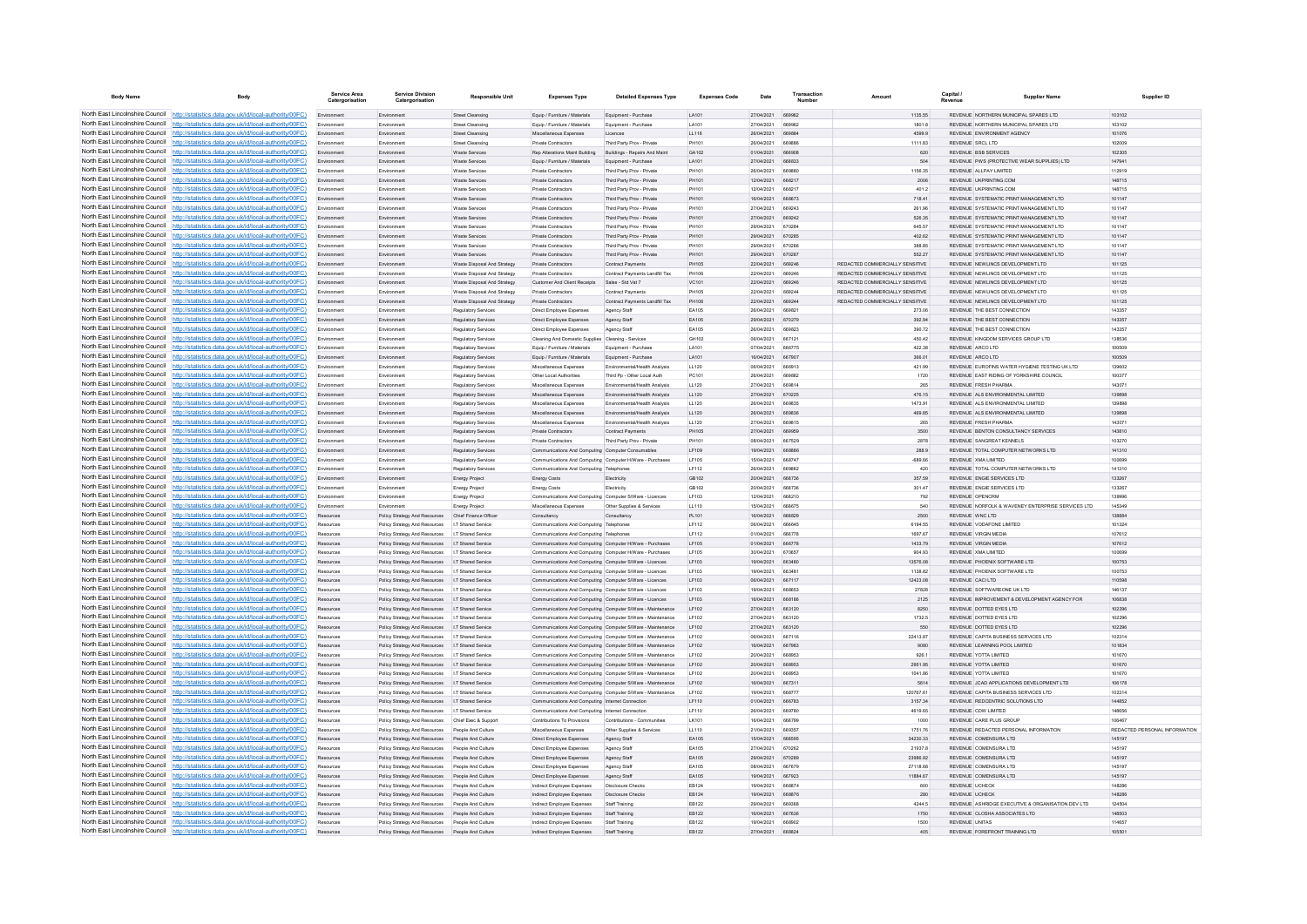| <b>Body Name</b>                | <b>Body</b>                                                                                                                                                                        | Service Area           | <b>Service Division</b><br>Catergorisation                                                           | Responsible Unit                                            | <b>Expenses Type</b>                                                             | <b>Detailed Expenses Type</b>                              | <b>Expenses Code</b>   | Date                            | Transaction             |                   | <b>Capital</b> | <b>Supplier Name</b>                                                           | Supplier ID                                                    |
|---------------------------------|------------------------------------------------------------------------------------------------------------------------------------------------------------------------------------|------------------------|------------------------------------------------------------------------------------------------------|-------------------------------------------------------------|----------------------------------------------------------------------------------|------------------------------------------------------------|------------------------|---------------------------------|-------------------------|-------------------|----------------|--------------------------------------------------------------------------------|----------------------------------------------------------------|
|                                 | North East Lincolnshire Council http://statistics.data.gov.uk/id/local-authority/00FC)                                                                                             | Resources              | Policy Strategy And Resources People And Culture                                                     |                                                             | Communications And Computing Computer H/Ware - Purchases                         |                                                            | <b>IF105</b>           | 29/04/2021                      | 670417                  | 889.66            |                | REVENUE XMA LIMITED                                                            | 100699                                                         |
|                                 | North East Lincolnshire Council http://statistics.data.gov.uk/id/local-authority/00FC)                                                                                             | Resources              | Policy Strategy And Resources People And Culture                                                     |                                                             | Indirect Employee Expenses                                                       | Medical Expenses - Employees                               | EB112                  | 19/04/2021                      | 668752                  | 6375.33           |                | REVENUE ROXTON OCCUPATIONAL HEALTH LIMITED                                     | 135376                                                         |
|                                 | North East Lincolnshire Council http://statistics.data.gov.uk/id/local-authority/00FC)                                                                                             | Resources              | Policy Strategy And Resources People And Culture                                                     |                                                             | Indirect Employee Expenses                                                       | Medical Expenses - Employees                               | EB112                  | 19/04/2021                      | 668753                  | 400               |                | REVENUE PBC MEDICAL SERVICES LTD                                               | 134740                                                         |
|                                 | North East Lincolnshire Council http://statistics.data.gov.uk/id/local-authority/00FC)                                                                                             | Resources              | Policy Strategy And Resources People And Culture                                                     |                                                             | Indirect Employee Expenses                                                       | Medical Expenses - Employee                                | EB112                  | 26/04/2021                      | <b>ARGRO7</b>           | 400               |                | REVENUE PRC MEDICAL SERVICES LTD                                               | 134740                                                         |
|                                 | North East Lincolnshire Council http://statistics.data.gov.uk/id/local-authority/00FC)<br>North East Lincolnshire Council   http://statistics.data.gov.uk/id/local-authority/00FC) | Resources<br>Resources | Policy Strategy And Resources People And Culture<br>Policy Strategy And Resources People And Culture |                                                             | Indirect Employee Expenses<br>Grants And Subscriptions                           | Medical Expenses - Employees<br>Subscriptions              | <b>FR112</b><br>1.1101 | 26/04/2021<br>19/04/2021        | <b>RROBO3</b><br>668754 | 400<br>1000       |                | REVENUE PRC MEDICAL SERVICES LTD.<br>REVENUE WELLBEING SOLUTIONS MANAGEMENT    | 134740<br>132439                                               |
|                                 | North East Lincolnshire Council http://statistics.data.gov.uk/id/local-authority/00FC)                                                                                             | Resources              | Policy Strategy And Resources People And Culture                                                     |                                                             | Grants And Subscriptions                                                         | Subscriptions                                              | LJ101                  | 26/04/2021                      | 669894                  | 1000              |                | REVENUE WELLBEING SOLUTIONS MANAGEMENT                                         | 132439                                                         |
|                                 | North East Lincolnshire Council http://statistics.data.gov.uk/id/local-authority/00FC)                                                                                             | Resources              |                                                                                                      | Policy Strategy And Resources Communications And Marketing  | Equip / Furniture / Materials                                                    | Goods For Resale                                           | LA123                  | 29/04/2021                      | 670407                  | 606.73            |                | REVENUE ALLIED PUBLICITY SERVICES (MANCHESTER LTD)                             | 142186                                                         |
| North East Lincolnshire Council | http://statistics.data.gov.uk/id/local-authority/00EC)                                                                                                                             | Resources              |                                                                                                      | Policy Strategy And Resources Communications And Marketing  | Foujo / Furniture / Materials                                                    | Goods For Resale                                           | LA123                  | 06/04/2021                      | 667007                  | 850.72            |                | REVENUE ALLIED PUBLICITY SERVICES MANCHESTER LTD.                              | 142186                                                         |
| North East Lincolnshire Council | http://statistics.data.gov.uk/id/local-authority/00FC)                                                                                                                             | Resources              |                                                                                                      | Policy Strategy And Resources Communications And Marketing  | Equip / Furniture / Materials                                                    | Goods For Resale                                           | LA123                  | 08/04/2021                      | 667909                  | 440.8             |                | REVENUE VALTECH LTD                                                            | 142370                                                         |
| North East Lincolnshire Council | http://statistics.data.gov.uk/id/local-authority/00FC)                                                                                                                             |                        |                                                                                                      | Policy Strategy And Resources Communications And Marketing  | Private Contractors                                                              | External Security Services                                 | PH103                  | 13/04/2021                      | 668263                  | 531.68            |                | REVENUE G4S CASH SERVICES (UK) LIMITED                                         | 100952                                                         |
|                                 | North East Lincolnshire Council http://statistics.data.gov.uk/id/local-authority/00FC)                                                                                             |                        |                                                                                                      | Policy Strategy And Resources Communications And Marketing  | Private Contractors                                                              | <b>External Security Services</b>                          | <b>PH103</b>           | 20/04/2021                      | 668954                  | 531.68            |                | REVENUE GAS CASH SERVICES (UK) LIMITED                                         | 100952                                                         |
|                                 | North East Lincolnshire Council http://statistics.data.gov.uk/id/local-authority/00FC)                                                                                             | Resources              |                                                                                                      | Policy Strategy And Resources Comm & Strategic Support Unit | Equip / Furniture / Materials                                                    | Health & Safety Supplies                                   | LA116                  | 30/04/2021                      | 670665                  | 314               |                | REVENUE ASPIRE GR                                                              | 147029                                                         |
|                                 | North East Lincolnshire Council http://statistics.data.gov.uk/id/local-authority/00FC)                                                                                             | Resources              | Policy Strategy And Resources Shared Print Hub                                                       |                                                             | Print Stationery / Gen Off Exp Photocopier - Acquistion                          |                                                            | LD101                  | 29/04/2021                      | 670542                  | 469               |                | REVENUE ELLIOTT BAXTER & COMPANY LIMITED                                       | 101996                                                         |
|                                 | North East Lincolnshire Council http://statistics.data.gov.uk/id/local-authority/00FC)<br>North East Lincolnshire Council http://statistics.data.gov.uk/id/local-authority/00FC)   | Resources              | Policy Strategy And Resources Shared Print Hub                                                       |                                                             | Print Stationery / Gen Off Exp                                                   | Photocopier - Running Cost                                 | LD102                  | 12/04/2021<br>08/04/2021        | 667928<br>667895        | 2385.98<br>303.99 |                | REVENUE XEROX FINANCE<br>REVENUE AGILICO WORKPLACE TECHNOLOGIES (NORTH) ITD    | 100572<br>101652                                               |
| North East Lincolnshire Council | http://statistics.data.gov.uk/id/local-authority/00FC)                                                                                                                             | Resources<br>Resources | Policy Strategy And Resources Shared Print Hub<br>Policy Strategy And Resources Shared Print Hub     |                                                             | Print Stationery / Gen Off Exp<br><b>Private Contractors</b>                     | Printing And Stationery<br>Third Party Prov - Private      | <b>ID103</b><br>PH101  | 06/04/2021                      | 666730                  | 1365              |                | REVENUE SYSTEMATIC PRINT MANAGEMENT LTD                                        | 101147                                                         |
|                                 | North East Lincolnshire Council http://statistics.data.gov.uk/id/local-authority/00FC)                                                                                             | Resources              | Policy Strategy And Resources                                                                        | Shared Print Hub                                            | Private Contractors                                                              | Third Party Proy - Private                                 | PH101                  | 06/04/2021                      | 666731                  | 1300              |                | REVENUE SYSTEMATIC PRINT MANAGEMENT LTD                                        | 101147                                                         |
|                                 | North East Lincolnshire Council http://statistics.data.gov.uk/id/local-authority/00FC)                                                                                             |                        | Policy Strategy And Resources Shared Print Hub                                                       |                                                             | Private Contractor                                                               | Third Party Prov - Private                                 | PH101                  | 08/04/2021                      | <b>BRAROR</b>           | 425               |                | <b>PEVENHE CSB PRINT &amp; RESIGN I TO</b>                                     | 101553                                                         |
|                                 | North East Lincolnshire Council http://statistics.data.gov.uk/id/local-authority/00FC)                                                                                             | Resources              | Policy Strategy And Resources Shared Print Hub                                                       |                                                             | <b>Private Contractors</b>                                                       | Third Party Proy - Private                                 | PH101                  | 13/04/2021                      | GRADER                  | 390               |                | REVENUE SYSTEMATIC PRINT MANAGEMENT I TD                                       | 101147                                                         |
|                                 | North East Lincolnshire Council http://statistics.data.gov.uk/id/local-authority/00FC)                                                                                             | Resources              | Policy Strategy And Resources Shared Print Hub                                                       |                                                             | Private Contractors                                                              | Third Party Prov - Private                                 | PH101                  | 13/04/2021                      | 668227                  | 4000              |                | REVENUE SYSTEMATIC PRINT MANAGEMENT I TD                                       | 101147                                                         |
|                                 | North East Lincolnshire Council http://statistics.data.gov.uk/id/local-authority/00FC)                                                                                             | Resources              | Policy Strategy And Resources Shared Print Hub                                                       |                                                             | Private Contractors                                                              | Third Party Prov - Private                                 | PH101                  | 13/04/2021                      | 668222                  | 4000              |                | REVENUE SYSTEMATIC PRINT MANAGEMENT LTD                                        | 101147                                                         |
|                                 | North East Lincolnshire Council http://statistics.data.gov.uk/id/local-authority/00FC)                                                                                             | Resources              | Policy Strategy And Resources                                                                        | Shared Print Hub                                            | Private Contractors                                                              | Third Party Proy - Private                                 | PH101                  | 13/04/2021                      | 668223                  | 2649.93           |                | REVENUE SYSTEMATIC PRINT MANAGEMENT LTD                                        | 101147                                                         |
| North East Lincolnshire Council | http://statistics.data.gov.uk/id/local-authority/00FC)                                                                                                                             | Resources              | Deputy S151                                                                                          | Accountancy                                                 | Print Stationery / Gen Off Exp                                                   | Printing And Stationery                                    | LD103                  | 01/04/2021                      | 666684                  | 690               |                | REVENUE PULSTAR DATAPRINT LTD                                                  | 108027                                                         |
| North East Lincolnshire Council | ttp://statistics.data.gov.uk/id/local-authority/00FC)                                                                                                                              | Resources              | Deputy S151                                                                                          | Accountancy                                                 | <b>Grants And Subscriptions</b>                                                  | Subscriptions                                              | LJ101                  | 01/04/2021                      |                         | 6400              |                | REVENUE CIPFA BUSINESS LIMITED                                                 | 102338                                                         |
| North East Lincolnshire Council | http://statistics.data.gov.uk/id/local-authority/00FC)                                                                                                                             |                        | Deputy S151                                                                                          | Accountancy                                                 | Grants And Subscriptions                                                         | Subscriptions                                              | LJ101                  | 29/04/2021                      | 670421                  | 4570              |                | REVENUE CIPFA BUSINESS LIMITED                                                 | 102338                                                         |
|                                 | North East Lincolnshire Council http://statistics.data.gov.uk/id/local-authority/00FC)                                                                                             | Resources              | Deputy S151                                                                                          | Accountancy                                                 | <b>Grants And Subscriptions</b>                                                  | Subscriptions                                              | 1.1101                 | 21/04/2021                      | 668936                  | 904.07            |                | REVENUE EINANCIAL REPORTING COUNCIL                                            | 108360                                                         |
| North East Lincolnshire Council | http://statistics.data.gov.uk/id/local-authority/00FC)                                                                                                                             | Resources              | Deputy S151                                                                                          | Benefit Payments & Subsidy                                  | Miscellaneous Income                                                             | Exp Recov - O/Side Scope Vat 4                             | VG107                  | 08/04/2021                      | 909962                  | 251.75            |                | REVENUE REDACTED PERSONAL INFORMATION                                          | REDACTED PERSONAL INFORMATION                                  |
|                                 | North East Lincolnshire Council http://statistics.data.gov.uk/id/local-authority/00FC)                                                                                             | Resources              | Deputy S151                                                                                          | Benefit Payments & Subsidy                                  | Miscellaneous Income                                                             | Exp Recov - O/Side Scope Vat 4                             | VG107                  | 20/04/2021                      | 915658<br><b>REGEQ7</b> | 522.9             |                | REVENUE REDACTED PERSONAL INFORMATION                                          | REDACTED PERSONAL INFORMATION                                  |
| North East Lincolnshire Council | North East Lincolnshire Council http://statistics.data.gov.uk/id/local-authority/00FC)<br>http://statistics.data.gov.uk/id/local-authority/00EC)                                   | Resources<br>Resources | Deputy S151<br>Deputy S151                                                                           | Benefit Payments & Subsidy<br>Local Taxation & Renefits     | Miscellaneous Income<br>Communications And Computing Computer S/Ware - Purchases | Exp Recov - O/Side Scope Vat 4                             | VG107<br>LE101         | 27/04/2021<br>29/04/2021        | 669625                  | 382.11<br>600     |                | <b>REVENUE DOORSTEP</b><br>REVENUE, NORTHGATE PUBLIC SERVICES (UK) LTD.        | 100310<br>101841                                               |
| North East Lincolnshire Council | http://statistics.data.gov.uk/id/local-authority/00FC)                                                                                                                             | Resources              | Deputy S151                                                                                          | Local Taxation & Benefits                                   | Private Contractors                                                              | <b>External Security Services</b>                          | <b>PH103</b>           | 13/04/2021                      | 667886                  | 2259.41           |                | REVENUE ALLPAY LIMITED                                                         | 112919                                                         |
|                                 | North East Lincolnshire Council http://statistics.data.gov.uk/id/local-authority/00FC)                                                                                             | Resources              | Deputy S151                                                                                          | Local Taxation & Benefits                                   | Miscellaneous Expenses                                                           | Debt Recovery Costs                                        | LL111                  | 13/04/2021                      | 668180                  | 340.9             |                | REVENUE EXPERIAN LIMITED                                                       | 100909                                                         |
|                                 | North East Lincolnshire Council http://statistics.data.gov.uk/id/local-authority/00FC)                                                                                             | Resources              | Deputy S15                                                                                           | Local Taxation & Benefits                                   | Miscellaneous Expenses                                                           | Other Supplies & Services                                  | LL110                  | 06/04/2021                      | 666814                  | 1250              |                | REVENUE INFORM CPILTD                                                          | 124803                                                         |
|                                 | North East Lincolnshire Council http://statistics.data.gov.uk/id/local-authority/00FC)                                                                                             |                        | Deputy S151                                                                                          | Local Taxation & Benefits                                   | Contributions To Provisions                                                      | Contributions - Communities                                | LK101                  | 01/04/2021                      | 908513                  | 500               |                | REVENUE REDACTED PERSONAL INFORMATION                                          | REDACTED PERSONAL INFORMATION                                  |
|                                 | North East Lincolnshire Council http://statistics.data.gov.uk/id/local-authority/00FC)                                                                                             | Resources              | Deputy S151                                                                                          | Local Taxation & Benefits                                   | Contributions To Provisions                                                      | Contributions - Communities                                | LK101                  | 01/04/2021                      | 908514                  | 500               |                | REVENUE REDACTED PERSONAL INFORMATION                                          | REDACTED PERSONAL INFORMATION                                  |
|                                 | North East Lincolnshire Council http://statistics.data.gov.uk/id/local-authority/00FC)                                                                                             | Resources              | Deputy S151                                                                                          | Local Taxation & Benefits                                   | Contributions To Provisions Contributions - Communities                          |                                                            | LK101                  | 06/04/2021                      | 909936                  | 500               |                | REVENUE REDACTED PERSONAL INFORMATION                                          | REDACTED PERSONAL INFORMATION                                  |
|                                 | North East Lincolnshire Council http://statistics.data.gov.uk/id/local-authority/00FC)                                                                                             |                        | Deputy S151                                                                                          | Local Taxation & Benefits                                   | Contributions To Provisions                                                      | Contributions - Communities                                | LK101                  | 06/04/2021                      | 909937                  | 500               |                | REVENUE REDACTED PERSONAL INFORMATION                                          | REDACTED PERSONAL INFORMATION                                  |
| North East Lincolnshire Council | http://statistics.data.gov.uk/id/local-authority/00EC)                                                                                                                             | Resources              | Deputy S151                                                                                          | Local Taxation & Benefits                                   | Contributions To Provisions                                                      | Contributions - Communities                                | IK101                  | 06/04/2021                      | 909938                  | 500               |                | REVENUE REDACTED PERSONAL INFORMATION                                          | REDACTED PERSONAL INFORMATION                                  |
| North East Lincolnshire Council | http://statistics.data.gov.uk/id/local-authority/00EC)                                                                                                                             | Resources              | Deputy S151                                                                                          | <b>Local Taxation &amp; Benefits</b>                        | Contributions To Provisions                                                      | Contributions - Communities                                | I K101                 | 06/04/2021                      | 909939                  | 500               |                | REVENUE REDACTED PERSONAL INFORMATION                                          | REDACTED PERSONAL INFORMATION                                  |
|                                 | North East Lincolnshire Council http://statistics.data.gov.uk/id/local-authority/00FC)                                                                                             |                        | Deputy S151                                                                                          | Local Taxation & Benefits                                   | Contributions To Provisions                                                      | Contributions - Communities                                | LK101                  | 06/04/2021                      | 909940                  | 500               |                | REVENUE REDACTED PERSONAL INFORMATION                                          | REDACTED PERSONAL INFORMATION                                  |
|                                 | North East Lincolnshire Council http://statistics.data.gov.uk/id/local-authority/00FC)                                                                                             |                        | Deputy S151                                                                                          | Local Taxation & Benefits                                   | Contributions To Provisions                                                      | Contributions - Communities                                | I K101                 | 07/04/2021                      | gnops2                  | 500               |                | REVENUE REDACTED PERSONAL INFORMATION                                          | REDACTED PERSONAL INFORMATION                                  |
|                                 | North East Lincolnshire Council http://statistics.data.gov.uk/id/local-authority/00FC)                                                                                             | <b>Decourse</b>        | Deputy S151                                                                                          | Local Taxation & Benefits                                   | Contributions To Provisions                                                      | Contributions - Communities                                | IX101                  | 07/04/2021                      | gnops3                  | 500               |                | REVENUE REDACTED PERSONAL INFORMATION                                          | REDACTED PERSONAL INFORMATION                                  |
|                                 | North East Lincolnshire Council http://statistics.data.gov.uk/id/local-authority/00FC)<br>North East Lincolnshire Council http://statistics.data.gov.uk/id/local-authority/00FC)   | Resources              | Deputy S151                                                                                          | <b>Local Taxation &amp; Benefits</b>                        | Contributions To Provisions                                                      | Contributions - Communities                                | $1$ K 101              | 08/04/2021                      | 910530                  | 500               |                | REVENUE REDACTED PERSONAL INFORMATION                                          | REDACTED PERSONAL INFORMATION                                  |
| North East Lincolnshire Council | http://statistics.data.gov.uk/id/local-authority/00FC)                                                                                                                             | Resources<br>Resources | Deputy S151                                                                                          | Local Taxation & Benefits<br>Local Taxation & Benefits      | Contributions To Provisions<br>Contributions To Provisions                       | Contributions - Communities<br>Contributions - Communities | LK101<br>LK101         | 08/04/2021<br>08/04/2021        | 910531<br>910532        | 500<br>500        |                | REVENUE REDACTED PERSONAL INFORMATION<br>REVENUE REDACTED PERSONAL INFORMATION | REDACTED PERSONAL INFORMATION<br>REDACTED PERSONAL INFORMATION |
| North East Lincolnshire Council | ://statistics.data.gov.uk/id/local-authority/00FC)                                                                                                                                 | Resources              | Deputy S151<br>Deputy S151                                                                           | Local Taxation & Benefits                                   | Contributions To Provisions                                                      | Contributions - Communities                                | LK101                  | 09/04/2021                      | 913345                  | 500               |                | REVENUE REDACTED PERSONAL INFORMATION                                          | REDACTED PERSONAL INFORMATION                                  |
|                                 | North East Lincolnshire Council http://statistics.data.gov.uk/id/local-authority/00FC)                                                                                             | Resources              | Deputy S151                                                                                          | Local Taxation & Benefits                                   | Contributions To Provisions                                                      | Contributions - Communities                                | LK101                  | 09/04/2021                      | 913346                  | 500               |                | REVENUE REDACTED PERSONAL INFORMATION                                          | REDACTED PERSONAL INFORMATION                                  |
|                                 | North East Lincolnshire Council http://statistics.data.gov.uk/id/local-authority/00FC)                                                                                             | Resources              | Deputy S151                                                                                          | Local Taxation & Benefits                                   | Contributions To Provisions                                                      | Contributions - Communities                                | LK101                  | 09/04/2021                      | 913347                  | 500               |                | REVENUE REDACTED PERSONAL INFORMATION                                          | REDACTED PERSONAL INFORMATION                                  |
|                                 | North East Lincolnshire Council http://statistics.data.gov.uk/id/local-authority/00FC)                                                                                             | Resources              | Deputy S151                                                                                          | Local Taxation & Benefits                                   | Contributions To Provisions                                                      | Contributions - Communities                                | LK101                  | 09/04/2021                      | 913348                  | 500               |                | REVENUE REDACTED PERSONAL INFORMATION                                          | REDACTED PERSONAL INFORMATION                                  |
|                                 | North East Lincolnshire Council http://statistics.data.gov.uk/id/local-authority/00FC)                                                                                             | Resources              | Deputy S151                                                                                          | Local Taxation & Benefits                                   | Contributions To Provisions                                                      | Contributions - Communities                                | LK101                  | 09/04/2021                      | 913349                  | 500               |                | REVENUE REDACTED PERSONAL INFORMATION                                          | REDACTED PERSONAL INFORMATION                                  |
|                                 | North East Lincolnshire Council http://statistics.data.gov.uk/id/local-authority/00FC)                                                                                             | Resources              | Deputy S151                                                                                          | Local Taxation & Benefits                                   | Contributions To Provisions                                                      | Contributions - Communities                                | LK101                  | 09/04/2021                      | 913350                  | 500               |                | REVENUE REDACTED PERSONAL INFORMATION                                          | REDACTED PERSONAL INFORMATION                                  |
|                                 | North East Lincolnshire Council http://statistics.data.gov.uk/id/local-authority/00FC)                                                                                             | Resources              | Deputy S151                                                                                          | Local Taxation & Benefits                                   | Contributions To Provisions                                                      | Contributions - Communities                                | LK101                  | 12/04/2021                      | 913366                  | 500               |                | REVENUE REDACTED PERSONAL INFORMATION                                          | REDACTED PERSONAL INFORMATION                                  |
| North East Lincolnshire Council | http://statistics.data.gov.uk/id/local-authority/00EC)                                                                                                                             | Resources              | Deputy S151                                                                                          | Local Taxation & Renefits                                   | Contributions To Provisions                                                      | Contributions - Communities                                | $I$ K <sub>10</sub>    | 12/04/2021                      | 913367                  | 500               |                | REVENUE REDACTED PERSONAL INFORMATION                                          | REDACTED PERSONAL INFORMATION                                  |
| North East Lincolnshire Council | http://statistics.data.gov.uk/id/local-authority/00EC)                                                                                                                             | Resources              | Deputy S151                                                                                          | Local Taxation & Benefits                                   | Contributions To Provisions                                                      | Contributions - Communities                                | I K101                 | 12/04/2021                      | 913368                  | 500               |                | REVENUE REDACTED PERSONAL INFORMATION                                          | REDACTED PERSONAL INFORMATION                                  |
|                                 | North East Lincolnshire Council   http://statistics.data.gov.uk/id/local-authority/00FC)<br>North East Lincolnshire Council http://statistics.data.gov.uk/id/local-authority/00FC) |                        | Deputy S151                                                                                          | <b>Local Taxation &amp; Benefits</b>                        | Contributions To Provisions                                                      | Contributions - Communitie                                 | LK101                  | 12/04/2021                      | 913369                  | 500               |                | REVENUE REDACTED PERSONAL INFORMATION                                          | REDACTED PERSONAL INFORMATION                                  |
|                                 |                                                                                                                                                                                    |                        | Deputy S151                                                                                          | Local Taxation & Benefits                                   | Contributions To Provisions                                                      | Contributions - Communities                                | IX101                  | 12/04/2021                      | 913370                  | 500               |                | <b>REVENHE REDACTED REPSONAL INFORMATION</b>                                   | <b>PEDACTED PERSONAL INFORMATION</b>                           |
|                                 | North East Lincolnshire Council   http://statistics.data.gov.uk/id/local-authority/00FC)<br>North East Lincolnshire Council http://statistics.data.gov.uk/id/local-authority/00FC) | <b>Perrittar</b>       | Deputy S151                                                                                          | Local Taxation & Benefits<br>Local Taxation & Benefits      | Contributions To Provisions<br>Contributions To Provisions                       | Contributions - Communities<br>Contributions - Communities | LK101<br>LK101         | 14/04/2021<br>14/04/2021 914896 | 914895                  | 500<br>500        |                | REVENUE REDACTED PERSONAL INFORMATION<br>REVENUE REDACTED PERSONAL INFORMATION | REDACTED PERSONAL INFORMATION<br>REDACTED PERSONAL INFORMATION |
|                                 | North East Lincolnshire Council http://statistics.data.gov.uk/id/local-authority/00FC)                                                                                             | Resources<br>Resources | Deputy S151<br>Deputy S151                                                                           | Local Taxation & Benefits                                   | Contributions To Provisions                                                      | Contributions - Communitie                                 | LK101                  | 15/04/2021                      | 915618                  | 500               |                | REVENUE REDACTED PERSONAL INFORMATION                                          | REDACTED PERSONAL INFORMATION                                  |
| North East Lincolnshire Council | http://statistics.data.gov.uk/id/local-authority/00FC)                                                                                                                             | Resources              | Deputy S151                                                                                          | Local Taxation & Benefits                                   | Contributions To Provisions                                                      | Contributions - Communities                                | LK101                  | 16/04/2021                      | 915628                  | 500               |                | REVENUE REDACTED PERSONAL INFORMATION                                          | REDACTED PERSONAL INFORMATION                                  |
| North East Lincolnshire Council | //statistics.data.gov.uk/id/local-authority/00FC)                                                                                                                                  | Resources              | Deputy S151                                                                                          | Local Taxation & Benefits                                   | Contributions To Provisions                                                      | Contributions - Communities                                | $1$ K 101              | 16/04/2021                      | 915629                  | 500               |                | REVENUE REDACTED PERSONAL INFORMATION                                          | REDACTED PERSONAL INFORMATION                                  |
|                                 | North East Lincolnshire Council http://statistics.data.gov.uk/id/local-authority/00FC)                                                                                             | Resources              | Deputy S151                                                                                          | Local Taxation & Benefits                                   | Contributions To Provisions                                                      | Contributions - Communities                                | LK101                  | 16/04/2021                      | 915630                  | 500               |                | REVENUE REDACTED PERSONAL INFORMATION                                          | REDACTED PERSONAL INFORMATION                                  |
|                                 | North East Lincolnshire Council http://statistics.data.gov.uk/id/local-authority/00FC)                                                                                             |                        | Deputy S151                                                                                          | Local Taxation & Benefits                                   | Contributions To Provisions                                                      | Contributions - Communitie                                 | LK101                  | 19/04/2021                      | 915650                  | 500               |                | REVENUE REDACTED PERSONAL INFORMATION                                          | REDACTED PERSONAL INFORMATION                                  |
|                                 | North East Lincolnshire Council http://statistics.data.gov.uk/id/local-authority/00FC)                                                                                             |                        | Deputy S151                                                                                          | Local Taxation & Benefits                                   | Contributions To Provisions                                                      | Contributions - Communities                                | IX101                  | 19/04/2021                      | 915651                  | 500               |                | REVENUE REDACTED PERSONAL INFORMATION                                          | REDACTED PERSONAL INFORMATION                                  |
|                                 | North East Lincolnshire Council http://statistics.data.gov.uk/id/local-authority/00FC)                                                                                             | Resources              | Deputy S151                                                                                          | Local Taxation & Benefits                                   | Contributions To Provisions                                                      | Contributions - Communities                                | I K101                 | 20/04/2021                      | 917054                  | 500               |                | REVENUE REDACTED PERSONAL INFORMATION                                          | REDACTED PERSONAL INFORMATION                                  |
|                                 | North East Lincolnshire Council http://statistics.data.gov.uk/id/local-authority/00FC)                                                                                             | Resources              | Deputy S151                                                                                          | Local Taxation & Benefits                                   | Contributions To Provisions                                                      | Contributions - Communities                                | LK101                  | 20/04/2021                      | 917055                  | 500               |                | REVENUE REDACTED PERSONAL INFORMATION                                          | REDACTED PERSONAL INFORMATION                                  |
|                                 | North East Lincolnshire Council http://statistics.data.gov.uk/id/local-authority/00FC)                                                                                             |                        | Deputy S151                                                                                          | Local Taxation & Benefits                                   | Contributions To Provisions                                                      | Contributions - Communities                                | LK101                  | 20/04/2021                      | 917056                  | 500               |                | REVENUE REDACTED PERSONAL INFORMATION                                          | REDACTED PERSONAL INFORMATION                                  |
| North East Lincolnshire Council | http://statistics.data.gov.uk/id/local-authority/00EC)                                                                                                                             | Resources              | Deputy S151                                                                                          | Local Taxation & Benefits                                   | Contributions To Provisions                                                      | Contributions - Communities                                | IX101                  | 20/04/2021                      | 917057                  | 500               |                | REVENUE REDACTED PERSONAL INFORMATION                                          | REDACTED PERSONAL INFORMATION                                  |
|                                 | North East Lincolnshire Council http://statistics.data.gov.uk/id/local-authority/00FC)                                                                                             | Resources              | Deputy S151                                                                                          | Local Taxation & Benefits                                   | Contributions To Provisions                                                      | Contributions - Communities                                | LK101                  | 20/04/2021                      | 917058                  | 500               |                | REVENUE REDACTED PERSONAL INFORMATION                                          | REDACTED PERSONAL INFORMATION                                  |
|                                 | North East Lincolnshire Council http://statistics.data.gov.uk/id/local-authority/00FC)<br>North East Lincolnshire Council http://statistics.data.gov.uk/id/local-authority/00FC)   | Resources              | Deputy S151                                                                                          | Local Taxation & Benefits                                   | Contributions To Provisions                                                      | Contributions - Communities                                | LK101                  | 21/04/2021                      | 917083                  | 500               |                | REVENUE REDACTED PERSONAL INFORMATION                                          | REDACTED PERSONAL INFORMATION                                  |
|                                 | North East Lincolnshire Council http://statistics.data.gov.uk/id/local-authority/00FC)                                                                                             | Resources              | Deputy S151                                                                                          | Local Taxation & Benefits                                   | Contributions To Provisions                                                      | Contributions - Communities                                | $1$ K 101              | 21/04/2021                      | 917084<br>917085        | 500               |                | REVENUE REDACTED PERSONAL INFORMATION<br>REVENUE REDACTED PERSONAL INFORMATION | REDACTED PERSONAL INFORMATION<br>REDACTED PERSONAL INFORMATION |
|                                 | North East Lincolnshire Council http://statistics.data.gov.uk/id/local-authority/00FC)                                                                                             | Resources<br>Resources | Deputy S151<br>Deputy S151                                                                           | Local Taxation & Benefits<br>Local Taxation & Benefits      | Contributions To Provisions<br>Contributions To Provisions                       | Contributions - Communities<br>Contributions - Communities | LK101<br>LK101         | 21/04/2021<br>22/04/2021        | 917315                  | 500<br>500        |                | REVENUE REDACTED PERSONAL INFORMATION                                          | REDACTED PERSONAL INFORMATION                                  |
|                                 | North East Lincolnshire Council http://statistics.data.gov.uk/id/local-authority/00FC)                                                                                             | Resources              | Deputy S15                                                                                           | Local Taxation & Benefits                                   | Contributions To Provisions                                                      | Contributions - Communitie                                 | LK101                  | 23/04/2021 917341               |                         | 500               |                | REVENUE REDACTED PERSONAL INFORMATION                                          | REDACTED PERSONAL INFORMATION                                  |
|                                 | North East Lincolnshire Council http://statistics.data.gov.uk/id/local-authority/00FC)                                                                                             | Resources              | Deputy S151                                                                                          | Local Taxation & Benefits                                   | Contributions To Provisions                                                      | Contributions - Communities                                | $I$ K <sub>10</sub>    | 23/04/2021 917342               |                         | 500               |                | REVENUE REDACTED PERSONAL INFORMATION                                          | REDACTED PERSONAL INFORMATION                                  |
|                                 | North East Lincolnshire Council http://statistics.data.gov.uk/id/local-authority/00FC)                                                                                             | Resources              | Deputy S151                                                                                          | Local Taxation & Benefits                                   | Contributions To Provisions                                                      | Contributions - Communities                                | I K101                 | 28/04/2021                      | 918934                  | 500               |                | REVENUE REDACTED PERSONAL INFORMATION                                          | REDACTED PERSONAL INFORMATION                                  |
|                                 | North East Lincolnshire Council http://statistics.data.gov.uk/id/local-authority/00FC)                                                                                             |                        | Deputy S15                                                                                           | <b>Local Taxation &amp; Benefits</b>                        | Contributions To Provisions                                                      | Contributions - Communitie                                 |                        | 29/04/2021                      |                         | 500               |                | REVENUE REDACTED PERSONAL INFORMATION                                          | REDACTED PERSONAL INFORMATION                                  |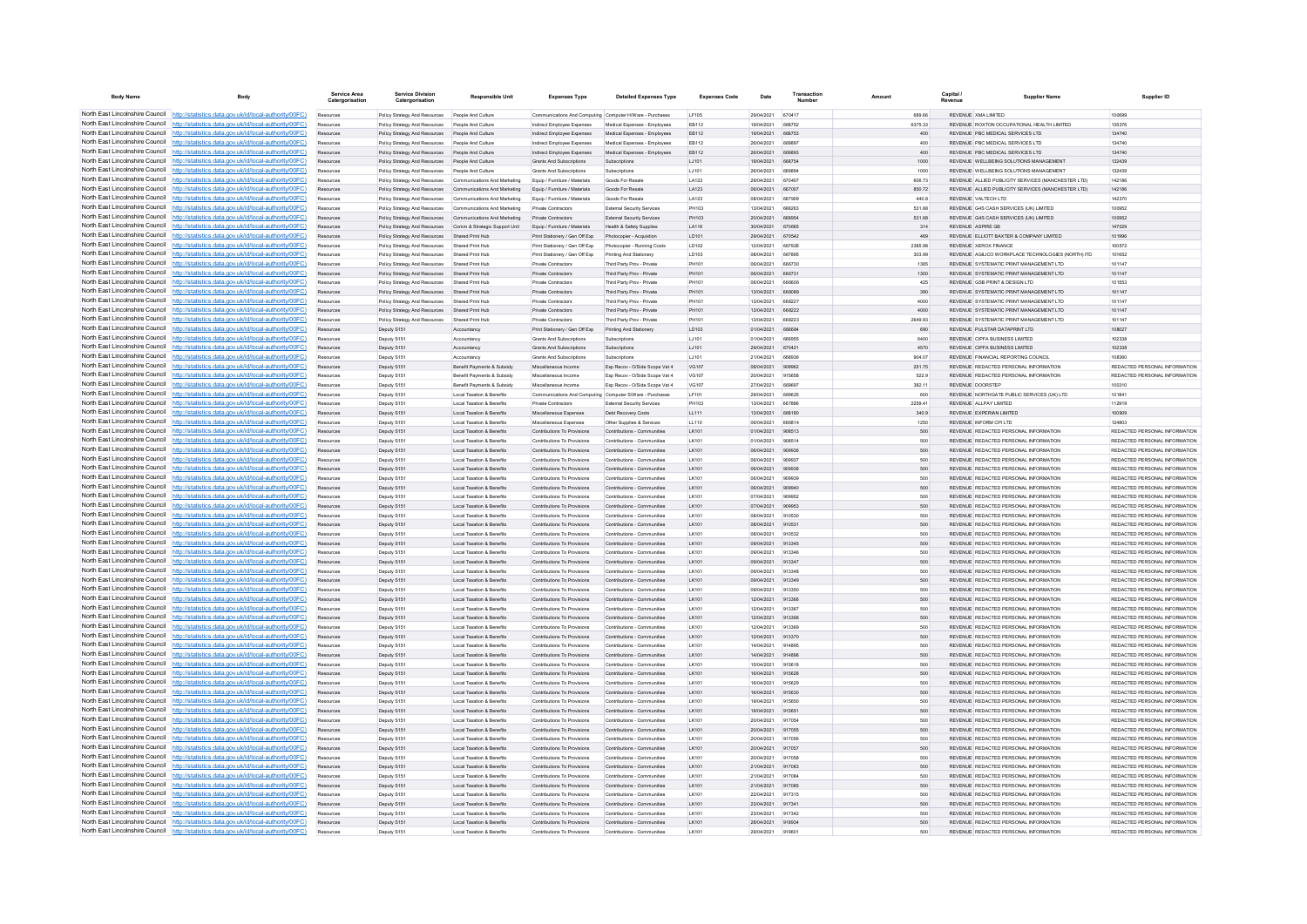| <b>Body Name</b>                                                   | Body                                                                                                                                                                             | Service Area<br>Catergorisation | <b>Service Division</b><br>Catergorisation                    | <b>Responsible Unit</b>                            | <b>Expenses Type</b>                                                         | <b>Detailed Expenses Type</b>                        | <b>Expenses Code</b> | Date                     | Transactio<br>Number    | Amount             | Capital<br>Revenue | <b>Supplier Name</b>                                                                        | Supplier ID                            |
|--------------------------------------------------------------------|----------------------------------------------------------------------------------------------------------------------------------------------------------------------------------|---------------------------------|---------------------------------------------------------------|----------------------------------------------------|------------------------------------------------------------------------------|------------------------------------------------------|----------------------|--------------------------|-------------------------|--------------------|--------------------|---------------------------------------------------------------------------------------------|----------------------------------------|
|                                                                    | North East Lincolnshire Council http://statistics.data.gov.uk/id/local-authority/00FC)                                                                                           | Resources                       | Deputy S151                                                   | Local Taxation & Benefits                          | Contributions To Provisions                                                  | Contributions - Communities                          | LK101                | 29/04/2021               | 919602                  | 500                |                    | REVENUE REDACTED PERSONAL INFORMATION                                                       | REDACTED PERSONAL INFORMATION          |
|                                                                    | North East Lincolnshire Council http://statistics.data.gov.uk/id/local-authority/00FC)                                                                                           |                                 | Deputy S15                                                    | Local Taxation & Benefit                           | Contributions To Provisions                                                  | Contributions - Communities                          | LK101                | 30/04/2021               | 919972                  | 500                |                    | REVENUE REDACTED PERSONAL INFORMATION                                                       | REDACTED PERSONAL INFORMATION          |
|                                                                    | North East Lincolnshire Council http://statistics.data.gov.uk/id/local-authority/00FC)                                                                                           | Resources                       | Deputy S151                                                   | <b>Business Sunnot</b>                             | Miscellaneous Expenses                                                       | Other Expenses General                               | LL119                | 16/04/2021               | 668795                  | 3246.06            |                    | REVENUE STOR-A-FILE LTD                                                                     | 124466                                 |
|                                                                    | North East Lincolnshire Council http://statistics.data.gov.uk/id/local-authority/00FC)                                                                                           | Resources                       | Deputy S151                                                   | <b>Business Support</b>                            | Communications And Computing Postage                                         |                                                      | LF111                | 07/04/2021               | 667328                  | 2389.3             |                    | REVENUE WHISTL UK LTD                                                                       | 135925                                 |
|                                                                    | North East Lincolnshire Council http://statistics.data.gov.uk/id/local-authority/00FC)                                                                                           | Resources                       | Deputy S151                                                   | <b>Business Support</b>                            | Communications And Computing Postage                                         |                                                      | LF111                | 13/04/2021               | 668551                  | 883.86             |                    | REVENUE WHISTL UK LTD<br>REVENUE WHISTL UK LTD                                              | 135925                                 |
|                                                                    | North East Lincolnshire Council http://statistics.data.gov.uk/id/local-authority/00FC)<br>North East Lincolnshire Council http://statistics.data.gov.uk/id/local-authority/00FC) | Resources<br>Resources          | Deputy S151<br>Deputy S151                                    | <b>Business Support</b><br><b>Business Support</b> | Communications And Computing Postage<br>Communications And Computing Postage |                                                      | LF111<br>IF111       | 29/04/2021<br>29/04/2021 | 670346<br>670347        | 1029.69<br>1316.93 |                    | REVENUE WHISTLIK ITD.                                                                       | 135925<br>135925                       |
| North East Lincolnshire Council                                    | http://statistics.data.gov.uk/id/local-authority/00FC)                                                                                                                           | Resources                       | Deputy S151                                                   | <b>Business Support</b>                            | Communications And Computing Postage                                         |                                                      | IF111                | 29/04/2021               | 670349                  | 456.92             |                    | REVENUE WHISTL UK LTD                                                                       | 135925                                 |
| North East Lincolnshire Council                                    | http://statistics.data.gov.uk/id/local-authority/00FC)                                                                                                                           | Resources                       | Deputy S151                                                   | <b>Business Support</b>                            | Communications And Computing Postage                                         |                                                      | LF111                | 06/04/2021               | 667069                  | 366.09             |                    | REVENUE WHISTL UK LTD                                                                       | 135925                                 |
|                                                                    | North East Lincolnshire Council   http://statistics.data.gov.uk/id/local-authority/00FC)                                                                                         |                                 | Deputy S151                                                   | <b>Business Support</b>                            | Communications And Computing Postage                                         |                                                      | LF111                | 08/04/2021               | <b>667070</b>           | 3768.97            |                    | REVENUE WHISTLUK ITD                                                                        | 135925                                 |
|                                                                    | North East Lincolnshire Council   http://statistics.data.gov.uk/id/local-authority/00FC)                                                                                         | Resources                       | Deputy S151                                                   | <b>Business Sunnort</b>                            | Communications And Computing Postage                                         |                                                      | <b>IF111</b>         | 15/04/2021               | <b>BRBRAF</b>           | 1185.42            |                    | REVENUE ROYAL MAIL GROUP PLC                                                                | 101082                                 |
|                                                                    | North East Lincolnshire Council http://statistics.data.gov.uk/id/local-authority/00FC)                                                                                           | Resources                       | Deputy S151                                                   | <b>Business Support</b>                            | Communications And Computing Postage                                         |                                                      | LF111                | 27/04/2021               | 669645                  | 341.67             |                    | REVENUE ROYAL MAIL GROUP PLC                                                                | 101082                                 |
|                                                                    | North East Lincolnshire Council http://statistics.data.gov.uk/id/local-authority/00FC)                                                                                           | Resources                       | Deputy S15                                                    | <b>Business Support</b>                            | Communications And Computing Postage                                         |                                                      | LF111                | 21/04/2021               | 667676                  | 471.67             |                    | REVENUE WHISTL UK LTD                                                                       | 135925                                 |
|                                                                    | North East Lincolnshire Council http://statistics.data.gov.uk/id/local-authority/00FC)                                                                                           | Resources                       | Deputy S151                                                   | <b>Business Support</b>                            | Communications And Computing Postage                                         |                                                      | LF111                | 21/04/2021               | 667678                  | 2825.39            |                    | REVENUE WHISTLUK ITD                                                                        | 135925                                 |
| North East Lincolnshire Council                                    | http://statistics.data.gov.uk/id/local-authority/00FC)                                                                                                                           | Resources                       | Deputy S151                                                   | <b>Business Support</b>                            | Communications And Computing Postage                                         |                                                      | LF111                | 21/04/2021               | 668627                  | 446.11             |                    | REVENUE WHISTL UK LTD                                                                       | 135925                                 |
| North East Lincolnshire Council<br>North East Lincolnshire Council | ://statistics.data.gov.uk/id/local-authority/00FC)                                                                                                                               | Resources                       | Deputy S151                                                   | <b>Business Support</b>                            | Communications And Computing Postage                                         |                                                      | LF111                | 21/04/2021<br>08/04/2021 | 668628<br><b>667070</b> | 3625.5<br>553.89   |                    | REVENUE WHISTL UK LTD<br>REVENUE ON UNE PEOPLE LTD                                          | 135925<br>144850                       |
|                                                                    | http://statistics.data.gov.uk/id/local-authority/00FC)<br>North East Lincolnshire Council http://statistics.data.gov.uk/id/local-authority/00FC)                                 | Resources<br>Resources          | Deputy S151<br>Deputy S151                                    | <b>Business Support</b><br><b>Business Sunnort</b> | Miscellaneous Expenses<br>Miscellaneous Expenses                             | Other Expenses General<br>Other Expenses General     | LL119<br>11119       | 19/04/2021               | 667908                  | 553.89             |                    | REVENUE ON LINE PEOPLE LTD                                                                  | 144850                                 |
| North East Lincolnshire Council                                    | http://statistics.data.gov.uk/id/local-authority/00FC)                                                                                                                           | Resources                       | Deputy S151                                                   | <b>Business Support</b>                            | Miscellaneous Expenses                                                       | Other Expenses General                               | LL119                | 20/04/2021               | 668751                  | 449.1              |                    | REVENUE ON UNE PEOPLE LTD                                                                   | 144850                                 |
|                                                                    | North East Lincolnshire Council http://statistics.data.gov.uk/id/local-authority/00FC)                                                                                           | Resources                       | <b>Assistant Chief Executive</b>                              | Registrars & Civic Services                        | Miscellaneous Expenses                                                       | Civic Regalia And Events                             | LL117                | 27/04/2021               | 669346                  | 1245               |                    | REVENUE HOUSE OF LOGOS LTD                                                                  | 125418                                 |
|                                                                    | North East Lincolnshire Council http://statistics.data.gov.uk/id/local-authority/00FC)                                                                                           | Resources                       | <b>Assistant Chief Executive</b>                              | Registrars & Civic Services                        | <b>Private Contractors</b>                                                   | <b>Contract Payments</b>                             | <b>PH105</b>         | 100014/0021              | <b>BRASSO</b>           | 8100               |                    | REVENUE INNES ASSOCIATES ARCHITECTURE & URBAN DESIGN                                        | 146269                                 |
| North East Lincolnshire Council                                    | http://statistics.data.gov.uk/id/local-authority/00FC)                                                                                                                           | Resources                       | <b>Assistant Chief Executive</b>                              | Emergency Planning                                 | Miscellaneous Expenses                                                       | Other Supplies & Services                            | 11110                | 01/04/2021               | 666719                  | 86112              |                    | REVENUE WELHOLME ACADEMY                                                                    | 127227                                 |
| North East Lincolnshire Council                                    | http://statistics.data.gov.uk/id/local-authority/00EC)                                                                                                                           | Resources                       | Assistant Chief Executive                                     | Emergency Planning                                 | Miscellaneous Expenses                                                       | Other Supplies & Services                            | 11110                | 08/04/2021               | 666915                  | 9630               |                    | REVENUE DAVID ROSS EDUCATION TRUST                                                          | 124142                                 |
| North East Lincolnshire Council                                    | http://statistics.data.gov.uk/id/local-authority/00FC)                                                                                                                           | Resources                       | Assistant Chief Executive                                     | Assistant Chief Executiv                           | Private Contractors                                                          | Third Party Prov - Privat                            |                      | 22/04/2021               | <b>BROADE</b>           | 40000              |                    | REVENUE GY/CLEE & DIST CITIZENS                                                             | 101013                                 |
|                                                                    | North East Lincolnshire Council http://statistics.data.gov.uk/id/local-authority/00FC)                                                                                           |                                 | <b>Assistant Chief Executive</b>                              | <b>Flections Team</b>                              | Equip / Furniture / Materials                                                | Health & Safety Supplies                             | LA116                | 14/04/2021               | 666158                  | 1785               |                    | REVENUE PWS (PROTECTIVE WEAR SUPPLIES) LTD                                                  | 147941                                 |
|                                                                    | North East Lincolnshire Council http://statistics.data.gov.uk/id/local-authority/00FC)                                                                                           | Resources                       | Assistant Chief Executive                                     | Elections Team                                     | Equip / Furniture / Materials                                                | Health & Safety Supplies                             | LA116                | 14/04/2021               | 666158                  | 675                |                    | REVENUE PWS (PROTECTIVE WEAR SUPPLIES) LTD                                                  | 147941                                 |
|                                                                    | North East Lincolnshire Council http://statistics.data.gov.uk/id/local-authority/00FC)                                                                                           | Resources                       | Assistant Chief Executive                                     | Elections Team<br>Elections Team                   | Equip / Furniture / Materials                                                | Health & Safety Supplies                             | LA116                | 14/04/2021<br>14/04/2021 | 666158<br>666158        | 262.96<br>1942.2   |                    | REVENUE PWS (PROTECTIVE WEAR SUPPLIES) LTD<br>REVENUE PWS (PROTECTIVE WEAR SUPPLIES) LTD    | 147941<br>147941                       |
|                                                                    | North East Lincolnshire Council http://statistics.data.gov.uk/id/local-authority/00FC)<br>North East Lincolnshire Council http://statistics.data.gov.uk/id/local-authority/00FC) | Resources<br>Resources          | Assistant Chief Executive<br><b>Assistant Chief Executive</b> | Elections Team                                     | Equip / Furniture / Materials<br>Equip / Furniture / Materials               | Health & Safety Supplies<br>Health & Safety Supplies | LA116<br>LA116       | 13/04/2021               | 668183                  | 283                |                    | REVENUE BLUEEISH OFFICE PRODUCTS LTD                                                        | 148593                                 |
| North East Lincolnshire Council                                    | http://statistics.data.gov.uk/id/local-authority/00FC)                                                                                                                           | Resources                       | <b>Assistant Chief Executive</b>                              | Elections Team                                     | Print Stationery / Gen Off Exp                                               | Printing And Stationery                              | LD103                | 27/04/2021               | 668768                  | 10439.56           |                    | REVENUE PRINT IMAGE NETWORK LTD                                                             | 103724                                 |
| North East Lincolnshire Council                                    | ://statistics.data.gov.uk/id/local-authority/00FC)                                                                                                                               | Resources                       | Law Governance And Assets                                     | Coroners                                           | Services                                                                     | Alternative Provision                                | LE103                | 20/04/2021               | 668958                  | 250                |                    | REVENUE WILKIN CHAPMAN LLP SOLICITORS                                                       | 109470                                 |
| North East Lincolnshire Council                                    | http://statistics.data.gov.uk/id/local-authority/00FC)                                                                                                                           |                                 | Law Governance And Assets                                     | Coroners                                           | Other Agencies                                                               | Conveyance Bodies                                    | PJ149                | 27/04/2021               | <b>BROOK</b>            | 420                |                    | <b>PEVENHE MASHEOPDS</b>                                                                    | 103343                                 |
|                                                                    | North East Lincolnshire Council http://statistics.data.gov.uk/id/local-authority/00FC)                                                                                           | Resources                       | Law Governance And Assets                                     | Compers                                            | Other Agencies                                                               | Mortuary Storage Chames                              | P.1156               | 27/04/2021               | 670228                  | 4025               |                    | REVENUE IN LINCS & GOOLE HOSPITALS NHS FOUNDATION TRUS                                      | 111074                                 |
|                                                                    | North East Lincolnshire Council http://statistics.data.gov.uk/id/local-authority/00FC)                                                                                           | Resources                       | Law Governance And Assets                                     | Compers                                            | Other Agencies                                                               | Mortuary Storage Charges                             | P.1156               | 12/04/2021               | 668194                  | 4025               |                    | REVENUE IN LINCS & GOOLE HOSPITALS NHS FOUNDATION TRUS.                                     | 111074                                 |
|                                                                    | North East Lincolnshire Council http://statistics.data.gov.uk/id/local-authority/00FC)                                                                                           | Resources                       | Law Governance And Assets                                     | Coroners                                           | Other Agencies                                                               | Mortuary Storage Charges                             | PJ156                | 16/04/2021               | 668825                  | 5616               |                    | REVENUE N LINCS & GOOLE HOSPITALS NHS FOUNDATION TRUS                                       | 111074                                 |
|                                                                    | North East Lincolnshire Council http://statistics.data.gov.uk/id/local-authority/00FC)                                                                                           | Resources                       | Law Governance And Assets                                     | Coroners                                           | Other Agencies                                                               | Post Mortems                                         | PJ148                | 22/04/2021               | 669450                  | 3627.4             |                    | REVENUE REDACTED PERSONAL INFORMATION                                                       | REDACTED PERSONAL INFORMATION          |
|                                                                    | North East Lincolnshire Council http://statistics.data.gov.uk/id/local-authority/00FC)                                                                                           | Resources                       | Law Governance And Assets                                     | Coroners                                           | Other Agencies                                                               | Post Mortems                                         | PJ148                | 22/04/2021               | 669451                  | 1604.6             |                    | REVENUE REDACTED PERSONAL INFORMATION                                                       | REDACTED PERSONAL INFORMATION          |
| North East Lincolnshire Council                                    | http://statistics.data.gov.uk/id/local-authority/00FC)                                                                                                                           | Resources                       | Law Governance And Assets                                     | Coroners                                           | Other Agencies                                                               | Post Mortems                                         | PJ148                | 12/04/2021               | 668159                  | 591.9              |                    | REVENUE REDACTED PERSONAL INFORMATION                                                       | REDACTED PERSONAL INFORMATION          |
|                                                                    | North East Lincolnshire Council http://statistics.data.gov.uk/id/local-authority/00FC)<br>North East Lincolnshire Council http://statistics.data.gov.uk/id/local-authority/00FC) | Resources                       | Law Governance And Assets<br>Law Governance And Assets        | Coroners<br>Legal Services                         | Other Agencies<br>Grants And Subscription                                    | Post Mortems<br>Subscription                         | PJ148<br>LJ101       | 01/04/2021<br>29/04/2021 | 666728<br>670425        | 1452<br>530        |                    | REVENUE REDACTED PERSONAL INFORMATION<br>REVENUE LLG ENTERPRISES LTD T/A LLG LEGAL TRAINING | REDACTED PERSONAL INFORMATION<br>10924 |
|                                                                    | North East Lincolnshire Council http://statistics.data.gov.uk/id/local-authority/00FC)                                                                                           | Resources                       | Law Governance And Assets                                     | Legal Services                                     | Miscellaneous Expenses                                                       | Legal Fees - General                                 | 11.103               | 06/04/2021               | 667078                  | 44 <sub>R</sub>    |                    | REVENUE WOMBLE BOND DICKINSON (UK) LLP                                                      | 121775                                 |
|                                                                    | North East Lincolnshire Council http://statistics.data.gov.uk/id/local-authority/00FC)                                                                                           | Resources                       | Law Governance And Assets                                     | Legal Services                                     | Miscellaneous Expenses                                                       | Legal Fees - General                                 | LL103                | 27/04/2021               | 670224                  | 750                |                    | REVENUE WOODSWHUR                                                                           | 111210                                 |
|                                                                    | North East Lincolnshire Council http://statistics.data.gov.uk/id/local-authority/00FC)                                                                                           | Resources                       | Law Governance And Assets                                     | Legal Services                                     | Services                                                                     | Alternative Provision                                | LE103                | 06/04/2021               | 666659                  | 600                |                    | REVENUE HOLLY LITTLEWOOD                                                                    | 148641                                 |
|                                                                    | North East Lincolnshire Council http://statistics.data.gov.uk/id/local-authority/00FC)                                                                                           | Resources                       | Law Governance And Assets                                     | Legal Services                                     | Services                                                                     | Alternative Provision                                | LE103                | 06/04/2021               | 667035                  | 480                |                    | REVENUE HOLLY LITTLEWOOD                                                                    | 148641                                 |
| North East Lincolnshire Council                                    | http://statistics.data.gov.uk/id/local-authority/00EC)                                                                                                                           | Resources                       | Law Governance And Assets                                     | Legal Services                                     | Senices                                                                      | Alternative Provision                                | LE103                | 22/04/2021               | 669404                  | 525                |                    | REVENUE MRS GILL FARRINGTON                                                                 | 148678                                 |
|                                                                    | North East Lincolnshire Council http://statistics.data.gov.uk/id/local-authority/00FC)                                                                                           | Resources                       | Law Governance And Assets                                     | Legal Services                                     | Miscellaneous Expenses                                                       | Legal Fees - Genera                                  | LL103                | 08/04/2021               | 666674                  | 1018               |                    | REVENUE CROWN CHAMBERS                                                                      | 147197                                 |
|                                                                    | North East Lincolnshire Council http://statistics.data.gov.uk/id/local-authority/00FC)                                                                                           | Resources                       | Law Governance And Assets                                     | Legal Services                                     | Miscellaneous Expenses                                                       | Legal Fees - Genera                                  | LL103                | 06/04/2021               | 666675                  | 840                |                    | REVENUE CROWN CHAMBERS                                                                      | 147197                                 |
|                                                                    | North East Lincolnshire Council http://statistics.data.gov.uk/id/local-authority/00FC)                                                                                           | Resources                       | Law Governance And Assets                                     | Legal Services                                     | Miscellaneous Expenses                                                       | Legal Fees - Genera                                  | LL103                | 01/04/2021               | <b>BRABBR</b>           | 900                |                    | REVENUE CROWN CHAMBERS                                                                      | 147197                                 |
|                                                                    | North East Lincolnshire Council http://statistics.data.gov.uk/id/local-authority/00FC)                                                                                           | Resources                       | Law Governance And Assets                                     | Legal Services                                     | Miscellaneous Expenses                                                       | Legal Fees - General                                 | LL103                | 06/04/2021               | 666667                  | 724                |                    | REVENUE CROWN CHAMBERS                                                                      | 147197                                 |
|                                                                    | North East Lincolnshire Council http://statistics.data.gov.uk/id/local-authority/00FC)<br>North East Lincolnshire Council http://statistics.data.gov.uk/id/local-authority/00FC) | Resources                       | Law Governance And Assets<br>Law Governance And Assets        | Legal Services<br>Legal Services                   | Miscellaneous Expenses<br>Miscellaneous Expenses                             | Legal Fees - General<br>Legal Fees - General         | LL103<br>LL103       | 06/04/2021<br>06/04/2021 | 666666<br>666652        | 330<br>440         |                    | REVENUE MR MICHAEL S BURDON<br>REVENUE MISS CONNIE ELIZABETH PURDY                          | 104432<br>146666                       |
| North East Lincolnshire Council                                    | http://statistics.data.gov.uk/id/local-authority/00EC)                                                                                                                           | Resources<br>Resources          | Law Governance And Assets                                     | Legal Services                                     | Miscellaneous Expenses                                                       | Legal Fees - General                                 | LL103                | 06/04/2021               | 666654                  | 2070               |                    | REVENUE MORTON LAW LTD                                                                      | 124752                                 |
| North East Lincolnshire Council                                    | http://statistics.data.gov.uk/id/local-authority/00EC)                                                                                                                           | Resources                       | Law Governance And Assets                                     | Legal Services                                     | Miscellaneous Expenses                                                       | Legal Fees - General                                 | LL103                | 01/04/2021               | 666653                  | 450                |                    | REVENUE SHARON TAPPIN                                                                       | 140405                                 |
|                                                                    | North East Lincolnshire Council http://statistics.data.gov.uk/id/local-authority/00FC)                                                                                           | Resources                       | Law Governance And Assets                                     | Legal Services                                     | Miscellaneous Expenses                                                       | Legal Fees - Genera                                  | LL103                | 06/04/2021               |                         | 681.33             |                    | REVENUE MICHAEL FORREST                                                                     | 148144                                 |
|                                                                    | North East Lincolnshire Council http://statistics.data.gov.uk/id/local-authority/00FC)                                                                                           |                                 | Law Governance And Assets                                     | Legal Services                                     | Miscellaneous Expenses                                                       | Legal Fees - General                                 | LL103                | 12/04/2021               | 667001                  | 6072.51            |                    | REVENUE MICHAEL FORREST                                                                     | 148144                                 |
|                                                                    | North East Lincolnshire Council http://statistics.data.gov.uk/id/local-authority/00FC)                                                                                           | Resources                       | Law Governance And Assets                                     | Legal Services                                     | Miscellaneous Expenses                                                       | Legal Fees - General                                 | 11.103               | 06/04/2021               | 667037                  | 6240               |                    | REVENUE CROWN CHAMBERS                                                                      | 147197                                 |
|                                                                    | North East Lincolnshire Council http://statistics.data.gov.uk/id/local-authority/00FC)                                                                                           | Resources                       | Law Governance And Assets                                     | Legal Services                                     | Miscellaneous Expenses                                                       | Legal Fees - General                                 | LL103                | 06/04/2021               | 667003                  | 9315               |                    | <b>REVENUE MICHAEL MASSON</b>                                                               | 142212                                 |
|                                                                    | North East Lincolnshire Council http://statistics.data.gov.uk/id/local-authority/00FC)                                                                                           | Resources                       | Law Governance And Assets                                     | Legal Services                                     | Miscellaneous Expenses                                                       | Legal Fees - Genera                                  | LL103                | 06/04/2021               | 667009                  | 8602.25            |                    | REVENUE AMBER HOBSON                                                                        | 148463                                 |
| North East Lincolnshire Council                                    | North East Lincolnshire Council http://statistics.data.gov.uk/id/local-authority/00FC)                                                                                           | Resources                       | Law Governance And Assets                                     | Legal Services                                     | Miscellaneous Expenses                                                       | Legal Fees - General                                 | LL103                | 08/04/2021               | 667009                  | 9850.25            |                    | REVENUE AMRER HORSON                                                                        | 148463                                 |
|                                                                    | http://statistics.data.gov.uk/id/local-authority/00FC)<br>North East Lincolnshire Council http://statistics.data.gov.uk/id/local-authority/00FC)                                 | Resources                       | Law Governance And Assets                                     | Legal Services                                     | Miscellaneous Expenses                                                       | Legal Fees - General                                 | LL103                | 06/04/2021<br>06/04/2021 | 667005<br>667033        | 454<br>990         |                    | REVENUE FISHER JONES GREENWOOD SOLICITORS<br>REVENUE CROWN CHAMBERS                         | 148646<br>147197                       |
|                                                                    | North East Lincolnshire Council http://statistics.data.gov.uk/id/local-authority/00FC)                                                                                           | Resources<br>Resources          | Law Governance And Assets<br>Law Governance And Assets        | Legal Services<br>Legal Services                   | Miscellaneous Expenses<br>Miscellaneous Expenses                             | Legal Fees - General<br>Legal Fees - Genera          | LL103<br>LL103       | 06/04/2021               | 667031                  | 900                |                    | REVENUE CROWN CHAMBERS                                                                      | 147197                                 |
|                                                                    | North East Lincolnshire Council http://statistics.data.gov.uk/id/local-authority/00FC)                                                                                           | Resources                       | Law Governance And Assets                                     | Legal Services                                     | Miscellaneous Expenses                                                       | Legal Fees - General                                 | LL103                | 06/04/2021               | 667032                  | 1260               |                    | REVENUE CROWN CHAMBERS                                                                      | 147197                                 |
|                                                                    | North East Lincolnshire Council http://statistics.data.gov.uk/id/local-authority/00FC)                                                                                           | Resources                       | Law Governance And Assets                                     | Legal Services                                     | Miscellaneous Expenses                                                       | Legal Fees - General                                 | LL103                | 06/04/2021               | 667029                  | 695                |                    | REVENUE MISS KATE MORLEY                                                                    | 148049                                 |
|                                                                    | North East Lincolnshire Council http://statistics.data.gov.uk/id/local-authority/00FC)                                                                                           | Resources                       | Law Governance And Assets                                     | Legal Services                                     | Miscellaneous Expenses                                                       | Legal Fees - General                                 | LL103                | 06/04/2021               | 667018                  | 3495               |                    | REVENUE MISS JOANNE F JENKINS                                                               | 139686                                 |
|                                                                    | North East Lincolnshire Council http://statistics.data.gov.uk/id/local-authority/00FC)                                                                                           | Resources                       | Law Governance And Assets                                     | Legal Services                                     | Miscellaneous Expenses                                                       | Legal Fees - Genera                                  | LL103                | 06/04/2021               | 667022                  | 1380               |                    | REVENUE CROWN CHAMBERS                                                                      | 147197                                 |
| North East Lincolnshire Council                                    | http://statistics.data.gov.uk/id/local-authority/00EC)                                                                                                                           | Resources                       | Law Governance And Assets                                     | Legal Services                                     | Miscellaneous Expenses                                                       | Legal Fees - General                                 | LL103                | 08/04/2021               | 667014                  | 2730               |                    | REVENUE MICHAEL MASSON                                                                      | 142212                                 |
| North East Lincolnshire Council                                    | //statistics.data.gov.uk/id/local-authority/00EC)                                                                                                                                | Resources                       | Law Governance And Assets                                     | Legal Services                                     | Miscellaneous Expenses                                                       | Legal Fees - General                                 | LL103                | 06/04/2021               | 667017                  | 420                |                    | REVENUE MICHAEL MASSON                                                                      | 142212                                 |
|                                                                    | North East Lincolnshire Council http://statistics.data.gov.uk/id/local-authority/00FC)                                                                                           | Resources                       | Law Governance And Assets                                     | Legal Services                                     | Miscellaneous Expenses                                                       | Legal Fees - General                                 | LL103                | 06/04/2021               | 667019                  | 420                |                    | REVENUE MICHAEL MASSON                                                                      | 142212                                 |
|                                                                    | North East Lincolnshire Council http://statistics.data.gov.uk/id/local-authority/00FC)                                                                                           | Resources                       | Law Governance And Assets                                     | Legal Services                                     | Miscellaneous Expenses                                                       | Legal Fees - Genera                                  | LL103                | 08/04/2021               | <b>BR7027</b>           | 420                |                    | <b>PEVENHE MICHAEL MASSON</b>                                                               | 142212                                 |
|                                                                    | North East Lincolnshire Council http://statistics.data.gov.uk/id/local-authority/00FC)<br>North East Lincolnshire Council http://statistics.data.gov.uk/id/local-authority/00FC) | Resources                       | Law Governance And Assets<br>Law Governance And Assets        | Legal Services<br>Legal Services                   | Miscellaneous Expenses<br>Miscellaneous Expenses                             | Legal Fees - General                                 | 11.103<br>LL103      | 08/04/2021<br>06/04/2021 | 667015<br>667020        | 700<br>630         |                    | REVENUE AMRER HORSON<br>REVENUE AMBER HOBSON                                                | 148463<br>148463                       |
|                                                                    | North East Lincolnshire Council http://statistics.data.gov.uk/id/local-authority/00FC)                                                                                           | Resources<br>Resources          | Law Governance And Assets                                     | Legal Services                                     | Miscellaneous Expenses                                                       | Legal Fees - General<br>Legal Fees - General         | LL103                | 06/04/2021               | 667028                  | 2525               |                    | REVENUE MISS TARYN LEE QC                                                                   | 127409                                 |
|                                                                    | North East Lincolnshire Council http://statistics.data.gov.uk/id/local-authority/00FC)                                                                                           | Resources                       | Law Governance And Assets                                     | Legal Services                                     | Miscellaneous Expenses                                                       | Legal Fees - General                                 | LL103                | 06/04/2021               | 667016                  | 4766.65            |                    | REVENUE MISS JACQUI THOMAS                                                                  | 129005                                 |
| North East Lincolnshire Council                                    | http://statistics.data.gov.uk/id/local-authority/00FC)                                                                                                                           | Resources                       | Law Governance And Assets                                     | Legal Services                                     | Miscellaneous Expenses                                                       | Legal Fees - General                                 | LL103                | 06/04/2021               | 667021                  | 690                |                    | REVENUE REBECCA MILLER                                                                      | 140404                                 |
|                                                                    | North East Lincolnshire Council http://statistics.data.gov.uk/id/local-authority/00FC)                                                                                           | Resources                       | Law Governance And Assets                                     | Legal Services                                     | Miscellaneous Expenses                                                       | Legal Fees - Genera                                  | LL103                | 13/04/2021               |                         | 1027.5             |                    | REVENUE MISS JOANNE F JENKINS                                                               | 139686                                 |
|                                                                    | North East Lincolnshire Council http://statistics.data.gov.uk/id/local-authority/00FC)                                                                                           | Resources                       | Law Governance And Assets                                     | Legal Services                                     | Miscellaneous Expenses                                                       | Legal Fees - General                                 | LL103                | 13/04/2021               | 668564                  | 695                |                    | REVENUE MISS HANNAH B WALKER                                                                | 148737                                 |
|                                                                    | North East Lincolnshire Council http://statistics.data.gov.uk/id/local-authority/00FC)                                                                                           | <b>Pernirres</b>                | I aw Governance And Assets                                    | Legal Services                                     | Miscellaneous Expenses                                                       | Legal Fees - General                                 | 11.103               | 20/04/2021 669290        |                         | 1537.5             |                    | REVENUE MR ALAN CARNIE                                                                      | 134849                                 |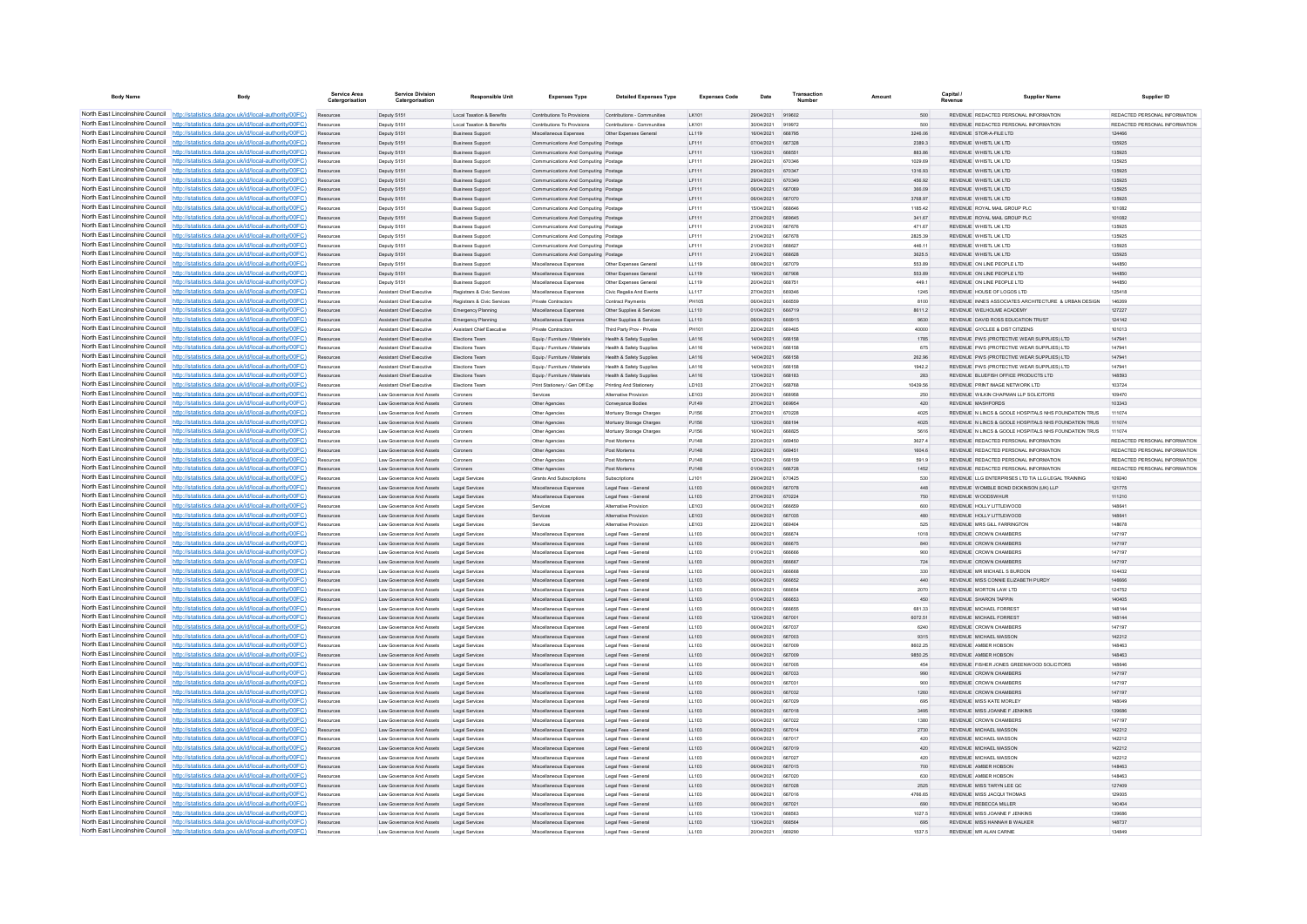| <b>Body Name</b>                                                   | Body                                                                                                                                                                                 | Service Area<br>Catergorisation          | <b>Service Division</b><br>Catergorisation             | <b>Responsible Unit</b>                                        | <b>Expenses Type</b>                                                                                                        | <b>Detailed Expenses Type</b>                             | <b>Expenses Code</b> | Date                     | Transactio<br>Number           | Amount             | Capital<br>Revenue                 | <b>Supplier Name</b>                                                       | Supplier ID      |
|--------------------------------------------------------------------|--------------------------------------------------------------------------------------------------------------------------------------------------------------------------------------|------------------------------------------|--------------------------------------------------------|----------------------------------------------------------------|-----------------------------------------------------------------------------------------------------------------------------|-----------------------------------------------------------|----------------------|--------------------------|--------------------------------|--------------------|------------------------------------|----------------------------------------------------------------------------|------------------|
|                                                                    | North East Lincolnshire Council http://statistics.data.gov.uk/id/local-authority/00FC)                                                                                               | Resources                                | Law Governance And Assets                              | Legal Services                                                 | Miscellaneous Expenses                                                                                                      | Legal Fees - General                                      | LL103                | 20/04/2021               | 669291                         | 300                |                                    | <b>REVENUE MICHAEL MASSON</b>                                              | 142212           |
|                                                                    | North East Lincolnshire Council http://statistics.data.gov.uk/id/local-authority/00FC)                                                                                               |                                          | Law Governance And Assets                              | Legal Service                                                  | Miscellaneous Expenses                                                                                                      | Legal Fees - Genera                                       | LL103                | 20/04/2021               | <b>ARQ2Q2</b>                  | 547.5              |                                    | REVENUE MRS GLI FARRINGTO                                                  | 148678           |
|                                                                    | North East Lincolnshire Council http://statistics.data.gov.uk/id/local-authority/00FC)                                                                                               | Resources                                | Law Governance And Assets                              | Legal Services                                                 | Miscellaneous Expenses                                                                                                      | Legal Fees - General                                      | 11.103               | 21/04/2021               | 669305                         | 525                |                                    | REVENUE MISS MEGAN J RHYS                                                  | 147192           |
|                                                                    | North East Lincolnshire Council http://statistics.data.gov.uk/id/local-authority/00FC)<br>North East Lincolnshire Council http://statistics.data.gov.uk/id/local-authority/00FC)     | Resources<br>Resources                   | Law Governance And Assets<br>Law Governance And Assets | Legal Services<br>Legal Services                               | Miscellaneous Expenses<br>Miscellaneous Expenses                                                                            | Legal Fees - General<br>Legal Fees - General              | LL103<br>LL103       | 20/04/2021<br>20/04/2021 | 669293<br>669294               | 1095<br>865        |                                    | REVENUE ANDREW JLORD<br>REVENUE REBECCA CARR                               | 148287<br>147496 |
|                                                                    | North East Lincolnshire Council http://statistics.data.gov.uk/id/local-authority/00FC)                                                                                               | Resources                                | Law Governance And Assets                              | Legal Services                                                 | Miscellaneous Expenses                                                                                                      | Legal Fees - General                                      | LL103                | 21/04/2021               | <b>BR9317</b>                  | 780                |                                    | <b>REVENUE CROWN CHAMBERS</b>                                              | 147197           |
| North East Lincolnshire Council                                    | http://statistics.data.gov.uk/id/local-authority/00FC)                                                                                                                               | Resources                                | Law Governance And Assets                              | Legal Services                                                 | Miscellaneous Expenses                                                                                                      | Legal Fees - General                                      | 11 103               | 21/04/2021               | 669318                         | 624                |                                    | REVENUE CROWN CHAMBERS                                                     | 147197           |
| North East Lincolnshire Council                                    | http://statistics.data.gov.uk/id/local-authority/00FC)                                                                                                                               | Resources                                | Law Governance And Assets                              | Legal Services                                                 | Miscellaneous Expenses                                                                                                      | Legal Fees - General                                      | 11 103               | 21/04/2021               | 669309                         | 3180               |                                    | REVENUE CROWN CHAMBERS                                                     | 147197           |
| North East Lincolnshire Council                                    | http://statistics.data.gov.uk/id/local-authority/00FC)                                                                                                                               |                                          | Law Governance And Assets                              | Legal Services                                                 | Miscellaneous Expenses                                                                                                      | Legal Fees - General                                      | LL103                | 21/04/2021               |                                | 880                |                                    | REVENUE CROWN CHAMBERS                                                     | 147197           |
|                                                                    | North East Lincolnshire Council   http://statistics.data.gov.uk/id/local-authority/00FC)<br>North East Lincolnshire Council   http://statistics.data.gov.uk/id/local-authority/00FC) | Resources<br><b>Deenirree</b>            | Law Governance And Assets<br>Law Governance And Assets | Legal Service<br>Legal Services                                | Miscellaneous Expenses<br>Miscellaneous Expenses                                                                            | Legal Fees - Genera<br>Legal Fees - General               | 11 103<br>11.103     | 21/04/2021<br>21/04/2021 | <b>BR9311</b><br><b>BRO358</b> | 324 R<br>467.5     |                                    | <b>PEVENUE CROWN CHAMBERS</b><br>REVENUE MISS MEGAN J RHYS                 | 147107<br>147192 |
|                                                                    | North East Lincolnshire Council http://statistics.data.gov.uk/id/local-authority/00FC)                                                                                               | Resources                                | Law Governance And Assets                              | Legal Services                                                 | Miscellaneous Expenses                                                                                                      | Legal Fees - General                                      | LL103                | 21/04/2021               | 669354                         | 525                |                                    | REVENUE KERRIE BROUGHTON                                                   | 147886           |
|                                                                    | North East Lincolnshire Council http://statistics.data.gov.uk/id/local-authority/00FC)                                                                                               | Resources                                | Law Governance And Assets                              | Legal Services                                                 | Miscellaneous Expenses                                                                                                      | Legal Fees - General                                      | LL103                | 21/04/2021               | 669355                         | 525                |                                    | REVENUE REBECCA CARR                                                       | 147496           |
|                                                                    | North East Lincolnshire Council   http://statistics.data.gov.uk/id/local-authority/00FC)                                                                                             | Resources                                | Law Governance And Assets                              | Legal Services                                                 | Miscellaneous Expenses                                                                                                      | Other Supplies & Services                                 | LL110                | 06/04/2021               | 666669                         | 499.95             |                                    | REVENUE LEXTOX DRUG & ALCOHOL TESTING                                      | 125634           |
| North East Lincolnshire Council                                    | http://statistics.data.gov.uk/id/local-authority/00FC)                                                                                                                               | Resources                                | Law Governance And Assets                              | Legal Services                                                 | Miscellaneous Expenses                                                                                                      | Other Supplies & Services                                 | LL110                | 06/04/2021               | 666651                         | 408.33             |                                    | REVENUE MISS PHILIPPA PUDNEY                                               | 146697           |
| North East Lincolnshire Council                                    | http://statistics.data.gov.uk/id/local-authority/00FC)                                                                                                                               | Resources                                | Law Governance And Assets<br>Law Governance And Assets | Legal Services                                                 | Miscellaneous Expenses                                                                                                      | Other Supplies & Services<br>Other Supplies & Service     | LL110<br>LL110       | 21/04/2021<br>13/04/2021 | 668562<br><b>BRBESC</b>        | 540<br>655.2       |                                    | REVENUE FORESIGHT CLINICAL SERVICES<br>REVENUE FORESIGHT CLINICAL SERVICES | 143989<br>143989 |
|                                                                    | North East Lincolnshire Council http://statistics.data.gov.uk/id/local-authority/00FC)<br>North East Lincolnshire Council http://statistics.data.gov.uk/id/local-authority/00FC)     | Resources<br>Resources                   | Law Governance And Assets                              | Legal Service<br>Legal Services                                | Miscellaneous Expenses<br>Miscellaneous Expenses                                                                            | Other Supplies & Services                                 | 11110                | 21/04/2021               | <b>BRO307</b>                  | 1201.85            |                                    | REVENUE REFLECTIVE MINDS LTD.                                              | 136501           |
|                                                                    | North East Lincolnshire Council http://statistics.data.gov.uk/id/local-authority/00FC)                                                                                               | Resources                                | Law Governance And Assets                              | Legal Services                                                 | Miscellaneous Expenses                                                                                                      | Other Supplies & Services                                 | LL110                | 20/04/2021               | 66928F                         | 513.11             |                                    | REVENUE CLAIRE WILSON CONSULTING LTD                                       | 143986           |
|                                                                    | North East Lincolnshire Council http://statistics.data.gov.uk/id/local-authority/00FC)                                                                                               | Resources                                | Law Governance And Assets                              | Legal Services                                                 | Miscellaneous Expenses                                                                                                      | Other Supplies & Services                                 | LL110                | 21/04/2021               | 669313                         | 2000               |                                    | REVENUE ADVANCED CHILD CARE ASSESSMENTS LTD                                | 129570           |
|                                                                    | North East Lincolnshire Council http://statistics.data.gov.uk/id/local-authority/00FC)                                                                                               | Resources                                | Law Governance And Assets                              | Legal Services                                                 | Miscellaneous Expenses                                                                                                      | Other Supplies & Services                                 | LL110                | 27/04/2021               | <b>BR9314</b>                  | 405                |                                    | <b>PEVENHE MANCHESTED PAEDIATPICIAN LTD.</b>                               | 145423           |
| North East Lincolnshire Council                                    | http://statistics.data.gov.uk/id/local-authority/00FC)                                                                                                                               | Resources                                | Law Governance And Assets                              | Legal Services                                                 | Miscellaneous Expenses                                                                                                      | Other Supplies & Services                                 | 11110                | 27/04/2021               | 669352                         | 305.25             |                                    | REVENUE CARTER BROWN THE EXPERT SERVICE.                                   | 106320           |
| North East Lincolnshire Council<br>North East Lincolnshire Council | http://statistics.data.gov.uk/id/local-authority/00FC)<br>http://statistics.data.gov.uk/id/local-authority/00FC)                                                                     | Resources                                | Law Governance And Assets<br>Law Governance And Assets | Legal Services<br>Cfs Assets & Pc Programme                    | Miscellaneous Expenses<br>Rep Alterations Maint Building                                                                    | Other Supplies & Services<br>Buildings - Repairs And Main | 11110<br>GA102       | 21/04/2021<br>28/04/2021 | 669316<br>BRB577               | 330<br>285         |                                    | REVENUE ADVANCED CHILD CARE ASSESSMENTS LTD.<br>REVENUE ENGIE SERVICES LTD | 129570<br>133267 |
|                                                                    | North East Lincolnshire Council   http://statistics.data.gov.uk/id/local-authority/00FC)                                                                                             | Resources                                | Law Governance And Assets                              | <b>Facilities Management</b>                                   | Water Services                                                                                                              | Water                                                     | GF 101               | 08/04/2021               | 667533                         | 264.3              |                                    | REVENUE MACAULAY PRIMARY ACADEMY                                           | 112680           |
|                                                                    | North East Lincolnshire Council http://statistics.data.gov.uk/id/local-authority/00FC)                                                                                               | Resources                                | Law Governance And Assets                              | <b>Facilities Management</b>                                   | Cleaning And Domestic Supplies Cleaning - Services                                                                          |                                                           | GH102                | 27/04/2021               | 669950                         | 946.46             |                                    | REVENUE FOR UNDER FIVES LTD                                                | 100647           |
|                                                                    | North East Lincolnshire Council http://statistics.data.gov.uk/id/local-authority/00FC)                                                                                               | Resources                                | Law Governance And Assets                              | Facilities Management                                          | Cleaning And Domestic Supplies Cleaning - Services                                                                          |                                                           | GH102                | 13/04/2021               | 668121                         | 953.4              |                                    | REVENUE BIDVEST NOONAN (UK) LTD                                            | 146901           |
|                                                                    | North East Lincolnshire Council http://statistics.data.gov.uk/id/local-authority/00FC)                                                                                               | Resources                                | Law Governance And Assets                              | <b>Facilities Management</b>                                   | Cleaning And Domestic Supplies Cleaning - Service                                                                           |                                                           | GH102                | 27/04/2021               | 669941                         | 974.38             |                                    | REVENUE BIDVEST NOONAN (UK) LTD                                            | 14690            |
| North East Lincolnshire Council                                    | North East Lincolnshire Council http://statistics.data.gov.uk/id/local-authority/00FC)                                                                                               | Resources                                | Law Governance And Assets                              | Facilities Management                                          | Cleaning And Domestic Supplies Cleaning - Services                                                                          |                                                           | GH102                | 29/04/2021               | 669901                         | 1213.24            |                                    | REVENUE BIDVEST NOONAN (UK) I TD                                           | 146901           |
|                                                                    | http://statistics.data.gov.uk/id/local-authority/00FC)<br>North East Lincolnshire Council http://statistics.data.gov.uk/id/local-authority/00FC)                                     | Resources<br>Resources                   | Law Governance And Assets<br>Law Governance And Assets | <b>Facilities Management</b><br>Facilities Management          | Cleaning And Domestic Supplies Cleaning - Services<br>Print Stationery / Gen Off Exp Advertising                            |                                                           | GH102<br>LD104       | 13/04/2021<br>29/04/2021 | 668122                         | 1187.12<br>933.33  |                                    | REVENUE BIDVEST NOONAN (UK) LTD<br>REVENUE PPH COMMERCIAL LTD              | 146901<br>101276 |
|                                                                    | North East Lincolnshire Council http://statistics.data.gov.uk/id/local-authority/00FC)                                                                                               |                                          | Law Governance And Assets                              | Facilities Management                                          | Cleaning And Domestic Supplies Cleaning - Service                                                                           |                                                           | GH102                | 06/04/2021               | <b>BR7115</b>                  | 39315.95           |                                    | REVENUE KINGDOM SERVICES GROUP LTD                                         | 138536           |
|                                                                    | North East Lincolnshire Council http://statistics.data.gov.uk/id/local-authority/00FC)                                                                                               | Resources                                | Law Governance And Assets                              | <b>Facilities Management</b>                                   | Cleaning And Domestic Supplies Cleaning - Services                                                                          |                                                           | GH102                | 08/04/2021               | 667891                         | 1681.6             |                                    | REVENUE PHS GROUP LTD                                                      | 100554           |
|                                                                    | North East Lincolnshire Council http://statistics.data.gov.uk/id/local-authority/00FC)                                                                                               | Resources                                | Law Governance And Assets                              | <b>Facilities Management</b>                                   | <b>Dante</b>                                                                                                                | Pent                                                      | GC101                | 12/04/2021               | <b>BR7857</b>                  | 7412.5             |                                    | REVENUE CAPAX (C.I.) LIMITED                                               | 101112           |
|                                                                    | North East Lincolnshire Council http://statistics.data.gov.uk/id/local-authority/00FC)                                                                                               | Resources                                | Law Governance And Assets                              | Facilities Management                                          | <b>Energy Costs</b>                                                                                                         | <b>Heating Fuel</b>                                       | GB103                | 06/04/2021               | 666745                         | 741.86             | REVENUE OIL NRG                    |                                                                            | 138198           |
|                                                                    | North East Lincolnshire Council http://statistics.data.gov.uk/id/local-authority/00FC)<br>North East Lincolnshire Council http://statistics.data.gov.uk/id/local-authority/00FC)     | Resources                                | Law Governance And Assets                              | <b>Facilities Management</b>                                   | Energy Costs                                                                                                                | <b>Heating Fuel</b>                                       | GB103<br>GR103       | 19/04/2021<br>21/04/2021 | 668883<br>668878               | 988<br>745.4       | REVENUE OIL NRG<br>REVENUE OIL NRG |                                                                            | 138198<br>138198 |
| North East Lincolnshire Council                                    | ://statistics.data.gov.uk/id/local-authority/00FC)                                                                                                                                   | Resources<br>Resources                   | Law Governance And Assets<br>Law Governance And Assets | Facilities Management<br><b>Facilities Management</b>          | Energy Costs<br><b>Energy Costs</b>                                                                                         | <b>Heating Fuel</b><br><b>Heating Fuel</b>                | GB103                | 19/04/2021               | 668879                         | 993.7              |                                    | REVENUE OIL NRG                                                            | 138198           |
| North East Lincolnshire Council                                    | http://statistics.data.gov.uk/id/local-authority/00FC)                                                                                                                               | Resources                                | Law Governance And Assets                              | Facilities Management                                          | Water Services                                                                                                              | Water                                                     | GE101                | 20/04/2021               |                                | 315.89             |                                    | REVENUE ANGLIAN WATER                                                      | 100508           |
|                                                                    | North East Lincolnshire Council http://statistics.data.gov.uk/id/local-authority/00FC)                                                                                               |                                          | Law Governance And Assets                              | <b>Facilities Management</b>                                   | <b>Energy Costs</b>                                                                                                         | Electricity                                               | GB102                | 22/04/2021               | 669422                         | 525.13             |                                    | REVENUE OLD CLEE PRIMARY ACADEMY                                           | 119822           |
|                                                                    | North East Lincolnshire Council http://statistics.data.gov.uk/id/local-authority/00FC)                                                                                               | <b>Deenirree</b>                         | Law Governance And Assets                              | Facilities Management                                          | <b>Energy Costs</b>                                                                                                         | Gas                                                       | GR101                | 22/04/2021               | 669422                         | 380.42             |                                    | REVENUE OLD CLEE PRIMARY ACADEMY                                           | 119822           |
|                                                                    | North East Lincolnshire Council http://statistics.data.gov.uk/id/local-authority/00FC)                                                                                               | Resources                                | Law Governance And Assets                              | <b>Facilities Management</b>                                   | <b>Energy Costs</b>                                                                                                         | <b>Heating Fuel</b>                                       | GB103                | 06/04/2021               | 667120                         | 503.9              |                                    | REVENUE OIL NRG                                                            | 138198           |
|                                                                    | North East Lincolnshire Council http://statistics.data.gov.uk/id/local-authority/00FC)<br>North East Lincolnshire Council http://statistics.data.gov.uk/id/local-authority/00FC)     | Resources                                | Law Governance And Assets                              | Facilities Management                                          | Water Services                                                                                                              | Water                                                     | GE101<br>GH104       | 08/04/2021<br>09/04/2021 | 667532<br>667967               | 323.35<br>309.3    |                                    | REVENUE ANGLIAN WATER<br>REVENUE ELLGIA LIMITED                            | 100508<br>101433 |
| North East Lincolnshire Council                                    | http://statistics.data.gov.uk/id/local-authority/00EC)                                                                                                                               | Resources<br>Resources                   | Law Governance And Assets<br>Law Governance And Assets | <b>Commercial Estate</b><br>Commercial Estate                  | Cleaning And Domestic Supplies Refuse Collection<br>Cleaning And Domestic Supplies Refuse Collectio                         |                                                           | GH104                | 09/04/2021               | 667966                         | 704.5              |                                    | REVENUE FLIGIA LIMITED                                                     | 101433           |
|                                                                    | North East Lincolnshire Council http://statistics.data.gov.uk/id/local-authority/00FC)                                                                                               | Resources                                | Law Governance And Assets                              | Commercial Estate                                              | Rents                                                                                                                       | Rent                                                      | GC101                | 08/04/2021               | 667637                         | 2750               |                                    | REVENUE ASSOCIATED BRITISH PORTS                                           | 100834           |
|                                                                    | North East Lincolnshire Council http://statistics.data.gov.uk/id/local-authority/00FC)                                                                                               | Resources                                | Law Governance And Assets                              | Commercial Estate                                              | Cleaning And Domestic Supplies Refuse Collectio                                                                             |                                                           | GH104                | 09/04/2021               | 667969                         | 532.7              |                                    | REVENUE FLIGIA LIMITED                                                     | 101433           |
|                                                                    | North East Lincolnshire Council http://statistics.data.gov.uk/id/local-authority/00FC)                                                                                               | Resources                                | Law Governance And Assets                              | Commercial Estate                                              | Rents                                                                                                                       |                                                           | GC101                | 08/04/2021               | 667639                         | 4250               |                                    | REVENUE ASSOCIATED BRITISH PORTS                                           | 100834           |
|                                                                    | North East Lincolnshire Council http://statistics.data.gov.uk/id/local-authority/00FC)<br>North East Lincolnshire Council http://statistics.data.gov.uk/id/local-authority/00FC)     | Resources                                | Law Governance And Assets                              | Commercial Estate                                              | Rep Alterations Maint Building Buildings - Repairs And Maint                                                                |                                                           | GA102<br>GA102       | 22/04/2021               | 669436<br>670608               | $-1400$<br>6018.9  |                                    | REVENUE LINCS ELECTRICAL SERVICES LTD<br>REVENUE ENGIE SERVICES LTD        | 102044           |
|                                                                    | North East Lincolnshire Council http://statistics.data.gov.uk/id/local-authority/00FC)                                                                                               | Resources<br>Resources                   | Law Governance And Assets<br>Law Governance And Assets | Commercial Estate<br>Commercial Estate                         | Rep Alterations Maint Building Buildings - Repairs And Maint<br>Rep Alterations Maint Building Buildings - Repairs And Main |                                                           | GA102                | 29/04/2021<br>01/04/2021 | 665926                         | 2215               |                                    | REVENUE NEWGLAZE LTD                                                       | 133267<br>113206 |
|                                                                    | North East Lincolnshire Council http://statistics.data.gov.uk/id/local-authority/00FC)                                                                                               | Resources                                | Law Governance And Assets                              | Commercial Estate                                              | Rep Alterations Maint Building Buildings - Repairs And Maint                                                                |                                                           | GA102                | 29/04/2021               | 670410                         | 4655               |                                    | REVENUE ENGIE SERVICES LTD.                                                | 133267           |
| North East Lincolnshire Council                                    | http://statistics.data.gov.uk/id/local-authority/00EC)                                                                                                                               | Resources                                | Law Governance And Assets                              | Commercial Estate                                              | Rep Alterations Maint Building                                                                                              | Buildings - Repairs And Maint                             | GA102                | 20/04/2021               | 669248                         | 1400               |                                    | REVENUE LINCS ELECTRICAL SERVICES LTD                                      | 102044           |
|                                                                    | North East Lincolnshire Council http://statistics.data.gov.uk/id/local-authority/00FC)                                                                                               | Resources                                | Law Governance And Assets                              | mercial Estate                                                 | Rep Alterations Maint Building                                                                                              | Buildings - Repairs And Maint                             | GA102                | 27/04/2021               | 670275                         | 6527.35            |                                    | REVENUE ENGIE SERVICES LTD                                                 | 133267           |
|                                                                    | North East Lincolnshire Council http://statistics.data.gov.uk/id/local-authority/00FC)                                                                                               | Resources                                | Law Governance And Assets                              | Audit Shared Service                                           | Grants And Subscriptions                                                                                                    | Subscription                                              | LJ101                | 16/04/2021               | <b>BRBBOD</b>                  | 2071               |                                    | REVENUE CIPEA BUSINESS LIMITED                                             | 102338           |
|                                                                    | North East Lincolnshire Council http://statistics.data.gov.uk/id/local-authority/00FC)<br>North East Lincolnshire Council http://statistics.data.gov.uk/id/local-authority/00FC)     | <b>Deenirree</b><br>Economy And Growth   | Law Governance And Assets<br>Regeneration              | <b>Audit Shared Service</b><br>Leisure                         | Grants And Subscriptions<br>Rep Alterations Maint Building Buildings - Repairs And Maint                                    | Subscriptions                                             | 1.1101<br>GA102      | 08/04/2021<br>09/04/2021 | 667306<br>667940               | 1600<br>9692.14    |                                    | REVENUE TAMESIDE MRC.<br>REVENUE ENGIE SERVICES LTD                        | 101207<br>133267 |
|                                                                    | North East Lincolnshire Council http://statistics.data.gov.uk/id/local-authority/00FC)                                                                                               | Economy And Growth                       | Regeneratio                                            | Leisure                                                        | Private Contractors                                                                                                         | Contract Payments                                         | PH105                | 16/04/2021               | 668798                         | 72250              |                                    | REVENUE LINCS INSPIRE LTD                                                  | 120610           |
|                                                                    | North East Lincolnshire Council http://statistics.data.gov.uk/id/local-authority/00FC)                                                                                               | Economy And Growth                       | Regeneration                                           | Leisure                                                        | Private Contractors                                                                                                         | Contract Payments                                         | <b>PH105</b>         | 16/04/2021               | 668798                         | 567700             |                                    | REVENUE LINCS INSPIRE LTD                                                  | 120610           |
| North East Lincolnshire Council                                    | http://statistics.data.gov.uk/id/local-authority/00FC)                                                                                                                               | Economy And Growth                       | Regeneration                                           | Leisure                                                        | <b>Private Contractors</b>                                                                                                  | <b>Contract Payments</b>                                  | PH105                | 16/04/2021               | <b>BRR70R</b>                  | 17250              |                                    | REVENUE LINCS INSPIRE LTD                                                  | 120610           |
| North East Lincolnshire Council                                    | //statistics.data.gov.uk/id/local-authority/00FC)                                                                                                                                    | Economy And Growth                       | Regeneration                                           | Leisure                                                        | Private Contractors                                                                                                         | Contract Payments                                         | PH105                | 16/04/2021               | 668798                         | 87500              |                                    | REVENUE LINCS INSPIRE LTD                                                  | 120610           |
|                                                                    | North East Lincolnshire Council http://statistics.data.gov.uk/id/local-authority/00FC)<br>North East Lincolnshire Council http://statistics.data.gov.uk/id/local-authority/00FC)     | Economy And Growth<br>Economy And Growth | Regeneratio<br>Regeneration                            | Leisure<br>Leisure                                             | Energy Costs                                                                                                                | Electricity<br>Electricity                                | GB102<br>GR102       | 20/04/2021<br>20/04/2021 | 668736<br>668736               | 1211.58<br>1646.17 |                                    | REVENUE ENGIE SERVICES LTD<br>REVENUE ENGIE SERVICES LTD.                  | 133267<br>133267 |
|                                                                    | North East Lincolnshire Council http://statistics.data.gov.uk/id/local-authority/00FC)                                                                                               | Economy And Growth                       | Regeneration                                           | Museums & N F Heritage Centre                                  | Energy Costs<br>Equip / Furniture / Materials                                                                               | Equipment - Purchase                                      | LA101                | 12/04/2021               | 667896                         | 948                |                                    | REVENUE TRADITIONAL JOINERS & CARPENTERS LTD                               | 100986           |
|                                                                    | North East Lincolnshire Council http://statistics.data.gov.uk/id/local-authority/00FC)                                                                                               | Economy And Growth                       | Regeneration                                           | Museums & N F Heritage Centre                                  | Equip / Furniture / Materials                                                                                               | Equipment - Purchase                                      | LA101                | 12/04/2021               | 667896                         | 870                |                                    | REVENUE TRADITIONAL JOINERS & CARPENTERS LTD                               | 100986           |
|                                                                    | North East Lincolnshire Council http://statistics.data.gov.uk/id/local-authority/00FC)                                                                                               | Economy And Growth                       | Regeneratio                                            | Museums & N F Heritage Centre                                  | Equip / Furniture / Materials                                                                                               | Equipment - Purchase                                      | LA101                | 07/04/2021               | 666562                         | 555.45             |                                    | REVENUE HAMPSHIRE FLAG COMPANY                                             | 106041           |
| North East Lincolnshire Council                                    | http://statistics.data.gov.uk/id/local-authority/00EC)                                                                                                                               | Economy And Growth                       | Regeneration                                           | Museums & N F Heritage Centre                                  | Equip / Furniture / Materials                                                                                               | Equipment - Purchase                                      | LA101                | 16/04/2021               | 668083                         | 500                |                                    | REVENUE R& R STUDIO LTD.                                                   | 140130           |
| North East Lincolnshire Council                                    | http://statistics.data.gov.uk/id/local-authority/00EC)<br>North East Lincolnshire Council http://statistics.data.gov.uk/id/local-authority/00FC)                                     | Economy And Growth<br>Economy And Growth | Regeneration                                           | Museums & N F Heritage Centre<br>Museums & N F Heritage Centre | Equip / Furniture / Materials<br>Grants And Subscriptions                                                                   | Equipment - Purchase                                      | LA101<br>LJ101       | 30/04/2021<br>20/04/202  | 667332                         | 6553.88<br>1260    |                                    | REVENUE PURE AUDIO VISUAL LTD<br>REVENUE BRITISH PATHE LTD                 | 148591<br>140049 |
|                                                                    | North East Lincolnshire Council http://statistics.data.gov.uk/id/local-authority/00FC)                                                                                               | Economy And Growth                       | Regeneratio<br>Regeneratio                             | Museums & N F Heritage Centre                                  | Equip / Furniture / Materials                                                                                               | Subscriptions<br>Equipment - Purchase                     | LA101                | 20/04/2021               | <b>670621</b>                  | 1745.83            |                                    | REVENUE ROWLANDS REUPHOLSTERY EXPERT LTD                                   | 148831           |
|                                                                    | North East Lincolnshire Council http://statistics.data.gov.uk/id/local-authority/00FC)                                                                                               | Fronomy And Growth                       | Regeneration                                           | Community Investment Team                                      | Other Agencies                                                                                                              | Grants Pd Over To Third Party                             | P.1138               | 06/04/2021               | 667034                         | 4108.21            |                                    | REVENUE EMJ PLASTICS LTD.                                                  | 148371           |
|                                                                    | North East Lincolnshire Council http://statistics.data.gov.uk/id/local-authority/00FC)                                                                                               | Economy And Growth                       | Regeneration                                           | Community Investment Team                                      | Other Agencies                                                                                                              | Grants Pd Over To Third Party                             | PJ138                | 15/04/2021               | 668683                         | 4366.27            |                                    | REVENUE HEALD LTD                                                          | 145008           |
|                                                                    | North East Lincolnshire Council http://statistics.data.gov.uk/id/local-authority/00FC)                                                                                               | Economy And Growth                       | Regeneratio                                            | Community Investment Team                                      | Consultancy                                                                                                                 | Consultancy                                               | PL101                | 06/04/2021               | 667260                         | 9000               |                                    | REVENUE AMION CONSULTING LTD                                               | 148155           |
|                                                                    | North East Lincolnshire Council http://statistics.data.gov.uk/id/local-authority/00FC)                                                                                               | Economy And Growth                       | Regeneration                                           | <b>Retained Function</b>                                       | Direct Employee Expenses                                                                                                    | Agency Staff                                              | FA105                | 07/04/2021               | 667286                         | 5640               |                                    | REVENUE SOLACE IN BUSINESS                                                 | 100785           |
| North East Lincolnshire Council                                    | http://statistics.data.gov.uk/id/local-authority/00FC)<br>North East Lincolnshire Council http://statistics.data.gov.uk/id/local-authority/00FC)                                     | Economy And Growth<br>Economy And Growth | Regeneration<br>Regeneration                           | <b>Retained Function</b><br><b>Retained Function</b>           | Miscellaneous Expenses<br>Consultancy                                                                                       | Other Expenses General                                    | LL119<br>PL101       | 19/04/2021<br>06/04/2021 | 668904<br>667239               | 455<br>2000        |                                    | REVENUE EAST TRANSPORTATION LTD<br>REVENUE BLACKSTOCK PARTNERSHIP LTD      | 122833<br>139880 |
|                                                                    | North East Lincolnshire Council http://statistics.data.gov.uk/id/local-authority/00FC)                                                                                               | Economy And Growth                       | Regeneratio                                            | <b>Retained Function</b>                                       | Equip / Furniture / Materials                                                                                               | Consultancy<br>Promotions                                 | LA124                | 20/04/2021               | 667595                         | 931                |                                    | REVENUE REACH PUBLISHING SERVICES LIMITED                                  | 141974           |
|                                                                    | North East Lincolnshire Council http://statistics.data.gov.uk/id/local-authority/00FC)                                                                                               | Fronomy And Growth                       | Regeneratio                                            | <b>Retained Function</b>                                       | Equip / Furniture / Materials                                                                                               | Promotions                                                | LA124                | 08/04/2021               | 665715                         | 450                |                                    | REVENUE KINETIC MARKETING & DESIGN LTD.                                    | 147062           |
|                                                                    |                                                                                                                                                                                      |                                          |                                                        |                                                                |                                                                                                                             |                                                           |                      |                          |                                |                    |                                    |                                                                            |                  |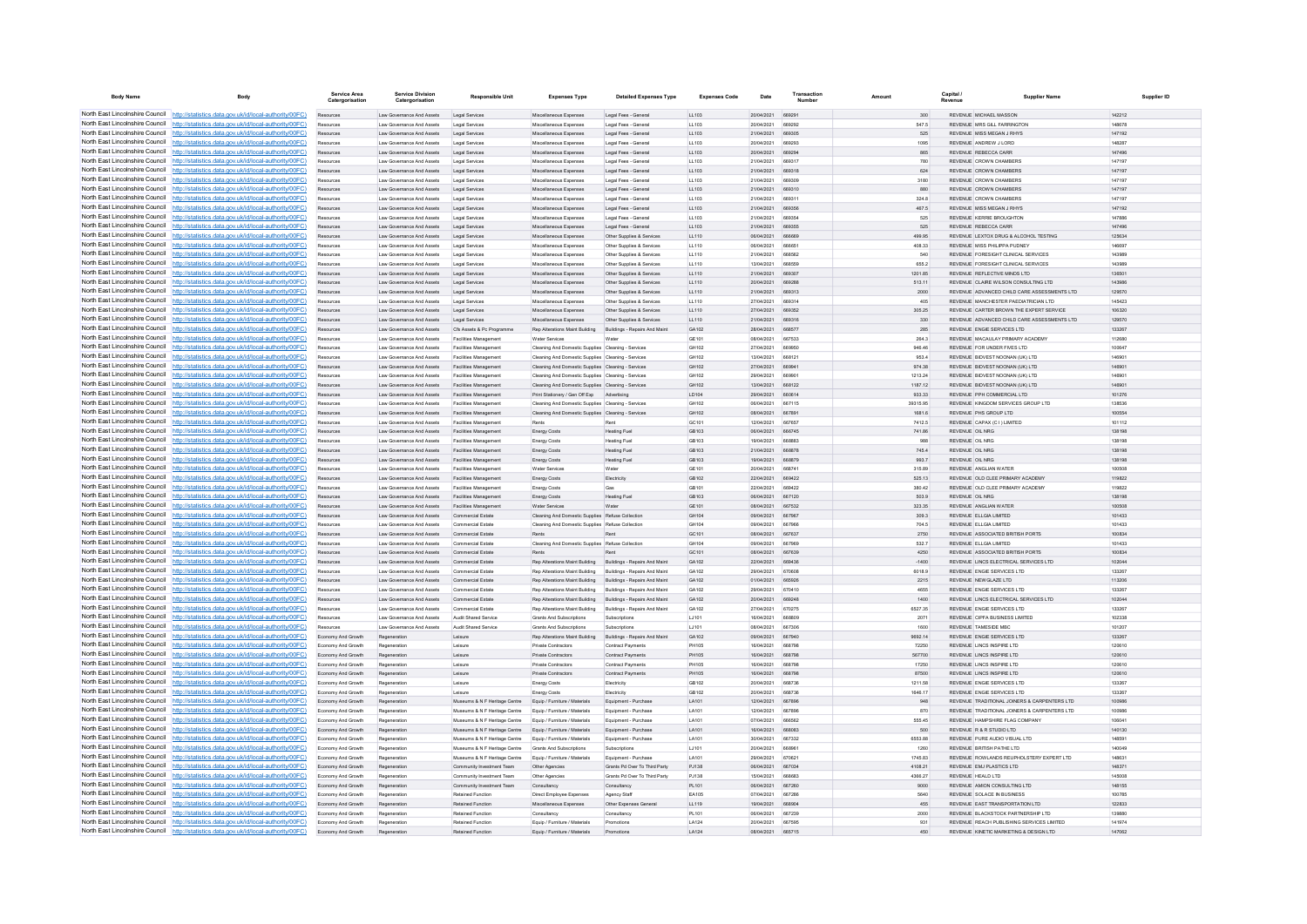| <b>Body Name</b>                |                                                                                                                                                                                  | Service Area<br>Catergorisatio           | <b>Service Division</b><br>Catergorisation                                                           | <b>Responsible Unit</b>                                                                                                      | <b>Expenses Type</b>                                            | <b>Detailed Expenses Type</b>                            | <b>Expenses Code</b>  | Date                     | Transaction            | Amount             | Capital /               | <b>Supplier Name</b>                                                                | Supplier ID                                                    |
|---------------------------------|----------------------------------------------------------------------------------------------------------------------------------------------------------------------------------|------------------------------------------|------------------------------------------------------------------------------------------------------|------------------------------------------------------------------------------------------------------------------------------|-----------------------------------------------------------------|----------------------------------------------------------|-----------------------|--------------------------|------------------------|--------------------|-------------------------|-------------------------------------------------------------------------------------|----------------------------------------------------------------|
|                                 | North East Lincolnshire Council http://statistics.data.gov.uk/id/local-authority/00FC)                                                                                           | Economy And Growth                       | Regeneration                                                                                         | Retained Function                                                                                                            | Equip / Furniture / Materials                                   | Promotions                                               | <b>LA124</b>          | 20/04/2021               | 662236                 | 6500               |                         | REVENUE RESOLUTION DIGITAL                                                          | 148426                                                         |
|                                 | North East Lincolnshire Council http://statistics.data.gov.uk/id/local-authority/00FC)                                                                                           | Economy And Growth                       | Regeneration                                                                                         | Retained Function                                                                                                            | Equip / Furniture / Materials                                   | Promotions                                               | LA124                 | 20/04/2021               | 666784                 | 3050               |                         | REVENUE KINETIC MARKETING & DESIGN LTD                                              | 147062                                                         |
|                                 | North East Lincolnshire Council http://statistics.data.gov.uk/id/local-authority/00FC)                                                                                           | Economy And Growth                       | Regeneration                                                                                         | <b>Retained Function</b>                                                                                                     | Equip / Furniture / Materials                                   | Promotions                                               | LA124                 | 20/04/2021               | <b>BR7RO</b>           | 4882.04            |                         | REVENUE TOTAL SIGNS AND GRAPHICS LTD                                                | 104775                                                         |
|                                 | North East Lincolnshire Council http://statistics.data.gov.uk/id/local-authority/00FC)<br>North East Lincolnshire Council http://statistics.data.gov.uk/id/local-authority/00FC) | Economy And Growth                       | Regeneration                                                                                         | <b>Retained Function</b>                                                                                                     | Foujo / Furniture / Materials                                   | Promotions<br>Promotions                                 | LA124                 | 20/04/2021<br>08/04/2021 | 667664<br>667285       | 462.64             |                         | REVENUE TOTAL SIGNS AND GRAPHICS LTD.<br>REVENUE KINETIC MARKETING & DESIGN LTD     | 104775                                                         |
|                                 | North East Lincolnshire Council http://statistics.data.gov.uk/id/local-authority/00FC)                                                                                           | Economy And Growth<br>Economy And Growth | Regeneration<br>Regeneration                                                                         | Retained Function<br><b>Retained Function</b>                                                                                | Equip / Furniture / Materials<br>Print Stationery / Gen Off Exp | Printing And Stationery                                  | LA124<br>LD103        | 08/04/2021               | 666552                 | 490<br>1040.97     |                         | REVENUE TOTAL SIGNS AND GRAPHICS LTD                                                | 147062<br>104775                                               |
|                                 | North East Lincolnshire Council http://statistics.data.gov.uk/id/local-authority/00FC)                                                                                           | Economy And Growth                       | Regeneratio                                                                                          | Retained Function                                                                                                            | Print Stationery / Gen Off Exp                                  | Printing And Stationery                                  | LD103                 | 20/04/2021               | 667667                 | 1341.9             |                         | REVENUE TOTAL SIGNS AND GRAPHICS LTD                                                | 104775                                                         |
|                                 | North East Lincolnshire Council http://statistics.data.gov.uk/id/local-authority/00FC)                                                                                           | Economy And Growth                       | Regeneration                                                                                         | <b>Retained Function</b>                                                                                                     | Print Stationery / Gen Off Exp                                  | Publicity                                                | <b>LD105</b>          | 08/04/2021               | 666451                 | 450                |                         | REVENUE, WALTONS PUBLICATIONS LTD.                                                  | 128186                                                         |
| North East Lincolnshire Council | http://statistics.data.gov.uk/id/local-authority/00FC)                                                                                                                           | Economy And Growth                       | Regeneration                                                                                         | <b>Retained Function</b>                                                                                                     | Print Stationery / Gen Off Exp                                  | Publicity                                                | LD105                 | 08/04/2021               | 667118                 | 430.92             |                         | REVENUE TOTAL SIGNS AND GRAPHICS LTD                                                | 104775                                                         |
| North East Lincolnshire Council | http://statistics.data.gov.uk/id/local-authority/00FC)                                                                                                                           | Economy And Growth                       | Regeneratio                                                                                          | Retained Functio                                                                                                             | Private Contractors                                             | Third Party Prov - Private                               |                       | 07/04/2021               |                        | 13989              |                         | REVENUE BRAND & DELIVER MARKETING                                                   | 147873                                                         |
| North East Lincolnshire Council | http://statistics.data.gov.uk/id/local-authority/00FC)                                                                                                                           | Economy And Growth                       |                                                                                                      | Culture                                                                                                                      | Miscellaneous Expenses                                          | Legal Fees - General                                     | LL103                 | 22/04/2021               | <b>BRO3RA</b>          | 626.5              |                         | <b>PEVENUE REVAN RPITTAN I I D</b>                                                  | 131317                                                         |
|                                 | North East Lincolnshire Council http://statistics.data.gov.uk/id/local-authority/00FC)                                                                                           | Fronomy And Growth                       | Regeneration                                                                                         | Culture                                                                                                                      | Private Contractors                                             | Third Party Proy - Private                               | <b>PH101</b>          | 20/04/2021               | <b>BRROS1</b>          | 10801.12           |                         | REVENUE CDI ALLIANCE LTD                                                            | 147616                                                         |
|                                 | North East Lincolnshire Council   http://statistics.data.gov.uk/id/local-authority/00FC)                                                                                         | Economy And Growth                       | Regeneration                                                                                         | Culture                                                                                                                      | Private Contractors                                             | Third Party Prov - Private                               | PH101<br><b>PH101</b> | 12/04/2021<br>15/04/2021 | 668155<br>668672       | 2970<br>1250       |                         | REVENUE WALK THE PLANK LTD.<br>REVENUE MAGNA VITAE LEISURE TRUST                    | 143181                                                         |
|                                 | North East Lincolnshire Council http://statistics.data.gov.uk/id/local-authority/00FC)<br>North East Lincolnshire Council http://statistics.data.gov.uk/id/local-authority/00FC) | Economy And Growth                       | Regeneratio                                                                                          | Culture<br>Culture                                                                                                           | Private Contractor                                              | Third Party Prov - Private                               | PL101                 | 28/04/2021               | <b>BRORSA</b>          | 450                |                         | <b>PEVENUE CEMMA WINTER</b>                                                         | 131927<br>148138                                               |
| North East Lincolnshire Council | http://statistics.data.gov.uk/id/local-authority/00FC)                                                                                                                           | Economy And Growth<br>Economy And Growth | Regeneration                                                                                         | Culture                                                                                                                      | Consultancy<br><b>Private Contractors</b>                       | Consultancy<br>Third Party Proy - Private                | PH101                 | 12/04/2021               | <b>BRR18E</b>          | 3000               |                         | REVENUE HERITAGE TRUST OF LINCOLNSHIRE                                              | 110652                                                         |
| North East Lincolnshire Council | http://statistics.data.gov.uk/id/local-authority/00FC)                                                                                                                           | Economy And Growth                       | Regeneration                                                                                         | Culture                                                                                                                      | Private Contractors                                             | Third Party Prov - Private                               | PH101                 | 12/04/2021               | 668188                 | 2000               |                         | REVENUE HERITAGE TRUST OF LINCOLNSHIRE                                              | 110652                                                         |
| North East Lincolnshire Council | statistics.data.gov.uk/id/local-authority/00FC)                                                                                                                                  | Economy And Growth                       | Housing Highways And Transport Supporting People                                                     |                                                                                                                              | Other Agencie                                                   | Third Pp - Block Gross                                   | PJ103                 | 22/04/2021               | <b>BRO2QE</b>          | 21567              | <b>REVENUE DOORSTEP</b> |                                                                                     | 100310                                                         |
|                                 | North East Lincolnshire Council http://statistics.data.gov.uk/id/local-authority/00FC)                                                                                           | Economy And Growth                       | Housing Highways And Transport Supporting People                                                     |                                                                                                                              | Other Agencies                                                  | Third Po - Block Gross                                   | P.1103                | 22/04/2021               | 669297                 | 6825               |                         | <b>REVENUE DOORSTEP</b>                                                             | 100310                                                         |
|                                 | North East Lincolnshire Council http://statistics.data.gov.uk/id/local-authority/00FC)                                                                                           | Economy And Growth                       | Housing Highways And Transport Supporting People                                                     |                                                                                                                              | Other Agencies                                                  | Third Po - Block Gross                                   | PJ103                 | 22/04/2021               | 669302                 | 5165.16            |                         | REVENUE LONGHURST AND HAVELOK HOMES LTD                                             | 100342                                                         |
|                                 | North East Lincolnshire Council http://statistics.data.gov.uk/id/local-authority/00FC)                                                                                           | Economy And Growth                       | Housing Highways And Transport Supporting People                                                     |                                                                                                                              | Other Agencies                                                  | Third Pp - Block Gross                                   | PJ103                 | 22/04/2021               | 669304                 | 16630.25           |                         | REVENUE LONGHURST AND HAVELOK HOMES LTD                                             | 100342                                                         |
|                                 | North East Lincolnshire Council http://statistics.data.gov.uk/id/local-authority/00FC)                                                                                           | Economy And Growth                       | Housing Highways And Transport Supporting People                                                     |                                                                                                                              | Other Agencie                                                   | Third Pp - Block Gross                                   | PJ103                 | 22/04/2021               | 669303                 | 4214.86            |                         | REVENUE LONGHURST AND HAVELOK HOMES LTD                                             | 100342                                                         |
| North East Lincolnshire Council | North East Lincolnshire Council http://statistics.data.gov.uk/id/local-authority/00FC)<br>http://statistics.data.gov.uk/id/local-authority/00FC)                                 | Economy And Growth                       | Housing Highways And Transport Supporting People                                                     |                                                                                                                              | Other Agencies                                                  | Third Po - Block Gross<br>Third Pp - Block Gross         | P.1103                | 22/04/2021               | 669300                 | 30745<br>34238.75  |                         | REVENUE LONGHURST AND HAVELOK HOMES LTD.<br>REVENUE LONGHURST AND HAVELOK HOMES LTD | 100342                                                         |
| North East Lincolnshire Council | http://statistics.data.gov.uk/id/local-authority/00FC)                                                                                                                           | Economy And Growth<br>Economy And Growth | Housing Highways And Transport Supporting People<br>Housing Highways And Transport Supporting People |                                                                                                                              | Other Agencies<br>Other Agencies                                | Third Pp - Block Gross                                   | P.1103<br>PJ103       | 22/04/2021<br>22/04/2021 | 669301                 | 9555               |                         | REVENUE THE SALVATION ARMY                                                          | 100342<br>100309                                               |
| North East Lincolnshire Council | http://statistics.data.gov.uk/id/local-authority/00FC)                                                                                                                           | Economy And Growth                       | Housing Highways And Transport Supporting People                                                     |                                                                                                                              | Other Agencie                                                   | Third Pp - Block Gross                                   | P.1103                | 22/04/2021               | 669290                 | 13195              |                         | <b><i>DEVENHE WOMENS AID</i></b>                                                    | 100326                                                         |
|                                 | North East Lincolnshire Council http://statistics.data.gov.uk/id/local-authority/00FC)                                                                                           | Fronomy And Growth                       | Housing Highways And Transport Supporting People                                                     |                                                                                                                              | Other Agencies                                                  | Third Pn - Block Gross                                   | P.1103                | 16/04/2021               | <b>GRS788</b>          | 5427               |                         | REVENUE NHS NORTH FAST UNCOLNSHIRE CCG.                                             | 121549                                                         |
|                                 | North East Lincolnshire Council   http://statistics.data.gov.uk/id/local-authority/00FC)                                                                                         | Economy And Growth                       | Housing Highways And Transport Supporting People                                                     |                                                                                                                              | Other Agencies                                                  | Third Pp - Block Gross                                   | P.1103                | 22/04/2021               | 669295                 | 19814.52           |                         | REVENUE GRIMSBY CLEETHORPES & HUMBER REGION YMCA                                    | 100305                                                         |
|                                 | North East Lincolnshire Council http://statistics.data.gov.uk/id/local-authority/00FC)                                                                                           | Economy And Growth                       | Housing Highways And Transport Supporting People                                                     |                                                                                                                              | Private Contractor                                              | Third Party Proy - Private                               | PH101                 | 06/04/2021               | 667057                 | 600                |                         | REVENUE REDACTED PERSONAL INFORMATION                                               | REDACTED PERSONAL INFORMATION                                  |
|                                 | North East Lincolnshire Council http://statistics.data.gov.uk/id/local-authority/00FC)                                                                                           | Economy And Growth                       | Housing Highways And Transport Supporting People                                                     |                                                                                                                              | <b>Private Contractors</b>                                      | Third Party Proy - Private                               | <b>PH101</b>          | 27/04/2021               | <b>BRQ7QF</b>          | 800                |                         | REVENUE REDACTED PERSONAL INFORMATION                                               | REDACTED PERSONAL INFORMATION                                  |
|                                 | North East Lincolnshire Council http://statistics.data.gov.uk/id/local-authority/00FC)                                                                                           | Fronomy And Growth                       |                                                                                                      | Housing Highways And Transport Home Onlines & Hous Rel Supp                                                                  | Private Contractors                                             | Third Party Prov - Private                               | PH101                 | 21/04/2021               | A68975                 | 259.6              |                         | REVENUE REDACTED PERSONAL INFORMATION                                               | REDACTED PERSONAL INFORMATION.                                 |
| North East Lincolnshire Council | http://statistics.data.gov.uk/id/local-authority/00FC)                                                                                                                           | Economy And Growth                       |                                                                                                      | Housing Highways And Transport Home Options & Hous Rel Supp                                                                  | <b>Private Contractors</b>                                      | Third Party Prov - Private                               | PH101                 | 09/04/2021               | 666764                 | 551.4              |                         | REVENUE REDACTED PERSONAL INFORMATION                                               | REDACTED PERSONAL INFORMATION                                  |
| North East Lincolnshire Council | http://statistics.data.gov.uk/id/local-authority/00FC)                                                                                                                           | Economy And Growth                       |                                                                                                      | Housing Highways And Transport Home Options & Hous Rel Supp                                                                  | Private Contractor                                              | Third Party Prov - Privat                                | PH101                 | 26/04/2021               | <b>BRQ7BD</b>          | 259.6              |                         | REVENUE REDACTED PERSONAL INFORMATION                                               | REDACTED PERSONAL INFORMATION                                  |
|                                 | North East Lincolnshire Council http://statistics.data.gov.uk/id/local-authority/00FC)<br>North East Lincolnshire Council http://statistics.data.gov.uk/id/local-authority/00FC) | Economy And Growth                       |                                                                                                      | Housing Highways And Transport Home Options & Hous Rel Supp                                                                  | Private Contractors                                             | Third Party Prov - Private                               | PH101                 | 13/04/2021<br>12/04/2021 | 668141<br>667971       | 390<br>400         |                         | REVENUE REDACTED PERSONAL INFORMATION<br>REVENUE REDACTED PERSONAL INFORMATION      | REDACTED PERSONAL INFORMATION<br>REDACTED PERSONAL INFORMATION |
|                                 | North East Lincolnshire Council http://statistics.data.gov.uk/id/local-authority/00FC)                                                                                           | Economy And Growth<br>Economy And Growth |                                                                                                      | Housing Highways And Transport Home Options & Hous Rel Supp<br>Housing Highways And Transport Home Options & Hous Rel Supp   | Private Contractors<br>Private Contractors                      | Third Party Proy - Private<br>Third Party Prov - Private | PH101<br>PH101        | 22/04/2021               | 669365                 | 340                |                         | REVENUE REDACTED PERSONAL INFORMATION                                               | REDACTED PERSONAL INFORMATION                                  |
|                                 | North East Lincolnshire Council http://statistics.data.gov.uk/id/local-authority/00FC)                                                                                           | Economy And Growth                       |                                                                                                      |                                                                                                                              |                                                                 | Grants Pd Over To Third Party                            | PJ138                 | 26/04/2021               | 669820                 | 8750               |                         | REVENUE THE BLUE DOOR                                                               | 146428                                                         |
|                                 | North East Lincolnshire Council http://statistics.data.gov.uk/id/local-authority/00FC)                                                                                           | Economy And Growth                       |                                                                                                      | Housing Highways And Transport Home Options & Hous Rel Supp                                                                  | Other Agencies                                                  | Grants Pd Over To Third Party                            | PJ138                 | 12/04/2021               | 667905                 | 17500              |                         | <b>REVENUE WOMENS AID</b>                                                           | 100326                                                         |
| North East Lincolnshire Council | http://statistics.data.gov.uk/id/local-authority/00EC)                                                                                                                           | Economy And Growth                       |                                                                                                      | Housing Highways And Transport Home Options & Hous Rel Supp                                                                  | Rents                                                           | Rent                                                     | GC101                 | 12/04/2021               | 667903                 | 2400               |                         | REVENUE NEWTON FALLOWELL                                                            | 146215                                                         |
| North East Lincolnshire Council | http://statistics.data.gov.uk/id/local-authority/00EC)                                                                                                                           | Economy And Growth                       |                                                                                                      | Housing Highways And Transport Home Options & Hous Rel Supp                                                                  | Rents                                                           | Ren                                                      | GC101                 | 27/04/2021               | 669806                 | 4253.28            |                         | REVENUE LONGHURST & HAVELOCK HOMES                                                  | 103092                                                         |
| North East Lincolnshire Council | http://statistics.data.gov.uk/id/local-authority/00FC)                                                                                                                           | Economy And Growth                       |                                                                                                      | Housing Highways And Transport Home Options & Hous Rel Supp                                                                  | Rents                                                           | Rent                                                     | GC101                 | 27/04/2021               | 669806                 | 4616.52            |                         | REVENUE LONGHURST & HAVELOCK HOMES                                                  | 103092                                                         |
|                                 | North East Lincolnshire Council   http://statistics.data.gov.uk/id/local-authority/00FC)                                                                                         | nomy And Growth                          |                                                                                                      | using Highways And Transport Home Options & Hous Rel Supp                                                                    | Rent                                                            |                                                          | GC101                 | 27/04/2021               | <b>BROBOR</b>          | 4003.32            |                         | REVENUE LONGHURST & HAVELOCK HOMES                                                  | 103092                                                         |
|                                 | North East Lincolnshire Council http://statistics.data.gov.uk/id/local-authority/00FC)                                                                                           | Economy And Growth                       |                                                                                                      | Housing Highways And Transport Home Options & Hous Rel Supp                                                                  | Rents                                                           | Rent                                                     | GC101                 | 27/04/2021               | 669806                 | 4503.12            |                         | REVENUE LONGHURST & HAVELOCK HOMES.                                                 | 103092                                                         |
|                                 | North East Lincolnshire Council http://statistics.data.gov.uk/id/local-authority/00FC)<br>North East Lincolnshire Council http://statistics.data.gov.uk/id/local-authority/00FC) | Economy And Growth<br>Economy And Growth |                                                                                                      | Housing Highways And Transport Home Options & Hous Rel Supp                                                                  | Rents                                                           | Rent<br>Ren                                              | GC101<br>GC101        | 27/04/2021<br>27/04/2021 | <b>BRAROE</b><br>66980 | 4539.72<br>4605.6  |                         | REVENUE LONGHURST & HAVELOCK HOMES<br>REVENUE LONGHURST & HAVELOCK HOMES            | 103092<br>103092                                               |
|                                 | North East Lincolnshire Council http://statistics.data.gov.uk/id/local-authority/00FC)                                                                                           | Economy And Growth                       |                                                                                                      | Housing Highways And Transport Home Options & Hous Rel Supp<br>Housing Highways And Transport   Home Options & Hous Rel Supp | Pant                                                            | <b>Dan</b>                                               | GC101                 | 27/04/2021               | <b>BROBOF</b>          | <b>4385.84</b>     |                         | REVENUE LONGHURST & HAVELOCK HOMES                                                  | 103092                                                         |
| North East Lincolnshire Council | http://statistics.data.gov.uk/id/local-authority/00EC)                                                                                                                           | Economy And Growth                       |                                                                                                      | Housing Highways And Transport Home Options & Hous Rel Supp                                                                  | Rents                                                           | Rent                                                     | GC101                 | 27/04/2021               | 669806                 | 4833.36            |                         | REVENUE LONGHURST & HAVELOCK HOMES                                                  | 103092                                                         |
|                                 | North East Lincolnshire Council http://statistics.data.gov.uk/id/local-authority/00FC)                                                                                           | Economy And Growth                       |                                                                                                      | Housing Highways And Transport Home Options & Hous Rel Supp                                                                  |                                                                 | Ren                                                      | GC101                 | 16/04/2021               | 66857                  | 4446               |                         | REVENUE NEWTON FALLOWELL                                                            | 146215                                                         |
|                                 | North East Lincolnshire Council http://statistics.data.gov.uk/id/local-authority/00FC)                                                                                           | Economy And Growth                       |                                                                                                      | Housing Highways And Transport Home Options & Hous Rel Supp                                                                  |                                                                 | Ren                                                      | GC101                 | 16/04/2021               | 668571                 | 3510               |                         | REVENUE NEWTON FALLOWELL                                                            | 146215                                                         |
|                                 | North East Lincolnshire Council http://statistics.data.gov.uk/id/local-authority/00FC)                                                                                           | Economy And Growth                       |                                                                                                      | Housing Highways And Transport Home Options & Hous Rel Supp                                                                  | Rents                                                           | Rent                                                     | GC101                 | 16/04/2021               | 668571                 | 4446               |                         | REVENUE NEWTON FALLOWELL                                                            | 146215                                                         |
|                                 | North East Lincolnshire Council http://statistics.data.gov.uk/id/local-authority/00FC)                                                                                           | Economy And Growth                       |                                                                                                      | Housing Highways And Transport Home Options & Hous Rel Supp                                                                  | Rents                                                           | Rent                                                     | GC101                 | 16/04/2021               | 668571                 | 4446               |                         | REVENUE NEWTON FALLOWELL                                                            | 146215                                                         |
|                                 | North East Lincolnshire Council http://statistics.data.gov.uk/id/local-authority/00FC)                                                                                           | Economy And Growth                       |                                                                                                      | Housing Highways And Transport Home Options & Hous Rel Supp                                                                  |                                                                 | Rent                                                     | GC101                 | 16/04/2021               | 668571                 | 4446               |                         | REVENUE NEWTON FALLOWELL                                                            | 146215                                                         |
| North East Lincolnshire Council | North East Lincolnshire Council http://statistics.data.gov.uk/id/local-authority/00FC)<br>http://statistics.data.gov.uk/id/local-authority/00FC)                                 | Economy And Growth<br>Economy And Growth |                                                                                                      | Housing Highways And Transport Home Options & Hous Rel Supp<br>Housing Highways And Transport Home Options & Hous Rel Supp   | Rents<br>Rents                                                  | Ren<br>Rent                                              | GC101<br>GC101        | 16/04/2021<br>16/04/2021 | 668571<br>668571       | 3510<br>3510       |                         | REVENUE NEWTON FALLOWELL<br>REVENUE NEWTON FALLOWELL                                | 146215<br>146215                                               |
| North East Lincolnshire Council | http://statistics.data.gov.uk/id/local-authority/00FC)                                                                                                                           | Economy And Growth                       |                                                                                                      | Housing Highways And Transport Home Options & Hous Rel Supp                                                                  | Rents                                                           | Rent                                                     | GC101                 | 16/04/2021               | 668571                 | 3510               |                         | REVENUE NEWTON FALLOWELL                                                            | 146215                                                         |
| North East Lincolnshire Council | http://statistics.data.gov.uk/id/local-authority/00FC)                                                                                                                           | Economy And Growth                       |                                                                                                      | Housing Highways And Transport Home Options & Hous Rel Supp                                                                  |                                                                 |                                                          | GC101                 | 16/04/2021               |                        | 4446               |                         | REVENUE NEWTON FALLOWELL                                                            | 146215                                                         |
|                                 | North East Lincolnshire Council   http://statistics.data.gov.uk/id/local-authority/00FC)                                                                                         | Economy And Growth                       |                                                                                                      | using Highways And Transport Home Options & Hous Rel Supp                                                                    | Rents                                                           | Service Charge                                           | GC102                 | 16/04/2021               | <b>BRBBOR</b>          | 399.18             |                         | REVENUE ANGLIAN WATER                                                               | 100508                                                         |
|                                 | North East Lincolnshire Council http://statistics.data.gov.uk/id/local-authority/00FC)                                                                                           | Economy And Growth                       |                                                                                                      | Housing Highways And Transport Home Options & Hous Rel Supp                                                                  | Rents                                                           | Service Charge                                           | GC102                 | 26/04/2021               | 669828                 | 379.19             |                         | REVENUE OPUS ENERGY LTD                                                             | 112453                                                         |
|                                 | North East Lincolnshire Council http://statistics.data.gov.uk/id/local-authority/00FC)                                                                                           | Economy And Growth                       |                                                                                                      | Housing Highways And Transport Home Options & Hous Rel Supp                                                                  | Rents                                                           | Service Charge                                           | GC102                 | 16/04/2021               | 668789                 | 17000              |                         | REVENUE ENGIE SERVICES LTD                                                          | 133267                                                         |
|                                 | North East Lincolnshire Council http://statistics.data.gov.uk/id/local-authority/00FC)                                                                                           | Economy And Growth                       |                                                                                                      | Housing Highways And Transport Home Options & Hous Rel Supp                                                                  |                                                                 | Service Charge                                           | GC102                 | 27/04/2021               | 66956                  | 1335.61            |                         | REVENUE NORTH EAST LINCOLNSHIRE COUNCI                                              | 100894                                                         |
|                                 | North East Lincolnshire Council http://statistics.data.gov.uk/id/local-authority/00FC)                                                                                           | Economy And Growth                       |                                                                                                      | Housing Highways And Transport Home Options & Hous Rel Supp                                                                  | Rent                                                            | Service Charge                                           | GC102                 | 27/04/2021               | 670226                 | 1833.81            |                         | REVENUE NORTH EAST LINCOLNSHIRE COUNCIL                                             | 100894                                                         |
| North East Lincolnshire Council | http://statistics.data.gov.uk/id/local-authority/00EC)                                                                                                                           | Economy And Growth                       |                                                                                                      | Housing Highways And Transport Home Options & Hous Rel Supp                                                                  | Rents                                                           | Service Charge                                           | GC102                 | 27/04/2021               | 669590                 | 1335.61            |                         | REVENUE NORTH FAST LINCOLNSHIRE COUNCIL                                             | 100894                                                         |
|                                 | North East Lincolnshire Council http://statistics.data.gov.uk/id/local-authority/00FC)<br>North East Lincolnshire Council http://statistics.data.gov.uk/id/local-authority/00FC) | Economy And Growth<br>Economy And Growth |                                                                                                      | Housing Highways And Transport Home Options & Hous Rel Supp<br>Housing Highways And Transport Home Options & Hous Rel Supp   | Rents<br>Rents                                                  | Service Charge<br>Service Charge                         | GC102<br>GC102        | 22/04/2021<br>22/04/2021 | 669555<br>669605       | 1335.61<br>1336.33 |                         | REVENUE NORTH EAST LINCOLNSHIRE COUNCIL<br>REVENUE NORTH EAST LINCOLNSHIRE COUNCI   | 100894<br>100894                                               |
|                                 | North East Lincolnshire Council http://statistics.data.gov.uk/id/local-authority/00FC)                                                                                           | Economy And Growth                       |                                                                                                      | Housing Highways And Transport Home Options & Hous Rel Supp                                                                  | Rents                                                           | Service Charge                                           | GC102                 | 27/04/2021               | <b>BROSO</b> 2         | 1335.61            |                         | REVENUE NORTH EAST LINCOLNSHIRE COUNCIL                                             | 100804                                                         |
|                                 | North East Lincolnshire Council http://statistics.data.gov.uk/id/local-authority/00FC)                                                                                           | Economy And Growth                       |                                                                                                      | Housing Highways And Transport Home Options & Hous Rel Supp                                                                  | Rents                                                           | Service Charge                                           | GC102                 | 27/04/2021               | <b>ARGERO</b>          | 1335.61            |                         | REVENUE NORTH EAST LINCOLNSHIRE COUNCIL                                             | 100894                                                         |
|                                 | North East Lincolnshire Council http://statistics.data.gov.uk/id/local-authority/00FC)                                                                                           | Economy And Growth                       |                                                                                                      | Housing Highways And Transport Home Options & Hous Rel Supp                                                                  | Rents                                                           | Service Charge                                           | GC102                 | 22/04/2021               | 669608                 | 1336.33            |                         | REVENUE NORTH EAST LINCOLNSHIRE COUNCIL                                             | 100894                                                         |
|                                 | North East Lincolnshire Council http://statistics.data.gov.uk/id/local-authority/00FC)                                                                                           | Economy And Growth                       |                                                                                                      | Housing Highways And Transport Home Options & Hous Rel Supp                                                                  | Rent                                                            | Service Charge                                           | GC102                 | 26/04/2021               | 669832                 | 1335.61            |                         | REVENUE NORTH EAST LINCOLNSHIRE COUNCIL                                             | 100894                                                         |
|                                 | North East Lincolnshire Council http://statistics.data.gov.uk/id/local-authority/00FC)                                                                                           | Economy And Growth                       |                                                                                                      | Housing Highways And Transport Home Options & Hous Rel Supp                                                                  | Rents                                                           | Service Charge                                           | GC102                 | 22/04/2021               | 669553                 | 1335.61            |                         | REVENUE NORTH EAST LINCOLNSHIRE COUNCIL                                             | 100894                                                         |
| North East Lincolnshire Council | http://statistics.data.gov.uk/id/local-authority/00FC)                                                                                                                           | Economy And Growth                       |                                                                                                      | Housing Highways And Transport Home Options & Hous Rel Supp                                                                  | Rents                                                           | Service Charge                                           | GC102                 | 27/04/2021               | 669591                 | 1335.61            |                         | REVENUE NORTH EAST LINCOLNSHIRE COUNCIL                                             | 100894                                                         |
| North East Lincolnshire Council | http://statistics.data.gov.uk/id/local-authority/00FC)                                                                                                                           | Economy And Growth                       |                                                                                                      | Housing Highways And Transport Home Options & Hous Rel Supp                                                                  | Rents                                                           | Service Charge                                           | GC102                 | 27/04/2021               | 669585                 | 1335.61            |                         | REVENUE NORTH EAST LINCOLNSHIRE COUNCIL                                             | 100894                                                         |
|                                 | North East Lincolnshire Council http://statistics.data.gov.uk/id/local-authority/00FC)                                                                                           | Economy And Growth                       |                                                                                                      | Housing Highways And Transport Home Options & Hous Rel Supp                                                                  | Rent                                                            | Service Charge                                           | GC102                 | 27/04/2021               | <b>BROSS</b>           | 1335.61            |                         | REVENUE NORTH EAST LINCOLNSHIRE COUNCI                                              | 100894                                                         |
|                                 | North East Lincolnshire Council http://statistics.data.gov.uk/id/local-authority/00FC)                                                                                           | Economy And Growth                       |                                                                                                      | Housing Highways And Transport Home Options & Hous Rel Supp                                                                  | Rents                                                           | Service Charge                                           | GC102                 | 27/04/2021               | 669584                 | 1335.61            |                         | REVENUE NORTH FAST LINCOLNSHIRE COUNCIL                                             | 100894                                                         |
|                                 | North East Lincolnshire Council http://statistics.data.gov.uk/id/local-authority/00FC)<br>North East Lincolnshire Council http://statistics.data.gov.uk/id/local-authority/00FC) | Economy And Growth<br>Economy And Growth |                                                                                                      | Housing Highways And Transport Home Options & Hous Rel Supp<br>Housing Highways And Transport Home Options & Hous Rel Supp   | Rents                                                           | Service Charge<br>Service Charge                         | GC 102<br>GC102       | 27/04/2021<br>27/04/2021 | 669593<br>669583       | 1335.61<br>1335.61 |                         | REVENUE NORTH EAST LINCOLNSHIRE COUNCIL<br>REVENUE NORTH EAST LINCOLNSHIRE COUNCIL  | 100894<br>100894                                               |
|                                 | North East Lincolnshire Council http://statistics.data.gov.uk/id/local-authority/00FC)                                                                                           | Economy And Growth                       |                                                                                                      | Housing Highways And Transport Home Options & Hous Rel Supp                                                                  | Rents                                                           | Service Charge                                           | GC102                 | 27/04/2021               | 669582                 | 1335.61            |                         | REVENUE NORTH EAST LINCOLNSHIRE COUNCI                                              | 100894                                                         |
|                                 | North East Lincolnshire Council http://statistics.data.gov.uk/id/local-authority/00FC)                                                                                           | Economy And Growth                       |                                                                                                      | Housing Highways And Transport Home Options & Hous Rel Supp                                                                  | Rents                                                           | Service Charge                                           | GC102                 | 27/04/2021               | 669566                 | 1335.61            |                         | REVENUE NORTH FAST LINCOLNSHIRE COUNCIL                                             | 100894                                                         |
|                                 | North East Lincolnshire Council http://statistics.data.gov.uk/id/local-authority/00FC)                                                                                           | Economy And Growth                       |                                                                                                      | Housing Highways And Transport Home Options & Hous Rel Supp                                                                  | Rents                                                           | Service Charge                                           | GC102                 | 22/04/2021               | 669607                 | 1336.33            |                         | REVENUE NORTH EAST LINCOLNSHIRE COUNCIL                                             | 100894                                                         |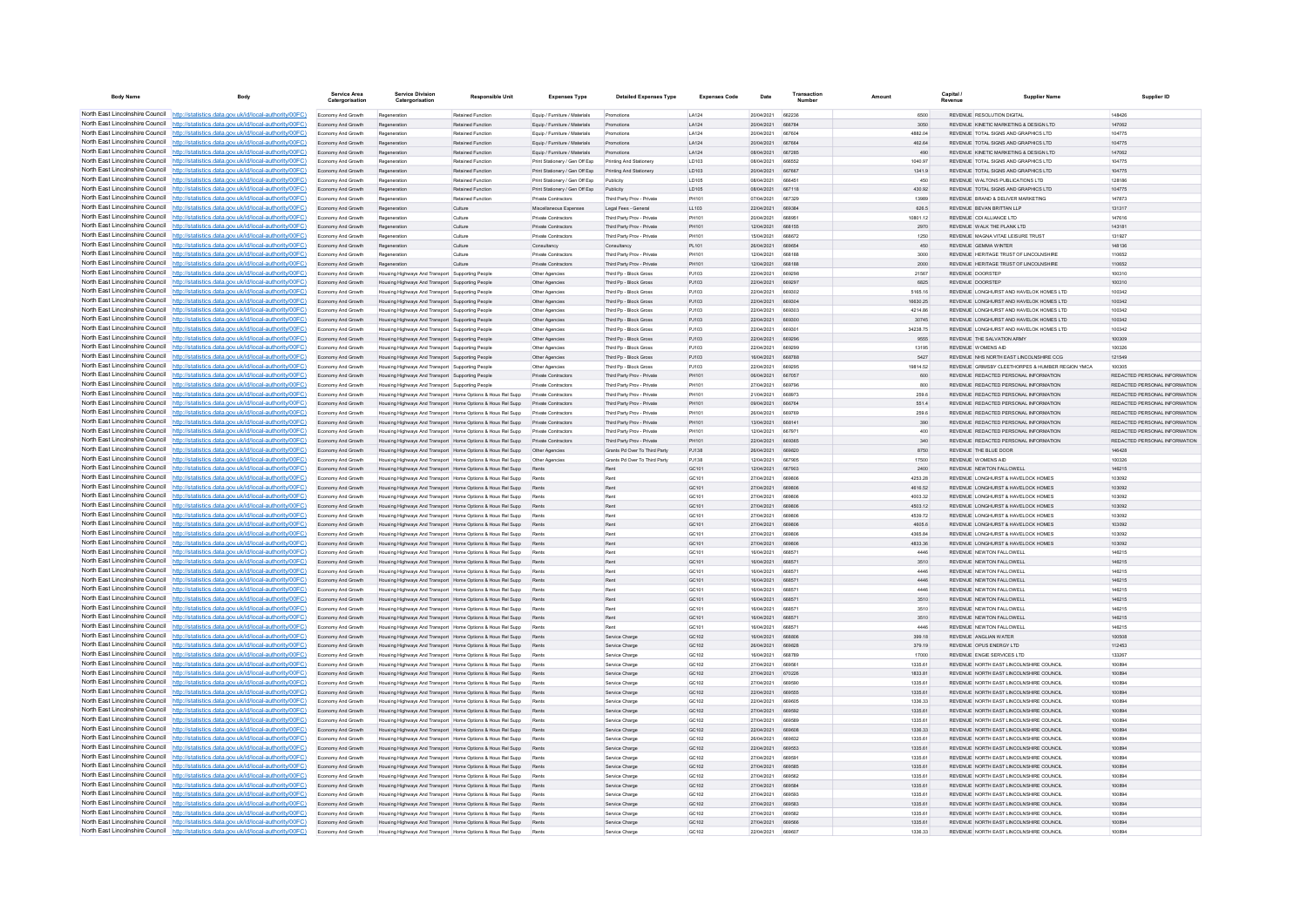| <b>Body Name</b>                                                   | Body                                                                                                                                                                               | Service Area<br>Catergorisation          | <b>Service Division</b><br>Catergorisation                                                                                 | <b>Responsible Unit</b>                                                         | <b>Expenses Type</b>                                             | <b>Detailed Expenses Type</b>                            | <b>Expenses Code</b> | Date                     | Transactio<br>Number    | Amount                          | Capital                | <b>Supplier Name</b>                                                               | Supplier ID                                                    |
|--------------------------------------------------------------------|------------------------------------------------------------------------------------------------------------------------------------------------------------------------------------|------------------------------------------|----------------------------------------------------------------------------------------------------------------------------|---------------------------------------------------------------------------------|------------------------------------------------------------------|----------------------------------------------------------|----------------------|--------------------------|-------------------------|---------------------------------|------------------------|------------------------------------------------------------------------------------|----------------------------------------------------------------|
|                                                                    | North East Lincolnshire Council http://statistics.data.gov.uk/id/local-authority/00FC)                                                                                             | Economy And Growth                       | Housing Highways And Transport Home Options & Hous Rel Supp                                                                |                                                                                 | Rents                                                            | Service Charge                                           | GC102                | 06/04/2021               | 667038                  | 350                             |                        | REVENUE RPS LINCOLNSHIRE LIMITED                                                   | 143983                                                         |
|                                                                    | North East Lincolnshire Council http://statistics.data.gov.uk/id/local-authority/00FC)                                                                                             | Economy And Growth                       | Housing Highways And Transport Home Options & Hous Rel Supp                                                                |                                                                                 | Rents                                                            | Service Charge                                           | GC102                | 06/04/2021               | <b>BRR732</b>           | 300                             |                        | REVENUE RPS LINCOLNSHIRE LIMITED                                                   | 143983                                                         |
|                                                                    | North East Lincolnshire Council   http://statistics.data.gov.uk/id/local-authority/00FC)                                                                                           | Economy And Growth                       | Housing Highways And Transport Home Options & Hous Rel Supp                                                                |                                                                                 | Private Contractors                                              | Third Party Prov - Private                               | PH101                | 27/04/2021               | <b>BROOR</b>            | 256.29                          |                        | REVENUE F-ON (GAS)                                                                 | 101983                                                         |
|                                                                    | North East Lincolnshire Council http://statistics.data.gov.uk/id/local-authority/00FC)                                                                                             | Economy And Growth                       |                                                                                                                            | Housing Highways And Transport Home Options & Hous Rel Supp Private Contractors |                                                                  | Third Party Proy - Private                               | PH101                | 07/04/2021               | 665836                  | 3900                            |                        | REVENUE REDACTED PERSONAL INFORMATION                                              | REDACTED PERSONAL INFORMATION                                  |
|                                                                    | North East Lincolnshire Council http://statistics.data.gov.uk/id/local-authority/00FC)                                                                                             | Economy And Growth                       |                                                                                                                            | Housing Highways And Transport Home Options & Hous Rel Supp Private Contractors |                                                                  | Third Party Prov - Private                               | PH101                | 20/04/2021               | 668649                  | 3900                            |                        | REVENUE REDACTED PERSONAL INFORMATION                                              | REDACTED PERSONAL INFORMATION                                  |
|                                                                    | North East Lincolnshire Council http://statistics.data.gov.uk/id/local-authority/00FC)<br>North East Lincolnshire Council http://statistics.data.gov.uk/id/local-authority/00FC)   | Economy And Growth<br>Economy And Growth | Housing Highways And Transport Home Options & Hous Rel Supp                                                                | Housing Highways And Transport Home Options & Hous Rel Supp Private Contractors | Private Contractors                                              | Third Party Prov - Private<br>Third Party Prov - Private | PH101<br>PH101       | 12/04/2021<br>29/04/2021 | 667902<br>667922        | 2100<br>2208                    |                        | REVENUE REDACTED PERSONAL INFORMATION<br>REVENUE REDACTED PERSONAL INFORMATION.    | REDACTED PERSONAL INFORMATION<br>REDACTED PERSONAL INFORMATION |
| North East Lincolnshire Council                                    | http://statistics.data.gov.uk/id/local-authority/00FC)                                                                                                                             | Economy And Growth                       |                                                                                                                            | Housing Highways And Transport Home Options & Hous Rel Supp                     | Private Contractors                                              | Third Party Proy - Private                               | PH101                | 29/04/2021               | 667929                  | 1950                            |                        | REVENUE REDACTED PERSONAL INFORMATION                                              | REDACTED PERSONAL INFORMATION                                  |
| North East Lincolnshire Council                                    | http://statistics.data.gov.uk/id/local-authority/00FC)                                                                                                                             | Economy And Growth                       | Housing Highways And Transport Home Options & Hous Rel Supp                                                                |                                                                                 | <b>Private Contractors</b>                                       | Third Party Prov - Private                               |                      | 29/04/2021               |                         | 1692                            |                        | REVENUE REDACTED PERSONAL INFORMATION                                              | REDACTED PERSONAL INFORMATION                                  |
|                                                                    | North East Lincolnshire Council http://statistics.data.gov.uk/id/local-authority/00FC)                                                                                             | Economy And Growth                       | Housing Highways And Transport Home Options & Hous Rel Supp                                                                |                                                                                 | Private Contractors                                              | Third Party Proy - Private                               | PH101                | 16/04/2021               | BRB572                  | 1920                            |                        | REVENUE REDACTED PERSONAL INFORMATION                                              | REDACTED PERSONAL INFORMATION.                                 |
|                                                                    | North East Lincolnshire Council http://statistics.data.gov.uk/id/local-authority/00FC)                                                                                             | Fconomy And Growth                       | Housing Highways And Transport Home Onligns & Hous Rel Supp                                                                |                                                                                 | Private Contractors                                              | Third Party Prov - Private                               | <b>DH101</b>         | 26/04/2021               | A69791                  | 1336.33                         |                        | REVENUE NORTH FAST LINCOLNSHIRE COUNCIL                                            | 10080/                                                         |
|                                                                    | North East Lincolnshire Council http://statistics.data.gov.uk/id/local-authority/00FC)                                                                                             | Economy And Growth                       |                                                                                                                            | Housing Highways And Transport Home Options & Hous Rel Supp Private Contractors |                                                                  | Third Party Prov - Private                               | PH101                | 27/04/2021               | 669794                  | 1336.33                         |                        | REVENUE NORTH EAST LINCOLNSHIRE COUNCIL                                            | 100894                                                         |
|                                                                    | North East Lincolnshire Council http://statistics.data.gov.uk/id/local-authority/00FC)                                                                                             | Economy And Growth                       |                                                                                                                            | Housing Highways And Transport   Home Options & Hous Rel Supp                   | Private Contractors                                              | Third Party Prov - Private                               |                      | 26/04/2021               | 669793                  | 1335.61                         |                        | REVENUE NORTH EAST LINCOLNSHIRE COUNCIL                                            | 100894                                                         |
|                                                                    | North East Lincolnshire Council   http://statistics.data.gov.uk/id/local-authority/00FC)                                                                                           | Economy And Growth                       |                                                                                                                            | Housing Highways And Transport Home Options & Hous Rel Supp                     | Private Contractors                                              | Third Party Prov - Private                               | PH101                | 26/04/2021               | <b>BROZBR</b>           | 1335.61                         |                        | REVENUE NORTH FAST LINCOLNSHIRE COUNCIL                                            | 100894                                                         |
| North East Lincolnshire Council<br>North East Lincolnshire Council | http://statistics.data.gov.uk/id/local-authority/00FC)                                                                                                                             | Fronomy And Growth                       | Housing Highways And Transport Home Options & Hous Rel Supp                                                                |                                                                                 | Private Contractors<br>Private Contractors                       | Third Party Prov - Private                               | <b>DH101</b>         | 27/04/2021<br>26/04/2021 | <b>ARQ780</b><br>669792 | 1335.61<br>1335.61              |                        | REVENUE NORTH FAST LINCOLNSHIRE COUNCIL<br>REVENUE NORTH FAST LINCOLNSHIRE COUNCIL | 100894<br>100894                                               |
|                                                                    | tp://statistics.data.gov.uk/id/local-authority/00FC)<br>North East Lincolnshire Council http://statistics.data.gov.uk/id/local-authority/00FC)                                     | Economy And Growth<br>Economy And Growth | Housing Highways And Transport Home Options & Hous Rel Supp<br>Housing Highways And Transport Home Options & Hous Rel Supp |                                                                                 | Private Contractor                                               | Third Party Prov - Private<br>Third Party Prov - Private | PH101<br>PH101       | 26/04/2021               | <b>ARQ78I</b>           | 1335.61                         |                        | REVENUE NORTH EAST LINCOLNSHIRE COUNCIL                                            | 100894                                                         |
|                                                                    | North East Lincolnshire Council http://statistics.data.gov.uk/id/local-authority/00FC)                                                                                             | Economy And Growth                       | Housing Highways And Transport Home Options & Hous Rel Supp                                                                |                                                                                 | <b>Private Contractors</b>                                       | Third Party Proy - Private                               | PH101                | 26/04/2021               | 669787                  | 1335.61                         |                        | REVENUE NORTH FAST LINCOLNSHIRE COUNCIL                                            | 100894                                                         |
|                                                                    | North East Lincolnshire Council http://statistics.data.gov.uk/id/local-authority/00FC)                                                                                             | Economy And Growth                       |                                                                                                                            | Housing Highways And Transport   Home Options & Hous Rel Supp                   | Private Contractors                                              | Third Party Prov - Private                               | PH101                | 26/04/2021               | 669790                  | 1336.33                         |                        | REVENUE NORTH EAST LINCOLNSHIRE COUNCIL                                            | 100894                                                         |
|                                                                    | North East Lincolnshire Council http://statistics.data.gov.uk/id/local-authority/00FC)                                                                                             | Economy And Growth                       |                                                                                                                            | Housing Highways And Transport Home Options & Hous Rel Supp Private Contractors |                                                                  | Third Party Prov - Private                               | PH101                | 26/04/2021               | 669795                  | 1335.61                         |                        | REVENUE NORTH EAST LINCOLNSHIRE COUNCIL                                            | 100894                                                         |
|                                                                    | North East Lincolnshire Council http://statistics.data.gov.uk/id/local-authority/00FC)                                                                                             | Economy And Growth                       |                                                                                                                            | Housing Highways And Transport Home Options & Hous Rel Supp Private Contractors |                                                                  | Third Party Prov - Private                               | PH101                | 26/04/2021               | 669782                  | 1336.33                         |                        | REVENUE NORTH EAST LINCOLNSHIRE COUNCIL                                            | 100894                                                         |
|                                                                    | North East Lincolnshire Council   http://statistics.data.gov.uk/id/local-authority/00FC)                                                                                           | Economy And Growth                       |                                                                                                                            | Housing Highways And Transport Home Options & Hous Rel Supp                     | Private Contractors                                              | Third Party Proy - Private                               | PH101                | 26/04/2021               | 669784                  | 1336.33                         |                        | REVENUE NORTH FAST LINCOLNSHIRE COUNCIL.                                           | 100894                                                         |
| North East Lincolnshire Council                                    | http://statistics.data.gov.uk/id/local-authority/00FC)                                                                                                                             | Economy And Growth                       | Housing Highways And Transport Home Options & Hous Rel Supp                                                                |                                                                                 | Private Contractors                                              | Third Party Prov - Private                               | PH101                | 26/04/2021               | 669781                  | 1336.33                         |                        | REVENUE NORTH EAST LINCOLNSHIRE COUNCIL                                            | 100894                                                         |
| North East Lincolnshire Council                                    | http://statistics.data.gov.uk/id/local-authority/00FC)                                                                                                                             | Economy And Growth                       |                                                                                                                            | Housing Highways And Transport Home Options & Hous Rel Supp                     | Private Contractors                                              | Third Party Prov - Private                               | PH101                | 15/04/2021               |                         | 650                             |                        | REVENUE REDACTED PERSONAL INFORMATION                                              | REDACTED PERSONAL INFORMATION                                  |
|                                                                    | North East Lincolnshire Council http://statistics.data.gov.uk/id/local-authority/00FC)                                                                                             | Economy And Growth                       | Housing Highways And Transport Home Options & Hous Rel Supp                                                                |                                                                                 | Private Contractor                                               | Third Party Prov - Private                               | PH101                | 15/04/2021               | <b>ARR783</b>           | 1495                            |                        | REVENUE REDACTED PERSONAL INFORMATION                                              | REDACTED PERSONAL INFORMATION                                  |
|                                                                    | North East Lincolnshire Council http://statistics.data.gov.uk/id/local-authority/00FC)<br>North East Lincolnshire Council http://statistics.data.gov.uk/id/local-authority/00FC)   | Economy And Growth                       | Housing Highways And Transport Home Options & Hous Rel Supp                                                                | Housing Highways And Transport Home Options & Hous Rel Supp                     | Private Contractors<br>Private Contractors                       | Third Party Prov - Private<br>Third Party Prov - Private | PH101<br>PH101       | 15/04/2021<br>19/04/2021 | <b>BRR7RA</b><br>668781 | 765<br>2015                     |                        | REVENUE REDACTED PERSONAL INFORMATION<br>REVENUE REDACTED PERSONAL INFORMATION     | REDACTED PERSONAL INFORMATION<br>REDACTED PERSONAL INFORMATION |
|                                                                    | North East Lincolnshire Council http://statistics.data.gov.uk/id/local-authority/00FC)                                                                                             | Economy And Growth<br>Economy And Growth |                                                                                                                            | Housing Highways And Transport Home Options & Hous Rel Supp Private Contractors |                                                                  | Third Party Prov - Private                               | PH101                | 19/04/2021               | 668782                  | 1625                            |                        | REVENUE REDACTED PERSONAL INFORMATION                                              | REDACTED PERSONAL INFORMATION                                  |
|                                                                    | North East Lincolnshire Council http://statistics.data.gov.uk/id/local-authority/00FC)                                                                                             | Economy And Growth                       | Housing Highways And Transport Home Options & Hous Rel Supp                                                                |                                                                                 | Private Contractors                                              | Third Party Prov - Private                               | <b>DH101</b>         | 26/04/2021               | <b>BROBAN</b>           | 350                             |                        | REVENUE REDACTED PERSONAL INFORMATION                                              | REDACTED PERSONAL INFORMATION                                  |
|                                                                    | North East Lincolnshire Council http://statistics.data.gov.uk/id/local-authority/00FC)                                                                                             | Economy And Growth                       | Housing Highways And Transport Home Options & Hous Rel Supp                                                                |                                                                                 | Rents                                                            | Rent                                                     | GC101                | 16/04/2021               | 668791                  | 3276                            |                        | REVENUE DOORSTEP                                                                   | 100310                                                         |
| North East Lincolnshire Council                                    | http://statistics.data.gov.uk/id/local-authority/00FC)                                                                                                                             | Economy And Growth                       | Housing Highways And Transport Home Options & Hous Rel Supp                                                                |                                                                                 |                                                                  | Ren                                                      | GC101                | 16/04/2021               | 66880                   | 857 14                          |                        | REVENUE REDACTED PERSONAL INFORMATION                                              | REDACTED PERSONAL INFORMATION                                  |
|                                                                    | North East Lincolnshire Council http://statistics.data.gov.uk/id/local-authority/00FC)                                                                                             | Economy And Growth                       | Housing Highways And Transport Home Options & Hous Rel Supp                                                                |                                                                                 | Rents                                                            | Ren                                                      | GC101                | 16/04/2021               | 668803                  | 1102.39                         |                        | REVENUE REDACTED PERSONAL INFORMATION                                              | REDACTED PERSONAL INFORMATION                                  |
|                                                                    | North East Lincolnshire Council http://statistics.data.gov.uk/id/local-authority/00FC)                                                                                             | Economy And Growth                       | Housing Highways And Transport Home Options & Hous Rel Supp                                                                |                                                                                 | Pant                                                             | Rent                                                     | GC101                | 20/04/2021               | 667906                  | 266.7                           |                        | REVENUE REDACTED PERSONAL INFORMATION                                              | REDACTED PERSONAL INFORMATION                                  |
|                                                                    | North East Lincolnshire Council http://statistics.data.gov.uk/id/local-authority/00FC)                                                                                             | Economy And Growth                       | Housing Highways And Transport Home Options & Hous Rel Supp                                                                |                                                                                 | Rent                                                             | Rent                                                     | GC101                | 19/04/2021               | econon                  | 420                             |                        | REVENUE REDACTED PERSONAL INFORMATION                                              | REDACTED PERSONAL INFORMATION                                  |
|                                                                    | North East Lincolnshire Council   http://statistics.data.gov.uk/id/local-authority/00FC)                                                                                           | Economy And Growth                       | Housing Highways And Transport Home Options & Hous Rel Supp                                                                |                                                                                 | Rents                                                            | Ren                                                      | GC101                | 29/04/2021               | 670392                  | 420                             |                        | REVENUE REDACTED PERSONAL INFORMATION                                              | REDACTED PERSONAL INFORMATION                                  |
|                                                                    | North East Lincolnshire Council http://statistics.data.gov.uk/id/local-authority/00FC)                                                                                             | Economy And Growth                       |                                                                                                                            | Housing Highways And Transport Home Options & Hous Rel Supp                     |                                                                  | Ren                                                      | GC101                | 15/04/2021               | 668774                  | 550                             |                        | REVENUE REDACTED PERSONAL INFORMATION                                              | REDACTED PERSONAL INFORMATION                                  |
|                                                                    | North East Lincolnshire Council http://statistics.data.gov.uk/id/local-authority/00FC)<br>North East Lincolnshire Council http://statistics.data.gov.uk/id/local-authority/00FC)   | Economy And Growth                       | Housing Highways And Transport Home Options & Hous Rel Supp<br>Housing Highways And Transport Home Options & Hous Rel Supp |                                                                                 | Rent<br>Rents                                                    | Ren                                                      | GC101<br>GC101       | 15/04/2021<br>19/04/2021 | 668773<br>668772        | 375<br>700                      |                        | REVENUE REDACTED PERSONAL INFORMATION<br>REVENUE REDACTED PERSONAL INFORMATION     | REDACTED PERSONAL INFORMATION<br>REDACTED PERSONAL INFORMATION |
| North East Lincolnshire Council                                    | http://statistics.data.gov.uk/id/local-authority/00EC)                                                                                                                             | Economy And Growth<br>Economy And Growth | Housing Highways And Transport Home Options & Hous Rel Supp                                                                |                                                                                 | Rents                                                            | Rent                                                     | GC101                | 29/04/2021               | 670382                  | 313.74                          |                        | REVENUE REDACTED PERSONAL INFORMATION                                              | REDACTED PERSONAL INFORMATION                                  |
|                                                                    | North East Lincolnshire Council http://statistics.data.gov.uk/id/local-authority/00FC)                                                                                             | Economy And Growth                       | Housing Highways And Transport Home Options & Hous Rel Supp                                                                |                                                                                 |                                                                  | Ren                                                      | GC101                | 29/04/2021               | 670386                  | 522.9                           |                        | REVENUE REDACTED PERSONAL INFORMATION                                              | REDACTED PERSONAL INFORMATION                                  |
|                                                                    | North East Lincolnshire Council http://statistics.data.gov.uk/id/local-authority/00FC)                                                                                             | Economy And Growth                       | Housing Highways And Transport Home Options & Hous Rel Supp                                                                |                                                                                 | Rent                                                             | Rent                                                     | GC101                | 01/04/2021               | <b>BRARO3</b>           | 490                             |                        | REVENUE REDACTED PERSONAL INFORMATION                                              | REDACTED PERSONAL INFORMATION                                  |
|                                                                    | North East Lincolnshire Council http://statistics.data.gov.uk/id/local-authority/00FC)                                                                                             | Economy And Growth                       | Housing Highways And Transport Home Options & Hous Rel Supp                                                                |                                                                                 | Rents                                                            | Rent                                                     | GC101                | 01/04/2021               | <b>BRAROS</b>           | 490                             |                        | REVENUE REDACTED PERSONAL INFORMATION                                              | REDACTED PERSONAL INFORMATION                                  |
|                                                                    | North East Lincolnshire Council http://statistics.data.gov.uk/id/local-authority/00FC)                                                                                             | Economy And Growth                       | Housing Highways And Transport Home Options & Hous Rel Supp                                                                |                                                                                 | Rents                                                            | Ren                                                      | GC101                | 06/04/2021               | 667053                  | 490                             |                        | REVENUE REDACTED PERSONAL INFORMATION                                              | REDACTED PERSONAL INFORMATION                                  |
|                                                                    | North East Lincolnshire Council http://statistics.data.gov.uk/id/local-authority/00FC)                                                                                             | Economy And Growth                       |                                                                                                                            | Housing Highways And Transport Home Options & Hous Rel Supp                     |                                                                  | Ren                                                      | GC101                | 06/04/2021               | 666802                  | 350                             |                        | REVENUE REDACTED PERSONAL INFORMATION                                              | REDACTED PERSONAL INFORMATION                                  |
|                                                                    | North East Lincolnshire Council http://statistics.data.gov.uk/id/local-authority/00FC)                                                                                             | Economy And Growth                       | Housing Highways And Transport Home Options & Hous Rel Supp                                                                |                                                                                 | Pant                                                             | Rent                                                     | GC101                | 06/04/2021               | <b>BRRROA</b>           | 350                             |                        | REVENUE REDACTED PERSONAL INFORMATION                                              | REDACTED PERSONAL INFORMATION                                  |
| North East Lincolnshire Council                                    | http://statistics.data.gov.uk/id/local-authority/00EC)                                                                                                                             | Economy And Growth                       | Housing Highways And Transport Home Options & Hous Rel Supp                                                                |                                                                                 | Rents                                                            | Rent                                                     | GC101                | 06/04/2021               | 666807                  | 420                             |                        | REVENUE REDACTED PERSONAL INFORMATION                                              | REDACTED PERSONAL INFORMATION                                  |
|                                                                    | North East Lincolnshire Council   http://statistics.data.gov.uk/id/local-authority/00FC)<br>North East Lincolnshire Council http://statistics.data.gov.uk/id/local-authority/00FC) | Economy And Growth<br>Economy And Growth | Housing Highways And Transport Home Options & Hous Rel Supp<br>Housing Highways And Transport Home Options & Hous Rel Supp |                                                                                 | Rents                                                            | Rent<br>Rent                                             | GC101<br>GC101       | 12/04/2021<br>12/04/2021 | 668191<br><b>BRR103</b> | 490<br>420                      |                        | REVENUE REDACTED PERSONAL INFORMATION<br>REVENUE REDACTED PERSONAL INFORMATION     | REDACTED PERSONAL INFORMATION<br>REDACTED PERSONAL INFORMATION |
|                                                                    | North East Lincolnshire Council http://statistics.data.gov.uk/id/local-authority/00FC)                                                                                             | Economy And Growth                       | Housing Highways And Transport Home Options & Hous Rel Supp                                                                |                                                                                 | Rents                                                            | Rent                                                     | GC101                | 27/04/2021               | <b>BROBSB</b>           | 1495                            |                        | <b>PEVENHE PEDACTED PERSONAL INFORMATION</b>                                       | <b>PEDACTED PERSONAL INFORMATION</b>                           |
|                                                                    | North East Lincolnshire Council   http://statistics.data.gov.uk/id/local-authority/00FC)                                                                                           | Economy And Growth                       | Housing Highways And Transport Home Options & Hous Rel Supp                                                                |                                                                                 | Rents                                                            | <b>Dan</b>                                               | GC101                | 27/04/2021               | <b>BROB3B</b>           | 975                             |                        | REVENUE REDACTED PERSONAL INFORMATION                                              | REDACTED PERSONAL INFORMATION                                  |
|                                                                    | North East Lincolnshire Council http://statistics.data.gov.uk/id/local-authority/00FC)                                                                                             | Economy And Growth                       | Housing Highways And Transport Car Parks                                                                                   |                                                                                 | Miscellaneous Expenses                                           | Other Expenses General                                   | LL119                | 29/04/2021               | 670408                  | 855.72                          |                        | REVENUE FLOWBIRD SMART CITY UK LIMITED                                             | 134124                                                         |
|                                                                    | North East Lincolnshire Council http://statistics.data.gov.uk/id/local-authority/00FC)                                                                                             | Economy And Growth                       | Housing Highways And Transport Planning                                                                                    |                                                                                 | Private Contractors                                              | Third Party Prov - Private                               | PH101                | 06/04/2021               | 666748                  | 5390.94                         |                        | REVENUE ENGIE SERVICES LTD                                                         | 133267                                                         |
|                                                                    | North East Lincolnshire Council http://statistics.data.gov.uk/id/local-authority/00FC)                                                                                             | Economy And Growth                       | Housing Highways And Transport Planning                                                                                    |                                                                                 | Consultancy                                                      | Consultancy                                              | PL101                | 29/04/2021               | 670316                  | 1385                            |                        | REVENUE SHARPE PRITCHARD LLP                                                       | 111600                                                         |
| North East Lincolnshire Council                                    | http://statistics.data.gov.uk/id/local-authority/00FC)                                                                                                                             | Economy And Growth                       | Housing Highways And Transport Planning                                                                                    |                                                                                 | <b>Customer And Client Receipts</b>                              | Fees/Chros-O/Side Scope Vat 4                            | VC125                | 15/04/2021               | 668596                  | 2310                            |                        | REVENUE PORTAL PLAN QUEST LTD                                                      | 144928                                                         |
|                                                                    | North East Lincolnshire Council http://statistics.data.gov.uk/id/local-authority/00FC)                                                                                             | Economy And Growth                       | Housing Highways And Transport Planning                                                                                    |                                                                                 | <b>Customer And Client Receipts</b>                              | Fees/Chrgs-O/Side Scope Vat 4                            | <b>VC125</b>         | 22/04/2021               | 66936                   | 3234                            |                        | REVENUE PORTAL PLAN QUEST LTD                                                      | 144928                                                         |
|                                                                    | North East Lincolnshire Council http://statistics.data.gov.uk/id/local-authority/00FC)<br>North East Lincolnshire Council http://statistics.data.gov.uk/id/local-authority/00FC)   | Economy And Growth                       | Housing Highways And Transport Planning                                                                                    |                                                                                 | <b>Customer And Client Receipts</b>                              | Fees/Chrgs-O/Side Scope Vat 4                            | <b>VC125</b>         | 29/04/2021               | 670296                  | 462                             |                        | REVENUE PORTAL PLAN QUEST LTD                                                      | 144928                                                         |
|                                                                    | North East Lincolnshire Council http://statistics.data.gov.uk/id/local-authority/00FC)                                                                                             | Economy And Growth                       | Housing Highways And Transport Drainage & Coastal Defence<br>Housing Highways And Transport Drainage & Coastal Defence     |                                                                                 | Miscellaneous Expenses<br>Private Contractors                    | Other Interest Charged<br>Third Party Proy - Private     | LL124<br>PH101       | 20/04/2021<br>20/04/2021 | 668956<br>668800        | 25364.59                        |                        | REVENUE ENVIRONMENT AGENCY<br>REVENUE SOUTHAM SERVICES (LINCS) LTD                 | 101076                                                         |
|                                                                    | North East Lincolnshire Council http://statistics.data.gov.uk/id/local-authority/00FC)                                                                                             | Economy And Growth<br>Economy And Growth | Housing Highways And Transport Drainage & Coastal Defence                                                                  |                                                                                 | Private Contractors                                              | Third Party Prov - Private                               | PH101                | 27/04/2021               | 66961                   | 1600                            |                        | REVENUE ASSOCIATION OF DRAINAGE AUTHORITIES                                        | 140951<br>148413                                               |
|                                                                    | North East Lincolnshire Council http://statistics.data.gov.uk/id/local-authority/00FC)                                                                                             | Economy And Growth                       | Housing Highways And Transport Highways Dso                                                                                |                                                                                 | Dlo Holding                                                      | Depot Fuel Holding Account                               | LM101                | 06/04/2021               | 666644                  | 17690.4                         | <b>REVENUE OIL NRG</b> |                                                                                    | 138198                                                         |
|                                                                    | North East Lincolnshire Council http://statistics.data.gov.uk/id/local-authority/00FC)                                                                                             | Economy And Growth                       | Housing Highways And Transport Highways Dso                                                                                |                                                                                 | Dlo Holding                                                      | Depot Fuel Holding Account                               | LM101                | 06/04/2021               | <b>BRARA3</b>           | 17690.4                         | REVENUE OIL NRG        |                                                                                    | 138198                                                         |
|                                                                    | North East Lincolnshire Council http://statistics.data.gov.uk/id/local-authority/00FC)                                                                                             | Economy And Growth                       | Housing Highways And Transport Highways Dso                                                                                |                                                                                 | Dlo Holding                                                      | Depot Fuel Holding Account                               | <b>IM101</b>         | 06/04/2021               | 666642                  | 1236.34                         | REVENUE OIL NRG        |                                                                                    | 138198                                                         |
|                                                                    | North East Lincolnshire Council http://statistics.data.gov.uk/id/local-authority/00FC)                                                                                             | Economy And Growth                       | Housing Highways And Transport Highways Dsc                                                                                |                                                                                 | Dlo Holding                                                      | Depot Fuel Holding Accoun                                | LM101                | 06/04/2021               | 666641                  | 17602.2                         | REVENUE OIL NRG        |                                                                                    | 138198                                                         |
|                                                                    | North East Lincolnshire Council http://statistics.data.gov.uk/id/local-authority/00FC)                                                                                             | Economy And Growth                       | Housing Highways And Transport Street Lighting                                                                             |                                                                                 | Private Contracto                                                | Third Party Prov - Private                               | PH101                | 09/04/2021               | <b>BR7043</b>           | 286.84                          |                        | REVENUE J MCCANN & CO LTD                                                          | 100841                                                         |
|                                                                    | North East Lincolnshire Council   http://statistics.data.gov.uk/id/local-authority/00FC)                                                                                           | Fronomy And Growth                       | Housing Highways And Transport Street Lighting                                                                             |                                                                                 | Ren Alterations Maint Ruilding Street Lighting-General Maint     |                                                          | GA111                | 09/04/2021               | 667972                  | 354.88                          |                        | REVENUE J MCCANN & CO LTD                                                          | 100841                                                         |
|                                                                    | North East Lincolnshire Council http://statistics.data.gov.uk/id/local-authority/00FC)                                                                                             | Economy And Growth                       | Housing Highways And Transport Street Lighting                                                                             |                                                                                 | Rep Alterations Maint Building Street Lighting-General Maint     |                                                          | GA111                | 09/04/2021               | 667943                  | 10404.98                        |                        | REVENUE J MCCANN & CO LTD                                                          | 100841                                                         |
|                                                                    | North East Lincolnshire Council http://statistics.data.gov.uk/id/local-authority/00FC)                                                                                             | Economy And Growth                       | Housing Highways And Transport Street Lighting                                                                             |                                                                                 | Rep Alterations Maint Building Street Lighting-General Maint     |                                                          | GA111                | 09/04/2021               | 667972                  | 2622.11                         |                        | REVENUE J MCCANN & CO LTD                                                          | 10084                                                          |
| North East Lincolnshire Council                                    | North East Lincolnshire Council http://statistics.data.gov.uk/id/local-authority/00FC)<br>http://statistics.data.gov.uk/id/local-authority/00FC)                                   | Economy And Growth                       | Housing Highways And Transport Street Lighting                                                                             |                                                                                 | Rep Alterations Maint Building                                   | Street Lighting-General Maint                            | GA111                | 09/04/2021               | 667943<br>667943        | 2323                            |                        | REVENUE J MCCANN & CO LTD<br>REVENUE J MCCANN & CO LTD                             | 100841                                                         |
|                                                                    | North East Lincolnshire Council http://statistics.data.gov.uk/id/local-authority/00FC)                                                                                             | Economy And Growth<br>Economy And Growth | Housing Highways And Transport Street Lighting<br>Housing Highways And Transport Street Lighting                           |                                                                                 | Rep Alterations Maint Building<br>Rep Alterations Maint Building | Street Light-Irrecoverable Dam<br>Electrical Testing     | GA112<br>GA107       | 09/04/2021<br>09/04/2021 | 667943                  | 1535.94<br>5251.48              |                        | REVENUE J MCCANN & CO LTD                                                          | 100841<br>10084                                                |
|                                                                    | North East Lincolnshire Council http://statistics.data.gov.uk/id/local-authority/00FC)                                                                                             | Economy And Growth                       | Housing Highways And Transport Street Lighting                                                                             |                                                                                 | <b>Rep Alterations Maint Building</b>                            | Street Lighting-General Maint                            | GA111                | 09/04/2021               | 667972                  | 886.04                          |                        | REVENUE J MCCANN & CO LTD                                                          | 10084                                                          |
|                                                                    | North East Lincolnshire Council http://statistics.data.gov.uk/id/local-authority/00FC)                                                                                             | Economy And Growth                       | Housing Highways And Transport Street Lighting                                                                             |                                                                                 | Rep Alterations Maint Building                                   | Street Lighting-General Maint                            | GA111                | 09/04/2021               | 667943                  | 9117 86                         |                        | REVENUE J MCCANN & CO LTD                                                          | 100841                                                         |
|                                                                    | North East Lincolnshire Council http://statistics.data.gov.uk/id/local-authority/00FC)                                                                                             | Economy And Growth                       | Housing Highways And Transport Street Lighting                                                                             |                                                                                 | Rep Alterations Maint Building Street Light-Irrecoverable Dam    |                                                          | GA112                | 09/04/2021               | 667972                  | 1064.65                         |                        | REVENUE J MCCANN & CO LTD                                                          | 100841                                                         |
|                                                                    | North East Lincolnshire Council http://statistics.data.gov.uk/id/local-authority/00FC)                                                                                             | Economy And Growth                       | Housing Highways And Transport Street Lighting                                                                             |                                                                                 | Rep Alterations Maint Building Street Light-Irrecoverable Dam    |                                                          | GA112                | 09/04/2021               | 667943                  | 843.06                          |                        | REVENUE J MCCANN & CO LTD                                                          | 10084                                                          |
|                                                                    | North East Lincolnshire Council http://statistics.data.gov.uk/id/local-authority/00FC)                                                                                             | Economy And Growth                       | Housing Highways And Transport Street Lighting                                                                             |                                                                                 | Rep Alterations Maint Building Traffic Signs / Signals           |                                                          | GA113                | 09/04/2021               | 667943                  | 8911.54                         |                        | REVENUE J MCCANN & CO LTD                                                          | 10084                                                          |
|                                                                    | North East Lincolnshire Council http://statistics.data.gov.uk/id/local-authority/00FC)                                                                                             | Economy And Growth                       | Housing Highways And Transport Street Lighting                                                                             |                                                                                 | <b>Private Contractors</b>                                       | Third Party Prov - Private                               | PH101                | 09/04/2021               | 667943                  | 1872 38                         |                        | REVENUE J MCCANN & CO LTD                                                          | 100841                                                         |
|                                                                    | North East Lincolnshire Council http://statistics.data.gov.uk/id/local-authority/00FC)                                                                                             | Economy And Growth                       | Housing Highways And Transport Transport Policy                                                                            |                                                                                 | <b>Private Contractors</b>                                       | Concessionary Fares                                      | PH104                | 01/04/2021               | 666589                  | REDACTED COMMERCIALLY SENSITIVE |                        | REVENUE STAGECOACH SERVICES                                                        | 101404                                                         |
|                                                                    | North East Lincolnshire Council http://statistics.data.gov.uk/id/local-authority/00FC)                                                                                             | Economy And Growth                       | Housing Highways And Transport Transport Policy                                                                            |                                                                                 | Private Contractors                                              | Concessionary Fares                                      |                      | 06/04/2021               |                         | REDACTED COMMERCIALLY SENSITIVE |                        | REVENUE STAGECOACH SERVICES                                                        | 101404                                                         |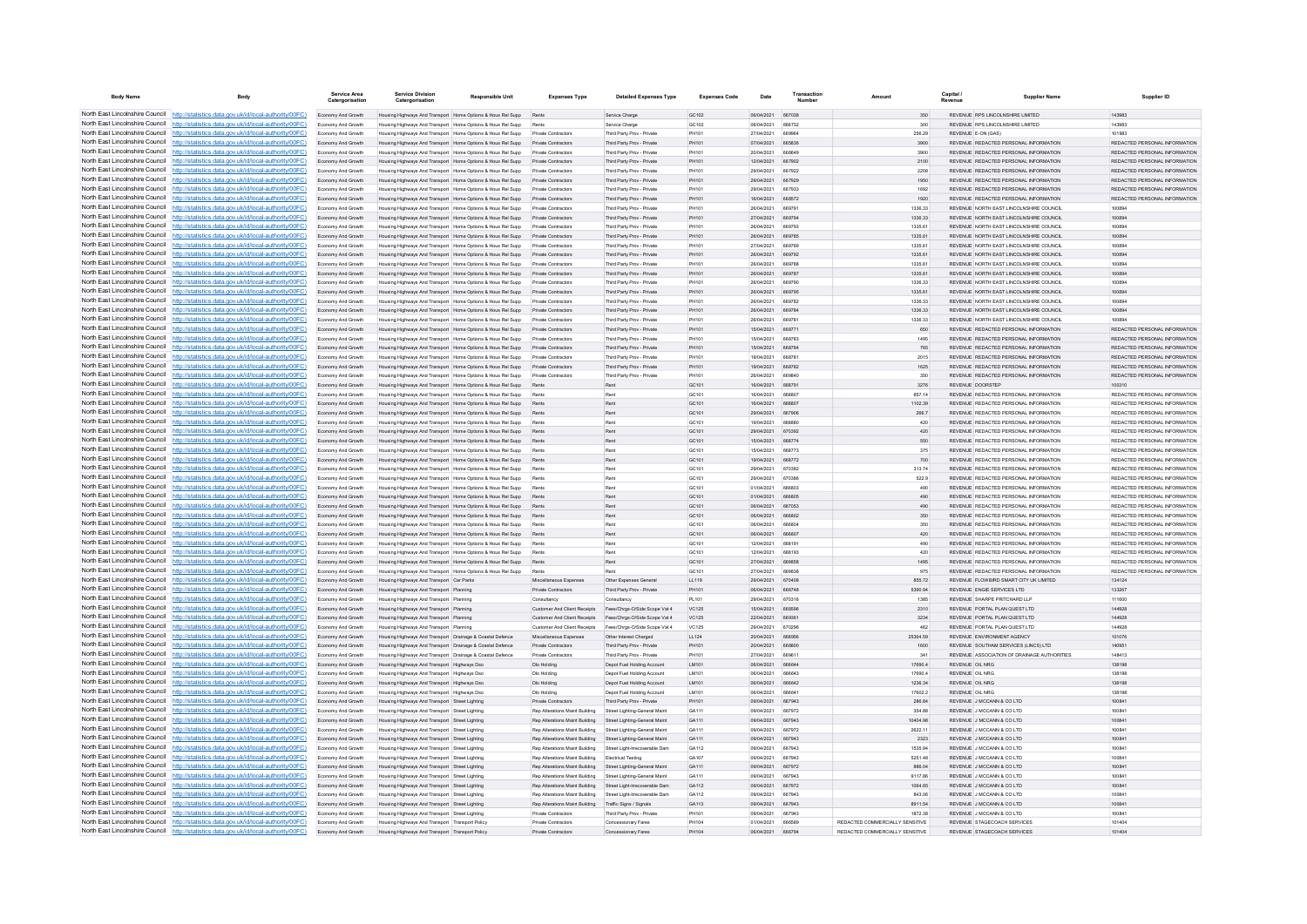| <b>Body Name</b>                | Body                                                                                                                                                                               | Service Area<br>Catergorisation          | <b>Service Division</b><br>Catergorisation                                                         | <b>Responsible Unit</b>                                                                                               | <b>Expenses Type</b>                                           | <b>Detailed Expenses Type</b>                                  | <b>Expenses Code</b>         | Date                            | Transaction                    | Amount                                                             | Capital          | <b>Supplier Name</b>                                                                   | Supplier ID                   |
|---------------------------------|------------------------------------------------------------------------------------------------------------------------------------------------------------------------------------|------------------------------------------|----------------------------------------------------------------------------------------------------|-----------------------------------------------------------------------------------------------------------------------|----------------------------------------------------------------|----------------------------------------------------------------|------------------------------|---------------------------------|--------------------------------|--------------------------------------------------------------------|------------------|----------------------------------------------------------------------------------------|-------------------------------|
|                                 | North East Lincolnshire Council http://statistics.data.gov.uk/id/local-authority/00FC)                                                                                             | Economy And Growth                       | Housing Highways And Transport Transport Policy                                                    |                                                                                                                       | <b>Private Contractors</b>                                     | Concessionary Fares                                            | PH104                        | 06/04/2021                      | 666795                         | REDACTED COMMERCIALLY SENSITIVE                                    |                  | REVENUE STAGECOACH SERVICES                                                            | 101404                        |
|                                 | North East Lincolnshire Council http://statistics.data.gov.uk/id/local-authority/00FC)                                                                                             | Economy And Growth                       | Housing Highways And Transport Transport Policy                                                    |                                                                                                                       | Private Contractors                                            | Concessionary Fares                                            | PH104                        | 06/04/2021                      | 666762                         | REDACTED COMMERCIALLY SENSITIVE                                    |                  | REVENUE SOUTH WEST SMART APPLICATIONS LTD                                              | 143123                        |
|                                 | North East Lincolnshire Council http://statistics.data.gov.uk/id/local-authority/00FC)                                                                                             | Economy And Growth                       | Housing Highways And Transport Transport Policy                                                    |                                                                                                                       | Private Contractor                                             | Concessionary Fares                                            | PH104                        | 06/04/2021                      | 666762                         | REDACTED COMMERCIALLY SENSITIVE                                    |                  | REVENUE SOUTH WEST SMART APPLICATIONS LTD                                              | 143123                        |
|                                 | North East Lincolnshire Council http://statistics.data.gov.uk/id/local-authority/00FC)                                                                                             | Economy And Growth                       | Housing Highways And Transport Transport Policy                                                    |                                                                                                                       | Private Contractors                                            | Concessionary Fares                                            | <b>PH104</b>                 | 06/04/2021                      | 666762                         | REDACTED COMMERCIALLY SENSITIVE                                    |                  | REVENUE SOUTH WEST SMART APPLICATIONS LTD.                                             | 143123                        |
|                                 | North East Lincolnshire Council http://statistics.data.gov.uk/id/local-authority/00FC)<br>North East Lincolnshire Council   http://statistics.data.gov.uk/id/local-authority/00FC) | Economy And Growth<br>Economy And Growth | Housing Highways And Transport Transport Policy<br>Housing Highways And Transport Transport Policy |                                                                                                                       | <b>Private Contractors</b><br>Private Contractors              | Concessionary Fares<br>Concessionary Fares                     | PH104<br>PH104               | 06/04/2021 666762<br>06/04/2021 | 666762                         | REDACTED COMMERCIALLY SENSITIVE<br>REDACTED COMMERCIALLY SENSITIVE |                  | REVENUE SOUTH WEST SMART APPLICATIONS LTD<br>REVENUE SOUTH WEST SMART APPLICATIONS LTD | 143123<br>143123              |
|                                 | North East Lincolnshire Council http://statistics.data.gov.uk/id/local-authority/00FC)                                                                                             | Economy And Growth                       | Housing Highways And Transport Transport Policy                                                    |                                                                                                                       | <b>Private Contractors</b>                                     | Subsidies                                                      | PH102                        | 08/04/2021                      | 666793                         | REDACTED COMMERCIALLY SENSITIVE                                    |                  | REVENUE STAGECOACH SERVICES                                                            | 101404                        |
|                                 | North East Lincolnshire Council http://statistics.data.gov.uk/id/local-authority/00FC)                                                                                             | Economy And Growth                       | Housing Highways And Transport Transport Policy                                                    |                                                                                                                       | Private Contractors                                            | Third Party Prov - Private                                     | PH101                        | 29/04/2021                      | 670325                         | 3225                                                               | REVENUE T4 MEDIA |                                                                                        | 147063                        |
| North East Lincolnshire Council | http://statistics.data.gov.uk/id/local-authority/00FC)                                                                                                                             | Economy And Growth                       | Housing Highways And Transport Transport Policy                                                    |                                                                                                                       | <b>Private Contractors</b>                                     | Contract Payments                                              | <b>PH105</b>                 | 12/04/2021                      | 668138                         | 630.38                                                             |                  | REVENUE STAGECOACH SERVICES                                                            | 101404                        |
| North East Lincolnshire Council | http://statistics.data.gov.uk/id/local-authority/00FC)                                                                                                                             | Economy And Growth                       | Housing Highways And Transport Transport Policy                                                    |                                                                                                                       | Private Contractor                                             | Contract Payments                                              | PH105                        | 12/04/2021                      | 668130                         | 1336.19                                                            |                  | REVENUE STAGECOACH SERVICES                                                            | 101404                        |
|                                 | North East Lincolnshire Council http://statistics.data.gov.uk/id/local-authority/00FC)                                                                                             | Economy And Growth                       | Housing Highways And Transport Transport Policy                                                    |                                                                                                                       | Consultancy                                                    | Consultancy                                                    | PL101                        | 01/04/2021                      | <b>BRR590</b>                  | 1612                                                               |                  | REVENUE HUMBER AND WOLDS RURAL COMMUNITY COUNCIL                                       | 134026                        |
|                                 | North East Lincolnshire Council http://statistics.data.gov.uk/id/local-authority/00FC)                                                                                             | Economy And Growth                       | Housing Highways And Transport Transport Policy                                                    |                                                                                                                       | Contributions To Provisions                                    | Contributions - Communities                                    | I K101                       | 07/04/2021                      | 667263                         | $-2967$                                                            |                  | REVENUE LOCK IT SAFE LTD                                                               | 101779                        |
|                                 | North East Lincolnshire Council http://statistics.data.gov.uk/id/local-authority/00FC)                                                                                             | Economy And Growth                       | Housing Highways And Transport Transport Policy                                                    |                                                                                                                       | Contributions To Provisions<br>Contributions To Provisions     | Contributions - Communities<br>Contributions - Communities     | LK101                        | 07/04/2021<br>07/04/2021        | 667267<br>667264               | $-2105$<br>$-1895$                                                 |                  | REVENUE LOCK IT SAFE LTD<br>REVENUE LOCK IT SAFE LTD                                   | 101779<br>101779              |
|                                 | North East Lincolnshire Council http://statistics.data.gov.uk/id/local-authority/00FC)<br>North East Lincolnshire Council http://statistics.data.gov.uk/id/local-authority/00FC)   | Economy And Growth<br>Economy And Growth | Housing Highways And Transport Transport Policy<br>Housing Highways And Transport Transport Policy |                                                                                                                       | Contributions To Provisions                                    | Contributions - Communities                                    | LK101<br>I K101              | 07/04/2021                      | 667265                         | $-1075$                                                            |                  | REVENUE LOCK IT SAFE LTD.                                                              | 101779                        |
| North East Lincolnshire Council | http://statistics.data.gov.uk/id/local-authority/00FC)                                                                                                                             | Economy And Growth                       | Housing Highways And Transport Transport Policy                                                    |                                                                                                                       | Contributions To Provisions                                    | Contributions - Communities                                    | I K101                       | 29/04/2021                      | 670431                         | 2501                                                               |                  | REVENUE LOCK IT SAFE LTD                                                               | 101779                        |
|                                 | North East Lincolnshire Council http://statistics.data.gov.uk/id/local-authority/00FC)                                                                                             | Economy And Growth                       | Housing Highways And Transport Transport Policy                                                    |                                                                                                                       | Contributions To Provisions                                    | Contributions - Communities                                    | LK101                        | 29/04/2021                      | 670427                         | 2967                                                               |                  | REVENUE LOCK IT SAFE LTD                                                               | 101779                        |
|                                 | North East Lincolnshire Council http://statistics.data.gov.uk/id/local-authority/00FC)                                                                                             | Economy And Growth                       | Housing Highways And Transport Transport Policy                                                    |                                                                                                                       | Contributions To Provisions                                    | Contributions - Communities                                    | LK101                        | 29/04/2021                      | 670420                         | 1075                                                               |                  | REVENUE LOCK IT SAFE LTD                                                               | 101779                        |
|                                 | North East Lincolnshire Council http://statistics.data.gov.uk/id/local-authority/00FC)                                                                                             | Economy And Growth                       | Housing Highways And Transport Transport Policy                                                    |                                                                                                                       | Contributions To Provisions                                    | Contributions - Communities                                    | I K101                       | 29/04/2021                      | 670428                         | 1895                                                               |                  | REVENUE LOCK IT SAFE LTD.                                                              | 101779                        |
|                                 | North East Lincolnshire Council   http://statistics.data.gov.uk/id/local-authority/00FC)                                                                                           | Economy And Growth                       | Housing Highways And Transport Transport Policy                                                    |                                                                                                                       | Contributions To Provisions                                    | Contributions - Communities                                    | I K101                       | 29/04/2021                      | 670430                         | 2105                                                               |                  | REVENUE LOCK IT SAFE LTD.                                                              | 101779                        |
|                                 | North East Lincolnshire Council http://statistics.data.gov.uk/id/local-authority/00FC)                                                                                             | Economy And Growth                       | Housing Highways And Transport Transport Policy                                                    |                                                                                                                       | Contributions To Provisions                                    | Contributions - Communities                                    | LK101                        | 15/04/2021<br>1104/2021         | 668261                         | 740                                                                |                  | REVENUE WALTONS PUBLICATIONS LTD                                                       | 128186                        |
|                                 | North East Lincolnshire Council   http://statistics.data.gov.uk/id/local-authority/00FC)<br>North East Lincolnshire Council http://statistics.data.gov.uk/id/local-authority/00FC) | Economy And Growth<br>Economy And Growth | Housing Highways And Transport Transport Policy<br>Housing Highways And Transport Transport Policy |                                                                                                                       | Contributions To Provisions<br>Contributions To Provisions     | Contributions - Communities<br>Contributions - Communities     | LK101<br>LK101               | 01/04/2021                      | <b>BRRO23</b><br>666922        | 1075<br>1895                                                       |                  | REVENUE LOCK IT SAFE LTD.<br>REVENUE LOCK IT SAFE LTD                                  | 101779<br>101779              |
| North East Lincolnshire Council | http://statistics.data.gov.uk/id/local-authority/00FC)                                                                                                                             | Economy And Growth                       | Housing Highways And Transport Transport Policy                                                    |                                                                                                                       | Contributions To Provisions                                    | Contributions - Communities                                    | LK101                        | 01/04/2021                      | 666924                         | 2105                                                               |                  | REVENUE LOCK IT SAFE LTD                                                               | 101779                        |
| North East Lincolnshire Council | http://statistics.data.gov.uk/id/local-authority/00FC)                                                                                                                             | Economy And Growth                       | Housing Highways And Transport Transport Policy                                                    |                                                                                                                       | Contributions To Provisions                                    | Contributions - Communities                                    | LK101                        | 06/04/2021                      | 666809                         | 1200                                                               |                  | REVENUE PORTLOCK PAINTING                                                              | 101144                        |
|                                 | North East Lincolnshire Council http://statistics.data.gov.uk/id/local-authority/00FC)                                                                                             | Fronomy And Growth                       | Housing Highways And Transport Transport Policy                                                    |                                                                                                                       | Contributions To Provisions                                    | Contributions - Communities                                    | I K101                       | 01/04/2021                      | 666920                         | 2967                                                               |                  | REVENUE LOCK IT SAFE LTD                                                               | 101779                        |
|                                 | North East Lincolnshire Council http://statistics.data.gov.uk/id/local-authority/00FC)                                                                                             | Economy And Growth                       | Housing Highways And Transport Transport Policy                                                    |                                                                                                                       | Contributions To Provisions                                    | Contributions - Communities                                    | LK101                        | 06/04/2021                      | 666919                         | 494                                                                |                  | REVENUE LOCK IT SAFE LTD                                                               | 101779                        |
|                                 | North East Lincolnshire Council http://statistics.data.gov.uk/id/local-authority/00FC)                                                                                             | Economy And Growth                       | Housing Highways And Transport Transport Policy                                                    |                                                                                                                       | <b>Voluntary Associations</b>                                  | Third Po - Third Sector                                        | PF101                        | 15/04/2021                      | 668676                         | 6500                                                               |                  | REVENUE R-EVOLUTION                                                                    | 145649                        |
|                                 | North East Lincolnshire Council http://statistics.data.gov.uk/id/local-authority/00FC)                                                                                             | Economy And Growth                       | Housing Highways And Transport Transport Policy                                                    |                                                                                                                       | Voluntary Associations                                         | Third Pp - Third Sector                                        | PF101                        | 27/04/2021                      | 670256                         | 2700                                                               |                  | REVENUE CYCLE HUB LINCS CIC                                                            | 119476                        |
| North East Lincolnshire Council | North East Lincolnshire Council http://statistics.data.gov.uk/id/local-authority/00FC)                                                                                             | Economy And Growth                       | Housing Highways And Transport Transport Policy                                                    |                                                                                                                       | <b>Voluntary Associations</b>                                  | Third Pn - Third Sector                                        | PF101                        | 29/04/2021                      | 670258                         | 2700                                                               |                  | REVENUE CYCLE HUB LINCS CIC.<br>REVENUE LINCS INSPIRE LIMITED                          | 119476                        |
|                                 | http://statistics.data.gov.uk/id/local-authority/00FC)<br>North East Lincolnshire Council http://statistics.data.gov.uk/id/local-authority/00FC)                                   | Economy And Growth<br>Economy And Growth | Housing Highways And Transport Transport Policy<br>Housing Highways And Transport Transport Policy |                                                                                                                       | <b>Private Contractors</b><br>Private Contractor               | <b>Contract Payments</b><br>Contract Payments                  | <b>PH105</b><br><b>PH105</b> | 26/04/2021<br>26/04/2021        | 669847                         | 5000<br>4000                                                       |                  | REVENUE LINCS INSPIRE LIMITED                                                          | 129063<br>129063              |
|                                 | North East Lincolnshire Council   http://statistics.data.gov.uk/id/local-authority/00FC)                                                                                           | Economy And Growth                       | Housing Highways And Transport Transport Policy                                                    |                                                                                                                       | Consultancy                                                    | Consultancy                                                    | PL101                        | 01/04/2021                      | <b>BRASQ1</b>                  | 2000                                                               |                  | REVENUE. HUMBER AND WOLDS RURAL COMMUNITY COUNCIL                                      | 134026                        |
|                                 | North East Lincolnshire Council http://statistics.data.gov.uk/id/local-authority/00FC)                                                                                             | Economy And Growth                       | Housing Highways And Transport Strategic Housing Dev & Regen                                       |                                                                                                                       | Private Contractors                                            | Third Party Prov - Private                                     | <b>PH101</b>                 | 08/04/2021                      | <b>BR7833</b>                  | A000                                                               |                  | <b>PEVENUE TRANS UNION LIMITED</b>                                                     | 113925                        |
|                                 | North East Lincolnshire Council http://statistics.data.gov.uk/id/local-authority/00FC)                                                                                             | Economy And Growth                       | Housing Highways And Transport Strategic Housing                                                   |                                                                                                                       | <b>Private Contractors</b>                                     | Third Party Prov - Private                                     | PH101                        | 27/04/2021                      | 670222                         | 20000                                                              |                  | REVENUE REDACTED PERSONAL INFORMATION                                                  | REDACTED PERSONAL INFORMATION |
|                                 | North East Lincolnshire Council http://statistics.data.gov.uk/id/local-authority/00FC)                                                                                             | Economy And Growth                       |                                                                                                    | Housing Highways And Transport Streetworks Network Management Communications And Computing Computer S/Ware - Licences |                                                                |                                                                | LF103                        | 26/04/2021                      | 669774                         | 450                                                                | REVENUE GEOPLACE |                                                                                        | 147126                        |
|                                 | North East Lincolnshire Council http://statistics.data.gov.uk/id/local-authority/00FC)                                                                                             | Public Health                            | Public Health                                                                                      | Director Public Health                                                                                                | Communications And Computing Computer S/Ware - Licences        |                                                                | LF103                        | 19/04/2021                      | 668851                         | 4741.76                                                            |                  | REVENUE QUALITY EDUCATION SOLUTIONS LTD                                                | 148722                        |
|                                 | North East Lincolnshire Council http://statistics.data.gov.uk/id/local-authority/00FC)                                                                                             | Public Health                            | Public Health                                                                                      | Director Public Health                                                                                                | Other Agencies                                                 | Grants Pd Over To Third Party                                  | P.1138                       | 01/04/2021                      | 666685                         | 2695                                                               |                  | REVENUE CENTRE4 LIMITED                                                                | 126893                        |
| North East Lincolnshire Council | http://statistics.data.gov.uk/id/local-authority/00FC)                                                                                                                             | Public Health                            | Public Health                                                                                      | Director Public Health<br>Director Public Health                                                                      | Other Agencies                                                 | Grants Pd Over To Third Party<br>Third Party Proy - Govt Depts | PJ138                        | 12/04/2021<br>26/04/2021        | 668081                         | 29645                                                              |                  | REVENUE CENTRE4 LIMITED<br>REVENUE N LINCS & GOOLE HOSPITALS NHS FOUNDATION TRUS       | 126893<br>111074              |
|                                 | North East Lincolnshire Council http://statistics.data.gov.uk/id/local-authority/00FC)<br>North East Lincolnshire Council http://statistics.data.gov.uk/id/local-authority/00FC)   | Public Health<br>Public Health           | Public Healt<br>Public Health                                                                      | Director Public Health                                                                                                | Government Departments<br>Print Stationery / Gen Off Exp       | Publicity                                                      | PE101<br>LD105               | 19/04/2021                      | 667528                         | 64135<br>3550                                                      |                  | REVENUE REACH PUBLISHING SERVICES LIMITED                                              | 141974                        |
|                                 | North East Lincolnshire Council http://statistics.data.gov.uk/id/local-authority/00FC)                                                                                             | Public Health                            | Public Health                                                                                      | Director Public Health                                                                                                | Print Stationery / Gen Off Fan                                 | Publicity                                                      | <b>LD105</b>                 | 19/04/2021                      | 667567                         | 250                                                                |                  | REVENUE REACH PUBLISHING SERVICES LIMITED                                              | 141974                        |
|                                 | North East Lincolnshire Council http://statistics.data.gov.uk/id/local-authority/00FC)                                                                                             | Public Health                            | Public Health                                                                                      | Director Public Health                                                                                                | Print Stationery / Gen Off Exp Publicity                       |                                                                | LD105                        | 07/04/2021                      | 667008                         | 1018.68                                                            |                  | REVENUE BAUER RADIO LTD                                                                | 122350                        |
|                                 | North East Lincolnshire Council http://statistics.data.gov.uk/id/local-authority/00FC)                                                                                             | Public Health                            | Public Health                                                                                      | Drug / Alcohol Action Service                                                                                         | <b>Government Departments</b>                                  | Third Party Prov - Govt Depts                                  | PE101                        | 20/04/2021                      | 66928                          | 37303.75                                                           |                  | REVENUE NHSBSA (NHS BUSINESS SERVICES AUTHORITY)                                       | 127751                        |
|                                 | North East Lincolnshire Council http://statistics.data.gov.uk/id/local-authority/00FC)                                                                                             | Public Health                            | Public Health                                                                                      | Drug / Alcohol Action Service                                                                                         | <b>Private Contractors</b>                                     | Contract Payments                                              | PH105                        | 06/04/2021                      | 666575                         | 138090.87                                                          |                  | REVENUE WE ARE WITH YOU                                                                | 119878                        |
| North East Lincolnshire Council | http://statistics.data.gov.uk/id/local-authority/00EC)                                                                                                                             | Public Health                            | Public Health                                                                                      | Drug / Alcohol Action Service                                                                                         | Private Contractors                                            | Third Party Prov - Private                                     | PH101                        | 06/04/2021                      | <b>BRAS76</b>                  | 24266.63                                                           |                  | REVENUE WE ARE WITH YOU                                                                | 119878                        |
|                                 | North East Lincolnshire Council http://statistics.data.gov.uk/id/local-authority/00FC)<br>North East Lincolnshire Council http://statistics.data.gov.uk/id/local-authority/00FC)   | Public Health                            | Public Health                                                                                      | <b>Wellbeing Service</b>                                                                                              | Print Stationery / Gen Off Exp                                 | Publicity                                                      | LD105                        | 12/04/2021                      | 667631                         | 590                                                                |                  | REVENUE REACH PUBLISHING SERVICES LIMITED                                              | 141974                        |
|                                 | North East Lincolnshire Council http://statistics.data.gov.uk/id/local-authority/00FC)                                                                                             | Public Health<br>Public Health           | Public Healt<br>Public Health                                                                      | <b>Wellbeing Service</b>                                                                                              | Miscellaneous Expenses<br>Miscellaneous Expenses               | Medical Supplies And Services<br>Medical Supplies And Services | LL109<br>LL109               | 07/04/2021<br>19/04/2021        | 667323<br>668770               | 380<br>380                                                         |                  | REVENUE E CIGARETTE OUTLET (UK) LTD<br>REVENUE E CIGARETTE OUTLET (UK) LTD             | 133708<br>133708              |
|                                 | North East Lincolnshire Council http://statistics.data.gov.uk/id/local-authority/00FC)                                                                                             | Public Health                            | Public Health                                                                                      | <b>Wellbeing Service</b><br>Sexual Health                                                                             | <b>Private Contractors</b>                                     | Contract Payments                                              | PH105                        | 20/04/2021                      | 669227                         | 55286.66                                                           |                  | REVENUE VIRGIN CARE SERVICES LTD                                                       | 120538                        |
|                                 | North East Lincolnshire Council http://statistics.data.gov.uk/id/local-authority/00FC)                                                                                             | Public Health                            | Public Health                                                                                      | Sexual Health                                                                                                         | Other Agencies                                                 | <b>Health Charges</b>                                          | PJ131                        | 08/04/2021                      | 667642                         | 969                                                                |                  | REVENUE LINCS COMMUNITY HEALTH SERVICES NHST                                           | 124099                        |
|                                 | North East Lincolnshire Council http://statistics.data.gov.uk/id/local-authority/00FC)                                                                                             | Public Health                            | Public Health                                                                                      | Sexual Health                                                                                                         | Other Agencies                                                 | <b>Health Charges</b>                                          | PJ131                        | 08/04/2021                      | 667643                         | 922                                                                |                  | REVENUE LINCS COMMUNITY HEALTH SERVICES NHST                                           | 124099                        |
|                                 | North East Lincolnshire Council http://statistics.data.gov.uk/id/local-authority/00FC)                                                                                             | Public Health                            | Public Health                                                                                      | Searal Health                                                                                                         | Other Agencies                                                 | <b>Health Charges</b>                                          | P.1131                       | 08/04/2021                      | 667660                         | 260                                                                |                  | REVENUE, MAIDSTONE & TUNRRIDGE WELLS NHS TRUST                                         | 148608                        |
| North East Lincolnshire Council | http://statistics.data.gov.uk/id/local-authority/00EC)                                                                                                                             | Public Health                            | Public Health                                                                                      | Sexual Health                                                                                                         | Other Agencies                                                 | Other                                                          | PJ121                        | 08/04/2021                      | 667640                         | 8400                                                               |                  | REVENUE THE ROXTON PRACTICE                                                            | 104395                        |
|                                 | North East Lincolnshire Council http://statistics.data.gov.uk/id/local-authority/00FC)<br>North East Lincolnshire Council   http://statistics.data.gov.uk/id/local-authority/00FC) | Public Health                            | Public Healt                                                                                       | Sexual Health                                                                                                         | Other Agencies                                                 | Other                                                          | PJ121                        | 08/04/2021<br>08/04/2021        |                                | 1240                                                               |                  | REVENUE DR WILSON & PARTNERS                                                           | 121252                        |
|                                 | North East Lincolnshire Council http://statistics.data.gov.uk/id/local-authority/00FC)                                                                                             | Public Health<br>Public Health           | Public Health<br>Public Health                                                                     | Sexual Health<br>Sexual Health                                                                                        | Other Agencie<br>Other Agencies                                | Othe<br>Other                                                  | PJ121<br>P.1121              | 08/04/2021                      | <b>BR7BBE</b><br><b>BR7850</b> | 600<br>360                                                         |                  | REVENUE FIELD HOUSE MEDICAL GROUP<br>REVENUE SCARTHO MEDICAL CENTRE                    | 103900<br>107570              |
|                                 | North East Lincolnshire Council http://statistics.data.gov.uk/id/local-authority/00FC)                                                                                             | Public Health                            | Public Health                                                                                      | Seppal Health                                                                                                         | Other Agencies                                                 | Other                                                          | P.1121                       | 20/04/2021                      | 668974                         | 280                                                                |                  | REVENUE GREENLANDS SURGERY                                                             | 134692                        |
|                                 | North East Lincolnshire Council http://statistics.data.gov.uk/id/local-authority/00FC)                                                                                             | Public Health                            | Public Health                                                                                      | Sexual Health                                                                                                         | Other Agencies                                                 | Other                                                          | PJ121                        | 20/04/2021                      | 669040                         | 2720                                                               |                  | REVENUE CLEE MEDICAL CENTRE                                                            | 105319                        |
|                                 | North East Lincolnshire Council http://statistics.data.gov.uk/id/local-authority/00FC)                                                                                             | Public Health                            | Public Health                                                                                      | Sexual Health                                                                                                         | Other Agencies                                                 | Othe                                                           | PJ121                        | 20/04/2021                      | 669232                         | 640                                                                |                  | REVENUE DR SINHA & DR G DE                                                             | 108111                        |
| North East Lincolnshire Council | http://statistics.data.gov.uk/id/local-authority/00FC)                                                                                                                             | Public Health                            | Public Health                                                                                      | Sexual Health                                                                                                         | Other Agencies                                                 | Other                                                          | PJ121                        | 20/04/2021                      | 669228                         | 5240                                                               |                  | REVENUE THE ROXTON PRACTICE                                                            | 104395                        |
|                                 | North East Lincolnshire Council http://statistics.data.gov.uk/id/local-authority/00FC)                                                                                             | Public Health                            | Public Health                                                                                      | Sexual Health                                                                                                         | Other Agencie                                                  |                                                                | PJ121                        | 20/04/2021                      | 66923                          | 1560                                                               |                  | REVENUE FIELD HOUSE MEDICAL GROUP                                                      | 103900                        |
|                                 | North East Lincolnshire Council   http://statistics.data.gov.uk/id/local-authority/00FC)                                                                                           | Public Health                            | Public Health                                                                                      | Recovery Community                                                                                                    | <b>Rep Alterations Maint Building</b>                          | Buildings - Repairs And Main                                   | GA102                        | 13/04/2021                      | 668260                         | 574.55                                                             |                  | REVENUE ENGIE SERVICES LTD                                                             | 133267                        |
|                                 | North East Lincolnshire Council http://statistics.data.gov.uk/id/local-authority/00FC)<br>North East Lincolnshire Council http://statistics.data.gov.uk/id/local-authority/00FC)   | Public Health                            | Public Health                                                                                      | Recovery Community                                                                                                    | Private Contractors                                            | Third Party Prov - Private<br>Health & Safety Supplies         | PH101                        | 20/04/2021                      | 669285<br>661528               | 4125 RR<br>326.43                                                  |                  | REVENUE CREATIVE START ARTS IN HEALTH C.LC<br>REVENUE INVACARE (UK) LTD                | 119504                        |
|                                 | North East Lincolnshire Council http://statistics.data.gov.uk/id/local-authority/00FC)                                                                                             | Adult Services<br>Adult Services         | Adult Services<br>Adult Services                                                                   | Adult Social Care<br>Adult Social Care                                                                                | Equip / Furniture / Materials<br>Equip / Furniture / Materials | Health & Safety Supplies                                       | LA116<br>LA116               | 29/04/2021<br>16/04/2021        | 653514                         | 370                                                                |                  | REVENUE NOTTINGHAM REHAB LIMITED                                                       | 101008<br>101715              |
|                                 | North East Lincolnshire Council http://statistics.data.gov.uk/id/local-authority/00FC)                                                                                             | Adult Services                           | <b>Adult Services</b>                                                                              | Adult Social Care                                                                                                     | Equip / Furniture / Materials                                  | Health & Safety Supplies                                       | LA116                        | 16/04/2021                      | 653514                         | 299.8                                                              |                  | REVENUE NOTTINGHAM REHAB LIMITED                                                       | 101715                        |
|                                 | North East Lincolnshire Council http://statistics.data.gov.uk/id/local-authority/00FC)                                                                                             | <b>Adult Senices</b>                     | <b>Adult Senices</b>                                                                               | <b>Adult Social Care</b>                                                                                              | Equip / Furniture / Materials                                  | Health & Safety Supplies                                       | LA116                        | 15/04/2021                      | 668732                         | <b>568</b>                                                         |                  | REVENUE RES REHAB LTD                                                                  | 109079                        |
|                                 | North East Lincolnshire Council http://statistics.data.gov.uk/id/local-authority/00FC)                                                                                             | <b>Adult Senices</b>                     | <b>Adult Senices</b>                                                                               | <b>Adult Social Care</b>                                                                                              | Equip / Furniture / Materials                                  | Health & Safety Supplies                                       | LA116                        | 27/04/2021                      | 669289                         | 530                                                                |                  | REVENUE OSTEOPOISE HEALTHCARE LTD                                                      | 101985                        |
|                                 | North East Lincolnshire Council http://statistics.data.gov.uk/id/local-authority/00FC)                                                                                             | Adult Services                           | Adult Services                                                                                     | Adult Social Care                                                                                                     | Equip / Furniture / Materials                                  | Health & Safety Supplies                                       | LA116                        | 09/04/2021                      | 656046                         | 515.1                                                              |                  | REVENUE THE HELPING HAND COMPANY (LEDBURY) LTD                                         | 101134                        |
|                                 | North East Lincolnshire Council http://statistics.data.gov.uk/id/local-authority/00FC)                                                                                             | Adult Senices                            | Adult Services                                                                                     | Adult Social Care                                                                                                     | Equip / Furniture / Materials                                  | Health & Safety Supplier                                       | LA116                        | 13/04/2021                      | <b>BRBESS</b>                  | 328.5                                                              |                  | <b>PEVENUE AMBRE-STONE ITD</b>                                                         | 139184                        |
|                                 | North East Lincolnshire Council http://statistics.data.gov.uk/id/local-authority/00FC)                                                                                             | Adult Services                           | Adult Services                                                                                     | Adult Social Care                                                                                                     | Equip / Furniture / Materials                                  | Health & Safety Supplies                                       | LA116                        | 15/04/2021                      | <b>BRASAS</b>                  | 2185                                                               |                  | REVENUE NOTTINGHAM REHAB LIMITED                                                       | 101715                        |
|                                 | North East Lincolnshire Council http://statistics.data.gov.uk/id/local-authority/00FC)<br>North East Lincolnshire Council http://statistics.data.gov.uk/id/local-authority/00FC)   | Adult Services<br>Adult Services         | Adult Services<br>Adult Services                                                                   | Adult Social Care<br>Adult Social Care                                                                                | Equip / Furniture / Materials<br>Equip / Furniture / Materials | Health & Safety Supplies<br>Health & Safety Supplies           | LA116<br>LA116               | 15/04/2021<br>15/04/2021        | 668589<br>668589               | 2000<br>2228                                                       |                  | REVENUE NOTTINGHAM REHAB LIMITED<br>REVENUE NOTTINGHAM REHAB LIMITED                   | 101715<br>101715              |
|                                 | North East Lincolnshire Council http://statistics.data.gov.uk/id/local-authority/00FC)                                                                                             | <b>Adult Services</b>                    | <b>Adult Services</b>                                                                              | Adult Social Care                                                                                                     | Equip / Furniture / Materials                                  | Health & Safety Supplies                                       | LA116                        | 15/04/2021                      | <b>BRASAS</b>                  | 2492                                                               |                  | REVENUE NOTTINGHAM REHAR LIMITED                                                       | 101715                        |
|                                 | North East Lincolnshire Council http://statistics.data.gov.uk/id/local-authority/00FC)                                                                                             | <b>Adult Services</b>                    | <b>Adult Services</b>                                                                              | <b>Adult Social Care</b>                                                                                              | Equip / Furniture / Materials                                  | Health & Safety Supplies                                       | LA116                        | 15/04/2021                      | 668589                         | 900                                                                |                  | REVENUE NOTTINGHAM REHAB LIMITED                                                       | 101715                        |
|                                 | North East Lincolnshire Council http://statistics.data.gov.uk/id/local-authority/00FC)                                                                                             | Adult Services                           | Adult Services                                                                                     | Adult Social Care                                                                                                     | Equip / Furniture / Materials                                  | Health & Safety Supplies                                       | LA116                        | 15/04/2021                      | 668622                         | 990                                                                |                  | REVENUE NOTTINGHAM REHAB LIMITED                                                       | 101715                        |
|                                 | North East Lincolnshire Council http://statistics.data.gov.uk/id/local-authority/00FC)                                                                                             | Adult Services                           | Adult Services                                                                                     | <b>Adult Social Care</b>                                                                                              | Equip / Furniture / Materials                                  | Health & Safety Supplier                                       | LA116                        | 29/04/2021                      | <b>BRBR23</b>                  | 265.5                                                              |                  | REVENUE NOTTINGHAM REHAR LIMITED                                                       | 101715                        |